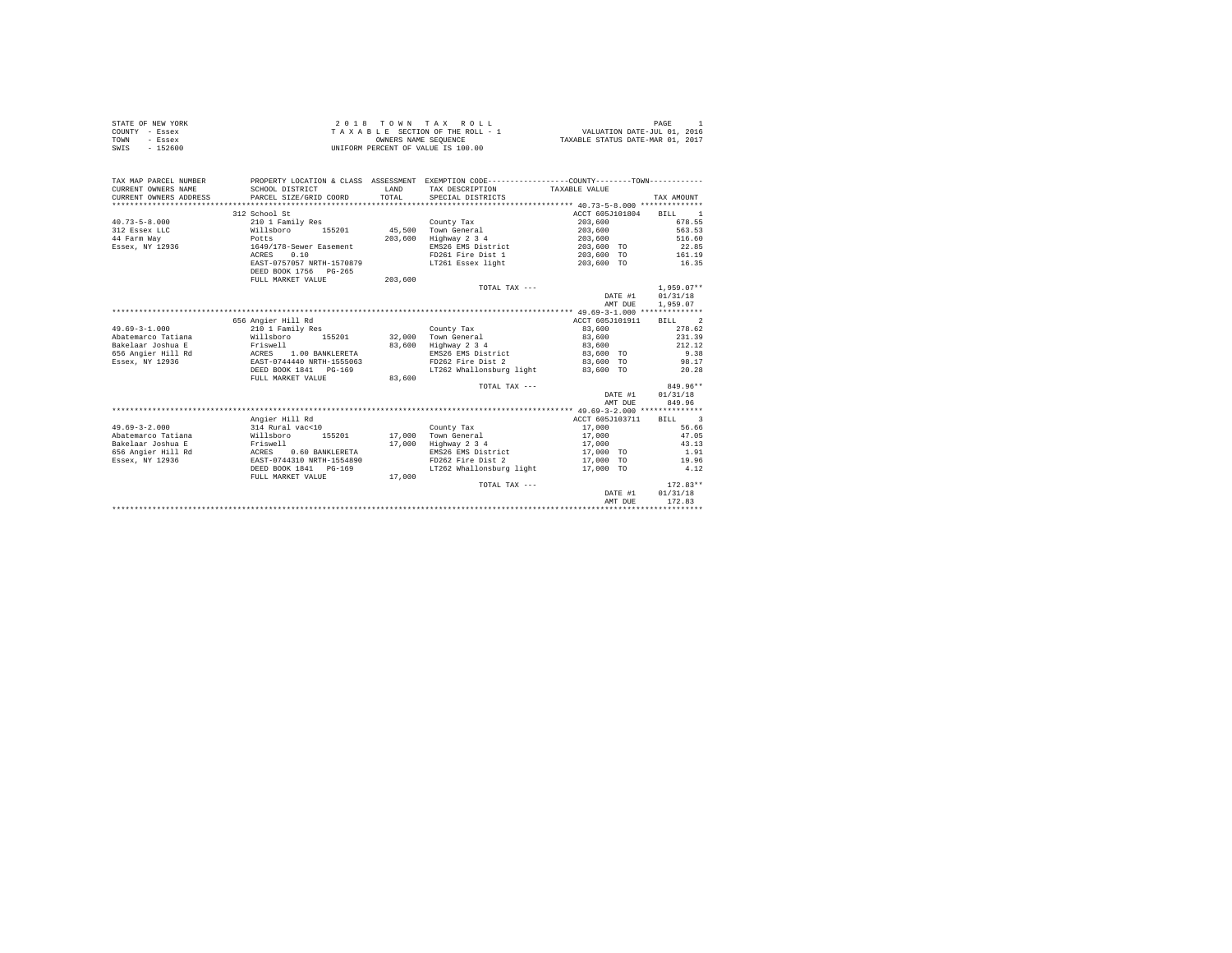| STATE OF NEW YORK | 2018 TOWN TAX ROLL                 | PAGE                             |
|-------------------|------------------------------------|----------------------------------|
| COUNTY - Essex    | TAXABLE SECTION OF THE ROLL - 1    | VALUATION DATE-JUL 01, 2016      |
| TOWN<br>- Essex   | OWNERS NAME SEOUENCE               | TAXABLE STATUS DATE-MAR 01, 2017 |
| - 152600<br>SWIS  | UNIFORM PERCENT OF VALUE IS 100.00 |                                  |

| TAX MAP PARCEL NUMBER                                                   |                                                                                                                                                               |         | PROPERTY LOCATION & CLASS ASSESSMENT EXEMPTION CODE---------------COUNTY-------TOWN---------- |                                                                                                                                                                                                                                                                                                                                      |                       |
|-------------------------------------------------------------------------|---------------------------------------------------------------------------------------------------------------------------------------------------------------|---------|-----------------------------------------------------------------------------------------------|--------------------------------------------------------------------------------------------------------------------------------------------------------------------------------------------------------------------------------------------------------------------------------------------------------------------------------------|-----------------------|
| CURRENT OWNERS NAME                                                     | SCHOOL DISTRICT                                                                                                                                               | LAND    | TAX DESCRIPTION                                                                               | TAXABLE VALUE                                                                                                                                                                                                                                                                                                                        |                       |
| CURRENT OWNERS ADDRESS                                                  | PARCEL SIZE/GRID COORD                                                                                                                                        | TOTAL   | SPECIAL DISTRICTS                                                                             |                                                                                                                                                                                                                                                                                                                                      | TAX AMOUNT            |
|                                                                         |                                                                                                                                                               |         |                                                                                               |                                                                                                                                                                                                                                                                                                                                      |                       |
|                                                                         | 2674 NYS Route 22                                                                                                                                             |         |                                                                                               | ACCT 605J101113                                                                                                                                                                                                                                                                                                                      | BILL 4                |
|                                                                         |                                                                                                                                                               |         | County Tax                                                                                    | 107,700                                                                                                                                                                                                                                                                                                                              | 358.94                |
|                                                                         |                                                                                                                                                               |         | 65,400 Town General<br>107,700 Highway 2 3 4                                                  |                                                                                                                                                                                                                                                                                                                                      | 298.09                |
|                                                                         |                                                                                                                                                               |         |                                                                                               | $107,700$<br>$107,700$<br>$107,700$ TO<br>$107,700$ TO<br>$107,700$ TO                                                                                                                                                                                                                                                               | 273.27                |
|                                                                         |                                                                                                                                                               |         | EMS26 EMS District                                                                            |                                                                                                                                                                                                                                                                                                                                      | 12.09                 |
|                                                                         |                                                                                                                                                               |         | FD261 Fire Dist 1                                                                             |                                                                                                                                                                                                                                                                                                                                      | 85.26                 |
|                                                                         |                                                                                                                                                               |         | LT261 Essex light<br>107,700 WB261 Water B&I                                                  |                                                                                                                                                                                                                                                                                                                                      | 8.65                  |
|                                                                         | FULL MARKET VALUE                                                                                                                                             |         | TOTAL TAX ---                                                                                 | 107,700 TO C                                                                                                                                                                                                                                                                                                                         | 28.17<br>$1.064.47**$ |
|                                                                         |                                                                                                                                                               |         |                                                                                               | DATE #1                                                                                                                                                                                                                                                                                                                              | 01/31/18              |
|                                                                         |                                                                                                                                                               |         |                                                                                               | AMT DUE                                                                                                                                                                                                                                                                                                                              | 1.064.47              |
|                                                                         |                                                                                                                                                               |         |                                                                                               |                                                                                                                                                                                                                                                                                                                                      |                       |
|                                                                         | 1880 NYS Route 22                                                                                                                                             |         |                                                                                               | ACCT 605J104505                                                                                                                                                                                                                                                                                                                      | BILL 5                |
| 49.1-1-31.100                                                           | 1900 NIS NOUCE 22<br>NAM RUE 21 CHE 21<br>Nam Rue 31<br>Nam Rue 31<br>Nam Rue 31<br>RAST-0745418 NRTH-1561993<br>DEED BOOK 1099 PG-77<br>DEED BOOK 1099 PG-77 |         |                                                                                               | 97,100                                                                                                                                                                                                                                                                                                                               | 323.61                |
| Adams Lee W                                                             |                                                                                                                                                               |         | County Tax<br>50,400 Town General<br>97,100 Highway 2 3 4<br>School Relevy                    | 97,100                                                                                                                                                                                                                                                                                                                               | 268.76                |
|                                                                         |                                                                                                                                                               |         |                                                                                               |                                                                                                                                                                                                                                                                                                                                      | 246.38                |
| $5592$ Main St                                                          |                                                                                                                                                               |         |                                                                                               | 97,100                                                                                                                                                                                                                                                                                                                               | 1,244.61              |
| Westport, NY 12993                                                      |                                                                                                                                                               |         |                                                                                               | $97,100$ TO                                                                                                                                                                                                                                                                                                                          | 10.90                 |
|                                                                         |                                                                                                                                                               |         | EMS26 EMS District<br>FD262 Fire Dist 2                                                       | 97,100 TO                                                                                                                                                                                                                                                                                                                            | 114.02                |
|                                                                         | FULL MARKET VALUE                                                                                                                                             |         | 97,100 LT262 Whallonsburg light                                                               | 97,100 TO                                                                                                                                                                                                                                                                                                                            | 23.55                 |
|                                                                         |                                                                                                                                                               |         | TOTAL TAX ---                                                                                 |                                                                                                                                                                                                                                                                                                                                      | $2.231.83**$          |
|                                                                         |                                                                                                                                                               |         |                                                                                               | DATE #1                                                                                                                                                                                                                                                                                                                              | 01/31/18              |
|                                                                         |                                                                                                                                                               |         |                                                                                               | AMT DUE                                                                                                                                                                                                                                                                                                                              | 2,231.83              |
|                                                                         |                                                                                                                                                               |         |                                                                                               |                                                                                                                                                                                                                                                                                                                                      |                       |
|                                                                         | 560 Cook Rd                                                                                                                                                   |         |                                                                                               | ACCT 605Z003001                                                                                                                                                                                                                                                                                                                      | BILL 6                |
| $48.4 - 1 - 6.120$                                                      | 210 1 Family Res                                                                                                                                              |         | County Tax                                                                                    |                                                                                                                                                                                                                                                                                                                                      | 443.26                |
| Adirondack Community Housing Willsboro                                  |                                                                                                                                                               |         | ly Res<br>155201 19,500 Town General                                                          |                                                                                                                                                                                                                                                                                                                                      | 368.12                |
| $c$ /o Travis King $r$ iswell $1624/107$ Easeme $133,000$ Highway 2 3 4 |                                                                                                                                                               |         |                                                                                               | $\begin{array}{lll} & -2 & -2 & -2 & -1 & -1 \\ & 133 & 0 & 0 & 0 \\ & 133 & 0 & 0 & 0 \\ & 133 & 0 & 0 & 0 \\ & 133 & 0 & 0 & 0 \\ & 133 & 0 & 0 & 0 \\ & 13 & 0 & 0 & 0 \\ & 13 & 0 & 0 & 0 \\ & 13 & 0 & 0 & 0 \\ & 14 & 0 & 0 & 0 & 0 \\ & 15 & 0 & 0 & 0 & 0 \\ & 16 & 0 & 0 & 0 & 0 \\ & 18 & 0 & 0 & 0 & 0 \\ & 19 & 0 & 0 &$ | 337.47                |
| PO Box 157                                                              | 1636/209 Imprvmts only                                                                                                                                        |         | Highway<br>EMS26 EMS District                                                                 |                                                                                                                                                                                                                                                                                                                                      | 14.93                 |
| Elizabethtown, NY 12932                                                 | 1636/213 Lease<br>1636/213 Lease<br>ACRES 0.73                                                                                                                |         | FD262 Fire Dist 2                                                                             | 133,000 TO                                                                                                                                                                                                                                                                                                                           | 156.17                |
|                                                                         |                                                                                                                                                               |         | LT262 Whallonsburg light                                                                      | 133,000 TO                                                                                                                                                                                                                                                                                                                           | 32.26                 |
|                                                                         | EAST-0743430 NRTH-1556290                                                                                                                                     |         |                                                                                               |                                                                                                                                                                                                                                                                                                                                      |                       |
|                                                                         | DEED BOOK 1636 PG-205                                                                                                                                         |         |                                                                                               |                                                                                                                                                                                                                                                                                                                                      |                       |
|                                                                         | FULL MARKET VALUE                                                                                                                                             | 133,000 |                                                                                               |                                                                                                                                                                                                                                                                                                                                      |                       |
|                                                                         |                                                                                                                                                               |         | TOTAL TAX ---                                                                                 |                                                                                                                                                                                                                                                                                                                                      | $1,352.21**$          |
|                                                                         |                                                                                                                                                               |         |                                                                                               | DATE #1                                                                                                                                                                                                                                                                                                                              | 01/31/18              |
|                                                                         |                                                                                                                                                               |         |                                                                                               | AMT DUE                                                                                                                                                                                                                                                                                                                              | 1,352.21              |
|                                                                         | 1858 Lake Shore Rd                                                                                                                                            |         |                                                                                               | ACCT 605J100904                                                                                                                                                                                                                                                                                                                      | BILL 7                |
| $49.11 - 1 - 53.000$                                                    | 210 1 Family Res - WTRFNT County Tax                                                                                                                          |         |                                                                                               | 611, 400                                                                                                                                                                                                                                                                                                                             | 2,037.65              |
| Albright Lawson A                                                       | Willsboro 155201                                                                                                                                              |         | 163,800 Town General                                                                          | 611,400                                                                                                                                                                                                                                                                                                                              | 1,692.25              |
| Arnold Walker A                                                         |                                                                                                                                                               |         |                                                                                               | 611,400                                                                                                                                                                                                                                                                                                                              | 1,551.34              |
| c/o Lawson P Allen                                                      | Wharton<br>ACRES 0.20<br>EAST-0757887 NRTH-1561112<br>DEED BOOK 1471 PG-321                                                                                   |         | 163,800 Town General<br>611,400 Highway 2 3 4<br>EMS26 EMS District                           | $611,400$ TO                                                                                                                                                                                                                                                                                                                         | 68.62                 |
| 710 South St                                                            |                                                                                                                                                               |         | FD261 Fire Dist 1                                                                             | 611,400 TO                                                                                                                                                                                                                                                                                                                           | 484.04                |
| Needham, MA 02492                                                       |                                                                                                                                                               |         |                                                                                               |                                                                                                                                                                                                                                                                                                                                      |                       |
|                                                                         | FULL MARKET VALUE                                                                                                                                             | 611,400 |                                                                                               |                                                                                                                                                                                                                                                                                                                                      |                       |
|                                                                         |                                                                                                                                                               |         | TOTAL TAX ---                                                                                 |                                                                                                                                                                                                                                                                                                                                      | $5,833.90**$          |
|                                                                         |                                                                                                                                                               |         |                                                                                               | DATE #1                                                                                                                                                                                                                                                                                                                              | 01/31/18              |
|                                                                         |                                                                                                                                                               |         |                                                                                               | AMT DUE                                                                                                                                                                                                                                                                                                                              | 5.833.90              |
|                                                                         |                                                                                                                                                               |         |                                                                                               |                                                                                                                                                                                                                                                                                                                                      |                       |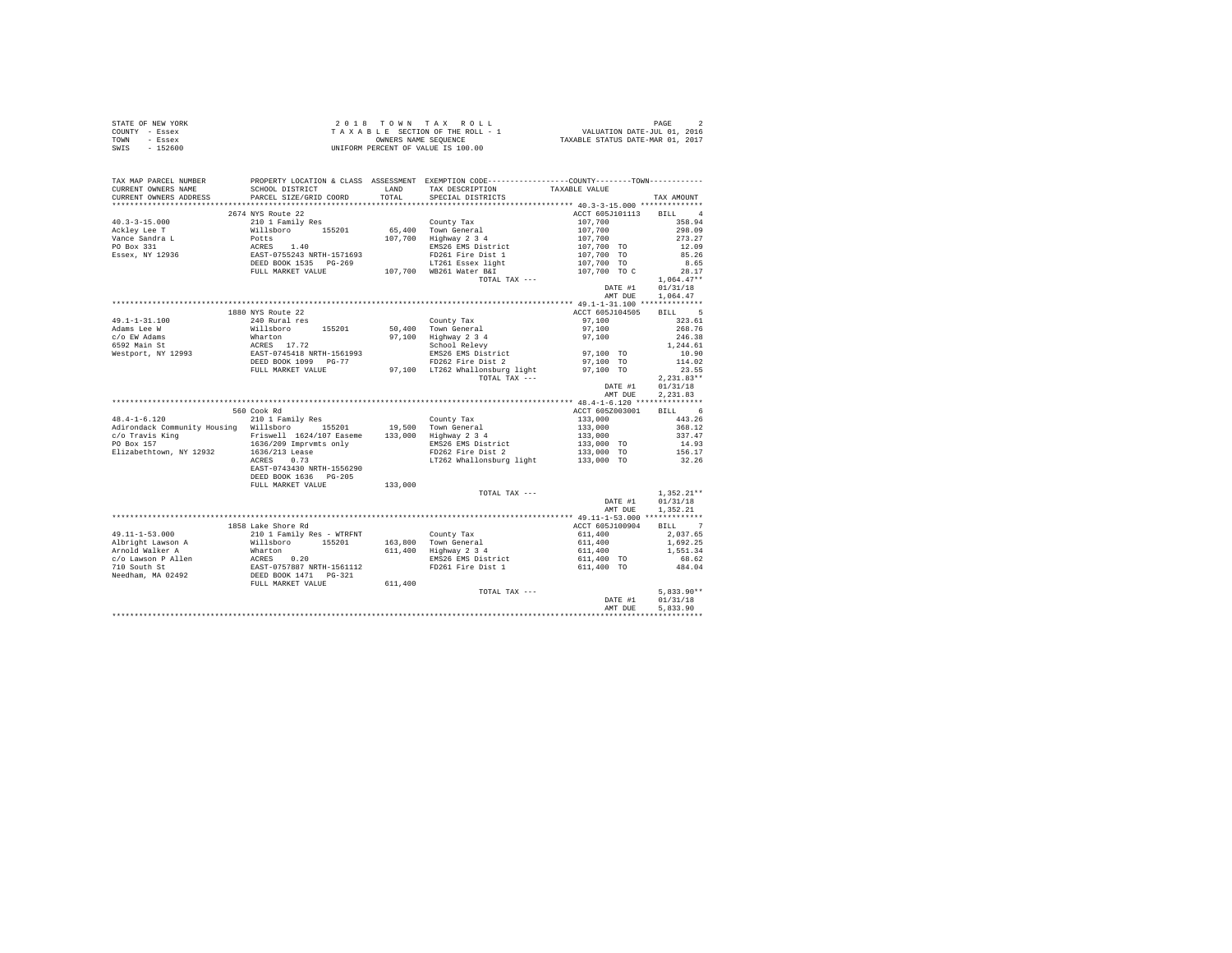| STATE OF NEW YORK | 2018 TOWN TAX ROLL                 | PAGE                             |
|-------------------|------------------------------------|----------------------------------|
| COUNTY - Essex    | TAXABLE SECTION OF THE ROLL - 1    | VALUATION DATE-JUL 01, 2016      |
| TOWN<br>- Essex   | OWNERS NAME SEOUENCE               | TAXABLE STATUS DATE-MAR 01, 2017 |
| SWIS<br>- 152600  | UNIFORM PERCENT OF VALUE IS 100.00 |                                  |

| TAX MAP PARCEL NUMBER<br>CURRENT OWNERS NAME<br>CURRENT OWNERS ADDRESS | PROPERTY LOCATION & CLASS ASSESSMENT EXEMPTION CODE----------------COUNTY-------TOWN----------<br>SCHOOL DISTRICT<br>PARCEL SIZE/GRID COORD | LAND<br>TOTAL. | TAX DESCRIPTION          | TAXABLE VALUE    |                             |
|------------------------------------------------------------------------|---------------------------------------------------------------------------------------------------------------------------------------------|----------------|--------------------------|------------------|-----------------------------|
| ***********************                                                | ***********************                                                                                                                     |                | SPECIAL DISTRICTS        |                  | TAX AMOUNT                  |
|                                                                        | Lake Shore Rd                                                                                                                               |                |                          | ACCT 605J174005  | $_{\rm 8}$<br><b>BILL</b>   |
| $49.11 - 1 - 61.000$                                                   | 311 Res vac land                                                                                                                            |                |                          | 1,700            | 5.67                        |
|                                                                        |                                                                                                                                             |                | County Tax               |                  |                             |
| Albright Lawson A                                                      | Willsboro 155201                                                                                                                            |                | 1,700 Town General       | 1,700            | 4.71                        |
| Arnold Walker A                                                        | Wharten                                                                                                                                     |                | 1,700 Highway 2 3 4      | 1,700            | 4.31                        |
| c/o Lawson P Allen                                                     | ACRES 0.04<br>EAST-0757738 NRTH-1561048                                                                                                     |                | EMS26 EMS District       | 1,700 TO         | .19                         |
| 710 South St                                                           |                                                                                                                                             |                | FD261 Fire Dist 1        | 1,700 TO         | 1.35                        |
| Needham, MA 02492                                                      | DEED BOOK 1471    PG-321                                                                                                                    |                |                          |                  |                             |
|                                                                        | FULL MARKET VALUE                                                                                                                           | 1,700          |                          |                  |                             |
|                                                                        |                                                                                                                                             |                | TOTAL TAX ---            |                  | $16.23**$                   |
|                                                                        |                                                                                                                                             |                |                          | DATE #1          | 01/31/18                    |
|                                                                        |                                                                                                                                             |                |                          | AMT DUE          | 16.23                       |
|                                                                        |                                                                                                                                             |                |                          |                  |                             |
|                                                                        | 112 Albee Ln                                                                                                                                |                |                          | ACCT 605J102115  | $\mathbf{Q}$<br><b>BILL</b> |
| $49.15 - 3 - 3.000$                                                    | 210 1 Family Res - WTRFNT VETCOM CTS 41130                                                                                                  |                |                          | 25,000<br>25,000 |                             |
| Alexander Olive                                                        | Willsboro<br>155201                                                                                                                         |                | 292,700 VETDIS CTS 41140 | 50,000<br>50,000 |                             |
| 112 Albee Ln                                                           | Friswell                                                                                                                                    |                | 499,400 County Tax       | 424,400          | 1,414.43                    |
| Essex, NY 12936                                                        | 1632/45-Restrictive Coven                                                                                                                   |                | Town General             | 424,400          | 1,174.66                    |
|                                                                        | ACRES 3.20                                                                                                                                  |                | Highway 2 3 4            | 424,400          | 1,076.85                    |
|                                                                        | EAST-0759579 NRTH-1556597                                                                                                                   |                | EMS26 EMS District       | 499,400 TO       | 56.05                       |
|                                                                        | DEED BOOK 929 PG-69                                                                                                                         |                | FD261 Fire Dist 1        | 499,400 TO       | 395.37                      |
|                                                                        | FULL MARKET VALUE                                                                                                                           | 499,400        |                          |                  |                             |
|                                                                        |                                                                                                                                             |                | TOTAL TAX ---            |                  | $4,117.36**$                |
|                                                                        |                                                                                                                                             |                |                          | DATE #1          | 01/31/18                    |
|                                                                        |                                                                                                                                             |                |                          | AMT DUE          | 4.117.36                    |
|                                                                        |                                                                                                                                             |                |                          |                  |                             |
|                                                                        | 1855 Lake Shore Rd                                                                                                                          |                |                          | ACCT 605J103315  | BILL 10                     |
| $49.11 - 1 - 55.054$                                                   | 210 1 Family Res - WTRFNT                                                                                                                   |                | County Tax               | 726,000          | 2.419.59                    |
| Allen Lawson P                                                         | Willsboro 155201                                                                                                                            | 134,900        | Town General             | 726,000          | 2,009.44                    |
| 710 South St                                                           | Wharton                                                                                                                                     | 726,000        | Highway 2 3 4            | 726,000          | 1.842.12                    |
| Needham, MA 02492                                                      | ACRES 1.40                                                                                                                                  |                | EMS26 EMS District       | 726,000 TO       | 81.49                       |
|                                                                        | EAST-0757672 NRTH-1561075                                                                                                                   |                | FD261 Fire Dist 1        | 726,000 TO       | 574.76                      |
|                                                                        | DEED BOOK 1779 PG-49                                                                                                                        |                |                          |                  |                             |
|                                                                        | FULL MARKET VALUE                                                                                                                           | 726,000        |                          |                  |                             |
|                                                                        |                                                                                                                                             |                | TOTAL TAX ---            |                  | $6.927.40**$                |
|                                                                        |                                                                                                                                             |                |                          | DATE #1          | 01/31/18                    |
|                                                                        |                                                                                                                                             |                |                          | AMT DUE          | 6.927.40                    |
|                                                                        |                                                                                                                                             |                |                          |                  |                             |
|                                                                        |                                                                                                                                             |                |                          |                  |                             |
|                                                                        | Harbor View Way                                                                                                                             |                |                          | ACCT 605J197002  | BILL 11                     |
| $40.73 - 6 - 11.220$                                                   | 311 Res vac land - WTRFNT                                                                                                                   |                | County Tax               | 235,100          | 783.53                      |
| Alverson Harry L III                                                   | Willsboro<br>155201                                                                                                                         |                | 235,100 Town General     | 235,100          | 650.71                      |
| Alverson Katherine G                                                   | Potts Pat                                                                                                                                   |                | 235,100 Highway 2 3 4    | 235,100          | 596.53                      |
| 180 Beacon St 5G                                                       | 1652/6-Sewer Easement                                                                                                                       |                | EMS26 EMS District       | 235,100 TO       | 26.39                       |
| Boston, MA 02116                                                       | ACRES 1.69                                                                                                                                  |                | FD261 Fire Dist 1        | 235,100 TO       | 186.12                      |
|                                                                        | EAST-0757602 NRTH-1570217                                                                                                                   |                | LT261 Essex light        | 235,100 TO       | 18.88                       |
| PRIOR OWNER ON 3/01/2017                                               | DEED BOOK 1530 PG-46                                                                                                                        |                |                          |                  |                             |
| Alverson Harry L III                                                   | FULL MARKET VALUE                                                                                                                           | 235,100        |                          |                  |                             |
|                                                                        |                                                                                                                                             |                | TOTAL TAX ---            |                  | $2.262.16**$                |
|                                                                        |                                                                                                                                             |                |                          | DATE #1          | 01/31/18                    |
|                                                                        |                                                                                                                                             |                |                          | AMT DUE          | 2.262.16                    |
|                                                                        |                                                                                                                                             |                |                          |                  |                             |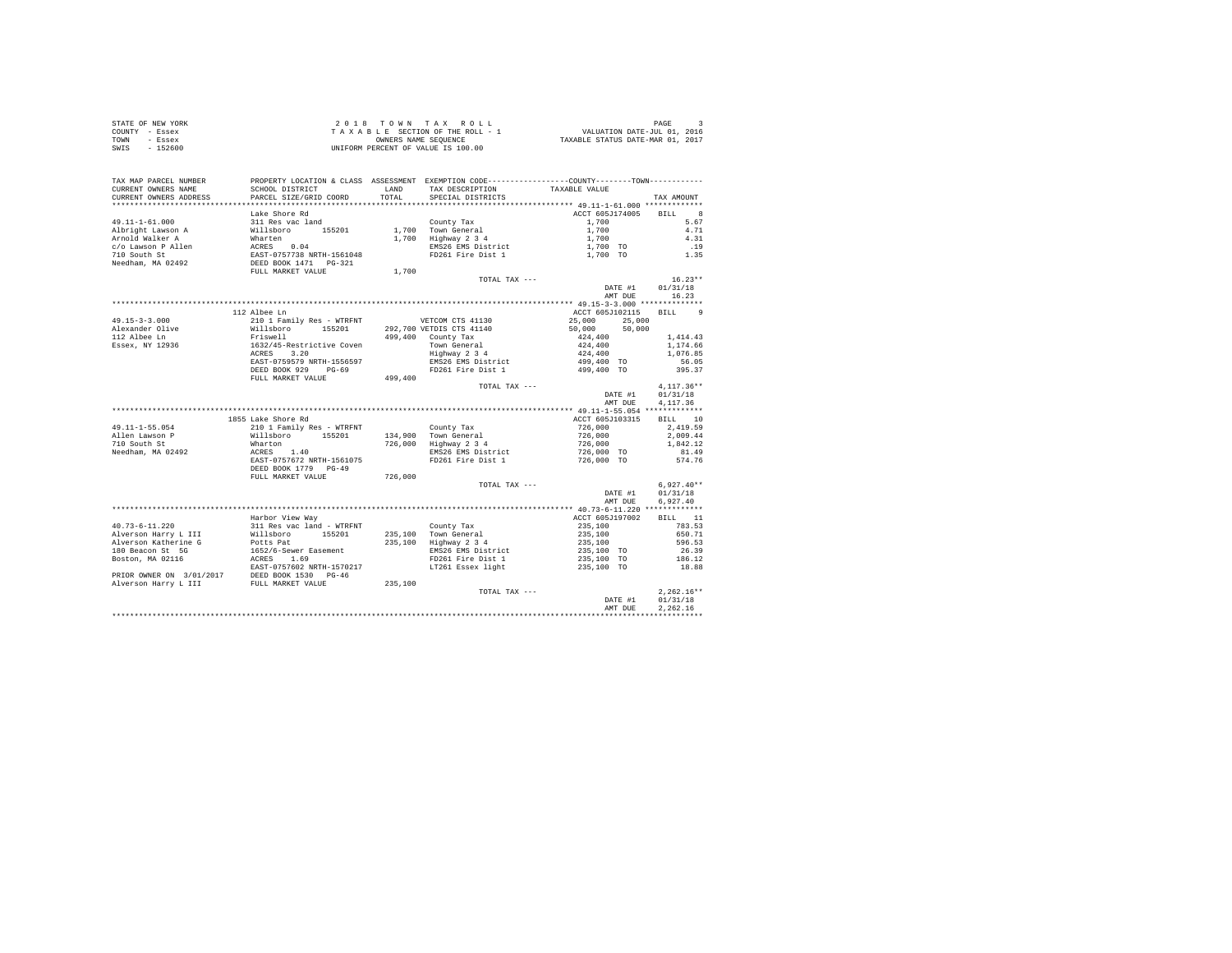|                | STATE OF NEW YORK | 2018 TOWN TAX ROLL                 | PAGE                             |
|----------------|-------------------|------------------------------------|----------------------------------|
| COUNTY - Essex |                   | TAXABLE SECTION OF THE ROLL - 1    | VALUATION DATE-JUL 01, 2016      |
| TOWN           | - Essex           | OWNERS NAME SEOUENCE               | TAXABLE STATUS DATE-MAR 01, 2017 |
| SWIS           | $-152600$         | UNIFORM PERCENT OF VALUE IS 100.00 |                                  |

| TAX MAP PARCEL NUMBER<br>CURRENT OWNERS NAME      | PROPERTY LOCATION & CLASS ASSESSMENT EXEMPTION CODE---------------COUNTY-------TOWN---------<br>SCHOOL DISTRICT | LAND    | TAX DESCRIPTION                     | TAXABLE VALUE         |                  |
|---------------------------------------------------|-----------------------------------------------------------------------------------------------------------------|---------|-------------------------------------|-----------------------|------------------|
| CURRENT OWNERS ADDRESS<br>*********************** | PARCEL SIZE/GRID COORD                                                                                          | TOTAL   | SPECIAL DISTRICTS                   |                       | TAX AMOUNT       |
|                                                   |                                                                                                                 |         |                                     | ACCT 605J102614       | RTLL 12          |
| $40.73 - 6 - 13.100$                              | Harbor View Way<br>311 Res vac land - WTRFNT                                                                    |         | County Tax                          | 483,900               | 1,612.73         |
| Alverson Harry L III                              | Willsboro<br>155201                                                                                             | 483,900 | Town General                        | 483,900               | 1,339.35         |
| Alverson Katherine G                              | Potts                                                                                                           | 483,900 | Highway 2 3 4                       | 483,900               | 1,227.82         |
| 180 Beacon St 5G                                  | 1652/46-Sewer Easement                                                                                          |         | EMS26 EMS District                  | 483,900 TO            | 54.31            |
| Boston, MA 02116                                  | ACRES 1.70                                                                                                      |         | FD261 Fire Dist 1                   | 483,900 TO            | 383.10           |
|                                                   | EAST-0757831 NRTH-1570280                                                                                       |         | LT261 Essex light                   | 483,900 TO            | 38.87            |
| PRIOR OWNER ON 3/01/2017                          | DEED BOOK 1530 PG-54                                                                                            |         |                                     |                       |                  |
| Alverson Harry L III                              | FULL MARKET VALUE                                                                                               | 483,900 |                                     |                       |                  |
|                                                   |                                                                                                                 |         | TOTAL TAX $---$                     |                       | $4,656.18**$     |
|                                                   |                                                                                                                 |         |                                     | DATE #1               | 01/31/18         |
|                                                   |                                                                                                                 |         |                                     | AMT DUE               | 4.656.18         |
|                                                   |                                                                                                                 |         |                                     |                       |                  |
|                                                   | Harbor View Way                                                                                                 |         |                                     | ACCT 605J197006       | BILL 13          |
| $40.73 - 6 - 13.200$                              | 311 Res vac land - WTRFNT                                                                                       |         | County Tax                          | 263,200               | 877.18           |
| Alverson Harry L III                              | Willsboro<br>155201                                                                                             | 263,200 | Town General                        | 263,200               | 728.49           |
| Alverson Katherine G                              | Potts Pat                                                                                                       | 263,200 | Highway 2 3 4                       | 263,200               | 667.83           |
| 180 Beacon St 5G                                  | 1652/11-Sewer Easement                                                                                          |         | EMS26 EMS District                  | 263,200 TO            | 29.54            |
| Boston, MA 02116                                  | ACRES 1.81                                                                                                      |         | FD261 Fire Dist 1                   | 263,200 TO            | 208.37           |
|                                                   | EAST-0757544 NRTH-1570034                                                                                       |         | LT261 Essex light                   | 263,200 TO            | 21.14            |
| PRIOR OWNER ON 3/01/2017                          | DEED BOOK 1530 PG-60                                                                                            |         |                                     |                       |                  |
| Alverson Harry L III                              | FULL MARKET VALUE                                                                                               | 263,200 |                                     |                       |                  |
|                                                   |                                                                                                                 |         | TOTAL TAX ---                       |                       | $2.532.55**$     |
|                                                   |                                                                                                                 |         |                                     | DATE #1               | 01/31/18         |
|                                                   |                                                                                                                 |         |                                     | AMT DUE               | 2.532.55         |
|                                                   |                                                                                                                 |         |                                     |                       |                  |
|                                                   | 410 Leaning Rd                                                                                                  |         |                                     | ACCT 605J101504       | BILL 14          |
| $39.4 - 1 - 32.000$                               | 260 Seasonal res                                                                                                |         | County Tax                          | 57,000                | 189.97           |
| Amadon William R                                  | Willsboro 155201                                                                                                | 32,900  | Town General                        | 57,000                | 157.77           |
| PO Box 105                                        | Potts                                                                                                           | 57,000  | Highway 2 3 4                       | 57,000                | 144.63           |
| Essex, NY 12936                                   | ACRES 1.90                                                                                                      |         | EMS26 EMS District                  | 57,000 TO             | 6.40             |
|                                                   | EAST-0742838 NRTH-1569359                                                                                       |         | FD261 Fire Dist 1                   | 57,000 TO             | 45.13            |
|                                                   | DEED BOOK 1493 PG-5                                                                                             |         |                                     |                       |                  |
|                                                   | FULL MARKET VALUE                                                                                               | 57,000  |                                     |                       |                  |
|                                                   |                                                                                                                 |         | TOTAL TAX ---                       |                       | 543.90**         |
|                                                   |                                                                                                                 |         |                                     | DATE #1               | 01/31/18         |
|                                                   |                                                                                                                 |         |                                     | AMT DUE               | 543.90           |
|                                                   |                                                                                                                 |         |                                     |                       |                  |
|                                                   | 408 Leaning Rd                                                                                                  |         |                                     | ACCT 605J100310       | BILL 15          |
| $39.4 - 1 - 33.000$                               | 210 1 Family Res                                                                                                |         | County Tax                          | 156,200               | 520.58           |
| Amadon William R<br>PO Box 105                    | Willsboro 155201<br>Potts                                                                                       | 156,200 | 32,000 Town General                 | 156,200               | 432.33<br>396.33 |
| Essex, NY 12936                                   | 1539/75 Conservation                                                                                            |         | Highway 2 3 4<br>EMS26 EMS District | 156,200<br>156,200 TO | 17.53            |
|                                                   | Easement                                                                                                        |         | FD261 Fire Dist 1                   | 156,200 TO            | 123.66           |
|                                                   | ACRES 1.00                                                                                                      |         |                                     |                       |                  |
|                                                   | EAST-0742768 NRTH-1569060                                                                                       |         |                                     |                       |                  |
|                                                   | DEED BOOK 1539 PG-71                                                                                            |         |                                     |                       |                  |
|                                                   | FULL MARKET VALUE                                                                                               | 156,200 |                                     |                       |                  |
|                                                   |                                                                                                                 |         | TOTAL TAX ---                       |                       | $1.490.43**$     |
|                                                   |                                                                                                                 |         |                                     | DATE #1               | 01/31/18         |
|                                                   |                                                                                                                 |         |                                     | AMT DUE               | 1,490.43         |
|                                                   |                                                                                                                 |         |                                     |                       |                  |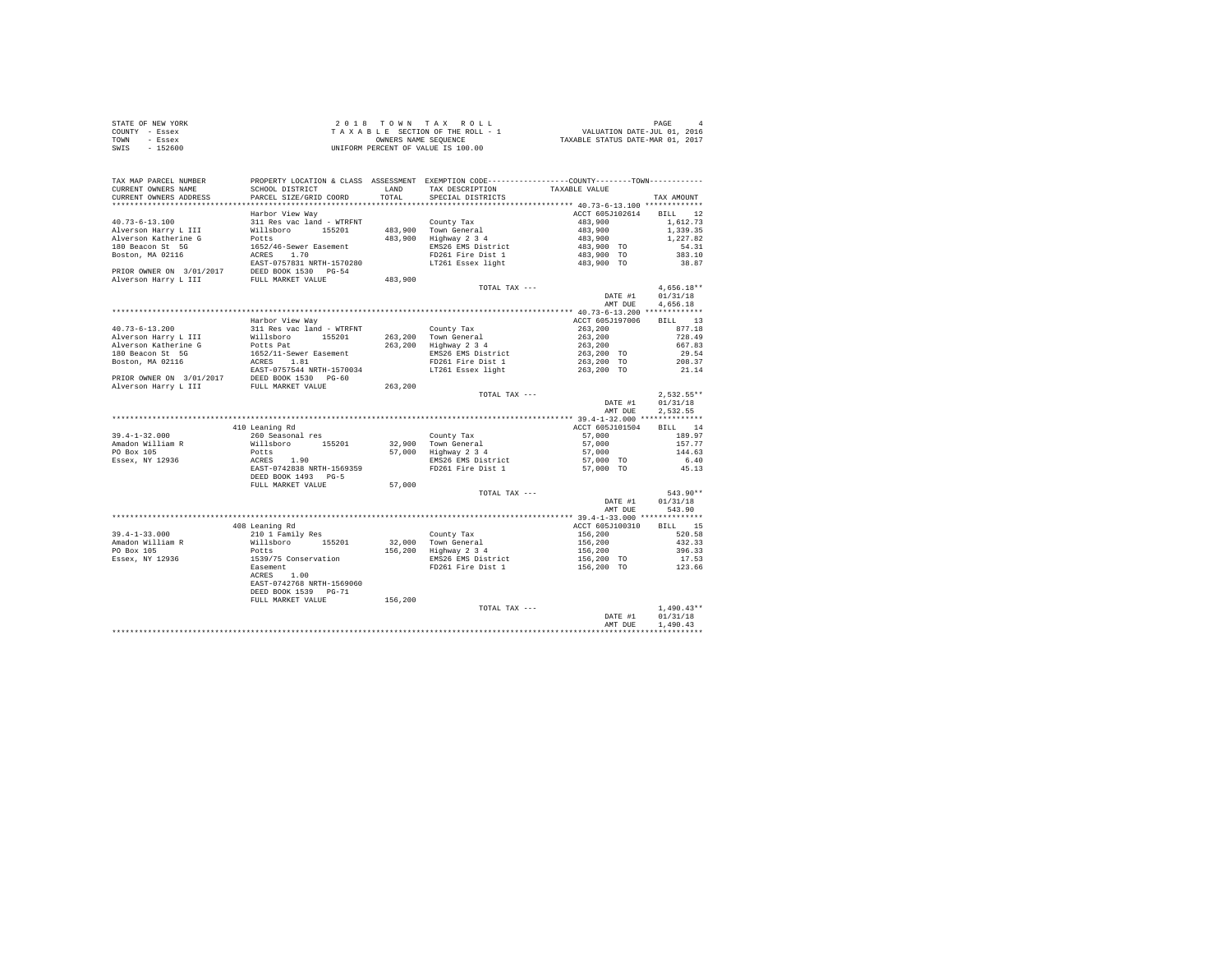|                | STATE OF NEW YORK | 2018 TOWN TAX ROLL                 | PAGE                             |
|----------------|-------------------|------------------------------------|----------------------------------|
| COUNTY - Essex |                   | TAXABLE SECTION OF THE ROLL - 1    | VALUATION DATE-JUL 01, 2016      |
| TOWN           | - Essex           | OWNERS NAME SEOUENCE               | TAXABLE STATUS DATE-MAR 01, 2017 |
| SWIS           | $-152600$         | UNIFORM PERCENT OF VALUE IS 100.00 |                                  |

| TAX MAP PARCEL NUMBER<br>CURRENT OWNERS NAME<br>CURRENT OWNERS ADDRESS                                                                                                                                                                   | SCHOOL DISTRICT<br>PARCEL SIZE/GRID COORD                                           | TOTAL  | PROPERTY LOCATION & CLASS ASSESSMENT EXEMPTION CODE----------------COUNTY-------TOWN----------<br>LAND TAX DESCRIPTION<br>SPECIAL DISTRICTS | TAXABLE VALUE          | TAX AMOUNT |
|------------------------------------------------------------------------------------------------------------------------------------------------------------------------------------------------------------------------------------------|-------------------------------------------------------------------------------------|--------|---------------------------------------------------------------------------------------------------------------------------------------------|------------------------|------------|
|                                                                                                                                                                                                                                          |                                                                                     |        |                                                                                                                                             |                        |            |
|                                                                                                                                                                                                                                          | 400 Leaning Rd                                                                      |        |                                                                                                                                             | ACCT 605J177001        | BILL 16    |
| $39.4 - 1 - 34.000$                                                                                                                                                                                                                      | 311 Res vac land                                                                    |        | County Tax                                                                                                                                  | 20,100                 | 66.99      |
| Amadon William R                                                                                                                                                                                                                         | Willsboro 155201                                                                    |        | 20,100 Town General<br>20,100 Highway 2 3 4                                                                                                 | 20,100                 | 55.63      |
| 410 Leaning Rd                                                                                                                                                                                                                           |                                                                                     |        |                                                                                                                                             | 20,100                 | 51.00      |
| Essex, NY 12936                                                                                                                                                                                                                          |                                                                                     |        | EMS26 EMS District                                                                                                                          |                        | 2.26       |
|                                                                                                                                                                                                                                          | Potts<br>ACRES 1.10<br>EAST-0742748 NRTH-1568917<br>DEED BOOK 1831 PG-229           |        | FD261 Fire Dist 1                                                                                                                           | 20,100 TO<br>20,100 TO | 15.91      |
|                                                                                                                                                                                                                                          |                                                                                     |        |                                                                                                                                             |                        |            |
|                                                                                                                                                                                                                                          | FULL MARKET VALUE                                                                   | 20,100 |                                                                                                                                             |                        |            |
|                                                                                                                                                                                                                                          |                                                                                     |        | TOTAL TAX ---                                                                                                                               |                        | $191.79**$ |
|                                                                                                                                                                                                                                          |                                                                                     |        |                                                                                                                                             | DATE #1                | 01/31/18   |
|                                                                                                                                                                                                                                          |                                                                                     |        |                                                                                                                                             | AMT DUE                | 191.79     |
|                                                                                                                                                                                                                                          |                                                                                     |        |                                                                                                                                             |                        |            |
|                                                                                                                                                                                                                                          | 2215 Lake Shore Rd                                                                  |        |                                                                                                                                             | ACCT 605J102409        | BILL 17    |
| $40.81 - 1 - 4.000$                                                                                                                                                                                                                      | 311 Res vac land<br>Willsboro 155201                                                |        | County Tax                                                                                                                                  | 58,500                 | 194.97     |
| Ames Cynthia $J$                                                                                                                                                                                                                         |                                                                                     |        | 58,500 Town General                                                                                                                         | 58,500                 | 161.92     |
|                                                                                                                                                                                                                                          | Potts                                                                               |        | 58,500 Highway 2 3 4                                                                                                                        | 58,500                 | 148.43     |
| New Braintree, MA 01531                                                                                                                                                                                                                  | 1663/185-Easement                                                                   |        | EMS26 EMS District                                                                                                                          | 58,500 TO              | 6.57       |
|                                                                                                                                                                                                                                          | 68s X 178S Xirr<br>comme 0 30                                                       |        | FD261 Fire Dist 1<br>LT261 Essex light                                                                                                      | 58,500 TO<br>58,500 TO | 46.31      |
|                                                                                                                                                                                                                                          | EAST-0757234 NRTH-1569617                                                           |        |                                                                                                                                             |                        | 4.70       |
|                                                                                                                                                                                                                                          | DEED BOOK 1732    PG-326                                                            |        |                                                                                                                                             |                        |            |
|                                                                                                                                                                                                                                          | FULL MARKET VALUE                                                                   | 58,500 |                                                                                                                                             |                        |            |
|                                                                                                                                                                                                                                          |                                                                                     |        | TOTAL TAX ---                                                                                                                               |                        | 562.90**   |
|                                                                                                                                                                                                                                          |                                                                                     |        |                                                                                                                                             | DATE #1                | 01/31/18   |
|                                                                                                                                                                                                                                          |                                                                                     |        |                                                                                                                                             | AMT DUE                | 562.90     |
|                                                                                                                                                                                                                                          |                                                                                     |        |                                                                                                                                             |                        |            |
|                                                                                                                                                                                                                                          | 2162 NYS Route 22                                                                   |        |                                                                                                                                             | ACCT 605J104006        | BILL 18    |
| $39.4 - 1 - 24.000$                                                                                                                                                                                                                      | 210 1 Family Res                                                                    |        | County Tax                                                                                                                                  | 94,900                 | 316.28     |
| Anderson Laurie                                                                                                                                                                                                                          | Willsboro 155201                                                                    |        |                                                                                                                                             | 94,900                 | 262.67     |
| 2162 NYS Rte 22                                                                                                                                                                                                                          |                                                                                     |        | 32,200 Town General<br>94,900 Highway 2 3 4                                                                                                 | 94,900                 | 240.79     |
| Essex, NY 12936                                                                                                                                                                                                                          |                                                                                     |        | EMS26 EMS District                                                                                                                          | 94,900 TO              | 10.65      |
|                                                                                                                                                                                                                                          |                                                                                     |        | FD261 Fire Dist 1                                                                                                                           | 94,900 TO              | 75.13      |
|                                                                                                                                                                                                                                          | Potts<br>ACRES 1.20 BANK CORE<br>EAST-0743845 NRTH-1568773<br>DEED BOOK 1517 PG-306 |        |                                                                                                                                             |                        |            |
|                                                                                                                                                                                                                                          | FULL MARKET VALUE                                                                   | 94,900 |                                                                                                                                             |                        |            |
|                                                                                                                                                                                                                                          |                                                                                     |        | TOTAL TAX ---                                                                                                                               |                        | $905.52**$ |
|                                                                                                                                                                                                                                          |                                                                                     |        |                                                                                                                                             | DATE #1                | 01/31/18   |
|                                                                                                                                                                                                                                          |                                                                                     |        |                                                                                                                                             | AMT DUE                | 905.52     |
|                                                                                                                                                                                                                                          |                                                                                     |        |                                                                                                                                             |                        |            |
|                                                                                                                                                                                                                                          | Mason Rd                                                                            |        |                                                                                                                                             | ACCT 605J179009        | BILL 19    |
| $48.1 - 1 - 4.300$                                                                                                                                                                                                                       | 314 Rural vac<10                                                                    |        | County Tax                                                                                                                                  | 23,300                 | 77.65      |
| Notes Control Mullsboro 155201 23,300 Town General<br>Anderson Ramona J 7 & 12 Brookfield Tract 23,300 Highway 2 3 4<br>23,231 Lewes Georgetown Hwy 6.5 Acres<br>23,300 Highway 2 3 200<br>EMS26 EMS ENGIS PRODUCED 2008 ASSALES<br>28,2 |                                                                                     |        |                                                                                                                                             | 23,300                 | 64.49      |
|                                                                                                                                                                                                                                          |                                                                                     |        |                                                                                                                                             | 23,300<br>23,300 TO    | 59.12      |
|                                                                                                                                                                                                                                          |                                                                                     |        | EMS26 EMS District                                                                                                                          |                        | 2.62       |
|                                                                                                                                                                                                                                          |                                                                                     |        | FD262 Fire Dist 2                                                                                                                           | 23,300 TO              | 27.36      |
|                                                                                                                                                                                                                                          | EAST-0725108 NRTH-1567462                                                           |        |                                                                                                                                             |                        |            |
|                                                                                                                                                                                                                                          | FULL MARKET VALUE                                                                   | 23,300 | TOTAL TAX ---                                                                                                                               |                        | $231.24**$ |
|                                                                                                                                                                                                                                          |                                                                                     |        |                                                                                                                                             | DATE #1                | 01/31/18   |
|                                                                                                                                                                                                                                          |                                                                                     |        |                                                                                                                                             | AMT DUE                | 231.24     |
|                                                                                                                                                                                                                                          |                                                                                     |        |                                                                                                                                             |                        |            |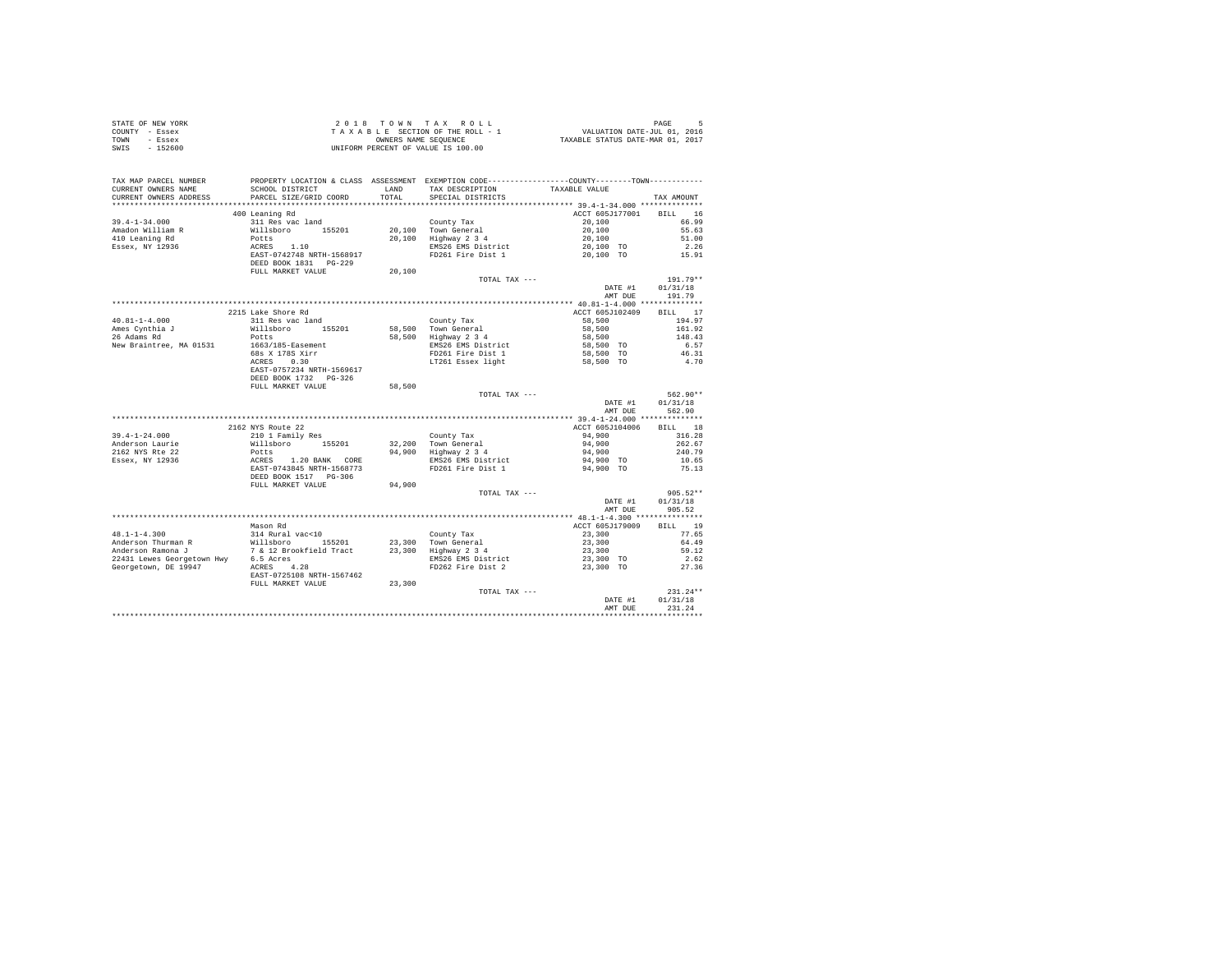| STATE OF NEW YORK | 2018 TOWN TAX ROLL                 | PAGE                             |
|-------------------|------------------------------------|----------------------------------|
| COUNTY - Essex    | TAXABLE SECTION OF THE ROLL - 1    | VALUATION DATE-JUL 01, 2016      |
| TOWN<br>- Essex   | OWNERS NAME SEOUENCE               | TAXABLE STATUS DATE-MAR 01, 2017 |
| $-152600$<br>SWIS | UNIFORM PERCENT OF VALUE IS 100.00 |                                  |

| TAX MAP PARCEL NUMBER<br>CURRENT OWNERS NAME<br>CURRENT OWNERS ADDRESS | SCHOOL DISTRICT<br>PARCEL SIZE/GRID COORD | <b>T.AND</b><br>TOTAL | PROPERTY LOCATION & CLASS ASSESSMENT EXEMPTION CODE---------------COUNTY-------TOWN----------<br>TAX DESCRIPTION TAXABLE VALUE<br>SPECIAL DISTRICTS |                    | TAX AMOUNT           |
|------------------------------------------------------------------------|-------------------------------------------|-----------------------|-----------------------------------------------------------------------------------------------------------------------------------------------------|--------------------|----------------------|
|                                                                        | 562 Cook Rd                               |                       |                                                                                                                                                     | ACCT 605Z003002    | BILL 20              |
| $48.4 - 1 - 6.130$                                                     | 210 1 Family Res                          |                       | County Tax                                                                                                                                          | 102,700            | 342.28               |
| Anson Marquerite                                                       | Willsboro<br>155201                       |                       | 20.100 Town General                                                                                                                                 | 102,700            | 284.26               |
| Anson Bruce                                                            | Friswell                                  | 102,700               | Highway 2 3 4                                                                                                                                       | 102,700            | 260.59               |
| c/o Chuck Hughes                                                       | 1633/183-Easement                         |                       | EMS26 EMS District                                                                                                                                  | 102,700 TO         | 11.53                |
| AV Habitat for Humanity                                                | ACRES<br>0.66                             |                       | FD262 Fire Dist 2                                                                                                                                   | 102,700 TO         | 120.59               |
| PO Box 157                                                             | EAST-0743500 NRTH-1556170                 |                       | LT262 Whallonsburg light 102,700 TO                                                                                                                 |                    | 24.91                |
| Elizabethtown, NY 12932                                                | DEED BOOK 1358 PG-39                      |                       |                                                                                                                                                     |                    |                      |
|                                                                        | FULL MARKET VALUE                         | 102,700               |                                                                                                                                                     |                    |                      |
|                                                                        |                                           |                       | TOTAL TAX ---                                                                                                                                       |                    | $1.044.16**$         |
|                                                                        |                                           |                       |                                                                                                                                                     | DATE #1<br>AMT DUE | 01/31/18<br>1,044.16 |
|                                                                        |                                           |                       |                                                                                                                                                     |                    |                      |
|                                                                        | 651 Angier Hill Rd                        |                       |                                                                                                                                                     | ACCT 605J103712    | BILL 21              |
| $49.69 - 3 - 3.000$                                                    | 210 1 Family Res                          |                       | County Tax                                                                                                                                          | 73,300             | 244.29               |
| Aubin Linnie L                                                         | Willsboro<br>155201                       |                       | 32,000 Town General                                                                                                                                 | 73,300             | 202.88               |
| 5225 Main Rd                                                           | Friswell                                  | 73,300                | Highway 2 3 4                                                                                                                                       | 73,300             | 185.99               |
| Huntington, VT 05462                                                   | 1.00<br>ACRES                             |                       | School Relevy                                                                                                                                       |                    | 939.55               |
|                                                                        | EAST-0744078 NRTH-1554802                 |                       | EMS26 EMS District 73,300 TO                                                                                                                        |                    | 8.23                 |
|                                                                        | DEED BOOK 1403 PG-133                     |                       | FD262 Fire Dist 2                                                                                                                                   | 73,300 TO          | 86.07                |
|                                                                        | FULL MARKET VALUE                         |                       | 73,300 LT262 Whallonsburg light                                                                                                                     | 73,300 TO          | 17.78                |
|                                                                        |                                           |                       | TOTAL TAX $---$                                                                                                                                     |                    | $1.684.79**$         |
|                                                                        |                                           |                       |                                                                                                                                                     | DATE #1            | 01/31/18             |
|                                                                        |                                           |                       |                                                                                                                                                     | AMT DUE            | 1,684.79             |
|                                                                        |                                           |                       |                                                                                                                                                     |                    |                      |
|                                                                        | 24 Ridge Way                              |                       |                                                                                                                                                     | ACCT 605J100204    | BILL 22              |
| $49.7 - 5 - 3.000$                                                     | 210 1 Family Res                          |                       | County Tax                                                                                                                                          | 210,100            | 700.21               |
| Babcock Family Trust                                                   | 155201<br>Willsboro                       |                       | 151.100 Town General                                                                                                                                | 210,100            | 581.52               |
| 24 Ridge Way                                                           | Wharton                                   | 210,100               | Highway 2 3 4                                                                                                                                       | 210,100            | 533.10               |
| Essex, NY 12936                                                        | Bk 935 Pa127                              |                       | EMS26 EMS District                                                                                                                                  | 210,100 TO         | 23.58                |
|                                                                        | ACRES 1.38                                |                       | FD261 Fire Dist 1                                                                                                                                   | 210,100 TO         | 166.33               |
|                                                                        | EAST-0757797 NRTH-1564125                 |                       |                                                                                                                                                     |                    |                      |
|                                                                        | DEED BOOK 1848<br>$PG-174$                |                       |                                                                                                                                                     |                    |                      |
|                                                                        | FULL MARKET VALUE                         | 210,100               |                                                                                                                                                     |                    |                      |
|                                                                        |                                           |                       | TOTAL TAX ---                                                                                                                                       |                    | $2.004.74**$         |
|                                                                        |                                           |                       |                                                                                                                                                     | DATE #1            | 01/31/18             |
|                                                                        |                                           |                       |                                                                                                                                                     | AMT DUE            | 2.004.74             |
|                                                                        |                                           |                       |                                                                                                                                                     |                    |                      |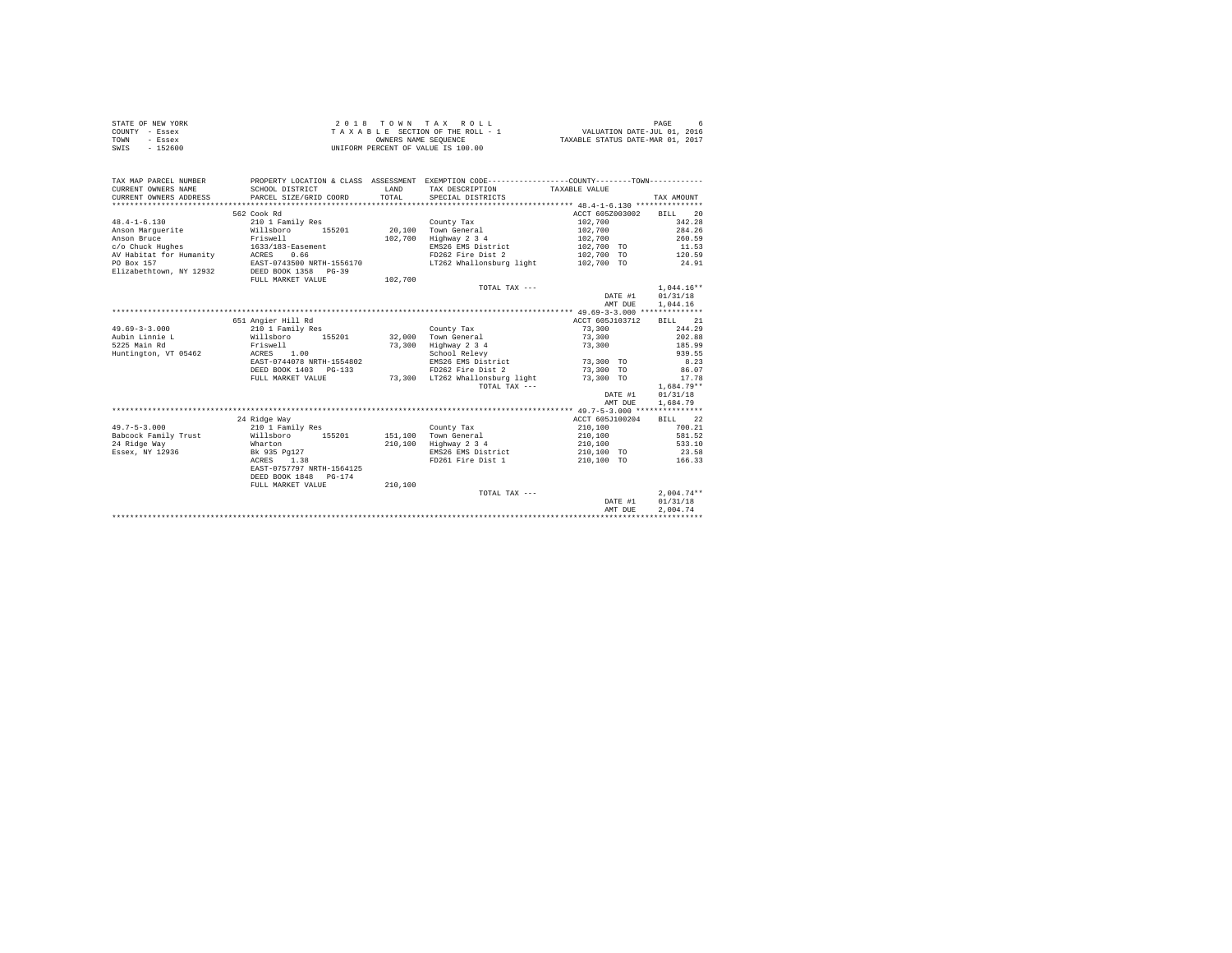| STATE OF NEW YORK | 2018 TOWN TAX ROLL                 | PAGE                             |
|-------------------|------------------------------------|----------------------------------|
| COUNTY - Essex    | TAXABLE SECTION OF THE ROLL - 1    | VALUATION DATE-JUL 01, 2016      |
| TOWN<br>- Essex   | OWNERS NAME SEOUENCE               | TAXABLE STATUS DATE-MAR 01, 2017 |
| SWIS<br>$-152600$ | UNIFORM PERCENT OF VALUE IS 100.00 |                                  |

| TAX MAP PARCEL NUMBER<br>CURRENT OWNERS NAME<br>CURRENT OWNERS ADDRESS | SCHOOL DISTRICT<br>PARCEL SIZE/GRID COORD                                                    | LAND<br>TOTAL. | PROPERTY LOCATION & CLASS ASSESSMENT EXEMPTION CODE---------------COUNTY-------TOWN---------<br>TAX DESCRIPTION<br>SPECIAL DISTRICTS | TAXABLE VALUE                          | TAX AMOUNT   |
|------------------------------------------------------------------------|----------------------------------------------------------------------------------------------|----------------|--------------------------------------------------------------------------------------------------------------------------------------|----------------------------------------|--------------|
|                                                                        |                                                                                              |                |                                                                                                                                      |                                        |              |
|                                                                        | 3 Ross Way                                                                                   |                |                                                                                                                                      | ACCT 605J101114                        | BILL 23      |
| $40.73 - 5 - 5.000$                                                    | 210 1 Family Res                                                                             |                | County Tax                                                                                                                           | 130,000                                | 433.26       |
| Backus Julia R                                                         |                                                                                              |                | 63.800 Town General                                                                                                                  |                                        | 359.82       |
| PO Box 214                                                             |                                                                                              |                | 130,000 Highway 2 3 4                                                                                                                |                                        | 329.86       |
| Essex, NY 12936                                                        | Willsboro 155201<br>Potts<br>1678/258 Easement                                               |                | EMS26 EMS District                                                                                                                   | $130,000$<br>$130,000$<br>$130,000$ TO | 14.59        |
|                                                                        | 115s X 311S Xirr                                                                             |                | FD261 Fire Dist 1                                                                                                                    | 130,000 TO                             | 102.92       |
|                                                                        | ACRES 0.81 BANKGFNB&T                                                                        |                | LT261 Essex light                                                                                                                    | 130,000 TO                             | 10.44        |
|                                                                        | EAST-0756836 NRTH-1570692<br>DEED BOOK 1810 PG-5                                             |                |                                                                                                                                      |                                        |              |
|                                                                        | FULL MARKET VALUE                                                                            | 130,000        |                                                                                                                                      |                                        |              |
|                                                                        |                                                                                              |                | TOTAL TAX ---                                                                                                                        |                                        | $1.250.89**$ |
|                                                                        |                                                                                              |                |                                                                                                                                      | DATE #1                                | 01/31/18     |
|                                                                        |                                                                                              |                |                                                                                                                                      | AMT DUE                                | 1,250.89     |
|                                                                        |                                                                                              |                |                                                                                                                                      |                                        |              |
|                                                                        | Jersey St                                                                                    |                |                                                                                                                                      | ACCT 605J175002                        | BILL 24      |
| $39.4 - 1 - 9.000$                                                     | 314 Rural vac<10                                                                             |                | County Tax                                                                                                                           | 24,300                                 | 80.99        |
| Bailey Livingston                                                      |                                                                                              |                |                                                                                                                                      | 24,300                                 | 67.26        |
| PO Box 13                                                              |                                                                                              |                | 24,300 Town General<br>24,300 Highway 2 3 4                                                                                          | 24,300                                 | 61.66        |
| Essex, NY 12936                                                        |                                                                                              |                | EMS26 EMS District                                                                                                                   | 24,300 TO                              | 2.73         |
|                                                                        | Willsboro 155201<br>Hicks<br>ACRES 5.40<br>EAST-0741558 NRTH-1571026<br>DEED BOOK 1399 PG-67 |                | FD261 Fire Dist 1                                                                                                                    | 24,300 TO                              | 19.24        |
|                                                                        | FULL MARKET VALUE                                                                            | 24,300         |                                                                                                                                      |                                        |              |
|                                                                        |                                                                                              |                | TOTAL TAX ---                                                                                                                        |                                        | $231.88**$   |
|                                                                        |                                                                                              |                |                                                                                                                                      | DATE #1                                | 01/31/18     |
|                                                                        |                                                                                              |                |                                                                                                                                      | AMT DUE                                | 231.88       |
|                                                                        |                                                                                              |                |                                                                                                                                      |                                        |              |
|                                                                        | 2347 Jersey St                                                                               |                |                                                                                                                                      | ACCT 605J104515                        | BILL 25      |
| $39.4 - 1 - 10.100$                                                    | 240 Rural res                                                                                |                | County Tax                                                                                                                           | 109,200                                | 363.94       |
| Bailey Livingston H                                                    | Willsboro 155201                                                                             |                |                                                                                                                                      |                                        | 302.25       |
| PO Box 13                                                              | Hicks & Potts Pat                                                                            |                | 56,100 Town General<br>109,200 Highway 2 3 4                                                                                         | 109,200<br>109,200                     | 277.08       |
| Essex, NY 12936                                                        | ACRES 27.52                                                                                  |                | EMS26 EMS District                                                                                                                   | 109,200 TO                             | 12.26        |
|                                                                        | EAST-0742121 NRTH-1570880                                                                    |                | FD261 Fire Dist 1                                                                                                                    | 109,200 TO                             | 86.45        |
|                                                                        | DEED BOOK 994 PG-20                                                                          |                |                                                                                                                                      |                                        |              |
|                                                                        | FULL MARKET VALUE                                                                            | 109,200        |                                                                                                                                      |                                        |              |
|                                                                        |                                                                                              |                | TOTAL TAX ---                                                                                                                        |                                        | $1.041.98**$ |
|                                                                        |                                                                                              |                |                                                                                                                                      | DATE #1                                | 01/31/18     |
|                                                                        |                                                                                              |                |                                                                                                                                      | AMT DUE                                | 1,041.98     |
|                                                                        |                                                                                              |                |                                                                                                                                      |                                        |              |
|                                                                        | Jersey St                                                                                    |                |                                                                                                                                      | ACCT 605J102912                        | BILL 26      |
| $39.4 - 1 - 12.000$                                                    | 314 Rural vac<10                                                                             |                | County Tax                                                                                                                           | 28,400                                 | 94.65        |
| Bailey Livingston H                                                    | willsboro 155201                                                                             |                | 28,400 Town General                                                                                                                  | 28,400                                 | 78.61        |
| PO Box 13                                                              | Hicks                                                                                        |                | 28,400 Highway 2 3 4                                                                                                                 | 28,400                                 | 72.06        |
| Essex, NY 12936                                                        |                                                                                              |                | $mS26$ EMS District                                                                                                                  | 28,400 TO                              | 3.19         |
|                                                                        | 10.2 Acres<br>ACRES 9.60                                                                     |                | FD261 Fire Dist 1                                                                                                                    | 28,400 TO                              | 22.48        |
|                                                                        | EAST-0742556 NRTH-1570432                                                                    |                |                                                                                                                                      |                                        |              |
|                                                                        | DEED BOOK 1377 PG-317                                                                        |                |                                                                                                                                      |                                        |              |
|                                                                        | FULL MARKET VALUE                                                                            | 28,400         |                                                                                                                                      |                                        |              |
|                                                                        |                                                                                              |                | TOTAL TAX ---                                                                                                                        |                                        | $270.99**$   |
|                                                                        |                                                                                              |                |                                                                                                                                      | DATE #1                                | 01/31/18     |
|                                                                        |                                                                                              |                |                                                                                                                                      | AMT DUE                                | 270.99       |
|                                                                        |                                                                                              |                |                                                                                                                                      |                                        |              |
|                                                                        |                                                                                              |                |                                                                                                                                      |                                        |              |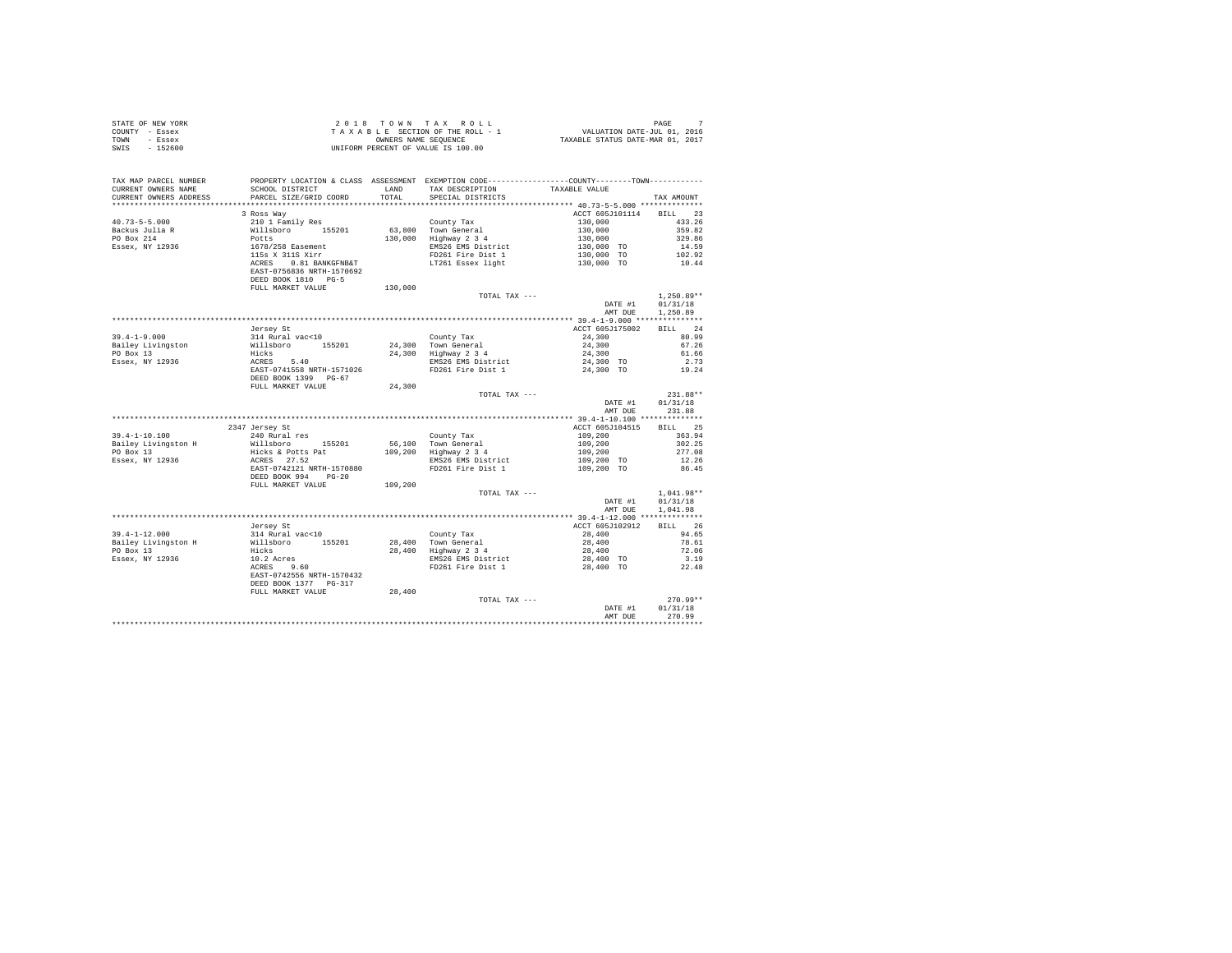| STATE OF NEW YORK | 2018 TOWN TAX ROLL                 | 8<br>PAGE                        |
|-------------------|------------------------------------|----------------------------------|
| COUNTY - Essex    | TAXABLE SECTION OF THE ROLL - 1    | VALUATION DATE-JUL 01, 2016      |
| TOWN<br>- Essex   | OWNERS NAME SEOUENCE               | TAXABLE STATUS DATE-MAR 01, 2017 |
| $-152600$<br>SWIS | UNIFORM PERCENT OF VALUE IS 100.00 |                                  |

| TAX MAP PARCEL NUMBER                         | PROPERTY LOCATION & CLASS ASSESSMENT EXEMPTION CODE----------------COUNTY--------TOWN---------- |         |                                 |                                    |              |
|-----------------------------------------------|-------------------------------------------------------------------------------------------------|---------|---------------------------------|------------------------------------|--------------|
| CURRENT OWNERS NAME                           | SCHOOL DISTRICT                                                                                 | T.AND   | TAX DESCRIPTION                 | TAXABLE VALUE                      |              |
| CURRENT OWNERS ADDRESS PARCEL SIZE/GRID COORD |                                                                                                 | TOTAL   | SPECIAL DISTRICTS               |                                    | TAX AMOUNT   |
|                                               |                                                                                                 |         |                                 |                                    |              |
|                                               | NYS Route 22                                                                                    |         |                                 | ACCT 605J191002                    | BILL 27      |
| $57.2 - 4 - 2.200$                            | 322 Rural vac>10<br>Willsboro 155201                                                            |         | County Tax                      | 29,800<br>29,800                   | 99.32        |
| Bailey Russell B                              | 155201                                                                                          |         | 29,800 Town General             |                                    | 82.48        |
| 1354 NYS Route 22                             | 4 Split Rock Tract                                                                              | 29,800  | Highway 2 3 4                   | 29,800                             | 75.61        |
| Essex, NY 12936                               | ACRES 32.90 BANKTLNB                                                                            |         | School Relevy                   |                                    | 381.97       |
|                                               | EAST-0739130 NRTH-1550139                                                                       |         | EMS26 EMS District              | 29,800 TO                          | 3.34         |
|                                               | DEED BOOK 1769 PG-127                                                                           |         | FD262 Fire Dist 2               | 29,800 TO                          | 34.99        |
|                                               | FULL MARKET VALUE                                                                               |         | 29,800 LT262 Whallonsburg light | 29,800 TO                          | 7.23         |
|                                               |                                                                                                 |         | TOTAL TAX ---                   |                                    | 684.94**     |
|                                               |                                                                                                 |         |                                 | DATE #1                            | 01/31/18     |
|                                               |                                                                                                 |         |                                 | AMT DUE                            | 684.94       |
|                                               |                                                                                                 |         |                                 |                                    |              |
|                                               | 1354 NYS Route 22                                                                               |         |                                 | ACCT 605J178524                    | BILL 28      |
| $57.2 - 6 - 4.000$                            | 240 Rural res                                                                                   |         | County Tax                      | 61,500                             | 204.97       |
| Bailey Russell B                              | Willsboro                                                                                       |         | 155201 38,100 Town General      | 61,500                             | 170.22       |
| 1354 NYS Route 22                             | 3 4 Split Rock<br>ACRES 19.80 BANKCORE                                                          |         | 61,500 Highway 2 3 4            | 61,500                             | 156.05       |
| Essex, NY 12936                               |                                                                                                 |         | EMS26 EMS District              | 61,500 TO                          | 6.90         |
|                                               | EAST-0739548 NRTH-1549675                                                                       |         |                                 | FD262 Fire Dist 2 61,500 TO        | 72.22        |
|                                               | DEED BOOK 1769 PG-127                                                                           |         |                                 | LT262 Whallonsburg light 61,500 TO | 14.92        |
|                                               | FULL MARKET VALUE                                                                               | 61,500  |                                 |                                    |              |
|                                               |                                                                                                 |         | TOTAL TAX ---                   |                                    | $625.28**$   |
|                                               |                                                                                                 |         |                                 | DATE #1 01/31/18                   |              |
|                                               |                                                                                                 |         |                                 | AMT DUE                            | 625.28       |
|                                               |                                                                                                 |         |                                 |                                    |              |
|                                               | 2210 Lake Shore Rd                                                                              |         |                                 | ACCT 605J100206                    | BILL 29      |
| $40.81 - 3 - 4.200$                           | 210 1 Family Res - WTRFNT                                                                       |         | County Tax                      | 274,200                            | 913.84       |
| Bailey Wayne R                                | Willsboro 155201                                                                                |         | 208.400 Town General            | 274,200                            | 758.94       |
| Bailey Donna L<br>Potts                       |                                                                                                 |         | 274,200 Highway 2 3 4           | 274.200                            | 695.74       |
| PO Box 12                                     | 1646/244-Life Use to Wayn<br>Donna L Bailey                                                     |         | EMS26 EMS District              | 274,200 TO                         | 30.78        |
| Essex, NY 12936                               |                                                                                                 |         | FD261 Fire Dist 1               | 274,200 TO                         | 217.08       |
|                                               | ACRES 1.20                                                                                      |         | LT261 Essex light               | 274,200 TO                         | 22.02        |
|                                               | EAST-0757545 NRTH-1569569                                                                       |         |                                 |                                    |              |
|                                               | DEED BOOK 1680 PG-65                                                                            |         |                                 |                                    |              |
|                                               | FULL MARKET VALUE                                                                               | 274,200 |                                 |                                    |              |
|                                               |                                                                                                 |         | TOTAL TAX ---                   |                                    | $2,638.40**$ |
|                                               |                                                                                                 |         |                                 | DATE #1                            | 01/31/18     |
|                                               |                                                                                                 |         |                                 | AMT DUE                            | 2.638.40     |
|                                               |                                                                                                 |         |                                 |                                    |              |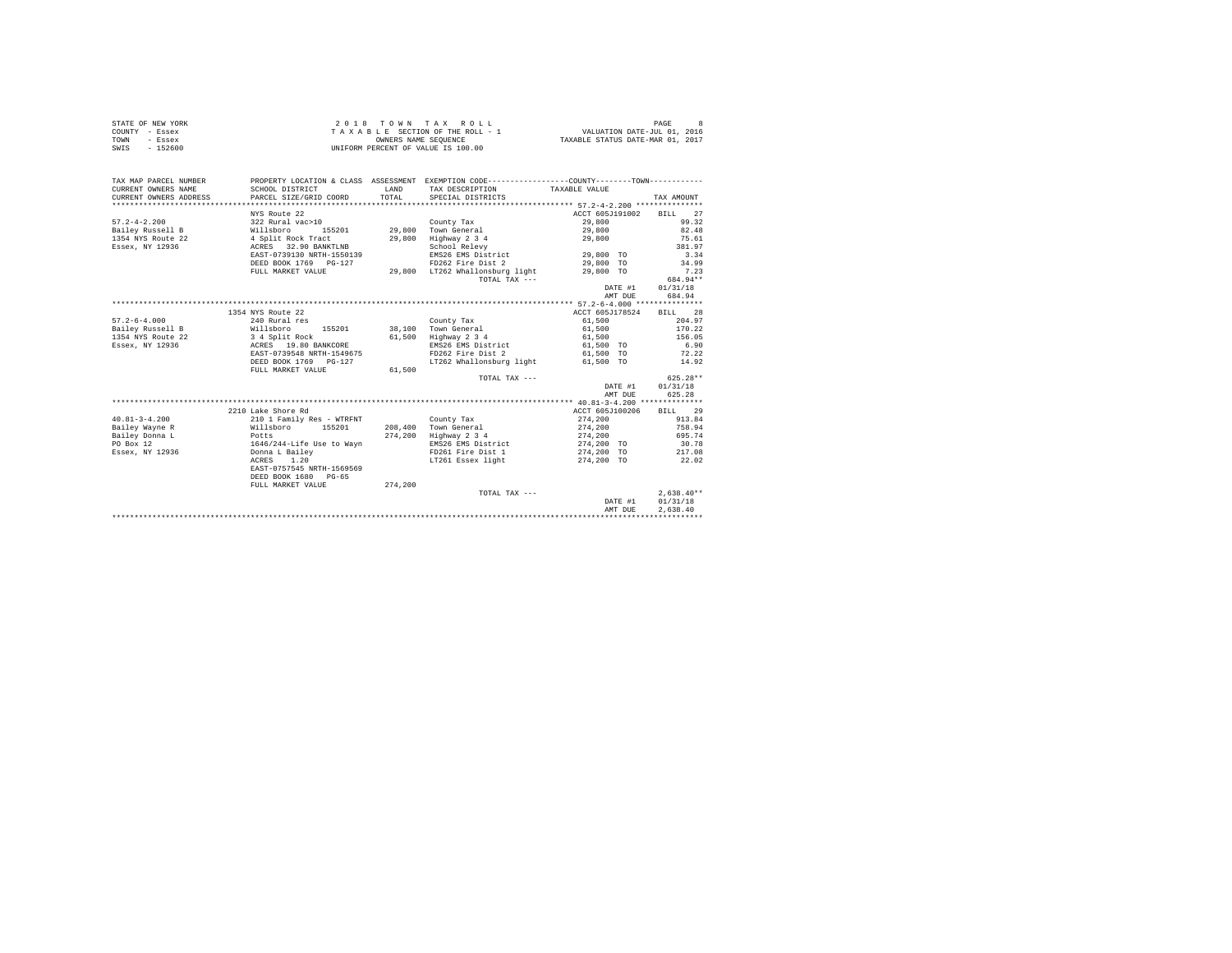| STATE OF NEW YORK | 2018 TOWN TAX ROLL                 | PAGE                             |
|-------------------|------------------------------------|----------------------------------|
| COUNTY - Essex    | TAXABLE SECTION OF THE ROLL - 1    | VALUATION DATE-JUL 01, 2016      |
| TOWN<br>- Essex   | OWNERS NAME SEOUENCE               | TAXABLE STATUS DATE-MAR 01, 2017 |
| SWIS<br>- 152600  | UNIFORM PERCENT OF VALUE IS 100.00 |                                  |

| TAX MAP PARCEL NUMBER<br>CURRENT OWNERS NAME | PROPERTY LOCATION & CLASS ASSESSMENT EXEMPTION CODE-----------------COUNTY--------TOWN----------<br>SCHOOL DISTRICT<br>PARCEL SIZE/GRID COORD |        | LAND TAX DESCRIPTION TAXABLE VALUE |                                                                                                                                                                                                                                                               |                  |
|----------------------------------------------|-----------------------------------------------------------------------------------------------------------------------------------------------|--------|------------------------------------|---------------------------------------------------------------------------------------------------------------------------------------------------------------------------------------------------------------------------------------------------------------|------------------|
|                                              |                                                                                                                                               |        |                                    |                                                                                                                                                                                                                                                               |                  |
|                                              |                                                                                                                                               |        |                                    |                                                                                                                                                                                                                                                               |                  |
|                                              | 512 Middle Rd                                                                                                                                 |        |                                    | ACCT 605J176004 BILL 30                                                                                                                                                                                                                                       |                  |
|                                              |                                                                                                                                               |        |                                    |                                                                                                                                                                                                                                                               |                  |
|                                              |                                                                                                                                               |        |                                    |                                                                                                                                                                                                                                                               |                  |
|                                              |                                                                                                                                               |        |                                    |                                                                                                                                                                                                                                                               |                  |
|                                              |                                                                                                                                               |        |                                    |                                                                                                                                                                                                                                                               |                  |
|                                              |                                                                                                                                               |        |                                    |                                                                                                                                                                                                                                                               |                  |
|                                              |                                                                                                                                               |        |                                    |                                                                                                                                                                                                                                                               |                  |
|                                              |                                                                                                                                               |        |                                    |                                                                                                                                                                                                                                                               | $1,389.44**$     |
|                                              |                                                                                                                                               |        | TOTAL TAX ---                      |                                                                                                                                                                                                                                                               | DATE #1 01/31/18 |
|                                              |                                                                                                                                               |        |                                    | AMT DUE                                                                                                                                                                                                                                                       | 1,389.44         |
|                                              |                                                                                                                                               |        |                                    |                                                                                                                                                                                                                                                               |                  |
|                                              | 2220 NYS Route 22                                                                                                                             |        |                                    | ACCT 605J100209 BILL 31                                                                                                                                                                                                                                       |                  |
|                                              |                                                                                                                                               |        |                                    | 87,500 291.62                                                                                                                                                                                                                                                 |                  |
|                                              |                                                                                                                                               |        |                                    |                                                                                                                                                                                                                                                               | 242.18           |
|                                              |                                                                                                                                               |        |                                    |                                                                                                                                                                                                                                                               | 222.02           |
|                                              |                                                                                                                                               |        |                                    |                                                                                                                                                                                                                                                               | 737.02           |
|                                              |                                                                                                                                               |        |                                    |                                                                                                                                                                                                                                                               | 9.82             |
|                                              |                                                                                                                                               |        |                                    | 87,500 TO                                                                                                                                                                                                                                                     | 69.27            |
|                                              | EAST-0744056 NRTH-1569829 FD261 Fire Dist 1<br>DEED BOOK 742 PG-238                                                                           |        |                                    |                                                                                                                                                                                                                                                               |                  |
|                                              | FULL MARKET VALUE                                                                                                                             | 87,500 |                                    |                                                                                                                                                                                                                                                               |                  |
|                                              |                                                                                                                                               |        | TOTAL TAX ---                      | DATE #1 $01/31/18$                                                                                                                                                                                                                                            | $1,571.93**$     |
|                                              |                                                                                                                                               |        |                                    |                                                                                                                                                                                                                                                               |                  |
|                                              |                                                                                                                                               |        |                                    |                                                                                                                                                                                                                                                               | AMT DUE 1,571.93 |
|                                              |                                                                                                                                               |        |                                    |                                                                                                                                                                                                                                                               |                  |
|                                              | NYS Route 22                                                                                                                                  |        |                                    | ACCT 605J102303 BILL 32<br>132 - السلاط العربية التي توجد المستورج التي توجد التي توجد التي توجد التي توجد التي توجد التي توجد التي توجد<br>18.32 - 19.500 - 19.500 - 19.500 - 19.63<br>19.63 - 19.63 - 19.63 - 19.63 - 19.63 - 19.63 - 19.63 - 19.63 - 19.63 |                  |
|                                              |                                                                                                                                               |        |                                    |                                                                                                                                                                                                                                                               |                  |
|                                              |                                                                                                                                               |        |                                    |                                                                                                                                                                                                                                                               |                  |
|                                              |                                                                                                                                               |        |                                    |                                                                                                                                                                                                                                                               |                  |
|                                              |                                                                                                                                               |        |                                    |                                                                                                                                                                                                                                                               |                  |
|                                              |                                                                                                                                               |        |                                    |                                                                                                                                                                                                                                                               |                  |
|                                              |                                                                                                                                               |        |                                    |                                                                                                                                                                                                                                                               |                  |
|                                              |                                                                                                                                               |        | TOTAL TAX ---                      |                                                                                                                                                                                                                                                               | $525.45**$       |
|                                              |                                                                                                                                               |        |                                    | DATE #1                                                                                                                                                                                                                                                       | 01/31/18         |
|                                              |                                                                                                                                               |        |                                    |                                                                                                                                                                                                                                                               | AMT DUE 525.45   |
|                                              |                                                                                                                                               |        |                                    |                                                                                                                                                                                                                                                               |                  |
|                                              | 1806 Lake Shore Rd                                                                                                                            |        |                                    | ACCT 605J102802 BILL 33                                                                                                                                                                                                                                       |                  |
|                                              |                                                                                                                                               |        |                                    |                                                                                                                                                                                                                                                               |                  |
|                                              |                                                                                                                                               |        |                                    |                                                                                                                                                                                                                                                               |                  |
|                                              |                                                                                                                                               |        |                                    |                                                                                                                                                                                                                                                               |                  |
|                                              |                                                                                                                                               |        |                                    |                                                                                                                                                                                                                                                               |                  |
|                                              |                                                                                                                                               |        |                                    |                                                                                                                                                                                                                                                               |                  |
|                                              | DEED BOOK 1644 PG-279                                                                                                                         |        |                                    |                                                                                                                                                                                                                                                               |                  |
|                                              | FULL MARKET VALUE 413,200                                                                                                                     |        |                                    |                                                                                                                                                                                                                                                               |                  |
|                                              |                                                                                                                                               |        | TOTAL TAX ---                      |                                                                                                                                                                                                                                                               | $3,942.69**$     |
|                                              |                                                                                                                                               |        |                                    | $3,942.69**$<br>$01/31/18$                                                                                                                                                                                                                                    |                  |
|                                              |                                                                                                                                               |        |                                    | AMT DUE                                                                                                                                                                                                                                                       | 3.942.69         |
|                                              |                                                                                                                                               |        |                                    |                                                                                                                                                                                                                                                               |                  |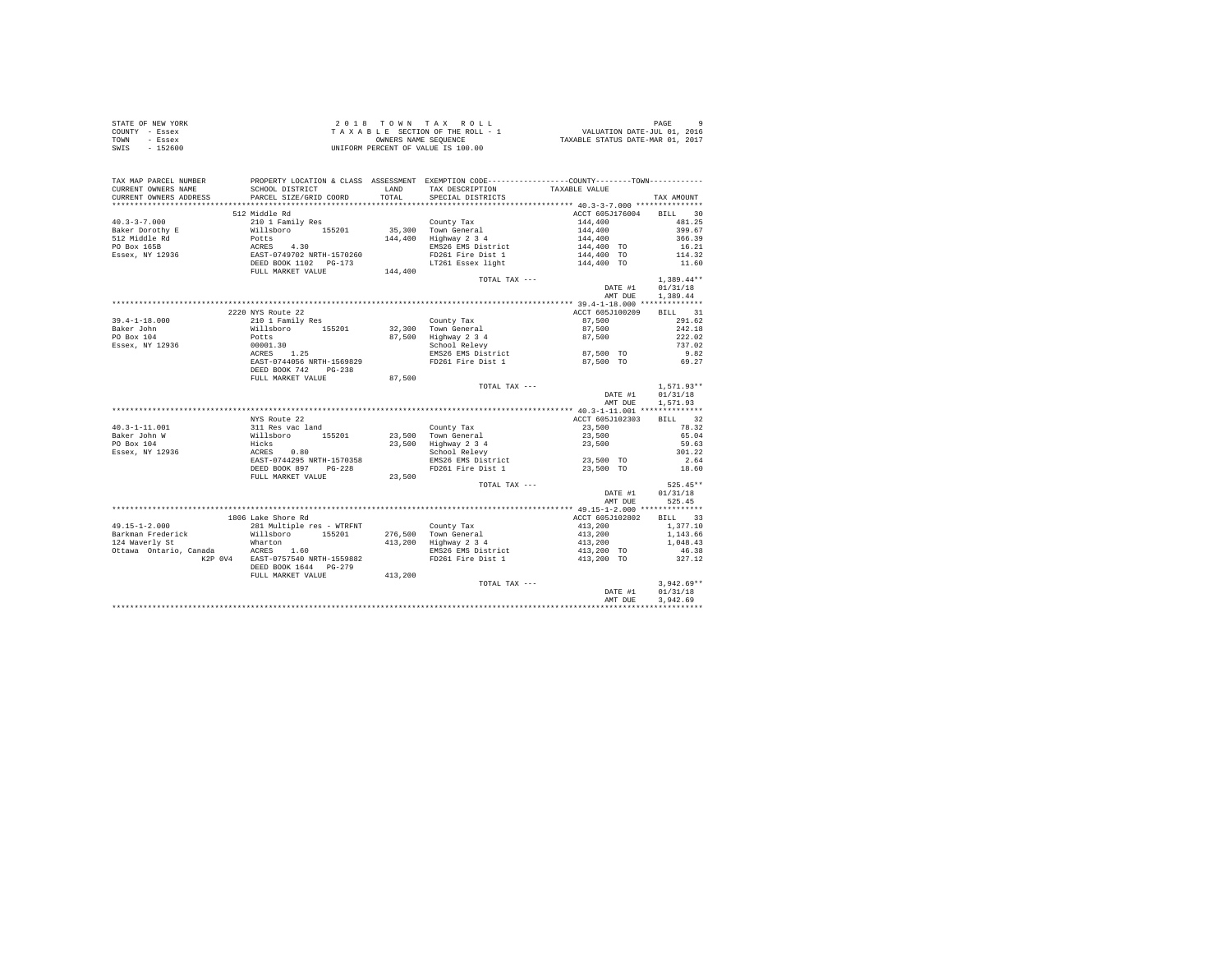| STATE OF NEW YORK |           | 2018 TOWN TAX ROLL                 | PAGE                             |
|-------------------|-----------|------------------------------------|----------------------------------|
| COUNTY - Essex    |           | TAXABLE SECTION OF THE ROLL - 1    | VALUATION DATE-JUL 01, 2016      |
| TOWN              | - Essex   | OWNERS NAME SEOUENCE               | TAXABLE STATUS DATE-MAR 01, 2017 |
| SWIS              | $-152600$ | UNIFORM PERCENT OF VALUE IS 100.00 |                                  |

| TAX MAP PARCEL NUMBER  | PROPERTY LOCATION & CLASS ASSESSMENT EXEMPTION CODE---------------COUNTY-------TOWN---------                                                                                                                                                            |         |                                             |                               |                  |
|------------------------|---------------------------------------------------------------------------------------------------------------------------------------------------------------------------------------------------------------------------------------------------------|---------|---------------------------------------------|-------------------------------|------------------|
| CURRENT OWNERS NAME    | SCHOOL DISTRICT                                                                                                                                                                                                                                         |         | LAND TAX DESCRIPTION                        | TAXABLE VALUE                 |                  |
| CURRENT OWNERS ADDRESS | PARCEL SIZE/GRID COORD                                                                                                                                                                                                                                  |         | TOTAL SPECIAL DISTRICTS                     |                               | TAX AMOUNT       |
|                        |                                                                                                                                                                                                                                                         |         |                                             |                               |                  |
|                        | 2175 Lake Shore Rd                                                                                                                                                                                                                                      |         |                                             | ACCT 605J102004 BILL 34       |                  |
| $40.81 - 2 - 1.000$    | 210 1 Family Res<br>210 1 Family Res<br>Williaboro 155201<br>212 RACRES 3.50<br>ACRES 3.50<br>EAST-0757056 NRTH-1568550                                                                                                                                 |         | County Tax                                  | 206,900<br>206,900<br>206,900 | 689.55           |
| Barns Larry            |                                                                                                                                                                                                                                                         |         | 67,500 Town General                         |                               | 572.66           |
| 124 Lighthouse Way     |                                                                                                                                                                                                                                                         |         | 206,900 Highway 2 3 4                       |                               | 524.98           |
| Essex, NY 12936        |                                                                                                                                                                                                                                                         |         | EMS26 EMS District                          | 206,900 TO                    | 23.22<br>163.80  |
|                        |                                                                                                                                                                                                                                                         |         | FD261 Fire Dist 1                           | 206,900 TO                    |                  |
|                        | DEED BOOK 973 PG-101<br>DEED BOOK 973 PG-101 LT261 Essex light<br>FULL MARKET VALUE 206,900 WB261 Water B&I                                                                                                                                             |         | LT261 Essex light                           | 206,900 TO                    | 16.62            |
|                        |                                                                                                                                                                                                                                                         |         |                                             | 206,900 TO C                  | 54.12            |
|                        |                                                                                                                                                                                                                                                         |         | TOTAL TAX ---                               |                               | $2.044.95**$     |
|                        |                                                                                                                                                                                                                                                         |         |                                             |                               | DATE #1 01/31/18 |
|                        |                                                                                                                                                                                                                                                         |         |                                             | AMT DUE                       | 2,044.95         |
|                        |                                                                                                                                                                                                                                                         |         |                                             |                               |                  |
|                        | 1535 Jersey St                                                                                                                                                                                                                                          |         |                                             | ACCT 605J103714               | BILL 35          |
|                        |                                                                                                                                                                                                                                                         |         | County Tax                                  | 118,100                       | 393.60           |
|                        | 39.3-1-5.100<br>Barrett James P Jr<br>Barrett James P Jr<br>Barrett Danielle M<br>PO Box 962<br>Mainscott, NY 11975<br>Mainscott, NY 11975<br>PO BOX 1559<br>Mainscott, NY 11975<br>PO BOX 1559<br>PO DEED BOOK 1559<br>PO PORT POST PO-314             |         | 39,500 Town General                         | 118,100<br>118,100            | 326.88           |
|                        |                                                                                                                                                                                                                                                         |         | 118,100 Highway 2 3 4                       |                               | 299.66           |
|                        |                                                                                                                                                                                                                                                         |         | School Relevy                               |                               | 1,513.78         |
|                        |                                                                                                                                                                                                                                                         |         | EMS26 EMS District<br>FD262 Fire Dist 2     |                               | 13.26            |
|                        |                                                                                                                                                                                                                                                         |         |                                             | 118,100 TO<br>118,100 TO      | 138.68           |
|                        | FULL MARKET VALUE                                                                                                                                                                                                                                       | 118,100 |                                             |                               |                  |
|                        |                                                                                                                                                                                                                                                         |         | TOTAL TAX ---                               |                               | $2.685.86**$     |
|                        |                                                                                                                                                                                                                                                         |         |                                             | DATE #1                       | 01/31/18         |
|                        |                                                                                                                                                                                                                                                         |         |                                             | AMT DUE                       | 2.685.86         |
|                        |                                                                                                                                                                                                                                                         |         |                                             |                               |                  |
|                        | Jersey St<br>39.3-1-21.200<br>Barrett James P Jr Willshoro 155201<br>Experiment P V Willshoro 155201<br>For Danielle Barrett 6 Brookfield Pat<br>PO Box 962<br>Nainscott, NY 11975 BAST-0726283 NRTH-1568977<br>Mainscott, NY 11975 BAST-0726283 NRTH-1 |         |                                             | ACCT 605J193003               | BILL 36          |
|                        |                                                                                                                                                                                                                                                         |         | County Tax                                  | 27,400                        | 91.32            |
|                        |                                                                                                                                                                                                                                                         |         | 27,400 Town General<br>27,400 Highway 2 3 4 | 27,400<br>27,400              | 75.84            |
|                        |                                                                                                                                                                                                                                                         |         |                                             |                               | 69.52            |
|                        |                                                                                                                                                                                                                                                         |         | School Relevy                               |                               | 351.21           |
|                        |                                                                                                                                                                                                                                                         |         | EMS26 EMS District 27,400 TO                |                               | 3.08             |
|                        |                                                                                                                                                                                                                                                         |         | FD262 Fire Dist 2                           | 27,400 TO                     | 32.17            |
|                        | FULL MARKET VALUE 27,400                                                                                                                                                                                                                                |         |                                             |                               |                  |
|                        |                                                                                                                                                                                                                                                         |         | TOTAL TAX ---                               |                               | $623.14**$       |
|                        |                                                                                                                                                                                                                                                         |         |                                             | DATE #1                       | 01/31/18         |
|                        |                                                                                                                                                                                                                                                         |         |                                             | AMT DUE                       | 623.14           |
|                        |                                                                                                                                                                                                                                                         |         |                                             |                               |                  |
|                        | Mason Rd                                                                                                                                                                                                                                                |         |                                             | ACCT 605J103713               | BILL 37          |
| $48.1 - 1 - 10.000$    |                                                                                                                                                                                                                                                         |         |                                             | 16,200                        | 53.99            |
| Barrett James P Jr     | Notice the Country Tax<br>Nearbort 15001 16,200 Town General<br>13 Brookfield 16,200 Highway 2 3 4<br>RCRS 30.00 Relevy<br>EAST-0727290 NRTH-1566680 School Relevy<br>DEED BOOK 1243 DRS 1885 DEED BOOK 1243<br>DEED BOOK 2143 DRS 200<br>TD            |         |                                             | 16,200<br>16,200              | 44.84            |
| c/o Danielle Barrett   |                                                                                                                                                                                                                                                         |         | 16,200 Highway 2 3 4<br>School Relevy       |                               | 41.11            |
| PO Box 962             |                                                                                                                                                                                                                                                         |         |                                             |                               | 262.90           |
| Wainscott, NY 11975    |                                                                                                                                                                                                                                                         |         | EMS26 EMS District 16,200 TO                |                               | 1.82             |
|                        |                                                                                                                                                                                                                                                         |         | FD262 Fire Dist 2                           | 16,200 TO                     | 19.02            |
|                        | FULL MARKET VALUE                                                                                                                                                                                                                                       | 16,200  |                                             |                               |                  |
|                        |                                                                                                                                                                                                                                                         |         | TOTAL TAX ---                               | $\mathtt{DATE}~\#1$           | $423.68**$       |
|                        |                                                                                                                                                                                                                                                         |         |                                             |                               | 01/31/18         |
|                        |                                                                                                                                                                                                                                                         |         |                                             |                               | AMT DUE 423.68   |
|                        |                                                                                                                                                                                                                                                         |         |                                             |                               |                  |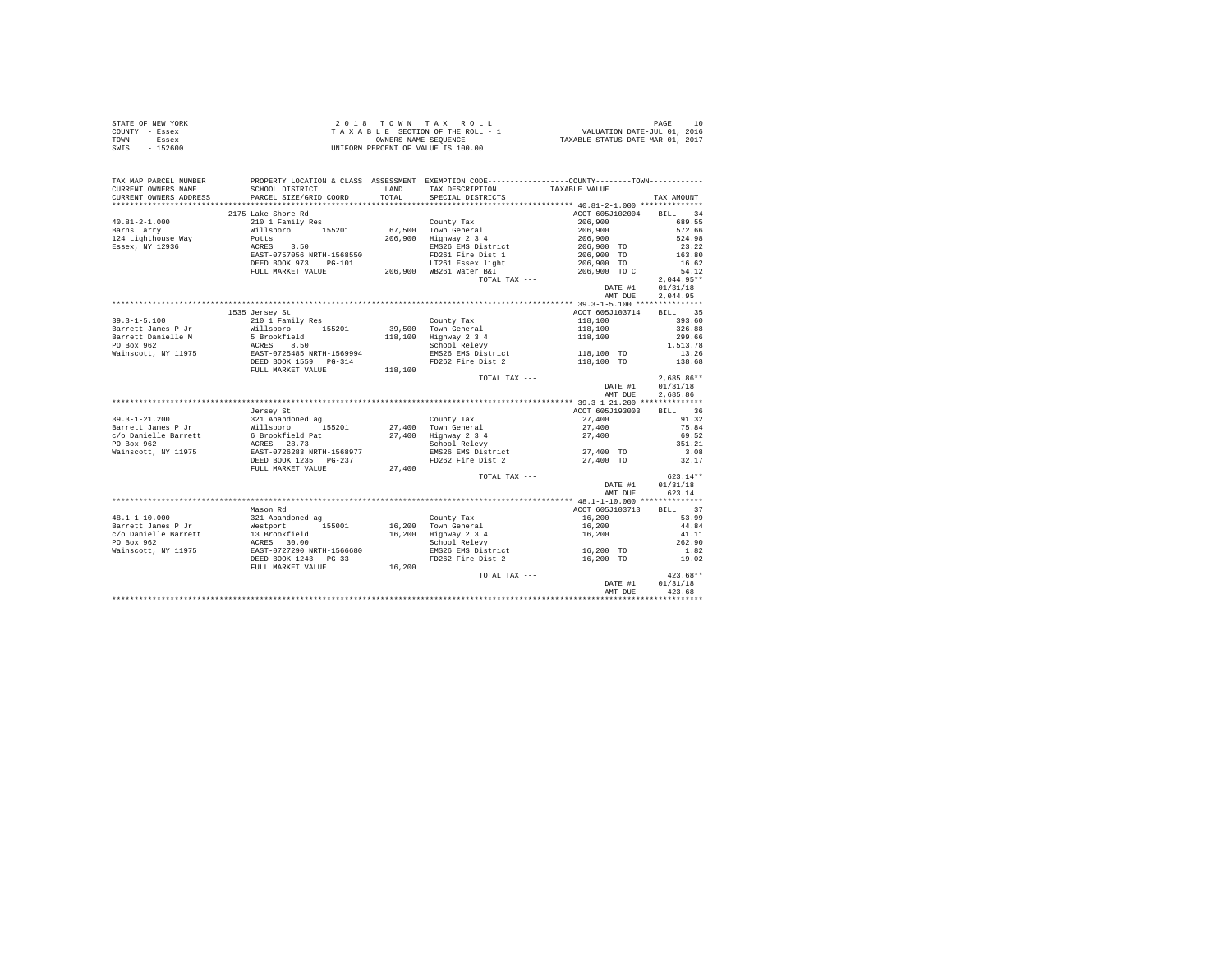|                | STATE OF NEW YORK | 2018 TOWN TAX ROLL                 | PAGE                             |
|----------------|-------------------|------------------------------------|----------------------------------|
| COUNTY - Essex |                   | TAXABLE SECTION OF THE ROLL - 1    | VALUATION DATE-JUL 01, 2016      |
| TOWN           | - Essex           | OWNERS NAME SEOUENCE               | TAXABLE STATUS DATE-MAR 01, 2017 |
| SWIS           | $-152600$         | UNIFORM PERCENT OF VALUE IS 100.00 |                                  |

| TAX MAP PARCEL NUMBER<br>CURRENT OWNERS NAME           | SCHOOL DISTRICT                            | LAND    | TAX DESCRIPTION                    | PROPERTY LOCATION & CLASS ASSESSMENT EXEMPTION CODE---------------COUNTY-------TOWN----------<br>TAXABLE VALUE |              |
|--------------------------------------------------------|--------------------------------------------|---------|------------------------------------|----------------------------------------------------------------------------------------------------------------|--------------|
| CURRENT OWNERS ADDRESS                                 | PARCEL SIZE/GRID COORD                     | TOTAL   | SPECIAL DISTRICTS                  |                                                                                                                | TAX AMOUNT   |
|                                                        |                                            |         |                                    | ACCT 605J104306                                                                                                | BILL 38      |
| $49.11 - 1 - 2.000$                                    | Ridge Way                                  |         |                                    |                                                                                                                | 437.26       |
|                                                        | 311 Res vac land<br>155201<br>Willsboro    |         | County Tax<br>131.200 Town General | 131,200                                                                                                        | 363.14       |
| Bayne Sarah Collins<br>Bayne Nicholas A                | Wharton                                    | 131,200 | Highway 2 3 4                      | 131,200<br>131,200                                                                                             | 332.90       |
| 854 Route 9D                                           | 1.40<br>ACRES                              |         | EMS26 EMS District                 | 131,200 TO                                                                                                     | 14.73        |
| Garrison, NY 10524                                     | EAST-0756117 NRTH-1563385                  |         | FD261 Fire Dist 1                  | 131,200 TO                                                                                                     | 103.87       |
|                                                        | DEED BOOK 1731 PG-232                      |         |                                    |                                                                                                                |              |
|                                                        | FULL MARKET VALUE                          | 131,200 |                                    |                                                                                                                |              |
|                                                        |                                            |         | TOTAL TAX ---                      |                                                                                                                | $1,251.90**$ |
|                                                        |                                            |         |                                    | DATE #1                                                                                                        | 01/31/18     |
|                                                        |                                            |         |                                    | AMT DUE                                                                                                        | 1,251.90     |
|                                                        |                                            |         |                                    |                                                                                                                |              |
|                                                        | 102 Ridge Way                              |         |                                    | ACCT 605J104307                                                                                                | BILL 39      |
| $49.11 - 1 - 3.000$                                    | 260 Seasonal res                           |         | County Tax                         | 233,600                                                                                                        | 778.53       |
| Bayne Sarah Collins                                    | Willsboro<br>155201                        |         | 128.900 Town General               | 233,600                                                                                                        | 646.56       |
| Bayne Nicholas A                                       | Wharton                                    |         | 233,600 Highway 2 3 4              | 233,600                                                                                                        | 592.72       |
| 854 Route 9D                                           | ACRES 0.60                                 |         | EMS26 EMS District                 | 233,600 TO                                                                                                     | 26.22        |
| Garrison, NY 10524                                     | EAST-0756117 NRTH-1563227                  |         | FD261 Fire Dist 1                  | 233,600 TO                                                                                                     | 184.94       |
|                                                        | DEED BOOK 1731 PG-228<br>FULL MARKET VALUE | 233,600 |                                    |                                                                                                                |              |
|                                                        |                                            |         | TOTAL TAX ---                      |                                                                                                                | $2.228.97**$ |
|                                                        |                                            |         |                                    | DATE #1                                                                                                        | 01/31/18     |
|                                                        |                                            |         |                                    | AMT DUE                                                                                                        | 2,228.97     |
|                                                        |                                            |         |                                    |                                                                                                                |              |
|                                                        | County Route 10                            |         |                                    | ACCT 605J174008                                                                                                | BILL 40      |
| $57.1 - 2 - 2.100$                                     | 120 Field crops                            |         | AG DIST C 41720                    | 7,899<br>7,899                                                                                                 |              |
| Beaudin Tracey                                         | Westport<br>155001                         |         | 11,900 County Tax                  | 4,001                                                                                                          | 13.33        |
| Smith Sally                                            | 35 Taylor & Kimball                        |         | 11,900 Town General                | 4,001                                                                                                          | 11.07        |
| 2247 County Route 10                                   | ACRES 10.20                                |         | Highway 2 3 4                      | 4,001                                                                                                          | 10.15        |
| Westport, NY 12993                                     | EAST-0726465 NRTH-1550271                  |         | EMS26 EMS District                 | 11,900 TO                                                                                                      | 1.34         |
|                                                        | DEED BOOK 1863 PG-236                      |         | FD262 Fire Dist 2                  | 11,900 TO                                                                                                      | 13.97        |
| MAY BE SUBJECT TO PAYMENT<br>UNDER AGDIST LAW TIL 2021 | FULL MARKET VALUE                          | 11,900  |                                    |                                                                                                                |              |
|                                                        |                                            |         | TOTAL TAX ---                      |                                                                                                                | 49.86**      |
|                                                        |                                            |         |                                    | DATE #1                                                                                                        | 01/31/18     |
|                                                        |                                            |         |                                    | AMT DUE                                                                                                        | 49.86        |
|                                                        |                                            |         |                                    | ******* 57.1-2-3.120 ***************                                                                           |              |
|                                                        | County Route 10                            |         |                                    | ACCT 605J180010                                                                                                | BILL 41      |
| $57.1 - 2 - 3.120$                                     | 105 Vac farmland                           |         | AG DIST C 41720                    | 27,039<br>27,039                                                                                               |              |
| Beaudin Tracey                                         | Westport<br>155001                         |         | 54,500 County Tax                  | 27,461                                                                                                         | 91.52        |
| Smith Sally                                            | 32 & 35 Taylor & Kimball                   |         | 54,500 Town General                | 27,461                                                                                                         | 76.01        |
| 2247 County Route 10                                   | ACRES 49.41                                |         | Highway 2 3 4                      | 27,461                                                                                                         | 69.68        |
| Westport, NY 12993                                     | EAST-0728407 NRTH-1550592                  |         | EMS26 EMS District                 | 54,500 TO                                                                                                      | 6.12         |
|                                                        | DEED BOOK 1863 PG-240                      |         | FD262 Fire Dist 2                  | 54,500 TO                                                                                                      | 64.00        |
| MAY BE SUBJECT TO PAYMENT<br>UNDER AGDIST LAW TIL 2021 | FULL MARKET VALUE                          | 54,500  |                                    |                                                                                                                |              |
|                                                        |                                            |         | TOTAL TAX ---                      |                                                                                                                | $307.33**$   |
|                                                        |                                            |         |                                    | DATE #1                                                                                                        | 01/31/18     |
|                                                        |                                            |         |                                    | AMT DUE                                                                                                        | 307.33       |
|                                                        |                                            |         |                                    |                                                                                                                | *********    |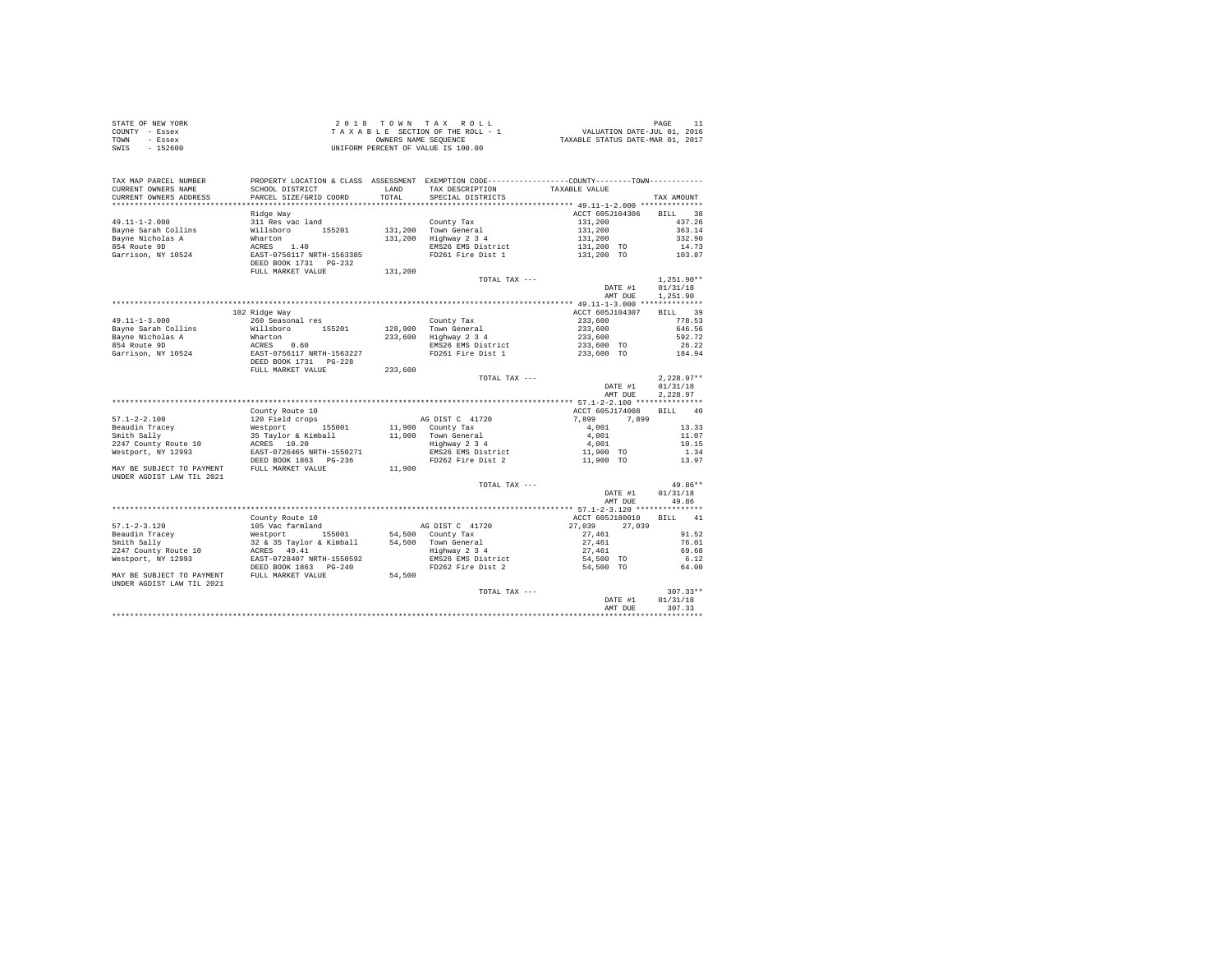| STATE OF NEW YORK | 2018 TOWN TAX ROLL                 | PAGE                             |
|-------------------|------------------------------------|----------------------------------|
| COUNTY - Essex    | TAXABLE SECTION OF THE ROLL - 1    | VALUATION DATE-JUL 01, 2016      |
| TOWN<br>- Essex   | OWNERS NAME SEOUENCE               | TAXABLE STATUS DATE-MAR 01, 2017 |
| - 152600<br>SWIS  | UNIFORM PERCENT OF VALUE IS 100.00 |                                  |

| TAX MAP PARCEL NUMBER<br>CURRENT OWNERS NAME<br>CURRENT OWNERS ADDRESS | PROPERTY LOCATION & CLASS ASSESSMENT EXEMPTION CODE----------------COUNTY--------TOWN----------<br>SCHOOL DISTRICT<br>PARCEL SIZE/GRID COORD | LAND<br>TOTAL | TAX DESCRIPTION<br>SPECIAL DISTRICTS | TAXABLE VALUE    | TAX AMOUNT        |
|------------------------------------------------------------------------|----------------------------------------------------------------------------------------------------------------------------------------------|---------------|--------------------------------------|------------------|-------------------|
|                                                                        | 2247 County Route 10                                                                                                                         |               |                                      | ACCT 605J179006  | 42<br>BILL.       |
| $57.1 - 2 - 3.200$                                                     | $215$ 1 Fam Res $w/$                                                                                                                         |               | AG DIST C 41720                      | 10.723<br>10.723 |                   |
| Beaudin Tracev                                                         | Westport                                                                                                                                     | 155001 64,800 | County Tax                           | 262.877          | 876.11            |
| Smith Sally                                                            | 32 & 35 Taylor & Kimball                                                                                                                     | 273,600       | Town General                         | 262.877          | 727.60            |
| 2247 County Route 10                                                   | ACRES 30.10                                                                                                                                  |               | Highway 2 3 4                        | 262.877          | 667.01            |
| Westport, NY 12993                                                     | EAST-0727341 NRTH-1550663                                                                                                                    |               | EMS26 EMS District                   | 273,600 TO       | 30.71             |
|                                                                        | DEED BOOK 1863 PG-232                                                                                                                        |               | FD262 Fire Dist 2                    | 273,600 TO       | 321.27            |
|                                                                        | FULL MARKET VALUE                                                                                                                            | 273,600       |                                      |                  |                   |
| MAY BE SUBJECT TO PAYMENT<br>UNDER AGDIST LAW TIL 2021                 |                                                                                                                                              |               |                                      |                  |                   |
|                                                                        |                                                                                                                                              |               |                                      |                  | $2.622.70**$      |
|                                                                        |                                                                                                                                              |               | TOTAL TAX ---                        |                  | 01/31/18          |
|                                                                        |                                                                                                                                              |               |                                      | DATE #1          | 2.622.70          |
|                                                                        |                                                                                                                                              |               |                                      | AMT DUE          |                   |
|                                                                        |                                                                                                                                              |               |                                      |                  |                   |
|                                                                        | 149 Albee Ln                                                                                                                                 |               |                                      | ACCT 605J100114  | <b>BILL</b><br>43 |
| $49.15 - 3 - 11.000$                                                   | 210 1 Family Res - WTRFNT                                                                                                                    |               | County Tax                           | 514,200          | 1,713.71          |
| Bechta Donald J                                                        | Willsboro<br>155201                                                                                                                          | 313,700       | Town General                         | 514,200          | 1,423.21          |
| Bechta Carol M                                                         | hhuT.                                                                                                                                        | 514,200       | Highway 2 3 4                        | 514,200          | 1,304.71          |
| 149 Albee Ln                                                           | 1304/157 Agreement                                                                                                                           |               | EMS26 EMS District                   | 514,200 TO       | 57.71             |
| Essex, NY 12936                                                        | 1.30<br>ACRES                                                                                                                                |               | FD262 Fire Dist 2                    | 514,200 TO       | 603.79            |
|                                                                        | EAST-0760557 NRTH-1556560                                                                                                                    |               |                                      |                  |                   |
|                                                                        | DEED BOOK 931<br>$PG-116$                                                                                                                    |               |                                      |                  |                   |
|                                                                        | FULL MARKET VALUE                                                                                                                            | 514,200       |                                      |                  |                   |
|                                                                        |                                                                                                                                              |               | TOTAL TAX ---                        |                  | $5.103.13**$      |
|                                                                        |                                                                                                                                              |               |                                      | DATE #1          | 01/31/18          |
|                                                                        |                                                                                                                                              |               |                                      | AMT DUE          | 5,103,13          |
|                                                                        |                                                                                                                                              |               |                                      |                  |                   |
|                                                                        | 889 Whallons Bay Rd                                                                                                                          |               |                                      | ACCT 605J102010  | 44<br>BILL        |
| $49.69 - 2 - 1.000$                                                    | 210 1 Family Res                                                                                                                             |               | County Tax                           | 57,900           | 192.97            |
| Benway Eugene                                                          | Willsboro<br>155201                                                                                                                          | 28,600        | Town General                         | 57,900           | 160.26            |
| 889 Whallons Bay Rd                                                    | Friswell                                                                                                                                     | 57,900        | Highway 2 3 4                        | 57,900           | 146.91            |
| Essex, NY 12936                                                        | ACRES<br>0.83 BANK1STARSG                                                                                                                    |               | EMS26 EMS District                   | 57,900 TO        | 6.50              |
|                                                                        | EAST-0744690 NRTH-1555748                                                                                                                    |               | FD262 Fire Dist 2                    | 57,900 TO        | 67.99             |
|                                                                        | DEED BOOK 1439 PG-235                                                                                                                        |               | LT262 Whallonsburg light             | 57,900 TO        | 14.04             |
|                                                                        | FULL MARKET VALUE                                                                                                                            | 57,900        |                                      |                  |                   |
|                                                                        |                                                                                                                                              |               | TOTAL TAX ---                        |                  | 588.67**          |
|                                                                        |                                                                                                                                              |               |                                      | DATE #1          | 01/31/18          |
|                                                                        |                                                                                                                                              |               |                                      | AMT DUE          | 588.67            |
|                                                                        |                                                                                                                                              |               |                                      |                  |                   |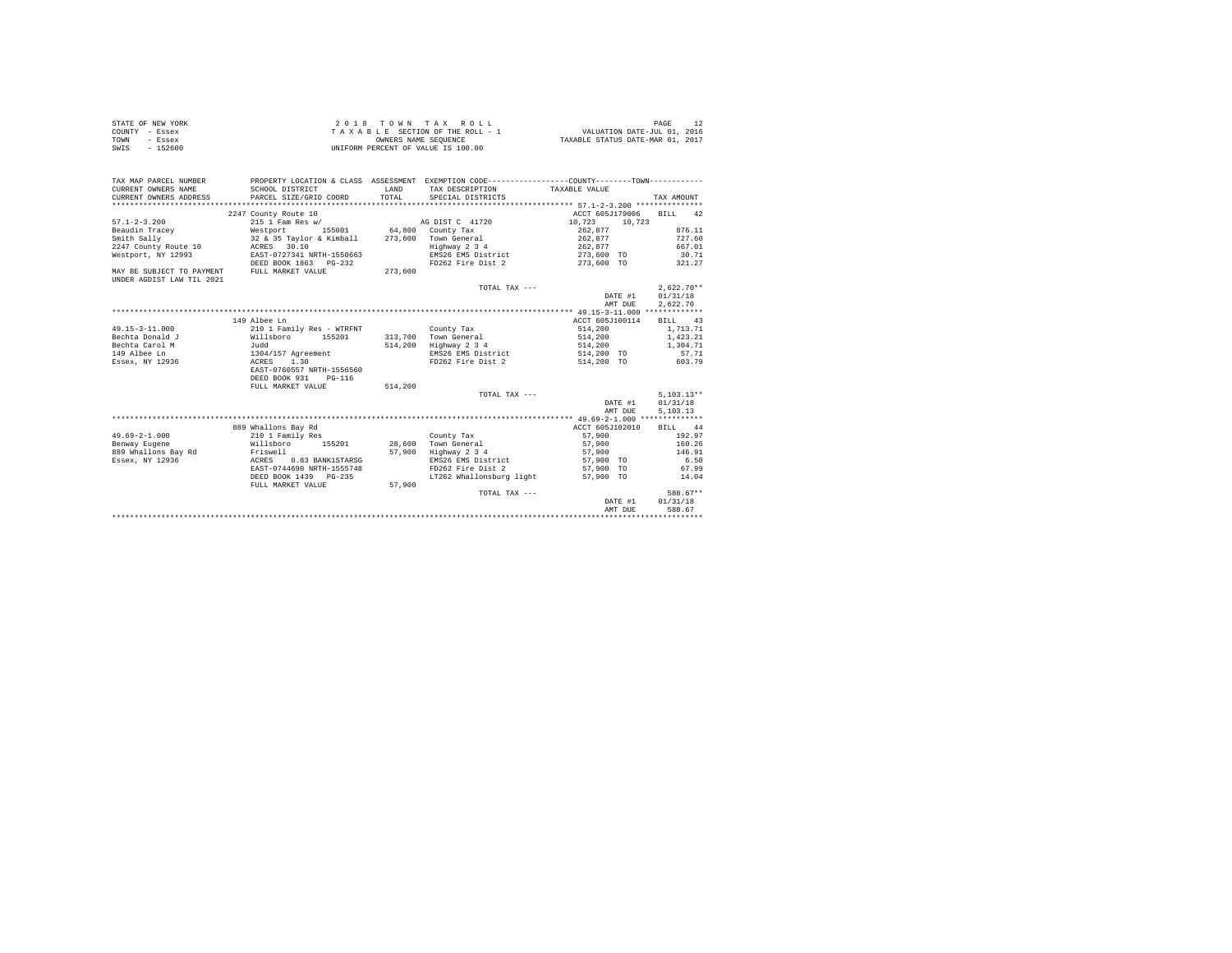|      | STATE OF NEW YORK | 2018 TOWN TAX ROLL                 | PAGE                             |
|------|-------------------|------------------------------------|----------------------------------|
|      | COUNTY - Essex    | TAXABLE SECTION OF THE ROLL - 1    | VALUATION DATE-JUL 01, 2016      |
| TOWN | - Essex           | OWNERS NAME SEOUENCE               | TAXABLE STATUS DATE-MAR 01, 2017 |
| SWIS | - 152600          | UNIFORM PERCENT OF VALUE IS 100.00 |                                  |

| TAX MAP PARCEL NUMBER<br>CURRENT OWNERS NAME<br>CURRENT OWNERS ADDRESS | SCHOOL DISTRICT<br>PARCEL SIZE/GRID COORD                                 | LAND<br>TOTAL. | PROPERTY LOCATION & CLASS ASSESSMENT EXEMPTION CODE---------------COUNTY-------TOWN---------<br>TAX DESCRIPTION<br>SPECIAL DISTRICTS | TAXABLE VALUE                              | TAX AMOUNT        |
|------------------------------------------------------------------------|---------------------------------------------------------------------------|----------------|--------------------------------------------------------------------------------------------------------------------------------------|--------------------------------------------|-------------------|
| ************************                                               |                                                                           |                |                                                                                                                                      |                                            |                   |
| $40.3 - 3 - 19.000$                                                    | 126 School St<br>281 Multiple res                                         |                | County Tax                                                                                                                           | ACCT 605J102414<br>158,000                 | BILL 45<br>526.58 |
| Benway Gerald E                                                        | Willsboro 155201                                                          |                | 57,000 Town General                                                                                                                  | 158,000                                    | 437.32            |
| 112 School St                                                          |                                                                           |                | 158,000 Highway 2 3 4                                                                                                                |                                            | 400.90            |
|                                                                        | Potts<br>ACRES<br>6.00                                                    |                |                                                                                                                                      | 158,000<br>158,000 TO                      |                   |
| Essex, NY 12936                                                        |                                                                           |                | EMS26 EMS District                                                                                                                   |                                            | 17.73             |
|                                                                        | EAST-0753360 NRTH-1568078                                                 |                | FD261 Fire Dist 1<br>LT261 Essex light 158,000 TO                                                                                    | 158,000 TO                                 | 125.09            |
|                                                                        | DEED BOOK 1535 PG-314                                                     |                |                                                                                                                                      |                                            | 12.69             |
|                                                                        | FULL MARKET VALUE                                                         | 158,000        |                                                                                                                                      |                                            |                   |
|                                                                        |                                                                           |                | TOTAL TAX ---                                                                                                                        |                                            | $1,520.31**$      |
|                                                                        |                                                                           |                |                                                                                                                                      | DATE #1                                    | 01/31/18          |
|                                                                        |                                                                           |                |                                                                                                                                      | AMT DUE                                    | 1,520.31          |
|                                                                        |                                                                           |                |                                                                                                                                      |                                            |                   |
|                                                                        | 395 Cook Rd                                                               |                |                                                                                                                                      | ACCT 605J181001                            | BILL 46           |
| $48.4 - 1 - 8.120$                                                     | 240 Rural res                                                             |                | County Tax                                                                                                                           | 41,900                                     | 139.64            |
| Benway James                                                           | Willsboro 155201                                                          |                | 35,000 Town General                                                                                                                  | 41,900                                     | 115.97            |
| Benway Shirley                                                         |                                                                           |                | 41,900 Highway 2 3 4                                                                                                                 | 41,900                                     | 106.31            |
| 601 Kinns Rd                                                           | Wharton<br>ACRES 20.00                                                    |                | School Relevy                                                                                                                        |                                            | 537.07            |
| Clifton Park, NY 12065                                                 | EAST-0743698 NRTH-1560244                                                 |                |                                                                                                                                      | 41,900 TO                                  | 4.70              |
|                                                                        | DEED BOOK 1818 PG-149                                                     |                | EMS26 EMS District<br>FD262 Fire Dist 2                                                                                              | 41,900 TO                                  | 49.20             |
|                                                                        | FULL MARKET VALUE                                                         |                | 41,900 LT262 Whallonsburg light                                                                                                      | 41,900 TO                                  | 10.16             |
|                                                                        |                                                                           |                | TOTAL TAX ---                                                                                                                        |                                            | $963.05**$        |
|                                                                        |                                                                           |                |                                                                                                                                      | DATE #1                                    | 01/31/18          |
|                                                                        |                                                                           |                |                                                                                                                                      | AMT DUE                                    | 963.05            |
|                                                                        |                                                                           |                |                                                                                                                                      | ************* 49.1-1-37.120 ************** |                   |
|                                                                        | 1849 NYS Route 22                                                         |                |                                                                                                                                      | ACCT 605J190003                            | BILL 47           |
| 49.1-1-37.120                                                          | 210 1 Family Res                                                          |                | County Tax                                                                                                                           | 159,000                                    | 529.91            |
| Benway Jeffrey J                                                       |                                                                           |                | 33,300 Town General                                                                                                                  |                                            | 440.08            |
| 1849 NYS Rte 22                                                        | Willsboro 155201<br>Wharton 2.29 BANK1STARSG<br>EAST-0744713 NRTH-1561253 |                | $159,000$ $\begin{array}{ccc}\n\text{Highway} & 2 & 3 & 4 \\ \text{Highway} & 2 & 3 & 4\n\end{array}$                                | 159,000<br>159,000                         | 403.44            |
| Essex, NY 12936                                                        |                                                                           |                | EMS26 EMS District                                                                                                                   | 159,000 TO                                 | 17.85             |
|                                                                        |                                                                           |                | FD262 Fire Dist 2                                                                                                                    | 159,000 TO                                 | 186.70            |
|                                                                        | DEED BOOK 1251 PG-154                                                     |                | LT262 Whallonsburg light                                                                                                             | 159,000 TO                                 | 38.57             |
|                                                                        | FULL MARKET VALUE                                                         | 159,000        |                                                                                                                                      |                                            |                   |
|                                                                        |                                                                           |                | TOTAL TAX ---                                                                                                                        |                                            | $1,616.55**$      |
|                                                                        |                                                                           |                |                                                                                                                                      | DATE #1                                    | 01/31/18          |
|                                                                        |                                                                           |                |                                                                                                                                      | AMT DUE                                    | 1,616.55          |
|                                                                        |                                                                           |                |                                                                                                                                      |                                            |                   |
|                                                                        | 1855 NYS Route 22                                                         |                |                                                                                                                                      | ACCT 605J188001                            | BILL 48           |
| $49.1 - 1 - 37.200$                                                    | 433 Auto body                                                             |                | County Tax                                                                                                                           | 124,000                                    | 413.26            |
| Benway Jeffrey J                                                       | Willsboro 155201                                                          |                | 29.500 Town General                                                                                                                  | 124,000                                    | 343.21            |
| 1849 NYS Rte 22                                                        | Wharton                                                                   |                | 124.000 Highway 2 3 4                                                                                                                | 124,000                                    | 314.63            |
| Essex, NY 12936                                                        |                                                                           |                | School Relevy                                                                                                                        |                                            | 1,589.40          |
|                                                                        | ACRES 2.87<br>EAST-0744642 NRTH-1561482                                   |                | EMS26 EMS District                                                                                                                   | 124,000 TO                                 | 13.92             |
|                                                                        |                                                                           |                |                                                                                                                                      |                                            |                   |
|                                                                        | DEED BOOK 1251<br>PG-157                                                  |                | FD262 Fire Dist 2                                                                                                                    | 124,000 TO                                 | 145.61            |
|                                                                        | FULL MARKET VALUE                                                         |                | 124,000 LT262 Whallonsburg light 124,000 TO                                                                                          |                                            | 30.08             |
|                                                                        |                                                                           |                | TOTAL TAX ---                                                                                                                        |                                            | $2,850.11**$      |
|                                                                        |                                                                           |                |                                                                                                                                      | DATE #1                                    | 01/31/18          |
|                                                                        |                                                                           |                |                                                                                                                                      | AMT DUE                                    | 2,850.11          |
|                                                                        |                                                                           |                |                                                                                                                                      |                                            |                   |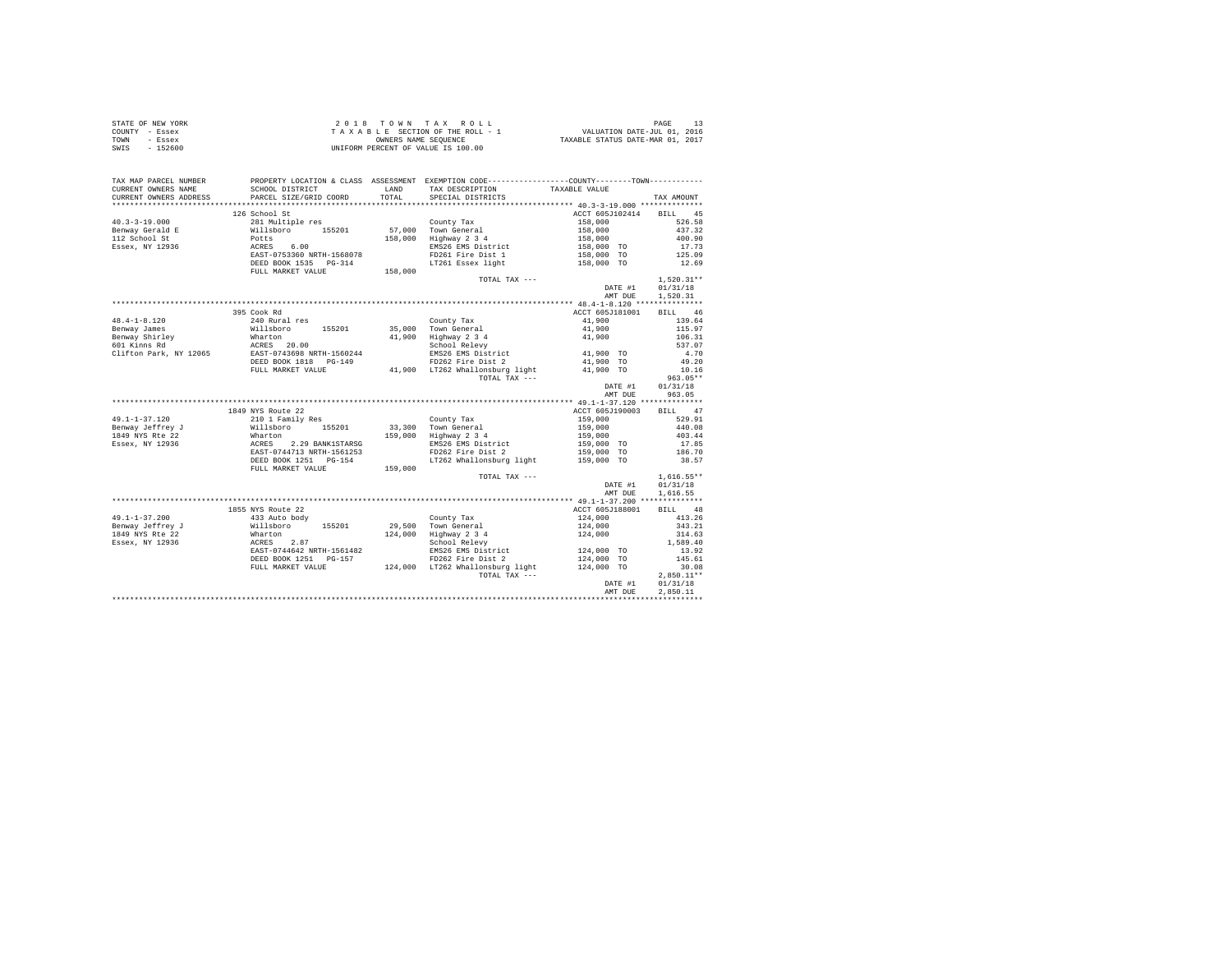| STATE OF NEW YORK | 2018 TOWN TAX ROLL                 | PAGE                             |  |
|-------------------|------------------------------------|----------------------------------|--|
| COUNTY - Essex    | TAXABLE SECTION OF THE ROLL - 1    | VALUATION DATE-JUL 01, 2016      |  |
| TOWN<br>- Essex   | OWNERS NAME SEOUENCE               | TAXABLE STATUS DATE-MAR 01, 2017 |  |
| SWIS<br>$-152600$ | UNIFORM PERCENT OF VALUE IS 100.00 |                                  |  |

| TAX MAP PARCEL NUMBER                                                |                           |         |                                                         | PROPERTY LOCATION & CLASS ASSESSMENT EXEMPTION CODE----------------COUNTY-------TOWN---------- |                  |
|----------------------------------------------------------------------|---------------------------|---------|---------------------------------------------------------|------------------------------------------------------------------------------------------------|------------------|
| CURRENT OWNERS NAME<br>CURRENT OWNERS ADDRESS PARCEL SIZE/GRID COORD | SCHOOL DISTRICT           | TOTAL   | LAND TAX DESCRIPTION TAXABLE VALUE<br>SPECIAL DISTRICTS |                                                                                                | TAX AMOUNT       |
|                                                                      |                           |         |                                                         |                                                                                                |                  |
|                                                                      | School St                 |         |                                                         | ACCT 605J101508 BILL 49                                                                        |                  |
| $40.3 - 3 - 22.100$                                                  | 105 Vac farmland          |         | County Tax                                              | 65,000                                                                                         | 216.63           |
| BHENY Holdings LLC                                                   |                           |         |                                                         |                                                                                                | 179.91           |
| Attn: Barry Hamilton                                                 |                           |         |                                                         | 65,000<br>65,000                                                                               | 164.93           |
| 26 Cove Way                                                          | ACRES 57.92               |         |                                                         | EMS26 EMS District 65,000 TO                                                                   | 7.30             |
| Westport, NY 12993                                                   | EAST-0751179 NRTH-1568677 |         |                                                         | FD261 Fire Dist 1 65,000 TO 51.46                                                              |                  |
|                                                                      | DEED BOOK 1884 PG-66      |         |                                                         |                                                                                                |                  |
| PRIOR OWNER ON 3/01/2017 FULL MARKET VALUE                           |                           | 65,000  |                                                         |                                                                                                |                  |
| Hamilton Barry                                                       |                           |         |                                                         |                                                                                                |                  |
|                                                                      |                           |         | TOTAL TAX ---                                           |                                                                                                | $620.23**$       |
|                                                                      |                           |         |                                                         | DATE #1 01/31/18                                                                               |                  |
|                                                                      |                           |         |                                                         | AMT DUE                                                                                        | 620.23           |
|                                                                      |                           |         |                                                         |                                                                                                |                  |
|                                                                      | 2269 Main St              |         |                                                         | ACCT 605J100308 BILL 50                                                                        |                  |
| $40.73 - 4 - 8.000$                                                  | 210 1 Family Res          |         | County Tax                                              | 100,000                                                                                        | 333.28           |
| BHENY Holdings LLC (Willsboro 155201 / 45,500 Town General           |                           |         |                                                         | 100,000                                                                                        | 276.78           |
|                                                                      |                           |         | 100,000 Highway 2 3 4                                   | 100,000                                                                                        | 253.74           |
| 26 Cove Way                                                          |                           |         | EMS26 EMS District                                      | 100,000 TO                                                                                     | 11.22            |
| Westport, NY 12993 1668/98 Easement                                  |                           |         | FD261 Fire Dist 1                                       | 100,000 TO 79.17                                                                               |                  |
|                                                                      | ACRES 0.10                |         | LT261 Essex light                                       | 100,000 TO                                                                                     | 8.03             |
| PRIOR OWNER ON 3/01/2017 EAST-0757051 NRTH-1570974                   |                           |         |                                                         |                                                                                                |                  |
| Hamilton Barry                                                       | DEED BOOK 1884 PG-70      |         |                                                         |                                                                                                |                  |
|                                                                      | FULL MARKET VALUE         | 100,000 |                                                         |                                                                                                |                  |
|                                                                      |                           |         | TOTAL TAX ---                                           |                                                                                                | $962.22**$       |
|                                                                      |                           |         |                                                         |                                                                                                | DATE #1 01/31/18 |
|                                                                      |                           |         |                                                         | AMT DUE                                                                                        | 962.22           |
|                                                                      |                           |         |                                                         |                                                                                                |                  |
|                                                                      | NYS Route 22              |         |                                                         | ACCT 605J100405                                                                                | <b>BTLL</b> 51   |
| $39.4 - 1 - 26.000$                                                  | 105 Vac farmland          |         | AG DIST C 41720                                         | 25,881 25,881                                                                                  |                  |
| Bigelow Dale A                                                       | Willsboro 155201          |         | 34,200 County Tax                                       | 8,319<br>8,319                                                                                 | 27.73<br>23.03   |
| Bigelow Jennifer L                                                   | Potts                     |         | 34.200 Town General                                     |                                                                                                |                  |
| 38 Coonrod Rd                                                        | ACRES 28.50               |         | Highway 2 3 4                                           | 8,319                                                                                          | 21.11            |
| Willsboro, NY 12996                                                  | EAST-0743272 NRTH-1568053 |         | EMS26 EMS District                                      | 34,200 TO                                                                                      | 3.84             |
|                                                                      | DEED BOOK 1280 PG-216     |         | FD261 Fire Dist 1                                       | 34,200 TO                                                                                      | 27.08            |
| MAY BE SUBJECT TO PAYMENT FULL MARKET VALUE 34.200                   |                           |         |                                                         |                                                                                                |                  |
| UNDER AGDIST LAW TIL 2021                                            |                           |         |                                                         |                                                                                                |                  |
|                                                                      |                           |         | TOTAL TAX ---                                           |                                                                                                | $102.79**$       |
|                                                                      |                           |         |                                                         | DATE #1 01/31/18                                                                               |                  |
|                                                                      |                           |         |                                                         | AMT DUE                                                                                        | 102.79           |
|                                                                      |                           |         |                                                         |                                                                                                |                  |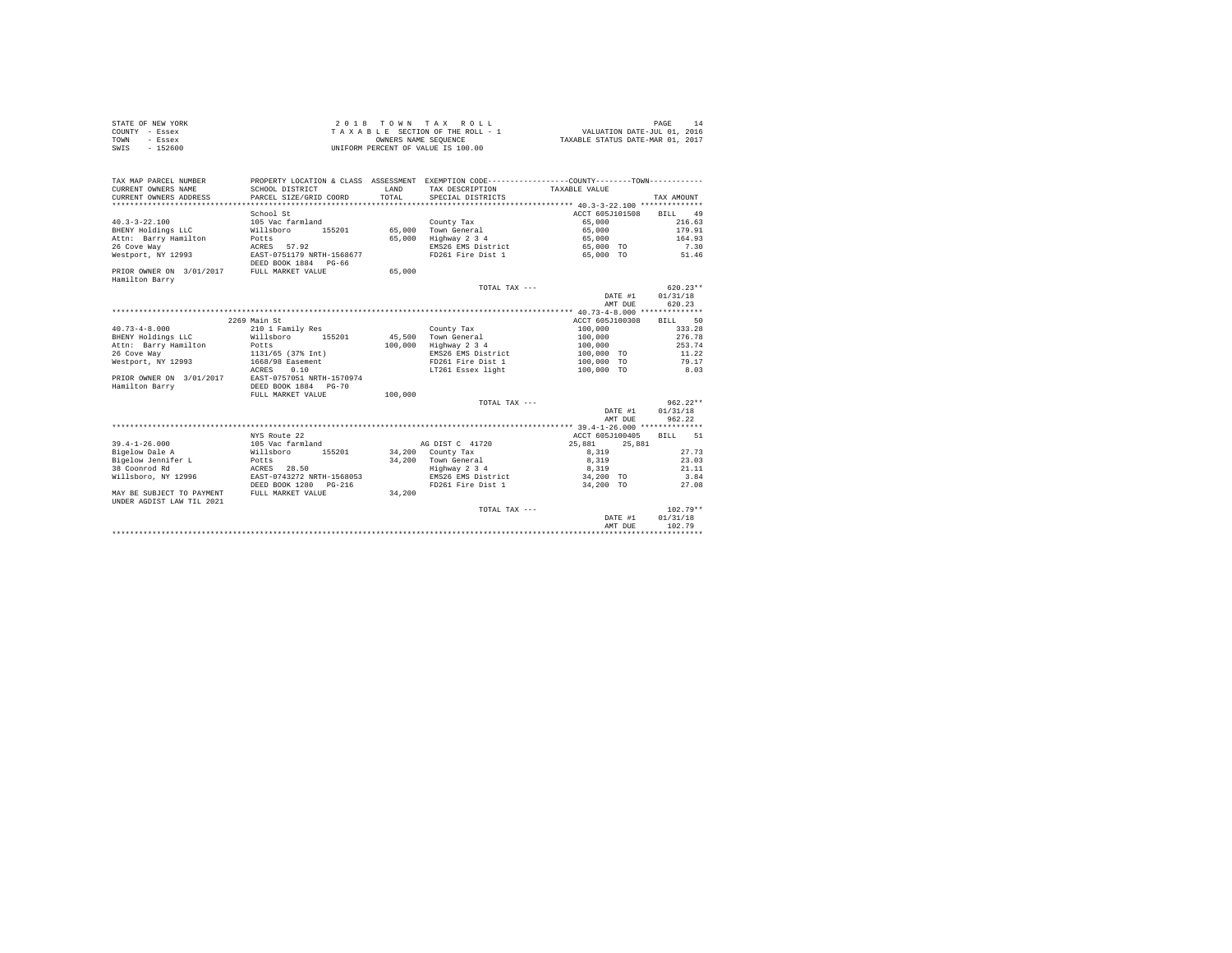| STATE OF NEW YORK | 2018 TOWN TAX ROLL                 | PAGE                             |
|-------------------|------------------------------------|----------------------------------|
| COUNTY - Essex    | TAXABLE SECTION OF THE ROLL - 1    | VALUATION DATE-JUL 01, 2016      |
| TOWN<br>- Essex   | OWNERS NAME SEOUENCE               | TAXABLE STATUS DATE-MAR 01, 2017 |
| $-152600$<br>SWIS | UNIFORM PERCENT OF VALUE IS 100.00 |                                  |

| TAX MAP PARCEL NUMBER                                  | PROPERTY LOCATION & CLASS ASSESSMENT EXEMPTION CODE---------------COUNTY-------TOWN---------- |         |                                     |                 |         |                  |
|--------------------------------------------------------|-----------------------------------------------------------------------------------------------|---------|-------------------------------------|-----------------|---------|------------------|
| CURRENT OWNERS NAME                                    | SCHOOL DISTRICT                                                                               | LAND    | TAX DESCRIPTION TAXABLE VALUE       |                 |         |                  |
| CURRENT OWNERS ADDRESS                                 | PARCEL SIZE/GRID COORD                                                                        | TOTAL.  | SPECIAL DISTRICTS                   |                 |         | TAX AMOUNT       |
|                                                        |                                                                                               |         |                                     |                 |         |                  |
|                                                        | NYS Route 22                                                                                  |         |                                     | ACCT 605J100414 |         | BILL 52          |
| $40.3 - 1 - 10.003$                                    | 105 Vac farmland                                                                              |         | AG DIST C 41720                     | 49,947          | 49,947  |                  |
| Bigelow Dale A                                         | Willsboro<br>155201                                                                           |         | 91,900 County Tax                   | 41,953          |         | 139.82           |
| Bigelow Jennifer L Bigelow                             |                                                                                               |         | 91,900 Town General                 | 41,953          |         | 116.12           |
| 38 Coonrod Rd                                          | ACRES 75.30                                                                                   |         | Highway 2 3 4                       | 41,953          |         | 106.45           |
| Willsboro, NY 12996                                    | EAST-0746552 NRTH-1568732                                                                     |         | EMS26 EMS District                  | 91,900 TO       |         | 10.31            |
|                                                        | DEED BOOK 1280 PG-216                                                                         |         | FD261 Fire Dist 1                   | 91,900 TO       |         | 72.76            |
| MAY BE SUBJECT TO PAYMENT<br>UNDER AGDIST LAW TIL 2021 | FULL MARKET VALUE                                                                             | 91,900  |                                     |                 |         |                  |
|                                                        |                                                                                               |         | TOTAL TAX ---                       |                 |         | $445.46**$       |
|                                                        |                                                                                               |         |                                     |                 |         | DATE #1 01/31/18 |
|                                                        |                                                                                               |         |                                     |                 | AMT DUE | 445.46           |
|                                                        |                                                                                               |         |                                     |                 |         |                  |
|                                                        | 2098 NYS Route 22                                                                             |         |                                     | ACCT 605J100502 |         | BILL 53          |
| $49.1 - 1 - 1.000$                                     | 112 Dairy farm                                                                                |         |                                     | 114,020         | 114,020 |                  |
| Bigelow Dale A                                         |                                                                                               |         | AG DIST C 41720                     |                 |         | 673.49           |
|                                                        | Willsboro<br>155201                                                                           |         | 234,400 County Tax                  | 202,080         |         |                  |
| Bigelow Jennifer L                                     | Potts                                                                                         |         | 316.100 Town General                | 202,080         |         | 559.32           |
| 38 Coonrod Rd                                          | 153ac                                                                                         |         | Highway 2 3 4                       | 202,080         |         | 512.75           |
| Willsboro, NY 12996                                    | ACRES 146.70                                                                                  |         | EMS26 EMS District 316,100 TO 35.48 |                 |         |                  |
|                                                        | EAST-0744633 NRTH-1566872                                                                     |         | FD261 Fire Dist 1 316,100 TO        |                 |         | 250.25           |
| MAY BE SUBJECT TO PAYMENT                              | DEED BOOK 1266 PG-286                                                                         |         |                                     |                 |         |                  |
| UNDER AGDIST LAW TIL 2021                              | FULL MARKET VALUE                                                                             | 316,100 |                                     |                 |         |                  |
|                                                        |                                                                                               |         | TOTAL TAX ---                       |                 |         | $2.031.29**$     |
|                                                        |                                                                                               |         |                                     |                 | DATE #1 | 01/31/18         |
|                                                        |                                                                                               |         |                                     |                 | AMT DUE | 2.031.29         |
|                                                        |                                                                                               |         |                                     |                 |         |                  |
|                                                        | NYS Route 22                                                                                  |         |                                     | ACCT 605J100406 |         | RTLL 54          |
| $49.1 - 1 - 2.000$                                     | 105 Vac farmland                                                                              |         | AG DIST C 41720                     | 64,580          | 64,580  |                  |
| Bigelow Dale A                                         | Willsboro<br>155201                                                                           |         | $106.300$ County Tax                | 41,720          |         | 139.04           |
| Bigelow Jennifer L<br><b>Potts</b>                     |                                                                                               |         | 106,300 Town General                | 41,720          |         | 115.47           |
| 38 Coonrod Rd                                          | ACRES 77.20                                                                                   |         | Highway 2 3 4                       | 41,720          |         | 105.86           |
| Willsboro, NY 12996                                    | EAST-0745025 NRTH-1565735                                                                     |         | EMS26 EMS District                  | 106,300 TO      |         | 11.93            |
|                                                        | DEED BOOK 1280 PG-216                                                                         |         | FD261 Fire Dist 1                   | 106,300 TO      |         | 84.16            |
| MAY BE SUBJECT TO PAYMENT<br>UNDER AGDIST LAW TIL 2021 | FULL MARKET VALUE                                                                             | 106,300 |                                     |                 |         |                  |
|                                                        |                                                                                               |         | TOTAL TAX ---                       |                 |         | $456.46**$       |
|                                                        |                                                                                               |         |                                     |                 | DATE #1 | 01/31/18         |
|                                                        |                                                                                               |         |                                     |                 | AMT DUE | 456.46           |
|                                                        |                                                                                               |         |                                     |                 |         |                  |
|                                                        |                                                                                               |         |                                     |                 |         |                  |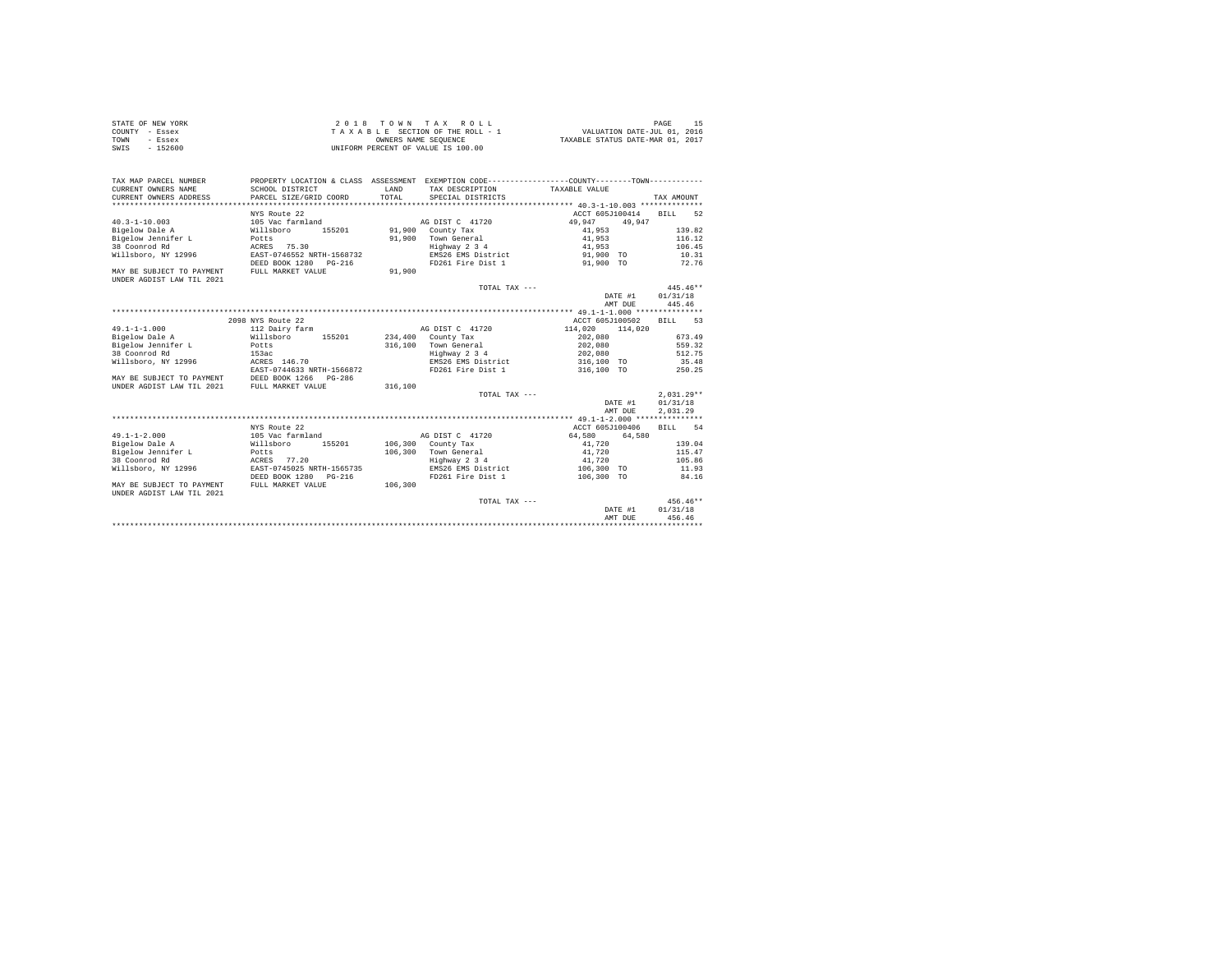| STATE OF NEW YORK | 2018 TOWN TAX ROLL                 | PAGE                             |
|-------------------|------------------------------------|----------------------------------|
| COUNTY - Essex    | TAXABLE SECTION OF THE ROLL - 1    | VALUATION DATE-JUL 01, 2016      |
| TOWN<br>- Essex   | OWNERS NAME SEOUENCE               | TAXABLE STATUS DATE-MAR 01, 2017 |
| SWIS<br>- 152600  | UNIFORM PERCENT OF VALUE IS 100.00 |                                  |

| TAX MAP PARCEL NUMBER<br>CURRENT OWNERS NAME<br>CURRENT OWNERS ADDRESS | SCHOOL DISTRICT<br>PARCEL SIZE/GRID COORD              | LAND<br>TOTAL. | PROPERTY LOCATION & CLASS ASSESSMENT EXEMPTION CODE----------------COUNTY-------TOWN----------<br>TAX DESCRIPTION<br>SPECIAL DISTRICTS | TAXABLE VALUE             | TAX AMOUNT                  |
|------------------------------------------------------------------------|--------------------------------------------------------|----------------|----------------------------------------------------------------------------------------------------------------------------------------|---------------------------|-----------------------------|
| *********************                                                  | ************************                               | .              |                                                                                                                                        |                           |                             |
| $48.2 - 1 - 2.200$                                                     | 718 Brookfield Rd<br>210 1 Family Res                  |                | County Tax                                                                                                                             | ACCT 605J187003<br>53,200 | <b>BILL</b><br>55<br>177.30 |
| Bigelow Donald R                                                       | Westport<br>155001                                     |                | 34,000 Town General                                                                                                                    | 53,200                    | 147.25                      |
| 718 Brookfield Rd                                                      | 15 Brookfield Patent                                   | 53,200         | Highway 2 3 4                                                                                                                          | 53,200                    | 134.99                      |
| $PO$ $Rox$ 41                                                          | 3.00<br>ACRES                                          |                | EMS26 EMS District                                                                                                                     | 53,200 TO                 | 5.97                        |
| Essex, NY 12936                                                        | EAST-0732227 NRTH-1568058<br>DEED BOOK 886<br>$PG-008$ |                | FD262 Fire Dist 2                                                                                                                      | 53,200 TO                 | 62.47                       |
|                                                                        | FULL MARKET VALUE                                      | 53,200         |                                                                                                                                        |                           |                             |
|                                                                        |                                                        |                | TOTAL TAX ---                                                                                                                          |                           | 527.98**                    |
|                                                                        |                                                        |                |                                                                                                                                        | DATE #1                   | 01/31/18                    |
|                                                                        |                                                        |                |                                                                                                                                        | AMT DUE                   | 527.98                      |
|                                                                        |                                                        |                |                                                                                                                                        |                           |                             |
|                                                                        | 105 Reynolds Rd                                        |                |                                                                                                                                        | ACCT 605J103312           | BILL<br>56                  |
| $48.1 - 1 - 12.000$                                                    | 910 Priv forest                                        |                | County Tax                                                                                                                             | 54,000                    | 179.97                      |
| Bigelow Keith                                                          | Westport<br>155001                                     | 54,000         | Town General                                                                                                                           | 54,000                    | 149.46                      |
| Bigelow Tammy                                                          | 13 Brookfield                                          | 54,000         | Highway 2 3 4                                                                                                                          | 54,000                    | 137.02                      |
| Woodlawn Ln                                                            | 00050.00                                               |                | EMS26 EMS District                                                                                                                     | 54,000 TO                 | 6.06                        |
| Willsboro, NY 12996                                                    | ACRES 50.00                                            |                | FD262 Fire Dist 2                                                                                                                      | 54,000 TO                 | 63.41                       |
|                                                                        | EAST-0728616 NRTH-1566838<br>DEED BOOK 1818 PG-284     |                |                                                                                                                                        |                           |                             |
|                                                                        | FULL MARKET VALUE                                      | 54,000         |                                                                                                                                        |                           |                             |
|                                                                        |                                                        |                | TOTAL TAX ---                                                                                                                          |                           | $535.92**$                  |
|                                                                        |                                                        |                |                                                                                                                                        | DATE #1                   | 01/31/18                    |
|                                                                        |                                                        |                |                                                                                                                                        | AMT DUE                   | 535.92                      |
|                                                                        |                                                        |                |                                                                                                                                        |                           |                             |
|                                                                        | Mason Rd                                               |                |                                                                                                                                        | ACCT 605J103311           | BTLL.<br>57                 |
| $48.1 - 1 - 17.000$                                                    | 321 Abandoned ag                                       |                | County Tax                                                                                                                             | 38,500                    | 128.31                      |
| Bigelow Keith L                                                        | Westport<br>155001                                     |                | 38,500 Town General                                                                                                                    | 38,500                    | 106.56                      |
| Bigelow Tammy F                                                        | 14 Brookfield                                          |                | 38,500 Highway 2 3 4                                                                                                                   | 38,500                    | 97.69                       |
| 22 Woodlawn Dr                                                         | ACRES 40.00                                            |                | EMS26 EMS District                                                                                                                     | 38,500 TO                 | 4.32                        |
| Willsboro, NY 12996                                                    | EAST-0729509 NRTH-1567333                              |                | FD262 Fire Dist 2                                                                                                                      | 38,500 TO                 | 45.21                       |
|                                                                        | DEED BOOK 1107 PG-188                                  |                |                                                                                                                                        |                           |                             |
|                                                                        | FULL MARKET VALUE                                      | 38,500         |                                                                                                                                        |                           |                             |
|                                                                        |                                                        |                | TOTAL TAX ---                                                                                                                          |                           | 382.09**                    |
|                                                                        |                                                        |                |                                                                                                                                        | DATE #1                   | 01/31/18                    |
|                                                                        |                                                        |                |                                                                                                                                        | AMT DUE                   | 382.09                      |
|                                                                        |                                                        |                |                                                                                                                                        |                           |                             |
|                                                                        | 357 Leaning Rd                                         |                |                                                                                                                                        | ACCT 605J100504           | <b>BILL</b><br>58           |
| $48.2 - 1 - 7.000$                                                     | 210 1 Family Res                                       |                | County Tax                                                                                                                             | 90,900                    | 302.95                      |
| Bigelow Ronald V                                                       | Willsboro 155201                                       |                | 32,000 Town General                                                                                                                    | 90,900                    | 251.59                      |
| 357 Leaning Rd                                                         | Potts                                                  |                | 90,900 Highway 2 3 4                                                                                                                   | 90,900                    | 230.65                      |
| Essex, NY 12936                                                        | 1.00<br>ACRES                                          |                | EMS26 EMS District                                                                                                                     | 90,900 TO                 | 10.20                       |
|                                                                        | EAST-0742353 NRTH-1567851                              |                | FD261 Fire Dist 1                                                                                                                      | 90,900 TO                 | 71.96                       |
|                                                                        | DEED BOOK 1318 PG-10                                   |                |                                                                                                                                        |                           |                             |
|                                                                        | FULL MARKET VALUE                                      | 90,900         |                                                                                                                                        |                           |                             |
|                                                                        |                                                        |                | TOTAL TAX ---                                                                                                                          |                           | $867.35**$                  |
|                                                                        |                                                        |                |                                                                                                                                        | DATE #1<br>AMT DUE        | 01/31/18<br>867.35          |
|                                                                        |                                                        |                |                                                                                                                                        |                           |                             |
|                                                                        |                                                        |                |                                                                                                                                        |                           |                             |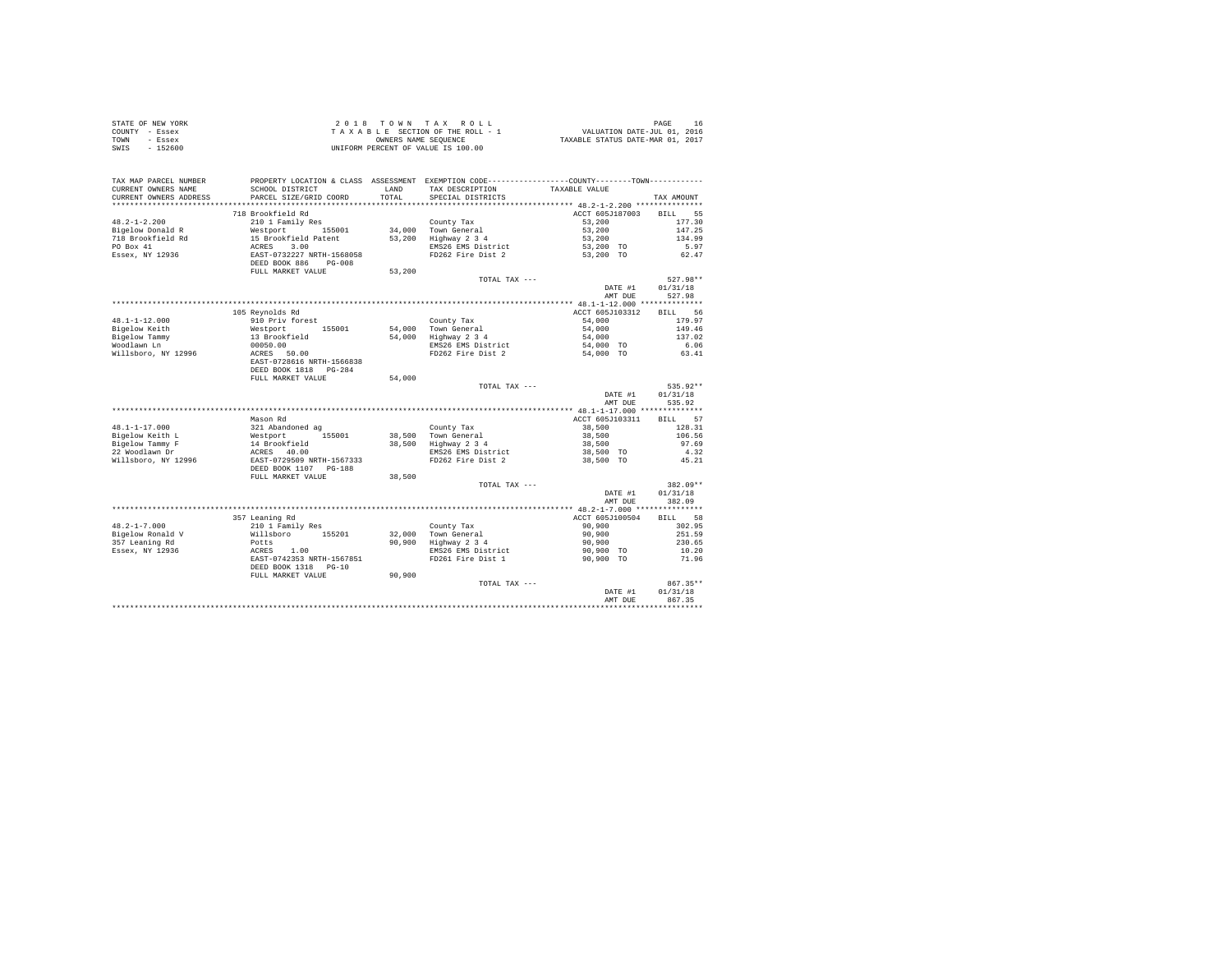| STATE OF NEW YORK | 2018 TOWN TAX ROLL                 | PAGE                             |
|-------------------|------------------------------------|----------------------------------|
| COUNTY - Essex    | TAXABLE SECTION OF THE ROLL - 1    | VALUATION DATE-JUL 01, 2016      |
| TOWN<br>- Essex   | OWNERS NAME SEOUENCE               | TAXABLE STATUS DATE-MAR 01, 2017 |
| SWIS<br>$-152600$ | UNIFORM PERCENT OF VALUE IS 100.00 |                                  |

| CURRENT OWNERS ADDRESS<br>PARCEL SIZE/GRID COORD<br>TOTAL<br>SPECIAL DISTRICTS                                                           | TAX AMOUNT        |
|------------------------------------------------------------------------------------------------------------------------------------------|-------------------|
|                                                                                                                                          |                   |
| ACCT 605J100314<br>339 Leaning Rd<br>$48.2 - 1 - 8.000$<br>210 1 Family Res<br>78,200<br>County Tax                                      | BILL 59<br>260.62 |
| Willsboro 155201<br>32,200 Town General<br>78,200<br>Bigelow Taylor                                                                      | 216.44            |
| 149 Coonrod Rd<br>78,200<br>Highway 2 3 4<br>78,200<br>Potts                                                                             | 198.42            |
| Willsboro, NY 12996<br>1.20<br>EMS26 EMS District<br>ACRES<br>78,200 TO                                                                  | 8.78              |
| 78,200 TO<br>EAST-0742275 NRTH-1567402<br>FD261 Fire Dist 1                                                                              | 61.91             |
| DEED BOOK 1857 PG-35                                                                                                                     |                   |
| FULL MARKET VALUE<br>78,200                                                                                                              |                   |
| TOTAL TAX ---                                                                                                                            | $746.17**$        |
| DATE #1                                                                                                                                  | 01/31/18          |
| AMT DUE                                                                                                                                  | 746.17            |
|                                                                                                                                          |                   |
| 1707 Jersey St<br>ACCT 605J101509                                                                                                        | <b>BILL</b><br>60 |
| $39.3 - 1 - 11.110$<br>240 Rural res<br>AG. BLDG. 41700<br>60.000<br>60,000                                                              |                   |
| Bingham Rachel<br>Willsboro<br>155201<br>162,900 AG DIST C 41720<br>62.606<br>62.606                                                     |                   |
| Henderson Nathan<br>2 Brookfield<br>297,900 County Tax<br>175.294                                                                        | 584.21            |
| 1699 Jersey St<br>1751/18 Lease<br>Town General<br>175,294                                                                               | 485.18            |
| Essex, NY 12936<br>ACRES 88.00<br>Highway 2 3 4<br>175.294                                                                               | 444.78            |
| EMS26 EMS District<br>297.900 TO<br>EAST-0729470 NRTH-1571510<br>EAST-0729470 NRTH-1571<br>MAY BE SUBJECT TO PAYMENT DEED BOOK 1773 PG-1 | 33.44             |
| FD262 Fire Dist 2<br>297.900 TO<br>FULL MARKET VALUE<br>UNDER AGDIST LAW TIL 2026<br>297,900                                             | 349.81            |
| TOTAL TAX ---                                                                                                                            | $1.897.42**$      |
| DATE #1                                                                                                                                  | 01/31/18          |
| AMT DUE                                                                                                                                  | 1,897.42          |
|                                                                                                                                          |                   |
| Jersey St<br>ACCT 605Z008007                                                                                                             | BILL 61           |
| 322 Rural vac>10<br>$39.3 - 4 - 10.000$<br>40.057<br>AG DIST C 41720<br>40.057                                                           |                   |
| Bingham Rachel W<br>Willsboro<br>155201<br>57,300 County Tax<br>17,243                                                                   | 57.47             |
| Henderson Nathan D<br>9 Brookfield<br>57,300 Town General<br>17,243                                                                      | 47.73             |
| $Highway$ 2 3 4<br>1699 Jersey St<br>ACRES 31.00<br>17,243                                                                               | 43.75             |
| Essex, NY 12936<br>EAST-0729163 NRTH-1569559<br>EMS26 EMS District<br>57,300 TO                                                          | 6.43              |
| DEED BOOK 1800 PG-237<br>FD262 Fire Dist 2<br>57,300 TO                                                                                  | 67.28             |
| FULL MARKET VALUE<br>MAY BE SUBJECT TO PAYMENT<br>57,300<br>UNDER AGDIST LAW TIL 2021                                                    |                   |
| TOTAL TAX ---                                                                                                                            | $222.66**$        |
| DATE #1                                                                                                                                  | 01/31/18          |
| AMT DUE                                                                                                                                  | 222.66            |
| ************ 49.11-1-45.200 *************                                                                                                |                   |
| Lake Shore Rd<br>ACCT 605Z004001                                                                                                         | BILL 62           |
| 49.11-1-45.200<br>311 Res vac land - WTRFNT<br>79,700<br>County Tax                                                                      | 265.62            |
| 79,700 Town General<br>79,700<br>Blake Deborah<br>Willsboro<br>155201                                                                    | 220.60            |
| 79,700 Highway 2 3 4<br>1310 Fairbanks Ct<br>Wharton<br>79,700                                                                           | 202.23            |
| Jacksonville, NC 28546<br>EMS26 EMS District<br>79,700 TO<br>ACRES 0.20                                                                  | 8.95              |
| EAST-0758060 NRTH-1562130<br>FD261 Fire Dist 1<br>79,700 TO                                                                              | 63.10             |
| PRIOR OWNER ON 3/01/2017<br>DEED BOOK 1371 PG-88                                                                                         |                   |
| Blake Deborah<br>79,700<br>FULL MARKET VALUE                                                                                             | $760.50**$        |
| TOTAL TAX ---<br>DATE #1                                                                                                                 | 01/31/18          |
| AMT DUE                                                                                                                                  | 760.50            |
|                                                                                                                                          | *********         |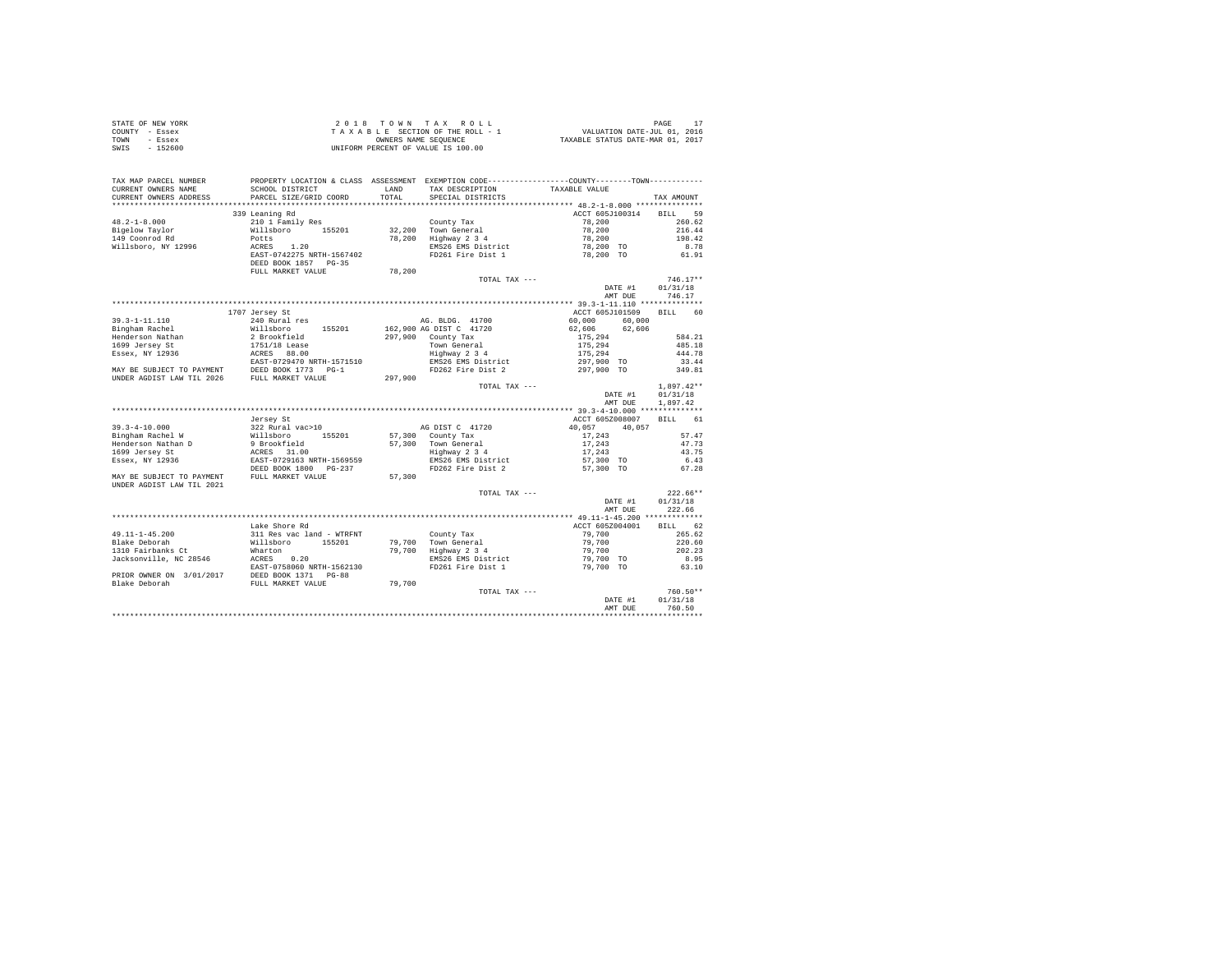| STATE OF NEW YORK | 2018 TOWN TAX ROLL                 | 18<br>PAGE                       |
|-------------------|------------------------------------|----------------------------------|
| COUNTY - Essex    | TAXABLE SECTION OF THE ROLL - 1    | VALUATION DATE-JUL 01, 2016      |
| TOWN<br>- Essex   | OWNERS NAME SEOUENCE               | TAXABLE STATUS DATE-MAR 01, 2017 |
| $-152600$<br>SWIS | UNIFORM PERCENT OF VALUE IS 100.00 |                                  |

| TAX MAP PARCEL NUMBER<br>CURRENT OWNERS NAME  | SCHOOL DISTRICT                         | LAND    | PROPERTY LOCATION & CLASS ASSESSMENT EXEMPTION CODE----------------COUNTY-------TOWN----------<br>TAX DESCRIPTION TAXABLE VALUE |                     |              |
|-----------------------------------------------|-----------------------------------------|---------|---------------------------------------------------------------------------------------------------------------------------------|---------------------|--------------|
| CURRENT OWNERS ADDRESS                        | PARCEL SIZE/GRID COORD                  | TOTAL   | SPECIAL DISTRICTS                                                                                                               |                     | TAX AMOUNT   |
|                                               |                                         |         |                                                                                                                                 |                     |              |
|                                               | 30 Lila Wav                             |         |                                                                                                                                 | ACCT 605J101408     | 63<br>BILL   |
| $49.11 - 1 - 46.000$                          | 210 1 Family Res                        |         | County Tax                                                                                                                      | 346,800             | 1,155.80     |
| Blake Deborah                                 | Willsboro 155201                        |         | 153.600 Town General                                                                                                            | 346,800             | 959.88       |
| 1310 Fairbanks Ct                             | Wharton                                 | 346,800 | Highway 2 3 4                                                                                                                   | 346,800             | 879.95       |
| Jacksonville, NC 28546                        | 2.20<br>ACRES                           |         | EMS26 EMS District 346.800 TO 38.92                                                                                             |                     |              |
|                                               | EAST-0757386 NRTH-1562018               |         | FD261 Fire Dist 1                                                                                                               | 346,800 TO 274.56   |              |
| PRIOR OWNER ON 3/01/2017                      | DEED BOOK 1297 PG-4                     |         |                                                                                                                                 |                     |              |
| Blake Deborah                                 | FULL MARKET VALUE                       | 346,800 |                                                                                                                                 |                     |              |
|                                               |                                         |         | TOTAL TAX ---                                                                                                                   |                     | $3.309.11**$ |
|                                               |                                         |         |                                                                                                                                 | DATE #1             | 01/31/18     |
|                                               |                                         |         |                                                                                                                                 | AMT DUE             | 3,309.11     |
|                                               |                                         |         |                                                                                                                                 |                     |              |
|                                               | 2496 NYS Route 22                       |         |                                                                                                                                 | ACCT 605J102214     | BILL 64      |
| $40.3 - 3 - 11.000$                           | 210 1 Family Res                        |         | County Tax                                                                                                                      | 85,000              | 283.29       |
|                                               | Bliss Dorothy A Willsboro 155201 22,800 |         | Town General                                                                                                                    | 85,000              | 235.26       |
| 2496 NYS Route 22                             | Potts                                   | 85,000  | Highway 2 3 4                                                                                                                   | 85,000              | 215.67       |
| Essex, NY 12936                               | FULLS<br>ACRES 0.40                     |         | EMS26 EMS District                                                                                                              | 85,000 TO           | 9.54         |
|                                               | EAST-0750748 NRTH-1570933               |         | FD261 Fire Dist 1 85,000 TO                                                                                                     |                     | 67.29        |
| PRIOR OWNER ON 3/01/2017 DEED BOOK 1884 PG-38 |                                         |         | LT261 Essex light                                                                                                               | 85,000 TO           | 6.83         |
| Bliss Dorothy                                 | FULL MARKET VALUE                       | 85,000  |                                                                                                                                 |                     |              |
|                                               |                                         |         | TOTAL TAX ---                                                                                                                   |                     | $817.88**$   |
|                                               |                                         |         |                                                                                                                                 | DATE #1             | 01/31/18     |
|                                               |                                         |         |                                                                                                                                 | AMT DUE             | 817.88       |
|                                               |                                         |         |                                                                                                                                 |                     |              |
|                                               | Essex Rd                                |         |                                                                                                                                 | ACCT 605J190008     | BILL 65      |
| $40.57 - 3 - 15.100$                          | 311 Res vac land - WTRFNT               |         | County Tax                                                                                                                      | 550,700             | 1,835.35     |
| Blockhouse Land LLC                           | Willsboro 155201                        | 550,700 | Town General                                                                                                                    | 550,700             | 1,524.24     |
| c/o Nathaniel Klipper                         | Connolly Hicks                          | 550,700 | Highway 2 3 4                                                                                                                   | 550,700             | 1,397.32     |
| 150 Charles St M2                             | 1 Blockhouse Landing                    |         | EMS26 EMS District                                                                                                              | 550,700 TO          | 61.81        |
| New York, NY 10014                            | 2017 BAR Decision                       |         | FD261 Fire Dist 1                                                                                                               | 550,700 TO          | 435.98       |
|                                               | ACRES<br>7.79                           |         | LT261 Essex light                                                                                                               | 550,700 TO          | 44.23        |
| PRIOR OWNER ON 3/01/2017                      | EAST-0757886 NRTH-1575932               |         | WB261 Water B&I                                                                                                                 | 550,700 TO C 144.06 |              |
| Blockhouse Land LLC                           | DEED BOOK 1859 PG-28                    |         |                                                                                                                                 |                     |              |
|                                               | FULL MARKET VALUE                       | 550,700 |                                                                                                                                 |                     |              |
|                                               |                                         |         | TOTAL TAX ---                                                                                                                   |                     | $5.442.99**$ |
|                                               |                                         |         |                                                                                                                                 | DATE #1             | 01/31/18     |
|                                               |                                         |         |                                                                                                                                 | AMT DUE             | 5.442.99     |
|                                               |                                         |         |                                                                                                                                 |                     |              |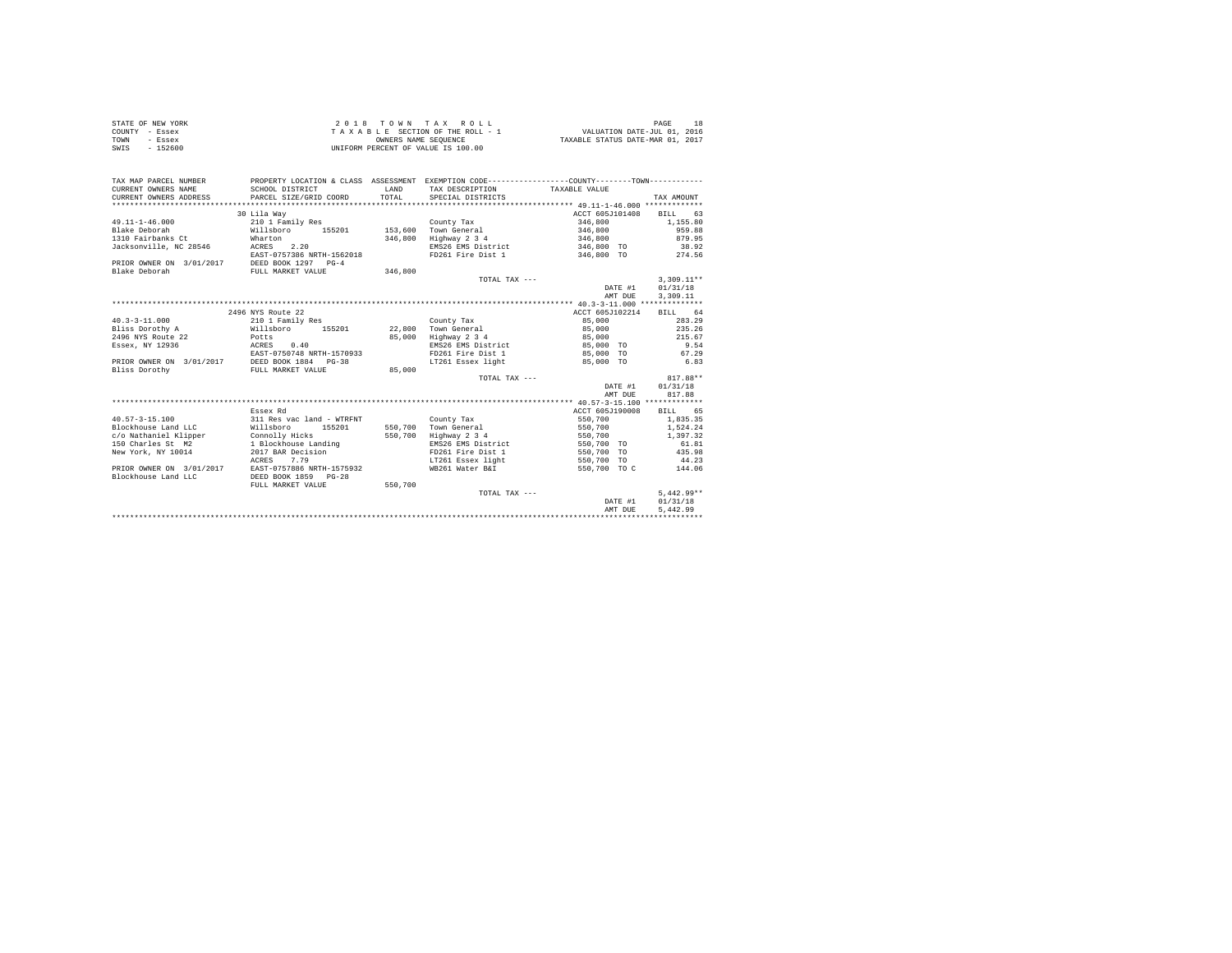|                | STATE OF NEW YORK | 2018 TOWN TAX ROLL                 | PAGE                             |
|----------------|-------------------|------------------------------------|----------------------------------|
| COUNTY - Essex |                   | TAXABLE SECTION OF THE ROLL - 1    | VALUATION DATE-JUL 01, 2016      |
| TOWN           | - Essex           | OWNERS NAME SEOUENCE               | TAXABLE STATUS DATE-MAR 01, 2017 |
| SWIS           | $-152600$         | UNIFORM PERCENT OF VALUE IS 100.00 |                                  |

| TOTAL<br>CURRENT OWNERS ADDRESS<br>PARCEL SIZE/GRID COORD<br>SPECIAL DISTRICTS<br>TAX AMOUNT<br>*************************<br>********************<br>14 Willett Ln<br>ACCT 605J103910<br>BILL 66<br>$49.69 - 1 - 12.000$<br>210 1 Family Res<br>County Tax<br>93,400<br>311.28<br>24,000 Town General<br>93,400 Highway 2 3 4<br>Willsboro 155201<br>93,400<br>93,400<br>258.51<br>Bockman Mary<br>Friswell<br>RCRES 0.50<br>EAST-0744175 NRTH-1555283<br>DEED BOOK 1513 PG-78<br>Buchanan Andrew N<br>236.99<br>PO Box 274<br>EMS26 EMS District<br>93,400 TO<br>10.48<br>109.67<br>Essex, NY 12936<br>FD262 Fire Dist 2<br>93,400 TO<br>LT262 Whallonsburg light<br>93,400 TO<br>22.66<br>FULL MARKET VALUE<br>93,400<br>$949.59**$<br>TOTAL TAX ---<br>01/31/18<br>DATE #1<br>949.59<br>AMT DUE<br>2263 Lake Shore Rd<br>ACCT 605J103512<br>BILL 67<br>210 1 Family Res<br>$40.73 - 5 - 9.000$<br>County Tax<br>257,500<br>858.19<br>58,500 Town General<br>257,500 Highway 2 3 4<br>Boisen Bruce A<br>Willsboro 155201<br>257,500<br>257,500<br>257,500 TO<br>712.71<br>Boisen Sharon<br>---------<br>1649/278-Sewer Easement<br>ACRES 0.30<br>EAST-0757033 NRTH-1570806<br>653.37<br>EMS26 EMS District<br>PO Box 201<br>28.90<br>Essex, NY 12936<br>FD261 Fire Dist 1<br>203.86<br>257,500 TO<br>257,500 TO<br>LT261 Essex light<br>20.68<br>DEED BOOK 1045 PG-308<br>FULL MARKET VALUE<br>257,500<br>$2,477.71**$<br>TOTAL TAX ---<br>DATE #1<br>01/31/18<br>2.477.71<br>AMT DUE<br>30 Ridge Way<br>ACCT 605J100610<br>BILL 68<br>49.7-5-2.000<br>Bones Sarah S<br>Bones Joseph C<br>Bones Joseph C<br>Bones Joseph C<br>Marton Marton Marton<br>600 Kuderna Acres<br>Auburn, AL 36832<br>AL BAST-075714 NRTH-1563995<br>Auburn, AL 36832<br>PERD BOOK 1890 PG-79<br>PERD BOOK 1890 P<br>County Tax<br>150,900<br>502.91<br>126,700 Town General<br>150,900 Highway 2 3 4<br>150,900<br>150,900<br>150,900 TO<br>417.66<br>382.89<br>EMS26 EMS District<br>16.94<br>FD261 Fire Dist 1<br>150,900 TO<br>119.47<br>150,900<br>Miller Mark S<br>$1,439.87**$<br>TOTAL TAX ---<br>DATE #1<br>01/31/18<br>1,439.87<br>AMT DUE<br>BILL 69<br>38 Burt Way<br>ACCT 605J101212<br>260 Seasonal res<br>Willsboro 155201<br>Wharton<br>Marton 156201<br>EAST-0757264 NRTH-1562595<br>DEED BOOK 1078 PG-179<br>County Tax<br>49.11-1-35.000<br>$172,300$<br>$172,300$<br>$172,300$<br>$172,300$ TO<br>574.24<br>Boucher Thomas<br>146,800 Town General<br>476.90<br>172,300 $\frac{1}{\text{highway}}$ 2 3 4<br>Boucher Rebecca<br>437.19<br>225 Kane St<br>EMS26 EMS District<br>19.34<br>Brooklyn, NY 11231<br>FD261 Fire Dist 1<br>172,300 TO<br>136.41<br>172,300<br>FULL MARKET VALUE<br>$1,644.08**$<br>TOTAL TAX ---<br>DATE #1<br>01/31/18<br>AMT DUE<br>1,644.08 | TAX MAP PARCEL NUMBER<br>CURRENT OWNERS NAME | SCHOOL DISTRICT | <b>T.AND</b> | PROPERTY LOCATION & CLASS ASSESSMENT EXEMPTION CODE---------------COUNTY-------TOWN----------<br>TAX DESCRIPTION | TAXABLE VALUE |  |
|----------------------------------------------------------------------------------------------------------------------------------------------------------------------------------------------------------------------------------------------------------------------------------------------------------------------------------------------------------------------------------------------------------------------------------------------------------------------------------------------------------------------------------------------------------------------------------------------------------------------------------------------------------------------------------------------------------------------------------------------------------------------------------------------------------------------------------------------------------------------------------------------------------------------------------------------------------------------------------------------------------------------------------------------------------------------------------------------------------------------------------------------------------------------------------------------------------------------------------------------------------------------------------------------------------------------------------------------------------------------------------------------------------------------------------------------------------------------------------------------------------------------------------------------------------------------------------------------------------------------------------------------------------------------------------------------------------------------------------------------------------------------------------------------------------------------------------------------------------------------------------------------------------------------------------------------------------------------------------------------------------------------------------------------------------------------------------------------------------------------------------------------------------------------------------------------------------------------------------------------------------------------------------------------------------------------------------------------------------------------------------------------------------------------------------------------------------------------------------------------------------------------------------------------------------------------------------------------------------------------------------------------------------------------------------------------------------------------------------------------------------------------|----------------------------------------------|-----------------|--------------|------------------------------------------------------------------------------------------------------------------|---------------|--|
|                                                                                                                                                                                                                                                                                                                                                                                                                                                                                                                                                                                                                                                                                                                                                                                                                                                                                                                                                                                                                                                                                                                                                                                                                                                                                                                                                                                                                                                                                                                                                                                                                                                                                                                                                                                                                                                                                                                                                                                                                                                                                                                                                                                                                                                                                                                                                                                                                                                                                                                                                                                                                                                                                                                                                                      |                                              |                 |              |                                                                                                                  |               |  |
|                                                                                                                                                                                                                                                                                                                                                                                                                                                                                                                                                                                                                                                                                                                                                                                                                                                                                                                                                                                                                                                                                                                                                                                                                                                                                                                                                                                                                                                                                                                                                                                                                                                                                                                                                                                                                                                                                                                                                                                                                                                                                                                                                                                                                                                                                                                                                                                                                                                                                                                                                                                                                                                                                                                                                                      |                                              |                 |              |                                                                                                                  |               |  |
|                                                                                                                                                                                                                                                                                                                                                                                                                                                                                                                                                                                                                                                                                                                                                                                                                                                                                                                                                                                                                                                                                                                                                                                                                                                                                                                                                                                                                                                                                                                                                                                                                                                                                                                                                                                                                                                                                                                                                                                                                                                                                                                                                                                                                                                                                                                                                                                                                                                                                                                                                                                                                                                                                                                                                                      |                                              |                 |              |                                                                                                                  |               |  |
|                                                                                                                                                                                                                                                                                                                                                                                                                                                                                                                                                                                                                                                                                                                                                                                                                                                                                                                                                                                                                                                                                                                                                                                                                                                                                                                                                                                                                                                                                                                                                                                                                                                                                                                                                                                                                                                                                                                                                                                                                                                                                                                                                                                                                                                                                                                                                                                                                                                                                                                                                                                                                                                                                                                                                                      |                                              |                 |              |                                                                                                                  |               |  |
|                                                                                                                                                                                                                                                                                                                                                                                                                                                                                                                                                                                                                                                                                                                                                                                                                                                                                                                                                                                                                                                                                                                                                                                                                                                                                                                                                                                                                                                                                                                                                                                                                                                                                                                                                                                                                                                                                                                                                                                                                                                                                                                                                                                                                                                                                                                                                                                                                                                                                                                                                                                                                                                                                                                                                                      |                                              |                 |              |                                                                                                                  |               |  |
|                                                                                                                                                                                                                                                                                                                                                                                                                                                                                                                                                                                                                                                                                                                                                                                                                                                                                                                                                                                                                                                                                                                                                                                                                                                                                                                                                                                                                                                                                                                                                                                                                                                                                                                                                                                                                                                                                                                                                                                                                                                                                                                                                                                                                                                                                                                                                                                                                                                                                                                                                                                                                                                                                                                                                                      |                                              |                 |              |                                                                                                                  |               |  |
|                                                                                                                                                                                                                                                                                                                                                                                                                                                                                                                                                                                                                                                                                                                                                                                                                                                                                                                                                                                                                                                                                                                                                                                                                                                                                                                                                                                                                                                                                                                                                                                                                                                                                                                                                                                                                                                                                                                                                                                                                                                                                                                                                                                                                                                                                                                                                                                                                                                                                                                                                                                                                                                                                                                                                                      |                                              |                 |              |                                                                                                                  |               |  |
|                                                                                                                                                                                                                                                                                                                                                                                                                                                                                                                                                                                                                                                                                                                                                                                                                                                                                                                                                                                                                                                                                                                                                                                                                                                                                                                                                                                                                                                                                                                                                                                                                                                                                                                                                                                                                                                                                                                                                                                                                                                                                                                                                                                                                                                                                                                                                                                                                                                                                                                                                                                                                                                                                                                                                                      |                                              |                 |              |                                                                                                                  |               |  |
|                                                                                                                                                                                                                                                                                                                                                                                                                                                                                                                                                                                                                                                                                                                                                                                                                                                                                                                                                                                                                                                                                                                                                                                                                                                                                                                                                                                                                                                                                                                                                                                                                                                                                                                                                                                                                                                                                                                                                                                                                                                                                                                                                                                                                                                                                                                                                                                                                                                                                                                                                                                                                                                                                                                                                                      |                                              |                 |              |                                                                                                                  |               |  |
|                                                                                                                                                                                                                                                                                                                                                                                                                                                                                                                                                                                                                                                                                                                                                                                                                                                                                                                                                                                                                                                                                                                                                                                                                                                                                                                                                                                                                                                                                                                                                                                                                                                                                                                                                                                                                                                                                                                                                                                                                                                                                                                                                                                                                                                                                                                                                                                                                                                                                                                                                                                                                                                                                                                                                                      |                                              |                 |              |                                                                                                                  |               |  |
|                                                                                                                                                                                                                                                                                                                                                                                                                                                                                                                                                                                                                                                                                                                                                                                                                                                                                                                                                                                                                                                                                                                                                                                                                                                                                                                                                                                                                                                                                                                                                                                                                                                                                                                                                                                                                                                                                                                                                                                                                                                                                                                                                                                                                                                                                                                                                                                                                                                                                                                                                                                                                                                                                                                                                                      |                                              |                 |              |                                                                                                                  |               |  |
|                                                                                                                                                                                                                                                                                                                                                                                                                                                                                                                                                                                                                                                                                                                                                                                                                                                                                                                                                                                                                                                                                                                                                                                                                                                                                                                                                                                                                                                                                                                                                                                                                                                                                                                                                                                                                                                                                                                                                                                                                                                                                                                                                                                                                                                                                                                                                                                                                                                                                                                                                                                                                                                                                                                                                                      |                                              |                 |              |                                                                                                                  |               |  |
|                                                                                                                                                                                                                                                                                                                                                                                                                                                                                                                                                                                                                                                                                                                                                                                                                                                                                                                                                                                                                                                                                                                                                                                                                                                                                                                                                                                                                                                                                                                                                                                                                                                                                                                                                                                                                                                                                                                                                                                                                                                                                                                                                                                                                                                                                                                                                                                                                                                                                                                                                                                                                                                                                                                                                                      |                                              |                 |              |                                                                                                                  |               |  |
|                                                                                                                                                                                                                                                                                                                                                                                                                                                                                                                                                                                                                                                                                                                                                                                                                                                                                                                                                                                                                                                                                                                                                                                                                                                                                                                                                                                                                                                                                                                                                                                                                                                                                                                                                                                                                                                                                                                                                                                                                                                                                                                                                                                                                                                                                                                                                                                                                                                                                                                                                                                                                                                                                                                                                                      |                                              |                 |              |                                                                                                                  |               |  |
|                                                                                                                                                                                                                                                                                                                                                                                                                                                                                                                                                                                                                                                                                                                                                                                                                                                                                                                                                                                                                                                                                                                                                                                                                                                                                                                                                                                                                                                                                                                                                                                                                                                                                                                                                                                                                                                                                                                                                                                                                                                                                                                                                                                                                                                                                                                                                                                                                                                                                                                                                                                                                                                                                                                                                                      |                                              |                 |              |                                                                                                                  |               |  |
|                                                                                                                                                                                                                                                                                                                                                                                                                                                                                                                                                                                                                                                                                                                                                                                                                                                                                                                                                                                                                                                                                                                                                                                                                                                                                                                                                                                                                                                                                                                                                                                                                                                                                                                                                                                                                                                                                                                                                                                                                                                                                                                                                                                                                                                                                                                                                                                                                                                                                                                                                                                                                                                                                                                                                                      |                                              |                 |              |                                                                                                                  |               |  |
|                                                                                                                                                                                                                                                                                                                                                                                                                                                                                                                                                                                                                                                                                                                                                                                                                                                                                                                                                                                                                                                                                                                                                                                                                                                                                                                                                                                                                                                                                                                                                                                                                                                                                                                                                                                                                                                                                                                                                                                                                                                                                                                                                                                                                                                                                                                                                                                                                                                                                                                                                                                                                                                                                                                                                                      |                                              |                 |              |                                                                                                                  |               |  |
|                                                                                                                                                                                                                                                                                                                                                                                                                                                                                                                                                                                                                                                                                                                                                                                                                                                                                                                                                                                                                                                                                                                                                                                                                                                                                                                                                                                                                                                                                                                                                                                                                                                                                                                                                                                                                                                                                                                                                                                                                                                                                                                                                                                                                                                                                                                                                                                                                                                                                                                                                                                                                                                                                                                                                                      |                                              |                 |              |                                                                                                                  |               |  |
|                                                                                                                                                                                                                                                                                                                                                                                                                                                                                                                                                                                                                                                                                                                                                                                                                                                                                                                                                                                                                                                                                                                                                                                                                                                                                                                                                                                                                                                                                                                                                                                                                                                                                                                                                                                                                                                                                                                                                                                                                                                                                                                                                                                                                                                                                                                                                                                                                                                                                                                                                                                                                                                                                                                                                                      |                                              |                 |              |                                                                                                                  |               |  |
|                                                                                                                                                                                                                                                                                                                                                                                                                                                                                                                                                                                                                                                                                                                                                                                                                                                                                                                                                                                                                                                                                                                                                                                                                                                                                                                                                                                                                                                                                                                                                                                                                                                                                                                                                                                                                                                                                                                                                                                                                                                                                                                                                                                                                                                                                                                                                                                                                                                                                                                                                                                                                                                                                                                                                                      |                                              |                 |              |                                                                                                                  |               |  |
|                                                                                                                                                                                                                                                                                                                                                                                                                                                                                                                                                                                                                                                                                                                                                                                                                                                                                                                                                                                                                                                                                                                                                                                                                                                                                                                                                                                                                                                                                                                                                                                                                                                                                                                                                                                                                                                                                                                                                                                                                                                                                                                                                                                                                                                                                                                                                                                                                                                                                                                                                                                                                                                                                                                                                                      |                                              |                 |              |                                                                                                                  |               |  |
|                                                                                                                                                                                                                                                                                                                                                                                                                                                                                                                                                                                                                                                                                                                                                                                                                                                                                                                                                                                                                                                                                                                                                                                                                                                                                                                                                                                                                                                                                                                                                                                                                                                                                                                                                                                                                                                                                                                                                                                                                                                                                                                                                                                                                                                                                                                                                                                                                                                                                                                                                                                                                                                                                                                                                                      |                                              |                 |              |                                                                                                                  |               |  |
|                                                                                                                                                                                                                                                                                                                                                                                                                                                                                                                                                                                                                                                                                                                                                                                                                                                                                                                                                                                                                                                                                                                                                                                                                                                                                                                                                                                                                                                                                                                                                                                                                                                                                                                                                                                                                                                                                                                                                                                                                                                                                                                                                                                                                                                                                                                                                                                                                                                                                                                                                                                                                                                                                                                                                                      |                                              |                 |              |                                                                                                                  |               |  |
|                                                                                                                                                                                                                                                                                                                                                                                                                                                                                                                                                                                                                                                                                                                                                                                                                                                                                                                                                                                                                                                                                                                                                                                                                                                                                                                                                                                                                                                                                                                                                                                                                                                                                                                                                                                                                                                                                                                                                                                                                                                                                                                                                                                                                                                                                                                                                                                                                                                                                                                                                                                                                                                                                                                                                                      |                                              |                 |              |                                                                                                                  |               |  |
|                                                                                                                                                                                                                                                                                                                                                                                                                                                                                                                                                                                                                                                                                                                                                                                                                                                                                                                                                                                                                                                                                                                                                                                                                                                                                                                                                                                                                                                                                                                                                                                                                                                                                                                                                                                                                                                                                                                                                                                                                                                                                                                                                                                                                                                                                                                                                                                                                                                                                                                                                                                                                                                                                                                                                                      |                                              |                 |              |                                                                                                                  |               |  |
|                                                                                                                                                                                                                                                                                                                                                                                                                                                                                                                                                                                                                                                                                                                                                                                                                                                                                                                                                                                                                                                                                                                                                                                                                                                                                                                                                                                                                                                                                                                                                                                                                                                                                                                                                                                                                                                                                                                                                                                                                                                                                                                                                                                                                                                                                                                                                                                                                                                                                                                                                                                                                                                                                                                                                                      |                                              |                 |              |                                                                                                                  |               |  |
|                                                                                                                                                                                                                                                                                                                                                                                                                                                                                                                                                                                                                                                                                                                                                                                                                                                                                                                                                                                                                                                                                                                                                                                                                                                                                                                                                                                                                                                                                                                                                                                                                                                                                                                                                                                                                                                                                                                                                                                                                                                                                                                                                                                                                                                                                                                                                                                                                                                                                                                                                                                                                                                                                                                                                                      |                                              |                 |              |                                                                                                                  |               |  |
|                                                                                                                                                                                                                                                                                                                                                                                                                                                                                                                                                                                                                                                                                                                                                                                                                                                                                                                                                                                                                                                                                                                                                                                                                                                                                                                                                                                                                                                                                                                                                                                                                                                                                                                                                                                                                                                                                                                                                                                                                                                                                                                                                                                                                                                                                                                                                                                                                                                                                                                                                                                                                                                                                                                                                                      |                                              |                 |              |                                                                                                                  |               |  |
|                                                                                                                                                                                                                                                                                                                                                                                                                                                                                                                                                                                                                                                                                                                                                                                                                                                                                                                                                                                                                                                                                                                                                                                                                                                                                                                                                                                                                                                                                                                                                                                                                                                                                                                                                                                                                                                                                                                                                                                                                                                                                                                                                                                                                                                                                                                                                                                                                                                                                                                                                                                                                                                                                                                                                                      |                                              |                 |              |                                                                                                                  |               |  |
|                                                                                                                                                                                                                                                                                                                                                                                                                                                                                                                                                                                                                                                                                                                                                                                                                                                                                                                                                                                                                                                                                                                                                                                                                                                                                                                                                                                                                                                                                                                                                                                                                                                                                                                                                                                                                                                                                                                                                                                                                                                                                                                                                                                                                                                                                                                                                                                                                                                                                                                                                                                                                                                                                                                                                                      |                                              |                 |              |                                                                                                                  |               |  |
|                                                                                                                                                                                                                                                                                                                                                                                                                                                                                                                                                                                                                                                                                                                                                                                                                                                                                                                                                                                                                                                                                                                                                                                                                                                                                                                                                                                                                                                                                                                                                                                                                                                                                                                                                                                                                                                                                                                                                                                                                                                                                                                                                                                                                                                                                                                                                                                                                                                                                                                                                                                                                                                                                                                                                                      |                                              |                 |              |                                                                                                                  |               |  |
|                                                                                                                                                                                                                                                                                                                                                                                                                                                                                                                                                                                                                                                                                                                                                                                                                                                                                                                                                                                                                                                                                                                                                                                                                                                                                                                                                                                                                                                                                                                                                                                                                                                                                                                                                                                                                                                                                                                                                                                                                                                                                                                                                                                                                                                                                                                                                                                                                                                                                                                                                                                                                                                                                                                                                                      |                                              |                 |              |                                                                                                                  |               |  |
|                                                                                                                                                                                                                                                                                                                                                                                                                                                                                                                                                                                                                                                                                                                                                                                                                                                                                                                                                                                                                                                                                                                                                                                                                                                                                                                                                                                                                                                                                                                                                                                                                                                                                                                                                                                                                                                                                                                                                                                                                                                                                                                                                                                                                                                                                                                                                                                                                                                                                                                                                                                                                                                                                                                                                                      |                                              |                 |              |                                                                                                                  |               |  |
|                                                                                                                                                                                                                                                                                                                                                                                                                                                                                                                                                                                                                                                                                                                                                                                                                                                                                                                                                                                                                                                                                                                                                                                                                                                                                                                                                                                                                                                                                                                                                                                                                                                                                                                                                                                                                                                                                                                                                                                                                                                                                                                                                                                                                                                                                                                                                                                                                                                                                                                                                                                                                                                                                                                                                                      |                                              |                 |              |                                                                                                                  |               |  |
|                                                                                                                                                                                                                                                                                                                                                                                                                                                                                                                                                                                                                                                                                                                                                                                                                                                                                                                                                                                                                                                                                                                                                                                                                                                                                                                                                                                                                                                                                                                                                                                                                                                                                                                                                                                                                                                                                                                                                                                                                                                                                                                                                                                                                                                                                                                                                                                                                                                                                                                                                                                                                                                                                                                                                                      |                                              |                 |              |                                                                                                                  |               |  |
|                                                                                                                                                                                                                                                                                                                                                                                                                                                                                                                                                                                                                                                                                                                                                                                                                                                                                                                                                                                                                                                                                                                                                                                                                                                                                                                                                                                                                                                                                                                                                                                                                                                                                                                                                                                                                                                                                                                                                                                                                                                                                                                                                                                                                                                                                                                                                                                                                                                                                                                                                                                                                                                                                                                                                                      |                                              |                 |              |                                                                                                                  |               |  |
|                                                                                                                                                                                                                                                                                                                                                                                                                                                                                                                                                                                                                                                                                                                                                                                                                                                                                                                                                                                                                                                                                                                                                                                                                                                                                                                                                                                                                                                                                                                                                                                                                                                                                                                                                                                                                                                                                                                                                                                                                                                                                                                                                                                                                                                                                                                                                                                                                                                                                                                                                                                                                                                                                                                                                                      |                                              |                 |              |                                                                                                                  |               |  |
|                                                                                                                                                                                                                                                                                                                                                                                                                                                                                                                                                                                                                                                                                                                                                                                                                                                                                                                                                                                                                                                                                                                                                                                                                                                                                                                                                                                                                                                                                                                                                                                                                                                                                                                                                                                                                                                                                                                                                                                                                                                                                                                                                                                                                                                                                                                                                                                                                                                                                                                                                                                                                                                                                                                                                                      |                                              |                 |              |                                                                                                                  |               |  |
|                                                                                                                                                                                                                                                                                                                                                                                                                                                                                                                                                                                                                                                                                                                                                                                                                                                                                                                                                                                                                                                                                                                                                                                                                                                                                                                                                                                                                                                                                                                                                                                                                                                                                                                                                                                                                                                                                                                                                                                                                                                                                                                                                                                                                                                                                                                                                                                                                                                                                                                                                                                                                                                                                                                                                                      |                                              |                 |              |                                                                                                                  |               |  |
|                                                                                                                                                                                                                                                                                                                                                                                                                                                                                                                                                                                                                                                                                                                                                                                                                                                                                                                                                                                                                                                                                                                                                                                                                                                                                                                                                                                                                                                                                                                                                                                                                                                                                                                                                                                                                                                                                                                                                                                                                                                                                                                                                                                                                                                                                                                                                                                                                                                                                                                                                                                                                                                                                                                                                                      |                                              |                 |              |                                                                                                                  |               |  |
|                                                                                                                                                                                                                                                                                                                                                                                                                                                                                                                                                                                                                                                                                                                                                                                                                                                                                                                                                                                                                                                                                                                                                                                                                                                                                                                                                                                                                                                                                                                                                                                                                                                                                                                                                                                                                                                                                                                                                                                                                                                                                                                                                                                                                                                                                                                                                                                                                                                                                                                                                                                                                                                                                                                                                                      |                                              |                 |              |                                                                                                                  |               |  |
|                                                                                                                                                                                                                                                                                                                                                                                                                                                                                                                                                                                                                                                                                                                                                                                                                                                                                                                                                                                                                                                                                                                                                                                                                                                                                                                                                                                                                                                                                                                                                                                                                                                                                                                                                                                                                                                                                                                                                                                                                                                                                                                                                                                                                                                                                                                                                                                                                                                                                                                                                                                                                                                                                                                                                                      |                                              |                 |              |                                                                                                                  |               |  |
|                                                                                                                                                                                                                                                                                                                                                                                                                                                                                                                                                                                                                                                                                                                                                                                                                                                                                                                                                                                                                                                                                                                                                                                                                                                                                                                                                                                                                                                                                                                                                                                                                                                                                                                                                                                                                                                                                                                                                                                                                                                                                                                                                                                                                                                                                                                                                                                                                                                                                                                                                                                                                                                                                                                                                                      |                                              |                 |              |                                                                                                                  |               |  |
|                                                                                                                                                                                                                                                                                                                                                                                                                                                                                                                                                                                                                                                                                                                                                                                                                                                                                                                                                                                                                                                                                                                                                                                                                                                                                                                                                                                                                                                                                                                                                                                                                                                                                                                                                                                                                                                                                                                                                                                                                                                                                                                                                                                                                                                                                                                                                                                                                                                                                                                                                                                                                                                                                                                                                                      |                                              |                 |              |                                                                                                                  |               |  |
|                                                                                                                                                                                                                                                                                                                                                                                                                                                                                                                                                                                                                                                                                                                                                                                                                                                                                                                                                                                                                                                                                                                                                                                                                                                                                                                                                                                                                                                                                                                                                                                                                                                                                                                                                                                                                                                                                                                                                                                                                                                                                                                                                                                                                                                                                                                                                                                                                                                                                                                                                                                                                                                                                                                                                                      |                                              |                 |              |                                                                                                                  |               |  |
|                                                                                                                                                                                                                                                                                                                                                                                                                                                                                                                                                                                                                                                                                                                                                                                                                                                                                                                                                                                                                                                                                                                                                                                                                                                                                                                                                                                                                                                                                                                                                                                                                                                                                                                                                                                                                                                                                                                                                                                                                                                                                                                                                                                                                                                                                                                                                                                                                                                                                                                                                                                                                                                                                                                                                                      |                                              |                 |              |                                                                                                                  |               |  |
|                                                                                                                                                                                                                                                                                                                                                                                                                                                                                                                                                                                                                                                                                                                                                                                                                                                                                                                                                                                                                                                                                                                                                                                                                                                                                                                                                                                                                                                                                                                                                                                                                                                                                                                                                                                                                                                                                                                                                                                                                                                                                                                                                                                                                                                                                                                                                                                                                                                                                                                                                                                                                                                                                                                                                                      |                                              |                 |              |                                                                                                                  |               |  |
|                                                                                                                                                                                                                                                                                                                                                                                                                                                                                                                                                                                                                                                                                                                                                                                                                                                                                                                                                                                                                                                                                                                                                                                                                                                                                                                                                                                                                                                                                                                                                                                                                                                                                                                                                                                                                                                                                                                                                                                                                                                                                                                                                                                                                                                                                                                                                                                                                                                                                                                                                                                                                                                                                                                                                                      |                                              |                 |              |                                                                                                                  |               |  |
|                                                                                                                                                                                                                                                                                                                                                                                                                                                                                                                                                                                                                                                                                                                                                                                                                                                                                                                                                                                                                                                                                                                                                                                                                                                                                                                                                                                                                                                                                                                                                                                                                                                                                                                                                                                                                                                                                                                                                                                                                                                                                                                                                                                                                                                                                                                                                                                                                                                                                                                                                                                                                                                                                                                                                                      |                                              |                 |              |                                                                                                                  |               |  |
|                                                                                                                                                                                                                                                                                                                                                                                                                                                                                                                                                                                                                                                                                                                                                                                                                                                                                                                                                                                                                                                                                                                                                                                                                                                                                                                                                                                                                                                                                                                                                                                                                                                                                                                                                                                                                                                                                                                                                                                                                                                                                                                                                                                                                                                                                                                                                                                                                                                                                                                                                                                                                                                                                                                                                                      |                                              |                 |              |                                                                                                                  |               |  |
|                                                                                                                                                                                                                                                                                                                                                                                                                                                                                                                                                                                                                                                                                                                                                                                                                                                                                                                                                                                                                                                                                                                                                                                                                                                                                                                                                                                                                                                                                                                                                                                                                                                                                                                                                                                                                                                                                                                                                                                                                                                                                                                                                                                                                                                                                                                                                                                                                                                                                                                                                                                                                                                                                                                                                                      |                                              |                 |              |                                                                                                                  |               |  |
|                                                                                                                                                                                                                                                                                                                                                                                                                                                                                                                                                                                                                                                                                                                                                                                                                                                                                                                                                                                                                                                                                                                                                                                                                                                                                                                                                                                                                                                                                                                                                                                                                                                                                                                                                                                                                                                                                                                                                                                                                                                                                                                                                                                                                                                                                                                                                                                                                                                                                                                                                                                                                                                                                                                                                                      |                                              |                 |              |                                                                                                                  |               |  |
|                                                                                                                                                                                                                                                                                                                                                                                                                                                                                                                                                                                                                                                                                                                                                                                                                                                                                                                                                                                                                                                                                                                                                                                                                                                                                                                                                                                                                                                                                                                                                                                                                                                                                                                                                                                                                                                                                                                                                                                                                                                                                                                                                                                                                                                                                                                                                                                                                                                                                                                                                                                                                                                                                                                                                                      |                                              |                 |              |                                                                                                                  |               |  |
|                                                                                                                                                                                                                                                                                                                                                                                                                                                                                                                                                                                                                                                                                                                                                                                                                                                                                                                                                                                                                                                                                                                                                                                                                                                                                                                                                                                                                                                                                                                                                                                                                                                                                                                                                                                                                                                                                                                                                                                                                                                                                                                                                                                                                                                                                                                                                                                                                                                                                                                                                                                                                                                                                                                                                                      |                                              |                 |              |                                                                                                                  |               |  |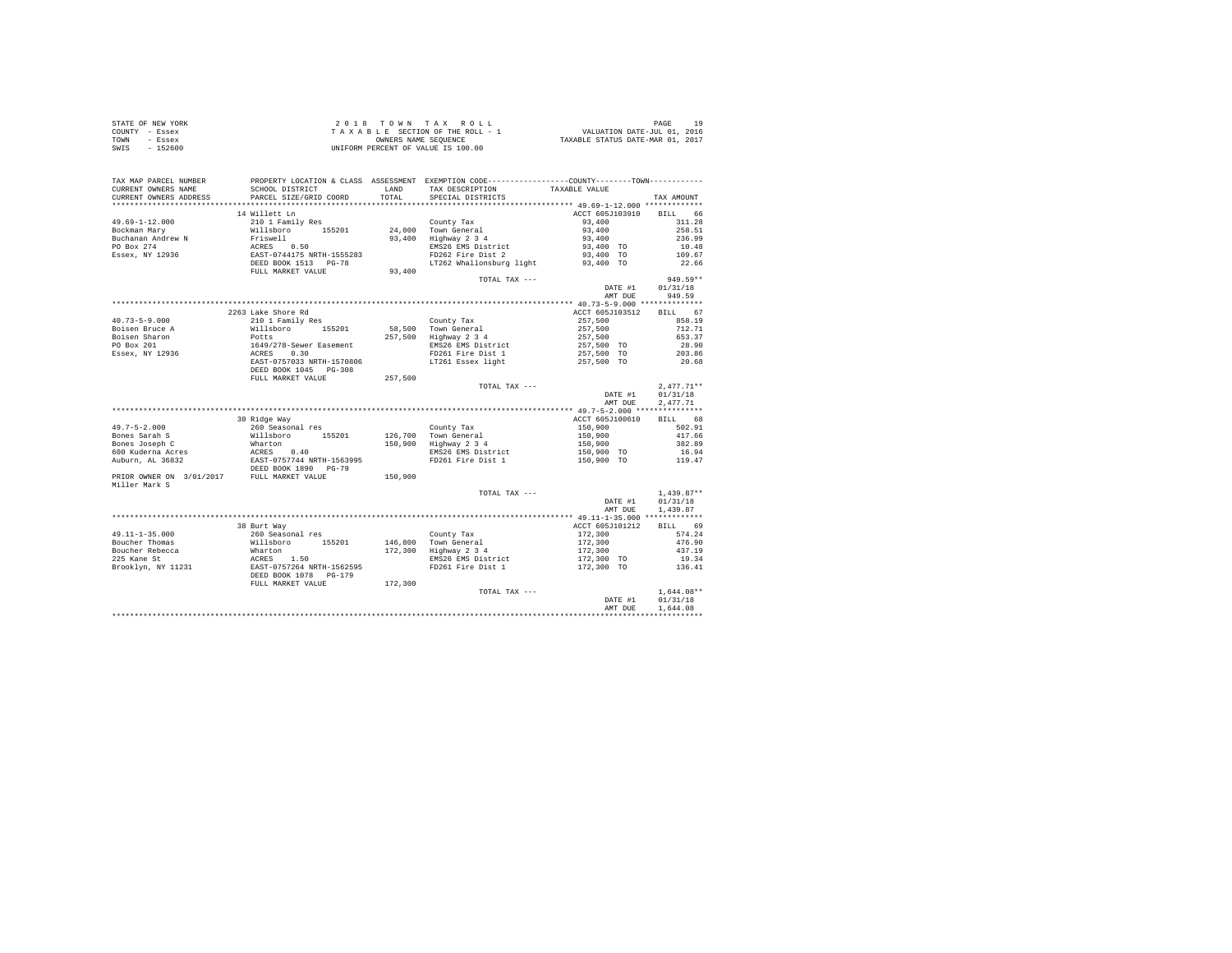|                | STATE OF NEW YORK | 2018 TOWN TAX ROLL                 | 20<br>PAGE                       |
|----------------|-------------------|------------------------------------|----------------------------------|
| COUNTY - Essex |                   | TAXABLE SECTION OF THE ROLL - 1    | VALUATION DATE-JUL 01, 2016      |
| TOWN           | - Essex           | OWNERS NAME SEOUENCE               | TAXABLE STATUS DATE-MAR 01, 2017 |
| SWIS           | $-152600$         | UNIFORM PERCENT OF VALUE IS 100.00 |                                  |

| TAX MAP PARCEL NUMBER<br>CURRENT OWNERS NAME | PROPERTY LOCATION & CLASS ASSESSMENT EXEMPTION CODE---------------COUNTY-------TOWN---------<br>SCHOOL DISTRICT |         | LAND TAX DESCRIPTION                                            | TAXABLE VALUE                                                       |              |
|----------------------------------------------|-----------------------------------------------------------------------------------------------------------------|---------|-----------------------------------------------------------------|---------------------------------------------------------------------|--------------|
| CURRENT OWNERS ADDRESS                       | PARCEL SIZE/GRID COORD                                                                                          | TOTAL   | SPECIAL DISTRICTS                                               |                                                                     | TAX AMOUNT   |
|                                              | 1962 Lake Shore Rd                                                                                              |         |                                                                 | ACCT 605J104309                                                     | BILL 70      |
| 49.11-1-22.000                               | 260 Seasonal res - WTRFNT                                                                                       |         | County Tax                                                      | 102,700                                                             | 342.28       |
| Boucher Thomas O                             |                                                                                                                 |         |                                                                 |                                                                     | 284.26       |
| 220 Water St Apt 220                         | Willsboro 155201<br>Wharton                                                                                     |         | 91,000 Town General<br>102,700 Highway 2 3 4                    |                                                                     | 260.59       |
| Brooklyn, NY 11201                           | ACRES 0.30                                                                                                      |         | EMS26 EMS District                                              |                                                                     | 11.53        |
|                                              | EAST-0758381 NRTH-1563703                                                                                       |         | FD261 Fire Dist 1                                               | $102,700$<br>$102,700$<br>$102,700$<br>$102,700$ TO<br>$102,700$ TO | 81.31        |
|                                              | DEED BOOK 1642 PG-61<br>FULL MARKET VALUE                                                                       | 102,700 |                                                                 |                                                                     |              |
|                                              |                                                                                                                 |         | TOTAL TAX ---                                                   |                                                                     | $979.97**$   |
|                                              |                                                                                                                 |         |                                                                 | DATE #1                                                             | 01/31/18     |
|                                              |                                                                                                                 |         |                                                                 | AMT DUE                                                             | 979.97       |
|                                              |                                                                                                                 |         |                                                                 |                                                                     |              |
|                                              | Burt Way                                                                                                        |         |                                                                 | ACCT 605J186001                                                     | BILL 71      |
| 49.11-1-34.200                               | 311 Res vac land                                                                                                |         | County Tax                                                      | 1,000                                                               | 3.33         |
| Boucher Thomas O Jr                          | willsboro 155201<br>Wharton Patent<br>Bk 946 Pg 312 (Easement)                                                  |         | 1,000 Town General                                              | 1,000                                                               | 2.77         |
| 225 Kane St                                  |                                                                                                                 |         | 1,000 Town Generai<br>1,000 Highway 2 3 4<br>EMS26 EMS District |                                                                     | 2.54         |
| Brooklyn, NY 11231                           |                                                                                                                 |         |                                                                 | $1,000$<br>$1,000$ TO                                               | $\ldots$ 11  |
|                                              | ACRES 0.47                                                                                                      |         | FD261 Fire Dist 1                                               | 1,000 TO                                                            | .79          |
|                                              | EAST-0757524 NRTH-1562620                                                                                       |         |                                                                 |                                                                     |              |
|                                              | DEED BOOK 1084 PG-10                                                                                            |         |                                                                 |                                                                     |              |
|                                              | FULL MARKET VALUE                                                                                               | 1,000   |                                                                 |                                                                     |              |
|                                              |                                                                                                                 |         | TOTAL TAX ---                                                   |                                                                     | $9.54**$     |
|                                              |                                                                                                                 |         |                                                                 | DATE #1                                                             | 01/31/18     |
|                                              |                                                                                                                 |         |                                                                 | AMT DUE                                                             | 9.54         |
|                                              |                                                                                                                 |         |                                                                 |                                                                     |              |
|                                              | 150 Alden Rd                                                                                                    |         |                                                                 | ACCT 605J197011                                                     | BILL 72      |
| $48.3 - 1 - 22.200$                          | 210 1 Family Res<br>Westport 155001<br>35 Taylor & Kimball                                                      |         | County Tax                                                      |                                                                     | 437.26       |
| Boyle Nancy                                  |                                                                                                                 |         | 39,700 Town General                                             |                                                                     | 363.14       |
| 150 Alden Rd                                 |                                                                                                                 |         | 131,200 Highway 2 3 4                                           | 131,200<br>131,200<br>131,200<br>131,200 TO                         | 332.90       |
| Westport, NY 12993                           | 10ac Deed<br>ACRES 8.70                                                                                         |         | EMS26 EMS District                                              |                                                                     | 14.73        |
|                                              |                                                                                                                 |         | FD262 Fire Dist 2                                               | 131,200 TO                                                          | 154.06       |
|                                              | EAST-0727356 NRTH-1552502                                                                                       |         |                                                                 |                                                                     |              |
|                                              | DEED BOOK 1127 PG-250                                                                                           |         |                                                                 |                                                                     |              |
|                                              | FULL MARKET VALUE                                                                                               | 131,200 | TOTAL TAX ---                                                   |                                                                     | $1.302.09**$ |
|                                              |                                                                                                                 |         |                                                                 | DATE #1                                                             | 01/31/18     |
|                                              |                                                                                                                 |         |                                                                 | AMT DUE                                                             | 1,302.09     |
|                                              |                                                                                                                 |         |                                                                 |                                                                     |              |
|                                              | 17 Derby Way                                                                                                    |         |                                                                 | ACCT 605J101901                                                     | BILL 73      |
| 49.11-1-39.000                               | ----, ,<br>260 Seasonal res<br>Willsboro 155201<br>Wharton 0.60<br>ACRES 0.60                                   |         | County Tax                                                      |                                                                     | 580.23       |
| Brady Peter C                                |                                                                                                                 |         | 128,900 Town General                                            | $174,100$<br>$174,100$<br>$174,100$<br>$174,100$ TO                 | 481.88       |
| 513 Higbee Rd                                |                                                                                                                 |         | 174,100 Highway 2 3 4                                           |                                                                     | 441.75       |
| Charlotte, VT 05445                          |                                                                                                                 |         | EMS26 EMS District                                              |                                                                     | 19.54        |
|                                              | EAST-0757676 NRTH-1562519                                                                                       |         | FD261 Fire Dist 1                                               | 174,100 TO                                                          | 137.83       |
|                                              | DEED BOOK 1182 PG-108                                                                                           |         |                                                                 |                                                                     |              |
|                                              | FULL MARKET VALUE                                                                                               | 174,100 |                                                                 |                                                                     |              |
|                                              |                                                                                                                 |         | TOTAL TAX ---                                                   |                                                                     | $1,661.23**$ |
|                                              |                                                                                                                 |         |                                                                 | DATE #1                                                             | 01/31/18     |
|                                              |                                                                                                                 |         |                                                                 | AMT DUE                                                             | 1,661.23     |
|                                              |                                                                                                                 |         |                                                                 |                                                                     |              |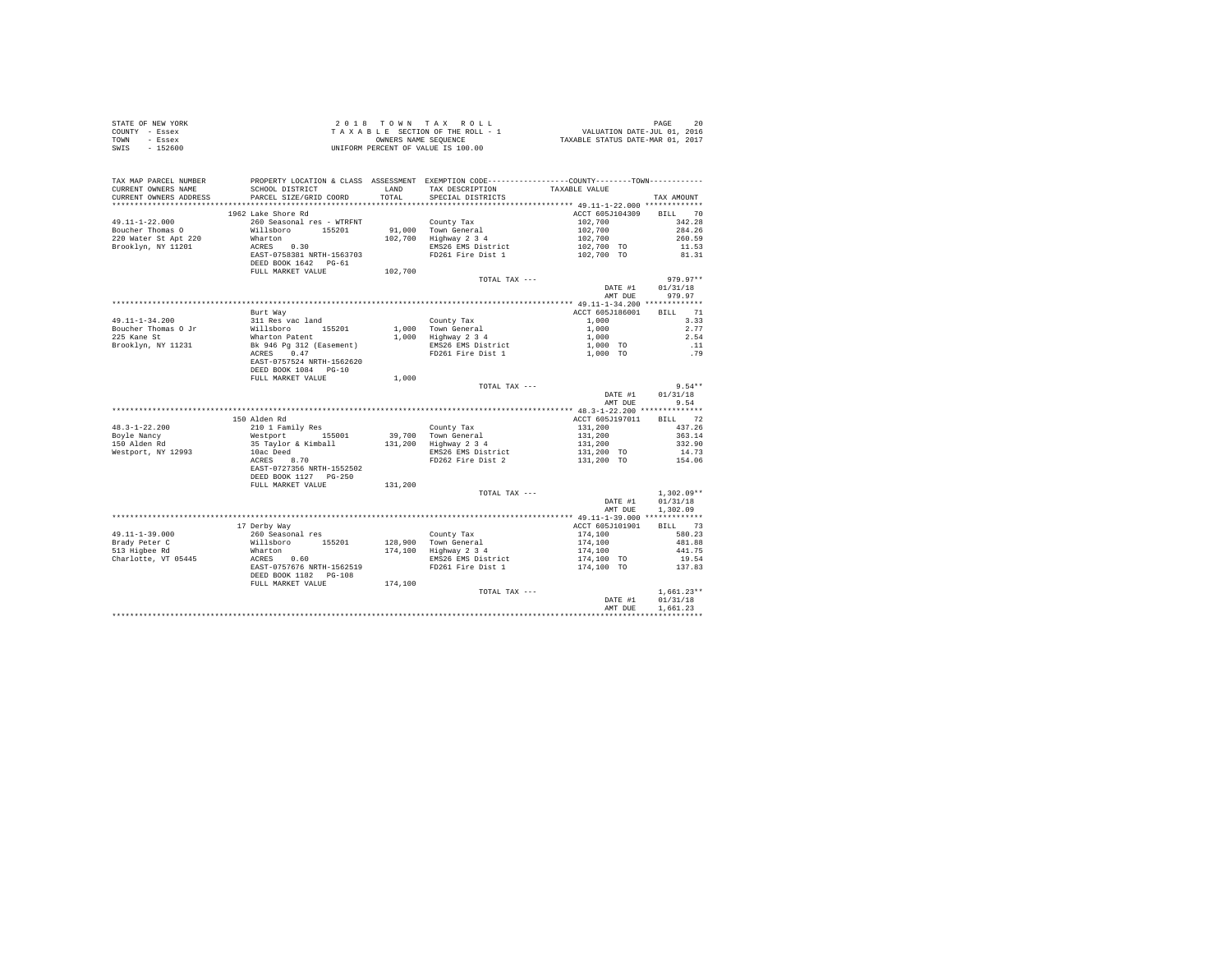|                | STATE OF NEW YORK |  |  | 2018 TOWN TAX ROLL                 |  |  |  |                                  | PAGE |  |
|----------------|-------------------|--|--|------------------------------------|--|--|--|----------------------------------|------|--|
| COUNTY - Essex |                   |  |  | TAXABLE SECTION OF THE ROLL - 1    |  |  |  | VALUATION DATE-JUL 01, 2016      |      |  |
| TOWN           | - Essex           |  |  | OWNERS NAME SEOUENCE               |  |  |  | TAXABLE STATUS DATE-MAR 01, 2017 |      |  |
| SWIS           | - 152600          |  |  | UNIFORM PERCENT OF VALUE IS 100.00 |  |  |  |                                  |      |  |

| TAX MAP PARCEL NUMBER<br>CURRENT OWNERS NAME<br>CURRENT OWNERS ADDRESS | SCHOOL DISTRICT<br>PARCEL SIZE/GRID COORD | LAND<br>TOTAL. | PROPERTY LOCATION & CLASS ASSESSMENT EXEMPTION CODE----------------COUNTY--------TOWN----------<br>TAX DESCRIPTION TAXABLE VALUE<br>SPECIAL DISTRICTS |                 | TAX AMOUNT   |
|------------------------------------------------------------------------|-------------------------------------------|----------------|-------------------------------------------------------------------------------------------------------------------------------------------------------|-----------------|--------------|
|                                                                        | Block House Rd                            |                |                                                                                                                                                       | ACCT 605J100707 | BILL 74      |
| $40.3 - 2 - 6.000$                                                     | 321 Abandoned ag                          |                | County Tax                                                                                                                                            | 101,200         | 337.28       |
| Braidlea Farms LP                                                      | Willsboro<br>155201                       |                | 101.200 Town General                                                                                                                                  | 101,200         | 280.10       |
| 6500 Rock Spring Dr Ste 5                                              | Connolly                                  | 101,200        | Highway 2 3 4                                                                                                                                         | 101,200         | 256.78       |
| Bethesda, MD 20874                                                     | ACRES 86.00                               |                | EMS26 EMS District                                                                                                                                    | 101,200 TO      | 11.36        |
|                                                                        | EAST-0753384 NRTH-1575725                 |                | FD261 Fire Dist 1                                                                                                                                     | 101,200 TO      | 80.12        |
|                                                                        | DEED BOOK 1755 PG-76                      |                | LT261 Essex light                                                                                                                                     | 101,200 TO      | 8.13         |
|                                                                        | FULL MARKET VALUE                         |                | 101,200 WB261 Water B&I                                                                                                                               | 101,200 TO C    | 26.47        |
|                                                                        |                                           |                | TOTAL TAX $---$                                                                                                                                       |                 | $1.000.24**$ |
|                                                                        |                                           |                |                                                                                                                                                       | DATE #1         | 01/31/18     |
|                                                                        |                                           |                |                                                                                                                                                       | AMT DUE         | 1,000.24     |
|                                                                        |                                           |                |                                                                                                                                                       |                 |              |
|                                                                        | Daniels Rd                                |                |                                                                                                                                                       | ACCT 605J100815 | BILL 75      |
| $48.1 - 1 - 26.000$                                                    | 910 Priv forest                           |                | County Tax                                                                                                                                            | 62,000          | 206.63       |
| Bridge Anthony J Jr                                                    | Westport 155001                           |                | 39.100 Town General                                                                                                                                   | 62,000          | 171.60       |
| Simpson John Sr                                                        | 7 Platt Rogers                            | 62,000         | Highway 2 3 4                                                                                                                                         | 62,000          | 157.32       |
| 231 North St                                                           | ACRES 50.00                               |                | EMS26 EMS District 62,000 TO                                                                                                                          |                 | 6.96         |
| Plymouth, CT 06782                                                     | EAST-0728631 NRTH-1562410                 |                | FD262 Fire Dist 2 62,000 TO 72.80                                                                                                                     |                 |              |
|                                                                        | DEED BOOK 1300 PG-9                       |                |                                                                                                                                                       |                 |              |
|                                                                        | FULL MARKET VALUE                         | 62,000         |                                                                                                                                                       |                 |              |
|                                                                        |                                           |                | TOTAL TAX ---                                                                                                                                         |                 | $615.31**$   |
|                                                                        |                                           |                |                                                                                                                                                       | DATE #1         | 01/31/18     |
|                                                                        |                                           |                |                                                                                                                                                       | AMT DUE         | 615.31       |
|                                                                        |                                           |                |                                                                                                                                                       |                 |              |
|                                                                        | Middle Rd                                 |                |                                                                                                                                                       | ACCT 605Z006003 | BILL 76      |
| $49.1 - 1 - 19.220$                                                    | 105 Vac farmland                          |                | County Tax                                                                                                                                            | 58,700          | 195.63       |
| Bridge Laura                                                           | 155201<br>Willsboro                       |                | 58,700 Town General                                                                                                                                   | 58,700          | 162.47       |
| Bridge Scott                                                           | Wharton                                   | 58,700         | Highway 2 3 4                                                                                                                                         | 58,700          | 148.94       |
| 166 Middle Rd                                                          | ACRES 52.32                               |                | EMS26 EMS District                                                                                                                                    | 58,700 TO       | 6.59         |
| Essex, NY 12936                                                        | EAST-0750741 NRTH-1562865                 |                | FD261 Fire Dist 1                                                                                                                                     | 58,700 TO       | 46.47        |
|                                                                        | DEED BOOK 1468 PG-24                      |                |                                                                                                                                                       |                 |              |
| MAY BE SUBJECT TO PAYMENT<br>UNDER AGDIST LAW TIL 2017                 | FULL MARKET VALUE                         | 58,700         |                                                                                                                                                       |                 |              |
|                                                                        |                                           |                | TOTAL TAX ---                                                                                                                                         |                 | $560.10**$   |
|                                                                        |                                           |                |                                                                                                                                                       | DATE #1         | 01/31/18     |
|                                                                        |                                           |                |                                                                                                                                                       | AMT DUE         | 560.10       |
|                                                                        |                                           |                |                                                                                                                                                       |                 |              |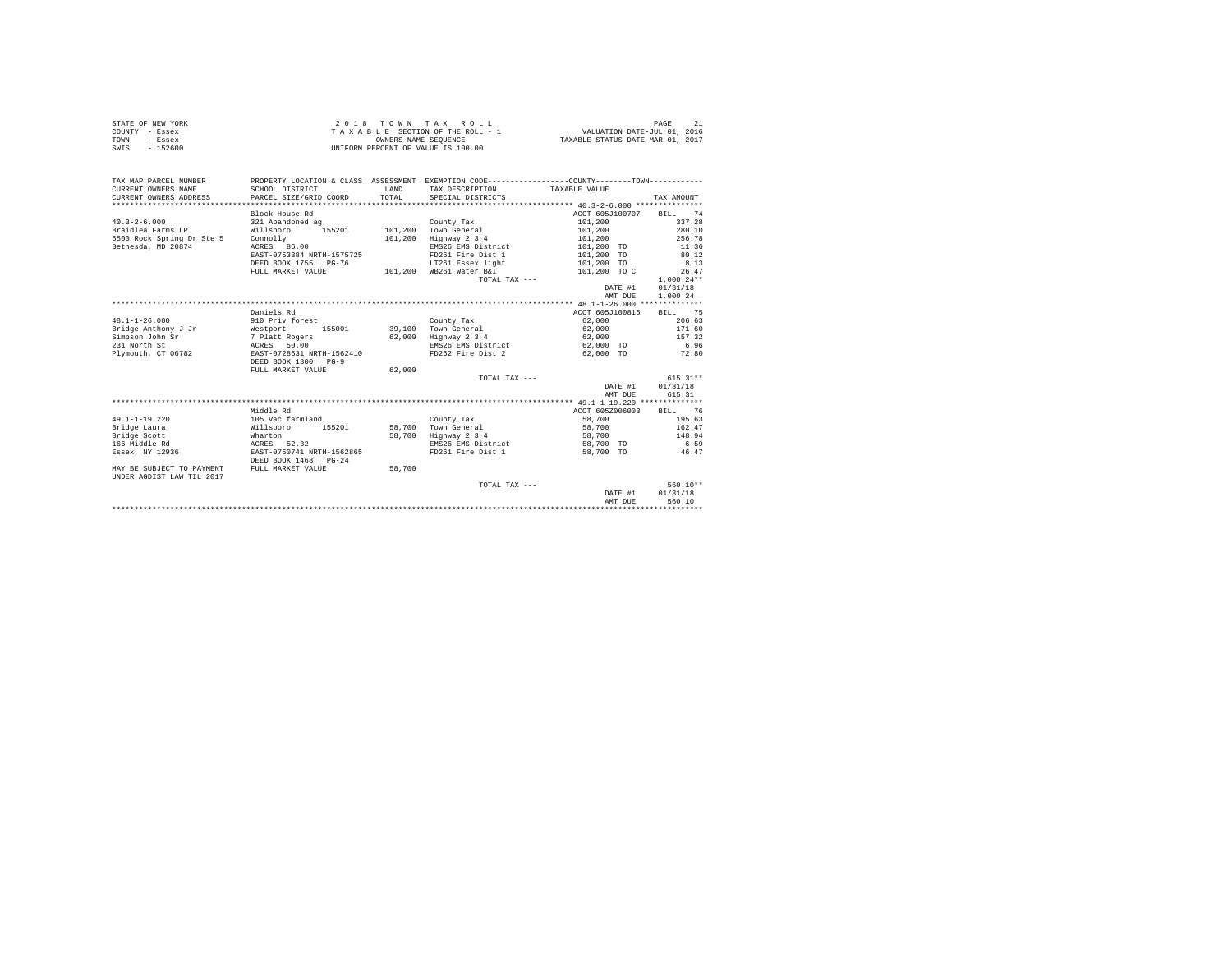| STATE OF NEW YORK | 2018 TOWN TAX ROLL                 | PAGE                             |
|-------------------|------------------------------------|----------------------------------|
| COUNTY - Essex    | TAXABLE SECTION OF THE ROLL - 1    | VALUATION DATE-JUL 01, 2016      |
| TOWN<br>- Essex   | OWNERS NAME SEOUENCE               | TAXABLE STATUS DATE-MAR 01, 2017 |
| $-152600$<br>SWIS | UNIFORM PERCENT OF VALUE IS 100.00 |                                  |

| TAX MAP PARCEL NUMBER                                  |                                                                                                                                                                                                            |         |                                                                       | PROPERTY LOCATION & CLASS ASSESSMENT EXEMPTION CODE----------------COUNTY--------TOWN---------- |                   |
|--------------------------------------------------------|------------------------------------------------------------------------------------------------------------------------------------------------------------------------------------------------------------|---------|-----------------------------------------------------------------------|-------------------------------------------------------------------------------------------------|-------------------|
| CURRENT OWNERS NAME                                    | SCHOOL DISTRICT                                                                                                                                                                                            | LAND    | TAX DESCRIPTION                                                       | TAXABLE VALUE                                                                                   |                   |
| CURRENT OWNERS ADDRESS<br>                             | PARCEL SIZE/GRID COORD<br>*****************************                                                                                                                                                    | TOTAL   | SPECIAL DISTRICTS                                                     |                                                                                                 | TAX AMOUNT        |
|                                                        |                                                                                                                                                                                                            |         |                                                                       |                                                                                                 |                   |
|                                                        | 166 Middle Rd                                                                                                                                                                                              |         |                                                                       | ACCT 605J103209                                                                                 | <b>BILL</b><br>77 |
| $49.1 - 1 - 18.000$                                    | 241 Rural res&ag                                                                                                                                                                                           |         | VETWAR CTS 41120                                                      | 15,000 15,000<br>38,437 38,437                                                                  |                   |
| Bridge Scott W                                         | Willsboro 155201                                                                                                                                                                                           |         | 105,000 AG DIST C 41720                                               |                                                                                                 |                   |
| Bridge Laura A                                         | Wharton                                                                                                                                                                                                    |         | 264,000 County Tax                                                    | 210,563                                                                                         | 701.76            |
| 166 Middle Rd<br>Essex, NY 12936                       | ACRES 69.00<br>EAST-0751596 NRTH-1561779                                                                                                                                                                   |         | Town General<br>Highway 2 3 4                                         | 210,563<br>210, 563                                                                             | 582.80            |
|                                                        |                                                                                                                                                                                                            |         |                                                                       |                                                                                                 | 534.27<br>29.63   |
|                                                        | DEED BOOK 1410 PG-231<br>FULL MARKET VALUE                                                                                                                                                                 |         | EMS26 EMS District 264,000 TO<br>264,000 FD261 Fire Dist 1 264,000 TO |                                                                                                 | 209.00            |
| MAY BE SUBJECT TO PAYMENT<br>UNDER AGDIST LAW TIL 2021 |                                                                                                                                                                                                            |         |                                                                       |                                                                                                 |                   |
|                                                        |                                                                                                                                                                                                            |         | TOTAL TAX ---                                                         |                                                                                                 | $2,057.46**$      |
|                                                        |                                                                                                                                                                                                            |         |                                                                       | DATE #1                                                                                         | 01/31/18          |
|                                                        |                                                                                                                                                                                                            |         |                                                                       | AMT DUE                                                                                         | 2,057.46          |
|                                                        |                                                                                                                                                                                                            |         |                                                                       |                                                                                                 |                   |
|                                                        | 2324 Jersey St                                                                                                                                                                                             |         |                                                                       | ACCT 605J104514                                                                                 | <b>BILL</b><br>78 |
| $39.4 - 1 - 40.002$                                    | 210 1 Family Res                                                                                                                                                                                           |         | VETWAR CTS 41120                                                      | 15,000 15,000                                                                                   |                   |
|                                                        |                                                                                                                                                                                                            |         | 22,000 County Tax                                                     | 127,800                                                                                         | 425.93            |
|                                                        | 1991 - 1991 - 1992<br>1992 Steven A Hicks<br>2324 Jersey A Hicks<br>2324 Jersey St<br>2324 Jersey St<br>2324 Jersey St<br>2324 Jersey St<br>2324 Jersey St<br>2324 Jersey St<br>2326 DEED BOOK 1139 PG-202 |         | 142.800 Town General                                                  | 127,800                                                                                         | 353.73            |
|                                                        |                                                                                                                                                                                                            |         | ı∪wn ⊌enera⊥<br>Highway 2 3 4                                         | 127,800                                                                                         | 324.27            |
|                                                        |                                                                                                                                                                                                            |         | EMS26 EMS District                                                    | $142,800$ TO                                                                                    | 16.03             |
|                                                        |                                                                                                                                                                                                            |         | FD262 Fire Dist 2                                                     | 142,800 TO                                                                                      | 167.68            |
|                                                        | FULL MARKET VALUE                                                                                                                                                                                          | 142,800 |                                                                       |                                                                                                 |                   |
|                                                        |                                                                                                                                                                                                            |         | TOTAL TAX ---                                                         |                                                                                                 | $1,287.64**$      |
|                                                        |                                                                                                                                                                                                            |         |                                                                       | DATE #1                                                                                         | 01/31/18          |
|                                                        |                                                                                                                                                                                                            |         |                                                                       | AMT DUE                                                                                         | 1,287.64          |
|                                                        |                                                                                                                                                                                                            |         |                                                                       |                                                                                                 |                   |
|                                                        | 77 Alden Rd                                                                                                                                                                                                |         |                                                                       | ACCT 605Z001006                                                                                 | BILL 79           |
| $48.3 - 1 - 10.200$                                    |                                                                                                                                                                                                            |         | County Tax                                                            | 220.300                                                                                         | 734.21            |
| Briggs George                                          | 210 1 Family Res<br>Westport 155001<br>8 Platt Rogers<br>ACRES 2.16                                                                                                                                        |         |                                                                       | 220,300                                                                                         | 609.75            |
| Briggs Jerilyn<br>PO Box 726                           |                                                                                                                                                                                                            |         | 33,200 Town General<br>220,300 Highway 2 3 4                          | 220,300                                                                                         | 558.98            |
|                                                        |                                                                                                                                                                                                            |         | EMS26 EMS District                                                    | 220,300 TO                                                                                      | 24.73             |
| Elizabethtown, NY 12932                                | EAST-0725711 NRTH-1551858                                                                                                                                                                                  |         | FD262 Fire Dist 2                                                     | 220,300 TO                                                                                      | 258.69            |
|                                                        | DEED BOOK 1260 PG-267                                                                                                                                                                                      |         |                                                                       |                                                                                                 |                   |
|                                                        | FULL MARKET VALUE                                                                                                                                                                                          | 220,300 |                                                                       |                                                                                                 |                   |
|                                                        |                                                                                                                                                                                                            |         | TOTAL TAX ---                                                         |                                                                                                 | $2,186.36**$      |
|                                                        |                                                                                                                                                                                                            |         |                                                                       | DATE #1                                                                                         | 01/31/18          |
|                                                        |                                                                                                                                                                                                            |         |                                                                       | AMT DUE                                                                                         | 2,186.36          |
|                                                        |                                                                                                                                                                                                            |         |                                                                       |                                                                                                 |                   |
|                                                        | 236 Christian Rd                                                                                                                                                                                           |         |                                                                       | ACCT 605J186004                                                                                 | <b>BILL</b><br>80 |
| $49.1 - 1 - 27.300$                                    | 260 Seasonal res                                                                                                                                                                                           |         | AG DIST C 41720                                                       | 12,722 12,722                                                                                   |                   |
| Brink Frederick                                        | Willsboro 155201                                                                                                                                                                                           |         | 53,800 County Tax                                                     | 65,578                                                                                          | 218.56            |
| Brink Elise                                            |                                                                                                                                                                                                            |         | 78,300 Town General<br>Highway 2 3 4<br>EMS26 EMS District            | 65,578                                                                                          | 181.51            |
| 15 Glover Sa                                           |                                                                                                                                                                                                            |         |                                                                       | 65,578<br>78,300 TO                                                                             | 166.39            |
| Marblehead, MA 01945                                   |                                                                                                                                                                                                            |         |                                                                       |                                                                                                 | 8.79              |
|                                                        |                                                                                                                                                                                                            |         | FD261 Fire Dist 1                                                     | 78,300 TO                                                                                       | 61.99             |
|                                                        | MAY BE SUBJECT TO PAYMENT FULL MARKET VALUE 78,300                                                                                                                                                         |         |                                                                       |                                                                                                 |                   |
| UNDER AGDIST LAW TIL 2021                              |                                                                                                                                                                                                            |         |                                                                       |                                                                                                 |                   |
|                                                        |                                                                                                                                                                                                            |         | TOTAL TAX ---                                                         |                                                                                                 | $637.24**$        |
|                                                        |                                                                                                                                                                                                            |         |                                                                       | DATE #1                                                                                         | 01/31/18          |
|                                                        |                                                                                                                                                                                                            |         |                                                                       | AMT DUE                                                                                         | 637.24            |
|                                                        |                                                                                                                                                                                                            |         |                                                                       | ************************************                                                            |                   |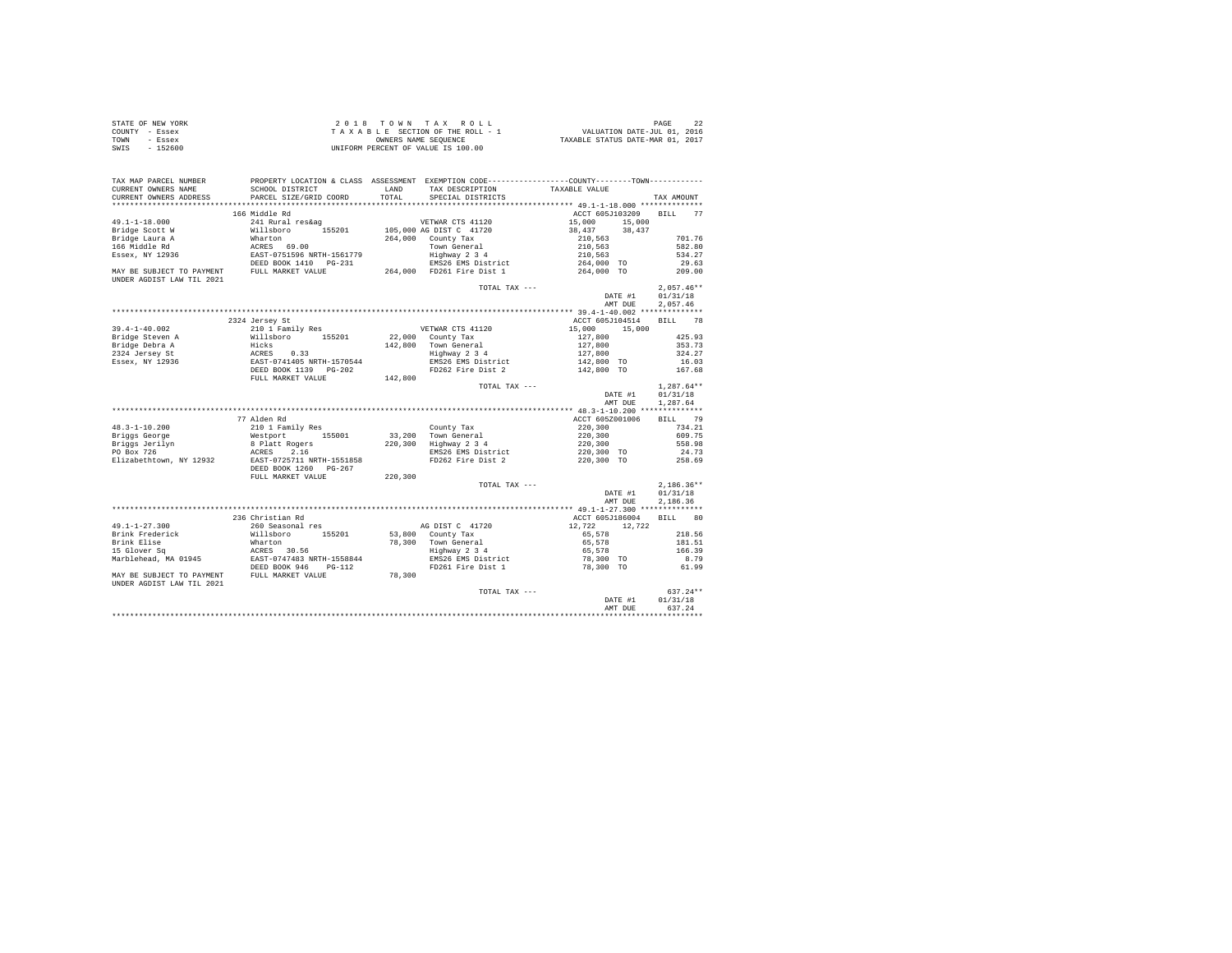|      | STATE OF NEW YORK | 2018 TOWN TAX ROLL                 | PAGE                             |
|------|-------------------|------------------------------------|----------------------------------|
|      | COUNTY - Essex    | TAXABLE SECTION OF THE ROLL - 1    | VALUATION DATE-JUL 01, 2016      |
| TOWN | - Essex           | OWNERS NAME SEOUENCE               | TAXABLE STATUS DATE-MAR 01, 2017 |
| SWIS | - 152600          | UNIFORM PERCENT OF VALUE IS 100.00 |                                  |

| TAX MAP PARCEL NUMBER<br>CURRENT OWNERS NAME | SCHOOL DISTRICT                                                                                                      |        | PROPERTY LOCATION & CLASS ASSESSMENT EXEMPTION CODE---------------COUNTY-------TOWN---------<br>LAND TAX DESCRIPTION | TAXABLE VALUE      |              |
|----------------------------------------------|----------------------------------------------------------------------------------------------------------------------|--------|----------------------------------------------------------------------------------------------------------------------|--------------------|--------------|
| CURRENT OWNERS ADDRESS                       | PARCEL SIZE/GRID COORD                                                                                               | TOTAL  | SPECIAL DISTRICTS                                                                                                    |                    | TAX AMOUNT   |
|                                              |                                                                                                                      |        |                                                                                                                      |                    |              |
|                                              | 2201 Jersey St                                                                                                       |        |                                                                                                                      | ACCT 605Z014005    | BILL 81      |
| $39.4 - 1 - 5.222$                           | 210 1 Family Res<br>Willaboro 155201<br>Hicks Pat<br>RCRES 8.00<br>EAST-0738446 NRTH-1571733<br>DEED BOOK 1170 PG-52 |        | County Tax                                                                                                           | 58,100             | 193.63       |
| Brody Stuart                                 |                                                                                                                      |        |                                                                                                                      | 58,100             | 160.81       |
| PO Box 127                                   |                                                                                                                      |        | 31,000 Town General<br>58,100 Highway 2 3 4                                                                          | 58,100             | 147.42       |
| Essex, NY 12936                              |                                                                                                                      |        | School Relevy                                                                                                        |                    | 744.71       |
|                                              |                                                                                                                      |        | EMS26 EMS District                                                                                                   | $58,100$ TO        | 6.52         |
|                                              |                                                                                                                      |        | FD262 Fire Dist 2                                                                                                    | 58,100 TO          | 68.22        |
|                                              | FULL MARKET VALUE                                                                                                    | 58,100 |                                                                                                                      |                    |              |
|                                              |                                                                                                                      |        | TOTAL TAX ---                                                                                                        |                    | $1,321.31**$ |
|                                              |                                                                                                                      |        |                                                                                                                      | DATE #1            | 01/31/18     |
|                                              |                                                                                                                      |        |                                                                                                                      | AMT DUE            | 1,321,31     |
|                                              |                                                                                                                      |        |                                                                                                                      |                    |              |
|                                              | 168 Brookfield Rd                                                                                                    |        |                                                                                                                      | ACCT 605J103105    | BILL 82      |
| $48.3 - 1 - 6.000$                           | 210 1 Family Res                                                                                                     |        | County Tax                                                                                                           | 71,400             | 237.96       |
| Bronson Scott D                              |                                                                                                                      |        | 32,400 Town General                                                                                                  | 71,400             | 197.62       |
| Bronson Susan L                              | westport 155001<br>7 Platt Rogers<br>ACRES 1.40<br>EAST-0729443 NRTH-1559220<br>DEED BOOK 1579 PG-80                 |        |                                                                                                                      | 71,400             | 181.17       |
|                                              |                                                                                                                      |        | 71,400 Highway 2 3 4<br>School Relevy                                                                                |                    | 674.87       |
| 168 Brookfield Rd<br>Essex, NY 12936         |                                                                                                                      |        | EMS26 EMS District                                                                                                   | 71,400 TO          |              |
|                                              |                                                                                                                      |        | FD262 Fire Dist 2                                                                                                    |                    | 8.01         |
|                                              |                                                                                                                      |        |                                                                                                                      | 71,400 TO          | 83.84        |
|                                              | FULL MARKET VALUE                                                                                                    | 71,400 |                                                                                                                      |                    |              |
|                                              |                                                                                                                      |        | TOTAL TAX ---                                                                                                        |                    | $1,383.47**$ |
|                                              |                                                                                                                      |        |                                                                                                                      | DATE #1            | 01/31/18     |
|                                              |                                                                                                                      |        |                                                                                                                      | AMT DUE            | 1,383.47     |
|                                              |                                                                                                                      |        |                                                                                                                      |                    |              |
|                                              | Jersey St                                                                                                            |        |                                                                                                                      | ACCT 605Z005002    | BILL 83      |
| $39.3 - 1 - 11.120$                          | 314 Rural vac<10<br>Willsboro 155201<br>Brookfield                                                                   |        | County Tax<br>27,000  Town General                                                                                   | 27,000             | 89.98        |
| Brown Randy S                                |                                                                                                                      |        |                                                                                                                      | 27,000             | 74.73        |
| 121 Miller St                                |                                                                                                                      |        | 27,000 Highway 2 3 4                                                                                                 | 27,000             | 68.51        |
| Plattsburgh, NY 12901                        | 1759/92 L Use to                                                                                                     |        | EMS26 EMS District                                                                                                   | 27,000 TO          | 3.03         |
|                                              | John D Simmons                                                                                                       |        | FD262 Fire Dist 2                                                                                                    | 27,000 TO          | 31.70        |
|                                              | ACRES 8.00                                                                                                           |        |                                                                                                                      |                    |              |
|                                              | EAST-0728630 NRTH-1572195                                                                                            |        |                                                                                                                      |                    |              |
|                                              | DEED BOOK 1759 PG-92                                                                                                 |        |                                                                                                                      |                    |              |
|                                              | FULL MARKET VALUE                                                                                                    | 27,000 |                                                                                                                      |                    |              |
|                                              |                                                                                                                      |        | TOTAL TAX ---                                                                                                        |                    | $267.95**$   |
|                                              |                                                                                                                      |        |                                                                                                                      | DATE #1            | 01/31/18     |
|                                              |                                                                                                                      |        |                                                                                                                      | AMT DUE            | 267.95       |
|                                              |                                                                                                                      |        |                                                                                                                      |                    |              |
|                                              | 66 Spear Rd                                                                                                          |        |                                                                                                                      | ACCT 605J174004    | BILL 84      |
| $39.3 - 1 - 28.000$                          |                                                                                                                      |        | County Tax                                                                                                           | 24,900             | 82.99        |
| Brown Randy S                                |                                                                                                                      |        | 21,600 Town General                                                                                                  | 24,900             | 68.92        |
| 121 Miller St                                | 270 Mfg housing<br>Willsboro 155201<br>Brookfield Lot 2                                                              |        | 24,900 Highway 2 3 4                                                                                                 | 24,900             | 63.18        |
| Plattsburgh, NY 12901                        | BAR Decision 2017                                                                                                    |        | EMS26 EMS District                                                                                                   | 24,900 TO          | 2.79         |
|                                              | ACRES 0.30                                                                                                           |        | FD262 Fire Dist 2                                                                                                    | 24,900 TO          | 29.24        |
|                                              | EAST-0728477 NRTH-1571949                                                                                            |        |                                                                                                                      |                    |              |
|                                              | DEED BOOK 1759 PG-92                                                                                                 |        |                                                                                                                      |                    |              |
|                                              | FULL MARKET VALUE                                                                                                    |        |                                                                                                                      |                    |              |
|                                              |                                                                                                                      | 24,900 | TOTAL TAX ---                                                                                                        |                    | $247.12**$   |
|                                              |                                                                                                                      |        |                                                                                                                      | $\texttt{DATE}$ #1 |              |
|                                              |                                                                                                                      |        |                                                                                                                      |                    | 01/31/18     |
|                                              |                                                                                                                      |        |                                                                                                                      | AMT DUE            | 247.12       |
|                                              |                                                                                                                      |        |                                                                                                                      |                    |              |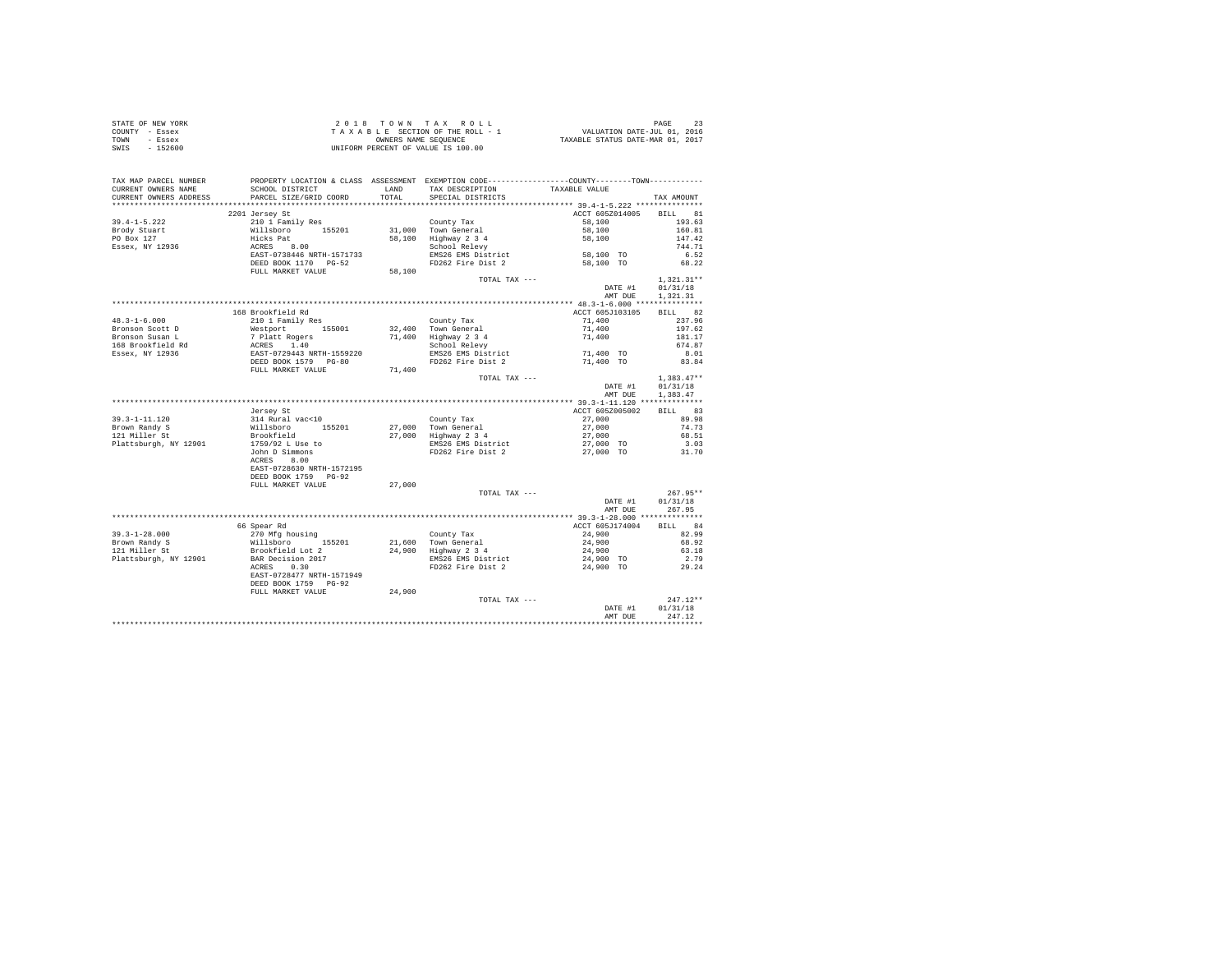| STATE OF NEW YORK | 2018 TOWN TAX ROLL                 | PAGE                             |
|-------------------|------------------------------------|----------------------------------|
| COUNTY - Essex    | TAXABLE SECTION OF THE ROLL - 1    | VALUATION DATE-JUL 01, 2016      |
| TOWN<br>- Essex   | OWNERS NAME SEOUENCE               | TAXABLE STATUS DATE-MAR 01, 2017 |
| $-152600$<br>SWIS | UNIFORM PERCENT OF VALUE IS 100.00 |                                  |

| TAX MAP PARCEL NUMBER                         | PROPERTY LOCATION & CLASS ASSESSMENT EXEMPTION CODE---------------COUNTY--------TOWN---------- |         |                                             |                                     |                  |
|-----------------------------------------------|------------------------------------------------------------------------------------------------|---------|---------------------------------------------|-------------------------------------|------------------|
| CURRENT OWNERS NAME                           | SCHOOL DISTRICT                                                                                | LAND    | TAX DESCRIPTION                             | TAXABLE VALUE                       |                  |
| CURRENT OWNERS ADDRESS PARCEL SIZE/GRID COORD |                                                                                                | TOTAL   | SPECIAL DISTRICTS                           |                                     | TAX AMOUNT       |
|                                               |                                                                                                |         |                                             |                                     |                  |
|                                               | 2726 NYS Route 22                                                                              |         |                                             | ACCT 605J102511 BILL 85             |                  |
| $40.73 - 1 - 5.000$                           | 210 1 Family Res                                                                               |         | County Tax                                  | 166,500                             | 554.91           |
| Brown Sarah H                                 | Willsboro 155201 48,100 Town General                                                           |         |                                             | 166,500                             | 460.84           |
| 3 Tally Ho Ln                                 | Potts<br>19422 1465/248 Easement                                                               | 166,500 | Highway 2 3 4                               | 166,500                             | 422.47           |
| Blue Bell, PA 19422                           |                                                                                                |         | EMS26 EMS District                          | 166,500 TO<br>166,500 TO            | 18.69            |
|                                               | 1649/228-Sewer Easement                                                                        |         | FD261 Fire Dist 1                           |                                     | 131.82           |
|                                               | 0.14<br>ACRES                                                                                  |         |                                             | LT261 Essex light 166,500 TO        | 13.37            |
|                                               | EAST-0756375 NRTH-1571889                                                                      |         |                                             | SR150 Return sewer rent 234.78 MT   | 234.78           |
|                                               | DEED BOOK 1670 PG-133                                                                          |         |                                             | WR151 Return water rent-1 126.12 MT | 126.12           |
|                                               | FULL MARKET VALUE                                                                              | 166,500 |                                             |                                     |                  |
|                                               |                                                                                                |         | TOTAL TAX ---                               |                                     | $1,963.00**$     |
|                                               |                                                                                                |         |                                             | DATE #1                             | 01/31/18         |
|                                               |                                                                                                |         |                                             |                                     | AMT DUE 1,963.00 |
|                                               |                                                                                                |         |                                             |                                     |                  |
|                                               | 39 Elm St                                                                                      |         |                                             | ACCT 605J102507                     | BILL 86          |
| $40.73 - 1 - 7.000$                           | 260 Seasonal res                                                                               |         | County Tax                                  | 148,300                             | 494.25           |
| Brown Sarah H                                 | Willsboro 155201<br>Potts                                                                      |         | 58.500 Town General                         | 148,300                             | 410.47           |
| 3 Tally Ho Ln                                 |                                                                                                |         | 148,300 Highway 2 3 4                       | 148,300                             | 376.29           |
| Blue Bell, PA 19422 1650/128-Sewer Easement   |                                                                                                |         | EMS26 EMS District                          | 148,300 TO                          | 16.65            |
|                                               | 0.30<br>ACRES                                                                                  |         | FD261 Fire Dist 1                           |                                     | 117.41           |
|                                               | EAST-0756414 NRTH-1571808                                                                      |         | LT261 Essex light                           | 148,300 TO<br>148,300 TO            | 11.91            |
|                                               | DEED BOOK 1097 PG-38                                                                           |         | SR150 Return sewer rent 234.78 MT           |                                     | 234.78           |
|                                               | FULL MARKET VALUE                                                                              |         | 148,300 WR151 Return water rent-1 125.12 MT |                                     | 125.12           |
|                                               |                                                                                                |         | TOTAL TAX ---                               |                                     | 1,786.88**       |
|                                               |                                                                                                |         |                                             | DATE #1                             | 01/31/18         |
|                                               |                                                                                                |         |                                             | AMT DUE                             | 1,786.88         |
|                                               |                                                                                                |         |                                             |                                     |                  |
|                                               | 533 Angier Hill Rd                                                                             |         |                                             | ACCT 605J198001                     | BILL 87          |
| $58.1 - 2 - 1.000$                            | 210 1 Family Res                                                                               |         | County Tax                                  | 163,900                             | 546.24           |
| Bruno Renee M                                 | Willsboro 155201                                                                               |         | 34.900 Town General                         | 163,900 453.65                      |                  |
|                                               |                                                                                                |         | 163,900 Highway 2 3 4                       | 163,900<br>163,900 TO               | 415.87           |
|                                               |                                                                                                |         | EMS26 EMS District                          |                                     | 18.40            |
|                                               | EAST-0743466 NRTH-1551931                                                                      |         |                                             | FD262 Fire Dist 2 163,900 TO        | 192.46           |
|                                               | DEED BOOK 1862 PG-245                                                                          |         |                                             | LT262 Whallonsburg light 163,900 TO | 39.76            |
|                                               | FULL MARKET VALUE 163,900                                                                      |         |                                             |                                     |                  |
|                                               |                                                                                                |         | TOTAL TAX ---                               |                                     | $1,666.38**$     |
|                                               |                                                                                                |         |                                             | DATE #1                             | 01/31/18         |
|                                               |                                                                                                |         |                                             | AMT DUE                             | 1,666.38         |
|                                               |                                                                                                |         |                                             |                                     |                  |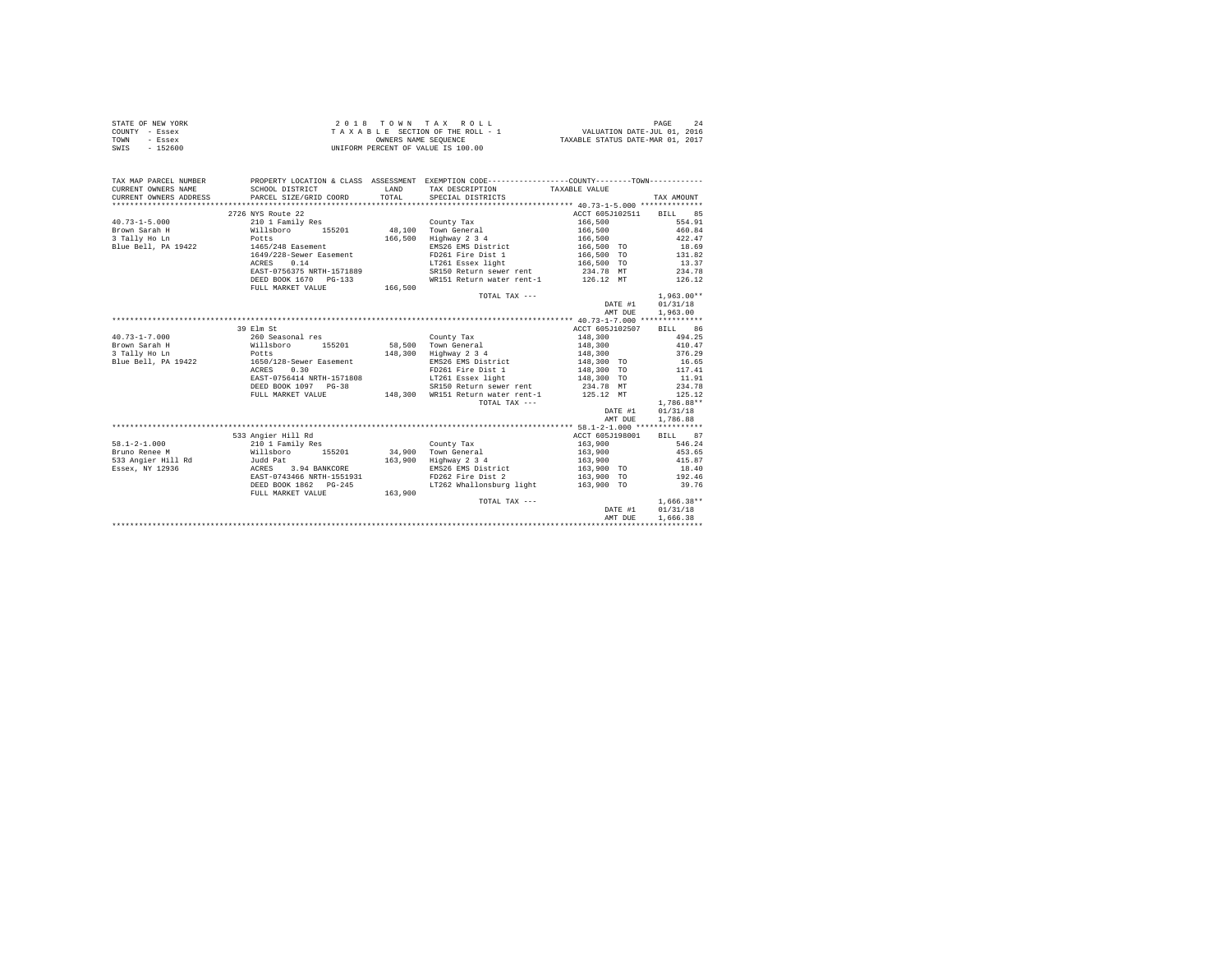| STATE OF NEW YORK | 2018 TOWN TAX ROLL                 | PAGE                             |
|-------------------|------------------------------------|----------------------------------|
| COUNTY - Essex    | TAXABLE SECTION OF THE ROLL - 1    | VALUATION DATE-JUL 01, 2016      |
| TOWN<br>- Essex   | OWNERS NAME SEOUENCE               | TAXABLE STATUS DATE-MAR 01, 2017 |
| $-152600$<br>SWIS | UNIFORM PERCENT OF VALUE IS 100.00 |                                  |

| TAX MAP PARCEL NUMBER<br>CURRENT OWNERS NAME | PROPERTY LOCATION & CLASS ASSESSMENT EXEMPTION CODE----------------COUNTY-------TOWN----------<br>SCHOOL DISTRICT | T.AND   | TAX DESCRIPTION              | TAXABLE VALUE   |              |
|----------------------------------------------|-------------------------------------------------------------------------------------------------------------------|---------|------------------------------|-----------------|--------------|
| CURRENT OWNERS ADDRESS                       | PARCEL SIZE/GRID COORD                                                                                            | TOTAL   | SPECIAL DISTRICTS            |                 | TAX AMOUNT   |
|                                              | 10 Tuttle Way                                                                                                     |         |                              | ACCT 605J101305 | BILL 88      |
| $49.7 - 2 - 1.000$                           | 260 Seasonal res                                                                                                  |         | County Tax                   | 183,300         | 610.90       |
| Bryon Jodi M                                 | 155201<br>Willsboro                                                                                               |         | 128,900 Town General         | 183,300         | 507.34       |
| Essler Brett E                               | Wharton                                                                                                           | 183,300 | Highway 2 3 4                | 183,300         | 465.10       |
| 140 Cabrini Blvd Apt 87                      |                                                                                                                   |         | EMS26 EMS District           | 183,300 TO      | 20.57        |
| New York, NY 10033                           | ACRES 0.60 BANKWFARGO<br>EAST-0756782 NRTH-1564017                                                                |         | FD261 Fire Dist 1            | 183,300 TO      | 145.12       |
|                                              | DEED BOOK 1869 PG-165                                                                                             |         | LT261 Essex light            | 183,300 TO      | 14.72        |
| PRIOR OWNER ON 3/01/2017 FULL MARKET VALUE   |                                                                                                                   | 183,300 |                              |                 |              |
| Byron Jodi M                                 |                                                                                                                   |         |                              |                 |              |
|                                              |                                                                                                                   |         | TOTAL TAX ---                |                 | $1.763.75**$ |
|                                              |                                                                                                                   |         |                              | DATE #1         | 01/31/18     |
|                                              |                                                                                                                   |         |                              | AMT DUE         | 1,763.75     |
|                                              |                                                                                                                   |         |                              |                 |              |
|                                              | 2854 Essex Rd                                                                                                     |         |                              | ACCT 605J176012 | BILL 89      |
| $40.57 - 3 - 5.200$                          | 210 1 Family Res - WTRFNT                                                                                         |         | County Tax                   | 453,600         | 1,511.74     |
| Buch Jere Robert Trust Willsboro 155201      |                                                                                                                   |         | 360.500 Town General         | 453,600         | 1,255.48     |
| Buch Eileen Frances Trust Hicks              |                                                                                                                   | 453,600 | Highway 2 3 4                | 453,600         | 1,150.94     |
| 3922 Bending Birch Dr                        | 1463/238 Easement                                                                                                 |         | EMS26 EMS District           | 453,600 TO      | 50.91        |
| Raleigh, NC 27613<br>ACRES                   | 1.10                                                                                                              |         | FD261 Fire Dist 1 453,600 TO |                 | 359.11       |
|                                              | EAST-0757929 NRTH-1574557                                                                                         |         | LT261 Essex light            | 453,600 TO      | 36.43        |
| PRIOR OWNER ON 3/01/2017                     | DEED BOOK 1867 PG-79                                                                                              |         | WB261 Water B&I              | 453,600 TO C    | 118.66       |
| Buch Jere                                    | FULL MARKET VALUE                                                                                                 | 453,600 |                              |                 |              |
|                                              |                                                                                                                   |         | TOTAL TAX ---                |                 | $4,483.27**$ |
|                                              |                                                                                                                   |         |                              | DATE #1         | 01/31/18     |
|                                              |                                                                                                                   |         |                              | AMT DUE         | 4,483.27     |
|                                              |                                                                                                                   |         |                              |                 |              |
|                                              | 77 Leaning Rd                                                                                                     |         |                              | ACCT 605J100614 | BILL 90      |
| $48.2 - 1 - 16.000$                          | 210 1 Family Res                                                                                                  |         | County Tax                   | 209,800         | 699.21       |
| Budd Ann F                                   | Willsboro<br>155201                                                                                               | 33,600  | Town General                 | 209,800         | 580.69       |
| 77 Leaning Rd                                | Wharton                                                                                                           | 209,800 | Highway 2 3 4                | 209,800         | 532.34       |
| Essex, NY 12936                              | 00003.00                                                                                                          |         | EMS26 EMS District           | 209,800 TO      | 23.55        |
|                                              | 2.60<br>ACRES                                                                                                     |         | FD262 Fire Dist 2            | 209,800 TO      | 246.36       |
|                                              | EAST-0739651 NRTH-1562069                                                                                         |         |                              |                 |              |
|                                              | DEED BOOK 1340 PG-196                                                                                             |         |                              |                 |              |
|                                              | FULL MARKET VALUE                                                                                                 | 209,800 |                              |                 |              |
|                                              |                                                                                                                   |         | TOTAL TAX ---                |                 | $2.082.15**$ |
|                                              |                                                                                                                   |         |                              | DATE #1         | 01/31/18     |
|                                              |                                                                                                                   |         |                              | AMT DUE         | 2.082.15     |
|                                              |                                                                                                                   |         |                              |                 |              |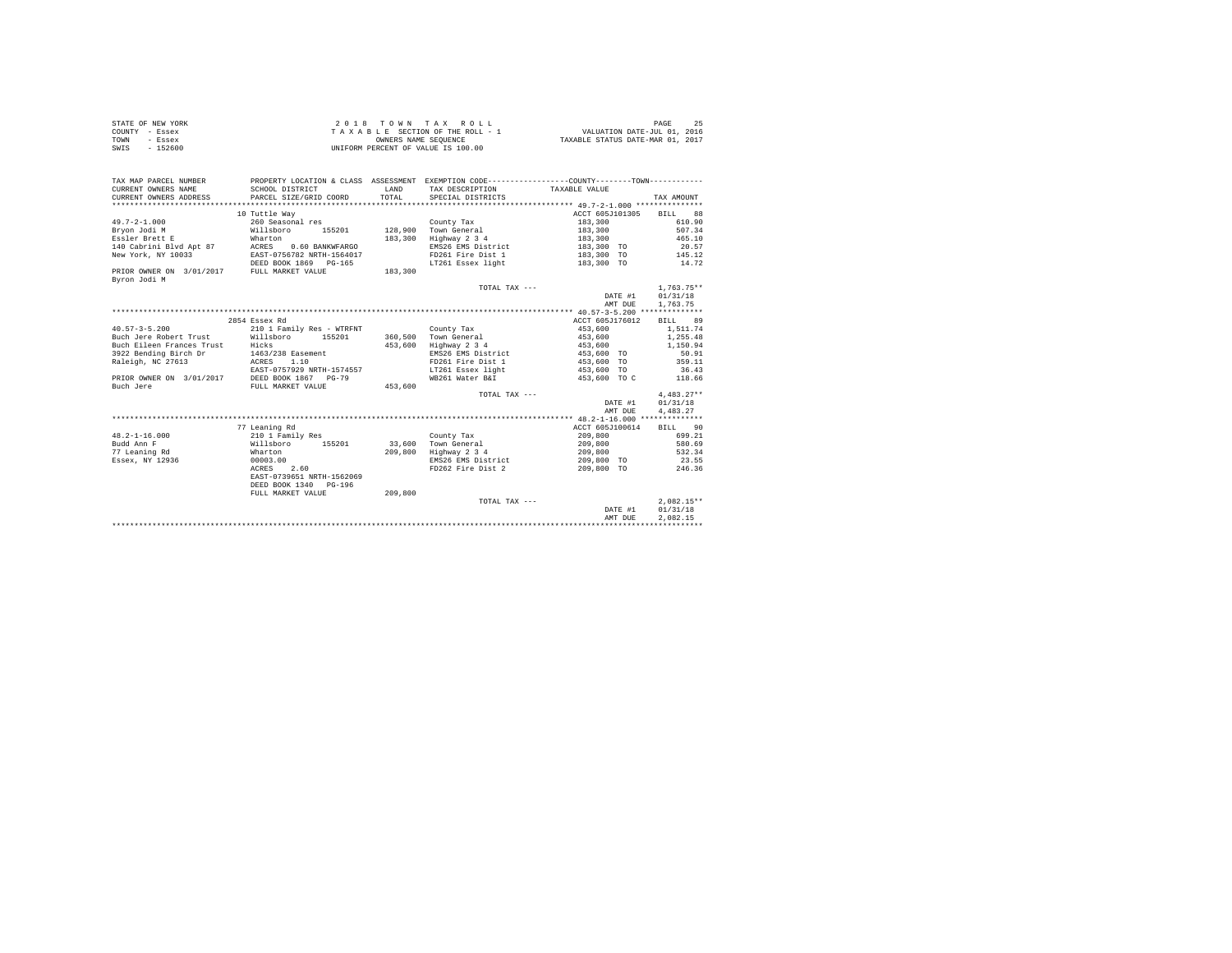| STATE OF NEW YORK | 2018 TOWN TAX ROLL                 | PAGE                             |
|-------------------|------------------------------------|----------------------------------|
| COUNTY - Essex    | TAXABLE SECTION OF THE ROLL - 1    | VALUATION DATE-JUL 01, 2016      |
| TOWN<br>- Essex   | OWNERS NAME SEOUENCE               | TAXABLE STATUS DATE-MAR 01, 2017 |
| $-152600$<br>SWIS | UNIFORM PERCENT OF VALUE IS 100.00 |                                  |

| TAX MAP PARCEL NUMBER<br>CURRENT OWNERS NAME                                                                                                                    | PROPERTY LOCATION & CLASS ASSESSMENT EXEMPTION CODE---------------COUNTY-------TOWN----------<br>SCHOOL DISTRICT | LAND    | TAX DESCRIPTION                                                                 | TAXABLE VALUE           |                 |
|-----------------------------------------------------------------------------------------------------------------------------------------------------------------|------------------------------------------------------------------------------------------------------------------|---------|---------------------------------------------------------------------------------|-------------------------|-----------------|
| CURRENT OWNERS ADDRESS                                                                                                                                          | PARCEL SIZE/GRID COORD                                                                                           | TOTAL   | SPECIAL DISTRICTS                                                               |                         | TAX AMOUNT      |
|                                                                                                                                                                 |                                                                                                                  |         |                                                                                 |                         |                 |
|                                                                                                                                                                 | 306 School St                                                                                                    |         |                                                                                 | ACCT 605J104114 BILL 91 |                 |
| $40.73 - 5 - 6.000$                                                                                                                                             | 210 1 Family Res                                                                                                 |         | County Tax                                                                      | 201,400                 | 671.22          |
| Burke Bryan J<br>Willsboro                                                                                                                                      |                                                                                                                  |         | 155201 60,100 Town General                                                      | 201.400                 | 557.44          |
|                                                                                                                                                                 |                                                                                                                  |         | 201,400 Highway 2 3 4                                                           | 201,400                 | 511.02          |
|                                                                                                                                                                 |                                                                                                                  |         | EMS26 EMS District                                                              | $201,400$ TO            | 22.60           |
| Essex, NY 12936 1672/10-Easement                                                                                                                                |                                                                                                                  |         | FD261 Fire Dist 1 201.400 TO                                                    |                         | 159.45          |
|                                                                                                                                                                 | 0.40<br>ACRES                                                                                                    |         | LT261 Essex light 201,400 TO                                                    |                         | 16.18           |
|                                                                                                                                                                 | EAST-0756915 NRTH-1570765                                                                                        |         | SR150 Return sewer rent                                                         | 939.12 MT               | 939.12          |
|                                                                                                                                                                 | DEED BOOK 1396 PG-185                                                                                            |         | WR151 Return water rent-1 504.48 MT                                             |                         | 504.48          |
|                                                                                                                                                                 | FULL MARKET VALUE                                                                                                | 201,400 |                                                                                 |                         |                 |
|                                                                                                                                                                 |                                                                                                                  |         | TOTAL TAX ---                                                                   |                         | 3,381.51**      |
|                                                                                                                                                                 |                                                                                                                  |         |                                                                                 | DATE #1                 | 01/31/18        |
|                                                                                                                                                                 |                                                                                                                  |         |                                                                                 | AMT DUE                 | 3.381.51        |
|                                                                                                                                                                 |                                                                                                                  |         |                                                                                 |                         |                 |
|                                                                                                                                                                 | School St                                                                                                        |         |                                                                                 | ACCT 605J104201         | BILL 92         |
| $40.73 - 5 - 7.000$                                                                                                                                             | 311 Res vac land                                                                                                 |         | County Tax                                                                      | 45,500                  | 151.64          |
| Burke Brvan J                                                                                                                                                   | 155201                                                                                                           |         |                                                                                 |                         | 125.94          |
| Eichenlaub Beverly                                                                                                                                              | Willsboro<br>Potts                                                                                               |         | 45,500 Town General<br>45,500 Highway 2 3 4                                     | 45,500<br>45,500        | 115.45          |
| PO Box 150                                                                                                                                                      | 1238/158 Release Of Lien                                                                                         |         | EMS26 EMS District 45,500 TO                                                    |                         | 5.11            |
| Essex, NY 12936                                                                                                                                                 | 1672/5 Easement                                                                                                  |         |                                                                                 |                         | 36.02           |
|                                                                                                                                                                 | 0.10<br>ACRES                                                                                                    |         | FD261 Fire Dist 1 45,500 TO<br>LT261 Essex light 45,500 TO<br>LT261 Essex light |                         | 3.65            |
|                                                                                                                                                                 | EAST-0756979 NRTH-1570861                                                                                        |         | SR150 Return sewer rent 254.40 MT                                               |                         | 254.40          |
|                                                                                                                                                                 | DEED BOOK 1396 PG-185                                                                                            |         | WR151 Return water rent-1 74.80 MT                                              |                         | 74.80           |
|                                                                                                                                                                 | FULL MARKET VALUE                                                                                                | 45,500  |                                                                                 |                         |                 |
|                                                                                                                                                                 |                                                                                                                  |         | TOTAL TAX ---                                                                   |                         | $767.01**$      |
|                                                                                                                                                                 |                                                                                                                  |         |                                                                                 | DATE #1                 | 01/31/18        |
|                                                                                                                                                                 |                                                                                                                  |         |                                                                                 | AMT DUE                 | 767.01          |
|                                                                                                                                                                 |                                                                                                                  |         |                                                                                 |                         |                 |
|                                                                                                                                                                 | 892 Whallons Bay Rd                                                                                              |         |                                                                                 | ACCT 605J104405         | BILL 93         |
| $49.69 - 2 - 3.000$                                                                                                                                             | 210 1 Family Res                                                                                                 |         | County Tax                                                                      | 189,900                 | 632.89          |
| Burke Timothy J                                                                                                                                                 | $x_{10}$ i $x_{20}$ i $x_{30}$ i $x_{40}$ i $x_{5201}$                                                           |         | 33,900 Town General                                                             | 189,900                 | 525.61          |
| Burke Mary B                                                                                                                                                    | Friswell                                                                                                         |         | 189,900 Highway 2 3 4                                                           | 189,900                 | 481.84          |
|                                                                                                                                                                 |                                                                                                                  |         | EMS26 EMS District 189,900 TO                                                   |                         |                 |
| $\begin{array}{lll} \texttt{892 Whallons Bay Rd} & \texttt{ACRES} & \texttt{2.90} \\ \texttt{Essex, NY 12936} & \texttt{EAST-0744805 NRTH-1555410} \end{array}$ |                                                                                                                  |         | FD262 Fire Dist 2                                                               | 189,900 TO              | 21.31<br>222.99 |
|                                                                                                                                                                 | DEED BOOK 1297 PG-187                                                                                            |         | LT262 Whallonsburg light 189,900 TO                                             |                         | 46.06           |
|                                                                                                                                                                 | FULL MARKET VALUE                                                                                                | 189.900 |                                                                                 |                         |                 |
|                                                                                                                                                                 |                                                                                                                  |         | TOTAL TAX ---                                                                   |                         | $1,930.70**$    |
|                                                                                                                                                                 |                                                                                                                  |         |                                                                                 | DATE #1                 | 01/31/18        |
|                                                                                                                                                                 |                                                                                                                  |         |                                                                                 | AMT DUE                 | 1,930.70        |
|                                                                                                                                                                 |                                                                                                                  |         |                                                                                 |                         |                 |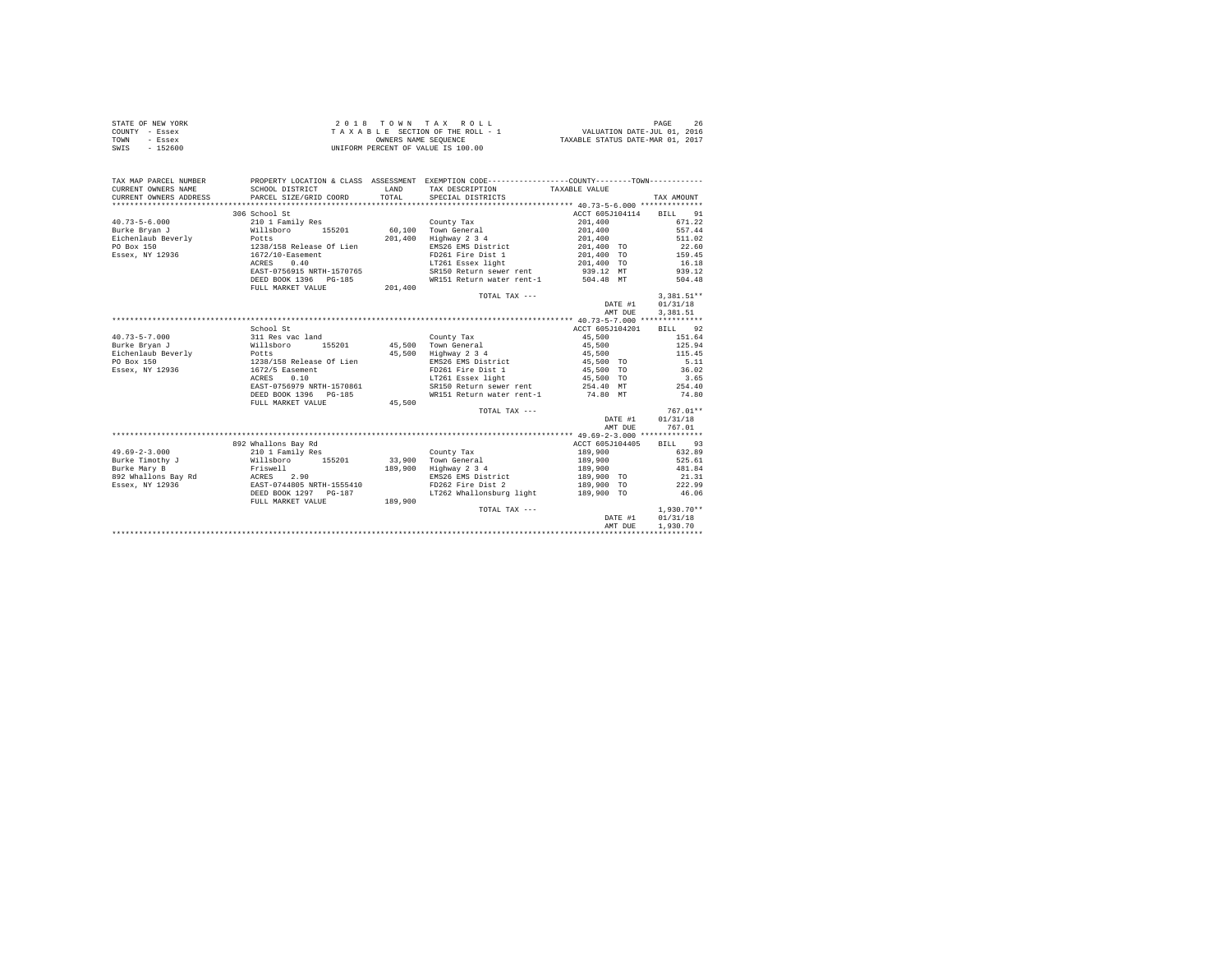| STATE OF NEW YORK | 2018 TOWN TAX ROLL                 | PAGE                             |
|-------------------|------------------------------------|----------------------------------|
| COUNTY - Essex    | TAXABLE SECTION OF THE ROLL - 1    | VALUATION DATE-JUL 01, 2016      |
| TOWN<br>- Essex   | OWNERS NAME SEOUENCE               | TAXABLE STATUS DATE-MAR 01, 2017 |
| SWIS<br>$-152600$ | UNIFORM PERCENT OF VALUE IS 100.00 |                                  |

| TAX MAP PARCEL NUMBER<br>CURRENT OWNERS NAME<br>CURRENT OWNERS ADDRESS | SCHOOL DISTRICT<br>PARCEL SIZE/GRID COORD | <b>T.AND</b><br>TOTAL | PROPERTY LOCATION & CLASS ASSESSMENT EXEMPTION CODE---------------COUNTY-------TOWN----------<br>TAX DESCRIPTION<br>SPECIAL DISTRICTS | TAXABLE VALUE   | TAX AMOUNT   |
|------------------------------------------------------------------------|-------------------------------------------|-----------------------|---------------------------------------------------------------------------------------------------------------------------------------|-----------------|--------------|
|                                                                        |                                           |                       |                                                                                                                                       | ACCT 605J100304 | BTLL.        |
|                                                                        | Main St                                   |                       |                                                                                                                                       |                 | 94           |
| $40.73 - 4 - 7.000$                                                    | 311 Res vac land                          |                       | County Tax                                                                                                                            | 52,700          | 175.64       |
| Burley Robert A                                                        | Willsboro<br>155201                       | 52,700                | Town General                                                                                                                          | 52,700          | 145.86       |
| Burley Patricia A                                                      | Potts                                     | 52,700                | Highway 2 3 4                                                                                                                         | 52,700          | 133.72       |
| 831 Mill Brook Rd                                                      | 1651/289-Sewer Easement                   |                       | EMS26 EMS District                                                                                                                    | 52,700 TO       | 5.91         |
| Waitsfield, VT 05673                                                   | 0.30<br>ACRES                             |                       | FD261 Fire Dist 1                                                                                                                     | 52,700 TO       | 41.72        |
|                                                                        | EAST-0756917 NRTH-1571086                 |                       | LT261 Essex light                                                                                                                     | 52,700 TO       | 4.23         |
|                                                                        | DEED BOOK 1276 PG-182                     |                       |                                                                                                                                       |                 |              |
|                                                                        | FULL MARKET VALUE                         | 52,700                |                                                                                                                                       |                 |              |
|                                                                        |                                           |                       | TOTAL TAX $---$                                                                                                                       |                 | $507.08**$   |
|                                                                        |                                           |                       |                                                                                                                                       | DATE #1         | 01/31/18     |
|                                                                        |                                           |                       |                                                                                                                                       | AMT DUE         | 507.08       |
|                                                                        |                                           |                       |                                                                                                                                       |                 |              |
|                                                                        | 2273 Main St                              |                       |                                                                                                                                       | ACCT 605J100303 | 95<br>BILL   |
| $40.73 - 4 - 9.000$                                                    | 210 1 Family Res                          |                       | County Tax                                                                                                                            | 230,500         | 768.20       |
| Burley Robert A                                                        | Willsboro<br>155201                       | 63,100                | Town General                                                                                                                          | 230,500         | 637.98       |
| Burley Patricia A                                                      | Potts                                     | 230,500               | Highway 2 3 4                                                                                                                         | 230,500         | 584.86       |
| 831 Mill Brook Rd                                                      | 1651/284-Sewer Easement                   |                       | EMS26 EMS District                                                                                                                    | 230,500 TO      | 25.87        |
| Waitsfield, VT 05673                                                   | 0.70<br>ACRES                             |                       | FD261 Fire Dist 1                                                                                                                     | 230,500 TO      | 182.48       |
|                                                                        | EAST-0756928 NRTH-1570997                 |                       | LT261 Essex light                                                                                                                     | 230,500 TO      | 18.51        |
|                                                                        | DEED BOOK 1276 PG-182                     |                       |                                                                                                                                       |                 |              |
|                                                                        |                                           | 230.500               |                                                                                                                                       |                 |              |
|                                                                        | FULL MARKET VALUE                         |                       |                                                                                                                                       |                 |              |
|                                                                        |                                           |                       | TOTAL TAX ---                                                                                                                         |                 | $2.217.90**$ |
|                                                                        |                                           |                       |                                                                                                                                       | DATE #1         | 01/31/18     |
|                                                                        |                                           |                       |                                                                                                                                       | AMT DUE         | 2.217.90     |
|                                                                        |                                           |                       |                                                                                                                                       |                 |              |
|                                                                        | 2270 Main St                              |                       |                                                                                                                                       | ACCT 605J101307 | 96<br>BILL   |
| $40.73 - 6 - 6.100$                                                    | 421 Restaurant - WTRFNT                   |                       | County Tax                                                                                                                            | 204,900         | 682.88       |
| Burley Robert A Trust                                                  | Willsboro<br>155201                       | 82,600                | Town General                                                                                                                          | 204,900         | 567.13       |
| Burley Patricia A Trust                                                | Potts                                     | 204,900               | Highway 2 3 4                                                                                                                         | 204,900         | 519.90       |
| 831 Mill Brook Rd                                                      | 1606/310-Easement                         |                       | EMS26 EMS District                                                                                                                    | 204,900 TO      | 23.00        |
| Waittsfield, VT 05673                                                  | 1651/280-Sewer Easement                   |                       | FD261 Fire Dist 1                                                                                                                     | 204,900 TO      | 162.22       |
|                                                                        | 0.50<br>ACRES                             |                       | LT261 Essex light                                                                                                                     | 204,900 TO      | 16.46        |
|                                                                        | EAST-0757280 NRTH-1570989                 |                       |                                                                                                                                       |                 |              |
|                                                                        | DEED BOOK 1276 PG-187                     |                       |                                                                                                                                       |                 |              |
|                                                                        | FULL MARKET VALUE                         | 204,900               |                                                                                                                                       |                 |              |
|                                                                        |                                           |                       | TOTAL TAX ---                                                                                                                         |                 | $1.971.59**$ |
|                                                                        |                                           |                       |                                                                                                                                       | DATE #1         | 01/31/18     |
|                                                                        |                                           |                       |                                                                                                                                       | AMT DUE         | 1.971.59     |
|                                                                        |                                           |                       |                                                                                                                                       |                 |              |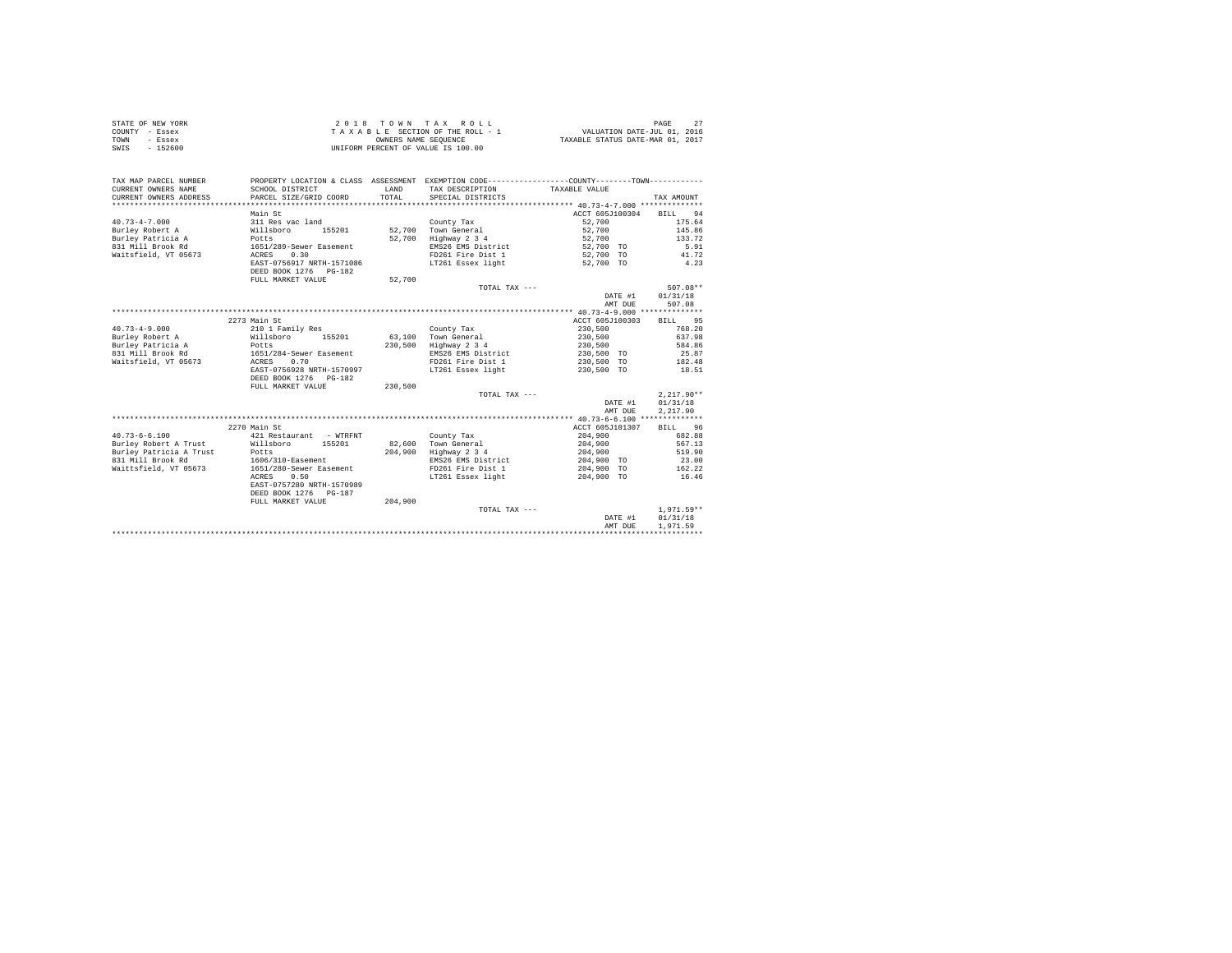| STATE OF NEW YORK | 2018 TOWN TAX ROLL                 | 28<br>PAGE                       |
|-------------------|------------------------------------|----------------------------------|
| COUNTY - Essex    | TAXABLE SECTION OF THE ROLL - 1    | VALUATION DATE-JUL 01, 2016      |
| TOWN<br>- Essex   | OWNERS NAME SEOUENCE               | TAXABLE STATUS DATE-MAR 01, 2017 |
| $-152600$<br>SWIS | UNIFORM PERCENT OF VALUE IS 100.00 |                                  |

| TAX MAP PARCEL NUMBER<br>CURRENT OWNERS NAME  | PROPERTY LOCATION & CLASS ASSESSMENT EXEMPTION CODE---------------COUNTY-------TOWN---------<br>SCHOOL DISTRICT                                                                                                                 |         | LAND TAX DESCRIPTION                                                                                                                                                                       | TAXABLE VALUE                                                                                          |                  |
|-----------------------------------------------|---------------------------------------------------------------------------------------------------------------------------------------------------------------------------------------------------------------------------------|---------|--------------------------------------------------------------------------------------------------------------------------------------------------------------------------------------------|--------------------------------------------------------------------------------------------------------|------------------|
| CURRENT OWNERS ADDRESS                        | PARCEL SIZE/GRID COORD                                                                                                                                                                                                          |         | TOTAL SPECIAL DISTRICTS                                                                                                                                                                    |                                                                                                        | TAX AMOUNT       |
|                                               | 2291 Jersey St                                                                                                                                                                                                                  |         |                                                                                                                                                                                            | ACCT 605J103602                                                                                        | BILL 97          |
|                                               |                                                                                                                                                                                                                                 |         |                                                                                                                                                                                            | 56,500                                                                                                 | 188.30           |
|                                               |                                                                                                                                                                                                                                 |         |                                                                                                                                                                                            | 56,500                                                                                                 | 156.38           |
|                                               |                                                                                                                                                                                                                                 |         |                                                                                                                                                                                            | 56,500                                                                                                 | 143.36           |
|                                               |                                                                                                                                                                                                                                 |         |                                                                                                                                                                                            | 56,500 TO                                                                                              | 6.34             |
|                                               |                                                                                                                                                                                                                                 |         | EMS26 EMS District<br>FD262 Fire Dist 2                                                                                                                                                    | 56,500 TO 66.34                                                                                        |                  |
|                                               |                                                                                                                                                                                                                                 |         |                                                                                                                                                                                            |                                                                                                        |                  |
|                                               |                                                                                                                                                                                                                                 |         |                                                                                                                                                                                            |                                                                                                        |                  |
|                                               |                                                                                                                                                                                                                                 |         |                                                                                                                                                                                            |                                                                                                        |                  |
|                                               |                                                                                                                                                                                                                                 |         | TOTAL TAX ---                                                                                                                                                                              |                                                                                                        | $560.72**$       |
|                                               |                                                                                                                                                                                                                                 |         |                                                                                                                                                                                            |                                                                                                        | DATE #1 01/31/18 |
|                                               |                                                                                                                                                                                                                                 |         |                                                                                                                                                                                            | AMT DUE                                                                                                | 560.72           |
|                                               |                                                                                                                                                                                                                                 |         |                                                                                                                                                                                            |                                                                                                        |                  |
|                                               | 13 Derby Way                                                                                                                                                                                                                    |         |                                                                                                                                                                                            | ACCT 605J102513                                                                                        | BILL 98          |
| 49.11-1-42.000                                | 260 Seasonal res - WTRFNT                                                                                                                                                                                                       |         | County Tax<br>289,000<br>289,000 Town General<br>289,000 Highway 2 3 4<br>School Relevy<br>EMS26 EMS District<br>FD261 Fire Dist 1<br>289,000 To<br>289,000 To<br>289,000 To<br>289,000 To |                                                                                                        | 963.17           |
| Cammack Ann                                   |                                                                                                                                                                                                                                 |         | County Tax<br>206,000 Town General                                                                                                                                                         |                                                                                                        | 799.90           |
| 520 12th St S Apt 1117                        | Willsboro 155201<br>Wharton                                                                                                                                                                                                     |         |                                                                                                                                                                                            |                                                                                                        | 733.29           |
| Arlington, VA 22202                           |                                                                                                                                                                                                                                 |         |                                                                                                                                                                                            |                                                                                                        | 3,704.35         |
|                                               | "HHELCH"<br>ACRES 1.20<br>EAST-0757808 NRTH-1562364<br>DEED BOOK 1785 PG-136                                                                                                                                                    |         |                                                                                                                                                                                            |                                                                                                        | 32.44            |
|                                               |                                                                                                                                                                                                                                 |         |                                                                                                                                                                                            |                                                                                                        | 228.80           |
|                                               | FULL MARKET VALUE                                                                                                                                                                                                               | 289,000 |                                                                                                                                                                                            |                                                                                                        |                  |
|                                               |                                                                                                                                                                                                                                 |         | TOTAL TAX ---                                                                                                                                                                              |                                                                                                        | $6.461.95**$     |
|                                               |                                                                                                                                                                                                                                 |         |                                                                                                                                                                                            | DATE #1                                                                                                | 01/31/18         |
|                                               |                                                                                                                                                                                                                                 |         |                                                                                                                                                                                            | AMT DUE                                                                                                | 6,461.95         |
|                                               |                                                                                                                                                                                                                                 |         |                                                                                                                                                                                            |                                                                                                        |                  |
|                                               | 2874 Essex Rd                                                                                                                                                                                                                   |         |                                                                                                                                                                                            | ACCT 605J100213                                                                                        | BILL 99          |
| $40.57 - 3 - 3.000$                           | 260 Seasonal res - WTRFNT                                                                                                                                                                                                       |         | NT County Tax<br>588,900 Town General                                                                                                                                                      |                                                                                                        | 2,072.65         |
|                                               |                                                                                                                                                                                                                                 |         |                                                                                                                                                                                            |                                                                                                        | 1,721.31         |
|                                               | No. 37-3-5.000 EXPLAIRS 2010 SESSIGN 2010<br>Cammack John H Millsboro 155201<br>Warren Kimberly Hicks<br>605 Meadwridge Rd EIGKS 7.70<br>Towson, MD 29204 EAST-075798 RRTH-1575273<br>Towson, MD 29204 EAST-075798 RRTH-1575273 |         |                                                                                                                                                                                            | $621,900$<br>$621,900$<br>$621,900$<br>$621,900$<br>$621,900$ TO<br>$621,900$ TO                       | 1,577.98         |
|                                               |                                                                                                                                                                                                                                 |         | 621,900 Highway 2 3 4<br>School Relevy                                                                                                                                                     |                                                                                                        | 7.971.39         |
|                                               |                                                                                                                                                                                                                                 |         | EMS26 EMS District<br>ED261 Eine District                                                                                                                                                  |                                                                                                        | 69.80            |
|                                               |                                                                                                                                                                                                                                 |         | FD261 Fire Dist 1                                                                                                                                                                          |                                                                                                        | 492.35           |
|                                               | FULL MARKET VALUE                                                                                                                                                                                                               |         | 621,900 LT261 Essex light                                                                                                                                                                  |                                                                                                        | 49.95            |
|                                               |                                                                                                                                                                                                                                 |         | WB261 Water B&I                                                                                                                                                                            | 621,900 TO<br>621,900 TO C                                                                             | 162.69           |
|                                               |                                                                                                                                                                                                                                 |         | TOTAL TAX ---                                                                                                                                                                              |                                                                                                        | 14, 118. 12**    |
|                                               |                                                                                                                                                                                                                                 |         |                                                                                                                                                                                            | DATE #1                                                                                                | 01/31/18         |
|                                               |                                                                                                                                                                                                                                 |         |                                                                                                                                                                                            | AMT DUE                                                                                                | 14, 118. 12      |
|                                               |                                                                                                                                                                                                                                 |         |                                                                                                                                                                                            |                                                                                                        |                  |
|                                               | Jersey St<br>Jersey St<br>910 Priv forest<br>Westport 155001<br>Connolly                                                                                                                                                        |         |                                                                                                                                                                                            | ACCT 605J100712                                                                                        | BILL 100         |
| 39.4-1-1.000<br>Cardarelli Lori<br>9 Doris Rd |                                                                                                                                                                                                                                 |         |                                                                                                                                                                                            |                                                                                                        | 474.59           |
|                                               |                                                                                                                                                                                                                                 |         |                                                                                                                                                                                            |                                                                                                        | 394.14           |
|                                               |                                                                                                                                                                                                                                 |         | County Tax<br>142,400 Town General<br>142,400 Highway 2 3 4                                                                                                                                | $\begin{array}{lll} 142,400\\ 142,400\\ 142,400\\ 142,400\\ 142,400\\ 142,400\\ \text{TO} \end{array}$ | 361.32           |
| Framingham, MA 01701                          | 1584/105 Release of lien                                                                                                                                                                                                        |         | EMS26 EMS District<br>FD262 Fire Dist 2                                                                                                                                                    |                                                                                                        | 15.98            |
|                                               | 112.0a<br>112.0a<br>ACRES 143.90                                                                                                                                                                                                |         |                                                                                                                                                                                            |                                                                                                        | 167.21           |
|                                               |                                                                                                                                                                                                                                 |         |                                                                                                                                                                                            |                                                                                                        |                  |
|                                               | EAST-0734063 NRTH-1571698                                                                                                                                                                                                       |         |                                                                                                                                                                                            |                                                                                                        |                  |
|                                               | DEED BOOK 1585 PG-94                                                                                                                                                                                                            |         |                                                                                                                                                                                            |                                                                                                        |                  |
|                                               | FULL MARKET VALUE                                                                                                                                                                                                               | 142,400 |                                                                                                                                                                                            |                                                                                                        |                  |
|                                               |                                                                                                                                                                                                                                 |         | TOTAL TAX ---                                                                                                                                                                              |                                                                                                        | $1.413.24**$     |
|                                               |                                                                                                                                                                                                                                 |         |                                                                                                                                                                                            | DATE #1                                                                                                | 01/31/18         |
|                                               |                                                                                                                                                                                                                                 |         |                                                                                                                                                                                            | AMT DUE                                                                                                | 1,413.24         |
|                                               |                                                                                                                                                                                                                                 |         |                                                                                                                                                                                            |                                                                                                        |                  |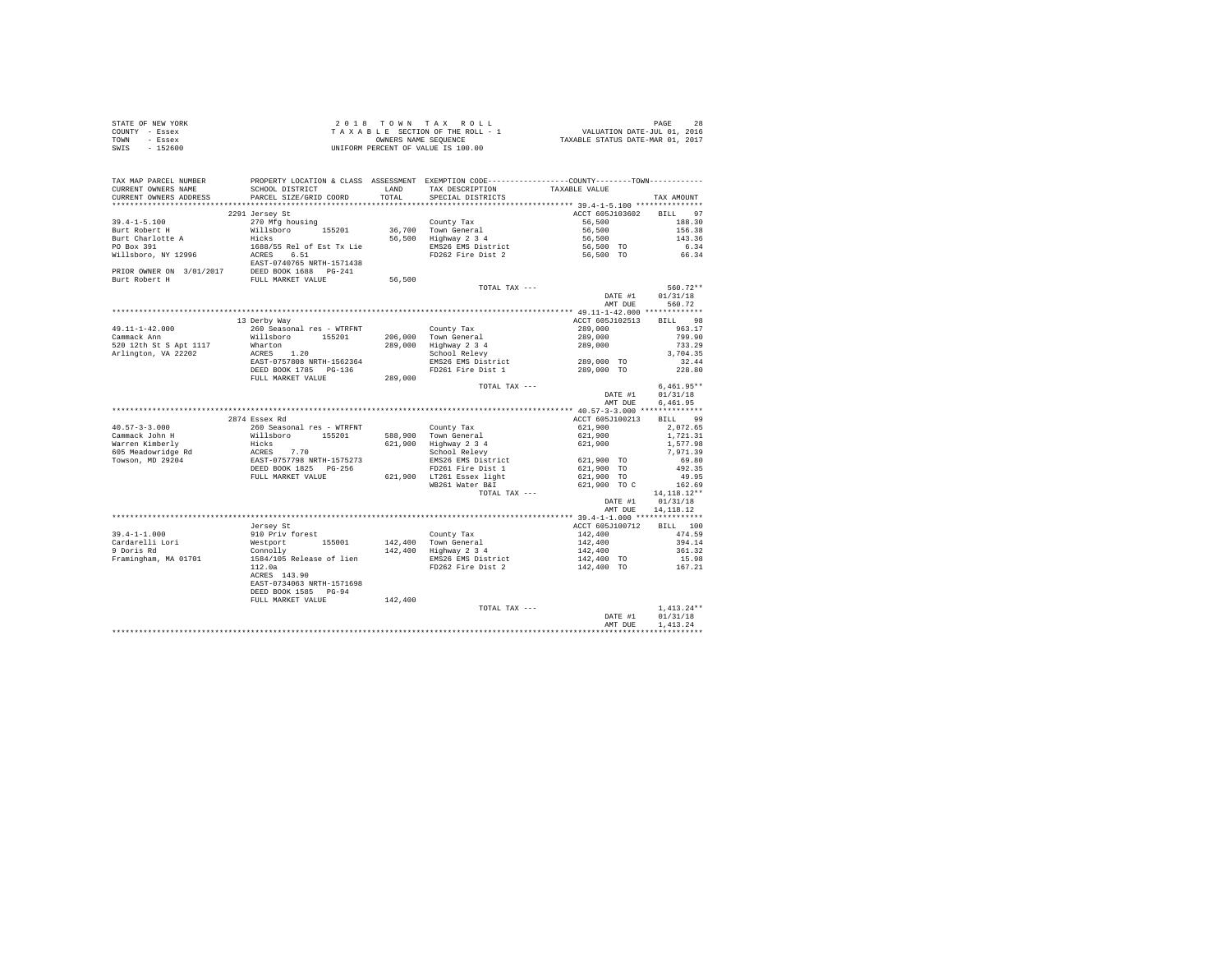| STATE OF NEW YORK | 2018 TOWN TAX ROLL                 | 29<br>PAGE                       |
|-------------------|------------------------------------|----------------------------------|
| COUNTY - Essex    | TAXABLE SECTION OF THE ROLL - 1    | VALUATION DATE-JUL 01, 2016      |
| TOWN<br>- Essex   | OWNERS NAME SEOUENCE               | TAXABLE STATUS DATE-MAR 01, 2017 |
| SWIS<br>$-152600$ | UNIFORM PERCENT OF VALUE IS 100.00 |                                  |

| TAX MAP PARCEL NUMBER  |                                                                                                                                                                                                                                            |         | PROPERTY LOCATION & CLASS ASSESSMENT EXEMPTION CODE---------------COUNTY-------TOWN--------- |                                                     |                 |
|------------------------|--------------------------------------------------------------------------------------------------------------------------------------------------------------------------------------------------------------------------------------------|---------|----------------------------------------------------------------------------------------------|-----------------------------------------------------|-----------------|
| CURRENT OWNERS NAME    | SCHOOL DISTRICT                                                                                                                                                                                                                            | LAND    | TAX DESCRIPTION TAXABLE VALUE                                                                |                                                     |                 |
| CURRENT OWNERS ADDRESS | PARCEL SIZE/GRID COORD                                                                                                                                                                                                                     | TOTAL   | SPECIAL DISTRICTS                                                                            |                                                     | TAX AMOUNT      |
|                        |                                                                                                                                                                                                                                            |         |                                                                                              |                                                     |                 |
|                        | 28 School St                                                                                                                                                                                                                               |         |                                                                                              | ACCT 605J102814 BILL 101                            |                 |
|                        | 49.1-1-9.000 - 2010 I Family Res . County Tax<br>Carson Linda L Willsboro 155201 21,600 Town General<br>28 School St Potts 20<br>Fassex, NY 12936 - 2021 2021 21,000 Fighway 2.3 4<br>ESSEX, NY 12936 - 2022 21,000 School Relevy<br>ESS   |         |                                                                                              | 70,100                                              | 233.63          |
|                        |                                                                                                                                                                                                                                            |         |                                                                                              | 70,100                                              | 194.02          |
|                        |                                                                                                                                                                                                                                            |         | 70,100 Highway 2 3 4<br>School Relevy                                                        | 70,100                                              | 177.87          |
|                        |                                                                                                                                                                                                                                            |         |                                                                                              | 70,100 TO                                           | 514.00          |
|                        |                                                                                                                                                                                                                                            |         | EMS26 EMS District                                                                           |                                                     | 7.87            |
|                        | DEED BOOK 1530 PG-76                                                                                                                                                                                                                       |         | FD261 Fire Dist 1 70,100 TO 55.50                                                            |                                                     |                 |
|                        | FULL MARKET VALUE                                                                                                                                                                                                                          | 70,100  |                                                                                              |                                                     |                 |
|                        |                                                                                                                                                                                                                                            |         | TOTAL TAX ---                                                                                |                                                     | $1,182.89**$    |
|                        |                                                                                                                                                                                                                                            |         |                                                                                              | DATE #1 01/31/18                                    |                 |
|                        |                                                                                                                                                                                                                                            |         |                                                                                              | AMT DUE                                             | 1,182.89        |
|                        |                                                                                                                                                                                                                                            |         |                                                                                              |                                                     |                 |
|                        | 1835 NYS Route 22                                                                                                                                                                                                                          |         |                                                                                              | ACCT 605Z015002 BILL 102                            |                 |
| $49.1 - 1 - 37.112$    | 240 Rural res<br>Willsboro 155201                                                                                                                                                                                                          |         | County Tax                                                                                   | $105,100$<br>$105,100$<br>$105,100$<br>$105,100$ TO | 350.27          |
| Cerny John Henry       |                                                                                                                                                                                                                                            |         | 48,400 Town General                                                                          |                                                     | 290.90          |
| 16 Overlook Rd         |                                                                                                                                                                                                                                            |         | 105,100 Highway 2 3 4                                                                        |                                                     | 266.68          |
| East Chatham, NY 12060 | Wharton<br>ACRES 19.28                                                                                                                                                                                                                     |         | EMS26 EMS District                                                                           |                                                     | 11.80           |
|                        | EAST-0744134 NRTH-1561466                                                                                                                                                                                                                  |         | FD262 Fire Dist 2                                                                            | 105,100 TO                                          | 123.41          |
|                        | DEED BOOK 1788 PG-139                                                                                                                                                                                                                      |         | LT262 Whallonsburg light 105,100 TO                                                          |                                                     | 25.49           |
|                        | FULL MARKET VALUE                                                                                                                                                                                                                          | 105,100 |                                                                                              |                                                     |                 |
|                        |                                                                                                                                                                                                                                            |         | TOTAL TAX ---                                                                                |                                                     | $1.068.55**$    |
|                        |                                                                                                                                                                                                                                            |         |                                                                                              | DATE #1                                             | 01/31/18        |
|                        |                                                                                                                                                                                                                                            |         |                                                                                              | AMT DUE                                             | 1.068.55        |
|                        |                                                                                                                                                                                                                                            |         |                                                                                              |                                                     |                 |
|                        | 325 Daniels Rd                                                                                                                                                                                                                             |         |                                                                                              | ACCT 605J100615                                     | BILL 103        |
|                        |                                                                                                                                                                                                                                            |         | County Tax                                                                                   | 131,600                                             | 438.59          |
|                        |                                                                                                                                                                                                                                            |         | 32,600 Town General<br>131,600 Highway 2 3 4                                                 | 131,600<br>131,600<br>131,600 TO                    | 364.25          |
|                        |                                                                                                                                                                                                                                            |         |                                                                                              |                                                     | 333.92          |
|                        |                                                                                                                                                                                                                                            |         | EMS26 EMS District                                                                           |                                                     | 14.77           |
|                        |                                                                                                                                                                                                                                            |         | FD262 Fire Dist 2                                                                            | 131,600 TO 154.53                                   |                 |
|                        |                                                                                                                                                                                                                                            |         |                                                                                              |                                                     |                 |
|                        | FULL MARKET VALUE 131,600                                                                                                                                                                                                                  |         |                                                                                              |                                                     |                 |
|                        |                                                                                                                                                                                                                                            |         | TOTAL TAX ---                                                                                |                                                     | $1,306.06**$    |
|                        |                                                                                                                                                                                                                                            |         |                                                                                              | DATE #1                                             | 01/31/18        |
|                        |                                                                                                                                                                                                                                            |         |                                                                                              | AMT DUE                                             | 1,306.06        |
|                        |                                                                                                                                                                                                                                            |         |                                                                                              |                                                     |                 |
|                        | 157 Brookfield Rd                                                                                                                                                                                                                          |         |                                                                                              | ACCT 605J100715                                     | BILL 104        |
| $48.3 - 1 - 7.100$     | 240 Rural res                                                                                                                                                                                                                              |         | County Tax                                                                                   | 232,700                                             | 775.53          |
|                        | 40.1-2.1.000 Monthlael Mestport 155001 112,400 Town General<br>Christian Michael 4 5 Platt Rogers 232,700 Highway 2 34<br>PO Box 312<br>PO Box 312<br>Essex, NY 12936 EMSER BASS 64.50 BANKSELPORT 232,700 EMS26 EMS 16 PLATT<br>Essex, NY |         |                                                                                              | $232,700$<br>$232,700$                              | 644.07          |
|                        |                                                                                                                                                                                                                                            |         |                                                                                              |                                                     | 590.44          |
|                        |                                                                                                                                                                                                                                            |         |                                                                                              | $232,700$ TO                                        |                 |
|                        |                                                                                                                                                                                                                                            |         |                                                                                              | 232,700 TO                                          | 26.12<br>273.25 |
|                        |                                                                                                                                                                                                                                            |         |                                                                                              |                                                     |                 |
|                        | FULL MARKET VALUE                                                                                                                                                                                                                          | 232,700 |                                                                                              |                                                     |                 |
|                        |                                                                                                                                                                                                                                            |         | TOTAL TAX ---                                                                                |                                                     | $2.309.41**$    |
|                        |                                                                                                                                                                                                                                            |         |                                                                                              | DATE #1                                             | 01/31/18        |
|                        |                                                                                                                                                                                                                                            |         |                                                                                              |                                                     |                 |
|                        |                                                                                                                                                                                                                                            |         |                                                                                              | AMT DUE                                             | 2,309.41        |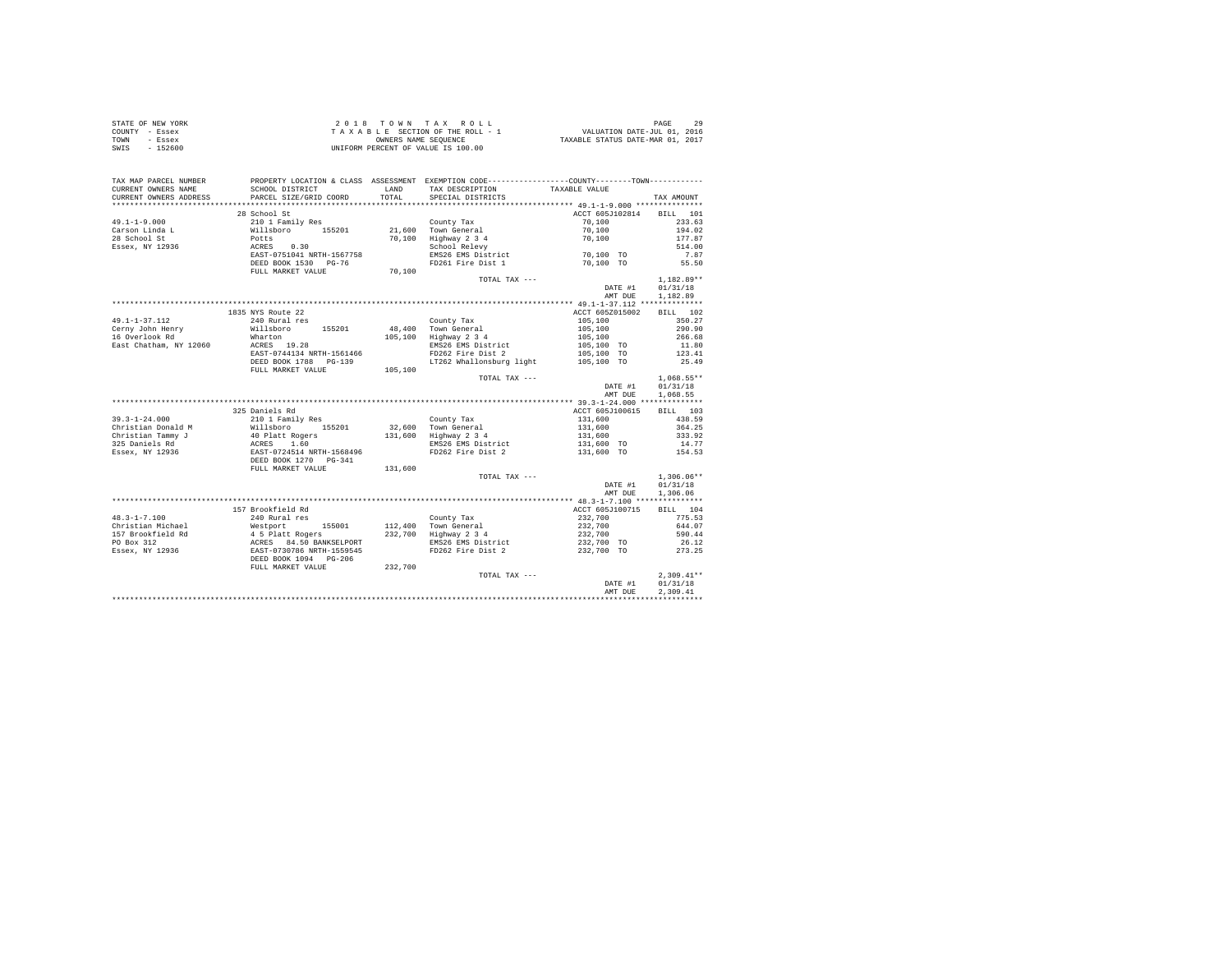| STATE OF NEW YORK | 2018 TOWN TAX ROLL                 | 30<br>PAGE                       |
|-------------------|------------------------------------|----------------------------------|
| COUNTY - Essex    | TAXABLE SECTION OF THE ROLL - 1    | VALUATION DATE-JUL 01, 2016      |
| TOWN<br>- Essex   | OWNERS NAME SEOUENCE               | TAXABLE STATUS DATE-MAR 01, 2017 |
| - 152600<br>SWIS  | UNIFORM PERCENT OF VALUE IS 100.00 |                                  |

| TAX MAP PARCEL NUMBER<br>CURRENT OWNERS NAME | SCHOOL DISTRICT                                                     | LAND    | PROPERTY LOCATION & CLASS ASSESSMENT EXEMPTION CODE-----------------COUNTY-------TOWN---------<br>TAX DESCRIPTION | TAXABLE VALUE                               |              |
|----------------------------------------------|---------------------------------------------------------------------|---------|-------------------------------------------------------------------------------------------------------------------|---------------------------------------------|--------------|
| CURRENT OWNERS ADDRESS                       | PARCEL SIZE/GRID COORD                                              | TOTAL   | SPECIAL DISTRICTS                                                                                                 |                                             | TAX AMOUNT   |
| ***********************                      | ***************************                                         |         |                                                                                                                   |                                             |              |
|                                              | Brookfield Rd                                                       |         |                                                                                                                   | ACCT 605J104001                             | BILL 105     |
| $48.4 - 1 - 1.000$                           | 314 Rural vac<10                                                    |         | County Tax                                                                                                        | 26,000                                      | 86.65        |
| Christian Michael                            | Westport<br>155001                                                  |         | 26,000 Town General                                                                                               | 26,000                                      | 71.96        |
| 157 Brookfield Rd                            | 5 Platt Rogers                                                      | 26,000  | Highway 2 3 4                                                                                                     | 26,000                                      | 65.97        |
| PO Box 312                                   | 00009.00                                                            |         | School Relevy                                                                                                     |                                             | 421.94       |
| Essex, NY 12932                              | 9.00<br>ACRES                                                       |         | EMS26 EMS District                                                                                                | 26,000 TO                                   | 2.92         |
|                                              | EAST-0732616 NRTH-1558867                                           |         | FD262 Fire Dist 2                                                                                                 | 26,000 TO                                   | 30.53        |
|                                              | DEED BOOK 1176    PG-311                                            |         |                                                                                                                   |                                             |              |
|                                              | FULL MARKET VALUE                                                   | 26,000  |                                                                                                                   |                                             |              |
|                                              |                                                                     |         | TOTAL TAX ---                                                                                                     |                                             | $679.97**$   |
|                                              |                                                                     |         |                                                                                                                   | DATE #1                                     | 01/31/18     |
|                                              |                                                                     |         |                                                                                                                   | AMT DUE                                     | 679.97       |
|                                              |                                                                     |         |                                                                                                                   |                                             |              |
|                                              | 2323 NYS Route 22                                                   |         |                                                                                                                   | ACCT 605J102605                             | BILL 106     |
| $40.3 - 1 - 7.100$                           | 311 Res vac land                                                    |         | County Tax                                                                                                        | 15,700                                      | 52.32        |
| Clark Darwin                                 | Willsboro 155201                                                    |         | 15,700 Town General                                                                                               | 15,700                                      | 43.45        |
| 10 Stayaway                                  | Hicks                                                               |         | 15,700 Highway 2 3 4                                                                                              | 15,700                                      | 39.84        |
| Willsboro, NY 12996                          | ACRES 0.48                                                          |         | School Relevy                                                                                                     |                                             | 201.25       |
|                                              | EAST-0746493 NRTH-1570714                                           |         | EMS26 EMS District                                                                                                | 15,700 TO                                   | 1.76         |
|                                              | DEED BOOK 1555 PG-59                                                |         | FD261 Fire Dist 1                                                                                                 | 15,700 TO                                   | 12.43        |
|                                              | FULL MARKET VALUE                                                   | 15,700  |                                                                                                                   |                                             |              |
|                                              |                                                                     |         | TOTAL TAX ---                                                                                                     |                                             | 351.05**     |
|                                              |                                                                     |         |                                                                                                                   | DATE #1                                     | 01/31/18     |
|                                              |                                                                     |         |                                                                                                                   | AMT DUE                                     | 351.05       |
|                                              |                                                                     |         |                                                                                                                   | ************* 49.7-1-1.000 ***************  |              |
|                                              | 85 Wildacres Way                                                    |         |                                                                                                                   | ACCT 605J101805                             | BILL 107     |
| $49.7 - 1 - 1.000$                           | 260 Seasonal res                                                    |         | County Tax                                                                                                        | 221,200                                     | 737.21       |
| Clark Jeffrey C                              | Willsboro<br>155201                                                 |         | 153,600 Town General                                                                                              | 221,200                                     | 612.24       |
| Clark Martha H                               | Wharton                                                             | 221,200 | Highway 2 3 4                                                                                                     | 221,200                                     | 561.26       |
| 86 Harbor St                                 | 2.2ac                                                               |         | EMS26 EMS District                                                                                                | 221,200 TO                                  | 24.83        |
| Branford, CT 06405                           | ACRES<br>2.20                                                       |         | FD261 Fire Dist 1                                                                                                 | 221,200 TO                                  | 175.12       |
|                                              | EAST-0756915 NRTH-1564562                                           |         | LT261 Essex light                                                                                                 | 221,200 TO                                  | 17.77        |
|                                              | DEED BOOK 1638    PG-219                                            |         |                                                                                                                   |                                             |              |
|                                              | FULL MARKET VALUE                                                   | 221,200 |                                                                                                                   |                                             |              |
|                                              |                                                                     |         | TOTAL TAX ---                                                                                                     |                                             | $2,128.43**$ |
|                                              |                                                                     |         |                                                                                                                   | DATE #1                                     | 01/31/18     |
|                                              |                                                                     |         |                                                                                                                   | AMT DUE                                     | 2.128.43     |
|                                              |                                                                     |         |                                                                                                                   | ************* 48.1-1-16.000 *************** |              |
|                                              | 141 Reynolds Rd                                                     |         |                                                                                                                   | ACCT 605J102611                             | RTLL 108     |
| $48.1 - 1 - 16.000$                          | 240 Rural res                                                       |         | County Tax                                                                                                        | 37,700                                      | 125.65       |
| Clifford Jeremy HP                           | Westport 155001                                                     |         | 27.000 Town General                                                                                               | 37,700                                      | 104.35       |
| Poppino Cynthia L                            |                                                                     |         | 37,700 Highway 2 3 4                                                                                              | 37,700                                      | 95.66        |
| 141 Reynolds Rd                              | " 2006<br>14 Brookfield<br>ACRES 12.00<br>EAST-0729614 NRTH-1566207 |         | EMS26 EMS District                                                                                                | 37,700 TO                                   | 4.23         |
| Essex, NY 12936                              |                                                                     |         | FD262 Fire Dist 2                                                                                                 | 37,700 TO                                   | 44.27        |
|                                              | DEED BOOK 1313 PG-63                                                |         |                                                                                                                   |                                             |              |
|                                              | FULL MARKET VALUE                                                   | 37,700  |                                                                                                                   |                                             |              |
|                                              |                                                                     |         |                                                                                                                   |                                             | $374.16**$   |
|                                              |                                                                     |         | TOTAL TAX ---                                                                                                     |                                             | 01/31/18     |
|                                              |                                                                     |         |                                                                                                                   | DATE #1<br>AMT DUE                          | 374.16       |
|                                              |                                                                     |         |                                                                                                                   |                                             |              |
|                                              |                                                                     |         |                                                                                                                   |                                             |              |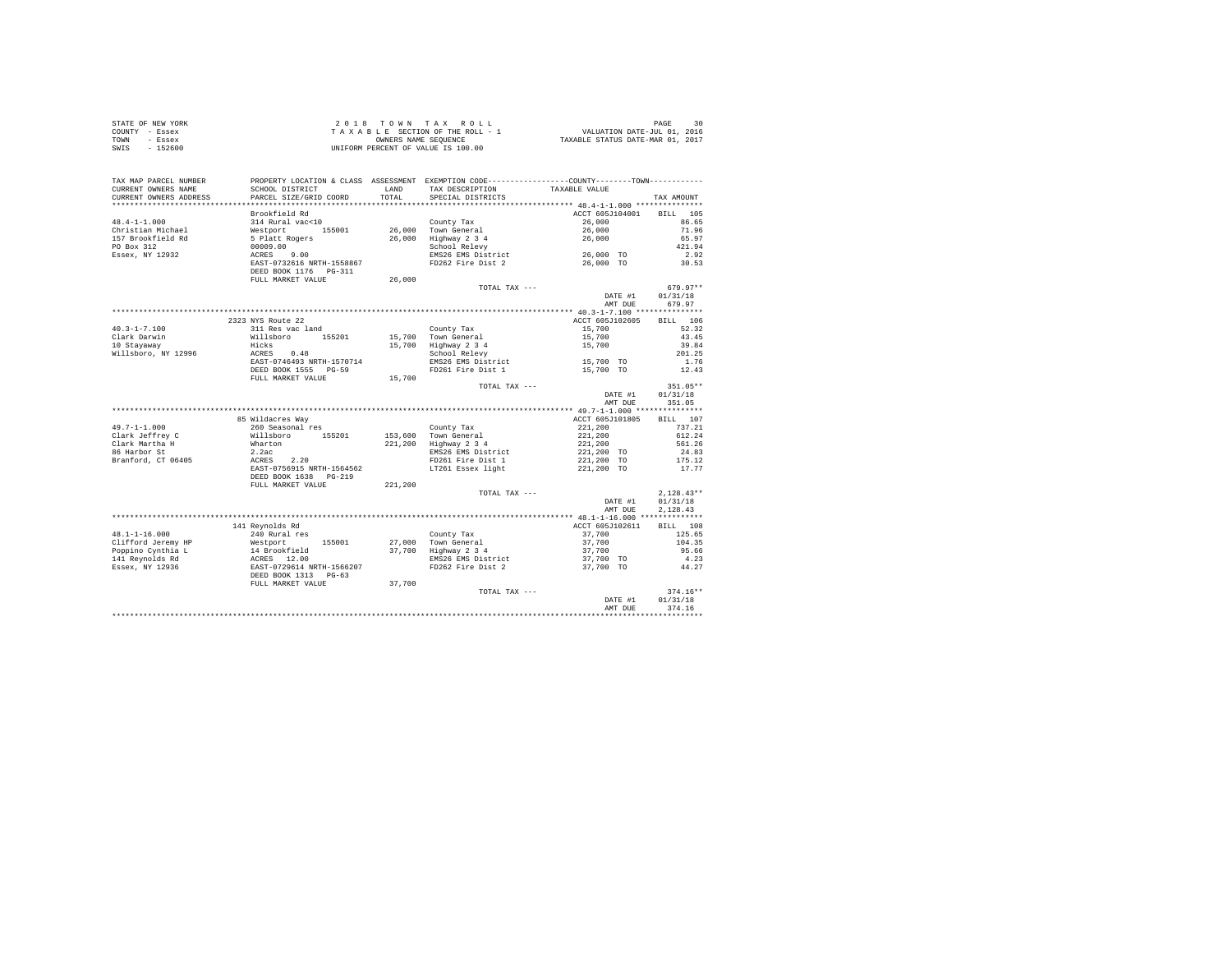| STATE OF NEW YORK |  | 2018 TOWN TAX ROLL                 |                                  | PAGE |  |
|-------------------|--|------------------------------------|----------------------------------|------|--|
| COUNTY - Essex    |  | TAXABLE SECTION OF THE ROLL - 1    | VALUATION DATE-JUL 01, 2016      |      |  |
| TOWN<br>$-$ Essex |  | OWNERS NAME SEOUENCE               | TAXABLE STATUS DATE-MAR 01, 2017 |      |  |
| SWIS<br>$-152600$ |  | UNIFORM PERCENT OF VALUE IS 100.00 |                                  |      |  |

| TAX MAP PARCEL NUMBER<br>CURRENT OWNERS NAME                                                                                                                                                                                                  | SCHOOL DISTRICT                                                                                                                                             | <b>T.AND</b> | PROPERTY LOCATION & CLASS ASSESSMENT EXEMPTION CODE---------------COUNTY-------TOWN---------<br>TAX DESCRIPTION                                                                                                                                                                                                                                                                                               | TAXABLE VALUE                                                                                                                                                                                                  |                  |
|-----------------------------------------------------------------------------------------------------------------------------------------------------------------------------------------------------------------------------------------------|-------------------------------------------------------------------------------------------------------------------------------------------------------------|--------------|---------------------------------------------------------------------------------------------------------------------------------------------------------------------------------------------------------------------------------------------------------------------------------------------------------------------------------------------------------------------------------------------------------------|----------------------------------------------------------------------------------------------------------------------------------------------------------------------------------------------------------------|------------------|
| CURRENT OWNERS ADDRESS                                                                                                                                                                                                                        | PARCEL SIZE/GRID COORD                                                                                                                                      | TOTAL        | SPECIAL DISTRICTS                                                                                                                                                                                                                                                                                                                                                                                             |                                                                                                                                                                                                                | TAX AMOUNT       |
|                                                                                                                                                                                                                                               |                                                                                                                                                             |              |                                                                                                                                                                                                                                                                                                                                                                                                               |                                                                                                                                                                                                                |                  |
|                                                                                                                                                                                                                                               | 1793 Lake Shore Rd                                                                                                                                          |              |                                                                                                                                                                                                                                                                                                                                                                                                               | ACCT 605J103003 BILL 109                                                                                                                                                                                       |                  |
| $49.15 - 1 - 5.000$                                                                                                                                                                                                                           |                                                                                                                                                             |              |                                                                                                                                                                                                                                                                                                                                                                                                               | $\begin{array}{r} 297,100 \ 297,100 \ 297,100 \ 297,100 \ 297,100 \ 297,100 \ 297,100 \ 297,100 \ 297,100 \ 297,100 \ 297,100 \ 297,100 \ 297,100 \end{array}$                                                 |                  |
| Coffin Linda L                                                                                                                                                                                                                                |                                                                                                                                                             |              |                                                                                                                                                                                                                                                                                                                                                                                                               |                                                                                                                                                                                                                |                  |
| 1793 Lake Shore Rd                                                                                                                                                                                                                            |                                                                                                                                                             |              |                                                                                                                                                                                                                                                                                                                                                                                                               |                                                                                                                                                                                                                |                  |
| Essex, NY 12936                                                                                                                                                                                                                               |                                                                                                                                                             |              |                                                                                                                                                                                                                                                                                                                                                                                                               |                                                                                                                                                                                                                |                  |
|                                                                                                                                                                                                                                               |                                                                                                                                                             |              |                                                                                                                                                                                                                                                                                                                                                                                                               |                                                                                                                                                                                                                |                  |
|                                                                                                                                                                                                                                               | Wharton 297,100 Highway 2 3 4<br>ACRES 1.50 BANK1STARSG EMS26 EMS District<br>EAST-0757457 NRTH-1559512 FD261 Fire Dist 1<br>DEED BOOK 1417 PG-285          |              |                                                                                                                                                                                                                                                                                                                                                                                                               |                                                                                                                                                                                                                |                  |
|                                                                                                                                                                                                                                               | FULL MARKET VALUE                                                                                                                                           | 297,100      |                                                                                                                                                                                                                                                                                                                                                                                                               |                                                                                                                                                                                                                |                  |
|                                                                                                                                                                                                                                               |                                                                                                                                                             |              | TOTAL TAX ---                                                                                                                                                                                                                                                                                                                                                                                                 |                                                                                                                                                                                                                | $2,834.90**$     |
|                                                                                                                                                                                                                                               |                                                                                                                                                             |              |                                                                                                                                                                                                                                                                                                                                                                                                               | DATE #1                                                                                                                                                                                                        | 01/31/18         |
|                                                                                                                                                                                                                                               |                                                                                                                                                             |              |                                                                                                                                                                                                                                                                                                                                                                                                               | AMT DUE                                                                                                                                                                                                        | 2.834.90         |
|                                                                                                                                                                                                                                               |                                                                                                                                                             |              |                                                                                                                                                                                                                                                                                                                                                                                                               |                                                                                                                                                                                                                |                  |
|                                                                                                                                                                                                                                               | 693 Walker Rd<br>% walker Rd<br>240 Rural res<br>Willaboro 155201<br>Friswell<br>1615/277-Easement<br>1615/274-Easement<br>RCRS 211-Basement<br>RCRS 211-90 |              |                                                                                                                                                                                                                                                                                                                                                                                                               | ACCT 6079978515                                                                                                                                                                                                | BILL 110         |
| $48.4 - 1 - 18.000$                                                                                                                                                                                                                           |                                                                                                                                                             |              | County Tax<br>62,900 Town General<br>271,500 Highway 2 3 4<br>County Tax 271,500<br>62,900 Town General 271,500<br>271,500 Highway 2 3 4<br>271,500 Highway 2 3 4<br>EMS26 EMS District 2 271,500 TO 30.47<br>PD262 Fire District 2 271,500 TO 314,81<br>LT262 Whallonsburg light 271,500 TO 318,81<br>271                                                                                                    |                                                                                                                                                                                                                |                  |
| TO: The Second Second<br>PO Box 110<br>Essex, NY 12936                                                                                                                                                                                        |                                                                                                                                                             |              |                                                                                                                                                                                                                                                                                                                                                                                                               |                                                                                                                                                                                                                |                  |
|                                                                                                                                                                                                                                               |                                                                                                                                                             |              |                                                                                                                                                                                                                                                                                                                                                                                                               |                                                                                                                                                                                                                |                  |
|                                                                                                                                                                                                                                               |                                                                                                                                                             |              |                                                                                                                                                                                                                                                                                                                                                                                                               |                                                                                                                                                                                                                |                  |
|                                                                                                                                                                                                                                               |                                                                                                                                                             |              |                                                                                                                                                                                                                                                                                                                                                                                                               |                                                                                                                                                                                                                |                  |
|                                                                                                                                                                                                                                               |                                                                                                                                                             |              |                                                                                                                                                                                                                                                                                                                                                                                                               |                                                                                                                                                                                                                |                  |
|                                                                                                                                                                                                                                               | EAST-0739745 NRTH-1554899                                                                                                                                   |              |                                                                                                                                                                                                                                                                                                                                                                                                               |                                                                                                                                                                                                                |                  |
|                                                                                                                                                                                                                                               | DEED BOOK 1035 PG-269                                                                                                                                       |              |                                                                                                                                                                                                                                                                                                                                                                                                               |                                                                                                                                                                                                                |                  |
|                                                                                                                                                                                                                                               | FULL MARKET VALUE                                                                                                                                           | 271,500      |                                                                                                                                                                                                                                                                                                                                                                                                               |                                                                                                                                                                                                                |                  |
|                                                                                                                                                                                                                                               |                                                                                                                                                             |              | TOTAL TAX ---                                                                                                                                                                                                                                                                                                                                                                                                 |                                                                                                                                                                                                                | $2,760.34**$     |
|                                                                                                                                                                                                                                               |                                                                                                                                                             |              |                                                                                                                                                                                                                                                                                                                                                                                                               |                                                                                                                                                                                                                | DATE #1 01/31/18 |
|                                                                                                                                                                                                                                               |                                                                                                                                                             |              |                                                                                                                                                                                                                                                                                                                                                                                                               | AMT DUE                                                                                                                                                                                                        | 2,760.34         |
|                                                                                                                                                                                                                                               |                                                                                                                                                             |              |                                                                                                                                                                                                                                                                                                                                                                                                               |                                                                                                                                                                                                                |                  |
|                                                                                                                                                                                                                                               | Main St                                                                                                                                                     |              | $\begin{tabular}{ll} & & & & & \multicolumn{1}{c}{\textbf{error 6052014002}} \\ & & & & \multicolumn{1}{c}{\textbf{ACC 7 6052014002}} \\ & & & 185,000 \\ & & 185,000 \\ & & 185,000 \\ & \multicolumn{1}{c}{\textbf{MS}} & & 185,000 \\ & \multicolumn{1}{c}{\textbf{MS}} & & 185,000 \\ & \multicolumn{1}{c}{\textbf{S300 T0}} \\ & \multicolumn{1}{c}{\textbf{S300 T0}} \\ & \multicolumn{1}{c}{\textbf{S$ | ACCT 605Z014002 BILL 111                                                                                                                                                                                       |                  |
| 40.73-2-11.000/1                                                                                                                                                                                                                              | 464 Office bldg.                                                                                                                                            |              | County Tax                                                                                                                                                                                                                                                                                                                                                                                                    |                                                                                                                                                                                                                | 616.56           |
|                                                                                                                                                                                                                                               |                                                                                                                                                             |              |                                                                                                                                                                                                                                                                                                                                                                                                               |                                                                                                                                                                                                                | 512.05           |
| College for Every Student Inc Willsboro 155201 100 Town General<br>2303 Main St 2014 Potts 185,000 Highway 2 3 4                                                                                                                              |                                                                                                                                                             |              |                                                                                                                                                                                                                                                                                                                                                                                                               |                                                                                                                                                                                                                | 469.41           |
|                                                                                                                                                                                                                                               |                                                                                                                                                             |              |                                                                                                                                                                                                                                                                                                                                                                                                               |                                                                                                                                                                                                                | 20.76            |
|                                                                                                                                                                                                                                               |                                                                                                                                                             |              |                                                                                                                                                                                                                                                                                                                                                                                                               |                                                                                                                                                                                                                | 146.46           |
| College for avery Statemann Potts<br>2303 Main St<br>PO Box 247 PO BOX 247<br>EASSE PO BOX 21705630 NRTH-1571742<br>FASSE PO BOX 1708 PO-109<br>FASSE POOK 1708 PO-109<br>FORD POSSE POOK 1708 PO-109<br>FORD POSSE POOK 1708 PO-109<br>POSSE |                                                                                                                                                             |              |                                                                                                                                                                                                                                                                                                                                                                                                               |                                                                                                                                                                                                                | 14.86            |
|                                                                                                                                                                                                                                               |                                                                                                                                                             |              |                                                                                                                                                                                                                                                                                                                                                                                                               |                                                                                                                                                                                                                | $1,780.10**$     |
|                                                                                                                                                                                                                                               |                                                                                                                                                             |              |                                                                                                                                                                                                                                                                                                                                                                                                               |                                                                                                                                                                                                                | DATE #1 01/31/18 |
|                                                                                                                                                                                                                                               |                                                                                                                                                             |              |                                                                                                                                                                                                                                                                                                                                                                                                               | AMT DUE                                                                                                                                                                                                        | 1,780.10         |
|                                                                                                                                                                                                                                               |                                                                                                                                                             |              |                                                                                                                                                                                                                                                                                                                                                                                                               |                                                                                                                                                                                                                |                  |
|                                                                                                                                                                                                                                               | 2254 Lake Shore Rd                                                                                                                                          |              |                                                                                                                                                                                                                                                                                                                                                                                                               | ACCT 605J101203                                                                                                                                                                                                | BILL 112         |
|                                                                                                                                                                                                                                               |                                                                                                                                                             |              |                                                                                                                                                                                                                                                                                                                                                                                                               | $\begin{array}{cccc} 238,500 & -1 & -1 & -1 \\ 238,500 & 660.13 \\ 238,500 & 660.13 \\ 238,500 & 605.16 \\ 238,500 & 605.16 \\ 238,500 & \textbf{T0} & 26.77 \\ 238,500 & \textbf{T0} & 188.82 \\ \end{array}$ |                  |
|                                                                                                                                                                                                                                               |                                                                                                                                                             |              |                                                                                                                                                                                                                                                                                                                                                                                                               |                                                                                                                                                                                                                |                  |
|                                                                                                                                                                                                                                               |                                                                                                                                                             |              |                                                                                                                                                                                                                                                                                                                                                                                                               |                                                                                                                                                                                                                |                  |
|                                                                                                                                                                                                                                               |                                                                                                                                                             |              |                                                                                                                                                                                                                                                                                                                                                                                                               |                                                                                                                                                                                                                |                  |
|                                                                                                                                                                                                                                               |                                                                                                                                                             |              |                                                                                                                                                                                                                                                                                                                                                                                                               |                                                                                                                                                                                                                |                  |
|                                                                                                                                                                                                                                               |                                                                                                                                                             |              |                                                                                                                                                                                                                                                                                                                                                                                                               | 238,500 TO                                                                                                                                                                                                     | 19.16            |
|                                                                                                                                                                                                                                               |                                                                                                                                                             |              |                                                                                                                                                                                                                                                                                                                                                                                                               |                                                                                                                                                                                                                |                  |
|                                                                                                                                                                                                                                               |                                                                                                                                                             |              |                                                                                                                                                                                                                                                                                                                                                                                                               |                                                                                                                                                                                                                |                  |
|                                                                                                                                                                                                                                               |                                                                                                                                                             |              | TOTAL TAX ---                                                                                                                                                                                                                                                                                                                                                                                                 |                                                                                                                                                                                                                | $2,294.90**$     |
|                                                                                                                                                                                                                                               |                                                                                                                                                             |              |                                                                                                                                                                                                                                                                                                                                                                                                               |                                                                                                                                                                                                                | DATE #1 01/31/18 |
|                                                                                                                                                                                                                                               |                                                                                                                                                             |              |                                                                                                                                                                                                                                                                                                                                                                                                               | AMT DUE                                                                                                                                                                                                        | 2.294.90         |
|                                                                                                                                                                                                                                               |                                                                                                                                                             |              |                                                                                                                                                                                                                                                                                                                                                                                                               |                                                                                                                                                                                                                |                  |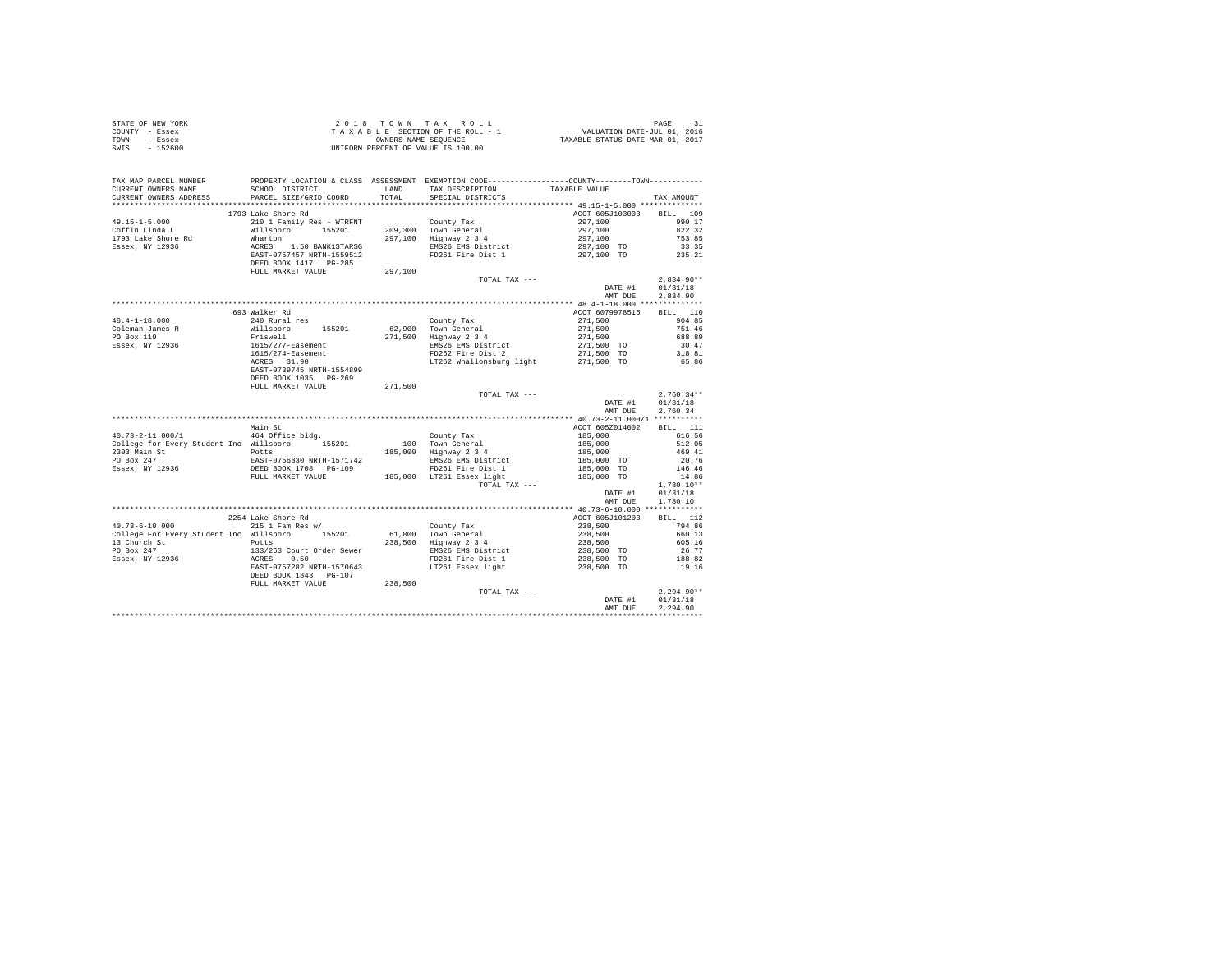|      | STATE OF NEW YORK | 2018 TOWN TAX ROLL                 | PAGE                             |
|------|-------------------|------------------------------------|----------------------------------|
|      | COUNTY - Essex    | TAXABLE SECTION OF THE ROLL - 1    | VALUATION DATE-JUL 01, 2016      |
| TOWN | - Essex           | OWNERS NAME SEOUENCE               | TAXABLE STATUS DATE-MAR 01, 2017 |
| SWIS | - 152600          | UNIFORM PERCENT OF VALUE IS 100.00 |                                  |

| TAX MAP PARCEL NUMBER                                  |                                                                                                 |        |                                                 | PROPERTY LOCATION & CLASS ASSESSMENT EXEMPTION CODE---------------COUNTY-------TOWN---------- |                    |
|--------------------------------------------------------|-------------------------------------------------------------------------------------------------|--------|-------------------------------------------------|-----------------------------------------------------------------------------------------------|--------------------|
| CURRENT OWNERS NAME                                    | SCHOOL DISTRICT                                                                                 | LAND   | TAX DESCRIPTION                                 | TAXABLE VALUE                                                                                 |                    |
| CURRENT OWNERS ADDRESS<br>*************************    | PARCEL SIZE/GRID COORD<br>*******************************                                       | TOTAL  | SPECIAL DISTRICTS                               |                                                                                               | TAX AMOUNT         |
|                                                        |                                                                                                 |        |                                                 |                                                                                               |                    |
|                                                        | County Route 10                                                                                 |        |                                                 | ACCT 605J100606 BILL 113                                                                      |                    |
| $57.1 - 2 - 6.000$                                     | 105 Vac farmland                                                                                |        | AG DIST C 41720                                 | 20,101<br>20.101                                                                              |                    |
| Conley Tommy                                           | Westport 155001                                                                                 |        | 64,900 County Tax                               | 44,799                                                                                        | 149.30             |
| Gibson-Conley Jessie M                                 | 29 Tavlor & Kimball                                                                             |        | 64.900 Town General<br>Highway 2 3 4            | 44,799                                                                                        | 124.00             |
| 991 NYS Rt 22                                          | ACRES 59.00                                                                                     |        |                                                 | 44,799                                                                                        | 113.67             |
| Westport, NY 12993                                     | EAST-0730675 NRTH-1548587                                                                       |        | EMS26 EMS District                              | 64,900 TO                                                                                     | 7.28               |
|                                                        | DEED BOOK 1716 PG-41                                                                            |        | FD262 Fire Dist 2                               | 64,900 TO                                                                                     | 76.21              |
| MAY BE SUBJECT TO PAYMENT<br>UNDER AGDIST LAW TIL 2021 | FULL MARKET VALUE                                                                               | 64,900 |                                                 |                                                                                               |                    |
|                                                        |                                                                                                 |        | TOTAL TAX ---                                   |                                                                                               | $470.46**$         |
|                                                        |                                                                                                 |        |                                                 | DATE #1                                                                                       | 01/31/18           |
|                                                        |                                                                                                 |        |                                                 | AMT DUE                                                                                       | 470.46             |
|                                                        |                                                                                                 |        |                                                 |                                                                                               |                    |
|                                                        | 68 Revnolds Rd                                                                                  |        |                                                 | ACCT 605J102612                                                                               | BILL 114           |
| 48.1-1-13.000                                          | 240 Rural res                                                                                   |        | County Tax                                      | 73,700                                                                                        | 245.62             |
| Connor Andrea E                                        | Westport 155001<br>17 18 Brookfield<br>155001                                                   |        | 38,900 Town General<br>73,700 Highway 2 3 4     | 73,700                                                                                        | 203.99             |
| 68 Reynolds Rd                                         |                                                                                                 |        |                                                 | 73,700                                                                                        | 187.00             |
| Essex, NY 12936                                        | 20.0 A                                                                                          |        |                                                 |                                                                                               | 8.27               |
|                                                        | ACRES 20.00                                                                                     |        | EMS26 EMS District<br>FD262 Fire Dist 2         | 73,700 TO<br>73,700 TO                                                                        | 86.54              |
|                                                        | EAST-0729188 NRTH-1565275                                                                       |        |                                                 |                                                                                               |                    |
|                                                        | DEED BOOK 1394 PG-283                                                                           |        |                                                 |                                                                                               |                    |
|                                                        | FULL MARKET VALUE                                                                               | 73,700 |                                                 |                                                                                               |                    |
|                                                        |                                                                                                 |        | TOTAL TAX ---                                   |                                                                                               | $731.42**$         |
|                                                        |                                                                                                 |        |                                                 | DATE #1                                                                                       | 01/31/18           |
|                                                        |                                                                                                 |        |                                                 | AMT DUE                                                                                       | 731.42             |
|                                                        |                                                                                                 |        |                                                 |                                                                                               |                    |
|                                                        | Jersey St                                                                                       |        |                                                 | ACCT 605J103612                                                                               | 115<br><b>BILL</b> |
| $39.4 - 1 - 4.000$                                     | 910 Priv forest                                                                                 |        | County Tax                                      | 25,200                                                                                        | 83.99              |
| Conway James J                                         |                                                                                                 |        | 25,200 Town General<br>25,200 Highway 2 3 4     | 25,200                                                                                        | 69.75              |
| Conway Rita J                                          |                                                                                                 |        |                                                 | 25,200                                                                                        | 63.94              |
| Conway Rita J<br>300 Sanders Rd                        |                                                                                                 |        |                                                 | 25,200 TO                                                                                     | 2.83               |
| Willsboro, NY 12996                                    |                                                                                                 |        | EMS26 EMS District<br>FD262 Fire Dist 2         | $25,200$ TO                                                                                   | 29.59              |
|                                                        | %10118boro 155201<br>Hicks<br>ACRES 25.20<br>EAST-0737577 NRTH-1573219<br>DEED BOOK 1155 PG-219 |        |                                                 |                                                                                               |                    |
|                                                        | FULL MARKET VALUE                                                                               | 25,200 |                                                 |                                                                                               |                    |
|                                                        |                                                                                                 |        | TOTAL TAX ---                                   |                                                                                               | $250.10**$         |
|                                                        |                                                                                                 |        |                                                 | DATE #1                                                                                       | 01/31/18           |
|                                                        |                                                                                                 |        |                                                 | AMT DUE                                                                                       | 250.10             |
|                                                        |                                                                                                 |        |                                                 |                                                                                               |                    |
|                                                        | McAuliffe Way                                                                                   |        |                                                 | ACCT 605J103006                                                                               | RTLL 116           |
| $39.4 - 1 - 6.000$                                     | 105 Vac farmland                                                                                |        | County Tax                                      | 41,500                                                                                        | 138.31             |
| Conway James J                                         | Willsboro 155201<br>Willsboro 155201<br>Hicks<br>ACRES 84.00<br>EAST-0741836 NRTH-1573797       |        | 41,500 Town General                             | 41,500                                                                                        | 114.86             |
| Conway Rita J                                          |                                                                                                 |        | 41,500   Town General<br>41,500   Highway 2 3 4 | 41,500                                                                                        | 105.30             |
| 300 Sanders Rd                                         |                                                                                                 |        | EMS26 EMS District                              | 41,500 TO                                                                                     | 4.66               |
| Willsboro, NY 12996                                    |                                                                                                 |        | FD262 Fire Dist 2                               | 41,500 TO                                                                                     | 48.73              |
|                                                        | DEED BOOK 1665 PG-1                                                                             |        |                                                 |                                                                                               |                    |
|                                                        | FULL MARKET VALUE                                                                               | 41,500 |                                                 |                                                                                               |                    |
|                                                        |                                                                                                 |        | TOTAL TAX ---                                   |                                                                                               | $411.86**$         |
|                                                        |                                                                                                 |        |                                                 | DATE #1                                                                                       | 01/31/18           |
|                                                        |                                                                                                 |        |                                                 | AMT DUE                                                                                       | 411.86             |
|                                                        |                                                                                                 |        |                                                 |                                                                                               |                    |
|                                                        |                                                                                                 |        |                                                 |                                                                                               |                    |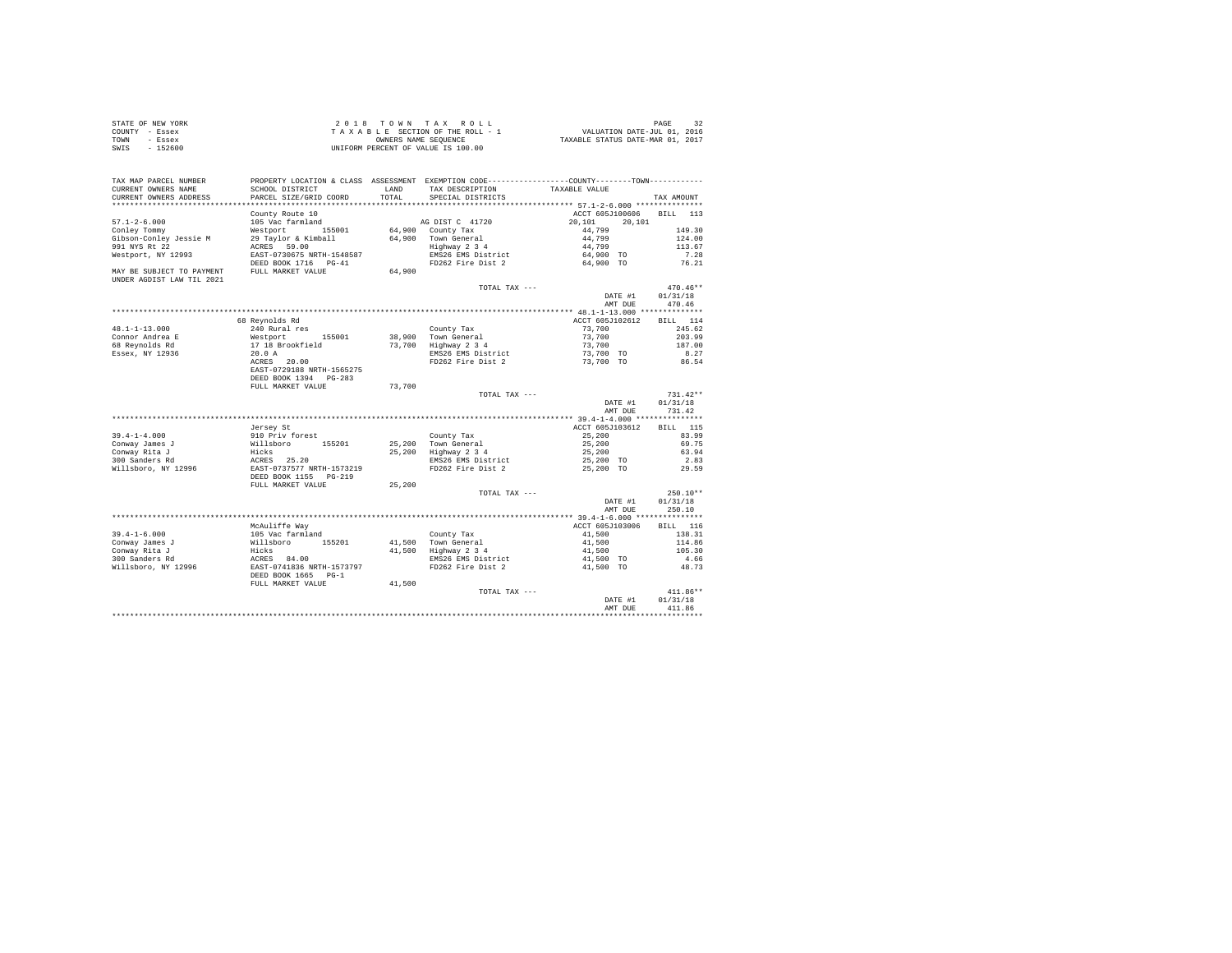| STATE OF NEW YORK<br>COUNTY - Essex<br>- Essex<br>TOWN<br>SWIS - 152600 |                                                                                                |              |                                              |                          |              |
|-------------------------------------------------------------------------|------------------------------------------------------------------------------------------------|--------------|----------------------------------------------|--------------------------|--------------|
| TAX MAP PARCEL NUMBER                                                   | PROPERTY LOCATION & CLASS ASSESSMENT EXEMPTION CODE----------------COUNTY-------TOWN---------- |              |                                              |                          |              |
| CURRENT OWNERS NAME SCHOOL DISTRICT                                     |                                                                                                | <b>T.AND</b> | TAX DESCRIPTION TAXABLE VALUE                |                          |              |
| CURRENT OWNERS ADDRESS PARCEL SIZE/GRID COORD                           |                                                                                                | TOTAL        | SPECIAL DISTRICTS                            |                          | TAX AMOUNT   |
|                                                                         |                                                                                                |              |                                              |                          |              |
|                                                                         | 577 Cook Rd                                                                                    |              |                                              | ACCT 605J100602 BILL 117 |              |
| $48.76 - 1 - 2.000$                                                     | 210 1 Family Res                                                                               |              | VETWAR CTS 41120                             | 15,000 15,000            |              |
| Coonrod Emmett J III                                                    | Willsboro 155201 28,000 AGED ALL 41800                                                         |              |                                              | 53,900 53,900            |              |
| 577 Cook Rd                                                             | Friswell<br>ACRES 0.80                                                                         |              | 122,800 County Tax                           | 53,900                   | 179.64       |
| Essex, NY 12936                                                         |                                                                                                |              | Town General                                 | 53,900                   | 149.19       |
|                                                                         | EAST-0743851 NRTH-1555843                                                                      |              | Highway 2 3 4                                | 53,900                   | 136.76       |
|                                                                         | DEED BOOK 1205 PG-68                                                                           |              | EMS26 EMS District                           | 122,800 TO               | 13.78        |
|                                                                         | FULL MARKET VALUE                                                                              |              | 122.800 FD262 Fire Dist 2                    | 122,800 TO               | 144.20       |
|                                                                         |                                                                                                |              | LT262 Whallonsburg light                     | $122,800$ TO             | 29.79        |
|                                                                         |                                                                                                |              | TOTAL TAX $---$                              |                          | $653.36**$   |
|                                                                         |                                                                                                |              |                                              | DATE #1 01/31/18         |              |
|                                                                         |                                                                                                |              |                                              | AMT DUE                  | 653.36       |
|                                                                         |                                                                                                |              |                                              |                          |              |
|                                                                         | 10 Ross Way                                                                                    |              |                                              | ACCT 605J187001          | BILL 118     |
| $40.73 - 5 - 3.210$                                                     | 210 1 Family Res                                                                               |              | County Tax                                   | 292.500                  | 974.83       |
| Cordasco Joseph                                                         | Willsboro 155201                                                                               |              | 62,300 Town General<br>292,500 Highway 2 3 4 | 292,500<br>292,500       | 809.59       |
| PO Box 181                                                              | Potts                                                                                          |              |                                              |                          | 742.17       |
| Essex, NY 12936                                                         | Db 905/254 Row                                                                                 |              | EMS26 EMS District                           | 292,500 TO<br>292,500 TO | 32.83        |
|                                                                         | 1650/132 Sewer Easement                                                                        |              | FD261 Fire Dist 1                            |                          | 231.57       |
|                                                                         | ACRES 0.58 BANKDITECH                                                                          |              | LT261 Essex light                            | 292,500 TO               | 23.49        |
|                                                                         | EAST-0756736 NRTH-1570599                                                                      |              | SR150 Return sewer rent                      | 939.12 MT 939.12         |              |
|                                                                         | DEED BOOK 1501 PG-201                                                                          |              | WR151 Return water rent-1 504.48 MT          |                          | 504.48       |
|                                                                         | FULL MARKET VALUE                                                                              | 292,500      |                                              |                          |              |
|                                                                         |                                                                                                |              | $TOTAI. TAX - - -$                           |                          | $4.258.08**$ |
|                                                                         |                                                                                                |              |                                              | DATE #1 01/31/18         |              |
|                                                                         |                                                                                                |              |                                              | AMT DUE 4.258.08         |              |
|                                                                         |                                                                                                |              |                                              |                          |              |
|                                                                         | 154 Sayre Rd                                                                                   |              |                                              | ACCT 605J101605          | BTT.T. 119   |
| $57.2 - 3 - 7.100$                                                      | 240 Rural res<br>Westport 155001                                                               |              | AGED ALL 41800                               | 112,250 112,250          |              |
| Cornell Edward H                                                        |                                                                                                |              | 84,800 County Tax                            | 112,250                  | 374.10       |
| 154 Savre Rd                                                            | 6 8 Platt Rogers<br>ACRES 52.50                                                                |              | 224,500 Town General                         | 112,250                  | 310.69       |
| Westport, NY 12993                                                      |                                                                                                |              | Highway 2 3 4                                | 112,250                  | 284.82       |
|                                                                         | EAST-0731978 NRTH-1550948                                                                      |              | EMS26 EMS District                           | 224,500 TO               | 25.20        |
|                                                                         | DEED BOOK 1139 PG-304                                                                          |              | FD262 Fire Dist 2                            | 224,500 TO               | 263.62       |
|                                                                         | FULL MARKET VALUE                                                                              | 224,500      |                                              |                          |              |
|                                                                         |                                                                                                |              | TOTAL TAX ---                                |                          | $1.258.43**$ |
|                                                                         |                                                                                                |              |                                              | DATE #1                  | 01/31/18     |
|                                                                         |                                                                                                |              |                                              | AMT DUE                  | 1.258.43     |
|                                                                         |                                                                                                |              |                                              |                          |              |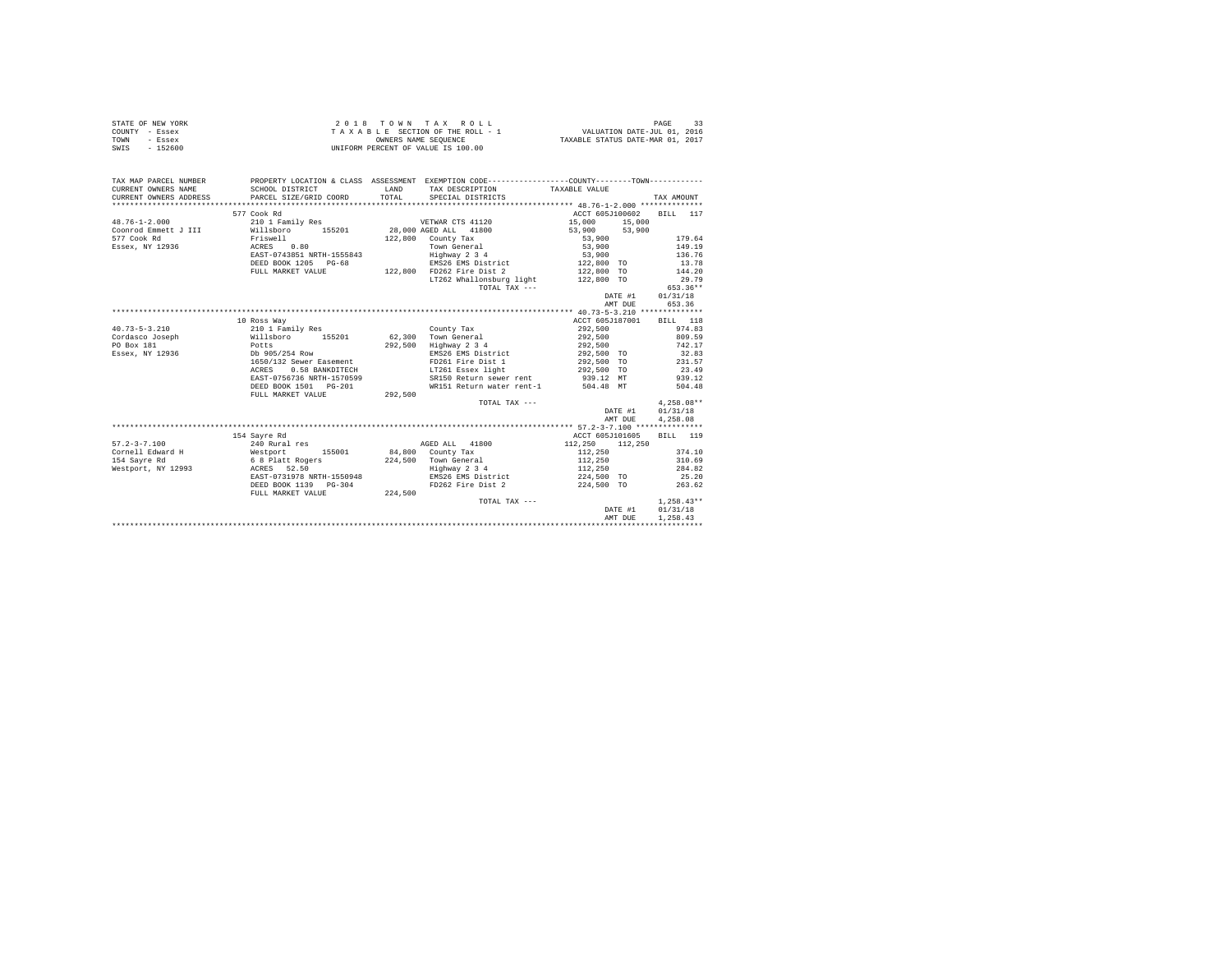| COUNTY - Essex<br>- Essex<br>TOWN     |                                                                                                 | TAXABLE SECTION OF THE ROLL - 1 |                                               | VALUATION DATE-JUL 01, 2016<br>TAXABLE STATUS DATE-MAR 01, 2017 |              |
|---------------------------------------|-------------------------------------------------------------------------------------------------|---------------------------------|-----------------------------------------------|-----------------------------------------------------------------|--------------|
| SWIS<br>$-152600$                     | UNIFORM PERCENT OF VALUE IS 100.00                                                              |                                 |                                               |                                                                 |              |
|                                       |                                                                                                 |                                 |                                               |                                                                 |              |
|                                       |                                                                                                 |                                 |                                               |                                                                 |              |
|                                       |                                                                                                 |                                 |                                               |                                                                 |              |
| TAX MAP PARCEL NUMBER                 | PROPERTY LOCATION & CLASS ASSESSMENT EXEMPTION CODE----------------COUNTY--------TOWN---------- |                                 |                                               |                                                                 |              |
| CURRENT OWNERS NAME                   | SCHOOL DISTRICT                                                                                 | LAND                            | TAX DESCRIPTION TAXABLE VALUE                 |                                                                 |              |
| CURRENT OWNERS ADDRESS                | PARCEL SIZE/GRID COORD                                                                          | TOTAL                           | SPECIAL DISTRICTS                             |                                                                 | TAX AMOUNT   |
|                                       |                                                                                                 |                                 |                                               |                                                                 |              |
|                                       | 1845 Lake Shore Rd                                                                              |                                 |                                               | ACCT 605J100915                                                 | BILL 120     |
| $49.11 - 1 - 57.000$                  | 210 1 Family Res - WTRFNT                                                                       |                                 | VETWAR CTS 41120                              | 15,000 15,000                                                   |              |
|                                       | Couchey Family Trust Ruth Willsboro 155201                                                      |                                 | 239,600 AGED ALL 41800                        | 134,200 134,200                                                 |              |
| c/o Laura Abate                       | Wharton                                                                                         |                                 | 283,400 County Tax                            | 134,200                                                         | 447.26       |
| 561 Lansing Rd                        | 3.40<br>ACRES                                                                                   |                                 | Town General                                  | 134,200                                                         | 371.44       |
| Trov, NY 12180                        | EAST-0757395 NRTH-1560785                                                                       |                                 | Highway 2 3 4                                 | 134,200                                                         | 340.51       |
|                                       | DEED BOOK 1786 PG-35                                                                            |                                 | EMS26 EMS District                            | 283,400 TO                                                      | 31.81        |
|                                       | FULL MARKET VALUE 283,400 FD261 Fire Dist 1                                                     |                                 |                                               | 283,400 TO                                                      | 224.36       |
|                                       |                                                                                                 |                                 | TOTAL TAX ---                                 |                                                                 | $1.415.38**$ |
|                                       |                                                                                                 |                                 |                                               | DATE #1                                                         | 01/31/18     |
|                                       |                                                                                                 |                                 |                                               | AMT DUE                                                         | 1,415.38     |
|                                       |                                                                                                 |                                 |                                               |                                                                 |              |
|                                       | 1972 Lake Shore Rd                                                                              |                                 |                                               | ACCT 605J102113                                                 | BILL 121     |
| $49.7 - 4 - 11.000$                   | 260 Seasonal res - WTRFNT County Tax                                                            |                                 |                                               | 284,400                                                         | 947.84       |
|                                       | Covert Family Trust Millsboro 155201                                                            |                                 | 218,600 Town General                          | 284,400                                                         | 787.17       |
| 7501 E Thompson Peak Pkwy #42 Wharton |                                                                                                 |                                 | 284,400 Highway 2 3 4                         | 284,400                                                         | 721.62       |
| Scottsdale, AZ 85255                  | 0.80<br>ACRES                                                                                   |                                 | EMS26 EMS District                            | 284,400 TO                                                      | 31.92        |
|                                       | EAST-0758426 NRTH-1564005                                                                       |                                 | FD261 Fire Dist 1                             | 284,400 TO                                                      | 225.15       |
|                                       | DEED BOOK 1290 PG-36                                                                            |                                 |                                               |                                                                 |              |
|                                       | FULL MARKET VALUE                                                                               | 284,400                         |                                               |                                                                 |              |
|                                       |                                                                                                 |                                 | TOTAL TAX ---                                 |                                                                 | $2,713.70**$ |
|                                       |                                                                                                 |                                 |                                               | DATE #1                                                         | 01/31/18     |
|                                       |                                                                                                 |                                 |                                               | AMT DUE                                                         | 2,713.70     |
|                                       |                                                                                                 |                                 |                                               |                                                                 |              |
|                                       | 4 Clubhouse Way                                                                                 |                                 |                                               | ACCT 605J100701                                                 | BILL 122     |
| $49.11 - 1 - 32.000$                  | 260 Seasonal res                                                                                |                                 | County Tax                                    | 162,400                                                         | 541.24       |
| Cowan Brookes                         | Willsboro 155201                                                                                |                                 |                                               | 162,400                                                         | 449.49       |
| Roseborough Jave                      | Wharton                                                                                         |                                 | 125,000 Town General<br>162,400 Highway 2 3 4 | 162,400                                                         | 412.07       |
| 76 Green St                           | 1389/220 Boundary Line<br>1414/126 Easement                                                     |                                 | EMS26 EMS District                            | 162,400 TO                                                      | 18.23        |
| Burlington, VT 05401                  |                                                                                                 |                                 | FD261 Fire Dist 1                             | 162,400 TO                                                      | 128.57       |
|                                       | 0.25<br>ACRES                                                                                   |                                 |                                               |                                                                 |              |
|                                       | EAST-0757634 NRTH-1562845                                                                       |                                 |                                               |                                                                 |              |
|                                       | DEED BOOK 1741 PG-291                                                                           |                                 |                                               |                                                                 |              |
|                                       | FULL MARKET VALUE                                                                               | 162,400                         |                                               |                                                                 |              |
|                                       |                                                                                                 |                                 | TOTAL TAX ---                                 |                                                                 | $1,549.60**$ |
|                                       |                                                                                                 |                                 |                                               | DATE #1                                                         | 01/31/18     |
|                                       |                                                                                                 |                                 |                                               | AMT DUE                                                         | 1,549.60     |
|                                       |                                                                                                 |                                 |                                               |                                                                 |              |

STATE OF NEW YORK 2 0 1 8 T O W N T A X R O L L PAGE 34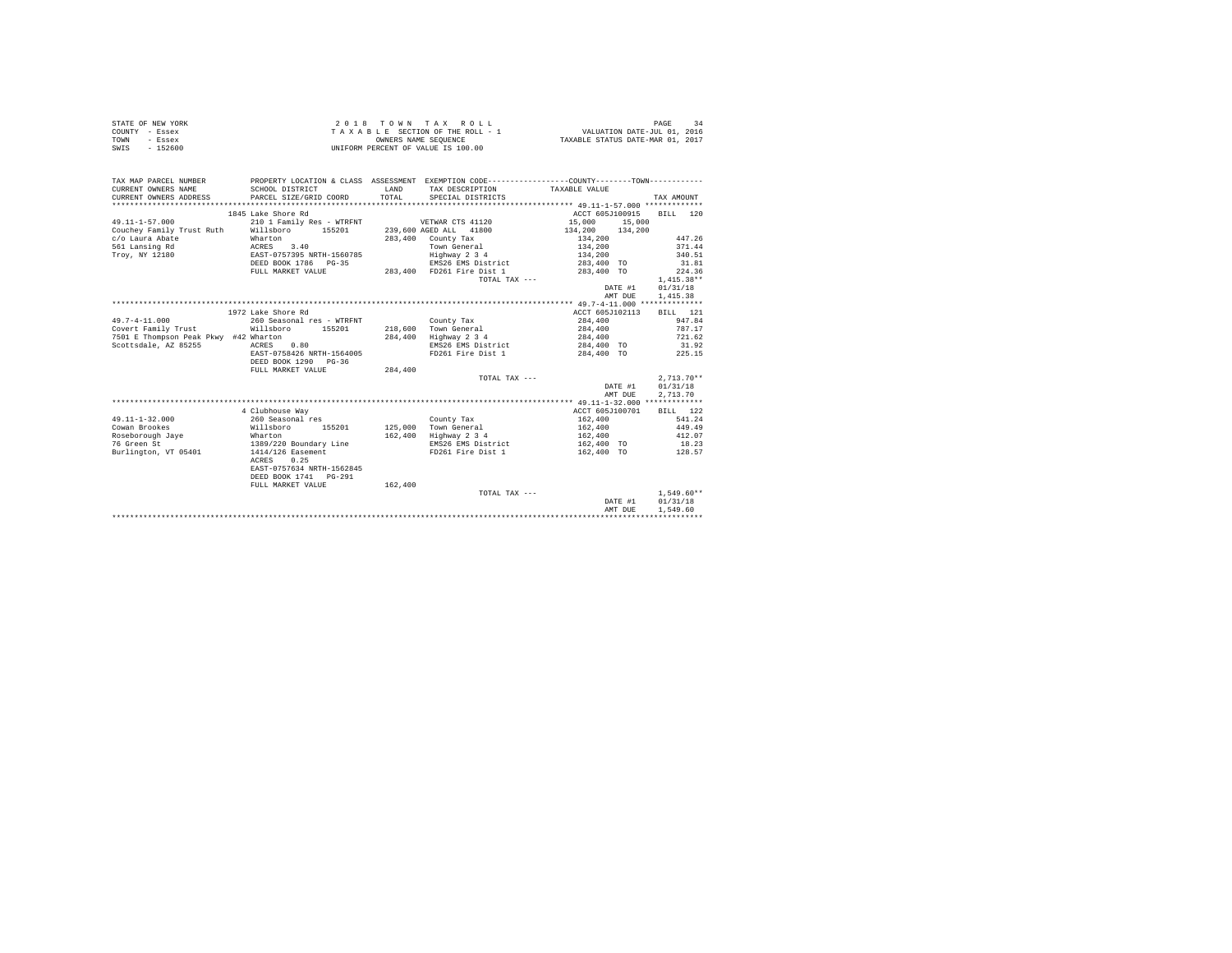| STATE OF NEW YORK | 2018 TOWN TAX ROLL                 | 35<br>PAGE                       |
|-------------------|------------------------------------|----------------------------------|
| COUNTY - Essex    | TAXABLE SECTION OF THE ROLL - 1    | VALUATION DATE-JUL 01, 2016      |
| TOWN<br>- Essex   | OWNERS NAME SEOUENCE               | TAXABLE STATUS DATE-MAR 01, 2017 |
| SWIS<br>$-152600$ | UNIFORM PERCENT OF VALUE IS 100.00 |                                  |

| TAX MAP PARCEL NUMBER<br>CURRENT OWNERS NAME<br>CURRENT OWNERS ADDRESS | SCHOOL DISTRICT<br>PARCEL SIZE/GRID COORD | <b>T.AND</b><br>TOTAL | PROPERTY LOCATION & CLASS ASSESSMENT EXEMPTION CODE---------------COUNTY-------TOWN---------<br>TAX DESCRIPTION TAXABLE VALUE<br>SPECIAL DISTRICTS |                 | TAX AMOUNT   |
|------------------------------------------------------------------------|-------------------------------------------|-----------------------|----------------------------------------------------------------------------------------------------------------------------------------------------|-----------------|--------------|
|                                                                        | Lake Shore Rd                             |                       |                                                                                                                                                    | ACCT 605J101002 | BILL 123     |
| $49.7 - 4 - 6.000$                                                     | 311 Res vac land - WTRFNT                 |                       | County Tax                                                                                                                                         | 46,400          | 154.64       |
| Crater Club Inc                                                        | Willsboro 155201                          |                       | 46.400 Town General                                                                                                                                | 46,400          | 128.43       |
| PO Box 221                                                             | Wharton                                   | 46,400                | Highway 2 3 4                                                                                                                                      | 46,400          | 117.73       |
| Essex, NY 12936                                                        | 0.20<br>ACRES                             |                       | EMS26 EMS District 46,400 TO                                                                                                                       |                 | 5.21         |
|                                                                        | EAST-0757795 NRTH-1565425                 |                       | FD261 Fire Dist 1 46,400 TO                                                                                                                        |                 | 36.73        |
|                                                                        | DEED BOOK 935<br>$PG-136$                 |                       | LT261 Essex light                                                                                                                                  | 46,400 TO       | 3.73         |
|                                                                        | FULL MARKET VALUE                         | 46,400                |                                                                                                                                                    |                 |              |
|                                                                        |                                           |                       | TOTAL TAX $---$                                                                                                                                    |                 | $446.47**$   |
|                                                                        |                                           |                       |                                                                                                                                                    | DATE #1         | 01/31/18     |
|                                                                        |                                           |                       |                                                                                                                                                    | AMT DUE         | 446.47       |
|                                                                        |                                           |                       |                                                                                                                                                    |                 |              |
|                                                                        | 9 Rock Way                                |                       |                                                                                                                                                    | ACCT 605J101003 | BILL 124     |
| $49.11 - 1 - 5.110$                                                    | 583 Resort cmplx                          |                       | County Tax                                                                                                                                         | 608,200         | 2.026.99     |
| Crater Club Inc                                                        | Willsboro<br>155201                       |                       | 342.400 Town General                                                                                                                               | 608,200         | 1,683.39     |
| PO Box 221                                                             | Wharton                                   | 608,200               | Highway 2 3 4                                                                                                                                      | 608,200         | 1,543.22     |
| Essex, NY 12936                                                        | 1510/126 & 1358/11                        |                       | EMS26 EMS District                                                                                                                                 | 608,200 TO      | 68.26        |
|                                                                        | Boundary Line Agreements                  |                       | FD261 Fire Dist 1                                                                                                                                  | 608,200 TO      | 481.50       |
|                                                                        | ACRES 65.13                               |                       | LT261 Essex light                                                                                                                                  | 608,200 TO      | 48.85        |
|                                                                        | EAST-0756454 NRTH-1562116                 |                       |                                                                                                                                                    |                 |              |
|                                                                        | DEED BOOK 237 PG-518                      |                       |                                                                                                                                                    |                 |              |
|                                                                        | FULL MARKET VALUE                         | 608,200               |                                                                                                                                                    |                 |              |
|                                                                        |                                           |                       | TOTAL TAX ---                                                                                                                                      |                 | $5.852.21**$ |
|                                                                        |                                           |                       |                                                                                                                                                    | DATE #1         | 01/31/18     |
|                                                                        |                                           |                       |                                                                                                                                                    | AMT DUE         | 5,852.21     |
|                                                                        |                                           |                       |                                                                                                                                                    |                 |              |
|                                                                        | Lake Shore Rd                             |                       |                                                                                                                                                    | ACCT 605J178519 | BILL 125     |
| $49.11 - 1 - 23.000$                                                   | 311 Res vac land - WTRFNT                 |                       | County Tax                                                                                                                                         | 57,900          | 192.97       |
| Crater Club Inc                                                        | Willsboro 155201                          |                       | 57,900 Town General                                                                                                                                | 57,900          | 160.26       |
| PO Box 221                                                             | Wharton                                   |                       | 57.900 Highway 2 3 4                                                                                                                               | 57,900          | 146.91       |
| Essex, NY 12936                                                        | 0.20<br>ACRES                             |                       | EMS26 EMS District                                                                                                                                 | 57,900 TO       | 6.50         |
|                                                                        | EAST-0758294 NRTH-1563467                 |                       | FD261 Fire Dist 1                                                                                                                                  | 57,900 TO       | 45.84        |
|                                                                        | DEED BOOK 935<br>$PG-136$                 |                       | LT261 Essex light                                                                                                                                  | 57.900 TO       | 4.65         |
|                                                                        | FULL MARKET VALUE                         | 57,900                |                                                                                                                                                    |                 |              |
|                                                                        |                                           |                       | TOTAL TAX ---                                                                                                                                      |                 | 557.13**     |
|                                                                        |                                           |                       |                                                                                                                                                    | DATE #1         | 01/31/18     |
|                                                                        |                                           |                       |                                                                                                                                                    | AMT DUE         | 557.13       |
|                                                                        |                                           |                       |                                                                                                                                                    |                 |              |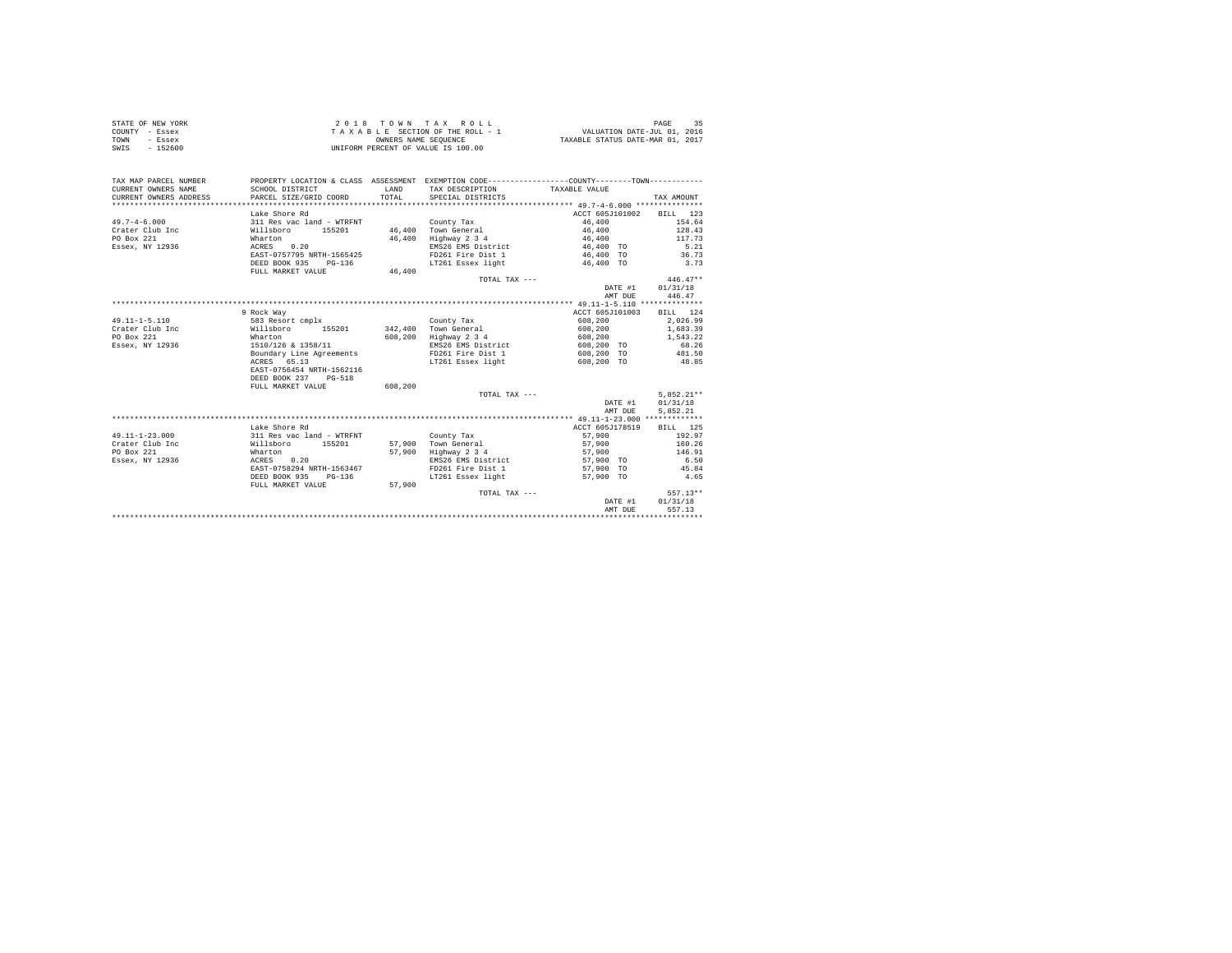| STATE OF NEW YORK | 2018 TOWN TAX ROLL                 | PAGE                             |
|-------------------|------------------------------------|----------------------------------|
| COUNTY - Essex    | TAXABLE SECTION OF THE ROLL - 1    | VALUATION DATE-JUL 01, 2016      |
| TOWN<br>- Essex   | OWNERS NAME SEOUENCE               | TAXABLE STATUS DATE-MAR 01, 2017 |
| - 152600<br>SWIS  | UNIFORM PERCENT OF VALUE IS 100.00 |                                  |

| TAX MAP PARCEL NUMBER                                                                                                                                                                                                                              | PROPERTY LOCATION & CLASS ASSESSMENT EXEMPTION CODE----------------COUNTY-------TOWN---------- |               |                                                                                                                       |                                      |
|----------------------------------------------------------------------------------------------------------------------------------------------------------------------------------------------------------------------------------------------------|------------------------------------------------------------------------------------------------|---------------|-----------------------------------------------------------------------------------------------------------------------|--------------------------------------|
|                                                                                                                                                                                                                                                    |                                                                                                |               |                                                                                                                       |                                      |
|                                                                                                                                                                                                                                                    |                                                                                                |               |                                                                                                                       | TAX AMOUNT                           |
|                                                                                                                                                                                                                                                    |                                                                                                |               |                                                                                                                       |                                      |
|                                                                                                                                                                                                                                                    | 1926 Lake Shore Rd                                                                             |               | ACCT 605J178520 BILL 126                                                                                              |                                      |
|                                                                                                                                                                                                                                                    |                                                                                                |               |                                                                                                                       |                                      |
|                                                                                                                                                                                                                                                    |                                                                                                |               |                                                                                                                       |                                      |
|                                                                                                                                                                                                                                                    |                                                                                                |               |                                                                                                                       |                                      |
|                                                                                                                                                                                                                                                    |                                                                                                |               |                                                                                                                       |                                      |
|                                                                                                                                                                                                                                                    |                                                                                                |               |                                                                                                                       |                                      |
|                                                                                                                                                                                                                                                    |                                                                                                |               |                                                                                                                       |                                      |
|                                                                                                                                                                                                                                                    |                                                                                                |               |                                                                                                                       |                                      |
|                                                                                                                                                                                                                                                    |                                                                                                | TOTAL TAX --- |                                                                                                                       | $3,687.22**$                         |
|                                                                                                                                                                                                                                                    |                                                                                                |               |                                                                                                                       |                                      |
|                                                                                                                                                                                                                                                    |                                                                                                |               |                                                                                                                       | DATE #1 01/31/18<br>AMT DUE 3,687.22 |
|                                                                                                                                                                                                                                                    |                                                                                                |               |                                                                                                                       |                                      |
| 19911-1-62.1000<br>2010.11 - 12.127<br>2011-1-62.1000 112 - 13.11 Res vac Land – WTRFNT<br>2011-62.1000 1128 vac Land – WTRFNT<br>2012-02.900 112836<br>2012-2022<br>2012-2023 112836<br>202.2023 112836<br>202.202.2023<br>202.202.202.20<br>202. |                                                                                                |               |                                                                                                                       |                                      |
|                                                                                                                                                                                                                                                    |                                                                                                |               |                                                                                                                       |                                      |
|                                                                                                                                                                                                                                                    |                                                                                                |               |                                                                                                                       |                                      |
|                                                                                                                                                                                                                                                    |                                                                                                |               |                                                                                                                       |                                      |
|                                                                                                                                                                                                                                                    |                                                                                                |               |                                                                                                                       |                                      |
|                                                                                                                                                                                                                                                    |                                                                                                |               |                                                                                                                       |                                      |
|                                                                                                                                                                                                                                                    |                                                                                                |               |                                                                                                                       |                                      |
|                                                                                                                                                                                                                                                    | FULL MARKET VALUE 78,900                                                                       |               |                                                                                                                       |                                      |
|                                                                                                                                                                                                                                                    |                                                                                                | TOTAL TAX --- |                                                                                                                       | $752.86**$                           |
|                                                                                                                                                                                                                                                    |                                                                                                |               |                                                                                                                       |                                      |
|                                                                                                                                                                                                                                                    |                                                                                                |               |                                                                                                                       | DATE #1 01/31/18<br>AMT DUE 752.86   |
|                                                                                                                                                                                                                                                    |                                                                                                |               |                                                                                                                       |                                      |
|                                                                                                                                                                                                                                                    |                                                                                                |               |                                                                                                                       |                                      |
|                                                                                                                                                                                                                                                    | 2830 Essex Rd                                                                                  |               | ACCT 605J101006 BILL 128                                                                                              |                                      |
|                                                                                                                                                                                                                                                    |                                                                                                |               |                                                                                                                       |                                      |
|                                                                                                                                                                                                                                                    |                                                                                                |               |                                                                                                                       |                                      |
|                                                                                                                                                                                                                                                    |                                                                                                |               |                                                                                                                       |                                      |
|                                                                                                                                                                                                                                                    |                                                                                                |               |                                                                                                                       |                                      |
|                                                                                                                                                                                                                                                    |                                                                                                |               |                                                                                                                       |                                      |
|                                                                                                                                                                                                                                                    |                                                                                                |               |                                                                                                                       |                                      |
|                                                                                                                                                                                                                                                    |                                                                                                |               |                                                                                                                       |                                      |
|                                                                                                                                                                                                                                                    |                                                                                                |               |                                                                                                                       |                                      |
|                                                                                                                                                                                                                                                    |                                                                                                |               |                                                                                                                       |                                      |
|                                                                                                                                                                                                                                                    |                                                                                                |               |                                                                                                                       | DATE #1 01/31/18                     |
|                                                                                                                                                                                                                                                    |                                                                                                |               | AMT DUE                                                                                                               | 5.955.48                             |
|                                                                                                                                                                                                                                                    |                                                                                                |               |                                                                                                                       |                                      |
|                                                                                                                                                                                                                                                    |                                                                                                |               |                                                                                                                       |                                      |
|                                                                                                                                                                                                                                                    |                                                                                                |               |                                                                                                                       |                                      |
|                                                                                                                                                                                                                                                    |                                                                                                |               |                                                                                                                       |                                      |
|                                                                                                                                                                                                                                                    |                                                                                                |               |                                                                                                                       |                                      |
|                                                                                                                                                                                                                                                    |                                                                                                |               |                                                                                                                       |                                      |
|                                                                                                                                                                                                                                                    |                                                                                                |               |                                                                                                                       |                                      |
|                                                                                                                                                                                                                                                    |                                                                                                |               |                                                                                                                       |                                      |
|                                                                                                                                                                                                                                                    |                                                                                                |               |                                                                                                                       |                                      |
|                                                                                                                                                                                                                                                    |                                                                                                |               | TOTAL TAX --- $\texttt{DATA} \quad \texttt{MAX} \quad -- \\ \texttt{DATE} \quad \texttt{H1} \qquad \texttt{01/31/18}$ | $259.03**$                           |
|                                                                                                                                                                                                                                                    |                                                                                                |               |                                                                                                                       |                                      |
|                                                                                                                                                                                                                                                    |                                                                                                |               |                                                                                                                       | AMT DUE 259.03                       |
|                                                                                                                                                                                                                                                    |                                                                                                |               |                                                                                                                       |                                      |
|                                                                                                                                                                                                                                                    |                                                                                                |               |                                                                                                                       |                                      |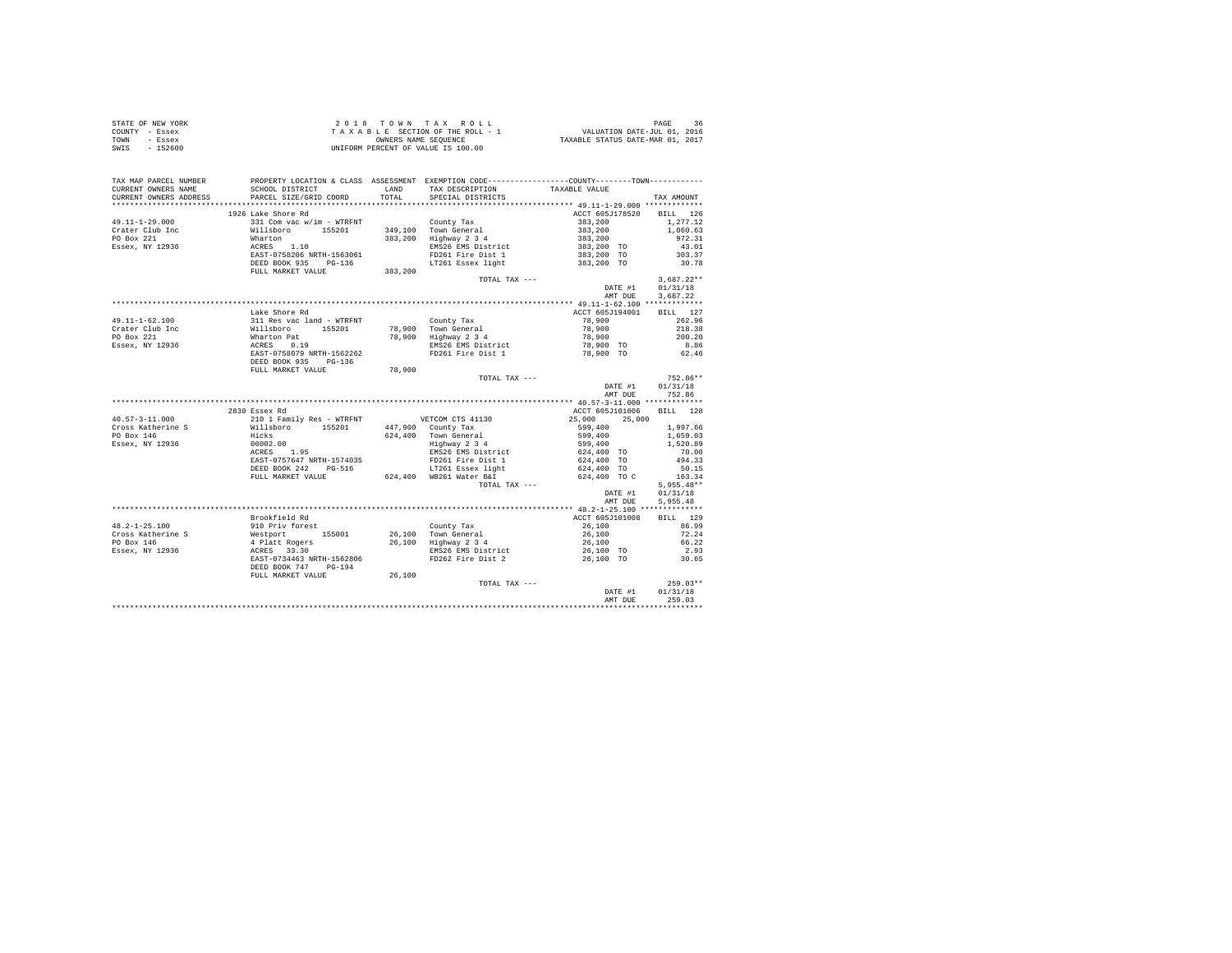| STATE OF NEW YORK | 2018 TOWN TAX ROLL                 | PAGE                             |
|-------------------|------------------------------------|----------------------------------|
| COUNTY - Essex    | TAXABLE SECTION OF THE ROLL - 1    | VALUATION DATE-JUL 01, 2016      |
| TOWN<br>- Essex   | OWNERS NAME SEOUENCE               | TAXABLE STATUS DATE-MAR 01, 2017 |
| $-152600$<br>SWIS | UNIFORM PERCENT OF VALUE IS 100.00 |                                  |

| TAX MAP PARCEL NUMBER<br>CURRENT OWNERS NAME<br>CURRENT OWNERS ADDRESS | SCHOOL DISTRICT<br>PARCEL SIZE/GRID COORD | <b>T.AND</b><br>TOTAL | PROPERTY LOCATION & CLASS ASSESSMENT EXEMPTION CODE---------------COUNTY-------TOWN----------<br>TAX DESCRIPTION<br>SPECIAL DISTRICTS | TAXABLE VALUE    | TAX AMOUNT   |
|------------------------------------------------------------------------|-------------------------------------------|-----------------------|---------------------------------------------------------------------------------------------------------------------------------------|------------------|--------------|
|                                                                        | 49 Spear Rd                               |                       |                                                                                                                                       | ACCT 605J180005  | BILL 130     |
| $39.3 - 1 - 10.200$                                                    | 270 Mfg housing                           |                       | County Tax                                                                                                                            | 38,900           | 129.64       |
| Crowningshield Donna M                                                 | Willsboro<br>155201                       |                       | 33,000 Town General                                                                                                                   | 38,900           | 107.67       |
| 1038 Bonnieview Rd Apt 102 3 Brookfield                                |                                           | 38,900                | Highway 2 3 4                                                                                                                         | 38,900           | 98.70        |
| Wilmington, NY 12997                                                   | 1147/81 Life Use To                       |                       | EMS26 EMS District                                                                                                                    | 38,900 TO        | 4.37         |
|                                                                        | Bruce Chambery                            |                       | FD262 Fire Dist 2                                                                                                                     | 38,900 TO        | 45.68        |
|                                                                        | ACRES<br>2.00                             |                       |                                                                                                                                       |                  |              |
|                                                                        | EAST-0728217 NRTH-1571442                 |                       |                                                                                                                                       |                  |              |
|                                                                        | DEED BOOK 1824 PG-86                      |                       |                                                                                                                                       |                  |              |
|                                                                        | FULL MARKET VALUE                         | 38,900                |                                                                                                                                       |                  |              |
|                                                                        |                                           |                       | TOTAL TAX ---                                                                                                                         |                  | 386.06**     |
|                                                                        |                                           |                       |                                                                                                                                       | DATE #1          | 01/31/18     |
|                                                                        |                                           |                       |                                                                                                                                       | AMT DUE          | 386.06       |
|                                                                        |                                           |                       |                                                                                                                                       |                  |              |
|                                                                        | 8 Tyrrell St                              |                       |                                                                                                                                       | ACCT 605J101101  | BILL 131     |
| $49.3 - 1 - 2.000$                                                     | 210 1 Family Res                          |                       | County Tax                                                                                                                            | 84,500           | 281.62       |
| Crowningshield Marshall                                                | Willsboro<br>155201                       |                       | 35,400 Town General                                                                                                                   | 84,500           | 233.88       |
| 8 Tyrrell                                                              | Friswell                                  | 84,500                | Highway 2 3 4                                                                                                                         | 84,500           | 214.41       |
| Essex, NY 12936                                                        | 4.40<br>ACRES                             |                       | EMS26 EMS District                                                                                                                    | 84,500 TO        | 9.48         |
|                                                                        | EAST-0744383 NRTH-1556694                 |                       | FD262 Fire Dist 2                                                                                                                     | 84,500 TO        | 99.22        |
|                                                                        | DEED BOOK 1663 PG-115                     |                       | LT262 Whallonsburg light                                                                                                              | 84,500 TO        | 20.50        |
|                                                                        | FULL MARKET VALUE                         | 84,500                |                                                                                                                                       |                  |              |
|                                                                        |                                           |                       | TOTAL TAX ---                                                                                                                         |                  | 859.11**     |
|                                                                        |                                           |                       |                                                                                                                                       | DATE #1          | 01/31/18     |
|                                                                        |                                           |                       |                                                                                                                                       | AMT DUE          | 859.11       |
|                                                                        |                                           |                       |                                                                                                                                       |                  |              |
|                                                                        | 2313 NYS Route 22                         |                       |                                                                                                                                       | ACCT 605J100714  | RTLL 132     |
| $40.3 - 1 - 5.000$                                                     | 240 Rural res                             |                       | VETCOM CTS 41130                                                                                                                      | 25,000<br>25,000 |              |
| Cumm Calvin A                                                          | Willsboro<br>155201                       |                       | 40,800 VETDIS CTS 41140                                                                                                               | 50,000<br>50.000 |              |
| Cumm Lisa M                                                            | Hicks                                     |                       | 245,900 County Tax                                                                                                                    | 170,900          | 569.57       |
| 2313 NYS Rte 22                                                        | ACRES 11.00 BANK CORE                     |                       | Town General                                                                                                                          | 170,900          | 473.02       |
| Essex, NY 12936                                                        | EAST-0746234 NRTH-1571386                 |                       | Highway 2 3 4                                                                                                                         | 170,900          | 433.63       |
|                                                                        | DEED BOOK 1407 PG-105                     |                       | EMS26 EMS District                                                                                                                    | 245,900 TO       | 27.60        |
|                                                                        | FULL MARKET VALUE                         |                       | 245,900 FD261 Fire Dist 1                                                                                                             | 245,900 TO       | 194.68       |
|                                                                        |                                           |                       | TOTAL TAX ---                                                                                                                         |                  | $1.698.50**$ |
|                                                                        |                                           |                       |                                                                                                                                       | DATE #1          | 01/31/18     |
|                                                                        |                                           |                       |                                                                                                                                       | AMT DUE          | 1,698.50     |
|                                                                        |                                           |                       |                                                                                                                                       |                  |              |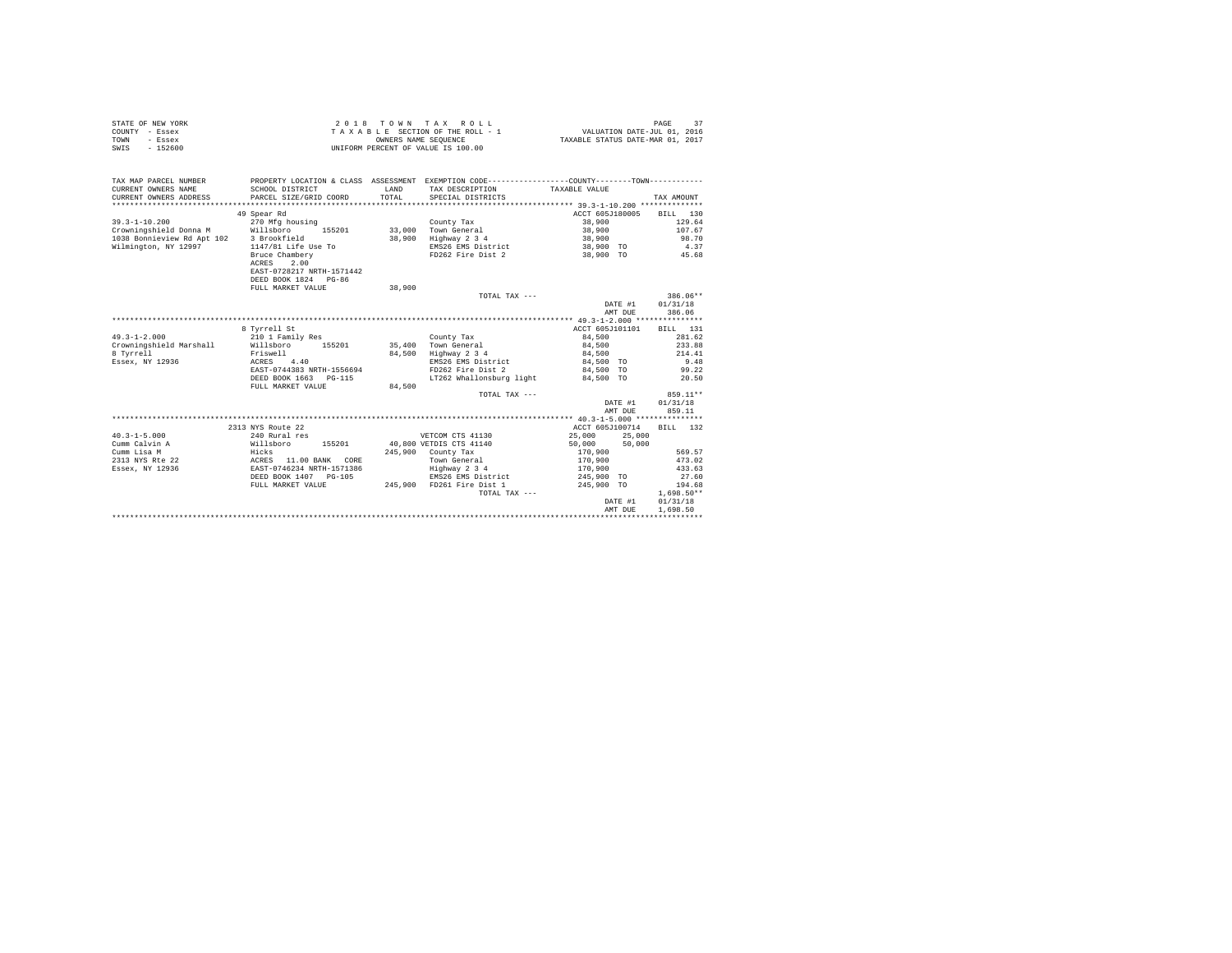| STATE OF NEW YORK | 2018 TOWN TAX ROLL                 | PAGE                             |
|-------------------|------------------------------------|----------------------------------|
| COUNTY - Essex    | TAXABLE SECTION OF THE ROLL - 1    | VALUATION DATE-JUL 01, 2016      |
| TOWN<br>- Essex   | OWNERS NAME SEOUENCE               | TAXABLE STATUS DATE-MAR 01, 2017 |
| SWIS<br>$-152600$ | UNIFORM PERCENT OF VALUE IS 100.00 |                                  |

| TAX MAP PARCEL NUMBER<br>CURRENT OWNERS NAME<br>CURRENT OWNERS ADDRESS | PROPERTY LOCATION & CLASS ASSESSMENT EXEMPTION CODE----------------COUNTY--------TOWN----------<br>SCHOOL DISTRICT<br>PARCEL SIZE/GRID COORD | <b>T.AND</b><br>TOTAL | TAX DESCRIPTION TAXABLE VALUE<br>SPECIAL DISTRICTS |                 | TAX AMOUNT        |
|------------------------------------------------------------------------|----------------------------------------------------------------------------------------------------------------------------------------------|-----------------------|----------------------------------------------------|-----------------|-------------------|
|                                                                        | 2731 NYS Route 22                                                                                                                            |                       |                                                    | ACCT 605J102707 | BILL 133          |
| $40.65 - 2 - 6.000$                                                    | 210 1 Family Res                                                                                                                             |                       | County Tax                                         | 345,300         | 1,150.80          |
|                                                                        |                                                                                                                                              |                       | 62.400 Town General                                |                 |                   |
| Cunnion Stephen O                                                      | Willsboro<br>155201                                                                                                                          |                       |                                                    | 345,300         | 955.73            |
| 10 Coachlamp Ct                                                        | Hicks                                                                                                                                        | 345,300               | Highway 2 3 4                                      | 345,300         | 876.15            |
| Silver Spring, MD 20906-5837 1632/111&1650/136 Easemen                 |                                                                                                                                              |                       | EMS26 EMS District                                 | 345,300 TO      | 38.76             |
|                                                                        | 0.60<br>ACRES                                                                                                                                |                       | FD261 Fire Dist 1                                  |                 | 345,300 TO 273,37 |
|                                                                        | EAST-0756485 NRTH-1572198<br>DEED BOOK 1291 PG-192                                                                                           |                       | LT261 Essex light                                  | 345,300 TO      | 27.74             |
|                                                                        | FULL MARKET VALUE                                                                                                                            | 345,300               |                                                    |                 |                   |
|                                                                        |                                                                                                                                              |                       | TOTAL TAX ---                                      |                 | $3.322.55**$      |
|                                                                        |                                                                                                                                              |                       |                                                    | DATE #1         | 01/31/18          |
|                                                                        |                                                                                                                                              |                       |                                                    | AMT DUE         | 3,322.55          |
|                                                                        |                                                                                                                                              |                       |                                                    |                 |                   |
|                                                                        | 1695 Lake Shore Rd                                                                                                                           |                       |                                                    | ACCT 605J104013 | BILL 134          |
| $49.15 - 1 - 36.000$                                                   | 210 1 Family Res                                                                                                                             |                       | VETWAR CTS 41120                                   | 15,000          | 15,000            |
| Curtin Daniel A                                                        | Willsboro 155201                                                                                                                             |                       | 22,300 County Tax                                  | 123,800         | 412.60            |
| 1695 Lake Shore Rd                                                     | Friswell                                                                                                                                     |                       | 138,800 Town General                               | 123,800         | 342.66            |
| Essex, NY 12936                                                        | $ACRES$ 0.36                                                                                                                                 |                       | Highway 2 3 4                                      | 123,800         | 314.12            |
|                                                                        | EAST-0756737 NRTH-1557385                                                                                                                    |                       | School Relevy                                      |                 | 1,586.85          |
|                                                                        |                                                                                                                                              |                       | EMS26 EMS District                                 | 138,800 TO      | 15.58             |
|                                                                        | FULL MARKET VALUE                                                                                                                            |                       | 138,800 FD262 Fire Dist 2                          | 138,800 TO      | 162.98            |
|                                                                        |                                                                                                                                              |                       | TOTAL TAX ---                                      |                 | $2.834.79**$      |
|                                                                        |                                                                                                                                              |                       |                                                    | DATE #1         | 01/31/18          |
|                                                                        |                                                                                                                                              |                       |                                                    | AMT DUE         | 2,834.79          |
|                                                                        |                                                                                                                                              |                       |                                                    |                 |                   |
|                                                                        | 2 Beggs Point St                                                                                                                             |                       |                                                    | ACCT 605J102306 | BILL 135          |
| $40.73 - 3 - 18.000$                                                   | 210 1 Family Res                                                                                                                             |                       | County Tax                                         | 396,100         | 1,320.11          |
| Dalton Ellen<br>Willsboro                                              | 155201                                                                                                                                       |                       | 58.500 Town General                                |                 |                   |
| 220 Common Ln                                                          |                                                                                                                                              |                       |                                                    | 396,100         | 1,096.33          |
|                                                                        | Potts                                                                                                                                        | 396,100               | Highway 2 3 4                                      | 396,100         | 1,005.04          |
| Beverly, MA 01915                                                      | 1672/19-Easement                                                                                                                             |                       | EMS26 EMS District                                 | 396,100 TO      | 44.46             |
|                                                                        | ACRES 0.30                                                                                                                                   |                       | FD261 Fire Dist 1                                  | 396,100 TO      | 313.59            |
|                                                                        | EAST-0757073 NRTH-1571505                                                                                                                    |                       | LT261 Essex light                                  | 396,100 TO      | 31.82             |
|                                                                        | DEED BOOK 1667 PG-71                                                                                                                         |                       |                                                    |                 |                   |
|                                                                        | FULL MARKET VALUE                                                                                                                            | 396,100               |                                                    |                 |                   |
|                                                                        |                                                                                                                                              |                       | TOTAL TAX ---                                      |                 | $3.811.35**$      |
|                                                                        |                                                                                                                                              |                       |                                                    | DATE #1         | 01/31/18          |
|                                                                        |                                                                                                                                              |                       |                                                    | AMT DUE         | 3.811.35          |
|                                                                        |                                                                                                                                              |                       |                                                    |                 |                   |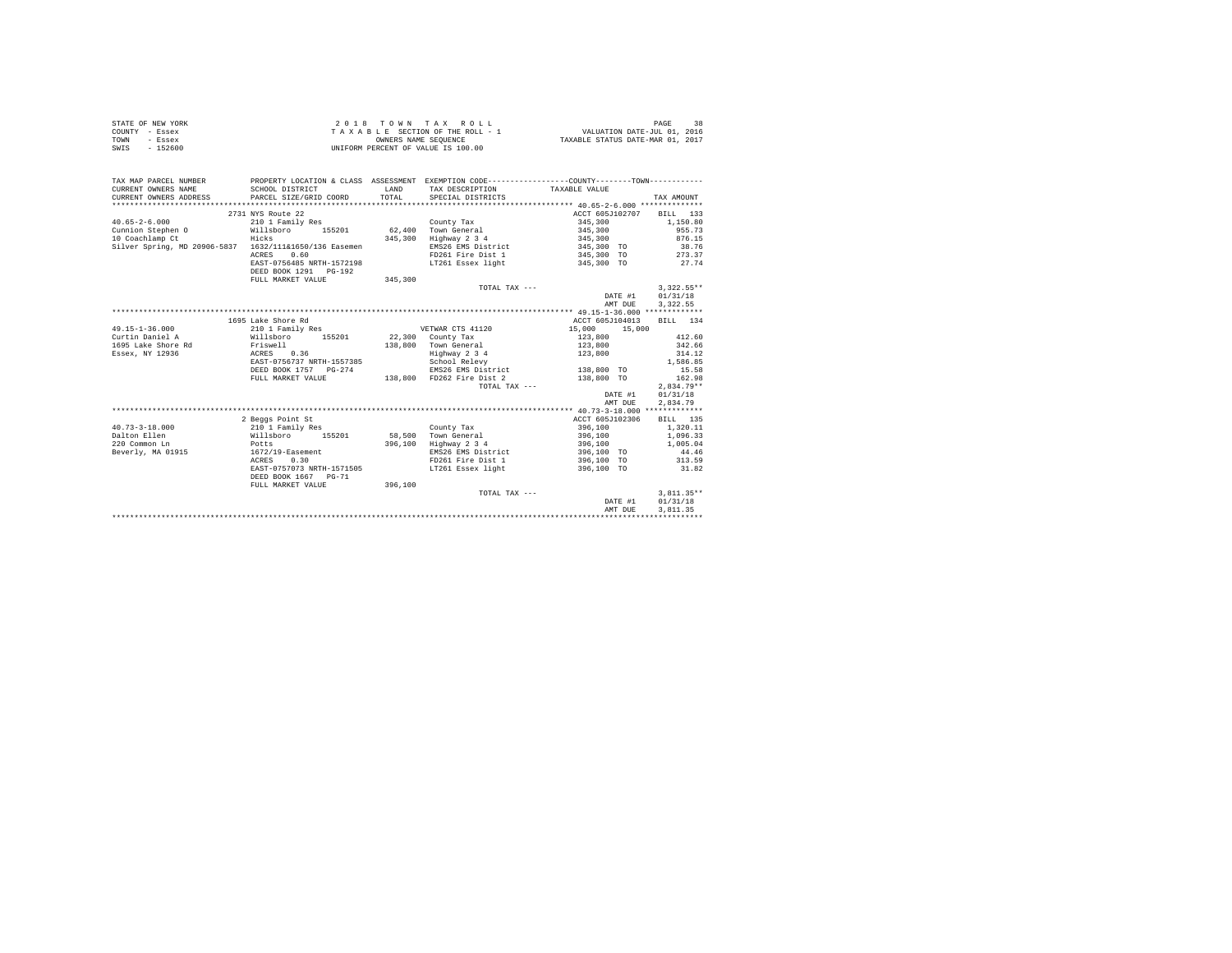|                | STATE OF NEW YORK | 2018 TOWN TAX ROLL                 | PAGE                             |
|----------------|-------------------|------------------------------------|----------------------------------|
| COUNTY - Essex |                   | TAXABLE SECTION OF THE ROLL - 1    | VALUATION DATE-JUL 01, 2016      |
| TOWN           | - Essex           | OWNERS NAME SEOUENCE               | TAXABLE STATUS DATE-MAR 01, 2017 |
| SWIS           | $-152600$         | UNIFORM PERCENT OF VALUE IS 100.00 |                                  |

| TAX MAP PARCEL NUMBER<br>CURRENT OWNERS NAME | SCHOOL DISTRICT                                    | LAND    | PROPERTY LOCATION & CLASS ASSESSMENT EXEMPTION CODE----------------COUNTY--------TOWN----------<br>TAX DESCRIPTION | TAXABLE VALUE   |              |
|----------------------------------------------|----------------------------------------------------|---------|--------------------------------------------------------------------------------------------------------------------|-----------------|--------------|
| CURRENT OWNERS ADDRESS                       | PARCEL SIZE/GRID COORD                             | TOTAL.  | SPECIAL DISTRICTS                                                                                                  |                 | TAX AMOUNT   |
|                                              |                                                    |         |                                                                                                                    |                 |              |
|                                              | 11 Church St                                       |         |                                                                                                                    | ACCT 6079905004 | BILL 136     |
| $40.73 - 2 - 13.000$                         | 681 Culture bldg                                   |         | County Tax                                                                                                         | 93,700          | 312.28       |
| Dalton Herbert F Jr                          | 155201<br>Willsboro                                |         | 20.100 Town General                                                                                                | 93,700          | 259.34       |
| Dalton Karen J                               | Potts                                              | 93,700  | Highway 2 3 4                                                                                                      | 93,700          | 237.75       |
| 31 Dalton Way                                | 1559/224 Preservation                              |         | School Relevy                                                                                                      |                 | 1,201.02     |
| Willsboro, NY 12996                          | Covenant                                           |         | EMS26 EMS District                                                                                                 | 93,700 TO       | 10.52        |
|                                              | 0.05<br>ACRES                                      |         | FD261 Fire Dist 1                                                                                                  | 93,700 TO       | 74.18        |
|                                              | EAST-0756782 NRTH-1571598<br>DEED BOOK 1860 PG-306 |         | LT261 Essex light                                                                                                  | 93,700 TO       | 7.53         |
|                                              | FULL MARKET VALUE                                  | 93,700  |                                                                                                                    |                 |              |
|                                              |                                                    |         | TOTAL TAX ---                                                                                                      |                 | $2.102.62**$ |
|                                              |                                                    |         |                                                                                                                    | DATE #1         | 01/31/18     |
|                                              |                                                    |         |                                                                                                                    | AMT DUE         | 2.102.62     |
|                                              |                                                    |         |                                                                                                                    |                 |              |
|                                              | 3 Beggs Point St                                   |         |                                                                                                                    | ACCT 605J104415 | BILL<br>137  |
| $40.73 - 3 - 15.000$                         | 210 1 Family Res                                   |         | County Tax                                                                                                         | 195,600         | 651.89       |
| Dalton John C                                | Willsboro<br>155201                                |         | 46.800 Town General                                                                                                | 195,600         | 541.39       |
| Dalton Joan W                                | Potts                                              |         | 195,600 Highway 2 3 4                                                                                              | 195,600         | 496.31       |
| 212 Thoreau St                               | 1668/80-Easement                                   |         | EMS26 EMS District                                                                                                 | 195,600 TO      | 21.95        |
| Concord, MA 01742                            | 0.12<br>ACRES                                      |         | FD261 Fire Dist 1                                                                                                  | 195,600 TO      | 154.85       |
|                                              | EAST-0757093 NRTH-1571651                          |         | LT261 Essex light                                                                                                  | 195,600 TO      | 15.71        |
|                                              | DEED BOOK 1584 PG-152                              |         |                                                                                                                    |                 |              |
|                                              | FULL MARKET VALUE                                  | 195,600 |                                                                                                                    |                 |              |
|                                              |                                                    |         | TOTAL TAX ---                                                                                                      |                 | $1.882.10**$ |
|                                              |                                                    |         |                                                                                                                    | DATE #1         | 01/31/18     |
|                                              |                                                    |         |                                                                                                                    | AMT DUE         | 1,882.10     |
|                                              |                                                    |         |                                                                                                                    |                 |              |
|                                              | 11 Clubhouse Way                                   |         |                                                                                                                    | ACCT 605J104601 | BILL 138     |
| $49.11 - 1 - 13.000$                         | 210 1 Family Res                                   |         | County Tax                                                                                                         | 385,800         | 1,285.78     |
| Dashiells Roberta Trust                      | Willsboro 155201                                   |         | 148,000 Town General                                                                                               | 385,800         | 1,067.83     |
| 3921 Devonshire Dr                           | Wharton                                            | 385,800 | Highway 2 3 4                                                                                                      | 385,800         | 978.91       |
| Cincinnati, OH 45226                         | 1162/158                                           |         | EMS26 EMS District                                                                                                 | 385,800 TO      | 43.30        |
|                                              | 1ac                                                |         | FD261 Fire Dist 1                                                                                                  | 385,800 TO      | 305.43       |
|                                              | 1.00<br>ACRES                                      |         |                                                                                                                    |                 |              |
|                                              | EAST-0757424 NRTH-1563089                          |         |                                                                                                                    |                 |              |
|                                              | DEED BOOK 1297 PG-229                              |         |                                                                                                                    |                 |              |
|                                              | FULL MARKET VALUE                                  | 385,800 |                                                                                                                    |                 |              |
|                                              |                                                    |         | TOTAL TAX ---                                                                                                      |                 | $3.681.25**$ |
|                                              |                                                    |         |                                                                                                                    | DATE #1         | 01/31/18     |
|                                              |                                                    |         |                                                                                                                    | AMT DUE         | 3.681.25     |
|                                              |                                                    |         |                                                                                                                    |                 |              |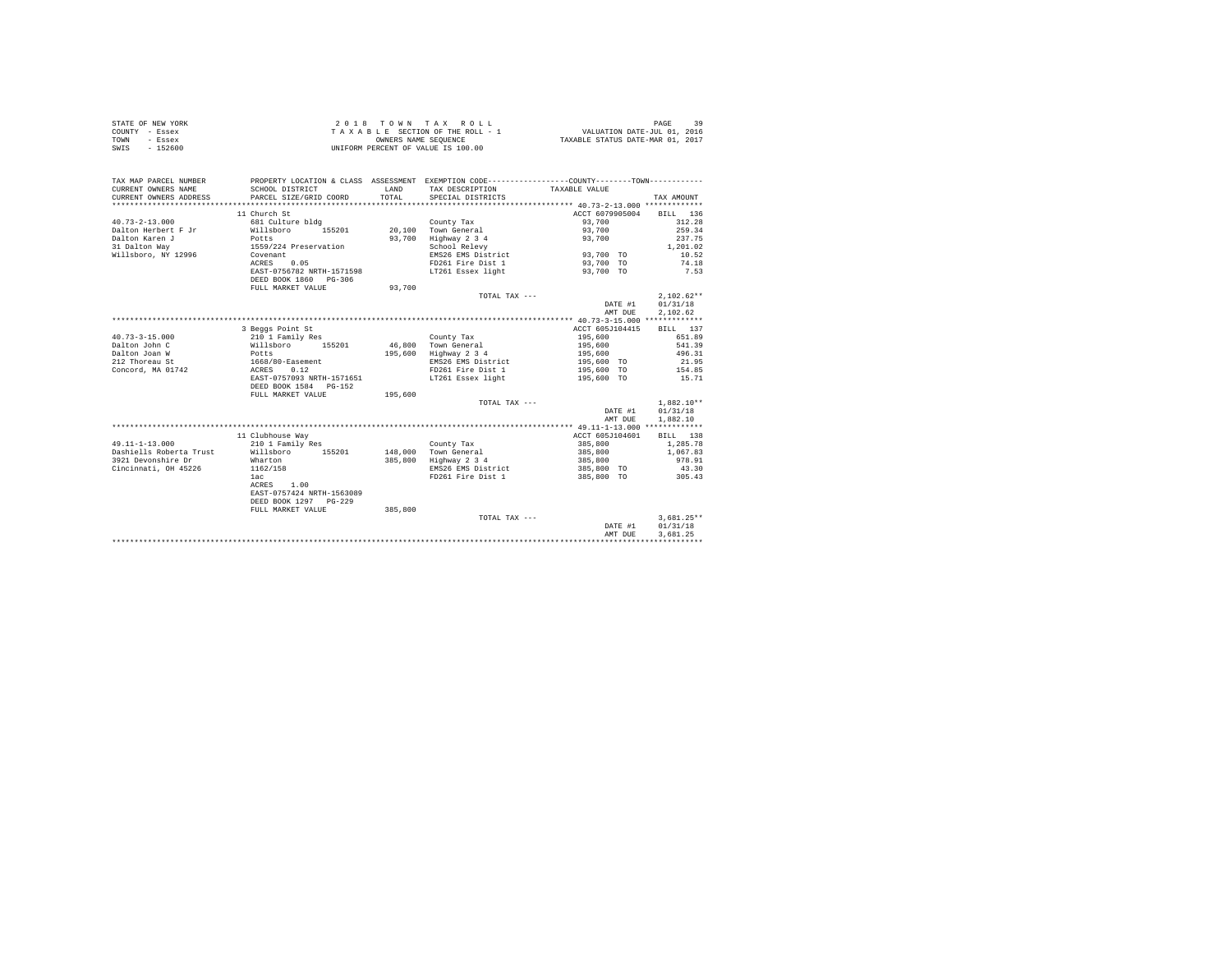| STATE OF NEW YORK | 2018 TOWN TAX ROLL                 | 40<br>PAGE                       |
|-------------------|------------------------------------|----------------------------------|
| COUNTY - Essex    | TAXABLE SECTION OF THE ROLL - 1    | VALUATION DATE-JUL 01, 2016      |
| TOWN<br>- Essex   | OWNERS NAME SEOUENCE               | TAXABLE STATUS DATE-MAR 01, 2017 |
| $-152600$<br>SWIS | UNIFORM PERCENT OF VALUE IS 100.00 |                                  |

| TAX MAP PARCEL NUMBER<br>CURRENT OWNERS NAME | SCHOOL DISTRICT                                                                                                                                                                                                                                    | LAND    | TAX DESCRIPTION                                     | PROPERTY LOCATION & CLASS ASSESSMENT EXEMPTION CODE---------------COUNTY--------TOWN----------<br>TAXABLE VALUE |                |
|----------------------------------------------|----------------------------------------------------------------------------------------------------------------------------------------------------------------------------------------------------------------------------------------------------|---------|-----------------------------------------------------|-----------------------------------------------------------------------------------------------------------------|----------------|
| CURRENT OWNERS ADDRESS                       | PARCEL SIZE/GRID COORD                                                                                                                                                                                                                             | TOTAL   | SPECIAL DISTRICTS                                   |                                                                                                                 | TAX AMOUNT     |
|                                              |                                                                                                                                                                                                                                                    |         |                                                     |                                                                                                                 |                |
|                                              | Sayre Rd                                                                                                                                                                                                                                           |         |                                                     | ACCT 605J101606 BILL 139                                                                                        |                |
|                                              | 48.3-1-21.100 105 Vac farmland<br>Davis Echapin Westport 155001<br>PO Box 4 8 Platt Rogers<br>Westport, NY 12993 ACRES 33.90<br>Mestport, NY 12993 EAST-0729889 NRTH-1552275                                                                       |         | AG DIST C 41720                                     | $18,011$ $18,011$                                                                                               |                |
|                                              |                                                                                                                                                                                                                                                    |         | 61,700 County Tax                                   | 43,989                                                                                                          | 146.61         |
|                                              |                                                                                                                                                                                                                                                    |         | 62,000 Town General                                 | 43,989                                                                                                          | 121.75         |
|                                              |                                                                                                                                                                                                                                                    |         | Town Generai<br>Highway 2 3 4                       | $43,989$<br>62,000 TO                                                                                           | 111.62         |
|                                              |                                                                                                                                                                                                                                                    |         | EMS26 EMS District                                  |                                                                                                                 | 6.96           |
|                                              | MAY BE SUBJECT TO PAYMENT DEED BOOK 1198 PG-232<br>UNDER AGDIST LAW TIL 2021 FULL MARKET VALUE                                                                                                                                                     |         |                                                     | FD262 Fire Dist 2 62,000 TO                                                                                     | 72.80          |
|                                              |                                                                                                                                                                                                                                                    | 62,000  |                                                     |                                                                                                                 |                |
|                                              |                                                                                                                                                                                                                                                    |         | TOTAL TAX ---                                       |                                                                                                                 | 459.74**       |
|                                              |                                                                                                                                                                                                                                                    |         |                                                     | DATE #1                                                                                                         | 01/31/18       |
|                                              |                                                                                                                                                                                                                                                    |         |                                                     |                                                                                                                 | AMT DUE 459.74 |
|                                              |                                                                                                                                                                                                                                                    |         |                                                     |                                                                                                                 |                |
|                                              | Savre Rd                                                                                                                                                                                                                                           |         |                                                     | ACCT 605J192003 BILL 140                                                                                        |                |
|                                              |                                                                                                                                                                                                                                                    |         | AG DIST C 41720                                     | 16,713 16,713                                                                                                   |                |
|                                              |                                                                                                                                                                                                                                                    |         | 45,700 County Tax                                   | 28,987                                                                                                          | 96.61          |
|                                              |                                                                                                                                                                                                                                                    |         | 45,700 Town General                                 | 28,987                                                                                                          | 80.23          |
|                                              |                                                                                                                                                                                                                                                    |         |                                                     |                                                                                                                 | 73.55          |
|                                              |                                                                                                                                                                                                                                                    |         | Town General<br>Highway 2 3 4<br>EMS26 EMS District | 28,987<br>45,700 TO                                                                                             | 5.13           |
|                                              |                                                                                                                                                                                                                                                    |         | FD262 Fire Dist 2                                   | 45,700 TO                                                                                                       | 53.66          |
|                                              | 48.3-1-21.200<br>2022 Rural vac>10<br>DO Box 4<br>PO Box 4<br>Mestport, NY 12993<br>2022 Rural vac>10<br>2022 RURA 155001 45,700<br>2022 RURA 2022 RURA 2022 2023<br>2022 RURA 2022 2023<br>2022 RURA 2022 2023<br>2022 2023 2024 2024<br>2022 202 |         |                                                     |                                                                                                                 |                |
|                                              |                                                                                                                                                                                                                                                    |         | TOTAL TAX ---                                       |                                                                                                                 | $309.18**$     |
|                                              |                                                                                                                                                                                                                                                    |         |                                                     | DATE #1                                                                                                         | 01/31/18       |
|                                              |                                                                                                                                                                                                                                                    |         |                                                     | AMT DUE                                                                                                         | 309.18         |
|                                              |                                                                                                                                                                                                                                                    |         |                                                     |                                                                                                                 |                |
|                                              | 2783 Essex Rd                                                                                                                                                                                                                                      |         |                                                     | ACCT 605J103010                                                                                                 | BILL 141       |
| $40.65 - 1 - 3.000$                          | 240 Rural res - WTRFNT                                                                                                                                                                                                                             |         | County Tax                                          | 1243,300                                                                                                        | 4,143.63       |
|                                              |                                                                                                                                                                                                                                                    |         |                                                     |                                                                                                                 | 3,441.23       |
|                                              |                                                                                                                                                                                                                                                    |         | 418,900 Town General<br>1243,300 Highway 2 3 4      |                                                                                                                 | 3,154.69       |
|                                              |                                                                                                                                                                                                                                                    |         | EMS26 EMS District                                  | $1243,300$<br>$1243,300$<br>$1243,300$ TO<br>$1243,300$ TO                                                      | 139.55         |
|                                              |                                                                                                                                                                                                                                                    |         | FD261 Fire Dist 1                                   |                                                                                                                 | 984.30         |
|                                              |                                                                                                                                                                                                                                                    |         | LT261 Essex light                                   |                                                                                                                 | 99.86          |
|                                              | FULL MARKET VALUE                                                                                                                                                                                                                                  |         | 1243,300 WB261 Water B&I                            | 1243,300 TO<br>1243,300 TOC                                                                                     | 325.24         |
|                                              |                                                                                                                                                                                                                                                    |         | TOTAL TAX ---                                       |                                                                                                                 | 12,288.50**    |
|                                              |                                                                                                                                                                                                                                                    |         |                                                     | DATE #1 01/31/18                                                                                                |                |
|                                              |                                                                                                                                                                                                                                                    |         |                                                     | AMT DUE                                                                                                         | 12,288.50      |
|                                              |                                                                                                                                                                                                                                                    |         |                                                     |                                                                                                                 |                |
|                                              | 2307 Jersey St                                                                                                                                                                                                                                     |         |                                                     | ACCT 605J100812                                                                                                 | BILL 142       |
|                                              |                                                                                                                                                                                                                                                    |         | County Tax                                          | 167,700                                                                                                         | 558.91         |
|                                              |                                                                                                                                                                                                                                                    |         | 34,200 Town General<br>167,700 Highway 2 3 4        | $167,700$<br>$167,700$                                                                                          | 464.16         |
|                                              |                                                                                                                                                                                                                                                    |         |                                                     |                                                                                                                 | 425.51         |
|                                              |                                                                                                                                                                                                                                                    |         |                                                     | 167,700 TO                                                                                                      | 18.82          |
|                                              |                                                                                                                                                                                                                                                    |         | EMS26 EMS District<br>FD262 Fire Dist 2             | $167,700$ TO $196.92$                                                                                           |                |
|                                              | 39.4-1-8.100 2307 0ersey St<br>Deal Paul J = 1210 1 Family Res<br>Brown Anne E = 1105.00<br>2307 Jersey St = 10015.00<br>2307 Jersey St = 10015.00<br>ESSEX, NY 12936 = 285T-0741209 NRTH-1571050                                                  |         |                                                     |                                                                                                                 |                |
|                                              | DEED BOOK 1811    PG-254                                                                                                                                                                                                                           |         |                                                     |                                                                                                                 |                |
|                                              | FULL MARKET VALUE                                                                                                                                                                                                                                  | 167,700 |                                                     |                                                                                                                 |                |
|                                              |                                                                                                                                                                                                                                                    |         | TOTAL TAX ---                                       | $\mathtt{DATE}~\#1$                                                                                             | $1,664.32**$   |
|                                              |                                                                                                                                                                                                                                                    |         |                                                     |                                                                                                                 | 01/31/18       |
|                                              |                                                                                                                                                                                                                                                    |         |                                                     | AMT DUE                                                                                                         | 1,664.32       |
|                                              |                                                                                                                                                                                                                                                    |         |                                                     |                                                                                                                 |                |
|                                              |                                                                                                                                                                                                                                                    |         |                                                     |                                                                                                                 |                |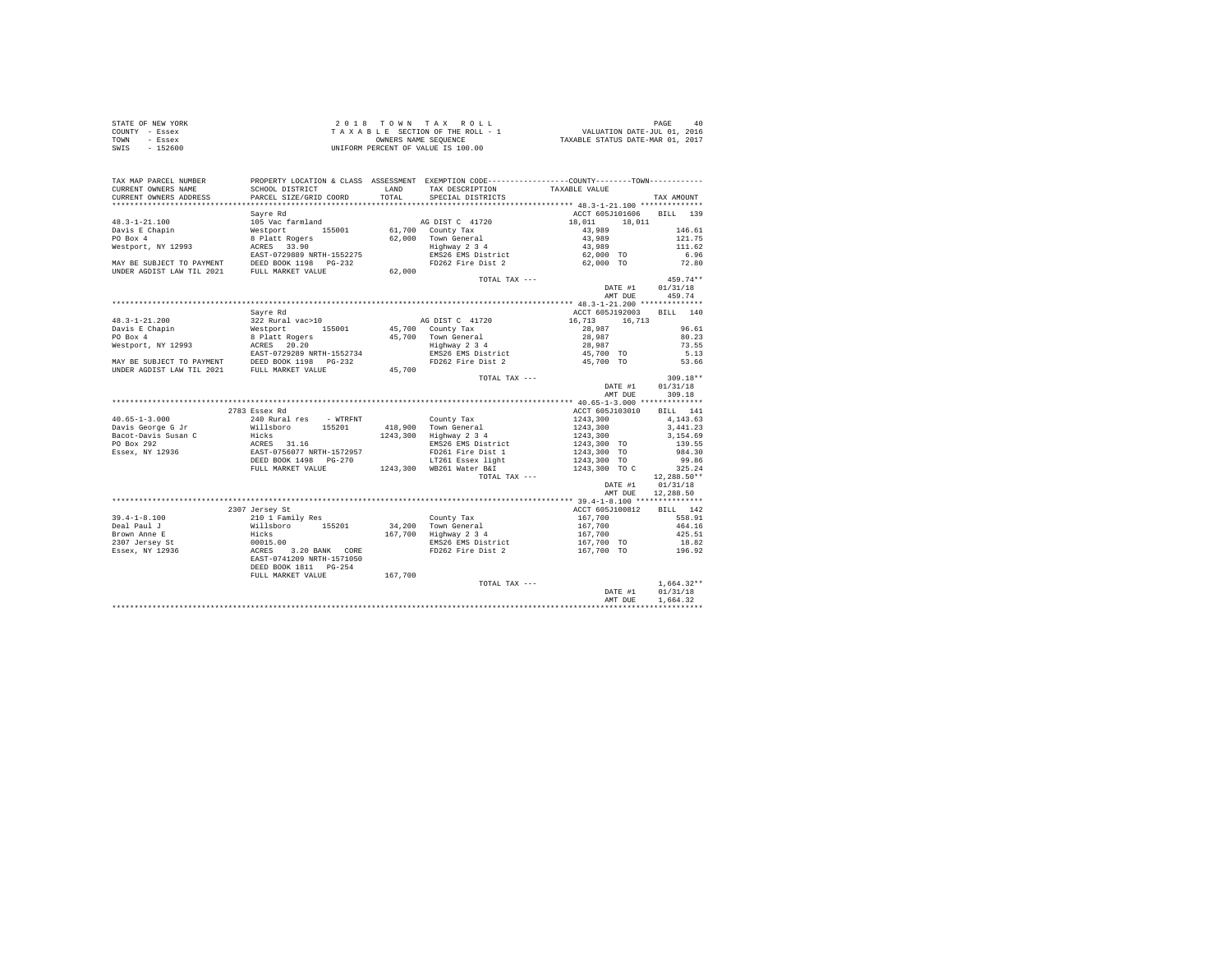| STATE OF NEW YORK | 2018 TOWN TAX ROLL                 | PAGE                             |
|-------------------|------------------------------------|----------------------------------|
| COUNTY - Essex    | TAXABLE SECTION OF THE ROLL - 1    | VALUATION DATE-JUL 01, 2016      |
| TOWN<br>- Essex   | OWNERS NAME SEOUENCE               | TAXABLE STATUS DATE-MAR 01, 2017 |
| SWIS<br>- 152600  | UNIFORM PERCENT OF VALUE IS 100.00 |                                  |

| TAX MAP PARCEL NUMBER                                                           | PROPERTY LOCATION & CLASS ASSESSMENT EXEMPTION CODE---------------COUNTY-------TOWN---------                    |         |                                              |                              |              |
|---------------------------------------------------------------------------------|-----------------------------------------------------------------------------------------------------------------|---------|----------------------------------------------|------------------------------|--------------|
| CURRENT OWNERS NAME                                                             | SCHOOL DISTRICT                                                                                                 | LAND    | TAX DESCRIPTION                              | TAXABLE VALUE                |              |
| CURRENT OWNERS ADDRESS                                                          | PARCEL SIZE/GRID COORD                                                                                          | TOTAL   | SPECIAL DISTRICTS                            |                              | TAX AMOUNT   |
|                                                                                 |                                                                                                                 |         |                                              |                              |              |
|                                                                                 | 2204 Lake Shore Rd                                                                                              |         |                                              | ACCT 605J103601              | BILL 143     |
| $40.81 - 3 - 6.000$                                                             | 210 1 Family Res - WTRFNT                                                                                       |         | County Tax                                   | 414,900                      | 1,382.77     |
| DeLaughter Maureen E                                                            | Willsboro 155201                                                                                                |         | 307,900 Town General                         | 414,900                      | 1,148.37     |
| DeLaughter Kevin                                                                | Potts<br>ACRES 2.00<br>EAST-0757456 NRTH-1569152                                                                |         | 414,900 Highway 2 3 4                        | 414,900                      | 1,052.75     |
| PO Box 303                                                                      |                                                                                                                 |         | EMS26 EMS District                           | 414,900 TO                   | 46.57        |
| Essex, NY 12936                                                                 |                                                                                                                 |         | FD261 Fire Dist 1                            | 414,900 TO                   | 328.47       |
|                                                                                 | DEED BOOK 1619 PG-97                                                                                            |         |                                              | LT261 Essex light 414,900 TO | 33.33        |
|                                                                                 | FULL MARKET VALUE                                                                                               | 414,900 |                                              |                              |              |
|                                                                                 |                                                                                                                 |         | TOTAL TAX ---                                |                              | $3.992.26**$ |
|                                                                                 |                                                                                                                 |         |                                              | DATE #1                      | 01/31/18     |
|                                                                                 |                                                                                                                 |         |                                              | AMT DUE                      | 3,992.26     |
|                                                                                 |                                                                                                                 |         |                                              |                              |              |
|                                                                                 | 73 Albee Ln                                                                                                     |         |                                              | ACCT 605J101604              | BILL 144     |
| $49.15 - 2 - 1.000$                                                             | 210 1 Family Res - WTRFNT                                                                                       |         | County Tax                                   | 340,000                      | 1,133.14     |
| DelVecchio Kimberly A Trust Willsboro 155201                                    |                                                                                                                 |         | 319,100 Town General                         | 340,000                      | 941.06       |
|                                                                                 |                                                                                                                 |         | 340,000 Highway 2 3 4                        | 340,000                      | 862.70       |
| 34 Arrowhead Rd <sup>1</sup> Friswell<br>Saratoga Springs, NY 12866 12CRES 0.58 |                                                                                                                 |         | EMS26 EMS District                           | 340,000 TO                   | 38.16        |
|                                                                                 | EAST-0758737 NRTH-1557609                                                                                       |         | FD261 Fire Dist 1                            | 340,000 TO                   | 269.17       |
|                                                                                 | DEED BOOK 1760 PG-229                                                                                           |         |                                              |                              |              |
|                                                                                 | FULL MARKET VALUE                                                                                               | 340,000 |                                              |                              |              |
|                                                                                 |                                                                                                                 |         | TOTAL TAX ---                                |                              | $3.244.23**$ |
|                                                                                 |                                                                                                                 |         |                                              | DATE #1                      | 01/31/18     |
|                                                                                 |                                                                                                                 |         |                                              | AMT DUE                      | 3.244.23     |
|                                                                                 |                                                                                                                 |         |                                              |                              |              |
|                                                                                 | 65 Daniels Rd                                                                                                   |         |                                              | ACCT 605J101910              | BILL 145     |
| $48.1 - 1 - 29.000$                                                             | 240 Rural res                                                                                                   |         | County Tax                                   | 118,600                      | 395.27       |
| Demar Jason A                                                                   |                                                                                                                 |         |                                              |                              | 328.26       |
| Demar December L                                                                |                                                                                                                 |         | 79,600 Town General<br>118,600 Highway 2 3 4 | 118,600<br>118,600           | 300.93       |
| 65 Daniels Rd                                                                   |                                                                                                                 |         | EMS26 EMS District                           |                              | 13.31        |
|                                                                                 |                                                                                                                 |         |                                              | 118,600 TO<br>118,600 TO     | 139.26       |
| Essex, NY 12936                                                                 | Westport 155001<br>7 Platt Rogers<br>ACRES 69.90 BANKCORE<br>EAST-0727373 NRTH-1562246<br>DEED BOOK 1756 PG-178 |         | FD262 Fire Dist 2                            |                              |              |
|                                                                                 |                                                                                                                 |         |                                              |                              |              |
|                                                                                 | FULL MARKET VALUE                                                                                               | 118,600 |                                              |                              |              |
|                                                                                 |                                                                                                                 |         | TOTAL TAX ---                                |                              | $1,177.03**$ |
|                                                                                 |                                                                                                                 |         |                                              | DATE #1                      | 01/31/18     |
|                                                                                 |                                                                                                                 |         |                                              | AMT DUE                      | 1,177.03     |
|                                                                                 |                                                                                                                 |         |                                              |                              |              |
|                                                                                 | 2451 NYS Route 22                                                                                               |         |                                              | ACCT 605J101802              | BILL 146     |
| $40.3 - 3 - 4.000$                                                              | 210 1 Family Res                                                                                                |         | County Tax                                   | 120,400                      | 401.27       |
| DeWolff Catherine A                                                             | Willsboro 155201                                                                                                |         | 33,900 Town General<br>120,400 Highway 2 3 4 | 120,400<br>120,400           | 333.25       |
| PO Box 71                                                                       | Potts                                                                                                           |         |                                              |                              | 305.50       |
| Essex, NY 12936                                                                 | ACRES 2.90<br>EAST-0749671 NRTH-1570840                                                                         |         | EMS26 EMS District                           | 120,400 TO                   | 13.51        |
|                                                                                 |                                                                                                                 |         | FD261 Fire Dist 1                            | 120,400 TO                   | 95.32        |
|                                                                                 | DEED BOOK 1358 PG-112                                                                                           |         | LT261 Essex light                            | 120,400 TO                   | 9.67         |
|                                                                                 | FULL MARKET VALUE                                                                                               | 120,400 |                                              |                              |              |
|                                                                                 |                                                                                                                 |         | TOTAL TAX ---                                |                              | $1,158.52**$ |
|                                                                                 |                                                                                                                 |         |                                              |                              |              |
|                                                                                 |                                                                                                                 |         |                                              | DATE #1                      | 01/31/18     |
|                                                                                 |                                                                                                                 |         |                                              | AMT DUE                      | 1,158.52     |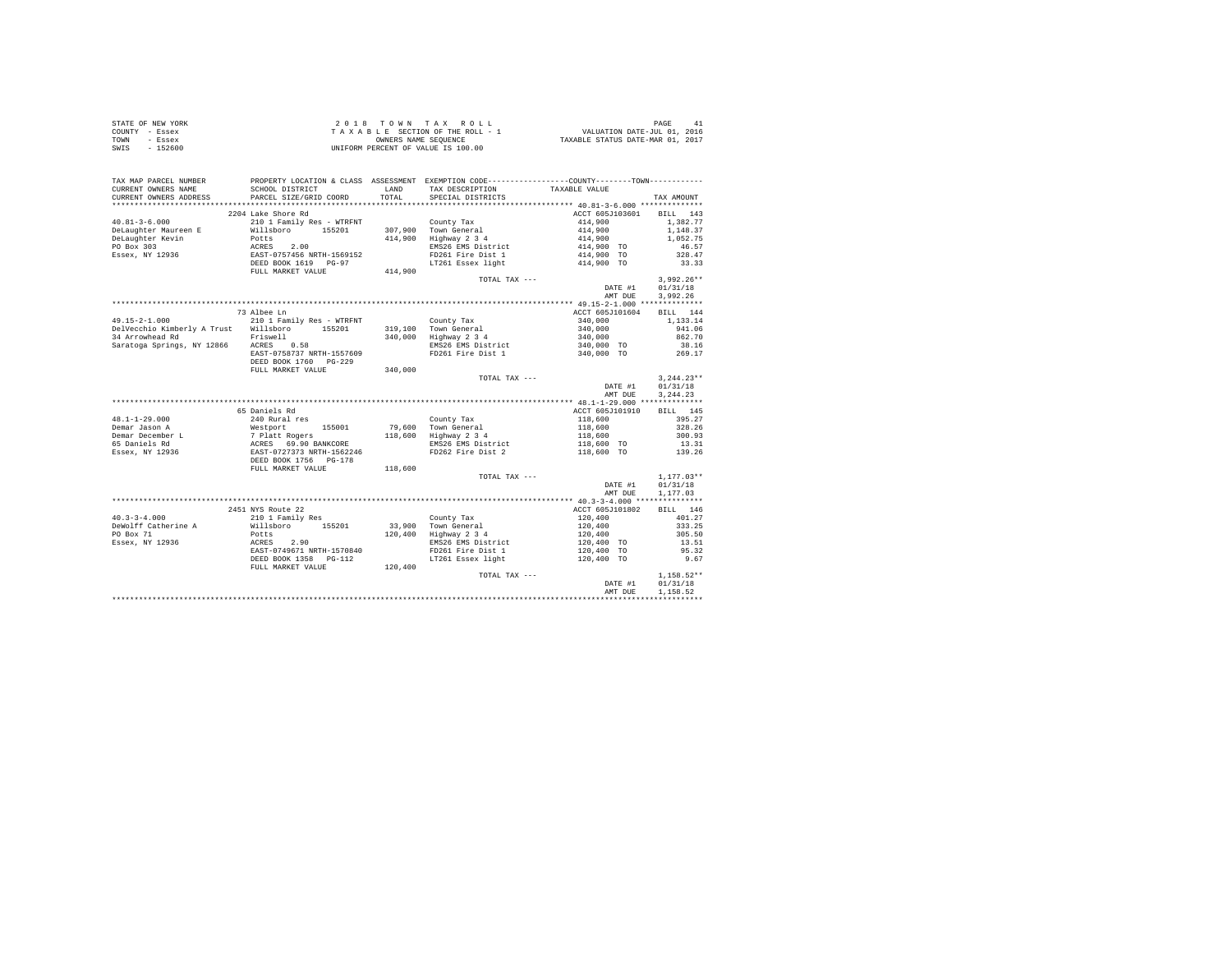|                | STATE OF NEW YORK |  |  |  | 2018 TOWN TAX ROLL                 |  |  |  |  | 42<br>PAGE                       |
|----------------|-------------------|--|--|--|------------------------------------|--|--|--|--|----------------------------------|
| COUNTY - Essex |                   |  |  |  | TAXABLE SECTION OF THE ROLL - 1    |  |  |  |  | VALUATION DATE-JUL 01, 2016      |
| TOWN           | - Essex           |  |  |  | OWNERS NAME SEOUENCE               |  |  |  |  | TAXABLE STATUS DATE-MAR 01, 2017 |
| SWIS           | - 152600          |  |  |  | UNIFORM PERCENT OF VALUE IS 100.00 |  |  |  |  |                                  |

| TAX MAP PARCEL NUMBER<br>CURRENT OWNERS NAME<br>CURRENT OWNERS ADDRESS | PROPERTY LOCATION & CLASS ASSESSMENT EXEMPTION CODE----------------COUNTY-------TOWN----------<br>SCHOOL DISTRICT<br>PARCEL SIZE/GRID COORD | LAND<br>TOTAL. | TAX DESCRIPTION TAXABLE VALUE<br>SPECIAL DISTRICTS |                      | TAX AMOUNT   |
|------------------------------------------------------------------------|---------------------------------------------------------------------------------------------------------------------------------------------|----------------|----------------------------------------------------|----------------------|--------------|
|                                                                        | 71 Burt Way                                                                                                                                 |                |                                                    | ACCT 605J100708      | BILL 147     |
| $49.11 - 1 - 30.000$                                                   | 260 Seasonal res                                                                                                                            |                | County Tax                                         | 250,800              | 835.86       |
| Diamond Douglas                                                        | Willsboro<br>155201                                                                                                                         |                | 143.300 Town General                               | 250,800              | 694.17       |
| Diamond Elizabeth C                                                    | Wharton                                                                                                                                     | 250,800        | Highway 2 3 4                                      | 250,800              | 636.37       |
| 5807 S Woodlawn Ave                                                    | ACRES 0.90                                                                                                                                  |                | EMS26 EMS District                                 | 250,800 TO           | 28.15        |
| Chicago, IL 60637                                                      | EAST-0757979 NRTH-1562923                                                                                                                   |                | FD261 Fire Dist 1                                  | 250.800 TO           | 198.55       |
|                                                                        | DEED BOOK 1204 PG-5                                                                                                                         |                |                                                    |                      |              |
|                                                                        | FULL MARKET VALUE                                                                                                                           | 250,800        |                                                    |                      |              |
|                                                                        |                                                                                                                                             |                | TOTAL TAX ---                                      |                      | $2.393.10**$ |
|                                                                        |                                                                                                                                             |                |                                                    | DATE #1              | 01/31/18     |
|                                                                        |                                                                                                                                             |                |                                                    | AMT DUE              | 2,393.10     |
|                                                                        |                                                                                                                                             |                |                                                    |                      |              |
|                                                                        | Daniels Rd                                                                                                                                  |                |                                                    | ACCT 605J104009      | BILL 148     |
| $39.3 - 1 - 2.110$                                                     | 105 Vac farmland                                                                                                                            |                | AG DIST C 41720                                    | 14,359<br>14,359     |              |
| Dickerson Darren                                                       | Willsboro<br>155201                                                                                                                         |                | 34,200 County Tax                                  | 19,841               | 66.13        |
| 174 Reber Rd                                                           | 7 Peru Bay Tract                                                                                                                            |                | 34.200 Town General                                | 19,841               | 54.92        |
| Willsboro, NY 12996                                                    | 1203/177 Life Use To                                                                                                                        |                | Highway 2 3 4                                      | 19,841               | 50.34        |
|                                                                        | R&n Soper                                                                                                                                   |                | EMS26 EMS District                                 | 34,200 TO            | 3.84         |
| MAY BE SUBJECT TO PAYMENT                                              | ACRES 44.93                                                                                                                                 |                | FD262 Fire Dist 2                                  | 34,200 TO            | 40.16        |
| UNDER AGDIST LAW TIL 2021                                              | EAST-0723306 NRTH-1571104                                                                                                                   |                |                                                    |                      |              |
|                                                                        | DEED BOOK 1203 PG-177                                                                                                                       |                |                                                    |                      |              |
|                                                                        | FULL MARKET VALUE                                                                                                                           | 34,200         |                                                    |                      |              |
|                                                                        |                                                                                                                                             |                | $TOTAI. TAX - - -$                                 |                      | $215.39**$   |
|                                                                        |                                                                                                                                             |                |                                                    | DATE #1              | 01/31/18     |
|                                                                        |                                                                                                                                             |                |                                                    | AMT DUE              | 215.39       |
|                                                                        |                                                                                                                                             |                |                                                    |                      |              |
|                                                                        | 1495 Jersey St                                                                                                                              |                |                                                    | ACCT 605J100901      | RTT.T. 149   |
| $39.3 - 1 - 4.000$                                                     | 240 Rural res                                                                                                                               |                | AG DIST C 41720                                    | $\Omega$<br>$\Omega$ |              |
| Dickerson Darren                                                       | Willsboro<br>155201                                                                                                                         |                | 34,800 County Tax                                  | 38,200               | 127.31       |
| 174 Reber Rd                                                           | 5 Brookfield                                                                                                                                |                | 38,200 Town General                                | 38,200               | 105.73       |
| Willsboro, NY 12996                                                    | Survey 7283                                                                                                                                 |                | Highway 2 3 4                                      | 38,200               | 96.93        |
|                                                                        | ACRES 12.23                                                                                                                                 |                | EMS26 EMS District                                 | 38,200 TO            | 4.29         |
| MAY BE SUBJECT TO PAYMENT                                              | EAST-0724741 NRTH-1570406                                                                                                                   |                | FD262 Fire Dist 2                                  | 38,200 TO            | 44.86        |
| UNDER AGDIST LAW TIL 2021                                              | DEED BOOK 1825<br>PG-199                                                                                                                    |                |                                                    |                      |              |
|                                                                        | FULL MARKET VALUE                                                                                                                           | 38,200         |                                                    |                      |              |
|                                                                        |                                                                                                                                             |                | TOTAL TAX ---                                      |                      | $379.12**$   |
|                                                                        |                                                                                                                                             |                |                                                    | DATE #1              | 01/31/18     |
|                                                                        |                                                                                                                                             |                |                                                    | AMT DUE              | 379.12       |
|                                                                        |                                                                                                                                             |                |                                                    |                      |              |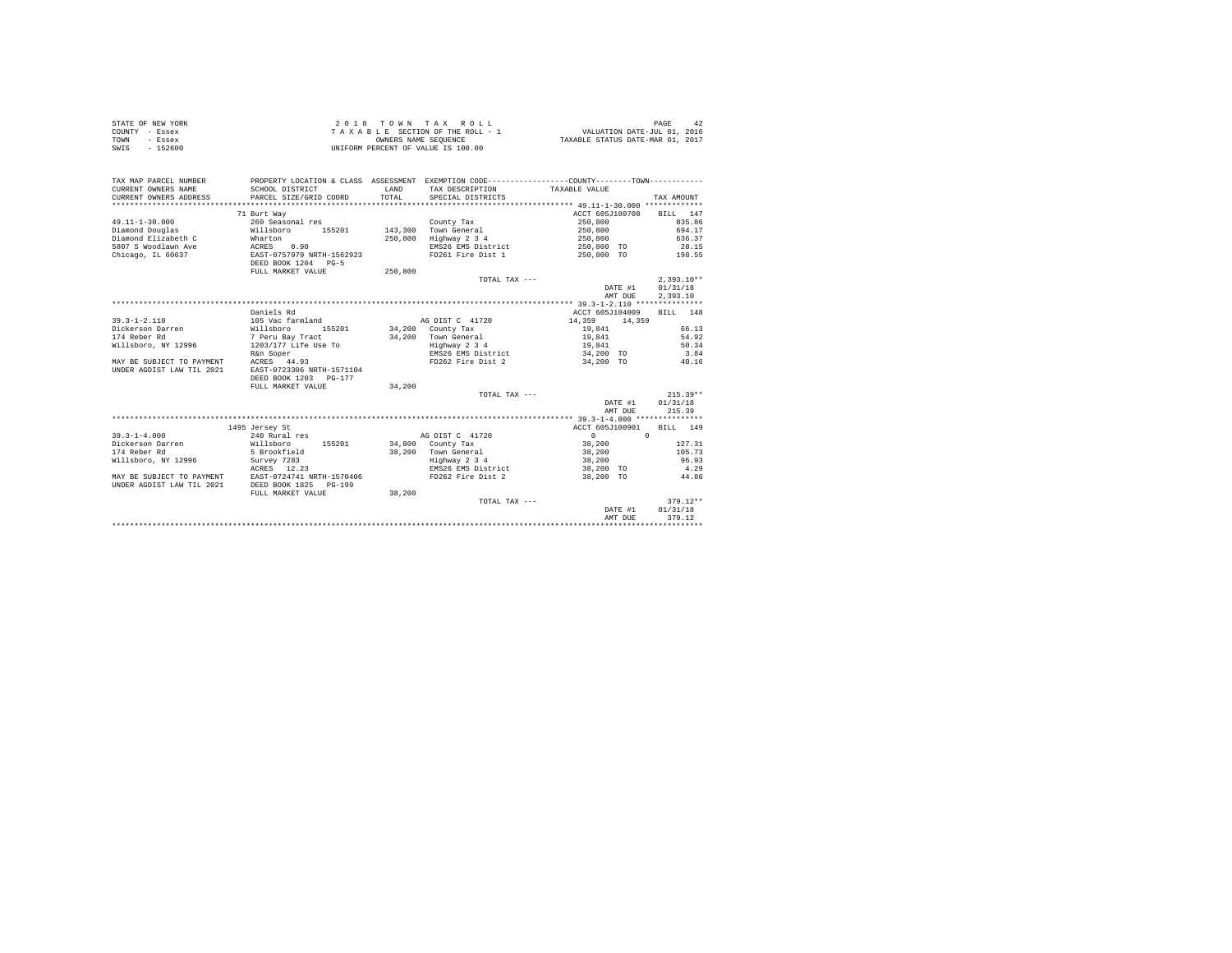| STATE OF NEW YORK | 2018 TOWN TAX ROLL                 | 43<br>PAGE                       |
|-------------------|------------------------------------|----------------------------------|
| COUNTY - Essex    | TAXABLE SECTION OF THE ROLL - 1    | VALUATION DATE-JUL 01, 2016      |
| TOWN<br>- Essex   | OWNERS NAME SEOUENCE               | TAXABLE STATUS DATE-MAR 01, 2017 |
| - 152600<br>SWIS  | UNIFORM PERCENT OF VALUE IS 100.00 |                                  |

| TAX MAP PARCEL NUMBER<br>CURRENT OWNERS NAME           | SCHOOL DISTRICT                                                        | LAND   | PROPERTY LOCATION & CLASS ASSESSMENT EXEMPTION CODE---------------COUNTY-------TOWN----------<br>TAX DESCRIPTION | TAXABLE VALUE              |                                |
|--------------------------------------------------------|------------------------------------------------------------------------|--------|------------------------------------------------------------------------------------------------------------------|----------------------------|--------------------------------|
| CURRENT OWNERS ADDRESS                                 | PARCEL SIZE/GRID COORD                                                 | TOTAL  | SPECIAL DISTRICTS                                                                                                |                            | TAX AMOUNT                     |
| $39.3 - 1 - 1.000$                                     | Daniels Rd<br>105 Vac farmland                                         |        | County Tax                                                                                                       | ACCT 605J178502<br>1,500   | <b>BILL</b><br>150<br>5.00     |
| Dickerson Duane<br>105 Reber Rd<br>Willsboro, NY 12996 | Willsboro 155201<br>7 Peru Bay Tract<br>ACRES<br>1.46                  |        | 1,500 Town General<br>1,500 Highway 2 3 4<br>EMS26 EMS District                                                  | 1,500<br>1,500<br>1,500 TO | 4.15<br>3.81<br>.17            |
|                                                        | EAST-0723298 NRTH-1571662<br>DEED BOOK 1116 PG-94<br>FULL MARKET VALUE | 1,500  | FD262 Fire Dist 2                                                                                                | 1,500 TO                   | 1.76                           |
|                                                        |                                                                        |        | TOTAL TAX ---                                                                                                    | DATE #1<br>AMT DUE         | $14.89**$<br>01/31/18<br>14.89 |
|                                                        |                                                                        |        |                                                                                                                  |                            |                                |
|                                                        | Daniels Rd                                                             |        |                                                                                                                  | ACCT 605Z006001            | 151<br>RTLL.                   |
| $39.3 - 1 - 2.120$                                     | 314 Rural vac<10                                                       |        | County Tax                                                                                                       | 3,000                      | 10.00                          |
| Dickerson Gregg S                                      | Willsboro<br>155201                                                    |        | 3.000 Town General                                                                                               | 3,000                      | 8.30                           |
| Dickerson Angeline B                                   | 7 Peru Bay Tract                                                       | 3,000  | Highway 2 3 4                                                                                                    | 3,000                      | 7.61                           |
| 90 Reber Rd                                            | ACRES<br>6.57                                                          |        | EMS26 EMS District                                                                                               | 3,000 TO                   | .34                            |
| Willsboro, NY 12996                                    | EAST-0722664 NRTH-1571467<br>DEED BOOK 1443 PG-28<br>FULL MARKET VALUE | 3,000  | FD262 Fire Dist 2                                                                                                | 3,000 TO                   | 3.52                           |
|                                                        |                                                                        |        | TOTAL TAX ---                                                                                                    |                            | $29.77**$                      |
|                                                        |                                                                        |        |                                                                                                                  | DATE #1<br>AMT DUE         | 01/31/18<br>29.77              |
|                                                        |                                                                        |        |                                                                                                                  |                            |                                |
|                                                        | 155 Christian Rd                                                       |        |                                                                                                                  | ACCT 605J199002            | 152<br>BILL                    |
| $49.3 - 2 - 2.200$                                     | 210 1 Family Res                                                       |        | County Tax                                                                                                       | 75,900                     | 252.96                         |
| DiClemente James                                       | 155201<br>Willsboro                                                    |        | 35,200 Town General                                                                                              | 75,900                     | 210.08                         |
| 155 Christian Rd                                       | Wharton                                                                |        | 75,900 Highway 2 3 4                                                                                             | 75,900                     | 192.58                         |
| Essex, NY 12936-2403                                   | ACRES 4.20 BANKNATION                                                  |        | EMS26 EMS District                                                                                               | 75,900 TO                  | 8.52                           |
|                                                        | EAST-0744932 NRTH-1559614                                              |        | FD262 Fire Dist 2                                                                                                | 75,900 TO                  | 89.12                          |
|                                                        | DEED BOOK 1172   PG-291                                                |        | LT262 Whallonsburg light                                                                                         | 75,900 TO                  | 18.41                          |
|                                                        | FULL MARKET VALUE                                                      | 75,900 |                                                                                                                  |                            |                                |
|                                                        |                                                                        |        | TOTAL TAX ---                                                                                                    |                            | $771.67**$<br>01/31/18         |
|                                                        |                                                                        |        |                                                                                                                  | DATE #1<br>AMT DUE         | 771.67                         |
|                                                        |                                                                        |        |                                                                                                                  |                            |                                |
|                                                        | 1569 NYS Route 22                                                      |        |                                                                                                                  | ACCT 605J102811            | <b>BILL</b><br>153             |
| $48.4 - 1 - 13.100$                                    | 210 1 Family Res                                                       |        | AGED ALL 41800                                                                                                   | 36,800<br>36,800           |                                |
| Dimisa Jane E                                          | 155201<br>Willsboro                                                    |        | 22,800 County Tax                                                                                                | 36,800                     | 122.65                         |
| 3021 W Meadows St                                      | Friswell                                                               |        | 73,600 Town General                                                                                              | 36,800                     | 101.86                         |
| Tampa, FL 33611                                        | ACRES<br>0.40                                                          |        | Highway 2 3 4                                                                                                    | 36,800                     | 93.37                          |
|                                                        | EAST-0743142 NRTH-1554821                                              |        | EMS26 EMS District                                                                                               | 73,600 TO                  | 8.26                           |
|                                                        | DEED BOOK 1559 PG-36                                                   |        | FD262 Fire Dist 2                                                                                                | 73,600 TO                  | 86.42                          |
|                                                        | FULL MARKET VALUE                                                      |        | 73,600 LT262 Whallonsburg light                                                                                  | 73,600 TO                  | 17.85                          |
|                                                        |                                                                        |        | TOTAL TAX ---                                                                                                    |                            | $430.41**$                     |
|                                                        |                                                                        |        |                                                                                                                  | DATE #1                    | 01/31/18                       |
|                                                        |                                                                        |        |                                                                                                                  | AMT DUE                    | 430.41                         |
|                                                        |                                                                        |        |                                                                                                                  |                            |                                |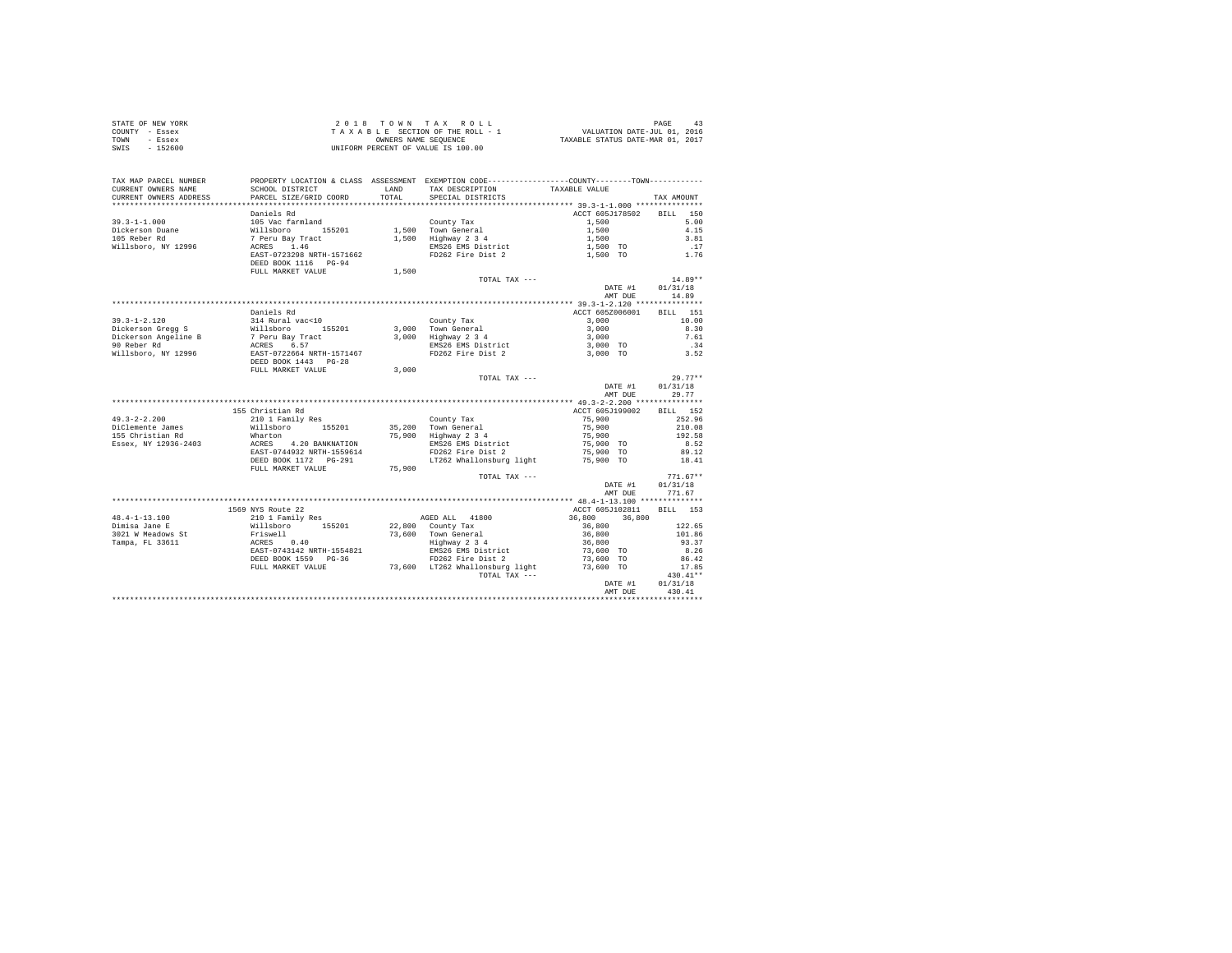| STATE OF NEW YORK | 2018 TOWN TAX ROLL                 | 44<br>PAGE                       |
|-------------------|------------------------------------|----------------------------------|
| COUNTY - Essex    | TAXABLE SECTION OF THE ROLL - 1    | VALUATION DATE-JUL 01, 2016      |
| TOWN<br>- Essex   | OWNERS NAME SEOUENCE               | TAXABLE STATUS DATE-MAR 01, 2017 |
| - 152600<br>SWIS  | UNIFORM PERCENT OF VALUE IS 100.00 |                                  |

| TAX MAP PARCEL NUMBER<br>CURRENT OWNERS NAME<br>CURRENT OWNERS ADDRESS | SCHOOL DISTRICT<br>PARCEL SIZE/GRID COORD                                                                                                                   | LAND<br>TOTAL | PROPERTY LOCATION & CLASS ASSESSMENT EXEMPTION CODE---------------COUNTY-------TOWN----------<br>TAX DESCRIPTION<br>SPECIAL DISTRICTS | TAXABLE VALUE                                                   | TAX AMOUNT           |
|------------------------------------------------------------------------|-------------------------------------------------------------------------------------------------------------------------------------------------------------|---------------|---------------------------------------------------------------------------------------------------------------------------------------|-----------------------------------------------------------------|----------------------|
|                                                                        |                                                                                                                                                             |               |                                                                                                                                       |                                                                 |                      |
| $40.3 - 3 - 17.120$<br>Dinnan Terrence J                               | Lake Shore Rd<br>722 Limestone<br>willsboro 155201 58,200 Town General<br>Potts 58,200 Highway 2 3 4                                                        |               | County Tax                                                                                                                            | ACCT 605Z003003 BILL 154<br>58,200<br>58,200<br>58,200          | 193.97<br>161.09     |
| Ulmer Robin L                                                          |                                                                                                                                                             |               |                                                                                                                                       |                                                                 | 147.67               |
| 442 Lewis Creek Rd                                                     | Potts<br>1382/84 Boundary Agreemen<br>1764/165 Death Certificat                                                                                             |               | EMS26 EMS District                                                                                                                    | 58,200 TO                                                       | 6.53                 |
| Charlotte, VT 05445                                                    |                                                                                                                                                             |               | FD261 Fire Dist 1                                                                                                                     | 58,200 TO                                                       | 46.08                |
|                                                                        | ACRES 35.00<br>EAST-0756490 NRTH-1569150<br>DEED BOOK 1800 PG-139<br>FULL MARKET VALUE                                                                      | 58,200        | LT261 Essex light                                                                                                                     | 58,200 TO                                                       | 4.67                 |
|                                                                        |                                                                                                                                                             |               | TOTAL TAX ---                                                                                                                         |                                                                 | $560.01**$           |
|                                                                        |                                                                                                                                                             |               |                                                                                                                                       |                                                                 | DATE #1 01/31/18     |
|                                                                        |                                                                                                                                                             |               |                                                                                                                                       | AMT DUE                                                         | 560.01               |
|                                                                        |                                                                                                                                                             |               |                                                                                                                                       |                                                                 |                      |
|                                                                        | 35 Elm St                                                                                                                                                   |               |                                                                                                                                       | ACCT 605J102510 BILL 155                                        |                      |
| $40.73 - 1 - 8.000$                                                    | 33 Elfi St<br>210 1 Family Res<br>Willaboro<br>Dects<br>Dects<br>Dects<br>200 10 BankTH-1571710<br>DEED BOOK 1757<br>POLL MARKET VALUE<br>PULL MARKET VALUE |               | County Tax                                                                                                                            |                                                                 | 532.58               |
| Disney Sarah L                                                         |                                                                                                                                                             |               | 58,500 Town General                                                                                                                   |                                                                 | 442.30               |
| 35 Elm St                                                              |                                                                                                                                                             |               | 159,800 Highway 2 3 4                                                                                                                 |                                                                 | 405.47               |
| PO Box 213                                                             |                                                                                                                                                             |               | EMS26 EMS District                                                                                                                    | $159,800$<br>$159,800$<br>$159,800$<br>$159,800$ TO             | 17.94                |
| Essex, NY 12936                                                        |                                                                                                                                                             |               | FD261 Fire Dist 1                                                                                                                     | 159,800 TO                                                      | 126.51               |
|                                                                        |                                                                                                                                                             |               | LT261 Essex light                                                                                                                     | 159,800 TO                                                      | 12.84                |
|                                                                        |                                                                                                                                                             | 159,800       |                                                                                                                                       |                                                                 |                      |
|                                                                        |                                                                                                                                                             |               | TOTAL TAX ---                                                                                                                         |                                                                 | $1,537.64**$         |
|                                                                        |                                                                                                                                                             |               |                                                                                                                                       | DATE #1                                                         | 01/31/18             |
|                                                                        |                                                                                                                                                             |               |                                                                                                                                       | AMT DUE                                                         | 1,537.64             |
|                                                                        |                                                                                                                                                             |               |                                                                                                                                       |                                                                 |                      |
|                                                                        | 2030 Lake Shore Rd                                                                                                                                          |               |                                                                                                                                       | ACCT 605J100612                                                 | <b>BILL</b> 156      |
| $49.7 - 4 - 7.000$                                                     | 210 1 Family Res - WTRFNT                                                                                                                                   |               | County Tax                                                                                                                            | 476,000                                                         | 1,586.40             |
| Dolan Andrew P                                                         |                                                                                                                                                             |               |                                                                                                                                       |                                                                 | 1,317.48             |
| Dolan Tracey L                                                         |                                                                                                                                                             |               |                                                                                                                                       |                                                                 | 1,207.78             |
| 61 Oakwood Ln                                                          |                                                                                                                                                             |               | EMS26 EMS District                                                                                                                    | $476,000 \ 476,000 \ 476,000 \ \text{TO} \ 476,000 \ \text{TO}$ | 53.43                |
| Valley Forge, PA 19481                                                 |                                                                                                                                                             |               | FD261 Fire Dist 1                                                                                                                     |                                                                 | 376.84               |
|                                                                        | DEED BOOK 1262 PG-69                                                                                                                                        |               | LT261 Essex light                                                                                                                     | 476,000 TO                                                      | 38.23                |
|                                                                        | FULL MARKET VALUE                                                                                                                                           | 476,000       |                                                                                                                                       |                                                                 |                      |
|                                                                        |                                                                                                                                                             |               | TOTAL TAX ---                                                                                                                         |                                                                 | $4,580.16**$         |
|                                                                        |                                                                                                                                                             |               |                                                                                                                                       | DATE #1<br>AMT DUE                                              | 01/31/18<br>4.580.16 |
|                                                                        |                                                                                                                                                             |               |                                                                                                                                       |                                                                 |                      |
|                                                                        |                                                                                                                                                             |               |                                                                                                                                       | ACCT 605J104003                                                 | BILL 157             |
| $39.4 - 1 - 13.000$                                                    | Jersey St                                                                                                                                                   |               | County Tax                                                                                                                            | 6,400                                                           | 21.33                |
| Donnan Aileen                                                          | % = 2= 5<br>314 Rural vac<10<br>#illsboro 155201<br>Hicks<br>ACRES 8.50<br>EAST-0742966 NRTH-1570018                                                        |               | 6,400 Town General                                                                                                                    | 6,400                                                           | 17.71                |
| 2074 Rte 29                                                            |                                                                                                                                                             |               | 6,400 Town General<br>6,400 Highway 2 3 4<br>EMS26 EMS District                                                                       | 6,400                                                           | 16.24                |
| 2074 Rte 29<br>Galway, NY 12074                                        |                                                                                                                                                             |               |                                                                                                                                       | 6,400 TO                                                        | .72                  |
|                                                                        |                                                                                                                                                             |               | FD261 Fire Dist 1                                                                                                                     | 6,400 TO                                                        | 5.07                 |
|                                                                        | DEED BOOK 850 PG-21                                                                                                                                         |               |                                                                                                                                       |                                                                 |                      |
|                                                                        | FULL MARKET VALUE                                                                                                                                           | 6,400         |                                                                                                                                       |                                                                 |                      |
|                                                                        |                                                                                                                                                             |               | TOTAL TAX ---                                                                                                                         |                                                                 | $61.07**$            |
|                                                                        |                                                                                                                                                             |               |                                                                                                                                       | DATE #1                                                         | 01/31/18             |
|                                                                        |                                                                                                                                                             |               |                                                                                                                                       | AMT DUE                                                         | 61.07                |
|                                                                        |                                                                                                                                                             |               |                                                                                                                                       |                                                                 |                      |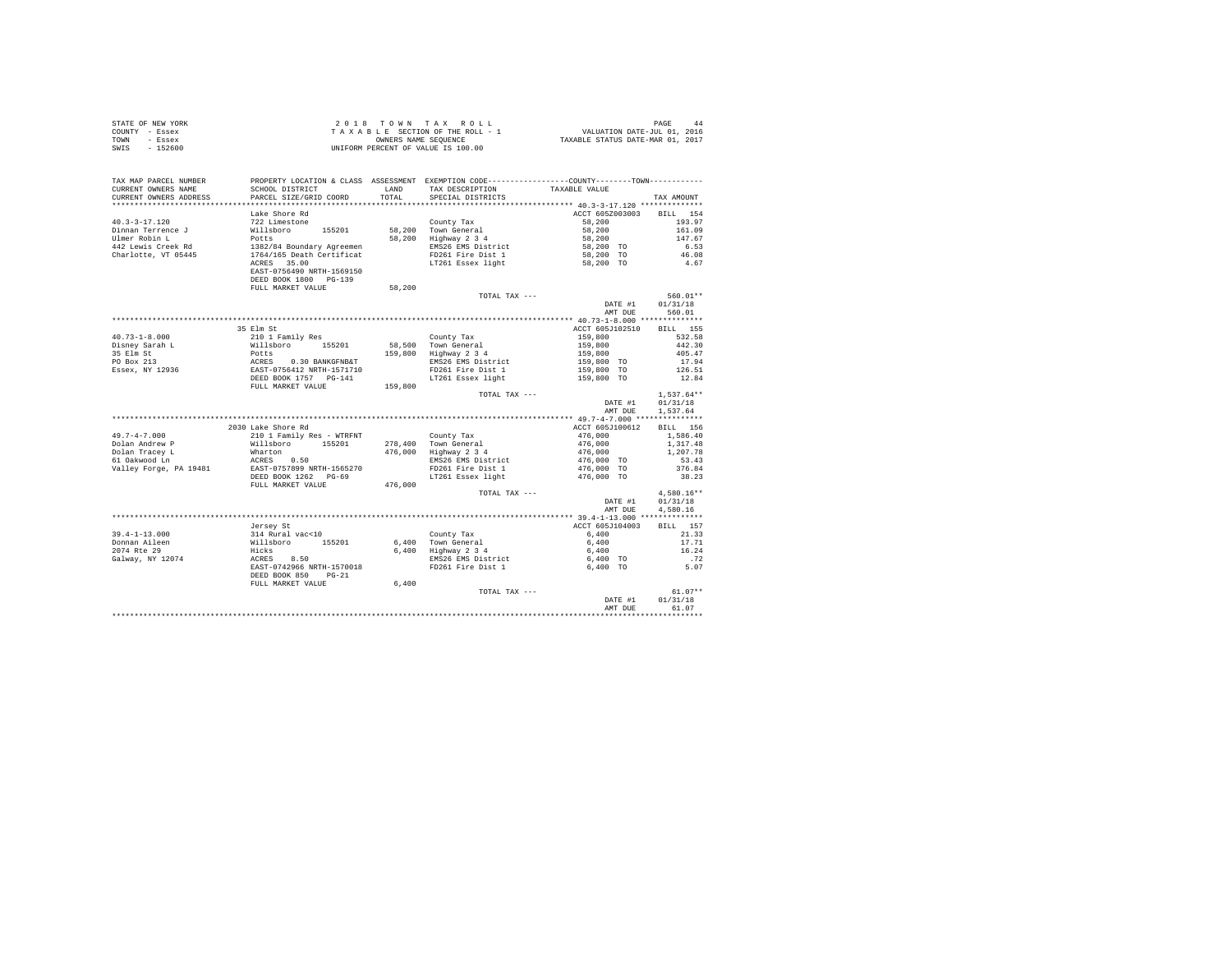| STATE OF NEW YORK | 2018 TOWN TAX ROLL                 | PAGE                             |
|-------------------|------------------------------------|----------------------------------|
| COUNTY - Essex    | TAXABLE SECTION OF THE ROLL - 1    | VALUATION DATE-JUL 01, 2016      |
| TOWN<br>- Essex   | OWNERS NAME SEOUENCE               | TAXABLE STATUS DATE-MAR 01, 2017 |
| $-152600$<br>SWIS | UNIFORM PERCENT OF VALUE IS 100.00 |                                  |

| TAX MAP PARCEL NUMBER | PROPERTY LOCATION & CLASS ASSESSMENT EXEMPTION CODE----------------COUNTY-------TOWN----------                         |         |                                                                                                                                                                                                                             |                          |                  |
|-----------------------|------------------------------------------------------------------------------------------------------------------------|---------|-----------------------------------------------------------------------------------------------------------------------------------------------------------------------------------------------------------------------------|--------------------------|------------------|
|                       |                                                                                                                        |         | LAND TAX DESCRIPTION                                                                                                                                                                                                        | TAXABLE VALUE            |                  |
|                       |                                                                                                                        | TOTAL   | SPECIAL DISTRICTS                                                                                                                                                                                                           |                          | TAX AMOUNT       |
|                       |                                                                                                                        |         |                                                                                                                                                                                                                             |                          |                  |
|                       | 2056 Jersey St                                                                                                         |         |                                                                                                                                                                                                                             | ACCT 605J101111 BILL 158 |                  |
|                       |                                                                                                                        |         | County Tax                                                                                                                                                                                                                  | 53,700                   | 178.97           |
|                       |                                                                                                                        |         |                                                                                                                                                                                                                             | 53,700<br>53,700         | 148.63           |
|                       |                                                                                                                        |         | 46,200 Town General<br>53,700 Highway 2 3 4<br>School Relevy                                                                                                                                                                |                          | 136.26           |
|                       |                                                                                                                        |         |                                                                                                                                                                                                                             |                          | 871.45           |
|                       |                                                                                                                        |         |                                                                                                                                                                                                                             |                          | 6.03             |
|                       |                                                                                                                        |         |                                                                                                                                                                                                                             |                          | 63.06            |
|                       |                                                                                                                        | 53,700  |                                                                                                                                                                                                                             |                          |                  |
|                       |                                                                                                                        |         | TOTAL TAX ---                                                                                                                                                                                                               |                          | $1.404.40**$     |
|                       |                                                                                                                        |         |                                                                                                                                                                                                                             |                          | DATE #1 01/31/18 |
|                       |                                                                                                                        |         |                                                                                                                                                                                                                             | AMT DUE                  | 1,404.40         |
|                       |                                                                                                                        |         |                                                                                                                                                                                                                             |                          |                  |
|                       | 2120 Jersey St                                                                                                         |         |                                                                                                                                                                                                                             | ACCT 605J198003          | <b>BILL</b> 159  |
| 39.4-1-44.121         | 240 Rural res                                                                                                          |         |                                                                                                                                                                                                                             |                          | 487.25           |
| Dougal Nancy L        | 240 Kuai 1 Es<br>Nestport 155001<br>Potts & Hicks<br>ACRES 13.00<br>EAST-0737438 NRTH-1569757<br>DEED BOOK 1214 PG-185 |         | County Tax<br>146,200<br>146,200<br>200 Highway 2 3 4<br>200 School Relevy<br>ENS26 EMS District<br>200 PD262 Fire Dist 2<br>200 PD262 Fire Dist 2<br>200 PD262 Fire Dist 2<br>200 PD262 Fire Dist 2<br>44,000 Town General |                          | 404.66           |
| 2120 Jersey St        |                                                                                                                        |         | 146,200 Highway 2 3 4<br>School Relevy                                                                                                                                                                                      |                          | 370.96           |
| Essex, NY 12936       |                                                                                                                        |         |                                                                                                                                                                                                                             |                          | 1,888.73         |
|                       |                                                                                                                        |         |                                                                                                                                                                                                                             |                          | 16.41            |
|                       |                                                                                                                        |         |                                                                                                                                                                                                                             |                          | 171.67           |
|                       | FULL MARKET VALUE                                                                                                      | 146,200 |                                                                                                                                                                                                                             |                          |                  |
|                       |                                                                                                                        |         | TOTAL TAX ---                                                                                                                                                                                                               |                          | $3.339.68**$     |
|                       |                                                                                                                        |         |                                                                                                                                                                                                                             | DATE #1                  | 01/31/18         |
|                       |                                                                                                                        |         |                                                                                                                                                                                                                             | AMT DUE                  | 3,339.68         |
|                       |                                                                                                                        |         |                                                                                                                                                                                                                             |                          |                  |
|                       | 2094 Jersey St                                                                                                         |         |                                                                                                                                                                                                                             | ACCT 605J179008          | <b>BILL</b> 160  |
|                       |                                                                                                                        |         |                                                                                                                                                                                                                             | 59,300<br>59,300         | 197.63           |
|                       |                                                                                                                        |         |                                                                                                                                                                                                                             |                          | 164.13           |
|                       |                                                                                                                        |         |                                                                                                                                                                                                                             |                          | 150.46           |
|                       |                                                                                                                        |         |                                                                                                                                                                                                                             |                          | 962.33           |
|                       |                                                                                                                        |         |                                                                                                                                                                                                                             |                          | 6.66             |
|                       |                                                                                                                        |         |                                                                                                                                                                                                                             | 59,300 TO                | 69.63            |
|                       |                                                                                                                        |         |                                                                                                                                                                                                                             |                          |                  |
|                       | FULL MARKET VALUE                                                                                                      | 59,300  |                                                                                                                                                                                                                             |                          |                  |
|                       |                                                                                                                        |         | TOTAL TAX ---                                                                                                                                                                                                               |                          | $1,550.84**$     |
|                       |                                                                                                                        |         |                                                                                                                                                                                                                             | DATE #1                  | 01/31/18         |
|                       |                                                                                                                        |         |                                                                                                                                                                                                                             | AMT DUE                  | 1,550.84         |
|                       |                                                                                                                        |         |                                                                                                                                                                                                                             |                          |                  |
|                       | 1647 Lake Shore Rd                                                                                                     |         |                                                                                                                                                                                                                             | ACCT 605J101208          | BILL 161         |
| $49.3 - 2 - 15.000$   | 312 Vac w/imprv                                                                                                        |         | County Tax                                                                                                                                                                                                                  | 3,200                    | 10.66            |
|                       |                                                                                                                        |         |                                                                                                                                                                                                                             |                          |                  |
|                       |                                                                                                                        |         |                                                                                                                                                                                                                             |                          |                  |
|                       |                                                                                                                        |         |                                                                                                                                                                                                                             |                          |                  |
|                       |                                                                                                                        |         |                                                                                                                                                                                                                             |                          |                  |
|                       |                                                                                                                        |         |                                                                                                                                                                                                                             |                          |                  |
|                       |                                                                                                                        |         |                                                                                                                                                                                                                             |                          |                  |
|                       | DEED BOOK 1499 PG-228                                                                                                  |         |                                                                                                                                                                                                                             |                          |                  |
|                       | FULL MARKET VALUE                                                                                                      | 3,200   |                                                                                                                                                                                                                             |                          |                  |
|                       |                                                                                                                        |         | TOTAL TAX ---                                                                                                                                                                                                               |                          | $31.76**$        |
|                       |                                                                                                                        |         |                                                                                                                                                                                                                             |                          | DATE #1 01/31/18 |
|                       |                                                                                                                        |         |                                                                                                                                                                                                                             | AMT DUE                  | 31.76            |
|                       |                                                                                                                        |         |                                                                                                                                                                                                                             |                          |                  |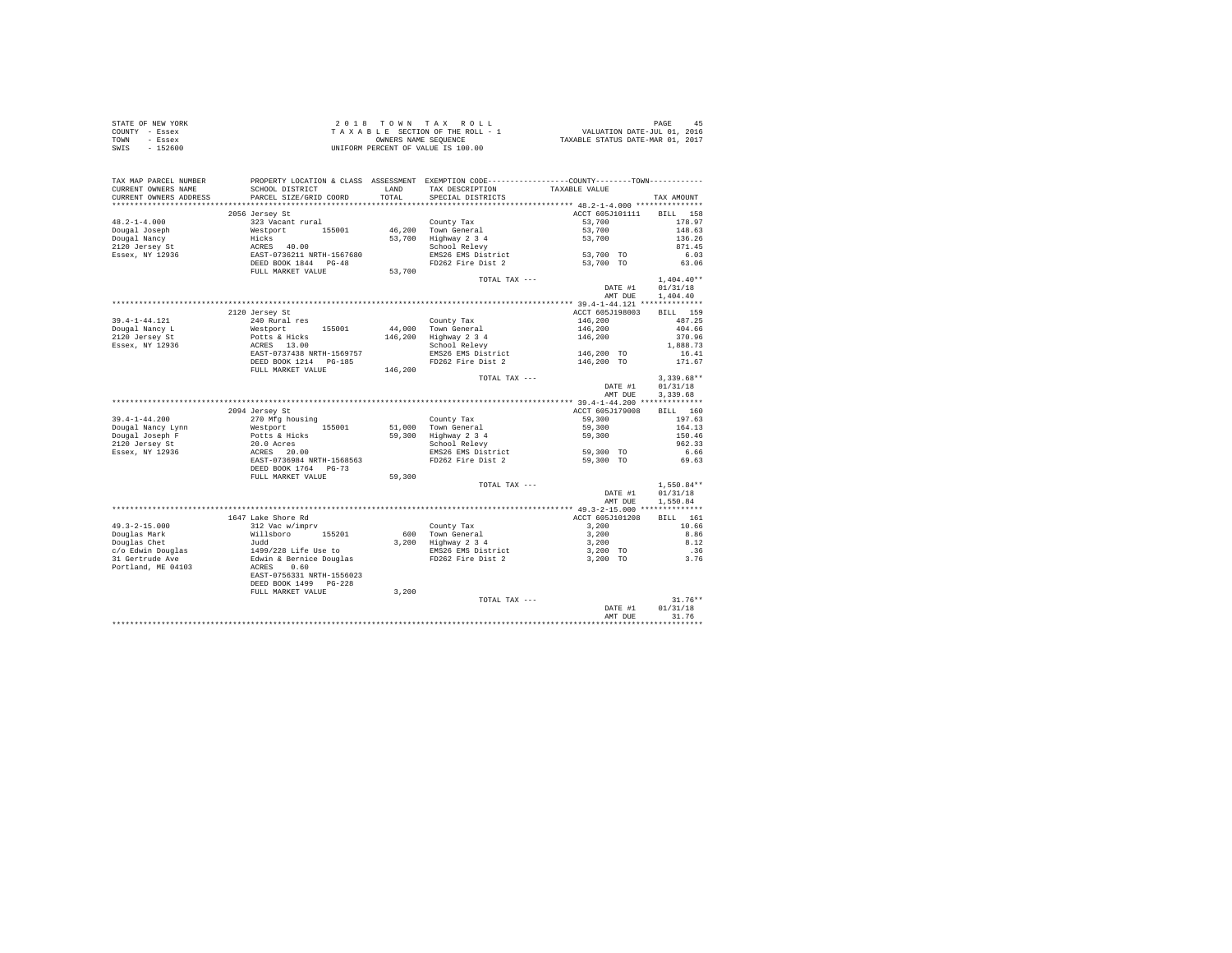| STATE OF NEW YORK | 2018 TOWN TAX ROLL                 | PAGE<br>46                       |
|-------------------|------------------------------------|----------------------------------|
| COUNTY - Essex    | TAXABLE SECTION OF THE ROLL - 1    | VALUATION DATE-JUL 01, 2016      |
| TOWN<br>- Essex   | OWNERS NAME SEOUENCE               | TAXABLE STATUS DATE-MAR 01, 2017 |
| SWIS<br>$-152600$ | UNIFORM PERCENT OF VALUE IS 100.00 |                                  |

| TAX MAP PARCEL NUMBER<br>CURRENT OWNERS NAME<br>CURRENT OWNERS ADDRESS<br>*************************                        | SCHOOL DISTRICT<br>PARCEL SIZE/GRID COORD                                                                                                                     | LAND<br>TOTAL | PROPERTY LOCATION & CLASS ASSESSMENT EXEMPTION CODE---------------COUNTY-------TOWN---------<br>TAX DESCRIPTION TAXABLE VALUE<br>SPECIAL DISTRICTS |                                                                               | TAX AMOUNT                                     |
|----------------------------------------------------------------------------------------------------------------------------|---------------------------------------------------------------------------------------------------------------------------------------------------------------|---------------|----------------------------------------------------------------------------------------------------------------------------------------------------|-------------------------------------------------------------------------------|------------------------------------------------|
| $49.3 - 2 - 16.000$<br>Douglas Mark<br>Douglas Chet<br>c/o Edwin Douglas<br>31 Gertrude Ave<br>Portland, ME 04103<br>ACRES | 1641 Lake Shore Rd<br>260 Seasonal res<br>Willsboro<br>155201<br>Judd<br>1499/228 Life use to<br>Edwin & Bernice Douglas<br>0.30<br>EAST-0756447 NRTH-1556014 |               | County Tax<br>21,600 Town General<br>48,600 Highway 2 3 4<br>EMS26 EMS District<br>FD262 Fire Dist 2                                               | ACCT 605J101209<br>48,600<br>48,600<br>48,600<br>48,600 TO<br>48,600 TO 57.07 | BILL 162<br>161.97<br>134.52<br>123.32<br>5.45 |
|                                                                                                                            | DEED BOOK 1499 PG-228<br>FULL MARKET VALUE                                                                                                                    | 48,600        | TOTAL TAX ---                                                                                                                                      |                                                                               | $482.33**$                                     |
|                                                                                                                            |                                                                                                                                                               |               |                                                                                                                                                    | DATE #1<br>AMT DUE                                                            | 01/31/18<br>482.33                             |
|                                                                                                                            |                                                                                                                                                               |               |                                                                                                                                                    |                                                                               |                                                |
|                                                                                                                            | 2208 NYS Route 22                                                                                                                                             |               |                                                                                                                                                    | ACCT 605J101210                                                               | BILL 163                                       |
| $39.4 - 1 - 16.000$                                                                                                        | 210 1 Family Res                                                                                                                                              |               | AGED ALL 41800                                                                                                                                     | 52,050<br>52,050                                                              |                                                |
| Dovle Donald A                                                                                                             | Willsboro 155201                                                                                                                                              |               | 32.400 County Tax                                                                                                                                  | 52,050                                                                        | 173.47                                         |
| 2208 NYS Rte 22                                                                                                            | Potts                                                                                                                                                         |               | 104.100 Town General                                                                                                                               | 52,050                                                                        | 144.07                                         |
| Essex, NY 12936                                                                                                            | ACRES 1.37                                                                                                                                                    |               | Highway 2 3 4                                                                                                                                      | 52,050                                                                        | 132.07                                         |
|                                                                                                                            | EAST-0743806 NRTH-1569750                                                                                                                                     |               | EMS26 EMS District 104.100 TO                                                                                                                      |                                                                               | 11.68                                          |
|                                                                                                                            | DEED BOOK 330<br>$PG-45$                                                                                                                                      |               | FD261 Fire Dist 1                                                                                                                                  | 104,100 TO                                                                    | 82.41                                          |
|                                                                                                                            |                                                                                                                                                               | 104,100       |                                                                                                                                                    |                                                                               |                                                |
|                                                                                                                            | FULL MARKET VALUE                                                                                                                                             |               |                                                                                                                                                    |                                                                               |                                                |
|                                                                                                                            |                                                                                                                                                               |               | TOTAL TAX ---                                                                                                                                      |                                                                               | $543.70**$                                     |
|                                                                                                                            |                                                                                                                                                               |               |                                                                                                                                                    | DATE #1                                                                       | 01/31/18                                       |
|                                                                                                                            |                                                                                                                                                               |               |                                                                                                                                                    | AMT DUE                                                                       | 543.70                                         |
|                                                                                                                            |                                                                                                                                                               |               |                                                                                                                                                    |                                                                               |                                                |
|                                                                                                                            | 2184 NYS Route 22                                                                                                                                             |               |                                                                                                                                                    | ACCT 605J104005                                                               | BILL 164                                       |
| $39.4 - 1 - 22.000$                                                                                                        | 270 Mfg housing                                                                                                                                               |               | AGED ALL 41800                                                                                                                                     | 20.450<br>20,450                                                              |                                                |
| Dovle Garv                                                                                                                 | Willsboro 155201                                                                                                                                              |               | 33,300 County Tax                                                                                                                                  | 20,450                                                                        | 68.16                                          |
| Doyle Margaret                                                                                                             |                                                                                                                                                               |               | 40,900 Town General                                                                                                                                | 20,450                                                                        | 56.60                                          |
| 2184 NYS Rte 22                                                                                                            | Potts<br>ACRES 2.30<br>EAST-0743817 NRTH-1569269                                                                                                              |               | Highway 2 3 4                                                                                                                                      | 20,450                                                                        | 51.89                                          |
| Essex, NY 12936                                                                                                            |                                                                                                                                                               |               | EMS26 EMS District                                                                                                                                 | 40,900 TO                                                                     | 4.59                                           |
|                                                                                                                            | DEED BOOK 884<br>PG-171                                                                                                                                       |               | FD261 Fire Dist 1 40.900 TO                                                                                                                        |                                                                               | 32.38                                          |
|                                                                                                                            | FULL MARKET VALUE                                                                                                                                             | 40.900        |                                                                                                                                                    |                                                                               |                                                |
|                                                                                                                            |                                                                                                                                                               |               | TOTAL TAX ---                                                                                                                                      |                                                                               | $213.62**$                                     |
|                                                                                                                            |                                                                                                                                                               |               |                                                                                                                                                    | DATE #1                                                                       | 01/31/18                                       |
|                                                                                                                            |                                                                                                                                                               |               |                                                                                                                                                    | AMT DUE                                                                       | 213.62                                         |
|                                                                                                                            |                                                                                                                                                               |               |                                                                                                                                                    |                                                                               |                                                |
|                                                                                                                            |                                                                                                                                                               |               |                                                                                                                                                    |                                                                               |                                                |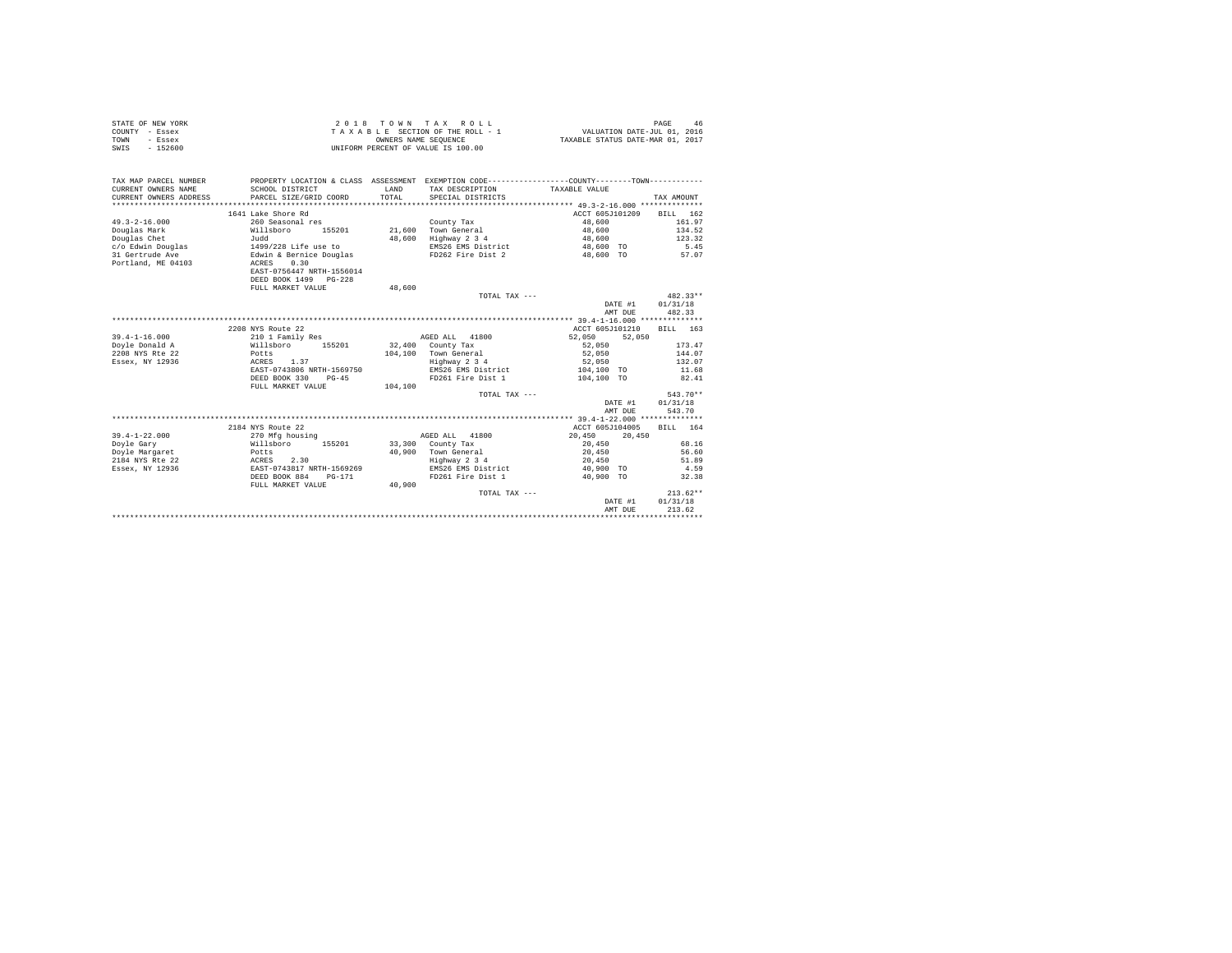|                | STATE OF NEW YORK |  |  |  | 2018 TOWN TAX ROLL                 |  |  |  |  |                                  | PAGE | 47 |
|----------------|-------------------|--|--|--|------------------------------------|--|--|--|--|----------------------------------|------|----|
| COUNTY - Essex |                   |  |  |  | TAXABLE SECTION OF THE ROLL - 1    |  |  |  |  | VALUATION DATE-JUL 01, 2016      |      |    |
| TOWN           | - Essex           |  |  |  | OWNERS NAME SEOUENCE               |  |  |  |  | TAXABLE STATUS DATE-MAR 01, 2017 |      |    |
| SWIS           | - 152600          |  |  |  | UNIFORM PERCENT OF VALUE IS 100.00 |  |  |  |  |                                  |      |    |

| TAX MAP PARCEL NUMBER                       | PROPERTY LOCATION & CLASS ASSESSMENT EXEMPTION CODE----------------COUNTY--------TOWN---------- |         |                                             |                                     |                  |
|---------------------------------------------|-------------------------------------------------------------------------------------------------|---------|---------------------------------------------|-------------------------------------|------------------|
| CURRENT OWNERS NAME                         | SCHOOL DISTRICT                                                                                 | LAND    | TAX DESCRIPTION TAXABLE VALUE               |                                     |                  |
| CURRENT OWNERS ADDRESS                      | PARCEL SIZE/GRID COORD                                                                          | TOTAL   | SPECIAL DISTRICTS                           |                                     | TAX AMOUNT       |
|                                             |                                                                                                 |         |                                             |                                     |                  |
|                                             | 2750 Essex Rd                                                                                   |         |                                             | ACCT 605J197001                     | BILL 165         |
| $40.65 - 3 - 5.200$                         | 482 Det row bldg<br>482 Det ro<br>Willsboro<br>Hicks Pat                                        |         | County Tax                                  | 264,800                             | 882.52           |
| Dovle John                                  | 155201                                                                                          |         | 41.300 Town General                         | 264,800                             | 732.92           |
| Sells-Dovle Laura                           |                                                                                                 | 264,800 | Highway 2 3 4                               | 264,800                             | 671.89           |
| PO Box 208                                  | 1683/187 Easement                                                                               |         | EMS26 EMS District                          | 264,800 TO                          | 29.72            |
| Essex, NY 12936                             | ACRES<br>0.13                                                                                   |         | FD261 Fire Dist 1                           | 264,800 TO                          | 209.64           |
|                                             | EAST-0756913 NRTH-1572128                                                                       |         | LT261 Essex light                           | $264,800$ TO                        | 21.27            |
|                                             | DEED BOOK 1116 PG-76                                                                            |         | SR150 Return sewer rent                     | 308.42 MT                           | 308.42           |
|                                             | FULL MARKET VALUE                                                                               |         | 264,800 WR151 Return water rent-1 189.64 MT |                                     | 189.64           |
|                                             |                                                                                                 |         | TOTAL TAX ---                               |                                     | $3.046.02**$     |
|                                             |                                                                                                 |         |                                             | DATE #1                             | 01/31/18         |
|                                             |                                                                                                 |         |                                             | AMT DUE                             | 3,046.02         |
|                                             |                                                                                                 |         |                                             |                                     |                  |
|                                             | 833 Walker Rd                                                                                   |         |                                             | ACCT 605J104404                     | BILL 166         |
| $48.76 - 1 - 14.000$                        | 210 1 Family Res                                                                                |         | County Tax                                  | 209,500                             | 698.21           |
| Dovle John H                                | Willsboro 155201                                                                                |         | 33,000 Town General                         |                                     | 579.86           |
| Sells-Doyle Laura O                         | Friswell                                                                                        | 209,500 | Highway 2 3 4                               | 209,500<br>209,500                  | 531.57           |
| PO Box 208                                  | 1615/274-Easement                                                                               |         | EMS26 EMS District                          | 209,500 TO                          | 23.51            |
| Essex, NY 12936                             | ACRES 1.97                                                                                      |         |                                             | FD262 Fire Dist 2 209.500 TO        | 246.00           |
|                                             | EAST-0743344 NRTH-1555433                                                                       |         |                                             | LT262 Whallonsburg light 209,500 TO | 50.82            |
|                                             | DEED BOOK 1351 PG-149                                                                           |         |                                             |                                     |                  |
|                                             | FULL MARKET VALUE                                                                               | 209,500 |                                             |                                     |                  |
|                                             |                                                                                                 |         | TOTAL TAX ---                               |                                     | $2.129.97**$     |
|                                             |                                                                                                 |         |                                             | DATE #1                             | 01/31/18         |
|                                             |                                                                                                 |         |                                             | AMT DUE                             | 2,129.97         |
|                                             |                                                                                                 |         |                                             |                                     |                  |
|                                             | 1800 Lake Shore Rd                                                                              |         |                                             | ACCT 605J102806                     | BILL 167         |
|                                             |                                                                                                 |         |                                             |                                     |                  |
| $49.15 - 1 - 4.000$<br>Dovle John H         | 260 Seasonal res - WTRFNT                                                                       |         | County Tax<br>136.900 Town General          | 200,900                             | 669.55<br>556.06 |
|                                             | Willsboro 155201                                                                                |         |                                             | 200,900                             |                  |
| Sells-Doyle Laura                           | Wharton<br>ACRES 0.15                                                                           | 200,900 | Highway 2 3 4                               | 200.900                             | 509.75           |
| PO Box 208                                  |                                                                                                 |         | EMS26 EMS District                          | 200,900 TO                          | 22.55            |
| Essex, NY 12936 6 EAST-0757806 NRTH-1559699 |                                                                                                 |         | FD261 Fire Dist 1                           | 200.900 TO 159.05                   |                  |
|                                             | DEED BOOK 1211 PG-324                                                                           |         |                                             |                                     |                  |
|                                             | FULL MARKET VALUE                                                                               | 200,900 |                                             |                                     |                  |
|                                             |                                                                                                 |         | TOTAL TAX ---                               |                                     | $1.916.96**$     |
|                                             |                                                                                                 |         |                                             | DATE #1                             | 01/31/18         |
|                                             |                                                                                                 |         |                                             | AMT DUE                             | 1,916.96         |
|                                             |                                                                                                 |         |                                             |                                     |                  |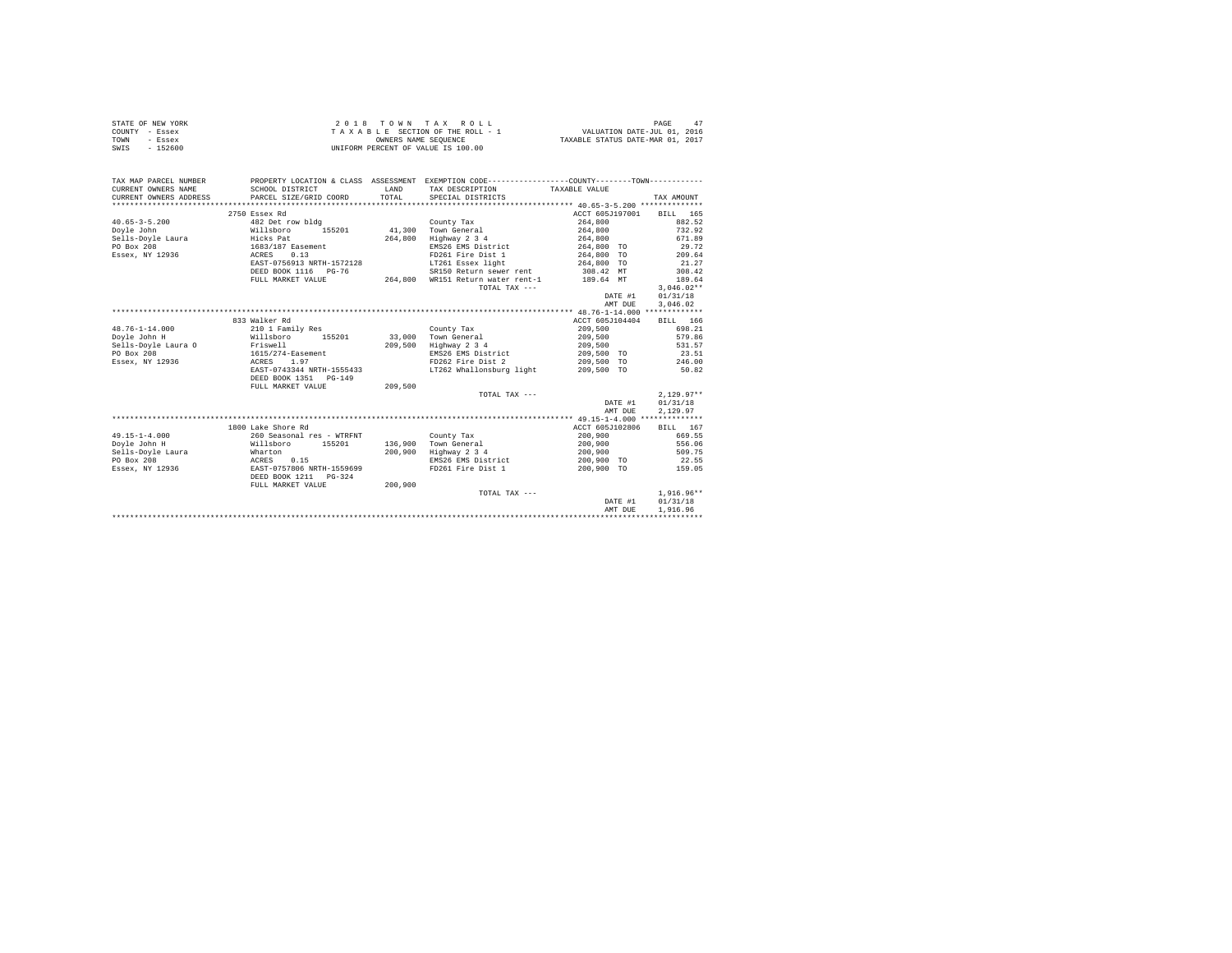| STATE OF NEW YORK | 2018 TOWN TAX ROLL                 | PAGE<br>48                       |
|-------------------|------------------------------------|----------------------------------|
| COUNTY - Essex    | TAXABLE SECTION OF THE ROLL - 1    | VALUATION DATE-JUL 01, 2016      |
| TOWN<br>- Essex   | OWNERS NAME SEOUENCE               | TAXABLE STATUS DATE-MAR 01, 2017 |
| - 152600<br>SWIS  | UNIFORM PERCENT OF VALUE IS 100.00 |                                  |

| TAX MAP PARCEL NUMBER<br>CURRENT OWNERS NAME<br>CURRENT OWNERS ADDRESS | SCHOOL DISTRICT<br>PARCEL SIZE/GRID COORD | <b>T.AND</b><br>TOTAL | TAX DESCRIPTION<br>SPECIAL DISTRICTS | PROPERTY LOCATION & CLASS ASSESSMENT EXEMPTION CODE----------------COUNTY--------TOWN----------<br>TAXABLE VALUE | TAX AMOUNT   |
|------------------------------------------------------------------------|-------------------------------------------|-----------------------|--------------------------------------|------------------------------------------------------------------------------------------------------------------|--------------|
|                                                                        |                                           |                       |                                      |                                                                                                                  |              |
|                                                                        | 2226 NYS Route 22                         |                       |                                      | ACCT 605J104301                                                                                                  | BILL 168     |
| $40.3 - 1 - 1.100$                                                     | 240 Rural res                             |                       | AG DIST C 41720                      | 67.994<br>67,994                                                                                                 |              |
| Draper Mary T Trust                                                    | 155201<br>Willsboro                       |                       | 178,400 County Tax                   | 269,106                                                                                                          | 896.87       |
| 703 Kingston Rd                                                        | Hicks                                     |                       | 337.100 Town General                 | 269,106                                                                                                          | 744.84       |
| Cherry Hill, NJ 08034                                                  | ACRES 114.00                              |                       | Highway 2 3 4                        | 269,106                                                                                                          | 682.82       |
|                                                                        | EAST-0745014 NRTH-1569126                 |                       | EMS26 EMS District                   | 337,100 TO                                                                                                       | 37.84        |
| MAY BE SUBJECT TO PAYMENT                                              | DEED BOOK 1734 PG-307                     |                       | FD261 Fire Dist 1                    | 337,100 TO                                                                                                       | 266.88       |
| UNDER AGDIST LAW TIL 2021                                              | FULL MARKET VALUE                         | 337,100               |                                      |                                                                                                                  |              |
|                                                                        |                                           |                       | TOTAL TAX ---                        |                                                                                                                  | $2,629.25**$ |
|                                                                        |                                           |                       |                                      | DATE #1                                                                                                          | 01/31/18     |
|                                                                        |                                           |                       |                                      | AMT DUE                                                                                                          | 2.629.25     |
|                                                                        |                                           |                       |                                      |                                                                                                                  |              |
|                                                                        | NYS Route 22                              |                       |                                      | ACCT 605J180008                                                                                                  | BILL 169     |
| $40.3 - 1 - 1.200$                                                     | 312 Vac w/imprv                           |                       | County Tax                           | 70,700                                                                                                           | 235.63       |
| Draper Mary T Trust                                                    | 155201<br>Willsboro                       |                       | 70.500 Town General                  | 70.700                                                                                                           | 195.68       |
| 703 Kingston Rd                                                        | Connolly Hicks & Potts 70,700             |                       | Highway 2 3 4                        | 70.700                                                                                                           | 179.39       |
| Cherry Hill, NJ 08034-1624                                             | 55.0 Acres                                |                       | EMS26 EMS District                   | 70.700 TO                                                                                                        | 7.94         |
|                                                                        | ACRES 66.70                               |                       | FD261 Fire Dist 1                    | 70.700 TO                                                                                                        | 55.97        |
|                                                                        | EAST-0743682 NRTH-1572419                 |                       |                                      |                                                                                                                  |              |
|                                                                        | DEED BOOK 1135 PG-146                     |                       |                                      |                                                                                                                  |              |
|                                                                        | FULL MARKET VALUE                         | 70,700                |                                      |                                                                                                                  |              |
|                                                                        |                                           |                       | TOTAL TAX ---                        |                                                                                                                  | $674.61**$   |
|                                                                        |                                           |                       |                                      | DATE #1                                                                                                          | 01/31/18     |
|                                                                        |                                           |                       |                                      | AMT DUE                                                                                                          | 674.61       |
|                                                                        |                                           |                       |                                      |                                                                                                                  |              |
|                                                                        | 1454 Whallons Bay Rd                      |                       |                                      | ACCT 605J104203                                                                                                  | BTLL 170     |
| $49.15 - 1 - 7.000$                                                    | 210 1 Family Res                          |                       | County Tax                           | 116,000                                                                                                          | 386.60       |
| Drollette Pamela L                                                     | Willsboro<br>155201                       |                       | 39,600 Town General                  | 116,000                                                                                                          | 321.07       |
| c/o Harold Tart                                                        | Friswell                                  | 116,000               | Highway 2 3 4                        | 116,000                                                                                                          | 294.33       |
| 1454 Whallons Bay 1614/205-Life Use to                                 |                                           |                       | EMS26 EMS District                   | 116,000 TO                                                                                                       | 13.02        |
| Essex, NY 12936                                                        | Harold Tart                               |                       | FD261 Fire Dist 1                    | 116,000 TO                                                                                                       | 91.84        |
|                                                                        | ACRES<br>0.70                             |                       |                                      |                                                                                                                  |              |
|                                                                        | EAST-0757260 NRTH-1558705                 |                       |                                      |                                                                                                                  |              |
|                                                                        | DEED BOOK 1614 PG-205                     |                       |                                      |                                                                                                                  |              |
|                                                                        | FULL MARKET VALUE                         | 116,000               |                                      |                                                                                                                  |              |
|                                                                        |                                           |                       | TOTAL TAX ---                        |                                                                                                                  | $1.106.86**$ |
|                                                                        |                                           |                       |                                      | DATE #1                                                                                                          | 01/31/18     |
|                                                                        |                                           |                       |                                      | AMT DUE                                                                                                          | 1,106.86     |
|                                                                        |                                           |                       |                                      |                                                                                                                  |              |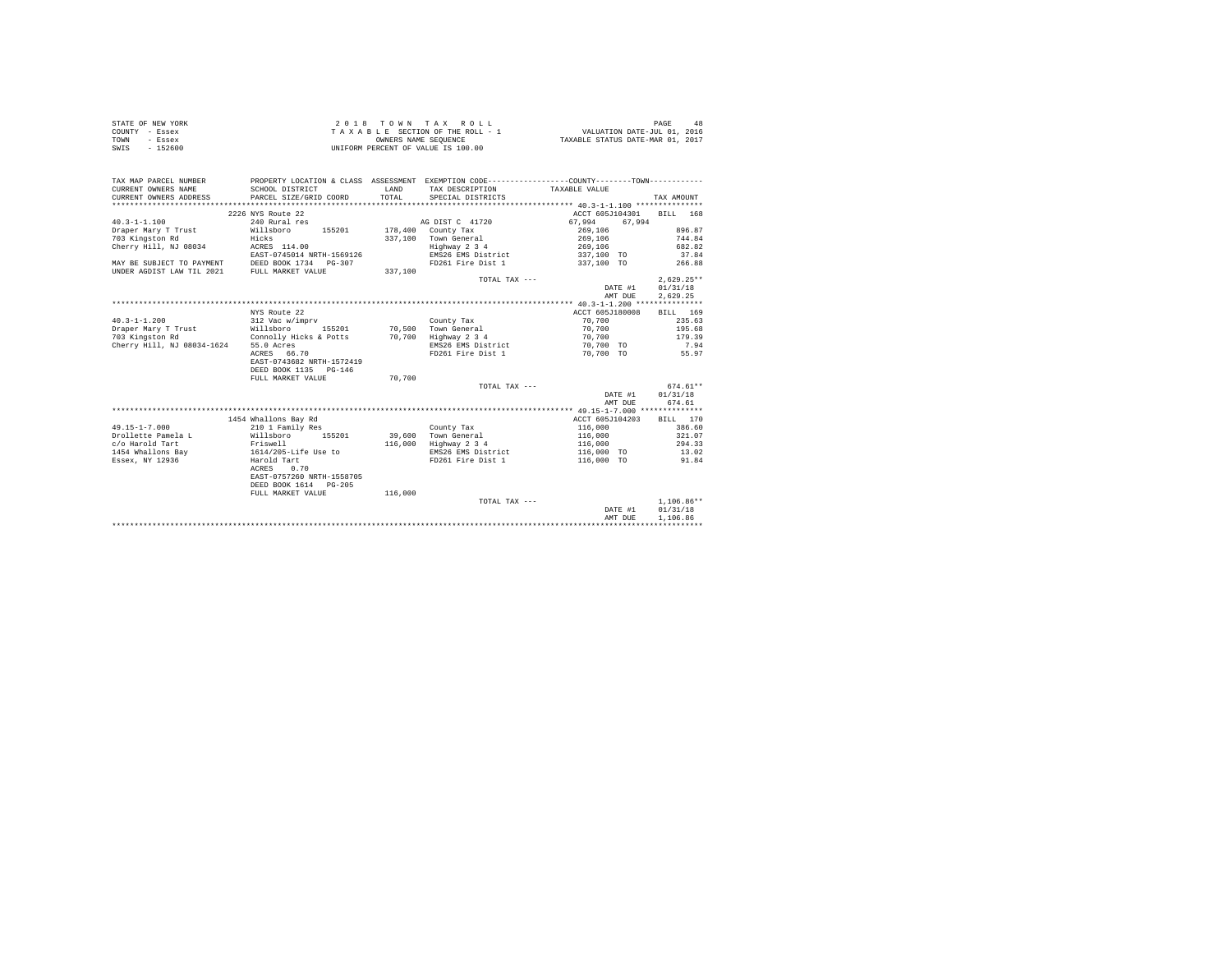| STATE OF NEW YORK | 2018 TOWN TAX ROLL                 | PAGE<br>49                       |
|-------------------|------------------------------------|----------------------------------|
| COUNTY - Essex    | TAXABLE SECTION OF THE ROLL - 1    | VALUATION DATE-JUL 01, 2016      |
| TOWN<br>- Essex   | OWNERS NAME SEOUENCE               | TAXABLE STATUS DATE-MAR 01, 2017 |
| SWIS<br>$-152600$ | UNIFORM PERCENT OF VALUE IS 100.00 |                                  |

| TAX MAP PARCEL NUMBER                         |                           |              | PROPERTY LOCATION & CLASS ASSESSMENT EXEMPTION CODE---------------COUNTY-------TOWN--------- |                 |              |
|-----------------------------------------------|---------------------------|--------------|----------------------------------------------------------------------------------------------|-----------------|--------------|
| CURRENT OWNERS NAME                           | SCHOOL DISTRICT           | <b>T.AND</b> | TAX DESCRIPTION                                                                              | TAXABLE VALUE   |              |
| CURRENT OWNERS ADDRESS PARCEL SIZE/GRID COORD |                           | TOTAL        | SPECIAL DISTRICTS                                                                            |                 | TAX AMOUNT   |
|                                               |                           |              |                                                                                              |                 |              |
|                                               | 2224 Lake Shore Rd        |              |                                                                                              | ACCT 605J103002 | BILL 171     |
| $40.81 - 3 - 1.000$                           | 210 1 Family Res - WTRFNT |              | County Tax                                                                                   | 212,500         | 708.21       |
| Duca Thomas F                                 | Willsboro 155201          |              | 111,300 Town General                                                                         | 212,500         | 588.16       |
| PO Box 124                                    | Potts                     | 212,500      | Highway 2 3 4                                                                                | 212,500         | 539.19       |
| Essex, NY 12936                               | ACRES 0.70                |              | EMS26 EMS District                                                                           | 212,500 TO      | 23.85        |
|                                               | EAST-0757539 NRTH-1569887 |              | FD261 Fire Dist 1                                                                            | 212,500 TO      | 168.23       |
|                                               | DEED BOOK 1214 PG-311     |              | LT261 Essex light                                                                            | 212,500 TO      | 17.07        |
|                                               | FULL MARKET VALUE         | 212,500      |                                                                                              |                 |              |
|                                               |                           |              | TOTAL TAX ---                                                                                |                 | $2.044.71**$ |
|                                               |                           |              |                                                                                              | DATE #1         | 01/31/18     |
|                                               |                           |              |                                                                                              | AMT DUE         | 2,044.71     |
|                                               |                           |              |                                                                                              |                 |              |
|                                               | Lake Shore Rd             |              |                                                                                              | ACCT 605J101215 | BILL 172     |
| $40.81 - 3 - 8.000$                           | 311 Res vac land - WTRFNT |              | County Tax                                                                                   | 82,000          | 273.29       |
| Duley Verda                                   | Willsboro<br>155201       |              | 82,000 Town General                                                                          | 82,000          | 226.96       |
| Duley Donald F                                | Potts                     | 82,000       | Highway 2 3 4                                                                                | 82,000          | 208.06       |
| 40 Sandra Ave                                 | ACRES 1.00                |              | EMS26 EMS District                                                                           | 82,000 TO       | 9.20         |
| Plattsburgh, NY 12901                         | EAST-0757341 NRTH-1568688 |              | FD261 Fire Dist 1 82,000 TO                                                                  |                 | 64.92        |
|                                               | DEED BOOK 1350 PG-39      |              | LT261 Essex light                                                                            | 82,000 TO       | 6.59         |
|                                               | FULL MARKET VALUE         | 82,000       |                                                                                              |                 |              |
|                                               |                           |              | TOTAL TAX ---                                                                                |                 | 789.02**     |
|                                               |                           |              |                                                                                              | DATE #1         | 01/31/18     |
|                                               |                           |              |                                                                                              | AMT DUE         | 789.02       |
|                                               |                           |              |                                                                                              |                 |              |
|                                               | 2304 Main St              |              |                                                                                              | ACCT 605J101303 | BILL 173     |
| $40.73 - 3 - 5.000$                           | 220 2 Family Res          |              | County Tax                                                                                   | 234,000         | 779.87       |
| Willsboro<br>Durant John F Jr                 | 155201                    |              | 45.500 Town General                                                                          | 234,000         | 647.67       |
| 97 E Main St                                  | Potts                     | 234,000      | Highway 2 3 4                                                                                | 234,000         | 593.74       |
| Richmond, VT 05477-7741                       | 1649/174-Sewer Easement   |              | EMS26 EMS District                                                                           | 234,000 TO      | 26.26        |
|                                               | Bk 951 Pg 247 (Easement)  |              | FD261 Fire Dist 1                                                                            | 234,000 TO      | 185.25       |
|                                               | 0.10<br>ACRES             |              | LT261 Essex light                                                                            | 234,000 TO      | 18.80        |
|                                               | EAST-0757014 NRTH-1571802 |              |                                                                                              |                 |              |
|                                               | DEED BOOK 1097 PG-151     |              |                                                                                              |                 |              |
|                                               | FULL MARKET VALUE         | 234,000      |                                                                                              |                 |              |
|                                               |                           |              | TOTAL TAX ---                                                                                |                 | $2,251.59**$ |
|                                               |                           |              |                                                                                              | DATE #1         | 01/31/18     |
|                                               |                           |              |                                                                                              | AMT DUE         | 2.251.59     |
|                                               |                           |              |                                                                                              |                 |              |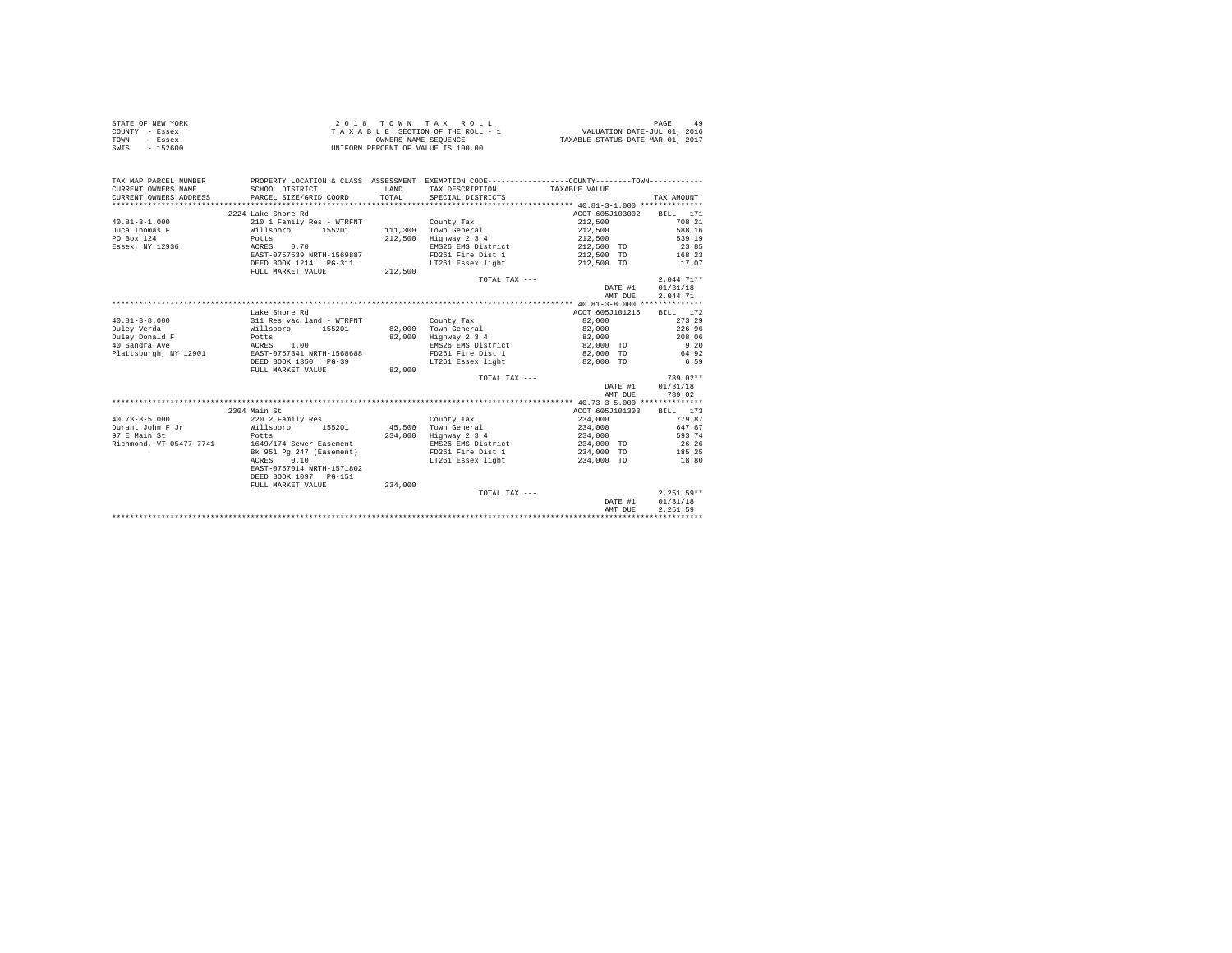| STATE OF NEW YORK | 2018 TOWN TAX ROLL                 | 50<br>PAGE                       |
|-------------------|------------------------------------|----------------------------------|
| COUNTY - Essex    | TAXABLE SECTION OF THE ROLL - 1    | VALUATION DATE-JUL 01, 2016      |
| TOWN<br>- Essex   | OWNERS NAME SEOUENCE               | TAXABLE STATUS DATE-MAR 01, 2017 |
| $-152600$<br>SWIS | UNIFORM PERCENT OF VALUE IS 100.00 |                                  |

| TAX MAP PARCEL NUMBER                                                                                                                                                                                                                      | PROPERTY LOCATION & CLASS ASSESSMENT EXEMPTION CODE-----------------COUNTY--------TOWN----------                                        |         |                                                           |                                                                        |               |
|--------------------------------------------------------------------------------------------------------------------------------------------------------------------------------------------------------------------------------------------|-----------------------------------------------------------------------------------------------------------------------------------------|---------|-----------------------------------------------------------|------------------------------------------------------------------------|---------------|
| CURRENT OWNERS NAME                                                                                                                                                                                                                        | SCHOOL DISTRICT                                                                                                                         | LAND    | TAX DESCRIPTION                                           | TAXABLE VALUE                                                          |               |
| CURRENT OWNERS ADDRESS                                                                                                                                                                                                                     | PARCEL SIZE/GRID COORD                                                                                                                  | TOTAL   | SPECIAL DISTRICTS                                         |                                                                        | TAX AMOUNT    |
|                                                                                                                                                                                                                                            |                                                                                                                                         |         |                                                           |                                                                        |               |
|                                                                                                                                                                                                                                            | 8 Orchard Ln                                                                                                                            |         |                                                           | ACCT 605J103415 BILL 174                                               |               |
| $40.73 - 6 - 2.000$                                                                                                                                                                                                                        | 210 1 Family Res                                                                                                                        |         | VETWAR CTS 41120                                          | 15,000 15,000                                                          |               |
| East Frank P                                                                                                                                                                                                                               | % 210 1 Family Res<br>Willisboro 155201<br>Potts<br>1666/49-Easement<br>ACRES 0.20<br>EAST-0757207 NRTH-1571303<br>DEED BOOK 961 PG-291 |         | 52,000 County Tax                                         | 148,800                                                                | 495.92        |
|                                                                                                                                                                                                                                            |                                                                                                                                         |         |                                                           |                                                                        | 411.85        |
| East Karen G<br>PO Box 23                                                                                                                                                                                                                  |                                                                                                                                         |         | 163,800 Town General<br>Highway 2 3 4                     | $148,800$<br>$148,800$<br>$163,800$ TO<br>$163,800$ TO<br>$163,800$ TO | 377.56        |
| Essex, NY 12936                                                                                                                                                                                                                            |                                                                                                                                         |         | EMS26 EMS District                                        |                                                                        | 18.38         |
|                                                                                                                                                                                                                                            |                                                                                                                                         |         |                                                           |                                                                        | 129.68        |
|                                                                                                                                                                                                                                            |                                                                                                                                         |         | FD261 Fire Dist 1<br>LT261 Essex light                    |                                                                        | 13.16         |
|                                                                                                                                                                                                                                            | FULL MARKET VALUE                                                                                                                       |         | 163,800 SR150 Return sewer rent                           | 234.78 MT                                                              | 234.78        |
|                                                                                                                                                                                                                                            |                                                                                                                                         |         | WR151 Return water rent-1 126.12 MT                       |                                                                        | 126.12        |
|                                                                                                                                                                                                                                            |                                                                                                                                         |         | TOTAL TAX ---                                             |                                                                        | $1,807.45**$  |
|                                                                                                                                                                                                                                            |                                                                                                                                         |         |                                                           | DATE #1                                                                | 01/31/18      |
|                                                                                                                                                                                                                                            |                                                                                                                                         |         |                                                           | AMT DUE                                                                | 1,807.45      |
|                                                                                                                                                                                                                                            |                                                                                                                                         |         |                                                           |                                                                        |               |
|                                                                                                                                                                                                                                            | Christian Rd                                                                                                                            |         |                                                           | ACCT 605J190006 BILL 175                                               |               |
| 49.1-1-24.200                                                                                                                                                                                                                              | 120 Field crops                                                                                                                         |         | AG DIST C 41720                                           | 24.428 24.428                                                          |               |
| Formation of the Millsboro (155201)<br>Formation (15201)<br>Essex, NY 12936 (1585201)<br>Marton Marton (1585201)<br>Essex, NY 12936 (15852-0749467 NETH-1561970<br>MAY BE SUBJECT TO PAYMENT (1585)<br>UNDER AGDIST LAW TIL 2021 FULL MARK |                                                                                                                                         |         | 51,600 County Tax                                         | 27,172                                                                 | 90.56         |
|                                                                                                                                                                                                                                            |                                                                                                                                         |         | 51,600 County Tax<br>51,600 Town General<br>Highway 2 3 4 |                                                                        |               |
|                                                                                                                                                                                                                                            |                                                                                                                                         |         |                                                           |                                                                        |               |
|                                                                                                                                                                                                                                            |                                                                                                                                         |         |                                                           |                                                                        |               |
|                                                                                                                                                                                                                                            |                                                                                                                                         |         |                                                           |                                                                        |               |
|                                                                                                                                                                                                                                            |                                                                                                                                         | 51,600  |                                                           |                                                                        |               |
|                                                                                                                                                                                                                                            |                                                                                                                                         |         | TOTAL TAX ---                                             |                                                                        | $281.35**$    |
|                                                                                                                                                                                                                                            |                                                                                                                                         |         |                                                           | DATE #1                                                                | 01/31/18      |
|                                                                                                                                                                                                                                            |                                                                                                                                         |         |                                                           | AMT DUE                                                                | 281.35        |
|                                                                                                                                                                                                                                            |                                                                                                                                         |         |                                                           |                                                                        |               |
|                                                                                                                                                                                                                                            |                                                                                                                                         |         |                                                           |                                                                        |               |
|                                                                                                                                                                                                                                            | 409 Christian Rd<br>210 1 Family Res                                                                                                    |         |                                                           | ACCT 605J102014                                                        | BILL 176      |
| $49.1 - 1 - 25.000$                                                                                                                                                                                                                        |                                                                                                                                         |         | County Tax                                                |                                                                        | 833.86        |
| Ecclesine Maureen U Millsboro 155201                                                                                                                                                                                                       |                                                                                                                                         |         | 27,200 Town General<br>250,200 Highway 2 3 4              | $250, 200$<br>$250, 200$<br>$250, 200$                                 | 692.51        |
| PO Box 309                                                                                                                                                                                                                                 |                                                                                                                                         |         |                                                           |                                                                        | 634.84        |
| Essex, NY 12936                                                                                                                                                                                                                            |                                                                                                                                         |         | EMS26 EMS District                                        | 250,200 TO                                                             | 28.08         |
|                                                                                                                                                                                                                                            | Wharton<br>ACRES 0.76<br>EAST-0749554 NRTH-1561754<br>DEED BOOK 1061 PG-158                                                             |         | FD261 Fire Dist 1                                         | 250,200 TO                                                             | 198.08        |
|                                                                                                                                                                                                                                            |                                                                                                                                         |         |                                                           |                                                                        |               |
|                                                                                                                                                                                                                                            | FULL MARKET VALUE                                                                                                                       | 250,200 |                                                           |                                                                        |               |
|                                                                                                                                                                                                                                            |                                                                                                                                         |         | TOTAL TAX ---                                             |                                                                        | $2.387.37**$  |
|                                                                                                                                                                                                                                            |                                                                                                                                         |         |                                                           | DATE #1                                                                | 01/31/18      |
|                                                                                                                                                                                                                                            |                                                                                                                                         |         |                                                           | AMT DUE                                                                | 2,387.37      |
|                                                                                                                                                                                                                                            |                                                                                                                                         |         |                                                           |                                                                        |               |
|                                                                                                                                                                                                                                            | Leaning Rd                                                                                                                              |         |                                                           | ACCT 605J101202                                                        | BILL 177      |
| $39.4 - 1 - 38.000$                                                                                                                                                                                                                        | 202012113 Aural vac<10<br>314 Rural vac<10<br>Potts<br>Potts<br>00001.00<br>ACRES 1.20                                                  |         | County $\text{Tax}$                                       | 20,200<br>20,200                                                       | 67.32         |
| Eddy Foundation                                                                                                                                                                                                                            |                                                                                                                                         |         | 20,200 Town General<br>20,200 Highway 2 3 4               |                                                                        | 55.91         |
| PO Box 42                                                                                                                                                                                                                                  |                                                                                                                                         |         |                                                           | 20,200                                                                 | 51.25         |
| Essex, NY 12936                                                                                                                                                                                                                            |                                                                                                                                         |         | EMS26 EMS District                                        | 20,200 TO                                                              | 2.27<br>15.99 |
|                                                                                                                                                                                                                                            |                                                                                                                                         |         | FD261 Fire Dist 1                                         | 20,200 TO                                                              |               |
|                                                                                                                                                                                                                                            | EAST-0742533 NRTH-1569240                                                                                                               |         |                                                           |                                                                        |               |
|                                                                                                                                                                                                                                            | DEED BOOK 1527 PG-100                                                                                                                   |         |                                                           |                                                                        |               |
|                                                                                                                                                                                                                                            | FULL MARKET VALUE                                                                                                                       | 20,200  |                                                           |                                                                        |               |
|                                                                                                                                                                                                                                            |                                                                                                                                         |         | TOTAL TAX ---                                             |                                                                        | $192.74**$    |
|                                                                                                                                                                                                                                            |                                                                                                                                         |         |                                                           | DATE #1                                                                | 01/31/18      |
|                                                                                                                                                                                                                                            |                                                                                                                                         |         |                                                           | AMT DUE                                                                | 192.74        |
|                                                                                                                                                                                                                                            |                                                                                                                                         |         |                                                           |                                                                        |               |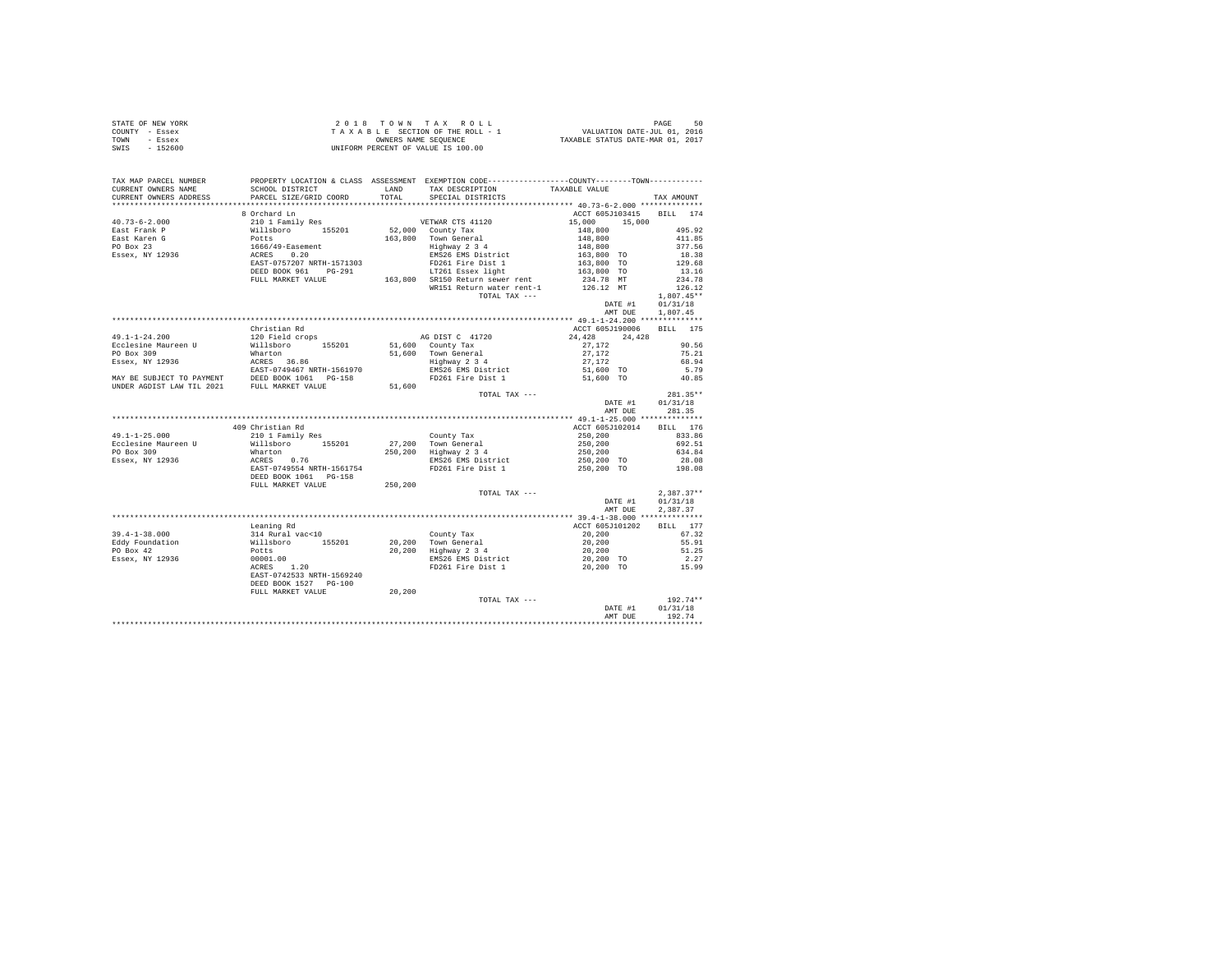| STATE OF NEW YORK | 2018 TOWN TAX ROLL                 | PAGE                             |
|-------------------|------------------------------------|----------------------------------|
| COUNTY - Essex    | TAXABLE SECTION OF THE ROLL - 1    | VALUATION DATE-JUL 01, 2016      |
| TOWN<br>- Essex   | OWNERS NAME SEOUENCE               | TAXABLE STATUS DATE-MAR 01, 2017 |
| $-152600$<br>SWIS | UNIFORM PERCENT OF VALUE IS 100.00 |                                  |

| TAX MAP PARCEL NUMBER        | PROPERTY LOCATION & CLASS ASSESSMENT                                      |              | EXEMPTION CODE-----------------COUNTY-------TOWN----------- |                        |            |
|------------------------------|---------------------------------------------------------------------------|--------------|-------------------------------------------------------------|------------------------|------------|
| CURRENT OWNERS NAME          | SCHOOL DISTRICT                                                           | <b>T.AND</b> | TAX DESCRIPTION                                             | TAXABLE VALUE          |            |
| CURRENT OWNERS ADDRESS       | PARCEL SIZE/GRID COORD                                                    | TOTAL        | SPECIAL DISTRICTS                                           |                        | TAX AMOUNT |
|                              |                                                                           |              |                                                             |                        |            |
|                              | Daniels Rd                                                                |              |                                                             | ACCT 605Z007001        | BILL 178   |
| $48.1 - 1 - 8.222$           | 910 Priv forest                                                           |              | County Tax                                                  | 39,500                 | 131.64     |
| Eddy Foundation              | Westport 155001<br>18/19 Brookfield Pat<br>ACRES 41.78<br>Westport 155001 |              | 39,500 Town General<br>39,500 Highway 2 3 4                 | 39,500                 | 109.33     |
| PO Box 42                    |                                                                           |              |                                                             | 39,500                 | 100.23     |
| Essex, NY 12936              |                                                                           |              | EMS26 EMS District                                          | 39,500 TO<br>39,500 TO | 4.43       |
|                              | EAST-0727577 NRTH-1564182                                                 |              | FD262 Fire Dist 2                                           |                        | 46.38      |
|                              | DEED BOOK 1489 PG-229                                                     |              |                                                             |                        |            |
|                              | FULL MARKET VALUE                                                         | 39,500       |                                                             |                        |            |
|                              |                                                                           |              | TOTAL TAX ---                                               |                        | 392.01**   |
|                              |                                                                           |              |                                                             | DATE #1                | 01/31/18   |
|                              |                                                                           |              |                                                             | AMT DUE                | 392.01     |
|                              |                                                                           |              |                                                             |                        |            |
|                              | Cook Rd                                                                   |              |                                                             | ACCT 605J100402        | BILL 179   |
| $48.2 - 1 - 12.100$          | 910 Priv forest                                                           |              | County Tax                                                  | 38,900                 | 129.64     |
| Eddy Foundation              | Willsboro 155201<br>Wharton<br>ACRES 45.23                                |              | 38,900 Town General<br>38,900 Highway 2 3 4                 | 38,900                 | 107.67     |
| PO Box 42                    |                                                                           |              |                                                             | 38,900                 | 98.70      |
| Essex, NY 12936              |                                                                           |              | EMS26 EMS District                                          | 38,900 TO              | 4.37       |
|                              | EAST-0742781 NRTH-1561982                                                 |              | FD262 Fire Dist 2                                           | 38,900 TO              | 45.68      |
|                              | DEED BOOK 1266 PG-205                                                     |              |                                                             |                        |            |
|                              | FULL MARKET VALUE                                                         | 38,900       |                                                             |                        |            |
|                              |                                                                           |              | TOTAL TAX ---                                               |                        | 386.06**   |
|                              |                                                                           |              |                                                             | DATE #1                | 01/31/18   |
|                              |                                                                           |              |                                                             | AMT DUE                | 386.06     |
|                              |                                                                           |              |                                                             |                        |            |
|                              | Cook Rd                                                                   |              |                                                             | ACCT 605J100401        | BILL 180   |
| $48.2 - 1 - 13.000$          | 910 Priv forest                                                           |              | County Tax                                                  | 19,900<br>19,900       | 66.32      |
| Eddy Foundation              | yrd Friv Ioresc<br>Willsboro<br>Wharton<br>155201                         |              | 19,900 Town General                                         |                        | 55.08      |
| PO Box 42<br>Essex, NY 12936 |                                                                           |              | 19,900 Highway 2 3 4<br>EMS26 EMS District                  | 19,900                 | 50.49      |
|                              | $00024.00$<br>ACRES 42.00                                                 |              |                                                             | 19,900 TO              | 2.23       |
|                              | EAST-0743039 NRTH-1561010                                                 |              | FD262 Fire Dist 2                                           | 19,900 TO              | 23.37      |
|                              | DEED BOOK 1266 PG-205                                                     |              |                                                             |                        |            |
|                              | FULL MARKET VALUE                                                         | 19,900       |                                                             |                        |            |
|                              |                                                                           |              | TOTAL TAX ---                                               |                        | $197.49**$ |
|                              |                                                                           |              |                                                             | DATE #1                | 01/31/18   |
|                              |                                                                           |              |                                                             | AMT DUE                | 197.49     |
|                              |                                                                           |              |                                                             |                        |            |
|                              | 81 Cook Rd                                                                |              |                                                             | ACCT 605J100906        | BILL 181   |
| $48.2 - 1 - 20.000$          |                                                                           |              |                                                             | 9,600                  | 31.99      |
| Eddy Foundation              |                                                                           |              | County Tax<br>9,600 Town General                            | 9,600                  | 26.57      |
| PO Box 42                    | 314 Rural vac<10<br>Westport 155001<br>14 Platt Rogers                    |              | 9,600 Highway 2 3 4                                         | 9.600                  | 24.36      |
| Essex, NY 12936              | 4ac                                                                       |              | EMS26 EMS District                                          | 9,600 TO               | 1.08       |
|                              | ACRES 4.10                                                                |              | FD262 Fire Dist 2                                           | 9,600 TO               | 11.27      |
|                              | EAST-0736067 NRTH-1560624                                                 |              |                                                             |                        |            |
|                              | DEED BOOK 1833 PG-222                                                     |              |                                                             |                        |            |
|                              | FULL MARKET VALUE                                                         | 9,600        |                                                             |                        |            |
|                              |                                                                           |              | TOTAL TAX ---                                               |                        | $95.27**$  |
|                              |                                                                           |              |                                                             | DATE #1                | 01/31/18   |
|                              |                                                                           |              |                                                             | AMT DUE                | 95.27      |
|                              |                                                                           |              |                                                             |                        |            |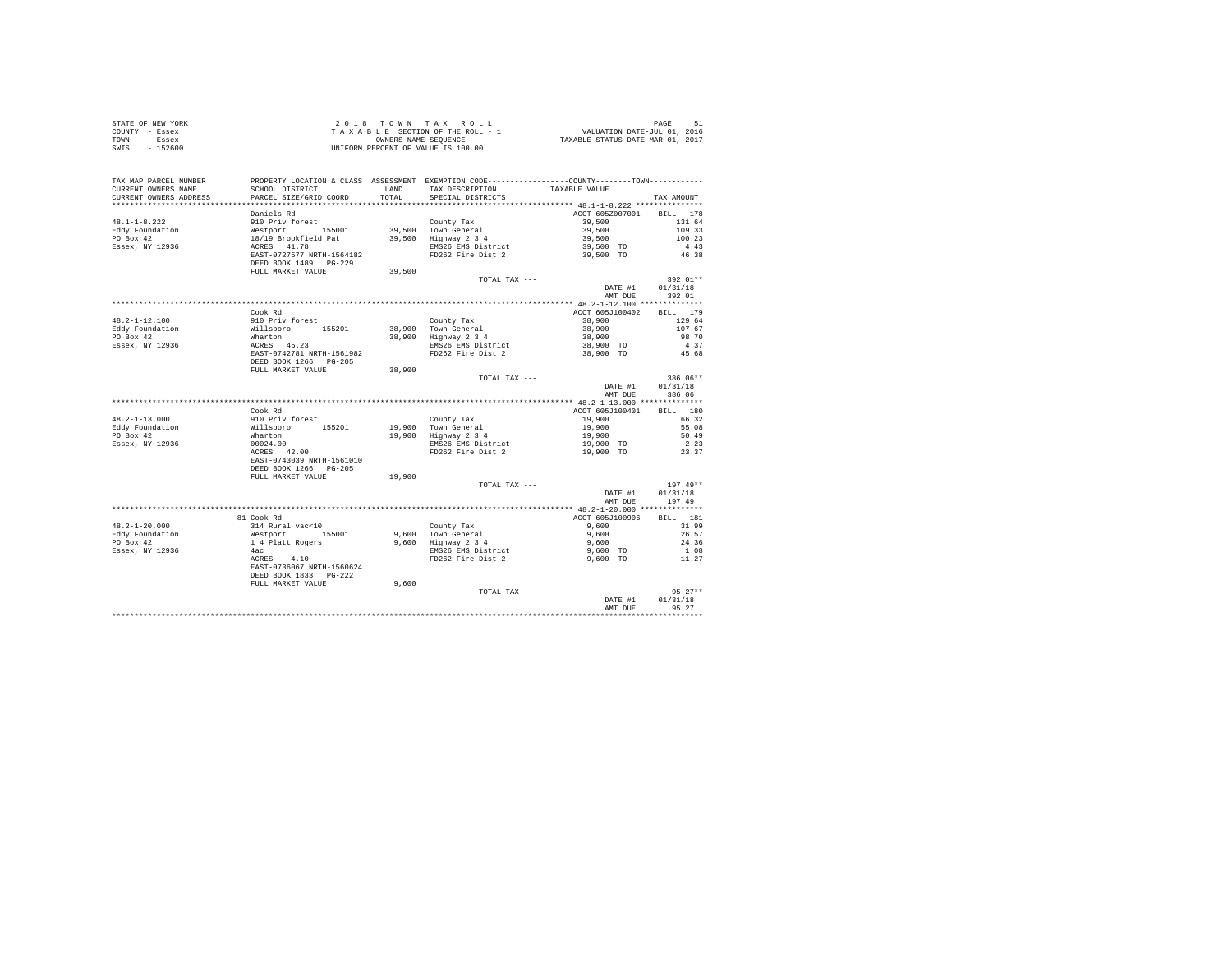| STATE OF NEW YORK | 2018 TOWN TAX ROLL                 | PAGE                             |
|-------------------|------------------------------------|----------------------------------|
| COUNTY - Essex    | TAXABLE SECTION OF THE ROLL - 1    | VALUATION DATE-JUL 01, 2016      |
| TOWN<br>- Essex   | OWNERS NAME SEOUENCE               | TAXABLE STATUS DATE-MAR 01, 2017 |
| SWIS<br>- 152600  | UNIFORM PERCENT OF VALUE IS 100.00 |                                  |

| 2430 NYS Route 22<br>ACCT 605J100703 BILL 182<br>$40.3 - 3 - 2.000$<br>421 Restaurant<br>County Tax<br>66,100<br>220.30<br>18,000 Town General<br>Willsboro 155201<br>Potts<br>ACRES 0.60<br>EAST-0749153 NRTH-1570862<br>66,100<br>182.95<br>Edmund Robert<br>66,100 Highway 2 3 4<br>66,100<br>Koenig Janice H<br>167.72<br>1610 Middle Rd<br>66,100 TO<br>EMS26 EMS District<br>7.42<br>Calverton, NY 11923<br>FD261 Fire Dist 1<br>66,100 TO<br>52.33<br>DEED BOOK 1859 PG-209<br>66,100<br>FULL MARKET VALUE<br>630.72**<br>TOTAL TAX ---<br>DATE #1<br>01/31/18<br>630.72<br>AMT DUE<br>NYS Route 22<br>ACCT 605J100702<br>BILL 183<br>$40.3 - 3 - 3.000$<br>314 Rural vac<10<br>20,500<br>68.32<br>County Tax<br>Willsboro 155201 20,500 Town General<br>Edmund Robert<br>20,500<br>56.74<br>1610 Middle Rd<br>Potts<br>20,500 Highway 2 3 4<br>20,500<br>52.02<br>Calverton, NY 11923<br>ACRES 1.50<br>EAST-0749406 NRTH-1570829<br>EMS26 EMS District<br>20,500 TO<br>2.30<br>16.23<br>FD261 Fire Dist 1<br>20,500 TO<br>DEED BOOK 1859 PG-205<br>LT261 Essex light<br>1.65<br>20,500 TO<br>20,500<br>FULL MARKET VALUE<br>$197.26**$<br>TOTAL TAX ---<br>01/31/18<br>DATE #1<br>197.26<br>AMT DUE<br>515 Walker Rd<br>ACCT 605J195008<br>BILL 184<br>1,143.47<br>240 Rural res<br>343,100<br>County Tax<br>41,400 Town General<br>343,100 Highway 2 3 4<br>%<br>Willsboro 155201<br>2&3 Brookfield Pat<br>ACRES 10.41<br>EAST-0735941 NRTH-1556051<br>DEED BOOK 1788 PG-273<br>343,100<br>949.64<br>343,100<br>870.56<br>koenig Janice<br>1610 Middle Rd<br>EMS26 EMS District<br>343,100 TO<br>38.51<br>FD262 Fire Dist 2<br>343,100 TO<br>402.88<br>LT262 Whallonsburg light 343,100 TO<br>83.23<br>FULL MARKET VALUE<br>343,100<br>$3,488.29**$<br>TOTAL TAX ---<br>01/31/18<br>DATE #1<br>3.488.29<br>AMT DUE<br>Whallons Bay Rd<br>ACCT 605J100801<br>BILL 185<br>$49.3 - 2 - 10.000$<br>207.63<br>322 Rural vac>10<br>62,300<br>County Tax<br>Ehrenclou Alfred G<br>Willsboro 155201<br>Wharton<br>ACRES 51.35<br>62,300 Town General<br>62,300 Highway 2 3 4<br>62,300<br>62,300<br>172.44<br>201 S Shediac River Rd<br>158.08<br>Shediac River NB, Canada<br>EMS26 EMS District<br>6.99<br>62,300 TO<br>E4R 1Y8<br>FD261 Fire Dist 1<br>49.32<br>EAST-0753430 NRTH-1559107<br>62,300 TO<br>DEED BOOK 1884 PG-163<br>PRIOR OWNER ON 3/01/2017 FULL MARKET VALUE<br>62,300<br>Irwin Francisca P Trust<br>594.46**<br>TOTAL TAX ---<br>01/31/18<br>DATE #1<br>AMT DUE<br>594.46 | TAX MAP PARCEL NUMBER<br>CURRENT OWNERS NAME<br>CURRENT OWNERS ADDRESS | SCHOOL DISTRICT<br>PARCEL SIZE/GRID COORD | LAND<br>TOTAL. | PROPERTY LOCATION & CLASS ASSESSMENT EXEMPTION CODE---------------COUNTY-------TOWN----------<br>TAX DESCRIPTION<br>SPECIAL DISTRICTS | TAXABLE VALUE | TAX AMOUNT |
|------------------------------------------------------------------------------------------------------------------------------------------------------------------------------------------------------------------------------------------------------------------------------------------------------------------------------------------------------------------------------------------------------------------------------------------------------------------------------------------------------------------------------------------------------------------------------------------------------------------------------------------------------------------------------------------------------------------------------------------------------------------------------------------------------------------------------------------------------------------------------------------------------------------------------------------------------------------------------------------------------------------------------------------------------------------------------------------------------------------------------------------------------------------------------------------------------------------------------------------------------------------------------------------------------------------------------------------------------------------------------------------------------------------------------------------------------------------------------------------------------------------------------------------------------------------------------------------------------------------------------------------------------------------------------------------------------------------------------------------------------------------------------------------------------------------------------------------------------------------------------------------------------------------------------------------------------------------------------------------------------------------------------------------------------------------------------------------------------------------------------------------------------------------------------------------------------------------------------------------------------------------------------------------------------------------------------------------------------------------------------------------------------------------------------------------------------------------------------------------------|------------------------------------------------------------------------|-------------------------------------------|----------------|---------------------------------------------------------------------------------------------------------------------------------------|---------------|------------|
|                                                                                                                                                                                                                                                                                                                                                                                                                                                                                                                                                                                                                                                                                                                                                                                                                                                                                                                                                                                                                                                                                                                                                                                                                                                                                                                                                                                                                                                                                                                                                                                                                                                                                                                                                                                                                                                                                                                                                                                                                                                                                                                                                                                                                                                                                                                                                                                                                                                                                                | **********************                                                 |                                           |                |                                                                                                                                       |               |            |
|                                                                                                                                                                                                                                                                                                                                                                                                                                                                                                                                                                                                                                                                                                                                                                                                                                                                                                                                                                                                                                                                                                                                                                                                                                                                                                                                                                                                                                                                                                                                                                                                                                                                                                                                                                                                                                                                                                                                                                                                                                                                                                                                                                                                                                                                                                                                                                                                                                                                                                |                                                                        |                                           |                |                                                                                                                                       |               |            |
|                                                                                                                                                                                                                                                                                                                                                                                                                                                                                                                                                                                                                                                                                                                                                                                                                                                                                                                                                                                                                                                                                                                                                                                                                                                                                                                                                                                                                                                                                                                                                                                                                                                                                                                                                                                                                                                                                                                                                                                                                                                                                                                                                                                                                                                                                                                                                                                                                                                                                                |                                                                        |                                           |                |                                                                                                                                       |               |            |
|                                                                                                                                                                                                                                                                                                                                                                                                                                                                                                                                                                                                                                                                                                                                                                                                                                                                                                                                                                                                                                                                                                                                                                                                                                                                                                                                                                                                                                                                                                                                                                                                                                                                                                                                                                                                                                                                                                                                                                                                                                                                                                                                                                                                                                                                                                                                                                                                                                                                                                |                                                                        |                                           |                |                                                                                                                                       |               |            |
|                                                                                                                                                                                                                                                                                                                                                                                                                                                                                                                                                                                                                                                                                                                                                                                                                                                                                                                                                                                                                                                                                                                                                                                                                                                                                                                                                                                                                                                                                                                                                                                                                                                                                                                                                                                                                                                                                                                                                                                                                                                                                                                                                                                                                                                                                                                                                                                                                                                                                                |                                                                        |                                           |                |                                                                                                                                       |               |            |
|                                                                                                                                                                                                                                                                                                                                                                                                                                                                                                                                                                                                                                                                                                                                                                                                                                                                                                                                                                                                                                                                                                                                                                                                                                                                                                                                                                                                                                                                                                                                                                                                                                                                                                                                                                                                                                                                                                                                                                                                                                                                                                                                                                                                                                                                                                                                                                                                                                                                                                |                                                                        |                                           |                |                                                                                                                                       |               |            |
|                                                                                                                                                                                                                                                                                                                                                                                                                                                                                                                                                                                                                                                                                                                                                                                                                                                                                                                                                                                                                                                                                                                                                                                                                                                                                                                                                                                                                                                                                                                                                                                                                                                                                                                                                                                                                                                                                                                                                                                                                                                                                                                                                                                                                                                                                                                                                                                                                                                                                                |                                                                        |                                           |                |                                                                                                                                       |               |            |
|                                                                                                                                                                                                                                                                                                                                                                                                                                                                                                                                                                                                                                                                                                                                                                                                                                                                                                                                                                                                                                                                                                                                                                                                                                                                                                                                                                                                                                                                                                                                                                                                                                                                                                                                                                                                                                                                                                                                                                                                                                                                                                                                                                                                                                                                                                                                                                                                                                                                                                |                                                                        |                                           |                |                                                                                                                                       |               |            |
|                                                                                                                                                                                                                                                                                                                                                                                                                                                                                                                                                                                                                                                                                                                                                                                                                                                                                                                                                                                                                                                                                                                                                                                                                                                                                                                                                                                                                                                                                                                                                                                                                                                                                                                                                                                                                                                                                                                                                                                                                                                                                                                                                                                                                                                                                                                                                                                                                                                                                                |                                                                        |                                           |                |                                                                                                                                       |               |            |
|                                                                                                                                                                                                                                                                                                                                                                                                                                                                                                                                                                                                                                                                                                                                                                                                                                                                                                                                                                                                                                                                                                                                                                                                                                                                                                                                                                                                                                                                                                                                                                                                                                                                                                                                                                                                                                                                                                                                                                                                                                                                                                                                                                                                                                                                                                                                                                                                                                                                                                |                                                                        |                                           |                |                                                                                                                                       |               |            |
|                                                                                                                                                                                                                                                                                                                                                                                                                                                                                                                                                                                                                                                                                                                                                                                                                                                                                                                                                                                                                                                                                                                                                                                                                                                                                                                                                                                                                                                                                                                                                                                                                                                                                                                                                                                                                                                                                                                                                                                                                                                                                                                                                                                                                                                                                                                                                                                                                                                                                                |                                                                        |                                           |                |                                                                                                                                       |               |            |
|                                                                                                                                                                                                                                                                                                                                                                                                                                                                                                                                                                                                                                                                                                                                                                                                                                                                                                                                                                                                                                                                                                                                                                                                                                                                                                                                                                                                                                                                                                                                                                                                                                                                                                                                                                                                                                                                                                                                                                                                                                                                                                                                                                                                                                                                                                                                                                                                                                                                                                |                                                                        |                                           |                |                                                                                                                                       |               |            |
|                                                                                                                                                                                                                                                                                                                                                                                                                                                                                                                                                                                                                                                                                                                                                                                                                                                                                                                                                                                                                                                                                                                                                                                                                                                                                                                                                                                                                                                                                                                                                                                                                                                                                                                                                                                                                                                                                                                                                                                                                                                                                                                                                                                                                                                                                                                                                                                                                                                                                                |                                                                        |                                           |                |                                                                                                                                       |               |            |
|                                                                                                                                                                                                                                                                                                                                                                                                                                                                                                                                                                                                                                                                                                                                                                                                                                                                                                                                                                                                                                                                                                                                                                                                                                                                                                                                                                                                                                                                                                                                                                                                                                                                                                                                                                                                                                                                                                                                                                                                                                                                                                                                                                                                                                                                                                                                                                                                                                                                                                |                                                                        |                                           |                |                                                                                                                                       |               |            |
|                                                                                                                                                                                                                                                                                                                                                                                                                                                                                                                                                                                                                                                                                                                                                                                                                                                                                                                                                                                                                                                                                                                                                                                                                                                                                                                                                                                                                                                                                                                                                                                                                                                                                                                                                                                                                                                                                                                                                                                                                                                                                                                                                                                                                                                                                                                                                                                                                                                                                                |                                                                        |                                           |                |                                                                                                                                       |               |            |
|                                                                                                                                                                                                                                                                                                                                                                                                                                                                                                                                                                                                                                                                                                                                                                                                                                                                                                                                                                                                                                                                                                                                                                                                                                                                                                                                                                                                                                                                                                                                                                                                                                                                                                                                                                                                                                                                                                                                                                                                                                                                                                                                                                                                                                                                                                                                                                                                                                                                                                |                                                                        |                                           |                |                                                                                                                                       |               |            |
|                                                                                                                                                                                                                                                                                                                                                                                                                                                                                                                                                                                                                                                                                                                                                                                                                                                                                                                                                                                                                                                                                                                                                                                                                                                                                                                                                                                                                                                                                                                                                                                                                                                                                                                                                                                                                                                                                                                                                                                                                                                                                                                                                                                                                                                                                                                                                                                                                                                                                                |                                                                        |                                           |                |                                                                                                                                       |               |            |
|                                                                                                                                                                                                                                                                                                                                                                                                                                                                                                                                                                                                                                                                                                                                                                                                                                                                                                                                                                                                                                                                                                                                                                                                                                                                                                                                                                                                                                                                                                                                                                                                                                                                                                                                                                                                                                                                                                                                                                                                                                                                                                                                                                                                                                                                                                                                                                                                                                                                                                |                                                                        |                                           |                |                                                                                                                                       |               |            |
|                                                                                                                                                                                                                                                                                                                                                                                                                                                                                                                                                                                                                                                                                                                                                                                                                                                                                                                                                                                                                                                                                                                                                                                                                                                                                                                                                                                                                                                                                                                                                                                                                                                                                                                                                                                                                                                                                                                                                                                                                                                                                                                                                                                                                                                                                                                                                                                                                                                                                                |                                                                        |                                           |                |                                                                                                                                       |               |            |
|                                                                                                                                                                                                                                                                                                                                                                                                                                                                                                                                                                                                                                                                                                                                                                                                                                                                                                                                                                                                                                                                                                                                                                                                                                                                                                                                                                                                                                                                                                                                                                                                                                                                                                                                                                                                                                                                                                                                                                                                                                                                                                                                                                                                                                                                                                                                                                                                                                                                                                |                                                                        |                                           |                |                                                                                                                                       |               |            |
|                                                                                                                                                                                                                                                                                                                                                                                                                                                                                                                                                                                                                                                                                                                                                                                                                                                                                                                                                                                                                                                                                                                                                                                                                                                                                                                                                                                                                                                                                                                                                                                                                                                                                                                                                                                                                                                                                                                                                                                                                                                                                                                                                                                                                                                                                                                                                                                                                                                                                                |                                                                        |                                           |                |                                                                                                                                       |               |            |
|                                                                                                                                                                                                                                                                                                                                                                                                                                                                                                                                                                                                                                                                                                                                                                                                                                                                                                                                                                                                                                                                                                                                                                                                                                                                                                                                                                                                                                                                                                                                                                                                                                                                                                                                                                                                                                                                                                                                                                                                                                                                                                                                                                                                                                                                                                                                                                                                                                                                                                |                                                                        |                                           |                |                                                                                                                                       |               |            |
|                                                                                                                                                                                                                                                                                                                                                                                                                                                                                                                                                                                                                                                                                                                                                                                                                                                                                                                                                                                                                                                                                                                                                                                                                                                                                                                                                                                                                                                                                                                                                                                                                                                                                                                                                                                                                                                                                                                                                                                                                                                                                                                                                                                                                                                                                                                                                                                                                                                                                                |                                                                        |                                           |                |                                                                                                                                       |               |            |
|                                                                                                                                                                                                                                                                                                                                                                                                                                                                                                                                                                                                                                                                                                                                                                                                                                                                                                                                                                                                                                                                                                                                                                                                                                                                                                                                                                                                                                                                                                                                                                                                                                                                                                                                                                                                                                                                                                                                                                                                                                                                                                                                                                                                                                                                                                                                                                                                                                                                                                |                                                                        |                                           |                |                                                                                                                                       |               |            |
|                                                                                                                                                                                                                                                                                                                                                                                                                                                                                                                                                                                                                                                                                                                                                                                                                                                                                                                                                                                                                                                                                                                                                                                                                                                                                                                                                                                                                                                                                                                                                                                                                                                                                                                                                                                                                                                                                                                                                                                                                                                                                                                                                                                                                                                                                                                                                                                                                                                                                                |                                                                        |                                           |                |                                                                                                                                       |               |            |
|                                                                                                                                                                                                                                                                                                                                                                                                                                                                                                                                                                                                                                                                                                                                                                                                                                                                                                                                                                                                                                                                                                                                                                                                                                                                                                                                                                                                                                                                                                                                                                                                                                                                                                                                                                                                                                                                                                                                                                                                                                                                                                                                                                                                                                                                                                                                                                                                                                                                                                |                                                                        |                                           |                |                                                                                                                                       |               |            |
|                                                                                                                                                                                                                                                                                                                                                                                                                                                                                                                                                                                                                                                                                                                                                                                                                                                                                                                                                                                                                                                                                                                                                                                                                                                                                                                                                                                                                                                                                                                                                                                                                                                                                                                                                                                                                                                                                                                                                                                                                                                                                                                                                                                                                                                                                                                                                                                                                                                                                                |                                                                        |                                           |                |                                                                                                                                       |               |            |
|                                                                                                                                                                                                                                                                                                                                                                                                                                                                                                                                                                                                                                                                                                                                                                                                                                                                                                                                                                                                                                                                                                                                                                                                                                                                                                                                                                                                                                                                                                                                                                                                                                                                                                                                                                                                                                                                                                                                                                                                                                                                                                                                                                                                                                                                                                                                                                                                                                                                                                | $48.4 - 1 - 20.200$                                                    |                                           |                |                                                                                                                                       |               |            |
|                                                                                                                                                                                                                                                                                                                                                                                                                                                                                                                                                                                                                                                                                                                                                                                                                                                                                                                                                                                                                                                                                                                                                                                                                                                                                                                                                                                                                                                                                                                                                                                                                                                                                                                                                                                                                                                                                                                                                                                                                                                                                                                                                                                                                                                                                                                                                                                                                                                                                                | Edmund Robert                                                          |                                           |                |                                                                                                                                       |               |            |
|                                                                                                                                                                                                                                                                                                                                                                                                                                                                                                                                                                                                                                                                                                                                                                                                                                                                                                                                                                                                                                                                                                                                                                                                                                                                                                                                                                                                                                                                                                                                                                                                                                                                                                                                                                                                                                                                                                                                                                                                                                                                                                                                                                                                                                                                                                                                                                                                                                                                                                | Koenig Janice                                                          |                                           |                |                                                                                                                                       |               |            |
|                                                                                                                                                                                                                                                                                                                                                                                                                                                                                                                                                                                                                                                                                                                                                                                                                                                                                                                                                                                                                                                                                                                                                                                                                                                                                                                                                                                                                                                                                                                                                                                                                                                                                                                                                                                                                                                                                                                                                                                                                                                                                                                                                                                                                                                                                                                                                                                                                                                                                                |                                                                        |                                           |                |                                                                                                                                       |               |            |
|                                                                                                                                                                                                                                                                                                                                                                                                                                                                                                                                                                                                                                                                                                                                                                                                                                                                                                                                                                                                                                                                                                                                                                                                                                                                                                                                                                                                                                                                                                                                                                                                                                                                                                                                                                                                                                                                                                                                                                                                                                                                                                                                                                                                                                                                                                                                                                                                                                                                                                | Calverton, NY 11933                                                    |                                           |                |                                                                                                                                       |               |            |
|                                                                                                                                                                                                                                                                                                                                                                                                                                                                                                                                                                                                                                                                                                                                                                                                                                                                                                                                                                                                                                                                                                                                                                                                                                                                                                                                                                                                                                                                                                                                                                                                                                                                                                                                                                                                                                                                                                                                                                                                                                                                                                                                                                                                                                                                                                                                                                                                                                                                                                |                                                                        |                                           |                |                                                                                                                                       |               |            |
|                                                                                                                                                                                                                                                                                                                                                                                                                                                                                                                                                                                                                                                                                                                                                                                                                                                                                                                                                                                                                                                                                                                                                                                                                                                                                                                                                                                                                                                                                                                                                                                                                                                                                                                                                                                                                                                                                                                                                                                                                                                                                                                                                                                                                                                                                                                                                                                                                                                                                                |                                                                        |                                           |                |                                                                                                                                       |               |            |
|                                                                                                                                                                                                                                                                                                                                                                                                                                                                                                                                                                                                                                                                                                                                                                                                                                                                                                                                                                                                                                                                                                                                                                                                                                                                                                                                                                                                                                                                                                                                                                                                                                                                                                                                                                                                                                                                                                                                                                                                                                                                                                                                                                                                                                                                                                                                                                                                                                                                                                |                                                                        |                                           |                |                                                                                                                                       |               |            |
|                                                                                                                                                                                                                                                                                                                                                                                                                                                                                                                                                                                                                                                                                                                                                                                                                                                                                                                                                                                                                                                                                                                                                                                                                                                                                                                                                                                                                                                                                                                                                                                                                                                                                                                                                                                                                                                                                                                                                                                                                                                                                                                                                                                                                                                                                                                                                                                                                                                                                                |                                                                        |                                           |                |                                                                                                                                       |               |            |
|                                                                                                                                                                                                                                                                                                                                                                                                                                                                                                                                                                                                                                                                                                                                                                                                                                                                                                                                                                                                                                                                                                                                                                                                                                                                                                                                                                                                                                                                                                                                                                                                                                                                                                                                                                                                                                                                                                                                                                                                                                                                                                                                                                                                                                                                                                                                                                                                                                                                                                |                                                                        |                                           |                |                                                                                                                                       |               |            |
|                                                                                                                                                                                                                                                                                                                                                                                                                                                                                                                                                                                                                                                                                                                                                                                                                                                                                                                                                                                                                                                                                                                                                                                                                                                                                                                                                                                                                                                                                                                                                                                                                                                                                                                                                                                                                                                                                                                                                                                                                                                                                                                                                                                                                                                                                                                                                                                                                                                                                                |                                                                        |                                           |                |                                                                                                                                       |               |            |
|                                                                                                                                                                                                                                                                                                                                                                                                                                                                                                                                                                                                                                                                                                                                                                                                                                                                                                                                                                                                                                                                                                                                                                                                                                                                                                                                                                                                                                                                                                                                                                                                                                                                                                                                                                                                                                                                                                                                                                                                                                                                                                                                                                                                                                                                                                                                                                                                                                                                                                |                                                                        |                                           |                |                                                                                                                                       |               |            |
|                                                                                                                                                                                                                                                                                                                                                                                                                                                                                                                                                                                                                                                                                                                                                                                                                                                                                                                                                                                                                                                                                                                                                                                                                                                                                                                                                                                                                                                                                                                                                                                                                                                                                                                                                                                                                                                                                                                                                                                                                                                                                                                                                                                                                                                                                                                                                                                                                                                                                                |                                                                        |                                           |                |                                                                                                                                       |               |            |
|                                                                                                                                                                                                                                                                                                                                                                                                                                                                                                                                                                                                                                                                                                                                                                                                                                                                                                                                                                                                                                                                                                                                                                                                                                                                                                                                                                                                                                                                                                                                                                                                                                                                                                                                                                                                                                                                                                                                                                                                                                                                                                                                                                                                                                                                                                                                                                                                                                                                                                |                                                                        |                                           |                |                                                                                                                                       |               |            |
|                                                                                                                                                                                                                                                                                                                                                                                                                                                                                                                                                                                                                                                                                                                                                                                                                                                                                                                                                                                                                                                                                                                                                                                                                                                                                                                                                                                                                                                                                                                                                                                                                                                                                                                                                                                                                                                                                                                                                                                                                                                                                                                                                                                                                                                                                                                                                                                                                                                                                                |                                                                        |                                           |                |                                                                                                                                       |               |            |
|                                                                                                                                                                                                                                                                                                                                                                                                                                                                                                                                                                                                                                                                                                                                                                                                                                                                                                                                                                                                                                                                                                                                                                                                                                                                                                                                                                                                                                                                                                                                                                                                                                                                                                                                                                                                                                                                                                                                                                                                                                                                                                                                                                                                                                                                                                                                                                                                                                                                                                |                                                                        |                                           |                |                                                                                                                                       |               |            |
|                                                                                                                                                                                                                                                                                                                                                                                                                                                                                                                                                                                                                                                                                                                                                                                                                                                                                                                                                                                                                                                                                                                                                                                                                                                                                                                                                                                                                                                                                                                                                                                                                                                                                                                                                                                                                                                                                                                                                                                                                                                                                                                                                                                                                                                                                                                                                                                                                                                                                                |                                                                        |                                           |                |                                                                                                                                       |               |            |
|                                                                                                                                                                                                                                                                                                                                                                                                                                                                                                                                                                                                                                                                                                                                                                                                                                                                                                                                                                                                                                                                                                                                                                                                                                                                                                                                                                                                                                                                                                                                                                                                                                                                                                                                                                                                                                                                                                                                                                                                                                                                                                                                                                                                                                                                                                                                                                                                                                                                                                |                                                                        |                                           |                |                                                                                                                                       |               |            |
|                                                                                                                                                                                                                                                                                                                                                                                                                                                                                                                                                                                                                                                                                                                                                                                                                                                                                                                                                                                                                                                                                                                                                                                                                                                                                                                                                                                                                                                                                                                                                                                                                                                                                                                                                                                                                                                                                                                                                                                                                                                                                                                                                                                                                                                                                                                                                                                                                                                                                                |                                                                        |                                           |                |                                                                                                                                       |               |            |
|                                                                                                                                                                                                                                                                                                                                                                                                                                                                                                                                                                                                                                                                                                                                                                                                                                                                                                                                                                                                                                                                                                                                                                                                                                                                                                                                                                                                                                                                                                                                                                                                                                                                                                                                                                                                                                                                                                                                                                                                                                                                                                                                                                                                                                                                                                                                                                                                                                                                                                |                                                                        |                                           |                |                                                                                                                                       |               |            |
|                                                                                                                                                                                                                                                                                                                                                                                                                                                                                                                                                                                                                                                                                                                                                                                                                                                                                                                                                                                                                                                                                                                                                                                                                                                                                                                                                                                                                                                                                                                                                                                                                                                                                                                                                                                                                                                                                                                                                                                                                                                                                                                                                                                                                                                                                                                                                                                                                                                                                                |                                                                        |                                           |                |                                                                                                                                       |               |            |
|                                                                                                                                                                                                                                                                                                                                                                                                                                                                                                                                                                                                                                                                                                                                                                                                                                                                                                                                                                                                                                                                                                                                                                                                                                                                                                                                                                                                                                                                                                                                                                                                                                                                                                                                                                                                                                                                                                                                                                                                                                                                                                                                                                                                                                                                                                                                                                                                                                                                                                |                                                                        |                                           |                |                                                                                                                                       |               |            |
|                                                                                                                                                                                                                                                                                                                                                                                                                                                                                                                                                                                                                                                                                                                                                                                                                                                                                                                                                                                                                                                                                                                                                                                                                                                                                                                                                                                                                                                                                                                                                                                                                                                                                                                                                                                                                                                                                                                                                                                                                                                                                                                                                                                                                                                                                                                                                                                                                                                                                                |                                                                        |                                           |                |                                                                                                                                       |               |            |
|                                                                                                                                                                                                                                                                                                                                                                                                                                                                                                                                                                                                                                                                                                                                                                                                                                                                                                                                                                                                                                                                                                                                                                                                                                                                                                                                                                                                                                                                                                                                                                                                                                                                                                                                                                                                                                                                                                                                                                                                                                                                                                                                                                                                                                                                                                                                                                                                                                                                                                |                                                                        |                                           |                |                                                                                                                                       |               |            |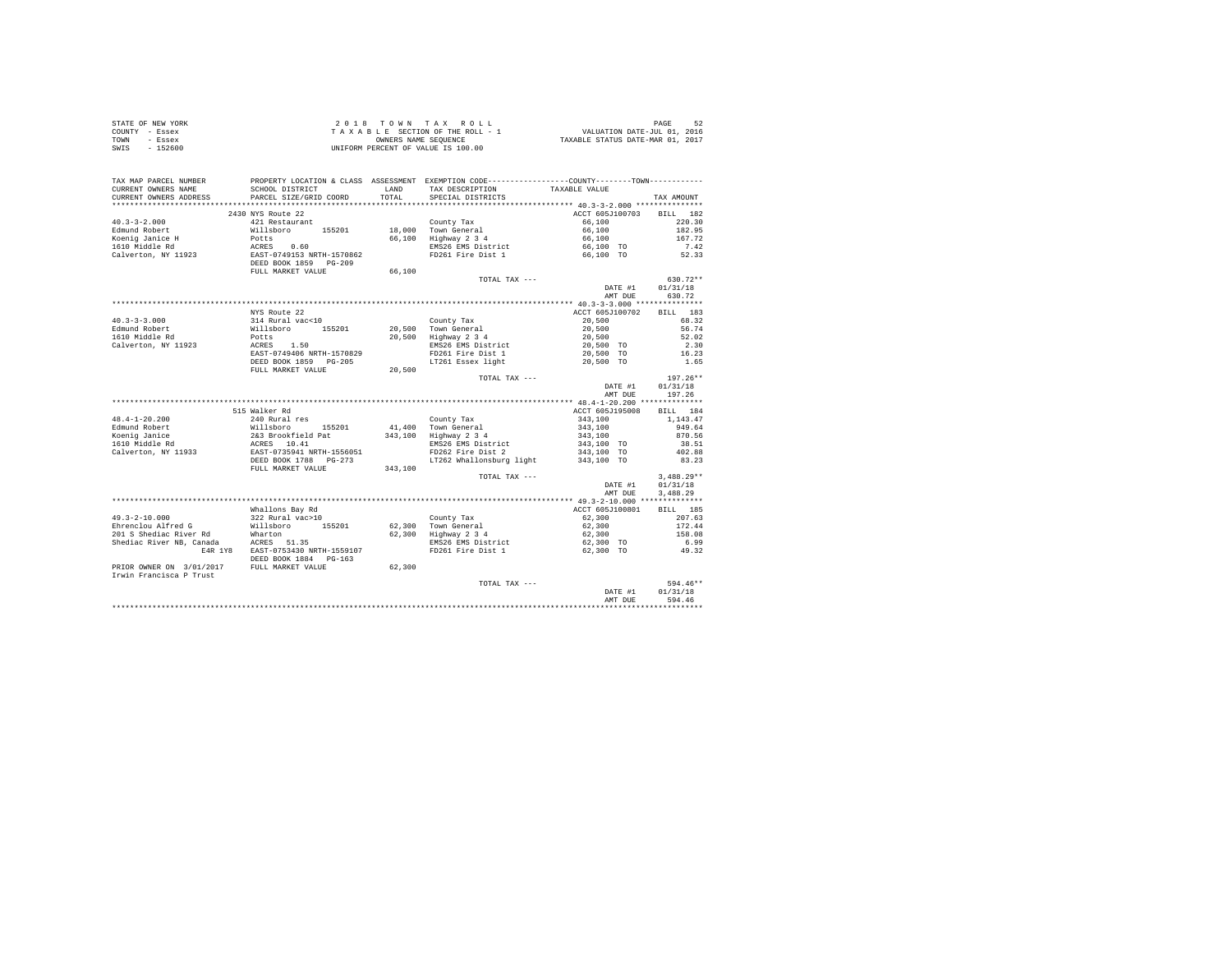| STATE OF NEW YORK | 2018 TOWN TAX ROLL                 | PAGE                             |
|-------------------|------------------------------------|----------------------------------|
| COUNTY - Essex    | TAXABLE SECTION OF THE ROLL - 1    | VALUATION DATE-JUL 01, 2016      |
| TOWN<br>- Essex   | OWNERS NAME SEOUENCE               | TAXABLE STATUS DATE-MAR 01, 2017 |
| $-152600$<br>SWIS | UNIFORM PERCENT OF VALUE IS 100.00 |                                  |

| TAX MAP PARCEL NUMBER<br>CURRENT OWNERS NAME<br>CURRENT OWNERS ADDRESS | SCHOOL DISTRICT<br>PARCEL SIZE/GRID COORD            | <b>T.AND</b><br>TOTAL | PROPERTY LOCATION & CLASS ASSESSMENT EXEMPTION CODE---------------COUNTY-------TOWN----------<br>TAX DESCRIPTION<br>SPECIAL DISTRICTS | TAXABLE VALUE   | TAX AMOUNT   |
|------------------------------------------------------------------------|------------------------------------------------------|-----------------------|---------------------------------------------------------------------------------------------------------------------------------------|-----------------|--------------|
|                                                                        | Whallons Bay Rd                                      |                       |                                                                                                                                       | ACCT 605J100711 | 186<br>RTLL. |
| $49.3 - 2 - 11.000$                                                    | 314 Rural vac<10                                     |                       | County Tax                                                                                                                            | 300             | 1.00         |
| Ehrenclou Alfred G                                                     | Willsboro<br>155201                                  |                       | 300 Town General                                                                                                                      | 300             | 0.83         |
| 201 S Shediac River Rd                                                 | Wharton                                              | 300                   | Highway 2 3 4                                                                                                                         | 300             | 0.76         |
| Shediac River NB, Canada                                               | ACRES<br>0.26                                        |                       | EMS26 EMS District                                                                                                                    | 300 TO          | .03          |
| E4R 1Y8                                                                | EAST-0754207 NRTH-1558420<br>DEED BOOK 1884 PG-163   |                       | FD261 Fire Dist 1                                                                                                                     | 300 TO          | .24          |
| PRIOR OWNER ON 3/01/2017                                               | FULL MARKET VALUE                                    | 300                   |                                                                                                                                       |                 |              |
| Irwin Francisca P Trust                                                |                                                      |                       |                                                                                                                                       |                 |              |
|                                                                        |                                                      |                       | TOTAL TAX ---                                                                                                                         |                 | $2.86**$     |
|                                                                        |                                                      |                       |                                                                                                                                       | DATE #1         | 01/31/18     |
|                                                                        |                                                      |                       |                                                                                                                                       | AMT DUE         | 2.86         |
|                                                                        |                                                      |                       |                                                                                                                                       |                 |              |
|                                                                        |                                                      |                       |                                                                                                                                       |                 |              |
|                                                                        | 2208 Jersey St                                       |                       |                                                                                                                                       | ACCT 605J100508 | BILL 187     |
| $39.4 - 1 - 42.000$<br>Ehrhart Laura J Trust                           | 210 1 Family Res                                     |                       | County Tax<br>34.200 Town General                                                                                                     | 215,700         | 718.88       |
|                                                                        | Willsboro<br>155201                                  |                       |                                                                                                                                       | 215,700         | 597.02       |
| 2208 Jersey St                                                         | Hicks                                                | 215,700               | Highway 2 3 4                                                                                                                         | 215,700         | 547.31       |
| Essex, NY 12936                                                        | 00002.00                                             |                       | School Relevy                                                                                                                         |                 | 1,970.19     |
|                                                                        | 3.20<br>ACRES                                        |                       | EMS26 EMS District                                                                                                                    | 215,700 TO      | 24.21        |
|                                                                        | EAST-0738692 NRTH-1571245<br>DEED BOOK 1738 PG-130   |                       | FD262 Fire Dist 2                                                                                                                     | 215,700 TO      | 253.28       |
|                                                                        | FULL MARKET VALUE                                    | 215,700               |                                                                                                                                       |                 |              |
|                                                                        |                                                      |                       | TOTAL TAX ---                                                                                                                         |                 | $4.110.89**$ |
|                                                                        |                                                      |                       |                                                                                                                                       | DATE #1         | 01/31/18     |
|                                                                        |                                                      |                       |                                                                                                                                       | AMT DUE         | 4,110.89     |
|                                                                        |                                                      |                       |                                                                                                                                       |                 |              |
|                                                                        | 4 Tuttle Way                                         |                       |                                                                                                                                       | ACCT 605J103508 | BILL 188     |
| $49.7 - 3 - 1.000$                                                     | 260 Seasonal res                                     |                       | County Tax                                                                                                                            | 194,500         | 648.22       |
| Ellis Barry R                                                          | Willsboro 155201                                     |                       | 150.300 Town General                                                                                                                  | 194,500         | 538.34       |
| 3400 Seven Lakes W                                                     | Wharton                                              |                       | 194.500 Highway 2 3 4                                                                                                                 | 194,500         | 493.51       |
| West End, NC 27376                                                     | 1.10<br>ACRES                                        |                       | EMS26 EMS District                                                                                                                    | 194,500 TO      | 21.83        |
|                                                                        | EAST-0756971 NRTH-1563820<br>DEED BOOK 626<br>PG-035 |                       | FD261 Fire Dist 1                                                                                                                     | 194,500 TO      | 153.98       |
|                                                                        | FULL MARKET VALUE                                    | 194,500               |                                                                                                                                       |                 |              |
|                                                                        |                                                      |                       | TOTAL TAX ---                                                                                                                         |                 | $1.855.88**$ |
|                                                                        |                                                      |                       |                                                                                                                                       | DATE #1         | 01/31/18     |
|                                                                        |                                                      |                       |                                                                                                                                       | AMT DUE         | 1,855.88     |
|                                                                        |                                                      |                       |                                                                                                                                       |                 |              |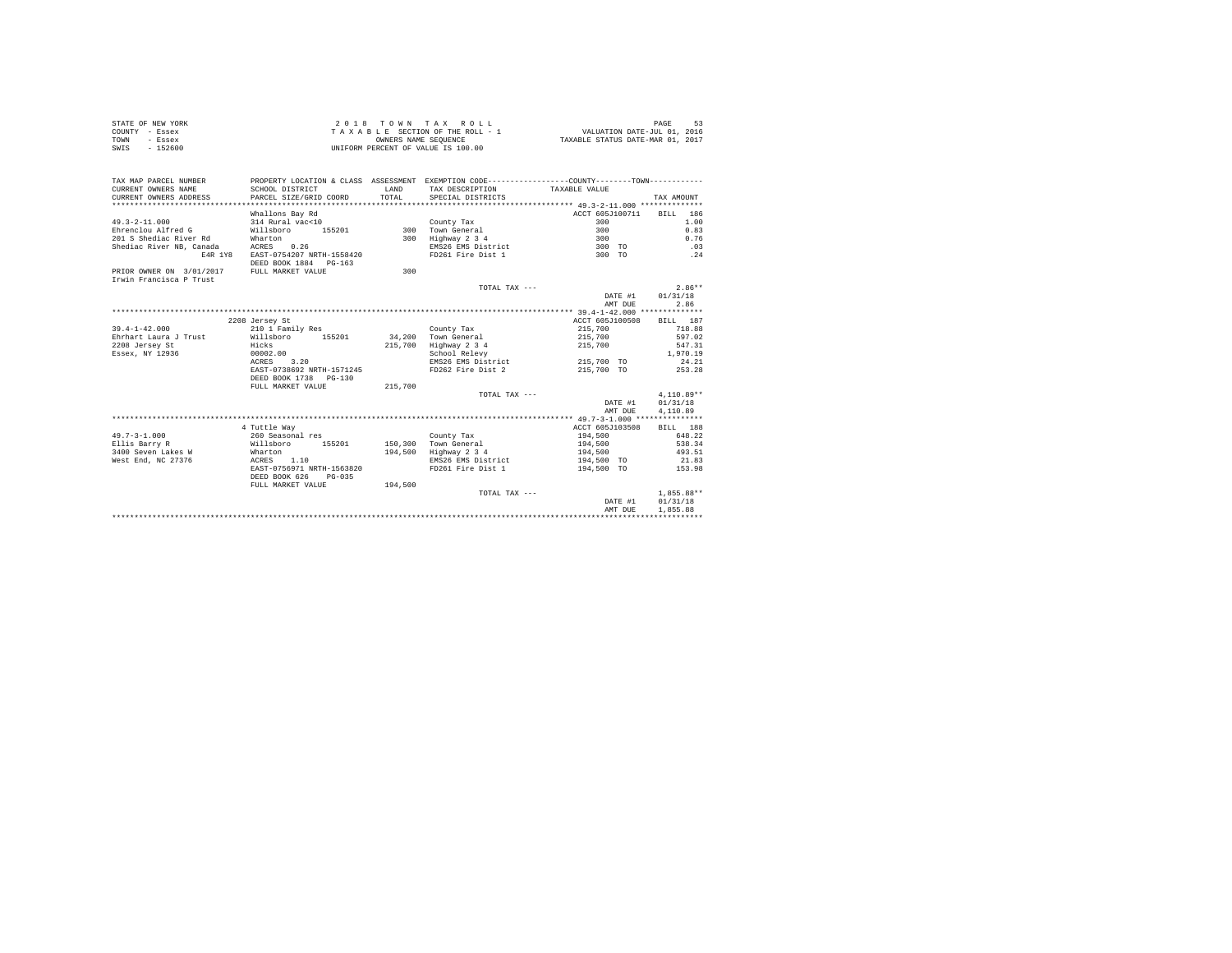| STATE OF NEW YORK | 2018 TOWN TAX ROLL                 | PAGE<br>54                       |
|-------------------|------------------------------------|----------------------------------|
| COUNTY - Essex    | TAXABLE SECTION OF THE ROLL - 1    | VALUATION DATE-JUL 01, 2016      |
| TOWN<br>- Essex   | OWNERS NAME SEOUENCE               | TAXABLE STATUS DATE-MAR 01, 2017 |
| $-152600$<br>SWIS | UNIFORM PERCENT OF VALUE IS 100.00 |                                  |

| TAX MAP PARCEL NUMBER<br>CURRENT OWNERS NAME<br>CURRENT OWNERS ADDRESS PARCEL SIZE/GRID COORD | PROPERTY LOCATION & CLASS ASSESSMENT EXEMPTION CODE---------------COUNTY-------TOWN----------<br>SCHOOL DISTRICT | T.AND<br>TOTAL | TAX DESCRIPTION<br>SPECIAL DISTRICTS | TAXABLE VALUE            | TAX AMOUNT   |
|-----------------------------------------------------------------------------------------------|------------------------------------------------------------------------------------------------------------------|----------------|--------------------------------------|--------------------------|--------------|
|                                                                                               | 2729 NYS Route 22                                                                                                |                |                                      | ACCT 605J103101 BILL 189 |              |
| $40.65 - 2 - 5.000$                                                                           | 210 1 Family Res                                                                                                 |                | County Tax                           | 137,700                  | 458.92       |
| Engelhart Steven                                                                              | Willsboro 155201 60,100 Town General                                                                             |                |                                      | 137,700                  | 381.13       |
| 2 Church Ln                                                                                   | Hicks                                                                                                            | 137,700        | Highway 2 3 4                        | 137,700                  | 349.39       |
| Westport, NY 12993 1675/105-Easement                                                          |                                                                                                                  |                | EMS26 EMS District                   | 137,700 TO               | 15.46        |
|                                                                                               | 51s X 338S X Irr                                                                                                 |                | FD261 Fire Dist 1                    | 137,700 TO               | 109.01       |
| PRIOR OWNER ON 3/01/2017 ACRES 0.40                                                           |                                                                                                                  |                | LT261 Essex light                    | 137,700 TO 11.06         |              |
| Ducolon Colin                                                                                 | EAST-0756418 NRTH-1572187                                                                                        |                |                                      |                          |              |
|                                                                                               | DEED BOOK 1882 PG-31                                                                                             |                |                                      |                          |              |
|                                                                                               | FULL MARKET VALUE                                                                                                | 137,700        |                                      |                          |              |
|                                                                                               |                                                                                                                  |                | TOTAL TAX ---                        |                          | $1,324.97**$ |
|                                                                                               |                                                                                                                  |                |                                      | DATE #1                  | 01/31/18     |
|                                                                                               |                                                                                                                  |                |                                      | AMT DUE                  | 1,324.97     |
|                                                                                               |                                                                                                                  |                |                                      |                          |              |
|                                                                                               | 2488 NYS Route 22                                                                                                |                |                                      | ACCT 605J101601          | BILL 190     |
| $40.3 - 3 - 10.002$                                                                           |                                                                                                                  |                | County Tax                           | 195,000                  | 649.89       |
| Esposito Joseph A                                                                             |                                                                                                                  |                | 29.500 Town General                  | 195,000                  | 539.73       |
| 144 Main St                                                                                   | 484 1 use sm bld<br>Willsboro 155201<br>Potts                                                                    | 195,000        | Highway 2 3 4                        | 195,000                  | 494.78       |
| ACRES<br>Madison, NJ 07940                                                                    | 2.90                                                                                                             |                | EMS26 EMS District                   | 195,000 TO               | 21.89        |
|                                                                                               | EAST-0750535 NRTH-1570792                                                                                        |                | FD261 Fire Dist 1                    | 195,000 TO               | 154.38       |
|                                                                                               | DEED BOOK 1587 PG-185                                                                                            |                | LT261 Essex light                    | 195,000 TO               | 15.66        |
|                                                                                               | FULL MARKET VALUE                                                                                                | 195,000        |                                      |                          |              |
|                                                                                               |                                                                                                                  |                | TOTAL TAX ---                        |                          | $1,876.33**$ |
|                                                                                               |                                                                                                                  |                |                                      | DATE #1                  | 01/31/18     |
|                                                                                               |                                                                                                                  |                |                                      | AMT DUE                  | 1,876.33     |
|                                                                                               |                                                                                                                  |                |                                      |                          |              |
|                                                                                               | 449 Angier Hill Rd                                                                                               |                |                                      | ACCT 605J100804          | RTT.T. 191   |
| $57.2 - 6 - 3.000$                                                                            | 240 Rural res                                                                                                    |                | AG DIST C 41720                      | 42,224<br>42.224         |              |
| Esposito Patrick A                                                                            | Willsboro 155201                                                                                                 |                | 154,800 County Tax                   | 421,076                  | 1,403.35     |
| Judd<br>c/o Evelyn Malackov                                                                   |                                                                                                                  |                | 463.300 Town General                 | 421,076                  | 1,165.46     |
| 47 Red Rd                                                                                     |                                                                                                                  |                | Highway 2 3 4                        | 421,076                  | 1,068.42     |
| Chatham, NJ 07928-2727                                                                        | ACRES 93.80<br>EAST-0740767 NRTH-1549589                                                                         |                | School Relevy                        |                          | 5,397.27     |
|                                                                                               | DEED BOOK 1565 PG-236                                                                                            |                | EMS26 EMS District 463.300 TO        |                          | 52.00        |
| MAY BE SUBJECT TO PAYMENT                                                                     | FULL MARKET VALUE                                                                                                | 463,300        | FD262 Fire Dist 2                    | 463,300 TO               | 544.03       |
| UNDER AGDIST LAW TIL 2021                                                                     |                                                                                                                  |                | LT262 Whallonsburg light 463,300 TO  |                          | 112.38       |
|                                                                                               |                                                                                                                  |                | TOTAL TAX ---                        |                          | $9.742.91**$ |
|                                                                                               |                                                                                                                  |                |                                      | DATE #1                  | 01/31/18     |
|                                                                                               |                                                                                                                  |                |                                      | AMT DUE                  | 9,742.91     |
|                                                                                               |                                                                                                                  |                |                                      |                          |              |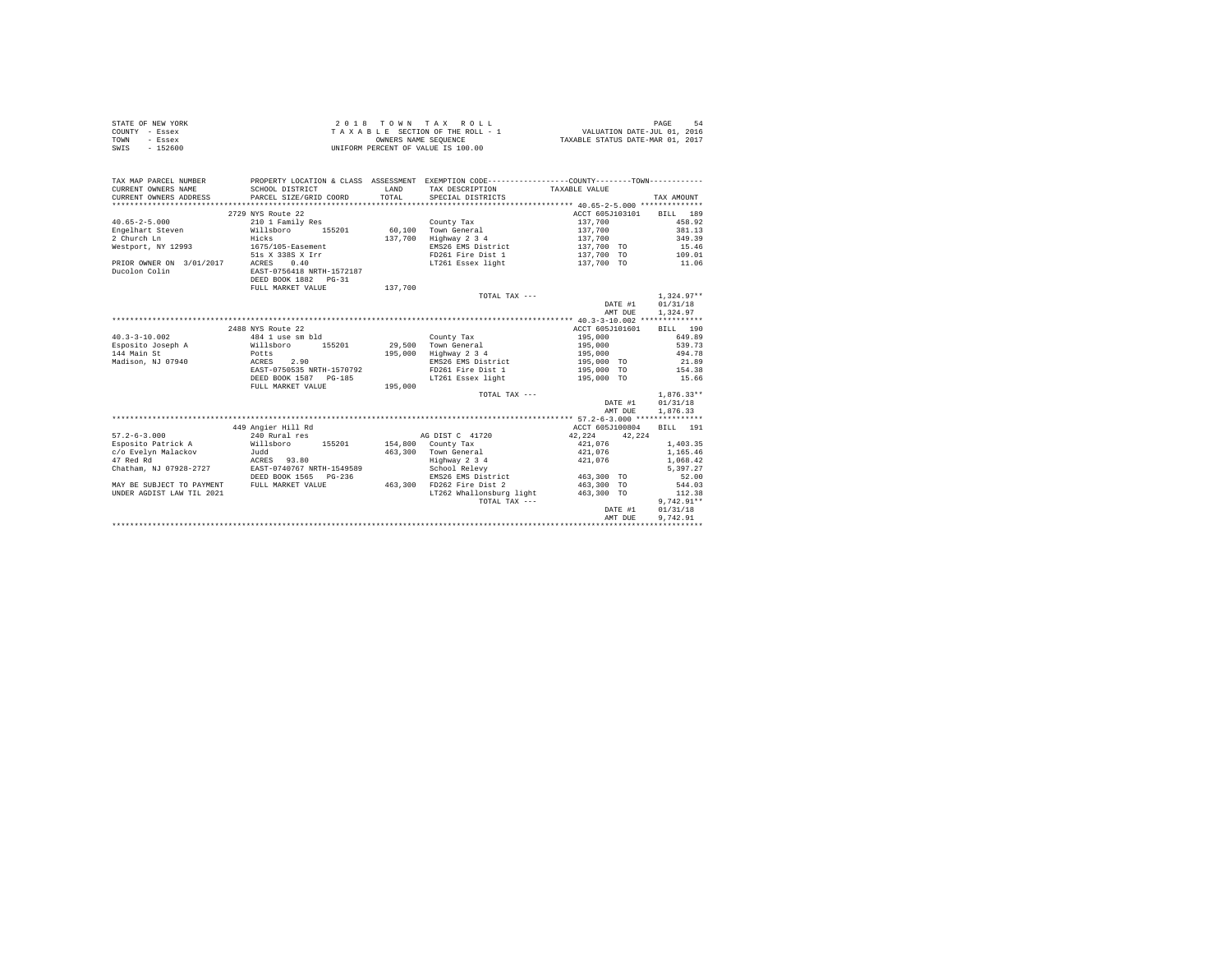| STATE OF NEW YORK | 2018 TOWN TAX ROLL                 | 55<br>PAGE                       |
|-------------------|------------------------------------|----------------------------------|
| COUNTY - Essex    | TAXABLE SECTION OF THE ROLL - 1    | VALUATION DATE-JUL 01, 2016      |
| TOWN<br>- Essex   | OWNERS NAME SEOUENCE               | TAXABLE STATUS DATE-MAR 01, 2017 |
| $-152600$<br>SWIS | UNIFORM PERCENT OF VALUE IS 100.00 |                                  |

| TAX MAP PARCEL NUMBER<br>CURRENT OWNERS NAME                    | SCHOOL DISTRICT           | LAND    | PROPERTY LOCATION & CLASS ASSESSMENT EXEMPTION CODE---------------COUNTY-------TOWN---------<br>TAX DESCRIPTION | TAXABLE VALUE   |              |
|-----------------------------------------------------------------|---------------------------|---------|-----------------------------------------------------------------------------------------------------------------|-----------------|--------------|
| CURRENT OWNERS ADDRESS                                          | PARCEL SIZE/GRID COORD    | TOTAL.  | SPECIAL DISTRICTS                                                                                               |                 | TAX AMOUNT   |
| **********************                                          |                           |         |                                                                                                                 |                 |              |
|                                                                 | Angier Hill Rd            |         |                                                                                                                 | ACCT 605J100808 | BILL 192     |
| $58.1 - 2 - 3.000$                                              | 105 Vac farmland          |         | AG DIST C 41720                                                                                                 | 94.502 94.502   |              |
| Esposito Patrick A                                              | Willsboro<br>155201       |         | $173.600$ County Tax                                                                                            | 79,098          | 263.62       |
| c/o Evelyn Malackov                                             | Judd                      |         | 173,600 Town General                                                                                            | 79,098          | 218.93       |
| 47 Red Rd                                                       | ACRES 144.70              |         | Highway 2 3 4                                                                                                   | 79,098          | 200.70       |
| Chatham, NJ 07928-2727                                          | EAST-0744511 NRTH-1550874 |         | School Relevy                                                                                                   |                 | 1,013.87     |
|                                                                 | DEED BOOK 1565 PG-236     |         | EMS26 EMS District 173,600 TO                                                                                   |                 | 19.48        |
| MAY BE SUBJECT TO PAYMENT FULL MARKET VALUE                     |                           |         | 173,600 FD262 Fire Dist 2                                                                                       | 173,600 TO      | 203.85       |
| UNDER AGDIST LAW TIL 2021                                       |                           |         | LT262 Whallonsburg light 173,600 TO                                                                             |                 | 42.11        |
|                                                                 |                           |         | TOTAL TAX ---                                                                                                   |                 | $1,962.56**$ |
|                                                                 |                           |         |                                                                                                                 | DATE #1         | 01/31/18     |
|                                                                 |                           |         |                                                                                                                 | AMT DUE         | 1,962.56     |
|                                                                 |                           |         |                                                                                                                 |                 |              |
|                                                                 | 2297 Main St              |         |                                                                                                                 | ACCT 605J101801 | BILL 193     |
| $40.73 - 2 - 12.000$                                            | 418 Inn/lodge             |         | County Tax                                                                                                      | 599,100         | 1,996.66     |
| Essex Adirondack Coast LLC Willsboro 155201 68.500 Town General |                           |         |                                                                                                                 | 599,100         | 1,658.20     |
| 2237 Main St                                                    | Potts                     |         | 599,100 Highway 2 3 4                                                                                           | 599,100         | 1,520.13     |
| PO Box 245                                                      | 1358/323 Covenant         |         | EMS26 EMS District                                                                                              | 599,100 TO      | 67.24        |
| Essex, NY 12936                                                 | 1663/211-Easement         |         | FD261 Fire Dist 1 599,100 TO 474.30                                                                             |                 |              |
|                                                                 | 0.40<br>ACRES             |         | LT261 Essex light 699,100 TO 48.12                                                                              |                 |              |
|                                                                 | EAST-0756848 NRTH-1571650 |         |                                                                                                                 |                 |              |
|                                                                 | DEED BOOK 1648 PG-14      |         |                                                                                                                 |                 |              |
|                                                                 | FULL MARKET VALUE         | 599,100 |                                                                                                                 |                 |              |
|                                                                 |                           |         | TOTAL TAX ---                                                                                                   |                 | $5,764.65**$ |
|                                                                 |                           |         |                                                                                                                 | DATE #1         | 01/31/18     |
|                                                                 |                           |         |                                                                                                                 | AMT DUE         | 5.764.65     |
|                                                                 |                           |         |                                                                                                                 |                 |              |
|                                                                 | 2314 Main St              |         |                                                                                                                 | ACCT 605J104205 | BILL 194     |
| $40.65 - 3 - 7.000$                                             | 483 Converted Re - WTRFNT |         | County Tax                                                                                                      | 246,700         | 822.19       |
| Essex and Main LLC Willsboro                                    | 155201                    |         | 167,300 Town General                                                                                            | 246,700         | 682.82       |
| PO Box 202                                                      | Potts Hicks               |         | 246,700 Highway 2 3 4                                                                                           | 246,700         | 625.96       |
| Essex, NY 12936 1666/53-Easement                                |                           |         | EMS26 EMS District 246.700 TO                                                                                   |                 | 27.69        |
|                                                                 | 0.21<br>ACRES             |         | FD261 Fire Dist 1 246,700 TO                                                                                    |                 | 195.31       |
|                                                                 | EAST-0756993 NRTH-1572020 |         | LT261 Essex light                                                                                               | 246,700 TO      | 19.82        |
|                                                                 | DEED BOOK 1644 PG-72      |         |                                                                                                                 |                 |              |
|                                                                 | FULL MARKET VALUE         | 246.700 |                                                                                                                 |                 |              |
|                                                                 |                           |         | TOTAL TAX ---                                                                                                   |                 | $2.373.79**$ |
|                                                                 |                           |         |                                                                                                                 | DATE #1         | 01/31/18     |
|                                                                 |                           |         |                                                                                                                 | AMT DUE         | 2.373.79     |
|                                                                 |                           |         |                                                                                                                 |                 |              |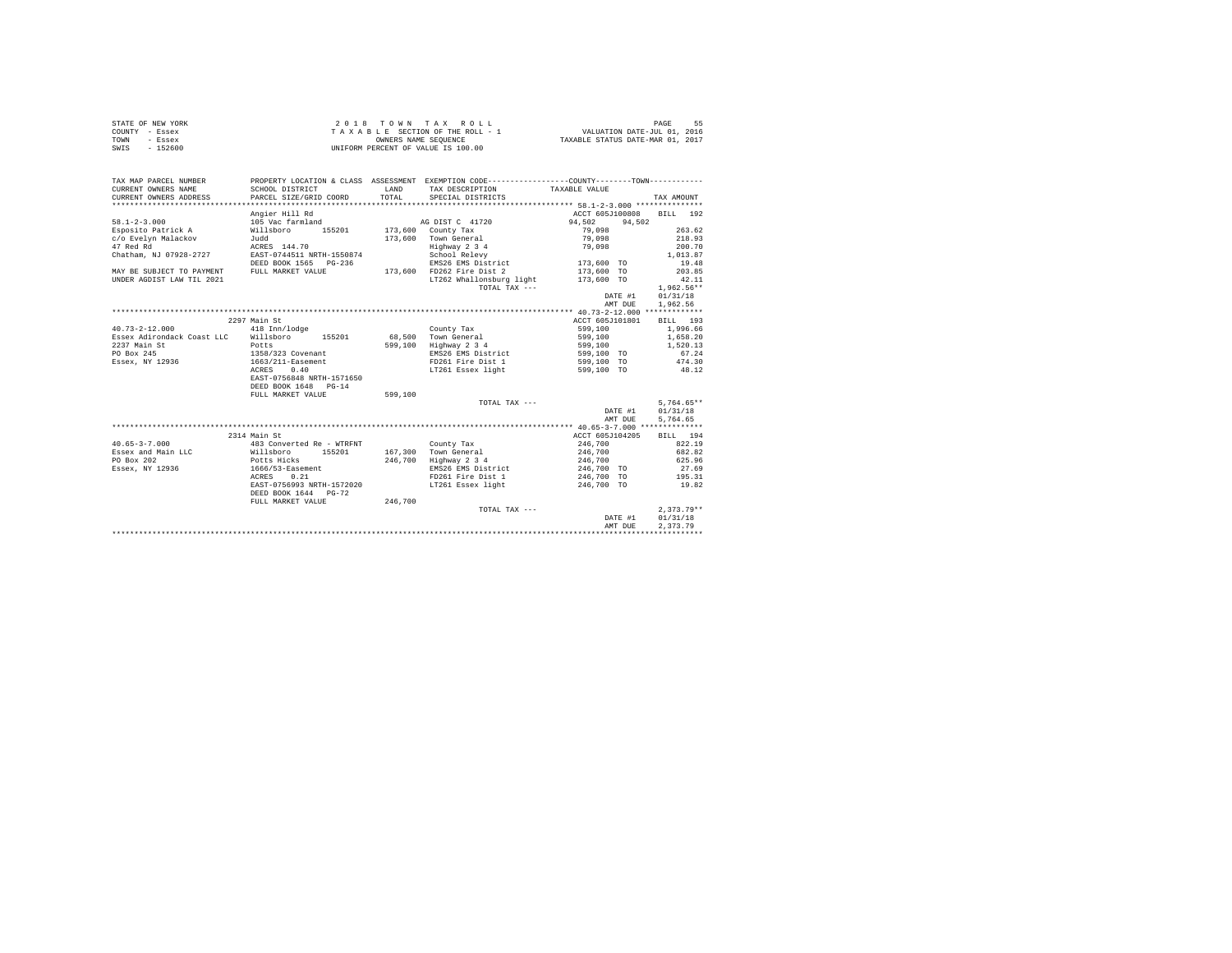| STATE OF NEW YORK | 2018 TOWN TAX ROLL                 | 56<br>PAGE                       |
|-------------------|------------------------------------|----------------------------------|
| COUNTY - Essex    | TAXABLE SECTION OF THE ROLL - 1    | VALUATION DATE-JUL 01, 2016      |
| TOWN<br>- Essex   | OWNERS NAME SEOUENCE               | TAXABLE STATUS DATE-MAR 01, 2017 |
| $-152600$<br>SWIS | UNIFORM PERCENT OF VALUE IS 100.00 |                                  |

| TAX MAP PARCEL NUMBER<br>CURRENT OWNERS NAME                                                                                                                                                                                                                                                                                                                                   | PROPERTY LOCATION & CLASS ASSESSMENT EXEMPTION CODE----------------COUNTY--------TOWN----------<br>SCHOOL DISTRICT<br>SCHOOL DISTRICT<br>PARCEL SIZE/GRID COORD |        | LAND TAX DESCRIPTION                                                                               | TAXABLE VALUE                                                                                                                                                                                                                                                                 |                |
|--------------------------------------------------------------------------------------------------------------------------------------------------------------------------------------------------------------------------------------------------------------------------------------------------------------------------------------------------------------------------------|-----------------------------------------------------------------------------------------------------------------------------------------------------------------|--------|----------------------------------------------------------------------------------------------------|-------------------------------------------------------------------------------------------------------------------------------------------------------------------------------------------------------------------------------------------------------------------------------|----------------|
| CURRENT OWNERS ADDRESS                                                                                                                                                                                                                                                                                                                                                         |                                                                                                                                                                 | TOTAL  | SPECIAL DISTRICTS                                                                                  |                                                                                                                                                                                                                                                                               | TAX AMOUNT     |
|                                                                                                                                                                                                                                                                                                                                                                                | NYS Route 22                                                                                                                                                    |        |                                                                                                    | ACCT 605Z015003                                                                                                                                                                                                                                                               | BILL 195       |
| $40.73 - 1 - 6.000 / 1$                                                                                                                                                                                                                                                                                                                                                        | 483 Converted Re                                                                                                                                                |        | County Tax                                                                                         | 31,000                                                                                                                                                                                                                                                                        | 103.32         |
|                                                                                                                                                                                                                                                                                                                                                                                |                                                                                                                                                                 |        |                                                                                                    |                                                                                                                                                                                                                                                                               | 85.80          |
|                                                                                                                                                                                                                                                                                                                                                                                |                                                                                                                                                                 |        |                                                                                                    | $31,000$<br>$31,000$<br>$31,000$ TO                                                                                                                                                                                                                                           | 78.66          |
|                                                                                                                                                                                                                                                                                                                                                                                |                                                                                                                                                                 |        | EMS26 EMS District                                                                                 |                                                                                                                                                                                                                                                                               | 3.48           |
|                                                                                                                                                                                                                                                                                                                                                                                |                                                                                                                                                                 |        | EMS20 And<br>FD261 Fire Dist 1<br>- Jimht                                                          | 31,000 TO                                                                                                                                                                                                                                                                     | 24.54          |
|                                                                                                                                                                                                                                                                                                                                                                                | $40.73 - 1 - 6.000$<br>EAST-0756431 NRTH-1571902                                                                                                                |        | LT261 Essex light                                                                                  | 31,000 TO                                                                                                                                                                                                                                                                     | 2.49           |
|                                                                                                                                                                                                                                                                                                                                                                                | FULL MARKET VALUE                                                                                                                                               | 31,000 |                                                                                                    |                                                                                                                                                                                                                                                                               |                |
|                                                                                                                                                                                                                                                                                                                                                                                |                                                                                                                                                                 |        | TOTAL TAX ---                                                                                      |                                                                                                                                                                                                                                                                               | $298.29**$     |
|                                                                                                                                                                                                                                                                                                                                                                                |                                                                                                                                                                 |        |                                                                                                    | DATE #1                                                                                                                                                                                                                                                                       | 01/31/18       |
|                                                                                                                                                                                                                                                                                                                                                                                |                                                                                                                                                                 |        |                                                                                                    | AMT DUE                                                                                                                                                                                                                                                                       | 298.29         |
|                                                                                                                                                                                                                                                                                                                                                                                |                                                                                                                                                                 |        |                                                                                                    |                                                                                                                                                                                                                                                                               |                |
|                                                                                                                                                                                                                                                                                                                                                                                | Jersey St                                                                                                                                                       |        |                                                                                                    | ACCT 605J102603                                                                                                                                                                                                                                                               | BILL 196       |
|                                                                                                                                                                                                                                                                                                                                                                                |                                                                                                                                                                 |        |                                                                                                    | 20,100                                                                                                                                                                                                                                                                        | 66.99          |
| 39.4-1-49.000<br>Easex County Tax<br>Easex County Tax<br>Easex County Tax<br>In Respect 155001 20,100 Highway 2 3 4<br>In Across 1.10<br>PO Box 217<br>PO Box 217<br>PO Box 217<br>PO Box 217<br>PO Box 217<br>PO Box 217<br>PO Box 217<br>PO Box 217<br>                                                                                                                      |                                                                                                                                                                 |        |                                                                                                    | 20,100                                                                                                                                                                                                                                                                        | 55.63          |
|                                                                                                                                                                                                                                                                                                                                                                                |                                                                                                                                                                 |        | 20,100 Highway 2 3 4<br>School Relevy<br>EMS26 EMS District<br>20,100 TO<br>20,100 TO<br>20,100 TO |                                                                                                                                                                                                                                                                               | 51.00          |
|                                                                                                                                                                                                                                                                                                                                                                                |                                                                                                                                                                 |        |                                                                                                    |                                                                                                                                                                                                                                                                               | 326.19         |
|                                                                                                                                                                                                                                                                                                                                                                                |                                                                                                                                                                 |        |                                                                                                    |                                                                                                                                                                                                                                                                               | 2.26           |
|                                                                                                                                                                                                                                                                                                                                                                                |                                                                                                                                                                 |        | FD262 Fire Dist 2                                                                                  | 20,100 TO                                                                                                                                                                                                                                                                     | 23.60          |
| PRIOR OWNER ON 3/01/2017 FULL MARKET VALUE<br>LaDuke David                                                                                                                                                                                                                                                                                                                     |                                                                                                                                                                 | 20,100 |                                                                                                    |                                                                                                                                                                                                                                                                               |                |
|                                                                                                                                                                                                                                                                                                                                                                                |                                                                                                                                                                 |        | TOTAL TAX ---                                                                                      |                                                                                                                                                                                                                                                                               | $525.67**$     |
|                                                                                                                                                                                                                                                                                                                                                                                |                                                                                                                                                                 |        |                                                                                                    | DATE #1                                                                                                                                                                                                                                                                       | 01/31/18       |
|                                                                                                                                                                                                                                                                                                                                                                                |                                                                                                                                                                 |        |                                                                                                    | AMT DUE                                                                                                                                                                                                                                                                       | 525.67         |
|                                                                                                                                                                                                                                                                                                                                                                                |                                                                                                                                                                 |        |                                                                                                    |                                                                                                                                                                                                                                                                               |                |
|                                                                                                                                                                                                                                                                                                                                                                                | Cook Rd                                                                                                                                                         |        |                                                                                                    | ACCT 605K105012 BILL 197                                                                                                                                                                                                                                                      |                |
| 48.2-1-19.000 942 Co. reforest<br>Essex County Willsboro 155201<br>County Reforestation Prop Parker Farm<br>Rigabethrown Ny 19929 - The Constant                                                                                                                                                                                                                               |                                                                                                                                                                 |        | CNTY REFOR 33302                                                                                   | 123,600 0                                                                                                                                                                                                                                                                     |                |
|                                                                                                                                                                                                                                                                                                                                                                                |                                                                                                                                                                 |        | 123,600 County Tax                                                                                 |                                                                                                                                                                                                                                                                               |                |
| Elizabethtown, NY 12932                                                                                                                                                                                                                                                                                                                                                        |                                                                                                                                                                 |        | 123,600 Town General<br>Highway 2 3 4<br>EMS26 EMS District                                        |                                                                                                                                                                                                                                                                               |                |
|                                                                                                                                                                                                                                                                                                                                                                                | Bk-No Pg-Ref<br>ACRES 150.00                                                                                                                                    |        |                                                                                                    |                                                                                                                                                                                                                                                                               |                |
|                                                                                                                                                                                                                                                                                                                                                                                | ACRES 150.00 EMS26 EMS District<br>EAST-0737229 NRTH-1561096 FD262 Fire Dist 2                                                                                  |        |                                                                                                    |                                                                                                                                                                                                                                                                               |                |
|                                                                                                                                                                                                                                                                                                                                                                                |                                                                                                                                                                 |        |                                                                                                    |                                                                                                                                                                                                                                                                               |                |
|                                                                                                                                                                                                                                                                                                                                                                                |                                                                                                                                                                 |        |                                                                                                    | $\begin{array}{cccc} 0.00 & 0.00 & 0.00 & 0.00 & 0.00 & 0.00 & 0.00 & 0.00 & 0.00 & 0.00 & 0.00 & 0.00 & 0.00 & 0.00 & 0.00 & 0.00 & 0.00 & 0.00 & 0.00 & 0.00 & 0.00 & 0.00 & 0.00 & 0.00 & 0.00 & 0.00 & 0.00 & 0.00 & 0.00 & 0.00 & 0.00 & 0.00 & 0.00 & 0.00 & 0.00 & 0.$ |                |
|                                                                                                                                                                                                                                                                                                                                                                                | DEED BOOK 200 PG-30                                                                                                                                             |        |                                                                                                    |                                                                                                                                                                                                                                                                               |                |
|                                                                                                                                                                                                                                                                                                                                                                                | FULL MARKET VALUE 123,600                                                                                                                                       |        |                                                                                                    |                                                                                                                                                                                                                                                                               |                |
|                                                                                                                                                                                                                                                                                                                                                                                |                                                                                                                                                                 |        | TOTAL TAX ---                                                                                      |                                                                                                                                                                                                                                                                               | $814.73**$     |
|                                                                                                                                                                                                                                                                                                                                                                                |                                                                                                                                                                 |        |                                                                                                    | DATE #1                                                                                                                                                                                                                                                                       | 01/31/18       |
|                                                                                                                                                                                                                                                                                                                                                                                |                                                                                                                                                                 |        |                                                                                                    |                                                                                                                                                                                                                                                                               | AMT DUE 814.73 |
|                                                                                                                                                                                                                                                                                                                                                                                |                                                                                                                                                                 |        |                                                                                                    |                                                                                                                                                                                                                                                                               |                |
|                                                                                                                                                                                                                                                                                                                                                                                | 243 Brookfield Rd                                                                                                                                               |        |                                                                                                    | ACCT 605Z013004                                                                                                                                                                                                                                                               | BILL 198       |
|                                                                                                                                                                                                                                                                                                                                                                                |                                                                                                                                                                 |        |                                                                                                    | 71,600                                                                                                                                                                                                                                                                        | 238.63         |
|                                                                                                                                                                                                                                                                                                                                                                                |                                                                                                                                                                 |        |                                                                                                    | 71,600                                                                                                                                                                                                                                                                        | 198.18         |
|                                                                                                                                                                                                                                                                                                                                                                                |                                                                                                                                                                 |        |                                                                                                    | 71,600                                                                                                                                                                                                                                                                        | 181.67         |
|                                                                                                                                                                                                                                                                                                                                                                                |                                                                                                                                                                 |        | County Tax<br>36,400 Town General<br>71,600 Highway 2 3 4<br>School Relevy                         |                                                                                                                                                                                                                                                                               | 1,161.92       |
|                                                                                                                                                                                                                                                                                                                                                                                |                                                                                                                                                                 |        |                                                                                                    |                                                                                                                                                                                                                                                                               | 8.04<br>84.08  |
|                                                                                                                                                                                                                                                                                                                                                                                |                                                                                                                                                                 |        | SCHOOL REIEVY<br>EMS26 EMS District 5 71,600 TO<br>FD262 Fire Dist 2 71,600 TO                     | 71,600 TO                                                                                                                                                                                                                                                                     |                |
|                                                                                                                                                                                                                                                                                                                                                                                |                                                                                                                                                                 |        |                                                                                                    |                                                                                                                                                                                                                                                                               |                |
|                                                                                                                                                                                                                                                                                                                                                                                |                                                                                                                                                                 |        | TOTAL TAX ---                                                                                      |                                                                                                                                                                                                                                                                               | $1,872.52**$   |
| $\begin{tabular}{lllllllllll} \multicolumn{4}{c}{44.3-1-7.200} & \multicolumn{4}{c}{44.3-1-7.200} & \multicolumn{4}{c}{44.3-1-7.200} & \multicolumn{4}{c}{41.3-1-7.200} & \multicolumn{4}{c}{41.3-1-7.200} & \multicolumn{4}{c}{41.3-1-7.200} & \multicolumn{4}{c}{41.3-1-7.200} & \multicolumn{4}{c}{41.3-1-7.200} & \multicolumn{4}{c}{41.3-1-7.200} &$<br>Christian Michael |                                                                                                                                                                 |        |                                                                                                    | DATE #1                                                                                                                                                                                                                                                                       | 01/31/18       |
|                                                                                                                                                                                                                                                                                                                                                                                |                                                                                                                                                                 |        |                                                                                                    | AMT DUE                                                                                                                                                                                                                                                                       | 1,872.52       |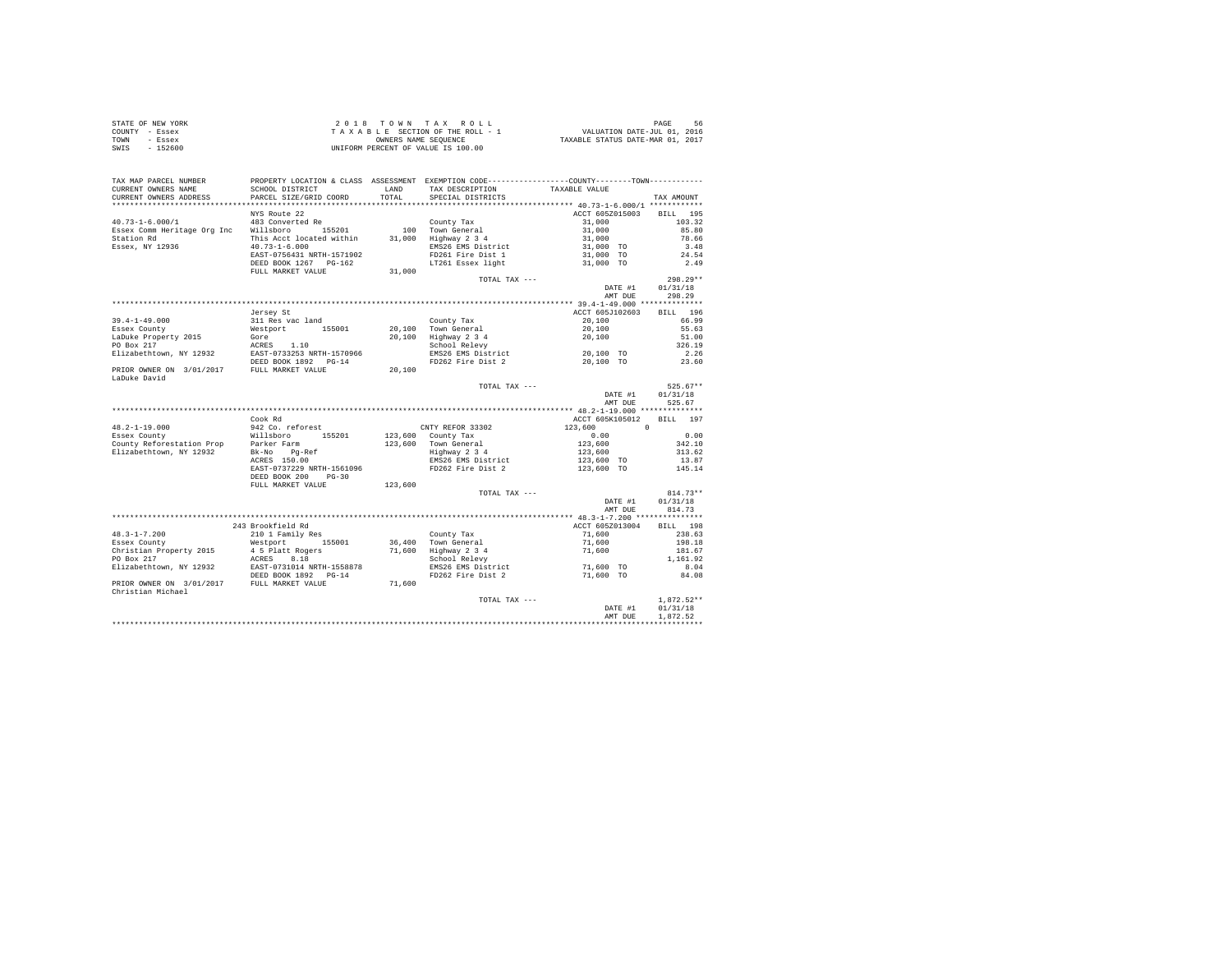| STATE OF NEW YORK | 2018 TOWN TAX ROLL                 | 57<br>PAGE                       |
|-------------------|------------------------------------|----------------------------------|
| COUNTY - Essex    | TAXABLE SECTION OF THE ROLL - 1    | VALUATION DATE-JUL 01, 2016      |
| TOWN<br>- Essex   | OWNERS NAME SEOUENCE               | TAXABLE STATUS DATE-MAR 01, 2017 |
| SWIS<br>$-152600$ | UNIFORM PERCENT OF VALUE IS 100.00 |                                  |

| TAX MAP PARCEL NUMBER<br>CURRENT OWNERS NAME                                                                                                                                                                                                                    | SCHOOL DISTRICT            |         | PROPERTY LOCATION & CLASS ASSESSMENT EXEMPTION CODE----------------COUNTY-------TOWN----------<br>LAND TAX DESCRIPTION | TAXABLE VALUE             |                    |
|-----------------------------------------------------------------------------------------------------------------------------------------------------------------------------------------------------------------------------------------------------------------|----------------------------|---------|------------------------------------------------------------------------------------------------------------------------|---------------------------|--------------------|
| CURRENT OWNERS ADDRESS PARCEL SIZE/GRID COORD                                                                                                                                                                                                                   |                            | TOTAL   | SPECIAL DISTRICTS                                                                                                      |                           | TAX AMOUNT         |
|                                                                                                                                                                                                                                                                 |                            |         |                                                                                                                        |                           |                    |
|                                                                                                                                                                                                                                                                 | 2857 Essex Rd              |         |                                                                                                                        | ACCT 605J103203 BILL 199  |                    |
|                                                                                                                                                                                                                                                                 |                            |         |                                                                                                                        | 229,700                   | 765.54             |
| $\begin{array}{lllll} 40.3\text{--}2\text{--}8.111 & & & 485\text{~}1\text{use~sm~} \text{bld} & & & & \text{Country Tax} \\ \text{Essex~} \text{Legacy~} \text{Trust} & & & \text{Willsboro} & & 155201 & & 31,600 & \text{ Town~} \text{General} \end{array}$ |                            |         |                                                                                                                        | 229,700                   | 635.77             |
| PO Box 37                                                                                                                                                                                                                                                       | Hicks                      | 229,700 | Highway 2 3 4                                                                                                          | 229,700                   | 582.83             |
| Essex, NY 12936    ACRES    1.33                                                                                                                                                                                                                                |                            |         | EMS26 EMS District                                                                                                     | 229,700 TO                | 25.78              |
|                                                                                                                                                                                                                                                                 | EAST-0757225 NRTH-1574633  |         | FD261 Fire Dist 1                                                                                                      | 229,700 TO                | 181.85             |
|                                                                                                                                                                                                                                                                 | DEED BOOK 1702 PG-185      |         | LT261 Essex light                                                                                                      |                           | 18.45              |
|                                                                                                                                                                                                                                                                 | FULL MARKET VALUE          |         | 229,700 WB261 Water B&I                                                                                                | 229,700 TO<br>229,700 TOC | 60.09              |
|                                                                                                                                                                                                                                                                 |                            |         | TOTAL TAX ---                                                                                                          |                           | $2.270.31**$       |
|                                                                                                                                                                                                                                                                 |                            |         |                                                                                                                        | DATE #1                   | 01/31/18           |
|                                                                                                                                                                                                                                                                 |                            |         |                                                                                                                        | AMT DUE                   | 2,270.31           |
|                                                                                                                                                                                                                                                                 |                            |         |                                                                                                                        |                           |                    |
|                                                                                                                                                                                                                                                                 | 2775 Essex Rd              |         |                                                                                                                        | ACCT 605J103707 BILL 200  |                    |
| $40.65 - 1 - 4.000$                                                                                                                                                                                                                                             |                            |         | County Tax                                                                                                             |                           |                    |
|                                                                                                                                                                                                                                                                 | 210 1 Family Res - WTRFNT  |         |                                                                                                                        | 1024,400<br>1024,400      | 3,414.09           |
| Essex Legacy Trust 6 6 Willsboro 155201 344,800 Town General<br>PO Box 37                                                                                                                                                                                       |                            |         |                                                                                                                        |                           | 2,835.36           |
|                                                                                                                                                                                                                                                                 | Hicks<br>00001.90          |         | 1024,400 Highway 2 3 4                                                                                                 | 1024,400                  | 2.599.26<br>114.98 |
| Essex, NY 12936                                                                                                                                                                                                                                                 | ACRES 1.58                 |         | EMS26 EMS District<br>FD261 Fire Dist 1 1024,400 TO 811.00                                                             | $1024,400$ TO             |                    |
|                                                                                                                                                                                                                                                                 |                            |         |                                                                                                                        |                           | 82.28              |
|                                                                                                                                                                                                                                                                 | EAST-0756809 NRTH-1572861  |         | LT261 Essex light 1024,400 TO                                                                                          |                           |                    |
|                                                                                                                                                                                                                                                                 | DEED BOOK 1733 PG-89       |         | WB261 Water B&I                                                                                                        | 1024,400 TO C             | 267.98             |
|                                                                                                                                                                                                                                                                 | FULL MARKET VALUE 1024.400 |         |                                                                                                                        |                           |                    |
|                                                                                                                                                                                                                                                                 |                            |         | TOTAL TAX ---                                                                                                          |                           | $10.124.95**$      |
|                                                                                                                                                                                                                                                                 |                            |         |                                                                                                                        |                           | DATE #1 01/31/18   |
|                                                                                                                                                                                                                                                                 |                            |         |                                                                                                                        |                           | AMT DUE 10,124.95  |
|                                                                                                                                                                                                                                                                 |                            |         |                                                                                                                        |                           |                    |
|                                                                                                                                                                                                                                                                 | 2272 Main St               |         |                                                                                                                        | ACCT 605J189001 BILL 201  |                    |
| $40.73 - 6 - 6.202$                                                                                                                                                                                                                                             | 570 Marina - WTRFNT        |         | County Tax                                                                                                             | 492.300 1.640.72          |                    |
| Essex Marina Holdings LLC Willsboro 155201 313,100 Town General                                                                                                                                                                                                 |                            |         |                                                                                                                        | 492,300 1,362.60          |                    |
|                                                                                                                                                                                                                                                                 |                            |         | 492,300 Highway 2 3 4                                                                                                  | 492,300<br>492,300 TO     | 1,249.14           |
| c/o Barry Hamilton<br>26 Cove Way 1981 1951/271-Sewer Easement<br>Westport, NY 12993 165RES 0.56                                                                                                                                                                |                            |         | EMS26 EMS District                                                                                                     |                           | 55.26              |
|                                                                                                                                                                                                                                                                 |                            |         | FD261 Fire Dist 1 492,300 TO 389.75                                                                                    |                           |                    |
|                                                                                                                                                                                                                                                                 | EAST-0757282 NRTH-1571121  |         | LT261 Essex light 692,300 TO 39.54                                                                                     |                           |                    |
| PRIOR OWNER ON 3/01/2017 DEED BOOK 1884 PG-74                                                                                                                                                                                                                   |                            |         |                                                                                                                        |                           |                    |
| Hamilton Barry                                                                                                                                                                                                                                                  | FULL MARKET VALUE          | 492,300 |                                                                                                                        |                           |                    |
|                                                                                                                                                                                                                                                                 |                            |         | TOTAL TAX ---                                                                                                          |                           | 4,737.01**         |
|                                                                                                                                                                                                                                                                 |                            |         |                                                                                                                        |                           | DATE #1 01/31/18   |
|                                                                                                                                                                                                                                                                 |                            |         |                                                                                                                        | AMT DUE                   | 4.737.01           |
|                                                                                                                                                                                                                                                                 |                            |         |                                                                                                                        |                           |                    |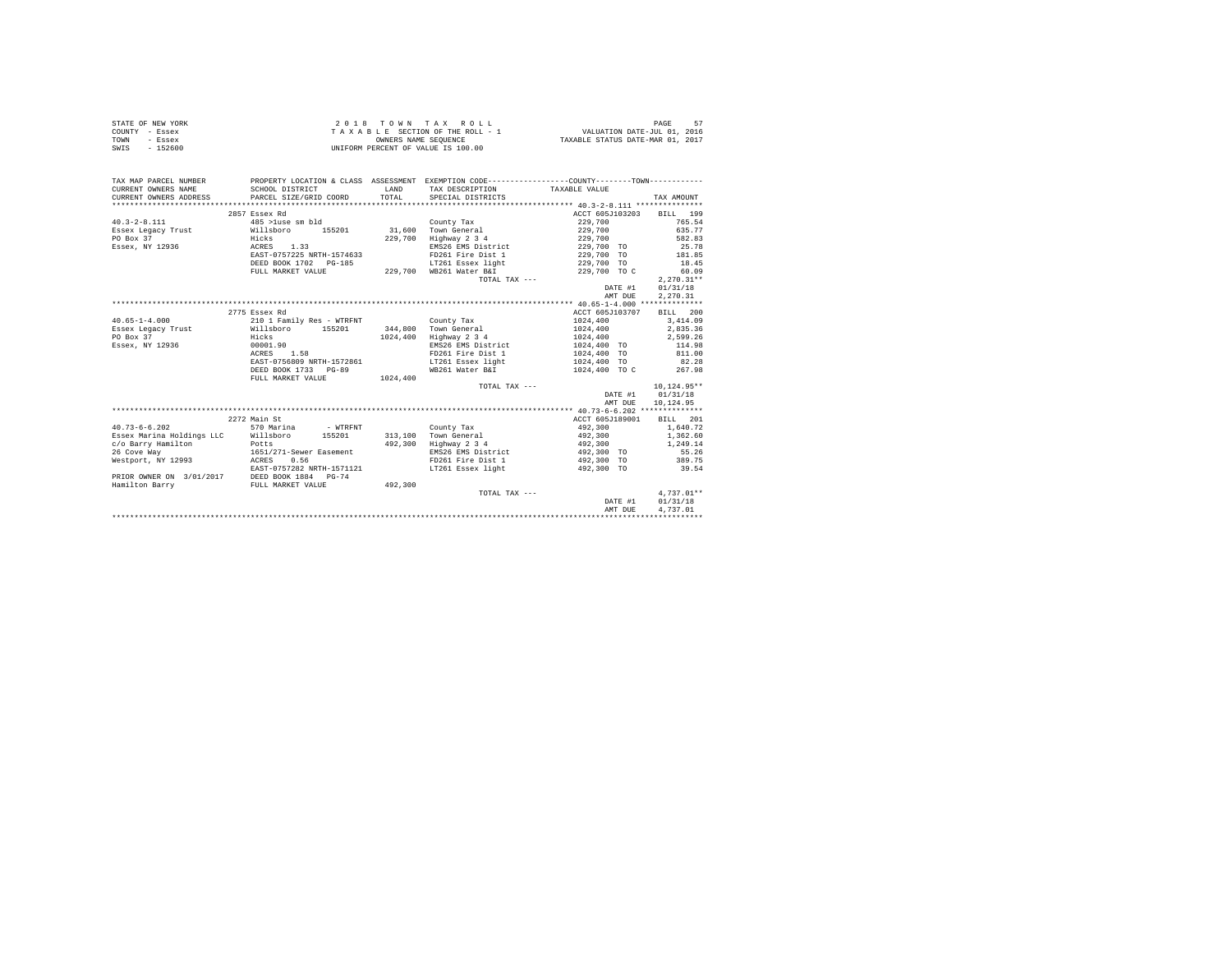| STATE OF NEW YORK |           |  |  |  | 2018 TOWN TAX ROLL                 |  |  | 58<br>PAGE                       |
|-------------------|-----------|--|--|--|------------------------------------|--|--|----------------------------------|
| COUNTY - Essex    |           |  |  |  | TAXABLE SECTION OF THE ROLL - 1    |  |  | VALUATION DATE-JUL 01, 2016      |
| TOWN              | - Essex   |  |  |  | OWNERS NAME SEOUENCE               |  |  | TAXABLE STATUS DATE-MAR 01, 2017 |
| SWIS              | $-152600$ |  |  |  | UNIFORM PERCENT OF VALUE IS 100.00 |  |  |                                  |

| TAX MAP PARCEL NUMBER<br>CURRENT OWNERS NAME<br>CURRENT OWNERS ADDRESS | SCHOOL DISTRICT<br>PARCEL SIZE/GRID COORD | LAND<br>TOTAL. | PROPERTY LOCATION & CLASS ASSESSMENT EXEMPTION CODE----------------COUNTY--------TOWN----------<br>TAX DESCRIPTION TAXABLE VALUE<br>SPECIAL DISTRICTS |                          | TAX AMOUNT   |
|------------------------------------------------------------------------|-------------------------------------------|----------------|-------------------------------------------------------------------------------------------------------------------------------------------------------|--------------------------|--------------|
|                                                                        | Lake Shore Rd                             |                |                                                                                                                                                       | ACCT 605J189002 BILL 202 |              |
| $40.73 - 7 - 1.200$                                                    | 315 Underwtr 1nd                          |                | County Tax                                                                                                                                            | 300                      | 1.00         |
|                                                                        |                                           |                |                                                                                                                                                       |                          |              |
| Essex Marina Holdings LLC                                              | Willsboro                                 |                | 155201 300 Town General                                                                                                                               | 300                      | 0.83         |
| c/o Barry Hamilton                                                     | Potts                                     |                | 300 Highway 2 3 4<br>EMS26 EMS District                                                                                                               | 300                      | 0.76         |
| 26 Cove Way                                                            | Henry Ross Underwater                     |                |                                                                                                                                                       | 300 TO                   | .03          |
| Westport, NY 12993                                                     | Grant                                     |                | FD261 Fire Dist 1                                                                                                                                     | 300 TO                   | .24          |
|                                                                        | 1.00<br>ACRES                             |                | LT261 Essex light 500 TO                                                                                                                              |                          | $\ldots$ 02  |
| PRIOR OWNER ON 3/01/2017 EAST-0757567 NRTH-1571109                     |                                           |                |                                                                                                                                                       |                          |              |
| Hamilton Barry                                                         | DEED BOOK 1884 PG-74                      |                |                                                                                                                                                       |                          |              |
|                                                                        | FULL MARKET VALUE                         | 300            |                                                                                                                                                       |                          |              |
|                                                                        |                                           |                | TOTAL TAX ---                                                                                                                                         |                          | $2.88**$     |
|                                                                        |                                           |                |                                                                                                                                                       | DATE #1                  | 01/31/18     |
|                                                                        |                                           |                |                                                                                                                                                       | AMT DUE                  | 2.88         |
|                                                                        |                                           |                |                                                                                                                                                       |                          |              |
|                                                                        | 2266 Lake Shore Rd                        |                |                                                                                                                                                       | ACCT 605J101306 BILL 203 |              |
| $40.73 - 6 - 8.100$                                                    | 400 Commercial - WTRFNT                   |                | County Tax                                                                                                                                            | 334,900                  | 1,116.14     |
| Essex One LLC                                                          | Willsboro 155201                          |                | 249,300 Town General                                                                                                                                  |                          | 926.94       |
| PO Box 37                                                              |                                           |                |                                                                                                                                                       | 334,900                  |              |
|                                                                        | Potts                                     |                | 334,900 Highway 2 3 4                                                                                                                                 | 334,900                  | 849.76       |
| Essex, NY 12936                                                        | 1606/310-Easement                         |                | EMS26 EMS District 334,900 TO                                                                                                                         |                          | 37.59        |
|                                                                        | 1670/202 Easement                         |                | FD261 Fire Dist 1 334,900 TO                                                                                                                          |                          | 265.13       |
|                                                                        | ACRES 0.50                                |                | LT261 Essex light                                                                                                                                     | 334,900 TO               | 26.90        |
|                                                                        | EAST-0757319 NRTH-1570892                 |                |                                                                                                                                                       |                          |              |
|                                                                        | DEED BOOK 1606 PG-303                     |                |                                                                                                                                                       |                          |              |
|                                                                        | FULL MARKET VALUE                         | 334,900        |                                                                                                                                                       |                          |              |
|                                                                        |                                           |                | TOTAL TAX ---                                                                                                                                         |                          | $3,222.46**$ |
|                                                                        |                                           |                |                                                                                                                                                       | DATE #1                  | 01/31/18     |
|                                                                        |                                           |                |                                                                                                                                                       | AMT DUE                  | 3.222.46     |
|                                                                        |                                           |                |                                                                                                                                                       |                          |              |
|                                                                        | 2264 Lake Shore Rd                        |                |                                                                                                                                                       | ACCT 605Z016002          | BILL 204     |
| $40.73 - 6 - 8.200$                                                    | 210 1 Family Res                          |                | County Tax                                                                                                                                            | 339,600                  | 1,131.81     |
| Essex One LLC                                                          | Willsboro 155201                          |                | 62,600 Town General                                                                                                                                   | 339,600                  | 939.95       |
| PO Box 37                                                              | Potts                                     |                | 339,600 Highway 2 3 4                                                                                                                                 | 339,600                  | 861.68       |
| Essex, NY 12936                                                        | ACRES<br>0.17                             |                |                                                                                                                                                       |                          | 38.12        |
|                                                                        | EAST-0757219 NRTH-1570838                 |                | EMS26 EMS District<br>FD261 Fire Dist 1                                                                                                               | 339,600 TO               | 268.86       |
|                                                                        |                                           |                |                                                                                                                                                       | 339,600 TO               |              |
|                                                                        | DEED BOOK 1606 PG-303                     |                | LT261 Essex light                                                                                                                                     | 339,600 TO               | 27.28        |
|                                                                        | FULL MARKET VALUE                         | 339.600        |                                                                                                                                                       |                          |              |
|                                                                        |                                           |                | TOTAL TAX ---                                                                                                                                         |                          | $3.267.70**$ |
|                                                                        |                                           |                |                                                                                                                                                       | DATE #1                  | 01/31/18     |
|                                                                        |                                           |                |                                                                                                                                                       | AMT DUE                  | 3.267.70     |
|                                                                        |                                           |                |                                                                                                                                                       |                          |              |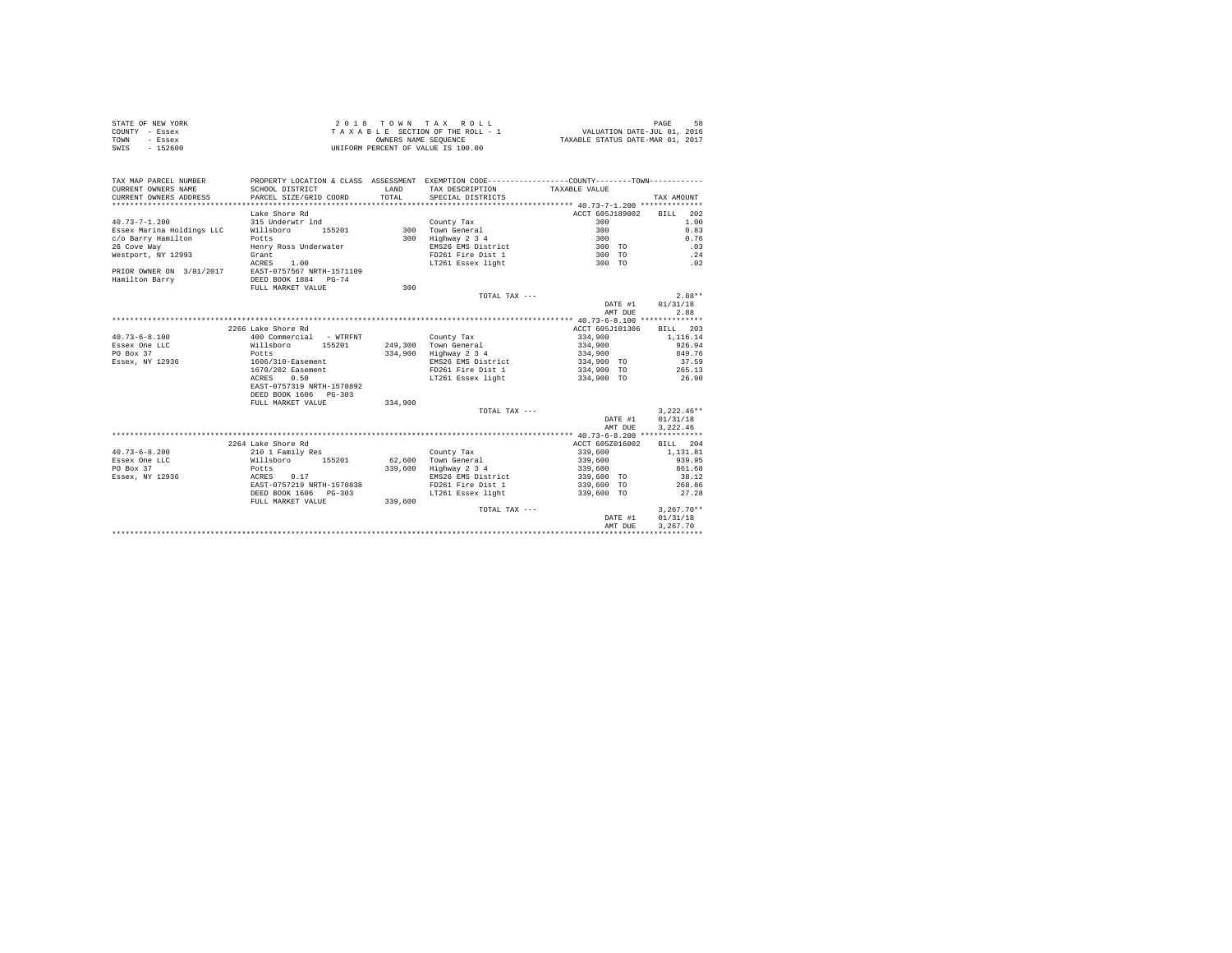|                | STATE OF NEW YORK | 2018 TOWN TAX ROLL                 | 59<br>PAGE                       |
|----------------|-------------------|------------------------------------|----------------------------------|
| COUNTY - Essex |                   | TAXABLE SECTION OF THE ROLL - 1    | VALUATION DATE-JUL 01, 2016      |
| TOWN           | - Essex           | OWNERS NAME SEOUENCE               | TAXABLE STATUS DATE-MAR 01, 2017 |
| SWIS           | $-152600$         | UNIFORM PERCENT OF VALUE IS 100.00 |                                  |

| TAX MAP PARCEL NUMBER<br>CURRENT OWNERS NAME<br>CURRENT OWNERS ADDRESS | SCHOOL DISTRICT<br>PARCEL SIZE/GRID COORD | <b>T.AND</b><br>TOTAL | PROPERTY LOCATION & CLASS ASSESSMENT EXEMPTION CODE----------------COUNTY--------TOWN----------<br>TAX DESCRIPTION TAXABLE VALUE<br>SPECIAL DISTRICTS |                  | TAX AMOUNT   |
|------------------------------------------------------------------------|-------------------------------------------|-----------------------|-------------------------------------------------------------------------------------------------------------------------------------------------------|------------------|--------------|
|                                                                        | Lake Shore Rd                             |                       |                                                                                                                                                       | ACCT 605J101309  | BILL 205     |
| $40.73 - 7 - 1.100$                                                    | 315 Underwtr 1nd                          |                       | County Tax                                                                                                                                            | 1,000            | 3.33         |
| Essex One LLC                                                          | Willsboro 155201 1,000 Town General       |                       |                                                                                                                                                       | 1,000            | 2.77         |
| PO Box 37                                                              | Henry Ross                                | 1,000                 | Highway 2 3 4                                                                                                                                         | 1,000            | 2.54         |
| Essex, NY 12936                                                        | Underwater Grant                          |                       | EMS26 EMS District                                                                                                                                    | 1,000 TO         | .11          |
|                                                                        | 6/12/1833 1606/310-Easem                  |                       | FD261 Fire Dist 1                                                                                                                                     |                  | 79           |
|                                                                        | ACRES 3.20                                |                       |                                                                                                                                                       | 1,000 TO         | .08          |
|                                                                        | EAST-0757581 NRTH-1570930                 |                       | LT261 Essex light                                                                                                                                     | 1,000 TO         |              |
|                                                                        | DEED BOOK 1606 PG-303                     |                       |                                                                                                                                                       |                  |              |
|                                                                        |                                           |                       |                                                                                                                                                       |                  |              |
|                                                                        | FULL MARKET VALUE                         | 1,000                 |                                                                                                                                                       |                  | $9.62**$     |
|                                                                        |                                           |                       | TOTAL TAX ---                                                                                                                                         |                  |              |
|                                                                        |                                           |                       |                                                                                                                                                       | DATE #1 01/31/18 |              |
|                                                                        |                                           |                       |                                                                                                                                                       | AMT DUE          | 9.62         |
|                                                                        |                                           |                       |                                                                                                                                                       |                  |              |
|                                                                        | 349 Middle Rd                             |                       |                                                                                                                                                       | ACCT 605J100201  | BILL 206     |
| $49.1 - 1 - 6.000$                                                     | 240 Rural res                             |                       | County Tax                                                                                                                                            | 162,300          | 540.91       |
| Estrada Torri                                                          | Willsboro 155201<br>Potts                 |                       | 105.900 Town General                                                                                                                                  | 162,300          | 449.22       |
| Peracca Sara                                                           |                                           |                       | 162,300 Highway 2 3 4                                                                                                                                 | 162,300          | 411.81       |
| 622 Liberty St ACRES 72.00                                             |                                           |                       | EMS26 EMS District 162,300 TO 18.22                                                                                                                   |                  |              |
| Petaluma, CA 94952 EAST-0748917 NRTH-1566461                           |                                           |                       | FD261 Fire Dist 1                                                                                                                                     | 162,300 TO       | 128.49       |
|                                                                        | DEED BOOK 1455 PG-166                     |                       |                                                                                                                                                       |                  |              |
|                                                                        | FULL MARKET VALUE                         | 162,300               |                                                                                                                                                       |                  |              |
|                                                                        |                                           |                       | TOTAL TAX ---                                                                                                                                         |                  | $1.548.65**$ |
|                                                                        |                                           |                       |                                                                                                                                                       | DATE #1          | 01/31/18     |
|                                                                        |                                           |                       |                                                                                                                                                       | AMT DUE          | 1,548.65     |
|                                                                        |                                           |                       |                                                                                                                                                       |                  |              |
|                                                                        | 2211 Lake Shore Rd                        |                       |                                                                                                                                                       | ACCT 605J101915  | BILL 207     |
| $40.81 - 1 - 5.000$                                                    | 210 1 Family Res                          |                       | County Tax                                                                                                                                            | 191,600          | 638.56       |
| Estus Cynthia H Trust Millsboro 155201                                 |                                           |                       | 60.100 Town General                                                                                                                                   | 191,600          | 530.31       |
| 2211 Lake Shore Rd                                                     | Potts                                     | 191,600               | Highway 2 3 4                                                                                                                                         | 191,600          | 486.16       |
| PO Box 1                                                               | 1680/45 Easement<br>ACRES 0.40            |                       | EMS26 EMS District                                                                                                                                    | 191,600 TO       | 21.50        |
| Essex, NY 12936                                                        |                                           |                       | FD261 Fire Dist 1                                                                                                                                     | 191,600 TO       | 151.69       |
|                                                                        | EAST-0757193 NRTH-1569552                 |                       | LT261 Essex light                                                                                                                                     | 191,600 TO       | 15.39        |
|                                                                        | DEED BOOK 1813 PG-191                     |                       |                                                                                                                                                       |                  |              |
|                                                                        | FULL MARKET VALUE                         | 191,600               |                                                                                                                                                       |                  |              |
|                                                                        |                                           |                       | TOTAL TAX ---                                                                                                                                         |                  | $1,843.61**$ |
|                                                                        |                                           |                       |                                                                                                                                                       | DATE #1          | 01/31/18     |
|                                                                        |                                           |                       |                                                                                                                                                       | AMT DUE          | 1,843.61     |
|                                                                        |                                           |                       |                                                                                                                                                       |                  |              |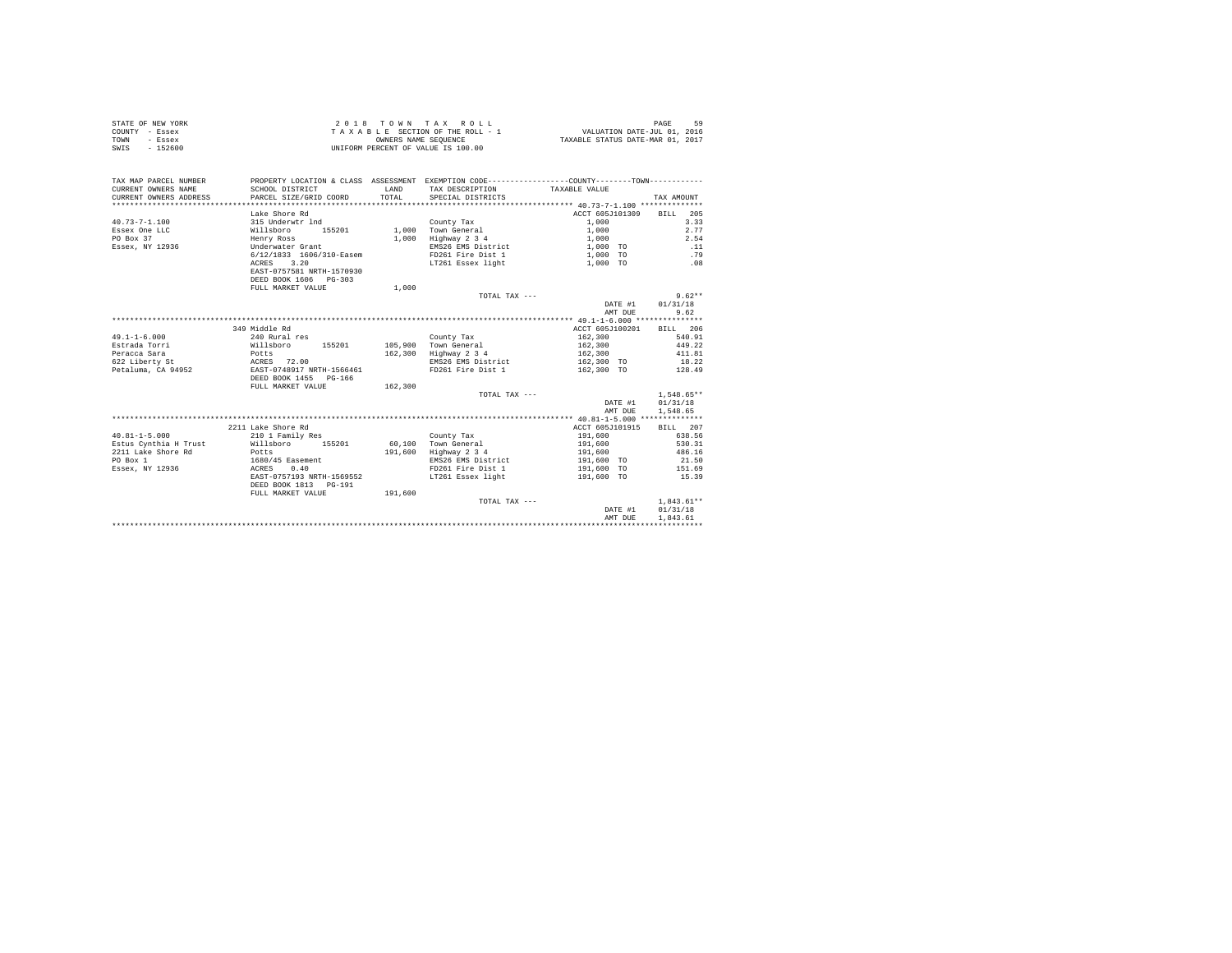| STATE OF NEW YORK |           |  |  |  | 2018 TOWN TAX ROLL                 |  |  |  | 60<br>PAGE                       |
|-------------------|-----------|--|--|--|------------------------------------|--|--|--|----------------------------------|
| COUNTY - Essex    |           |  |  |  | TAXABLE SECTION OF THE ROLL - 1    |  |  |  | VALUATION DATE-JUL 01, 2016      |
| TOWN              | - Essex   |  |  |  | OWNERS NAME SEOUENCE               |  |  |  | TAXABLE STATUS DATE-MAR 01, 2017 |
| SWIS              | $-152600$ |  |  |  | UNIFORM PERCENT OF VALUE IS 100.00 |  |  |  |                                  |

| TAX MAP PARCEL NUMBER                                                                                                                                                                                                                                 | PROPERTY LOCATION & CLASS ASSESSMENT EXEMPTION CODE-----------------COUNTY--------TOWN----------             |                |                                         |                                                                     |              |
|-------------------------------------------------------------------------------------------------------------------------------------------------------------------------------------------------------------------------------------------------------|--------------------------------------------------------------------------------------------------------------|----------------|-----------------------------------------|---------------------------------------------------------------------|--------------|
| CURRENT OWNERS NAME                                                                                                                                                                                                                                   | SCHOOL DISTRICT                                                                                              | LAND           | TAX DESCRIPTION                         | TAXABLE VALUE                                                       |              |
| CURRENT OWNERS ADDRESS                                                                                                                                                                                                                                | PARCEL SIZE/GRID COORD                                                                                       | TOTAL          | SPECIAL DISTRICTS                       |                                                                     | TAX AMOUNT   |
|                                                                                                                                                                                                                                                       |                                                                                                              |                |                                         |                                                                     |              |
|                                                                                                                                                                                                                                                       | 59 Burt Way                                                                                                  |                |                                         | ACCT 605J178521 BILL 208                                            |              |
| $49.11 - 1 - 31.000$                                                                                                                                                                                                                                  | 260 Seasonal res                                                                                             |                | County Tax                              | $180,900$<br>$180,900$<br>$180,900$<br>$180,900$ TO<br>$180,900$ TO | 602.90       |
|                                                                                                                                                                                                                                                       |                                                                                                              |                |                                         |                                                                     | 500.70       |
| 49.11-1-31.000 ETH Properties LC Millshoro 155201 150,300 Town General<br>4324 Stanhope St Mharton 180,900 Highway 2 3 4<br>4324 Stanhope St Mharton 180,900 Highway 2 3 4<br>2011as, TX 75205 ACRES 1.10<br>2025 EAST-0757756 NRTH-15                |                                                                                                              |                |                                         |                                                                     | 459.01       |
|                                                                                                                                                                                                                                                       |                                                                                                              |                | EMS26 EMS District                      |                                                                     | 20.30        |
|                                                                                                                                                                                                                                                       |                                                                                                              |                | FD261 Fire Dist 1                       |                                                                     | 143.22       |
|                                                                                                                                                                                                                                                       | DEED BOOK 1807 PG-31                                                                                         |                |                                         | LT261 Essex light 180,900 TO                                        | 14.53        |
|                                                                                                                                                                                                                                                       | FULL MARKET VALUE                                                                                            | $G-31$ 180,900 |                                         |                                                                     |              |
|                                                                                                                                                                                                                                                       |                                                                                                              |                | TOTAL TAX ---                           |                                                                     | $1,740.66**$ |
|                                                                                                                                                                                                                                                       |                                                                                                              |                |                                         | DATE #1                                                             | 01/31/18     |
|                                                                                                                                                                                                                                                       |                                                                                                              |                |                                         | AMT DUE                                                             | 1,740.66     |
|                                                                                                                                                                                                                                                       |                                                                                                              |                |                                         |                                                                     |              |
|                                                                                                                                                                                                                                                       | 681 Brookfield Rd                                                                                            |                |                                         | ACCT 605J102304 BILL 209                                            |              |
| $48.1 - 1 - 21.000$                                                                                                                                                                                                                                   | 240 Rural res                                                                                                |                | County Tax                              |                                                                     | 430.93       |
| 48.1-1-21.000<br>Evens Doman Mestport 155001 46,600 Town General<br>681 Brookfield Rd Brookfield Lot No 15 129,300 Highway 2 3 4<br>Essex, NY 12936 ACRES 14.30 BANKWFARGO 201826 BMS 26 129,300 Eighway 2 3 4<br>Essex, NY 12936 RAST-073            |                                                                                                              |                |                                         | 129,300<br>129,300<br>129,300<br>129,300 TO                         | 357.88       |
|                                                                                                                                                                                                                                                       |                                                                                                              |                |                                         |                                                                     | 328.08       |
|                                                                                                                                                                                                                                                       |                                                                                                              |                | EMS26 EMS District                      |                                                                     | 14.51        |
|                                                                                                                                                                                                                                                       |                                                                                                              |                | FD262 Fire Dist 2                       | 129,300 TO                                                          | 151.83       |
|                                                                                                                                                                                                                                                       | DEED BOOK 1676 PG-154                                                                                        |                |                                         |                                                                     |              |
|                                                                                                                                                                                                                                                       | FULL MARKET VALUE                                                                                            | 129,300        |                                         |                                                                     |              |
|                                                                                                                                                                                                                                                       |                                                                                                              |                | TOTAL TAX ---                           |                                                                     | $1,283.23**$ |
|                                                                                                                                                                                                                                                       |                                                                                                              |                |                                         | DATE #1                                                             | 01/31/18     |
|                                                                                                                                                                                                                                                       |                                                                                                              |                |                                         | AMT DUE                                                             | 1,283.23     |
|                                                                                                                                                                                                                                                       |                                                                                                              |                |                                         |                                                                     |              |
|                                                                                                                                                                                                                                                       | Brookfield Rd                                                                                                |                |                                         | ACCT 605J101806 BILL 210                                            |              |
| $48.2 - 1 - 26.000$                                                                                                                                                                                                                                   | 910 Priv forest                                                                                              |                | County Tax                              | 64,000                                                              | 213.30       |
| Faruolo Andrius                                                                                                                                                                                                                                       |                                                                                                              |                |                                         | 64,000                                                              | 177.14       |
| PO Box 37                                                                                                                                                                                                                                             | Westport 155001 64,000 Town General<br>4 Platt Rogers 64,000 Highway 2 34<br>ACRES 85.58 64,000 Highway 2 34 |                |                                         | 64,000                                                              | 162.39       |
| Elizabethtown, NY 12932                                                                                                                                                                                                                               |                                                                                                              |                |                                         | 64,000 TO                                                           | 7.18         |
|                                                                                                                                                                                                                                                       | EAST-0734335 NRTH-1563888                                                                                    |                |                                         | FD262 Fire Dist 2 64,000 TO 75.15                                   |              |
|                                                                                                                                                                                                                                                       | DEED BOOK 1073 PG-209                                                                                        |                |                                         |                                                                     |              |
|                                                                                                                                                                                                                                                       | FULL MARKET VALUE 64,000                                                                                     |                |                                         |                                                                     |              |
|                                                                                                                                                                                                                                                       |                                                                                                              |                | TOTAL TAX ---                           |                                                                     | $635.16**$   |
|                                                                                                                                                                                                                                                       |                                                                                                              |                |                                         | DATE #1                                                             | 01/31/18     |
|                                                                                                                                                                                                                                                       |                                                                                                              |                |                                         | AMT DUE                                                             | 635.16       |
|                                                                                                                                                                                                                                                       |                                                                                                              |                |                                         |                                                                     |              |
|                                                                                                                                                                                                                                                       | 1665 Lake Shore Rd                                                                                           |                |                                         | ACCT 605J100909 BILL 211                                            |              |
| 49.15-1-20.110<br>Family Res County Tax<br>Family Res (2010 1 Family Res (4,400 Town General<br>Family Res (4,400 Town General<br>$\sim$ 2010 1 Family Res<br>$\sim$ 2010 1 Family Res<br>$\sim$ 2010 1 Family Res<br>$\sim$ 55201<br>544,400 Highway |                                                                                                              |                |                                         | 61,000                                                              | 203.30       |
|                                                                                                                                                                                                                                                       |                                                                                                              |                |                                         |                                                                     | 168.84       |
|                                                                                                                                                                                                                                                       |                                                                                                              |                |                                         | 61,000<br>61,000                                                    | 154.78       |
|                                                                                                                                                                                                                                                       |                                                                                                              |                |                                         |                                                                     | 6.85         |
|                                                                                                                                                                                                                                                       |                                                                                                              |                | EMS26 EMS District<br>FD262 Fire Dist 2 | 61,000 TO<br>61,000 TO                                              | 71.63        |
|                                                                                                                                                                                                                                                       |                                                                                                              |                |                                         |                                                                     |              |
|                                                                                                                                                                                                                                                       | FULL MARKET VALUE                                                                                            | 61,000         |                                         |                                                                     |              |
|                                                                                                                                                                                                                                                       |                                                                                                              |                | TOTAL TAX ---                           |                                                                     | $605.40**$   |
|                                                                                                                                                                                                                                                       |                                                                                                              |                |                                         | DATE #1                                                             | 01/31/18     |
|                                                                                                                                                                                                                                                       |                                                                                                              |                |                                         | AMT DUE                                                             | 605.40       |
|                                                                                                                                                                                                                                                       |                                                                                                              |                |                                         |                                                                     |              |
|                                                                                                                                                                                                                                                       |                                                                                                              |                |                                         |                                                                     |              |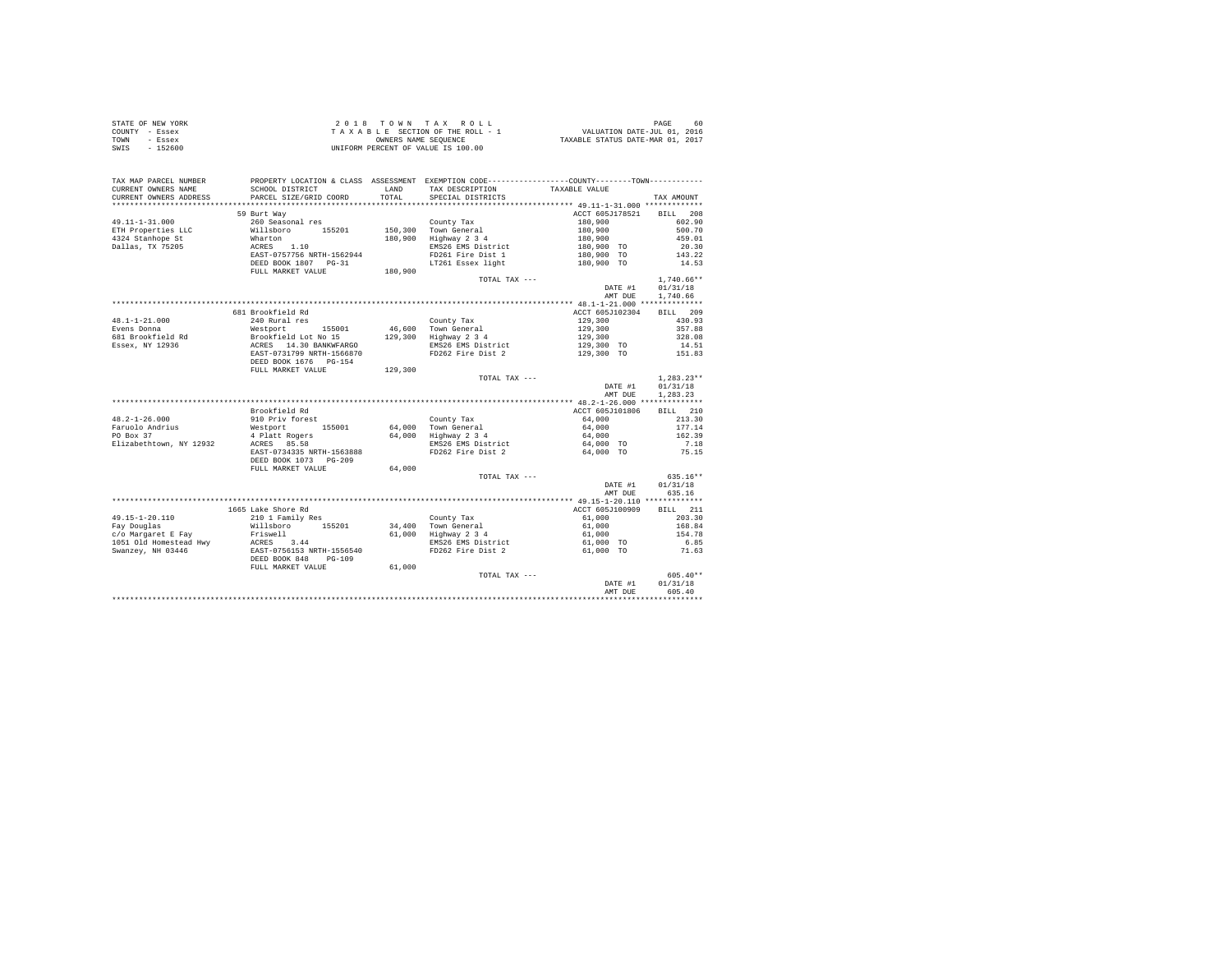| STATE OF NEW YORK | 2018 TOWN TAX ROLL                 | PAGE                             |
|-------------------|------------------------------------|----------------------------------|
| COUNTY - Essex    | TAXABLE SECTION OF THE ROLL - 1    | VALUATION DATE-JUL 01, 2016      |
| TOWN<br>- Essex   | OWNERS NAME SEOUENCE               | TAXABLE STATUS DATE-MAR 01, 2017 |
| SWIS<br>- 152600  | UNIFORM PERCENT OF VALUE IS 100.00 |                                  |

| TAX MAP PARCEL NUMBER<br>CURRENT OWNERS NAME | PROPERTY LOCATION & CLASS ASSESSMENT EXEMPTION CODE---------------COUNTY-------TOWN---------<br>SCHOOL DISTRICT                                       | LAND    | TAX DESCRIPTION       | TAXABLE VALUE   |                    |
|----------------------------------------------|-------------------------------------------------------------------------------------------------------------------------------------------------------|---------|-----------------------|-----------------|--------------------|
| CURRENT OWNERS ADDRESS<br>.                  | PARCEL SIZE/GRID COORD<br>                                                                                                                            | TOTAL   | SPECIAL DISTRICTS     |                 | TAX AMOUNT         |
|                                              | 237 Daniels Rd                                                                                                                                        |         |                       | ACCT 605J101107 | <b>BILL</b><br>212 |
| $48.1 - 1 - 4.100$                           | 210 1 Family Res                                                                                                                                      |         | County Tax            | 188,300         | 627.56             |
| Feeley Michael A                             | Westport<br>155001                                                                                                                                    |         | 33,200 Town General   | 188,300         | 521.18             |
| 237 Daniels Rd                               | 12 Brookfield                                                                                                                                         | 188,300 | Highway 2 3 4         | 188,300         | 477.78             |
| Essex, NY 12936                              | ACRES<br>2.20                                                                                                                                         |         | EMS26 EMS District    | 188,300 TO      | 21.13              |
|                                              | EAST-0725139 NRTH-1566286                                                                                                                             |         | FD262 Fire Dist 2     | 188,300 TO      | 221.11             |
|                                              | DEED BOOK 1492    PG-271                                                                                                                              |         |                       |                 |                    |
|                                              | FULL MARKET VALUE                                                                                                                                     | 188,300 |                       |                 |                    |
|                                              |                                                                                                                                                       |         | TOTAL TAX ---         |                 | $1,868.76**$       |
|                                              |                                                                                                                                                       |         |                       | DATE #1         | 01/31/18           |
|                                              |                                                                                                                                                       |         |                       | AMT DUE         | 1,868.76           |
|                                              |                                                                                                                                                       |         |                       |                 |                    |
|                                              | Ferris Ln                                                                                                                                             |         |                       | ACCT 605J102810 | BILL 213           |
| $57.2 - 3 - 2.000$                           | 312 Vac w/imprv                                                                                                                                       |         | County Tax            | 49,400          | 164.64             |
| Feinbloom Stephen Ellis                      | 155001<br>Westport                                                                                                                                    | 39,300  | Town General          | 49,400          | 136.73             |
| 60 Ferris Ln                                 | 2 Split Rock                                                                                                                                          |         | 49,400 Highway 2 3 4  | 49,400          | 125.35             |
|                                              |                                                                                                                                                       |         | School Relevy         |                 | 801.65             |
|                                              |                                                                                                                                                       |         | EMS26 EMS District    | 49,400 TO       | 5.54               |
|                                              |                                                                                                                                                       |         | FD262 Fire Dist 2     | 49,400 TO       | 58.01              |
|                                              | Westport, NY 12993 ACRES 37.42<br>EAST-0735391 NRTH-1550052<br>PRIOR OWNER ON 3/01/2017 DEED BOOK 1875 PG-76<br>Feinbloom Stephen E FULL MARKET VALUE | 49,400  |                       |                 |                    |
|                                              |                                                                                                                                                       |         | TOTAL TAX ---         |                 | $1,291.92**$       |
|                                              |                                                                                                                                                       |         |                       | DATE #1         | 01/31/18           |
|                                              |                                                                                                                                                       |         |                       | AMT DUE         | 1,291.92           |
|                                              |                                                                                                                                                       |         |                       |                 |                    |
|                                              | 60 Ferris Ln                                                                                                                                          |         |                       | ACCT 605J101511 | BILL 214           |
| $57.2 - 3 - 4.000$                           | 210 1 Family Res                                                                                                                                      |         | County Tax            | 200,700         | 668.89             |
| Feinbloom Stephen Ellis                      | Westport<br>155001                                                                                                                                    |         | 33,200 Town General   | 200.700         | 555.50             |
| 60 Ferris Ln                                 | 2 Split Rock                                                                                                                                          |         | 200,700 Highway 2 3 4 | 200,700         | 509.25             |
| Westport, NY 12993                           | ACRES<br>2.20                                                                                                                                         |         | School Relevy         |                 | 3.256.97           |
|                                              | EAST-0735785 NRTH-1549212                                                                                                                             |         | EMS26 EMS District    | 200,700 TO      | 22.53              |
| PRIOR OWNER ON 3/01/2017                     |                                                                                                                                                       |         | FD262 Fire Dist 2     | 200,700 TO      | 235.67             |
| Feinbloom Stephen E                          | 1917 DEED BOOK 1875 PG-76<br>FULL MARKET VALUE                                                                                                        | 200,700 |                       |                 |                    |
|                                              |                                                                                                                                                       |         | TOTAL TAX ---         |                 | $5,248.81**$       |
|                                              |                                                                                                                                                       |         |                       | DATE #1         | 01/31/18           |
|                                              |                                                                                                                                                       |         |                       | AMT DUE         | 5,248.81           |
|                                              |                                                                                                                                                       |         |                       |                 |                    |
|                                              | 2868 Essex Rd                                                                                                                                         |         |                       | ACCT 605J103308 | BILL 215           |
| $40.57 - 3 - 4.000$                          | 210 1 Family Res - WTRFNT                                                                                                                             |         | County Tax            | 488,800         | 1,629.06           |
| Ferquson Donald Trust                        | Willsboro<br>155201                                                                                                                                   |         | 294,200 Town General  | 488,800         | 1,352.91           |
| Ferquson Sandra Trust                        | Hicks                                                                                                                                                 |         | 488,800 Highway 2 3 4 | 488,800         | 1,240.26           |
| 2868 Essex Rd                                | 2.0 A                                                                                                                                                 |         | EMS26 EMS District    | 488,800 TO      | 54.86              |
| Essex, NY 12936                              | <b>ACRES</b><br>2.00 BANK1STARSG                                                                                                                      |         | FD261 Fire Dist 1     | 488,800 TO      | 386.98             |
|                                              | EAST-0757798 NRTH-1574920                                                                                                                             |         | LT261 Essex light     | 488,800 TO      | 39.26              |
|                                              | DEED BOOK 1771 PG-55                                                                                                                                  |         | WB261 Water B&I       | 488,800 TO C    | 127.87             |
|                                              | FULL MARKET VALUE                                                                                                                                     | 488,800 |                       |                 |                    |
|                                              |                                                                                                                                                       |         | TOTAL TAX ---         |                 | $4,831.20**$       |
|                                              |                                                                                                                                                       |         |                       | DATE #1         | 01/31/18           |
|                                              |                                                                                                                                                       |         |                       | AMT DUE         | 4.831.20           |
|                                              |                                                                                                                                                       |         |                       |                 |                    |
|                                              |                                                                                                                                                       |         |                       |                 |                    |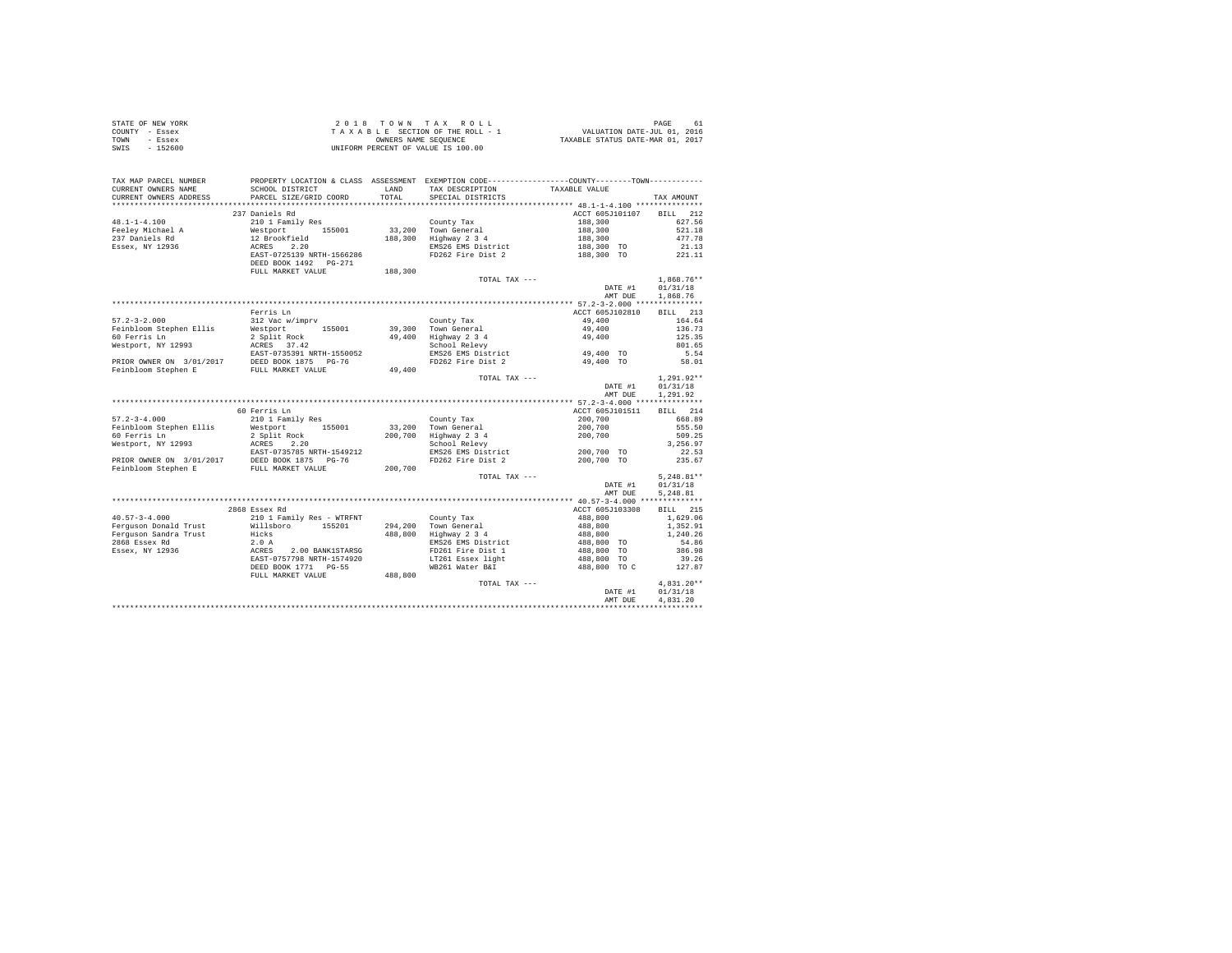| STATE OF NEW YORK | 2018 TOWN TAX ROLL                 | 62<br>PAGE                       |
|-------------------|------------------------------------|----------------------------------|
| COUNTY - Essex    | TAXABLE SECTION OF THE ROLL - 1    | VALUATION DATE-JUL 01, 2016      |
| TOWN<br>- Essex   | OWNERS NAME SEOUENCE               | TAXABLE STATUS DATE-MAR 01, 2017 |
| SWIS<br>$-152600$ | UNIFORM PERCENT OF VALUE IS 100.00 |                                  |

| TAX MAP PARCEL NUMBER<br>CURRENT OWNERS NAME<br>CURRENT OWNERS ADDRESS                                                                                                                                                                                      | SCHOOL DISTRICT<br>PARCEL SIZE/GRID COORD             | TOTAL   | PROPERTY LOCATION & CLASS ASSESSMENT EXEMPTION CODE----------------COUNTY--------TOWN----------<br>LAND TAX DESCRIPTION<br>SPECIAL DISTRICTS                    | TAXABLE VALUE      | TAX AMOUNT   |
|-------------------------------------------------------------------------------------------------------------------------------------------------------------------------------------------------------------------------------------------------------------|-------------------------------------------------------|---------|-----------------------------------------------------------------------------------------------------------------------------------------------------------------|--------------------|--------------|
|                                                                                                                                                                                                                                                             |                                                       |         |                                                                                                                                                                 |                    |              |
|                                                                                                                                                                                                                                                             | 1740 Jersey St                                        |         |                                                                                                                                                                 | ACCT 605J180006    | BILL 216     |
|                                                                                                                                                                                                                                                             |                                                       |         | County Tax                                                                                                                                                      | 149,900            | 499.58       |
|                                                                                                                                                                                                                                                             |                                                       |         | 38,300 Town General<br>149,900 Highway 2 3 4                                                                                                                    |                    |              |
|                                                                                                                                                                                                                                                             |                                                       |         |                                                                                                                                                                 |                    |              |
|                                                                                                                                                                                                                                                             |                                                       |         |                                                                                                                                                                 |                    |              |
|                                                                                                                                                                                                                                                             |                                                       |         | 149,900 1141.90<br>Highway 2 3 4 149,900 380.35<br>EMS26 EMS District 149,900 136.35<br>EMS26 Expediant 149,900 TO 16.82<br>FD262 Fire Dist 2 149,900 TO 176.02 |                    |              |
|                                                                                                                                                                                                                                                             |                                                       | 149,900 |                                                                                                                                                                 |                    |              |
|                                                                                                                                                                                                                                                             |                                                       |         | TOTAL TAX ---                                                                                                                                                   |                    | $1,487.67**$ |
|                                                                                                                                                                                                                                                             |                                                       |         |                                                                                                                                                                 | DATE #1            | 01/31/18     |
|                                                                                                                                                                                                                                                             |                                                       |         |                                                                                                                                                                 | AMT DUE            | 1,487.67     |
|                                                                                                                                                                                                                                                             |                                                       |         |                                                                                                                                                                 |                    |              |
|                                                                                                                                                                                                                                                             | Cross Rd                                              |         |                                                                                                                                                                 | ACCT 605J101405    | BILL 217     |
| $49.3 - 2 - 20.100$                                                                                                                                                                                                                                         | 321 Abandoned ag<br>Willsboro - 155201<br>Judd Patent |         | County Tax                                                                                                                                                      | 46,000             | 153.31       |
| 49.3-2-20.100<br>Fine Anthony S                                                                                                                                                                                                                             |                                                       |         | County Tax<br>46,000 Town General<br>46,000 Highway 2 3 4                                                                                                       | 46,000             | 127.32       |
| 133 Circular St                                                                                                                                                                                                                                             |                                                       |         |                                                                                                                                                                 | 46,000             | 116.72       |
| Saratoga Springs, NY 12866 6 Fine Subd 5949<br>ACRES 27.00                                                                                                                                                                                                  |                                                       |         | EMS26 EMS District 46,000 TO<br>FD262 Fire Dist 2 46,000 TO                                                                                                     |                    | 5.16         |
|                                                                                                                                                                                                                                                             |                                                       |         |                                                                                                                                                                 |                    | 54.02        |
|                                                                                                                                                                                                                                                             | EAST-0754328 NRTH-1555795                             |         |                                                                                                                                                                 |                    |              |
|                                                                                                                                                                                                                                                             | DEED BOOK 1513 PG-47                                  |         |                                                                                                                                                                 |                    |              |
|                                                                                                                                                                                                                                                             | FULL MARKET VALUE                                     | 46,000  |                                                                                                                                                                 |                    |              |
|                                                                                                                                                                                                                                                             |                                                       |         | TOTAL TAX ---                                                                                                                                                   |                    | $456.53**$   |
|                                                                                                                                                                                                                                                             |                                                       |         |                                                                                                                                                                 | DATE #1            | 01/31/18     |
|                                                                                                                                                                                                                                                             |                                                       |         |                                                                                                                                                                 | AMT DUE            | 456.53       |
|                                                                                                                                                                                                                                                             |                                                       |         |                                                                                                                                                                 |                    |              |
|                                                                                                                                                                                                                                                             | Cross Rd                                              |         |                                                                                                                                                                 | ACCT 605Z007002    | BTLL 218     |
| 49.3-2-20.200<br>Fine Anthony S<br>130 Circular St<br>133 Circular St<br>133 Circular St<br>1716 Saratoga Springs, NY 12886<br>1716 Saratoga Springs, NY 12886<br>1716 St<br>1716 St<br>1716 St<br>1716 St<br>1716 St<br>1716 St<br>1716 St<br>1716 St<br>1 |                                                       |         | AG DIST C 41720                                                                                                                                                 | 24,150<br>24.150   |              |
|                                                                                                                                                                                                                                                             |                                                       |         | 32,300 County Tax                                                                                                                                               | 8,150              | 27.16        |
|                                                                                                                                                                                                                                                             |                                                       |         |                                                                                                                                                                 | 8,150              | 22.56        |
|                                                                                                                                                                                                                                                             |                                                       |         |                                                                                                                                                                 | 8,150              | 20.68        |
|                                                                                                                                                                                                                                                             | ACRES 13.27                                           |         |                                                                                                                                                                 | 32,300 TO          | 3.63         |
|                                                                                                                                                                                                                                                             |                                                       |         |                                                                                                                                                                 | 32,300 TO          | 37.93        |
| MAY BE SUBJECT TO PAYMENT EAST-0753045 NRTH-1554125<br>UNDER AGDIST LAW TIL 2021 DEED BOOK 1490 PG-319                                                                                                                                                      |                                                       |         |                                                                                                                                                                 |                    |              |
|                                                                                                                                                                                                                                                             | FULL MARKET VALUE                                     | 32,300  |                                                                                                                                                                 |                    |              |
|                                                                                                                                                                                                                                                             |                                                       |         | TOTAL TAX ---                                                                                                                                                   |                    | $111.96**$   |
|                                                                                                                                                                                                                                                             |                                                       |         |                                                                                                                                                                 | DATE #1            | 01/31/18     |
|                                                                                                                                                                                                                                                             |                                                       |         |                                                                                                                                                                 | AMT DUE            | 111.96       |
|                                                                                                                                                                                                                                                             |                                                       |         |                                                                                                                                                                 |                    |              |
|                                                                                                                                                                                                                                                             | 1298 Whallons Bay Rd                                  |         |                                                                                                                                                                 | ACCT 605J175010    | BILL 219     |
| $49.3 - 2 - 21.000$                                                                                                                                                                                                                                         | 240 Rural res                                         |         | County Tax<br>61,800 Town General                                                                                                                               |                    | 344.94       |
| Fine Paul EM                                                                                                                                                                                                                                                | Willsboro 155201<br>Friswell                          |         |                                                                                                                                                                 | 103,500<br>103,500 | 286.47       |
| Beral Valerie                                                                                                                                                                                                                                               |                                                       |         | 103,500 Highway 2 3 4                                                                                                                                           | 103,500            | 262.62       |
| 193 Morrell Ave                                                                                                                                                                                                                                             |                                                       |         | EMS26 EMS District<br>FD262 Fire Dist 2                                                                                                                         | 103,500 TO         | 11.62        |
| Oxford, UK OX4 1NF                                                                                                                                                                                                                                          | 30.8ac<br>ACRES 30.81<br>EAST-0754323 NRTH-1556622    |         |                                                                                                                                                                 | 103,500 TO         | 121.53       |
|                                                                                                                                                                                                                                                             |                                                       |         |                                                                                                                                                                 |                    |              |
|                                                                                                                                                                                                                                                             | DEED BOOK 1515 PG-208                                 |         |                                                                                                                                                                 |                    |              |
|                                                                                                                                                                                                                                                             | FULL MARKET VALUE                                     | 103,500 |                                                                                                                                                                 |                    |              |
|                                                                                                                                                                                                                                                             |                                                       |         |                                                                                                                                                                 |                    |              |
|                                                                                                                                                                                                                                                             |                                                       |         | TOTAL TAX ---                                                                                                                                                   |                    | $1,027.18**$ |
|                                                                                                                                                                                                                                                             |                                                       |         |                                                                                                                                                                 | DATE #1            | 01/31/18     |
|                                                                                                                                                                                                                                                             |                                                       |         |                                                                                                                                                                 | AMT DUE            | 1.027.18     |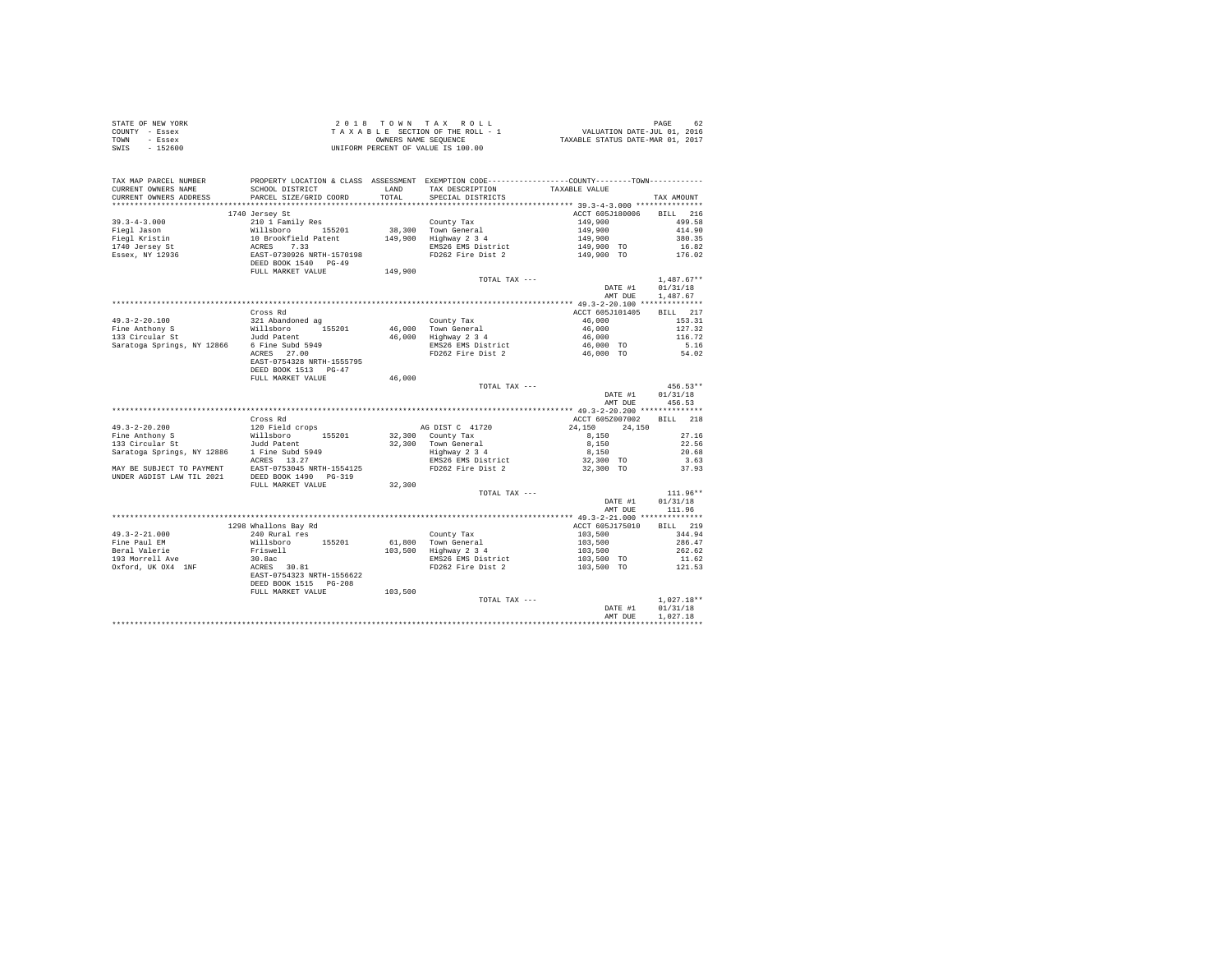|                | STATE OF NEW YORK | 2018 TOWN TAX ROLL                 | 63<br>PAGE                       |
|----------------|-------------------|------------------------------------|----------------------------------|
| COUNTY - Essex |                   | TAXABLE SECTION OF THE ROLL - 1    | VALUATION DATE-JUL 01, 2016      |
| TOWN           | - Essex           | OWNERS NAME SEOUENCE               | TAXABLE STATUS DATE-MAR 01, 2017 |
| SWIS           | $-152600$         | UNIFORM PERCENT OF VALUE IS 100.00 |                                  |

| TAX MAP PARCEL NUMBER     | PROPERTY LOCATION & CLASS ASSESSMENT EXEMPTION CODE---------------COUNTY-------TOWN----------                                  |         |                                             |                                                                               |                  |
|---------------------------|--------------------------------------------------------------------------------------------------------------------------------|---------|---------------------------------------------|-------------------------------------------------------------------------------|------------------|
| CURRENT OWNERS NAME       | SCHOOL DISTRICT                                                                                                                |         | LAND TAX DESCRIPTION                        | TAXABLE VALUE                                                                 |                  |
| CURRENT OWNERS ADDRESS    | PARCEL SIZE/GRID COORD                                                                                                         | TOTAL   | SPECIAL DISTRICTS                           |                                                                               | TAX AMOUNT       |
|                           |                                                                                                                                |         |                                             |                                                                               |                  |
|                           | 2300 Main St                                                                                                                   |         |                                             | ACCT 605J101404 BILL 220                                                      |                  |
| $40.73 - 3 - 16.000$      |                                                                                                                                |         |                                             | 212,600<br>212,600                                                            | 708.55<br>588.44 |
| Fine Rose M Trust         |                                                                                                                                |         |                                             |                                                                               |                  |
|                           | 15 Senior In Apt 5<br>15 Senior In Apt 5<br>Willsboro, NY 12996-3957<br>1479/295 Life Estate Rose                              | 212,600 | Highway 2 3 4                               | 212,600                                                                       | 539.44           |
|                           |                                                                                                                                |         | School Relevy                               | EMS26 EMS District 212,600 TO                                                 | 2,725.07         |
|                           | 1661/92-Easement                                                                                                               |         |                                             |                                                                               | 23.86            |
|                           | ACRES<br>0.20                                                                                                                  |         | FD261 Fire Dist 1<br>LT261 Essex light      | 212,600 TO<br>212,600 TO                                                      | 168.31           |
|                           | EAST-0757047 NRTH-1571701                                                                                                      |         |                                             |                                                                               | 17.08            |
|                           | DEED BOOK 1479 PG-295                                                                                                          |         |                                             | SR150 Return sewer rent 469.75 MT                                             | 469.75           |
|                           | FULL MARKET VALUE                                                                                                              |         | 212,600 WR151 Return water rent-1 263.93 MT |                                                                               | 263.93           |
|                           |                                                                                                                                |         | TOTAL TAX ---                               |                                                                               | $5,504.43**$     |
|                           |                                                                                                                                |         |                                             | DATE #1 01/31/18                                                              |                  |
|                           |                                                                                                                                |         |                                             | AMT DUE                                                                       | 5.504.43         |
|                           |                                                                                                                                |         |                                             |                                                                               |                  |
|                           | Cross Rd                                                                                                                       |         |                                             | ACCT 605Z007005                                                               | BILL 221         |
|                           |                                                                                                                                |         | AG DIST C 41720                             | 22.462 22.462                                                                 |                  |
|                           |                                                                                                                                |         |                                             | 6,838                                                                         | 22.79            |
|                           |                                                                                                                                |         | 29,300 Town General<br>Highway 2 3 4        | 6,838                                                                         | 18.93<br>17.35   |
|                           |                                                                                                                                |         |                                             | 6,838                                                                         |                  |
|                           |                                                                                                                                |         | School Relevy                               |                                                                               | 87.65            |
|                           |                                                                                                                                |         |                                             | EMS26 EMS District<br>EMS26 EMS District<br>FD262 Fire Dist 2 29,300 TO 34.41 |                  |
|                           |                                                                                                                                |         |                                             |                                                                               |                  |
| UNDER AGDIST LAW TIL 2021 | MAY BE SUBJECT TO PAYMENT FULL MARKET VALUE 29,300                                                                             |         |                                             |                                                                               |                  |
|                           |                                                                                                                                |         | TOTAL TAX ---                               |                                                                               | $184.42**$       |
|                           |                                                                                                                                |         |                                             |                                                                               | DATE #1 01/31/18 |
|                           |                                                                                                                                |         |                                             |                                                                               | AMT DUE 184.42   |
|                           |                                                                                                                                |         |                                             |                                                                               |                  |
|                           | 2234 Lake Shore Rd                                                                                                             |         |                                             | ACCT 605J101302                                                               | BILL 222         |
| $40.73 - 6 - 12.000$      | 210 1 Family Res                                                                                                               |         | County Tax                                  | 160.000 533.24                                                                |                  |
|                           | Fine-Lease Mariko D Willsboro 155201                                                                                           |         | 58.500 Town General                         |                                                                               | 442.85           |
| PO Box 97                 | Potts                                                                                                                          |         | 160.000 Highway 2 3 4                       | $160,000$<br>$160,000$                                                        | 405.98           |
|                           | Essex, NY 12936 1661/88-Easement                                                                                               |         | School Relevy                               |                                                                               | 2,050.86         |
|                           | ACRES 0.30 BANKWALDEN                                                                                                          |         | EMS26 EMS District                          | 160,000 TO<br>160,000 TO                                                      | 17.96            |
|                           | EAST-0757393 NRTH-1570094                                                                                                      |         | FD261 Fire Dist 1                           |                                                                               | 126.67           |
|                           |                                                                                                                                |         |                                             |                                                                               | 12.85            |
|                           | DEED BOOK 1199 PG-31 160,000 SR150 Return sewer rent 160,000 TO<br>FULL MARKET VALUE 160,000 SR150 Return sewer rent 476.40 MT |         |                                             |                                                                               | 476.40           |
|                           |                                                                                                                                |         | WR151 Return water rent-1                   | 263.71 MT                                                                     | 263.71           |
|                           |                                                                                                                                |         | TOTAL TAX ---                               |                                                                               | $4.330.52**$     |
|                           |                                                                                                                                |         |                                             | DATE #1                                                                       | 01/31/18         |
|                           |                                                                                                                                |         |                                             | AMT DUE                                                                       | 4.330.52         |
|                           |                                                                                                                                |         |                                             |                                                                               |                  |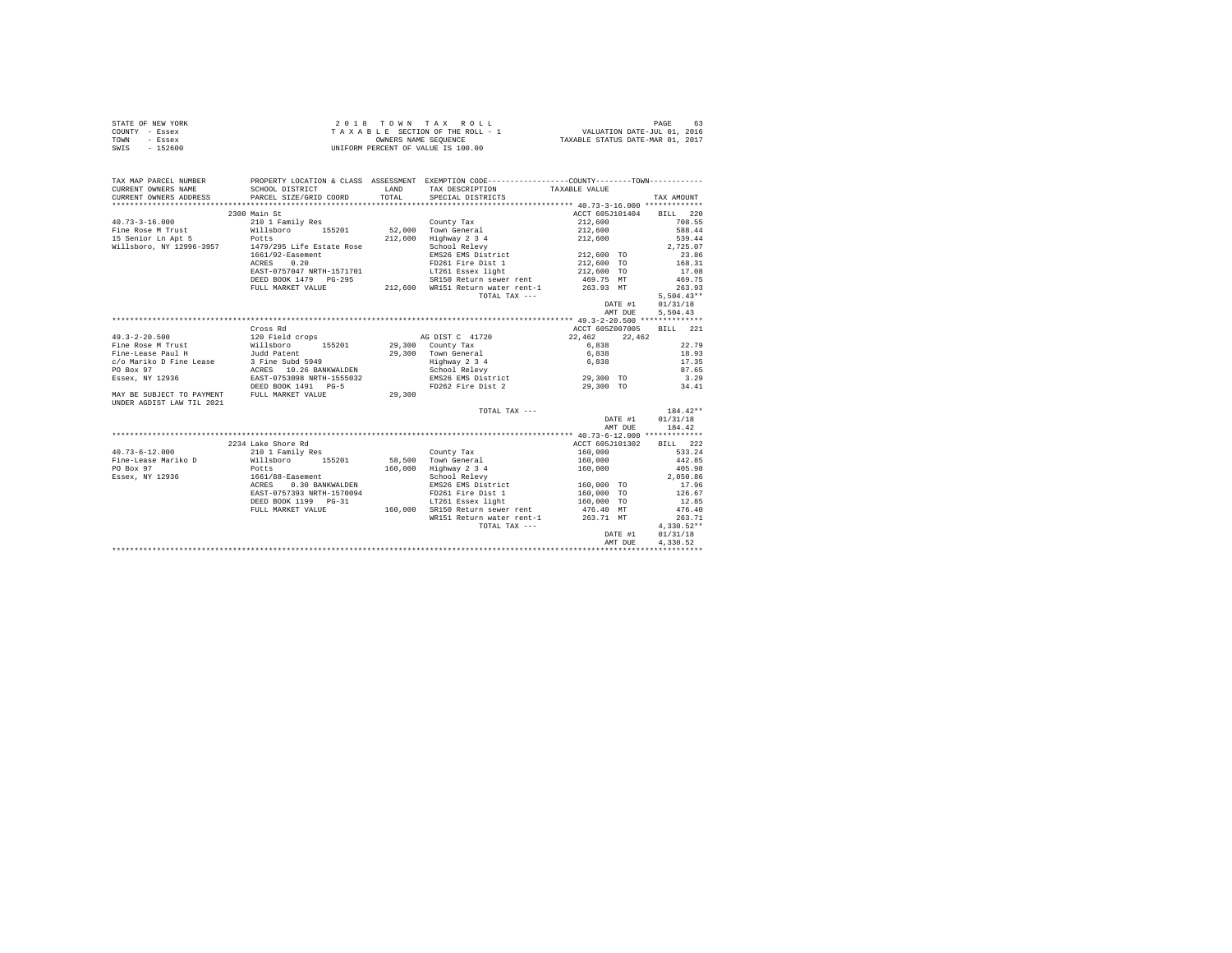| STATE OF NEW YORK | 2018 TOWN TAX ROLL                 | PAGE<br>64                       |
|-------------------|------------------------------------|----------------------------------|
| COUNTY - Essex    | TAXABLE SECTION OF THE ROLL - 1    | VALUATION DATE-JUL 01, 2016      |
| TOWN<br>- Essex   | OWNERS NAME SEOUENCE               | TAXABLE STATUS DATE-MAR 01, 2017 |
| $-152600$<br>SWIS | UNIFORM PERCENT OF VALUE IS 100.00 |                                  |

| TAX MAP PARCEL NUMBER                                               | PROPERTY LOCATION & CLASS ASSESSMENT EXEMPTION CODE---------------COUNTY-------TOWN---------     |              |                                             |                  |                    |
|---------------------------------------------------------------------|--------------------------------------------------------------------------------------------------|--------------|---------------------------------------------|------------------|--------------------|
| CURRENT OWNERS NAME                                                 | SCHOOL DISTRICT                                                                                  | <b>T.AND</b> | TAX DESCRIPTION                             | TAXABLE VALUE    |                    |
| CURRENT OWNERS ADDRESS                                              | PARCEL SIZE/GRID COORD                                                                           | TOTAL        | SPECIAL DISTRICTS                           |                  | TAX AMOUNT         |
|                                                                     |                                                                                                  |              |                                             |                  |                    |
|                                                                     | Lake Shore Rd                                                                                    |              |                                             | ACCT 605J100603  | <b>BILL</b><br>223 |
| $49.4 - 1 - 1.000$                                                  | 314 Rural vac<10                                                                                 |              | County Tax                                  | 24,300           | 80.99              |
| Fine-Lease Mariko D                                                 | Willsboro 155201                                                                                 |              | 24,300 Town General                         | 24,300           | 67.26              |
| 5020 Rte 9W                                                         | Judd                                                                                             |              | 24,300 Highway 2 3 4                        | 24,300           | 61.66              |
| Newburgh, NY 12550                                                  | 00005.30                                                                                         |              | School Relevy                               |                  | 311.48             |
|                                                                     | ACRES 5.30 BANKWALDEN                                                                            |              | EMS26 EMS District                          | 24,300 TO        | 2.73               |
|                                                                     | EAST-0756445 NRTH-1555441                                                                        |              | FD262 Fire Dist 2                           | 24,300 TO        | 28.53              |
|                                                                     | DEED BOOK 1429 PG-100                                                                            |              |                                             |                  |                    |
|                                                                     | FULL MARKET VALUE                                                                                | 24,300       |                                             |                  |                    |
|                                                                     |                                                                                                  |              | TOTAL TAX ---                               |                  | 552.65**           |
|                                                                     |                                                                                                  |              |                                             | DATE #1          | 01/31/18           |
|                                                                     |                                                                                                  |              |                                             | AMT DUE          | 552.65             |
|                                                                     |                                                                                                  |              |                                             |                  |                    |
|                                                                     | 1849 Lake Shore Rd                                                                               |              |                                             | ACCT 605J102503  | BILL 224           |
| $49.11 - 1 - 56.000$                                                | 270 Mfg housing - WTRFNT                                                                         |              | County Tax                                  | 234,700          | 782.20             |
| Fine-Lease Mariko D                                                 | Willsboro 155201                                                                                 |              | 228.500 Town General                        | 234,700          | 649.61             |
| PO Box 97                                                           | Wharton                                                                                          |              | 234,700 Highway 2 3 4<br>School Relevy      | 234,700          | 595.52             |
| Essex, NY 12936                                                     | ACRES 1.26 BANKWALDEN<br>EAST-0757550 NRTH-1560931<br>DEED BOOK 1326 PG-73                       |              |                                             |                  | 3,008.34           |
|                                                                     |                                                                                                  |              | EMS26 EMS District                          | 234,700 TO       | 26.34              |
|                                                                     |                                                                                                  |              | FD261 Fire Dist 1                           | 234,700 TO       | 185.81             |
|                                                                     | FULL MARKET VALUE                                                                                | 234,700      |                                             |                  |                    |
|                                                                     |                                                                                                  |              | TOTAL TAX ---                               |                  | $5,247.82**$       |
|                                                                     |                                                                                                  |              |                                             | DATE #1          | 01/31/18           |
|                                                                     |                                                                                                  |              |                                             | AMT DUE          | 5.247.82           |
|                                                                     |                                                                                                  |              |                                             |                  |                    |
|                                                                     | Jersey St                                                                                        |              |                                             | ACCT 605J104502  | BILL 225           |
| $39.3 - 1 - 19.002$<br>39.3-1-1,<br>Finucane William<br>- Armsey St |                                                                                                  |              | County Tax                                  | 49,000<br>49,000 | 163.31<br>135.62   |
|                                                                     |                                                                                                  |              | 49,000 Town General<br>49,000 Highway 2 3 4 | 49,000           | 124.33             |
| Essex, NY 12936                                                     |                                                                                                  |              | EMS26 EMS District                          | 49,000 TO        | 5.50               |
|                                                                     | EAST-0728216 NRTH-1569039                                                                        |              | FD262 Fire Dist 2                           | 49,000 TO        | 57.54              |
|                                                                     |                                                                                                  |              |                                             |                  |                    |
|                                                                     | FULL MARKET VALUE                                                                                | 49,000       |                                             |                  |                    |
|                                                                     |                                                                                                  |              | TOTAL TAX ---                               |                  | $486.30**$         |
|                                                                     |                                                                                                  |              |                                             | DATE #1          | 01/31/18           |
|                                                                     |                                                                                                  |              |                                             | AMT DUE          | 486.30             |
|                                                                     |                                                                                                  |              |                                             |                  |                    |
|                                                                     | Jersey St                                                                                        |              |                                             | ACCT 605J102201  | BILL 226           |
| $39.3 - 1 - 9.110$                                                  | 322 Rural vac>10                                                                                 |              | AG DIST C 41720                             | 14,204<br>14,204 |                    |
| Finucane William M                                                  |                                                                                                  |              | 23,000 County Tax                           | 8,796            | 29.32              |
| Finucane Kalora K                                                   | 322 Rural vac>10<br>Willsboro 155201<br>3 Brookfield<br>ACRES 16.40<br>EAST-0728049 NRTH-1570584 |              | 23,000 Town General                         | 8,796            | 24.35              |
| 1637 Jersey St                                                      |                                                                                                  |              |                                             | 8,796            | 22.32              |
| Essex, NY 12936                                                     |                                                                                                  |              | Highway 2 3 4<br>EMS26 EMS District         | 23,000 TO        | 2.58               |
|                                                                     | DEED BOOK 925 PG-207                                                                             |              | FD262 Fire Dist 2                           | 23,000 TO        | 27.01              |
|                                                                     | MAY BE SUBJECT TO PAYMENT FULL MARKET VALUE                                                      | 23,000       |                                             |                  |                    |
| UNDER AGDIST LAW TIL 2021                                           |                                                                                                  |              |                                             |                  |                    |
|                                                                     |                                                                                                  |              | TOTAL TAX ---                               |                  | 105.58**           |
|                                                                     |                                                                                                  |              |                                             | DATE #1          | 01/31/18           |
|                                                                     |                                                                                                  |              |                                             | AMT DUE          | 105.58             |
|                                                                     |                                                                                                  |              |                                             |                  |                    |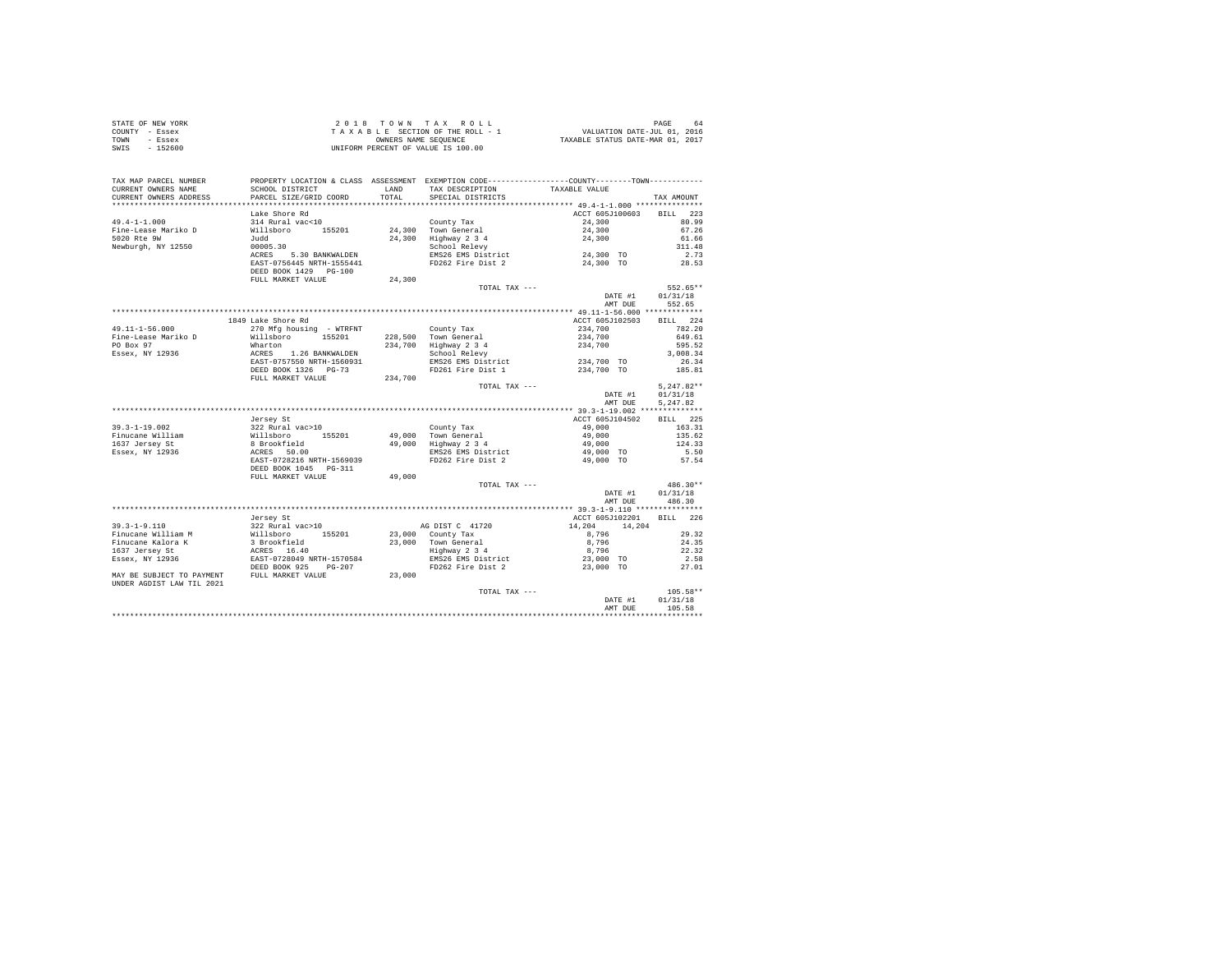| STATE OF NEW YORK | 2018 TOWN TAX ROLL                 | 65<br>PAGE                       |
|-------------------|------------------------------------|----------------------------------|
| COUNTY - Essex    | TAXABLE SECTION OF THE ROLL - 1    | VALUATION DATE-JUL 01, 2016      |
| TOWN<br>- Essex   | OWNERS NAME SEOUENCE               | TAXABLE STATUS DATE-MAR 01, 2017 |
| SWIS<br>- 152600  | UNIFORM PERCENT OF VALUE IS 100.00 |                                  |

| TAX MAP PARCEL NUMBER<br>CURRENT OWNERS NAME<br>CURRENT OWNERS ADDRESS | SCHOOL DISTRICT<br>PARCEL SIZE/GRID COORD   | LAND<br>TOTAL | PROPERTY LOCATION & CLASS ASSESSMENT EXEMPTION CODE----------------COUNTY-------TOWN----------<br>TAX DESCRIPTION TAXABLE VALUE<br>SPECIAL DISTRICTS |                 | TAX AMOUNT   |
|------------------------------------------------------------------------|---------------------------------------------|---------------|------------------------------------------------------------------------------------------------------------------------------------------------------|-----------------|--------------|
|                                                                        | 1637 Jersey St                              |               |                                                                                                                                                      | ACCT 605J174003 | BILL 227     |
| $39.3 - 1 - 9.202$                                                     | 210 1 Family Res                            |               | County Tax                                                                                                                                           | 235,200         | 783.87       |
| Finucane William M                                                     |                                             |               | 155201 35,300 Town General                                                                                                                           | 235,200         | 650.99       |
| Finucane Kalora K                                                      | Willsboro 155201<br>3p Rogers Brookfield Tr | 235,200       | Highway 2 3 4                                                                                                                                        | 235,200         | 596.78       |
| ACRES<br>1637 Jersey St                                                | 4.30                                        |               | EMS26 EMS District                                                                                                                                   | 235,200 TO      | 26.40        |
|                                                                        |                                             |               |                                                                                                                                                      |                 |              |
| Essex, NY 12936 EAST-0728160 NRTH-1570358                              | DEED BOOK 925                               |               | FD262 Fire Dist 2 235,200 TO                                                                                                                         |                 | 276.18       |
|                                                                        | $PG-204$<br>FULL MARKET VALUE               | 235,200       |                                                                                                                                                      |                 |              |
|                                                                        |                                             |               |                                                                                                                                                      |                 | $2.334.22**$ |
|                                                                        |                                             |               | TOTAL TAX ---                                                                                                                                        | DATE #1         |              |
|                                                                        |                                             |               |                                                                                                                                                      | AMT DUE         | 01/31/18     |
|                                                                        |                                             |               |                                                                                                                                                      |                 | 2,334.22     |
|                                                                        |                                             |               |                                                                                                                                                      |                 |              |
|                                                                        | Spear Rd                                    |               |                                                                                                                                                      | ACCT 605J189004 | BILL 228     |
| $39.3 - 1 - 10.112$                                                    | 322 Rural vac>10                            |               | AG DIST C 41720                                                                                                                                      | 3,325<br>3.325  |              |
| Finucane William M                                                     | Willsboro<br>155201                         |               | $22,400$ County Tax                                                                                                                                  | 19,075          | 63.57        |
| Finucane Kalora K                                                      | 3 Brookfield                                |               | 22.400 Town General                                                                                                                                  | 19,075          | 52.80        |
| 1637 Jersey St                                                         | Life Use Ivers & Elaine                     |               | Highway 2 3 4                                                                                                                                        | 19,075          | 48.40        |
| Essex, NY 12936                                                        | Knapp By Bk 925 Pg 207                      |               | EMS26 EMS District                                                                                                                                   | 22,400 TO       | 2.51         |
|                                                                        | ACRES 20.40                                 |               | FD262 Fire Dist 2                                                                                                                                    | 22,400 TO       | 26.30        |
| MAY BE SUBJECT TO PAYMENT                                              | EAST-0727813 NRTH-1571782                   |               |                                                                                                                                                      |                 |              |
| UNDER AGDIST LAW TIL 2021                                              | DEED BOOK 925 PG-207                        |               |                                                                                                                                                      |                 |              |
|                                                                        | FULL MARKET VALUE                           | 22,400        |                                                                                                                                                      |                 |              |
|                                                                        |                                             |               | TOTAL TAX ---                                                                                                                                        |                 | 193.58**     |
|                                                                        |                                             |               |                                                                                                                                                      | DATE #1         | 01/31/18     |
|                                                                        |                                             |               |                                                                                                                                                      | AMT DUE         | 193.58       |
|                                                                        |                                             |               |                                                                                                                                                      |                 |              |
|                                                                        | 834 Walker Rd                               |               |                                                                                                                                                      | ACCT 605J100601 | BILL 229     |
| $48.76 - 1 - 12.000$                                                   | 210 1 Family Res                            |               | County Tax                                                                                                                                           | 168,000         | 559.90       |
| Fitzgerald Rita-Ann                                                    | 155201<br>Willsboro                         |               | 34.000 Town General                                                                                                                                  | 168,000         | 464.99       |
| 834 Walker Rd                                                          | Friswell                                    | 168,000       | Highway 2 3 4                                                                                                                                        | 168,000         | 426.27       |
| Essex, NY 12936                                                        | ACRES<br>3.00                               |               | EMS26 EMS District                                                                                                                                   | 168,000 TO      | 18.86        |
|                                                                        | EAST-0743265 NRTH-1555170                   |               | FD262 Fire Dist 2                                                                                                                                    | 168,000 TO      | 197.27       |
|                                                                        | DEED BOOK 1836 PG-297                       |               | LT262 Whallonsburg light 168,000 TO                                                                                                                  |                 | 40.75        |
|                                                                        | FULL MARKET VALUE                           | 168,000       |                                                                                                                                                      |                 |              |
|                                                                        |                                             |               | TOTAL TAX ---                                                                                                                                        |                 | $1.708.04**$ |
|                                                                        |                                             |               |                                                                                                                                                      | DATE #1         | 01/31/18     |
|                                                                        |                                             |               |                                                                                                                                                      | AMT DUE         | 1,708.04     |
|                                                                        |                                             |               |                                                                                                                                                      |                 |              |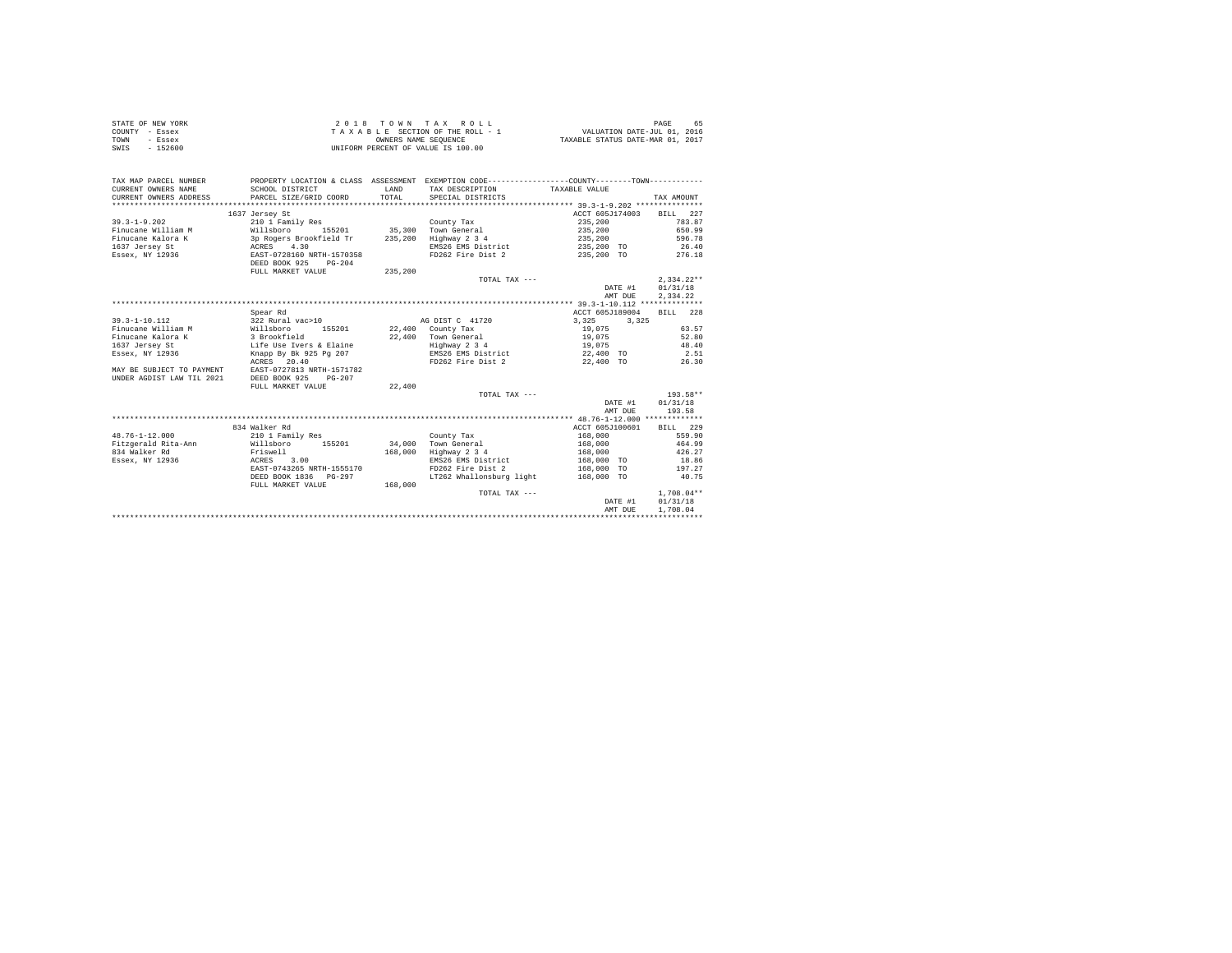| STATE OF NEW YORK                                                                                                  |                                                                                                                                                                                                                                     |         |                                                                                                                                                                                  |                                                                                                      |         |                              |
|--------------------------------------------------------------------------------------------------------------------|-------------------------------------------------------------------------------------------------------------------------------------------------------------------------------------------------------------------------------------|---------|----------------------------------------------------------------------------------------------------------------------------------------------------------------------------------|------------------------------------------------------------------------------------------------------|---------|------------------------------|
| COUNTY - Essex                                                                                                     |                                                                                                                                                                                                                                     |         |                                                                                                                                                                                  |                                                                                                      |         |                              |
| TOWN - Essex                                                                                                       | 2018 TOWN TAX ROLL<br>TAXABLE SECTION OF THE ROLL - 1 WALUATION DATE-JUL 01, 2016<br>ONNERS NAME SEQUENCE TAXABLE STATUS DATE-MAR 01, 2017<br>UNIFORM PERCENT OF VALUE IS 100.00                                                    |         |                                                                                                                                                                                  |                                                                                                      |         |                              |
| SWIS - 152600                                                                                                      |                                                                                                                                                                                                                                     |         |                                                                                                                                                                                  |                                                                                                      |         |                              |
|                                                                                                                    |                                                                                                                                                                                                                                     |         |                                                                                                                                                                                  |                                                                                                      |         |                              |
|                                                                                                                    |                                                                                                                                                                                                                                     |         |                                                                                                                                                                                  |                                                                                                      |         |                              |
|                                                                                                                    |                                                                                                                                                                                                                                     |         |                                                                                                                                                                                  |                                                                                                      |         |                              |
| TAX MAP PARCEL NUMBER PROPERTY LOCATION & CLASS ASSESSMENT EXEMPTION CODE---------------COUNTY-------TOWN--------- |                                                                                                                                                                                                                                     |         |                                                                                                                                                                                  |                                                                                                      |         |                              |
| CURRENT OWNERS NAME                                                                                                | SCHOOL DISTRICT                                                                                                                                                                                                                     |         | LAND TAX DESCRIPTION                                                                                                                                                             | TAXABLE VALUE                                                                                        |         |                              |
| CURRENT OWNERS ADDRESS                                                                                             | PARCEL SIZE/GRID COORD                                                                                                                                                                                                              | TOTAL   | SPECIAL DISTRICTS                                                                                                                                                                |                                                                                                      |         |                              |
|                                                                                                                    |                                                                                                                                                                                                                                     |         |                                                                                                                                                                                  |                                                                                                      |         | TAX AMOUNT                   |
|                                                                                                                    | 281 Multiple res<br>Willsboro 155201 56,700 County Tax<br>Connolly & Hicks 416,500 Town General<br>ACRES 5.74<br>RAST-0749813 NRTH-1575212 Highway 234<br>FAST DRED BOOK 1220 PG-95<br>FULL MARKET VALUE 416,500<br>416,500 416,500 |         |                                                                                                                                                                                  |                                                                                                      |         |                              |
|                                                                                                                    |                                                                                                                                                                                                                                     |         |                                                                                                                                                                                  |                                                                                                      |         | ACCT 605J190001 BILL 230     |
| $40.3 - 2 - 2.212$                                                                                                 |                                                                                                                                                                                                                                     |         |                                                                                                                                                                                  | 208, 250 208, 250                                                                                    |         |                              |
| Fletcher Stephen R                                                                                                 |                                                                                                                                                                                                                                     |         |                                                                                                                                                                                  |                                                                                                      |         |                              |
| Catholic Church Rd                                                                                                 |                                                                                                                                                                                                                                     |         |                                                                                                                                                                                  |                                                                                                      |         |                              |
| PO Box 19                                                                                                          |                                                                                                                                                                                                                                     |         |                                                                                                                                                                                  |                                                                                                      |         |                              |
| Essex, NY 12936                                                                                                    |                                                                                                                                                                                                                                     |         |                                                                                                                                                                                  |                                                                                                      |         |                              |
|                                                                                                                    |                                                                                                                                                                                                                                     |         |                                                                                                                                                                                  |                                                                                                      |         |                              |
|                                                                                                                    |                                                                                                                                                                                                                                     |         |                                                                                                                                                                                  |                                                                                                      |         |                              |
|                                                                                                                    |                                                                                                                                                                                                                                     |         |                                                                                                                                                                                  |                                                                                                      |         | $2.175.34**$                 |
|                                                                                                                    |                                                                                                                                                                                                                                     |         | TOTAL TAX ---                                                                                                                                                                    |                                                                                                      |         | DATE #1 01/31/18             |
|                                                                                                                    |                                                                                                                                                                                                                                     |         |                                                                                                                                                                                  |                                                                                                      |         |                              |
|                                                                                                                    |                                                                                                                                                                                                                                     |         |                                                                                                                                                                                  |                                                                                                      | AMT DUE | 2.175.34                     |
|                                                                                                                    |                                                                                                                                                                                                                                     |         |                                                                                                                                                                                  |                                                                                                      |         |                              |
|                                                                                                                    | 31 Block House Rd                                                                                                                                                                                                                   |         |                                                                                                                                                                                  | ACCT 605J193001                                                                                      |         | BILL 231                     |
| $40.3 - 2 - 2.222$                                                                                                 | 312 Vac w/imprv                                                                                                                                                                                                                     |         |                                                                                                                                                                                  |                                                                                                      |         | 270.62                       |
|                                                                                                                    |                                                                                                                                                                                                                                     |         |                                                                                                                                                                                  |                                                                                                      |         | 224.75                       |
|                                                                                                                    |                                                                                                                                                                                                                                     |         | County Tax<br>44,100 Town General<br>81,200 Highway 2 3 4                                                                                                                        |                                                                                                      |         | 206.03                       |
| Fletcher Stephen R<br>PO Box 19<br>Essex, NY 12936                                                                 | %12 % % August<br>Willsboro 155201<br>Connolly Patent<br>REAST-0749118 NRTH-1575145<br>DEED BOOK 1220 PG-95                                                                                                                         |         | EMS26 EMS District<br>FD261 Fire Dist 1                                                                                                                                          | $\begin{array}{r} 81,200 \\ 81,200 \\ 81,200 \\ 81,200 \\ 81,200 \\ 81,200 \\ \text{TO} \end{array}$ |         | 9.11                         |
|                                                                                                                    |                                                                                                                                                                                                                                     |         |                                                                                                                                                                                  |                                                                                                      |         | 64.28                        |
|                                                                                                                    |                                                                                                                                                                                                                                     |         |                                                                                                                                                                                  |                                                                                                      |         |                              |
|                                                                                                                    |                                                                                                                                                                                                                                     |         |                                                                                                                                                                                  |                                                                                                      |         |                              |
|                                                                                                                    |                                                                                                                                                                                                                                     |         |                                                                                                                                                                                  |                                                                                                      |         |                              |
|                                                                                                                    | FULL MARKET VALUE 81,200                                                                                                                                                                                                            |         |                                                                                                                                                                                  |                                                                                                      |         |                              |
|                                                                                                                    |                                                                                                                                                                                                                                     |         | TOTAL TAX ---                                                                                                                                                                    |                                                                                                      |         |                              |
|                                                                                                                    |                                                                                                                                                                                                                                     |         |                                                                                                                                                                                  |                                                                                                      |         | DATE #1 01/31/18             |
|                                                                                                                    |                                                                                                                                                                                                                                     |         |                                                                                                                                                                                  |                                                                                                      |         | $774.79**$<br>AMT DUE 774.79 |
|                                                                                                                    |                                                                                                                                                                                                                                     |         |                                                                                                                                                                                  |                                                                                                      |         |                              |
|                                                                                                                    | 4 Elm St                                                                                                                                                                                                                            |         |                                                                                                                                                                                  | ACCT 605J100113                                                                                      |         | BILL 232                     |
|                                                                                                                    |                                                                                                                                                                                                                                     |         |                                                                                                                                                                                  |                                                                                                      |         | 507.58                       |
|                                                                                                                    |                                                                                                                                                                                                                                     |         |                                                                                                                                                                                  |                                                                                                      |         |                              |
|                                                                                                                    |                                                                                                                                                                                                                                     |         |                                                                                                                                                                                  |                                                                                                      |         | 421.54                       |
|                                                                                                                    |                                                                                                                                                                                                                                     |         | County Tax<br>52,000 Town General<br>152,300 Highway 2 3 4                                                                                                                       |                                                                                                      |         | 386.44                       |
|                                                                                                                    |                                                                                                                                                                                                                                     |         |                                                                                                                                                                                  |                                                                                                      |         | 17.09                        |
|                                                                                                                    |                                                                                                                                                                                                                                     |         |                                                                                                                                                                                  |                                                                                                      |         | 120.57                       |
|                                                                                                                    |                                                                                                                                                                                                                                     |         | County Tax<br>152,300<br>19 Highway 2 3 4<br>152,300<br>EMS26 EMS District<br>152,300 TO<br>FD261 Fire Dist 1 152,300 TO<br>152,300 TO<br>152,300 TO<br>152,300 TO<br>152,300 TO |                                                                                                      |         | 12.23                        |
|                                                                                                                    |                                                                                                                                                                                                                                     |         |                                                                                                                                                                                  |                                                                                                      |         |                              |
|                                                                                                                    |                                                                                                                                                                                                                                     |         |                                                                                                                                                                                  |                                                                                                      |         |                              |
|                                                                                                                    |                                                                                                                                                                                                                                     | 152,300 |                                                                                                                                                                                  |                                                                                                      |         |                              |
|                                                                                                                    |                                                                                                                                                                                                                                     |         |                                                                                                                                                                                  |                                                                                                      |         | $1,465.45**$                 |
|                                                                                                                    |                                                                                                                                                                                                                                     |         | TOTAL TAX $---$                                                                                                                                                                  |                                                                                                      | DATE #1 | 01/31/18                     |
|                                                                                                                    |                                                                                                                                                                                                                                     |         |                                                                                                                                                                                  |                                                                                                      | AMT DUE | 1,465.45                     |
|                                                                                                                    |                                                                                                                                                                                                                                     |         |                                                                                                                                                                                  |                                                                                                      |         |                              |
|                                                                                                                    |                                                                                                                                                                                                                                     |         |                                                                                                                                                                                  |                                                                                                      |         | BILL 233                     |
|                                                                                                                    | 30 Albee Ln                                                                                                                                                                                                                         |         |                                                                                                                                                                                  | ACCT 605J104513                                                                                      |         |                              |
|                                                                                                                    |                                                                                                                                                                                                                                     |         |                                                                                                                                                                                  |                                                                                                      |         | 2,708.54                     |
|                                                                                                                    |                                                                                                                                                                                                                                     |         |                                                                                                                                                                                  |                                                                                                      |         | 2,249.41                     |
|                                                                                                                    |                                                                                                                                                                                                                                     |         |                                                                                                                                                                                  |                                                                                                      |         | 2,062.10                     |
|                                                                                                                    |                                                                                                                                                                                                                                     |         |                                                                                                                                                                                  |                                                                                                      |         | 91.22                        |
|                                                                                                                    |                                                                                                                                                                                                                                     |         |                                                                                                                                                                                  | 812,700<br>812,700<br>812,700<br>812,700 TO<br>812,700 TO                                            |         | 643.40                       |
|                                                                                                                    |                                                                                                                                                                                                                                     |         |                                                                                                                                                                                  |                                                                                                      |         |                              |
|                                                                                                                    |                                                                                                                                                                                                                                     |         |                                                                                                                                                                                  |                                                                                                      |         |                              |
|                                                                                                                    |                                                                                                                                                                                                                                     |         | TOTAL TAX ---                                                                                                                                                                    |                                                                                                      |         | $7.754.67**$                 |
|                                                                                                                    |                                                                                                                                                                                                                                     |         |                                                                                                                                                                                  |                                                                                                      | DATE #1 | 01/31/18                     |
|                                                                                                                    |                                                                                                                                                                                                                                     |         |                                                                                                                                                                                  |                                                                                                      | AMT DUE | 7.754.67                     |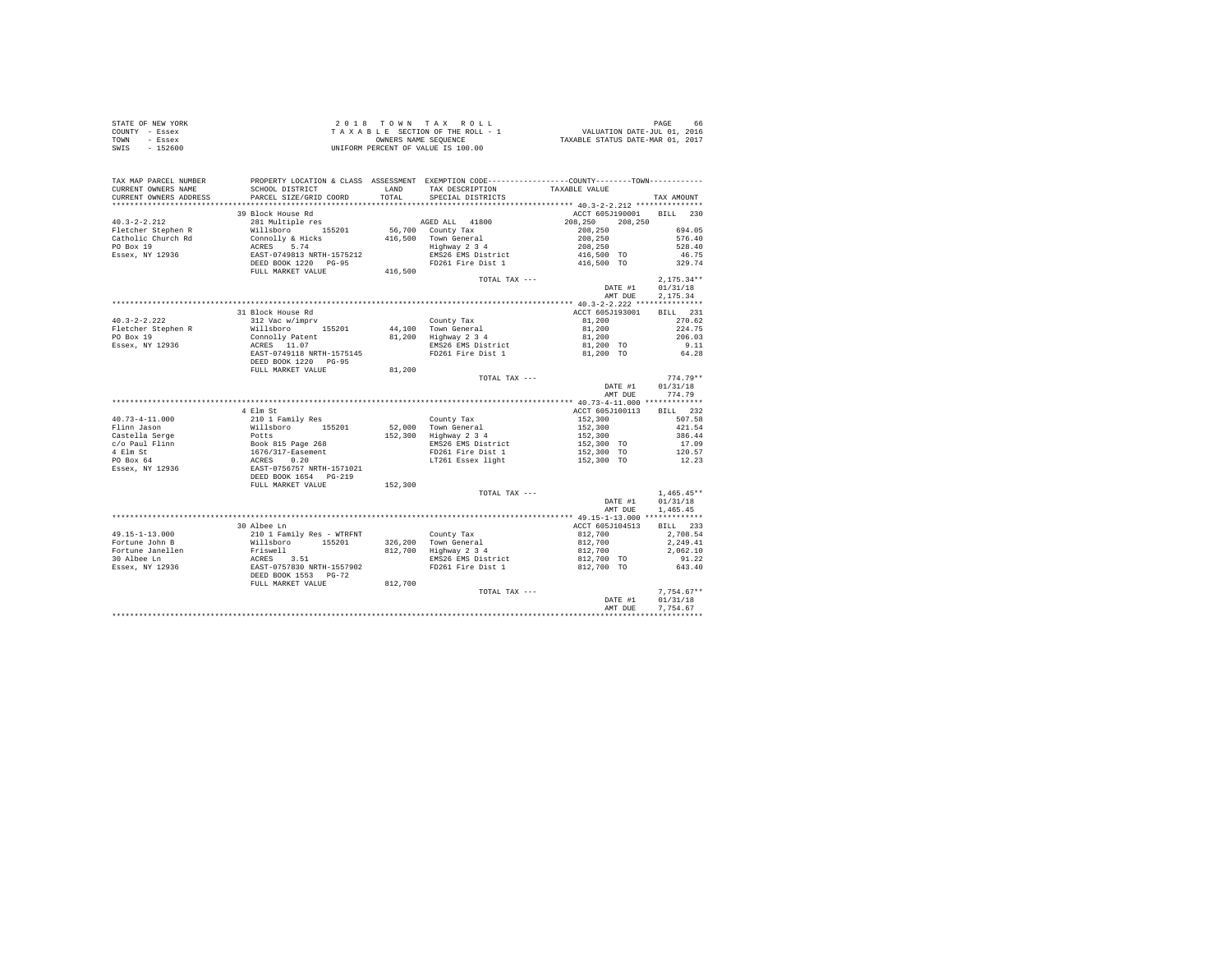| COUNTY - Essex<br>TOWN<br>- Essex<br>SWIS - 152600                                                                                                         |                                                                                                                                                                                | TAXABLE SECTION OF THE ROLL - 1<br>OWNERS NAME SEOUENCE<br>UNIFORM PERCENT OF VALUE IS 100.00                                                  | VALUATION DATE-JUL 01, 2016<br>TAXABLE STATUS DATE-MAR 01, 2017                                                                 |                                                           |
|------------------------------------------------------------------------------------------------------------------------------------------------------------|--------------------------------------------------------------------------------------------------------------------------------------------------------------------------------|------------------------------------------------------------------------------------------------------------------------------------------------|---------------------------------------------------------------------------------------------------------------------------------|-----------------------------------------------------------|
| TAX MAP PARCEL NUMBER<br>CURRENT OWNERS NAME<br>CURRENT OWNERS ADDRESS                                                                                     | SCHOOL DISTRICT<br><b>T.AND</b><br>PARCEL SIZE/GRID COORD                                                                                                                      | TOTAL<br>SPECIAL DISTRICTS                                                                                                                     | PROPERTY LOCATION & CLASS ASSESSMENT EXEMPTION CODE----------------COUNTY-------TOWN----------<br>TAX DESCRIPTION TAXABLE VALUE | TAX AMOUNT                                                |
| $39.3 - 1 - 12.000$<br>French Bradlev<br>French Holly B<br>1723 Jersey St<br>PO Box 35<br>Essex, NY 12936                                                  | Jersey St<br>314 Rural vac<10<br>Willsboro<br>155201<br>1 Brookfield<br>72 X 102<br>0.20<br>ACRES<br>EAST-0730962 NRTH-1570653<br>DEED BOOK 1412   PG-301<br>FULL MARKET VALUE | County Tax<br>200<br>Town General<br>Highway 2 3 4<br>200<br>EMS26 EMS District<br>200                                                         | ACCT 605J102515 BILL 234<br>200<br>200<br>200<br>200 TO<br>FD262 Fire Dist 2<br>200 TO                                          | 0.67<br>0.55<br>0.51<br>.02<br>.23                        |
|                                                                                                                                                            |                                                                                                                                                                                |                                                                                                                                                | TOTAL TAX $---$<br>DATE #1<br>AMT DUE                                                                                           | $1.98**$<br>01/31/18<br>1.98                              |
| $39.3 - 1 - 13.100$<br>French Bradley<br>French Holly Theory<br>1723 Jersey St<br>Essex, NY 12936<br>MAY BE SUBJECT TO PAYMENT<br>UNDER RPTL483 UNTIL 2019 | 1723 Jersey St<br>240 Rural res<br>Willsboro<br>1 & 2 Brookfield<br>ACRES 128.50<br>EAST-0731768 NRTH-1571736<br>DEED BOOK 1285 PG-210<br>FULL MARKET VALUE                    | AG. BLDG. 41700<br>155201 164,600 County Tax<br>Town General<br>244,300<br>Highway 2 3 4<br>EMS26 EMS District<br>FD262 Fire Dist 2<br>244,300 | ACCT 605J102601<br>10,000 10,000<br>234,300<br>234,300<br>234,300<br>244,300 TO<br>244,300 TO                                   | BTLL 235<br>780.87<br>648.50<br>594.50<br>27.42<br>286.87 |
|                                                                                                                                                            |                                                                                                                                                                                |                                                                                                                                                | TOTAL TAX ---                                                                                                                   | $2.338.16**$                                              |

STATE OF NEW YORK 2 0 1 8 T O W N T A X R O L L PAGE 67

| UNDER RPTL483 UNTIL 2019 |                           |         |                    |                 |              |
|--------------------------|---------------------------|---------|--------------------|-----------------|--------------|
|                          |                           |         | TOTAL TAX $---$    |                 | $2.338.16**$ |
|                          |                           |         |                    | DATE #1         | 01/31/18     |
|                          |                           |         |                    | AMT DUE         | 2,338.16     |
|                          |                           |         |                    |                 |              |
|                          | Jersey St                 |         |                    | ACCT 605J102604 | BILL 236     |
| $39.3 - 4 - 6.000$       | 910 Priv forest           |         | County Tax         | 25,000          | 83.32        |
| French Bradlev           | Willsboro<br>155201       | 25,000  | Town General       | 25,000          | 69.20        |
| French Hollv             | 10 Brookfield             | 25,000  | Highway 2 3 4      | 25,000          | 63.43        |
| 1723 Jersey St           | ACRES 25.00               |         | EMS26 EMS District | 25,000 TO       | 2.81         |
| Essex, NY 12936          | EAST-0732175 NRTH-1570276 |         | FD262 Fire Dist 2  | 25,000 TO       | 29.36        |
|                          | DEED BOOK 1285 PG-210     |         |                    |                 |              |
|                          | FULL MARKET VALUE         | 25,000  |                    |                 |              |
|                          |                           |         | TOTAL TAX ---      |                 | $248.12**$   |
|                          |                           |         |                    | DATE #1         | 01/31/18     |
|                          |                           |         |                    | AMT DUE         | 248.12       |
|                          |                           |         |                    |                 |              |
|                          | 268 Daniels Rd            |         |                    | ACCT 605J179003 | BILL 237     |
| $48.1 - 1 - 4.200$       | 210 1 Family Res          |         | County Tax         | 121,000         | 403.26       |
| French Michael           | Westport 155001           | 36,900  | Town General       | 121,000         | 334.91       |
| 1717 Jersev St           | Brookfield Lot 12         | 121,000 | Highway 2 3 4      | 121,000         | 307.02       |
| Essex, NY 12936          | ACRES 5.90                |         | EMS26 EMS District | 121,000 TO      | 13.58        |
|                          | EAST-0725061 NRTH-1566920 |         | FD262 Fire Dist 2  | 121,000 TO      | 142.08       |
|                          | DEED BOOK 1253 PG-234     |         |                    |                 |              |
|                          | FULL MARKET VALUE         | 121,000 |                    |                 |              |
|                          |                           |         | TOTAL TAX $---$    |                 | $1.200.85**$ |
|                          |                           |         |                    | DATE #1         | 01/31/18     |
|                          |                           |         |                    | AMT DUR         | 1,200.85     |
|                          |                           |         |                    |                 |              |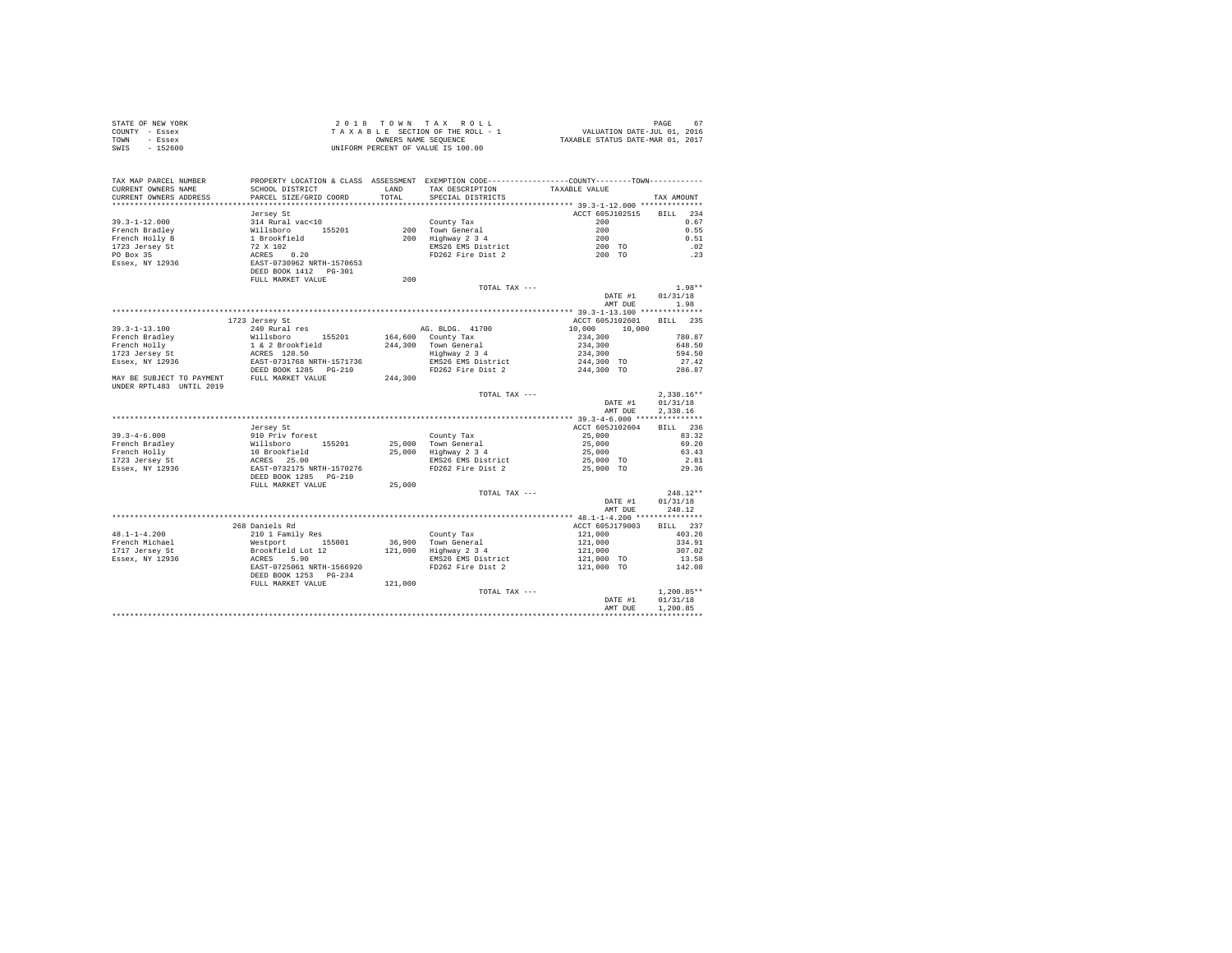|                | STATE OF NEW YORK |  |  |  |                                    | 2018 TOWN TAX ROLL              |  |                                  | PAGE | 68 |
|----------------|-------------------|--|--|--|------------------------------------|---------------------------------|--|----------------------------------|------|----|
| COUNTY - Essex |                   |  |  |  |                                    | TAXABLE SECTION OF THE ROLL - 1 |  | VALUATION DATE-JUL 01, 2016      |      |    |
| TOWN           | - Essex           |  |  |  | OWNERS NAME SEOUENCE               |                                 |  | TAXABLE STATUS DATE-MAR 01, 2017 |      |    |
| SWIS           | $-152600$         |  |  |  | UNIFORM PERCENT OF VALUE IS 100.00 |                                 |  |                                  |      |    |

| TAX MAP PARCEL NUMBER<br>CURRENT OWNERS NAME<br>CURRENT OWNERS ADDRESS | PROPERTY LOCATION & CLASS ASSESSMENT EXEMPTION CODE---------------COUNTY-------TOWN---------<br>SCHOOL DISTRICT<br>PARCEL SIZE/GRID COORD                                | TOTAL | LAND TAX DESCRIPTION<br>SPECIAL DISTRICTS                                                                                  | TAXABLE VALUE                       | TAX AMOUNT       |
|------------------------------------------------------------------------|--------------------------------------------------------------------------------------------------------------------------------------------------------------------------|-------|----------------------------------------------------------------------------------------------------------------------------|-------------------------------------|------------------|
|                                                                        |                                                                                                                                                                          |       |                                                                                                                            |                                     |                  |
|                                                                        | 1717 Jersey St                                                                                                                                                           |       |                                                                                                                            | ACCT 605J188002                     | BILL 238         |
|                                                                        |                                                                                                                                                                          |       |                                                                                                                            |                                     | 124.65           |
|                                                                        |                                                                                                                                                                          |       |                                                                                                                            | $37,400$<br>$37,400$                | 103.52           |
|                                                                        |                                                                                                                                                                          |       |                                                                                                                            | 37,400                              | 94.90            |
|                                                                        |                                                                                                                                                                          |       |                                                                                                                            |                                     |                  |
|                                                                        |                                                                                                                                                                          |       | EMS26 EMS District                                                                                                         | 37,400 TO                           | 4.20             |
|                                                                        |                                                                                                                                                                          |       |                                                                                                                            | 37,400 TO                           | 43.92            |
|                                                                        |                                                                                                                                                                          |       |                                                                                                                            |                                     |                  |
|                                                                        |                                                                                                                                                                          |       | TOTAL TAX ---                                                                                                              |                                     | $371.19**$       |
|                                                                        |                                                                                                                                                                          |       |                                                                                                                            | DATE #1                             | 01/31/18         |
|                                                                        |                                                                                                                                                                          |       |                                                                                                                            | AMT DUE                             | 371.19           |
|                                                                        |                                                                                                                                                                          |       |                                                                                                                            |                                     |                  |
|                                                                        | 545 Middle Rd                                                                                                                                                            |       |                                                                                                                            | ACCT 605J180013 BILL 239            |                  |
|                                                                        | 442 MiniWhseSelf                                                                                                                                                         |       |                                                                                                                            |                                     | 1,018.16         |
|                                                                        | $\begin{tabular}{llll} 40.3-2-14.200 & & 442 MiniWhseSelf & County Tax \\ \texttt{Frution~Orchards~Inc} & & Willsboro & 155201 & 36,200 & Town General \\ \end{tabular}$ |       |                                                                                                                            | $305,500$<br>$305,500$<br>$305,500$ | 845.57           |
| 61 Block House Rd                                                      | Hicks                                                                                                                                                                    |       |                                                                                                                            |                                     | 775.16           |
| Essex, NY 12936                                                        |                                                                                                                                                                          |       |                                                                                                                            |                                     | 3,915.84         |
|                                                                        |                                                                                                                                                                          |       |                                                                                                                            |                                     | 34.29            |
|                                                                        | <br>ACRES 5.70<br>EAST-0748840 NRTH-1571115<br>DEED BOOK 1779 PG-90                                                                                                      |       | 305,500 Highway 2 3 4<br>SOD: Righway 2 3 4<br>Explores Response and the RS26 EMS District<br>FD261 Fire Dist 1 305,500 TO |                                     | 241.86           |
|                                                                        | FULL MARKET VALUE 305,500                                                                                                                                                |       |                                                                                                                            |                                     |                  |
|                                                                        |                                                                                                                                                                          |       | TOTAL TAX ---                                                                                                              |                                     | $6.830.88**$     |
|                                                                        |                                                                                                                                                                          |       |                                                                                                                            |                                     | DATE #1 01/31/18 |
|                                                                        |                                                                                                                                                                          |       |                                                                                                                            | AMT DUE                             | 6.830.88         |
|                                                                        |                                                                                                                                                                          |       |                                                                                                                            |                                     |                  |
|                                                                        | 2164 Lake Shore Rd                                                                                                                                                       |       |                                                                                                                            | ACCT 605J178510 BILL 240            |                  |
|                                                                        |                                                                                                                                                                          |       |                                                                                                                            |                                     |                  |
|                                                                        |                                                                                                                                                                          |       |                                                                                                                            |                                     |                  |
|                                                                        |                                                                                                                                                                          |       |                                                                                                                            |                                     |                  |
|                                                                        |                                                                                                                                                                          |       |                                                                                                                            |                                     |                  |
|                                                                        |                                                                                                                                                                          |       |                                                                                                                            |                                     |                  |
|                                                                        |                                                                                                                                                                          |       |                                                                                                                            |                                     |                  |
|                                                                        | FULL MARKET VALUE                                                                                                                                                        |       |                                                                                                                            |                                     | 117.72           |
|                                                                        |                                                                                                                                                                          |       | WR151 Return water rent-1                                                                                                  | 504.48 MT                           | 504.48           |
|                                                                        |                                                                                                                                                                          |       | TOTAL TAX ---                                                                                                              |                                     | $4.952.19**$     |
|                                                                        |                                                                                                                                                                          |       |                                                                                                                            | DATE #1                             | 01/31/18         |
|                                                                        |                                                                                                                                                                          |       |                                                                                                                            | AMT DUE                             | 4,952.19         |
|                                                                        |                                                                                                                                                                          |       |                                                                                                                            |                                     |                  |
|                                                                        | Jersev St                                                                                                                                                                |       |                                                                                                                            | ACCT 605J101505                     | BILL 241         |
|                                                                        |                                                                                                                                                                          |       |                                                                                                                            |                                     | 164.97           |
|                                                                        |                                                                                                                                                                          |       |                                                                                                                            |                                     | 137.01           |
|                                                                        |                                                                                                                                                                          |       |                                                                                                                            |                                     | 125.60           |
|                                                                        |                                                                                                                                                                          |       |                                                                                                                            |                                     | 5.56             |
|                                                                        |                                                                                                                                                                          |       |                                                                                                                            |                                     | 58.12            |
|                                                                        |                                                                                                                                                                          |       |                                                                                                                            |                                     |                  |
|                                                                        |                                                                                                                                                                          |       |                                                                                                                            |                                     |                  |
|                                                                        |                                                                                                                                                                          |       | TOTAL TAX ---                                                                                                              |                                     | $491.26**$       |
|                                                                        |                                                                                                                                                                          |       |                                                                                                                            | DATE #1                             | 01/31/18         |
|                                                                        |                                                                                                                                                                          |       |                                                                                                                            | AMT DUE                             | 491.26           |
|                                                                        |                                                                                                                                                                          |       |                                                                                                                            |                                     |                  |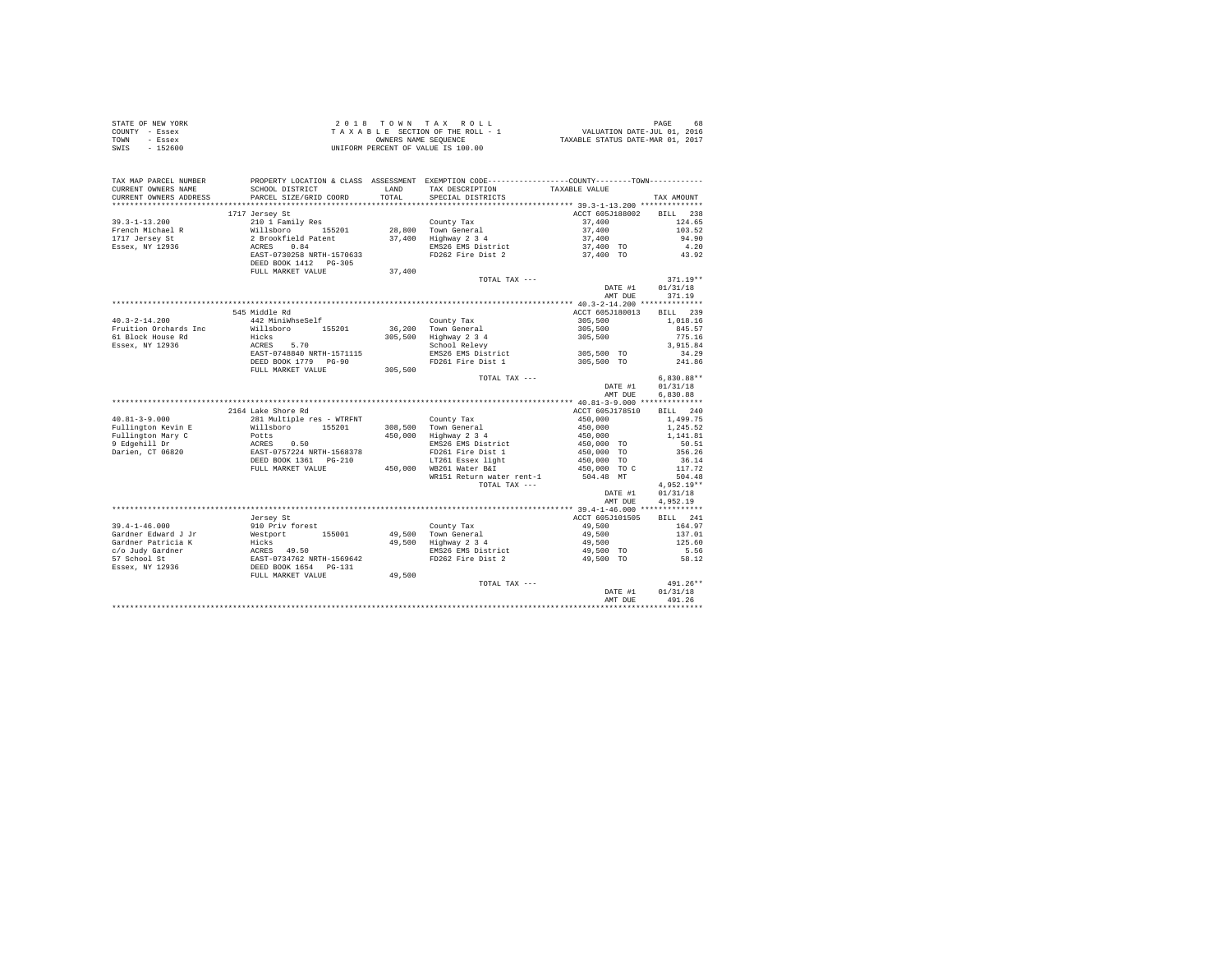| STATE OF NEW YORK | 2018 TOWN TAX ROLL                 | PAGE                             | 69 |
|-------------------|------------------------------------|----------------------------------|----|
| COUNTY - Essex    | TAXABLE SECTION OF THE ROLL - 1    | VALUATION DATE-JUL 01, 2016      |    |
| TOWN<br>- Essex   | OWNERS NAME SEOUENCE               | TAXABLE STATUS DATE-MAR 01, 2017 |    |
| $-152600$<br>SWIS | UNIFORM PERCENT OF VALUE IS 100.00 |                                  |    |

| TAX MAP PARCEL NUMBER                                        |                                      |         | PROPERTY LOCATION & CLASS ASSESSMENT EXEMPTION CODE----------------COUNTY-------TOWN---------- |                          |                                   |
|--------------------------------------------------------------|--------------------------------------|---------|------------------------------------------------------------------------------------------------|--------------------------|-----------------------------------|
| CURRENT OWNERS NAME                                          | SCHOOL DISTRICT                      |         | LAND TAX DESCRIPTION                                                                           | TAXABLE VALUE            |                                   |
| CURRENT OWNERS ADDRESS                                       | PARCEL SIZE/GRID COORD               | TOTAL   | SPECIAL DISTRICTS                                                                              |                          | TAX AMOUNT                        |
|                                                              |                                      |         |                                                                                                |                          |                                   |
|                                                              | 57 School St                         |         |                                                                                                | ACCT 605J176014 BILL 242 |                                   |
| $40.3 - 3 - 20.002$                                          | 210 1 Family Res                     |         | County Tax                                                                                     | 158,500                  | 528.24                            |
| Gardner Edward J Jr 	 Willsboro  155201  39,600 Town General |                                      |         |                                                                                                | 158,500 438.70           |                                   |
|                                                              |                                      |         | 158,500 Highway 2 3 4                                                                          | 158,500                  | 402.17                            |
|                                                              |                                      |         | EMS26 EMS District                                                                             | 158,500 TO               | 17.79                             |
|                                                              |                                      |         | FD261 Fire Dist 1                                                                              | 158,500 TO 125.48        |                                   |
|                                                              | EAST-0751947 NRTH-1568233            |         |                                                                                                |                          |                                   |
|                                                              | DEED BOOK 641 PG-219                 |         |                                                                                                |                          |                                   |
|                                                              | FULL MARKET VALUE                    | 158,500 |                                                                                                |                          |                                   |
|                                                              |                                      |         | TOTAL TAX ---                                                                                  |                          | $1.512.38**$                      |
|                                                              |                                      |         |                                                                                                | DATE #1 01/31/18         |                                   |
|                                                              |                                      |         |                                                                                                | AMT DUE 1,512.38         |                                   |
|                                                              |                                      |         |                                                                                                |                          |                                   |
|                                                              | 2723 NYS Route 22                    |         |                                                                                                | ACCT 605J102310          | BILL 243                          |
| $40.65 - 2 - 3.000$                                          | 210 1 Family Res                     |         | County Tax                                                                                     | 123,600                  | 411.93                            |
| Gardner Shelby A                                             |                                      |         | 58,500 Town General                                                                            |                          | 342.10                            |
| Gardner Nicole L                                             | Willsboro 155201<br>Hicks            |         | 123.600 Highway 2 3 4                                                                          | 123,600<br>123,600       | 313.62                            |
| 1025 Middle Rd                                               | 1651/266-Sewer Easement              |         | EMS26 EMS District                                                                             | 123,600 TO 13.87         |                                   |
| Willsboro, NY 12996 ACRES                                    | 0.30 BANK1STARSG                     |         | FD261 Fire Dist 1                                                                              | 123,600 TO               | 97.85                             |
|                                                              | EAST-0756309 NRTH-1572083            |         | LT261 Essex light                                                                              | 123,600 TO               | 9.93                              |
|                                                              | DEED BOOK 1671 PG-296                |         |                                                                                                |                          |                                   |
|                                                              | FULL MARKET VALUE                    | 123,600 |                                                                                                |                          |                                   |
|                                                              |                                      |         | TOTAL TAX ---                                                                                  |                          | $1.189.30**$                      |
|                                                              |                                      |         |                                                                                                |                          | DATE #1 01/31/18                  |
|                                                              |                                      |         |                                                                                                | AMT DUE                  | 1,189.30                          |
|                                                              |                                      |         |                                                                                                |                          |                                   |
|                                                              | 274 School St                        |         |                                                                                                | ACCT 605J101506          | BILL 244                          |
| $40.3 - 3 - 17.110$                                          | 240 Rural res                        |         | County Tax                                                                                     | 123,600                  | 411.93                            |
| Gardner Tina                                                 | Willsboro 155201 46,000 Town General |         |                                                                                                | 123,600                  | 342.10                            |
| PO Box 111                                                   | Potts                                | 123,600 | Highway 2 3 4                                                                                  | 123,600                  | 313.62                            |
| Essex, NY 12936                                              | 1666/324-Easement                    |         | EMS26 EMS District                                                                             | 123,600 TO               | $\textcolor{red}{\textbf{13.87}}$ |
|                                                              | ACRES 13.00                          |         | FD261 Fire Dist 1                                                                              | 123,600 TO               | 97.85                             |
|                                                              | EAST-0756300 NRTH-1570060            |         | LT261 Essex light                                                                              | 123,600 TO               | 9.93                              |
|                                                              | DEED BOOK 1347 PG-92                 |         |                                                                                                |                          |                                   |
|                                                              | FULL MARKET VALUE                    |         |                                                                                                |                          |                                   |
|                                                              |                                      | 123,600 | TOTAL TAX ---                                                                                  |                          | $1.189.30**$                      |
|                                                              |                                      |         |                                                                                                | DATE #1                  | 01/31/18                          |
|                                                              |                                      |         |                                                                                                |                          | 1,189,30                          |
|                                                              |                                      |         |                                                                                                | AMT DUE                  |                                   |
|                                                              |                                      |         |                                                                                                |                          |                                   |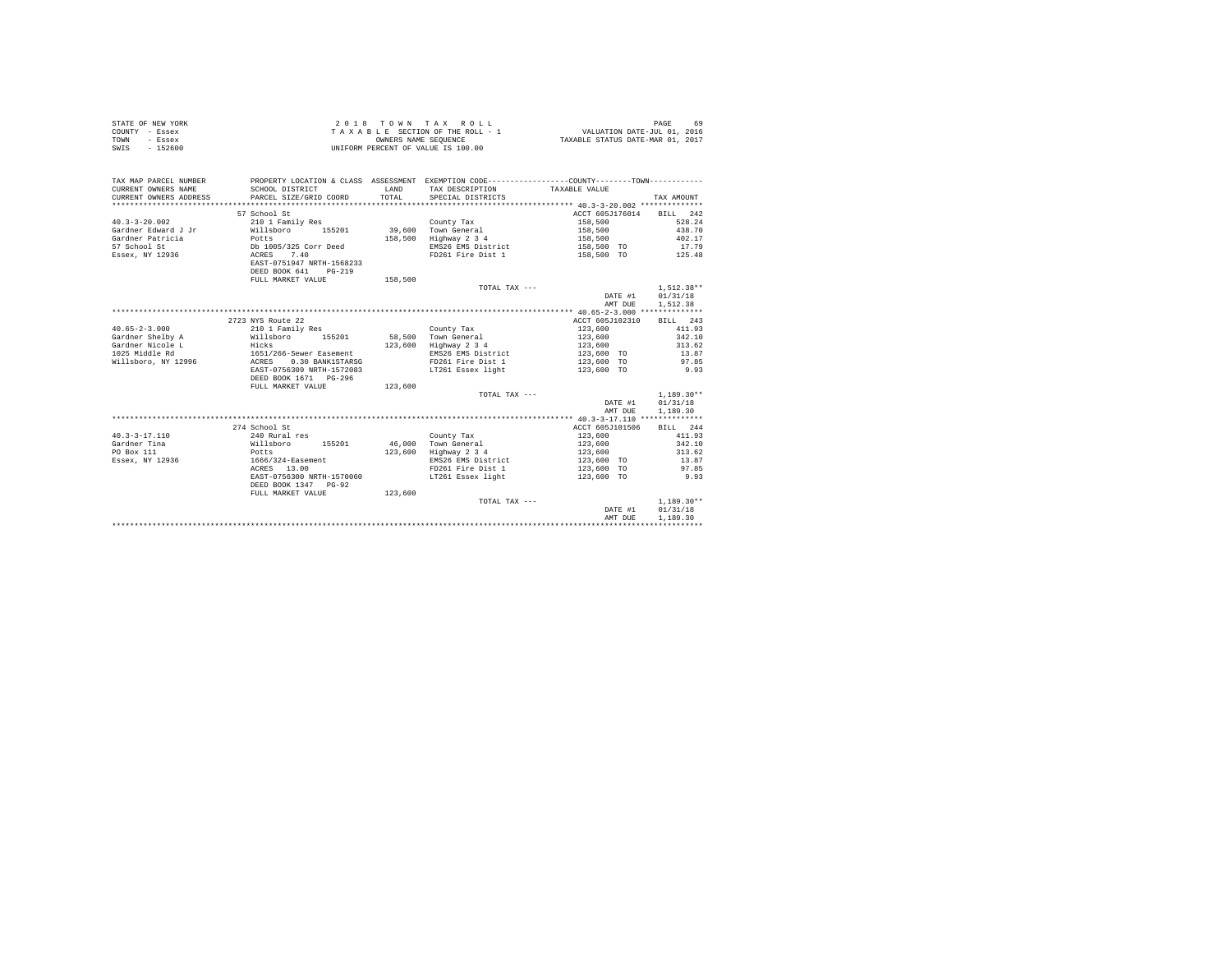| STATE OF NEW YORK | 2018 TOWN TAX ROLL                 | 70<br>PAGE                       |
|-------------------|------------------------------------|----------------------------------|
| COUNTY - Essex    | TAXABLE SECTION OF THE ROLL - 1    | VALUATION DATE-JUL 01, 2016      |
| TOWN<br>- Essex   | OWNERS NAME SEOUENCE               | TAXABLE STATUS DATE-MAR 01, 2017 |
| - 152600<br>SWIS  | UNIFORM PERCENT OF VALUE IS 100.00 |                                  |

| TAX MAP PARCEL NUMBER<br>CURRENT OWNERS NAME<br>CURRENT OWNERS ADDRESS | SCHOOL DISTRICT<br>PARCEL SIZE/GRID COORD                                                                                                       | LAND<br>TOTAL. | PROPERTY LOCATION & CLASS ASSESSMENT EXEMPTION CODE---------------COUNTY-------TOWN---------<br>TAX DESCRIPTION<br>SPECIAL DISTRICTS | TAXABLE VALUE                       | TAX AMOUNT         |
|------------------------------------------------------------------------|-------------------------------------------------------------------------------------------------------------------------------------------------|----------------|--------------------------------------------------------------------------------------------------------------------------------------|-------------------------------------|--------------------|
|                                                                        |                                                                                                                                                 |                |                                                                                                                                      |                                     |                    |
|                                                                        | School St                                                                                                                                       |                |                                                                                                                                      | ACCT 605Z003005                     | <b>BILL</b><br>245 |
| $40.3 - 3 - 17.140$                                                    | 120 Field crops<br>Willsboro 155201<br>Potts                                                                                                    |                | County Tax                                                                                                                           | 26,400                              | 87.99              |
| Gardner Tina                                                           |                                                                                                                                                 |                | 26,400 Town General                                                                                                                  | 26,400                              | 73.07              |
| PO Box 111                                                             |                                                                                                                                                 |                | 26,400 Highway 2 3 4                                                                                                                 | 26,400                              | 66.99              |
| Essex, NY 12936                                                        | ACRES 22.00                                                                                                                                     |                | EMS26 EMS District                                                                                                                   | 26,400 TO                           | 2.96               |
|                                                                        | EAST-0754150 NRTH-1568880                                                                                                                       |                | FD261 Fire Dist 1                                                                                                                    | 26,400 TO                           | 20.90              |
|                                                                        | DEED BOOK 1347 PG-92                                                                                                                            |                | LT261 Essex light                                                                                                                    | 26,400 TO                           | 2.12               |
|                                                                        | FULL MARKET VALUE                                                                                                                               | 26,400         |                                                                                                                                      |                                     |                    |
|                                                                        |                                                                                                                                                 |                | TOTAL TAX ---                                                                                                                        |                                     | $254.03**$         |
|                                                                        |                                                                                                                                                 |                |                                                                                                                                      | DATE #1                             | 01/31/18           |
|                                                                        |                                                                                                                                                 |                |                                                                                                                                      | AMT DUE                             | 254.03             |
|                                                                        |                                                                                                                                                 |                |                                                                                                                                      |                                     |                    |
|                                                                        | 1770 Jersey St                                                                                                                                  |                |                                                                                                                                      | ACCT 605J103413                     | BILL 246           |
| $39.3 - 4 - 5.000$                                                     | 210 1 Family Res                                                                                                                                |                | County Tax                                                                                                                           | 124,900                             | 416.26             |
| Garvey Bryan                                                           |                                                                                                                                                 |                | 30,000 Town General<br>124,900 Highway 2 3 4                                                                                         | 124,900                             | 345.70             |
| Garvey Mary A                                                          |                                                                                                                                                 |                |                                                                                                                                      |                                     | 316.92             |
|                                                                        |                                                                                                                                                 |                | EMS26 EMS District                                                                                                                   | 124,900<br>124,900 TO<br>124,900 TO | 14.02              |
| 1770 Jersey St<br>PO Box 26A                                           |                                                                                                                                                 |                | FD262 Fire Dist 2                                                                                                                    |                                     | 146.66             |
| Essex, NY 12936                                                        |                                                                                                                                                 |                |                                                                                                                                      |                                     |                    |
|                                                                        | x10 - Yeauxy Response<br>10 Brookfield<br>10 Brookfield<br>2CRES 0.90<br>EAST-0731544 NRTH-1570576<br>DEED BOOK 788 PG-071<br>FULL MARKET VALUE | 124,900        |                                                                                                                                      |                                     |                    |
|                                                                        |                                                                                                                                                 |                | TOTAL TAX ---                                                                                                                        |                                     | $1.239.56**$       |
|                                                                        |                                                                                                                                                 |                |                                                                                                                                      | DATE #1                             | 01/31/18           |
|                                                                        |                                                                                                                                                 |                |                                                                                                                                      | AMT DUE                             | 1,239.56           |
|                                                                        |                                                                                                                                                 |                |                                                                                                                                      |                                     |                    |
|                                                                        | 2295 County Route 10                                                                                                                            |                |                                                                                                                                      | ACCT 605J103605                     | BILL 247           |
| $57.1 - 2 - 5.110$                                                     | 240 Rural res                                                                                                                                   |                | AG DIST C 41720                                                                                                                      | 24,132<br>24.132                    |                    |
| Gibbs Gerritt                                                          | 155001                                                                                                                                          |                | 79,000 County Tax                                                                                                                    | 213,368                             | 711.11             |
| Sanders Sita                                                           |                                                                                                                                                 |                | 237,500 Town General                                                                                                                 | 213,368                             | 590.56             |
| 402 Second Ave                                                         | Westport<br>32 Taylor & Kimball<br>Bk 927 Pg 110<br>Survey 7310                                                                                 |                | Highway 2 3 4                                                                                                                        | 213,368                             | 541.39             |
| Mosier, OR 97040                                                       |                                                                                                                                                 |                | School Relevy                                                                                                                        |                                     | 3,462.55           |
|                                                                        | ACRES 41.36                                                                                                                                     |                | EMS26 EMS District                                                                                                                   | 237,500 TO                          | 26.66              |
|                                                                        |                                                                                                                                                 |                | FD262 Fire Dist 2                                                                                                                    | 237,500 TO                          | 278.88             |
|                                                                        | MAY BE SUBJECT TO PAYMENT<br>UNDER AGDIST LAW TIL 2021 DEED BOOK 1860 PG-211                                                                    |                |                                                                                                                                      |                                     |                    |
|                                                                        | FULL MARKET VALUE                                                                                                                               | 237,500        |                                                                                                                                      |                                     |                    |
|                                                                        |                                                                                                                                                 |                | TOTAL TAX ---                                                                                                                        |                                     | $5,611.15**$       |
|                                                                        |                                                                                                                                                 |                |                                                                                                                                      | DATE #1                             | 01/31/18           |
|                                                                        |                                                                                                                                                 |                |                                                                                                                                      | AMT DUE                             | 5,611.15           |
|                                                                        |                                                                                                                                                 |                |                                                                                                                                      |                                     |                    |
|                                                                        | 25 Derby Way                                                                                                                                    |                |                                                                                                                                      | ACCT 605J101611                     | BILL 248           |
| $49.11 - 1 - 34.100$                                                   | 210 1 Family Res                                                                                                                                |                | County Tax                                                                                                                           | 463,600                             | 1,545.07           |
| Ginn Living Trust                                                      | Willsboro<br>155201                                                                                                                             |                | 194.700 Town General                                                                                                                 | 463,600                             | 1,283.16           |
| 25 Derby Way                                                           | Wharton                                                                                                                                         |                | 463,600 Highway 2 3 4                                                                                                                | 463,600                             | 1,176.32           |
| Essex, NY 12936                                                        |                                                                                                                                                 |                | EMS26 EMS District                                                                                                                   | 463,600 TO                          | 52.03              |
|                                                                        | Bk 946 Pg 312 (Easement)<br>ACRES 0.68                                                                                                          |                | FD261 Fire Dist 1                                                                                                                    | 463,600 TO                          | 367.02             |
|                                                                        | EAST-0757661 NRTH-1562662                                                                                                                       |                |                                                                                                                                      |                                     |                    |
|                                                                        | DEED BOOK 1743 PG-56                                                                                                                            |                |                                                                                                                                      |                                     |                    |
|                                                                        | FULL MARKET VALUE                                                                                                                               | 463,600        |                                                                                                                                      |                                     |                    |
|                                                                        |                                                                                                                                                 |                | TOTAL TAX ---                                                                                                                        |                                     | $4.423.60**$       |
|                                                                        |                                                                                                                                                 |                |                                                                                                                                      | DATE #1                             | 01/31/18           |
|                                                                        |                                                                                                                                                 |                |                                                                                                                                      | AMT DUE                             | 4.423.60           |
|                                                                        |                                                                                                                                                 |                |                                                                                                                                      |                                     |                    |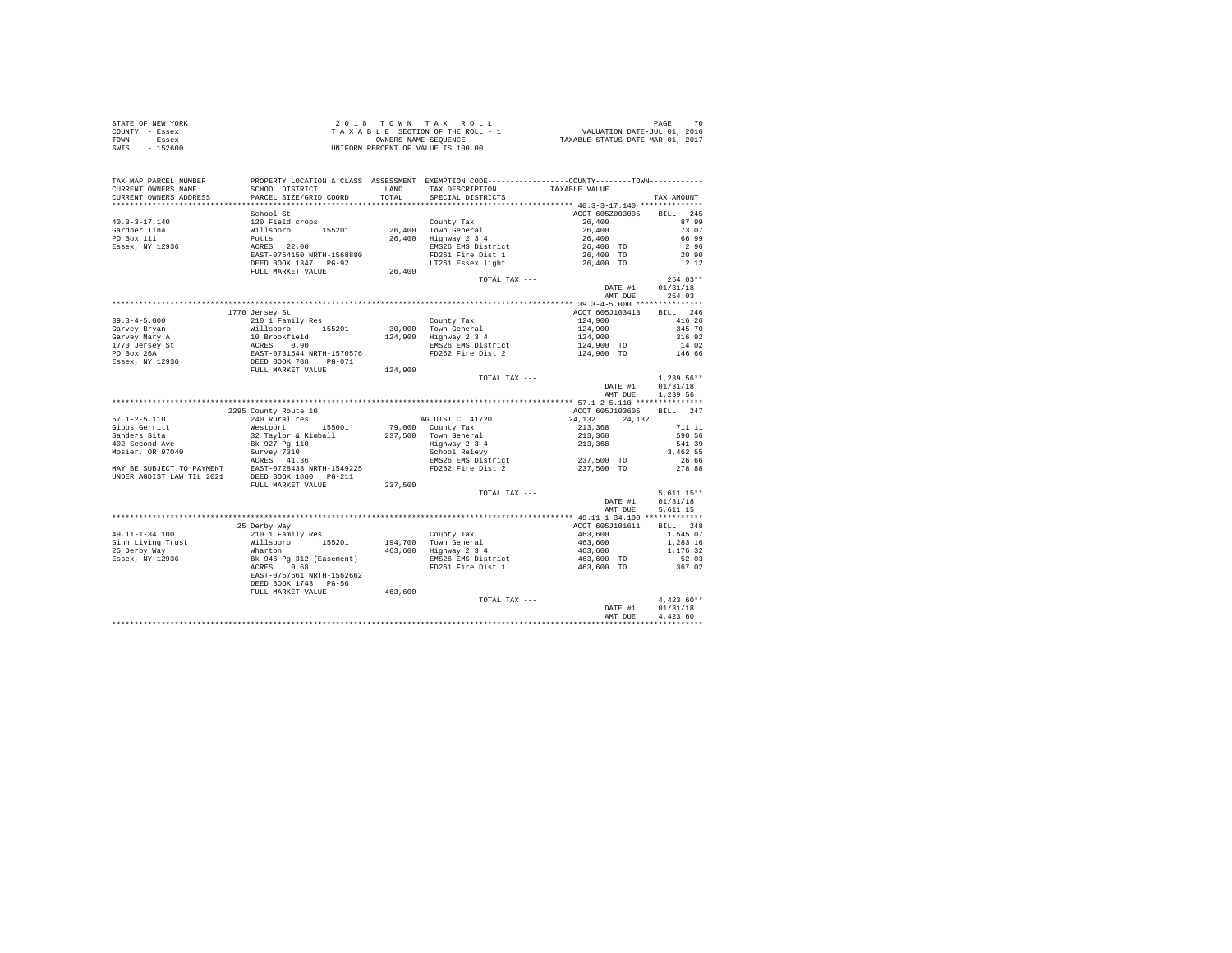| STATE OF NEW YORK | 2018 TOWN TAX ROLL                 | PAGE                             |
|-------------------|------------------------------------|----------------------------------|
| COUNTY - Essex    | TAXABLE SECTION OF THE ROLL - 1    | VALUATION DATE-JUL 01, 2016      |
| TOWN<br>- Essex   | OWNERS NAME SEOUENCE               | TAXABLE STATUS DATE-MAR 01, 2017 |
| SWIS<br>$-152600$ | UNIFORM PERCENT OF VALUE IS 100.00 |                                  |

| TAX MAP PARCEL NUMBER<br>CURRENT OWNERS NAME<br>CURRENT OWNERS ADDRESS PARCEL SIZE/GRID COORD                                                                                                   | SCHOOL DISTRICT                                                     | LAND<br>TOTAL | PROPERTY LOCATION & CLASS ASSESSMENT EXEMPTION CODE----------------COUNTY-------TOWN----------<br>TAX DESCRIPTION<br>SPECIAL DISTRICTS                                                                     | TAXABLE VALUE            | TAX AMOUNT       |
|-------------------------------------------------------------------------------------------------------------------------------------------------------------------------------------------------|---------------------------------------------------------------------|---------------|------------------------------------------------------------------------------------------------------------------------------------------------------------------------------------------------------------|--------------------------|------------------|
|                                                                                                                                                                                                 |                                                                     |               |                                                                                                                                                                                                            |                          |                  |
|                                                                                                                                                                                                 | 1970 Lake Shore Rd                                                  |               |                                                                                                                                                                                                            | ACCT 605J101902 BILL 249 |                  |
| $49.7 - 4 - 8.000$                                                                                                                                                                              | 260 Seasonal res - WTRFNT                                           |               | County Tax                                                                                                                                                                                                 | 259,700                  | 865.52           |
| Glenn Morris F Willsboro 155201                                                                                                                                                                 |                                                                     |               | 131,800 Town General 259,700                                                                                                                                                                               |                          | 718.80           |
|                                                                                                                                                                                                 |                                                                     |               | 259,700 Highway 2 3 4                                                                                                                                                                                      | 259,700<br>259,700 TO    | 658.95           |
|                                                                                                                                                                                                 |                                                                     |               | EMS26 EMS District                                                                                                                                                                                         |                          | 29.15            |
|                                                                                                                                                                                                 | DEED BOOK 605 PG-017                                                |               | FD261 Fire Dist 1 259,700 TO 205.60                                                                                                                                                                        |                          |                  |
|                                                                                                                                                                                                 | FULL MARKET VALUE                                                   | 259,700       |                                                                                                                                                                                                            |                          |                  |
|                                                                                                                                                                                                 |                                                                     |               | TOTAL TAX ---                                                                                                                                                                                              |                          | $2.478.02**$     |
|                                                                                                                                                                                                 |                                                                     |               |                                                                                                                                                                                                            | DATE #1 01/31/18         |                  |
|                                                                                                                                                                                                 |                                                                     |               |                                                                                                                                                                                                            |                          | AMT DUE 2.478.02 |
|                                                                                                                                                                                                 |                                                                     |               |                                                                                                                                                                                                            |                          |                  |
|                                                                                                                                                                                                 | 2717 NYS Route 22                                                   |               |                                                                                                                                                                                                            | ACCT 605J102309          | BILL 250         |
| $40.65 - 2 - 1.000$                                                                                                                                                                             | 210 1 Family Res County Tax<br>Willsboro 155201 52,000 Town General |               |                                                                                                                                                                                                            | 111,600<br>111,600       | 308.89           |
| Glynn Virginia                                                                                                                                                                                  |                                                                     |               |                                                                                                                                                                                                            |                          |                  |
| PO Box 159                                                                                                                                                                                      | Hicks                                                               | 111,600       | Highway 2 3 4 111,600                                                                                                                                                                                      |                          | 283.17           |
| Rhinecliff, NY 12574<br>Rhinecliff, NY 12574<br>$\frac{1652}{16}$<br>$\frac{1652}{16}$<br>$\frac{1652}{16}$<br>$\frac{1652}{16}$<br>$\frac{1652}{16}$<br>$\frac{1652}{16}$<br>$\frac{1652}{16}$ |                                                                     |               | School Relevy<br>EMS26 EMS District 111,600 TO                                                                                                                                                             |                          | 1,430.47         |
|                                                                                                                                                                                                 |                                                                     |               |                                                                                                                                                                                                            |                          | 12.53            |
|                                                                                                                                                                                                 | EAST-0756161 NRTH-1572056                                           |               | FD261 Fire Dist 1 111,600 TO                                                                                                                                                                               |                          | 88.35            |
|                                                                                                                                                                                                 |                                                                     |               | Practure cape:<br>LT261 Essex light 111,600 TO<br><p150 711.18="" mt<br="" refurn="" rent="" sewer="">DEED BOOK 1738 PG-314 LT261 Essex light<br/>FULL MARKET VALUE 111,600 SR150 Return sewer rent</p150> |                          | 8.96<br>711.18   |
|                                                                                                                                                                                                 |                                                                     |               | WR151 Return water rent-1 389.83 MT                                                                                                                                                                        |                          | 389.83           |
|                                                                                                                                                                                                 |                                                                     |               | TOTAL TAX ---                                                                                                                                                                                              |                          | $3,605.32**$     |
|                                                                                                                                                                                                 |                                                                     |               |                                                                                                                                                                                                            |                          | DATE #1 01/31/18 |
|                                                                                                                                                                                                 |                                                                     |               |                                                                                                                                                                                                            |                          | AMT DUE 3,605.32 |
|                                                                                                                                                                                                 |                                                                     |               |                                                                                                                                                                                                            |                          |                  |
|                                                                                                                                                                                                 | 2305 Main St                                                        |               |                                                                                                                                                                                                            | ACCT 605J104204 BILL 251 |                  |
| $40.73 - 2 - 10.100$                                                                                                                                                                            | 210 1 Family Res                                                    |               | County Tax                                                                                                                                                                                                 | 242,600                  | 808.53           |
| Goetz Helen L                                                                                                                                                                                   | Willsboro 155201 54,000 Town General                                |               |                                                                                                                                                                                                            | 242,600                  | 671.47           |
| PO Box 143                                                                                                                                                                                      |                                                                     | 242,600       | Highway 2 3 4                                                                                                                                                                                              | 242,600                  | 615.56           |
| Essex, NY 12936                                                                                                                                                                                 | ----<br>Potts<br>1666/320-Easemnt<br>----- 0.23                     |               | School Relevy                                                                                                                                                                                              |                          | 2,725.07         |
|                                                                                                                                                                                                 |                                                                     |               | EMS26 EMS District 242,600 TO                                                                                                                                                                              |                          | 27.23            |
|                                                                                                                                                                                                 | EAST-0756766 NRTH-1571798                                           |               |                                                                                                                                                                                                            |                          | 192.06           |
|                                                                                                                                                                                                 | DEED BOOK 1261 PG-1                                                 |               | FD261 Fire Dist 1 242,600 TO<br>LT261 Essex light 242,600 TO                                                                                                                                               |                          | 19.49            |
|                                                                                                                                                                                                 |                                                                     |               | DEED BOOK 1261 PG-1 17261 Essex light 242,600 TO<br>FULL MARKET VALUE 242,600 SR150 Return sewer rent 234.78 MT                                                                                            |                          | 234.78           |
|                                                                                                                                                                                                 |                                                                     |               | WR151 Return water rent-1 126.12 MT                                                                                                                                                                        |                          | 126.12           |
|                                                                                                                                                                                                 |                                                                     |               | TOTAL TAX ---                                                                                                                                                                                              |                          | $5,420.31**$     |
|                                                                                                                                                                                                 |                                                                     |               |                                                                                                                                                                                                            | DATE #1                  | 01/31/18         |
|                                                                                                                                                                                                 |                                                                     |               |                                                                                                                                                                                                            | AMT DUE                  | 5,420.31         |
|                                                                                                                                                                                                 |                                                                     |               |                                                                                                                                                                                                            |                          |                  |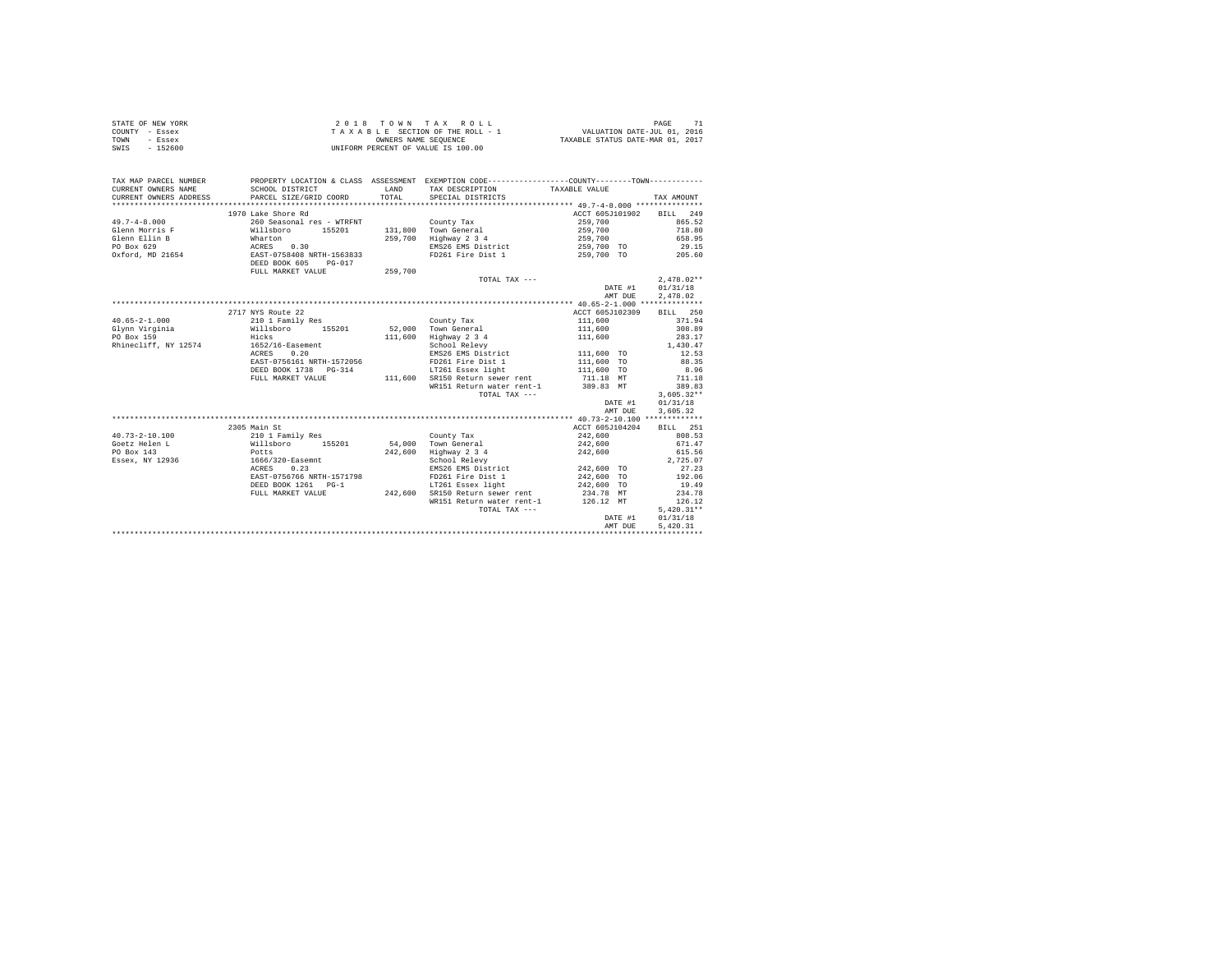| STATE OF NEW YORK | 2018 TOWN TAX ROLL                 | PAGE                             |
|-------------------|------------------------------------|----------------------------------|
| COUNTY - Essex    | TAXABLE SECTION OF THE ROLL - 1    | VALUATION DATE-JUL 01, 2016      |
| TOWN<br>- Essex   | OWNERS NAME SEOUENCE               | TAXABLE STATUS DATE-MAR 01, 2017 |
| SWIS<br>$-152600$ | UNIFORM PERCENT OF VALUE IS 100.00 |                                  |

| TAX MAP PARCEL NUMBER<br>CURRENT OWNERS NAME<br>CURRENT OWNERS ADDRESS | SCHOOL DISTRICT<br>PARCEL SIZE/GRID COORD       | LAND<br>TOTAL | PROPERTY LOCATION & CLASS ASSESSMENT EXEMPTION CODE----------------COUNTY-------TOWN----------<br>TAX DESCRIPTION TAXABLE VALUE<br>SPECIAL DISTRICTS |                          | TAX AMOUNT       |
|------------------------------------------------------------------------|-------------------------------------------------|---------------|------------------------------------------------------------------------------------------------------------------------------------------------------|--------------------------|------------------|
|                                                                        |                                                 |               |                                                                                                                                                      |                          |                  |
|                                                                        | Essex Rd                                        |               |                                                                                                                                                      | ACCT 605J183002          | BILL 252         |
| $40.3 - 2 - 8.120$                                                     | 321 Abandoned ag                                |               | County Tax                                                                                                                                           | 57,100                   | 190.30           |
| Goff Norma                                                             | Willsboro 155201                                |               | 57.100 Town General                                                                                                                                  | 57.100                   | 158.04           |
| PO Box 293                                                             | Hicks                                           | 57.100        | Highway 2 3 4                                                                                                                                        | 57,100                   | 144.88           |
| Essex, NY 12936 6 ACRES 31.90                                          |                                                 |               | EMS26 EMS District 57.100 TO                                                                                                                         |                          | 6.41             |
|                                                                        | EAST-0756524 NRTH-1574960                       |               | FD261 Fire Dist 1                                                                                                                                    | 57,100 TO                | 45.21            |
|                                                                        | DEED BOOK 764<br>PG-102                         |               | LT261 Essex light                                                                                                                                    | 57,100 TO                | 4.59             |
|                                                                        | FULL MARKET VALUE                               |               | 57,100 WB261 Water B&I                                                                                                                               | 57,100 TO C              | 14.94            |
|                                                                        |                                                 |               | TOTAL TAX ---                                                                                                                                        |                          | $564.37**$       |
|                                                                        |                                                 |               |                                                                                                                                                      | DATE #1                  | 01/31/18         |
|                                                                        |                                                 |               |                                                                                                                                                      | AMT DUR                  | 564.37           |
|                                                                        |                                                 |               |                                                                                                                                                      |                          |                  |
|                                                                        | 10 Beggs Point St                               |               |                                                                                                                                                      | ACCT 605J104409 BILL 253 |                  |
| $40.73 - 3 - 20.000$                                                   | 210 1 Family Res                                |               | County Tax                                                                                                                                           | 181,500                  | 604.90           |
| Goff Norma                                                             | Willsboro 155201 52,000 Town General            |               |                                                                                                                                                      | 181,500                  | 502.36           |
| PO Box 293                                                             | Potts                                           |               | 181,500 Highway 2 3 4                                                                                                                                | 181,500                  | 460.53           |
| Essex, NY 12936                                                        | 1676/300-Easement                               |               | EMS26 EMS District                                                                                                                                   | 181,500 TO               | 20.37            |
|                                                                        | ACRES 0.20                                      |               | FD261 Fire Dist 1 0 181.500 TO 143.69                                                                                                                |                          |                  |
|                                                                        | EAST-0757232 NRTH-1571528                       |               | LT261 Essex light 181.500 TO                                                                                                                         |                          | 14.58            |
|                                                                        | DEED BOOK 583 PG-248                            |               |                                                                                                                                                      |                          |                  |
|                                                                        | FULL MARKET VALUE                               | 181,500       |                                                                                                                                                      |                          |                  |
|                                                                        |                                                 |               | TOTAL TAX ---                                                                                                                                        |                          | $1.746.43**$     |
|                                                                        |                                                 |               |                                                                                                                                                      |                          | DATE #1 01/31/18 |
|                                                                        |                                                 |               |                                                                                                                                                      | AMT DUE                  | 1,746.43         |
|                                                                        | Brookfield Rd                                   |               |                                                                                                                                                      | ACCT 605J104402 BILL 254 |                  |
| $48.2 - 1 - 23.000$                                                    | 910 Priv forest                                 |               | County Tax                                                                                                                                           | 72,000                   | 239.96           |
| Goff Norma                                                             | Westport 155001 72,000 Town General             |               |                                                                                                                                                      | 72,000                   | 199.28           |
| PO Box 293                                                             |                                                 |               |                                                                                                                                                      | 72.000                   | 182.69           |
| Essex, NY 12936                                                        | 4 Platt Rogers 72,000 Highway 2 3 4<br>00078.50 |               | EMS26 EMS District                                                                                                                                   | 72,000 TO                | 8.08             |
|                                                                        | ACRES 78.50                                     |               | FD262 Fire Dist 2                                                                                                                                    | 72.000 TO                | 84.55            |
|                                                                        | EAST-0734309 NRTH-1561211                       |               |                                                                                                                                                      |                          |                  |
|                                                                        | DEED BOOK 722<br>PG-299                         |               |                                                                                                                                                      |                          |                  |
|                                                                        | FULL MARKET VALUE                               | 72,000        |                                                                                                                                                      |                          |                  |
|                                                                        |                                                 |               | TOTAL TAX ---                                                                                                                                        |                          | $714.56**$       |
|                                                                        |                                                 |               |                                                                                                                                                      | DATE #1                  | 01/31/18         |
|                                                                        |                                                 |               |                                                                                                                                                      | AMT DUE                  | 714.56           |
|                                                                        |                                                 |               |                                                                                                                                                      |                          |                  |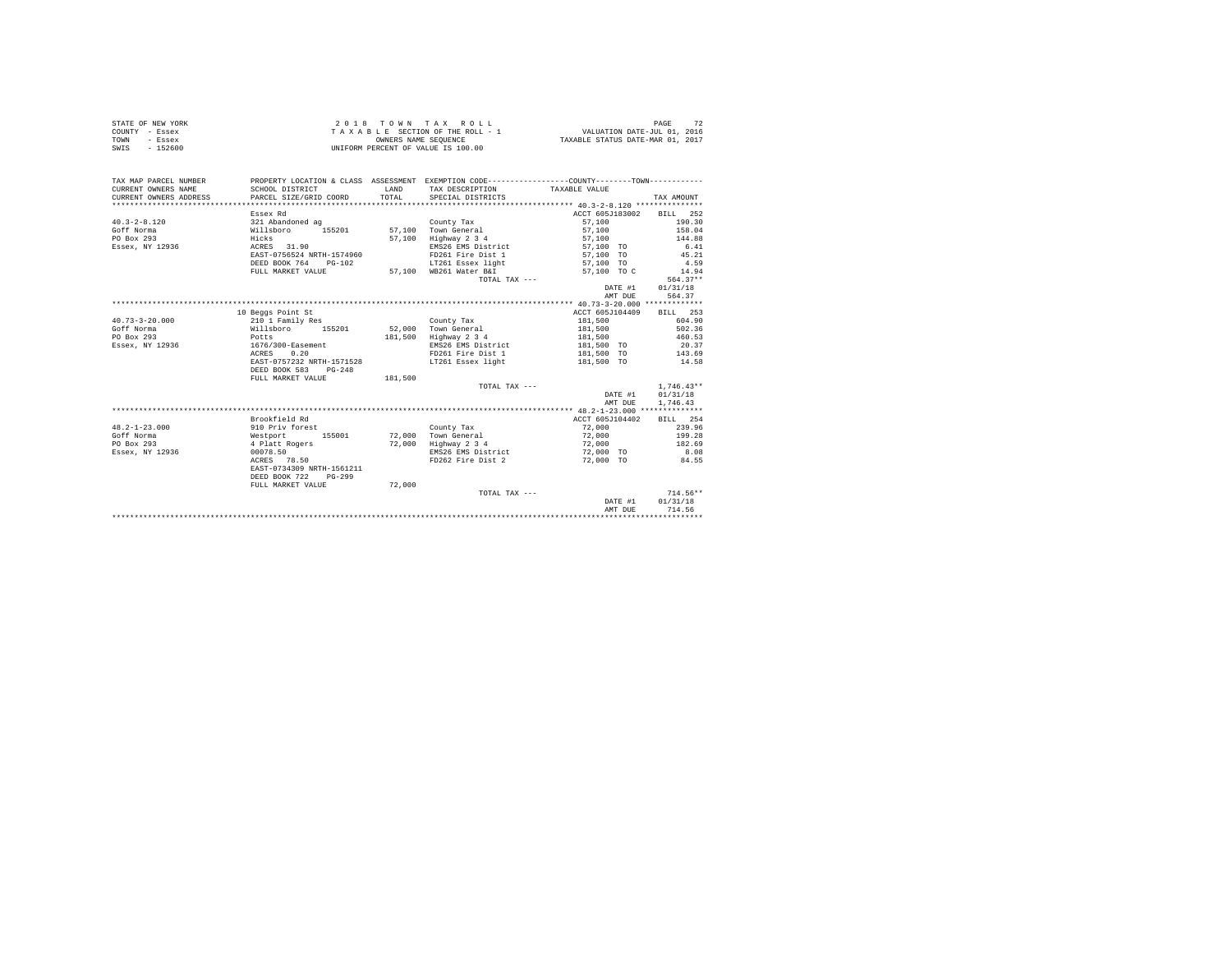| STATE OF NEW YORK<br>COUNTY - Essex<br>TOWN - Essex<br>SWIS - 152600                                                                                                                                                            | T A X A B L E SECTION OF<br>OWNERS NAME SEQUENCE<br>UNIFORM PERCENT OF VALUE IS 100.00                                          |         | $\begin{tabular}{ccccc} 2 0 1 8 & T 0 M N & T A X & R 0 L L & & & & \texttt{PAGE} & 73 \\ T A X A B L E & SECTION OF THE ROLL-1 & & & \texttt{VALUATION DATE-JUL 01, 2016 \\ & & & & \texttt{OMNEES} \texttt{NANBLE STATUS DATE-MAR 01, 2017} \\ & & & & \texttt{OMINERS NAMBLE STATUS DATE-MAR 01, 2017} \end{tabular}$ |                                                                     |                      |
|---------------------------------------------------------------------------------------------------------------------------------------------------------------------------------------------------------------------------------|---------------------------------------------------------------------------------------------------------------------------------|---------|--------------------------------------------------------------------------------------------------------------------------------------------------------------------------------------------------------------------------------------------------------------------------------------------------------------------------|---------------------------------------------------------------------|----------------------|
| TAX MAP PARCEL NUMBER                                                                                                                                                                                                           |                                                                                                                                 |         | PROPERTY LOCATION & CLASS ASSESSMENT EXEMPTION CODE----------------COUNTY-------TOWN---------                                                                                                                                                                                                                            |                                                                     |                      |
| CURRENT OWNERS NAME<br>CURRENT OWNERS ADDRESS                                                                                                                                                                                   | SCHOOL DISTRICT<br>PARCEL SIZE/GRID COORD                                                                                       | TOTAL   | LAND TAX DESCRIPTION<br>SPECIAL DISTRICTS                                                                                                                                                                                                                                                                                | TAXABLE VALUE                                                       | TAX AMOUNT           |
|                                                                                                                                                                                                                                 |                                                                                                                                 |         |                                                                                                                                                                                                                                                                                                                          |                                                                     |                      |
|                                                                                                                                                                                                                                 | NYS Route 22                                                                                                                    |         |                                                                                                                                                                                                                                                                                                                          | ACCT 605J104407 BILL 255                                            |                      |
| $48.76 - 1 - 3.000$                                                                                                                                                                                                             |                                                                                                                                 |         |                                                                                                                                                                                                                                                                                                                          | 800                                                                 | 2.67                 |
| $PQ$ Box 293                                                                                                                                                                                                                    | NIS ROUCE ZZ<br>311 Res vac land<br>Willsboro 155201<br>Friswell<br>205s X 2355 Xirr<br>ACRES 0.80<br>EAST-0744007 NRTH-1555670 |         | County Tax<br>800 Town General<br>800 Highway 2 3 4<br>800 Highway 2 3 4<br>FO262 Fire Dist 2<br>FO262 Whallonsburg light<br>LT262 Whallonsburg light                                                                                                                                                                    | 800<br>$800$<br>$800$<br>$800$ TO                                   | 2.21                 |
|                                                                                                                                                                                                                                 |                                                                                                                                 |         |                                                                                                                                                                                                                                                                                                                          |                                                                     | 2.03                 |
| Essex, NY 12936                                                                                                                                                                                                                 |                                                                                                                                 |         |                                                                                                                                                                                                                                                                                                                          |                                                                     | .09                  |
|                                                                                                                                                                                                                                 |                                                                                                                                 |         |                                                                                                                                                                                                                                                                                                                          | 800 TO                                                              | .94                  |
|                                                                                                                                                                                                                                 | EAST-0744007 NRTH-1555670<br>DEED BOOK 723 PG-192                                                                               |         |                                                                                                                                                                                                                                                                                                                          | 800 TO                                                              | .19                  |
|                                                                                                                                                                                                                                 | FULL MARKET VALUE                                                                                                               | 800     |                                                                                                                                                                                                                                                                                                                          |                                                                     |                      |
|                                                                                                                                                                                                                                 |                                                                                                                                 |         | TOTAL TAX ---                                                                                                                                                                                                                                                                                                            |                                                                     | $8.13**$             |
|                                                                                                                                                                                                                                 |                                                                                                                                 |         |                                                                                                                                                                                                                                                                                                                          |                                                                     | DATE #1 01/31/18     |
|                                                                                                                                                                                                                                 |                                                                                                                                 |         |                                                                                                                                                                                                                                                                                                                          | AMT DUE                                                             | 8.13                 |
|                                                                                                                                                                                                                                 |                                                                                                                                 |         |                                                                                                                                                                                                                                                                                                                          |                                                                     |                      |
|                                                                                                                                                                                                                                 | 2286 Main St                                                                                                                    |         |                                                                                                                                                                                                                                                                                                                          | ACCT 605J101515 BILL 256                                            |                      |
| $40.73 - 3 - 31.000$                                                                                                                                                                                                            | 210 1 Family Res                                                                                                                |         | VETCOM CTS 41130                                                                                                                                                                                                                                                                                                         | 25,000<br>25,000                                                    |                      |
| Goff Todd M                                                                                                                                                                                                                     | Willsboro 155201                                                                                                                |         | 58,500 County Tax                                                                                                                                                                                                                                                                                                        |                                                                     | 947.84               |
| c/o Charles A Goff                                                                                                                                                                                                              |                                                                                                                                 |         |                                                                                                                                                                                                                                                                                                                          |                                                                     | 787.17               |
|                                                                                                                                                                                                                                 |                                                                                                                                 |         | 309,400 Town General<br>Highway 2 3 4                                                                                                                                                                                                                                                                                    |                                                                     | 721.62               |
| PO Box 293<br>Essex, NY 12936                                                                                                                                                                                                   | Potts<br>1650/148 Sewer Easement<br>ACRES 0.30<br>2003 - 2003 - 2004 1673 110                                                   |         |                                                                                                                                                                                                                                                                                                                          |                                                                     | 34.73                |
|                                                                                                                                                                                                                                 |                                                                                                                                 |         |                                                                                                                                                                                                                                                                                                                          | $284,400$<br>$284,400$<br>$284,400$<br>$309,400$ TO<br>$309,400$ TO | 244.95               |
|                                                                                                                                                                                                                                 | EAST-0757093 NRTH-1571412<br>DEED BOOK 1116 PG-126                                                                              |         | EMS26 EMS District<br>FD261 Fire Dist 1<br>LT261 Essex light                                                                                                                                                                                                                                                             | 309,400 TO                                                          | 24.85                |
|                                                                                                                                                                                                                                 | FULL MARKET VALUE                                                                                                               | 309,400 |                                                                                                                                                                                                                                                                                                                          |                                                                     |                      |
|                                                                                                                                                                                                                                 |                                                                                                                                 |         | TOTAL TAX ---                                                                                                                                                                                                                                                                                                            |                                                                     | $2.761.16**$         |
|                                                                                                                                                                                                                                 |                                                                                                                                 |         |                                                                                                                                                                                                                                                                                                                          | DATE #1                                                             | 01/31/18             |
|                                                                                                                                                                                                                                 |                                                                                                                                 |         |                                                                                                                                                                                                                                                                                                                          | AMT DUE                                                             | 2.761.16             |
|                                                                                                                                                                                                                                 |                                                                                                                                 |         |                                                                                                                                                                                                                                                                                                                          |                                                                     |                      |
|                                                                                                                                                                                                                                 | 191 Daniels Rd                                                                                                                  |         |                                                                                                                                                                                                                                                                                                                          | ACCT 605J100609                                                     | BILL 257             |
| $48.1 - 1 - 3.000$                                                                                                                                                                                                              | 210 1 Family Res                                                                                                                |         |                                                                                                                                                                                                                                                                                                                          |                                                                     | 454.26               |
|                                                                                                                                                                                                                                 |                                                                                                                                 |         | County Tax<br>36,500 Town General<br>136,300 Highway 2 3 4                                                                                                                                                                                                                                                               |                                                                     | 377.25               |
|                                                                                                                                                                                                                                 |                                                                                                                                 |         |                                                                                                                                                                                                                                                                                                                          | $136,300$<br>$136,300$<br>$136,300$<br>$136,300$<br>$136,300$ TO    | 345.84               |
|                                                                                                                                                                                                                                 |                                                                                                                                 |         | EMS26 EMS District<br>FD262 Fire Dist 2                                                                                                                                                                                                                                                                                  | 136,300 TO                                                          | 15.30<br>160.05      |
| Govier Andrew Mestport (155001)<br>19 Daniels Rd (19 Brookfield<br>19 Daniels Rd (19 Brookfield<br>191 Daniels Rd (19256-2009)<br>1988-197256-2009 (19256-2009)<br>1988-197256-2009 (19266-2009)<br>1988-19726-2009 (1926-2009) | DEED BOOK 979 PG-159                                                                                                            |         |                                                                                                                                                                                                                                                                                                                          |                                                                     |                      |
|                                                                                                                                                                                                                                 | FULL MARKET VALUE                                                                                                               | 136,300 |                                                                                                                                                                                                                                                                                                                          |                                                                     |                      |
|                                                                                                                                                                                                                                 |                                                                                                                                 |         | TOTAL TAX ---                                                                                                                                                                                                                                                                                                            |                                                                     | $1.352.70**$         |
|                                                                                                                                                                                                                                 |                                                                                                                                 |         |                                                                                                                                                                                                                                                                                                                          | DATE #1                                                             | 01/31/18             |
|                                                                                                                                                                                                                                 |                                                                                                                                 |         |                                                                                                                                                                                                                                                                                                                          | AMT DUE                                                             | 1,352.70             |
|                                                                                                                                                                                                                                 |                                                                                                                                 |         |                                                                                                                                                                                                                                                                                                                          |                                                                     |                      |
|                                                                                                                                                                                                                                 | 10 Pearson Way                                                                                                                  |         |                                                                                                                                                                                                                                                                                                                          | ACCT 605J102509                                                     | BILL 258             |
| $49.11 - 1 - 26.000$                                                                                                                                                                                                            | 260 Seasonal res                                                                                                                |         | County Tax<br>226,600 Town General<br>293,000 Highway 2 3 4                                                                                                                                                                                                                                                              | 293,000                                                             | 976.50               |
| Gow Peter                                                                                                                                                                                                                       | Willsboro 155201                                                                                                                |         |                                                                                                                                                                                                                                                                                                                          | 293,000<br>293,000<br>293,000 TO                                    | 810.97               |
| Harrington Mary M                                                                                                                                                                                                               |                                                                                                                                 |         |                                                                                                                                                                                                                                                                                                                          |                                                                     | 743.44               |
| 32 Worthington St<br>Dedham, MA 02026                                                                                                                                                                                           |                                                                                                                                 |         | EMS26 EMS District                                                                                                                                                                                                                                                                                                       |                                                                     | 32.89                |
|                                                                                                                                                                                                                                 | whatson<br>Mharton<br>ACRES 1.53<br>EAST-0757952 NRTH-1563255<br>DEED BOOK 1811 PG-281                                          |         | FD261 Fire Dist 1                                                                                                                                                                                                                                                                                                        | 293,000 TO                                                          | 231.96               |
|                                                                                                                                                                                                                                 |                                                                                                                                 |         |                                                                                                                                                                                                                                                                                                                          |                                                                     |                      |
|                                                                                                                                                                                                                                 | FULL MARKET VALUE 293,000                                                                                                       |         |                                                                                                                                                                                                                                                                                                                          |                                                                     |                      |
|                                                                                                                                                                                                                                 |                                                                                                                                 |         | TOTAL TAX ---                                                                                                                                                                                                                                                                                                            |                                                                     | $2.795.76**$         |
|                                                                                                                                                                                                                                 |                                                                                                                                 |         |                                                                                                                                                                                                                                                                                                                          | DATE #1<br>AMT DUE                                                  | 01/31/18<br>2.795.76 |
|                                                                                                                                                                                                                                 |                                                                                                                                 |         |                                                                                                                                                                                                                                                                                                                          |                                                                     |                      |
|                                                                                                                                                                                                                                 |                                                                                                                                 |         |                                                                                                                                                                                                                                                                                                                          |                                                                     |                      |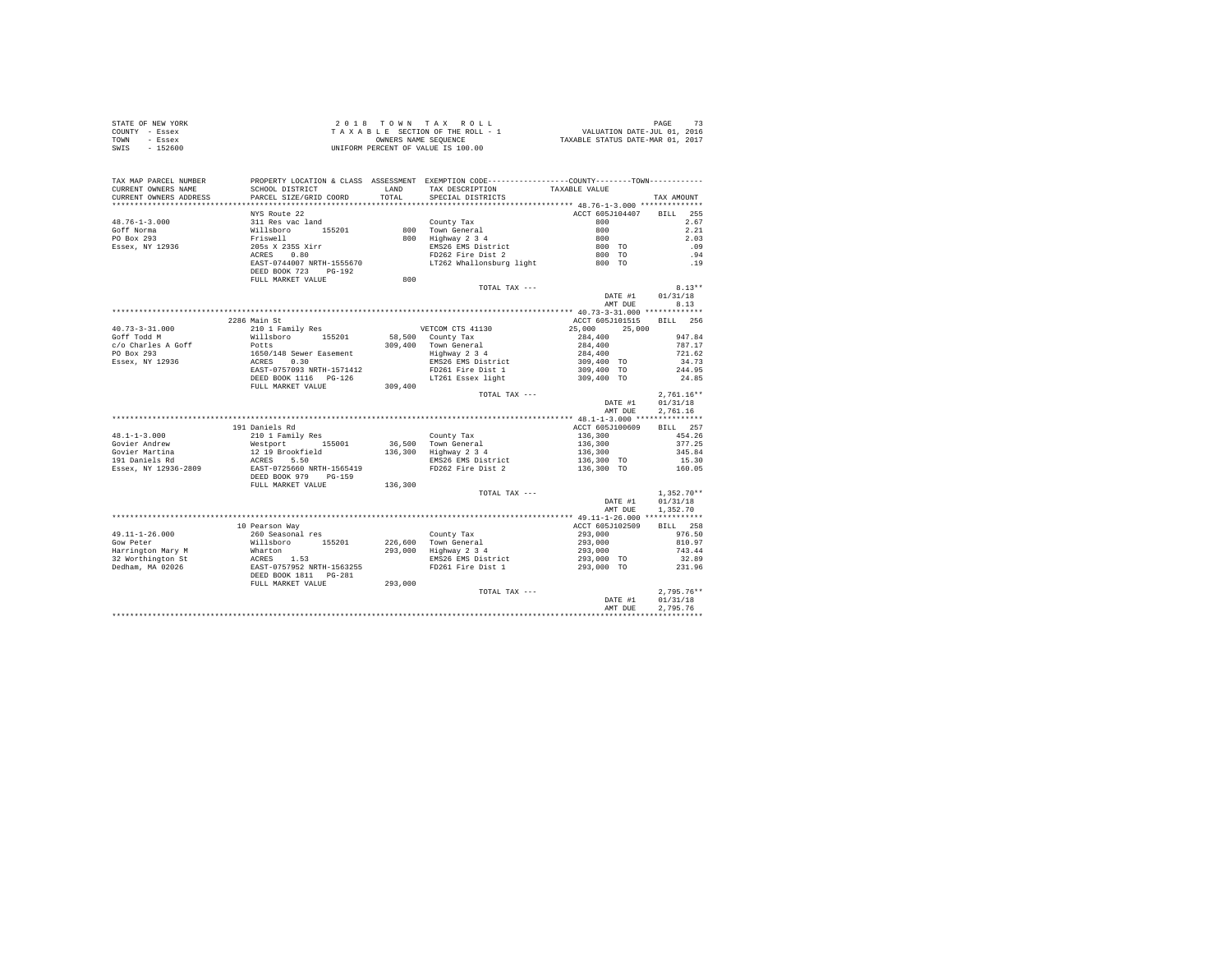| STATE OF NEW YORK | 2018 TOWN TAX ROLL                 | 74<br>PAGE                       |
|-------------------|------------------------------------|----------------------------------|
| COUNTY - Essex    | TAXABLE SECTION OF THE ROLL - 1    | VALUATION DATE-JUL 01, 2016      |
| TOWN<br>- Essex   | OWNERS NAME SEOUENCE               | TAXABLE STATUS DATE-MAR 01, 2017 |
| $-152600$<br>SWIS | UNIFORM PERCENT OF VALUE IS 100.00 |                                  |

| TAX MAP PARCEL NUMBER<br>CURRENT OWNERS NAME<br>CURRENT OWNERS ADDRESS | SCHOOL DISTRICT<br>PARCEL SIZE/GRID COORD | LAND<br>TOTAL. | PROPERTY LOCATION & CLASS ASSESSMENT EXEMPTION CODE---------------COUNTY-------TOWN----------<br>TAX DESCRIPTION<br>SPECIAL DISTRICTS | TAXABLE VALUE    | TAX AMOUNT         |
|------------------------------------------------------------------------|-------------------------------------------|----------------|---------------------------------------------------------------------------------------------------------------------------------------|------------------|--------------------|
|                                                                        | 319 Leaning Rd                            |                |                                                                                                                                       | ACCT 605J197009  | <b>BILL</b><br>259 |
| $48.2 - 1 - 6.210$                                                     | 111 Poultry farm                          |                | AG DIST C 41720                                                                                                                       | 73.472<br>73.472 |                    |
| Graves James                                                           | Willsboro<br>155201                       |                | 153,100 County Tax                                                                                                                    | 100.328          | 334.37             |
| Kurak Sara                                                             | Potts Pat                                 | 173,800        | Town General                                                                                                                          | 100,328          | 277.69             |
| 319 Leaning Rd                                                         | Survey #6277                              |                | Highway 2 3 4                                                                                                                         | 100.328          | 254.57             |
| Essex, NY 12936                                                        | ACRES 108.20                              |                | EMS26 EMS District                                                                                                                    | 173,800 TO       | 19.51              |
|                                                                        | EAST-0741902 NRTH-1566960                 |                | FD261 Fire Dist 1                                                                                                                     | 173,800 TO       | 137.59             |
| MAY BE SUBJECT TO PAYMENT                                              | DEED BOOK 1630 PG-114                     |                |                                                                                                                                       |                  |                    |
| UNDER AGDIST LAW TIL 2021                                              | FULL MARKET VALUE                         | 173,800        |                                                                                                                                       |                  |                    |
|                                                                        |                                           |                |                                                                                                                                       |                  | $1.023.73**$       |
|                                                                        |                                           |                | TOTAL TAX ---                                                                                                                         |                  | 01/31/18           |
|                                                                        |                                           |                |                                                                                                                                       | DATE #1          |                    |
|                                                                        |                                           |                |                                                                                                                                       | AMT DUE          | 1,023.73           |
|                                                                        |                                           |                |                                                                                                                                       |                  |                    |
|                                                                        | 40 Lila Wav                               |                |                                                                                                                                       | ACCT 605J101602  | BILL 260           |
| $49.11 - 1 - 47.000$                                                   | 210 1 Family Res                          |                | VETCOM CTS 41130                                                                                                                      | 25,000<br>25,000 |                    |
| Gray Paul H                                                            | Willsboro<br>155201                       |                | 37,000 County Tax                                                                                                                     | 137.800          | 459.26             |
| PO Box 171                                                             | Wharton                                   | 162,800        | Town General                                                                                                                          | 137,800          | 381.41             |
| Essex, NY 12936                                                        | Life Estate To Almon D &                  |                | Highway 2 3 4                                                                                                                         | 137,800          | 349.65             |
|                                                                        | Jean H Gray (1079/217)                    |                | EMS26 EMS District                                                                                                                    | 162,800 TO       | 18.27              |
|                                                                        | 2.40<br>ACRES                             |                | FD261 Fire Dist 1                                                                                                                     | 162,800 TO       | 128.89             |
|                                                                        | EAST-0756997 NRTH-1561948                 |                |                                                                                                                                       |                  |                    |
|                                                                        | DEED BOOK 1079 PG-217                     |                |                                                                                                                                       |                  |                    |
|                                                                        | FULL MARKET VALUE                         | 162,800        |                                                                                                                                       |                  |                    |
|                                                                        |                                           |                | TOTAL TAX ---                                                                                                                         |                  | $1.337.48**$       |
|                                                                        |                                           |                |                                                                                                                                       | DATE #1          | 01/31/18           |
|                                                                        |                                           |                |                                                                                                                                       | AMT DUE          | 1,337.48           |
|                                                                        |                                           |                |                                                                                                                                       |                  |                    |
|                                                                        | Middle Rd                                 |                |                                                                                                                                       | ACCT 605J101810  | BILL 261           |
| $49.1 - 1 - 19.100$                                                    | 105 Vac farmland                          |                | County Tax                                                                                                                            | 28,800           | 95.98              |
| Guettel Adam                                                           | Willsboro<br>155201                       | 28,800         | Town General                                                                                                                          | 28,800           | 79.71              |
| c/o VWC Management Inc                                                 | Wharton                                   | 28,800         | Highway 2 3 4                                                                                                                         | 28,800           | 73.08              |
| 10510 Northup Way Ste 300                                              | 81ac                                      |                | EMS26 EMS District                                                                                                                    | 28,800 TO        | 3.23               |
| Kirkland, WA 98033-7928                                                | ACRES<br>7.30                             |                | FD261 Fire Dist 1                                                                                                                     | 28,800 TO        | 22.80              |
|                                                                        | EAST-0752671 NRTH-1563421                 |                |                                                                                                                                       |                  |                    |
|                                                                        | DEED BOOK 1333 PG-56                      |                |                                                                                                                                       |                  |                    |
|                                                                        | FULL MARKET VALUE                         | 28,800         |                                                                                                                                       |                  |                    |
|                                                                        |                                           |                | TOTAL TAX ---                                                                                                                         |                  | $274.80**$         |
|                                                                        |                                           |                |                                                                                                                                       | DATE #1          | 01/31/18           |
|                                                                        |                                           |                |                                                                                                                                       | AMT DUE          | 274.80             |
|                                                                        |                                           |                |                                                                                                                                       |                  |                    |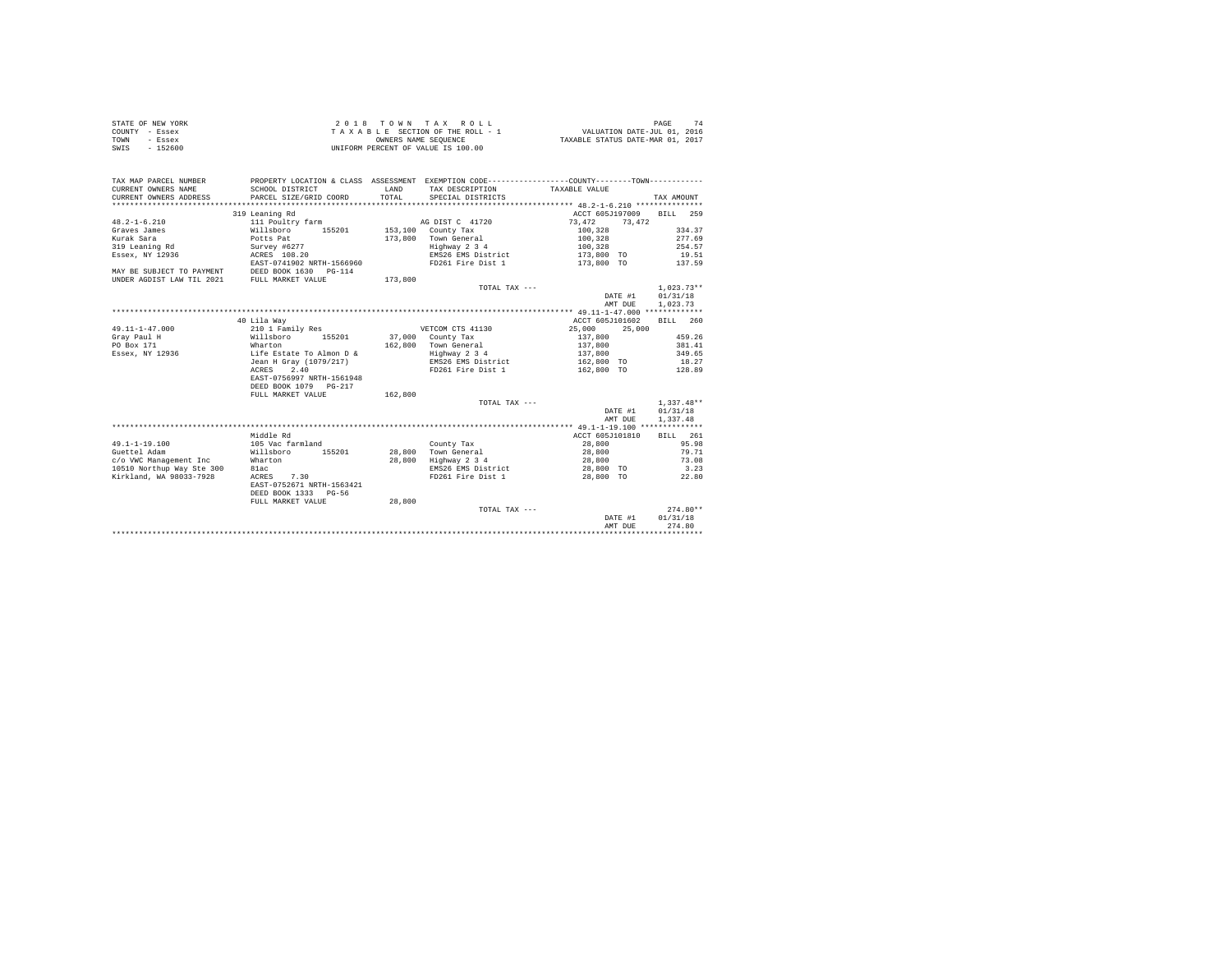|      | STATE OF NEW YORK | 2018 TOWN TAX ROLL                 |                                  | PAGE |  |
|------|-------------------|------------------------------------|----------------------------------|------|--|
|      | COUNTY - Essex    | TAXABLE SECTION OF THE ROLL - 1    | VALUATION DATE-JUL 01, 2016      |      |  |
| TOWN | - Essex           | OWNERS NAME SEOUENCE               | TAXABLE STATUS DATE-MAR 01, 2017 |      |  |
| SWIS | $-152600$         | UNIFORM PERCENT OF VALUE IS 100.00 |                                  |      |  |

| TAX MAP PARCEL NUMBER                            |                                                                     |         | PROPERTY LOCATION & CLASS ASSESSMENT EXEMPTION CODE----------------COUNTY-------TOWN---------- |                          |                  |
|--------------------------------------------------|---------------------------------------------------------------------|---------|------------------------------------------------------------------------------------------------|--------------------------|------------------|
| CURRENT OWNERS NAME                              | SCHOOL DISTRICT                                                     | LAND    | TAX DESCRIPTION TAXABLE VALUE                                                                  |                          |                  |
| CURRENT OWNERS ADDRESS PARCEL SIZE/GRID COORD    |                                                                     | TOTAL   | SPECIAL DISTRICTS                                                                              |                          | TAX AMOUNT       |
|                                                  | Middle Rd                                                           |         |                                                                                                | ACCT 605J101812 BILL 262 |                  |
| $49.1 - 1 - 20.100$                              | 105 Vac farmland                                                    |         | County Tax                                                                                     | 158,800                  | 529.24           |
| Guettel Adam                                     | Willsboro 155201                                                    |         | 158.800 Town General                                                                           | 158,800                  | 439.53           |
| c/o VWC Management Inc                           | Wharton                                                             |         | 158,800 Highway 2 3 4                                                                          | 158,800                  | 402.93           |
| 10510 Northup Way Ste 300 ACRES 134.90           |                                                                     |         | EMS26 EMS District                                                                             | 158,800 TO               | 17.82            |
| Kirkland, WA 98033-7928                          | EAST-0751602 NRTH-1564648                                           |         | FD261 Fire Dist 1                                                                              | 158,800 TO               | 125.72           |
|                                                  | DEED BOOK 1333 PG-56                                                |         |                                                                                                |                          |                  |
| MAY BE SUBJECT TO PAYMENT FULL MARKET VALUE      |                                                                     | 158,800 |                                                                                                |                          |                  |
| UNDER AGDIST LAW TIL 2019                        |                                                                     |         |                                                                                                |                          |                  |
|                                                  |                                                                     |         | TOTAL TAX ---                                                                                  |                          | $1.515.24**$     |
|                                                  |                                                                     |         |                                                                                                | DATE #1                  | 01/31/18         |
|                                                  |                                                                     |         |                                                                                                | AMT DUE                  | 1,515.24         |
|                                                  |                                                                     |         |                                                                                                |                          |                  |
|                                                  | 2852 Essex Rd                                                       |         |                                                                                                | ACCT 605J101001          | BILL 263         |
| $40.57 - 3 - 6.000$                              | 210 1 Family Res                                                    |         | County Tax                                                                                     | 412,600                  | 1,375.10         |
|                                                  | Gullo Mary K Trust <b>1988</b> Willsboro 155201 98,000 Town General |         |                                                                                                | 412.600 1.142.00         |                  |
| Essex House                                      | Hicks<br>ACRES 1.50                                                 |         | 412,600 Highway 2 3 4                                                                          | 412,600                  | 1,046.91         |
| 2852 Essex Rd                                    |                                                                     |         | School Relevy                                                                                  |                          | 5,288.62         |
|                                                  | Essex, NY 12936 EAST-0757651 NRTH-1574533                           |         | EMS26 EMS District 412.600 TO                                                                  |                          | 46.31            |
|                                                  | DEED BOOK 1470 PG-195                                               |         | FD261 Fire Dist 1                                                                              | 412,600 TO               | 326.65           |
|                                                  | FULL MARKET VALUE                                                   |         | 412,600 LT261 Essex light                                                                      | 412,600 TO               | 33.14            |
|                                                  |                                                                     |         | WB261 Water B&I                                                                                | 412,600 TO C             | 107.93           |
|                                                  |                                                                     |         | WR151 Return water rent-1                                                                      | 504.48 MT                | 504.48           |
|                                                  |                                                                     |         | TOTAL TAX ---                                                                                  |                          | $9,871.14**$     |
|                                                  |                                                                     |         |                                                                                                | DATE #1                  | 01/31/18         |
|                                                  |                                                                     |         |                                                                                                | AMT DUE                  | 9,871.14         |
|                                                  |                                                                     |         |                                                                                                |                          |                  |
|                                                  | Essex Rd                                                            |         |                                                                                                | ACCT 605J178505          | BILL 264         |
| $40.57 - 3 - 7.000$                              | 311 Res vac land - WTRFNT<br>Willsboro 155201                       |         | County Tax                                                                                     | 77,100                   | 256.96<br>213.40 |
| Gullo Mary K Trust<br>Theory House (Hicks) Hicks |                                                                     | 77,100  | 77,100 Town General                                                                            | 77,100<br>77,100         |                  |
|                                                  |                                                                     |         | Highway 2 3 4                                                                                  |                          | 195.63           |
| 2852 Essex Rd                                    | ACRES 0.60<br>EAST-0757747 NRTH-1574428                             |         | School Relevy<br>EMS26 EMS District                                                            | 77,100 TO                | 988.25<br>8.65   |
| Essex, NY 12936                                  | DEED BOOK 1470 PG-195                                               |         | FD261 Fire Dist 1                                                                              | 77.100 TO 61.04          |                  |
|                                                  | FULL MARKET VALUE                                                   |         | 77,100 LT261 Essex light                                                                       | 77,100 TO                | 6.19             |
|                                                  |                                                                     |         | WB261 Water B&I                                                                                | 77.100 TO C              | 20.17            |
|                                                  |                                                                     |         | WR151 Return water rent-1 74.80 MT                                                             |                          | 74.80            |
|                                                  |                                                                     |         | TOTAL TAX ---                                                                                  |                          | $1.825.09**$     |
|                                                  |                                                                     |         |                                                                                                | DATE #1                  | 01/31/18         |
|                                                  |                                                                     |         |                                                                                                | AMT DUE                  | 1,825.09         |
|                                                  |                                                                     |         |                                                                                                |                          |                  |
|                                                  |                                                                     |         |                                                                                                |                          |                  |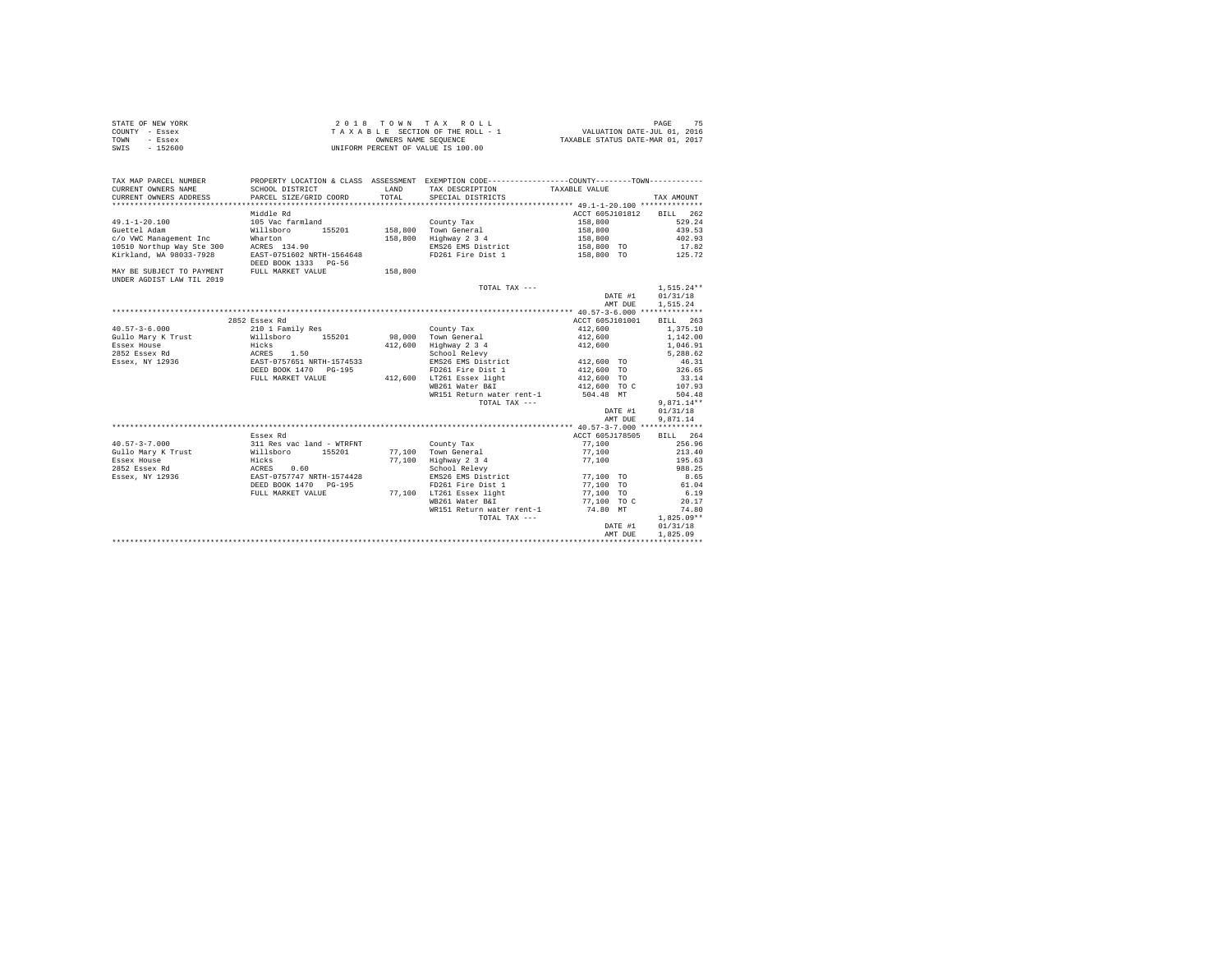|                | STATE OF NEW YORK | 2018 TOWN TAX ROLL                 | PAGE                             |
|----------------|-------------------|------------------------------------|----------------------------------|
| COUNTY - Essex |                   | TAXABLE SECTION OF THE ROLL - 1    | VALUATION DATE-JUL 01, 2016      |
| TOWN           | - Essex           | OWNERS NAME SEOUENCE               | TAXABLE STATUS DATE-MAR 01, 2017 |
| SWIS           | $-152600$         | UNIFORM PERCENT OF VALUE IS 100.00 |                                  |

| TAX MAP PARCEL NUMBER<br>CURRENT OWNERS NAME<br>CURRENT OWNERS ADDRESS | SCHOOL DISTRICT<br>PARCEL SIZE/GRID COORD | <b>T.AND</b><br>TOTAL | PROPERTY LOCATION & CLASS ASSESSMENT EXEMPTION CODE----------------COUNTY-------TOWN----------<br>TAX DESCRIPTION TAXABLE VALUE<br>SPECIAL DISTRICTS |                 | TAX AMOUNT   |
|------------------------------------------------------------------------|-------------------------------------------|-----------------------|------------------------------------------------------------------------------------------------------------------------------------------------------|-----------------|--------------|
|                                                                        | 14 Beggs Point St                         |                       |                                                                                                                                                      | ACCT 605J101607 | BILL 265     |
| $40.73 - 3 - 21.000$                                                   | 210 1 Family Res                          |                       | County Tax                                                                                                                                           | 161,200         | 537.24       |
| Gussman Family Joint Trust Willsboro 155201                            |                                           |                       | 64,400 Town General                                                                                                                                  | 161,200         | 446.17       |
| c/o William H Gussman                                                  | Potts                                     | 161,200               | Highway 2 3 4                                                                                                                                        | 161,200         | 409.02       |
| 7507 New Market Dr                                                     | 1650/152 Sewer Easement                   |                       | EMS26 EMS District                                                                                                                                   | 161,200 TO      | 18.09        |
| Bethesda, MD 20817                                                     | 140.2 X 98.4 Xirr                         |                       | FD261 Fire Dist 1                                                                                                                                    | 161,200 TO      | 127.62       |
|                                                                        | ACRES 0.30                                |                       | LT261 Essex light                                                                                                                                    | 161,200 TO      | 12.95        |
|                                                                        | EAST-0757342 NRTH-1571542                 |                       |                                                                                                                                                      |                 |              |
|                                                                        | DEED BOOK 1780 PG-225                     |                       |                                                                                                                                                      |                 |              |
|                                                                        |                                           |                       |                                                                                                                                                      |                 |              |
|                                                                        | FULL MARKET VALUE                         | 161,200               |                                                                                                                                                      |                 | $1.551.09**$ |
|                                                                        |                                           |                       | TOTAL TAX ---                                                                                                                                        |                 |              |
|                                                                        |                                           |                       |                                                                                                                                                      | DATE #1         | 01/31/18     |
|                                                                        |                                           |                       |                                                                                                                                                      | AMT DUE         | 1,551.09     |
|                                                                        |                                           |                       |                                                                                                                                                      |                 |              |
|                                                                        | NYS Route 22                              |                       |                                                                                                                                                      | ACCT 605J103911 | BILL 266     |
| $57.2 - 5 - 1.000$                                                     | 105 Vac farmland                          |                       | County Tax                                                                                                                                           | 23,600          | 78.65        |
| Gustas Carol E                                                         | Willsboro 155201                          |                       | 23.600 Town General                                                                                                                                  | 23,600          | 65.32        |
| 125 Northampton Rd                                                     | Judd                                      | 23,600                | Highway 2 3 4                                                                                                                                        | 23,600          | 59.88        |
| Amsterdam, NY 12010                                                    | ACRES 41.84                               |                       | School Relevy                                                                                                                                        |                 | 302.50       |
|                                                                        | EAST-0742231 NRTH-1551348                 |                       | EMS26 EMS District                                                                                                                                   | 23,600 TO       | 2.65         |
|                                                                        | DEED BOOK 1052 PG-270                     |                       | FD262 Fire Dist 2                                                                                                                                    | 23,600 TO       | 27.71        |
|                                                                        | FULL MARKET VALUE                         |                       | 23,600 LT262 Whallonsburg light                                                                                                                      | 23,600 TO       | 5.72         |
|                                                                        |                                           |                       | TOTAL TAX ---                                                                                                                                        |                 | $542.43**$   |
|                                                                        |                                           |                       |                                                                                                                                                      | DATE #1         | 01/31/18     |
|                                                                        |                                           |                       |                                                                                                                                                      | AMT DUE         | 542.43       |
|                                                                        |                                           |                       |                                                                                                                                                      |                 |              |
|                                                                        | Loukes Ln                                 |                       |                                                                                                                                                      | ACCT 605J175003 | BILL 267     |
| $57.1 - 2 - 8.000$                                                     | 105 Vac farmland                          |                       | AG DIST C 41720                                                                                                                                      | 7.084<br>7.084  |              |
| Hainer George                                                          | Westport<br>155001                        |                       | $21,100$ County Tax                                                                                                                                  | 14,016          | 46.71        |
| Hainer Janice                                                          | 33 Taylor & Kimball                       |                       | 21.100 Town General                                                                                                                                  | 14,016          | 38.79        |
| PO Box 1                                                               | 17.80                                     |                       | Highway 2 3 4                                                                                                                                        | 14,016          | 35.56        |
| Westport, NY 12993                                                     | ACRES 17.80                               |                       | EMS26 EMS District                                                                                                                                   | 21,100 TO       | 2.37         |
|                                                                        | EAST-0726921 NRTH-1549010                 |                       | FD262 Fire Dist 2                                                                                                                                    | 21,100 TO       | 24.78        |
| MAY BE SUBJECT TO PAYMENT DEED BOOK 582                                | $PG-277$                                  |                       |                                                                                                                                                      |                 |              |
| UNDER AGDIST LAW TIL 2021 FULL MARKET VALUE                            |                                           | 21,100                |                                                                                                                                                      |                 |              |
|                                                                        |                                           |                       | TOTAL TAX ---                                                                                                                                        |                 | $148.21**$   |
|                                                                        |                                           |                       |                                                                                                                                                      | DATE #1         | 01/31/18     |
|                                                                        |                                           |                       |                                                                                                                                                      | AMT DUE         | 148.21       |
|                                                                        |                                           |                       |                                                                                                                                                      |                 |              |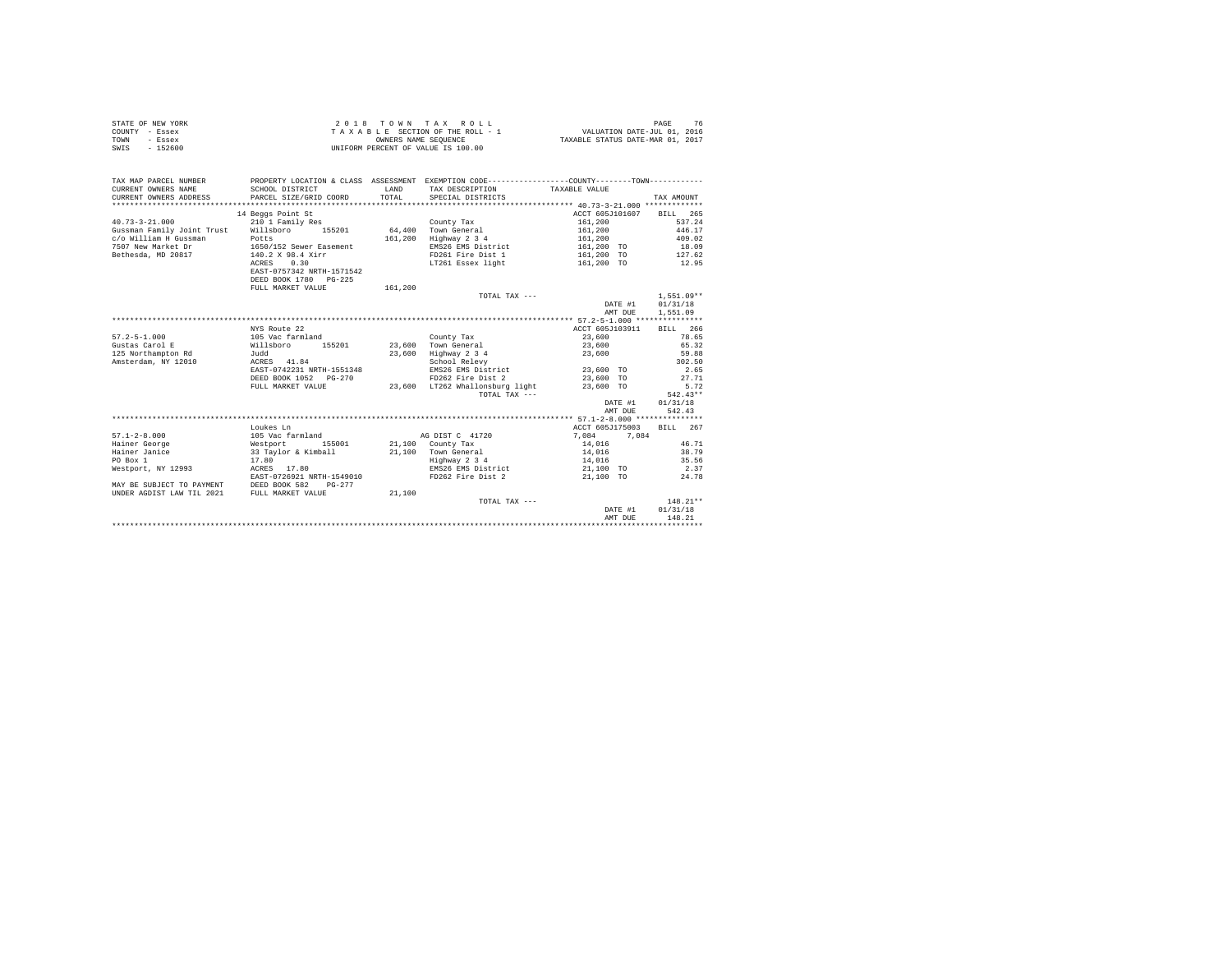| STATE OF NEW YORK | 2018 TOWN TAX ROLL                 | PAGE                             |
|-------------------|------------------------------------|----------------------------------|
| COUNTY - Essex    | TAXABLE SECTION OF THE ROLL - 1    | VALUATION DATE-JUL 01, 2016      |
| TOWN<br>- Essex   | OWNERS NAME SEOUENCE               | TAXABLE STATUS DATE-MAR 01, 2017 |
| $-152600$<br>SWIS | UNIFORM PERCENT OF VALUE IS 100.00 |                                  |

| PROPERTY LOCATION & CLASS ASSESSMENT EXEMPTION CODE----------------COUNTY--------TOWN----------<br>TAX MAP PARCEL NUMBER |              |
|--------------------------------------------------------------------------------------------------------------------------|--------------|
| CURRENT OWNERS NAME<br><b>T.AND</b><br>TAX DESCRIPTION TAXABLE VALUE<br>SCHOOL DISTRICT                                  |              |
| TOTAL<br>CURRENT OWNERS ADDRESS<br>PARCEL SIZE/GRID COORD<br>SPECIAL DISTRICTS                                           | TAX AMOUNT   |
|                                                                                                                          |              |
| ACCT 605J102502<br>Loukes Ln                                                                                             | BILL 268     |
| 6.000<br>6.000<br>$57.1 - 2 - 10.100$<br>120 Field crops<br>AG. BLDG. 41700                                              |              |
| Westport 155001 95,700 AG DIST C 41720<br>66.971 66.971<br>Hainer George                                                 |              |
| 30 & 33 Taylor & Kimball 102,200 County Tax<br>Hainer Janice<br>29,229                                                   | 97.41        |
| PO Box 1<br>ACRES 60.00<br>Town General<br>29,229                                                                        | 80.90        |
| EAST-0725716 NRTH-1548249<br>Highway 2 3 4<br>Westport, NY 12993<br>29,229                                               | 74.16        |
| 102,200 TO<br>DEED BOOK 1036 PG-75<br>EMS26 EMS District                                                                 | 11.47        |
| FULL MARKET VALUE<br>MAY BE SUBJECT TO PAYMENT<br>102.200 FD262 Fire Dist 2<br>102,200 TO                                | 120.01       |
| UNDER AGDIST LAW TIL 2023                                                                                                |              |
| TOTAL TAX ---                                                                                                            | 383.95**     |
| DATE #1                                                                                                                  | 01/31/18     |
| AMT DUE                                                                                                                  | 383.95       |
|                                                                                                                          |              |
| 82 Loukes Ln<br>ACCT 605J175012                                                                                          | BILL 269     |
| $57.1 - 2 - 9.000$<br>210 1 Family Res<br>154,600<br>County Tax                                                          | 515.25       |
| 32.800 Town General<br>Westport 155001<br>33 Taylor & Kimball<br>1.80<br>154,600<br>Hainer George F                      | 427.91       |
| Hainer Janice L<br>154,600 Highway 2 3 4<br>154,600                                                                      | 392.27       |
| 154,600 TO<br>EMS26 EMS District<br>PO Box 1                                                                             | 17.35        |
| Westport, NY 12993<br>1.80<br>FD262 Fire Dist 2 154,600 TO 181.54<br>ACRES                                               |              |
| EAST-0726290 NRTH-1548124                                                                                                |              |
| DEED BOOK 601<br>$PG-0.56$                                                                                               |              |
| 154,600<br>FULL MARKET VALUE                                                                                             |              |
| TOTAL TAX ---                                                                                                            | $1.534.32**$ |
| DATE #1                                                                                                                  | 01/31/18     |
| AMT DUE                                                                                                                  | 1,534.32     |
|                                                                                                                          |              |
| Loukes Ln<br>ACCT 605J183005                                                                                             | BILL 270     |
| 1,479<br>$57.1 - 2 - 10.200$<br>321 Abandoned ag<br>AG DIST C 41720<br>1,479                                             |              |
| Westport<br>24,800 County Tax<br>Hainer George F<br>23,321<br>155001                                                     | 77.72        |
| 30 33 Taylor & Kimball 24,800 Town General<br>Hainer Janice L<br>23,321                                                  | 64.55        |
| PO Box 1<br>ACRES 26.84<br>Highway 2 3 4<br>23,321                                                                       | 59.17        |
| Westport, NY 12993<br>EAST-0726937 NRTH-1547907<br>EMS26 EMS District<br>24,800 TO                                       | 2.78         |
| FD262 Fire Dist 2<br>DEED BOOK 781<br>$PG-0.28$<br>24,800 TO                                                             | 29.12        |
| 24,800<br>FULL MARKET VALUE<br>MAY BE SUBJECT TO PAYMENT                                                                 |              |
| UNDER AGDIST LAW TIL 2021                                                                                                |              |
| TOTAL TAX ---                                                                                                            | $233.34**$   |
| DATE #1                                                                                                                  | 01/31/18     |
| AMT DUE                                                                                                                  | 233.34       |
|                                                                                                                          |              |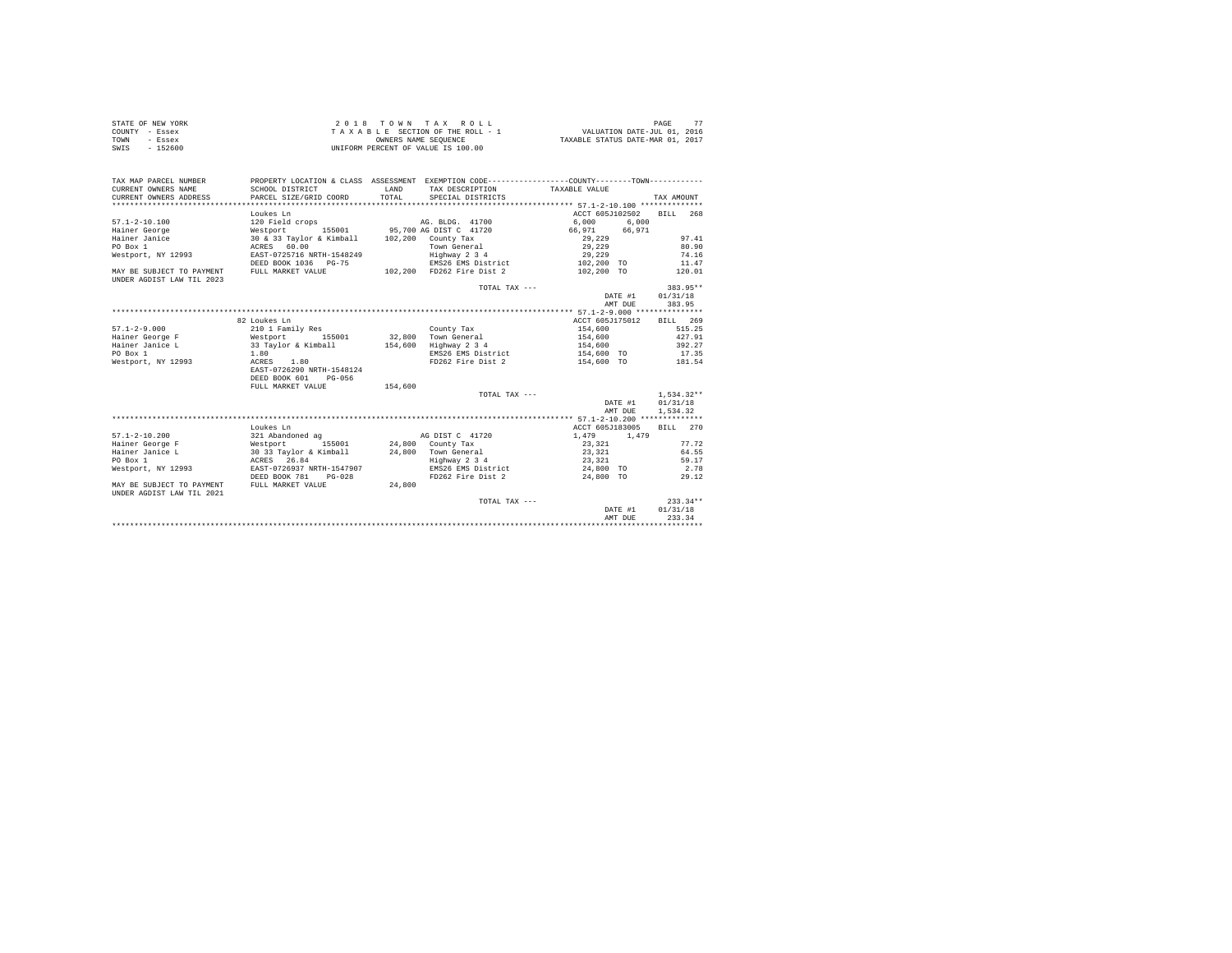|                | STATE OF NEW YORK |  |  |  | 2018 TOWN TAX ROLL                 |  |  |  |  |                                  |                             | PAGE | 78 |
|----------------|-------------------|--|--|--|------------------------------------|--|--|--|--|----------------------------------|-----------------------------|------|----|
| COUNTY - Essex |                   |  |  |  | TAXABLE SECTION OF THE ROLL - 1    |  |  |  |  |                                  | VALUATION DATE-JUL 01, 2016 |      |    |
| TOWN           | - Essex           |  |  |  | OWNERS NAME SEOUENCE               |  |  |  |  | TAXABLE STATUS DATE-MAR 01, 2017 |                             |      |    |
| SWIS           | $-152600$         |  |  |  | UNIFORM PERCENT OF VALUE IS 100.00 |  |  |  |  |                                  |                             |      |    |

| TAX MAP PARCEL NUMBER<br>CURRENT OWNERS NAME<br>CURRENT OWNERS ADDRESS | SCHOOL DISTRICT<br>PARCEL SIZE/GRID COORD | LAND<br>TOTAL. | PROPERTY LOCATION & CLASS ASSESSMENT EXEMPTION CODE----------------COUNTY--------TOWN----------<br>TAX DESCRIPTION<br>SPECIAL DISTRICTS | TAXABLE VALUE   | TAX AMOUNT   |
|------------------------------------------------------------------------|-------------------------------------------|----------------|-----------------------------------------------------------------------------------------------------------------------------------------|-----------------|--------------|
|                                                                        | 43 Ridge Way                              |                |                                                                                                                                         | ACCT 605J101608 | BILL<br>271  |
| $49.11 - 1 - 16.000$                                                   | 260 Seasonal res                          |                | County Tax                                                                                                                              | 220,200         | 733.88       |
| Hall Anne L                                                            | Willsboro<br>155201                       |                | 163,300 Town General                                                                                                                    | 220,200         | 609.47       |
| Wurst Richard S Jr                                                     | Wharton                                   | 220,200        | Highway 2 3 4                                                                                                                           | 220,200         | 558.72       |
| 211 29th St S                                                          | 1311/71                                   |                | EMS26 EMS District                                                                                                                      | 220,200 TO      | 24.72        |
| Purcellville, VA 20132                                                 | 0.91<br>ACRES                             |                | FD261 Fire Dist 1                                                                                                                       | 220,200 TO      | 174.33       |
|                                                                        | EAST-0757533 NRTH-1563538                 |                |                                                                                                                                         |                 |              |
|                                                                        | DEED BOOK 1306<br>$PG-151$                |                |                                                                                                                                         |                 |              |
|                                                                        | FULL MARKET VALUE                         | 220,200        |                                                                                                                                         |                 |              |
|                                                                        |                                           |                | TOTAL TAX ---                                                                                                                           |                 | $2,101.12**$ |
|                                                                        |                                           |                |                                                                                                                                         | DATE #1         | 01/31/18     |
|                                                                        |                                           |                |                                                                                                                                         | AMT DUE         | 2,101.12     |
|                                                                        |                                           |                |                                                                                                                                         |                 |              |
|                                                                        | 2241 Lake Shore Rd                        |                |                                                                                                                                         | ACCT 605J100505 | BILL 272     |
| $40.73 - 5 - 15.000$                                                   | 210 1 Family Res                          |                | County Tax                                                                                                                              | 245,700         | 818.86       |
| Hall Mark R                                                            | Willsboro<br>155201                       | 59,300         | Town General                                                                                                                            | 245,700         | 680.05       |
| Hall Erin C                                                            | Potts                                     | 245,700        | Highway 2 3 4                                                                                                                           | 245,700         | 623.43       |
| PO Box 182                                                             | 1668/86 Easement                          |                | EMS26 EMS District                                                                                                                      | 245,700 TO      | 27.58        |
| Essex, NY 12936                                                        | 0.35 BANKLERETA<br>ACRES                  |                | FD261 Fire Dist 1                                                                                                                       | 245,700 TO      | 194.52       |
|                                                                        | EAST-0757168 NRTH-1570238                 |                | LT261 Essex light                                                                                                                       | 245,700 TO      | 19.74        |
|                                                                        | DEED BOOK 1475 PG-136                     |                |                                                                                                                                         |                 |              |
|                                                                        | FULL MARKET VALUE                         | 245,700        |                                                                                                                                         |                 |              |
|                                                                        |                                           |                | TOTAL TAX ---                                                                                                                           |                 | $2.364.18**$ |
|                                                                        |                                           |                |                                                                                                                                         | DATE #1         | 01/31/18     |
|                                                                        |                                           |                |                                                                                                                                         | AMT DUE         | 2.364.18     |
|                                                                        |                                           |                |                                                                                                                                         |                 |              |
|                                                                        | Burt Way                                  |                |                                                                                                                                         | ACCT 605J186002 | 273<br>BTLL. |
| $49.11 - 1 - 34.300$                                                   | 311 Res vac land                          |                | County Tax                                                                                                                              | 600             | 2.00         |
| Halpin Jack H Trust                                                    | 155201<br>Willsboro                       | 600            | Town General                                                                                                                            | 600             | 1.66         |
| 2304 Washington Ave                                                    | Wharton Patent                            | 600            | Highway 2 3 4                                                                                                                           | 600             | 1.52         |
| Redding, CA 96001                                                      | Bk 946 Pg 312 (Easement)                  |                | EMS26 EMS District                                                                                                                      | 600 TO          | .07          |
|                                                                        | 0.34<br>ACRES                             |                | FD261 Fire Dist 1                                                                                                                       | 600 TO          | .48          |
|                                                                        | EAST-0757447 NRTH-1562574                 |                |                                                                                                                                         |                 |              |
|                                                                        | DEED BOOK 1206<br>$PG-92$                 |                |                                                                                                                                         |                 |              |
|                                                                        | FULL MARKET VALUE                         | 600            |                                                                                                                                         |                 |              |
|                                                                        |                                           |                | TOTAL TAX ---                                                                                                                           |                 | $5.73**$     |
|                                                                        |                                           |                |                                                                                                                                         | DATE #1         | 01/31/18     |
|                                                                        |                                           |                |                                                                                                                                         | AMT DUE         | 5.73         |
|                                                                        |                                           |                |                                                                                                                                         |                 |              |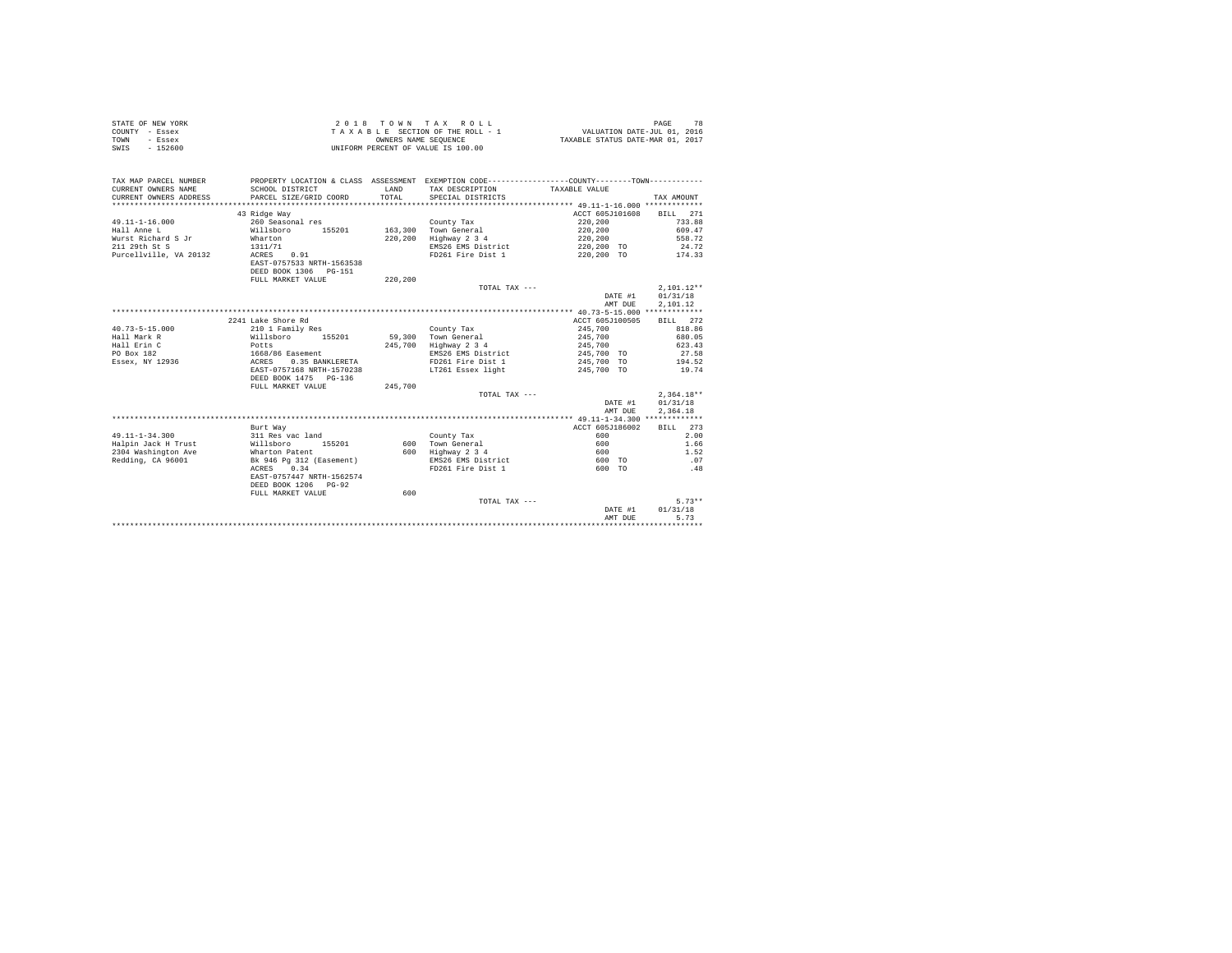| STATE OF NEW YORK | 2018 TOWN TAX ROLL                 | PAGE                             |
|-------------------|------------------------------------|----------------------------------|
| COUNTY - Essex    | TAXABLE SECTION OF THE ROLL - 1    | VALUATION DATE-JUL 01, 2016      |
| TOWN<br>- Essex   | OWNERS NAME SEOUENCE               | TAXABLE STATUS DATE-MAR 01, 2017 |
| - 152600<br>SWIS  | UNIFORM PERCENT OF VALUE IS 100.00 |                                  |

| TAX MAP PARCEL NUMBER<br>CURRENT OWNERS NAME | PROPERTY LOCATION & CLASS ASSESSMENT EXEMPTION CODE---------------COUNTY-------TOWN----------<br>SCHOOL DISTRICT                                                                                                                               |         | LAND TAX DESCRIPTION                                                 | TAXABLE VALUE                                                                            |              |
|----------------------------------------------|------------------------------------------------------------------------------------------------------------------------------------------------------------------------------------------------------------------------------------------------|---------|----------------------------------------------------------------------|------------------------------------------------------------------------------------------|--------------|
| CURRENT OWNERS ADDRESS                       | PARCEL SIZE/GRID COORD                                                                                                                                                                                                                         | TOTAL   | SPECIAL DISTRICTS                                                    |                                                                                          | TAX AMOUNT   |
|                                              | 2752 Essex Rd                                                                                                                                                                                                                                  |         |                                                                      | ACCT 605J103206 BILL 274                                                                 |              |
| $40.65 - 3 - 4.002$                          | 421 Restaurant - WTRFNT                                                                                                                                                                                                                        |         | County Tax                                                           |                                                                                          | 1,984.33     |
| Halpin Jack Trust                            | % 12.1 November 10.1 No.1 111<br>William 155201 341,300 Town General<br>Hicks 595,400 Highway 2 3 4<br>1675/82-Easement ENS26 EMS District<br>ACRES 0.79 FD261 Pire Dist 1                                                                     |         |                                                                      |                                                                                          | 1,647.96     |
| 2304 Washington Ave                          |                                                                                                                                                                                                                                                |         |                                                                      |                                                                                          | 1,510.74     |
| Redding, CA 96001                            |                                                                                                                                                                                                                                                |         |                                                                      |                                                                                          | 66.83        |
|                                              |                                                                                                                                                                                                                                                |         |                                                                      |                                                                                          | 471.37       |
|                                              | EAST-0757085 NRTH-1572193                                                                                                                                                                                                                      |         |                                                                      |                                                                                          | 47.82        |
|                                              | DEED BOOK 1206 PG-92                                                                                                                                                                                                                           |         | EMS26 Ems Distries<br>FD261 Fire Dist 1<br>LT261 Essex light         |                                                                                          |              |
|                                              | FULL MARKET VALUE 595,400                                                                                                                                                                                                                      |         |                                                                      |                                                                                          |              |
|                                              |                                                                                                                                                                                                                                                |         | TOTAL TAX ---                                                        |                                                                                          | $5,729.05**$ |
|                                              |                                                                                                                                                                                                                                                |         |                                                                      | DATE #1                                                                                  | 01/31/18     |
|                                              |                                                                                                                                                                                                                                                |         |                                                                      | AMT DUE                                                                                  | 5,729.05     |
|                                              |                                                                                                                                                                                                                                                |         |                                                                      |                                                                                          |              |
|                                              | Essex Rd                                                                                                                                                                                                                                       |         |                                                                      | ACCT 605J178527                                                                          | BILL 275     |
|                                              |                                                                                                                                                                                                                                                |         |                                                                      |                                                                                          | 5.00         |
|                                              |                                                                                                                                                                                                                                                |         |                                                                      |                                                                                          | 4.15         |
|                                              |                                                                                                                                                                                                                                                |         |                                                                      |                                                                                          | 3.81         |
|                                              |                                                                                                                                                                                                                                                |         |                                                                      |                                                                                          | .17          |
|                                              |                                                                                                                                                                                                                                                |         |                                                                      |                                                                                          | 1.19         |
|                                              |                                                                                                                                                                                                                                                |         |                                                                      |                                                                                          | .12          |
|                                              | FULL MARKET VALUE                                                                                                                                                                                                                              | 1,500   |                                                                      |                                                                                          |              |
|                                              |                                                                                                                                                                                                                                                |         | TOTAL TAX ---                                                        |                                                                                          | $14.44**$    |
|                                              |                                                                                                                                                                                                                                                |         |                                                                      | DATE #1                                                                                  | 01/31/18     |
|                                              |                                                                                                                                                                                                                                                |         |                                                                      | AMT DUE                                                                                  | 14.44        |
|                                              |                                                                                                                                                                                                                                                |         |                                                                      |                                                                                          |              |
|                                              | 2104 Jersey St                                                                                                                                                                                                                                 |         |                                                                      | ACCT 605J100507 BILL 276                                                                 |              |
| $39.4 - 1 - 44.110$                          |                                                                                                                                                                                                                                                |         |                                                                      |                                                                                          |              |
|                                              |                                                                                                                                                                                                                                                |         |                                                                      |                                                                                          |              |
| Hance Joshua D<br>2104 Jersey St             |                                                                                                                                                                                                                                                |         |                                                                      |                                                                                          |              |
| Essex, NY 12936                              |                                                                                                                                                                                                                                                |         |                                                                      |                                                                                          |              |
|                                              |                                                                                                                                                                                                                                                |         |                                                                      |                                                                                          |              |
|                                              |                                                                                                                                                                                                                                                |         |                                                                      |                                                                                          |              |
|                                              |                                                                                                                                                                                                                                                |         |                                                                      |                                                                                          |              |
|                                              |                                                                                                                                                                                                                                                |         | TOTAL TAX ---                                                        |                                                                                          | $1.631.58**$ |
|                                              |                                                                                                                                                                                                                                                |         |                                                                      | DATE #1                                                                                  | 01/31/18     |
|                                              |                                                                                                                                                                                                                                                |         |                                                                      | AMT DUE                                                                                  | 1,631.58     |
|                                              |                                                                                                                                                                                                                                                |         |                                                                      |                                                                                          |              |
|                                              | 1968 Sayre Rd<br>48.3-1-13.000 281 Multiple res<br>Hance Michael A Westport 155001 52,900 County Tax<br>274 Sayre Rd<br>274 Sayre Rd<br>278 Spectro 2012 1203/300 Lease Agrmmt 2ac<br>274 Sayre Rd<br>278/3200 Lease Agrmmt 2ac<br>278/300 Lea |         | 76 PCT OF VALUE USED FOR EXEMPTION PURPOSES ACCT 605J104110 BILL 277 |                                                                                          |              |
|                                              |                                                                                                                                                                                                                                                |         | AGED ALL 41800 64.372 64.372                                         |                                                                                          |              |
|                                              |                                                                                                                                                                                                                                                |         |                                                                      |                                                                                          | 350.03       |
|                                              |                                                                                                                                                                                                                                                |         |                                                                      |                                                                                          | 290.70       |
|                                              |                                                                                                                                                                                                                                                |         |                                                                      |                                                                                          | 266.49       |
|                                              |                                                                                                                                                                                                                                                |         |                                                                      |                                                                                          | 19.01        |
|                                              |                                                                                                                                                                                                                                                |         |                                                                      | $105,028$<br>$105,028$<br>$105,028$<br>$169,400$ TO<br>$169,400$ TO                      | 198.92       |
|                                              | EAST-0731009 NRTH-1554603                                                                                                                                                                                                                      |         |                                                                      |                                                                                          |              |
|                                              | DEED BOOK 1728 PG-212                                                                                                                                                                                                                          |         |                                                                      |                                                                                          |              |
|                                              | FULL MARKET VALUE                                                                                                                                                                                                                              | 169,400 |                                                                      |                                                                                          |              |
|                                              |                                                                                                                                                                                                                                                |         | TOTAL TAX ---                                                        | $\begin{array}{rr} & 1,125.15 {*} \star \\ \texttt{DATE} & \pm 1 & 01/31/18 \end{array}$ | $1,125.15**$ |
|                                              |                                                                                                                                                                                                                                                |         |                                                                      |                                                                                          |              |
|                                              |                                                                                                                                                                                                                                                |         |                                                                      | AMT DUE                                                                                  | 1,125.15     |
|                                              |                                                                                                                                                                                                                                                |         |                                                                      |                                                                                          |              |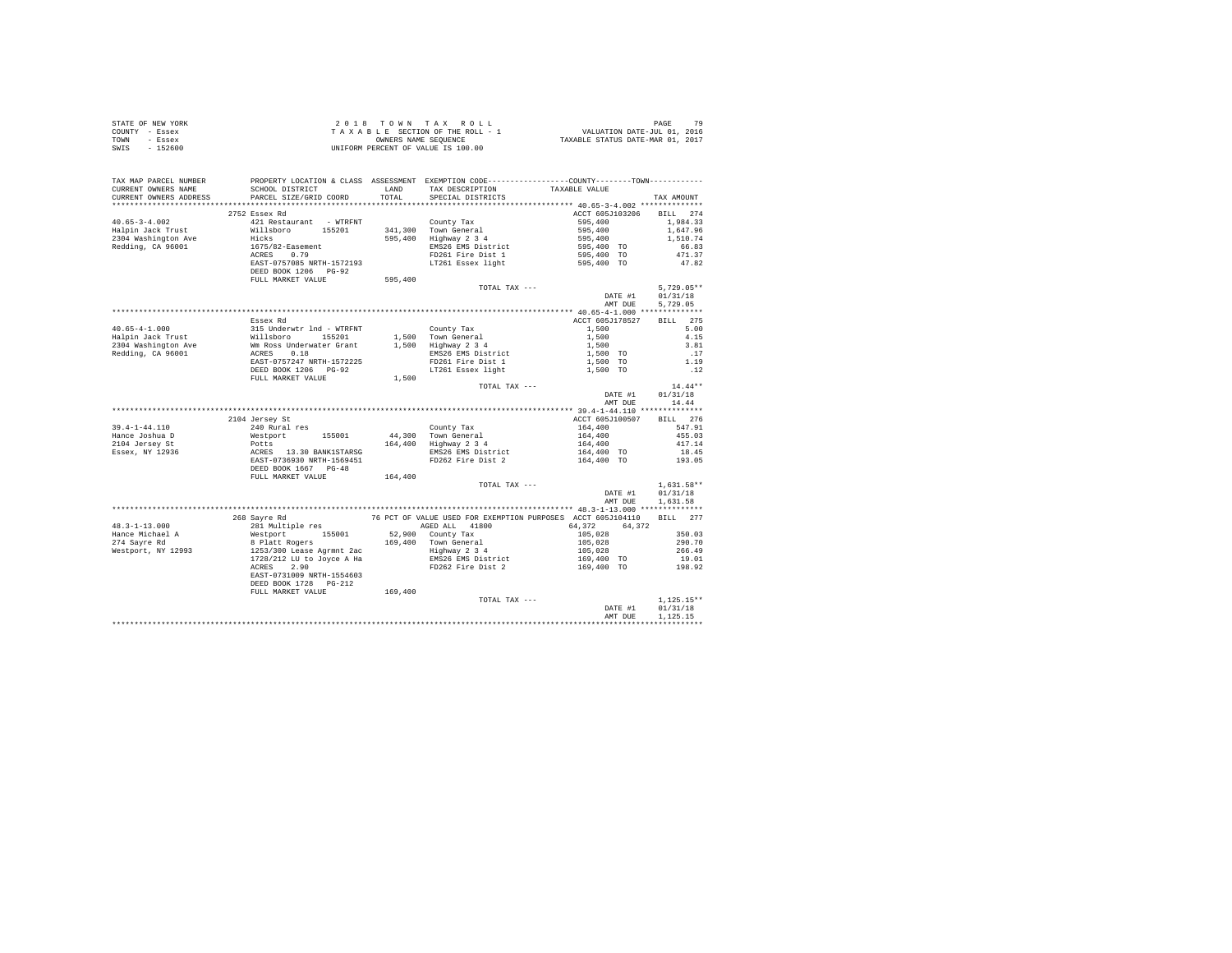| STATE OF NEW YORK | 2018 TOWN TAX ROLL                 | 80<br>PAGE                       |
|-------------------|------------------------------------|----------------------------------|
| COUNTY - Essex    | TAXABLE SECTION OF THE ROLL - 1    | VALUATION DATE-JUL 01, 2016      |
| TOWN<br>- Essex   | OWNERS NAME SEOUENCE               | TAXABLE STATUS DATE-MAR 01, 2017 |
| - 152600<br>SWIS  | UNIFORM PERCENT OF VALUE IS 100.00 |                                  |

| TAX MAP PARCEL NUMBER<br>CURRENT OWNERS NAME | SCHOOL DISTRICT            | LAND    | PROPERTY LOCATION & CLASS ASSESSMENT EXEMPTION CODE----------------COUNTY--------TOWN----------<br>TAX DESCRIPTION | TAXABLE VALUE    |                    |
|----------------------------------------------|----------------------------|---------|--------------------------------------------------------------------------------------------------------------------|------------------|--------------------|
| CURRENT OWNERS ADDRESS                       | PARCEL SIZE/GRID COORD     | TOTAL   | SPECIAL DISTRICTS                                                                                                  |                  | TAX AMOUNT         |
|                                              |                            |         |                                                                                                                    |                  |                    |
|                                              | 7 Orchard Ln               |         |                                                                                                                    | ACCT 605J102613  | BILL 278           |
| $40.73 - 3 - 29.000$                         | 210 1 Family Res           |         | County Tax                                                                                                         | 160,800          | 535.91             |
| Hanes Steven D                               | Willsboro<br>155201        | 47,800  | Town General                                                                                                       | 160,800          | 445.07             |
| Hanes Dorothy E                              | Potts                      | 160,800 | Highway 2 3 4                                                                                                      | 160,800          | 408.01             |
| 210 Scottholm Ter                            | 1650/156 Sewer Easement    |         | EMS26 EMS District                                                                                                 | 160,800 TO       | 18.05              |
| Syracuse, NY 13224                           | 0.10<br>ACRES              |         | FD261 Fire Dist 1                                                                                                  | 160,800 TO       | 127.30             |
|                                              | EAST-0757225 NRTH-1571427  |         | LT261 Essex light                                                                                                  | 160,800 TO       | 12.92              |
|                                              | DEED BOOK 1617 PG-135      |         |                                                                                                                    |                  |                    |
|                                              | FULL MARKET VALUE          | 160,800 |                                                                                                                    |                  |                    |
|                                              |                            |         | TOTAL TAX ---                                                                                                      |                  | $1,547.26**$       |
|                                              |                            |         |                                                                                                                    | DATE #1          | 01/31/18           |
|                                              |                            |         |                                                                                                                    | AMT DUE          | 1,547.26           |
|                                              |                            |         |                                                                                                                    |                  |                    |
|                                              | Leaning Rd                 |         |                                                                                                                    | ACCT 605J100409  | BILL 279           |
| $48.2 - 1 - 11.102$                          | 312 Vac w/imprv            |         | AG DIST C 41720                                                                                                    | 48,506<br>48,506 |                    |
| Hanna Joseph F                               | Willsboro<br>155201        |         | 109,000 County Tax                                                                                                 | 84,394           | 281.27             |
| Hanna Meredith K                             | Potts & Wharton            |         | 132,900 Town General                                                                                               | 84,394           | 233.59             |
| 121 Leaning Rd                               | ACRES 94.00                |         | Highway 2 3 4                                                                                                      | 84,394           | 214.14             |
| Essex, NY 12936                              | EAST-0741786 NRTH-1563626  |         | EMS26 EMS District                                                                                                 | 132,900 TO       | 14.92              |
|                                              | DEED BOOK 1385<br>$PG-245$ |         | FD262 Fire Dist 2                                                                                                  | 132,900 TO       | 156.06             |
| MAY BE SUBJECT TO PAYMENT                    | FULL MARKET VALUE          | 132,900 |                                                                                                                    |                  |                    |
|                                              |                            |         |                                                                                                                    |                  |                    |
| UNDER AGDIST LAW TIL 2021                    |                            |         |                                                                                                                    |                  | 899.98**           |
|                                              |                            |         | TOTAL TAX ---                                                                                                      |                  | 01/31/18           |
|                                              |                            |         |                                                                                                                    | DATE #1          |                    |
|                                              |                            |         |                                                                                                                    | AMT DUE          | 899.98             |
|                                              |                            |         |                                                                                                                    |                  |                    |
|                                              | 121 Leaning Rd             |         |                                                                                                                    | ACCT 605J180007  | 280<br><b>BILL</b> |
| $48.2 - 1 - 11.200$                          | 240 Rural res              |         | County Tax                                                                                                         | 335,400          | 1,117.81           |
| Hanna Joseph F                               | Willsboro<br>155201        | 98,000  | Town General                                                                                                       | 335,400          | 928.33             |
| Hanna Meredith K                             | Potts & Wharton            | 335,400 | Highway 2 3 4                                                                                                      | 335,400          | 851.03             |
| 121 Leaning Rd                               | 47.0 Acres                 |         | EMS26 EMS District                                                                                                 | 335,400 TO       | 37.64              |
| Essex, NY 12936                              | ACRES 47.00                |         | FD262 Fire Dist 2                                                                                                  | 335,400 TO       | 393.84             |
|                                              | EAST-0739136 NRTH-1563242  |         |                                                                                                                    |                  |                    |
|                                              | DEED BOOK 1385<br>$PG-245$ |         |                                                                                                                    |                  |                    |
|                                              | FULL MARKET VALUE          | 335,400 |                                                                                                                    |                  |                    |
|                                              |                            |         | TOTAL TAX ---                                                                                                      |                  | $3.328.65**$       |
|                                              |                            |         |                                                                                                                    | DATE #1          | 01/31/18           |
|                                              |                            |         |                                                                                                                    | AMT DUE          | 3.328.65           |
|                                              |                            |         |                                                                                                                    |                  |                    |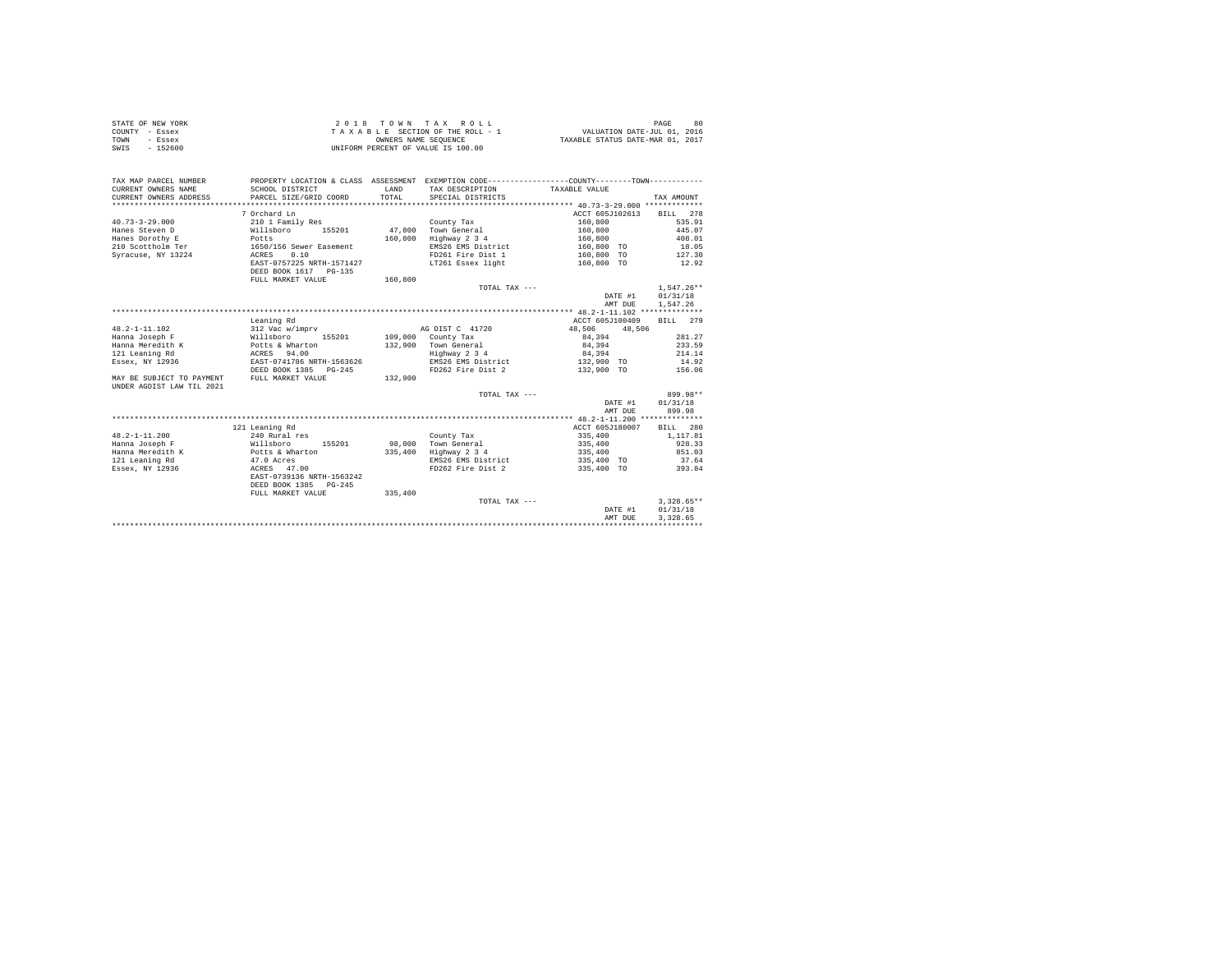|                | STATE OF NEW YORK |  |  | 2018 TOWN TAX ROLL                 |  |  |  |                                  | PAGE | 81 |
|----------------|-------------------|--|--|------------------------------------|--|--|--|----------------------------------|------|----|
| COUNTY - Essex |                   |  |  | TAXABLE SECTION OF THE ROLL - 1    |  |  |  | VALUATION DATE-JUL 01, 2016      |      |    |
| TOWN           | - Essex           |  |  | OWNERS NAME SEOUENCE               |  |  |  | TAXABLE STATUS DATE-MAR 01, 2017 |      |    |
| SWIS           | $-152600$         |  |  | UNIFORM PERCENT OF VALUE IS 100.00 |  |  |  |                                  |      |    |

| TAX MAP PARCEL NUMBER<br>CURRENT OWNERS NAME<br>CURRENT OWNERS ADDRESS                                      | SCHOOL DISTRICT<br>PARCEL SIZE/GRID COORD                                                                                  | LAND<br>TOTAL. | PROPERTY LOCATION & CLASS ASSESSMENT EXEMPTION CODE----------------COUNTY-------TOWN----------<br>TAX DESCRIPTION<br>SPECIAL DISTRICTS | TAXABLE VALUE                                  | TAX AMOUNT   |
|-------------------------------------------------------------------------------------------------------------|----------------------------------------------------------------------------------------------------------------------------|----------------|----------------------------------------------------------------------------------------------------------------------------------------|------------------------------------------------|--------------|
| ************************                                                                                    |                                                                                                                            |                |                                                                                                                                        |                                                |              |
| $49.11 - 1 - 43.002$                                                                                        | 11 Derby Way<br>260 Seasonal res - WTRFNT<br>Willsboro 155201<br>Whatron 155201<br>ACRES 1.19<br>EAST-0757840 NRTH-1562254 |                | County Tax                                                                                                                             | ACCT 605J103510 BILL 281<br>153,500<br>153,500 | 511.58       |
| Harper Robert                                                                                               |                                                                                                                            |                | 67,000 Town General                                                                                                                    |                                                | 424.86       |
| Miller Wendy                                                                                                |                                                                                                                            |                | 153,500 Highway 2 3 4                                                                                                                  | 153,500<br>153,500 TO                          | 389.48       |
| 2418 Noyes St                                                                                               |                                                                                                                            |                | EMS26 EMS District                                                                                                                     |                                                | 17.23        |
| Evanston, IL 60201                                                                                          |                                                                                                                            |                | FD261 Fire Dist 1                                                                                                                      | 153,500 TO                                     | 121.52       |
|                                                                                                             | DEED BOOK 1843 PG-66                                                                                                       |                |                                                                                                                                        |                                                |              |
|                                                                                                             | FULL MARKET VALUE                                                                                                          | 153,500        |                                                                                                                                        |                                                |              |
|                                                                                                             |                                                                                                                            |                | TOTAL TAX ---                                                                                                                          |                                                | $1.464.67**$ |
|                                                                                                             |                                                                                                                            |                |                                                                                                                                        | DATE #1                                        | 01/31/18     |
|                                                                                                             |                                                                                                                            |                |                                                                                                                                        | AMT DUE                                        | 1,464.67     |
|                                                                                                             |                                                                                                                            |                |                                                                                                                                        |                                                |              |
|                                                                                                             | 387 Mason Rd                                                                                                               |                |                                                                                                                                        | ACCT 605J103403                                | BILL 282     |
| $39.3 - 1 - 23.000$                                                                                         | 210 1 Family Res                                                                                                           |                | County Tax                                                                                                                             | 175,400                                        | 584.57       |
| Harsh Robert A                                                                                              | Willsboro 155201<br>39 40 Platt Rogers<br>155201                                                                           |                | 40,400 Town General                                                                                                                    | 175,400                                        | 485.48       |
| Harsh Carole K                                                                                              |                                                                                                                            |                | 175,400 Highway 2 3 4                                                                                                                  | 175,400                                        | 445.05       |
| 387 Mason Rd                                                                                                | $16ac$<br>ACRES 9.40                                                                                                       |                | EMS26 EMS District                                                                                                                     | 175,400 TO                                     | 19.69        |
| Essex, NY 12936                                                                                             |                                                                                                                            |                | FD262 Fire Dist 2                                                                                                                      | 175,400 TO                                     | 205.96       |
|                                                                                                             | EAST-0724489 NRTH-1567174                                                                                                  |                |                                                                                                                                        |                                                |              |
|                                                                                                             | DEED BOOK 543 PG-32                                                                                                        |                |                                                                                                                                        |                                                |              |
|                                                                                                             | FULL MARKET VALUE                                                                                                          | 175,400        |                                                                                                                                        |                                                |              |
|                                                                                                             |                                                                                                                            |                | TOTAL TAX ---                                                                                                                          |                                                | $1,740.75**$ |
|                                                                                                             |                                                                                                                            |                |                                                                                                                                        | DATE #1                                        | 01/31/18     |
|                                                                                                             |                                                                                                                            |                |                                                                                                                                        | AMT DUE                                        | 1,740.75     |
|                                                                                                             |                                                                                                                            |                |                                                                                                                                        |                                                |              |
|                                                                                                             | Daniels Rd                                                                                                                 |                |                                                                                                                                        | ACCT 605J179001                                | BILL 283     |
| $48.1 - 1 - 1.200$                                                                                          | 314 Rural vac<10                                                                                                           |                | County Tax                                                                                                                             | 400                                            | 1.33         |
| Harsh Robert A                                                                                              | Mestport<br>Westport 155001<br>11 Platt Rogers Patent<br>ACRES 0.40                                                        |                | 400 Town General                                                                                                                       | 400                                            | 1.11         |
| 387 Mason Rd                                                                                                |                                                                                                                            |                | 400 Highway 2 3 4<br>EMS26 EMS District                                                                                                | 400<br>400 TO                                  | 1.01         |
| Essex, NY 12936                                                                                             | EAST-0724773 NRTH-1566950                                                                                                  |                |                                                                                                                                        | 400 TO                                         | .04          |
|                                                                                                             | DEED BOOK 671 PG-038                                                                                                       |                | FD262 Fire Dist 2                                                                                                                      |                                                | .47          |
|                                                                                                             | FULL MARKET VALUE                                                                                                          | 400            |                                                                                                                                        |                                                |              |
|                                                                                                             |                                                                                                                            |                | TOTAL TAX ---                                                                                                                          |                                                | $3.96**$     |
|                                                                                                             |                                                                                                                            |                |                                                                                                                                        | DATE #1                                        | 01/31/18     |
|                                                                                                             |                                                                                                                            |                |                                                                                                                                        | AMT DUE                                        | 3.96         |
|                                                                                                             |                                                                                                                            |                |                                                                                                                                        |                                                |              |
|                                                                                                             | 486 Brookfield Rd                                                                                                          |                |                                                                                                                                        | ACCT 605J184007                                | BILL 284     |
| $48.2 - 1 - 25.200$                                                                                         | 210 1 Family Res                                                                                                           |                | County Tax                                                                                                                             | 52,700                                         | 175.64       |
| Hart Shawn R                                                                                                | Westport 155001                                                                                                            |                | 33,800 Town General                                                                                                                    | 52,700                                         | 145.86       |
|                                                                                                             |                                                                                                                            |                | 52,700 Highway 2 3 4                                                                                                                   | 52,700                                         | 133.72       |
| Hart Alicia K 1 Platt Rogers Tract<br>126 Connell Rd<br>Keeseville, NY 12944-4129 285T-0733369 NRTH-1562293 |                                                                                                                            |                | School Relevy                                                                                                                          |                                                | 855.22       |
|                                                                                                             |                                                                                                                            |                | EMS26 EMS District                                                                                                                     | 52,700 TO                                      | 5.91         |
|                                                                                                             | DEED BOOK 1566 PG-209                                                                                                      |                | FD262 Fire Dist 2                                                                                                                      | 52,700 TO                                      | 61.88        |
|                                                                                                             | FULL MARKET VALUE                                                                                                          | 52,700         |                                                                                                                                        |                                                |              |
|                                                                                                             |                                                                                                                            |                | TOTAL TAX ---                                                                                                                          |                                                | $1,378.23**$ |
|                                                                                                             |                                                                                                                            |                |                                                                                                                                        | DATE #1                                        | 01/31/18     |
|                                                                                                             |                                                                                                                            |                |                                                                                                                                        | AMT DUE                                        | 1,378.23     |
|                                                                                                             |                                                                                                                            |                |                                                                                                                                        |                                                |              |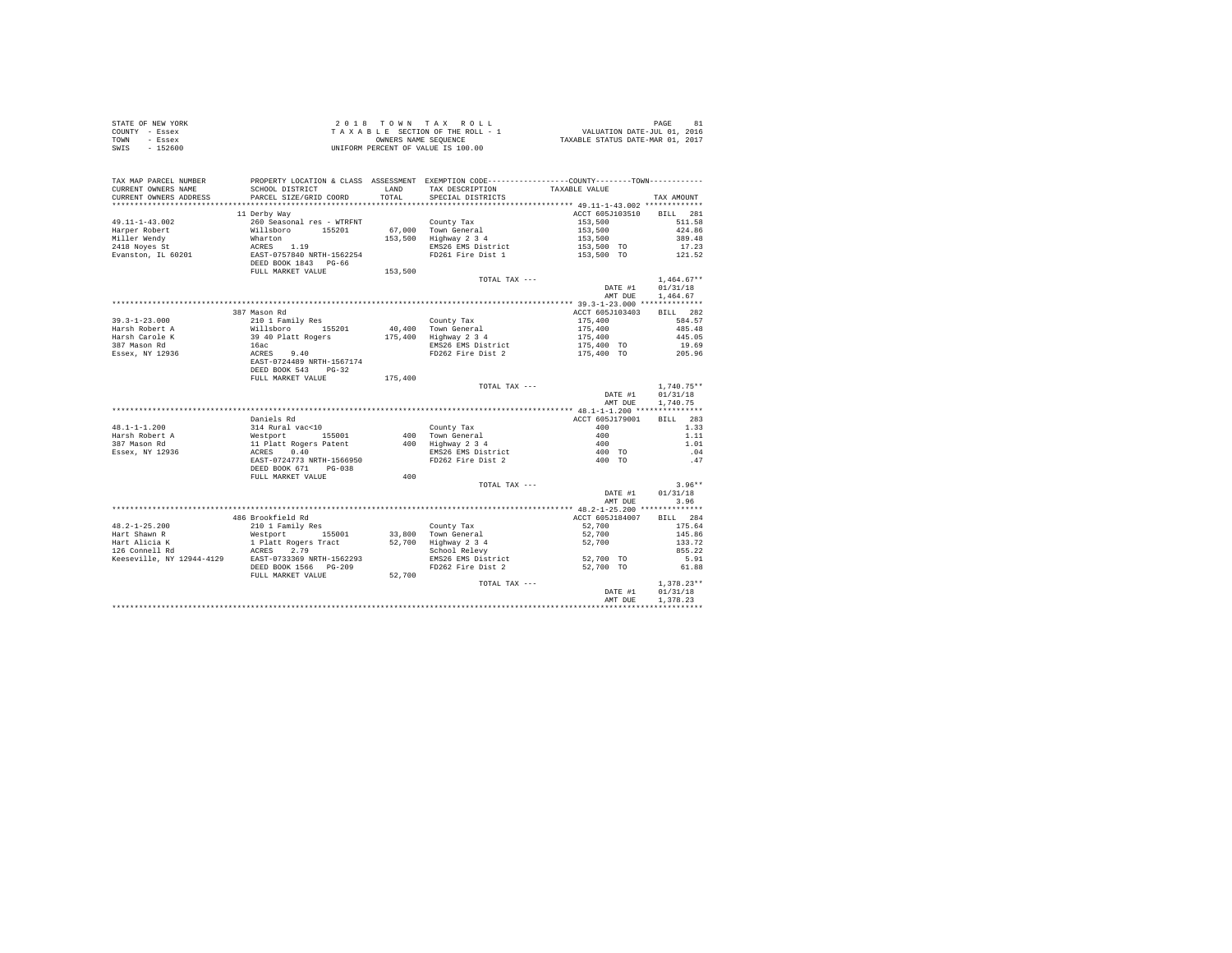| STATE OF NEW YORK<br>COUNTY - Essex<br>- Essex<br>TOWN<br>$-152600$<br>SWIS | 2018 TON TAX TAX ROLL TAXA BLE SECTION OF THE ROLL - 1<br>TAXA BLE SECTION OF THE ROLL - 1<br>UNIFORM PERCENT OF VALUE IS 100.00 |         | 2018 TOWN TAX ROLL                                                                                               |                    | 82<br>PAGE   |
|-----------------------------------------------------------------------------|----------------------------------------------------------------------------------------------------------------------------------|---------|------------------------------------------------------------------------------------------------------------------|--------------------|--------------|
| TAX MAP PARCEL NUMBER<br>CURRENT OWNERS NAME                                | SCHOOL DISTRICT                                                                                                                  | LAND    | PROPERTY LOCATION & CLASS ASSESSMENT EXEMPTION CODE---------------COUNTY--------TOWN---------<br>TAX DESCRIPTION | TAXABLE VALUE      |              |
| CURRENT OWNERS ADDRESS                                                      | PARCEL SIZE/GRID COORD                                                                                                           | TOTAL.  | SPECIAL DISTRICTS                                                                                                |                    | TAX AMOUNT   |
|                                                                             | 2303 Jersey St                                                                                                                   |         |                                                                                                                  | ACCT 605Z013002    | BILL 285     |
| $39.4 - 1 - 8.200$                                                          | 322 Rural vac>10                                                                                                                 |         | County Tax                                                                                                       | 29,600             | 98.65        |
| Hastings Jeffrey A                                                          |                                                                                                                                  |         | 29,600 Town General                                                                                              | 29,600             | 81.93        |
| Hastings Cheryl A                                                           |                                                                                                                                  |         | 29,600 Highway 2 3 4                                                                                             | 29,600             | 75.11        |
| 2303 Jersey St                                                              |                                                                                                                                  |         | EMS26 EMS District                                                                                               | 29,600 TO          | 3.32         |
| Essex, NY 12936                                                             | Willsboro 155201<br>Hicks<br>0015.00<br>ACRES 10.60                                                                              |         | FD262 Fire Dist 2                                                                                                | 29,600 TO          | 34.76        |
|                                                                             | EAST-0740985 NRTH-1571908                                                                                                        |         |                                                                                                                  |                    |              |
|                                                                             | DEED BOOK 1738 PG-63                                                                                                             |         |                                                                                                                  |                    |              |
|                                                                             | FULL MARKET VALUE                                                                                                                | 29,600  |                                                                                                                  |                    |              |
|                                                                             |                                                                                                                                  |         | TOTAL TAX ---                                                                                                    |                    | $293.77**$   |
|                                                                             |                                                                                                                                  |         |                                                                                                                  | DATE #1 01/31/18   |              |
|                                                                             |                                                                                                                                  |         |                                                                                                                  | AMT DUE            | 293.77       |
|                                                                             |                                                                                                                                  |         |                                                                                                                  |                    |              |
|                                                                             | 542 Angier Hill Rd                                                                                                               |         | 88 PCT OF VALUE USED FOR EXEMPTION PURPOSES ACCT 605J103113                                                      |                    | RTLL 286     |
| $58.1 - 2 - 4.000$                                                          | 210 1 Family Res                                                                                                                 |         | AGED ALL 41800                                                                                                   | 67.628<br>67.628   |              |
| Hathaway Ethel P                                                            | Willsboro 155201                                                                                                                 |         | 37,700 County Tax                                                                                                | 86.072             | 286.86       |
| PO Box 238                                                                  | Judd                                                                                                                             |         | 153,700 Town General                                                                                             | 86.072             | 238.23       |
| Willsboro, NY 12996                                                         | 11509 Will                                                                                                                       |         | Highway 2 3 4                                                                                                    | 86,072             | 218.39       |
|                                                                             | $ACRES$ 6.66                                                                                                                     |         | EMS26 EMS District                                                                                               | 153,700 TO         | 17.25        |
|                                                                             | EAST-0744497 NRTH-1552113                                                                                                        |         | FD262 Fire Dist 2                                                                                                | 153,700 TO         | 180.48       |
|                                                                             | DEED BOOK 1442 PG-87                                                                                                             |         | LT262 Whallonsburg light                                                                                         | 153,700 TO         | 37.28        |
|                                                                             | FULL MARKET VALUE                                                                                                                | 153,700 |                                                                                                                  |                    |              |
|                                                                             |                                                                                                                                  |         | TOTAL TAX ---                                                                                                    |                    | $978.49**$   |
|                                                                             |                                                                                                                                  |         |                                                                                                                  | DATE #1            | 01/31/18     |
|                                                                             |                                                                                                                                  |         |                                                                                                                  | AMT DUE            | 978.49       |
|                                                                             | 2670 NYS Route 22                                                                                                                |         |                                                                                                                  | ACCT 605L101703    | BTT.T. 287   |
| $40.3 - 3 - 14.000$                                                         | 210 1 Family Res                                                                                                                 |         | County Tax                                                                                                       |                    | 490.58       |
| Hayes Scott E                                                               |                                                                                                                                  |         | 64.400 Town General                                                                                              | 147,200<br>147,200 | 407.42       |
| PO Box 47                                                                   | 210 1 Family Res<br>Willsboro - 155201<br>Potts Patent<br>ACRES - 0.90                                                           |         | 147,200 Highway 2 3 4                                                                                            | 147,200            | 373.50       |
| Essex, NY 12936                                                             |                                                                                                                                  |         | EMS26 EMS District                                                                                               | 147,200 TO         | 16.52        |
|                                                                             | EAST-0754978 NRTH-1571648                                                                                                        |         | FD261 Fire Dist 1                                                                                                | 147,200 TO         | 116.54       |
|                                                                             | DEED BOOK 1492    PG-167                                                                                                         |         | LT261 Essex light                                                                                                | 147.200 TO         | 11.82        |
|                                                                             | FULL MARKET VALUE                                                                                                                | 147.200 |                                                                                                                  |                    |              |
|                                                                             |                                                                                                                                  |         | TOTAL TAX ---                                                                                                    |                    | $1.416.38**$ |
|                                                                             |                                                                                                                                  |         |                                                                                                                  | DATE #1            | 01/31/18     |
|                                                                             |                                                                                                                                  |         |                                                                                                                  | AMT DUR            | 1,416.38     |
|                                                                             |                                                                                                                                  |         |                                                                                                                  |                    |              |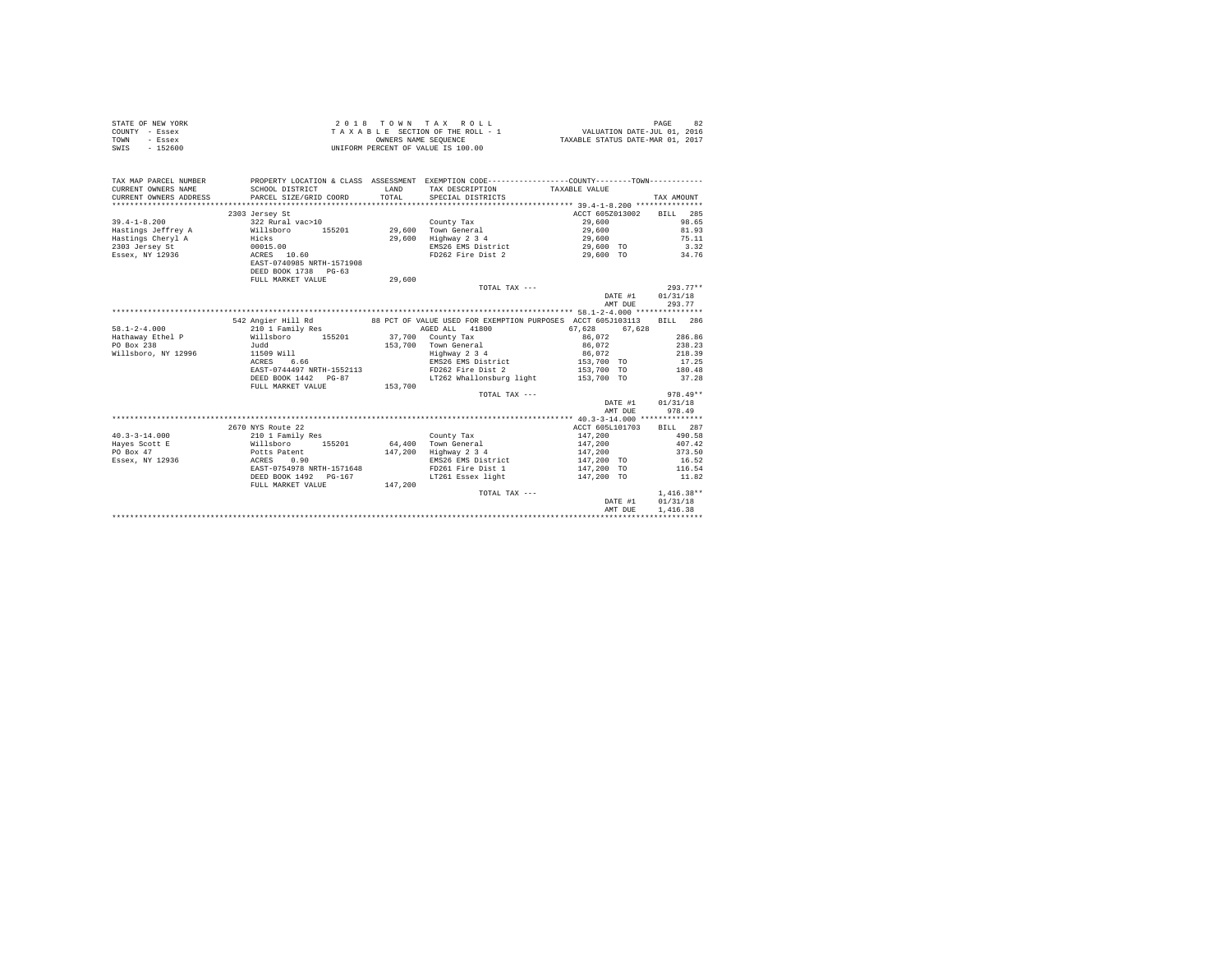|                | STATE OF NEW YORK | 2018 TOWN TAX ROLL                 |  |  |                      |  |  |  |                                  | PAGE | 83 |
|----------------|-------------------|------------------------------------|--|--|----------------------|--|--|--|----------------------------------|------|----|
| COUNTY - Essex |                   | TAXABLE SECTION OF THE ROLL - 1    |  |  |                      |  |  |  | VALUATION DATE-JUL 01, 2016      |      |    |
| TOWN           | - Essex           |                                    |  |  | OWNERS NAME SEOUENCE |  |  |  | TAXABLE STATUS DATE-MAR 01, 2017 |      |    |
| SWIS           | $-152600$         | UNIFORM PERCENT OF VALUE IS 100.00 |  |  |                      |  |  |  |                                  |      |    |

| TAX MAP PARCEL NUMBER<br>CURRENT OWNERS NAME | PROPERTY LOCATION & CLASS ASSESSMENT EXEMPTION CODE----------------COUNTY--------TOWN----------<br>SCHOOL DISTRICT | <b>T.AND</b> | TAX DESCRIPTION            | TAXABLE VALUE      |              |
|----------------------------------------------|--------------------------------------------------------------------------------------------------------------------|--------------|----------------------------|--------------------|--------------|
| CURRENT OWNERS ADDRESS                       | PARCEL SIZE/GRID COORD                                                                                             | TOTAL        | SPECIAL DISTRICTS          |                    | TAX AMOUNT   |
|                                              |                                                                                                                    |              |                            |                    |              |
|                                              | 17 Revnolds Rd                                                                                                     |              |                            | ACCT 605J100102    | BTLL.<br>288 |
| $48.1 - 1 - 8.100$                           | 270 Mfg housing                                                                                                    |              | VET COM C 41132            | 13,300<br>$\sim$ 0 |              |
| Havnes Donna                                 | 155001<br>Westport                                                                                                 |              | 36,100 VET COM T 41133     | $\sim$ 0<br>13,300 |              |
| 17 Revnolds Rd                               | 18 19 Brookfield                                                                                                   |              | 53,200 VET DIS C 41142     | 2.660<br>$\Omega$  |              |
| Essex, NY 12936                              | Life Lease Raymond/Doroth                                                                                          |              | VET DIS T 41143            | 2,660<br>$\sim$ 0  |              |
|                                              | Depuy Bk 949 Pq 95                                                                                                 |              | AGED ALL 41800             | 18,620<br>18,620   |              |
|                                              | ACRES 5.10                                                                                                         |              |                            | 18,620             | 62.06        |
|                                              | EAST-0728685 NRTH-1563800                                                                                          |              | County Tax<br>Town General | 18,620             | 51.54        |
|                                              | DEED BOOK 1249 PG-285                                                                                              |              |                            |                    | 47.25        |
|                                              |                                                                                                                    |              | Highway 2 3 4              | 18,620             |              |
|                                              | FULL MARKET VALUE                                                                                                  |              | 53.200 EMS26 EMS District  | 53,200 TO          | 5.97         |
|                                              |                                                                                                                    |              | FD262 Fire Dist 2          | 53,200 TO          | 62.47        |
|                                              |                                                                                                                    |              | TOTAL TAX ---              |                    | $229.29**$   |
|                                              |                                                                                                                    |              |                            | DATE #1            | 01/31/18     |
|                                              |                                                                                                                    |              |                            | AMT DUE            | 229.29       |
|                                              |                                                                                                                    |              |                            |                    |              |
|                                              | 118 Middle Rd                                                                                                      |              |                            | ACCT 605J188005    | BILL 289     |
| $49.1 - 1 - 17.200$                          | 240 Rural res                                                                                                      |              | County Tax                 | 608,000            | 2.026.32     |
| Hearn George C                               | 155201<br>Willsboro                                                                                                |              | 72.300 Town General        | 608,000            | 1,682.84     |
| Hearn Leslie A                               | Wharton Patent                                                                                                     | 608,000      | Highway 2 3 4              | 608,000            | 1,542.71     |
| 118 Middle Rd                                | ACRES 49.30                                                                                                        |              | EMS26 EMS District         | 608,000 TO         | 68.24        |
| Essex, NY 12936                              | EAST-0751558 NRTH-1560747                                                                                          |              | FD261 Fire Dist 1          | 608,000 TO         | 481.34       |
|                                              | DEED BOOK 1228 PG-253                                                                                              |              |                            |                    |              |
| MAY BE SUBJECT TO PAYMENT                    | FULL MARKET VALUE                                                                                                  | 608,000      |                            |                    |              |
| UNDER AGDIST LAW TIL 2018                    |                                                                                                                    |              |                            |                    |              |
|                                              |                                                                                                                    |              | TOTAL TAX ---              |                    | $5.801.45**$ |
|                                              |                                                                                                                    |              |                            | DATE #1            | 01/31/18     |
|                                              |                                                                                                                    |              |                            | AMT DUE            | 5,801.45     |
|                                              |                                                                                                                    |              |                            |                    |              |
|                                              | 6 Old Oak Way                                                                                                      |              |                            | ACCT 605J101614    | BILL 290     |
| $49.11 - 1 - 10.000$                         | 210 1 Family Res                                                                                                   |              | County Tax                 | 0.00               | 0.00         |
| Heavey Elizabeth R Trust                     | Willsboro<br>155201                                                                                                |              | 0 Town General             | 0.00               | 0.00         |
| Heavey Olivia L                              | Wharton                                                                                                            |              | $0$ Highway $2$ $3$ $4$    | 0.00               | 0.00         |
| 6700 Rannoch Rd                              | 16/17 Problem File                                                                                                 |              | EMS26 EMS District         | $0$ TO             |              |
| Bethesda, MD 20817<br><b>ACRES</b>           | 2.00                                                                                                               |              | FD261 Fire Dist 1          | $0$ TO             |              |
|                                              | EAST-0756868 NRTH-1562540                                                                                          |              |                            |                    |              |
|                                              | DEED BOOK 1844 PG-130                                                                                              |              |                            |                    |              |
|                                              | FULL MARKET VALUE                                                                                                  | $\Omega$     |                            |                    |              |
|                                              |                                                                                                                    |              | TOTAL TAX $---$            |                    | $0.00**$     |
|                                              |                                                                                                                    |              |                            |                    |              |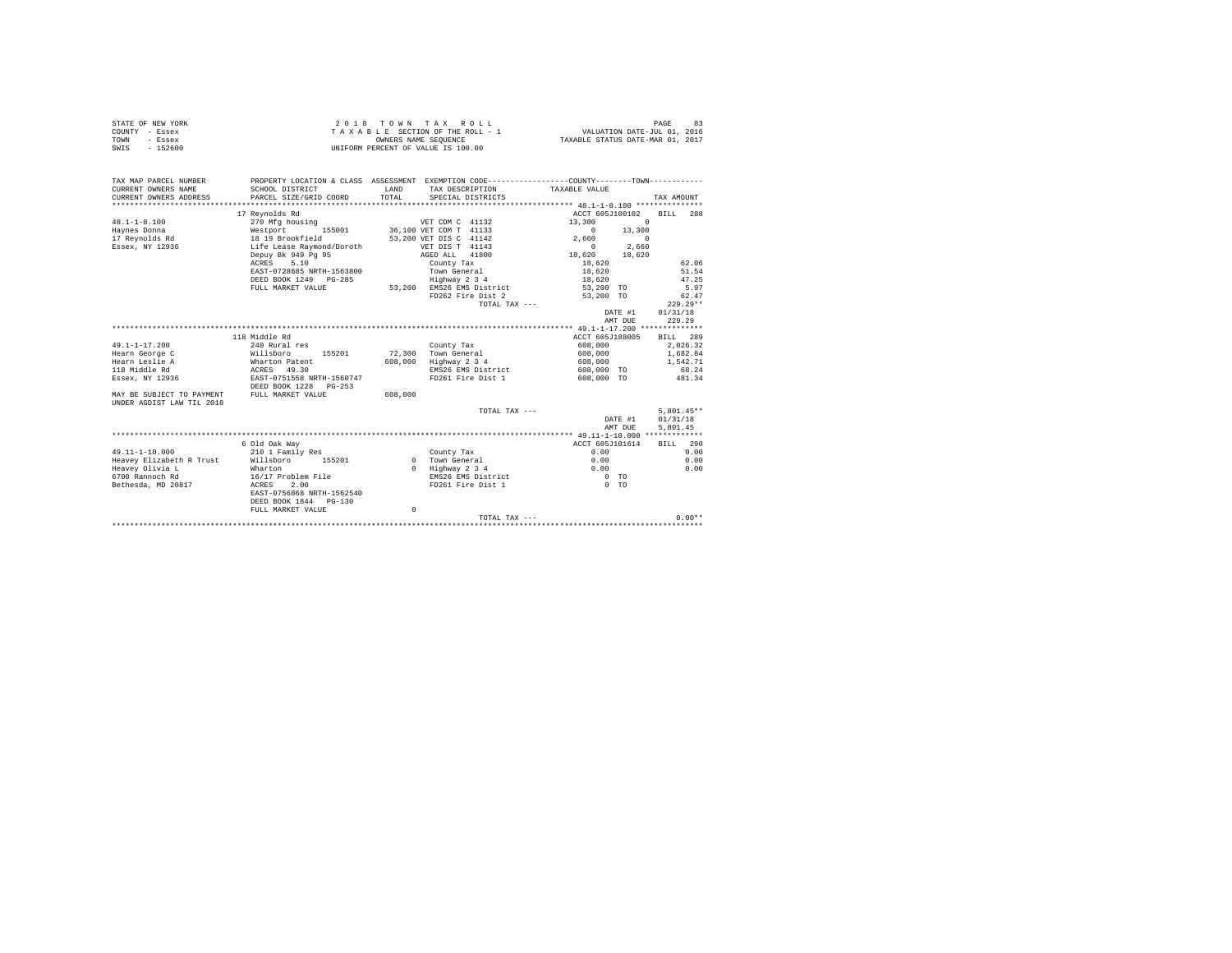| COUNTY - Essex                 |                                                                                                 |         | TAXABLE SECTION OF THE ROLL - 1                                     | VALUATION DATE-JUL 01, 2016            |              |
|--------------------------------|-------------------------------------------------------------------------------------------------|---------|---------------------------------------------------------------------|----------------------------------------|--------------|
| TOWN<br>- Essex                | OWNERS NAME SEQUENCE<br>UNIFORM PERCENT OF VALUE IS 100.00                                      |         |                                                                     | TAXABLE STATUS DATE-MAR 01, 2017       |              |
| SWTS<br>$-152600$              |                                                                                                 |         |                                                                     |                                        |              |
|                                |                                                                                                 |         |                                                                     |                                        |              |
|                                |                                                                                                 |         |                                                                     |                                        |              |
| TAX MAP PARCEL NUMBER          | PROPERTY LOCATION & CLASS ASSESSMENT EXEMPTION CODE-----------------COUNTY--------TOWN--------- |         |                                                                     |                                        |              |
| CURRENT OWNERS NAME            | SCHOOL DISTRICT<br>PARCEL SIZE/GRID COORD                                                       | LAND    | TAX DESCRIPTION TAXABLE VALUE                                       |                                        |              |
| CURRENT OWNERS ADDRESS         |                                                                                                 | TOTAL   | SPECIAL DISTRICTS                                                   |                                        | TAX AMOUNT   |
|                                |                                                                                                 |         |                                                                     |                                        |              |
|                                | 56 Albee Ln                                                                                     |         |                                                                     | ACCT 605J101714 BILL 291               |              |
| $49.4 - 1 - 2.110$             | 112 Dairy farm - WTRFNT                                                                         |         | County Tax                                                          | 241,511                                | 804.90       |
|                                | Willsboro 155201<br>Judd<br>ACRES 63.20<br>EAST-0758359 NRTH-1556917                            |         |                                                                     | 241,511                                | 668.46       |
| Heurich Gary F<br>12 Spire Way |                                                                                                 |         | 96,611 Town General<br>241,511 Highway 2 3 4                        | 241,511                                | 612.80       |
| Essex, NY 12936                |                                                                                                 |         | EMS26 EMS District                                                  | 241,511 TO                             | 27.11        |
|                                |                                                                                                 |         | EMS26 EMS DISTITICT<br>FD261 Fire Dist 1                            | 241,511 TO                             | 191.20       |
|                                | DEED BOOK 1831    PG-289                                                                        |         |                                                                     |                                        |              |
|                                | CONSERVATION ESMT % 83.00                                                                       |         |                                                                     |                                        |              |
|                                | FULL MARKET VALUE                                                                               | 241,511 |                                                                     |                                        |              |
|                                |                                                                                                 |         | TOTAL TAX ---                                                       |                                        | $2.304.47**$ |
|                                |                                                                                                 |         |                                                                     | DATE #1                                | 01/31/18     |
|                                |                                                                                                 |         |                                                                     | AMT DUE                                | 2,304.47     |
|                                |                                                                                                 |         |                                                                     |                                        |              |
|                                | Albee Ln                                                                                        |         |                                                                     | ACCT 605Z012003                        | BILL 292     |
| $49.4 - 1 - 2.120$             |                                                                                                 |         | County Tax                                                          |                                        |              |
| Heurich Gary F                 |                                                                                                 |         |                                                                     | $62,747$ $209.12$<br>$62,747$ $173.67$ |              |
| 12 Spire Way                   | 311 Res vac land - WTRFNT<br>Willsboro 155201<br>Judd<br>ACRES 3.80                             |         | 62,747 Town General<br>62,747 Highway 2 3 4                         | 62,747                                 | 159.21       |
| Essex, NY 12936                |                                                                                                 |         | EMS26 EMS District                                                  | 62,747 TO                              | 7.04         |
|                                | EAST-0759233 NRTH-1556917                                                                       |         | EMS26 EMS District<br>FD261 Fire Dist 1 62,747 TO 49.68             |                                        |              |
|                                | DEED BOOK 1831    PG-313                                                                        |         |                                                                     |                                        |              |
|                                | CONSERVATION ESMT % 83.00                                                                       |         |                                                                     |                                        |              |
|                                | FULL MARKET VALUE                                                                               | 62.747  |                                                                     |                                        |              |
|                                |                                                                                                 |         | TOTAL TAX ---                                                       |                                        | 598.72**     |
|                                |                                                                                                 |         |                                                                     | DATE #1 $01/31/18$                     |              |
|                                |                                                                                                 |         |                                                                     | AMT DUE                                | 598.72       |
|                                |                                                                                                 |         |                                                                     |                                        |              |
|                                |                                                                                                 |         |                                                                     |                                        |              |
| $49.4 - 1 - 2.130$             | Albee Ln                                                                                        |         | County Tax                                                          | ACCT 605Z012010 BILL 293<br>248,963    |              |
|                                |                                                                                                 |         |                                                                     |                                        | 829.74       |
| Heurich Gary F                 |                                                                                                 |         | 117,963 Town General<br>117,963 Town General<br>248,963 Highway 234 | 248,963<br>248,963                     | 689.09       |
| 12 Spire Way                   | 240 Rural res    – WTRFNT<br>Willsboro      155201<br>Judd<br>ACRES    48.70                    |         |                                                                     |                                        | 631.71       |
| Essex, NY 12936                |                                                                                                 |         | EMS26 EMS District                                                  | 248,963 TO                             | 27.94        |
|                                | EAST-0761160 NRTH-1556248                                                                       |         | FD261 Fire Dist 1 243,984 TO                                        |                                        | 193.16       |
|                                | DEED BOOK 1831    PG-301                                                                        |         | FD262 Fire Dist 2                                                   | 4,979 TO                               | 5.85         |
|                                | CONSERVATION ESMT % 83.00                                                                       |         |                                                                     |                                        |              |
|                                | FULL MARKET VALUE                                                                               | 248,963 |                                                                     |                                        |              |
|                                |                                                                                                 |         | TOTAL TAX ---                                                       | DATE #1                                | $2,377.49**$ |
|                                |                                                                                                 |         |                                                                     |                                        | 01/31/18     |
|                                |                                                                                                 |         |                                                                     | AMT DUE                                | 2.377.49     |
|                                |                                                                                                 |         |                                                                     |                                        |              |

STATE OF NEW YORK 2 0 1 8 T O W N T A X R O L L PAGE 84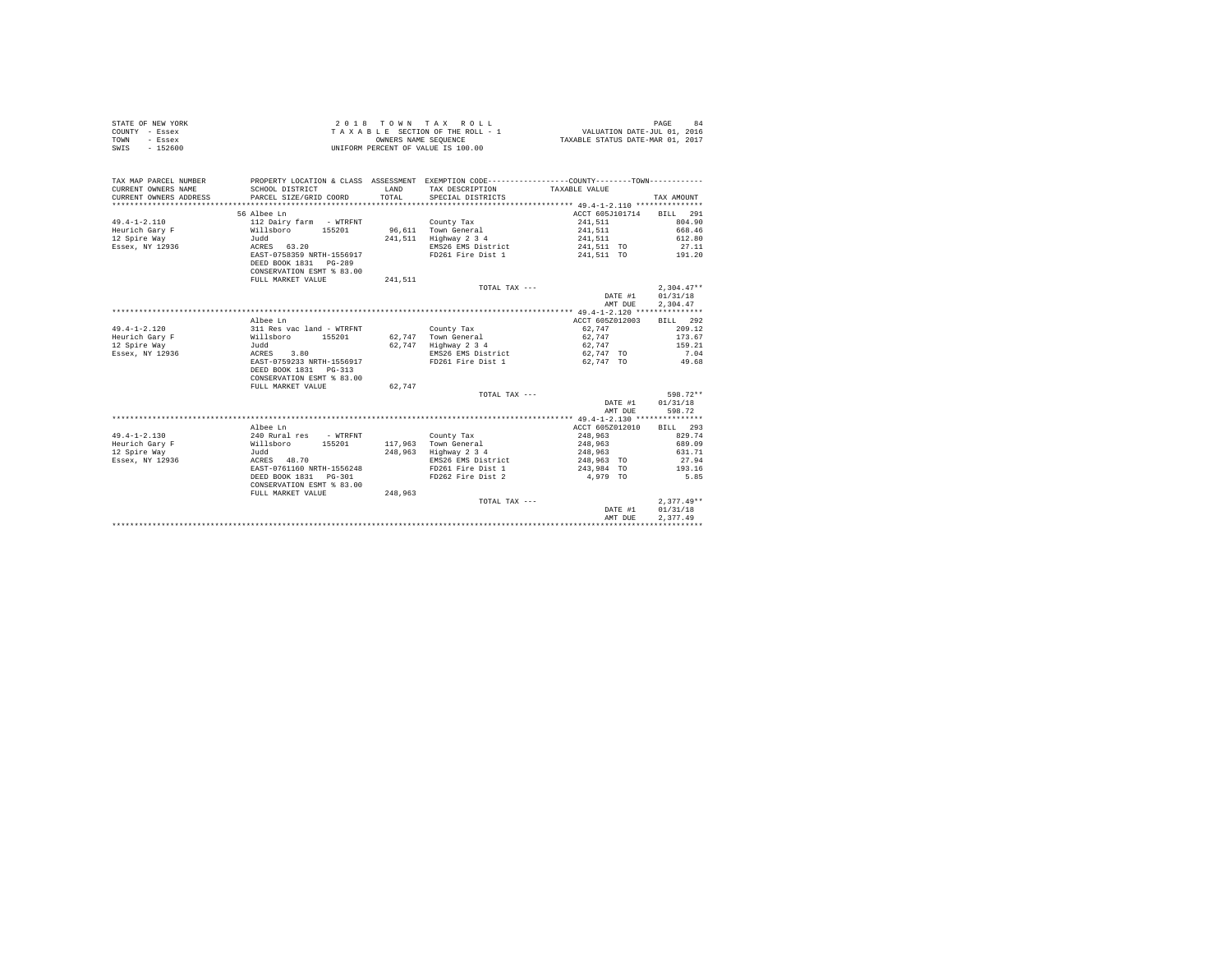| PROPERTY LOCATION & CLASS ASSESSMENT EXEMPTION CODE---------------COUNTY-------TOWN----------<br>TAX MAP PARCEL NUMBER<br>CURRENT OWNERS NAME<br>LAND<br>SCHOOL DISTRICT<br>TAX DESCRIPTION TAXABLE VALUE<br>PARCEL SIZE/GRID COORD<br>TOTAL<br>CURRENT OWNERS ADDRESS<br>SPECIAL DISTRICTS<br>TAX AMOUNT<br>Albee Ln<br>ACCT 605Z012013<br>BILL 294<br>$49.4 - 1 - 2.160$<br>322 Rural vac>10<br>16,541<br>55.13<br>County Tax<br>Willsboro 155201<br>16,541<br>45.78<br>Heurich Gary F<br>16,541 Town General<br>41.97<br>12 Spire Way<br>16,541 Highway 2 3 4<br>16,541<br>Judd<br>ACRES 105.40<br>Essex, NY 12936<br>EMS26 EMS District<br>16,541 TO<br>1.86<br>EAST-0760149 NRTH-1555197<br>FD261 Fire Dist 1<br>16,541 TO<br>13.10<br>DEED BOOK 1831    PG-297<br>CONSERVATION ESMT % 83.00<br>FULL MARKET VALUE<br>16,541<br>$157.84**$<br>TOTAL TAX ---<br>DATE #1<br>01/31/18<br>157.84<br>AMT DUE<br>Albee Ln<br>ACCT 605Z012016<br>BILL 295<br>$49.4 - 1 - 2.190$<br>3.74<br>314 Rural vac<10<br>1,122<br>County Tax<br>Willsboro 155201<br>1,122 Town General<br>1,122 Highway 2 3 4<br>Heurich Gary F<br>1.122<br>3.11<br>12 Spire Way<br>1,122<br>2.85<br>Judd<br>Essex, NY 12936<br>EMS26 EMS District<br>ACRES 8.30<br>1,122 TO<br>.13<br>FD261 Fire Dist 1<br>EAST-0757328 NRTH-1557588<br>1.122 TO<br>.89<br>DEED BOOK 1831 PG-305<br>CONSERVATION ESMT % 83.00<br>FULL MARKET VALUE<br>1,122<br>$10.72**$<br>TOTAL TAX ---<br>DATE #1<br>01/31/18<br>10.72<br>AMT DUE<br>BILL 296<br>175 Lighthouse Way<br>ACCT 605J101706<br>County Tax<br>$49.4 - 1 - 3.000$<br>260 Seasonal res - WTRFNT<br>288,437<br>961.29<br>Heurich Gary F<br>Willsboro 155201<br>177,837 Town General<br>288,437 Highway 2 3 4<br>288,437<br>798.34<br>12 Spire Way<br>288,437<br>731.87<br>Judd<br>00004.80<br>Essex, NY 12936<br>EMS26 EMS District<br>288,437 TO<br>32.37<br>ACRES 39.60<br>FD261 Fire Dist 1<br>230,750 TO<br>182.68<br>EAST-0763865 NRTH-1556911<br>FD262 Fire Dist 2<br>57,687 TO<br>67.74<br>DEED BOOK 1831 PG-309<br>CONSERVATION ESMT % 83.00<br>FULL MARKET VALUE<br>288.437<br>$2,774.29**$<br>TOTAL TAX ---<br>01/31/18<br>DATE #1<br>2.774.29<br>AMT DUE | STATE OF NEW YORK<br>COUNTY - Essex<br>TOWN<br>- Essex<br>SWIS - 152600 | TAXABLE<br>OWNERS NAME SEQUENCE<br>UNIFORM PERCENT OF VALUE IS 100.00 |  |  |  |  |  |  |  |  |  |
|-----------------------------------------------------------------------------------------------------------------------------------------------------------------------------------------------------------------------------------------------------------------------------------------------------------------------------------------------------------------------------------------------------------------------------------------------------------------------------------------------------------------------------------------------------------------------------------------------------------------------------------------------------------------------------------------------------------------------------------------------------------------------------------------------------------------------------------------------------------------------------------------------------------------------------------------------------------------------------------------------------------------------------------------------------------------------------------------------------------------------------------------------------------------------------------------------------------------------------------------------------------------------------------------------------------------------------------------------------------------------------------------------------------------------------------------------------------------------------------------------------------------------------------------------------------------------------------------------------------------------------------------------------------------------------------------------------------------------------------------------------------------------------------------------------------------------------------------------------------------------------------------------------------------------------------------------------------------------------------------------------------------------------------------------------------------------------------------------------------------------------------------------------------------------------------|-------------------------------------------------------------------------|-----------------------------------------------------------------------|--|--|--|--|--|--|--|--|--|
|                                                                                                                                                                                                                                                                                                                                                                                                                                                                                                                                                                                                                                                                                                                                                                                                                                                                                                                                                                                                                                                                                                                                                                                                                                                                                                                                                                                                                                                                                                                                                                                                                                                                                                                                                                                                                                                                                                                                                                                                                                                                                                                                                                                   |                                                                         |                                                                       |  |  |  |  |  |  |  |  |  |
|                                                                                                                                                                                                                                                                                                                                                                                                                                                                                                                                                                                                                                                                                                                                                                                                                                                                                                                                                                                                                                                                                                                                                                                                                                                                                                                                                                                                                                                                                                                                                                                                                                                                                                                                                                                                                                                                                                                                                                                                                                                                                                                                                                                   |                                                                         |                                                                       |  |  |  |  |  |  |  |  |  |
|                                                                                                                                                                                                                                                                                                                                                                                                                                                                                                                                                                                                                                                                                                                                                                                                                                                                                                                                                                                                                                                                                                                                                                                                                                                                                                                                                                                                                                                                                                                                                                                                                                                                                                                                                                                                                                                                                                                                                                                                                                                                                                                                                                                   |                                                                         |                                                                       |  |  |  |  |  |  |  |  |  |
|                                                                                                                                                                                                                                                                                                                                                                                                                                                                                                                                                                                                                                                                                                                                                                                                                                                                                                                                                                                                                                                                                                                                                                                                                                                                                                                                                                                                                                                                                                                                                                                                                                                                                                                                                                                                                                                                                                                                                                                                                                                                                                                                                                                   |                                                                         |                                                                       |  |  |  |  |  |  |  |  |  |
|                                                                                                                                                                                                                                                                                                                                                                                                                                                                                                                                                                                                                                                                                                                                                                                                                                                                                                                                                                                                                                                                                                                                                                                                                                                                                                                                                                                                                                                                                                                                                                                                                                                                                                                                                                                                                                                                                                                                                                                                                                                                                                                                                                                   |                                                                         |                                                                       |  |  |  |  |  |  |  |  |  |
|                                                                                                                                                                                                                                                                                                                                                                                                                                                                                                                                                                                                                                                                                                                                                                                                                                                                                                                                                                                                                                                                                                                                                                                                                                                                                                                                                                                                                                                                                                                                                                                                                                                                                                                                                                                                                                                                                                                                                                                                                                                                                                                                                                                   |                                                                         |                                                                       |  |  |  |  |  |  |  |  |  |
|                                                                                                                                                                                                                                                                                                                                                                                                                                                                                                                                                                                                                                                                                                                                                                                                                                                                                                                                                                                                                                                                                                                                                                                                                                                                                                                                                                                                                                                                                                                                                                                                                                                                                                                                                                                                                                                                                                                                                                                                                                                                                                                                                                                   |                                                                         |                                                                       |  |  |  |  |  |  |  |  |  |
|                                                                                                                                                                                                                                                                                                                                                                                                                                                                                                                                                                                                                                                                                                                                                                                                                                                                                                                                                                                                                                                                                                                                                                                                                                                                                                                                                                                                                                                                                                                                                                                                                                                                                                                                                                                                                                                                                                                                                                                                                                                                                                                                                                                   |                                                                         |                                                                       |  |  |  |  |  |  |  |  |  |
|                                                                                                                                                                                                                                                                                                                                                                                                                                                                                                                                                                                                                                                                                                                                                                                                                                                                                                                                                                                                                                                                                                                                                                                                                                                                                                                                                                                                                                                                                                                                                                                                                                                                                                                                                                                                                                                                                                                                                                                                                                                                                                                                                                                   |                                                                         |                                                                       |  |  |  |  |  |  |  |  |  |
|                                                                                                                                                                                                                                                                                                                                                                                                                                                                                                                                                                                                                                                                                                                                                                                                                                                                                                                                                                                                                                                                                                                                                                                                                                                                                                                                                                                                                                                                                                                                                                                                                                                                                                                                                                                                                                                                                                                                                                                                                                                                                                                                                                                   |                                                                         |                                                                       |  |  |  |  |  |  |  |  |  |
|                                                                                                                                                                                                                                                                                                                                                                                                                                                                                                                                                                                                                                                                                                                                                                                                                                                                                                                                                                                                                                                                                                                                                                                                                                                                                                                                                                                                                                                                                                                                                                                                                                                                                                                                                                                                                                                                                                                                                                                                                                                                                                                                                                                   |                                                                         |                                                                       |  |  |  |  |  |  |  |  |  |
|                                                                                                                                                                                                                                                                                                                                                                                                                                                                                                                                                                                                                                                                                                                                                                                                                                                                                                                                                                                                                                                                                                                                                                                                                                                                                                                                                                                                                                                                                                                                                                                                                                                                                                                                                                                                                                                                                                                                                                                                                                                                                                                                                                                   |                                                                         |                                                                       |  |  |  |  |  |  |  |  |  |
|                                                                                                                                                                                                                                                                                                                                                                                                                                                                                                                                                                                                                                                                                                                                                                                                                                                                                                                                                                                                                                                                                                                                                                                                                                                                                                                                                                                                                                                                                                                                                                                                                                                                                                                                                                                                                                                                                                                                                                                                                                                                                                                                                                                   |                                                                         |                                                                       |  |  |  |  |  |  |  |  |  |
|                                                                                                                                                                                                                                                                                                                                                                                                                                                                                                                                                                                                                                                                                                                                                                                                                                                                                                                                                                                                                                                                                                                                                                                                                                                                                                                                                                                                                                                                                                                                                                                                                                                                                                                                                                                                                                                                                                                                                                                                                                                                                                                                                                                   |                                                                         |                                                                       |  |  |  |  |  |  |  |  |  |
|                                                                                                                                                                                                                                                                                                                                                                                                                                                                                                                                                                                                                                                                                                                                                                                                                                                                                                                                                                                                                                                                                                                                                                                                                                                                                                                                                                                                                                                                                                                                                                                                                                                                                                                                                                                                                                                                                                                                                                                                                                                                                                                                                                                   |                                                                         |                                                                       |  |  |  |  |  |  |  |  |  |
|                                                                                                                                                                                                                                                                                                                                                                                                                                                                                                                                                                                                                                                                                                                                                                                                                                                                                                                                                                                                                                                                                                                                                                                                                                                                                                                                                                                                                                                                                                                                                                                                                                                                                                                                                                                                                                                                                                                                                                                                                                                                                                                                                                                   |                                                                         |                                                                       |  |  |  |  |  |  |  |  |  |
|                                                                                                                                                                                                                                                                                                                                                                                                                                                                                                                                                                                                                                                                                                                                                                                                                                                                                                                                                                                                                                                                                                                                                                                                                                                                                                                                                                                                                                                                                                                                                                                                                                                                                                                                                                                                                                                                                                                                                                                                                                                                                                                                                                                   |                                                                         |                                                                       |  |  |  |  |  |  |  |  |  |
|                                                                                                                                                                                                                                                                                                                                                                                                                                                                                                                                                                                                                                                                                                                                                                                                                                                                                                                                                                                                                                                                                                                                                                                                                                                                                                                                                                                                                                                                                                                                                                                                                                                                                                                                                                                                                                                                                                                                                                                                                                                                                                                                                                                   |                                                                         |                                                                       |  |  |  |  |  |  |  |  |  |
|                                                                                                                                                                                                                                                                                                                                                                                                                                                                                                                                                                                                                                                                                                                                                                                                                                                                                                                                                                                                                                                                                                                                                                                                                                                                                                                                                                                                                                                                                                                                                                                                                                                                                                                                                                                                                                                                                                                                                                                                                                                                                                                                                                                   |                                                                         |                                                                       |  |  |  |  |  |  |  |  |  |
|                                                                                                                                                                                                                                                                                                                                                                                                                                                                                                                                                                                                                                                                                                                                                                                                                                                                                                                                                                                                                                                                                                                                                                                                                                                                                                                                                                                                                                                                                                                                                                                                                                                                                                                                                                                                                                                                                                                                                                                                                                                                                                                                                                                   |                                                                         |                                                                       |  |  |  |  |  |  |  |  |  |
|                                                                                                                                                                                                                                                                                                                                                                                                                                                                                                                                                                                                                                                                                                                                                                                                                                                                                                                                                                                                                                                                                                                                                                                                                                                                                                                                                                                                                                                                                                                                                                                                                                                                                                                                                                                                                                                                                                                                                                                                                                                                                                                                                                                   |                                                                         |                                                                       |  |  |  |  |  |  |  |  |  |
|                                                                                                                                                                                                                                                                                                                                                                                                                                                                                                                                                                                                                                                                                                                                                                                                                                                                                                                                                                                                                                                                                                                                                                                                                                                                                                                                                                                                                                                                                                                                                                                                                                                                                                                                                                                                                                                                                                                                                                                                                                                                                                                                                                                   |                                                                         |                                                                       |  |  |  |  |  |  |  |  |  |
|                                                                                                                                                                                                                                                                                                                                                                                                                                                                                                                                                                                                                                                                                                                                                                                                                                                                                                                                                                                                                                                                                                                                                                                                                                                                                                                                                                                                                                                                                                                                                                                                                                                                                                                                                                                                                                                                                                                                                                                                                                                                                                                                                                                   |                                                                         |                                                                       |  |  |  |  |  |  |  |  |  |
|                                                                                                                                                                                                                                                                                                                                                                                                                                                                                                                                                                                                                                                                                                                                                                                                                                                                                                                                                                                                                                                                                                                                                                                                                                                                                                                                                                                                                                                                                                                                                                                                                                                                                                                                                                                                                                                                                                                                                                                                                                                                                                                                                                                   |                                                                         |                                                                       |  |  |  |  |  |  |  |  |  |
|                                                                                                                                                                                                                                                                                                                                                                                                                                                                                                                                                                                                                                                                                                                                                                                                                                                                                                                                                                                                                                                                                                                                                                                                                                                                                                                                                                                                                                                                                                                                                                                                                                                                                                                                                                                                                                                                                                                                                                                                                                                                                                                                                                                   |                                                                         |                                                                       |  |  |  |  |  |  |  |  |  |
|                                                                                                                                                                                                                                                                                                                                                                                                                                                                                                                                                                                                                                                                                                                                                                                                                                                                                                                                                                                                                                                                                                                                                                                                                                                                                                                                                                                                                                                                                                                                                                                                                                                                                                                                                                                                                                                                                                                                                                                                                                                                                                                                                                                   |                                                                         |                                                                       |  |  |  |  |  |  |  |  |  |
|                                                                                                                                                                                                                                                                                                                                                                                                                                                                                                                                                                                                                                                                                                                                                                                                                                                                                                                                                                                                                                                                                                                                                                                                                                                                                                                                                                                                                                                                                                                                                                                                                                                                                                                                                                                                                                                                                                                                                                                                                                                                                                                                                                                   |                                                                         |                                                                       |  |  |  |  |  |  |  |  |  |
|                                                                                                                                                                                                                                                                                                                                                                                                                                                                                                                                                                                                                                                                                                                                                                                                                                                                                                                                                                                                                                                                                                                                                                                                                                                                                                                                                                                                                                                                                                                                                                                                                                                                                                                                                                                                                                                                                                                                                                                                                                                                                                                                                                                   |                                                                         |                                                                       |  |  |  |  |  |  |  |  |  |
|                                                                                                                                                                                                                                                                                                                                                                                                                                                                                                                                                                                                                                                                                                                                                                                                                                                                                                                                                                                                                                                                                                                                                                                                                                                                                                                                                                                                                                                                                                                                                                                                                                                                                                                                                                                                                                                                                                                                                                                                                                                                                                                                                                                   |                                                                         |                                                                       |  |  |  |  |  |  |  |  |  |
|                                                                                                                                                                                                                                                                                                                                                                                                                                                                                                                                                                                                                                                                                                                                                                                                                                                                                                                                                                                                                                                                                                                                                                                                                                                                                                                                                                                                                                                                                                                                                                                                                                                                                                                                                                                                                                                                                                                                                                                                                                                                                                                                                                                   |                                                                         |                                                                       |  |  |  |  |  |  |  |  |  |
|                                                                                                                                                                                                                                                                                                                                                                                                                                                                                                                                                                                                                                                                                                                                                                                                                                                                                                                                                                                                                                                                                                                                                                                                                                                                                                                                                                                                                                                                                                                                                                                                                                                                                                                                                                                                                                                                                                                                                                                                                                                                                                                                                                                   |                                                                         |                                                                       |  |  |  |  |  |  |  |  |  |
|                                                                                                                                                                                                                                                                                                                                                                                                                                                                                                                                                                                                                                                                                                                                                                                                                                                                                                                                                                                                                                                                                                                                                                                                                                                                                                                                                                                                                                                                                                                                                                                                                                                                                                                                                                                                                                                                                                                                                                                                                                                                                                                                                                                   |                                                                         |                                                                       |  |  |  |  |  |  |  |  |  |
|                                                                                                                                                                                                                                                                                                                                                                                                                                                                                                                                                                                                                                                                                                                                                                                                                                                                                                                                                                                                                                                                                                                                                                                                                                                                                                                                                                                                                                                                                                                                                                                                                                                                                                                                                                                                                                                                                                                                                                                                                                                                                                                                                                                   |                                                                         |                                                                       |  |  |  |  |  |  |  |  |  |
|                                                                                                                                                                                                                                                                                                                                                                                                                                                                                                                                                                                                                                                                                                                                                                                                                                                                                                                                                                                                                                                                                                                                                                                                                                                                                                                                                                                                                                                                                                                                                                                                                                                                                                                                                                                                                                                                                                                                                                                                                                                                                                                                                                                   |                                                                         |                                                                       |  |  |  |  |  |  |  |  |  |
|                                                                                                                                                                                                                                                                                                                                                                                                                                                                                                                                                                                                                                                                                                                                                                                                                                                                                                                                                                                                                                                                                                                                                                                                                                                                                                                                                                                                                                                                                                                                                                                                                                                                                                                                                                                                                                                                                                                                                                                                                                                                                                                                                                                   |                                                                         |                                                                       |  |  |  |  |  |  |  |  |  |
|                                                                                                                                                                                                                                                                                                                                                                                                                                                                                                                                                                                                                                                                                                                                                                                                                                                                                                                                                                                                                                                                                                                                                                                                                                                                                                                                                                                                                                                                                                                                                                                                                                                                                                                                                                                                                                                                                                                                                                                                                                                                                                                                                                                   |                                                                         |                                                                       |  |  |  |  |  |  |  |  |  |
|                                                                                                                                                                                                                                                                                                                                                                                                                                                                                                                                                                                                                                                                                                                                                                                                                                                                                                                                                                                                                                                                                                                                                                                                                                                                                                                                                                                                                                                                                                                                                                                                                                                                                                                                                                                                                                                                                                                                                                                                                                                                                                                                                                                   |                                                                         |                                                                       |  |  |  |  |  |  |  |  |  |
|                                                                                                                                                                                                                                                                                                                                                                                                                                                                                                                                                                                                                                                                                                                                                                                                                                                                                                                                                                                                                                                                                                                                                                                                                                                                                                                                                                                                                                                                                                                                                                                                                                                                                                                                                                                                                                                                                                                                                                                                                                                                                                                                                                                   |                                                                         |                                                                       |  |  |  |  |  |  |  |  |  |
|                                                                                                                                                                                                                                                                                                                                                                                                                                                                                                                                                                                                                                                                                                                                                                                                                                                                                                                                                                                                                                                                                                                                                                                                                                                                                                                                                                                                                                                                                                                                                                                                                                                                                                                                                                                                                                                                                                                                                                                                                                                                                                                                                                                   |                                                                         |                                                                       |  |  |  |  |  |  |  |  |  |
|                                                                                                                                                                                                                                                                                                                                                                                                                                                                                                                                                                                                                                                                                                                                                                                                                                                                                                                                                                                                                                                                                                                                                                                                                                                                                                                                                                                                                                                                                                                                                                                                                                                                                                                                                                                                                                                                                                                                                                                                                                                                                                                                                                                   |                                                                         |                                                                       |  |  |  |  |  |  |  |  |  |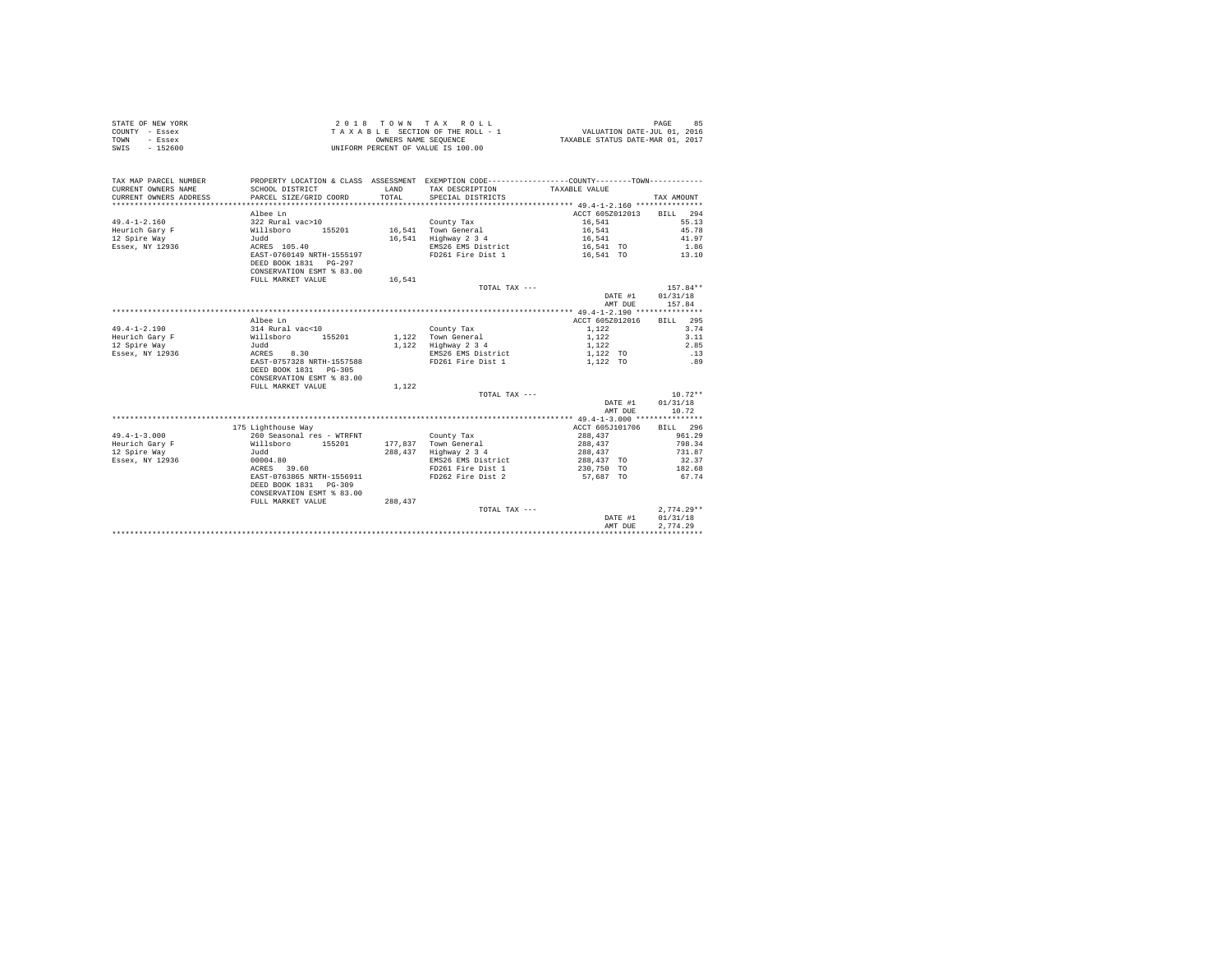| STATE OF NEW YORK | 2018 TOWN TAX ROLL                 | 86<br>PAGE                       |
|-------------------|------------------------------------|----------------------------------|
| COUNTY - Essex    | TAXABLE SECTION OF THE ROLL - 1    | VALUATION DATE-JUL 01, 2016      |
| TOWN<br>- Essex   | OWNERS NAME SEOUENCE               | TAXABLE STATUS DATE-MAR 01, 2017 |
| - 152600<br>SWIS  | UNIFORM PERCENT OF VALUE IS 100.00 |                                  |

| TAX MAP PARCEL NUMBER<br>CURRENT OWNERS NAME                                                                                                                                                                                                                                                                                                                                                                             | SCHOOL DISTRICT                                                                                                                          |         | PROPERTY LOCATION & CLASS ASSESSMENT EXEMPTION CODE----------------COUNTY--------TOWN----------<br>LAND TAX DESCRIPTION | TAXABLE VALUE                                                       |                        |
|--------------------------------------------------------------------------------------------------------------------------------------------------------------------------------------------------------------------------------------------------------------------------------------------------------------------------------------------------------------------------------------------------------------------------|------------------------------------------------------------------------------------------------------------------------------------------|---------|-------------------------------------------------------------------------------------------------------------------------|---------------------------------------------------------------------|------------------------|
| CURRENT OWNERS ADDRESS                                                                                                                                                                                                                                                                                                                                                                                                   | PARCEL SIZE/GRID COORD                                                                                                                   | TOTAL   | SPECIAL DISTRICTS                                                                                                       |                                                                     | TAX AMOUNT             |
|                                                                                                                                                                                                                                                                                                                                                                                                                          |                                                                                                                                          |         |                                                                                                                         |                                                                     |                        |
|                                                                                                                                                                                                                                                                                                                                                                                                                          | Lighthouse Way                                                                                                                           |         |                                                                                                                         | ACCT 605Z012004<br>28,750                                           | BILL 297<br>95.82      |
| $\begin{tabular}{lllllllllllll} \texttt{49.4--1-6.120} & \texttt{Lign: noise way} & \texttt{way} & \texttt{14.0--01} & \texttt{NTRENT} \\ \texttt{Heurich Gary F} & \texttt{Willisbro} & 155201 & \texttt{1} & \texttt{2} & \texttt{2} & \texttt{2} & \texttt{2} & \texttt{2} & \texttt{2} & \texttt{2} & \texttt{2} & \texttt{2} & \texttt{2} \\ \texttt{12.5} & \texttt{52.6} & \texttt{32.7} & \texttt{13.0} & \text$ |                                                                                                                                          |         | County Tax                                                                                                              |                                                                     | 79.57                  |
|                                                                                                                                                                                                                                                                                                                                                                                                                          |                                                                                                                                          |         | 28,750 Town General<br>28,750 Highway 2 3 4                                                                             |                                                                     |                        |
|                                                                                                                                                                                                                                                                                                                                                                                                                          |                                                                                                                                          |         |                                                                                                                         | $28,750$<br>28,750<br>28,750 TO                                     | 72.95                  |
|                                                                                                                                                                                                                                                                                                                                                                                                                          |                                                                                                                                          |         | EMS26 EMS District                                                                                                      |                                                                     | 3.23<br>18.44          |
|                                                                                                                                                                                                                                                                                                                                                                                                                          |                                                                                                                                          |         | FD261 Fire Dist 1                                                                                                       | 23,288 TO                                                           |                        |
|                                                                                                                                                                                                                                                                                                                                                                                                                          |                                                                                                                                          |         | FD262 Fire Dist 2                                                                                                       | 5,463 TO                                                            | 6.41                   |
|                                                                                                                                                                                                                                                                                                                                                                                                                          | FULL MARKET VALUE                                                                                                                        | 28,750  |                                                                                                                         |                                                                     | $276.42**$             |
|                                                                                                                                                                                                                                                                                                                                                                                                                          |                                                                                                                                          |         | TOTAL TAX ---                                                                                                           |                                                                     |                        |
|                                                                                                                                                                                                                                                                                                                                                                                                                          |                                                                                                                                          |         |                                                                                                                         | DATE #1                                                             | 01/31/18<br>276.42     |
|                                                                                                                                                                                                                                                                                                                                                                                                                          |                                                                                                                                          |         |                                                                                                                         | AMT DUE                                                             |                        |
|                                                                                                                                                                                                                                                                                                                                                                                                                          | Lake Shore Rd                                                                                                                            |         |                                                                                                                         | ACCT 605J101713                                                     | BILL 298               |
| $\begin{tabular}{lllllllll} \textbf{49.4--1-9.110} & \textbf{522 Rural vac}>10 \\ \textbf{Heurich Gary}&\textbf{W} &\textbf{Willisbro} &\textbf{155201} \\ \textbf{Heurich Gary}&\textbf{W111sbro} &\textbf{322 Rural vac}>10 \\ \textbf{12 Spire Way}&\textbf{10d} &\textbf{208} &\textbf{208} \\ \textbf{588ex, MV 12936} &\textbf{ACRES} &\textbf{121.80} &\textbf{RRTH-1555245} \\ \textbf{588D BOK $                |                                                                                                                                          |         |                                                                                                                         |                                                                     | 66.18                  |
|                                                                                                                                                                                                                                                                                                                                                                                                                          |                                                                                                                                          |         | County Tax<br>19,856 Town General<br>19,856 Highway 2 3 4                                                               | 19,856<br>19,856                                                    | 54.96                  |
|                                                                                                                                                                                                                                                                                                                                                                                                                          |                                                                                                                                          |         |                                                                                                                         | 19,856                                                              | 50.38                  |
|                                                                                                                                                                                                                                                                                                                                                                                                                          |                                                                                                                                          |         |                                                                                                                         |                                                                     | 2.23                   |
|                                                                                                                                                                                                                                                                                                                                                                                                                          |                                                                                                                                          |         | EMS26 EMS District<br>FD261 Fire Dist 1                                                                                 | 19,856 TO                                                           | 11.79                  |
|                                                                                                                                                                                                                                                                                                                                                                                                                          |                                                                                                                                          |         | FD262 Fire Dist 2                                                                                                       | 14,892 TO<br>4,964 TO                                               | 5.83                   |
|                                                                                                                                                                                                                                                                                                                                                                                                                          |                                                                                                                                          |         |                                                                                                                         |                                                                     |                        |
|                                                                                                                                                                                                                                                                                                                                                                                                                          | CONSERVATION ESMT % 83.00                                                                                                                |         |                                                                                                                         |                                                                     |                        |
|                                                                                                                                                                                                                                                                                                                                                                                                                          | FULL MARKET VALUE                                                                                                                        | 19,856  |                                                                                                                         |                                                                     |                        |
|                                                                                                                                                                                                                                                                                                                                                                                                                          |                                                                                                                                          |         | TOTAL TAX ---                                                                                                           |                                                                     | $191.37**$<br>01/31/18 |
|                                                                                                                                                                                                                                                                                                                                                                                                                          |                                                                                                                                          |         |                                                                                                                         | DATE #1                                                             |                        |
|                                                                                                                                                                                                                                                                                                                                                                                                                          |                                                                                                                                          |         |                                                                                                                         | AMT DUE                                                             | 191.37                 |
|                                                                                                                                                                                                                                                                                                                                                                                                                          |                                                                                                                                          |         |                                                                                                                         |                                                                     |                        |
|                                                                                                                                                                                                                                                                                                                                                                                                                          | Lake Shore Rd                                                                                                                            |         |                                                                                                                         | ACCT 605J101712                                                     | BILL 299               |
| $49.15 - 1 - 14.000$                                                                                                                                                                                                                                                                                                                                                                                                     |                                                                                                                                          |         | County Tax                                                                                                              | 22,700                                                              | 75.65                  |
| Heurich Gary F                                                                                                                                                                                                                                                                                                                                                                                                           |                                                                                                                                          |         | 22,700 Town General<br>22,700 Highway 2 3 4                                                                             | 22,700<br>22,700                                                    | 62.83                  |
| 12 Spire Way                                                                                                                                                                                                                                                                                                                                                                                                             |                                                                                                                                          |         |                                                                                                                         |                                                                     | 57.60                  |
| Essex, NY 12936                                                                                                                                                                                                                                                                                                                                                                                                          |                                                                                                                                          |         | EMS26 EMS District<br>FD261 Fire Dist 1 22,700 TO 17.97                                                                 | 22,700 TO                                                           | 2.55                   |
|                                                                                                                                                                                                                                                                                                                                                                                                                          |                                                                                                                                          |         |                                                                                                                         |                                                                     |                        |
|                                                                                                                                                                                                                                                                                                                                                                                                                          | MARE SHOWER<br>Millsboro 155201<br>Friswell<br>RCRES 3.70<br>EAST-0756985 NRTH-1557320<br>DEED BOOK 1349 PG-256<br>DEED BOOK 1349 PG-256 |         |                                                                                                                         |                                                                     |                        |
|                                                                                                                                                                                                                                                                                                                                                                                                                          | FULL MARKET VALUE                                                                                                                        | 22,700  |                                                                                                                         |                                                                     |                        |
|                                                                                                                                                                                                                                                                                                                                                                                                                          |                                                                                                                                          |         | TOTAL TAX ---                                                                                                           |                                                                     | $216.60**$             |
|                                                                                                                                                                                                                                                                                                                                                                                                                          |                                                                                                                                          |         |                                                                                                                         | DATE #1                                                             | 01/31/18               |
|                                                                                                                                                                                                                                                                                                                                                                                                                          |                                                                                                                                          |         |                                                                                                                         | AMT DUE                                                             | 216.60                 |
|                                                                                                                                                                                                                                                                                                                                                                                                                          |                                                                                                                                          |         |                                                                                                                         |                                                                     |                        |
|                                                                                                                                                                                                                                                                                                                                                                                                                          | 23 Elm St                                                                                                                                |         |                                                                                                                         | ACCT 605J104215                                                     | BILL 300               |
| $40.3 - 3 - 13.110$                                                                                                                                                                                                                                                                                                                                                                                                      | 240 Rural res<br>willsboro 155201                                                                                                        |         | County Tax<br>235,800 Town General<br>843,100 Highway 2 3 4                                                             | $843,100$<br>$843,100$<br>$843,100$<br>$843,100$ TO<br>$843,100$ TO | 2,809.86               |
| Hickory Hill Essex LLC                                                                                                                                                                                                                                                                                                                                                                                                   |                                                                                                                                          |         |                                                                                                                         |                                                                     | 2,333.55               |
|                                                                                                                                                                                                                                                                                                                                                                                                                          |                                                                                                                                          |         |                                                                                                                         |                                                                     | 2,139.24               |
|                                                                                                                                                                                                                                                                                                                                                                                                                          |                                                                                                                                          |         | EMS26 EMS District                                                                                                      |                                                                     | 94.63                  |
| - According to the Potts<br>164 North Rd<br>164 North Rd<br>Chelmsford, MA 01824-1668 Unrecorded Will<br>ACRES 219.68                                                                                                                                                                                                                                                                                                    |                                                                                                                                          |         | FD261 Fire Dist 1                                                                                                       |                                                                     | 667.47                 |
|                                                                                                                                                                                                                                                                                                                                                                                                                          | EAST-0754132 NRTH-1570510                                                                                                                |         | LT261 Essex light                                                                                                       | 843,100 TO                                                          | 67.72                  |
|                                                                                                                                                                                                                                                                                                                                                                                                                          |                                                                                                                                          |         |                                                                                                                         |                                                                     |                        |
|                                                                                                                                                                                                                                                                                                                                                                                                                          | DEED BOOK 1630 PG-292<br>FULL MARKET VALUE                                                                                               | 843,100 |                                                                                                                         |                                                                     |                        |
|                                                                                                                                                                                                                                                                                                                                                                                                                          |                                                                                                                                          |         | TOTAL TAX ---                                                                                                           |                                                                     | $8.112.47**$           |
|                                                                                                                                                                                                                                                                                                                                                                                                                          |                                                                                                                                          |         |                                                                                                                         |                                                                     |                        |
|                                                                                                                                                                                                                                                                                                                                                                                                                          |                                                                                                                                          |         |                                                                                                                         | DATE #1<br>AMT DUE                                                  | 01/31/18<br>8.112.47   |
|                                                                                                                                                                                                                                                                                                                                                                                                                          |                                                                                                                                          |         |                                                                                                                         |                                                                     |                        |
|                                                                                                                                                                                                                                                                                                                                                                                                                          |                                                                                                                                          |         |                                                                                                                         |                                                                     |                        |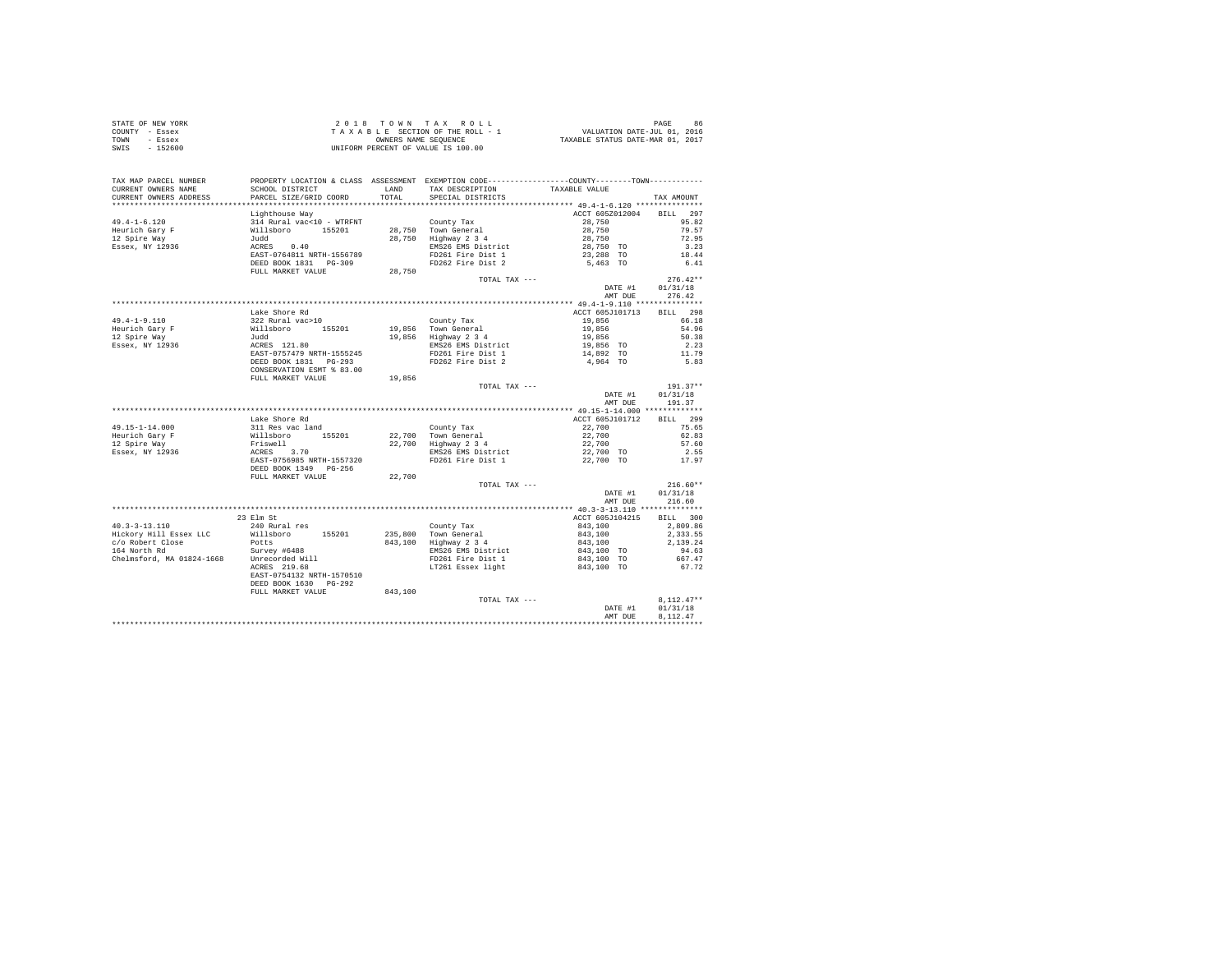| STATE OF NEW YORK | 2018 TOWN TAX ROLL                 | 87<br>PAGE                       |
|-------------------|------------------------------------|----------------------------------|
| COUNTY - Essex    | TAXABLE SECTION OF THE ROLL - 1    | VALUATION DATE-JUL 01, 2016      |
| TOWN<br>- Essex   | OWNERS NAME SEOUENCE               | TAXABLE STATUS DATE-MAR 01, 2017 |
| SWIS<br>$-152600$ | UNIFORM PERCENT OF VALUE IS 100.00 |                                  |

| TAX MAP PARCEL NUMBER                                                       |                                                       |         | PROPERTY LOCATION & CLASS ASSESSMENT EXEMPTION CODE----------------COUNTY--------TOWN---------- |                                       |                |
|-----------------------------------------------------------------------------|-------------------------------------------------------|---------|-------------------------------------------------------------------------------------------------|---------------------------------------|----------------|
| CURRENT OWNERS NAME                                                         | SCHOOL DISTRICT                                       |         | LAND TAX DESCRIPTION                                                                            | TAXABLE VALUE                         |                |
| CURRENT OWNERS ADDRESS                                                      | PARCEL SIZE/GRID COORD                                | TOTAL   | SPECIAL DISTRICTS                                                                               |                                       | TAX AMOUNT     |
|                                                                             |                                                       |         |                                                                                                 |                                       |                |
|                                                                             | 32 Elm St                                             |         |                                                                                                 | ACCT 605J102015 BILL 301              |                |
| $40.73 - 2 - 17.000$                                                        | 281 Multiple res                                      |         | County Tax                                                                                      | 233,100                               | 776.87         |
|                                                                             |                                                       |         | 76,600 Town General                                                                             | 233,100<br>233,100                    | 645.18         |
|                                                                             |                                                       |         | $233,100$ Highway $2\frac{3}{4}$                                                                |                                       | 591.46         |
|                                                                             |                                                       |         | EMS26 EMS District 233,100 TO 26.16                                                             |                                       |                |
|                                                                             | $83(s)$ X 114 X Irr<br>---- 0 28                      |         | FD261 Fire Dist 1<br>LT261 Essex light                                                          | 233,100 TO 184.54<br>233,100 TO 18.72 |                |
|                                                                             |                                                       |         |                                                                                                 |                                       |                |
|                                                                             | EAST-0756629 NRTH-1571669                             |         |                                                                                                 |                                       |                |
|                                                                             | DEED BOOK 731 PG-063                                  |         |                                                                                                 |                                       |                |
|                                                                             | FULL MARKET VALUE                                     | 233,100 |                                                                                                 |                                       |                |
|                                                                             |                                                       |         | TOTAL TAX ---                                                                                   |                                       | $2.242.93**$   |
|                                                                             |                                                       |         |                                                                                                 | DATE #1                               | 01/31/18       |
|                                                                             |                                                       |         |                                                                                                 | AMT DUE                               | 2,242.93       |
|                                                                             |                                                       |         |                                                                                                 |                                       |                |
|                                                                             | Middle Rd                                             |         |                                                                                                 | ACCT 605J101809 BILL 302              |                |
| $49.1 - 1 - 5.000$                                                          | 105 Vac farmland Communications and DIST C 41720      |         |                                                                                                 | 23, 103 23, 103                       |                |
| Holland Esther M (Willsboro 155201) 32,900 County Tax                       |                                                       |         |                                                                                                 | 9,797                                 | 32.65          |
| Holland Fred<br>46 Holland Brothers Way 1430/113 & 1454/133                 | Potts                                                 |         | 32,900 Town General<br>Highway 2 3 4<br>Highway 2 3 4                                           | 9,797<br>9,797                        | 27.12          |
|                                                                             |                                                       |         |                                                                                                 |                                       | 24.86          |
| Essex, NY 12936                                                             | 29ac<br>ACRES 27.90                                   |         | EMS26 EMS District                                                                              | 32,900 TO 3.69<br>32,900 TO 26.05     |                |
| MAY BE SUBJECT TO PAYMENT EAST-0748785 NRTH-1565679                         |                                                       |         | FD261 Fire Dist 1                                                                               |                                       |                |
|                                                                             |                                                       |         |                                                                                                 |                                       |                |
| UNDER AGDIST LAW TIL 2021 DEED BOOK 467 PG-570                              | FULL MARKET VALUE                                     | 32,900  |                                                                                                 |                                       |                |
|                                                                             |                                                       |         | TOTAL TAX ---                                                                                   |                                       | $114.37**$     |
|                                                                             |                                                       |         |                                                                                                 |                                       |                |
|                                                                             |                                                       |         |                                                                                                 | DATE #1 01/31/18                      | AMT DUE 114.37 |
|                                                                             |                                                       |         |                                                                                                 |                                       |                |
|                                                                             | Holland Brothers Way                                  |         |                                                                                                 | ACCT 605J101807 BILL 303              |                |
| $49.1 - 1 - 22.000$                                                         | 105 Vac farmland                                      |         | AG DIST C 41720                                                                                 | 54,604 54,604                         |                |
| Holland Esther M 		 Willsboro 		 155201 		 84,500 County Tax                |                                                       |         |                                                                                                 | 29,896 99.64                          |                |
| Holland Fred                                                                |                                                       |         |                                                                                                 |                                       |                |
| 46 Holland Brothers Way                                                     |                                                       |         | 84,500 Town General<br>Highway 2 3 4                                                            | 29,896<br>29,896                      | 82.75<br>75.86 |
| Essex, NY 12936                                                             | Wharton & Potts<br>1430/113 & 1454/133<br>ACRES 66.60 |         | EMS26 EMS District 64,500 TO 9.48                                                               |                                       |                |
|                                                                             |                                                       |         | FD261 Fire Dist 1                                                                               | 84.500 TO 66.90                       |                |
| EAST-0749502 NRTH-1564841<br>MAY BE SUBJECT TO PAYMENT DEED BOOK 467 PG-570 |                                                       |         |                                                                                                 |                                       |                |
| UNDER AGDIST LAW TIL 2021 FULL MARKET VALUE 84,500                          |                                                       |         |                                                                                                 |                                       |                |
|                                                                             |                                                       |         | TOTAL TAX ---                                                                                   |                                       | $334.63**$     |
|                                                                             |                                                       |         |                                                                                                 | DATE #1 01/31/18                      |                |
|                                                                             |                                                       |         |                                                                                                 | AMT DUE                               | 334.63         |
|                                                                             |                                                       |         |                                                                                                 |                                       |                |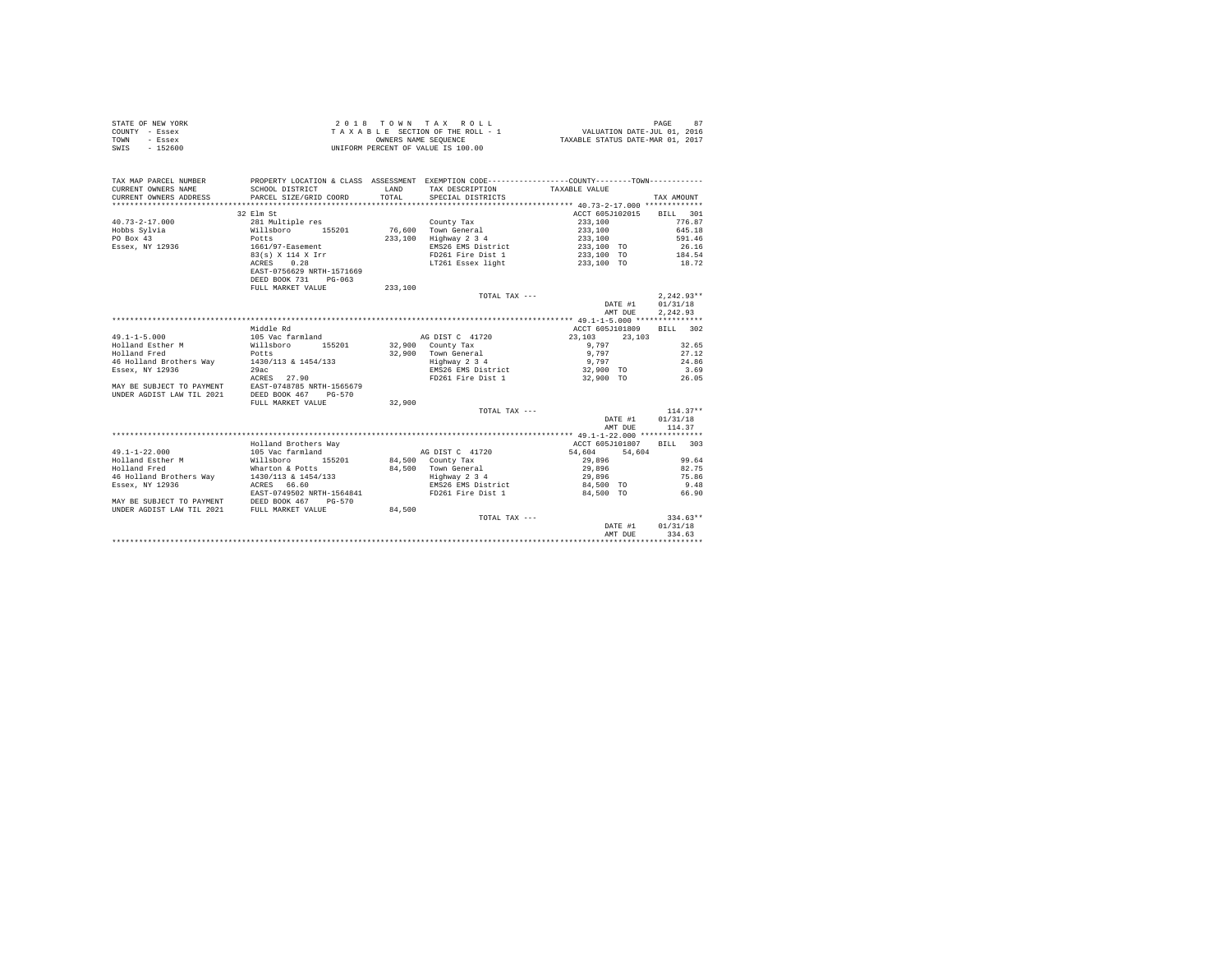| STATE OF NEW YORK | 2018 TOWN TAX ROLL                 | PAGE                             |
|-------------------|------------------------------------|----------------------------------|
| COUNTY - Essex    | TAXABLE SECTION OF THE ROLL - 1    | VALUATION DATE-JUL 01, 2016      |
| TOWN<br>- Essex   | OWNERS NAME SEOUENCE               | TAXABLE STATUS DATE-MAR 01, 2017 |
| $-152600$<br>SWIS | UNIFORM PERCENT OF VALUE IS 100.00 |                                  |

| TAX MAP PARCEL NUMBER<br>CURRENT OWNERS NAME      | SCHOOL DISTRICT                                                                                               | LAND    | TAX DESCRIPTION                                       | PROPERTY LOCATION & CLASS ASSESSMENT EXEMPTION CODE---------------COUNTY-------TOWN----------<br>TAXABLE VALUE |                    |
|---------------------------------------------------|---------------------------------------------------------------------------------------------------------------|---------|-------------------------------------------------------|----------------------------------------------------------------------------------------------------------------|--------------------|
| CURRENT OWNERS ADDRESS<br>*********************** | PARCEL SIZE/GRID COORD<br>***********************                                                             | TOTAL   | SPECIAL DISTRICTS                                     |                                                                                                                | TAX AMOUNT         |
|                                                   |                                                                                                               |         |                                                       | ACCT 605J101808 BILL 304                                                                                       |                    |
| $49.1 - 1 - 23.000$                               | 26 Holland Brothers Way<br>112 Dairy farm                                                                     |         | AG DIST C 41720                                       | 133,590<br>133,590                                                                                             |                    |
| Holland Esther M                                  | Willsboro 155201                                                                                              |         | 255,900 AGED ALL 41800                                | 83, 355 83, 355                                                                                                |                    |
| Holland Fred                                      | Wharton                                                                                                       |         | 300,300 County Tax                                    | 83,355                                                                                                         | 277.80             |
| 46 Holland Brothers Way                           | 1430/113 & 1454/133                                                                                           |         |                                                       | 83,355                                                                                                         | 230.71             |
| Essex, NY 12936                                   | ACRES 163.20                                                                                                  |         | Town General<br>Highway 2 3 4                         | 83,355                                                                                                         | 211.50             |
|                                                   | EAST-0748298 NRTH-1563428                                                                                     |         | EMS26 EMS District                                    | 300.300 TO                                                                                                     |                    |
|                                                   |                                                                                                               |         | FD261 Fire Dist 1                                     | 300,300 TO                                                                                                     | 33.71<br>237.74    |
|                                                   | MAY BE SUBJECT TO PAYMENT<br>UNDER AGDIST LAW TIL 2021 FULL MARKET VALUE                                      |         |                                                       |                                                                                                                |                    |
|                                                   |                                                                                                               | 300,300 |                                                       |                                                                                                                | 991.46**           |
|                                                   |                                                                                                               |         | TOTAL TAX ---                                         |                                                                                                                |                    |
|                                                   |                                                                                                               |         |                                                       | DATE #1                                                                                                        | 01/31/18<br>991.46 |
|                                                   |                                                                                                               |         |                                                       | AMT DUE                                                                                                        |                    |
|                                                   |                                                                                                               |         |                                                       |                                                                                                                |                    |
|                                                   | 1575 Lake Shore Rd                                                                                            |         |                                                       | ACCT 605J101110                                                                                                | BILL 305           |
| $49.3 - 2 - 17.000$                               | 240 Rural res                                                                                                 |         | VETWAR CTS 41120                                      | 15,000<br>15,000                                                                                               |                    |
| Hollingsworth Donald                              | Willsboro 155201<br>Judd                                                                                      |         | 59.500 County Tax                                     | 217,200                                                                                                        | 723.88             |
| Hollingsworth Veronica L                          |                                                                                                               |         | 232,200 Town General                                  | 217,200                                                                                                        | 601.17             |
| 1575 Lake Shore Rd                                |                                                                                                               |         | Highway 2 3 4                                         | 217,200                                                                                                        | 551.11             |
| Essex, NY 12936                                   | ACRES 12.50<br>EAST-0756069 NRTH-1555456<br>DEED BOOK 1328 PG-157                                             |         | EMS26 EMS District                                    | 232,200 TO                                                                                                     | 26.06              |
|                                                   |                                                                                                               |         | FD262 Fire Dist 2                                     | 232,200 TO                                                                                                     | 272.66             |
|                                                   | FULL MARKET VALUE                                                                                             | 232,200 |                                                       |                                                                                                                |                    |
|                                                   |                                                                                                               |         | TOTAL TAX ---                                         |                                                                                                                | $2,174.88**$       |
|                                                   |                                                                                                               |         |                                                       | DATE #1                                                                                                        | 01/31/18           |
|                                                   |                                                                                                               |         |                                                       | AMT DUE                                                                                                        | 2.174.88           |
|                                                   |                                                                                                               |         |                                                       |                                                                                                                |                    |
|                                                   | 1839 Lake Shore Rd                                                                                            |         |                                                       | ACCT 605J102008                                                                                                | BILL 306           |
| $49.11 - 1 - 58.000$                              | 311 Res vac land - WTRFNT County Tax                                                                          |         |                                                       | 219,400                                                                                                        | 731.21             |
| Hollingsworth Donald                              | Willsboro 155201                                                                                              |         | 219,400 Town General<br>219,400 Highway 2 3 4         | 219,400                                                                                                        | 607.26             |
| 1575 Lake Shore Rd                                | Wharton                                                                                                       |         |                                                       | 219,400                                                                                                        | 556.69             |
| Essex, NY 12936                                   | ACRES 1.00                                                                                                    |         | EMS26 EMS District                                    | 219,400 TO                                                                                                     | 24.63              |
|                                                   | EAST-0757567 NRTH-1560687                                                                                     |         | FD261 Fire Dist 1                                     | 219,400 TO                                                                                                     | 173.70             |
|                                                   | DEED BOOK 838 PG-086                                                                                          |         |                                                       |                                                                                                                |                    |
|                                                   | FULL MARKET VALUE                                                                                             | 219,400 |                                                       |                                                                                                                |                    |
|                                                   |                                                                                                               |         | TOTAL TAX ---                                         |                                                                                                                | $2.093.49**$       |
|                                                   |                                                                                                               |         |                                                       | DATE #1                                                                                                        | 01/31/18           |
|                                                   |                                                                                                               |         |                                                       | AMT DUE                                                                                                        | 2.093.49           |
|                                                   |                                                                                                               |         |                                                       |                                                                                                                |                    |
| $48.76 - 1 - 1.000$                               | 571 Cook Rd                                                                                                   |         |                                                       | ACCT 605J101102                                                                                                | BILL 307           |
|                                                   | 270 Mfg housing                                                                                               |         | County Tax<br>23,800 Town General                     | 37,400<br>37,400                                                                                               | 124.65             |
| Hoskins Edward                                    |                                                                                                               |         |                                                       |                                                                                                                | 103.52             |
| Hoskins Audrey<br>571 Cook Rd<br>Essex, NY 12936  | % Mig nousing<br>Willshoro 155201<br>Priswell<br>160s & 1355 & Irr<br>ACRES 0.50<br>EAST-0743755 NRTH-1556050 |         | 37,400 Highway 2 3 4<br>Highway<br>EMS26 EMS District | 37,400                                                                                                         | 94.90              |
|                                                   |                                                                                                               |         |                                                       | 37,400 TO                                                                                                      | 4.20               |
|                                                   |                                                                                                               |         | FD262 Fire Dist 2                                     | 37,400 TO                                                                                                      | 43.92              |
|                                                   |                                                                                                               |         | LT262 Whallonsburg light                              | 37,400 TO                                                                                                      | 9.07               |
|                                                   | DEED BOOK 631<br>$PG-278$                                                                                     |         |                                                       |                                                                                                                |                    |
|                                                   | FULL MARKET VALUE                                                                                             | 37,400  | TOTAL TAX ---                                         |                                                                                                                | 380.26**           |
|                                                   |                                                                                                               |         |                                                       | DATE #1                                                                                                        | 01/31/18           |
|                                                   |                                                                                                               |         |                                                       | AMT DUE                                                                                                        | 380.26             |
|                                                   |                                                                                                               |         |                                                       |                                                                                                                | ***********        |
|                                                   |                                                                                                               |         |                                                       |                                                                                                                |                    |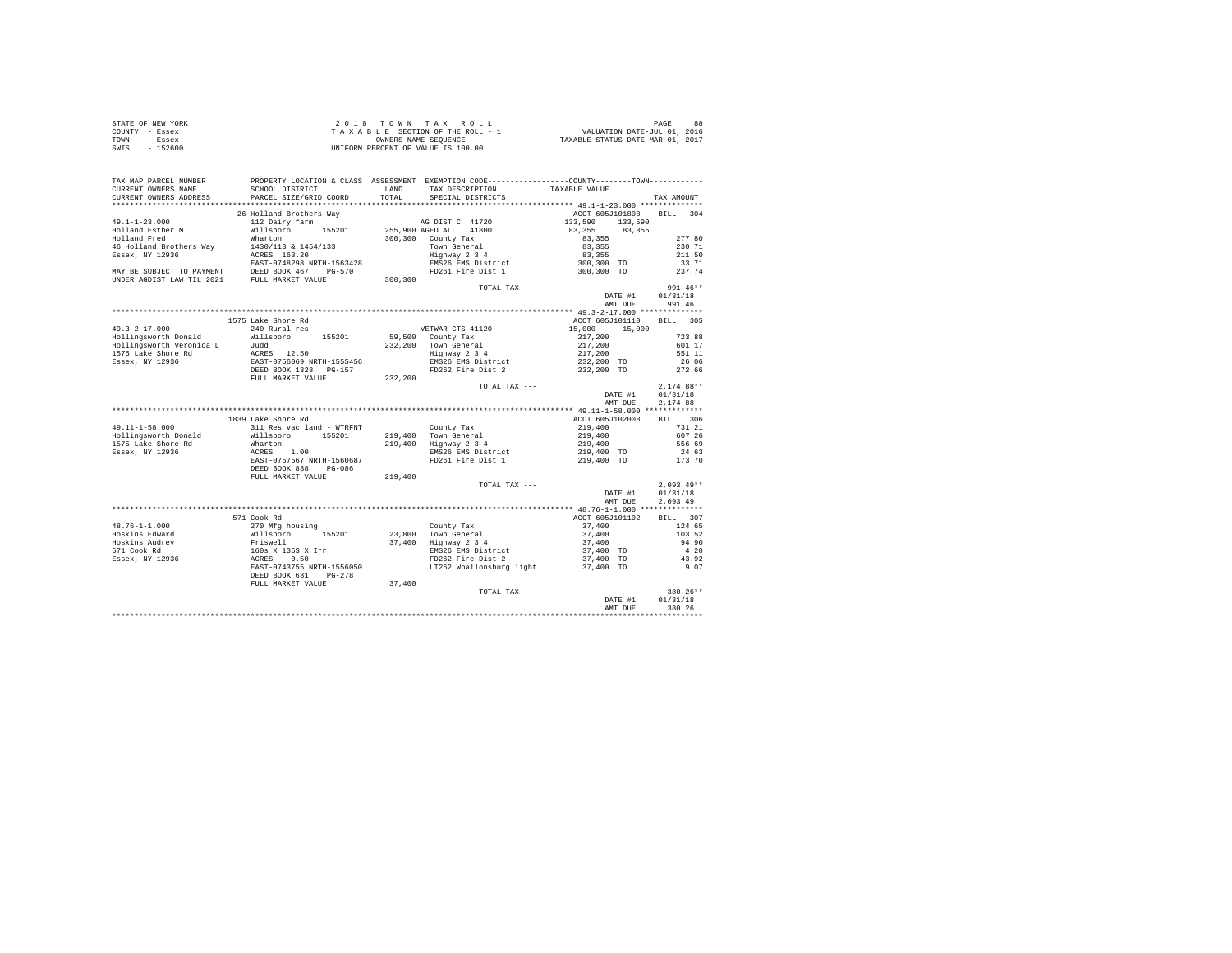| STATE OF NEW YORK | 2018 TOWN TAX ROLL                 | 89<br>PAGE                       |
|-------------------|------------------------------------|----------------------------------|
| COUNTY - Essex    | TAXABLE SECTION OF THE ROLL - 1    | VALUATION DATE-JUL 01, 2016      |
| TOWN<br>- Essex   | OWNERS NAME SEOUENCE               | TAXABLE STATUS DATE-MAR 01, 2017 |
| $-152600$<br>SWIS | UNIFORM PERCENT OF VALUE IS 100.00 |                                  |

| TAX MAP PARCEL NUMBER<br>CURRENT OWNERS NAME<br>CURRENT OWNERS ADDRESS | PROPERTY LOCATION & CLASS ASSESSMENT EXEMPTION CODE---------------COUNTY-------TOWN---------<br>SCHOOL DISTRICT<br>PARCEL SIZE/GRID COORD | <b>T.AND</b><br>TOTAL | TAX DESCRIPTION<br>SPECIAL DISTRICTS | TAXABLE VALUE    | TAX AMOUNT         |
|------------------------------------------------------------------------|-------------------------------------------------------------------------------------------------------------------------------------------|-----------------------|--------------------------------------|------------------|--------------------|
| .                                                                      |                                                                                                                                           |                       |                                      |                  |                    |
|                                                                        | 1740 Lake Shore Rd                                                                                                                        |                       |                                      | ACCT 605J101815  | BILL 308           |
| 49.15-1-11.000                                                         | 260 Seasonal res - WTRFNT                                                                                                                 |                       | County Tax                           | 475,800          | 1.585.73           |
| Houghton Arnold H                                                      | Willsboro<br>155201                                                                                                                       |                       | 348,800 Town General                 | 475,800          | 1,316.93           |
| c/o Keith Houghton                                                     | Friswell<br>ACRES 2.35<br>EAST-0757516 NRTH-1558181                                                                                       | 475,800               | Highway 2 3 4                        | 475,800          | 1,207.27           |
| 6932 Dallas Rd                                                         |                                                                                                                                           |                       | EMS26 EMS District                   | 475,800 TO       | 53.40              |
| Roanoke, VA 24019                                                      |                                                                                                                                           |                       | FD261 Fire Dist 1                    | 475,800 TO       | 376.68             |
|                                                                        | DEED BOOK 747<br>$PG-70$                                                                                                                  |                       |                                      |                  |                    |
|                                                                        | FULL MARKET VALUE                                                                                                                         | 475,800               |                                      |                  |                    |
|                                                                        |                                                                                                                                           |                       | TOTAL TAX ---                        |                  | $4,540.01**$       |
|                                                                        |                                                                                                                                           |                       |                                      | DATE #1          | 01/31/18           |
|                                                                        |                                                                                                                                           |                       |                                      | AMT DUE          | 4,540.01           |
|                                                                        |                                                                                                                                           |                       |                                      |                  |                    |
|                                                                        | Albee Ln                                                                                                                                  |                       |                                      | ACCT 605J101814  | BILL 309           |
| 49.15-1-12.000                                                         | 311 Res vac land - WTRFNT                                                                                                                 |                       | County Tax                           | 32,500           | 108.31             |
| Houghton Arnold H                                                      | Willsboro 155201                                                                                                                          |                       | 32,500 Town General                  | 32,500           | 89.95              |
| c/o Keith Houghton                                                     | Friswell<br>ACRES 0.60<br>EAST-0757730 NRTH-1558073                                                                                       |                       | 32,500 Highway 2 3 4                 | 32,500           | 82.46              |
| 6932 Dallas Rd                                                         |                                                                                                                                           |                       | EMS26 EMS District                   | 32,500 TO        | 3.65               |
| Roanoke, VA 24019                                                      |                                                                                                                                           |                       | FD261 Fire Dist 1                    | 32,500 TO        | 25.73              |
|                                                                        | DEED BOOK 747<br>$PG-70$                                                                                                                  |                       |                                      |                  |                    |
|                                                                        | FULL MARKET VALUE                                                                                                                         | 32,500                |                                      |                  |                    |
|                                                                        |                                                                                                                                           |                       | TOTAL TAX ---                        |                  | $310.10**$         |
|                                                                        |                                                                                                                                           |                       |                                      | DATE #1          | 01/31/18           |
|                                                                        |                                                                                                                                           |                       |                                      | AMT DUE          | 310.10             |
|                                                                        |                                                                                                                                           |                       |                                      |                  |                    |
|                                                                        | 2722 NYS Route 22                                                                                                                         |                       |                                      | ACCT 605J100101  | 310<br><b>BILL</b> |
| $40.73 - 1 - 3.000$                                                    | 210 1 Family Res                                                                                                                          |                       | VETCOM CTS 41130                     | 25,000<br>25,000 |                    |
| Houghton Billie Jean Trust Willsboro 155201                            |                                                                                                                                           |                       | 56,600 County Tax                    | 149,400          | 497.92             |
| 2722 NYS Route 22                                                      | Potts                                                                                                                                     |                       | 174,400 Town General                 | 149,400          | 413.51             |
| Essex, NY 12936                                                        | 1649/240-Sewer Easement                                                                                                                   |                       | Highway 2 3 4                        | 149,400          | 379.08             |
|                                                                        | ACRES 0.27                                                                                                                                |                       | EMS26 EMS District                   | 174,400 TO       | 19.57              |
| PRIOR OWNER ON 3/01/2017                                               | EAST-0756290 NRTH-1571788                                                                                                                 |                       | FD261 Fire Dist 1                    | 174,400 TO       | 138.07             |
| Houghton Billie Jean                                                   | DEED BOOK 1890 PG-24                                                                                                                      |                       | LT261 Essex light                    | 174,400 TO       | 14.01              |
|                                                                        | FULL MARKET VALUE                                                                                                                         | 174,400               |                                      |                  |                    |
|                                                                        |                                                                                                                                           |                       | TOTAL TAX ---                        |                  | $1.462.16**$       |
|                                                                        |                                                                                                                                           |                       |                                      | DATE #1          | 01/31/18           |
|                                                                        |                                                                                                                                           |                       |                                      | AMT DUE          | 1,462.16           |
|                                                                        |                                                                                                                                           |                       |                                      |                  |                    |
|                                                                        | 58 Ridge Way                                                                                                                              |                       |                                      | ACCT 605J101904  | BILL 311           |
| $49.7 - 3 - 2.000$                                                     | 260 Seasonal res                                                                                                                          |                       |                                      | 194,500          | 648.22             |
| Houston Sherrill Trust                                                 | Willsboro 155201                                                                                                                          |                       | County Tax<br>150,300 Town General   | 194,500          | 538.34             |
| Houston Mary Trust                                                     |                                                                                                                                           |                       | 194,500 Highway 2 3 4                | 194,500          | 493.51             |
| 402 Crazy Horse Cir                                                    | Wharton<br>ACRES 1.10<br>EAST-0757191 NRTH-1563799                                                                                        |                       | EMS26 EMS District                   | 194,500 TO       | 21.83              |
| Edwards, CO 81632                                                      |                                                                                                                                           |                       | FD261 Fire Dist 1                    | 194,500 TO       | 153.98             |
|                                                                        | DEED BOOK 1334 PG-46                                                                                                                      |                       |                                      |                  |                    |
|                                                                        | FULL MARKET VALUE                                                                                                                         | 194,500               |                                      |                  |                    |
|                                                                        |                                                                                                                                           |                       | TOTAL TAX ---                        |                  | $1,855.88**$       |
|                                                                        |                                                                                                                                           |                       |                                      | DATE #1          | 01/31/18           |
|                                                                        |                                                                                                                                           |                       |                                      | AMT DUE          | 1,855.88           |
|                                                                        |                                                                                                                                           |                       |                                      |                  |                    |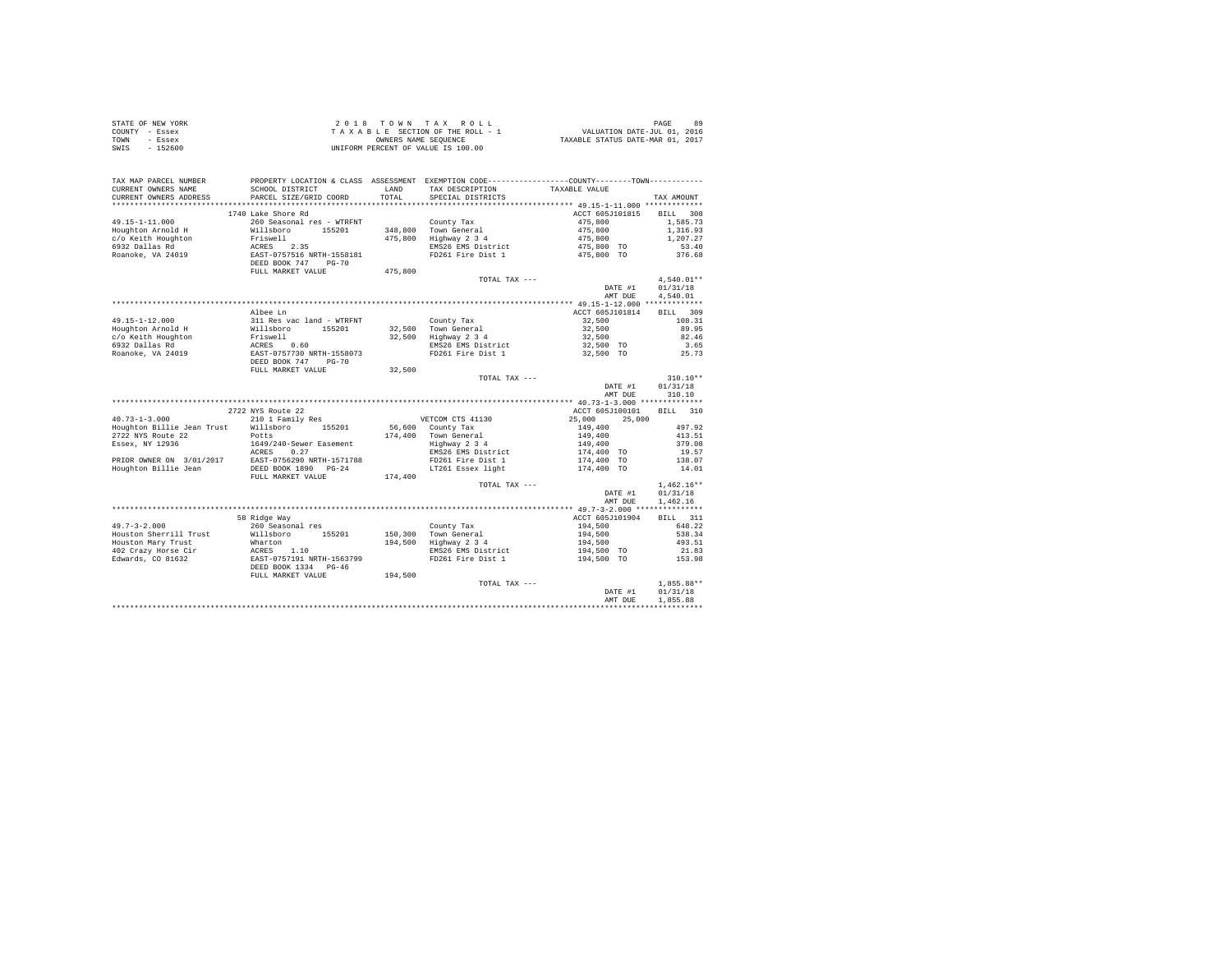| STATE OF NEW YORK | 2018 TOWN TAX ROLL                 | 90<br>PAGE                       |
|-------------------|------------------------------------|----------------------------------|
| COUNTY - Essex    | TAXABLE SECTION OF THE ROLL - 1    | VALUATION DATE-JUL 01, 2016      |
| TOWN<br>- Essex   | OWNERS NAME SEOUENCE               | TAXABLE STATUS DATE-MAR 01, 2017 |
| - 152600<br>SWIS  | UNIFORM PERCENT OF VALUE IS 100.00 |                                  |

| ********************<br>************************<br>48 Alden Rd<br>ACCT 605J101905<br><b>BILL</b><br>312<br>$48.3 - 1 - 25.000$<br>112.98<br>270 Mfg housing<br>County Tax<br>33,900<br>Howard Aletha S<br>Westport 155001<br>32,000 Town General<br>33,900<br>93.83<br>48 Alden Rd<br>Taylor & Kimball 35<br>33,900 Highway 2 3 4<br>86.02<br>33,900<br>School Relevy<br>ACRES<br>Westport, NY 12993<br>1.00<br>550.12<br>33,900 TO<br>EAST-0725802 NRTH-1551143<br>EMS26 EMS District<br>3.80<br>FD262 Fire Dist 2<br>39.81<br>DEED BOOK 1617 PG-90<br>33,900 TO<br>FULL MARKET VALUE<br>33,900<br>886.56**<br>TOTAL TAX ---<br>01/31/18<br>DATE #1<br>886.56<br>AMT DUE<br>2748 Essex Rd<br>ACCT 6079905013<br>BILL 313<br>$40.65 - 3 - 6.000$<br>482 Det row bldg<br>284,900<br>949.51<br>County Tax<br>41,300<br>Humphrey Richard<br>Willsboro<br>155201<br>Town General<br>284,900<br>788.55<br>284,900 Highway 2 3 4<br>Burnes Patricia<br>Hicks Potts<br>284,900<br>722.89<br>2389 Keep Pl<br>ACRES 0.13<br>EAST-0756925 NRTH-1572071<br>DEED BOOK 1845 PG-152<br>EMS26 EMS District<br>284,900 TO<br>31.98<br>Columbus, OH 43204<br>284,900 TO<br>FD261 Fire Dist 1<br>225.55<br>LT261 Essex light<br>284,900 TO<br>22.88<br>FULL MARKET VALUE<br>284,900<br>$2.741.36**$<br>TOTAL TAX ---<br>01/31/18<br>DATE #1<br>2.741.36<br>AMT DUE<br>ACCT 6079905003<br>1575 NYS Route 22<br>BILL 314<br>484 1 use sm bld<br>47,000<br>156.64<br>County Tax<br>15,300 Town General<br>47,000 Highway 2 3 4<br>Willsboro 155201<br>47,000<br>47,000<br>130.09<br>Friswell<br>119.26<br>ACRES 0.40<br>EMS26 EMS District<br>5.28<br>47,000 TO<br>EAST-0743197 NRTH-1554909<br>FD262 Fire Dist 2<br>47,000 TO<br>55.19<br>DEED BOOK 1164 PG-267<br>LT262 Whallonsburg light<br>11.40<br>47,000 TO<br>FULL MARKET VALUE<br>47,000<br>$477.86**$<br>TOTAL TAX ---<br>DATE #1<br>01/31/18<br>477.86<br>AMT DUE<br>1586 NYS Route 22<br>ACCT 605J101906<br>BILL 315<br>210 1 Family Res<br>171,500<br>571.57<br>County Tax<br>Hurlburt Scott<br>37,400 Town General<br>171,500<br>171,500<br>Willsboro<br>155201<br>474.68<br>Friswell<br>171,500 Highway 2 3 4<br>Hurlburt Darcey L<br>435.16<br>1586 NYS Rt 22<br>$1.8ac$<br>ACRES 6.38<br>EMS26 EMS District<br>171,500 TO<br>19.25<br>Essex, NY 12936<br>FD262 Fire Dist 2<br>201.38<br>171,500 TO<br>EAST-0743471 NRTH-1554785<br>LT262 Whallonsburg light<br>171,500 TO<br>41.60<br>DEED BOOK 1048 PG-182<br>171,500<br>FULL MARKET VALUE<br>$1,743.64**$<br>TOTAL TAX ---<br>01/31/18<br>DATE #1 | TAX MAP PARCEL NUMBER<br>CURRENT OWNERS NAME | SCHOOL DISTRICT        | <b>T.AND</b> | PROPERTY LOCATION & CLASS ASSESSMENT EXEMPTION CODE---------------COUNTY-------TOWN---------<br>TAX DESCRIPTION | TAXABLE VALUE |            |
|--------------------------------------------------------------------------------------------------------------------------------------------------------------------------------------------------------------------------------------------------------------------------------------------------------------------------------------------------------------------------------------------------------------------------------------------------------------------------------------------------------------------------------------------------------------------------------------------------------------------------------------------------------------------------------------------------------------------------------------------------------------------------------------------------------------------------------------------------------------------------------------------------------------------------------------------------------------------------------------------------------------------------------------------------------------------------------------------------------------------------------------------------------------------------------------------------------------------------------------------------------------------------------------------------------------------------------------------------------------------------------------------------------------------------------------------------------------------------------------------------------------------------------------------------------------------------------------------------------------------------------------------------------------------------------------------------------------------------------------------------------------------------------------------------------------------------------------------------------------------------------------------------------------------------------------------------------------------------------------------------------------------------------------------------------------------------------------------------------------------------------------------------------------------------------------------------------------------------------------------------------------------------------------------------------------------------------------------------------------------------------------------------------------------------------------------------------------------------------------------------------------------------------------------------|----------------------------------------------|------------------------|--------------|-----------------------------------------------------------------------------------------------------------------|---------------|------------|
|                                                                                                                                                                                                                                                                                                                                                                                                                                                                                                                                                                                                                                                                                                                                                                                                                                                                                                                                                                                                                                                                                                                                                                                                                                                                                                                                                                                                                                                                                                                                                                                                                                                                                                                                                                                                                                                                                                                                                                                                                                                                                                                                                                                                                                                                                                                                                                                                                                                                                                                                                  | CURRENT OWNERS ADDRESS                       | PARCEL SIZE/GRID COORD | TOTAL        | SPECIAL DISTRICTS                                                                                               |               | TAX AMOUNT |
|                                                                                                                                                                                                                                                                                                                                                                                                                                                                                                                                                                                                                                                                                                                                                                                                                                                                                                                                                                                                                                                                                                                                                                                                                                                                                                                                                                                                                                                                                                                                                                                                                                                                                                                                                                                                                                                                                                                                                                                                                                                                                                                                                                                                                                                                                                                                                                                                                                                                                                                                                  |                                              |                        |              |                                                                                                                 |               |            |
|                                                                                                                                                                                                                                                                                                                                                                                                                                                                                                                                                                                                                                                                                                                                                                                                                                                                                                                                                                                                                                                                                                                                                                                                                                                                                                                                                                                                                                                                                                                                                                                                                                                                                                                                                                                                                                                                                                                                                                                                                                                                                                                                                                                                                                                                                                                                                                                                                                                                                                                                                  |                                              |                        |              |                                                                                                                 |               |            |
|                                                                                                                                                                                                                                                                                                                                                                                                                                                                                                                                                                                                                                                                                                                                                                                                                                                                                                                                                                                                                                                                                                                                                                                                                                                                                                                                                                                                                                                                                                                                                                                                                                                                                                                                                                                                                                                                                                                                                                                                                                                                                                                                                                                                                                                                                                                                                                                                                                                                                                                                                  |                                              |                        |              |                                                                                                                 |               |            |
|                                                                                                                                                                                                                                                                                                                                                                                                                                                                                                                                                                                                                                                                                                                                                                                                                                                                                                                                                                                                                                                                                                                                                                                                                                                                                                                                                                                                                                                                                                                                                                                                                                                                                                                                                                                                                                                                                                                                                                                                                                                                                                                                                                                                                                                                                                                                                                                                                                                                                                                                                  |                                              |                        |              |                                                                                                                 |               |            |
|                                                                                                                                                                                                                                                                                                                                                                                                                                                                                                                                                                                                                                                                                                                                                                                                                                                                                                                                                                                                                                                                                                                                                                                                                                                                                                                                                                                                                                                                                                                                                                                                                                                                                                                                                                                                                                                                                                                                                                                                                                                                                                                                                                                                                                                                                                                                                                                                                                                                                                                                                  |                                              |                        |              |                                                                                                                 |               |            |
|                                                                                                                                                                                                                                                                                                                                                                                                                                                                                                                                                                                                                                                                                                                                                                                                                                                                                                                                                                                                                                                                                                                                                                                                                                                                                                                                                                                                                                                                                                                                                                                                                                                                                                                                                                                                                                                                                                                                                                                                                                                                                                                                                                                                                                                                                                                                                                                                                                                                                                                                                  |                                              |                        |              |                                                                                                                 |               |            |
|                                                                                                                                                                                                                                                                                                                                                                                                                                                                                                                                                                                                                                                                                                                                                                                                                                                                                                                                                                                                                                                                                                                                                                                                                                                                                                                                                                                                                                                                                                                                                                                                                                                                                                                                                                                                                                                                                                                                                                                                                                                                                                                                                                                                                                                                                                                                                                                                                                                                                                                                                  |                                              |                        |              |                                                                                                                 |               |            |
|                                                                                                                                                                                                                                                                                                                                                                                                                                                                                                                                                                                                                                                                                                                                                                                                                                                                                                                                                                                                                                                                                                                                                                                                                                                                                                                                                                                                                                                                                                                                                                                                                                                                                                                                                                                                                                                                                                                                                                                                                                                                                                                                                                                                                                                                                                                                                                                                                                                                                                                                                  |                                              |                        |              |                                                                                                                 |               |            |
|                                                                                                                                                                                                                                                                                                                                                                                                                                                                                                                                                                                                                                                                                                                                                                                                                                                                                                                                                                                                                                                                                                                                                                                                                                                                                                                                                                                                                                                                                                                                                                                                                                                                                                                                                                                                                                                                                                                                                                                                                                                                                                                                                                                                                                                                                                                                                                                                                                                                                                                                                  |                                              |                        |              |                                                                                                                 |               |            |
|                                                                                                                                                                                                                                                                                                                                                                                                                                                                                                                                                                                                                                                                                                                                                                                                                                                                                                                                                                                                                                                                                                                                                                                                                                                                                                                                                                                                                                                                                                                                                                                                                                                                                                                                                                                                                                                                                                                                                                                                                                                                                                                                                                                                                                                                                                                                                                                                                                                                                                                                                  |                                              |                        |              |                                                                                                                 |               |            |
|                                                                                                                                                                                                                                                                                                                                                                                                                                                                                                                                                                                                                                                                                                                                                                                                                                                                                                                                                                                                                                                                                                                                                                                                                                                                                                                                                                                                                                                                                                                                                                                                                                                                                                                                                                                                                                                                                                                                                                                                                                                                                                                                                                                                                                                                                                                                                                                                                                                                                                                                                  |                                              |                        |              |                                                                                                                 |               |            |
|                                                                                                                                                                                                                                                                                                                                                                                                                                                                                                                                                                                                                                                                                                                                                                                                                                                                                                                                                                                                                                                                                                                                                                                                                                                                                                                                                                                                                                                                                                                                                                                                                                                                                                                                                                                                                                                                                                                                                                                                                                                                                                                                                                                                                                                                                                                                                                                                                                                                                                                                                  |                                              |                        |              |                                                                                                                 |               |            |
|                                                                                                                                                                                                                                                                                                                                                                                                                                                                                                                                                                                                                                                                                                                                                                                                                                                                                                                                                                                                                                                                                                                                                                                                                                                                                                                                                                                                                                                                                                                                                                                                                                                                                                                                                                                                                                                                                                                                                                                                                                                                                                                                                                                                                                                                                                                                                                                                                                                                                                                                                  |                                              |                        |              |                                                                                                                 |               |            |
|                                                                                                                                                                                                                                                                                                                                                                                                                                                                                                                                                                                                                                                                                                                                                                                                                                                                                                                                                                                                                                                                                                                                                                                                                                                                                                                                                                                                                                                                                                                                                                                                                                                                                                                                                                                                                                                                                                                                                                                                                                                                                                                                                                                                                                                                                                                                                                                                                                                                                                                                                  |                                              |                        |              |                                                                                                                 |               |            |
|                                                                                                                                                                                                                                                                                                                                                                                                                                                                                                                                                                                                                                                                                                                                                                                                                                                                                                                                                                                                                                                                                                                                                                                                                                                                                                                                                                                                                                                                                                                                                                                                                                                                                                                                                                                                                                                                                                                                                                                                                                                                                                                                                                                                                                                                                                                                                                                                                                                                                                                                                  |                                              |                        |              |                                                                                                                 |               |            |
|                                                                                                                                                                                                                                                                                                                                                                                                                                                                                                                                                                                                                                                                                                                                                                                                                                                                                                                                                                                                                                                                                                                                                                                                                                                                                                                                                                                                                                                                                                                                                                                                                                                                                                                                                                                                                                                                                                                                                                                                                                                                                                                                                                                                                                                                                                                                                                                                                                                                                                                                                  |                                              |                        |              |                                                                                                                 |               |            |
|                                                                                                                                                                                                                                                                                                                                                                                                                                                                                                                                                                                                                                                                                                                                                                                                                                                                                                                                                                                                                                                                                                                                                                                                                                                                                                                                                                                                                                                                                                                                                                                                                                                                                                                                                                                                                                                                                                                                                                                                                                                                                                                                                                                                                                                                                                                                                                                                                                                                                                                                                  |                                              |                        |              |                                                                                                                 |               |            |
|                                                                                                                                                                                                                                                                                                                                                                                                                                                                                                                                                                                                                                                                                                                                                                                                                                                                                                                                                                                                                                                                                                                                                                                                                                                                                                                                                                                                                                                                                                                                                                                                                                                                                                                                                                                                                                                                                                                                                                                                                                                                                                                                                                                                                                                                                                                                                                                                                                                                                                                                                  |                                              |                        |              |                                                                                                                 |               |            |
|                                                                                                                                                                                                                                                                                                                                                                                                                                                                                                                                                                                                                                                                                                                                                                                                                                                                                                                                                                                                                                                                                                                                                                                                                                                                                                                                                                                                                                                                                                                                                                                                                                                                                                                                                                                                                                                                                                                                                                                                                                                                                                                                                                                                                                                                                                                                                                                                                                                                                                                                                  |                                              |                        |              |                                                                                                                 |               |            |
|                                                                                                                                                                                                                                                                                                                                                                                                                                                                                                                                                                                                                                                                                                                                                                                                                                                                                                                                                                                                                                                                                                                                                                                                                                                                                                                                                                                                                                                                                                                                                                                                                                                                                                                                                                                                                                                                                                                                                                                                                                                                                                                                                                                                                                                                                                                                                                                                                                                                                                                                                  |                                              |                        |              |                                                                                                                 |               |            |
|                                                                                                                                                                                                                                                                                                                                                                                                                                                                                                                                                                                                                                                                                                                                                                                                                                                                                                                                                                                                                                                                                                                                                                                                                                                                                                                                                                                                                                                                                                                                                                                                                                                                                                                                                                                                                                                                                                                                                                                                                                                                                                                                                                                                                                                                                                                                                                                                                                                                                                                                                  |                                              |                        |              |                                                                                                                 |               |            |
|                                                                                                                                                                                                                                                                                                                                                                                                                                                                                                                                                                                                                                                                                                                                                                                                                                                                                                                                                                                                                                                                                                                                                                                                                                                                                                                                                                                                                                                                                                                                                                                                                                                                                                                                                                                                                                                                                                                                                                                                                                                                                                                                                                                                                                                                                                                                                                                                                                                                                                                                                  |                                              |                        |              |                                                                                                                 |               |            |
|                                                                                                                                                                                                                                                                                                                                                                                                                                                                                                                                                                                                                                                                                                                                                                                                                                                                                                                                                                                                                                                                                                                                                                                                                                                                                                                                                                                                                                                                                                                                                                                                                                                                                                                                                                                                                                                                                                                                                                                                                                                                                                                                                                                                                                                                                                                                                                                                                                                                                                                                                  |                                              |                        |              |                                                                                                                 |               |            |
|                                                                                                                                                                                                                                                                                                                                                                                                                                                                                                                                                                                                                                                                                                                                                                                                                                                                                                                                                                                                                                                                                                                                                                                                                                                                                                                                                                                                                                                                                                                                                                                                                                                                                                                                                                                                                                                                                                                                                                                                                                                                                                                                                                                                                                                                                                                                                                                                                                                                                                                                                  |                                              |                        |              |                                                                                                                 |               |            |
|                                                                                                                                                                                                                                                                                                                                                                                                                                                                                                                                                                                                                                                                                                                                                                                                                                                                                                                                                                                                                                                                                                                                                                                                                                                                                                                                                                                                                                                                                                                                                                                                                                                                                                                                                                                                                                                                                                                                                                                                                                                                                                                                                                                                                                                                                                                                                                                                                                                                                                                                                  |                                              |                        |              |                                                                                                                 |               |            |
|                                                                                                                                                                                                                                                                                                                                                                                                                                                                                                                                                                                                                                                                                                                                                                                                                                                                                                                                                                                                                                                                                                                                                                                                                                                                                                                                                                                                                                                                                                                                                                                                                                                                                                                                                                                                                                                                                                                                                                                                                                                                                                                                                                                                                                                                                                                                                                                                                                                                                                                                                  |                                              |                        |              |                                                                                                                 |               |            |
|                                                                                                                                                                                                                                                                                                                                                                                                                                                                                                                                                                                                                                                                                                                                                                                                                                                                                                                                                                                                                                                                                                                                                                                                                                                                                                                                                                                                                                                                                                                                                                                                                                                                                                                                                                                                                                                                                                                                                                                                                                                                                                                                                                                                                                                                                                                                                                                                                                                                                                                                                  | 48.76-1-9.000                                |                        |              |                                                                                                                 |               |            |
|                                                                                                                                                                                                                                                                                                                                                                                                                                                                                                                                                                                                                                                                                                                                                                                                                                                                                                                                                                                                                                                                                                                                                                                                                                                                                                                                                                                                                                                                                                                                                                                                                                                                                                                                                                                                                                                                                                                                                                                                                                                                                                                                                                                                                                                                                                                                                                                                                                                                                                                                                  | Hurlburt Scot                                |                        |              |                                                                                                                 |               |            |
|                                                                                                                                                                                                                                                                                                                                                                                                                                                                                                                                                                                                                                                                                                                                                                                                                                                                                                                                                                                                                                                                                                                                                                                                                                                                                                                                                                                                                                                                                                                                                                                                                                                                                                                                                                                                                                                                                                                                                                                                                                                                                                                                                                                                                                                                                                                                                                                                                                                                                                                                                  | 1586 NYS Rt 22                               |                        |              |                                                                                                                 |               |            |
|                                                                                                                                                                                                                                                                                                                                                                                                                                                                                                                                                                                                                                                                                                                                                                                                                                                                                                                                                                                                                                                                                                                                                                                                                                                                                                                                                                                                                                                                                                                                                                                                                                                                                                                                                                                                                                                                                                                                                                                                                                                                                                                                                                                                                                                                                                                                                                                                                                                                                                                                                  | Essex, NY 12936                              |                        |              |                                                                                                                 |               |            |
|                                                                                                                                                                                                                                                                                                                                                                                                                                                                                                                                                                                                                                                                                                                                                                                                                                                                                                                                                                                                                                                                                                                                                                                                                                                                                                                                                                                                                                                                                                                                                                                                                                                                                                                                                                                                                                                                                                                                                                                                                                                                                                                                                                                                                                                                                                                                                                                                                                                                                                                                                  |                                              |                        |              |                                                                                                                 |               |            |
|                                                                                                                                                                                                                                                                                                                                                                                                                                                                                                                                                                                                                                                                                                                                                                                                                                                                                                                                                                                                                                                                                                                                                                                                                                                                                                                                                                                                                                                                                                                                                                                                                                                                                                                                                                                                                                                                                                                                                                                                                                                                                                                                                                                                                                                                                                                                                                                                                                                                                                                                                  |                                              |                        |              |                                                                                                                 |               |            |
|                                                                                                                                                                                                                                                                                                                                                                                                                                                                                                                                                                                                                                                                                                                                                                                                                                                                                                                                                                                                                                                                                                                                                                                                                                                                                                                                                                                                                                                                                                                                                                                                                                                                                                                                                                                                                                                                                                                                                                                                                                                                                                                                                                                                                                                                                                                                                                                                                                                                                                                                                  |                                              |                        |              |                                                                                                                 |               |            |
|                                                                                                                                                                                                                                                                                                                                                                                                                                                                                                                                                                                                                                                                                                                                                                                                                                                                                                                                                                                                                                                                                                                                                                                                                                                                                                                                                                                                                                                                                                                                                                                                                                                                                                                                                                                                                                                                                                                                                                                                                                                                                                                                                                                                                                                                                                                                                                                                                                                                                                                                                  |                                              |                        |              |                                                                                                                 |               |            |
|                                                                                                                                                                                                                                                                                                                                                                                                                                                                                                                                                                                                                                                                                                                                                                                                                                                                                                                                                                                                                                                                                                                                                                                                                                                                                                                                                                                                                                                                                                                                                                                                                                                                                                                                                                                                                                                                                                                                                                                                                                                                                                                                                                                                                                                                                                                                                                                                                                                                                                                                                  |                                              |                        |              |                                                                                                                 |               |            |
|                                                                                                                                                                                                                                                                                                                                                                                                                                                                                                                                                                                                                                                                                                                                                                                                                                                                                                                                                                                                                                                                                                                                                                                                                                                                                                                                                                                                                                                                                                                                                                                                                                                                                                                                                                                                                                                                                                                                                                                                                                                                                                                                                                                                                                                                                                                                                                                                                                                                                                                                                  |                                              |                        |              |                                                                                                                 |               |            |
|                                                                                                                                                                                                                                                                                                                                                                                                                                                                                                                                                                                                                                                                                                                                                                                                                                                                                                                                                                                                                                                                                                                                                                                                                                                                                                                                                                                                                                                                                                                                                                                                                                                                                                                                                                                                                                                                                                                                                                                                                                                                                                                                                                                                                                                                                                                                                                                                                                                                                                                                                  |                                              |                        |              |                                                                                                                 |               |            |
|                                                                                                                                                                                                                                                                                                                                                                                                                                                                                                                                                                                                                                                                                                                                                                                                                                                                                                                                                                                                                                                                                                                                                                                                                                                                                                                                                                                                                                                                                                                                                                                                                                                                                                                                                                                                                                                                                                                                                                                                                                                                                                                                                                                                                                                                                                                                                                                                                                                                                                                                                  |                                              |                        |              |                                                                                                                 |               |            |
|                                                                                                                                                                                                                                                                                                                                                                                                                                                                                                                                                                                                                                                                                                                                                                                                                                                                                                                                                                                                                                                                                                                                                                                                                                                                                                                                                                                                                                                                                                                                                                                                                                                                                                                                                                                                                                                                                                                                                                                                                                                                                                                                                                                                                                                                                                                                                                                                                                                                                                                                                  | $48.76 - 1 - 8.000$                          |                        |              |                                                                                                                 |               |            |
|                                                                                                                                                                                                                                                                                                                                                                                                                                                                                                                                                                                                                                                                                                                                                                                                                                                                                                                                                                                                                                                                                                                                                                                                                                                                                                                                                                                                                                                                                                                                                                                                                                                                                                                                                                                                                                                                                                                                                                                                                                                                                                                                                                                                                                                                                                                                                                                                                                                                                                                                                  |                                              |                        |              |                                                                                                                 |               |            |
|                                                                                                                                                                                                                                                                                                                                                                                                                                                                                                                                                                                                                                                                                                                                                                                                                                                                                                                                                                                                                                                                                                                                                                                                                                                                                                                                                                                                                                                                                                                                                                                                                                                                                                                                                                                                                                                                                                                                                                                                                                                                                                                                                                                                                                                                                                                                                                                                                                                                                                                                                  |                                              |                        |              |                                                                                                                 |               |            |
|                                                                                                                                                                                                                                                                                                                                                                                                                                                                                                                                                                                                                                                                                                                                                                                                                                                                                                                                                                                                                                                                                                                                                                                                                                                                                                                                                                                                                                                                                                                                                                                                                                                                                                                                                                                                                                                                                                                                                                                                                                                                                                                                                                                                                                                                                                                                                                                                                                                                                                                                                  |                                              |                        |              |                                                                                                                 |               |            |
|                                                                                                                                                                                                                                                                                                                                                                                                                                                                                                                                                                                                                                                                                                                                                                                                                                                                                                                                                                                                                                                                                                                                                                                                                                                                                                                                                                                                                                                                                                                                                                                                                                                                                                                                                                                                                                                                                                                                                                                                                                                                                                                                                                                                                                                                                                                                                                                                                                                                                                                                                  |                                              |                        |              |                                                                                                                 |               |            |
|                                                                                                                                                                                                                                                                                                                                                                                                                                                                                                                                                                                                                                                                                                                                                                                                                                                                                                                                                                                                                                                                                                                                                                                                                                                                                                                                                                                                                                                                                                                                                                                                                                                                                                                                                                                                                                                                                                                                                                                                                                                                                                                                                                                                                                                                                                                                                                                                                                                                                                                                                  |                                              |                        |              |                                                                                                                 |               |            |
|                                                                                                                                                                                                                                                                                                                                                                                                                                                                                                                                                                                                                                                                                                                                                                                                                                                                                                                                                                                                                                                                                                                                                                                                                                                                                                                                                                                                                                                                                                                                                                                                                                                                                                                                                                                                                                                                                                                                                                                                                                                                                                                                                                                                                                                                                                                                                                                                                                                                                                                                                  |                                              |                        |              |                                                                                                                 |               |            |
|                                                                                                                                                                                                                                                                                                                                                                                                                                                                                                                                                                                                                                                                                                                                                                                                                                                                                                                                                                                                                                                                                                                                                                                                                                                                                                                                                                                                                                                                                                                                                                                                                                                                                                                                                                                                                                                                                                                                                                                                                                                                                                                                                                                                                                                                                                                                                                                                                                                                                                                                                  |                                              |                        |              |                                                                                                                 |               |            |
|                                                                                                                                                                                                                                                                                                                                                                                                                                                                                                                                                                                                                                                                                                                                                                                                                                                                                                                                                                                                                                                                                                                                                                                                                                                                                                                                                                                                                                                                                                                                                                                                                                                                                                                                                                                                                                                                                                                                                                                                                                                                                                                                                                                                                                                                                                                                                                                                                                                                                                                                                  |                                              |                        |              |                                                                                                                 |               |            |
|                                                                                                                                                                                                                                                                                                                                                                                                                                                                                                                                                                                                                                                                                                                                                                                                                                                                                                                                                                                                                                                                                                                                                                                                                                                                                                                                                                                                                                                                                                                                                                                                                                                                                                                                                                                                                                                                                                                                                                                                                                                                                                                                                                                                                                                                                                                                                                                                                                                                                                                                                  |                                              |                        |              |                                                                                                                 |               |            |
| 1.743.64<br>AMT DUE                                                                                                                                                                                                                                                                                                                                                                                                                                                                                                                                                                                                                                                                                                                                                                                                                                                                                                                                                                                                                                                                                                                                                                                                                                                                                                                                                                                                                                                                                                                                                                                                                                                                                                                                                                                                                                                                                                                                                                                                                                                                                                                                                                                                                                                                                                                                                                                                                                                                                                                              |                                              |                        |              |                                                                                                                 |               |            |
|                                                                                                                                                                                                                                                                                                                                                                                                                                                                                                                                                                                                                                                                                                                                                                                                                                                                                                                                                                                                                                                                                                                                                                                                                                                                                                                                                                                                                                                                                                                                                                                                                                                                                                                                                                                                                                                                                                                                                                                                                                                                                                                                                                                                                                                                                                                                                                                                                                                                                                                                                  |                                              |                        |              |                                                                                                                 |               |            |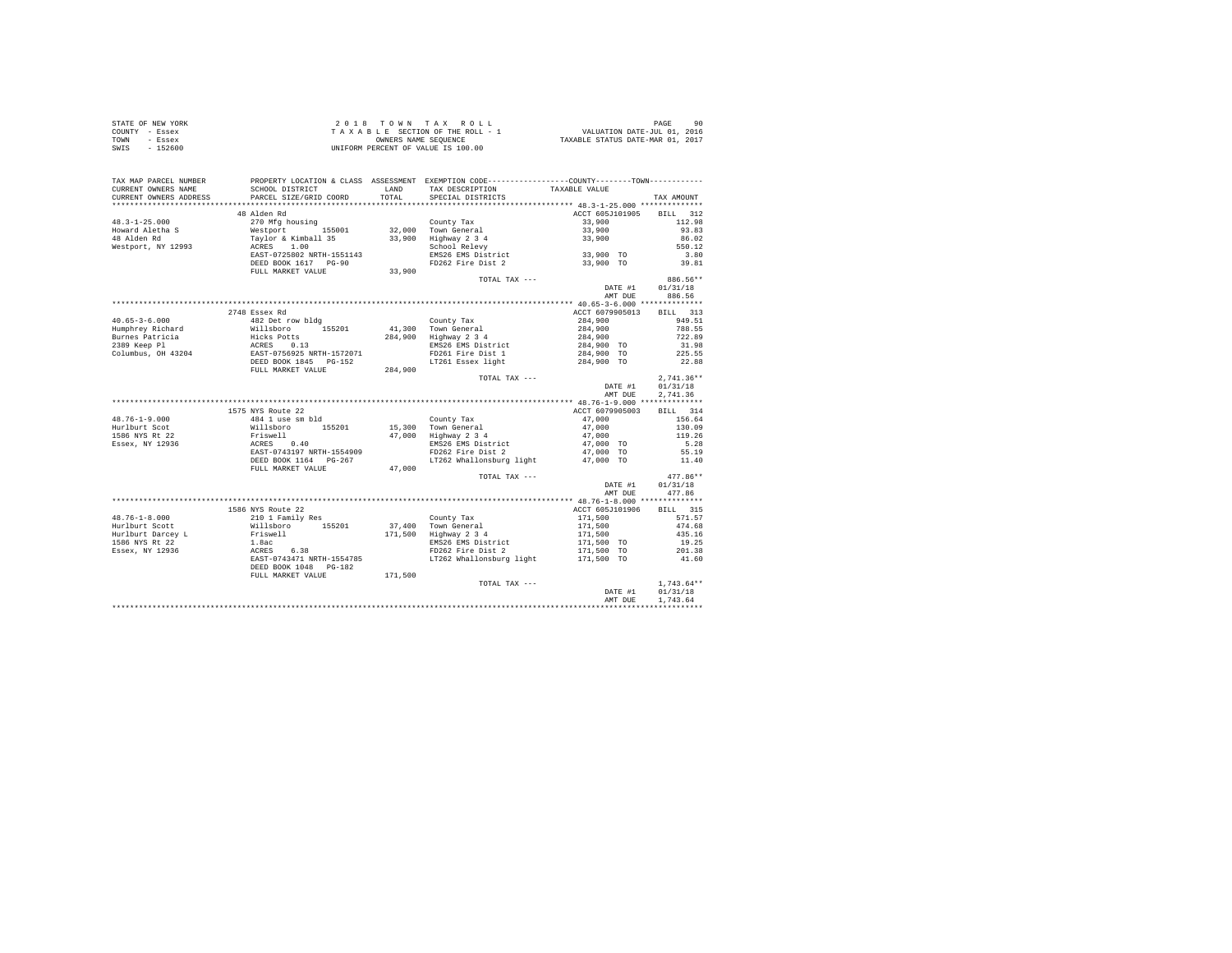|                | STATE OF NEW YORK | 2018 TOWN TAX ROLL                 | PAGE<br>-91                      |
|----------------|-------------------|------------------------------------|----------------------------------|
| COUNTY - Essex |                   | TAXABLE SECTION OF THE ROLL - 1    | VALUATION DATE-JUL 01, 2016      |
| TOWN           | - Essex           | OWNERS NAME SEOUENCE               | TAXABLE STATUS DATE-MAR 01, 2017 |
| SWIS           | $-152600$         | UNIFORM PERCENT OF VALUE IS 100.00 |                                  |

| TAX MAP PARCEL NUMBER<br>CURRENT OWNERS NAME<br>CURRENT OWNERS ADDRESS | SCHOOL DISTRICT<br>PARCEL SIZE/GRID COORD | LAND<br>TOTAL | PROPERTY LOCATION & CLASS ASSESSMENT EXEMPTION CODE----------------COUNTY--------TOWN----------<br>TAX DESCRIPTION<br>SPECIAL DISTRICTS | TAXABLE VALUE            | TAX AMOUNT           |
|------------------------------------------------------------------------|-------------------------------------------|---------------|-----------------------------------------------------------------------------------------------------------------------------------------|--------------------------|----------------------|
|                                                                        |                                           |               |                                                                                                                                         |                          |                      |
|                                                                        | 2279 Main St                              |               |                                                                                                                                         | ACCT 605J102311 BILL 316 |                      |
| $40.73 - 4 - 5.000$                                                    | 210 1 Family Res                          |               | County Tax                                                                                                                              | 323,000                  | 1,076.48             |
| Hutchins Reid C                                                        | Willsboro<br>155201                       | 52,000        | Town General                                                                                                                            | 323,000                  | 894.01               |
| Hutchins Jennifer L                                                    | Potts                                     | 323,000       | Highway 2 3 4                                                                                                                           | 323,000                  | 819.56               |
| 3 Pingree Rd                                                           | 1446/153 Release of                       |               | EMS26 EMS District                                                                                                                      | 323,000 TO               | 36.25                |
| Hanover, NH 03755                                                      | Estate Tax Lien                           |               | FD261 Fire Dist 1                                                                                                                       | 323,000 TO               | 255.71               |
|                                                                        | 0.20 BANKGFNB&T<br>ACRES                  |               | LT261 Essex light                                                                                                                       | 323,000 TO               | 25.94                |
|                                                                        | EAST-0756952 NRTH-1571195                 |               |                                                                                                                                         |                          |                      |
|                                                                        | DEED BOOK 1756 PG-307                     |               |                                                                                                                                         |                          |                      |
|                                                                        | FULL MARKET VALUE                         | 323,000       |                                                                                                                                         |                          |                      |
|                                                                        |                                           |               | TOTAL TAX ---                                                                                                                           |                          | $3,107.95**$         |
|                                                                        |                                           |               |                                                                                                                                         | DATE #1                  | 01/31/18             |
|                                                                        |                                           |               |                                                                                                                                         | AMT DUE                  | 3,107.95             |
|                                                                        |                                           |               |                                                                                                                                         |                          |                      |
|                                                                        | 2259 Lake Shore Rd                        |               |                                                                                                                                         | ACCT 605J101702          | BILL 317             |
| $40.73 - 5 - 11.000$                                                   | 215 1 Fam Res w/                          |               | County Tax<br>97.300 Town General                                                                                                       | 272,200                  | 907.18<br>753.40     |
| Hutchins Reid L<br>Hutchins Jennifer L                                 | 155201<br>Willsboro                       | 272.200       | Highway 2 3 4                                                                                                                           | 272,200<br>272,200       | 690.67               |
| 3 Pingree Rd                                                           | Potts<br>1677/285-Easement                |               | EMS26 EMS District                                                                                                                      | 272,200 TO               | 30.55                |
| Hanover, NH 03755                                                      | ACRES<br>0.30 BANK1STARSG                 |               | FD261 Fire Dist 1                                                                                                                       | 272,200 TO               | 215.50               |
|                                                                        | EAST-0757067 NRTH-1570682                 |               | LT261 Essex light                                                                                                                       | 272,200 TO               | 21.86                |
|                                                                        | DEED BOOK 1740 PG-281                     |               |                                                                                                                                         |                          |                      |
|                                                                        | FULL MARKET VALUE                         | 272,200       |                                                                                                                                         |                          |                      |
|                                                                        |                                           |               | TOTAL TAX ---                                                                                                                           |                          | $2,619.16**$         |
|                                                                        |                                           |               |                                                                                                                                         | DATE #1                  | 01/31/18             |
|                                                                        |                                           |               |                                                                                                                                         | AMT DUE                  | 2.619.16             |
|                                                                        |                                           |               |                                                                                                                                         |                          |                      |
|                                                                        | 2736 NYS Route 22                         |               |                                                                                                                                         | ACCT 605J104010          | BILL 318             |
| $40.73 - 2 - 2.000$                                                    | 210 1 Family Res                          |               | County Tax                                                                                                                              | 401,600                  | 1,338.44             |
| Hutson Harry M Jr                                                      | Willsboro 155201                          |               | 59,200 Town General                                                                                                                     | 401,600                  | 1,111.56             |
| Russell Marsha Dodds                                                   | Potts                                     | 401,600       | Highway 2 3 4                                                                                                                           | 401,600                  | 1,019.00             |
| 100 Mill Race Dr                                                       | 1520/312 Cons Easement                    |               | EMS26 EMS District                                                                                                                      | 401,600 TO               | 45.08                |
| Chapel Hill, NC 27514                                                  | 1649/248 Sewer Easement                   |               | FD261 Fire Dist 1                                                                                                                       | 401,600 TO               | 317.94               |
|                                                                        | 0.34<br>ACRES                             |               | LT261 Essex light                                                                                                                       | 401,600 TO               | 32.26                |
|                                                                        | EAST-0756634 NRTH-1571924                 |               |                                                                                                                                         |                          |                      |
|                                                                        | DEED BOOK 1815 PG-325                     |               |                                                                                                                                         |                          |                      |
|                                                                        | FULL MARKET VALUE                         | 401,600       |                                                                                                                                         |                          |                      |
|                                                                        |                                           |               | TOTAL TAX ---                                                                                                                           |                          | $3.864.28**$         |
|                                                                        |                                           |               |                                                                                                                                         | DATE #1                  | 01/31/18<br>3.864.28 |
|                                                                        |                                           |               |                                                                                                                                         | AMT DUE                  |                      |
|                                                                        |                                           |               |                                                                                                                                         |                          |                      |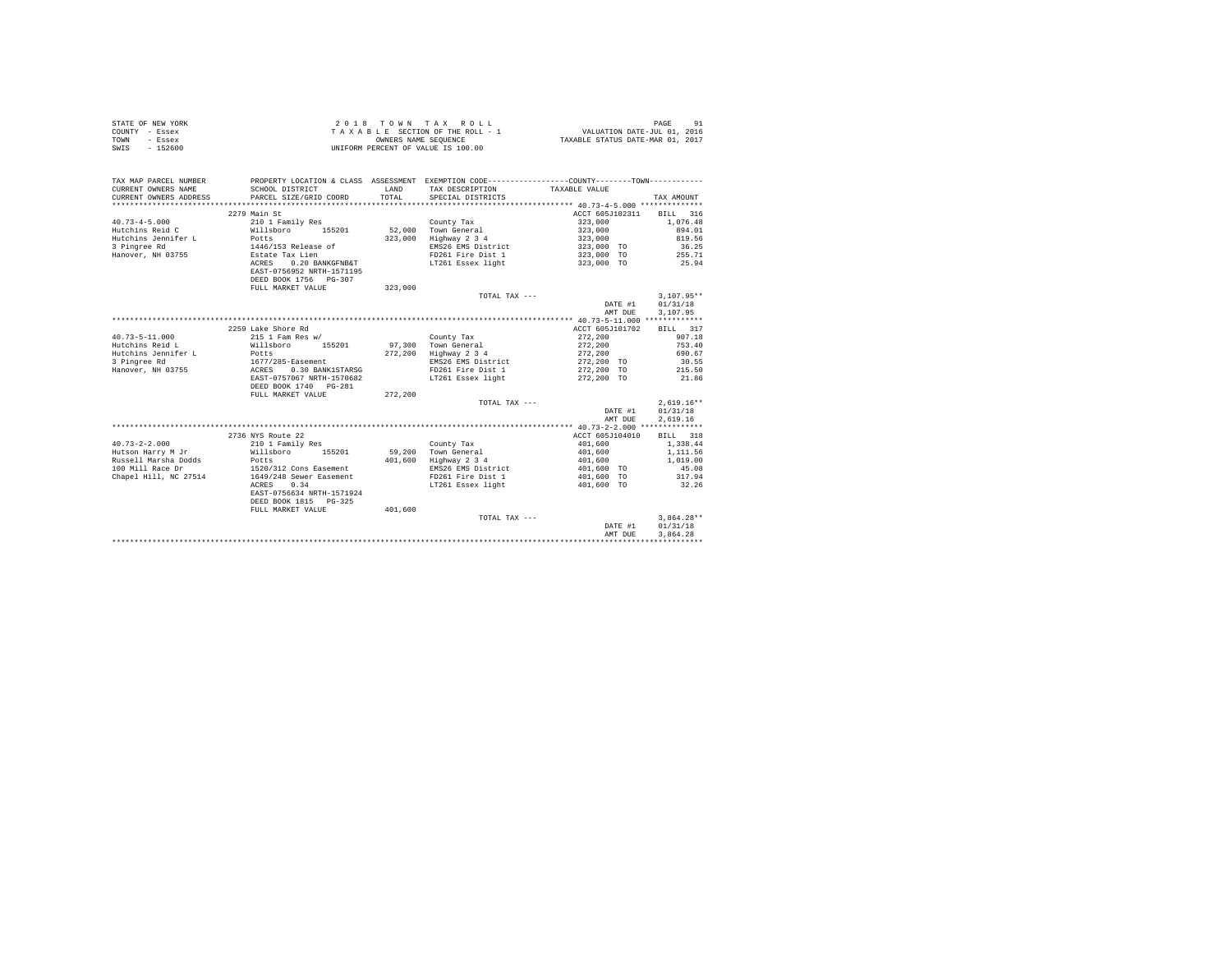| COUNTY - Essex<br>TOWN<br>- Essex<br>SWIS - 152600                     | T A X A B L E SECTION OF THE ROLL - 1 WALUATION DATE-JUL 01, 2016<br>OWNERS NAWE SEQUENCE HOUSE TAXABLE STATUS DATE-MAR 01, 2017<br>UNIFORM PERCENT OF VALUE IS 100.00 |               |                                                                                                                                                       |                          |               |
|------------------------------------------------------------------------|------------------------------------------------------------------------------------------------------------------------------------------------------------------------|---------------|-------------------------------------------------------------------------------------------------------------------------------------------------------|--------------------------|---------------|
| TAX MAP PARCEL NUMBER<br>CURRENT OWNERS NAME<br>CURRENT OWNERS ADDRESS | SCHOOL DISTRICT<br>PARCEL SIZE/GRID COORD                                                                                                                              | LAND<br>TOTAL | PROPERTY LOCATION & CLASS ASSESSMENT EXEMPTION CODE----------------COUNTY--------TOWN----------<br>TAX DESCRIPTION TAXABLE VALUE<br>SPECIAL DISTRICTS |                          | TAX AMOUNT    |
|                                                                        |                                                                                                                                                                        |               |                                                                                                                                                       |                          |               |
|                                                                        | 8 Twin Valley Ln                                                                                                                                                       |               |                                                                                                                                                       | ACCT 605J101907 BILL 319 |               |
|                                                                        |                                                                                                                                                                        |               |                                                                                                                                                       |                          |               |
|                                                                        |                                                                                                                                                                        |               |                                                                                                                                                       |                          | 131.98        |
|                                                                        |                                                                                                                                                                        |               |                                                                                                                                                       |                          | 109.61        |
|                                                                        |                                                                                                                                                                        |               |                                                                                                                                                       |                          | 100.48        |
|                                                                        |                                                                                                                                                                        |               |                                                                                                                                                       |                          | 8.89<br>93.00 |
|                                                                        | EAST-0725561 NRTH-1551338<br>DEED BOOK 1208 PG-327                                                                                                                     |               |                                                                                                                                                       |                          |               |
|                                                                        | FULL MARKET VALUE 79, 200                                                                                                                                              |               |                                                                                                                                                       |                          |               |
|                                                                        |                                                                                                                                                                        |               | TOTAL TAX ---                                                                                                                                         |                          | $443.96**$    |
|                                                                        |                                                                                                                                                                        |               |                                                                                                                                                       | DATE #1 01/31/18         |               |
|                                                                        |                                                                                                                                                                        |               |                                                                                                                                                       | AMT DUE 443.96           |               |
|                                                                        |                                                                                                                                                                        |               |                                                                                                                                                       |                          |               |
|                                                                        | 42 Clubhouse Way                                                                                                                                                       |               |                                                                                                                                                       | ACCT 605J102110 BILL 320 |               |
|                                                                        |                                                                                                                                                                        |               |                                                                                                                                                       |                          |               |
|                                                                        |                                                                                                                                                                        |               |                                                                                                                                                       |                          |               |
|                                                                        |                                                                                                                                                                        |               |                                                                                                                                                       |                          |               |
|                                                                        |                                                                                                                                                                        |               |                                                                                                                                                       |                          |               |
|                                                                        |                                                                                                                                                                        |               |                                                                                                                                                       |                          |               |
|                                                                        |                                                                                                                                                                        |               |                                                                                                                                                       |                          |               |
|                                                                        |                                                                                                                                                                        |               | TOTAL TAX $---$                                                                                                                                       |                          | 8.501.16**    |
|                                                                        |                                                                                                                                                                        |               |                                                                                                                                                       | DATE #1                  | 01/31/18      |
|                                                                        |                                                                                                                                                                        |               |                                                                                                                                                       | AMT DUE                  | 8.501.16      |
|                                                                        |                                                                                                                                                                        |               |                                                                                                                                                       |                          |               |
|                                                                        | Jersey St                                                                                                                                                              |               |                                                                                                                                                       | ACCT 605J104501          | BILL 321      |
|                                                                        |                                                                                                                                                                        |               |                                                                                                                                                       |                          |               |
|                                                                        |                                                                                                                                                                        |               |                                                                                                                                                       |                          |               |
|                                                                        |                                                                                                                                                                        |               |                                                                                                                                                       |                          |               |
|                                                                        |                                                                                                                                                                        |               |                                                                                                                                                       |                          |               |
|                                                                        |                                                                                                                                                                        |               |                                                                                                                                                       |                          |               |
|                                                                        |                                                                                                                                                                        |               |                                                                                                                                                       |                          |               |
|                                                                        |                                                                                                                                                                        |               | TOTAL TAX ---                                                                                                                                         |                          | $476.37**$    |
|                                                                        |                                                                                                                                                                        |               |                                                                                                                                                       | DATE #1                  | 01/31/18      |
|                                                                        |                                                                                                                                                                        |               |                                                                                                                                                       | AMT DUE                  | 476.37        |
|                                                                        |                                                                                                                                                                        |               |                                                                                                                                                       |                          |               |
|                                                                        | 1600 Jersev St                                                                                                                                                         |               |                                                                                                                                                       | ACCT 605J101811          | BILL 322      |
|                                                                        |                                                                                                                                                                        |               |                                                                                                                                                       |                          |               |
|                                                                        |                                                                                                                                                                        |               |                                                                                                                                                       |                          |               |
|                                                                        |                                                                                                                                                                        |               |                                                                                                                                                       |                          |               |
|                                                                        |                                                                                                                                                                        |               |                                                                                                                                                       |                          |               |
|                                                                        |                                                                                                                                                                        |               |                                                                                                                                                       |                          |               |
|                                                                        |                                                                                                                                                                        |               |                                                                                                                                                       |                          |               |
|                                                                        |                                                                                                                                                                        |               | TOTAL TAX ---                                                                                                                                         |                          | $2.817.53**$  |
|                                                                        |                                                                                                                                                                        |               |                                                                                                                                                       | DATE #1                  | 01/31/18      |
|                                                                        |                                                                                                                                                                        |               |                                                                                                                                                       | AMT DUE                  | 2.817.53      |
|                                                                        |                                                                                                                                                                        |               |                                                                                                                                                       |                          |               |

STATE OF NEW YORK 2 0 1 8 T O W N T A X R O L L PAGE 92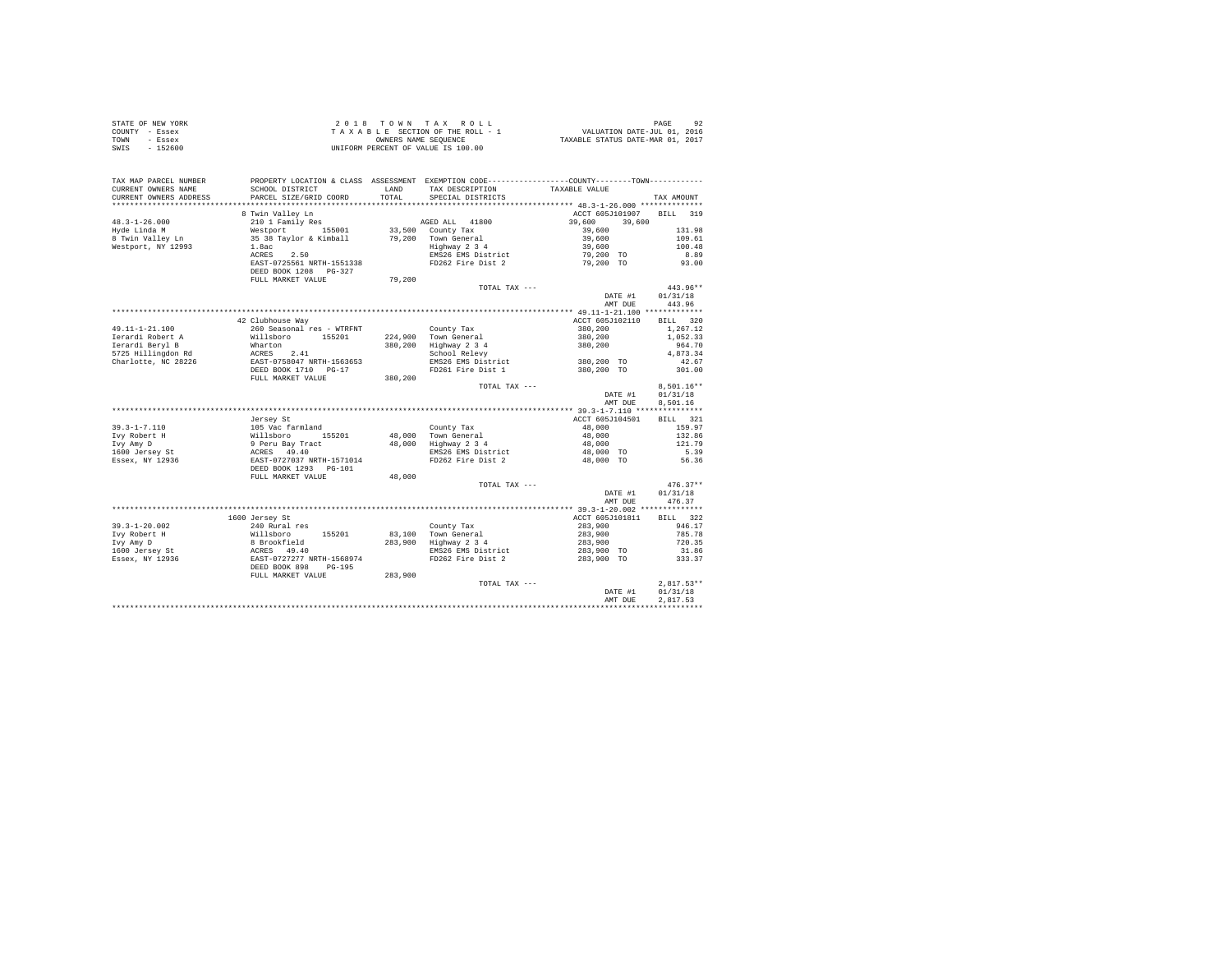| STATE OF NEW YORK | 2018 TOWN TAX ROLL                 | 93<br>PAGE                       |
|-------------------|------------------------------------|----------------------------------|
| COUNTY - Essex    | TAXABLE SECTION OF THE ROLL - 1    | VALUATION DATE-JUL 01, 2016      |
| TOWN<br>- Essex   | OWNERS NAME SEOUENCE               | TAXABLE STATUS DATE-MAR 01, 2017 |
| $-152600$<br>SWIS | UNIFORM PERCENT OF VALUE IS 100.00 |                                  |

| TAX MAP PARCEL NUMBER<br>CURRENT OWNERS NAME                                                   | PROPERTY LOCATION & CLASS ASSESSMENT EXEMPTION CODE---------------COUNTY-------TOWN---------<br>SCHOOL DISTRICT | LAND    | TAX DESCRIPTION TAXABLE VALUE         |                       |                          |
|------------------------------------------------------------------------------------------------|-----------------------------------------------------------------------------------------------------------------|---------|---------------------------------------|-----------------------|--------------------------|
| CURRENT OWNERS ADDRESS                                                                         | PARCEL SIZE/GRID COORD                                                                                          | TOTAL   | SPECIAL DISTRICTS                     |                       | TAX AMOUNT               |
|                                                                                                |                                                                                                                 |         |                                       |                       |                          |
|                                                                                                | NYS Route 22                                                                                                    |         |                                       |                       | ACCT 605J104015 BILL 323 |
| $40.3 - 3 - 12.100$                                                                            | 105 Vac farmland                                                                                                |         | AG DIST C 41720                       | 3,658 3,658           |                          |
| Jackson Living Trust                                                                           | Willsboro<br>155201 45,500 County Tax                                                                           |         |                                       | 41,842                | 139.45                   |
| PO Box 123                                                                                     | Potts                                                                                                           |         | 45,500 Town General                   | $41,842$<br>$41,842$  | 115.81                   |
| Essex, NY 12936                                                                                | ACRES 45.76                                                                                                     |         | Highway 2 3 4                         |                       | 106.17                   |
|                                                                                                | EAST-0751351 NRTH-1570193                                                                                       |         | EMS26 EMS District 45,500 TO          |                       | 5.11                     |
| MAY BE SUBJECT TO PAYMENT DEED BOOK 1632 PG-289<br>UNDER AGDIST LAW TIL 2021 FULL MARKET VALUE |                                                                                                                 |         | FD261 Fire Dist 1 45,500 TO           |                       | 36.02                    |
|                                                                                                |                                                                                                                 |         | 45,500 LT261 Essex light              | 45,500 TO             | 3.65                     |
|                                                                                                |                                                                                                                 |         | TOTAL TAX ---                         |                       | $406.21**$               |
|                                                                                                |                                                                                                                 |         |                                       | DATE #1               | 01/31/18                 |
|                                                                                                |                                                                                                                 |         |                                       | AMT DUE               | 406.21                   |
|                                                                                                |                                                                                                                 |         |                                       |                       |                          |
|                                                                                                | 2538 NYS Route 22                                                                                               |         |                                       | ACCT 605J179005       | BILL 324                 |
| $40.3 - 3 - 12.200$                                                                            |                                                                                                                 |         | AG. BLDG. 41700                       | 7.571<br>7,571        |                          |
| Jackson Living Trust                                                                           | 210 1 Family Res<br>Willsboro 155201                                                                            |         | 33,500 County Tax                     | 168,429               | 561.33                   |
| c/o Ronald E Jackson Potts Patent                                                              |                                                                                                                 |         | 176,000 Town General                  | 168,429               | 466.18                   |
| Trustee                                                                                        |                                                                                                                 |         | Highway 2 3 4                         |                       |                          |
| PO Box 123                                                                                     | ACRES 2.50<br>EAST-0751746 NRTH-1570996<br>DEED BOOK 1632 PG-284                                                |         | EMS26 EMS District                    | 168,429<br>176,000 TO | 427.36<br>19.75          |
| Essex, NY 12936                                                                                |                                                                                                                 |         | FD261 Fire Dist 1 0 176,000 TO 139.34 |                       |                          |
|                                                                                                | FULL MARKET VALUE                                                                                               |         | 176,000 LT261 Essex light 176,000 TO  |                       | 14.14                    |
| MAY BE SUBJECT TO PAYMENT                                                                      |                                                                                                                 |         |                                       |                       |                          |
| UNDER RPTL483 UNTIL 2025                                                                       |                                                                                                                 |         |                                       |                       |                          |
|                                                                                                |                                                                                                                 |         | TOTAL TAX ---                         |                       | $1.628.10**$             |
|                                                                                                |                                                                                                                 |         |                                       | DATE #1               | 01/31/18                 |
|                                                                                                |                                                                                                                 |         |                                       | AMT DUE               | 1,628.10                 |
|                                                                                                |                                                                                                                 |         |                                       |                       |                          |
|                                                                                                | 44 Beggs Point St                                                                                               |         |                                       | ACCT 605J101913       | BILL 325                 |
| $40.73 - 3 - 3.000$                                                                            | 210 1 Family Res - WTRFNT                                                                                       |         | County Tax                            | 140,200               | 467.25                   |
| Jackson Norma C                                                                                | Willsboro 155201 60.000 Town General                                                                            |         |                                       | 140,200               | 388.05                   |
| Essex, NY 12936                                                                                | Potts                                                                                                           |         | 140,200 Highway 2 3 4                 | 140,200<br>140,200 TO | $35 - 74$                |
|                                                                                                | 133/263 Court Order Sewer                                                                                       |         | EMS26 EMS District                    |                       |                          |
|                                                                                                | 88s X 37S Xirr                                                                                                  |         | FD261 Fire Dist 1 140,200 TO 110.99   |                       |                          |
|                                                                                                | 0.10<br>ACRES                                                                                                   |         | LT261 Essex light 140,200 TO          |                       | 11.26                    |
|                                                                                                | EAST-0757039 NRTH-1571964                                                                                       |         |                                       |                       |                          |
|                                                                                                | DEED BOOK 445<br>$PG-100$                                                                                       |         |                                       |                       |                          |
|                                                                                                | FULL MARKET VALUE                                                                                               | 140,200 |                                       |                       |                          |
|                                                                                                |                                                                                                                 |         | TOTAL TAX ---                         |                       | $1,349.03**$             |
|                                                                                                |                                                                                                                 |         |                                       | DATE #1               | 01/31/18                 |
|                                                                                                |                                                                                                                 |         |                                       | AMT DUE               | 1,349.03                 |
|                                                                                                |                                                                                                                 |         |                                       |                       |                          |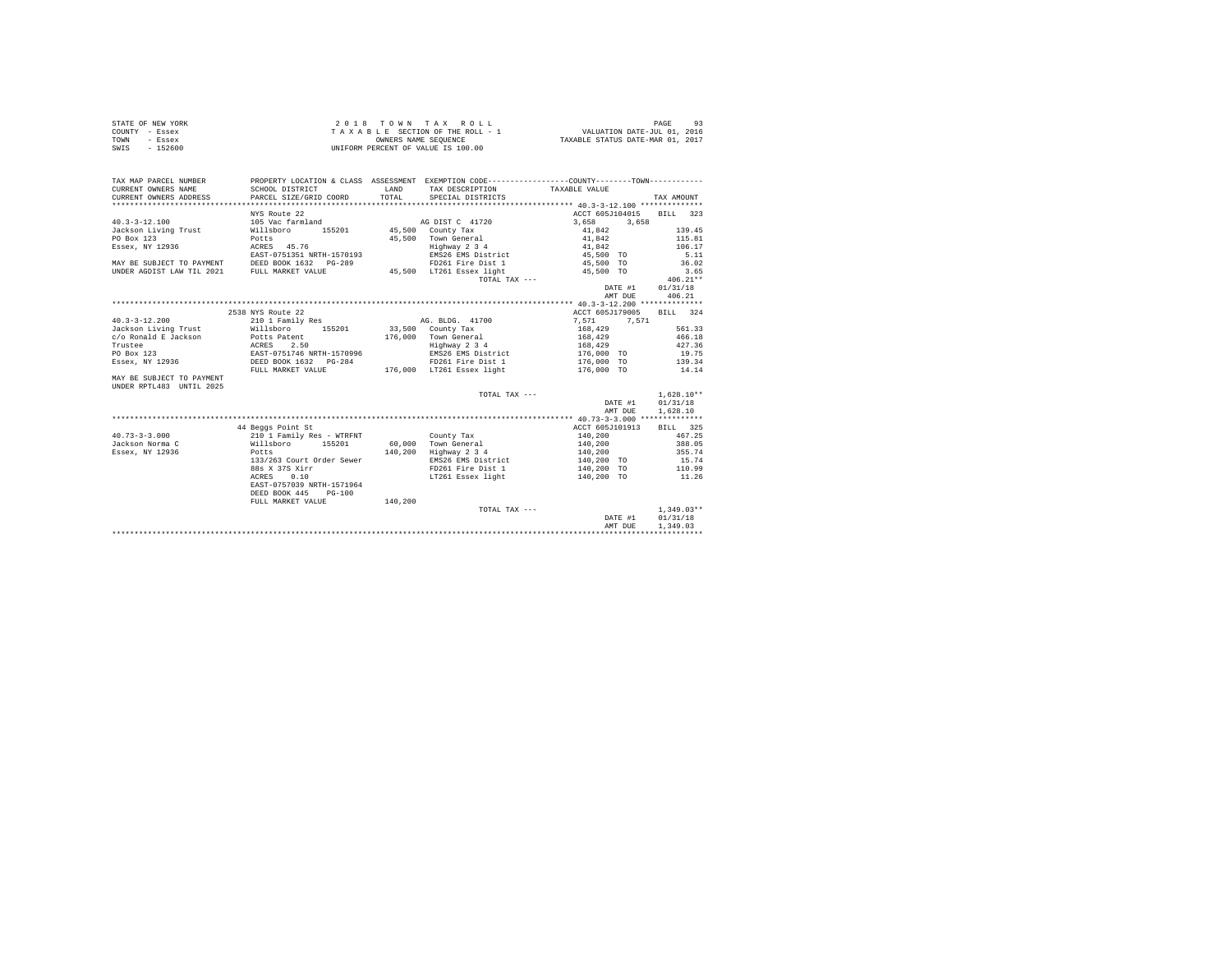|                | STATE OF NEW YORK |  |  |  | 2018 TOWN TAX ROLL                 |  |  |  |  |                                  | PAGE | 94 |
|----------------|-------------------|--|--|--|------------------------------------|--|--|--|--|----------------------------------|------|----|
| COUNTY - Essex |                   |  |  |  | TAXABLE SECTION OF THE ROLL - 1    |  |  |  |  | VALUATION DATE-JUL 01, 2016      |      |    |
| TOWN           | - Essex           |  |  |  | OWNERS NAME SEOUENCE               |  |  |  |  | TAXABLE STATUS DATE-MAR 01, 2017 |      |    |
| SWIS           | - 152600          |  |  |  | UNIFORM PERCENT OF VALUE IS 100.00 |  |  |  |  |                                  |      |    |

| ACCT 605J102002<br>43 Leaning Rd<br>BILL 326<br>392.60<br>$48.2 - 1 - 17.000$<br>240 Rural res<br>117,800<br>County Tax<br>Willsboro 155201<br>117,800<br>100.500 Town General<br>326.05<br>Wharton<br>Highway 2 3 4<br>117,800<br>117,800<br>298.90<br>Essex, NY 12936 69.53<br>EMS26 EMS District<br>117,800 TO<br>13.22<br>EAST-0738996 NRTH-1561822<br>FD262 Fire Dist 2<br>117,800 TO<br>138.33<br>DEED BOOK 1142 PG-147<br>FULL MARKET VALUE<br>117,800<br>$1.169.10**$<br>TOTAL TAX ---<br>DATE #1<br>01/31/18<br>1,169.10<br>AMT DUE<br>1809 NYS Route 22<br>ACCT 605J102607<br>BILL 327<br>$49.1 - 1 - 34.000$<br>210 1 Family Res<br>157,400<br>524.58<br>County Tax<br>Willsboro<br>435.66<br>James Stanley H<br>155201 37.700 Town General<br>157,400<br>Highway 2 3 4<br>399.38<br>James Candy M<br>Wharton<br>157,400<br>157,400<br>1809 NYS Rte 22<br>6.70 A<br>ACRES<br>17.67<br>EMS26 EMS District<br>157,400 TO<br>FD262 Fire Dist 2<br>184.83<br>Essex, NY 12936<br>6.70<br>157,400 TO<br>LT262 Whallonsburg light<br>EAST-0744647 NRTH-1560357<br>157,400 TO<br>38.18<br>DEED BOOK 657<br>$PG-169$<br>FULL MARKET VALUE<br>157,400<br>$1.600.30**$<br>TOTAL TAX ---<br>DATE #1<br>01/31/18<br>1,600.30<br>AMT DUE<br>1823 NYS Route 22<br>ACCT 605J102003<br>BILL 328<br>$49.1 - 1 - 35.000$<br>46,900<br>156.31<br>210 1 Family Res<br>County Tax<br>James Stanley H<br>38,500 Town General<br>46,900 Highway 2 3 4<br>129.81<br>Willsboro 155201<br>46,900<br>1809 NYS Rte 22<br>Wharton<br>46,900<br>119.00<br>912/267 Life Use To<br>EMS26 EMS District 46,900 TO<br>5.26<br>Essex, NY 12936<br>Florence James<br>FD262 Fire Dist 2<br>46,900 TO<br>55.07<br>ACRES<br>7.50<br>LT262 Whallonsburg light<br>46,900 TO<br>11.38<br>EAST-0744530 NRTH-1560749<br>DEED BOOK 912<br>$PG-267$<br>46,900<br>FULL MARKET VALUE<br>$476.83**$<br>TOTAL TAX ---<br>01/31/18<br>DATE #1<br>476.83<br>AMT DUE | TAX MAP PARCEL NUMBER<br>CURRENT OWNERS NAME<br>CURRENT OWNERS ADDRESS | SCHOOL DISTRICT<br>PARCEL SIZE/GRID COORD | LAND<br>TOTAL | PROPERTY LOCATION & CLASS ASSESSMENT EXEMPTION CODE----------------COUNTY--------TOWN----------<br>TAX DESCRIPTION TAXABLE VALUE<br>SPECIAL DISTRICTS | TAX AMOUNT |
|--------------------------------------------------------------------------------------------------------------------------------------------------------------------------------------------------------------------------------------------------------------------------------------------------------------------------------------------------------------------------------------------------------------------------------------------------------------------------------------------------------------------------------------------------------------------------------------------------------------------------------------------------------------------------------------------------------------------------------------------------------------------------------------------------------------------------------------------------------------------------------------------------------------------------------------------------------------------------------------------------------------------------------------------------------------------------------------------------------------------------------------------------------------------------------------------------------------------------------------------------------------------------------------------------------------------------------------------------------------------------------------------------------------------------------------------------------------------------------------------------------------------------------------------------------------------------------------------------------------------------------------------------------------------------------------------------------------------------------------------------------------------------------------------------------------------------------------------------------------------------------------------------------------------------|------------------------------------------------------------------------|-------------------------------------------|---------------|-------------------------------------------------------------------------------------------------------------------------------------------------------|------------|
|                                                                                                                                                                                                                                                                                                                                                                                                                                                                                                                                                                                                                                                                                                                                                                                                                                                                                                                                                                                                                                                                                                                                                                                                                                                                                                                                                                                                                                                                                                                                                                                                                                                                                                                                                                                                                                                                                                                          |                                                                        |                                           |               |                                                                                                                                                       |            |
|                                                                                                                                                                                                                                                                                                                                                                                                                                                                                                                                                                                                                                                                                                                                                                                                                                                                                                                                                                                                                                                                                                                                                                                                                                                                                                                                                                                                                                                                                                                                                                                                                                                                                                                                                                                                                                                                                                                          |                                                                        |                                           |               |                                                                                                                                                       |            |
|                                                                                                                                                                                                                                                                                                                                                                                                                                                                                                                                                                                                                                                                                                                                                                                                                                                                                                                                                                                                                                                                                                                                                                                                                                                                                                                                                                                                                                                                                                                                                                                                                                                                                                                                                                                                                                                                                                                          |                                                                        |                                           |               |                                                                                                                                                       |            |
|                                                                                                                                                                                                                                                                                                                                                                                                                                                                                                                                                                                                                                                                                                                                                                                                                                                                                                                                                                                                                                                                                                                                                                                                                                                                                                                                                                                                                                                                                                                                                                                                                                                                                                                                                                                                                                                                                                                          | James Lloyd H                                                          |                                           |               |                                                                                                                                                       |            |
|                                                                                                                                                                                                                                                                                                                                                                                                                                                                                                                                                                                                                                                                                                                                                                                                                                                                                                                                                                                                                                                                                                                                                                                                                                                                                                                                                                                                                                                                                                                                                                                                                                                                                                                                                                                                                                                                                                                          | 43 Leaning Rd                                                          |                                           |               |                                                                                                                                                       |            |
|                                                                                                                                                                                                                                                                                                                                                                                                                                                                                                                                                                                                                                                                                                                                                                                                                                                                                                                                                                                                                                                                                                                                                                                                                                                                                                                                                                                                                                                                                                                                                                                                                                                                                                                                                                                                                                                                                                                          |                                                                        |                                           |               |                                                                                                                                                       |            |
|                                                                                                                                                                                                                                                                                                                                                                                                                                                                                                                                                                                                                                                                                                                                                                                                                                                                                                                                                                                                                                                                                                                                                                                                                                                                                                                                                                                                                                                                                                                                                                                                                                                                                                                                                                                                                                                                                                                          |                                                                        |                                           |               |                                                                                                                                                       |            |
|                                                                                                                                                                                                                                                                                                                                                                                                                                                                                                                                                                                                                                                                                                                                                                                                                                                                                                                                                                                                                                                                                                                                                                                                                                                                                                                                                                                                                                                                                                                                                                                                                                                                                                                                                                                                                                                                                                                          |                                                                        |                                           |               |                                                                                                                                                       |            |
|                                                                                                                                                                                                                                                                                                                                                                                                                                                                                                                                                                                                                                                                                                                                                                                                                                                                                                                                                                                                                                                                                                                                                                                                                                                                                                                                                                                                                                                                                                                                                                                                                                                                                                                                                                                                                                                                                                                          |                                                                        |                                           |               |                                                                                                                                                       |            |
|                                                                                                                                                                                                                                                                                                                                                                                                                                                                                                                                                                                                                                                                                                                                                                                                                                                                                                                                                                                                                                                                                                                                                                                                                                                                                                                                                                                                                                                                                                                                                                                                                                                                                                                                                                                                                                                                                                                          |                                                                        |                                           |               |                                                                                                                                                       |            |
|                                                                                                                                                                                                                                                                                                                                                                                                                                                                                                                                                                                                                                                                                                                                                                                                                                                                                                                                                                                                                                                                                                                                                                                                                                                                                                                                                                                                                                                                                                                                                                                                                                                                                                                                                                                                                                                                                                                          |                                                                        |                                           |               |                                                                                                                                                       |            |
|                                                                                                                                                                                                                                                                                                                                                                                                                                                                                                                                                                                                                                                                                                                                                                                                                                                                                                                                                                                                                                                                                                                                                                                                                                                                                                                                                                                                                                                                                                                                                                                                                                                                                                                                                                                                                                                                                                                          |                                                                        |                                           |               |                                                                                                                                                       |            |
|                                                                                                                                                                                                                                                                                                                                                                                                                                                                                                                                                                                                                                                                                                                                                                                                                                                                                                                                                                                                                                                                                                                                                                                                                                                                                                                                                                                                                                                                                                                                                                                                                                                                                                                                                                                                                                                                                                                          |                                                                        |                                           |               |                                                                                                                                                       |            |
|                                                                                                                                                                                                                                                                                                                                                                                                                                                                                                                                                                                                                                                                                                                                                                                                                                                                                                                                                                                                                                                                                                                                                                                                                                                                                                                                                                                                                                                                                                                                                                                                                                                                                                                                                                                                                                                                                                                          |                                                                        |                                           |               |                                                                                                                                                       |            |
|                                                                                                                                                                                                                                                                                                                                                                                                                                                                                                                                                                                                                                                                                                                                                                                                                                                                                                                                                                                                                                                                                                                                                                                                                                                                                                                                                                                                                                                                                                                                                                                                                                                                                                                                                                                                                                                                                                                          |                                                                        |                                           |               |                                                                                                                                                       |            |
|                                                                                                                                                                                                                                                                                                                                                                                                                                                                                                                                                                                                                                                                                                                                                                                                                                                                                                                                                                                                                                                                                                                                                                                                                                                                                                                                                                                                                                                                                                                                                                                                                                                                                                                                                                                                                                                                                                                          |                                                                        |                                           |               |                                                                                                                                                       |            |
|                                                                                                                                                                                                                                                                                                                                                                                                                                                                                                                                                                                                                                                                                                                                                                                                                                                                                                                                                                                                                                                                                                                                                                                                                                                                                                                                                                                                                                                                                                                                                                                                                                                                                                                                                                                                                                                                                                                          |                                                                        |                                           |               |                                                                                                                                                       |            |
|                                                                                                                                                                                                                                                                                                                                                                                                                                                                                                                                                                                                                                                                                                                                                                                                                                                                                                                                                                                                                                                                                                                                                                                                                                                                                                                                                                                                                                                                                                                                                                                                                                                                                                                                                                                                                                                                                                                          |                                                                        |                                           |               |                                                                                                                                                       |            |
|                                                                                                                                                                                                                                                                                                                                                                                                                                                                                                                                                                                                                                                                                                                                                                                                                                                                                                                                                                                                                                                                                                                                                                                                                                                                                                                                                                                                                                                                                                                                                                                                                                                                                                                                                                                                                                                                                                                          |                                                                        |                                           |               |                                                                                                                                                       |            |
|                                                                                                                                                                                                                                                                                                                                                                                                                                                                                                                                                                                                                                                                                                                                                                                                                                                                                                                                                                                                                                                                                                                                                                                                                                                                                                                                                                                                                                                                                                                                                                                                                                                                                                                                                                                                                                                                                                                          |                                                                        |                                           |               |                                                                                                                                                       |            |
|                                                                                                                                                                                                                                                                                                                                                                                                                                                                                                                                                                                                                                                                                                                                                                                                                                                                                                                                                                                                                                                                                                                                                                                                                                                                                                                                                                                                                                                                                                                                                                                                                                                                                                                                                                                                                                                                                                                          |                                                                        |                                           |               |                                                                                                                                                       |            |
|                                                                                                                                                                                                                                                                                                                                                                                                                                                                                                                                                                                                                                                                                                                                                                                                                                                                                                                                                                                                                                                                                                                                                                                                                                                                                                                                                                                                                                                                                                                                                                                                                                                                                                                                                                                                                                                                                                                          |                                                                        |                                           |               |                                                                                                                                                       |            |
|                                                                                                                                                                                                                                                                                                                                                                                                                                                                                                                                                                                                                                                                                                                                                                                                                                                                                                                                                                                                                                                                                                                                                                                                                                                                                                                                                                                                                                                                                                                                                                                                                                                                                                                                                                                                                                                                                                                          |                                                                        |                                           |               |                                                                                                                                                       |            |
|                                                                                                                                                                                                                                                                                                                                                                                                                                                                                                                                                                                                                                                                                                                                                                                                                                                                                                                                                                                                                                                                                                                                                                                                                                                                                                                                                                                                                                                                                                                                                                                                                                                                                                                                                                                                                                                                                                                          |                                                                        |                                           |               |                                                                                                                                                       |            |
|                                                                                                                                                                                                                                                                                                                                                                                                                                                                                                                                                                                                                                                                                                                                                                                                                                                                                                                                                                                                                                                                                                                                                                                                                                                                                                                                                                                                                                                                                                                                                                                                                                                                                                                                                                                                                                                                                                                          |                                                                        |                                           |               |                                                                                                                                                       |            |
|                                                                                                                                                                                                                                                                                                                                                                                                                                                                                                                                                                                                                                                                                                                                                                                                                                                                                                                                                                                                                                                                                                                                                                                                                                                                                                                                                                                                                                                                                                                                                                                                                                                                                                                                                                                                                                                                                                                          |                                                                        |                                           |               |                                                                                                                                                       |            |
|                                                                                                                                                                                                                                                                                                                                                                                                                                                                                                                                                                                                                                                                                                                                                                                                                                                                                                                                                                                                                                                                                                                                                                                                                                                                                                                                                                                                                                                                                                                                                                                                                                                                                                                                                                                                                                                                                                                          |                                                                        |                                           |               |                                                                                                                                                       |            |
|                                                                                                                                                                                                                                                                                                                                                                                                                                                                                                                                                                                                                                                                                                                                                                                                                                                                                                                                                                                                                                                                                                                                                                                                                                                                                                                                                                                                                                                                                                                                                                                                                                                                                                                                                                                                                                                                                                                          |                                                                        |                                           |               |                                                                                                                                                       |            |
|                                                                                                                                                                                                                                                                                                                                                                                                                                                                                                                                                                                                                                                                                                                                                                                                                                                                                                                                                                                                                                                                                                                                                                                                                                                                                                                                                                                                                                                                                                                                                                                                                                                                                                                                                                                                                                                                                                                          |                                                                        |                                           |               |                                                                                                                                                       |            |
|                                                                                                                                                                                                                                                                                                                                                                                                                                                                                                                                                                                                                                                                                                                                                                                                                                                                                                                                                                                                                                                                                                                                                                                                                                                                                                                                                                                                                                                                                                                                                                                                                                                                                                                                                                                                                                                                                                                          |                                                                        |                                           |               |                                                                                                                                                       |            |
|                                                                                                                                                                                                                                                                                                                                                                                                                                                                                                                                                                                                                                                                                                                                                                                                                                                                                                                                                                                                                                                                                                                                                                                                                                                                                                                                                                                                                                                                                                                                                                                                                                                                                                                                                                                                                                                                                                                          |                                                                        |                                           |               |                                                                                                                                                       |            |
|                                                                                                                                                                                                                                                                                                                                                                                                                                                                                                                                                                                                                                                                                                                                                                                                                                                                                                                                                                                                                                                                                                                                                                                                                                                                                                                                                                                                                                                                                                                                                                                                                                                                                                                                                                                                                                                                                                                          |                                                                        |                                           |               |                                                                                                                                                       |            |
|                                                                                                                                                                                                                                                                                                                                                                                                                                                                                                                                                                                                                                                                                                                                                                                                                                                                                                                                                                                                                                                                                                                                                                                                                                                                                                                                                                                                                                                                                                                                                                                                                                                                                                                                                                                                                                                                                                                          |                                                                        |                                           |               |                                                                                                                                                       |            |
|                                                                                                                                                                                                                                                                                                                                                                                                                                                                                                                                                                                                                                                                                                                                                                                                                                                                                                                                                                                                                                                                                                                                                                                                                                                                                                                                                                                                                                                                                                                                                                                                                                                                                                                                                                                                                                                                                                                          |                                                                        |                                           |               |                                                                                                                                                       |            |
|                                                                                                                                                                                                                                                                                                                                                                                                                                                                                                                                                                                                                                                                                                                                                                                                                                                                                                                                                                                                                                                                                                                                                                                                                                                                                                                                                                                                                                                                                                                                                                                                                                                                                                                                                                                                                                                                                                                          |                                                                        |                                           |               |                                                                                                                                                       |            |
|                                                                                                                                                                                                                                                                                                                                                                                                                                                                                                                                                                                                                                                                                                                                                                                                                                                                                                                                                                                                                                                                                                                                                                                                                                                                                                                                                                                                                                                                                                                                                                                                                                                                                                                                                                                                                                                                                                                          |                                                                        |                                           |               |                                                                                                                                                       |            |
|                                                                                                                                                                                                                                                                                                                                                                                                                                                                                                                                                                                                                                                                                                                                                                                                                                                                                                                                                                                                                                                                                                                                                                                                                                                                                                                                                                                                                                                                                                                                                                                                                                                                                                                                                                                                                                                                                                                          |                                                                        |                                           |               |                                                                                                                                                       |            |
|                                                                                                                                                                                                                                                                                                                                                                                                                                                                                                                                                                                                                                                                                                                                                                                                                                                                                                                                                                                                                                                                                                                                                                                                                                                                                                                                                                                                                                                                                                                                                                                                                                                                                                                                                                                                                                                                                                                          |                                                                        |                                           |               |                                                                                                                                                       |            |
|                                                                                                                                                                                                                                                                                                                                                                                                                                                                                                                                                                                                                                                                                                                                                                                                                                                                                                                                                                                                                                                                                                                                                                                                                                                                                                                                                                                                                                                                                                                                                                                                                                                                                                                                                                                                                                                                                                                          |                                                                        |                                           |               |                                                                                                                                                       |            |
|                                                                                                                                                                                                                                                                                                                                                                                                                                                                                                                                                                                                                                                                                                                                                                                                                                                                                                                                                                                                                                                                                                                                                                                                                                                                                                                                                                                                                                                                                                                                                                                                                                                                                                                                                                                                                                                                                                                          |                                                                        |                                           |               |                                                                                                                                                       |            |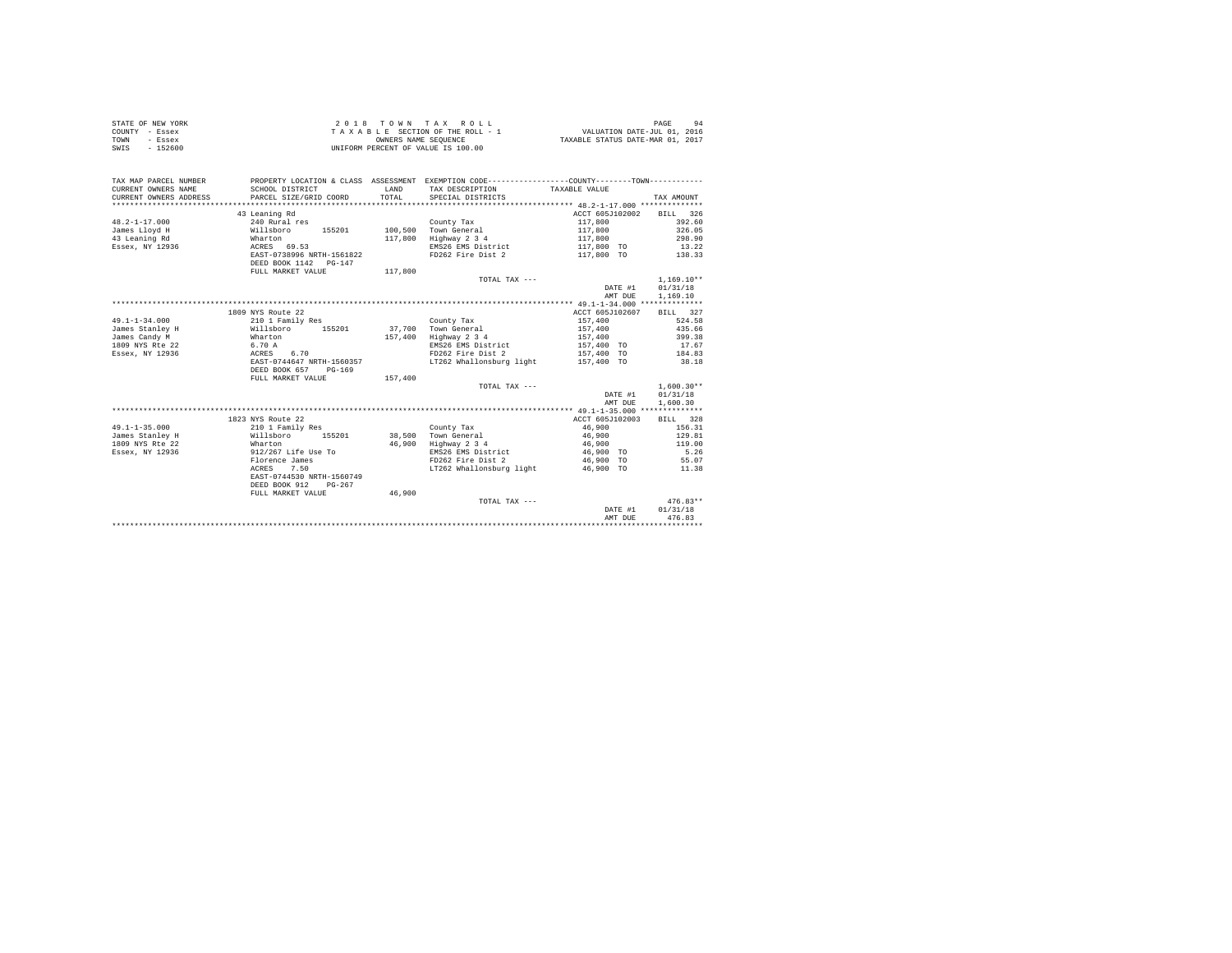|      | STATE OF NEW YORK | 2018 TOWN TAX ROLL                 | PAGE                             |
|------|-------------------|------------------------------------|----------------------------------|
|      | COUNTY - Essex    | TAXABLE SECTION OF THE ROLL - 1    | VALUATION DATE-JUL 01, 2016      |
| TOWN | - Essex           | OWNERS NAME SEOUENCE               | TAXABLE STATUS DATE-MAR 01, 2017 |
| SWIS | - 152600          | UNIFORM PERCENT OF VALUE IS 100.00 |                                  |

| TAX MAP PARCEL NUMBER                                  | PROPERTY LOCATION & CLASS ASSESSMENT EXEMPTION CODE---------------COUNTY-------TOWN---------- |         |                                          |                                     |                  |
|--------------------------------------------------------|-----------------------------------------------------------------------------------------------|---------|------------------------------------------|-------------------------------------|------------------|
|                                                        |                                                                                               |         |                                          |                                     |                  |
|                                                        | 1666 Lake Shore Rd                                                                            |         |                                          | ACCT 605J102001 BILL 329            |                  |
| 49.15-1-17.000                                         | 210 1 Family Res                                                                              |         | County Tax                               | 87,000                              | 289.95           |
| James Stewart G                                        | Willsboro 155201 32,000 Town General                                                          |         |                                          | 87,000                              | 240.80           |
| Hardman Claudia J                                      | Friswell<br>ACRES 1.00                                                                        | 87,000  | Highway 2 3 4                            | 87,000                              | 220.75           |
| 938 Mason St                                           |                                                                                               |         | EMS26 EMS District                       | 87,000 TO                           | 9.76             |
| Morrisonville, NY 12962                                | EAST-0756752 NRTH-1556568                                                                     |         | FD262 Fire Dist 2                        | 87.000 TO 102.16                    |                  |
|                                                        | DEED BOOK 1133 PG-160                                                                         |         |                                          |                                     |                  |
|                                                        | FULL MARKET VALUE                                                                             | 87,000  |                                          |                                     |                  |
|                                                        |                                                                                               |         | TOTAL TAX ---                            |                                     | $863.42**$       |
|                                                        |                                                                                               |         |                                          |                                     | DATE #1 01/31/18 |
|                                                        |                                                                                               |         |                                          | AMT DUE                             | 863.42           |
|                                                        |                                                                                               |         |                                          |                                     |                  |
|                                                        | 1712 Jersey St                                                                                |         |                                          | ACCT 605J197013                     | BILL 330         |
| $39.3 - 4 - 2.000$                                     |                                                                                               |         | AG DIST C 41720                          | 17,569 17,569                       |                  |
| Jamison Gwen                                           |                                                                                               |         | 67,900 County Tax                        | 101,431<br>101,431                  | 338.05           |
| 1699 Jersey St                                         |                                                                                               |         | 119,000 Town General                     |                                     | 280.74           |
| Essex, NY 12936                                        | ACRES 32.50                                                                                   |         | Highway 2 3 4                            | 101,431                             | 257.37           |
|                                                        | EAST-0730178 NRTH-1569805                                                                     |         |                                          | EMS26 EMS District 119,000 TO 13.36 |                  |
| MAY BE SUBJECT TO PAYMENT DEED BOOK 1817 PG-255        |                                                                                               |         | FD262 Fire Dist 2                        | 119,000 TO                          | 139.73           |
| UNDER AGDIST LAW TIL 2021 FULL MARKET VALUE            |                                                                                               | 119,000 |                                          |                                     |                  |
|                                                        |                                                                                               |         | TOTAL TAX ---                            |                                     | $1.029.25**$     |
|                                                        |                                                                                               |         |                                          | DATE #1                             | 01/31/18         |
|                                                        |                                                                                               |         |                                          | AMT DUE                             | 1,029.25         |
|                                                        |                                                                                               |         |                                          |                                     | BILL 331         |
|                                                        | NYS Route 22                                                                                  |         |                                          | ACCT 605J178517                     |                  |
| $49.1 - 1 - 28.000$                                    | 105 Vac farmland                                                                              |         | AG DIST C 41720                          | 15,589 15,589                       |                  |
| Jerdo Peter M                                          | Willsboro 155201                                                                              |         | 24,100 County Tax<br>24,100 Town General | 8,511                               | 28.37            |
| 1924 NYS Route 22                                      | Wharton                                                                                       |         |                                          | 8,511                               | 23.56            |
| Essex, NY 12936                                        | 1639/305-Rel of Estate Tx                                                                     |         | Highway 2 3 4                            | 8,511                               | 21.60            |
|                                                        | ACRES 17.20                                                                                   |         |                                          | EMS26 EMS District 24,100 TO        | 2.70             |
| MAY BE SUBJECT TO PAYMENT<br>UNDER AGDIST LAW TIL 2021 | EAST-0746942 NRTH-1563019<br>DEED BOOK 1636 PG-167                                            |         | FD261 Fire Dist 1                        | 24,100 TO                           | 19.08            |
|                                                        |                                                                                               |         |                                          |                                     |                  |
|                                                        | FULL MARKET VALUE                                                                             | 24,100  | TOTAL TAX ---                            |                                     | $95.31**$        |
|                                                        |                                                                                               |         |                                          | DATE #1                             | 01/31/18         |
|                                                        |                                                                                               |         |                                          | AMT DUE                             | 95.31            |
|                                                        |                                                                                               |         |                                          |                                     |                  |
|                                                        |                                                                                               |         |                                          |                                     |                  |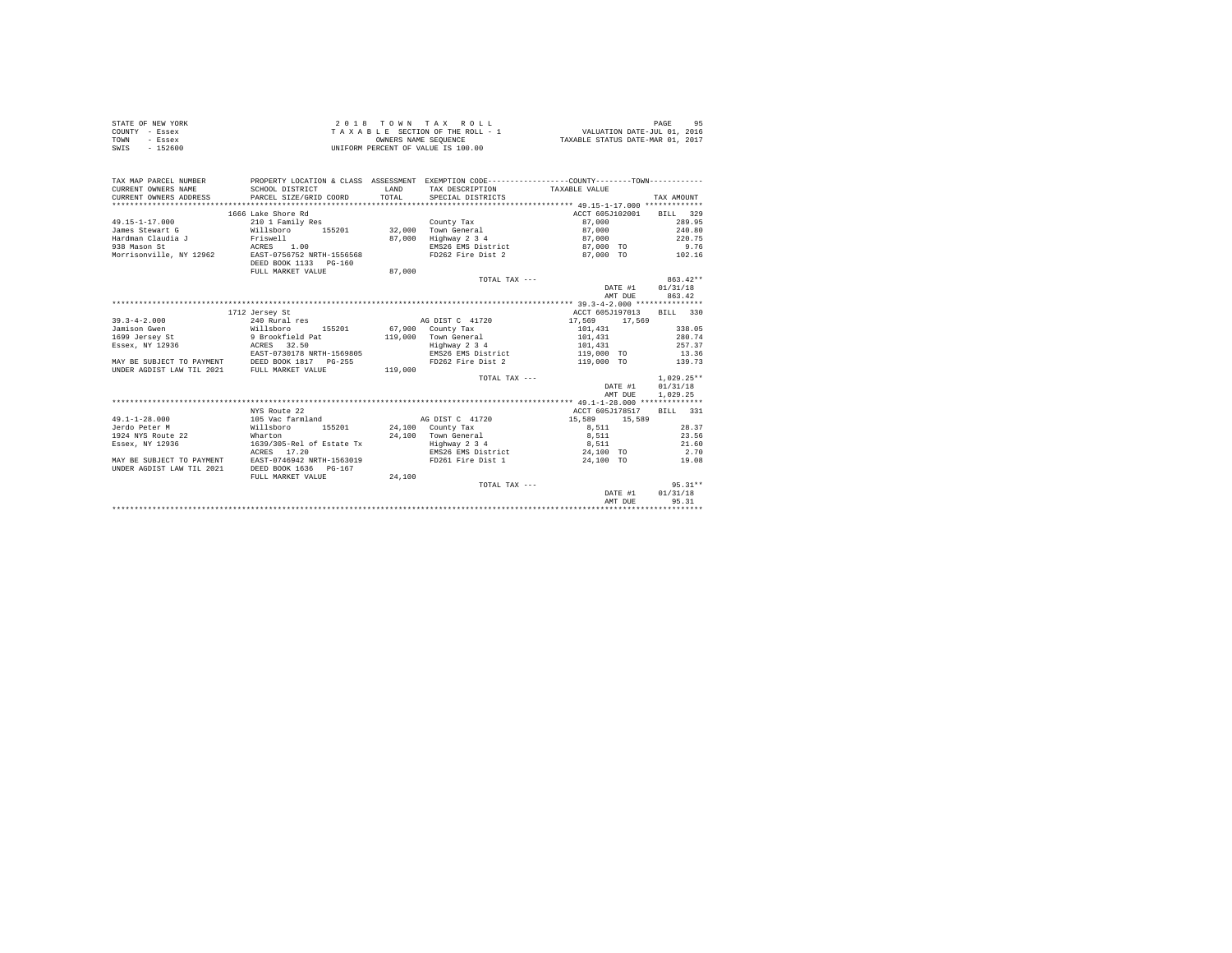|                | STATE OF NEW YORK | 2018 TOWN TAX ROLL                 | 96<br>PAGE                       |
|----------------|-------------------|------------------------------------|----------------------------------|
| COUNTY - Essex |                   | TAXABLE SECTION OF THE ROLL - 1    | VALUATION DATE-JUL 01, 2016      |
| TOWN           | - Essex           | OWNERS NAME SEOUENCE               | TAXABLE STATUS DATE-MAR 01, 2017 |
| SWIS           | $-152600$         | UNIFORM PERCENT OF VALUE IS 100.00 |                                  |

| TAX MAP PARCEL NUMBER<br>CURRENT OWNERS NAME        | PROPERTY LOCATION & CLASS ASSESSMENT EXEMPTION CODE----------------COUNTY--------TOWN----------<br>SCHOOL DISTRICT | T.AND    | TAX DESCRIPTION TAXABLE VALUE                 |                                     |                  |
|-----------------------------------------------------|--------------------------------------------------------------------------------------------------------------------|----------|-----------------------------------------------|-------------------------------------|------------------|
| CURRENT OWNERS ADDRESS PARCEL SIZE/GRID COORD       |                                                                                                                    | TOTAL    | SPECIAL DISTRICTS                             |                                     | TAX AMOUNT       |
|                                                     |                                                                                                                    |          |                                               |                                     |                  |
|                                                     | 1924 NYS Route 22                                                                                                  |          |                                               | ACCT 605J102011 BILL 332            |                  |
|                                                     |                                                                                                                    |          |                                               | 50.547 50.547                       |                  |
|                                                     |                                                                                                                    |          |                                               |                                     |                  |
| 1924 NYS Route 22 Wharton                           |                                                                                                                    |          | 247,300 County Tax                            | 133,987                             | 446.55           |
| Essex, NY 12936                                     | 1639/305-Rel of Estate Tx<br>ACRES 92.80                                                                           |          | Town General                                  | 133,987<br>133,987                  | 370.85           |
|                                                     |                                                                                                                    |          | Highway 2 3 4                                 |                                     | 339.97           |
| MAY BE SUBJECT TO PAYMENT EAST-0745171 NRTH-1563049 |                                                                                                                    |          |                                               | EMS26 EMS District 247,300 TO 27.76 |                  |
| UNDER AGDIST LAW TIL 2025 DEED BOOK 1636 PG-167     |                                                                                                                    |          |                                               | FD261 Fire Dist 1 247,300 TO        | 195.78           |
|                                                     | FULL MARKET VALUE                                                                                                  | 247,300  |                                               |                                     |                  |
|                                                     |                                                                                                                    |          | TOTAL TAX ---                                 |                                     | $1.380.91**$     |
|                                                     |                                                                                                                    |          |                                               |                                     | DATE #1 01/31/18 |
|                                                     |                                                                                                                    |          |                                               | AMT DUE                             | 1,380.91         |
|                                                     |                                                                                                                    |          |                                               |                                     |                  |
|                                                     | 2020 Lake Shore Rd                                                                                                 |          |                                               | ACCT 605J102103 BILL 333            |                  |
| $49.7 - 4 - 9.000$                                  | 260 Seasonal res - WTRFNT                                                                                          |          | County Tax                                    | 583,500                             | 1,944.67         |
|                                                     |                                                                                                                    |          |                                               | 583,500                             | 1,615.02         |
|                                                     |                                                                                                                    |          |                                               | 583,500                             | 1,480.54         |
|                                                     |                                                                                                                    |          | EMS26 EMS District                            | 583,500 TO                          | 65.49            |
|                                                     | EAST-0758054 NRTH-1564983                                                                                          |          |                                               | FD261 Fire Dist 1 583,500 TO        | 461.95           |
|                                                     | DEED BOOK 1269 PG-57                                                                                               |          |                                               | LT261 Essex light 583,500 TO        | 46.87            |
|                                                     | FULL MARKET VALUE                                                                                                  | 583,500  |                                               |                                     |                  |
|                                                     |                                                                                                                    |          |                                               | TOTAL TAX ---                       | $5.614.54**$     |
|                                                     |                                                                                                                    |          |                                               |                                     | DATE #1 01/31/18 |
|                                                     |                                                                                                                    |          |                                               | AMT DUE                             | 5.614.54         |
|                                                     |                                                                                                                    |          |                                               |                                     |                  |
|                                                     | 7 Clubhouse Way                                                                                                    |          |                                               | ACCT 605J100306 BILL 334            |                  |
| $49.11 - 1 - 12.000$                                | 260 Seasonal res                                                                                                   |          | County Tax                                    | 260,100                             | 866.85           |
| Jordan Charles Goodwin Trust Willsboro 155201       |                                                                                                                    |          | 125,500 Town General<br>260,100 Highway 2 3 4 | 260,100<br>260,100                  | 719.91           |
| PO Box 6172                                         | Wharton                                                                                                            |          |                                               |                                     | 659.96           |
| Glen Allen, VA 23058 1358/11 BLA                    |                                                                                                                    |          |                                               | EMS26 EMS District 260,100 TO 29.19 |                  |
|                                                     | 1414/126 Easement                                                                                                  |          |                                               | FD261 Fire Dist 1 260,100 TO 205.92 |                  |
|                                                     | ACRES 0.49                                                                                                         |          |                                               |                                     |                  |
|                                                     | EAST-0757438 NRTH-1562968                                                                                          |          |                                               |                                     |                  |
|                                                     | DEED BOOK 1819 PG-116                                                                                              |          |                                               |                                     |                  |
|                                                     | FULL MARKET VALUE                                                                                                  | 260, 100 |                                               |                                     |                  |
|                                                     |                                                                                                                    |          | TOTAL TAX ---                                 |                                     | $2.481.83**$     |
|                                                     |                                                                                                                    |          |                                               | DATE #1                             | 01/31/18         |
|                                                     |                                                                                                                    |          |                                               | AMT DUE                             | 2.481.83         |
|                                                     |                                                                                                                    |          |                                               |                                     |                  |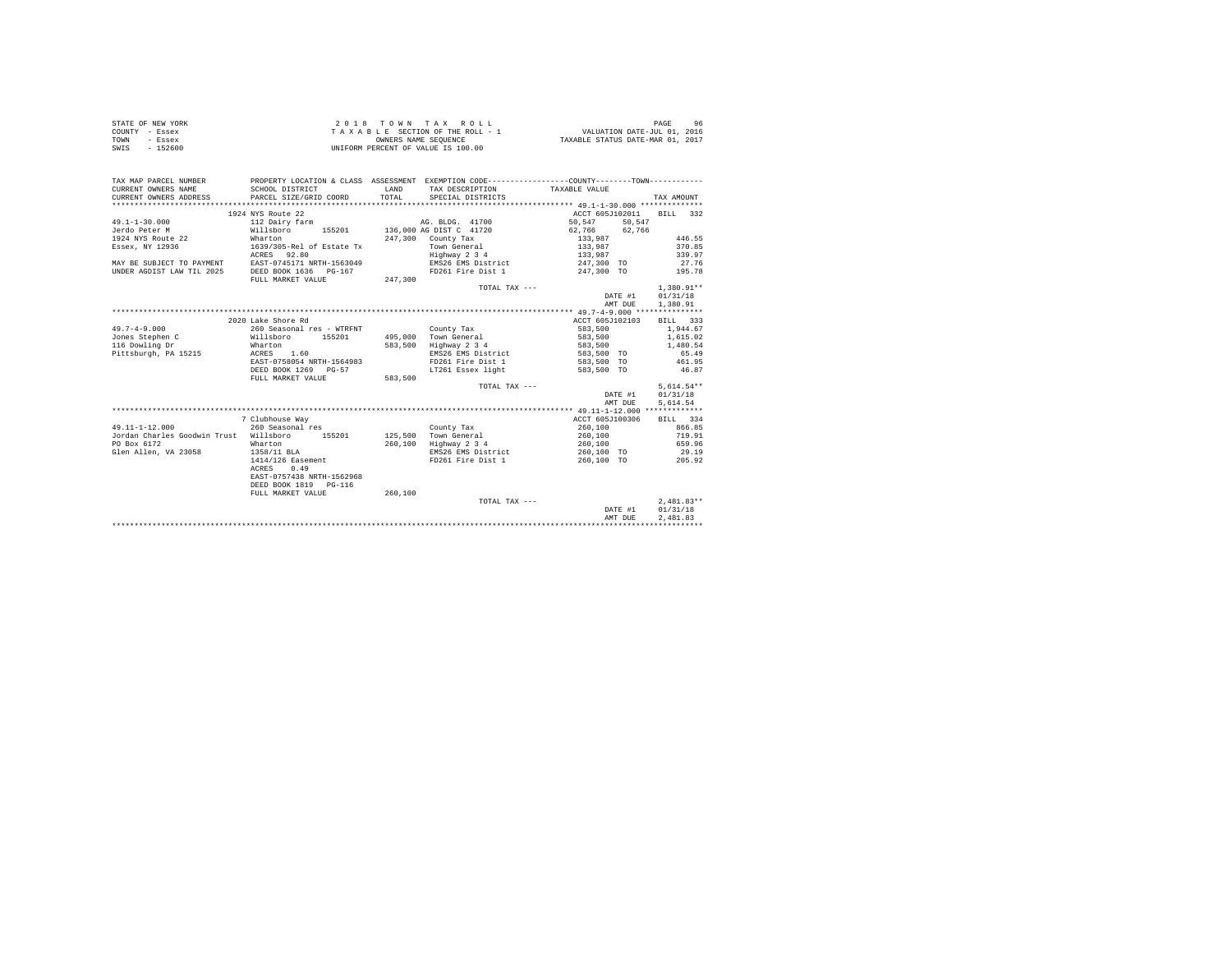| STATE OF NEW YORK | 2018 TOWN TAX ROLL                 | 97<br>PAGE                       |
|-------------------|------------------------------------|----------------------------------|
| COUNTY - Essex    | TAXABLE SECTION OF THE ROLL - 1    | VALUATION DATE-JUL 01, 2016      |
| TOWN<br>- Essex   | OWNERS NAME SEOUENCE               | TAXABLE STATUS DATE-MAR 01, 2017 |
| SWIS<br>$-152600$ | UNIFORM PERCENT OF VALUE IS 100.00 |                                  |

| 2276 Main St<br>ACCT 605J101207<br>BILL 335<br>$40.73 - 6 - 5.000$<br>210 1 Family Res<br>173,000<br>576.57<br>County Tax<br>Willsboro 155201<br>58,500 Town General<br>173,000<br>478.83<br>Jordan Elaine R<br>124 Sand Dollar St<br>173,000<br>Highway 2 3 4<br>438.96<br>Potts<br>173,000<br>EMS26 EMS District<br>1670/183 Easement<br>19.42<br>173,000 TO<br>0.30<br>ACRES<br>FD261 Fire Dist 1<br>173,000 TO<br>136.96<br>EAST-0757173 NRTH-1571121<br>LT261 Essex light<br>173,000 TO<br>13.90<br>DEED BOOK 1699 PG-246<br>FULL MARKET VALUE<br>173,000<br>$1.664.64**$<br>TOTAL TAX ---<br>01/31/18<br>DATE #1<br>1,664.64<br>AMT DUE<br>154 Brookfield Rd<br>ACCT 605J102105<br>BILL 336<br>210 1 Family Res<br>AGED ALL 41800<br>38,700<br>38,700<br>Westport 155001 34,200 County Tax<br>38,700<br>128.98<br>77.400 Town General<br>38,700<br>7 Platt Rogers<br>107.11<br>98.20<br>3.8ac<br>Highway 2 3 4<br>38,700<br>ACRES 3.20<br>77,400 TO<br>EMS26 EMS District<br>8.69<br>EAST-0729382 NRTH-1559746<br>FD262 Fire Dist 2<br>77,400 TO<br>90.89<br>DEED BOOK 387 PG-129<br>77,400<br>FULL MARKET VALUE<br>$433.87**$<br>TOTAL TAX $---$<br>DATE #1<br>01/31/18<br>433.87<br>AMT DUE<br>2307 Main St<br>ACCT 605J103214<br>BILL 337<br>$40.73 - 2 - 9.000$<br>210 1 Family Res<br>285,900<br>952.84<br>County Tax |
|----------------------------------------------------------------------------------------------------------------------------------------------------------------------------------------------------------------------------------------------------------------------------------------------------------------------------------------------------------------------------------------------------------------------------------------------------------------------------------------------------------------------------------------------------------------------------------------------------------------------------------------------------------------------------------------------------------------------------------------------------------------------------------------------------------------------------------------------------------------------------------------------------------------------------------------------------------------------------------------------------------------------------------------------------------------------------------------------------------------------------------------------------------------------------------------------------------------------------------------------------------------------------------------------------------------------------------|
|                                                                                                                                                                                                                                                                                                                                                                                                                                                                                                                                                                                                                                                                                                                                                                                                                                                                                                                                                                                                                                                                                                                                                                                                                                                                                                                                  |
|                                                                                                                                                                                                                                                                                                                                                                                                                                                                                                                                                                                                                                                                                                                                                                                                                                                                                                                                                                                                                                                                                                                                                                                                                                                                                                                                  |
|                                                                                                                                                                                                                                                                                                                                                                                                                                                                                                                                                                                                                                                                                                                                                                                                                                                                                                                                                                                                                                                                                                                                                                                                                                                                                                                                  |
| Holden Beach, NC 28462<br>$48.3 - 1 - 5.000$<br>Joy Philip G<br>Joy Polly<br>154 Brookfield Rd<br>Essex, NY 12936                                                                                                                                                                                                                                                                                                                                                                                                                                                                                                                                                                                                                                                                                                                                                                                                                                                                                                                                                                                                                                                                                                                                                                                                                |
|                                                                                                                                                                                                                                                                                                                                                                                                                                                                                                                                                                                                                                                                                                                                                                                                                                                                                                                                                                                                                                                                                                                                                                                                                                                                                                                                  |
|                                                                                                                                                                                                                                                                                                                                                                                                                                                                                                                                                                                                                                                                                                                                                                                                                                                                                                                                                                                                                                                                                                                                                                                                                                                                                                                                  |
|                                                                                                                                                                                                                                                                                                                                                                                                                                                                                                                                                                                                                                                                                                                                                                                                                                                                                                                                                                                                                                                                                                                                                                                                                                                                                                                                  |
|                                                                                                                                                                                                                                                                                                                                                                                                                                                                                                                                                                                                                                                                                                                                                                                                                                                                                                                                                                                                                                                                                                                                                                                                                                                                                                                                  |
|                                                                                                                                                                                                                                                                                                                                                                                                                                                                                                                                                                                                                                                                                                                                                                                                                                                                                                                                                                                                                                                                                                                                                                                                                                                                                                                                  |
|                                                                                                                                                                                                                                                                                                                                                                                                                                                                                                                                                                                                                                                                                                                                                                                                                                                                                                                                                                                                                                                                                                                                                                                                                                                                                                                                  |
|                                                                                                                                                                                                                                                                                                                                                                                                                                                                                                                                                                                                                                                                                                                                                                                                                                                                                                                                                                                                                                                                                                                                                                                                                                                                                                                                  |
|                                                                                                                                                                                                                                                                                                                                                                                                                                                                                                                                                                                                                                                                                                                                                                                                                                                                                                                                                                                                                                                                                                                                                                                                                                                                                                                                  |
|                                                                                                                                                                                                                                                                                                                                                                                                                                                                                                                                                                                                                                                                                                                                                                                                                                                                                                                                                                                                                                                                                                                                                                                                                                                                                                                                  |
|                                                                                                                                                                                                                                                                                                                                                                                                                                                                                                                                                                                                                                                                                                                                                                                                                                                                                                                                                                                                                                                                                                                                                                                                                                                                                                                                  |
|                                                                                                                                                                                                                                                                                                                                                                                                                                                                                                                                                                                                                                                                                                                                                                                                                                                                                                                                                                                                                                                                                                                                                                                                                                                                                                                                  |
|                                                                                                                                                                                                                                                                                                                                                                                                                                                                                                                                                                                                                                                                                                                                                                                                                                                                                                                                                                                                                                                                                                                                                                                                                                                                                                                                  |
|                                                                                                                                                                                                                                                                                                                                                                                                                                                                                                                                                                                                                                                                                                                                                                                                                                                                                                                                                                                                                                                                                                                                                                                                                                                                                                                                  |
|                                                                                                                                                                                                                                                                                                                                                                                                                                                                                                                                                                                                                                                                                                                                                                                                                                                                                                                                                                                                                                                                                                                                                                                                                                                                                                                                  |
|                                                                                                                                                                                                                                                                                                                                                                                                                                                                                                                                                                                                                                                                                                                                                                                                                                                                                                                                                                                                                                                                                                                                                                                                                                                                                                                                  |
|                                                                                                                                                                                                                                                                                                                                                                                                                                                                                                                                                                                                                                                                                                                                                                                                                                                                                                                                                                                                                                                                                                                                                                                                                                                                                                                                  |
|                                                                                                                                                                                                                                                                                                                                                                                                                                                                                                                                                                                                                                                                                                                                                                                                                                                                                                                                                                                                                                                                                                                                                                                                                                                                                                                                  |
|                                                                                                                                                                                                                                                                                                                                                                                                                                                                                                                                                                                                                                                                                                                                                                                                                                                                                                                                                                                                                                                                                                                                                                                                                                                                                                                                  |
|                                                                                                                                                                                                                                                                                                                                                                                                                                                                                                                                                                                                                                                                                                                                                                                                                                                                                                                                                                                                                                                                                                                                                                                                                                                                                                                                  |
|                                                                                                                                                                                                                                                                                                                                                                                                                                                                                                                                                                                                                                                                                                                                                                                                                                                                                                                                                                                                                                                                                                                                                                                                                                                                                                                                  |
|                                                                                                                                                                                                                                                                                                                                                                                                                                                                                                                                                                                                                                                                                                                                                                                                                                                                                                                                                                                                                                                                                                                                                                                                                                                                                                                                  |
|                                                                                                                                                                                                                                                                                                                                                                                                                                                                                                                                                                                                                                                                                                                                                                                                                                                                                                                                                                                                                                                                                                                                                                                                                                                                                                                                  |
|                                                                                                                                                                                                                                                                                                                                                                                                                                                                                                                                                                                                                                                                                                                                                                                                                                                                                                                                                                                                                                                                                                                                                                                                                                                                                                                                  |
|                                                                                                                                                                                                                                                                                                                                                                                                                                                                                                                                                                                                                                                                                                                                                                                                                                                                                                                                                                                                                                                                                                                                                                                                                                                                                                                                  |
| Kamiya Kathleen Moses<br>Willsboro 155201<br>52.000 Town General<br>285,900<br>791.32                                                                                                                                                                                                                                                                                                                                                                                                                                                                                                                                                                                                                                                                                                                                                                                                                                                                                                                                                                                                                                                                                                                                                                                                                                            |
| PO Box 126<br>285,900<br>Highway 2 3 4<br>725.43<br>Potts<br>285,900                                                                                                                                                                                                                                                                                                                                                                                                                                                                                                                                                                                                                                                                                                                                                                                                                                                                                                                                                                                                                                                                                                                                                                                                                                                             |
| 32.09<br>Essex, NY 12936<br>1661/108-Easement<br>EMS26 EMS District<br>285,900 TO                                                                                                                                                                                                                                                                                                                                                                                                                                                                                                                                                                                                                                                                                                                                                                                                                                                                                                                                                                                                                                                                                                                                                                                                                                                |
| FD261 Fire Dist 1<br>285,900 TO<br>226.34<br>Bk 902 Pg 328                                                                                                                                                                                                                                                                                                                                                                                                                                                                                                                                                                                                                                                                                                                                                                                                                                                                                                                                                                                                                                                                                                                                                                                                                                                                       |
| LT261 Essex light<br>ACRES<br>0.20 BANKCORE<br>285,900 TO<br>22.96                                                                                                                                                                                                                                                                                                                                                                                                                                                                                                                                                                                                                                                                                                                                                                                                                                                                                                                                                                                                                                                                                                                                                                                                                                                               |
| EAST-0756718 NRTH-1571844                                                                                                                                                                                                                                                                                                                                                                                                                                                                                                                                                                                                                                                                                                                                                                                                                                                                                                                                                                                                                                                                                                                                                                                                                                                                                                        |
| DEED BOOK 1765 PG-197                                                                                                                                                                                                                                                                                                                                                                                                                                                                                                                                                                                                                                                                                                                                                                                                                                                                                                                                                                                                                                                                                                                                                                                                                                                                                                            |
| FULL MARKET VALUE<br>285,900                                                                                                                                                                                                                                                                                                                                                                                                                                                                                                                                                                                                                                                                                                                                                                                                                                                                                                                                                                                                                                                                                                                                                                                                                                                                                                     |
| $2.750.98**$<br>TOTAL TAX ---                                                                                                                                                                                                                                                                                                                                                                                                                                                                                                                                                                                                                                                                                                                                                                                                                                                                                                                                                                                                                                                                                                                                                                                                                                                                                                    |
| 01/31/18<br>DATE #1                                                                                                                                                                                                                                                                                                                                                                                                                                                                                                                                                                                                                                                                                                                                                                                                                                                                                                                                                                                                                                                                                                                                                                                                                                                                                                              |
| 2.750.98<br>AMT DUE                                                                                                                                                                                                                                                                                                                                                                                                                                                                                                                                                                                                                                                                                                                                                                                                                                                                                                                                                                                                                                                                                                                                                                                                                                                                                                              |
|                                                                                                                                                                                                                                                                                                                                                                                                                                                                                                                                                                                                                                                                                                                                                                                                                                                                                                                                                                                                                                                                                                                                                                                                                                                                                                                                  |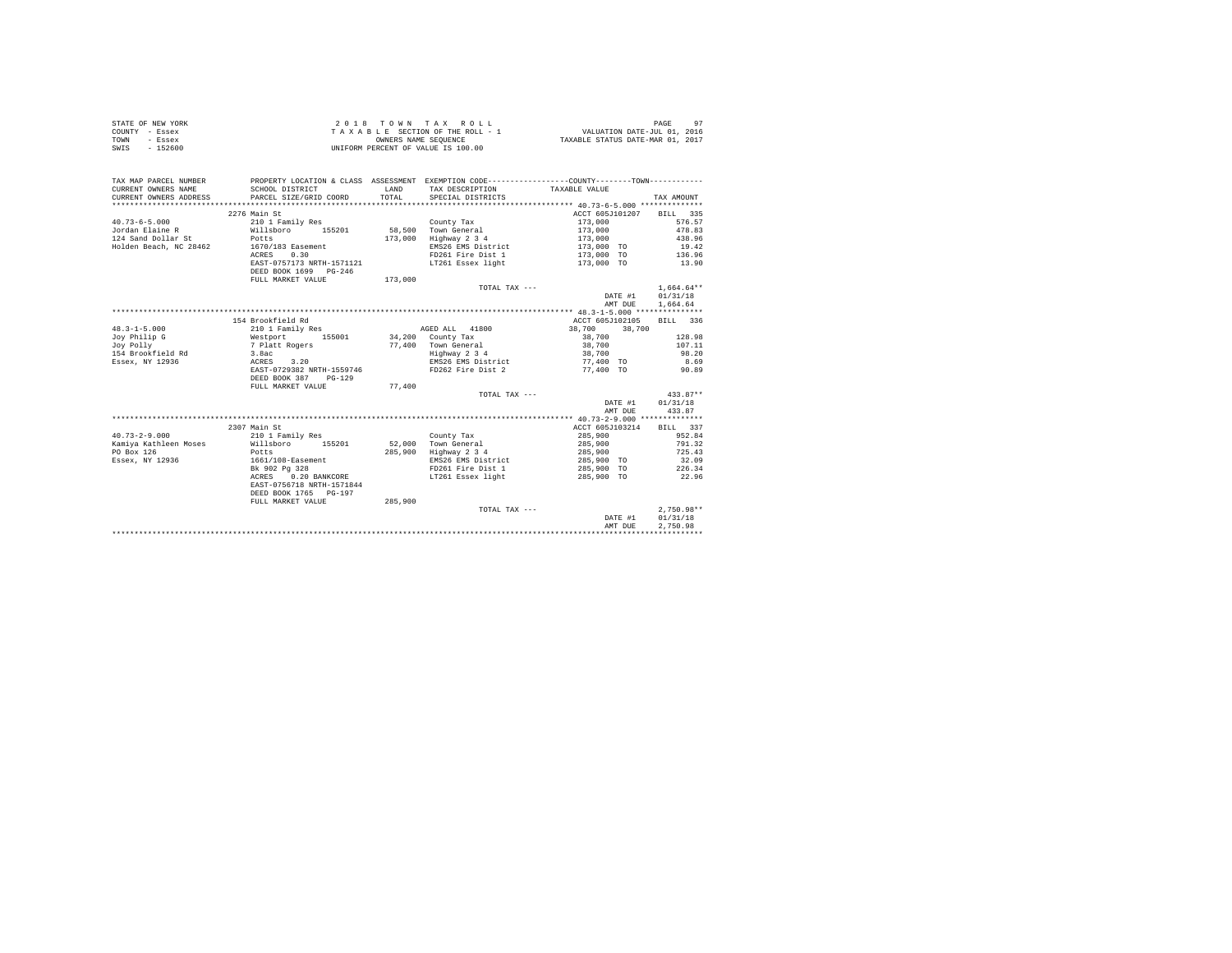| STATE OF NEW YORK | 2018 TOWN TAX ROLL                 | 98<br>PAGE                       |
|-------------------|------------------------------------|----------------------------------|
| COUNTY - Essex    | TAXABLE SECTION OF THE ROLL - 1    | VALUATION DATE-JUL 01, 2016      |
| TOWN<br>- Essex   | OWNERS NAME SEOUENCE               | TAXABLE STATUS DATE-MAR 01, 2017 |
| - 152600<br>SWIS  | UNIFORM PERCENT OF VALUE IS 100.00 |                                  |

| TAX MAP PARCEL NUMBER<br>CURRENT OWNERS NAME<br>CURRENT OWNERS ADDRESS | PROPERTY LOCATION & CLASS ASSESSMENT EXEMPTION CODE---------------COUNTY--------TOWN----------<br>SCHOOL DISTRICT<br>PARCEL SIZE/GRID COORD | LAND<br>TOTAL | TAX DESCRIPTION<br>SPECIAL DISTRICTS | TAXABLE VALUE   |         | TAX AMOUNT   |
|------------------------------------------------------------------------|---------------------------------------------------------------------------------------------------------------------------------------------|---------------|--------------------------------------|-----------------|---------|--------------|
|                                                                        | 32 Savre Rd                                                                                                                                 |               |                                      | ACCT 605J102106 |         | BILL 338     |
| $57.1 - 2 - 7.002$                                                     | 260 Seasonal res                                                                                                                            |               | AG DIST C 41720                      | 8,270           | 8,270   |              |
| Kapper James L                                                         | Westport<br>155001                                                                                                                          |               | 73.700 County Tax                    | 96,530          |         | 321.71       |
| Kapper Theresa G                                                       | 29 Taylor & Kimball                                                                                                                         | 104,800       | Town General                         | 96,530          |         | 267.18       |
| 5412 10th Ave Dr W                                                     | ACRES 80.23                                                                                                                                 |               | Highway 2 3 4                        | 96,530          |         | 244.93       |
| Bradenton, FL 34209                                                    | EAST-0728886 NRTH-1548122                                                                                                                   |               | School Relevy                        |                 |         | 1,566.49     |
|                                                                        | DEED BOOK 882<br>$PG-8.8$                                                                                                                   |               | EMS26 EMS District                   | 104,800 TO      |         | 11.76        |
| MAY BE SUBJECT TO PAYMENT                                              | FULL MARKET VALUE                                                                                                                           |               | 104,800 FD262 Fire Dist 2            | 104,800 TO      |         | 123.06       |
| UNDER AGDIST LAW TIL 2021                                              |                                                                                                                                             |               |                                      |                 |         |              |
|                                                                        |                                                                                                                                             |               | TOTAL TAX ---                        |                 |         | $2,535.13**$ |
|                                                                        |                                                                                                                                             |               |                                      |                 | DATE #1 | 01/31/18     |
|                                                                        |                                                                                                                                             |               |                                      |                 | AMT DUE | 2,535.13     |
|                                                                        |                                                                                                                                             |               |                                      |                 |         |              |
|                                                                        | 1787 NYS Route 22                                                                                                                           |               |                                      | ACCT 605Z012002 |         | BILL 339     |
| $49.3 - 1 - 1.200$                                                     | 312 Vac w/imprv                                                                                                                             |               | County Tax                           | 28,900          |         | 96.32        |
| Keene Karin N                                                          | Willsboro<br>155201                                                                                                                         |               | 28.000 Town General                  | 28,900          |         | 79.99        |
| 80 Tilley Ln                                                           | Wharton                                                                                                                                     | 28,900        | Highway 2 3 4                        | 28,900          |         | 73.33        |
| Sedona, AZ 86351                                                       | ACRES<br>9.00                                                                                                                               |               | EMS26 EMS District                   | 28,900 TO       |         | 3.24         |
|                                                                        | EAST-0744453 NRTH-1559707                                                                                                                   |               | FD262 Fire Dist 2                    | 28,900 TO       |         | 33.94        |
|                                                                        | DEED BOOK 1186 PG-272                                                                                                                       |               | LT262 Whallonsburg light             | 28,900 TO       |         | 7.01         |
|                                                                        | FULL MARKET VALUE                                                                                                                           | 28,900        |                                      |                 |         |              |
|                                                                        |                                                                                                                                             |               | TOTAL TAX ---                        |                 |         | $293.83**$   |
|                                                                        |                                                                                                                                             |               |                                      |                 | DATE #1 | 01/31/18     |
|                                                                        |                                                                                                                                             |               |                                      |                 | AMT DUE | 293.83       |
|                                                                        |                                                                                                                                             |               |                                      |                 |         |              |
|                                                                        | 510 Walker Rd                                                                                                                               |               |                                      | ACCT 605J199005 |         | BILL 340     |
| $48.4 - 1 - 20.120$                                                    | 105 Vac farmland                                                                                                                            |               | County Tax                           | 79,700          |         | 265.62       |
| Keil Jessie                                                            | 155201<br>Willsboro                                                                                                                         | 42,500        | Town General                         | 79,700          |         | 220.60       |
| 115 Beebe Hill Rd                                                      | 3 Platt Rogers                                                                                                                              | 79,700        | Highway 2 3 4                        | 79,700          |         | 202.23       |
| Milton, VT 05468                                                       | ACRES 11.51                                                                                                                                 |               | School Relevy                        |                 |         | 1,021.58     |
|                                                                        | EAST-0735576 NRTH-1555377                                                                                                                   |               | EMS26 EMS District                   | 79,700 TO       |         | 8.95         |
|                                                                        | DEED BOOK 1440 PG-140                                                                                                                       |               | FD262 Fire Dist 2                    | 79,700 TO       |         | 93.59        |
|                                                                        | FULL MARKET VALUE                                                                                                                           |               | 79,700 LT262 Whallonsburg light      | 79,700 TO       |         | 19.33        |
|                                                                        |                                                                                                                                             |               | TOTAL TAX ---                        |                 |         | $1,831.90**$ |
|                                                                        |                                                                                                                                             |               |                                      |                 | DATE #1 | 01/31/18     |
|                                                                        |                                                                                                                                             |               |                                      |                 | AMT DUE | 1,831.90     |
|                                                                        |                                                                                                                                             |               |                                      |                 |         |              |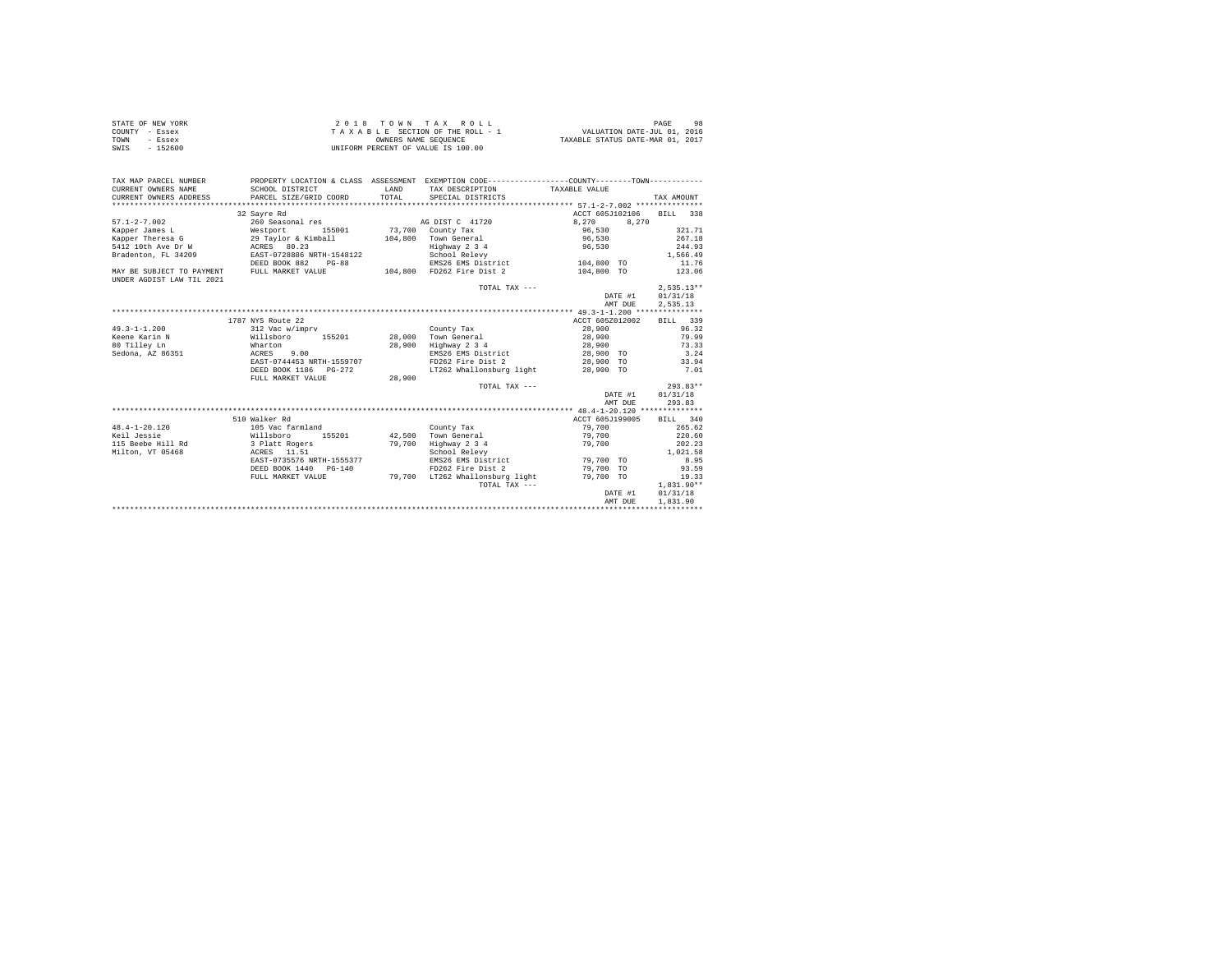|                | STATE OF NEW YORK | 2018 TOWN TAX ROLL                 | PAGE                             |
|----------------|-------------------|------------------------------------|----------------------------------|
| COUNTY - Essex |                   | TAXABLE SECTION OF THE ROLL - 1    | VALUATION DATE-JUL 01, 2016      |
| TOWN           | - Essex           | OWNERS NAME SEOUENCE               | TAXABLE STATUS DATE-MAR 01, 2017 |
| SWIS           | $-152600$         | UNIFORM PERCENT OF VALUE IS 100.00 |                                  |

| TAX MAP PARCEL NUMBER<br>CURRENT OWNERS NAME<br>CURRENT OWNERS ADDRESS | SCHOOL DISTRICT<br>PARCEL SIZE/GRID COORD         | <b>T.AND</b><br>TOTAL | PROPERTY LOCATION & CLASS ASSESSMENT EXEMPTION CODE---------------COUNTY-------TOWN----------<br>TAX DESCRIPTION TAXABLE VALUE<br>SPECIAL DISTRICTS |                  | TAX AMOUNT   |
|------------------------------------------------------------------------|---------------------------------------------------|-----------------------|-----------------------------------------------------------------------------------------------------------------------------------------------------|------------------|--------------|
|                                                                        | 2838 Essex Rd                                     |                       |                                                                                                                                                     | ACCT 605J103104  | BILL<br>341  |
| $40.57 - 3 - 10.000$                                                   | 260 Seasonal res - WTRFNT                         |                       |                                                                                                                                                     | 815,400          | 2.717.54     |
|                                                                        |                                                   |                       | County Tax                                                                                                                                          |                  |              |
| Kellogg Steven                                                         | Willsboro<br>155201                               | 440,800               | Town General                                                                                                                                        | 815,400          | 2.256.88     |
| Kellogg Helen                                                          | Hicks                                             | 815,400               | Highway 2 3 4                                                                                                                                       | 815,400          | 2.068.96     |
| 2838 Essex Rd                                                          | ACRES<br>2.50                                     |                       | EMS26 EMS District                                                                                                                                  | 815,400 TO       | 91.52        |
| PO Box 280                                                             | EAST-0757722 NRTH-1574285<br>DEED BOOK 1096 PG-35 |                       | FD261 Fire Dist 1                                                                                                                                   | 815,400 TO       | 645.54       |
| Essex, NY 12936                                                        |                                                   |                       | LT261 Essex light                                                                                                                                   | 815,400 TO       | 65.49        |
|                                                                        | FULL MARKET VALUE                                 |                       | 815,400 WB261 Water B&I                                                                                                                             | 815,400 TO C     | 213.31       |
| PRIOR OWNER ON 3/01/2017<br>Kellogg Steven                             |                                                   |                       |                                                                                                                                                     |                  |              |
|                                                                        |                                                   |                       | TOTAL TAX ---                                                                                                                                       |                  | $8.059.24**$ |
|                                                                        |                                                   |                       |                                                                                                                                                     | DATE #1          | 01/31/18     |
|                                                                        |                                                   |                       |                                                                                                                                                     | AMT DUE          | 8.059.24     |
|                                                                        |                                                   |                       |                                                                                                                                                     |                  |              |
|                                                                        | 2341 NYS Route 22                                 |                       |                                                                                                                                                     | ACCT 605J102111  | BILL 342     |
| $40.3 - 2 - 16.000$                                                    | 210 1 Family Res                                  |                       | VETCOM CTS 41130                                                                                                                                    | 25,000<br>25,000 |              |
| Kelly Edward R                                                         | Willsboro<br>155201                               |                       | 38,200 County Tax                                                                                                                                   | 80,500           | 268.29       |
| Kelly Alicia L                                                         | Hicks                                             |                       | 105,500 Town General                                                                                                                                | 80,500           | 222.81       |
| 2341 NYS Rte 22                                                        | 00007.00                                          |                       | Highway 2 3 4                                                                                                                                       | 80,500           | 204.26       |
| Essex, NY 12936                                                        | 7.20 BANK1STARSG<br>ACRES                         |                       | EMS26 EMS District                                                                                                                                  | 105,500 TO       | 11.84        |
|                                                                        | EAST-0746932 NRTH-1570922                         |                       | FD261 Fire Dist 1                                                                                                                                   | 105,500 TO       | 83.52        |
|                                                                        | DEED BOOK 1172 PG-54                              |                       |                                                                                                                                                     |                  |              |
|                                                                        | FULL MARKET VALUE                                 | 105,500               |                                                                                                                                                     |                  |              |
|                                                                        |                                                   |                       | TOTAL TAX ---                                                                                                                                       |                  | $790.72**$   |
|                                                                        |                                                   |                       |                                                                                                                                                     | DATE #1          | 01/31/18     |
|                                                                        |                                                   |                       |                                                                                                                                                     | AMT DUE          | 790.72       |
|                                                                        |                                                   |                       |                                                                                                                                                     |                  |              |
|                                                                        | 2712 NYS Route 22                                 |                       |                                                                                                                                                     | ACCT 605L102112  | BILL 343     |
| $40.73 - 1 - 1.000$                                                    | 210 1 Family Res                                  |                       | County Tax                                                                                                                                          | 142,000          | 473.25       |
| Kempster Karol Kay                                                     | Willsboro<br>155201                               |                       | 52.300 Town General                                                                                                                                 | 142,000          | 393.03       |
| PO Box 232                                                             | Potts Patent                                      | 142,000               | Highway 2 3 4                                                                                                                                       | 142,000          | 360.30       |
| Essex, NY 12936                                                        | 1649/135-Sewer Easement                           |                       | School Relevy                                                                                                                                       |                  | 1.820.13     |
|                                                                        | 1.30<br>ACRES                                     |                       | EMS26 EMS District                                                                                                                                  | 142,000 TO       | 15.94        |
|                                                                        | EAST-0756047 NRTH-1571759                         |                       | FD261 Fire Dist 1                                                                                                                                   | 142,000 TO       | 112.42       |
|                                                                        | DEED BOOK 1707 PG-25                              |                       | LT261 Essex light                                                                                                                                   | 142,000 TO       | 11.41        |
|                                                                        | FULL MARKET VALUE                                 | 142,000               | SR150 Return sewer rent                                                                                                                             | 704.34 MT        | 704.34       |
|                                                                        |                                                   |                       | WR151 Return water rent-1                                                                                                                           | 378.36 MT        | 378.36       |
|                                                                        |                                                   |                       | TOTAL TAX ---                                                                                                                                       |                  | $4.269.18**$ |
|                                                                        |                                                   |                       |                                                                                                                                                     | DATE #1          | 01/31/18     |
|                                                                        |                                                   |                       |                                                                                                                                                     | AMT DUE          | 4.269.18     |
|                                                                        |                                                   |                       |                                                                                                                                                     |                  |              |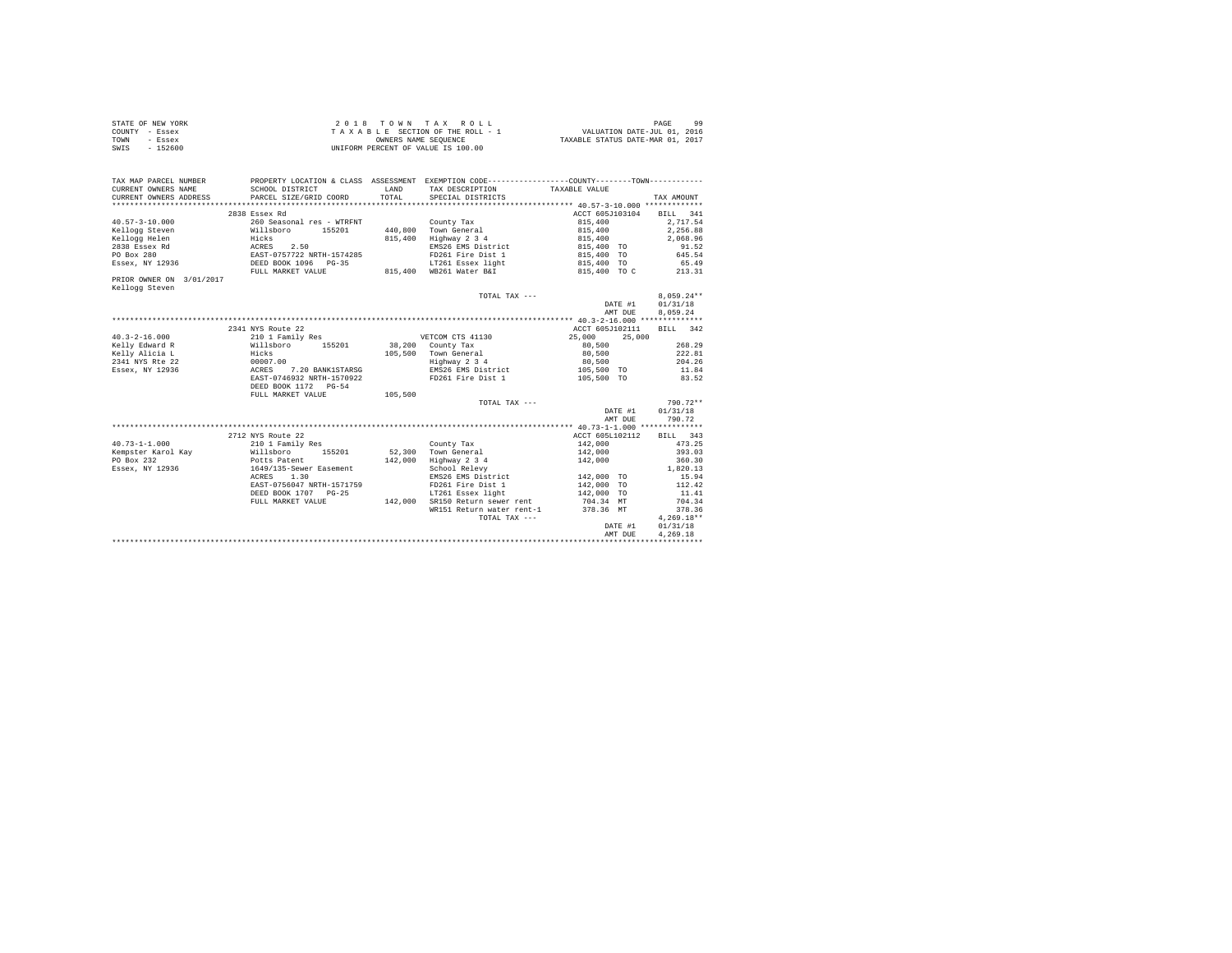| STATE OF NEW YORK | 2018 TOWN TAX ROLL                 | 100<br>PAGE                      |
|-------------------|------------------------------------|----------------------------------|
| COUNTY - Essex    | TAXABLE SECTION OF THE ROLL - 1    | VALUATION DATE-JUL 01, 2016      |
| TOWN<br>- Essex   | OWNERS NAME SEOUENCE               | TAXABLE STATUS DATE-MAR 01, 2017 |
| $-152600$<br>SWIS | UNIFORM PERCENT OF VALUE IS 100.00 |                                  |

| TAX MAP PARCEL NUMBER<br>CURRENT OWNERS NAME<br>CURRENT OWNERS ADDRESS | SCHOOL DISTRICT<br>PARCEL SIZE/GRID COORD                  | LAND<br>TOTAL | PROPERTY LOCATION & CLASS ASSESSMENT EXEMPTION CODE---------------COUNTY-------TOWN---------<br>TAX DESCRIPTION TAXABLE VALUE<br>SPECIAL DISTRICTS |                                                | TAX AMOUNT               |
|------------------------------------------------------------------------|------------------------------------------------------------|---------------|----------------------------------------------------------------------------------------------------------------------------------------------------|------------------------------------------------|--------------------------|
| $40.73 - 5 - 13.000$<br>Kennedy Henry<br>Willsboro                     | 2249 Lake Shore Rd<br>210 1 Family Res<br>155201           | 61,800        | County Tax<br>Town General                                                                                                                         | ACCT 605L101314 BILL 344<br>224,100<br>224,100 | 746.87<br>620.27         |
|                                                                        |                                                            | 224,100       | Highway 2 3 4<br>EMS26 EMS District                                                                                                                | 224,100<br>224,100 TO                          | 568.62<br>25.15          |
| Staten Island, NY 10301 ACRES                                          | 0.51<br>EAST-0757112 NRTH-1570446<br>DEED BOOK 1561 PG-165 |               | FD261 Fire Dist 1 224.100 TO 177.42<br>LT261 Essex light                                                                                           | 224.100 TO 18.00                               |                          |
|                                                                        | FULL MARKET VALUE                                          | 224,100       |                                                                                                                                                    |                                                |                          |
|                                                                        |                                                            |               | TOTAL TAX $---$                                                                                                                                    | DATE #1                                        | $2.156.33**$<br>01/31/18 |
|                                                                        |                                                            |               |                                                                                                                                                    | AMT DUE                                        | 2,156.33                 |
|                                                                        |                                                            |               |                                                                                                                                                    |                                                |                          |
| $49.69 - 1 - 8.000$                                                    | 5 Willett Ln<br>210 1 Family Res                           |               | County Tax                                                                                                                                         | ACCT 605L103912 BILL 345<br>52,100             | 173.64                   |
| Kilgren Karl E Millsboro 155201 8,400                                  |                                                            |               | Town General                                                                                                                                       | 52,100                                         | 144.20                   |
| PO Box 237                                                             |                                                            | 52,100        | Highway 2 3 4                                                                                                                                      | 52,100                                         | 132.20                   |
| Essex, NY 12936                                                        | Friswell<br>ACRES 0.10                                     |               | EMS26 EMS District                                                                                                                                 | 52,100 TO                                      | 5.85                     |
|                                                                        | EAST-0744330 NRTH-1555517                                  |               | FD262 Fire Dist 2 52,100 TO 61.18                                                                                                                  |                                                |                          |
|                                                                        | DEED BOOK 1298 PG-303                                      |               | LT262 Whallonsburg light 52.100 TO                                                                                                                 |                                                | 12.64                    |
|                                                                        | FULL MARKET VALUE                                          | 52,100        |                                                                                                                                                    |                                                |                          |
|                                                                        |                                                            |               | TOTAL TAX ---                                                                                                                                      |                                                | 529.71**                 |
|                                                                        |                                                            |               |                                                                                                                                                    | DATE #1 01/31/18                               |                          |
|                                                                        |                                                            |               |                                                                                                                                                    | AMT DUE                                        | 529.71                   |
|                                                                        |                                                            |               |                                                                                                                                                    |                                                |                          |
|                                                                        | NYS Route 22                                               |               |                                                                                                                                                    | ACCT 605J104104                                | BILL 346                 |
| $40.3 - 2 - 13.111$                                                    | 105 Vac farmland Communication AG DIST C 41720             |               |                                                                                                                                                    | 96.538<br>96,538                               |                          |
| Kimball Mark F                                                         | 155201 246,700 County Tax<br>Willsboro                     |               |                                                                                                                                                    | 159,162                                        | 530.45                   |
| Kimball Kristin K Micks & Potts                                        |                                                            | 255,700       | Town General                                                                                                                                       | 159,162                                        | 440.53                   |
| 2503 NYS Rt 22                                                         | ACRES 273.27                                               |               | Highway 2 3 4<br>EMS26 EMS District                                                                                                                | 159.162                                        | 403.85                   |
| Essex, NY 12936                                                        | EAST-0751757 NRTH-1573401                                  |               |                                                                                                                                                    | 255,700 TO                                     | 28.70                    |
|                                                                        | DEED BOOK 1770 PG-210                                      |               | FD261 Fire Dist 1                                                                                                                                  | 255,700 TO                                     | 202.43                   |
| MAY BE SUBJECT TO PAYMENT<br>UNDER AGDIST LAW TIL 2021                 | FULL MARKET VALUE                                          |               | 255,700 LT261 Essex light                                                                                                                          | 255,700 TO                                     | 20.54                    |
|                                                                        |                                                            |               | TOTAL TAX ---                                                                                                                                      |                                                | $1.626.50**$             |
|                                                                        |                                                            |               |                                                                                                                                                    | DATE #1                                        | 01/31/18                 |
|                                                                        |                                                            |               |                                                                                                                                                    | AMT DUE                                        | 1,626.50                 |
|                                                                        |                                                            |               |                                                                                                                                                    |                                                |                          |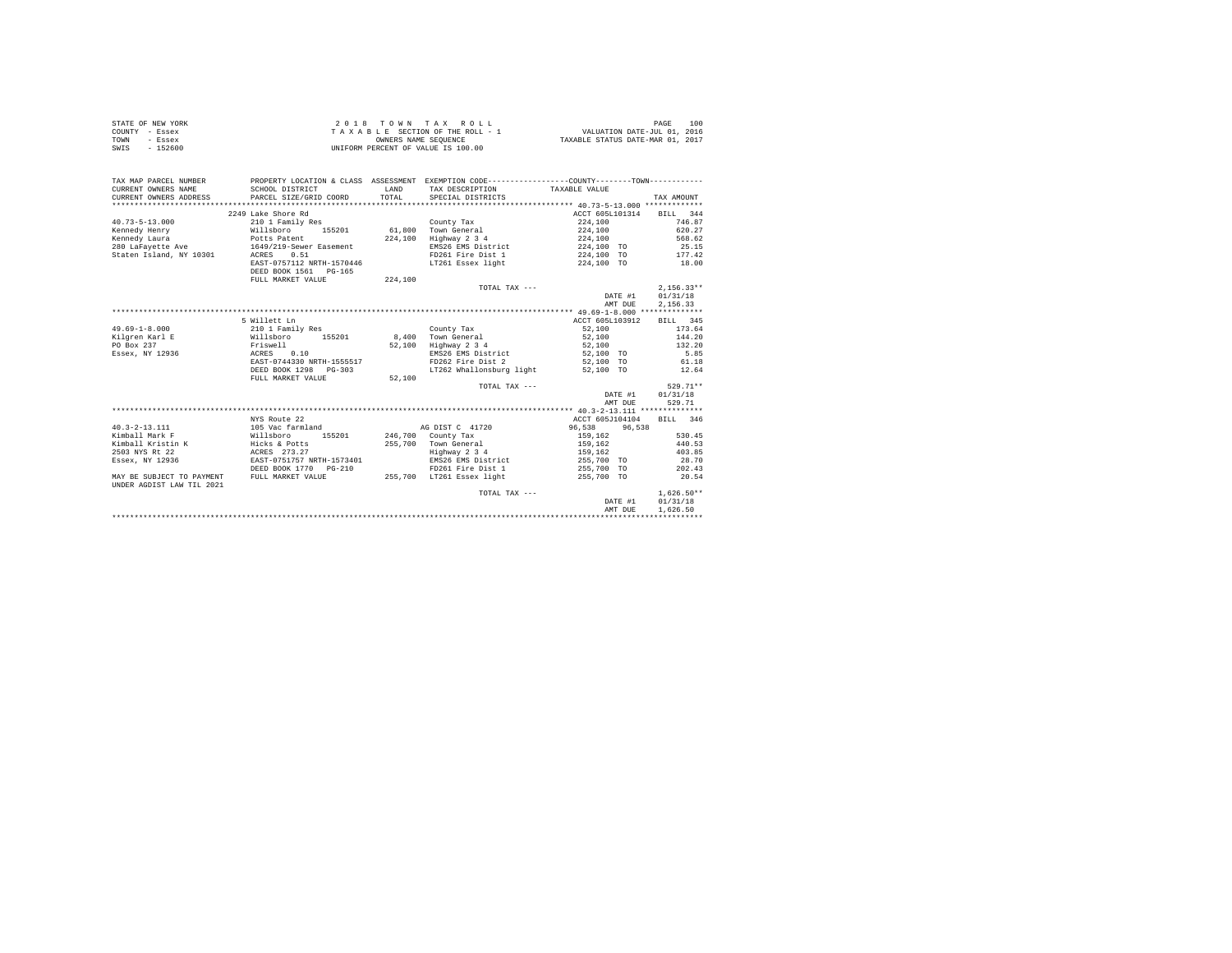|                | STATE OF NEW YORK |  |  |  | 2018 TOWN TAX ROLL                 |  |  |  | 101<br>PAGE                      |
|----------------|-------------------|--|--|--|------------------------------------|--|--|--|----------------------------------|
| COUNTY - Essex |                   |  |  |  | TAXABLE SECTION OF THE ROLL - 1    |  |  |  | VALUATION DATE-JUL 01, 2016      |
| TOWN           | - Essex           |  |  |  | OWNERS NAME SEOUENCE               |  |  |  | TAXABLE STATUS DATE-MAR 01, 2017 |
| SWIS           | $-152600$         |  |  |  | UNIFORM PERCENT OF VALUE IS 100.00 |  |  |  |                                  |

| TAX MAP PARCEL NUMBER<br>CURRENT OWNERS NAME<br>CURRENT OWNERS ADDRESS | SCHOOL DISTRICT<br>PARCEL SIZE/GRID COORD | LAND<br>TOTAL | TAX DESCRIPTION<br>SPECIAL DISTRICTS | PROPERTY LOCATION & CLASS ASSESSMENT EXEMPTION CODE---------------COUNTY-------TOWN----------<br>TAXABLE VALUE | TAX AMOUNT   |
|------------------------------------------------------------------------|-------------------------------------------|---------------|--------------------------------------|----------------------------------------------------------------------------------------------------------------|--------------|
|                                                                        |                                           |               |                                      |                                                                                                                |              |
|                                                                        | 2503 NYS Route 22                         |               |                                      | ACCT 605J180003                                                                                                | BILL 347     |
| $40.3 - 2 - 13.200$                                                    | 112 Dairy farm                            |               | AG DIST C 41720                      | 42.111<br>42,111                                                                                               |              |
| Kimball Mark F                                                         | Willsboro                                 |               | 155201 121,400 AG. IMPMNT 42100      | 20,000 20,000                                                                                                  |              |
| Kimball Kristin K                                                      | Hicks Patent                              |               | 220,000 County Tax                   | 157,889                                                                                                        | 526.21       |
| 2503 NYS Rte 22                                                        | ACRES 78.41                               |               | Town General                         | 157,889                                                                                                        | 437.01       |
| Essex, NY 12936                                                        | EAST-0751515 NRTH-1572207                 |               | Highway 2 3 4                        | 157,889                                                                                                        | 400.62       |
|                                                                        | DEED BOOK 1552 PG-252                     |               | EMS26 EMS District                   | 200,000 TO                                                                                                     | 22.45        |
| MAY BE SUBJECT TO PAYMENT FULL MARKET VALUE                            |                                           | 220,000       | 20.000 EX                            |                                                                                                                |              |
| UNDER AGDIST LAW TIL 2021                                              |                                           |               | FD261 Fire Dist 1                    | 200,000 TO                                                                                                     | 158.34       |
|                                                                        |                                           |               | 20,000 EX                            |                                                                                                                |              |
|                                                                        |                                           |               | LT261 Essex light                    | 200,000 TO                                                                                                     | 16.06        |
|                                                                        |                                           |               | 20,000 EX                            |                                                                                                                |              |
|                                                                        |                                           |               | TOTAL TAX ---                        |                                                                                                                | $1.560.69**$ |
|                                                                        |                                           |               |                                      | DATE #1                                                                                                        | 01/31/18     |
|                                                                        |                                           |               |                                      | AMT DUE                                                                                                        | 1,560.69     |
|                                                                        |                                           |               |                                      |                                                                                                                |              |
|                                                                        | 1801 Lake Shore Rd                        |               |                                      | ACCT 605J104305                                                                                                | 348<br>BILL  |
| $49.15 - 1 - 3.000$                                                    | 260 Seasonal res - WTRFNT                 |               | County Tax                           | 339,500                                                                                                        | 1,131,47     |
| Klaus-Scarborough Jane                                                 | Willsboro 155201                          |               | 263,100 Town General                 | 339,500                                                                                                        | 939.68       |
| 85 Oblong Rd                                                           | Wharton                                   | 339,500       | Highway 2 3 4                        | 339,500                                                                                                        | 861.43       |
| Williamstown, MA 01267                                                 | ACRES 3.40                                |               | EMS26 EMS District                   | 339,500 TO                                                                                                     | 38.11        |
|                                                                        | EAST-0757485 NRTH-1559695                 |               | FD261 Fire Dist 1                    | 339,500 TO                                                                                                     | 268.78       |
|                                                                        | DEED BOOK 1240 PG-139                     |               |                                      |                                                                                                                |              |
|                                                                        | FULL MARKET VALUE                         | 339,500       |                                      |                                                                                                                |              |
|                                                                        |                                           |               | TOTAL TAX ---                        |                                                                                                                | $3,239.47**$ |
|                                                                        |                                           |               |                                      | DATE #1                                                                                                        | 01/31/18     |
|                                                                        |                                           |               |                                      | AMT DUE                                                                                                        | 3,239.47     |
|                                                                        |                                           |               |                                      |                                                                                                                |              |
|                                                                        | 2041 Lake Shore Rd                        |               |                                      | ACCT 605J102107                                                                                                | BILL 349     |
| $49.7 - 4 - 3.000$                                                     | 210 1 Family Res                          |               | County Tax                           | 304,600                                                                                                        | 1,015.16     |
| Klink Margaret E Trust                                                 | Willsboro 155201                          | 50,500        | Town General                         | 304,600                                                                                                        | 843.08       |
| c/o Kathryn K Ramspacher                                               | Wharton                                   | 304,600       | Highway 2 3 4                        | 304,600                                                                                                        | 772.88       |
| 2854 Flint Hill Rd                                                     | ACRES<br>3.50                             |               | EMS26 EMS District                   | 304,600 TO                                                                                                     | 34.19        |
| Coopersburg, PA 18036                                                  | EAST-0757498 NRTH-1565367                 |               | FD261 Fire Dist 1                    | 304,600 TO                                                                                                     | 241.15       |
|                                                                        | DEED BOOK 1342 PG-162                     |               | LT261 Essex light                    | 304,600 TO                                                                                                     | 24.47        |
|                                                                        | FULL MARKET VALUE                         | 304,600       |                                      |                                                                                                                |              |
|                                                                        |                                           |               | TOTAL TAX ---                        |                                                                                                                | $2.930.93**$ |
|                                                                        |                                           |               |                                      | DATE #1                                                                                                        | 01/31/18     |
|                                                                        |                                           |               |                                      | AMT DUE                                                                                                        | 2.930.93     |
|                                                                        |                                           |               |                                      |                                                                                                                |              |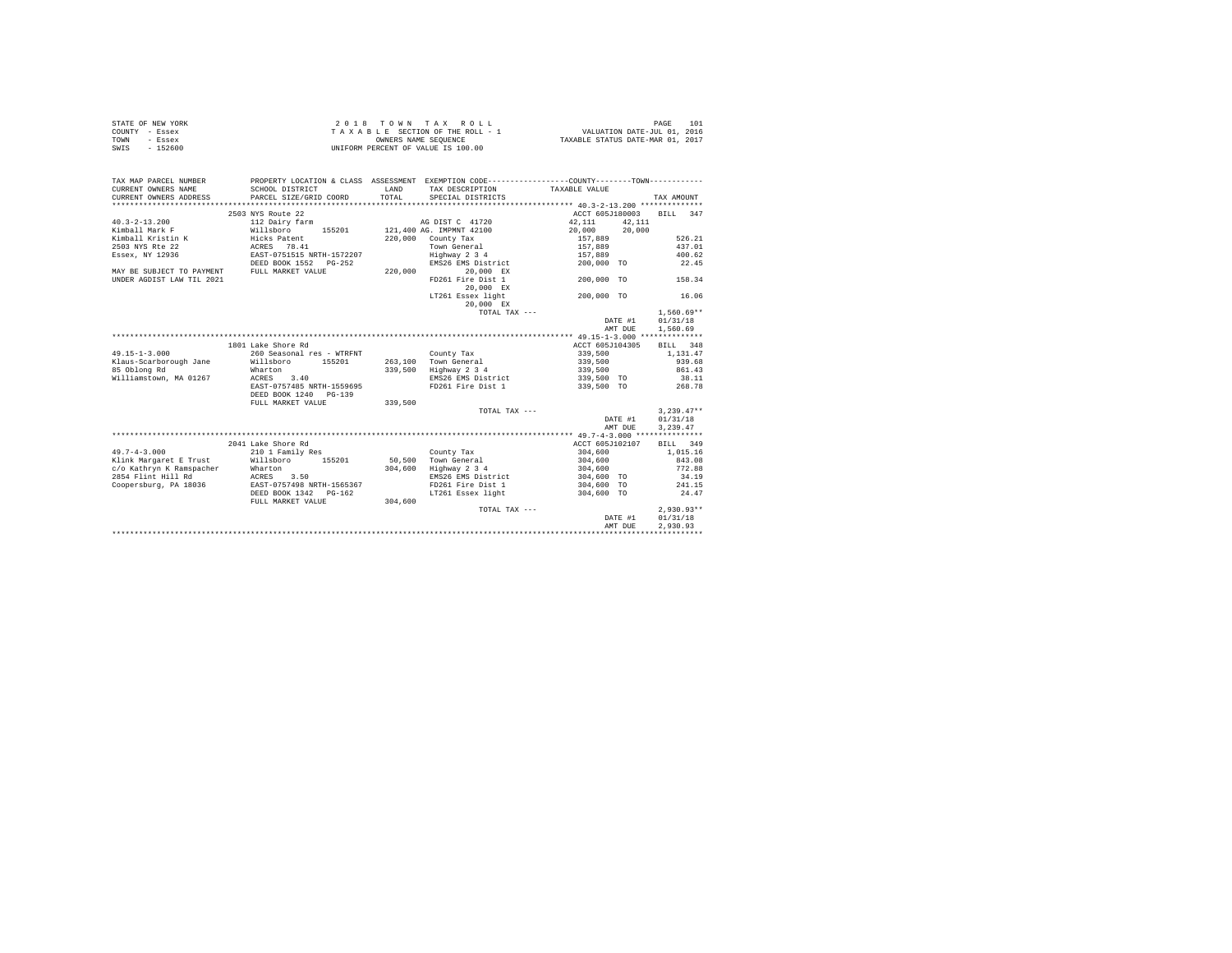| STATE OF NEW YORK | 2018 TOWN TAX ROLL                 | 102<br>PAGE                      |
|-------------------|------------------------------------|----------------------------------|
| COUNTY - Essex    | TAXABLE SECTION OF THE ROLL - 1    | VALUATION DATE-JUL 01, 2016      |
| TOWN<br>- Essex   | OWNERS NAME SEOUENCE               | TAXABLE STATUS DATE-MAR 01, 2017 |
| SWIS<br>$-152600$ | UNIFORM PERCENT OF VALUE IS 100.00 |                                  |

| TAX MAP PARCEL NUMBER<br>CURRENT OWNERS NAME<br>CURRENT OWNERS ADDRESS<br>************************** | SCHOOL DISTRICT<br>PARCEL SIZE/GRID COORD | LAND<br>TOTAL | PROPERTY LOCATION & CLASS ASSESSMENT EXEMPTION CODE----------------COUNTY-------TOWN----------<br>TAX DESCRIPTION<br>SPECIAL DISTRICTS | TAXABLE VALUE   | TAX AMOUNT   |
|------------------------------------------------------------------------------------------------------|-------------------------------------------|---------------|----------------------------------------------------------------------------------------------------------------------------------------|-----------------|--------------|
|                                                                                                      | 9 Elm St                                  |               |                                                                                                                                        | ACCT 605J101313 | BILL 350     |
| $40.73 - 8 - 1.000$                                                                                  | 210 1 Family Res                          |               | County Tax                                                                                                                             | 175,100         | 583.57       |
| Klipper Ionel                                                                                        | 155201<br>Willsboro                       | 62,400        | Town General                                                                                                                           | 175,100         | 484.65       |
| Klipper Miriam                                                                                       | Potts                                     | 175,100       | Highway 2 3 4                                                                                                                          | 175,100         | 444.29       |
| 3 E 71st St                                                                                          | ACRES<br>0.60                             |               | EMS26 EMS District                                                                                                                     | 175,100 TO      | 19.65        |
| New York, NY 10021                                                                                   | EAST-0756488 NRTH-1571065                 |               | FD261 Fire Dist 1                                                                                                                      | 175,100 TO      | 138.62       |
|                                                                                                      | DEED BOOK 1531 PG-169                     |               | LT261 Essex light                                                                                                                      | 175,100 TO      | 14.06        |
|                                                                                                      | FULL MARKET VALUE                         | 175,100       |                                                                                                                                        |                 |              |
|                                                                                                      |                                           |               | TOTAL TAX ---                                                                                                                          |                 | $1,684.84**$ |
|                                                                                                      |                                           |               |                                                                                                                                        | DATE #1         | 01/31/18     |
|                                                                                                      |                                           |               |                                                                                                                                        | AMT DUE         | 1,684.84     |
|                                                                                                      |                                           |               |                                                                                                                                        |                 |              |
|                                                                                                      | 7 Elm St                                  |               |                                                                                                                                        | ACCT 605J104113 | BILL 351     |
| $40.73 - 8 - 2.000$                                                                                  | 210 1 Family Res                          |               | County Tax                                                                                                                             | 512,900         | 1,709.38     |
| Klipper Ionel                                                                                        | Willsboro<br>155201                       | 65,400        | Town General                                                                                                                           | 512,900         | 1,419.62     |
| Klipper Miriam                                                                                       | Potts                                     | 512,900       | Highway 2 3 4                                                                                                                          | 512,900         | 1,301.41     |
| 3 E 71st St Apt 8B                                                                                   | 1675/221-Easement                         |               | EMS26 EMS District                                                                                                                     | 512,900 TO      | 57.57        |
| New York, NY 10021                                                                                   | 1.7ac                                     |               | FD261 Fire Dist 1                                                                                                                      | 512,900 TO      | 406.05       |
|                                                                                                      | 1.40<br>ACRES                             |               | LT261 Essex light                                                                                                                      | 512,900 TO      | 41.20        |
|                                                                                                      | EAST-0756514 NRTH-1570936                 |               |                                                                                                                                        |                 |              |
|                                                                                                      | DEED BOOK 927<br>$PG-204$                 |               |                                                                                                                                        |                 |              |
|                                                                                                      | FULL MARKET VALUE                         | 512,900       |                                                                                                                                        |                 |              |
|                                                                                                      |                                           |               | TOTAL TAX ---                                                                                                                          |                 | $4.935.23**$ |
|                                                                                                      |                                           |               |                                                                                                                                        | DATE #1         | 01/31/18     |
|                                                                                                      |                                           |               |                                                                                                                                        | AMT DUE         | 4,935.23     |
|                                                                                                      |                                           |               |                                                                                                                                        |                 |              |
|                                                                                                      | 283 School St                             |               |                                                                                                                                        | ACCT 605J101009 | BILL 352     |
| $40.73 - 8 - 3.000$                                                                                  | 210 1 Family Res                          |               | County Tax                                                                                                                             | 85,200          | 283.95       |
| Klipper Ionel                                                                                        | Willsboro<br>155201                       | 63,100        | Town General                                                                                                                           | 85,200          | 235.82       |
| 3 E 71st St                                                                                          | Potts                                     | 85,200        | Highway 2 3 4                                                                                                                          | 85,200          | 216.18       |
| New York, NY 10021                                                                                   | ACRES<br>0.70                             |               | EMS26 EMS District                                                                                                                     | 85,200 TO       | 9.56         |
|                                                                                                      | EAST-0756380 NRTH-1570770                 |               | FD261 Fire Dist 1                                                                                                                      | 85,200 TO       | 67.45        |
|                                                                                                      | DEED BOOK 1784 PG-225                     |               | LT261 Essex light                                                                                                                      | 85,200 TO       | 6.84         |
|                                                                                                      | FULL MARKET VALUE                         | 85,200        |                                                                                                                                        |                 |              |
|                                                                                                      |                                           |               | TOTAL TAX ---                                                                                                                          |                 | 819.80**     |
|                                                                                                      |                                           |               |                                                                                                                                        | DATE #1         | 01/31/18     |
|                                                                                                      |                                           |               |                                                                                                                                        | AMT DUE         | 819.80       |
|                                                                                                      |                                           |               |                                                                                                                                        |                 |              |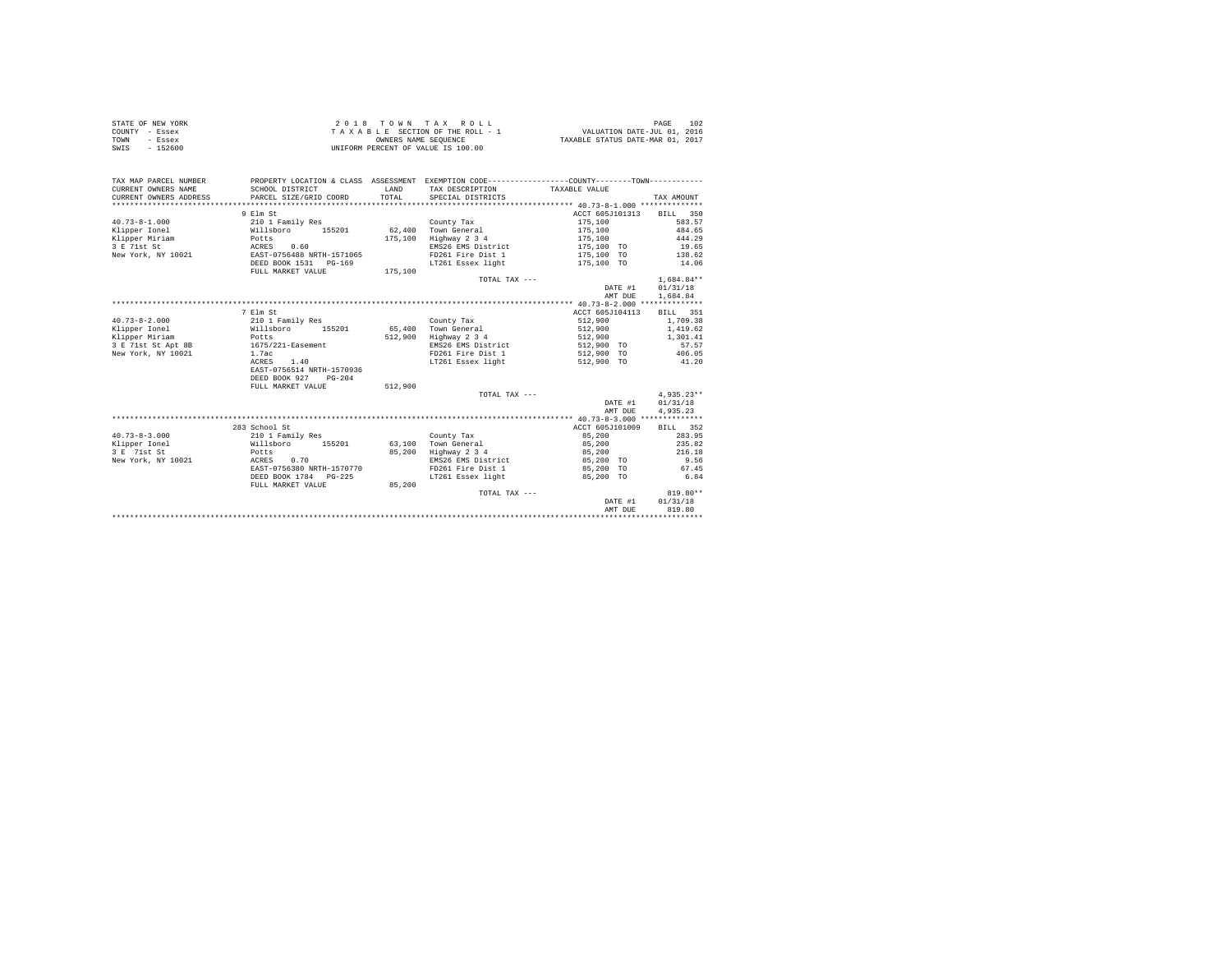| STATE OF NEW YORK | 2018 TOWN TAX ROLL                                       | PAGE                        | 103 |
|-------------------|----------------------------------------------------------|-----------------------------|-----|
| COUNTY - Essex    | TAXABLE SECTION OF THE ROLL - 1                          | VALUATION DATE-JUL 01, 2016 |     |
| TOWN<br>- Essex   | TAXABLE STATUS DATE-MAR 01, 2017<br>OWNERS NAME SEOUENCE |                             |     |
| $-152600$<br>SWIS | UNIFORM PERCENT OF VALUE IS 100.00                       |                             |     |

| TAX MAP PARCEL NUMBER<br>CURRENT OWNERS NAME<br>CURRENT OWNERS ADDRESS | PROPERTY LOCATION & CLASS ASSESSMENT EXEMPTION CODE---------------COUNTY--------TOWN----------<br>SCHOOL DISTRICT<br>PARCEL SIZE/GRID COORD | <b>T.AND</b><br>TOTAL | TAX DESCRIPTION<br>SPECIAL DISTRICTS | TAXABLE VALUE                | TAX AMOUNT           |
|------------------------------------------------------------------------|---------------------------------------------------------------------------------------------------------------------------------------------|-----------------------|--------------------------------------|------------------------------|----------------------|
|                                                                        |                                                                                                                                             |                       |                                      |                              |                      |
|                                                                        | 2916 Essex Rd                                                                                                                               |                       |                                      | ACCT 605Z017001              | BILL 353             |
| $40.57 - 3 - 15.200$                                                   | 210 1 Family Res - WTRFNT                                                                                                                   |                       | County Tax                           | 632,400                      | 2.107.64             |
| Klipper Nathaniel                                                      | Willsboro                                                                                                                                   |                       | 155201 336,300 Town General          | 632,400                      | 1,750.37             |
| 150 Charles St                                                         | 1 Hicks/Connolly                                                                                                                            | 632,400               | Highway 2 3 4                        | 632,400                      | 1,604.62             |
| New York, NY 10014 Lot 1 Survey 4377                                   |                                                                                                                                             |                       | EMS26 EMS District                   | 632,400 TO                   | 70.98                |
|                                                                        | ACRES 3.75                                                                                                                                  |                       | FD261 Fire Dist 1                    | 632,400 TO                   | 500.66               |
|                                                                        | EAST-0757608 NRTH-1576174                                                                                                                   |                       | LT261 Essex light                    | 632,400 TO                   | 50.80                |
|                                                                        | DEED BOOK 1859 PG-24                                                                                                                        |                       | WB261 Water B&I                      | 632,400 TO C                 | 165.43               |
|                                                                        | FULL MARKET VALUE                                                                                                                           | 632,400               |                                      |                              |                      |
|                                                                        |                                                                                                                                             |                       | TOTAL TAX ---                        |                              | $6.250.50**$         |
|                                                                        |                                                                                                                                             |                       |                                      | DATE #1                      | 01/31/18             |
|                                                                        |                                                                                                                                             |                       |                                      | AMT DUE                      | 6,250.50             |
|                                                                        |                                                                                                                                             |                       |                                      |                              |                      |
|                                                                        | 2285 Main St                                                                                                                                |                       |                                      | ACCT 605J101015              | <b>BILL</b> 354      |
| $40.73 - 4 - 4.000$                                                    | 210 1 Family Res                                                                                                                            |                       | County Tax                           | 617,600                      | 2,058.32             |
| Klipper Nathaniel Millsboro                                            | 155201                                                                                                                                      |                       | 65.800 Town General                  | 617,600                      | 1,709.41             |
| 150 Charles St M2                                                      | Potts                                                                                                                                       |                       | 617.600 Highway 2 3 4                | 617,600                      | 1,567.07             |
| New York, NY 10014                                                     | 1649/211-Sewer Easement                                                                                                                     |                       | EMS26 EMS District                   | 617,600 TO                   | 69.32                |
|                                                                        | ACRES<br>1.80                                                                                                                               |                       |                                      | FD261 Fire Dist 1 617,600 TO | 488.94               |
|                                                                        | EAST-0756819 NRTH-1571315<br>DEED BOOK 1436 PG-258                                                                                          |                       | LT261 Essex light                    | 617,600 TO                   | 49.61                |
|                                                                        | FULL MARKET VALUE                                                                                                                           | 617,600               |                                      |                              |                      |
|                                                                        |                                                                                                                                             |                       | TOTAL TAX ---                        |                              | $5.942.67**$         |
|                                                                        |                                                                                                                                             |                       |                                      | DATE #1                      | 01/31/18             |
|                                                                        |                                                                                                                                             |                       |                                      | AMT DUE                      | 5,942.67             |
|                                                                        |                                                                                                                                             |                       |                                      |                              |                      |
|                                                                        | 2222 Lake Shore Rd                                                                                                                          |                       |                                      | ACCT 605J189007              | BILL 355<br>1,127.48 |
| $40.81 - 3 - 2.200$<br>Klipper Nathaniel J                             | 210 1 Family Res - WTRFNT<br>Willsboro 155201                                                                                               |                       | County Tax<br>154.300 Town General   | 338,300<br>338,300           | 936.35               |
| 150 Charles St M2<br>Potts                                             |                                                                                                                                             | 338,300               | Highway 2 3 4                        | 338,300                      | 858.39               |
| New York, NY 10014                                                     | 1649/207-Sewer Easement                                                                                                                     |                       | EMS26 EMS District                   | 338,300 TO                   | 37.97                |
|                                                                        | ACRES 0.92                                                                                                                                  |                       | FD261 Fire Dist 1                    | 338,300 TO                   | 267.83               |
|                                                                        | EAST-0757525 NRTH-1569798                                                                                                                   |                       | LT261 Essex light                    | 338,300 TO                   | 27.17                |
|                                                                        | DEED BOOK 1465 PG-322                                                                                                                       |                       |                                      |                              |                      |
|                                                                        | FULL MARKET VALUE                                                                                                                           | 338,300               |                                      |                              |                      |
|                                                                        |                                                                                                                                             |                       | TOTAL TAX ---                        |                              | $3.255.19**$         |
|                                                                        |                                                                                                                                             |                       |                                      | DATE #1                      | 01/31/18             |
|                                                                        |                                                                                                                                             |                       |                                      | AMT DUE                      | 3.255.19             |
|                                                                        |                                                                                                                                             |                       |                                      |                              |                      |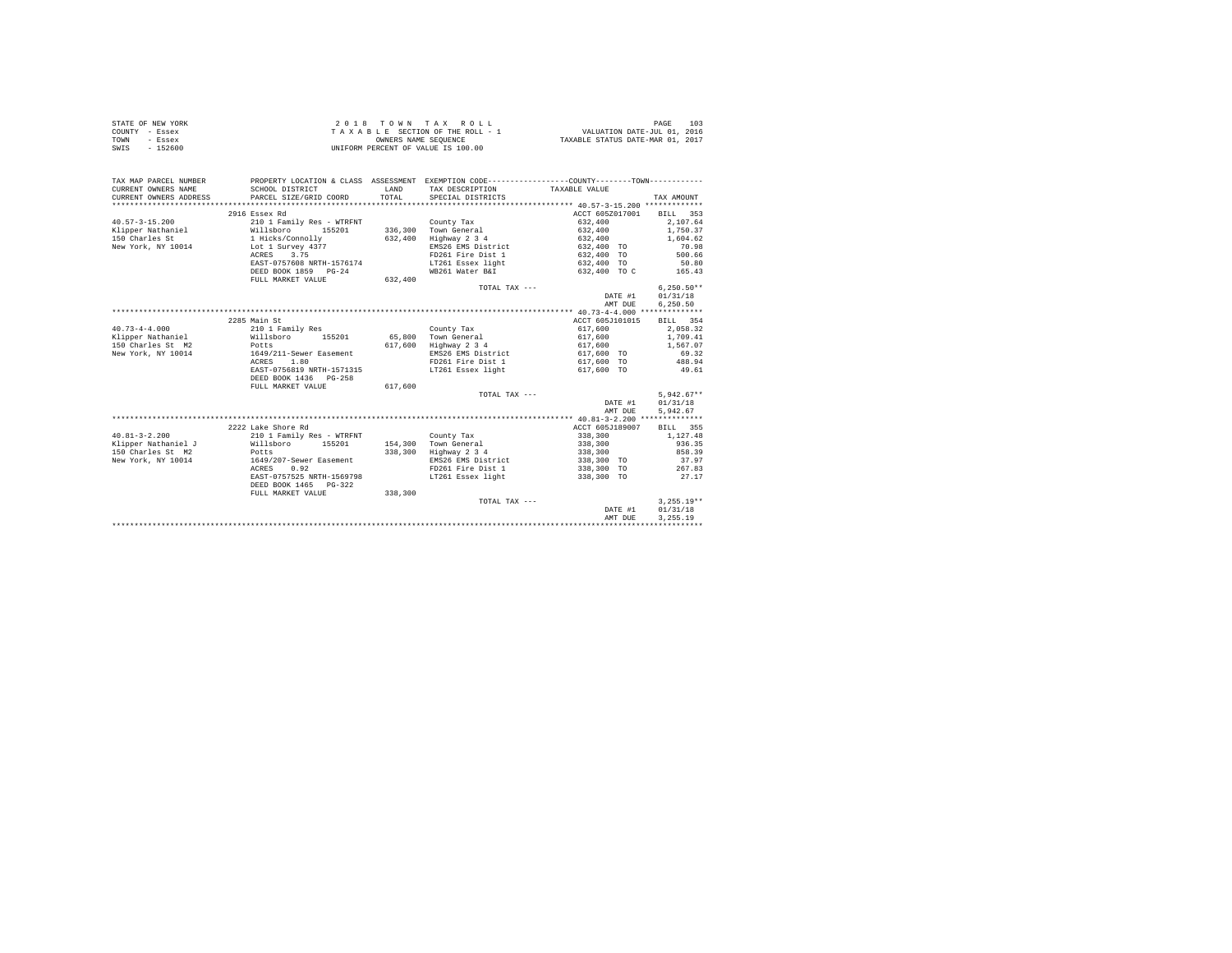| STATE OF NEW YORK | 2018 TOWN TAX ROLL                 | 104<br>PAGE                      |
|-------------------|------------------------------------|----------------------------------|
| COUNTY - Essex    | TAXABLE SECTION OF THE ROLL - 1    | VALUATION DATE-JUL 01, 2016      |
| TOWN<br>- Essex   | OWNERS NAME SEOUENCE               | TAXABLE STATUS DATE-MAR 01, 2017 |
| SWIS<br>$-152600$ | UNIFORM PERCENT OF VALUE IS 100.00 |                                  |

| TAX MAP PARCEL NUMBER     |                                                                    |         | PROPERTY LOCATION & CLASS ASSESSMENT EXEMPTION CODE----------------COUNTY--------TOWN---------- |                  |                     |
|---------------------------|--------------------------------------------------------------------|---------|-------------------------------------------------------------------------------------------------|------------------|---------------------|
| CURRENT OWNERS NAME       | SCHOOL DISTRICT                                                    | LAND    | TAX DESCRIPTION                                                                                 | TAXABLE VALUE    |                     |
| CURRENT OWNERS ADDRESS    | PARCEL SIZE/GRID COORD                                             | TOTAL   | SPECIAL DISTRICTS                                                                               |                  | TAX AMOUNT          |
|                           |                                                                    |         |                                                                                                 |                  |                     |
|                           | Spear Rd                                                           |         |                                                                                                 | ACCT 605J102202  | BILL 356            |
| $39.3 - 1 - 10.111$       | 314 Rural vac<10                                                   |         | County Tax                                                                                      | 21,200           | 70.65               |
| Knapp Alvin P             | Willsboro 155201                                                   |         | 21,200 Town General                                                                             | 21,200<br>21,200 | 58.68               |
| 79 Spear Rd               | 3 Brookfield                                                       |         | 21,200 Highway 2 3 4                                                                            |                  | 53.79               |
| Willsboro, NY 12996-3402  | ACRES 2.20                                                         |         | School Relevy                                                                                   |                  | 271.74              |
|                           | EAST-0728138 NRTH-1572259                                          |         | EMS26 EMS District                                                                              | 21,200 TO        | 2.38                |
|                           | DEED BOOK 229 PG-46                                                |         | FD262 Fire Dist 2                                                                               | 21,200 TO        | 24.89               |
|                           | FULL MARKET VALUE                                                  | 21,200  |                                                                                                 |                  |                     |
|                           |                                                                    |         | TOTAL TAX ---                                                                                   |                  | 482.13**            |
|                           |                                                                    |         |                                                                                                 | DATE #1          | 01/31/18            |
|                           |                                                                    |         |                                                                                                 | AMT DUE          | 482.13              |
|                           |                                                                    |         |                                                                                                 |                  |                     |
|                           | 79 Spear Rd                                                        |         |                                                                                                 | ACCT 605J181003  | BILL 357            |
| $39.3 - 1 - 10.120$       | 210 1 Family Res                                                   |         | County Tax                                                                                      | 66,900           | 222.96              |
| Knapp Alvin P             | Willsboro 155201<br>3 Brookfield Tract<br>ACRES 2.80               |         | 33,800 Town General                                                                             | 66,900           | 185.17              |
| 79 Spear Rd               |                                                                    |         | 66,900 Highway 2 3 4<br>School Relevy                                                           | 66,900           | 169.75              |
| Willsboro, NY 12996-3402  |                                                                    |         |                                                                                                 |                  | 857.51              |
|                           | EAST-0728195 NRTH-1571967                                          |         | EMS26 EMS District                                                                              | $66,900$ TO      | 7.51                |
|                           | DEED BOOK 926 PG-079                                               |         | FD262 Fire Dist 2                                                                               | 66,900 TO        | 78.56               |
|                           | FULL MARKET VALUE                                                  | 66,900  | TOTAL TAX ---                                                                                   |                  | $1.521.46**$        |
|                           |                                                                    |         |                                                                                                 | DATE #1          | 01/31/18            |
|                           |                                                                    |         |                                                                                                 | AMT DUE          | 1,521.46            |
|                           |                                                                    |         |                                                                                                 |                  |                     |
|                           | 91 Leaning Rd                                                      |         |                                                                                                 | ACCT 605J102211  | BILL 358            |
| $48.2 - 1 - 15.000$       | 210 1 Family Res                                                   |         | AGED ALL 41800                                                                                  | 59.250 59.250    |                     |
| Koenig Judith             | Willsboro<br>155201                                                |         | 33,900 County Tax                                                                               | 59,250           | 197.47              |
| 91 Leaning Rd             | Wharton                                                            |         | 118,500 Town General                                                                            | 59,250           | 163.99              |
| Essex, NY 12936           |                                                                    |         | Highway 2 3 4                                                                                   | 59,250           | 150.34              |
|                           | 00002.80<br>ACRES 2.90                                             |         | EMS26 EMS District                                                                              | 118,500 TO       |                     |
|                           |                                                                    |         | FD262 Fire Dist 2                                                                               |                  | 13.30               |
|                           | EAST-0739845 NRTH-1562594<br>DEED BOOK 840 PG-246                  |         |                                                                                                 | 118,500 TO       | 139.15              |
|                           | FULL MARKET VALUE                                                  | 118,500 |                                                                                                 |                  |                     |
|                           |                                                                    |         | TOTAL TAX ---                                                                                   |                  | 664.25**            |
|                           |                                                                    |         |                                                                                                 | DATE #1          | 01/31/18            |
|                           |                                                                    |         |                                                                                                 | AMT DUE          | 664.25              |
|                           |                                                                    |         |                                                                                                 |                  |                     |
|                           | Block House Rd                                                     |         |                                                                                                 | ACCT 605J104101  | BILL 359            |
| $40.3 - 2 - 7.000$        | 105 Vac farmland                                                   |         | County Tax                                                                                      | 48,900           | 162.97              |
| Kulleseid Lars I          | Willsboro 155201                                                   |         | 48,900 Town General                                                                             | 48,900           | 135.35              |
| 78 Whippoorwill Pond Rd   | Hicks                                                              |         | 48,900 Highway 2 3 4                                                                            | 48,900           | 124.08              |
| Garrison, NY 10524        | 00043.00                                                           |         |                                                                                                 | 48,900 TO        | 5.49                |
|                           | ACRES 40.20                                                        |         | EMS26 EMS District<br>FD261 Fire Dist 1                                                         | 48,900 TO        | 38.71               |
|                           | ACRES 40.20<br>MAY BE SUBJECT TO PAYMENT EAST-0754517 NRTH-1575337 |         |                                                                                                 |                  |                     |
| UNDER AGDIST LAW TIL 2019 | DEED BOOK 1089 PG-170                                              |         |                                                                                                 |                  |                     |
|                           | FULL MARKET VALUE                                                  | 48,900  |                                                                                                 |                  |                     |
|                           |                                                                    |         | TOTAL TAX ---                                                                                   |                  | $466.60**$          |
|                           |                                                                    |         |                                                                                                 | DATE #1          | 01/31/18            |
|                           |                                                                    |         |                                                                                                 | AMT DUE          | 466.60              |
|                           |                                                                    |         |                                                                                                 |                  | ******************* |
|                           |                                                                    |         |                                                                                                 |                  |                     |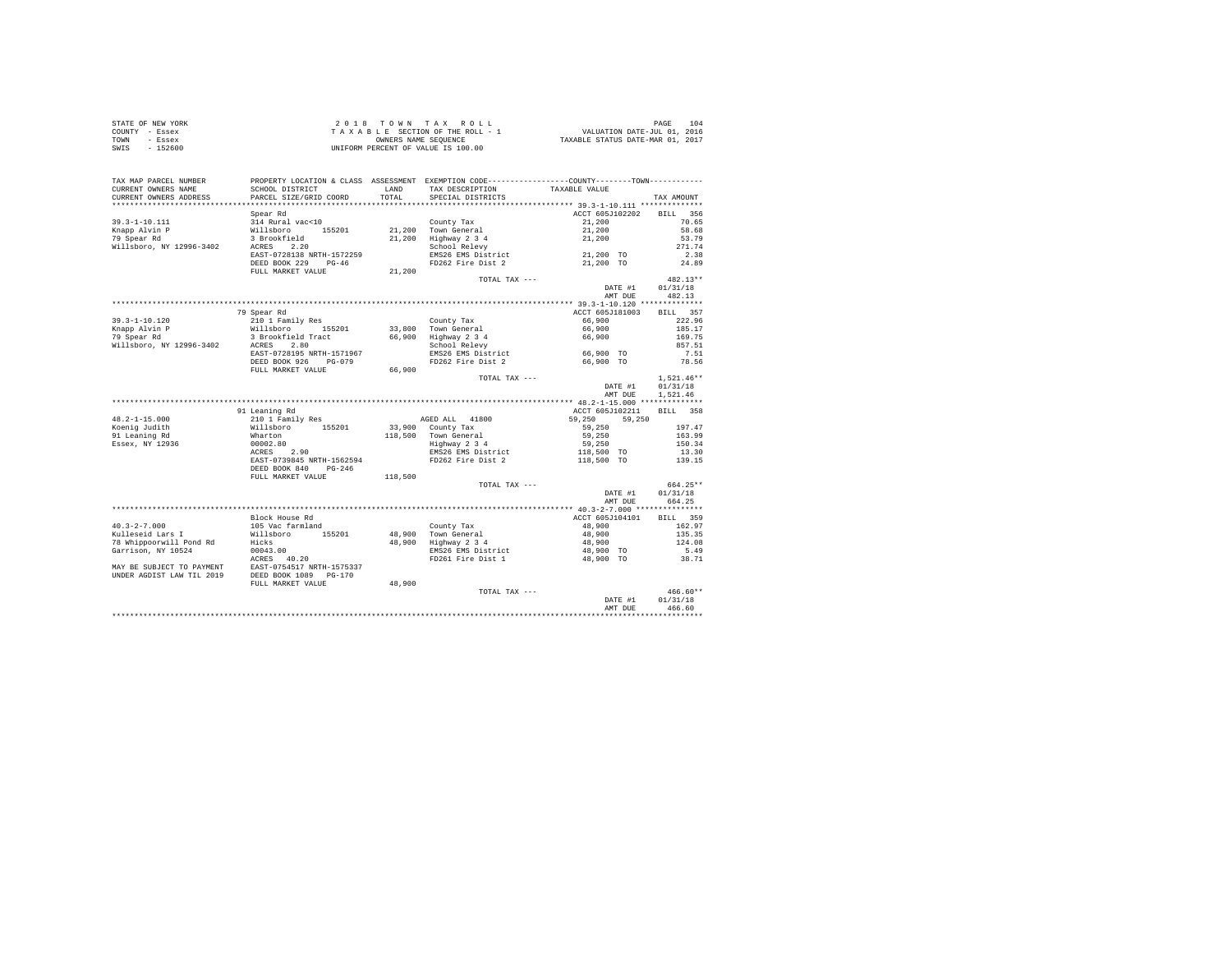| STATE OF NEW YORK | 2018 TOWN TAX ROLL                 | 105<br>PAGE                      |
|-------------------|------------------------------------|----------------------------------|
| COUNTY - Essex    | TAXABLE SECTION OF THE ROLL - 1    | VALUATION DATE-JUL 01, 2016      |
| TOWN<br>- Essex   | OWNERS NAME SEOUENCE               | TAXABLE STATUS DATE-MAR 01, 2017 |
| - 152600<br>SWIS  | UNIFORM PERCENT OF VALUE IS 100.00 |                                  |

| TAX MAP PARCEL NUMBER<br>CURRENT OWNERS NAME<br>CURRENT OWNERS ADDRESS | PROPERTY LOCATION & CLASS ASSESSMENT EXEMPTION CODE----------------COUNTY-------TOWN----------<br>SCHOOL DISTRICT<br>PARCEL SIZE/GRID COORD | <b>T.AND</b><br>TOTAL | TAX DESCRIPTION TAXABLE VALUE<br>SPECIAL DISTRICTS |                 | TAX AMOUNT   |
|------------------------------------------------------------------------|---------------------------------------------------------------------------------------------------------------------------------------------|-----------------------|----------------------------------------------------|-----------------|--------------|
|                                                                        |                                                                                                                                             |                       |                                                    |                 |              |
|                                                                        | Essex Rd                                                                                                                                    |                       |                                                    | ACCT 605J184008 | BILL 360     |
| $40.3 - 2 - 8.112$                                                     | 105 Vac farmland                                                                                                                            |                       | County Tax                                         | 147,800         | 492.58       |
| Kulleseid Lars I                                                       | 155201<br>Willsboro                                                                                                                         |                       | 147.700 Town General                               | 147.800         | 409.08       |
| 78 Whippoorwill Pond Rd                                                | Hicks                                                                                                                                       | 147,800               | Highway 2 3 4                                      | 147,800         | 375.02       |
| Garrison, NY 10524                                                     | ACRES 106.83                                                                                                                                |                       | EMS26 EMS District                                 | 147,800 TO      | 16.59        |
|                                                                        | EAST-0755058 NRTH-1574446                                                                                                                   |                       | FD261 Fire Dist 1                                  | 147,800 TO      | 117.01       |
| MAY BE SUBJECT TO PAYMENT DEED BOOK 1089 PG-170                        |                                                                                                                                             |                       | LT261 Essex light                                  | 147,800 TO      | 11.87        |
| UNDER AGDIST LAW TIL 2019                                              | FULL MARKET VALUE                                                                                                                           | 147,800               |                                                    |                 |              |
|                                                                        |                                                                                                                                             |                       | TOTAL TAX ---                                      |                 | $1,422.15**$ |
|                                                                        |                                                                                                                                             |                       |                                                    | DATE #1         | 01/31/18     |
|                                                                        |                                                                                                                                             |                       |                                                    | AMT DUE         | 1,422.15     |
|                                                                        |                                                                                                                                             |                       |                                                    |                 |              |
|                                                                        | 2277 Main St                                                                                                                                |                       |                                                    | ACCT 605J102906 | BILL 361     |
| $40.73 - 4 - 6.000$                                                    | 210 1 Family Res                                                                                                                            |                       | County Tax                                         | 236,000         | 786.53       |
| Kunzi Barbara                                                          | Willsboro<br>155201                                                                                                                         |                       | 61.800 Town General                                | 236,000         | 653.21       |
| PO Box 83                                                              | Potts                                                                                                                                       | 236,000               | Highway 2 3 4                                      | 236,000         | 598.81       |
| Essex, NY 12936                                                        | 1652/1-Sewer Easement                                                                                                                       |                       | EMS26 EMS District                                 | 236,000 TO      | 26.49        |
|                                                                        | ACRES 0.50                                                                                                                                  |                       | FD261 Fire Dist 1                                  | 236,000 TO      | 186.84       |
|                                                                        | EAST-0756865 NRTH-1571144<br>DEED BOOK 1579 PG-118                                                                                          |                       | LT261 Essex light                                  | 236,000 TO      | 18.96        |
|                                                                        | FULL MARKET VALUE                                                                                                                           | 236,000               |                                                    |                 |              |
|                                                                        |                                                                                                                                             |                       | TOTAL TAX ---                                      |                 | $2,270.84**$ |
|                                                                        |                                                                                                                                             |                       |                                                    | DATE #1         | 01/31/18     |
|                                                                        |                                                                                                                                             |                       |                                                    | AMT DUE         | 2.270.84     |
|                                                                        |                                                                                                                                             |                       |                                                    |                 |              |
|                                                                        | 2245 Lake Shore Rd                                                                                                                          |                       |                                                    | ACCT 605J102615 | BILL 362     |
| $40.73 - 5 - 14.000$                                                   | 210 1 Family Res                                                                                                                            |                       | County Tax                                         | 217,300         | 724.21       |
| Kunzi Barbara                                                          | Willsboro 155201                                                                                                                            |                       | 59,600 Town General                                | 217,300         | 601.45       |
| PO Box 83                                                              | Potts                                                                                                                                       | 217,300               | Highway 2 3 4                                      | 217,300         | 551.37       |
| Essex, NY 12936                                                        | 1587/327 Death Certificat                                                                                                                   |                       | EMS26 EMS District                                 | 217,300 TO      | 24.39        |
|                                                                        | 1649/232-Sewer Easement                                                                                                                     |                       | FD261 Fire Dist 1                                  | 217,300 TO      | 172.03       |
|                                                                        | ACRES 0.37                                                                                                                                  |                       | LT261 Essex light                                  | 217,300 TO      | 17.45        |
|                                                                        | EAST-0757142 NRTH-1570334                                                                                                                   |                       |                                                    |                 |              |
|                                                                        | DEED BOOK 1699 PG-175                                                                                                                       |                       |                                                    |                 |              |
|                                                                        | FULL MARKET VALUE                                                                                                                           | 217,300               |                                                    |                 | $2.090.90**$ |
|                                                                        |                                                                                                                                             |                       | TOTAL TAX ---                                      |                 | 01/31/18     |
|                                                                        |                                                                                                                                             |                       |                                                    | DATE #1         | 2.090.90     |
|                                                                        |                                                                                                                                             |                       |                                                    | AMT DUE         |              |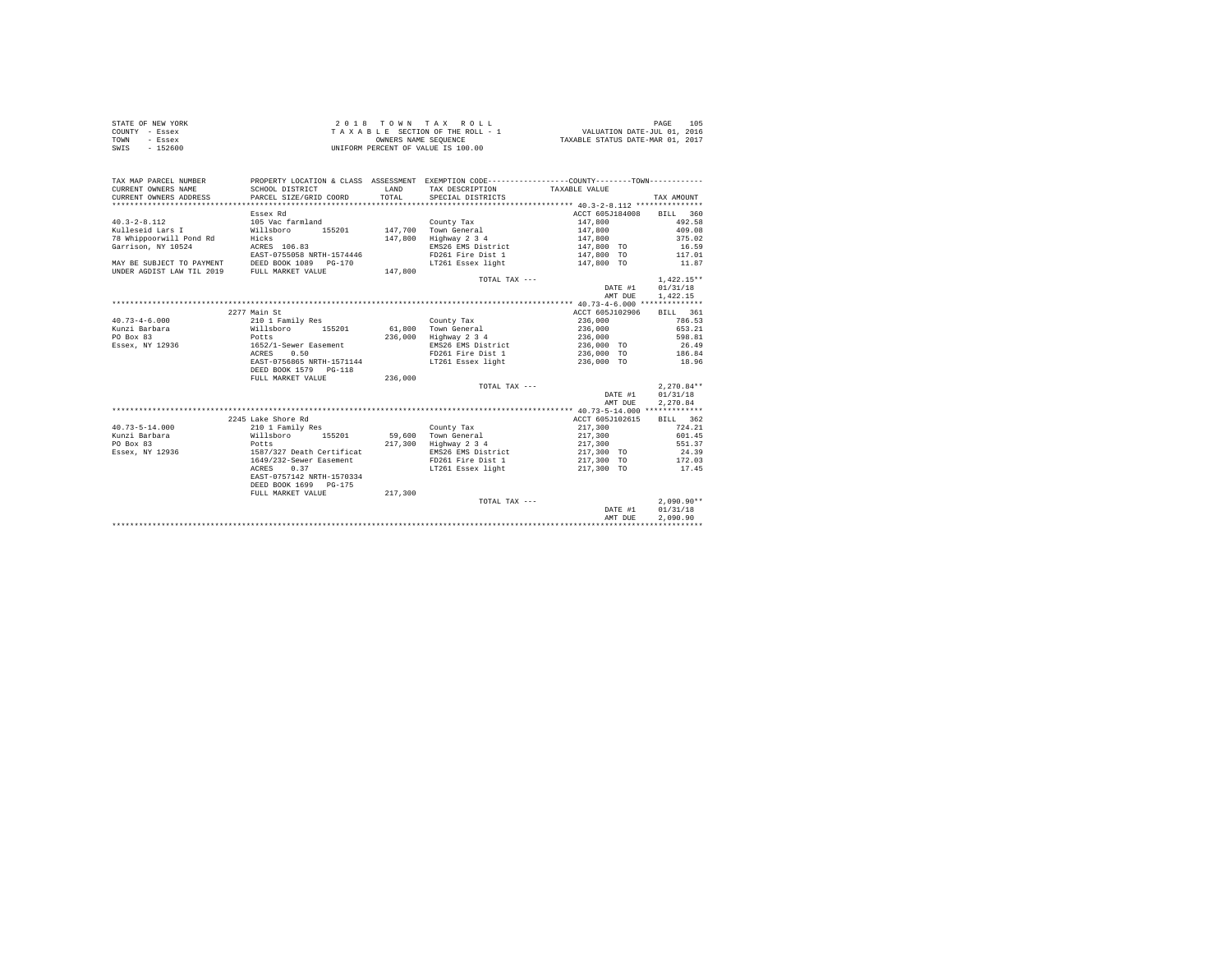|                | STATE OF NEW YORK | 2018 TOWN TAX ROLL                 | 106<br>PAGE                      |
|----------------|-------------------|------------------------------------|----------------------------------|
| COUNTY - Essex |                   | TAXABLE SECTION OF THE ROLL - 1    | VALUATION DATE-JUL 01, 2016      |
| TOWN           | - Essex           | OWNERS NAME SEOUENCE               | TAXABLE STATUS DATE-MAR 01, 2017 |
| SWIS           | $-152600$         | UNIFORM PERCENT OF VALUE IS 100.00 |                                  |

| TAX MAP PARCEL NUMBER<br>CURRENT OWNERS NAME<br>CURRENT OWNERS ADDRESS | SCHOOL DISTRICT<br>PARCEL SIZE/GRID COORD                                                           | LAND<br>TOTAL | PROPERTY LOCATION & CLASS ASSESSMENT EXEMPTION CODE----------------COUNTY-------TOWN----------<br>TAX DESCRIPTION<br>SPECIAL DISTRICTS | TAXABLE VALUE                                    | TAX AMOUNT                                       |
|------------------------------------------------------------------------|-----------------------------------------------------------------------------------------------------|---------------|----------------------------------------------------------------------------------------------------------------------------------------|--------------------------------------------------|--------------------------------------------------|
| *************************                                              |                                                                                                     |               |                                                                                                                                        |                                                  |                                                  |
| $48.3 - 1 - 23.000$<br>LaBombard Tracy M<br>Soper Steven P             | 72 Alden Rd<br>210 1 Family Res<br>Westport<br>155001<br>35 Taylor & Kimball                        | 131,700       | County Tax<br>33,000 Town General<br>Highway 2 3 4                                                                                     | ACCT 605J103011<br>131,700<br>131,700<br>131,700 | <b>BILL</b><br>363<br>438.93<br>364.52<br>334.17 |
| 72 Alden Rd<br>Westport, NY 12993                                      | ACRES<br>2.00 BANKWFARGO<br>EAST-0725833 NRTH-1551559<br>DEED BOOK 1614 PG-178<br>FULL MARKET VALUE | 131,700       | EMS26 EMS District<br>FD262 Fire Dist 2                                                                                                | 131,700 TO<br>131,700 TO                         | 14.78<br>154.65                                  |
|                                                                        |                                                                                                     |               | TOTAL TAX ---                                                                                                                          | DATE #1<br>AMT DUE                               | $1,307.05**$<br>01/31/18<br>1,307.05             |
|                                                                        |                                                                                                     |               |                                                                                                                                        | ACCT 605L100905                                  |                                                  |
| $49.69 - 1 - 4.000$                                                    | 873 Whallons Bay Rd<br>210 1 Family Res                                                             |               | County Tax                                                                                                                             | 74,800                                           | BILL 364<br>249.29                               |
| Lacey Charlotte N                                                      | Willsboro 155201                                                                                    | 32,100        | Town General                                                                                                                           | 74,800                                           | 207.03                                           |
| Dickerson Judith M                                                     | Friswell                                                                                            | 74,800        | Highway 2 3 4                                                                                                                          | 74,800                                           | 189.79                                           |
| c/o Joseph 0 Cumm                                                      | ACRES<br>1.10                                                                                       |               | EMS26 EMS District                                                                                                                     | 74,800 TO                                        | 8.40                                             |
| 873 Whallons Bay Rd                                                    |                                                                                                     |               | FD262 Fire Dist 2                                                                                                                      | 74,800 TO                                        | 87.83                                            |
| PO Box 299                                                             | EAST-0744275 NRTH-1555830<br>DEED BOOK 1089 PG-214                                                  |               | LT262 Whallonsburg light                                                                                                               | 74,800 TO                                        | 18.14                                            |
| Whallonsburg, NY 12936                                                 | FULL MARKET VALUE                                                                                   | 74,800        |                                                                                                                                        |                                                  |                                                  |
|                                                                        |                                                                                                     |               | TOTAL TAX ---                                                                                                                          |                                                  | $760.48**$                                       |
|                                                                        |                                                                                                     |               |                                                                                                                                        | DATE #1                                          | 01/31/18                                         |
|                                                                        |                                                                                                     |               |                                                                                                                                        | AMT DUE                                          | 760.48                                           |
|                                                                        |                                                                                                     |               |                                                                                                                                        |                                                  |                                                  |
|                                                                        | 871 Whallons Bay Rd                                                                                 |               |                                                                                                                                        | ACCT 605J101104                                  | 365<br>BILL                                      |
| $49.69 - 1 - 5.000$                                                    | 312 Vac w/imprv                                                                                     |               | County Tax                                                                                                                             | 20,300                                           | 67.66                                            |
| Lacey Charlotte N                                                      | 155201<br>Willsboro                                                                                 | 8,500         | Town General                                                                                                                           | 20,300                                           | 56.19                                            |
| Dickerson Judith M                                                     | Friswell                                                                                            | 20,300        | Highway 2 3 4                                                                                                                          | 20,300                                           | 51.51                                            |
| 873 Whallons Bay Rd                                                    |                                                                                                     |               | EMS26 EMS District                                                                                                                     | 20,300 TO                                        | 2.28                                             |
| PO Box 299                                                             | ACRES 0.60<br>EAST-0744174 NRTH-1555801<br>DEED BOOK 1089 PG-214                                    |               | FD262 Fire Dist 2                                                                                                                      | 20,300 TO                                        | 23.84<br>4.92                                    |
| Essex, NY 12936                                                        | FULL MARKET VALUE                                                                                   | 20,300        | LT262 Whallonsburg light                                                                                                               | 20,300 TO                                        |                                                  |
|                                                                        |                                                                                                     |               | TOTAL TAX ---                                                                                                                          |                                                  | $206.40**$                                       |
|                                                                        |                                                                                                     |               |                                                                                                                                        | DATE #1                                          | 01/31/18                                         |
|                                                                        |                                                                                                     |               |                                                                                                                                        | AMT DUE                                          | 206.40                                           |
|                                                                        |                                                                                                     |               |                                                                                                                                        |                                                  |                                                  |
|                                                                        | 870 Whallons Bay Rd                                                                                 |               |                                                                                                                                        | ACCT 605J100514                                  | 366<br>BILL                                      |
| $49.69 - 1 - 10.000$                                                   | 483 Converted Re                                                                                    |               | County Tax                                                                                                                             | 63,100                                           | 210.30                                           |
| LaForest James                                                         | 155201<br>Willsboro                                                                                 | 18,700        | Town General                                                                                                                           | 63,100                                           | 174.65                                           |
| LaForest Shirley                                                       | Friswell                                                                                            | 63,100        | Highway 2 3 4                                                                                                                          | 63,100                                           | 160.11                                           |
| 839 Walker Rd                                                          | ACRES<br>0.65                                                                                       |               | EMS26 EMS District                                                                                                                     | 63,100 TO                                        | 7.08                                             |
| Essex, NY 12936                                                        | EAST-0744205 NRTH-1555476                                                                           |               | FD262 Fire Dist 2                                                                                                                      | 63,100 TO                                        | 74.09                                            |
|                                                                        | DEED BOOK 979<br>$PG-20$                                                                            |               | LT262 Whallonsburg light                                                                                                               | 63,100 TO                                        | 15.31                                            |
|                                                                        | FULL MARKET VALUE                                                                                   | 63,100        |                                                                                                                                        |                                                  |                                                  |
|                                                                        |                                                                                                     |               | TOTAL TAX ---                                                                                                                          |                                                  | 641.54**                                         |
|                                                                        |                                                                                                     |               |                                                                                                                                        | DATE #1                                          | 01/31/18                                         |
|                                                                        |                                                                                                     |               |                                                                                                                                        | AMT DUE                                          | 641.54<br>**********                             |
|                                                                        |                                                                                                     |               |                                                                                                                                        |                                                  |                                                  |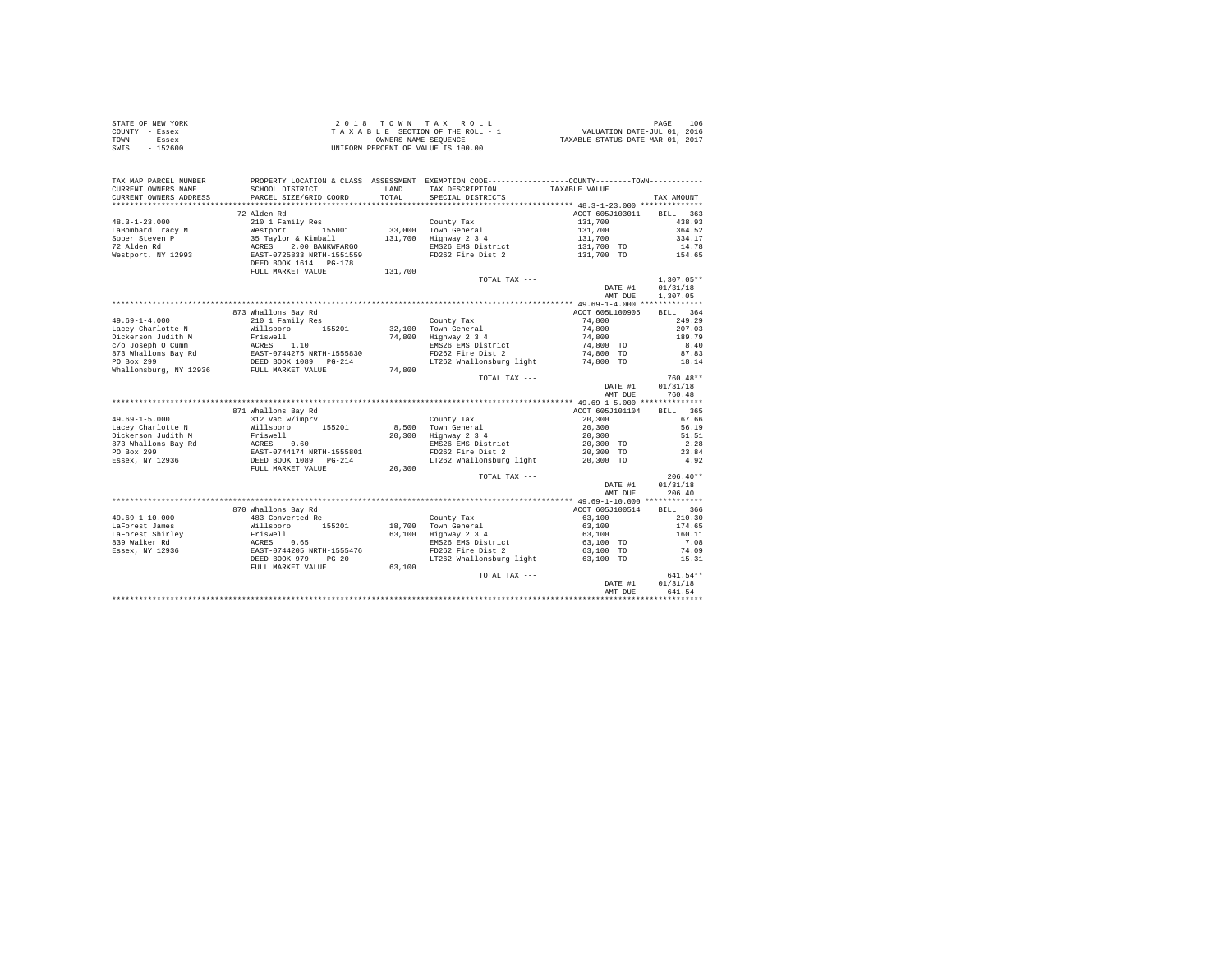| STATE OF NEW YORK             |                                                                                                                                                                                                                                              |         |                                                                                                                                                                                 |                                                                                                                                                                                                                                             |              |
|-------------------------------|----------------------------------------------------------------------------------------------------------------------------------------------------------------------------------------------------------------------------------------------|---------|---------------------------------------------------------------------------------------------------------------------------------------------------------------------------------|---------------------------------------------------------------------------------------------------------------------------------------------------------------------------------------------------------------------------------------------|--------------|
| COUNTY - Essex                |                                                                                                                                                                                                                                              |         |                                                                                                                                                                                 |                                                                                                                                                                                                                                             |              |
| <b>TOWN</b><br>- Essex        |                                                                                                                                                                                                                                              |         |                                                                                                                                                                                 |                                                                                                                                                                                                                                             |              |
| SWIS<br>$-152600$             |                                                                                                                                                                                                                                              |         |                                                                                                                                                                                 |                                                                                                                                                                                                                                             |              |
|                               |                                                                                                                                                                                                                                              |         |                                                                                                                                                                                 |                                                                                                                                                                                                                                             |              |
|                               |                                                                                                                                                                                                                                              |         |                                                                                                                                                                                 |                                                                                                                                                                                                                                             |              |
|                               |                                                                                                                                                                                                                                              |         |                                                                                                                                                                                 |                                                                                                                                                                                                                                             |              |
| TAX MAP PARCEL NUMBER         | PROPERTY LOCATION & CLASS ASSESSMENT EXEMPTION CODE----------------COUNTY-------TOWN----------                                                                                                                                               |         |                                                                                                                                                                                 |                                                                                                                                                                                                                                             |              |
| CURRENT OWNERS NAME           | SCHOOL DISTRICT                                                                                                                                                                                                                              | LAND    | TAX DESCRIPTION                                                                                                                                                                 | TAXABLE VALUE                                                                                                                                                                                                                               |              |
| CURRENT OWNERS ADDRESS        | PARCEL SIZE/GRID COORD                                                                                                                                                                                                                       | TOTAL   | SPECIAL DISTRICTS                                                                                                                                                               |                                                                                                                                                                                                                                             | TAX AMOUNT   |
|                               |                                                                                                                                                                                                                                              |         |                                                                                                                                                                                 |                                                                                                                                                                                                                                             |              |
|                               |                                                                                                                                                                                                                                              |         |                                                                                                                                                                                 |                                                                                                                                                                                                                                             |              |
|                               | 839 Walker Rd                                                                                                                                                                                                                                |         |                                                                                                                                                                                 | ACCT 605J102408 BILL 367                                                                                                                                                                                                                    |              |
| $48.76 - 1 - 15.000$          | 210 1 Family Res                                                                                                                                                                                                                             |         | VETCOM CTS 41130                                                                                                                                                                | 25,000<br>25,000                                                                                                                                                                                                                            |              |
| LaForest James R              |                                                                                                                                                                                                                                              |         | 27,200 County Tax                                                                                                                                                               | 106,900                                                                                                                                                                                                                                     | 356.27       |
| LaForest Shirley C            |                                                                                                                                                                                                                                              |         |                                                                                                                                                                                 |                                                                                                                                                                                                                                             | 295.88       |
| 839 Walker Rd                 | %10-11 railing<br>Willisboro 155201<br>Friswell<br>ACRES 0.76<br>REST-0743572 NRTH-1555439<br>DEED BOOK 1044 PG-218<br>FULL MARKET VALUE                                                                                                     |         | 191,900 County Ham (1916,900<br>191,900 Town General<br>Highway 2 3 4<br>ENS26 EMS District (105,900 TO<br>FD262 Fire Dist 2<br>131,900 TO LT262 Whallonsburg light (131,900 TO |                                                                                                                                                                                                                                             | 271.24       |
| Essex, NY 12936               |                                                                                                                                                                                                                                              |         |                                                                                                                                                                                 |                                                                                                                                                                                                                                             | 14.80        |
|                               |                                                                                                                                                                                                                                              |         |                                                                                                                                                                                 |                                                                                                                                                                                                                                             | 154.88       |
|                               |                                                                                                                                                                                                                                              |         |                                                                                                                                                                                 |                                                                                                                                                                                                                                             | 32.00        |
|                               |                                                                                                                                                                                                                                              |         | TOTAL TAX ---                                                                                                                                                                   |                                                                                                                                                                                                                                             | $1.125.07**$ |
|                               |                                                                                                                                                                                                                                              |         |                                                                                                                                                                                 | DATE #1                                                                                                                                                                                                                                     | 01/31/18     |
|                               |                                                                                                                                                                                                                                              |         |                                                                                                                                                                                 |                                                                                                                                                                                                                                             |              |
|                               |                                                                                                                                                                                                                                              |         |                                                                                                                                                                                 | AMT DUE                                                                                                                                                                                                                                     | 1,125.07     |
|                               |                                                                                                                                                                                                                                              |         |                                                                                                                                                                                 |                                                                                                                                                                                                                                             |              |
|                               | 1455 Whallons Bay Rd                                                                                                                                                                                                                         |         |                                                                                                                                                                                 | ACCT 605J101406                                                                                                                                                                                                                             | BILL 368     |
| 49.15-1-10.000                | 260 Seasonal res - WTRFNT                                                                                                                                                                                                                    |         | County Tax                                                                                                                                                                      | 253,900                                                                                                                                                                                                                                     | 846.19       |
| Lamanna Richard B             | Willsboro<br>155201                                                                                                                                                                                                                          | 234,300 |                                                                                                                                                                                 |                                                                                                                                                                                                                                             | 702.75       |
| 818 Saratoga Rd               | Wharton                                                                                                                                                                                                                                      | 253,900 | Town General<br>Highway 2 3 4                                                                                                                                                   | 253,900<br>253,900<br>253,900 TO<br>253,900 TO                                                                                                                                                                                              | 644.23       |
| Burnt Hills, NY 12027         | ACRES 0.60 BANK1STARSG                                                                                                                                                                                                                       |         | EMS26 EMS District                                                                                                                                                              |                                                                                                                                                                                                                                             | 28.50        |
|                               | EAST-0757350 NRTH-1558883                                                                                                                                                                                                                    |         | FD261 Fire Dist 1                                                                                                                                                               |                                                                                                                                                                                                                                             | 201.01       |
|                               | DEED BOOK 1372 PG-104                                                                                                                                                                                                                        |         |                                                                                                                                                                                 |                                                                                                                                                                                                                                             |              |
|                               | FULL MARKET VALUE                                                                                                                                                                                                                            | 253,900 |                                                                                                                                                                                 |                                                                                                                                                                                                                                             |              |
|                               |                                                                                                                                                                                                                                              |         | TOTAL TAX ---                                                                                                                                                                   |                                                                                                                                                                                                                                             | $2.422.68**$ |
|                               |                                                                                                                                                                                                                                              |         |                                                                                                                                                                                 | DATE #1                                                                                                                                                                                                                                     | 01/31/18     |
|                               |                                                                                                                                                                                                                                              |         |                                                                                                                                                                                 | AMT DUE                                                                                                                                                                                                                                     | 2.422.68     |
|                               |                                                                                                                                                                                                                                              |         |                                                                                                                                                                                 |                                                                                                                                                                                                                                             |              |
|                               | 130 School St                                                                                                                                                                                                                                |         |                                                                                                                                                                                 | ACCT 605J101507                                                                                                                                                                                                                             | BILL 369     |
|                               |                                                                                                                                                                                                                                              |         |                                                                                                                                                                                 |                                                                                                                                                                                                                                             |              |
| $40.3 - 3 - 18.000$           | 270 Mfg housing                                                                                                                                                                                                                              |         |                                                                                                                                                                                 | 63,000                                                                                                                                                                                                                                      | 209.96       |
| Lamb Heather                  | Willsboro 155201                                                                                                                                                                                                                             |         | County Tax<br>25,200 Town General<br>63,000 Highway 2 3 4                                                                                                                       | 63,000                                                                                                                                                                                                                                      | 174.37       |
| 130 School St                 |                                                                                                                                                                                                                                              |         |                                                                                                                                                                                 | 63,000                                                                                                                                                                                                                                      | 159.85       |
| Essex, NY 12936               |                                                                                                                                                                                                                                              |         | EMS26 EMS District                                                                                                                                                              | 63,000 TO                                                                                                                                                                                                                                   | 7.07         |
|                               |                                                                                                                                                                                                                                              |         | FD261 Fire Dist 1                                                                                                                                                               | 63,000 TO                                                                                                                                                                                                                                   | 49.88        |
|                               | POLLS<br>RCRES 0.60<br>EAST-0753470 NRTH-1568325<br>DEED BOOK 1234 PG-75                                                                                                                                                                     |         | LT261 Essex light                                                                                                                                                               | 63,000 TO                                                                                                                                                                                                                                   | 5.06         |
|                               | FULL MARKET VALUE                                                                                                                                                                                                                            | 63,000  |                                                                                                                                                                                 |                                                                                                                                                                                                                                             |              |
|                               |                                                                                                                                                                                                                                              |         | TOTAL TAX ---                                                                                                                                                                   |                                                                                                                                                                                                                                             | $606.19**$   |
|                               |                                                                                                                                                                                                                                              |         |                                                                                                                                                                                 | DATE #1                                                                                                                                                                                                                                     | 01/31/18     |
|                               |                                                                                                                                                                                                                                              |         |                                                                                                                                                                                 | AMT DUE                                                                                                                                                                                                                                     | 606.19       |
|                               |                                                                                                                                                                                                                                              |         |                                                                                                                                                                                 |                                                                                                                                                                                                                                             |              |
|                               | 2849 Essex Rd                                                                                                                                                                                                                                |         |                                                                                                                                                                                 | ACCT 605J194006                                                                                                                                                                                                                             | BILL 370     |
|                               |                                                                                                                                                                                                                                              |         |                                                                                                                                                                                 |                                                                                                                                                                                                                                             |              |
| $40.3 - 2 - 18.000$           | 210 1 Family Res                                                                                                                                                                                                                             |         | County Tax                                                                                                                                                                      |                                                                                                                                                                                                                                             | 369.27       |
| Lansing David S               |                                                                                                                                                                                                                                              |         |                                                                                                                                                                                 |                                                                                                                                                                                                                                             | 306.67       |
| Lansing Dianne B<br>PO Box 46 |                                                                                                                                                                                                                                              |         |                                                                                                                                                                                 |                                                                                                                                                                                                                                             | 281.14       |
|                               |                                                                                                                                                                                                                                              |         | EMS26 EMS District                                                                                                                                                              |                                                                                                                                                                                                                                             | 12.44        |
| Essex, NY 12936               |                                                                                                                                                                                                                                              |         |                                                                                                                                                                                 |                                                                                                                                                                                                                                             | 87.72        |
|                               |                                                                                                                                                                                                                                              |         |                                                                                                                                                                                 |                                                                                                                                                                                                                                             | 8.90         |
|                               | % 11 Passer<br>Willshoro 155201 66,100 Town General<br>Hicks Pat<br>ACRES 2.08 EMS26 EMS26 EMS 14 Passer<br>EAST-0757090 RETH-1574425 FD261 Fire Dist 1<br>DEED BOOK 1362 PG-187<br>FULL MARKET VALUE 110,800 WE261 Essex light<br>FULL MARK |         |                                                                                                                                                                                 | $\begin{array}{ll} \text{110,800} \\ \text{110,800} \\ \text{110,800} \\ \text{110,800} \\ \text{110,800} \\ \text{10,800} \text{ T0} \\ \text{110,800} \text{ T0} \\ \text{110,800} \text{ T0} \\ \text{110,800} \text{ T0 C} \end{array}$ | 28.98        |
|                               |                                                                                                                                                                                                                                              |         | TOTAL TAX ---                                                                                                                                                                   |                                                                                                                                                                                                                                             | $1.095.12**$ |
|                               |                                                                                                                                                                                                                                              |         |                                                                                                                                                                                 | DATE #1                                                                                                                                                                                                                                     | 01/31/18     |
|                               |                                                                                                                                                                                                                                              |         |                                                                                                                                                                                 | AMT DUE                                                                                                                                                                                                                                     | 1.095.12     |
|                               |                                                                                                                                                                                                                                              |         |                                                                                                                                                                                 |                                                                                                                                                                                                                                             |              |
|                               |                                                                                                                                                                                                                                              |         |                                                                                                                                                                                 |                                                                                                                                                                                                                                             |              |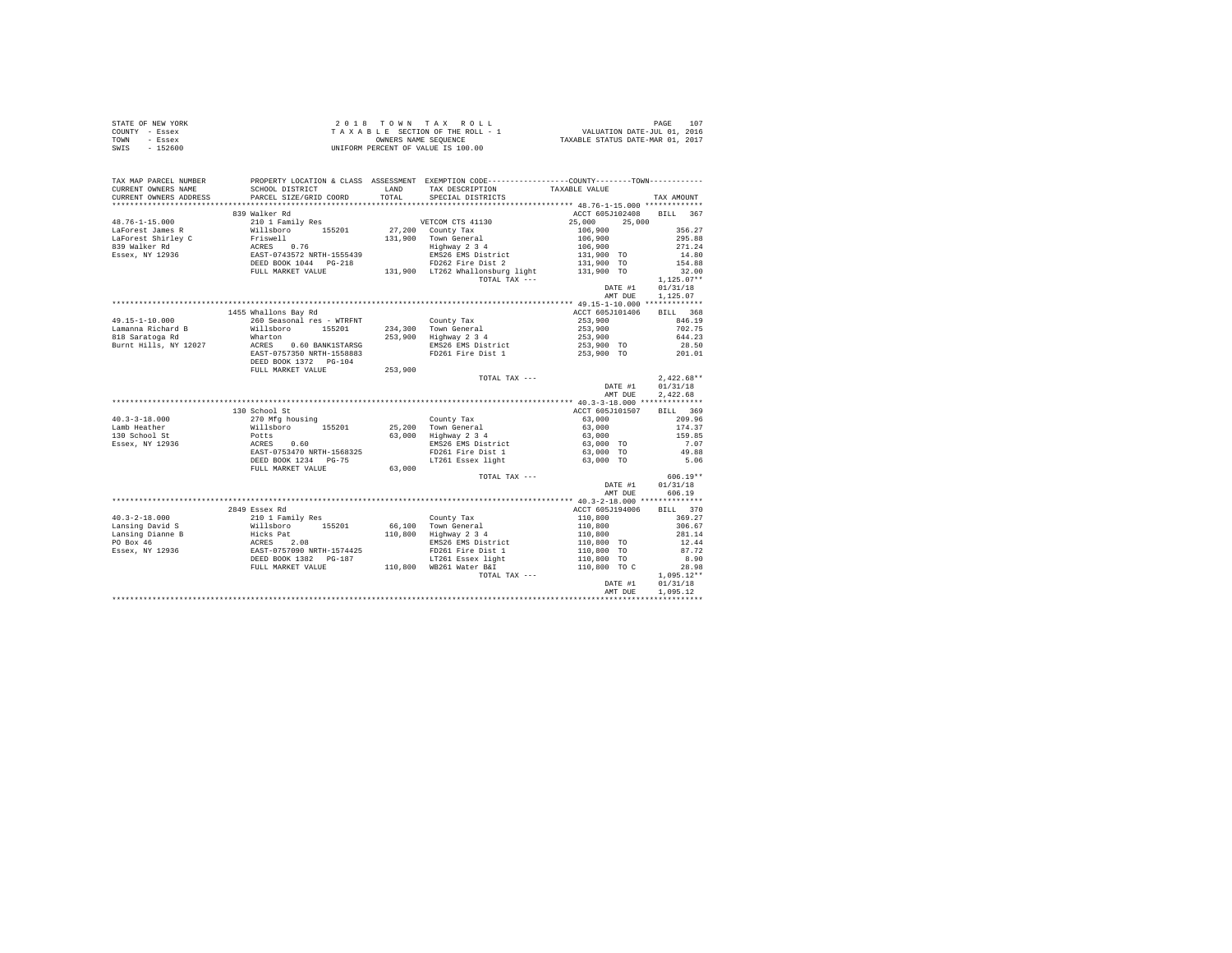| STATE OF NEW YORK | 2018 TOWN TAX ROLL                 | 108<br>PAGE                      |
|-------------------|------------------------------------|----------------------------------|
| COUNTY - Essex    | TAXABLE SECTION OF THE ROLL - 1    | VALUATION DATE-JUL 01, 2016      |
| TOWN<br>- Essex   | OWNERS NAME SEOUENCE               | TAXABLE STATUS DATE-MAR 01, 2017 |
| SWIS<br>$-152600$ | UNIFORM PERCENT OF VALUE IS 100.00 |                                  |

| TAX MAP PARCEL NUMBER                                                                                                                                                                                                                       |                           |         | PROPERTY LOCATION & CLASS ASSESSMENT EXEMPTION CODE---------------COUNTY-------TOWN--------- |                                                                                        |              |
|---------------------------------------------------------------------------------------------------------------------------------------------------------------------------------------------------------------------------------------------|---------------------------|---------|----------------------------------------------------------------------------------------------|----------------------------------------------------------------------------------------|--------------|
| CURRENT OWNERS NAME<br>CURRENT OWNERS NAME  SCHOOL DISIRICI<br>CURRENT OWNERS ADDRESS  PARCEL SIZE/GRID COORD                                                                                                                               | SCHOOL DISTRICT           |         | LAND TAX DESCRIPTION<br>TOTAL SPECIAL DISTRICTS                                              | TAXABLE VALUE                                                                          |              |
|                                                                                                                                                                                                                                             |                           |         |                                                                                              |                                                                                        | TAX AMOUNT   |
|                                                                                                                                                                                                                                             |                           |         |                                                                                              |                                                                                        |              |
|                                                                                                                                                                                                                                             | 2858 Essex Rd             |         |                                                                                              | ACCT 605J102301                                                                        | BILL 371     |
|                                                                                                                                                                                                                                             |                           |         |                                                                                              | 514,500                                                                                | 1,714.71     |
|                                                                                                                                                                                                                                             |                           |         |                                                                                              |                                                                                        | 1,424.04     |
|                                                                                                                                                                                                                                             |                           |         |                                                                                              |                                                                                        | 1,305.47     |
|                                                                                                                                                                                                                                             |                           |         | EMS26 EMS District                                                                           | $514,500$<br>$514,500$<br>$514,500$ TO<br>$514,500$ TO<br>$514,500$ TO<br>$514,500$ TO | 57.75        |
|                                                                                                                                                                                                                                             |                           |         | FD261 Fire Dist 1<br>LT261 Feeev licht                                                       |                                                                                        | 407.32       |
|                                                                                                                                                                                                                                             |                           |         |                                                                                              |                                                                                        | 41.33        |
|                                                                                                                                                                                                                                             |                           |         |                                                                                              | 514,500 TO C                                                                           | 134.59       |
|                                                                                                                                                                                                                                             |                           |         | TOTAL TAX ---                                                                                |                                                                                        | $5.085.21**$ |
|                                                                                                                                                                                                                                             |                           |         |                                                                                              | DATE #1                                                                                | 01/31/18     |
|                                                                                                                                                                                                                                             |                           |         |                                                                                              | AMT DUE                                                                                | 5,085.21     |
|                                                                                                                                                                                                                                             |                           |         |                                                                                              |                                                                                        |              |
|                                                                                                                                                                                                                                             | 2697 NYS Route 22         |         |                                                                                              | ACCT 605J102308                                                                        | BILL 372     |
| $40.3 - 2 - 11.000$                                                                                                                                                                                                                         | 210 1 Family Res          |         | County Tax                                                                                   | 185,900<br>185,900<br>185,900<br>185,900 TO                                            | 619.56       |
| LaPine Eric M                                                                                                                                                                                                                               | Willsboro 155201          |         | 72.100 Town General                                                                          |                                                                                        | 514.54       |
| LaPine Sirus nichts and the state of the state of the state of the state of the state of the state of the state of the state of the state of the state of the state of the state of the state of the state of the state of the              |                           |         | 72,100 Town General<br>185,900 Highway 2 3 4                                                 |                                                                                        | 471.69       |
|                                                                                                                                                                                                                                             |                           |         | EMS26 EMS District                                                                           |                                                                                        | 20.87        |
|                                                                                                                                                                                                                                             |                           |         | FD261 Fire Dist 1                                                                            |                                                                                        | 147.17       |
|                                                                                                                                                                                                                                             |                           |         | LT261 Essex light                                                                            | 185,900 TO<br>185,900 TO                                                               | 14.93        |
|                                                                                                                                                                                                                                             |                           |         | WB261 Water B&I                                                                              | 185,900 TO C                                                                           | 48.63        |
|                                                                                                                                                                                                                                             | DEED BOOK 1450 PG-169     |         |                                                                                              |                                                                                        |              |
|                                                                                                                                                                                                                                             | FULL MARKET VALUE 185,900 |         |                                                                                              |                                                                                        |              |
|                                                                                                                                                                                                                                             |                           |         | TOTAL TAX ---                                                                                |                                                                                        | $1.837.39**$ |
|                                                                                                                                                                                                                                             |                           |         |                                                                                              | DATE #1                                                                                | 01/31/18     |
|                                                                                                                                                                                                                                             |                           |         |                                                                                              | AMT DUE                                                                                | 1,837.39     |
|                                                                                                                                                                                                                                             |                           |         |                                                                                              |                                                                                        |              |
|                                                                                                                                                                                                                                             | NYS Route 22              |         |                                                                                              | ACCT 605J102307                                                                        | BILL 373     |
|                                                                                                                                                                                                                                             |                           |         |                                                                                              | 7.500                                                                                  | 25.00        |
|                                                                                                                                                                                                                                             |                           |         |                                                                                              |                                                                                        | 20.76        |
|                                                                                                                                                                                                                                             |                           |         |                                                                                              | 7,500<br>7,500                                                                         | 19.03        |
|                                                                                                                                                                                                                                             |                           |         |                                                                                              | 7,500 TO                                                                               | .84          |
|                                                                                                                                                                                                                                             |                           |         |                                                                                              | 7,500 TO                                                                               | 5.94         |
|                                                                                                                                                                                                                                             |                           |         |                                                                                              | 7.500 TO                                                                               | .60          |
|                                                                                                                                                                                                                                             | FULL MARKET VALUE         |         | $7,500$ WB261 Water B&I                                                                      | 7,500 то с                                                                             | 1.96         |
|                                                                                                                                                                                                                                             |                           |         | TOTAL TAX ---                                                                                |                                                                                        | $74.13**$    |
|                                                                                                                                                                                                                                             |                           |         |                                                                                              | DATE #1                                                                                | 01/31/18     |
|                                                                                                                                                                                                                                             |                           |         |                                                                                              | AMT DUE                                                                                | 74.13        |
|                                                                                                                                                                                                                                             |                           |         |                                                                                              |                                                                                        |              |
|                                                                                                                                                                                                                                             |                           |         |                                                                                              |                                                                                        |              |
|                                                                                                                                                                                                                                             | 2217 NYS Route 22         |         |                                                                                              | ACCT 605J101501                                                                        | BILL 374     |
|                                                                                                                                                                                                                                             |                           |         |                                                                                              | 231,100                                                                                | 770.20       |
|                                                                                                                                                                                                                                             |                           |         |                                                                                              | 231,100<br>231,100<br>231,100 TO                                                       | 639.64       |
|                                                                                                                                                                                                                                             |                           |         |                                                                                              |                                                                                        | 586.38       |
|                                                                                                                                                                                                                                             |                           |         |                                                                                              |                                                                                        | 25.94        |
| 39.4-1-14.000<br>39.4-1-14.000<br>221/ NY Rax and Research County Tax<br>2020 N Main St #18 Hicks<br>231,100 Highway 234<br>231,100 Highway 234<br>Los Angeles, CA 90031<br>2216 BAST-0743379 NRTH-1570432 PD261 Fire Dist 1<br>221,100 EMS |                           |         |                                                                                              | 231,100 TO                                                                             | 182.96       |
|                                                                                                                                                                                                                                             | DEED BOOK 1841 PG-88      |         |                                                                                              |                                                                                        |              |
|                                                                                                                                                                                                                                             | FULL MARKET VALUE         | 231,100 |                                                                                              |                                                                                        |              |
|                                                                                                                                                                                                                                             |                           |         | TOTAL TAX ---                                                                                |                                                                                        | $2.205.12**$ |
|                                                                                                                                                                                                                                             |                           |         |                                                                                              | DATE #1                                                                                | 01/31/18     |
|                                                                                                                                                                                                                                             |                           |         |                                                                                              | AMT DUE                                                                                | 2,205.12     |
|                                                                                                                                                                                                                                             |                           |         |                                                                                              |                                                                                        |              |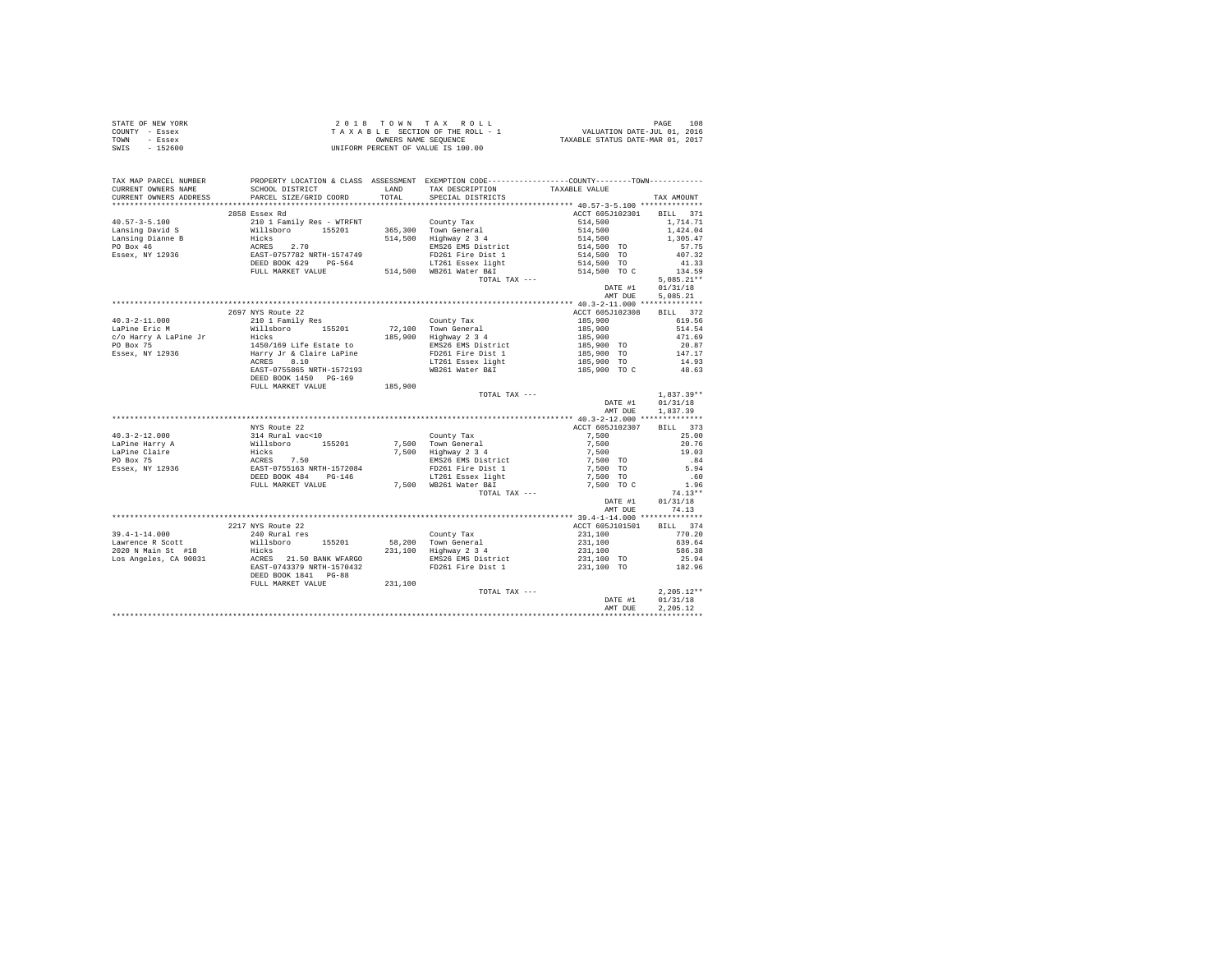|                | STATE OF NEW YORK | 2018 TOWN TAX ROLL                 | 109<br>PAGE                      |
|----------------|-------------------|------------------------------------|----------------------------------|
| COUNTY - Essex |                   | TAXABLE SECTION OF THE ROLL - 1    | VALUATION DATE-JUL 01, 2016      |
| TOWN           | - Essex           | OWNERS NAME SEOUENCE               | TAXABLE STATUS DATE-MAR 01, 2017 |
| SWIS           | $-152600$         | UNIFORM PERCENT OF VALUE IS 100.00 |                                  |

| TAX MAP PARCEL NUMBER<br>CURRENT OWNERS NAME<br>CURRENT OWNERS ADDRESS | PROPERTY LOCATION & CLASS ASSESSMENT EXEMPTION CODE----------------COUNTY--------TOWN----------<br>SCHOOL DISTRICT<br>PARCEL SIZE/GRID COORD | <b>T.AND</b><br>TOTAL | TAX DESCRIPTION TAXABLE VALUE<br>SPECIAL DISTRICTS |                  | TAX AMOUNT       |
|------------------------------------------------------------------------|----------------------------------------------------------------------------------------------------------------------------------------------|-----------------------|----------------------------------------------------|------------------|------------------|
|                                                                        | 1699 Lake Shore Rd                                                                                                                           |                       |                                                    | ACCT 605J102514  | BILL 375         |
| $49.15 - 1 - 37.000$                                                   | 260 Seasonal res                                                                                                                             |                       |                                                    | 84,300           | 280.95           |
|                                                                        | willsboro 155201 21.600 Town General                                                                                                         |                       | County Tax                                         | 84,300           | 233.33           |
| Lawrence Trust<br>1699 Lake Shore Rd Friswell                          |                                                                                                                                              | 84,300                | Highway 2 3 4                                      | 84,300           | 213.90           |
| Essex, NY 12936-2006                                                   |                                                                                                                                              |                       |                                                    |                  | 9.46             |
|                                                                        | ACRES 0.30<br>EAST-0756764 NRTH-1557477                                                                                                      |                       | EMS26 EMS District<br>FD262 Fire Dist 2            | 84,300 TO        |                  |
|                                                                        |                                                                                                                                              |                       |                                                    | 84,300 TO        | 98.99            |
|                                                                        | DEED BOOK 1230 PG-109<br>FULL MARKET VALUE                                                                                                   | 84,300                |                                                    |                  |                  |
|                                                                        |                                                                                                                                              |                       |                                                    |                  |                  |
|                                                                        |                                                                                                                                              |                       | TOTAL TAX ---                                      |                  | $836.63**$       |
|                                                                        |                                                                                                                                              |                       |                                                    |                  | DATE #1 01/31/18 |
|                                                                        |                                                                                                                                              |                       |                                                    | AMT DUE          | 836.63           |
|                                                                        |                                                                                                                                              |                       |                                                    |                  |                  |
|                                                                        | 2248 Lake Shore Rd                                                                                                                           |                       |                                                    | ACCT 605J197004  | BILL 376         |
| $40.73 - 6 - 11.240$                                                   | 210 1 Family Res                                                                                                                             |                       | County Tax                                         | 138,700          | 462.25           |
| Lawrence William Jr                                                    | Willsboro                                                                                                                                    |                       | 155201 56,600 Town General                         | 138,700          | 383.90           |
| Lawrence Beth C                                                        | Potts Pat                                                                                                                                    | 138,700               | Highway 2 3 4                                      | 138,700          | 351.93           |
| 1 Oak Run Rd                                                           | $1661/84$ -Easement<br>ACRES 0.27                                                                                                            |                       | EMS26 EMS District                                 | 138,700 TO       | 15.57            |
| Laurel, MD 20724                                                       |                                                                                                                                              |                       | FD261 Fire Dist 1                                  | 138,700 TO       | 109.81           |
|                                                                        | EAST-0757318 NRTH-1570417<br>DEED BOOK 1229 PG-142                                                                                           |                       | LT261 Essex light                                  | 138,700 TO       | 11.14            |
|                                                                        | FULL MARKET VALUE                                                                                                                            | 138,700               |                                                    |                  |                  |
|                                                                        |                                                                                                                                              |                       | TOTAL TAX ---                                      |                  | $1.334.60**$     |
|                                                                        |                                                                                                                                              |                       |                                                    | DATE #1          | 01/31/18         |
|                                                                        |                                                                                                                                              |                       |                                                    | AMT DUE          | 1,334.60         |
|                                                                        |                                                                                                                                              |                       |                                                    |                  |                  |
|                                                                        | 2010 NYS Route 22                                                                                                                            |                       |                                                    | ACCT 605J185001  | BTLL 377         |
| $49.1 - 1 - 3.200$                                                     | 210 1 Family Res                                                                                                                             |                       | VETCOM CTS 41130                                   | 25,000<br>25,000 |                  |
| Leaning David K                                                        | Willsboro 155201                                                                                                                             |                       | 34,000 County Tax                                  | 98,300           | 327.61           |
| Leaning Randy S                                                        | Potts                                                                                                                                        |                       | 123,300 Town General                               | 98,300           | 272.08           |
| c/o Stella W Leaning 1319/328 Life Use To                              |                                                                                                                                              |                       | Highway 2 3 4                                      | 98,300           | 249.42           |
| 2007 NYS Rte 22                                                        | Kirk & Stella Leaning                                                                                                                        |                       | EMS26 EMS District                                 | 123,300 TO       | 13.84            |
| PO Box 381                                                             | 2.98<br>ACRES                                                                                                                                |                       | FD261 Fire Dist 1                                  | 123,300 TO       | 97.61            |
| Essex, NY 12936                                                        | EAST-0743913 NRTH-1565036                                                                                                                    |                       |                                                    |                  |                  |
|                                                                        | DEED BOOK 1319 PG-328                                                                                                                        |                       |                                                    |                  |                  |
|                                                                        | FULL MARKET VALUE                                                                                                                            | 123,300               |                                                    |                  |                  |
|                                                                        |                                                                                                                                              |                       | TOTAL TAX ---                                      |                  | $960.56**$       |
|                                                                        |                                                                                                                                              |                       |                                                    | DATE #1          | 01/31/18         |
|                                                                        |                                                                                                                                              |                       |                                                    | AMT DUE          | 960.56           |
|                                                                        |                                                                                                                                              |                       |                                                    |                  |                  |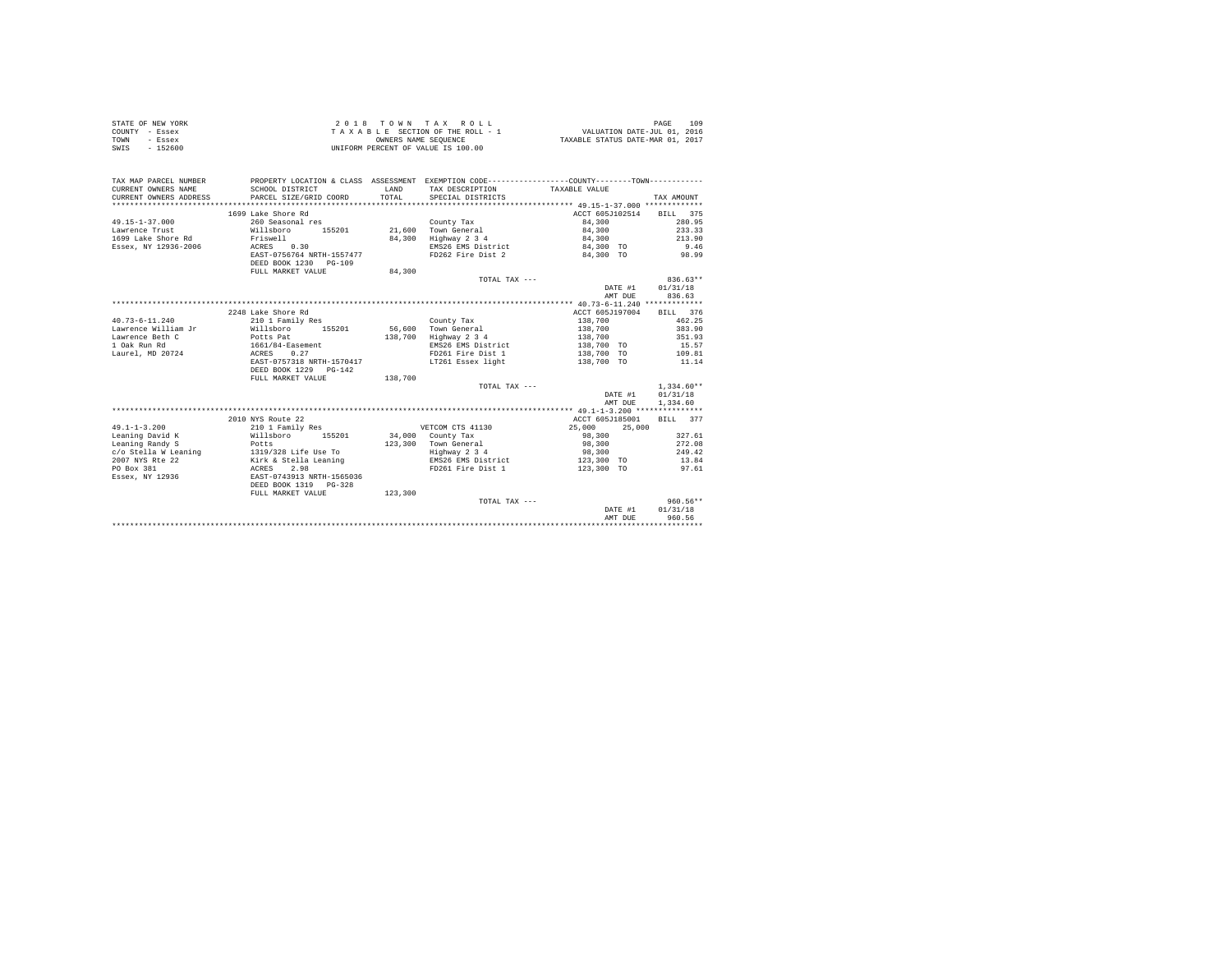| STATE OF NEW YORK | 2018 TOWN TAX ROLL                 | PAGE                             |
|-------------------|------------------------------------|----------------------------------|
| COUNTY - Essex    | TAXABLE SECTION OF THE ROLL - 1    | VALUATION DATE-JUL 01, 2016      |
| TOWN<br>- Essex   | OWNERS NAME SEOUENCE               | TAXABLE STATUS DATE-MAR 01, 2017 |
| $-152600$<br>SWIS | UNIFORM PERCENT OF VALUE IS 100.00 |                                  |

| TAX MAP PARCEL NUMBER<br>CURRENT OWNERS NAME<br>CURRENT OWNERS ADDRESS | SCHOOL DISTRICT<br>PARCEL SIZE/GRID COORD | <b>T.AND</b><br>TOTAL | PROPERTY LOCATION & CLASS ASSESSMENT EXEMPTION CODE----------------COUNTY--------TOWN----------<br>TAX DESCRIPTION<br>SPECIAL DISTRICTS | TAXABLE VALUE    | TAX AMOUNT   |
|------------------------------------------------------------------------|-------------------------------------------|-----------------------|-----------------------------------------------------------------------------------------------------------------------------------------|------------------|--------------|
|                                                                        | 2007 NYS Route 22                         |                       |                                                                                                                                         | ACCT 605J102405  | BILL 378     |
| $49.1 - 1 - 3.100$                                                     | 113 Cattle farm                           |                       | County Tax                                                                                                                              | 260,800          | 869.19       |
| Leaning Garth W                                                        | Willsboro<br>155201                       |                       | 235,100 Town General                                                                                                                    | 260,800          | 721.85       |
| Leaning David K                                                        | Potts & Wharton                           | 260,800               | Highway 2 3 4                                                                                                                           | 260,800          | 661.74       |
| 2007 NYS Rte 22                                                        | ACRES 153.18                              |                       | EMS26 EMS District                                                                                                                      | 260,800 TO       | 29.27        |
| Essex, NY 12936                                                        | EAST-0745370 NRTH-1564608                 |                       | FD261 Fire Dist 1                                                                                                                       | 260,800 TO       | 206.47       |
|                                                                        | DEED BOOK 1084 PG-82                      |                       |                                                                                                                                         |                  |              |
|                                                                        | FULL MARKET VALUE                         | 260,800               |                                                                                                                                         |                  |              |
|                                                                        |                                           |                       | TOTAL TAX ---                                                                                                                           |                  | $2.488.52**$ |
|                                                                        |                                           |                       |                                                                                                                                         | DATE #1          | 01/31/18     |
|                                                                        |                                           |                       |                                                                                                                                         | AMT DUE          | 2.488.52     |
|                                                                        |                                           |                       |                                                                                                                                         |                  |              |
|                                                                        | NYS Route 22                              |                       |                                                                                                                                         | ACCT 605J102404  | BILL 379     |
| $49.1 - 1 - 4.000$                                                     | 105 Vac farmland                          |                       | County Tax                                                                                                                              | 19,200           | 63.99        |
| Leaning Garth W                                                        | Willsboro<br>155201                       |                       | 19,200 Town General                                                                                                                     | 19,200           | 53.14        |
| Leaning David K                                                        | Potts                                     | 19,200                | Highway 2 3 4                                                                                                                           | 19,200           | 48.72        |
| 2007 NYS Rte 22                                                        | 15ac                                      |                       | EMS26 EMS District                                                                                                                      | 19,200 TO        | 2.15         |
| Essex, NY 12936                                                        | ACRES 17.84                               |                       | FD261 Fire Dist 1                                                                                                                       | 19,200 TO        | 15.20        |
|                                                                        | EAST-0747182 NRTH-1566225                 |                       |                                                                                                                                         |                  |              |
|                                                                        | DEED BOOK 1093 PG-247                     |                       |                                                                                                                                         |                  |              |
|                                                                        | FULL MARKET VALUE                         | 19,200                |                                                                                                                                         |                  |              |
|                                                                        |                                           |                       | TOTAL TAX ---                                                                                                                           |                  | $183.20**$   |
|                                                                        |                                           |                       |                                                                                                                                         | DATE #1          | 01/31/18     |
|                                                                        |                                           |                       |                                                                                                                                         | AMT DUE          | 183.20       |
|                                                                        |                                           |                       |                                                                                                                                         |                  |              |
|                                                                        | bg efbbiM                                 |                       |                                                                                                                                         | ACCT 605J102407  | BTLL 380     |
| $49.1 - 1 - 7.000$                                                     | 105 Vac farmland                          |                       | AG DIST C 41720                                                                                                                         | 31,056<br>31,056 |              |
| Leaning Garth W                                                        | Willsboro<br>155201                       |                       | 79.700 County Tax                                                                                                                       | 48.644           | 162.12       |
| Leaning David K                                                        | Potts                                     | 79,700                | Town General                                                                                                                            | 48,644           | 134.64       |
| 2007 NYS Rte 22                                                        | ACRES 79.60                               |                       | Highway 2 3 4                                                                                                                           | 48.644           | 123.43       |
| PO Box 381                                                             | EAST-0748890 NRTH-1567622                 |                       | EMS26 EMS District                                                                                                                      | 79,700 TO        | 8.95         |
| Essex, NY 12936                                                        | DEED BOOK 1093 PG-244                     |                       | FD261 Fire Dist 1                                                                                                                       | 79,700 TO        | 63.10        |
|                                                                        | FULL MARKET VALUE                         | 79,700                |                                                                                                                                         |                  |              |
| MAY BE SUBJECT TO PAYMENT                                              |                                           |                       |                                                                                                                                         |                  |              |
| UNDER AGDIST LAW TIL 2021                                              |                                           |                       |                                                                                                                                         |                  |              |
|                                                                        |                                           |                       | TOTAL TAX ---                                                                                                                           |                  | $492.24**$   |
|                                                                        |                                           |                       |                                                                                                                                         | DATE #1          | 01/31/18     |
|                                                                        |                                           |                       |                                                                                                                                         | AMT DUE          | 492.24       |
|                                                                        |                                           |                       |                                                                                                                                         |                  |              |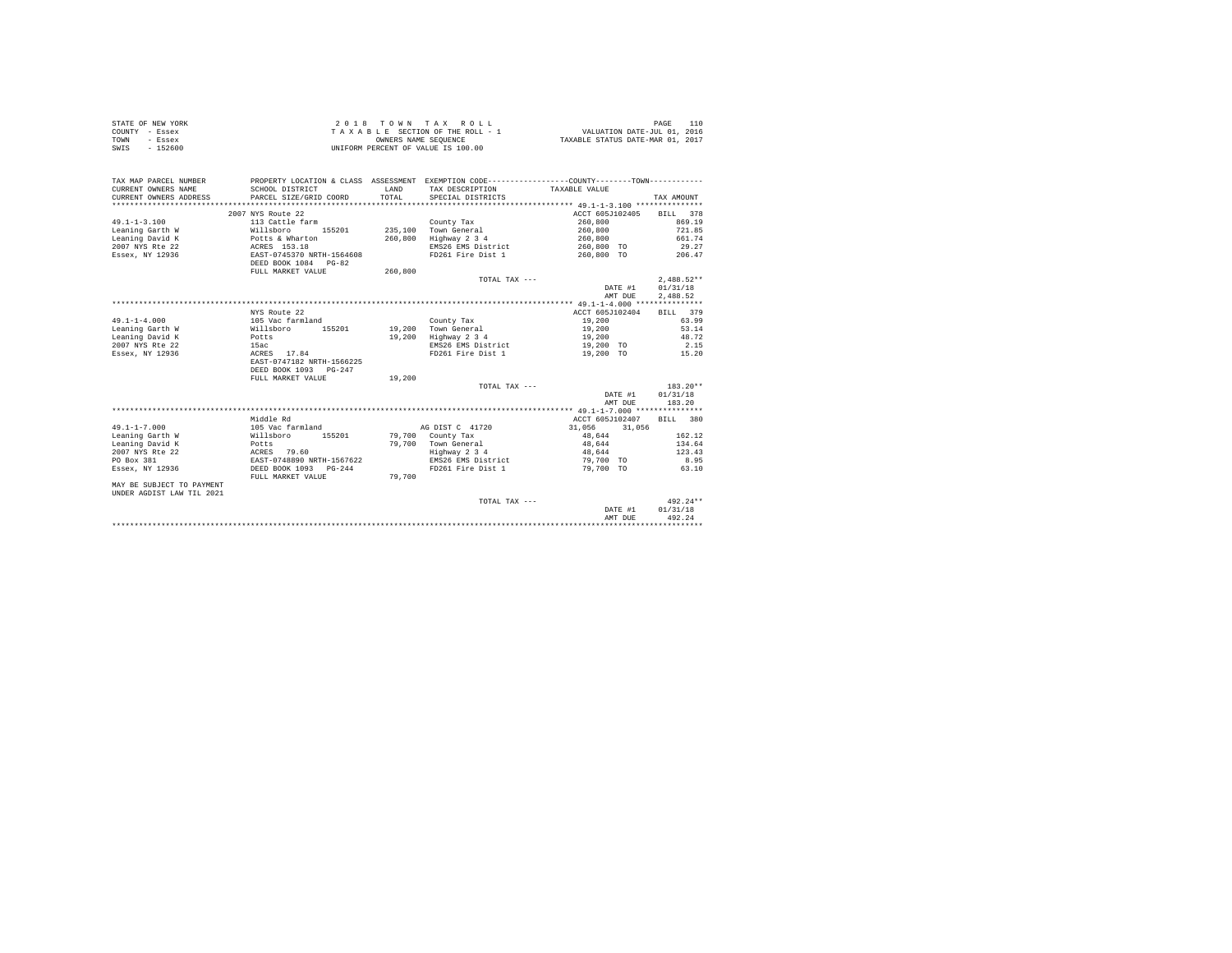|                | STATE OF NEW YORK | 2018 TOWN TAX ROLL                 |  |  |                      |  |  |  |                                  | PAGE |  |
|----------------|-------------------|------------------------------------|--|--|----------------------|--|--|--|----------------------------------|------|--|
| COUNTY - Essex |                   | TAXABLE SECTION OF THE ROLL - 1    |  |  |                      |  |  |  | VALUATION DATE-JUL 01, 2016      |      |  |
| TOWN           | - Essex           |                                    |  |  | OWNERS NAME SEOUENCE |  |  |  | TAXABLE STATUS DATE-MAR 01, 2017 |      |  |
| SWIS           | $-152600$         | UNIFORM PERCENT OF VALUE IS 100.00 |  |  |                      |  |  |  |                                  |      |  |

| TAX MAP PARCEL NUMBER<br>CURRENT OWNERS NAME<br>CURRENT OWNERS ADDRESS | SCHOOL DISTRICT<br>PARCEL SIZE/GRID COORD  | LAND<br>TOTAL | PROPERTY LOCATION & CLASS ASSESSMENT EXEMPTION CODE----------------COUNTY--------TOWN----------<br>TAX DESCRIPTION<br>SPECIAL DISTRICTS | TAXABLE VALUE   | TAX AMOUNT   |
|------------------------------------------------------------------------|--------------------------------------------|---------------|-----------------------------------------------------------------------------------------------------------------------------------------|-----------------|--------------|
|                                                                        | School St                                  |               |                                                                                                                                         | ACCT 605J102403 | BTLL<br>381  |
| $49.1 - 1 - 10.000$                                                    | 105 Vac farmland                           |               | County Tax                                                                                                                              | 119,800         | 399.27       |
| Leaning Garth W                                                        | Willsboro<br>155201                        | 119,800       | Town General                                                                                                                            | 119,800         | 331.58       |
| Leaning David K                                                        | Potts                                      | 119,800       | Highway 2 3 4                                                                                                                           | 119,800         | 303.97       |
| 2007 NYS Rte 22                                                        | 98ac                                       |               | EMS26 EMS District                                                                                                                      | 119,800 TO      | 13.45        |
| Essex, NY 12936                                                        | ACRES 91.00                                |               | FD261 Fire Dist 1                                                                                                                       | 119,800 TO      | 94.84        |
|                                                                        | EAST-0751414 NRTH-1566966                  |               |                                                                                                                                         |                 |              |
|                                                                        | DEED BOOK 1093 PG-247                      |               |                                                                                                                                         |                 |              |
|                                                                        | FULL MARKET VALUE                          | 119,800       |                                                                                                                                         |                 |              |
|                                                                        |                                            |               | TOTAL TAX ---                                                                                                                           |                 | $1.143.11**$ |
|                                                                        |                                            |               |                                                                                                                                         | DATE #1         | 01/31/18     |
|                                                                        |                                            |               |                                                                                                                                         | AMT DUE         | 1,143,11     |
|                                                                        |                                            |               |                                                                                                                                         |                 |              |
|                                                                        | 131 Albee Ln                               |               |                                                                                                                                         | ACCT 605J100604 | BILL 382     |
| $49.15 - 3 - 7.000$                                                    | 210 1 Family Res - WTRFNT                  |               | County Tax                                                                                                                              | 418,400         | 1,394.43     |
| Leaning Garth W                                                        | Willsboro<br>155201                        | 371,400       | Town General                                                                                                                            | 418,400         | 1,158.06     |
| Leaning David K                                                        | Friswell                                   | 418,400       | Highway 2 3 4                                                                                                                           | 418,400         | 1,061.63     |
| 2007 NYS Rte 22                                                        | Book 826 Page 195 & 198                    |               | EMS26 EMS District                                                                                                                      | 418,400 TO      | 46.96        |
| Essex, NY 12936                                                        | 1.10<br>ACRES<br>EAST-0760138 NRTH-1556696 |               | FD261 Fire Dist 1                                                                                                                       | 418,400 TO      | 331.24       |
|                                                                        | DEED BOOK 1201 PG-318                      |               |                                                                                                                                         |                 |              |
|                                                                        | FULL MARKET VALUE                          | 418,400       |                                                                                                                                         |                 |              |
|                                                                        |                                            |               | TOTAL TAX ---                                                                                                                           |                 | $3.992.32**$ |
|                                                                        |                                            |               |                                                                                                                                         | DATE #1         | 01/31/18     |
|                                                                        |                                            |               |                                                                                                                                         | AMT DUE         | 3,992.32     |
|                                                                        |                                            |               |                                                                                                                                         |                 |              |
|                                                                        | Albee Ln                                   |               |                                                                                                                                         | ACCT 605J100616 | BILL 383     |
| $49.15 - 3 - 8.000$                                                    | 311 Res vac land - WTRFNT                  |               | County Tax                                                                                                                              | 115,500         | 384.93       |
| Leaning Garth W                                                        | 155201<br>Willsboro                        | 115,500       | Town General                                                                                                                            | 115,500         | 319.68       |
| Leaning David K                                                        | Friswell Judd                              | 115,500       | Highway 2 3 4                                                                                                                           | 115,500         | 293.06       |
| 2007 NYS Rte 22                                                        | Book 826 Page 195 & 198                    |               | EMS26 EMS District                                                                                                                      | 115,500 TO      | 12.96        |
| Essex, NY 12936                                                        | ACRES<br>0.63                              |               | FD262 Fire Dist 2                                                                                                                       | 115,500 TO      | 135.62       |
|                                                                        | EAST-0760280 NRTH-1556655                  |               |                                                                                                                                         |                 |              |
|                                                                        | DEED BOOK 1201   PG-318                    |               |                                                                                                                                         |                 |              |
|                                                                        | FULL MARKET VALUE                          | 115,500       |                                                                                                                                         |                 |              |
|                                                                        |                                            |               | TOTAL TAX ---                                                                                                                           |                 | $1.146.25**$ |
|                                                                        |                                            |               |                                                                                                                                         | DATE #1         | 01/31/18     |
|                                                                        |                                            |               |                                                                                                                                         | AMT DUE         | 1,146.25     |
|                                                                        |                                            |               |                                                                                                                                         |                 |              |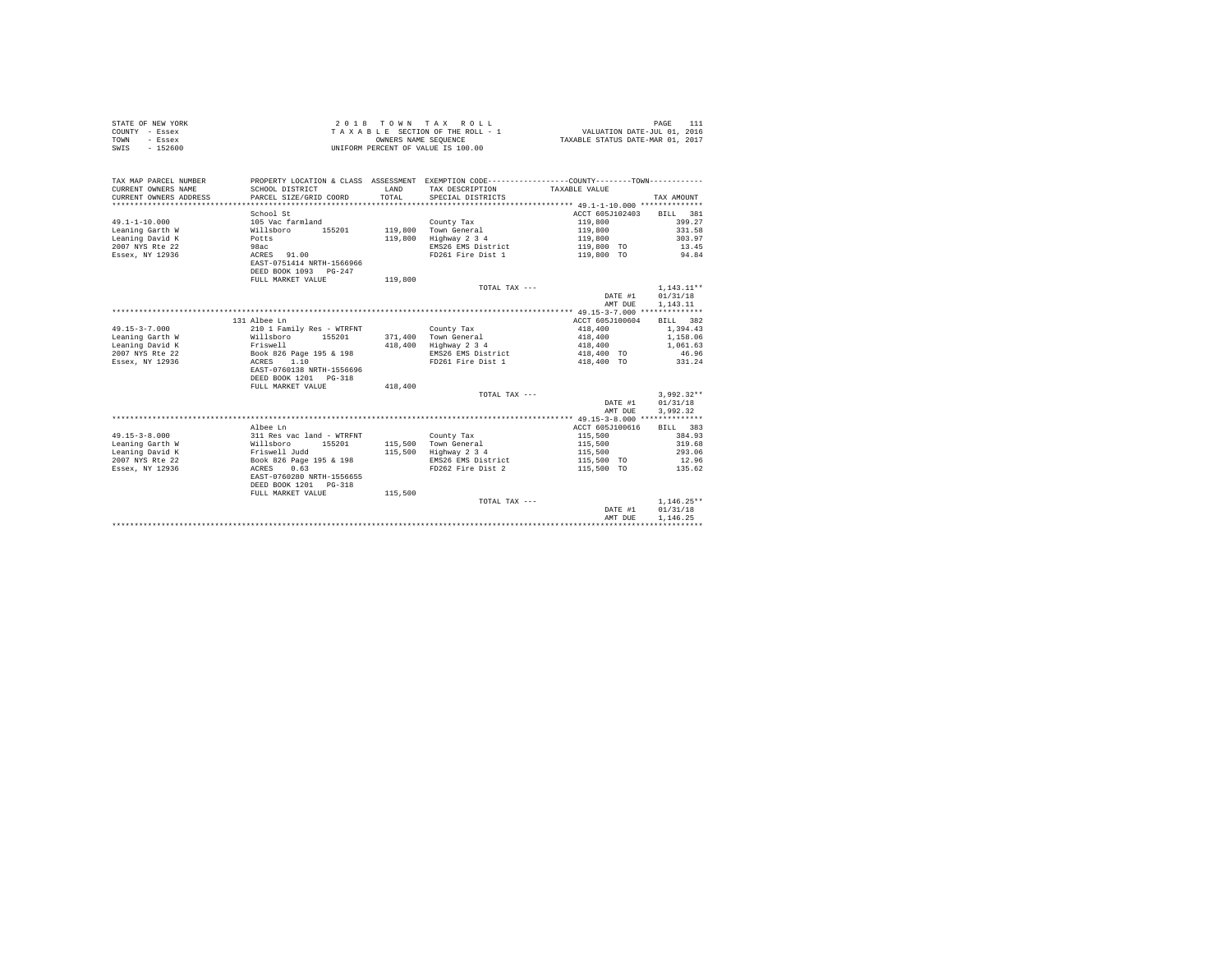| STATE OF NEW YORK |           | 2018 TOWN TAX ROLL                 | 112<br>PAGE                      |
|-------------------|-----------|------------------------------------|----------------------------------|
| COUNTY - Essex    |           | TAXABLE SECTION OF THE ROLL - 1    | VALUATION DATE-JUL 01, 2016      |
| TOWN              | - Essex   | OWNERS NAME SEOUENCE               | TAXABLE STATUS DATE-MAR 01, 2017 |
| SWIS              | $-152600$ | UNIFORM PERCENT OF VALUE IS 100.00 |                                  |

| TAX MAP PARCEL NUMBER<br>CURRENT OWNERS NAME<br>CURRENT OWNERS ADDRESS | SCHOOL DISTRICT<br>PARCEL SIZE/GRID COORD                    | LAND<br>TOTAL | PROPERTY LOCATION & CLASS ASSESSMENT EXEMPTION CODE---------------COUNTY--------TOWN----------<br>TAX DESCRIPTION TAXABLE VALUE<br>SPECIAL DISTRICTS |                    | TAX AMOUNT   |
|------------------------------------------------------------------------|--------------------------------------------------------------|---------------|------------------------------------------------------------------------------------------------------------------------------------------------------|--------------------|--------------|
|                                                                        | 38 Block House Rd                                            |               |                                                                                                                                                      | ACCT 605J103514    | RTT.T. 384   |
| $40.3 - 2 - 3.000$                                                     | 240 Rural res                                                |               | AG DIST C 41720                                                                                                                                      | 20.876<br>20,876   |              |
| Lease John III                                                         | Willsboro 155201                                             |               | 97,600 County Tax                                                                                                                                    |                    | 1,964.41     |
| Fine-Lease Mariko D                                                    | Hicks                                                        | 610,300       | Town General                                                                                                                                         | 589,424<br>589,424 | 1,631.42     |
| 5020 Rte 9W                                                            | ACRES 50.20                                                  |               | Highway 2 3 4 589, 424                                                                                                                               |                    | 1,495.57     |
| Newburgh, NY 12550                                                     | EAST-0749877 NRTH-1574183                                    |               |                                                                                                                                                      |                    | 7.555.12     |
|                                                                        | DEED BOOK 1575 PG-300                                        |               | School Relevy<br>EMS26 EMS District 610,300 TO                                                                                                       |                    | 68.50        |
| MAY BE SUBJECT TO PAYMENT                                              | FULL MARKET VALUE                                            |               | 610.300 FD261 Fire Dist 1 610.300 TO                                                                                                                 |                    | 483.16       |
| UNDER AGDIST LAW TIL 2021                                              |                                                              |               |                                                                                                                                                      |                    |              |
|                                                                        |                                                              |               |                                                                                                                                                      |                    | 13,198.18**  |
|                                                                        |                                                              |               | TOTAL TAX $---$                                                                                                                                      | DATE #1            | 01/31/18     |
|                                                                        |                                                              |               |                                                                                                                                                      | AMT DUE            | 13,198.18    |
|                                                                        |                                                              |               |                                                                                                                                                      |                    |              |
|                                                                        | 2718 NYS Route 22                                            |               |                                                                                                                                                      | ACCT 605J101704    | BILL 385     |
| $40.73 - 1 - 2.000$                                                    | 210 1 Family Res                                             |               | County Tax                                                                                                                                           | 170,500            | 568.24       |
| Lease John III<br>Willsboro                                            | 155201                                                       |               | 63.100 Town General                                                                                                                                  | 170,500            | 471.91       |
| Fine-Lease Mariko D                                                    |                                                              |               | 170,500 Highway 2 3 4                                                                                                                                | 170,500            | 432.62       |
| 5020 Rte 9W                                                            |                                                              |               | EMS26 EMS District                                                                                                                                   | 170,500 TO         | 19.14        |
| Newburgh, NY 12550                                                     | Potts<br>ACRES 0.70 BANKSPECLOA<br>EAST-0756198 NRTH-1571776 |               | FD261 Fire Dist 1 170,500 TO                                                                                                                         |                    | 134.98       |
|                                                                        | DEED BOOK 1393 PG-211                                        |               | LT261 Essex light                                                                                                                                    | 170,500 TO         | 13.69        |
|                                                                        | FULL MARKET VALUE                                            |               | 170,500 SR150 Return sewer rent                                                                                                                      | 939.12 MT          | 939.12       |
|                                                                        |                                                              |               | WR151 Return water rent-1                                                                                                                            | 504.48 MT          | 504.48       |
|                                                                        |                                                              |               | TOTAL TAX ---                                                                                                                                        |                    | $3,084.18**$ |
|                                                                        |                                                              |               |                                                                                                                                                      | DATE #1            | 01/31/18     |
|                                                                        |                                                              |               |                                                                                                                                                      | AMT DUE            | 3,084.18     |
|                                                                        |                                                              |               |                                                                                                                                                      |                    |              |
|                                                                        | 2724 NYS Route 22                                            |               |                                                                                                                                                      | ACCT 605J103507    | BILL 386     |
| $40.73 - 1 - 4.000$                                                    | 210 1 Family Res                                             |               | County Tax                                                                                                                                           | 147,400            | 491.25       |
| Lease John III                                                         | Willsboro 155201                                             |               | 54.000 Town General                                                                                                                                  | 147,400            | 407.98       |
| Fine-Lease Mariko D                                                    | Potts                                                        | 147,400       | Highway 2 3 4                                                                                                                                        | 147,400            | 374.01       |
| 5020 Rte 9W                                                            |                                                              |               | EMS26 EMS District                                                                                                                                   | 147,400 TO         | 16.54        |
| Newburgh, NY 12550                                                     | Db 854 Pg 50<br>ACRES 0.23 BANK1STARSG                       |               | FD261 Fire Dist 1                                                                                                                                    | 147,400 TO         | 116.69       |
|                                                                        | EAST-0756329 NRTH-1571830                                    |               | LT261 Essex light                                                                                                                                    | 147,400 TO         | 11.84        |
|                                                                        | DEED BOOK 1416 PG-276                                        |               | SR150 Return sewer rent 939.12 MT                                                                                                                    |                    | 939.12       |
|                                                                        | FULL MARKET VALUE                                            |               | 147,400 WR151 Return water rent-1 504.48 MT                                                                                                          |                    | 504.48       |
|                                                                        |                                                              |               | TOTAL TAX ---                                                                                                                                        |                    | $2,861.91**$ |
|                                                                        |                                                              |               |                                                                                                                                                      | DATE #1            | 01/31/18     |
|                                                                        |                                                              |               |                                                                                                                                                      | AMT DUE            | 2.861.91     |
|                                                                        |                                                              |               |                                                                                                                                                      |                    |              |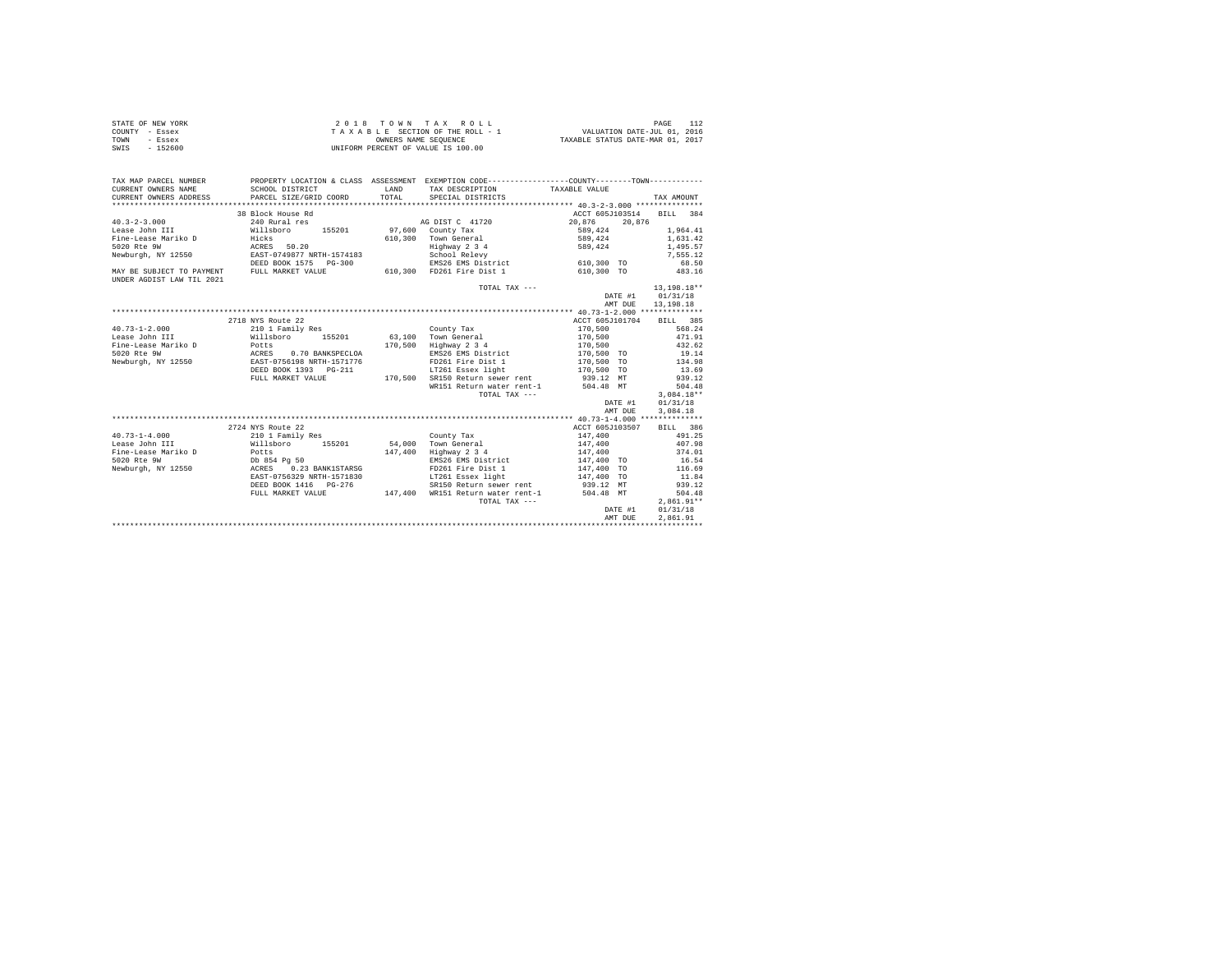| STATE OF NEW YORK | 2018 TOWN TAX ROLL                 | PAGE                             |  |
|-------------------|------------------------------------|----------------------------------|--|
| COUNTY - Essex    | TAXABLE SECTION OF THE ROLL - 1    | VALUATION DATE-JUL 01, 2016      |  |
| TOWN<br>- Essex   | OWNERS NAME SEOUENCE               | TAXABLE STATUS DATE-MAR 01, 2017 |  |
| SWIS<br>$-152600$ | UNIFORM PERCENT OF VALUE IS 100.00 |                                  |  |

| TAX MAP PARCEL NUMBER<br>CURRENT OWNERS NAME<br>CURRENT OWNERS ADDRESS | SCHOOL DISTRICT<br>PARCEL SIZE/GRID COORD                                                                                            | LAND<br>TOTAL. | PROPERTY LOCATION & CLASS ASSESSMENT EXEMPTION CODE----------------COUNTY--------TOWN----------<br>TAX DESCRIPTION<br>SPECIAL DISTRICTS | TAXABLE VALUE                                                       | TAX AMOUNT           |
|------------------------------------------------------------------------|--------------------------------------------------------------------------------------------------------------------------------------|----------------|-----------------------------------------------------------------------------------------------------------------------------------------|---------------------------------------------------------------------|----------------------|
| *************************                                              |                                                                                                                                      |                |                                                                                                                                         |                                                                     |                      |
| 49.4-1-10.000                                                          | 1600 Lake Shore Rd<br>210 1 Family Res                                                                                               |                |                                                                                                                                         | ACCT 605J100605 BILL 387                                            | 706.55               |
| Lease John III                                                         | Willsboro 155201                                                                                                                     |                | County Tax<br>36,100 Town General                                                                                                       |                                                                     | 586.78               |
| Fine-Lease Mariko D                                                    | Judd                                                                                                                                 |                | 212,000 Highway 2 3 4                                                                                                                   |                                                                     | 537.92               |
| 5020 Rte 9W                                                            |                                                                                                                                      |                | EMS26 EMS District                                                                                                                      |                                                                     | 23.79                |
| Newburgh, NY 12550                                                     | ° 00005.20<br>ACRES 5.10 BANK1STARSG<br>EAST-0756202 NRTH-1554803<br>DEED BOOK 1429 PG-14                                            |                | FD262 Fire Dist 2                                                                                                                       | $212,000$<br>$212,000$<br>$212,000$<br>$212,000$ TO<br>$212,000$ TO | 248.94               |
|                                                                        | FULL MARKET VALUE                                                                                                                    | 212,000        |                                                                                                                                         |                                                                     |                      |
|                                                                        |                                                                                                                                      |                | TOTAL TAX ---                                                                                                                           |                                                                     | $2.103.98**$         |
|                                                                        |                                                                                                                                      |                |                                                                                                                                         | DATE #1                                                             | 01/31/18             |
|                                                                        |                                                                                                                                      |                |                                                                                                                                         | AMT DUE                                                             | 2,103.98             |
|                                                                        |                                                                                                                                      |                |                                                                                                                                         |                                                                     |                      |
|                                                                        | Lake Shore Rd                                                                                                                        |                |                                                                                                                                         | ACCT 605J102411                                                     | BILL 388             |
| $49.15 - 1 - 19.000$                                                   | 311 Res vac land                                                                                                                     |                | County Tax                                                                                                                              | 21,900                                                              | 72.99                |
| Ledges Gregory G                                                       | Willsboro 155201                                                                                                                     |                | 21,900 Town General                                                                                                                     | 21,900                                                              | 60.62                |
|                                                                        |                                                                                                                                      |                | 21,900 Highway 2 3 4                                                                                                                    | 21,900                                                              | 55.57                |
|                                                                        |                                                                                                                                      |                | EMS26 EMS District                                                                                                                      | 21,900 TO                                                           | 2.46                 |
| Essex, NY 12936                                                        | EAST-0756399 NRTH-1556406<br>DEED BOOK 1338 PG-247                                                                                   |                | FD262 Fire Dist 2                                                                                                                       | 21,900 TO                                                           | 25.72                |
|                                                                        | FULL MARKET VALUE                                                                                                                    | 21,900         |                                                                                                                                         |                                                                     |                      |
|                                                                        |                                                                                                                                      |                | TOTAL TAX ---                                                                                                                           |                                                                     | $217.36**$           |
|                                                                        |                                                                                                                                      |                |                                                                                                                                         | DATE #1                                                             | 01/31/18             |
|                                                                        |                                                                                                                                      |                |                                                                                                                                         | AMT DUE                                                             | 217.36               |
|                                                                        |                                                                                                                                      |                |                                                                                                                                         |                                                                     |                      |
|                                                                        | 1669 Lake Shore Rd                                                                                                                   |                |                                                                                                                                         | ACCT 605J102413                                                     | BILL 389             |
|                                                                        |                                                                                                                                      |                | County Tax                                                                                                                              | 81,900                                                              | 272.95               |
|                                                                        |                                                                                                                                      |                | 32,600 Town General                                                                                                                     | 81,900                                                              | 226.68               |
|                                                                        |                                                                                                                                      |                | 81,900 Highway 2 3 4                                                                                                                    | 81,900                                                              | 207.81               |
|                                                                        |                                                                                                                                      |                | EMS26 EMS District                                                                                                                      | 81,900 TO                                                           | 9.19                 |
|                                                                        |                                                                                                                                      |                | FD262 Fire Dist 2                                                                                                                       | 81,900 TO                                                           | 96.17                |
|                                                                        | FULL MARKET VALUE                                                                                                                    | 81,900         |                                                                                                                                         |                                                                     |                      |
|                                                                        |                                                                                                                                      |                | TOTAL TAX ---                                                                                                                           |                                                                     | 812.80**             |
|                                                                        |                                                                                                                                      |                |                                                                                                                                         | DATE #1<br>AMT DUE                                                  | 01/31/18<br>812.80   |
|                                                                        |                                                                                                                                      |                |                                                                                                                                         |                                                                     |                      |
|                                                                        |                                                                                                                                      |                |                                                                                                                                         | ACCT 605J104313                                                     | BILL 390             |
| $57.1 - 2 - 3.110$                                                     |                                                                                                                                      |                |                                                                                                                                         | 346,600                                                             | 1,155.14             |
| Lemmon Nadine A                                                        |                                                                                                                                      |                |                                                                                                                                         | 346,600                                                             | 959.33               |
| PO Box 160                                                             |                                                                                                                                      |                |                                                                                                                                         |                                                                     | 879.45               |
| Woodstock, NY 12498                                                    | -----<br>120 Field crops 155001 115,100 Town General<br>32 & 35 Taylor & Kimball 346,600 Highway 2 34<br>ACRES 159.10<br>ACRES 19.10 |                | EMS26 EMS District                                                                                                                      | 346,600<br>346,600 TO                                               | 38.90                |
|                                                                        | EAST-0728907 NRTH-1551474                                                                                                            |                | FD262 Fire Dist 2                                                                                                                       | 346,600 TO                                                          | 406.99               |
|                                                                        | DEED BOOK 1416 PG-304                                                                                                                |                |                                                                                                                                         |                                                                     |                      |
|                                                                        | FULL MARKET VALUE                                                                                                                    | 346,600        |                                                                                                                                         |                                                                     |                      |
|                                                                        |                                                                                                                                      |                | TOTAL TAX ---                                                                                                                           |                                                                     | $3,439.81**$         |
|                                                                        |                                                                                                                                      |                |                                                                                                                                         | DATE #1<br>AMT DUE                                                  | 01/31/18<br>3,439.81 |
|                                                                        |                                                                                                                                      |                |                                                                                                                                         |                                                                     |                      |
|                                                                        |                                                                                                                                      |                |                                                                                                                                         |                                                                     |                      |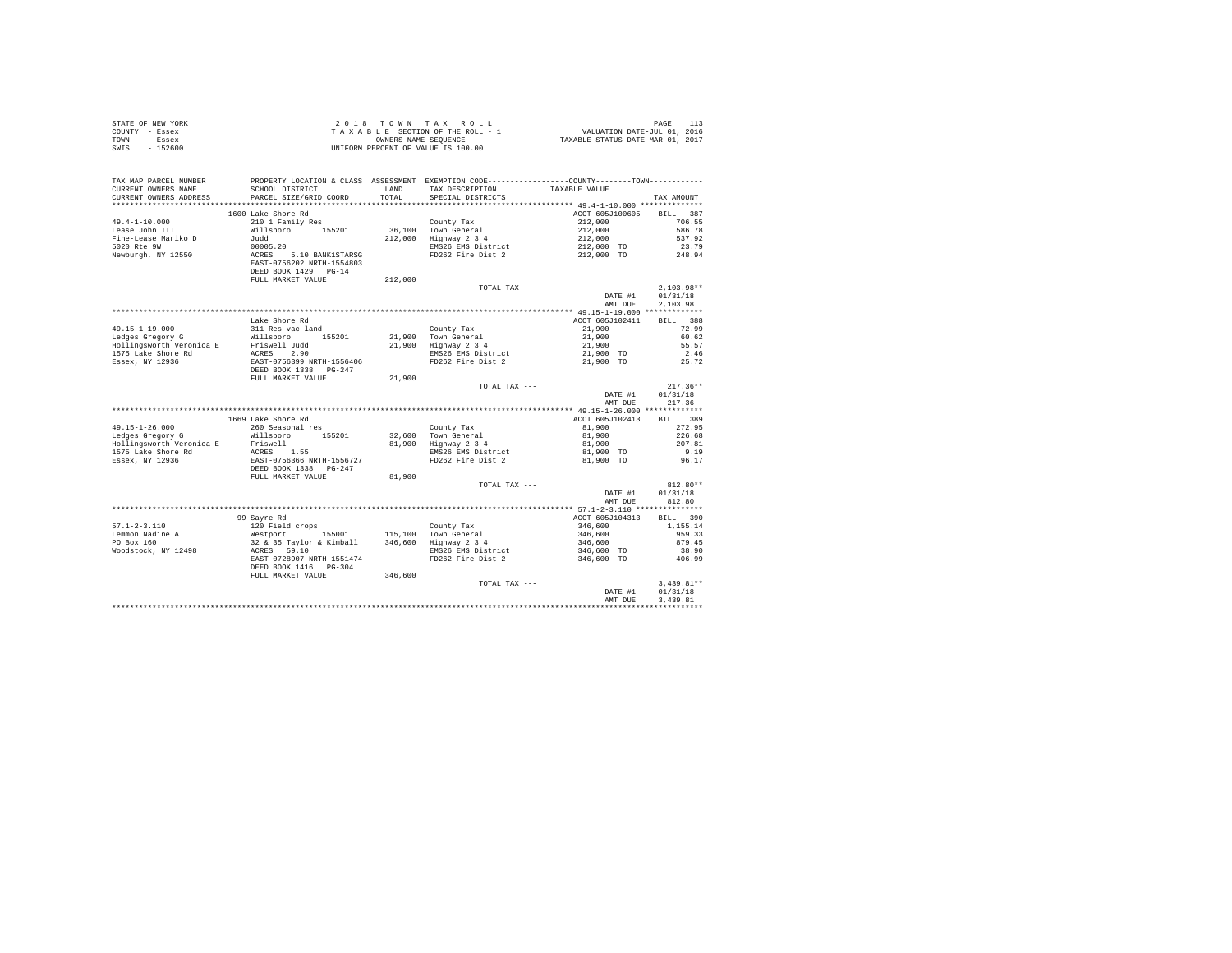| STATE OF NEW YORK<br>COUNTY - Essex | 2 0 1 8                   |         | TOWN TAX ROLL<br>TAXABLE SECTION OF THE ROLL - 1                                             | VALUATION DATE-JUL 01, 2016<br>TAXABLE STATUS DATE-MAR 01, 2017 | PAGE<br>114        |
|-------------------------------------|---------------------------|---------|----------------------------------------------------------------------------------------------|-----------------------------------------------------------------|--------------------|
| TOWN<br>- Essex                     |                           |         | OWNERS NAME SEQUENCE                                                                         |                                                                 |                    |
| $-152600$<br>SWIS                   |                           |         | UNIFORM PERCENT OF VALUE IS 100.00                                                           |                                                                 |                    |
|                                     |                           |         |                                                                                              |                                                                 |                    |
| TAX MAP PARCEL NUMBER               |                           |         | PROPERTY LOCATION & CLASS ASSESSMENT EXEMPTION CODE---------------COUNTY-------TOWN--------- |                                                                 |                    |
| CURRENT OWNERS NAME                 | SCHOOL DISTRICT           | LAND    | TAX DESCRIPTION                                                                              | TAXABLE VALUE                                                   |                    |
| CURRENT OWNERS ADDRESS              | PARCEL SIZE/GRID COORD    | TOTAL   | SPECIAL DISTRICTS                                                                            |                                                                 | TAX AMOUNT         |
|                                     |                           |         |                                                                                              |                                                                 |                    |
|                                     | 909 Whallons Bay Rd       |         |                                                                                              | ACCT 605J100809                                                 | <b>BILL</b><br>391 |
| $49.3 - 2 - 27.000$                 | 120 Field crops           |         | AG. BLDG. 41700                                                                              | 328,858<br>328,858                                              |                    |
| Lewis Family Farm Inc               | Willsboro<br>155201       |         | 1055,600 AG, BLDG, 41700                                                                     | 190,068<br>190,068<br>342,777                                   |                    |
| 1212 Whallons Bay Rd                | Judd                      |         | 2341,690 AG DIST C 41720                                                                     | 342.777                                                         |                    |
| Essex, NY 12936                     | ACRES 1112.12             |         | County Tax                                                                                   | 1479,987                                                        | 4,932.45           |
|                                     | EAST-0747928 NRTH-1553690 |         | Town General                                                                                 | 1479,987                                                        | 4,096.34           |
| MAY BE SUBJECT TO PAYMENT           | DEED BOOK 1023 PG-35      |         | Highway 2 3 4                                                                                | 1479,987                                                        | 3,755.25           |
| UNDER AGDIST LAW TIL 2021           | FULL MARKET VALUE         |         | 2341,690 EMS26 EMS District                                                                  | 2341,690 TO                                                     | 262.83             |
|                                     |                           |         | FD262 Fire Dist 2                                                                            | 2341,690 TO                                                     | 2,749.71           |
|                                     |                           |         | LT262 Whallonsburg light                                                                     | 2341,690 TO                                                     | 568.03             |
|                                     |                           |         | TOTAL TAX ---                                                                                |                                                                 | $16.364.61**$      |
|                                     |                           |         |                                                                                              | DATE #1                                                         | 01/31/18           |
|                                     |                           |         |                                                                                              | AMT DUE                                                         | 16,364.61          |
|                                     |                           |         |                                                                                              |                                                                 |                    |
|                                     | 1212 Whallons Bay Rd      |         |                                                                                              | ACCT 605J102013                                                 | BILL 392           |
| $49.3 - 2 - 24.000$                 | 210 1 Family Res          |         | County Tax                                                                                   | 129,500                                                         | 431.59             |
| Lewis Salim B                       | Willsboro<br>155201       | 36,200  | Town General                                                                                 | 129,500                                                         | 358.43             |
| 1212 Whallons Bay Rd                | Friswell                  | 129,500 | Highway 2 3 4                                                                                | 129,500                                                         | 328.59             |
| Essex, NY 12936                     | 5.20<br>ACRES             |         | EMS26 EMS District                                                                           | 129,500 TO                                                      | 14.53              |
|                                     | EAST-0751406 NRTH-1557407 |         | FD262 Fire Dist 2                                                                            | 129,500 TO                                                      | 152.06             |
|                                     | DEED BOOK 1471 PG-224     |         |                                                                                              |                                                                 |                    |
|                                     | FULL MARKET VALUE         | 129,500 |                                                                                              |                                                                 |                    |
|                                     |                           |         | TOTAL TAX ---                                                                                |                                                                 | $1,285.20**$       |
|                                     |                           |         |                                                                                              | DATE #1                                                         | 01/31/18           |
|                                     |                           |         |                                                                                              | AMT DUE                                                         | 1,285.20           |
|                                     |                           |         |                                                                                              |                                                                 |                    |
|                                     | 10 Orchard Ln             |         |                                                                                              | ACCT 605J103501                                                 | BILL 393           |
| $40.73 - 6 - 3.000$                 | 210 1 Family Res - WTRFNT |         | County Tax                                                                                   | 431,800                                                         | 1,439.09           |
| Little Brick House In Essex         | Willsboro<br>155201       | 202,800 | Town General                                                                                 | 431,800                                                         | 1,195.15           |
| c/o Amy Parsons                     | Potts                     | 431,800 | Highway 2 3 4                                                                                | 431,800                                                         | 1,095.63           |
| 60 Matthews Mill Rd                 | 1649/215-Sewer Easement   |         | EMS26 EMS District                                                                           | 431,800 TO                                                      | 48.46              |
| Bedford Hills, NY 10507             | 0.30<br>ACRES             |         | FD261 Fire Dist 1                                                                            | 431,800 TO                                                      | 341.85             |
|                                     | EAST-0757339 NRTH-1571316 |         | LT261 Essex light                                                                            | 431,800 TO                                                      | 34.68              |
|                                     | DEED BOOK 1825 PG-181     |         |                                                                                              |                                                                 |                    |
|                                     | FULL MARKET VALUE         | 431,800 |                                                                                              |                                                                 |                    |
|                                     |                           |         | TOTAL TAX ---                                                                                |                                                                 | $4,154.86**$       |
|                                     |                           |         |                                                                                              | DATE #1                                                         | 01/31/18           |
|                                     |                           |         |                                                                                              | AMT DUE                                                         | 4.154.86           |
|                                     |                           |         |                                                                                              |                                                                 |                    |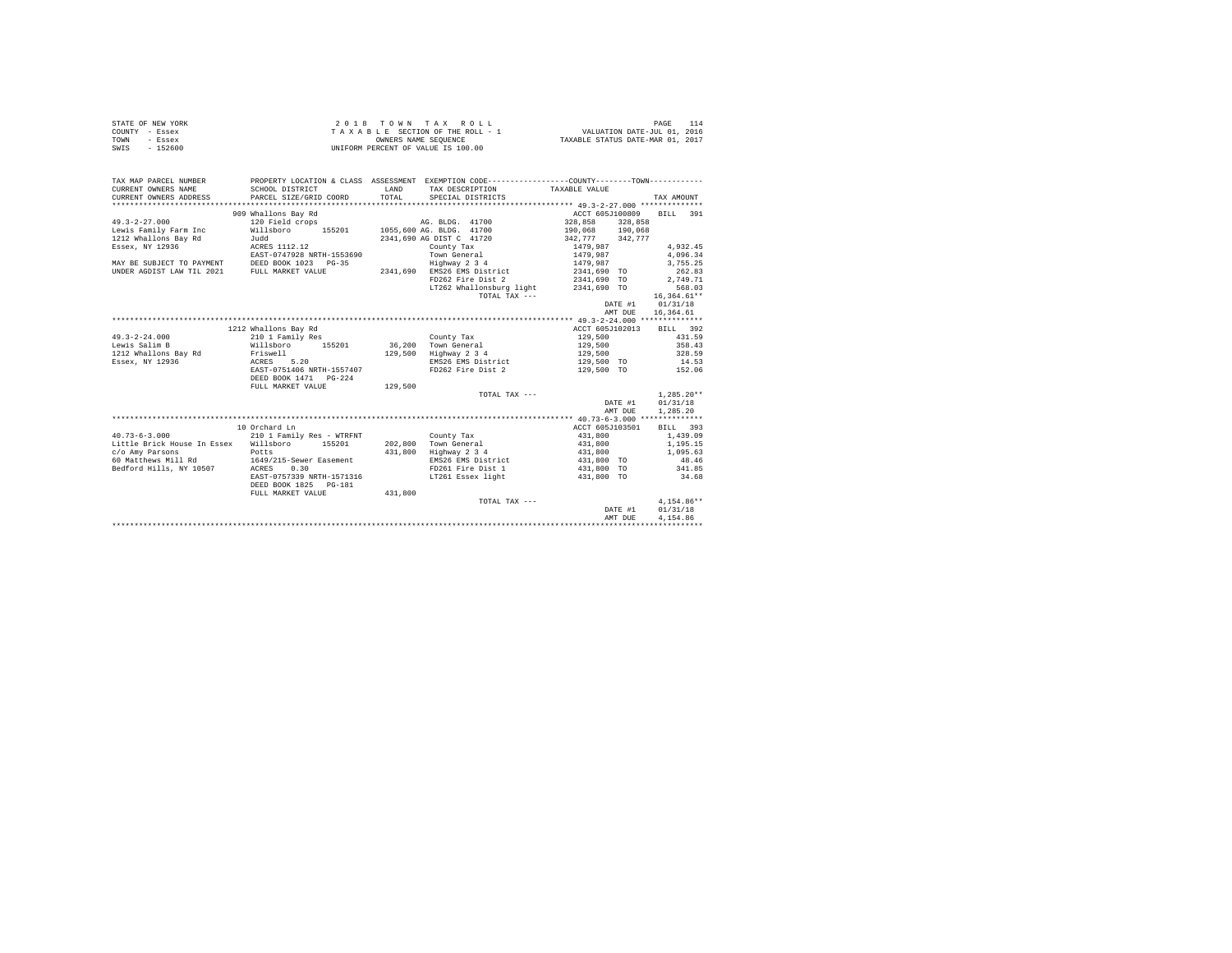| STATE OF NEW YORK | 2018 TOWN TAX ROLL                 | 115<br>PAGE                      |
|-------------------|------------------------------------|----------------------------------|
| COUNTY - Essex    | TAXABLE SECTION OF THE ROLL - 1    | VALUATION DATE-JUL 01, 2016      |
| TOWN<br>- Essex   | OWNERS NAME SEOUENCE               | TAXABLE STATUS DATE-MAR 01, 2017 |
| $-152600$<br>SWIS | UNIFORM PERCENT OF VALUE IS 100.00 |                                  |

| TAX MAP PARCEL NUMBER<br>CURRENT OWNERS NAME<br>CURRENT OWNERS ADDRESS | SCHOOL DISTRICT<br>PARCEL SIZE/GRID COORD          | LAND<br>TOTAL | PROPERTY LOCATION & CLASS ASSESSMENT EXEMPTION CODE---------------COUNTY-------TOWN---------<br>TAX DESCRIPTION<br>SPECIAL DISTRICTS | TAXABLE VALUE      | TAX AMOUNT           |
|------------------------------------------------------------------------|----------------------------------------------------|---------------|--------------------------------------------------------------------------------------------------------------------------------------|--------------------|----------------------|
|                                                                        |                                                    |               |                                                                                                                                      |                    |                      |
|                                                                        | 87 Middle Rd                                       |               |                                                                                                                                      | ACCT 605J183001    | BILL 394             |
| $49.3 - 2 - 8.200$                                                     | 240 Rural res                                      |               | VETERANS 41101                                                                                                                       | 5,000<br>5,000     |                      |
| Llovd James E                                                          | Willsboro<br>155201                                |               | 55,700 County Tax                                                                                                                    | 238,100            | 793.53               |
| 87 Middle Rd                                                           | Wharton                                            | 243,100       | Town General                                                                                                                         | 238,100            | 659.02               |
| Essex, NY 12936                                                        | 29.0 Acres                                         |               | Highway 2 3 4                                                                                                                        | 238,100            | 604.14               |
|                                                                        | ACRES 24.65                                        |               | EMS26 EMS District                                                                                                                   | 243,100 TO         | 27.29                |
|                                                                        | EAST-0750084 NRTH-1559216<br>DEED BOOK 1492 PG-129 |               | FD261 Fire Dist 1                                                                                                                    | 243,100 TO         | 192.46               |
|                                                                        | FULL MARKET VALUE                                  | 243,100       |                                                                                                                                      |                    |                      |
|                                                                        |                                                    |               | TOTAL TAX ---                                                                                                                        |                    | $2.276.44**$         |
|                                                                        |                                                    |               |                                                                                                                                      | DATE #1<br>AMT DUE | 01/31/18<br>2,276.44 |
|                                                                        |                                                    |               |                                                                                                                                      |                    |                      |
|                                                                        | Jersey St                                          |               |                                                                                                                                      | ACCT 605J103005    | BILL 395             |
| $39.4 - 1 - 43.000$                                                    | 910 Priv forest                                    |               | County Tax                                                                                                                           | 92,000             | 306.61               |
| Lobato Sergio                                                          | 155001<br>Westport                                 |               | 92,000 Town General                                                                                                                  | 92,000             | 254.64               |
| 131 Stumpel St                                                         | Hicks                                              | 92,000        | Highway 2 3 4                                                                                                                        | 92,000             | 233.44               |
| Brentwood, NY 11717                                                    | ACRES 92.00                                        |               | EMS26 EMS District                                                                                                                   | 92,000 TO          | 10.33                |
|                                                                        | EAST-0736643 NRTH-1570105                          |               | FD262 Fire Dist 2                                                                                                                    | 92,000 TO          | 108.03               |
|                                                                        | DEED BOOK 1356 PG-29                               |               |                                                                                                                                      |                    |                      |
|                                                                        | FULL MARKET VALUE                                  | 92,000        |                                                                                                                                      |                    |                      |
|                                                                        |                                                    |               | TOTAL TAX ---                                                                                                                        |                    | $913.05**$           |
|                                                                        |                                                    |               |                                                                                                                                      | DATE #1            | 01/31/18             |
|                                                                        |                                                    |               |                                                                                                                                      | AMT DUE            | 913.05               |
|                                                                        |                                                    |               |                                                                                                                                      |                    |                      |
|                                                                        | 2737 NYS Route 22                                  |               |                                                                                                                                      | ACCT 605J102610    | BILL 396             |
| $40.65 - 2 - 8.000$                                                    | 210 1 Family Res                                   |               | County Tax                                                                                                                           | 267,200            | 890.52               |
| Lugo de Slosser Hada                                                   | Willsboro<br>155201                                | 61,800        | Town General                                                                                                                         | 267,200            | 739.56               |
| Slosser Jonathan E                                                     | Hicks                                              | 267.200       | Highway 2 3 4                                                                                                                        | 267.200            | 677.98               |
| PO Box 36                                                              | 1673/228 Easement                                  |               | EMS26 EMS District                                                                                                                   | 267,200 TO         | 29.99                |
| Essex, NY 12936                                                        | 0.50<br>ACRES                                      |               | FD261 Fire Dist 1                                                                                                                    | 267,200 TO         | 211.54               |
|                                                                        | EAST-0756665 NRTH-1572151                          |               | LT261 Essex light                                                                                                                    | 267,200 TO         | 21.46                |
| PRIOR OWNER ON 3/01/2017                                               | DEED BOOK 1868<br>PG-190                           |               |                                                                                                                                      |                    |                      |
| LugoDeSlosser Hada                                                     | FULL MARKET VALUE                                  | 267,200       |                                                                                                                                      |                    |                      |
|                                                                        |                                                    |               | TOTAL TAX ---                                                                                                                        |                    | $2.571.05**$         |
|                                                                        |                                                    |               |                                                                                                                                      | DATE #1            | 01/31/18             |
|                                                                        |                                                    |               |                                                                                                                                      | AMT DUE            | 2.571.05             |
|                                                                        |                                                    |               |                                                                                                                                      |                    |                      |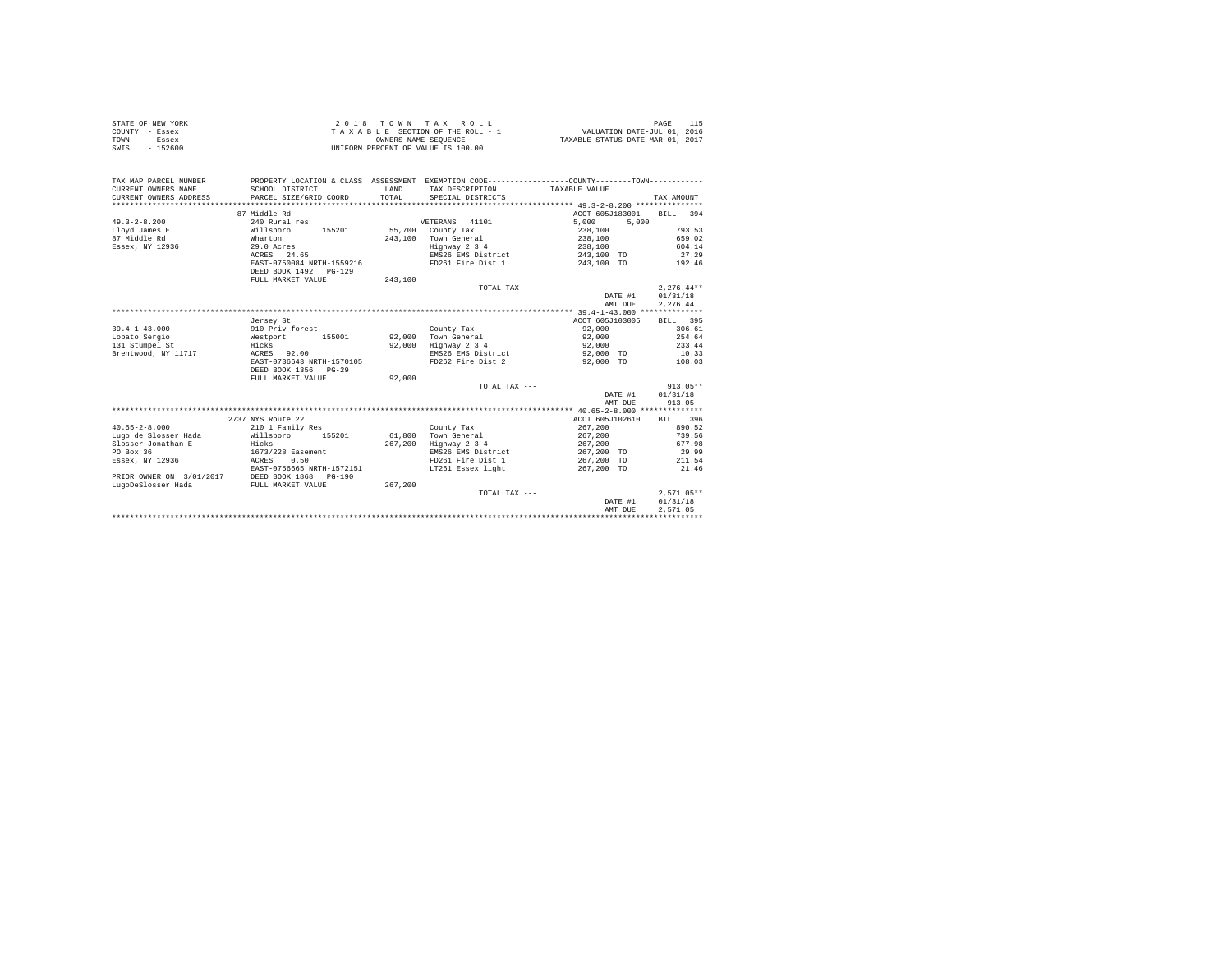| STATE OF NEW YORK | 2018 TOWN TAX ROLL                 | 116<br>PAGE                      |
|-------------------|------------------------------------|----------------------------------|
| COUNTY - Essex    | TAXABLE SECTION OF THE ROLL - 1    | VALUATION DATE-JUL 01, 2016      |
| TOWN<br>- Essex   | OWNERS NAME SEOUENCE               | TAXABLE STATUS DATE-MAR 01, 2017 |
| SWIS<br>$-152600$ | UNIFORM PERCENT OF VALUE IS 100.00 |                                  |

|                                                                                  | BILL 397<br>1,232.12 |
|----------------------------------------------------------------------------------|----------------------|
|                                                                                  |                      |
| ACCT 605J178501<br>10 Sandy Point Way                                            |                      |
| $40.65 - 1 - 1.200$<br>260 Seasonal res - WTRFNT<br>County Tax<br>369,700        |                      |
| MacBride Peter A<br>Willsboro<br>155201<br>301,000 Town General<br>369,700       | 1,023.26             |
| MacBride Judith A<br>Hicks Pat<br>369,700<br>Highway 2 3 4<br>369,700            | 938.06               |
| 21 Cherry Ln<br>EMS26 EMS District<br>ACRES<br>1.75<br>369,700 TO                | 41.49                |
| Dedham, MA 02026<br>EAST-0757466 NRTH-1573592<br>FD261 Fire Dist 1<br>369,700 TO | 292.69               |
| DEED BOOK 1568 PG-261<br>LT261 Essex light<br>369,700 TO                         | 29.70                |
| 369.700 WB261 Water B&I<br>369,700 TO C<br>FULL MARKET VALUE                     | 96.71                |
| $3.654.03**$<br>TOTAL TAX ---                                                    |                      |
| DATE #1<br>01/31/18                                                              |                      |
| AMT DUE<br>3.654.03                                                              |                      |
|                                                                                  |                      |
| 2261 Lake Shore Rd<br>ACCT 605J104112<br>BILL 398                                |                      |
| $40.73 - 5 - 10.000$<br>183,800<br>210 1 Family Res<br>County Tax                | 612.56               |
| MacDevitt Lawrence<br>52,000<br>Town General<br>Willsboro<br>155201<br>183,800   | 508.73               |
| Breckenridge Darla<br>Potts<br>183,800<br>Highway 2 3 4<br>183,800               | 466.36               |
| $1672/24$ Easement<br>2261 Lake Shore Rd<br>EMS26 EMS District<br>183,800 TO     | 20.63                |
| PO Box 273<br>0.20<br>FD261 Fire Dist 1<br>183,800 TO<br>145.51<br>ACRES         |                      |
| Essex, NY 12936<br>EAST-0757048 NRTH-1570742<br>LT261 Essex light<br>183,800 TO  | 14.76                |
| DEED BOOK 906<br>$PG-221$                                                        |                      |
| 183,800<br>FULL MARKET VALUE                                                     |                      |
| $1.768.55**$<br>TOTAL TAX ---                                                    |                      |
| DATE #1<br>01/31/18                                                              |                      |
| 1,768.55<br>AMT DUE                                                              |                      |
|                                                                                  |                      |
| 2219 Lake Shore Rd<br>ACCT 605L102215<br>BILL 399                                |                      |
| 137,700<br>$40.81 - 1 - 2.000$<br>210 1 Family Res<br>County Tax                 | 458.92               |
| MacDougal Andrew<br>Willsboro<br>155201<br>58,500<br>Town General<br>137,700     | 381.13               |
| Nichols-MacDougal Maghan L Potts Patent<br>137,700<br>Highway 2 3 4<br>137,700   | 349.39               |
| 2219 Lake Shore Rd<br>137,700 TO<br>1680/80 Easement<br>EMS26 EMS District       | 15.46                |
| FD261 Fire Dist 1<br>Essex, NY 12936<br>ACRES<br>0.30<br>137,700 TO              | 109.01               |
| EAST-0757231 NRTH-1569743<br>LT261 Essex light<br>137,700 TO                     | 11.06                |
| DEED BOOK 1434 PG-10                                                             |                      |
| 137,700<br>FULL MARKET VALUE                                                     |                      |
| $1.324.97**$<br>TOTAL TAX ---                                                    |                      |
| 01/31/18<br>DATE #1                                                              |                      |
| 1,324.97<br>AMT DUE                                                              |                      |
|                                                                                  |                      |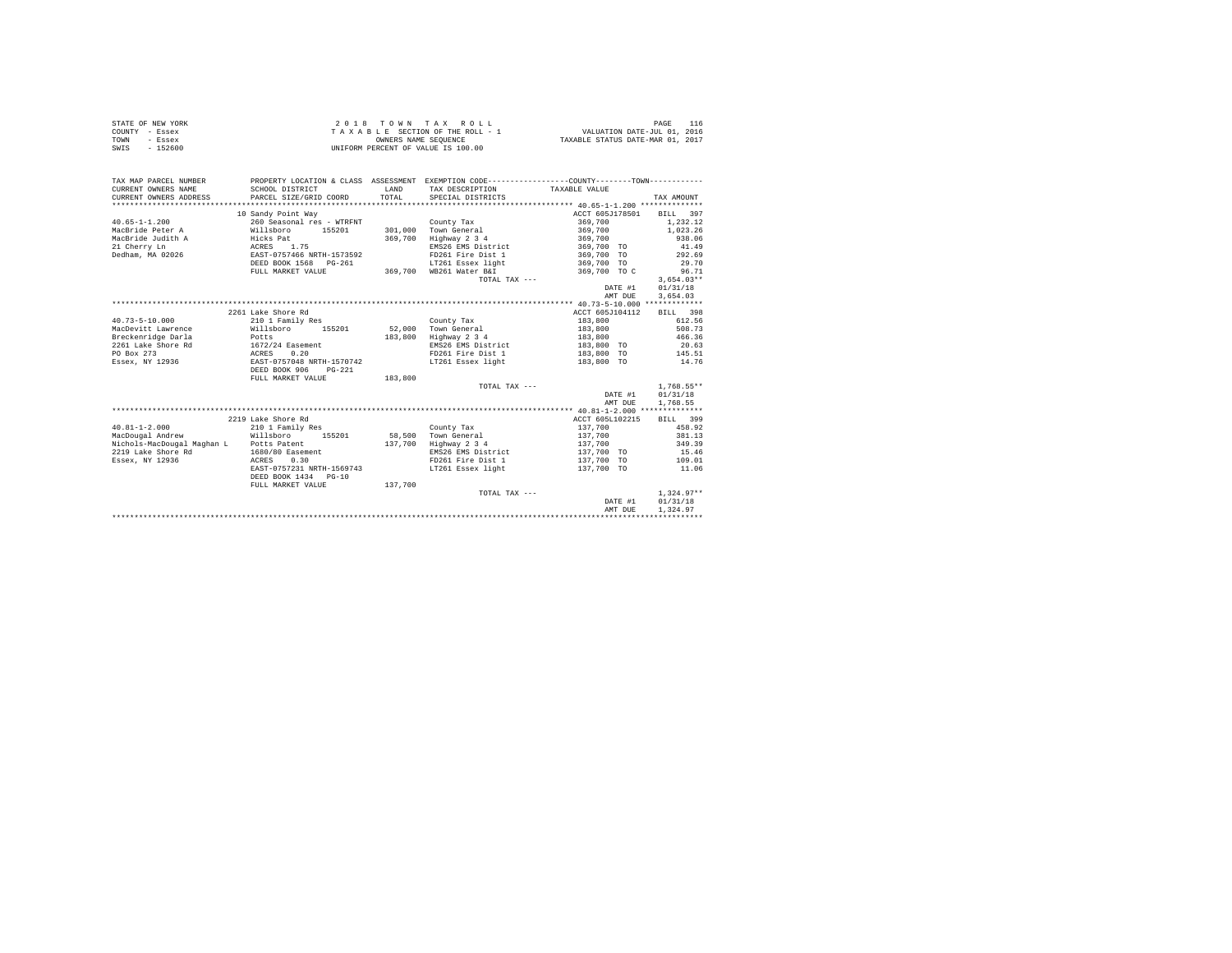| STATE OF NEW YORK | 2018 TOWN TAX ROLL                 | PAGE                             |
|-------------------|------------------------------------|----------------------------------|
| COUNTY - Essex    | TAXABLE SECTION OF THE ROLL - 1    | VALUATION DATE-JUL 01, 2016      |
| TOWN<br>- Essex   | OWNERS NAME SEOUENCE               | TAXABLE STATUS DATE-MAR 01, 2017 |
| $-152600$<br>SWIS | UNIFORM PERCENT OF VALUE IS 100.00 |                                  |

| TAX MAP PARCEL NUMBER<br>CURRENT OWNERS NAME<br>CURRENT OWNERS ADDRESS | SCHOOL DISTRICT<br>PARCEL SIZE/GRID COORD                                                                                                                                                                                               | LAND<br>TOTAL | PROPERTY LOCATION & CLASS ASSESSMENT EXEMPTION CODE---------------COUNTY-------TOWN---------<br>TAX DESCRIPTION<br>SPECIAL DISTRICTS | TAXABLE VALUE                                                                       | TAX AMOUNT                                              |
|------------------------------------------------------------------------|-----------------------------------------------------------------------------------------------------------------------------------------------------------------------------------------------------------------------------------------|---------------|--------------------------------------------------------------------------------------------------------------------------------------|-------------------------------------------------------------------------------------|---------------------------------------------------------|
|                                                                        |                                                                                                                                                                                                                                         |               |                                                                                                                                      |                                                                                     |                                                         |
|                                                                        | Whallons Bay Rd                                                                                                                                                                                                                         |               |                                                                                                                                      | ACCT 605J102109 BILL 400                                                            |                                                         |
| $49.69 - 1 - 13.000$                                                   | Amazonus Day Rull (2001)<br>20.600 Town General<br>Friswell 155201 20.600 Town General<br>Friswell 26.300 Highway 234<br>REES 1.600 EMS26 EMS District<br>EAST-D744015 NRTH-1555094 PD262 Fire Dist 2<br>DEED BOOK 1232 PG-109  LT762 W |               |                                                                                                                                      |                                                                                     | 87.65                                                   |
|                                                                        |                                                                                                                                                                                                                                         |               |                                                                                                                                      | $26,300$<br>$26,300$<br>$26,300$<br>$26,300$<br>$26,300$ TO<br>$26,300$ TO          | 72.79                                                   |
| MacDougal Harold                                                       |                                                                                                                                                                                                                                         |               |                                                                                                                                      |                                                                                     |                                                         |
| MacDougal Leta                                                         |                                                                                                                                                                                                                                         |               |                                                                                                                                      |                                                                                     | 66.73                                                   |
| 9 Willett Ln                                                           |                                                                                                                                                                                                                                         |               | EMS26 EMS District                                                                                                                   |                                                                                     | $\begin{array}{r} 2.95 \\ 30.88 \end{array}$            |
| Essex, NY 12936                                                        |                                                                                                                                                                                                                                         |               | FD262 Fire Dist 2                                                                                                                    |                                                                                     |                                                         |
|                                                                        |                                                                                                                                                                                                                                         | 26,300        | LT262 Whallonsburg light 26,300 TO                                                                                                   |                                                                                     | 6.38                                                    |
|                                                                        | FULL MARKET VALUE                                                                                                                                                                                                                       |               |                                                                                                                                      |                                                                                     |                                                         |
|                                                                        |                                                                                                                                                                                                                                         |               | TOTAL TAX ---                                                                                                                        |                                                                                     | $267.38**$                                              |
|                                                                        |                                                                                                                                                                                                                                         |               |                                                                                                                                      | DATE #1                                                                             | 01/31/18                                                |
|                                                                        |                                                                                                                                                                                                                                         |               |                                                                                                                                      | AMT DUE                                                                             | 267.38                                                  |
|                                                                        |                                                                                                                                                                                                                                         |               |                                                                                                                                      |                                                                                     |                                                         |
|                                                                        | 9 Willett Ln                                                                                                                                                                                                                            |               |                                                                                                                                      | ACCT 605L102108 BILL 401                                                            |                                                         |
|                                                                        |                                                                                                                                                                                                                                         |               |                                                                                                                                      | $149,600$ $149,600$ $149,600$ $149,600$ $149,600$ TO<br>$149,600$ TO                | 498.58                                                  |
|                                                                        |                                                                                                                                                                                                                                         |               |                                                                                                                                      |                                                                                     | 414.07                                                  |
|                                                                        |                                                                                                                                                                                                                                         |               | 149,600 Highway 2 3 4                                                                                                                |                                                                                     | 379.59                                                  |
|                                                                        |                                                                                                                                                                                                                                         |               | EMS26 EMS District<br>FD262 Fire Dist 2                                                                                              |                                                                                     | 16.79                                                   |
|                                                                        |                                                                                                                                                                                                                                         |               |                                                                                                                                      | 149,600 TO                                                                          | 175.67                                                  |
|                                                                        |                                                                                                                                                                                                                                         |               | LT262 Whallonsburg light                                                                                                             | 149,600 TO                                                                          | 36.29                                                   |
|                                                                        |                                                                                                                                                                                                                                         |               |                                                                                                                                      |                                                                                     |                                                         |
|                                                                        |                                                                                                                                                                                                                                         |               | TOTAL TAX ---                                                                                                                        |                                                                                     | $1.520.99**$                                            |
|                                                                        |                                                                                                                                                                                                                                         |               |                                                                                                                                      | DATE #1                                                                             | 01/31/18                                                |
|                                                                        |                                                                                                                                                                                                                                         |               |                                                                                                                                      | AMT DUE                                                                             | 1,520.99                                                |
|                                                                        |                                                                                                                                                                                                                                         |               |                                                                                                                                      |                                                                                     |                                                         |
|                                                                        | 2217 Lake Shore Rd                                                                                                                                                                                                                      |               |                                                                                                                                      | ACCT 605J100710                                                                     | BILL 402                                                |
| $40.81 - 1 - 3.000$                                                    | 210 1 Family Res                                                                                                                                                                                                                        |               | County Tax                                                                                                                           |                                                                                     | 459.59                                                  |
| MacDougal Michael D                                                    |                                                                                                                                                                                                                                         |               |                                                                                                                                      |                                                                                     | 381.68                                                  |
| 2217 Lake Shore Rd                                                     |                                                                                                                                                                                                                                         |               | $52,000$ Town General<br>137,900 Highway 2 3 4                                                                                       | $137,900$<br>$137,900$<br>$137,900$<br>$137,900$ TO<br>$137,900$ TO<br>$137,900$ TO | 349.90                                                  |
| Essex, NY 12936                                                        |                                                                                                                                                                                                                                         |               | EMS26 EMS District<br>FD261 Fire Dist 1                                                                                              |                                                                                     | $\begin{array}{r} 15.48 \\ 109.17 \\ 11.08 \end{array}$ |
|                                                                        |                                                                                                                                                                                                                                         |               |                                                                                                                                      |                                                                                     |                                                         |
|                                                                        | EAST-0757228 NRTH-1569681                                                                                                                                                                                                               |               | LT261 Essex light                                                                                                                    |                                                                                     |                                                         |
|                                                                        |                                                                                                                                                                                                                                         |               | DEED BOOK 1676 PG-262<br>PEED BOOK 1676 PG-262<br>FULL MARKET VALUE 137,900 WR151 Return water rent-1                                | 234.78 MT                                                                           | 234.78                                                  |
|                                                                        |                                                                                                                                                                                                                                         |               |                                                                                                                                      | 126.12 MT                                                                           | 126.12                                                  |
|                                                                        |                                                                                                                                                                                                                                         |               | TOTAL TAX ---                                                                                                                        |                                                                                     | $1.687.80**$                                            |
|                                                                        |                                                                                                                                                                                                                                         |               |                                                                                                                                      | DATE #1                                                                             | 01/31/18                                                |
|                                                                        |                                                                                                                                                                                                                                         |               |                                                                                                                                      | AMT DUE                                                                             | 1,687.80                                                |
|                                                                        |                                                                                                                                                                                                                                         |               |                                                                                                                                      |                                                                                     |                                                         |
|                                                                        | 2289 NYS Route 22                                                                                                                                                                                                                       |               |                                                                                                                                      | ACCT 605J102909                                                                     | BILL 403                                                |
|                                                                        |                                                                                                                                                                                                                                         |               |                                                                                                                                      |                                                                                     | 93.98                                                   |
|                                                                        |                                                                                                                                                                                                                                         |               |                                                                                                                                      |                                                                                     | 78.05                                                   |
|                                                                        |                                                                                                                                                                                                                                         |               |                                                                                                                                      |                                                                                     | 71.55                                                   |
|                                                                        |                                                                                                                                                                                                                                         |               |                                                                                                                                      |                                                                                     | 3.17                                                    |
|                                                                        |                                                                                                                                                                                                                                         |               |                                                                                                                                      | 28,200 TO                                                                           | 22.33                                                   |
|                                                                        | DEED BOOK 1318 PG-160                                                                                                                                                                                                                   |               | EMS26 EWS Distance.<br>FD261 Fire Dist 1                                                                                             |                                                                                     |                                                         |
|                                                                        | FULL MARKET VALUE                                                                                                                                                                                                                       | 28,200        |                                                                                                                                      |                                                                                     |                                                         |
|                                                                        |                                                                                                                                                                                                                                         |               | TOTAL TAX ---                                                                                                                        |                                                                                     | $269.08**$                                              |
|                                                                        |                                                                                                                                                                                                                                         |               |                                                                                                                                      | DATE #1                                                                             | 01/31/18                                                |
|                                                                        |                                                                                                                                                                                                                                         |               |                                                                                                                                      | AMT DUE                                                                             | 269.08                                                  |
|                                                                        |                                                                                                                                                                                                                                         |               |                                                                                                                                      | *******************************                                                     |                                                         |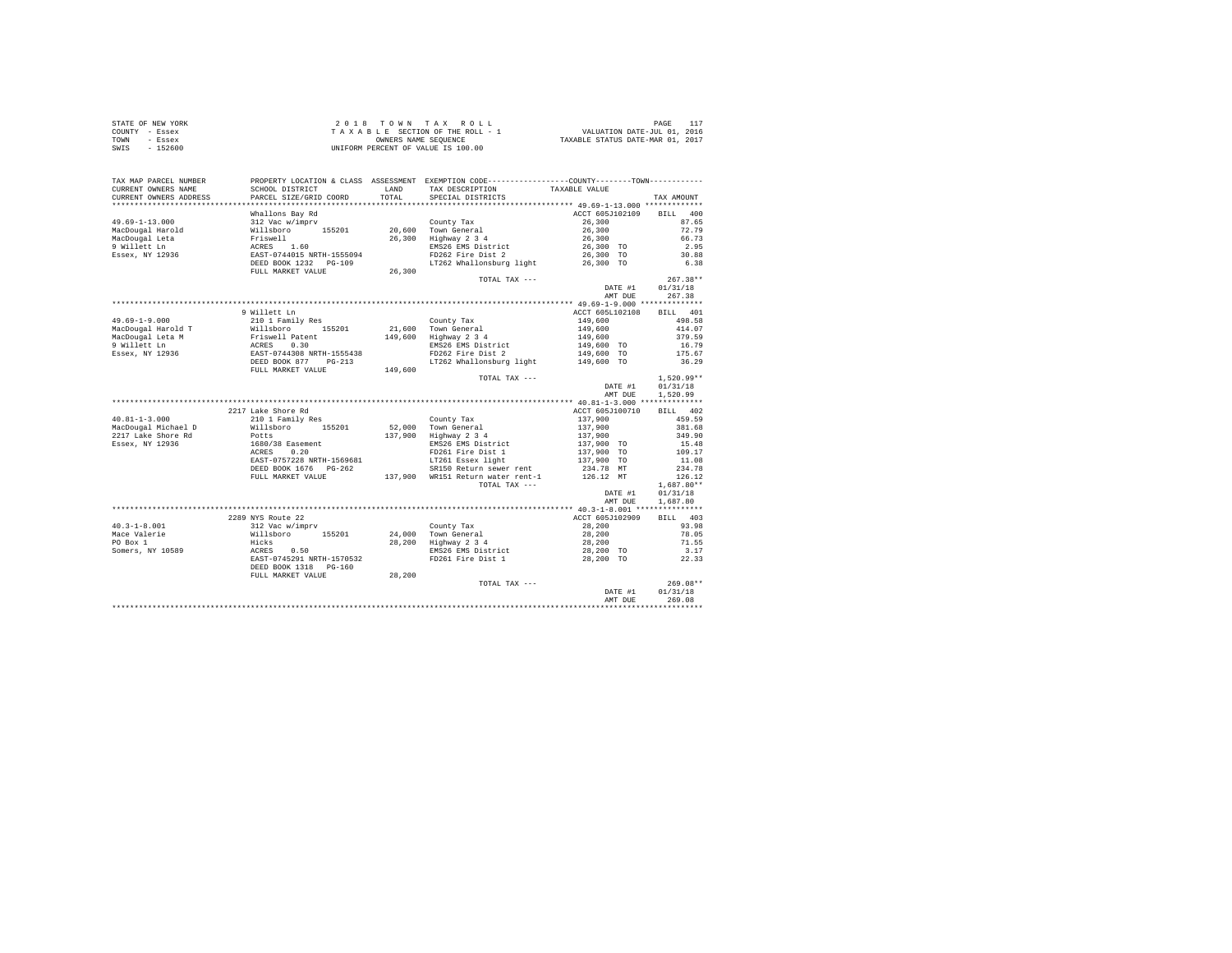|                | STATE OF NEW YORK | 2018 TOWN TAX ROLL                 | PAGE                             |
|----------------|-------------------|------------------------------------|----------------------------------|
| COUNTY - Essex |                   | TAXABLE SECTION OF THE ROLL - 1    | VALUATION DATE-JUL 01, 2016      |
| TOWN           | - Essex           | OWNERS NAME SEOUENCE               | TAXABLE STATUS DATE-MAR 01, 2017 |
| SWIS           | - 152600          | UNIFORM PERCENT OF VALUE IS 100.00 |                                  |

| TAX MAP PARCEL NUMBER<br>CURRENT OWNERS NAME<br>CURRENT OWNERS ADDRESS PARCEL SIZE/GRID COORD | PROPERTY LOCATION & CLASS ASSESSMENT EXEMPTION CODE----------------COUNTY-------TOWN----------<br>SCHOOL DISTRICT | <b>T.AND</b><br>TOTAL | TAX DESCRIPTION<br>SPECIAL DISTRICTS    | TAXABLE VALUE            | TAX AMOUNT   |
|-----------------------------------------------------------------------------------------------|-------------------------------------------------------------------------------------------------------------------|-----------------------|-----------------------------------------|--------------------------|--------------|
|                                                                                               |                                                                                                                   |                       |                                         |                          |              |
|                                                                                               | 468 Walker Rd                                                                                                     |                       |                                         | ACCT 605J199006 BILL 404 |              |
| $48.4 - 1 - 20.131$                                                                           | 240 Rural res                                                                                                     |                       | County Tax                              | 171,000                  | 569.90       |
| MacIver Roderick W Willsboro                                                                  |                                                                                                                   |                       | 155201 46.000 Town General              | 171,000                  | 473.30       |
| 468 Walker Rd                                                                                 | 3 Brookfield Pat                                                                                                  | 171,000               | Highway 2 3 4                           | 171,000                  | 433.89       |
| Essex, NY 12936<br>ACRES 15.00 BANK1STARSG                                                    |                                                                                                                   |                       |                                         | 171,000 TO<br>171,000 TO | 19.19        |
|                                                                                               | EAST-0734942 NRTH-1555594                                                                                         |                       | EMS26 EMS District<br>FD262 Fire Dist 2 |                          | 200.80       |
|                                                                                               | DEED BOOK 1552 PG-144                                                                                             |                       | LT262 Whallonsburg light 171,000 TO     |                          | 41.48        |
|                                                                                               | FULL MARKET VALUE                                                                                                 | 171,000               |                                         |                          |              |
|                                                                                               |                                                                                                                   |                       | TOTAL TAX ---                           |                          | $1.738.56**$ |
|                                                                                               |                                                                                                                   |                       |                                         | DATE #1 01/31/18         |              |
|                                                                                               |                                                                                                                   |                       |                                         | AMT DUE                  | 1,738.56     |
|                                                                                               |                                                                                                                   |                       |                                         |                          |              |
|                                                                                               | 299 School St                                                                                                     |                       |                                         | ACCT 605J104207          | BILL 405     |
| $40.73 - 4 - 10.000$                                                                          | 210 1 Family Res 60 8 210 210 1130                                                                                |                       |                                         | 25,000 25,000            |              |
| MacLeod Grace A                                                                               | Willsboro 155201 50,500 County Tax                                                                                |                       |                                         | 138,200                  | 460.59       |
| PO Box 173                                                                                    | Potts<br>1649/194 Sewer Easement                                                                                  |                       | 163,200 Town General                    | 138,200<br>138,200       | 382.51       |
| Essex, NY 12936                                                                               |                                                                                                                   |                       | Highway 2 3 4<br>EMS26 EMS District     |                          | 350.66       |
|                                                                                               | ACRES 0.14                                                                                                        |                       |                                         | 163,200 TO               | 18.32        |
|                                                                                               | EAST-0756765 NRTH-1570933<br>DEED BOOK 1010 PG-279                                                                |                       | FD261 Fire Dist 1 163,200 TO 129.20     |                          |              |
|                                                                                               | FULL MARKET VALUE                                                                                                 | 163,200               | LT261 Essex light 163,200 TO            |                          | 13.11        |
|                                                                                               |                                                                                                                   |                       | TOTAL TAX ---                           |                          | $1.354.39**$ |
|                                                                                               |                                                                                                                   |                       |                                         | DATE #1                  | 01/31/18     |
|                                                                                               |                                                                                                                   |                       |                                         | AMT DUE                  | 1,354.39     |
|                                                                                               |                                                                                                                   |                       |                                         |                          |              |
|                                                                                               | 2310 Main St                                                                                                      |                       |                                         | ACCT 605J104202          | BILL 406     |
| $40.73 - 3 - 2.000$                                                                           | 482 Det row bldg                                                                                                  |                       | County Tax                              | 237,600                  | 791.87       |
| MAIN 2310 LLC                                                                                 |                                                                                                                   |                       | 40.200 Town General                     |                          | 657.63       |
| PO Box 245                                                                                    | Willsboro 155201<br>Potts                                                                                         | 237,600               | $Highway$ 2 3 4                         | 237,600<br>237,600       | 602.87       |
| Essex, NY 12936                                                                               | 1394/215 Cons Easement                                                                                            |                       | EMS26 EMS District 237,600 TO 26.67     |                          |              |
|                                                                                               | 1663/191 Easement                                                                                                 |                       | FD261 Fire Dist 1 237,600 TO            |                          | 188.10       |
| PRIOR OWNER ON 3/01/2017 ACRES 0.10                                                           |                                                                                                                   |                       | LT261 Essex light                       | 237,600 TO               | 19.08        |
| Dalton Herbert F Jr                                                                           | EAST-0756955 NRTH-1571945                                                                                         |                       |                                         |                          |              |
|                                                                                               | DEED BOOK 1874 PG-105                                                                                             |                       |                                         |                          |              |
|                                                                                               | FULL MARKET VALUE                                                                                                 | 237.600               |                                         |                          |              |
|                                                                                               |                                                                                                                   |                       | TOTAL TAX ---                           |                          | $2.286.22**$ |
|                                                                                               |                                                                                                                   |                       |                                         | DATE #1                  | 01/31/18     |
|                                                                                               |                                                                                                                   |                       |                                         | AMT DUE                  | 2.286.22     |
|                                                                                               |                                                                                                                   |                       |                                         |                          |              |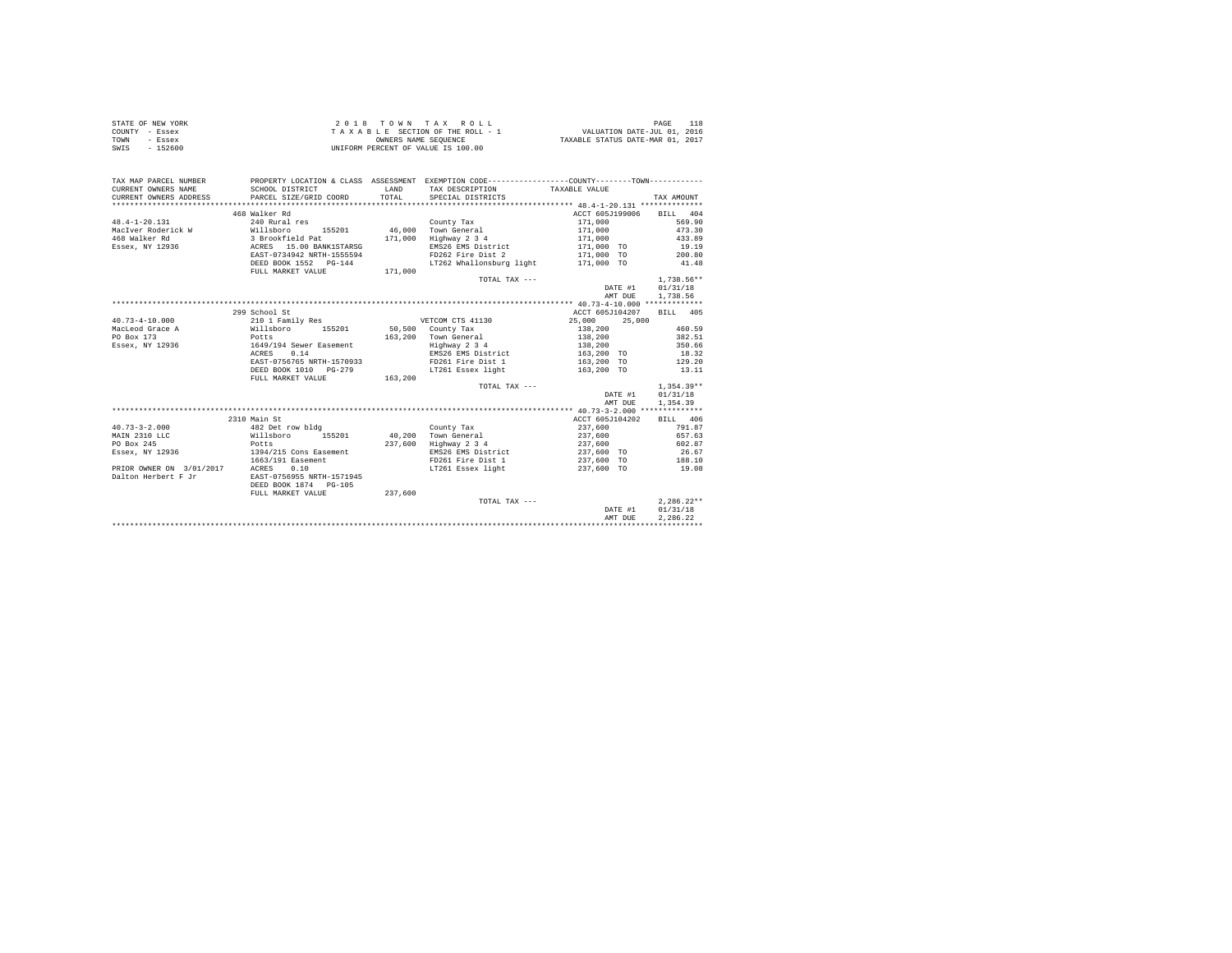| STATE OF NEW YORK | 2018 TOWN TAX ROLL                 | PAGE                             |
|-------------------|------------------------------------|----------------------------------|
| COUNTY - Essex    | TAXABLE SECTION OF THE ROLL - 1    | VALUATION DATE-JUL 01, 2016      |
| TOWN<br>- Essex   | OWNERS NAME SEOUENCE               | TAXABLE STATUS DATE-MAR 01, 2017 |
| SWIS<br>$-152600$ | UNIFORM PERCENT OF VALUE IS 100.00 |                                  |

| TAX MAP PARCEL NUMBER<br>CURRENT OWNERS NAME<br>CURRENT OWNERS ADDRESS                                             | SCHOOL DISTRICT<br>PARCEL SIZE/GRID COORD                               | LAND<br>TOTAL | PROPERTY LOCATION & CLASS ASSESSMENT EXEMPTION CODE----------------COUNTY-------TOWN----------<br>TAX DESCRIPTION<br>SPECIAL DISTRICTS | TAXABLE VALUE             | TAX AMOUNT                  |
|--------------------------------------------------------------------------------------------------------------------|-------------------------------------------------------------------------|---------------|----------------------------------------------------------------------------------------------------------------------------------------|---------------------------|-----------------------------|
|                                                                                                                    |                                                                         |               |                                                                                                                                        |                           |                             |
| $49.3 - 2 - 14.000$                                                                                                | Lake Shore Rd<br>321 Abandoned ag                                       |               | County Tax                                                                                                                             | ACCT 605J102910<br>16,900 | <b>BILL</b><br>407<br>56.32 |
| Mandeville Myrna<br>1571 Lake Shore Rd                                                                             | 155201<br>Willsboro<br>Judd                                             |               | 16,900 Town General<br>16,900 Highway 2 3 4                                                                                            | 16,900<br>16,900          | 46.78<br>42.88              |
| Essex, NY 12936                                                                                                    | ACRES 16.90                                                             |               | EMS26 EMS District                                                                                                                     | 16,900 TO                 | 1.90                        |
|                                                                                                                    | EAST-0755732 NRTH-1555733<br>DEED BOOK 1309 PG-240<br>FULL MARKET VALUE | 16,900        | FD262 Fire Dist 2                                                                                                                      | 16,900 TO                 | 19.84                       |
|                                                                                                                    |                                                                         |               | TOTAL TAX ---                                                                                                                          |                           | $167.72**$                  |
|                                                                                                                    |                                                                         |               |                                                                                                                                        | DATE #1<br>AMT DUE        | 01/31/18<br>167.72          |
|                                                                                                                    |                                                                         |               |                                                                                                                                        |                           |                             |
|                                                                                                                    | 1571 Lake Shore Rd                                                      |               |                                                                                                                                        | ACCT 605J101603           | BILL 408                    |
| $49.3 - 2 - 18.000$                                                                                                | 281 Multiple res                                                        |               | County Tax                                                                                                                             | 596,600                   | 1,988.33                    |
| Mandeville Myrna                                                                                                   | Willsboro 155201                                                        |               | 94.300 Town General                                                                                                                    | 596,600                   | 1,651.28                    |
| 1571 Lake Shore Rd                                                                                                 | Judd                                                                    |               | 596,600 Highway 2 3 4                                                                                                                  | 596,600                   | 1,513.78                    |
| Essex, NY 12936                                                                                                    | ACRES 25.30<br>EAST-0755275 NRTH-1554774                                |               | EMS26 EMS District<br>FD262 Fire Dist 2                                                                                                | 596,600 TO<br>596,600 TO  | 66.96<br>700.55             |
|                                                                                                                    | DEED BOOK 695<br>$PG-231$                                               |               |                                                                                                                                        |                           |                             |
|                                                                                                                    | FULL MARKET VALUE                                                       | 596,600       | TOTAL TAX ---                                                                                                                          |                           | $5.920.90**$                |
|                                                                                                                    |                                                                         |               |                                                                                                                                        | DATE #1                   | 01/31/18                    |
|                                                                                                                    |                                                                         |               |                                                                                                                                        | AMT DUE                   | 5,920.90                    |
|                                                                                                                    | Lake Shore Rd                                                           |               |                                                                                                                                        | ACCT 605J175011           | BILL 409                    |
| $49.3 - 2 - 19.000$                                                                                                | 105 Vac farmland                                                        |               | AG DIST C 41720                                                                                                                        | 79.047<br>79,047          |                             |
| Mandeville Myrna                                                                                                   | 155201<br>Willsboro                                                     |               | 135,100 County Tax                                                                                                                     | 56,053                    | 186.81                      |
| 1571 Lake Shore Rd                                                                                                 | Judd                                                                    |               | 135,100 Town General                                                                                                                   | 56,053                    | 155.14                      |
| Essex, NY 12936                                                                                                    | ACRES 101.10                                                            |               | Highway 2 3 4                                                                                                                          | 56,053                    | 142.23                      |
|                                                                                                                    |                                                                         |               | EMS26 EMS District                                                                                                                     | 135,100 TO                | 15.16                       |
| -----, -- ----<br>MAY BE SUBJECT TO PAYMENT DEED BOOK 775 DG-018<br>UNDER AGDIST LAW TIL 2021 DEED BOOK 775 DG-018 |                                                                         |               | FD262 Fire Dist 2                                                                                                                      | 135,100 TO                | 158.64                      |
|                                                                                                                    |                                                                         | 135,100       |                                                                                                                                        |                           |                             |
|                                                                                                                    |                                                                         |               | TOTAL TAX ---                                                                                                                          | DATE #1                   | 657.98**<br>01/31/18        |
|                                                                                                                    |                                                                         |               |                                                                                                                                        | AMT DUE                   | 657.98                      |
|                                                                                                                    |                                                                         |               |                                                                                                                                        |                           |                             |
|                                                                                                                    | 1680 Lake Shore Rd                                                      |               |                                                                                                                                        | ACCT 605J102006           | BILL 410                    |
| 49.15-1-15.000                                                                                                     | 311 Res vac land                                                        |               | County Tax                                                                                                                             | 20,300                    | 67.66                       |
| Mangano Thomas J                                                                                                   | 155201<br>Willsboro                                                     |               | 20,300 Town General                                                                                                                    | 20,300                    | 56.19                       |
| Mangano Mary Anne                                                                                                  |                                                                         |               | 20,300 Highway 2 3 4                                                                                                                   | 20,300                    | 51.51                       |
| 1409 Dean St                                                                                                       | Friswell<br>ACRES 1.30<br>EAST-0756940_NRTH-1556966                     |               | EMS26 EMS District                                                                                                                     | 20,300 TO                 | 2.28                        |
| Niskayuna, NY 12309                                                                                                | DEED BOOK 1679 PG-233                                                   |               | FD262 Fire Dist 2                                                                                                                      | 20,300 TO                 | 23.84                       |
|                                                                                                                    | FULL MARKET VALUE                                                       | 20,300        |                                                                                                                                        |                           |                             |
|                                                                                                                    |                                                                         |               | TOTAL TAX ---                                                                                                                          | DATE #1                   | $201.48**$<br>01/31/18      |
|                                                                                                                    |                                                                         |               |                                                                                                                                        | AMT DUE                   | 201.48                      |
|                                                                                                                    |                                                                         |               |                                                                                                                                        |                           |                             |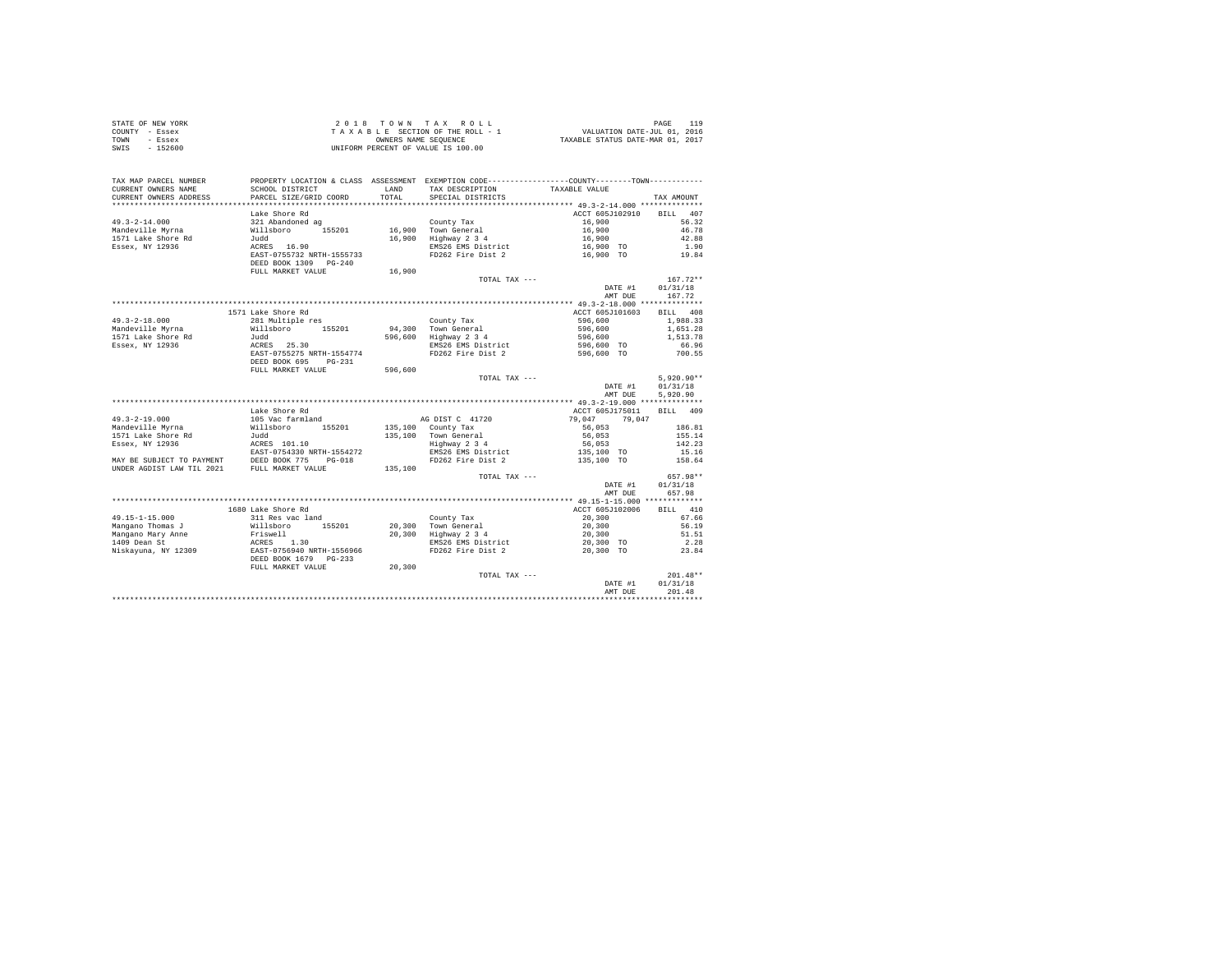| STATE OF NEW YORK | 2018 TOWN TAX ROLL                 | PAGE                             |
|-------------------|------------------------------------|----------------------------------|
| COUNTY - Essex    | TAXABLE SECTION OF THE ROLL - 1    | VALUATION DATE-JUL 01, 2016      |
| TOWN<br>- Essex   | OWNERS NAME SEOUENCE               | TAXABLE STATUS DATE-MAR 01, 2017 |
| SWIS<br>$-152600$ | UNIFORM PERCENT OF VALUE IS 100.00 |                                  |

| TAX MAP PARCEL NUMBER<br>CURRENT OWNERS NAME<br>CURRENT OWNERS ADDRESS | SCHOOL DISTRICT<br>PARCEL SIZE/GRID COORD         | LAND<br>TOTAL | PROPERTY LOCATION & CLASS ASSESSMENT EXEMPTION CODE----------------COUNTY--------TOWN----------<br>TAX DESCRIPTION<br>SPECIAL DISTRICTS | TAXABLE VALUE          | TAX AMOUNT       |
|------------------------------------------------------------------------|---------------------------------------------------|---------------|-----------------------------------------------------------------------------------------------------------------------------------------|------------------------|------------------|
|                                                                        | 1681 Lake Shore Rd                                |               |                                                                                                                                         | ACCT 605J100911        | BILL 411         |
| $49.15 - 1 - 32.000$                                                   | 210 1 Family Res                                  |               | County Tax                                                                                                                              | 159,700                | 532.24           |
| Mangano Thomas J                                                       | Willsboro 155201                                  |               | 33,100 Town General                                                                                                                     | 159,700                | 442.02           |
| Mangano MaryAnne                                                       | Friswell                                          | 159,700       | Highway 2 3 4                                                                                                                           | 159,700                | 405.21           |
| 1409 Dean St                                                           | ACRES<br>2.06                                     |               | EMS26 EMS District                                                                                                                      | 159,700 TO             | 17.92            |
| Schenctady, NY 12309                                                   | EAST-0756429 NRTH-1557037<br>DEED BOOK 1543 PG-32 |               | FD262 Fire Dist 2                                                                                                                       | 159,700 TO             | 187.53           |
|                                                                        | FULL MARKET VALUE                                 | 159,700       |                                                                                                                                         |                        |                  |
|                                                                        |                                                   |               | TOTAL TAX ---                                                                                                                           |                        | $1.584.92**$     |
|                                                                        |                                                   |               |                                                                                                                                         | DATE #1                | 01/31/18         |
|                                                                        |                                                   |               |                                                                                                                                         | AMT DUE                | 1,584.92         |
|                                                                        |                                                   |               |                                                                                                                                         |                        |                  |
|                                                                        | Jersey St                                         |               |                                                                                                                                         | ACCT 605J100110        | BILL 412         |
| $39.4 - 1 - 2.000$                                                     | 322 Rural vac>10                                  |               | County Tax                                                                                                                              | 54,300                 | 180.97           |
| Manning Erik D                                                         | Westport<br>155001                                | 54,300        | Town General                                                                                                                            | 54,300                 | 150.29           |
| 235 Sanders Rd                                                         | Hicks                                             | 54,300        | Highway 2 3 4                                                                                                                           | 54,300                 | 137.78           |
| Willsboro, NY 12996                                                    | 40ac                                              |               | EMS26 EMS District                                                                                                                      | 54,300 TO              | 6.09             |
|                                                                        | ACRES 45.30                                       |               | FD262 Fire Dist 2                                                                                                                       | 54,300 TO              | 63.76            |
|                                                                        | EAST-0735488 NRTH-1572471                         |               |                                                                                                                                         |                        |                  |
|                                                                        | DEED BOOK 1825 PG-313                             |               |                                                                                                                                         |                        |                  |
|                                                                        | FULL MARKET VALUE                                 | 54,300        |                                                                                                                                         |                        |                  |
|                                                                        |                                                   |               | TOTAL TAX ---                                                                                                                           |                        | 538.89**         |
|                                                                        |                                                   |               |                                                                                                                                         | DATE #1                | 01/31/18         |
|                                                                        |                                                   |               |                                                                                                                                         | AMT DUE                | 538.89           |
|                                                                        |                                                   |               |                                                                                                                                         |                        |                  |
|                                                                        | Beggs Point St                                    |               |                                                                                                                                         | ACCT 605J103603        | BILL 413         |
| $40.73 - 3 - 19.000$                                                   | 311 Res vac land                                  |               | County Tax                                                                                                                              | 45,500                 | 151.64           |
| Martini Antonio D<br>Martini Susan E                                   | Willsboro<br>155201                               | 45,500        | Town General                                                                                                                            | 45,500                 | 125.94<br>115.45 |
| 8 Pennacook St                                                         | Potts                                             | 45,500        | Highway 2 3 4                                                                                                                           | 45,500                 | 5.11             |
| Norfolk, MA 02056                                                      | 1651/322-Easement<br>ACRES<br>0.10                |               | EMS26 EMS District<br>FD261 Fire Dist 1                                                                                                 | 45,500 TO              | 36.02            |
|                                                                        | EAST-0757156 NRTH-1571518                         |               | LT261 Essex light                                                                                                                       | 45,500 TO<br>45,500 TO | 3.65             |
|                                                                        | DEED BOOK 1480 PG-25                              |               |                                                                                                                                         |                        |                  |
|                                                                        | FULL MARKET VALUE                                 | 45,500        |                                                                                                                                         |                        |                  |
|                                                                        |                                                   |               | TOTAL TAX ---                                                                                                                           |                        | $437.81**$       |
|                                                                        |                                                   |               |                                                                                                                                         | DATE #1                | 01/31/18         |
|                                                                        |                                                   |               |                                                                                                                                         | AMT DUE                | 437.81           |
|                                                                        |                                                   |               |                                                                                                                                         |                        |                  |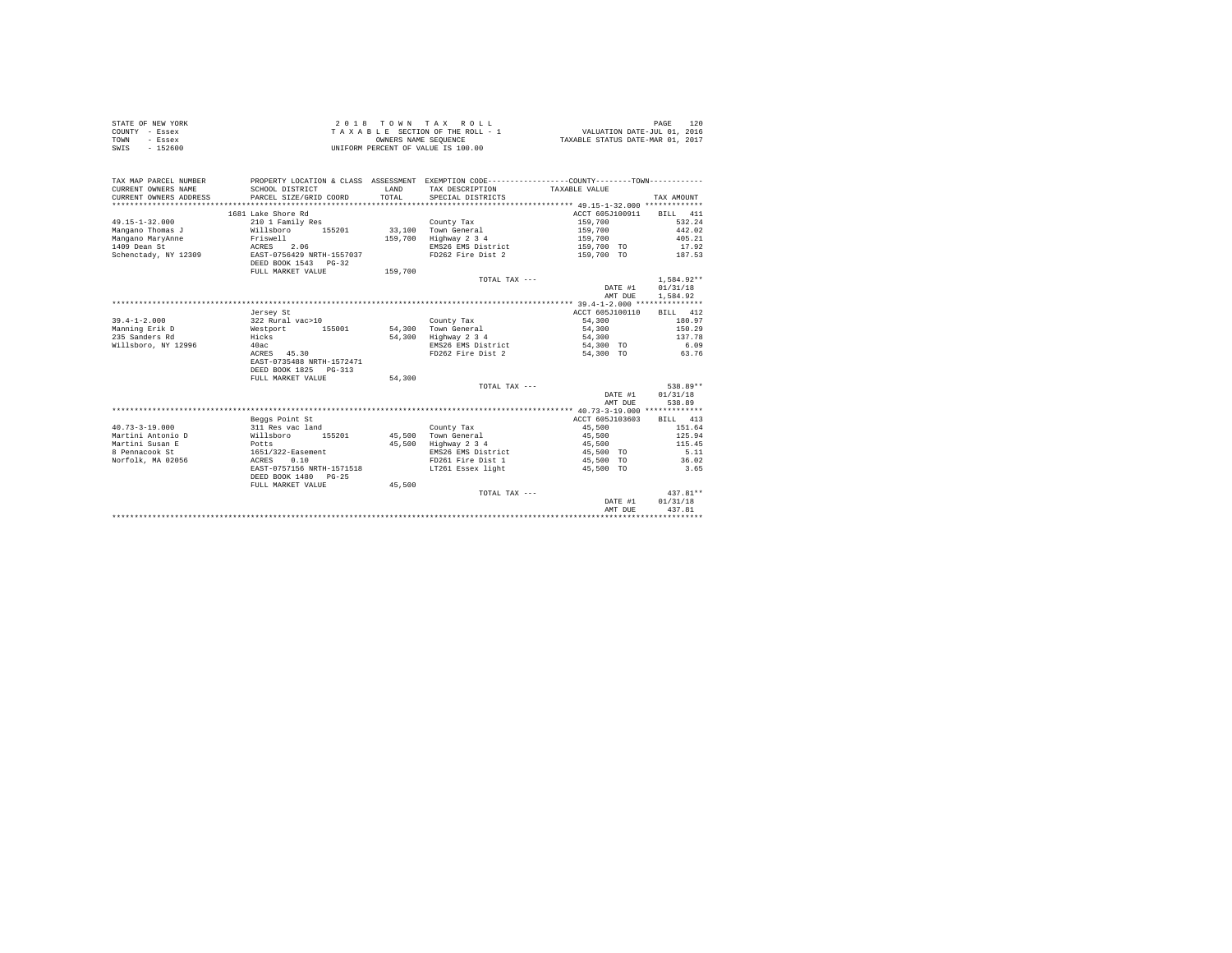|                | STATE OF NEW YORK | 2018 TOWN TAX ROLL                 | PAGE                             |
|----------------|-------------------|------------------------------------|----------------------------------|
| COUNTY - Essex |                   | TAXABLE SECTION OF THE ROLL - 1    | VALUATION DATE-JUL 01, 2016      |
| TOWN           | - Essex           | OWNERS NAME SEOUENCE               | TAXABLE STATUS DATE-MAR 01, 2017 |
| SWIS           | $-152600$         | UNIFORM PERCENT OF VALUE IS 100.00 |                                  |

| TAX MAP PARCEL NUMBER<br>CURRENT OWNERS NAME<br>CURRENT OWNERS ADDRESS<br>*************************** | SCHOOL DISTRICT<br>PARCEL SIZE/GRID COORD             | LAND<br>TOTAL | PROPERTY LOCATION & CLASS ASSESSMENT EXEMPTION CODE----------------COUNTY-------TOWN----------<br>TAX DESCRIPTION<br>SPECIAL DISTRICTS | TAXABLE VALUE   | TAX AMOUNT   |
|-------------------------------------------------------------------------------------------------------|-------------------------------------------------------|---------------|----------------------------------------------------------------------------------------------------------------------------------------|-----------------|--------------|
|                                                                                                       | 5 Orchard Ln                                          |               |                                                                                                                                        | ACCT 605J103604 | BILL 414     |
| $40.73 - 3 - 30.000$                                                                                  | 210 1 Family Res                                      |               | County Tax                                                                                                                             | 248,000         | 826.53       |
| Martini Antonio D                                                                                     | 155201<br>Willsboro                                   | 45,500        | Town General                                                                                                                           | 248,000         | 686.42       |
| Martini Susan E                                                                                       | Potts                                                 | 248,000       | Highway 2 3 4                                                                                                                          | 248,000         | 629.26       |
| 8 Pennacook St                                                                                        | 1651/326-Sewer Easement                               |               | EMS26 EMS District                                                                                                                     | 248,000 TO      | 27.84        |
| Norfolk, MA 02056                                                                                     | 0.10<br>ACRES                                         |               | FD261 Fire Dist 1                                                                                                                      | 248,000 TO      | 196.34       |
|                                                                                                       | EAST-0757173 NRTH-1571418                             |               | LT261 Essex light                                                                                                                      | 248,000 TO      | 19.92        |
|                                                                                                       | DEED BOOK 1480 PG-25                                  |               |                                                                                                                                        |                 |              |
|                                                                                                       | FULL MARKET VALUE                                     | 248,000       |                                                                                                                                        |                 |              |
|                                                                                                       |                                                       |               | TOTAL TAX ---                                                                                                                          |                 | $2.386.31**$ |
|                                                                                                       |                                                       |               |                                                                                                                                        | DATE #1         | 01/31/18     |
|                                                                                                       |                                                       |               |                                                                                                                                        | AMT DUE         | 2.386.31     |
|                                                                                                       |                                                       |               |                                                                                                                                        |                 |              |
|                                                                                                       | 2765 Essex Rd                                         |               |                                                                                                                                        | ACCT 605J100207 | BILL 415     |
| $40.3 - 2 - 10.110$                                                                                   | 250 Estate                                            |               | County Tax                                                                                                                             | 800,000         | 2.666.21     |
| Maselli Stephen A                                                                                     | Willsboro<br>155201                                   | 102,500       | Town General                                                                                                                           | 800,000         | 2,214.26     |
| Hislop David C                                                                                        | Hicks                                                 | 800,000       | Highway 2 3 4                                                                                                                          | 800,000         | 2.029.88     |
| PO Box 84                                                                                             | 1302/88 Ouitclaim                                     |               | EMS26 EMS District                                                                                                                     | 800,000 TO      | 89.79        |
| Essex, NY 12936                                                                                       | 6.00 BANKCNBANK<br>ACRES                              |               | FD261 Fire Dist 1                                                                                                                      | 800,000 TO      | 633.35       |
|                                                                                                       | EAST-0756558 NRTH-1572603                             |               | LT261 Essex light                                                                                                                      | 800,000 TO      | 64.26        |
|                                                                                                       | DEED BOOK 1077 PG-242                                 |               | WB261 Water B&I                                                                                                                        | 800,000 TO C    | 209.28       |
|                                                                                                       | FULL MARKET VALUE                                     | 800,000       |                                                                                                                                        |                 |              |
|                                                                                                       |                                                       |               | TOTAL TAX ---                                                                                                                          |                 | $7.907.03**$ |
|                                                                                                       |                                                       |               |                                                                                                                                        | DATE #1         | 01/31/18     |
|                                                                                                       |                                                       |               |                                                                                                                                        | AMT DUE         | 7,907.03     |
|                                                                                                       |                                                       |               |                                                                                                                                        |                 |              |
|                                                                                                       | Sayre Rd                                              |               |                                                                                                                                        | ACCT 605J180001 | BILL 416     |
| $57.1 - 2 - 11.000$                                                                                   | 314 Rural vac<10                                      |               | County Tax                                                                                                                             | 100             | 0.33         |
| Mastandrea Joseph A                                                                                   | Westport<br>155001                                    | 100           | Town General                                                                                                                           | 100             | 0.28         |
| 54 Hearthstone Dr                                                                                     | 30 Taylor & Kimball                                   | 100           | Highway 2 3 4                                                                                                                          | 100             | 0.25         |
| Gansevoort, NY 12831                                                                                  | ACRES<br>0.30                                         |               | EMS26 EMS District                                                                                                                     | 100 TO          | .01          |
|                                                                                                       | EAST-0728061 NRTH-1547414<br>DEED BOOK 920<br>$PG-92$ |               | FD262 Fire Dist 2                                                                                                                      | 100 TO          | .12          |
|                                                                                                       | FULL MARKET VALUE                                     | 100           |                                                                                                                                        |                 |              |
|                                                                                                       |                                                       |               | TOTAL TAX ---                                                                                                                          |                 | $0.99**$     |
|                                                                                                       |                                                       |               |                                                                                                                                        | DATE #1         | 01/31/18     |
|                                                                                                       |                                                       |               |                                                                                                                                        | AMT DUE         | 0.99         |
|                                                                                                       |                                                       |               |                                                                                                                                        |                 |              |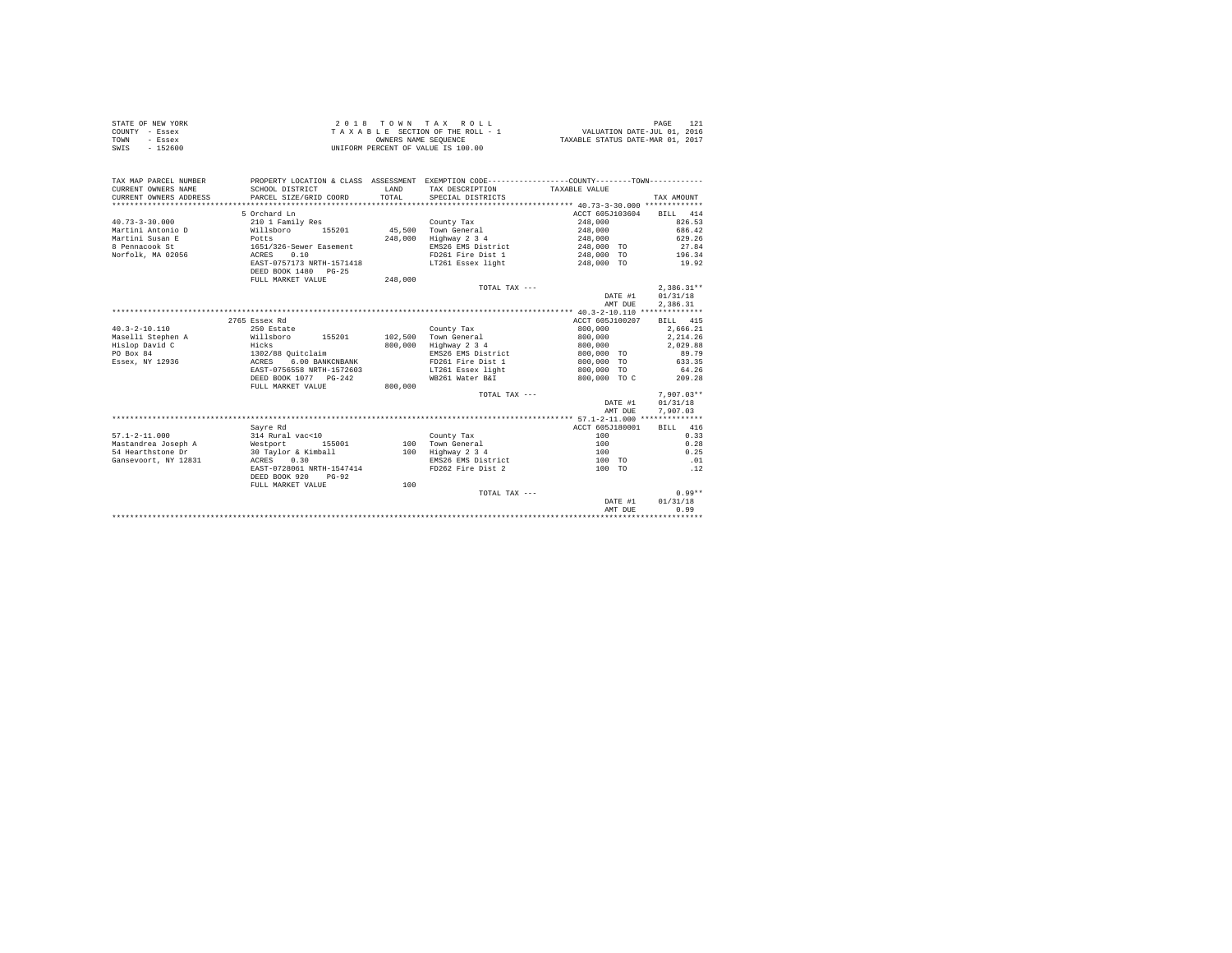| STATE OF NEW YORK | 2018 TOWN TAX ROLL                 | PAGE                             |
|-------------------|------------------------------------|----------------------------------|
| COUNTY - Essex    | TAXABLE SECTION OF THE ROLL - 1    | VALUATION DATE-JUL 01, 2016      |
| TOWN<br>- Essex   | OWNERS NAME SEOUENCE               | TAXABLE STATUS DATE-MAR 01, 2017 |
| $-152600$<br>SWIS | UNIFORM PERCENT OF VALUE IS 100.00 |                                  |

| TAX MAP PARCEL NUMBER      | PROPERTY LOCATION & CLASS ASSESSMENT EXEMPTION CODE----------------COUNTY-------TOWN---------- |         |                                   |                               |                      |
|----------------------------|------------------------------------------------------------------------------------------------|---------|-----------------------------------|-------------------------------|----------------------|
| CURRENT OWNERS NAME        | SCHOOL DISTRICT                                                                                | LAND    | TAX DESCRIPTION                   | TAXABLE VALUE                 |                      |
| CURRENT OWNERS ADDRESS     | PARCEL SIZE/GRID COORD                                                                         | TOTAL   | SPECIAL DISTRICTS                 |                               | TAX AMOUNT           |
|                            |                                                                                                |         |                                   |                               |                      |
|                            | 3 Church St                                                                                    |         |                                   | ACCT 605J102911               | BILL 417             |
| $40.73 - 2 - 16.100$       | 210 1 Family Res                                                                               |         | County Tax                        | 471,600                       | 1,571.73             |
|                            |                                                                                                |         |                                   | 471,600                       | 1,305.30             |
| 623 Clapboardtree St       | Potts                                                                                          | 471,600 | Highway 2 3 4                     | 471,600                       | 1,196.61             |
| Westwood, MA 02090-2508    | 1661/112-Easement                                                                              |         | School Relevy                     |                               | 6,044.88             |
|                            | Bk 960 Pg 107 (Will)                                                                           |         |                                   | EMS26 EMS District 471,600 TO | 52.93                |
|                            | ACRES 0.19                                                                                     |         | FD261 Fire Dist 1                 | 471,600 TO                    | 373.36               |
|                            | EAST-0756649 NRTH-1571576                                                                      |         | LT261 Essex light                 | 471,600 TO                    | 37.88                |
|                            | DEED BOOK 1652 PG-127                                                                          |         | SR150 Return sewer rent           | 704.34 MT                     | 704.34               |
|                            | FULL MARKET VALUE                                                                              |         | 471,600 WR151 Return water rent-1 | 378.36 MT                     | 378.36               |
|                            |                                                                                                |         |                                   | TOTAL TAX ---                 | $11,665.39**$        |
|                            |                                                                                                |         |                                   |                               | DATE #1<br>01/31/18  |
|                            |                                                                                                |         |                                   |                               | 11,665.39<br>AMT DUE |
|                            |                                                                                                |         |                                   |                               |                      |
|                            | 2047 Lake Shore Rd                                                                             |         |                                   | ACCT 605J103007               | BILL 418             |
| $49.7 - 4 - 2.000$         | 260 Seasonal res - WTRFNT                                                                      |         | County Tax                        | 579,400                       | 1,931.01             |
| McBride Jonathan E         | Willsboro 155201                                                                               |         | 475.400 Town General              | 579,400                       | 1,603.68             |
| 3704 Blackthorn Ct         | Wharton                                                                                        | 579,400 | Highway 2 3 4                     | 579,400                       | 1,470.14             |
| Chevy Chase, MD 20815-4942 | ACRES 5.49                                                                                     |         | EMS26 EMS District                | 579,400 TO                    | 65.03                |
|                            | EAST-0757465 NRTH-1565759                                                                      |         | FD261 Fire Dist 1                 | 579,400 TO                    | 458.70               |
|                            | DEED BOOK 1344 PG-309                                                                          |         | LT261 Essex light                 | 579,400 TO                    | 46.54                |
|                            | FULL MARKET VALUE                                                                              | 579,400 |                                   |                               |                      |
|                            |                                                                                                |         |                                   | TOTAL TAX ---                 | $5,575.10**$         |
|                            |                                                                                                |         |                                   |                               | DATE #1<br>01/31/18  |
|                            |                                                                                                |         |                                   |                               | 5,575.10<br>AMT DUE  |
|                            |                                                                                                |         |                                   |                               |                      |
|                            | 2418 Jersey St                                                                                 |         |                                   | ACCT 605J101502               | BILL 419             |
| $39.4 - 1 - 30.000$        | 210 1 Family Res                                                                               |         | VETWAR CTS 41120                  | 12.765 12.765                 |                      |
| McConnell Christopher      | Willsboro<br>155201                                                                            |         | 35,700 County Tax                 | 72.335                        | 241.08               |
| McConnell Nicole           | Potts                                                                                          |         | 85.100 Town General               | 72,335                        | 200.21               |
| 2418 Jersey St             | $1.50$                                                                                         |         | Highway 2 3 4                     | 72.335                        | 183.54               |
| Essex, NY 12936            | ACRES 4.70                                                                                     |         | EMS26 EMS District                | 85,100 TO                     | 9.55                 |
|                            | EAST-0743207 NRTH-1569465                                                                      |         | FD261 Fire Dist 1                 | 85,100 TO                     | 67.37                |
|                            | DEED BOOK 1803 PG-5                                                                            |         |                                   |                               |                      |
|                            | FULL MARKET VALUE                                                                              | 85,100  |                                   |                               |                      |
|                            |                                                                                                |         | TOTAL TAX ---                     |                               | 701.75**             |
|                            |                                                                                                |         |                                   |                               | 01/31/18<br>DATE #1  |
|                            |                                                                                                |         |                                   |                               | AMT DUE<br>701.75    |
|                            |                                                                                                |         |                                   |                               |                      |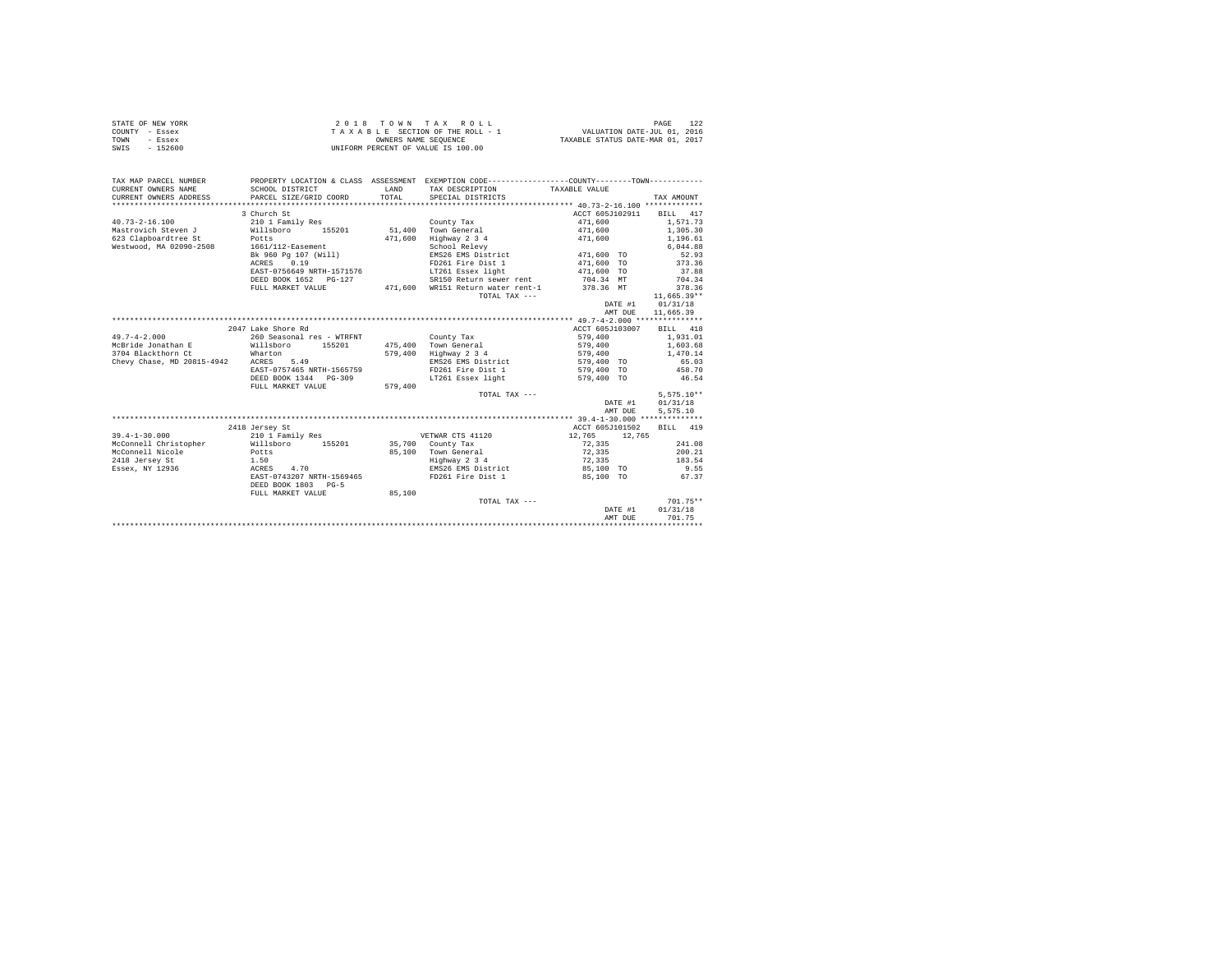|      | STATE OF NEW YORK | 2018 TOWN TAX ROLL                 | PAGE                             |
|------|-------------------|------------------------------------|----------------------------------|
|      | COUNTY - Essex    | TAXABLE SECTION OF THE ROLL - 1    | VALUATION DATE-JUL 01, 2016      |
| TOWN | - Essex           | OWNERS NAME SEOUENCE               | TAXABLE STATUS DATE-MAR 01, 2017 |
| SWIS | $-152600$         | UNIFORM PERCENT OF VALUE IS 100.00 |                                  |

| TAX MAP PARCEL NUMBER<br>CURRENT OWNERS NAME<br>CURRENT OWNERS ADDRESS                      | PROPERTY LOCATION & CLASS ASSESSMENT EXEMPTION CODE---------------COUNTY-------TOWN----------<br>SCHOOL DISTRICT<br>PARCEL SIZE/GRID COORD | LAND<br>TOTAL. | TAX DESCRIPTION<br>SPECIAL DISTRICTS                                              | TAXABLE VALUE                                                                                                                                   | TAX AMOUNT                          |
|---------------------------------------------------------------------------------------------|--------------------------------------------------------------------------------------------------------------------------------------------|----------------|-----------------------------------------------------------------------------------|-------------------------------------------------------------------------------------------------------------------------------------------------|-------------------------------------|
| ***********************                                                                     |                                                                                                                                            |                |                                                                                   |                                                                                                                                                 |                                     |
| $49.11 - 1 - 25.000$<br>McDuffie Holdings LLC<br>c/o Margaret McDuffie<br>74 Davids Hill Rd | 12 Pearson Way<br>260 Seasonal res - WTRFNT<br>Willsboro 155201<br>Wharton                                                                 |                | County Tax<br>135,700 Town General<br>176,200 Highway 2 3 4<br>EMS26 EMS District | ACCT 605J100704 BILL 420<br>$176,200$<br>$176,200$<br>$176,200$<br>$176,200$ TO<br>$176,200$ TO                                                 | 587.23<br>487.69<br>447.08<br>19.78 |
| Bedford, NY 10507                                                                           | 1449/103 Affidavit<br>ACRES 0.70<br>EAST-0758079 NRTH-1563381<br>DEED BOOK 1856 PG-79<br>FULL MARKET VALUE                                 | 176,200        | FD261 Fire Dist 1                                                                 |                                                                                                                                                 | 139.49                              |
|                                                                                             |                                                                                                                                            |                | TOTAL TAX ---                                                                     |                                                                                                                                                 | $1.681.27**$                        |
|                                                                                             |                                                                                                                                            |                |                                                                                   | DATE #1                                                                                                                                         | 01/31/18                            |
|                                                                                             |                                                                                                                                            |                |                                                                                   | AMT DUE                                                                                                                                         | 1,681.27                            |
|                                                                                             |                                                                                                                                            |                |                                                                                   |                                                                                                                                                 |                                     |
|                                                                                             | 1723 NYS Route 22                                                                                                                          |                |                                                                                   | ACCT 605J178518                                                                                                                                 | BILL 421                            |
| $49.3 - 1 - 1.100$                                                                          | 240 Rural res                                                                                                                              |                | County Tax                                                                        |                                                                                                                                                 | 596.23                              |
| McFadden Philip J                                                                           | Willsboro 155201                                                                                                                           |                | 61,100 Town General<br>178,900 Highway 2 3 4                                      | $\begin{array}{lll} \text{178, 900} \\ \text{178, 900} \\ \text{178, 900} \\ \text{178, 900} \\ \text{178, 900} \\ \text{178, 900} \end{array}$ | 495.16                              |
| Tiller Kimberley                                                                            |                                                                                                                                            |                |                                                                                   |                                                                                                                                                 | 453.93                              |
| 4 Navajo Ln                                                                                 | Wharton<br>ACRES 41.00 BANKWPARGO<br>EAST-0744075 NRTH-1558110<br>DEED BOOK 1760 PG-285                                                    |                | EMS26 EMS District                                                                |                                                                                                                                                 | 20.08                               |
| Ossining, NY 10562                                                                          |                                                                                                                                            |                | FD262 Fire Dist 2                                                                 | 178,900 TO                                                                                                                                      | 210.07                              |
|                                                                                             | FULL MARKET VALUE                                                                                                                          | 178,900        | LT262 Whallonsburg light                                                          | 178,900 TO                                                                                                                                      | 43.40                               |
|                                                                                             |                                                                                                                                            |                | TOTAL TAX ---                                                                     |                                                                                                                                                 | $1,818.87**$                        |
|                                                                                             |                                                                                                                                            |                |                                                                                   | DATE #1                                                                                                                                         | 01/31/18                            |
|                                                                                             |                                                                                                                                            |                |                                                                                   | AMT DUE                                                                                                                                         | 1,818.87                            |
|                                                                                             |                                                                                                                                            |                |                                                                                   |                                                                                                                                                 |                                     |
|                                                                                             | 2229 County Route 10                                                                                                                       |                |                                                                                   | ACCT 605Z000007                                                                                                                                 | BILL 422                            |
| $57.1 - 2 - 2.200$                                                                          | 210 1 Family Res                                                                                                                           |                | County Tax                                                                        | 141,000                                                                                                                                         | 469.92                              |
| McGarry Timothy J                                                                           | Westport 155001                                                                                                                            |                | 32,800 Town General                                                               | 141,000                                                                                                                                         | 390.26                              |
| 2229 County Rte 10                                                                          | 35 Taylor & Kimball                                                                                                                        |                | 141,000 Highway 2 3 4                                                             | 141,000                                                                                                                                         | 357.77                              |
| Westport, NY 12993                                                                          | ACRES 3.10                                                                                                                                 |                | EMS26 EMS District                                                                | $141,000$ TO                                                                                                                                    | 15.83                               |
|                                                                                             | EAST-0726821 NRTH-1550162<br>DEED BOOK 1225 PG-320<br>FULL MARKET VALUE                                                                    | 141,000        | FD262 Fire Dist 2                                                                 | 141,000 TO                                                                                                                                      | 165.57                              |
|                                                                                             |                                                                                                                                            |                | TOTAL TAX ---                                                                     |                                                                                                                                                 | $1.399.35**$                        |
|                                                                                             |                                                                                                                                            |                |                                                                                   | DATE #1                                                                                                                                         | 01/31/18                            |
|                                                                                             |                                                                                                                                            |                |                                                                                   | AMT DUE                                                                                                                                         | 1,399.35                            |
|                                                                                             |                                                                                                                                            |                |                                                                                   |                                                                                                                                                 |                                     |
|                                                                                             | 2077 Lake Shore Rd                                                                                                                         |                |                                                                                   | ACCT 605J103310                                                                                                                                 | BILL 423                            |
| $49.7 - 4 - 1.000$                                                                          | 210 1 Family Res - WTRFNT                                                                                                                  |                | County Tax                                                                        | 629,400                                                                                                                                         | 2,097.64                            |
| McGraw Thomas                                                                               | Willsboro 155201                                                                                                                           |                | 474,300 Town General                                                              | 629,400                                                                                                                                         | 1,742.07                            |
| McGraw Martha                                                                               | Potts                                                                                                                                      |                | 629,400 Highway 2 3 4                                                             | 629,400                                                                                                                                         | 1,597.01                            |
| 30 N VanDien Ave                                                                            | 00003.90<br>ACRES 3.40                                                                                                                     |                | EMS26 EMS District                                                                | 629,400 TO                                                                                                                                      | 70.64                               |
| Ridgewood, NJ 07450                                                                         |                                                                                                                                            |                | FD261 Fire Dist 1                                                                 | 629,400 TO                                                                                                                                      | 498.29                              |
|                                                                                             | EAST-0757490 NRTH-1566282<br>DEED BOOK 1382 PG-76                                                                                          |                | LT261 Essex light                                                                 | 629,400 TO                                                                                                                                      | 50.55                               |
|                                                                                             | FULL MARKET VALUE                                                                                                                          | 629,400        | TOTAL TAX ---                                                                     |                                                                                                                                                 | $6.056.20**$                        |
|                                                                                             |                                                                                                                                            |                |                                                                                   | DATE #1                                                                                                                                         | 01/31/18                            |
|                                                                                             |                                                                                                                                            |                |                                                                                   | AMT DUE                                                                                                                                         | 6.056.20                            |
|                                                                                             |                                                                                                                                            |                |                                                                                   |                                                                                                                                                 |                                     |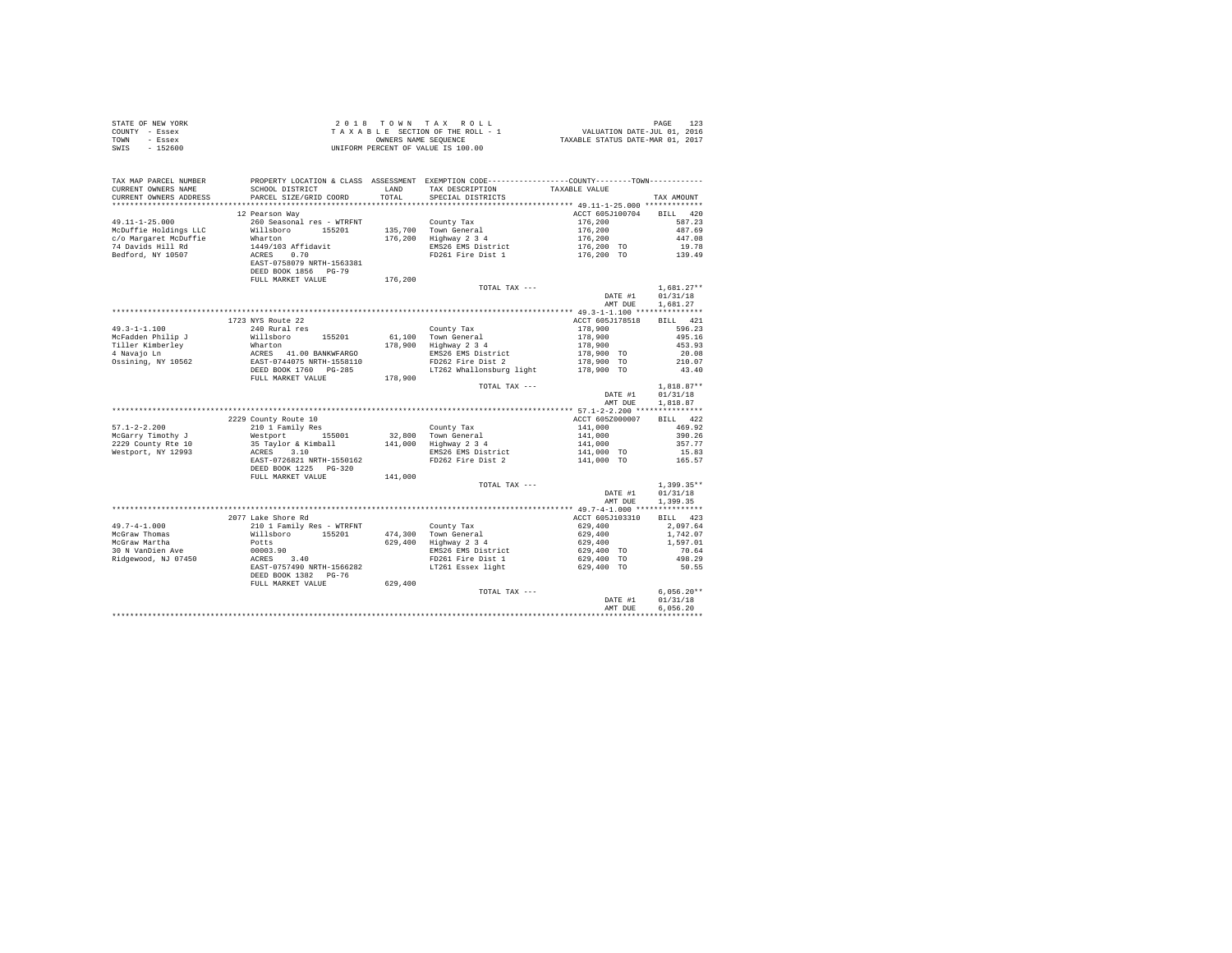|      | STATE OF NEW YORK | 2018 TOWN TAX ROLL                 | PAGE                             |
|------|-------------------|------------------------------------|----------------------------------|
|      | COUNTY - Essex    | TAXABLE SECTION OF THE ROLL - 1    | VALUATION DATE-JUL 01, 2016      |
| TOWN | - Essex           | OWNERS NAME SEOUENCE               | TAXABLE STATUS DATE-MAR 01, 2017 |
| SWIS | $-152600$         | UNIFORM PERCENT OF VALUE IS 100.00 |                                  |

| TAX MAP PARCEL NUMBER<br>CURRENT OWNERS NAME<br>CURRENT OWNERS ADDRESS | SCHOOL DISTRICT<br>PARCEL SIZE/GRID COORD          | <b>T.AND</b><br>TOTAL | PROPERTY LOCATION & CLASS ASSESSMENT EXEMPTION CODE---------------COUNTY-------TOWN----------<br>TAX DESCRIPTION<br>SPECIAL DISTRICTS | TAXABLE VALUE   | TAX AMOUNT   |
|------------------------------------------------------------------------|----------------------------------------------------|-----------------------|---------------------------------------------------------------------------------------------------------------------------------------|-----------------|--------------|
|                                                                        | 20 Ridge Way                                       |                       |                                                                                                                                       | ACCT 605J104208 | BILL 424     |
| $49.7 - 5 - 4.000$                                                     | 260 Seasonal res                                   |                       | County Tax                                                                                                                            | 190,000         | 633.23       |
|                                                                        | Willsboro<br>155201                                | 128,900               | Town General                                                                                                                          | 190,000         | 525.89       |
| McIntyre Katrina                                                       |                                                    |                       |                                                                                                                                       |                 |              |
| 9194 State Highway 24 NW                                               | Wharton                                            | 190,000               | Highway 2 3 4                                                                                                                         | 190,000         | 482.10       |
| Annadale, MN 55302                                                     | 0.60<br>ACRES                                      |                       | EMS26 EMS District                                                                                                                    | 190,000 TO      | 21.33        |
|                                                                        | EAST-0758003 NRTH-1564092<br>DEED BOOK 1624 PG-204 |                       | FD261 Fire Dist 1                                                                                                                     | 190,000 TO      | 150.42       |
|                                                                        | FULL MARKET VALUE                                  | 190,000               |                                                                                                                                       |                 |              |
|                                                                        |                                                    |                       | TOTAL TAX $---$                                                                                                                       |                 | $1.812.97**$ |
|                                                                        |                                                    |                       |                                                                                                                                       | DATE #1         | 01/31/18     |
|                                                                        |                                                    |                       |                                                                                                                                       | AMT DUE         | 1,812.97     |
|                                                                        |                                                    |                       |                                                                                                                                       |                 |              |
|                                                                        | 9 Church St                                        |                       |                                                                                                                                       | ACCT 605J104303 | BILL 425     |
| $40.73 - 2 - 14.002$                                                   | 210 1 Family Res                                   |                       | County Tax                                                                                                                            | 273,000         | 909.85       |
| McKenna Joanne                                                         | Willsboro<br>155201                                | 56,600                | Town General                                                                                                                          | 273,000         | 755.62       |
| Hepworth Michele M                                                     |                                                    | 273,000               | Highway 2 3 4                                                                                                                         | 273,000         | 692.70       |
| 679 Marbella Ct                                                        | uils<br>Potts<br>مح<br>ACRES<br>0.27               |                       | School Relevy                                                                                                                         |                 | 3.114.73     |
| Calabash, NC 28467                                                     | EAST-0756728 NRTH-1571624                          |                       | EMS26 EMS District                                                                                                                    | 273,000 TO      | 30.64        |
|                                                                        | DEED BOOK 1098 PG-247                              |                       | FD261 Fire Dist 1                                                                                                                     | 273,000 TO      | 216.13       |
|                                                                        | FULL MARKET VALUE                                  | 273,000               | LT261 Essex light                                                                                                                     | 273,000 TO      | 21.93        |
|                                                                        |                                                    |                       | SR150 Return sewer rent                                                                                                               | 704.34 MT       | 704.34       |
|                                                                        |                                                    |                       | WR151 Return water rent-1                                                                                                             | 378.36 MT       | 378.36       |
|                                                                        |                                                    |                       | TOTAL TAX ---                                                                                                                         |                 | $6.824.30**$ |
|                                                                        |                                                    |                       |                                                                                                                                       | DATE #1         | 01/31/18     |
|                                                                        |                                                    |                       |                                                                                                                                       | AMT DUE         | 6,824.30     |
|                                                                        |                                                    |                       |                                                                                                                                       |                 |              |
|                                                                        | Main St                                            |                       |                                                                                                                                       | ACCT 605Z008005 | BILL 426     |
| $40.73 - 3 - 32.100/1$                                                 | 315 Underwtr 1nd - WTRFNT                          |                       | County Tax                                                                                                                            | 32,400          | 107.98       |
| McKenna Stephen                                                        | Willsboro<br>155201                                |                       | 0 Town General                                                                                                                        | 32,400          | 89.68        |
| PO Box 241                                                             |                                                    | 32,400                | Highway 2 3 4                                                                                                                         | 32,400          | 82.21        |
| Essex, NY 12936                                                        | Account Located In                                 |                       | School Relevy                                                                                                                         |                 | 415.29       |
|                                                                        | $40.73 - 3 - 32.100$                               |                       |                                                                                                                                       |                 |              |
|                                                                        | EAST-0757195 NRTH-1572052                          |                       | EMS26 EMS District                                                                                                                    | 32,400 TO       | 3.64         |
|                                                                        | DEED BOOK 1416 PG-182                              |                       | FD261 Fire Dist 1                                                                                                                     | 32,400 TO       | 25.65        |
|                                                                        | FULL MARKET VALUE                                  |                       | 32.400 LT261 Essex light                                                                                                              | 32,400 TO       | 2.60         |
|                                                                        |                                                    |                       | TOTAL TAX ---                                                                                                                         |                 | $727.05**$   |
|                                                                        |                                                    |                       |                                                                                                                                       | DATE #1         | 01/31/18     |
|                                                                        |                                                    |                       |                                                                                                                                       | AMT DUE         | 727.05       |
|                                                                        |                                                    |                       |                                                                                                                                       |                 |              |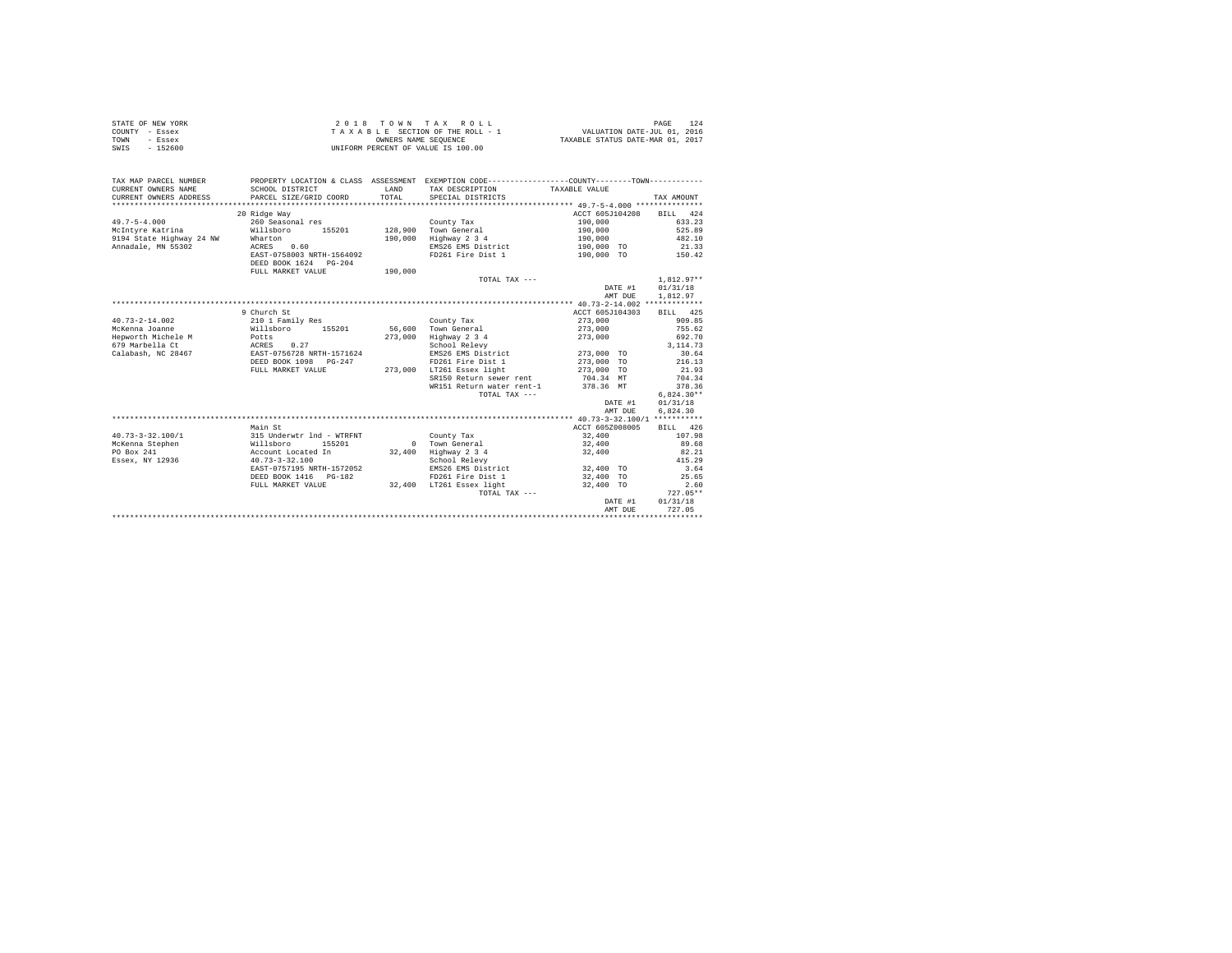| 2018 TOWN TAX ROLL<br>PAGE<br>125<br>STATE OF NEW YORK<br>VALUATION DATE-JUL 01, 2016<br>TAXABLE STATUS DATE-MAR 01, 2017<br>COUNTY - Essex<br>T A X A B L E SECTION OF THE ROLL - 1<br>OWNERS NAME SEQUENCE<br>$-$ Essex<br>TOWN<br>SWIS<br>$-152600$<br>UNIFORM PERCENT OF VALUE IS 100.00 |                                                     |         |                                                                                                |                               |                  |
|----------------------------------------------------------------------------------------------------------------------------------------------------------------------------------------------------------------------------------------------------------------------------------------------|-----------------------------------------------------|---------|------------------------------------------------------------------------------------------------|-------------------------------|------------------|
| TAX MAP PARCEL NUMBER                                                                                                                                                                                                                                                                        |                                                     |         | PROPERTY LOCATION & CLASS ASSESSMENT EXEMPTION CODE----------------COUNTY-------TOWN---------- |                               |                  |
| CURRENT OWNERS NAME                                                                                                                                                                                                                                                                          | SCHOOL DISTRICT                                     | LAND    | TAX DESCRIPTION                                                                                | TAXABLE VALUE                 |                  |
| CURRENT OWNERS ADDRESS                                                                                                                                                                                                                                                                       | PARCEL SIZE/GRID COORD                              | TOTAL   | SPECIAL DISTRICTS                                                                              |                               | TAX AMOUNT       |
|                                                                                                                                                                                                                                                                                              |                                                     |         |                                                                                                |                               |                  |
|                                                                                                                                                                                                                                                                                              | 29 Beggs Point St<br>483 Converted Re - WTRFNT      |         |                                                                                                | ACCT 605J100203               | BILL 427         |
| $40.73 - 3 - 10.000$<br>McKenna Stephen A                                                                                                                                                                                                                                                    | Willsboro<br>155201                                 |         | County Tax<br>134,000 Town General                                                             | 187,500                       | 624.89<br>518.97 |
| 29 Beggs Point St                                                                                                                                                                                                                                                                            | Potts                                               | 187,500 | Highway 2 3 4                                                                                  | 187,500<br>187,500            | 475.75           |
| PO Box 241                                                                                                                                                                                                                                                                                   | 1649/186 Sewer Easement                             |         | EMS26 EMS District                                                                             | 187,500 TO                    | 21.04            |
| Essex, NY 12936                                                                                                                                                                                                                                                                              | ACRES 0.20 BANK1STARSG                              |         | FD261 Fire Dist 1                                                                              | 187,500 TO                    | 148.44           |
|                                                                                                                                                                                                                                                                                              | EAST-0757292 NRTH-1571812                           |         | LT261 Essex light                                                                              | 187,500 TO                    | 15.06            |
|                                                                                                                                                                                                                                                                                              | DEED BOOK 1263 PG-54                                |         | SR150 Return sewer rent                                                                        | 2,212.96 MT                   | 2.212.96         |
|                                                                                                                                                                                                                                                                                              | FULL MARKET VALUE                                   |         | 187,500 WR151 Return water rent-1                                                              | 1.442.32 MT                   | 1,442.32         |
|                                                                                                                                                                                                                                                                                              |                                                     |         | TOTAL TAX ---                                                                                  |                               | $5.459.43**$     |
|                                                                                                                                                                                                                                                                                              |                                                     |         |                                                                                                | DATE #1                       | 01/31/18         |
|                                                                                                                                                                                                                                                                                              |                                                     |         |                                                                                                | AMT DUE                       | 5,459.43         |
|                                                                                                                                                                                                                                                                                              |                                                     |         |                                                                                                |                               |                  |
|                                                                                                                                                                                                                                                                                              | Beggs Point St                                      |         |                                                                                                | ACCT 605J100202               | BILL 428         |
| $40.73 - 3 - 11.000$                                                                                                                                                                                                                                                                         | 415 Motel<br>- WTRFNT                               |         | County Tax                                                                                     | 151,000                       | 503.25           |
| McKenna Stephen A                                                                                                                                                                                                                                                                            | Willsboro<br>155201                                 |         | 75,300 Town General                                                                            | 151,000                       | 417.94           |
| Orchard St                                                                                                                                                                                                                                                                                   | Potts                                               |         | 151,000 Highway 2 3 4                                                                          | 151,000                       | 383.14           |
| PO Box 241                                                                                                                                                                                                                                                                                   | 1649/190 Sewer Easement<br>ACRES 0.20 BANK1STARSG   |         | EMS26 EMS District                                                                             | 151,000 TO                    | 16.95            |
| Essex, NY 12936                                                                                                                                                                                                                                                                              | EAST-0757358 NRTH-1571783                           |         | FD261 Fire Dist 1<br>LT261 Essex light                                                         | 151,000 TO<br>151,000 TO      | 119.54<br>12.13  |
|                                                                                                                                                                                                                                                                                              | DEED BOOK 1263 PG-54                                |         |                                                                                                |                               |                  |
|                                                                                                                                                                                                                                                                                              | FULL MARKET VALUE                                   | 151,000 |                                                                                                |                               |                  |
|                                                                                                                                                                                                                                                                                              |                                                     |         | TOTAL TAX ---                                                                                  |                               | $1,452.95**$     |
|                                                                                                                                                                                                                                                                                              |                                                     |         |                                                                                                | DATE #1                       | 01/31/18         |
|                                                                                                                                                                                                                                                                                              |                                                     |         |                                                                                                | AMT DUE                       | 1.452.95         |
|                                                                                                                                                                                                                                                                                              |                                                     |         |                                                                                                |                               |                  |
|                                                                                                                                                                                                                                                                                              | 51 Block House Rd                                   |         |                                                                                                | ACCT 605J180002               | BILL 429         |
| $40.3 - 2 - 2.211$                                                                                                                                                                                                                                                                           | 312 Vac w/imprv                                     |         | County Tax                                                                                     | 35,200                        | 117.31           |
| McKenna Stephen M                                                                                                                                                                                                                                                                            | Willsboro<br>155201                                 |         | 24,600 Town General<br>35,200 Highway 2 3 4                                                    | 35,200                        | 97.43            |
| 51 Block House Rd                                                                                                                                                                                                                                                                            | Connolly & Hicks                                    |         |                                                                                                | 35,200                        | 89.31            |
| Willsboro, NY 12996                                                                                                                                                                                                                                                                          | 1516/26 Boundary                                    |         | EMS26 EMS District                                                                             | 35,200 TO                     | 3.95             |
|                                                                                                                                                                                                                                                                                              | Line Agreement                                      |         | FD261 Fire Dist 1                                                                              | 35,200 TO                     | 27.87            |
|                                                                                                                                                                                                                                                                                              | ACRES 5.56 BANKSHELLPO<br>EAST-0750215 NRTH-1575375 |         |                                                                                                |                               |                  |
|                                                                                                                                                                                                                                                                                              | DEED BOOK 1493 PG-110                               |         |                                                                                                |                               |                  |
|                                                                                                                                                                                                                                                                                              | FULL MARKET VALUE                                   | 35,200  |                                                                                                |                               |                  |
|                                                                                                                                                                                                                                                                                              |                                                     |         | TOTAL TAX ---                                                                                  |                               | $335.87**$       |
|                                                                                                                                                                                                                                                                                              |                                                     |         |                                                                                                | DATE #1                       | 01/31/18         |
|                                                                                                                                                                                                                                                                                              |                                                     |         |                                                                                                | AMT DUE                       | 335.87           |
|                                                                                                                                                                                                                                                                                              |                                                     |         |                                                                                                | ***************************** |                  |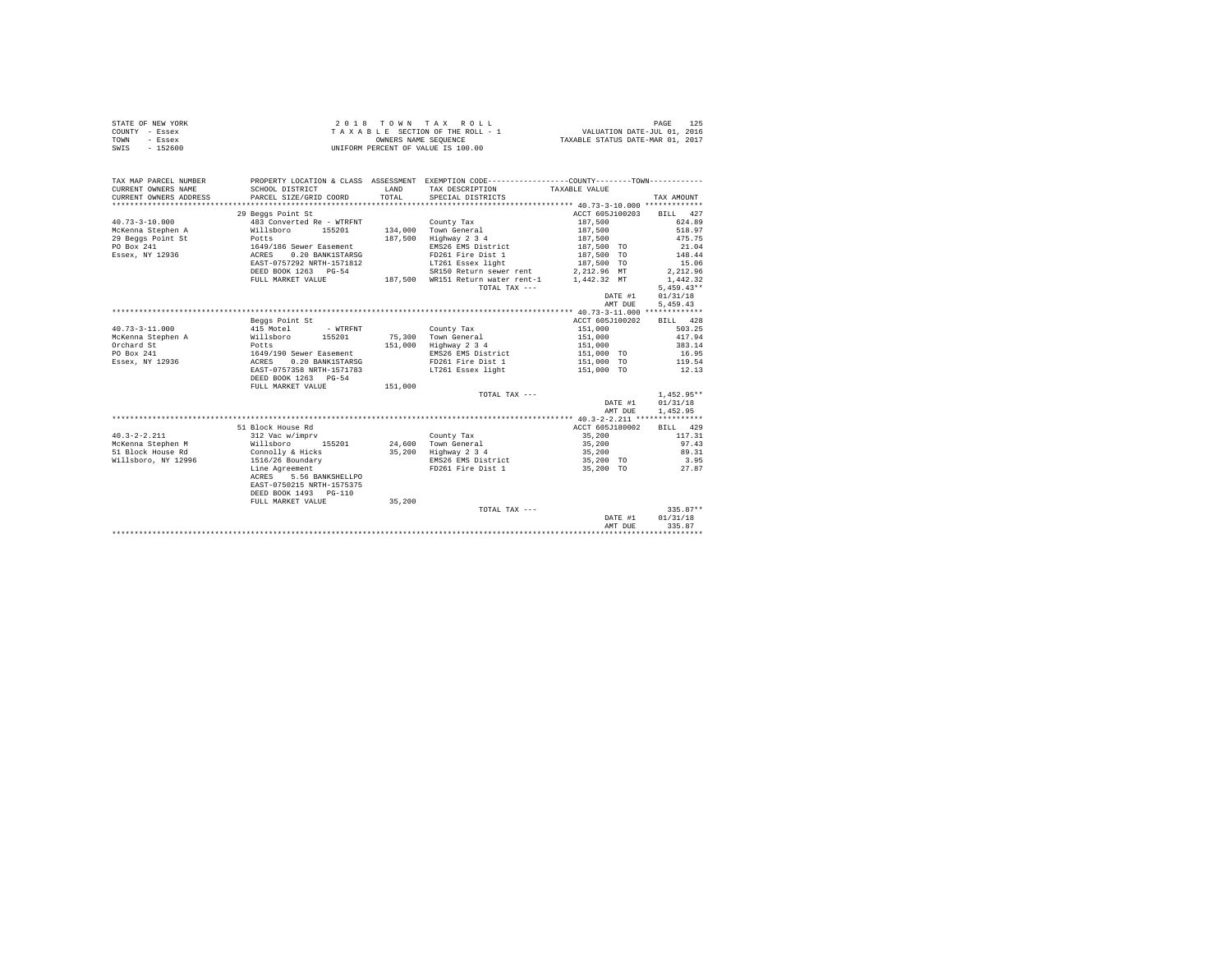|                | STATE OF NEW YORK | 2018 TOWN TAX ROLL                 | - 126<br>PAGE                    |
|----------------|-------------------|------------------------------------|----------------------------------|
| COUNTY - Essex |                   | TAXABLE SECTION OF THE ROLL - 1    | VALUATION DATE-JUL 01, 2016      |
| TOWN           | - Essex           | OWNERS NAME SEOUENCE               | TAXABLE STATUS DATE-MAR 01, 2017 |
| SWIS           | $-152600$         | UNIFORM PERCENT OF VALUE IS 100.00 |                                  |

| TAX MAP PARCEL NUMBER<br>CURRENT OWNERS NAME | SCHOOL DISTRICT                                           | <b>T.AND</b> | PROPERTY LOCATION & CLASS ASSESSMENT EXEMPTION CODE---------------COUNTY-------TOWN---------<br>TAX DESCRIPTION | TAXABLE VALUE                                                                                                                                                                                                                                   |              |
|----------------------------------------------|-----------------------------------------------------------|--------------|-----------------------------------------------------------------------------------------------------------------|-------------------------------------------------------------------------------------------------------------------------------------------------------------------------------------------------------------------------------------------------|--------------|
| CURRENT OWNERS ADDRESS                       | PARCEL SIZE/GRID COORD                                    | TOTAL        | SPECIAL DISTRICTS                                                                                               |                                                                                                                                                                                                                                                 | TAX AMOUNT   |
|                                              | **************************                                |              |                                                                                                                 |                                                                                                                                                                                                                                                 |              |
|                                              | 371 Daniels Rd                                            |              |                                                                                                                 | ACCT 605J195007                                                                                                                                                                                                                                 | BILL 430     |
| $39.3 - 1 - 25.300$                          | 240 Rural res                                             |              | County Tax                                                                                                      | $300,000$<br>$300,000$<br>$300,000$<br>$300,000$ TO<br>$300,000$ TO                                                                                                                                                                             | 999.83       |
| McMahon William J                            | Willsboro 155201                                          |              | 46,800 Town General<br>300,000 Highway 2 3 4                                                                    |                                                                                                                                                                                                                                                 | 830.35       |
| LaRock-McMahon Catherine                     | 6 Brookfield Pat                                          |              |                                                                                                                 |                                                                                                                                                                                                                                                 | 761.21       |
| 371 Daniels Rd                               | ACRES 15.78                                               |              | EMS26 EMS District                                                                                              |                                                                                                                                                                                                                                                 | 33.67        |
| Essex, NY 12936                              | EAST-0724094 NRTH-1569320<br>DEED BOOK 1307 PG-180        |              | FD262 Fire Dist 2                                                                                               |                                                                                                                                                                                                                                                 | 352.27       |
|                                              |                                                           |              |                                                                                                                 |                                                                                                                                                                                                                                                 |              |
|                                              | FULL MARKET VALUE                                         | 300,000      |                                                                                                                 |                                                                                                                                                                                                                                                 |              |
|                                              |                                                           |              | TOTAL TAX ---                                                                                                   |                                                                                                                                                                                                                                                 | $2,977.33**$ |
|                                              |                                                           |              |                                                                                                                 | DATE #1                                                                                                                                                                                                                                         | 01/31/18     |
|                                              |                                                           |              |                                                                                                                 | AMT DUE                                                                                                                                                                                                                                         | 2.977.33     |
|                                              |                                                           |              |                                                                                                                 |                                                                                                                                                                                                                                                 |              |
|                                              | 121 Christian Rd                                          |              |                                                                                                                 | ACCT 605J104106                                                                                                                                                                                                                                 | BILL 431     |
| $49.3 - 2 - 1.000$                           | 210 1 Family Res                                          |              | County Tax                                                                                                      | 62,900                                                                                                                                                                                                                                          | 209.63       |
| McShane Melinda M                            | Willsboro 155201                                          |              | 32,400 Town General<br>62,900 Highway 2 3 4                                                                     | $62,900$<br>$62,900$<br>$62,900$<br>$62,900$<br>$62,900$<br>$70$<br>$73.86$<br>$62,900$<br>$70$<br>$73.86$<br>$70.06$<br>$75.26$                                                                                                                |              |
| 121 Christian Rd                             | Wharton<br>1708/202 death cert<br>ACRES 1.40              |              |                                                                                                                 |                                                                                                                                                                                                                                                 |              |
| Essex, NY 12936                              |                                                           |              | EMS26 EMS District                                                                                              |                                                                                                                                                                                                                                                 |              |
|                                              |                                                           |              | FD262 Fire Dist 2                                                                                               |                                                                                                                                                                                                                                                 |              |
|                                              | EAST-0744941 NRTH-1558526                                 |              | LT262 Whallonsburg light                                                                                        |                                                                                                                                                                                                                                                 |              |
|                                              | DEED BOOK 1747 PG-264<br>FULL MARKET VALUE                |              |                                                                                                                 |                                                                                                                                                                                                                                                 |              |
|                                              |                                                           | 62,900       | TOTAL TAX ---                                                                                                   |                                                                                                                                                                                                                                                 | 639.51**     |
|                                              |                                                           |              |                                                                                                                 | DATE #1                                                                                                                                                                                                                                         | 01/31/18     |
|                                              |                                                           |              |                                                                                                                 | AMT DUE                                                                                                                                                                                                                                         | 639.51       |
|                                              |                                                           |              |                                                                                                                 |                                                                                                                                                                                                                                                 |              |
|                                              | 1880 Jersey St                                            |              |                                                                                                                 | ACCT 605J183004                                                                                                                                                                                                                                 | BILL 432     |
|                                              |                                                           |              | County Tax                                                                                                      |                                                                                                                                                                                                                                                 | 985.50       |
|                                              |                                                           |              |                                                                                                                 | $295,700$<br>$295,700$<br>$295,700$<br>$295,700$ TO                                                                                                                                                                                             | 818.44       |
|                                              |                                                           |              | 33,600 Town General<br>295,700 Highway 2 3 4                                                                    |                                                                                                                                                                                                                                                 | 750.29       |
|                                              |                                                           |              | EMS26 EMS District                                                                                              |                                                                                                                                                                                                                                                 | 33.19        |
|                                              |                                                           |              | FD262 Fire Dist 2                                                                                               | 295,700 TO                                                                                                                                                                                                                                      | 347.22       |
|                                              |                                                           |              |                                                                                                                 |                                                                                                                                                                                                                                                 |              |
|                                              | FULL MARKET VALUE                                         | 295,700      |                                                                                                                 |                                                                                                                                                                                                                                                 |              |
|                                              |                                                           |              | TOTAL TAX ---                                                                                                   |                                                                                                                                                                                                                                                 | $2,934.64**$ |
|                                              |                                                           |              |                                                                                                                 | DATE #1                                                                                                                                                                                                                                         | 01/31/18     |
|                                              |                                                           |              |                                                                                                                 | AMT DUE                                                                                                                                                                                                                                         | 2,934.64     |
|                                              |                                                           |              |                                                                                                                 |                                                                                                                                                                                                                                                 |              |
|                                              | 290 School St                                             |              |                                                                                                                 | ACCT 605J102804                                                                                                                                                                                                                                 | BILL 433     |
| $40.73 - 5 - 1.100$<br>$Tanh 1$              | 281 Multiple res                                          |              |                                                                                                                 | $\begin{array}{lll} \textbf{116} , \textbf{700} \\ \textbf{316} , \textbf{700} \\ \textbf{316} , \textbf{700} \\ \textbf{316} , \textbf{700} \\ \textbf{316} , \textbf{700} \textbf{70} \\ \textbf{316} , \textbf{700} \textbf{70} \end{array}$ | 1,055.49     |
|                                              |                                                           |              | County Tax<br>85,600 Town General                                                                               |                                                                                                                                                                                                                                                 | 876.57       |
|                                              |                                                           |              | 316,700 Highway 2 3 4                                                                                           |                                                                                                                                                                                                                                                 | 803.58       |
|                                              | Schodack Landing, NY 12156 1672/15-Easement<br>ACRES 1.60 |              | EMS26 EMS District                                                                                              |                                                                                                                                                                                                                                                 | 35.55        |
|                                              |                                                           |              |                                                                                                                 |                                                                                                                                                                                                                                                 | 250.73       |
|                                              | EAST-0756577 NRTH-1570654                                 |              | FD261 Fire Dist 1<br>LT261 Essex light                                                                          | 316,700 TO                                                                                                                                                                                                                                      | 25.44        |
|                                              | DEED BOOK 506 PG-525                                      |              |                                                                                                                 |                                                                                                                                                                                                                                                 |              |
|                                              | FULL MARKET VALUE                                         | 316,700      |                                                                                                                 |                                                                                                                                                                                                                                                 |              |
|                                              |                                                           |              | TOTAL TAX ---                                                                                                   |                                                                                                                                                                                                                                                 | $3,047.36**$ |
|                                              |                                                           |              |                                                                                                                 | DATE #1                                                                                                                                                                                                                                         | 01/31/18     |
|                                              |                                                           |              |                                                                                                                 | AMT DUE                                                                                                                                                                                                                                         | 3.047.36     |
|                                              |                                                           |              |                                                                                                                 |                                                                                                                                                                                                                                                 |              |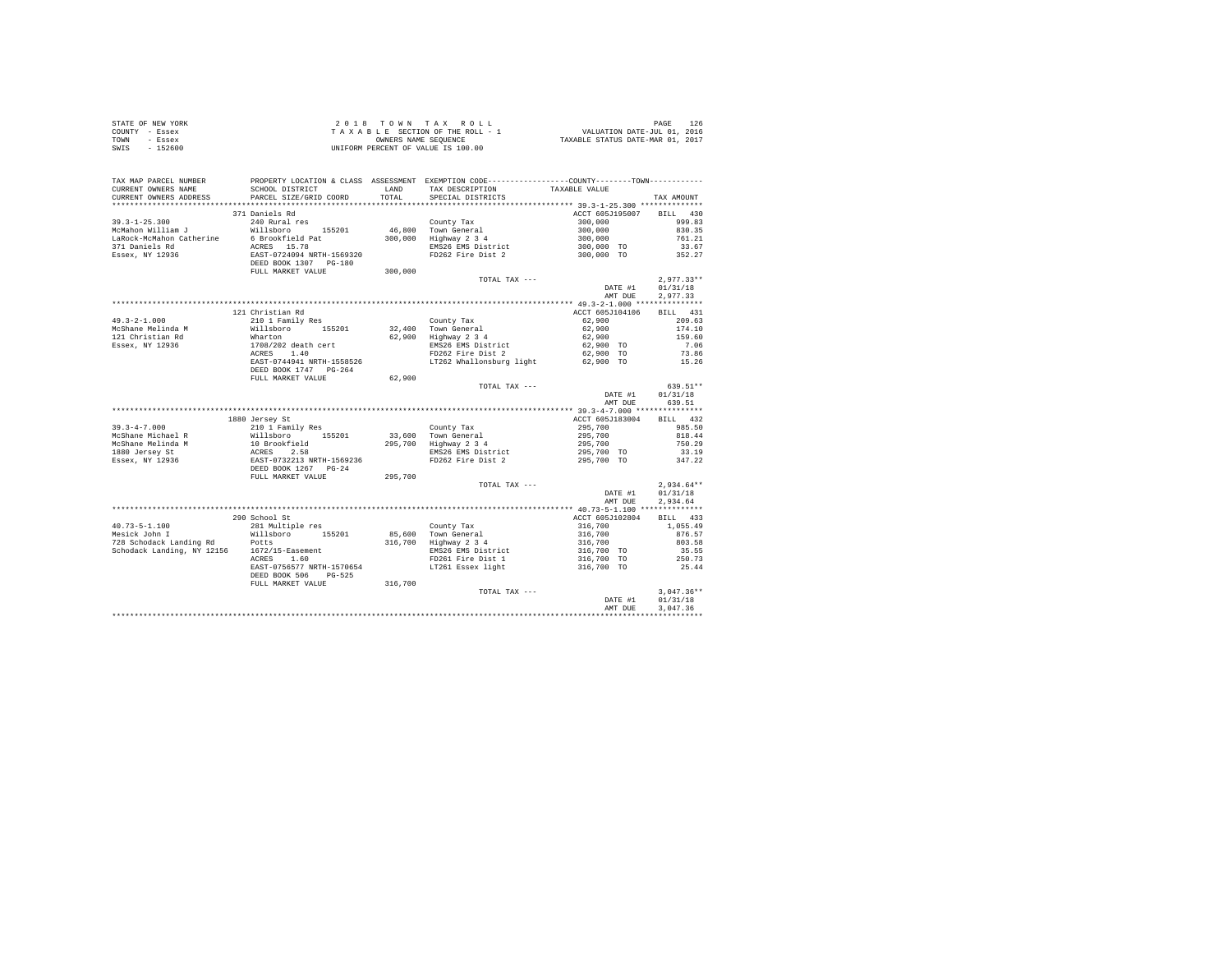| STATE OF NEW YORK | 2018 TOWN TAX ROLL                 | PAGE                             |
|-------------------|------------------------------------|----------------------------------|
| COUNTY - Essex    | TAXABLE SECTION OF THE ROLL - 1    | VALUATION DATE-JUL 01, 2016      |
| TOWN<br>- Essex   | OWNERS NAME SEOUENCE               | TAXABLE STATUS DATE-MAR 01, 2017 |
| - 152600<br>SWIS  | UNIFORM PERCENT OF VALUE IS 100.00 |                                  |

| TAX MAP PARCEL NUMBER<br>CURRENT OWNERS NAME<br>CURRENT OWNERS ADDRESS | PROPERTY LOCATION & CLASS ASSESSMENT EXEMPTION CODE---------------COUNTY-------TOWN----------<br>SCHOOL DISTRICT<br>PARCEL SIZE/GRID COORD | LAND<br>TOTAL | TAX DESCRIPTION<br>SPECIAL DISTRICTS              | TAXABLE VALUE                                                       | TAX AMOUNT    |
|------------------------------------------------------------------------|--------------------------------------------------------------------------------------------------------------------------------------------|---------------|---------------------------------------------------|---------------------------------------------------------------------|---------------|
| ***********************                                                | *************************                                                                                                                  |               |                                                   |                                                                     |               |
|                                                                        | 13 Orchard Ln                                                                                                                              |               |                                                   | ACCT 605J103204 BILL 434                                            |               |
| $40.73 - 3 - 25.000$                                                   | 210 1 Family Res                                                                                                                           |               | County Tax                                        | $177,300$<br>$177,300$<br>$177,300$<br>$177,300$ TO<br>$177,300$ TO | 590.90        |
| Meyer Kenneth G                                                        | Willsboro 155201                                                                                                                           |               | 73,100 Town General                               |                                                                     | 490.73        |
| Mever Di C                                                             | Potts                                                                                                                                      |               | 177,300 Highway 2 3 4                             |                                                                     | 449.87        |
| 36 White Ave                                                           | 1651/298-Sewer Easement<br>ACRES 0.30                                                                                                      |               | EMS26 EMS District                                |                                                                     | 19.90         |
| Newton Centre, MA 02459                                                |                                                                                                                                            |               | FD261 Fire Dist 1                                 |                                                                     | 140.37        |
|                                                                        | EAST-0757432 NRTH-1571496                                                                                                                  |               | LT261 Essex light                                 | 177,300 TO                                                          | 14.24         |
|                                                                        | DEED BOOK 1744   PG-21                                                                                                                     |               |                                                   |                                                                     |               |
|                                                                        | FULL MARKET VALUE                                                                                                                          | 177,300       |                                                   |                                                                     |               |
|                                                                        |                                                                                                                                            |               | TOTAL TAX ---                                     |                                                                     | $1,706.01**$  |
|                                                                        |                                                                                                                                            |               |                                                   | DATE #1                                                             | 01/31/18      |
|                                                                        |                                                                                                                                            |               |                                                   | AMT DUE                                                             | 1,706.01      |
|                                                                        |                                                                                                                                            |               |                                                   |                                                                     |               |
|                                                                        | Alden Rd                                                                                                                                   |               |                                                   | ACCT 605J185005                                                     | BILL 435      |
| 48.3-1-11.120                                                          | 314 Rural vac<10                                                                                                                           |               | County Tax                                        | 21,200                                                              | 70.65         |
| Miller Eleanor E                                                       |                                                                                                                                            |               | $21,200$ Town General<br>$21,200$ Highway $2$ 3 4 | 21,200                                                              | 58.68         |
| 321 Alden Rd                                                           |                                                                                                                                            |               |                                                   | 21,200                                                              | 53.79         |
| Westport, NY 12993                                                     |                                                                                                                                            |               | EMS26 EMS District                                | 21,200 TO<br>21,200 TO                                              | 2.38<br>24.89 |
|                                                                        | EAST-0730673 NRTH-1554720<br>DEED BOOK 1258 PG-144                                                                                         |               | FD262 Fire Dist 2                                 |                                                                     |               |
|                                                                        | FULL MARKET VALUE                                                                                                                          |               |                                                   |                                                                     |               |
|                                                                        |                                                                                                                                            | 21,200        | TOTAL TAX ---                                     |                                                                     | $210.39**$    |
|                                                                        |                                                                                                                                            |               |                                                   | DATE #1                                                             | 01/31/18      |
|                                                                        |                                                                                                                                            |               |                                                   | AMT DUE                                                             | 210.39        |
|                                                                        |                                                                                                                                            |               |                                                   |                                                                     |               |
|                                                                        | 321 Alden Rd                                                                                                                               |               |                                                   | ACCT 605J100706                                                     | BILL 436      |
| $48.3 - 1 - 12.000$                                                    | 210 1 Family Res                                                                                                                           |               | County Tax                                        | 131,400                                                             | 437.93        |
| Miller Eleanor E                                                       | Westport 155001                                                                                                                            |               |                                                   |                                                                     | 363.69        |
| 321 Alden Rd                                                           | 8 Platt Rogers                                                                                                                             |               | 33,300 Town General<br>131,400 Highway 2 3 4      | 131,400<br>131,400<br>131,400 TO                                    | 333.41        |
| Westport, NY 12993                                                     | ACRES 2.30                                                                                                                                 |               | EMS26 EMS District                                |                                                                     | 14.75         |
|                                                                        | EAST-0730841 NRTH-1555157                                                                                                                  |               | FD262 Fire Dist 2                                 | 131,400 TO                                                          | 154.30        |
|                                                                        | DEED BOOK 1258 PG-144                                                                                                                      |               |                                                   |                                                                     |               |
|                                                                        | FULL MARKET VALUE                                                                                                                          | 131,400       |                                                   |                                                                     |               |
|                                                                        |                                                                                                                                            |               | TOTAL TAX ---                                     |                                                                     | $1,304.08**$  |
|                                                                        |                                                                                                                                            |               |                                                   | DATE #1                                                             | 01/31/18      |
|                                                                        |                                                                                                                                            |               |                                                   | AMT DUE                                                             | 1,304.08      |
|                                                                        |                                                                                                                                            |               |                                                   |                                                                     |               |
|                                                                        | 10 Lila Way                                                                                                                                |               |                                                   | ACCT 605J103109                                                     | BILL 437      |
| 49.11-1-45.100                                                         |                                                                                                                                            |               | County Tax                                        | 485,000                                                             | 1,616.39      |
| Miller Mark S                                                          | 210 1 Family Res - WTRFNT<br>Willsboro 155201<br>Wharton                                                                                   |               | 267,000 Town General                              | 485,000                                                             | 1,342.39      |
| Miller Christine S                                                     |                                                                                                                                            |               | 485,000 Highway 2 3 4                             | 485,000                                                             | 1,230.61      |
| 1010 Hersey Mill Rd                                                    | Db 1043 Pg 323 (Will)<br>ACRES 3.00                                                                                                        |               | EMS26 EMS District<br>FD261 Fire Dist 1           | 485,000 TO                                                          | 54.44         |
| West Chester, PA 19380                                                 |                                                                                                                                            |               |                                                   | 485,000 TO                                                          | 383.97        |
|                                                                        | EAST-0757801 NRTH-1562065<br>DEED BOOK 1808 PG-194                                                                                         |               |                                                   |                                                                     |               |
|                                                                        | FULL MARKET VALUE                                                                                                                          | 485,000       |                                                   |                                                                     |               |
|                                                                        |                                                                                                                                            |               | TOTAL TAX ---                                     |                                                                     | $4.627.80**$  |
|                                                                        |                                                                                                                                            |               |                                                   | DATE #1                                                             | 01/31/18      |
|                                                                        |                                                                                                                                            |               |                                                   | AMT DUE                                                             | 4.627.80      |
|                                                                        |                                                                                                                                            |               |                                                   |                                                                     |               |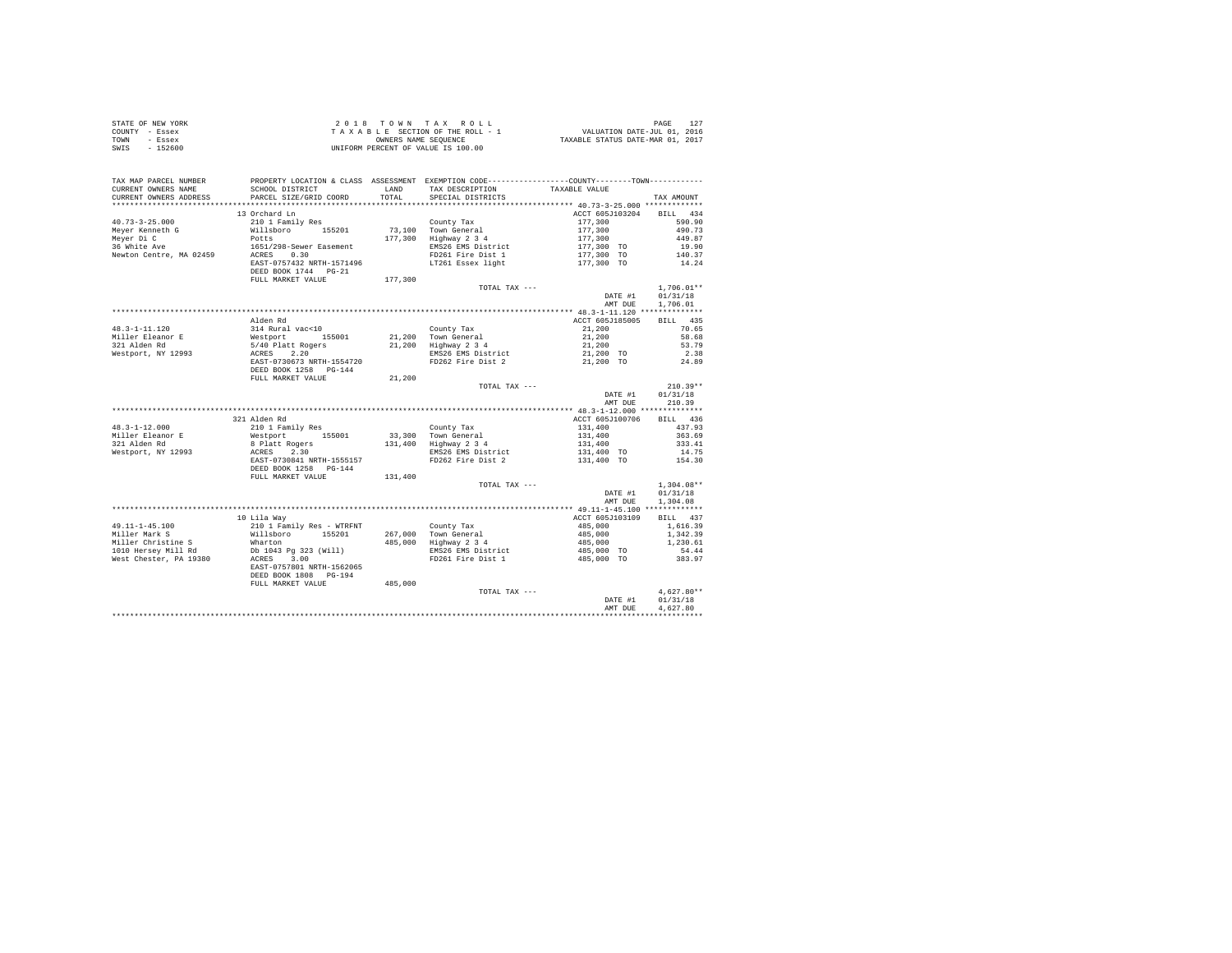|                | STATE OF NEW YORK | 2018 TOWN TAX ROLL                 | 128<br>PAGE                      |
|----------------|-------------------|------------------------------------|----------------------------------|
| COUNTY - Essex |                   | TAXABLE SECTION OF THE ROLL - 1    | VALUATION DATE-JUL 01, 2016      |
| TOWN           | - Essex           | OWNERS NAME SEOUENCE               | TAXABLE STATUS DATE-MAR 01, 2017 |
| SWIS           | $-152600$         | UNIFORM PERCENT OF VALUE IS 100.00 |                                  |

| TAX MAP PARCEL NUMBER<br>CURRENT OWNERS NAME<br>CURRENT OWNERS ADDRESS | SCHOOL DISTRICT<br>PARCEL SIZE/GRID COORD                                                                   | LAND<br>TOTAL. | PROPERTY LOCATION & CLASS ASSESSMENT EXEMPTION CODE----------------COUNTY-------TOWN----------<br>TAX DESCRIPTION<br>SPECIAL DISTRICTS | TAXABLE VALUE                                                                     | TAX AMOUNT                           |
|------------------------------------------------------------------------|-------------------------------------------------------------------------------------------------------------|----------------|----------------------------------------------------------------------------------------------------------------------------------------|-----------------------------------------------------------------------------------|--------------------------------------|
| ************************                                               |                                                                                                             |                |                                                                                                                                        |                                                                                   |                                      |
| 49.11-1-54.061<br>Miller Wendy C                                       | 82 Ridge Way                                                                                                |                | County Tax<br>$128,900$ Town General                                                                                                   | ACCT 605J103106 BILL 438                                                          | 527.24<br>437.87                     |
| Harper Robert W<br>2418 Noyes St<br>Evanston, IL 60201                 | 22 August 100<br>260 Seasonal res<br>Willsboro 155201<br>Wharton<br>ACRES 0.60<br>EAST-0756386 NRTH-1563593 |                | 158,200 Highway 2 3 4<br>EMS26 EMS District<br>FD261 Fire Dist 1                                                                       | $158,200$<br>$158,200$<br>$158,200$<br>$158,200$<br>$158,200$<br>TO<br>158,200 TO | 401.41<br>17.76<br>125.24            |
|                                                                        | DEED BOOK 1223 PG-216<br>FULL MARKET VALUE                                                                  | 158,200        |                                                                                                                                        |                                                                                   |                                      |
|                                                                        |                                                                                                             |                | TOTAL TAX ---                                                                                                                          | DATE #1<br>AMT DUE                                                                | $1.509.52**$<br>01/31/18<br>1,509.52 |
|                                                                        |                                                                                                             |                |                                                                                                                                        |                                                                                   |                                      |
|                                                                        | 2218 Lake Shore Rd                                                                                          |                |                                                                                                                                        | ACCT 605J103001                                                                   | BILL 439                             |
| $40.81 - 3 - 2.100$                                                    | 210 1 Family Res - WTRFNT                                                                                   |                | County Tax                                                                                                                             | 236,200                                                                           | 787.20                               |
| Minich Sally T                                                         | Willsboro 155201                                                                                            |                | 121.900 Town General                                                                                                                   | 236,200                                                                           | 653.76                               |
| Prosk Keith                                                            | Potts                                                                                                       |                | 236,200 Highway 2 3 4                                                                                                                  | 236,200                                                                           | 599.32                               |
| 2218 Lake Shore Rd                                                     | 1652/24-Sewer Easement<br>ACRES 0.78                                                                        |                | EMS26 EMS District                                                                                                                     | 236,200 TO                                                                        | 26.51                                |
| Essex, NY 12936                                                        |                                                                                                             |                | FD261 Fire Dist 1                                                                                                                      | 236,200 TO                                                                        | 187.00                               |
|                                                                        | EAST-0757542 NRTH-1569699<br>DEED BOOK 1851 PG-33<br>FULL MARKET VALUE                                      | 236,200        | LT261 Essex light                                                                                                                      | 236,200 TO                                                                        | 18.97                                |
|                                                                        |                                                                                                             |                | TOTAL TAX ---                                                                                                                          |                                                                                   | $2.272.76**$                         |
|                                                                        |                                                                                                             |                |                                                                                                                                        | DATE #1                                                                           | 01/31/18                             |
|                                                                        |                                                                                                             |                |                                                                                                                                        | AMT DUE                                                                           | 2.272.76                             |
|                                                                        |                                                                                                             |                |                                                                                                                                        |                                                                                   |                                      |
|                                                                        | 82 Albee Ln                                                                                                 |                |                                                                                                                                        | ACCT 605J100105                                                                   | RTT.T. 440                           |
| $49.15 - 2 - 3.000$                                                    | 210 1 Family Res - WTRFNT                                                                                   |                | VETWAR CTS 41120                                                                                                                       | 15,000<br>15,000                                                                  |                                      |
| Monoski Bonnie B                                                       | Willsboro 155201                                                                                            |                | 364,300 County Tax                                                                                                                     | 824,700                                                                           | 2,748.53                             |
| 82 Albee Ln                                                            | Friswell                                                                                                    |                |                                                                                                                                        | 824,700                                                                           | 2,282.62                             |
| Essex, NY 12936                                                        | ACRES 1.30                                                                                                  |                | 839,700 Town General<br>Highway 2 3 4                                                                                                  | 824,700                                                                           | 2.092.55                             |
|                                                                        | EAST-0759004 NRTH-1557254                                                                                   |                | EMS26 EMS District                                                                                                                     | 839,700 TO                                                                        | 94.25                                |
|                                                                        | DEED BOOK 1619 PG-105<br>FULL MARKET VALUE                                                                  | 839,700        | FD261 Fire Dist 1                                                                                                                      | 839,700 TO                                                                        | 664.78                               |
|                                                                        |                                                                                                             |                | TOTAL TAX ---                                                                                                                          | DATE #1<br>AMT DUE                                                                | $7.882.73**$<br>01/31/18<br>7.882.73 |
|                                                                        |                                                                                                             |                |                                                                                                                                        |                                                                                   |                                      |
|                                                                        | 300 Daniels Rd                                                                                              |                |                                                                                                                                        | ACCT 605J199004                                                                   | BILL 441                             |
| $39.3 - 1 - 22.200$                                                    | 240 Rural res                                                                                               |                | County Tax<br>47,300 Town General                                                                                                      | 198,500<br>198,500                                                                | 661.55                               |
| Montville Harold Jr                                                    |                                                                                                             |                |                                                                                                                                        |                                                                                   | 549.41                               |
| Montville Faylene<br>300 Daniels Rd                                    |                                                                                                             |                | 198,500 Highway 2 3 4<br>EMS26 EMS District                                                                                            | 198,500<br>198,500 TO                                                             | 503.66<br>22.28                      |
|                                                                        |                                                                                                             |                | FD262 Fire Dist 2                                                                                                                      |                                                                                   | 233.09                               |
| Essex, NY 12936                                                        | DEED BOOK 1178 PG-342<br>FULL MARKET VALUE                                                                  | 198,500        |                                                                                                                                        | 198,500 TO                                                                        |                                      |
|                                                                        |                                                                                                             |                | TOTAL TAX ---                                                                                                                          |                                                                                   | $1,969.99**$                         |
|                                                                        |                                                                                                             |                |                                                                                                                                        | DATE #1                                                                           | 01/31/18                             |
|                                                                        |                                                                                                             |                |                                                                                                                                        | AMT DUE                                                                           | 1,969.99                             |
|                                                                        |                                                                                                             |                |                                                                                                                                        |                                                                                   |                                      |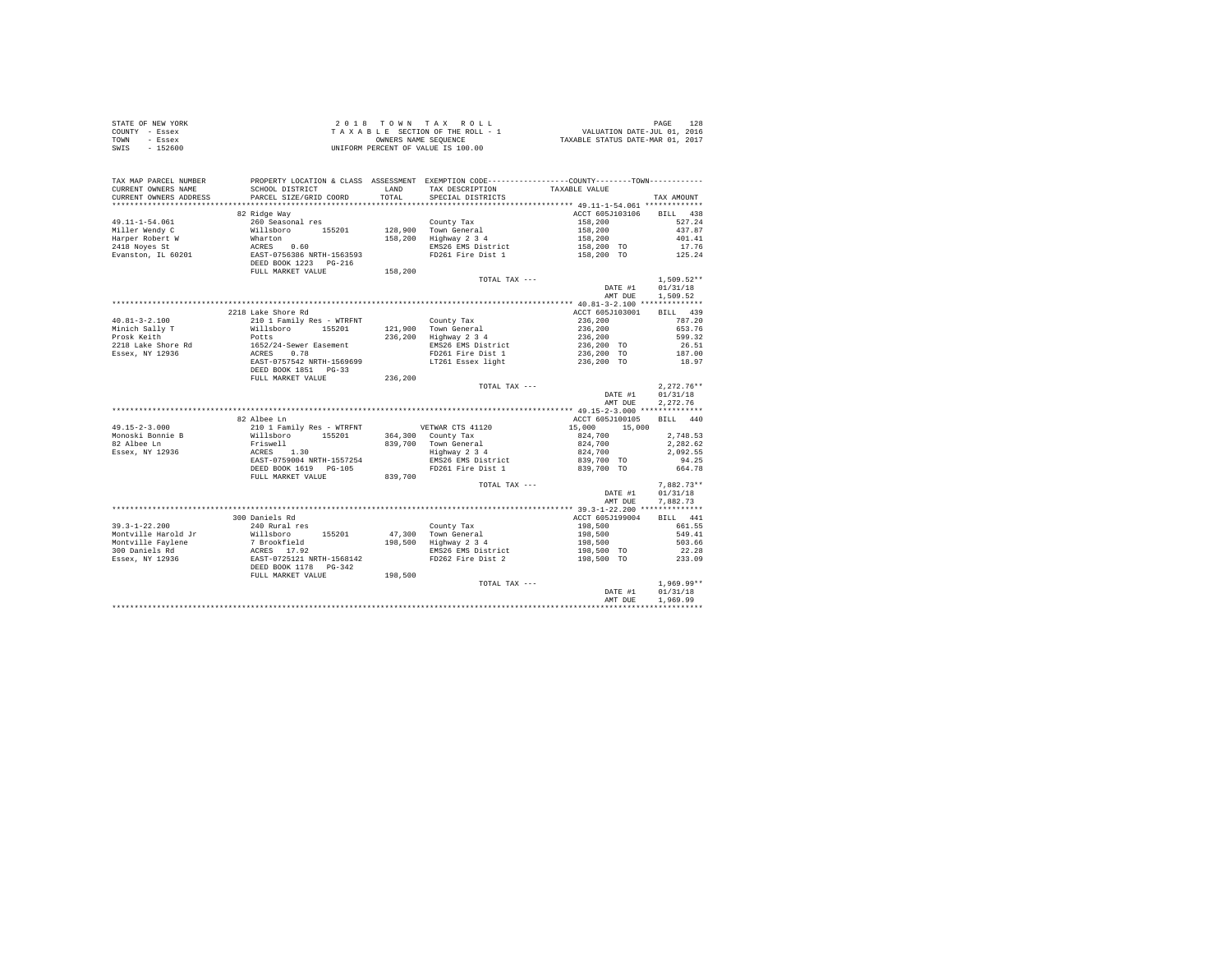| STATE OF NEW YORK                                                                                                                                                                                                    |                        |          |                                                                                                                                                                                                                                                           |                          |              |
|----------------------------------------------------------------------------------------------------------------------------------------------------------------------------------------------------------------------|------------------------|----------|-----------------------------------------------------------------------------------------------------------------------------------------------------------------------------------------------------------------------------------------------------------|--------------------------|--------------|
| COUNTY - Essex                                                                                                                                                                                                       |                        |          |                                                                                                                                                                                                                                                           |                          |              |
| TOWN - Essex                                                                                                                                                                                                         |                        |          |                                                                                                                                                                                                                                                           |                          |              |
| SWIS - 152600                                                                                                                                                                                                        |                        |          |                                                                                                                                                                                                                                                           |                          |              |
|                                                                                                                                                                                                                      |                        |          |                                                                                                                                                                                                                                                           |                          |              |
|                                                                                                                                                                                                                      |                        |          |                                                                                                                                                                                                                                                           |                          |              |
|                                                                                                                                                                                                                      |                        |          |                                                                                                                                                                                                                                                           |                          |              |
| TAX MAP PARCEL NUMBER     PROPERTY LOCATION & CLASS ASSESSMENT EXEMPTION CODE----------------COUNTY--------TOWN-----------<br>CURRENT OWNERS NAME     SCHOOL DISTRICT       LAND   TAX DESCRIPTION     TAXABLE VALUE |                        |          |                                                                                                                                                                                                                                                           |                          |              |
| CURRENT OWNERS ADDRESS                                                                                                                                                                                               | PARCEL SIZE/GRID COORD |          | TOTAL SPECIAL DISTRICTS                                                                                                                                                                                                                                   |                          |              |
|                                                                                                                                                                                                                      |                        |          |                                                                                                                                                                                                                                                           |                          | TAX AMOUNT   |
|                                                                                                                                                                                                                      |                        |          |                                                                                                                                                                                                                                                           | ACCT 605J102901 BILL 442 |              |
|                                                                                                                                                                                                                      |                        |          |                                                                                                                                                                                                                                                           |                          |              |
|                                                                                                                                                                                                                      |                        |          |                                                                                                                                                                                                                                                           |                          | 212.30       |
|                                                                                                                                                                                                                      |                        |          |                                                                                                                                                                                                                                                           |                          | 176.31       |
|                                                                                                                                                                                                                      |                        |          |                                                                                                                                                                                                                                                           |                          |              |
|                                                                                                                                                                                                                      |                        |          |                                                                                                                                                                                                                                                           |                          | 161.63       |
|                                                                                                                                                                                                                      |                        |          |                                                                                                                                                                                                                                                           |                          | 14.30        |
|                                                                                                                                                                                                                      |                        |          |                                                                                                                                                                                                                                                           |                          | 100.86       |
|                                                                                                                                                                                                                      |                        |          |                                                                                                                                                                                                                                                           |                          |              |
|                                                                                                                                                                                                                      |                        |          | TOTAL TAX ---                                                                                                                                                                                                                                             |                          | $665.40**$   |
|                                                                                                                                                                                                                      |                        |          |                                                                                                                                                                                                                                                           | DATE #1 01/31/18         |              |
|                                                                                                                                                                                                                      |                        |          |                                                                                                                                                                                                                                                           | AMT DUE 665.40           |              |
|                                                                                                                                                                                                                      |                        |          |                                                                                                                                                                                                                                                           |                          |              |
|                                                                                                                                                                                                                      |                        |          |                                                                                                                                                                                                                                                           | ACCT 605J103009          | BILL 443     |
|                                                                                                                                                                                                                      |                        |          |                                                                                                                                                                                                                                                           |                          |              |
|                                                                                                                                                                                                                      |                        |          |                                                                                                                                                                                                                                                           |                          |              |
|                                                                                                                                                                                                                      |                        |          |                                                                                                                                                                                                                                                           |                          |              |
|                                                                                                                                                                                                                      |                        |          |                                                                                                                                                                                                                                                           |                          |              |
|                                                                                                                                                                                                                      |                        |          |                                                                                                                                                                                                                                                           |                          |              |
|                                                                                                                                                                                                                      |                        |          |                                                                                                                                                                                                                                                           |                          |              |
|                                                                                                                                                                                                                      | FULL MARKET VALUE      | 220, 300 |                                                                                                                                                                                                                                                           |                          |              |
|                                                                                                                                                                                                                      |                        |          | TOTAL TAX ---                                                                                                                                                                                                                                             |                          | $2.102.08**$ |
|                                                                                                                                                                                                                      |                        |          |                                                                                                                                                                                                                                                           | DATE #1 01/31/18         |              |
|                                                                                                                                                                                                                      |                        |          |                                                                                                                                                                                                                                                           | AMT DUE                  | 2.102.08     |
|                                                                                                                                                                                                                      |                        |          |                                                                                                                                                                                                                                                           |                          |              |
|                                                                                                                                                                                                                      | 1538 NYS Route 22      |          |                                                                                                                                                                                                                                                           | ACCT 605J104403 BILL 444 |              |
| $48.4 - 1 - 15.000$                                                                                                                                                                                                  | 210 1 Family Res       |          |                                                                                                                                                                                                                                                           |                          |              |
|                                                                                                                                                                                                                      |                        |          |                                                                                                                                                                                                                                                           |                          |              |
|                                                                                                                                                                                                                      |                        |          |                                                                                                                                                                                                                                                           |                          |              |
|                                                                                                                                                                                                                      |                        |          |                                                                                                                                                                                                                                                           |                          |              |
|                                                                                                                                                                                                                      |                        |          |                                                                                                                                                                                                                                                           |                          |              |
|                                                                                                                                                                                                                      |                        |          |                                                                                                                                                                                                                                                           |                          |              |
|                                                                                                                                                                                                                      |                        |          |                                                                                                                                                                                                                                                           |                          |              |
|                                                                                                                                                                                                                      | FULL MARKET VALUE      |          | VETWAR CTS 41120 15,000 15,000 EILL 444<br>41,000 County Tax 1120<br>134,300 Town General 119,300<br>197.600 397.60<br>1982.71<br>19826 EMS District 114,300 TO 302.71<br>19762 Fire Dist 124,300 TO 15.07<br>17862 Fire Dist 2<br>174,300 TO 157.70<br>1 |                          |              |
|                                                                                                                                                                                                                      |                        |          | TOTAL TAX ---                                                                                                                                                                                                                                             |                          | $1,235.86**$ |
|                                                                                                                                                                                                                      |                        |          |                                                                                                                                                                                                                                                           | DATE #1 01/31/18         |              |
|                                                                                                                                                                                                                      |                        |          |                                                                                                                                                                                                                                                           | AMT DUE 1,235.86         |              |
|                                                                                                                                                                                                                      |                        |          |                                                                                                                                                                                                                                                           |                          |              |
|                                                                                                                                                                                                                      |                        |          |                                                                                                                                                                                                                                                           |                          |              |
|                                                                                                                                                                                                                      |                        |          |                                                                                                                                                                                                                                                           | ACCT 6079905011          |              |
|                                                                                                                                                                                                                      |                        |          |                                                                                                                                                                                                                                                           |                          |              |
|                                                                                                                                                                                                                      |                        |          |                                                                                                                                                                                                                                                           |                          |              |
|                                                                                                                                                                                                                      |                        |          |                                                                                                                                                                                                                                                           |                          |              |
|                                                                                                                                                                                                                      |                        |          |                                                                                                                                                                                                                                                           |                          |              |
|                                                                                                                                                                                                                      |                        |          |                                                                                                                                                                                                                                                           |                          |              |
|                                                                                                                                                                                                                      |                        |          |                                                                                                                                                                                                                                                           |                          |              |
|                                                                                                                                                                                                                      |                        |          |                                                                                                                                                                                                                                                           |                          |              |
|                                                                                                                                                                                                                      |                        |          |                                                                                                                                                                                                                                                           |                          |              |
|                                                                                                                                                                                                                      |                        |          |                                                                                                                                                                                                                                                           | DATE #1 01/31/18         |              |
|                                                                                                                                                                                                                      |                        |          |                                                                                                                                                                                                                                                           | AMT DUE                  | 1,768.17     |
|                                                                                                                                                                                                                      |                        |          |                                                                                                                                                                                                                                                           |                          |              |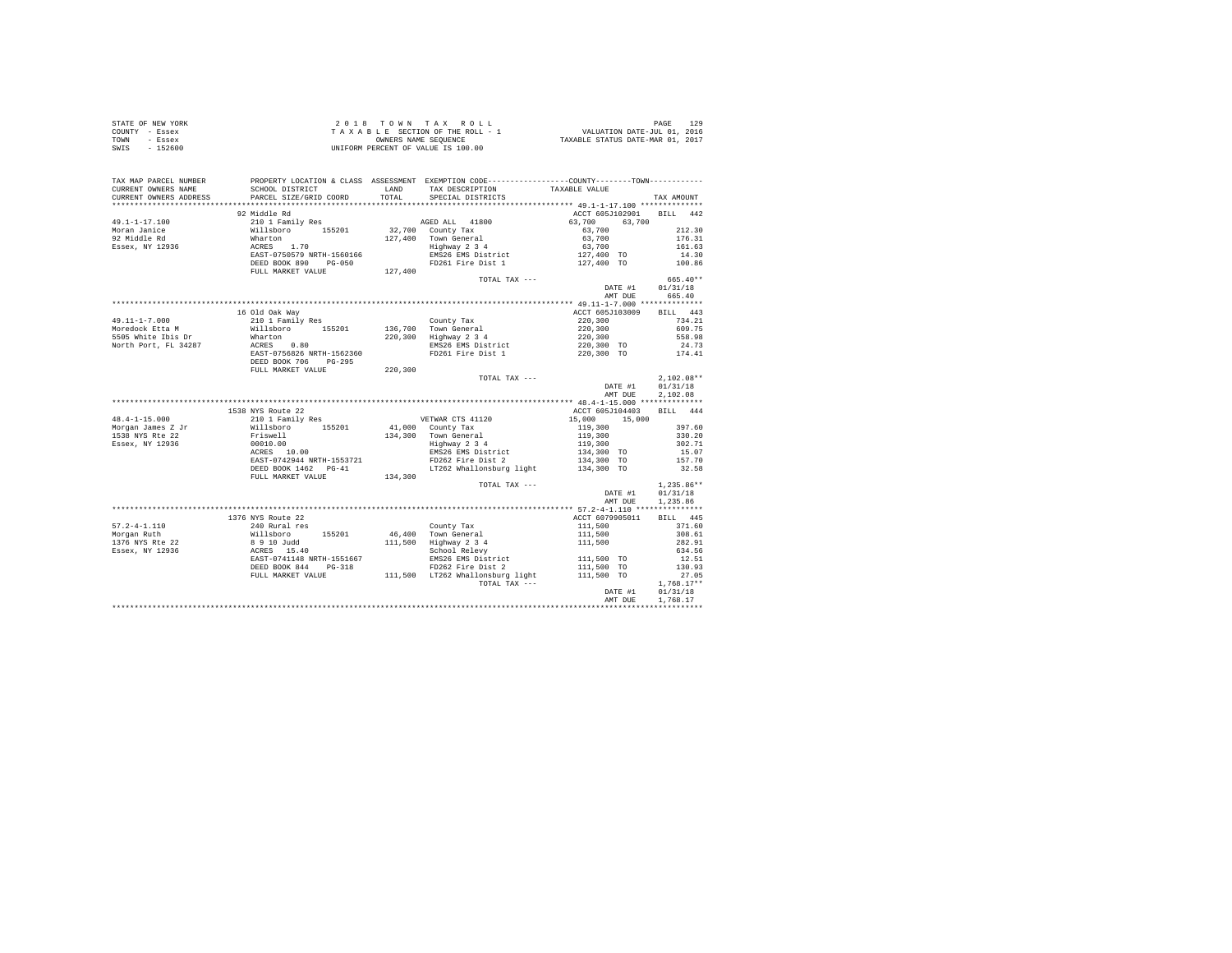| STATE OF NEW YORK | 2018 TOWN TAX ROLL                 | 130<br>PAGE                      |
|-------------------|------------------------------------|----------------------------------|
| COUNTY - Essex    | TAXABLE SECTION OF THE ROLL - 1    | VALUATION DATE-JUL 01, 2016      |
| TOWN<br>- Essex   | OWNERS NAME SEOUENCE               | TAXABLE STATUS DATE-MAR 01, 2017 |
| - 152600<br>SWIS  | UNIFORM PERCENT OF VALUE IS 100.00 |                                  |

| TAX MAP PARCEL NUMBER<br>CURRENT OWNERS NAME | SCHOOL DISTRICT                                                                                            | LAND    | PROPERTY LOCATION & CLASS ASSESSMENT EXEMPTION CODE----------------COUNTY-------TOWN----------<br>TAX DESCRIPTION | TAXABLE VALUE      |              |
|----------------------------------------------|------------------------------------------------------------------------------------------------------------|---------|-------------------------------------------------------------------------------------------------------------------|--------------------|--------------|
| CURRENT OWNERS ADDRESS                       | PARCEL SIZE/GRID COORD                                                                                     | TOTAL   | SPECIAL DISTRICTS                                                                                                 |                    | TAX AMOUNT   |
|                                              |                                                                                                            |         |                                                                                                                   |                    |              |
|                                              | 62 Block House Rd                                                                                          |         |                                                                                                                   | ACCT 605J102504    | BILL 446     |
| $40.3 - 2 - 4.000$                           | 210 1 Family Res                                                                                           |         | County Tax                                                                                                        | 358,200<br>358,200 | 1,193.80     |
| Morris Edith L                               | Willsboro 155201                                                                                           |         | 36,800 Town General                                                                                               |                    | 991.43       |
| Morris Ross W                                | Hicks                                                                                                      | 358,200 | Highway 2 3 4                                                                                                     | 358,200            | 908.88       |
| 26 Maple Ave                                 | ACRES 5.80<br>EAST-0750062 NRTH-1574702                                                                    |         | EMS26 EMS District                                                                                                | 358,200 TO         | 40.20        |
| Mechanicville, NY 12118                      |                                                                                                            |         | FD261 Fire Dist 1                                                                                                 | 358,200 TO         | 283.58       |
|                                              | DEED BOOK 1812 PG-43                                                                                       |         |                                                                                                                   |                    |              |
|                                              | FULL MARKET VALUE                                                                                          | 358,200 |                                                                                                                   |                    |              |
|                                              |                                                                                                            |         | TOTAL TAX ---                                                                                                     |                    | $3,417.89**$ |
|                                              |                                                                                                            |         |                                                                                                                   | DATE #1            | 01/31/18     |
|                                              |                                                                                                            |         |                                                                                                                   | AMT DUE            | 3,417.89     |
|                                              |                                                                                                            |         |                                                                                                                   |                    |              |
|                                              | Block House Rd                                                                                             |         |                                                                                                                   | ACCT 605J102505    | BILL 447     |
| $40.3 - 2 - 5.000$                           | 314 Rural vac<10                                                                                           |         | County Tax                                                                                                        | 24,500             | 81.65        |
| Morris Edith L                               | Willsboro<br>155201                                                                                        |         | 24,500 Town General                                                                                               | 24,500             | 67.81        |
| Morris Ross W                                | Hicks                                                                                                      |         | 24,500 Highway 2 3 4                                                                                              | 24,500             | 62.17        |
| 26 Maple Ave                                 |                                                                                                            |         | EMS26 EMS District                                                                                                | 24,500 TO          | 2.75         |
| Mechanicville, NY 12118                      | ACRES 5.50<br>EAST-0750663 NRTH-1574793                                                                    |         | FD261 Fire Dist 1                                                                                                 | 24,500 TO          | 19.40        |
|                                              | DEED BOOK 1812 PG-43                                                                                       |         |                                                                                                                   |                    |              |
|                                              | FULL MARKET VALUE                                                                                          | 24,500  |                                                                                                                   |                    |              |
|                                              |                                                                                                            |         | TOTAL TAX ---                                                                                                     |                    | $233.78**$   |
|                                              |                                                                                                            |         |                                                                                                                   | DATE #1            | 01/31/18     |
|                                              |                                                                                                            |         |                                                                                                                   | AMT DUE            | 233.78       |
|                                              |                                                                                                            |         |                                                                                                                   |                    |              |
|                                              | 582 Cook Rd                                                                                                |         |                                                                                                                   | ACCT 605J100309    | BILL 448     |
| $48.76 - 1 - 17.000$                         | 210 1 Family Res                                                                                           |         | County Tax                                                                                                        | 103,600            | 345.27       |
| Morse Joshua A                               |                                                                                                            |         |                                                                                                                   | 103,600<br>103,600 | 286.75       |
| Morse Charlene D                             |                                                                                                            |         | 24,600 Town General<br>103,600 Highway 2 3 4                                                                      |                    | 262.87       |
| 582 Cook Rd                                  |                                                                                                            |         | EMS26 EMS District                                                                                                | 103,600 TO         | 11.63        |
| Essex, NY 12936                              |                                                                                                            |         | FD262 Fire Dist 2                                                                                                 | 103,600 TO         | 121.65       |
|                                              | Willsboro 155201<br>Riswell<br>RCRES 0.55 BANKDITECH<br>RAST-0743662 NRTH-1555773<br>DEED BOOK 1335 PG-257 |         | LT262 Whallonsburg light                                                                                          | 103,600 TO         | 25.13        |
|                                              | FULL MARKET VALUE                                                                                          | 103,600 |                                                                                                                   |                    |              |
|                                              |                                                                                                            |         | TOTAL TAX ---                                                                                                     |                    | $1,053.30**$ |
|                                              |                                                                                                            |         |                                                                                                                   | DATE #1            | 01/31/18     |
|                                              |                                                                                                            |         |                                                                                                                   | AMT DUE            | 1,053.30     |
|                                              |                                                                                                            |         |                                                                                                                   |                    |              |
|                                              | School St                                                                                                  |         |                                                                                                                   | ACCT 605J185004    | BILL 449     |
| $40.3 - 3 - 17.200$                          | 314 Rural vac<10                                                                                           |         | County Tax                                                                                                        | 20,900             | 69.65        |
| Moulton Robert E                             |                                                                                                            | 20,900  | Town General                                                                                                      | 20,900             | 57.85        |
| Moulton Elizabeth G                          |                                                                                                            |         | 20,900 Highway 2 3 4                                                                                              | 20,900             | 53.03        |
| 75 Wakeley Rd                                | %illsboro 155201<br>Potts Patent<br>2.2 Acres                                                              |         | School Relevy                                                                                                     |                    | 267.89       |
| Newington, CT 06111                          | ACRES<br>1.87                                                                                              |         | EMS26 EMS District                                                                                                | 20,900 TO          | 2.35         |
|                                              | EAST-0753768 NRTH-1568824                                                                                  |         | FD261 Fire Dist 1                                                                                                 | 20,900 TO          | 16.55        |
|                                              | DEED BOOK 825<br>$PG-007$                                                                                  |         | LT261 Essex light                                                                                                 | 20,900 TO          | 1.68         |
|                                              | FULL MARKET VALUE                                                                                          | 20,900  |                                                                                                                   |                    |              |
|                                              |                                                                                                            |         | TOTAL TAX ---                                                                                                     |                    | $469.00**$   |
|                                              |                                                                                                            |         |                                                                                                                   | DATE #1            | 01/31/18     |
|                                              |                                                                                                            |         |                                                                                                                   | AMT DUE            | 469.00       |
|                                              |                                                                                                            |         |                                                                                                                   |                    |              |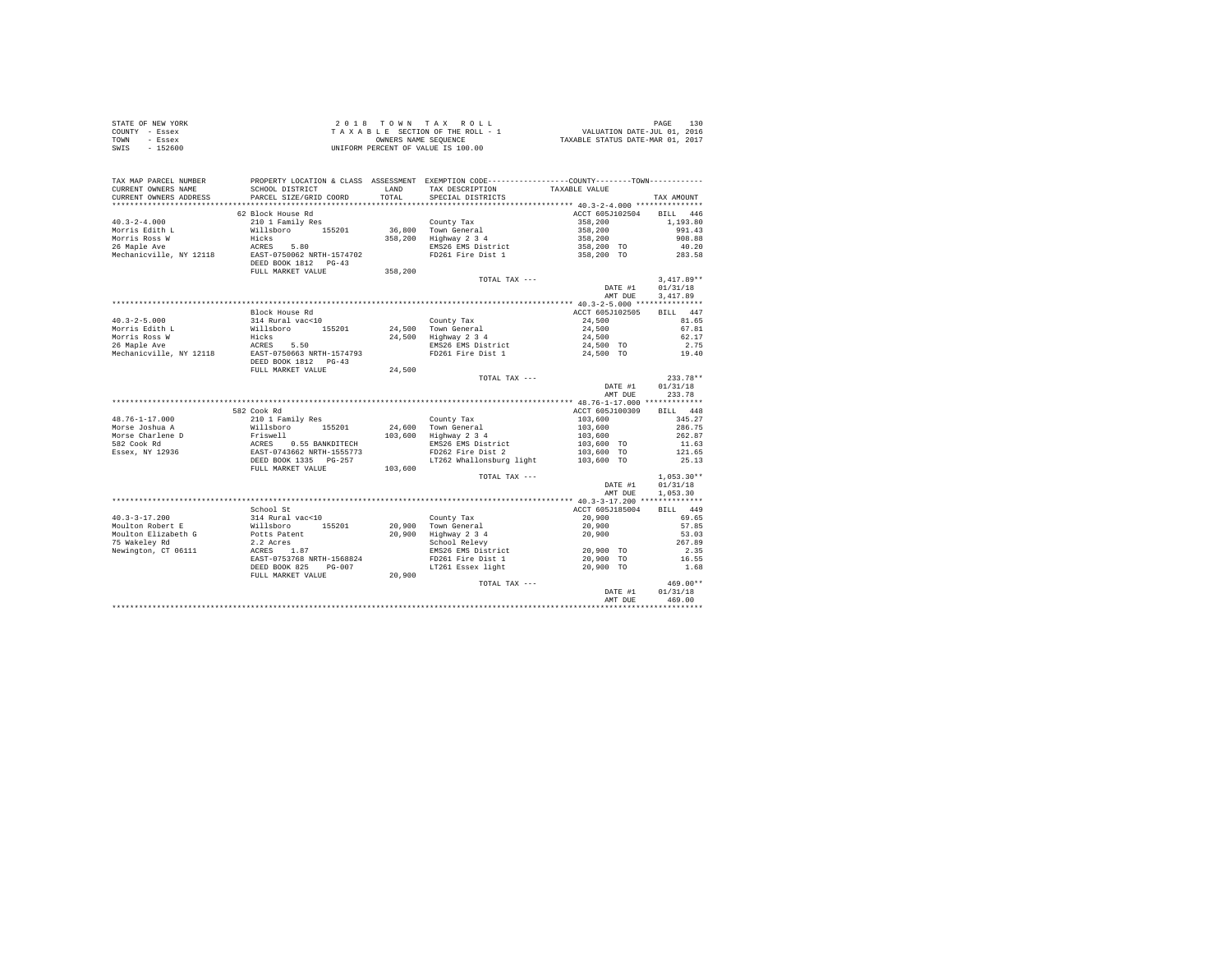|                | STATE OF NEW YORK | 2018 TOWN TAX ROLL                 | PAGE                             |
|----------------|-------------------|------------------------------------|----------------------------------|
| COUNTY - Essex |                   | TAXABLE SECTION OF THE ROLL - 1    | VALUATION DATE-JUL 01, 2016      |
| TOWN           | - Essex           | OWNERS NAME SEOUENCE               | TAXABLE STATUS DATE-MAR 01, 2017 |
| SWIS           | $-152600$         | UNIFORM PERCENT OF VALUE IS 100.00 |                                  |

| TAX MAP PARCEL NUMBER<br>CURRENT OWNERS NAME<br>CURRENT OWNERS ADDRESS | PROPERTY LOCATION & CLASS ASSESSMENT EXEMPTION CODE----------------COUNTY-------TOWN----------<br>SCHOOL DISTRICT<br>PARCEL SIZE/GRID COORD          | LAND<br>TOTAL | TAX DESCRIPTION<br>SPECIAL DISTRICTS         | TAXABLE VALUE            |                      |
|------------------------------------------------------------------------|------------------------------------------------------------------------------------------------------------------------------------------------------|---------------|----------------------------------------------|--------------------------|----------------------|
|                                                                        |                                                                                                                                                      |               |                                              |                          | TAX AMOUNT           |
|                                                                        | 15 Harbor View Way                                                                                                                                   |               |                                              | ACCT 605J197003          | BILL 450             |
| $40.73 - 6 - 11.210$                                                   | 210 1 Family Res - WTRFNT                                                                                                                            |               | County Tax                                   | 782,900                  | 2.609.22             |
| Muller Nicholas H III                                                  | Willsboro 155201                                                                                                                                     |               | 408,600 Town General                         | 782,900                  | 2,166.93             |
| Muller Carol A Trust                                                   | Potts Pat                                                                                                                                            |               | 782,900 Highway 2 3 4                        | 782,900                  | 1,986.49             |
| PO Box 244                                                             | 1649/182-Sewer Easement                                                                                                                              |               | EMS26 EMS District                           | 782,900 TO               | 87.87                |
| Essex, NY 12936                                                        | ACRES 2.64                                                                                                                                           |               | FD261 Fire Dist 1                            | 782,900 TO               | 619.81               |
|                                                                        | EAST-0757520 NRTH-1570440<br>DEED BOOK 1486 PG-188                                                                                                   |               | LT261 Essex light                            | 782,900 TO               | 62.88                |
|                                                                        | FULL MARKET VALUE                                                                                                                                    | 782,900       |                                              |                          |                      |
|                                                                        |                                                                                                                                                      |               | TOTAL TAX ---                                |                          | $7.533.20**$         |
|                                                                        |                                                                                                                                                      |               |                                              | DATE #1<br>AMT DUE       | 01/31/18<br>7.533.20 |
|                                                                        |                                                                                                                                                      |               |                                              |                          |                      |
|                                                                        | 51 Daniels Rd                                                                                                                                        |               |                                              | ACCT 605J104508          | BILL 451             |
| $48.1 - 1 - 27.000$                                                    | 210 1 Family Res                                                                                                                                     |               | County Tax                                   | 59,600                   | 198.63               |
| Murcray Misty L                                                        | Westport<br>155001                                                                                                                                   | 36,600        |                                              | 59,600                   | 164.96               |
|                                                                        |                                                                                                                                                      |               | 36,600 Town General<br>59,600 Highway 2 3 4  | 59,600                   | 151.23               |
|                                                                        |                                                                                                                                                      |               | EMS26 EMS District                           | 59,600 TO                | 6.69                 |
|                                                                        |                                                                                                                                                      |               | FD262 Fire Dist 2                            | 59,600 TO                | 69.98                |
|                                                                        | PO Box 120<br>Lewis, NY 12950<br>Lewis, NY 12950<br>PRIOR OWNER ON 3/01/2017<br>PRIOR OWNER ON 3/01/2017<br>DEED BOOK 1658 POLE<br>MULL MARKET VALUE | 59,600        |                                              |                          |                      |
|                                                                        |                                                                                                                                                      |               | TOTAL TAX ---                                |                          | 591.49**             |
|                                                                        |                                                                                                                                                      |               |                                              | DATE #1                  | 01/31/18             |
|                                                                        |                                                                                                                                                      |               |                                              | AMT DUE                  | 591.49               |
|                                                                        |                                                                                                                                                      |               |                                              |                          |                      |
|                                                                        | 409 Middle Rd                                                                                                                                        |               |                                              | ACCT 605L100511          | BILL 452             |
| $49.1 - 1 - 8.000$                                                     | 210 1 Family Res                                                                                                                                     |               | County Tax                                   | 425,000                  | 1,416.43             |
| Murphy Craig P                                                         | Willsboro 155201                                                                                                                                     | 32,400        | 32,400 Town General<br>425,000 Highway 2 3 4 | 425,000                  | 1,176.32             |
| Murphy Judith P                                                        | Potts                                                                                                                                                |               | EMS26 EMS District                           | 425,000                  | 1,078.37             |
| 187 Inwood Ave<br>Montclair, NJ 07043                                  | 1432/298 Easement<br>ACRES 1.40                                                                                                                      |               | FD261 Fire Dist 1                            | 425,000 TO<br>425,000 TO | 47.70<br>336.47      |
|                                                                        | EAST-0750237 NRTH-1567841                                                                                                                            |               |                                              |                          |                      |
|                                                                        | DEED BOOK 1814 PG-224                                                                                                                                |               |                                              |                          |                      |
|                                                                        | FULL MARKET VALUE                                                                                                                                    | 425,000       |                                              |                          |                      |
|                                                                        |                                                                                                                                                      |               | TOTAL TAX ---                                |                          | $4,055.29**$         |
|                                                                        |                                                                                                                                                      |               |                                              | DATE #1                  | 01/31/18             |
|                                                                        |                                                                                                                                                      |               |                                              | AMT DUE                  | 4,055.29             |
|                                                                        |                                                                                                                                                      |               |                                              |                          |                      |
|                                                                        | 7 School St                                                                                                                                          |               |                                              | ACCT 605J100115          | BILL 453             |
| $40.3 - 3 - 21.000$                                                    | $215$ 1 Fam Res $w/$                                                                                                                                 |               | County Tax                                   | 276,600                  | 921.84               |
| Murphy Lauren H                                                        | Willsboro 155201                                                                                                                                     |               | 34,400 Town General                          | 276,600                  | 765.58               |
| 7 School St                                                            | Potts                                                                                                                                                | 276,600       | Highway 2 3 4                                | 276,600                  | 701.83               |
| PO Box 351                                                             | 1520/273 Conservation<br>Easement                                                                                                                    |               | School Relevy                                |                          | 3,160.87             |
| Essex, NY 12936                                                        |                                                                                                                                                      |               | EMS26 EMS District                           | 276,600 TO               | 31.05                |
|                                                                        | ACRES 3.40                                                                                                                                           |               | FD261 Fire Dist 1                            | 276,600 TO               | 218.98               |
|                                                                        | EAST-0750521 NRTH-1567997                                                                                                                            |               |                                              |                          |                      |
|                                                                        | DEED BOOK 1129 PG-327<br>FULL MARKET VALUE                                                                                                           | 276,600       |                                              |                          |                      |
|                                                                        |                                                                                                                                                      |               | TOTAL TAX ---                                |                          | $5,800.15**$         |
|                                                                        |                                                                                                                                                      |               |                                              | DATE #1                  | 01/31/18             |
|                                                                        |                                                                                                                                                      |               |                                              | AMT DUE                  | 5,800.15             |
|                                                                        |                                                                                                                                                      |               |                                              |                          |                      |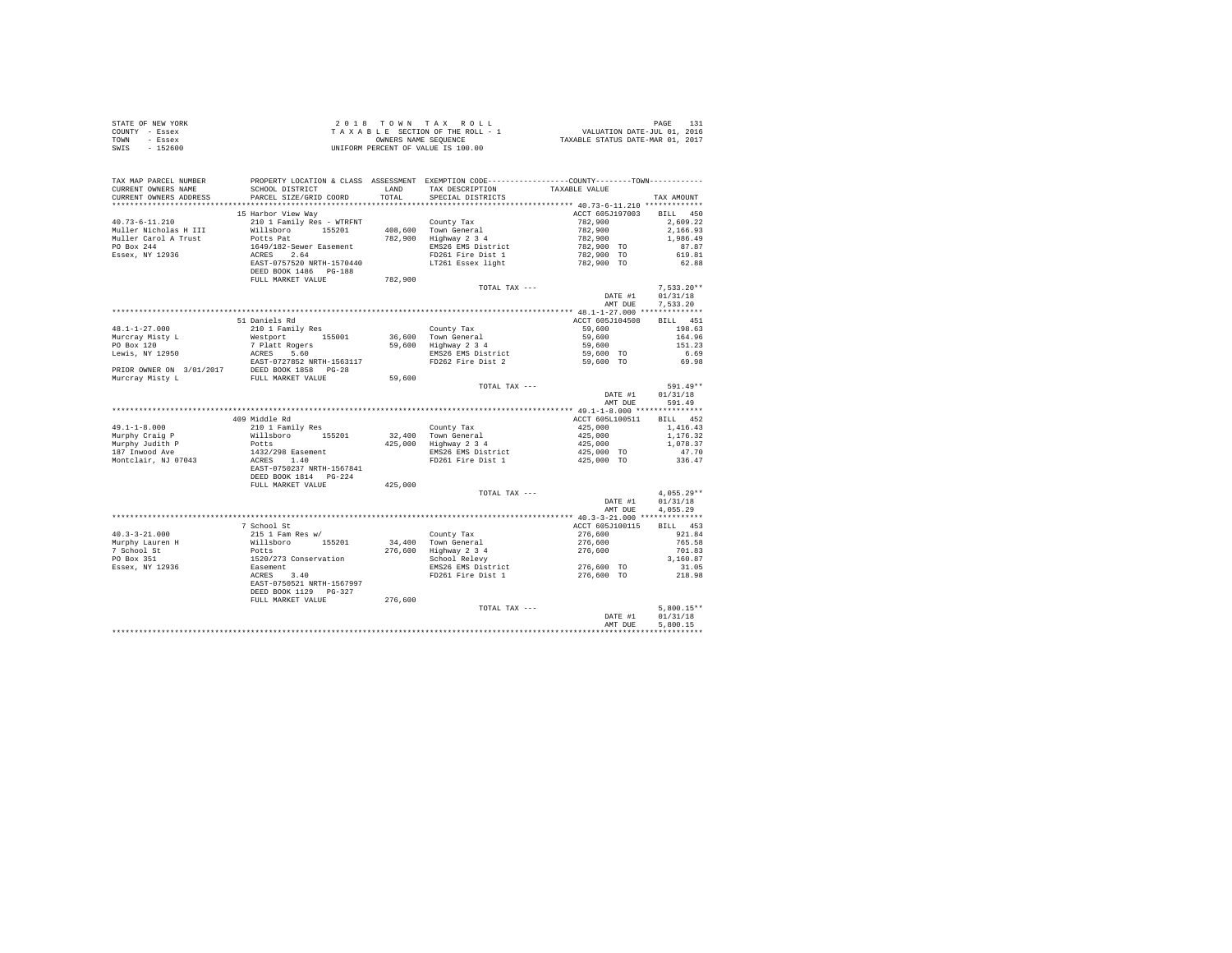|      | STATE OF NEW YORK | 2018 TOWN TAX ROLL                 | 132<br>PAGE                      |
|------|-------------------|------------------------------------|----------------------------------|
|      | COUNTY - Essex    | TAXABLE SECTION OF THE ROLL - 1    | VALUATION DATE-JUL 01, 2016      |
| TOWN | - Essex           | OWNERS NAME SEOUENCE               | TAXABLE STATUS DATE-MAR 01, 2017 |
| SWIS | $-152600$         | UNIFORM PERCENT OF VALUE IS 100.00 |                                  |

| LAND TAX DESCRIPTION TAXABLE VALUE TOTAL SPECIAL DISTRICTS<br>CURRENT OWNERS NAME<br>CURRENT OWNERS ADDRESS<br>PARCEL SIZE/GRID COORD<br>TAX AMOUNT<br>ACCT 6079978513 BILL 454<br>1444 NYS Route 22<br>45.66<br>37.92<br>34.76<br>175.61<br>1.54<br>16.09<br>FULL MARKET VALUE 13,700 LT262 Whallonsburg light 13,700 TO<br>$3.32$<br>$314.90**$<br>TOTAL TAX ---<br>DATE #1 01/31/18<br>AMT DUE<br>314.90<br>878 Whallons Bay Rd<br>ACCT 605J104406 BILL 455<br>$484$ 1 use sm bld<br>29,800<br>99.32<br>$29,800$<br>$29,800$<br>82.48<br>75.61<br>$\begin{array}{r} 381.97 \\ 3.34 \end{array}$<br>EMS26 EMS District 29,800 TO<br>DATE #1 01/31/18<br>AMT DUE 684.94<br>ACCT 605J104410 BILL 456<br>90.32<br>75.01<br>68.76<br>347.36<br>3.04<br>31.82<br>${\tt DEED\ BOOK\ 1769\quad PG-320\qquad \qquad FD262\ {\tt Fire\ Dist\ 2\qquad \qquad 27,100\ \hskip 1.2cm TQ} \eqno {\tt FUL\ MARKET\ VALUE\qquad \qquad 27,100\quad \qquad 27,100\quad \qquad 27,100\quad \qquad 27,100\quad \qquad 27,100\quad \qquad 27,100\quad \qquad 27,100\quad \qquad 27,100\quad \qquad 27,100\quad \qquad 27,100\quad \qquad 27,100\quad \qquad 27$<br>$6.57$<br>$622.88**$<br>TOTAL TAX ---<br>DATE #1<br>01/31/18<br>622.88<br>AMT DUE<br>2208 Lake Shore Rd<br>ACCT 605J100302 BILL 457<br>759.21<br>696.00<br>DEED BOOK 1749 PG-48<br>FULL MARKET VALUE 274,300<br>DATE #1<br>$2,639.37**$<br>TOTAL TAX ---<br>01/31/18<br>AMT DUE<br>2.639.37 | TAX MAP PARCEL NUMBER |  | PROPERTY LOCATION & CLASS ASSESSMENT EXEMPTION CODE----------------COUNTY-------TOWN---------- |  |
|----------------------------------------------------------------------------------------------------------------------------------------------------------------------------------------------------------------------------------------------------------------------------------------------------------------------------------------------------------------------------------------------------------------------------------------------------------------------------------------------------------------------------------------------------------------------------------------------------------------------------------------------------------------------------------------------------------------------------------------------------------------------------------------------------------------------------------------------------------------------------------------------------------------------------------------------------------------------------------------------------------------------------------------------------------------------------------------------------------------------------------------------------------------------------------------------------------------------------------------------------------------------------------------------------------------------------------------------------------------------------------------------------------------------------------------------|-----------------------|--|------------------------------------------------------------------------------------------------|--|
|                                                                                                                                                                                                                                                                                                                                                                                                                                                                                                                                                                                                                                                                                                                                                                                                                                                                                                                                                                                                                                                                                                                                                                                                                                                                                                                                                                                                                                              |                       |  |                                                                                                |  |
|                                                                                                                                                                                                                                                                                                                                                                                                                                                                                                                                                                                                                                                                                                                                                                                                                                                                                                                                                                                                                                                                                                                                                                                                                                                                                                                                                                                                                                              |                       |  |                                                                                                |  |
|                                                                                                                                                                                                                                                                                                                                                                                                                                                                                                                                                                                                                                                                                                                                                                                                                                                                                                                                                                                                                                                                                                                                                                                                                                                                                                                                                                                                                                              |                       |  |                                                                                                |  |
|                                                                                                                                                                                                                                                                                                                                                                                                                                                                                                                                                                                                                                                                                                                                                                                                                                                                                                                                                                                                                                                                                                                                                                                                                                                                                                                                                                                                                                              |                       |  |                                                                                                |  |
|                                                                                                                                                                                                                                                                                                                                                                                                                                                                                                                                                                                                                                                                                                                                                                                                                                                                                                                                                                                                                                                                                                                                                                                                                                                                                                                                                                                                                                              |                       |  |                                                                                                |  |
|                                                                                                                                                                                                                                                                                                                                                                                                                                                                                                                                                                                                                                                                                                                                                                                                                                                                                                                                                                                                                                                                                                                                                                                                                                                                                                                                                                                                                                              |                       |  |                                                                                                |  |
|                                                                                                                                                                                                                                                                                                                                                                                                                                                                                                                                                                                                                                                                                                                                                                                                                                                                                                                                                                                                                                                                                                                                                                                                                                                                                                                                                                                                                                              |                       |  |                                                                                                |  |
|                                                                                                                                                                                                                                                                                                                                                                                                                                                                                                                                                                                                                                                                                                                                                                                                                                                                                                                                                                                                                                                                                                                                                                                                                                                                                                                                                                                                                                              |                       |  |                                                                                                |  |
|                                                                                                                                                                                                                                                                                                                                                                                                                                                                                                                                                                                                                                                                                                                                                                                                                                                                                                                                                                                                                                                                                                                                                                                                                                                                                                                                                                                                                                              |                       |  |                                                                                                |  |
|                                                                                                                                                                                                                                                                                                                                                                                                                                                                                                                                                                                                                                                                                                                                                                                                                                                                                                                                                                                                                                                                                                                                                                                                                                                                                                                                                                                                                                              |                       |  |                                                                                                |  |
|                                                                                                                                                                                                                                                                                                                                                                                                                                                                                                                                                                                                                                                                                                                                                                                                                                                                                                                                                                                                                                                                                                                                                                                                                                                                                                                                                                                                                                              |                       |  |                                                                                                |  |
|                                                                                                                                                                                                                                                                                                                                                                                                                                                                                                                                                                                                                                                                                                                                                                                                                                                                                                                                                                                                                                                                                                                                                                                                                                                                                                                                                                                                                                              |                       |  |                                                                                                |  |
|                                                                                                                                                                                                                                                                                                                                                                                                                                                                                                                                                                                                                                                                                                                                                                                                                                                                                                                                                                                                                                                                                                                                                                                                                                                                                                                                                                                                                                              |                       |  |                                                                                                |  |
|                                                                                                                                                                                                                                                                                                                                                                                                                                                                                                                                                                                                                                                                                                                                                                                                                                                                                                                                                                                                                                                                                                                                                                                                                                                                                                                                                                                                                                              |                       |  |                                                                                                |  |
|                                                                                                                                                                                                                                                                                                                                                                                                                                                                                                                                                                                                                                                                                                                                                                                                                                                                                                                                                                                                                                                                                                                                                                                                                                                                                                                                                                                                                                              |                       |  |                                                                                                |  |
|                                                                                                                                                                                                                                                                                                                                                                                                                                                                                                                                                                                                                                                                                                                                                                                                                                                                                                                                                                                                                                                                                                                                                                                                                                                                                                                                                                                                                                              |                       |  |                                                                                                |  |
|                                                                                                                                                                                                                                                                                                                                                                                                                                                                                                                                                                                                                                                                                                                                                                                                                                                                                                                                                                                                                                                                                                                                                                                                                                                                                                                                                                                                                                              |                       |  |                                                                                                |  |
|                                                                                                                                                                                                                                                                                                                                                                                                                                                                                                                                                                                                                                                                                                                                                                                                                                                                                                                                                                                                                                                                                                                                                                                                                                                                                                                                                                                                                                              |                       |  |                                                                                                |  |
|                                                                                                                                                                                                                                                                                                                                                                                                                                                                                                                                                                                                                                                                                                                                                                                                                                                                                                                                                                                                                                                                                                                                                                                                                                                                                                                                                                                                                                              |                       |  |                                                                                                |  |
|                                                                                                                                                                                                                                                                                                                                                                                                                                                                                                                                                                                                                                                                                                                                                                                                                                                                                                                                                                                                                                                                                                                                                                                                                                                                                                                                                                                                                                              |                       |  |                                                                                                |  |
|                                                                                                                                                                                                                                                                                                                                                                                                                                                                                                                                                                                                                                                                                                                                                                                                                                                                                                                                                                                                                                                                                                                                                                                                                                                                                                                                                                                                                                              |                       |  |                                                                                                |  |
|                                                                                                                                                                                                                                                                                                                                                                                                                                                                                                                                                                                                                                                                                                                                                                                                                                                                                                                                                                                                                                                                                                                                                                                                                                                                                                                                                                                                                                              |                       |  |                                                                                                |  |
|                                                                                                                                                                                                                                                                                                                                                                                                                                                                                                                                                                                                                                                                                                                                                                                                                                                                                                                                                                                                                                                                                                                                                                                                                                                                                                                                                                                                                                              |                       |  |                                                                                                |  |
|                                                                                                                                                                                                                                                                                                                                                                                                                                                                                                                                                                                                                                                                                                                                                                                                                                                                                                                                                                                                                                                                                                                                                                                                                                                                                                                                                                                                                                              |                       |  |                                                                                                |  |
|                                                                                                                                                                                                                                                                                                                                                                                                                                                                                                                                                                                                                                                                                                                                                                                                                                                                                                                                                                                                                                                                                                                                                                                                                                                                                                                                                                                                                                              |                       |  |                                                                                                |  |
|                                                                                                                                                                                                                                                                                                                                                                                                                                                                                                                                                                                                                                                                                                                                                                                                                                                                                                                                                                                                                                                                                                                                                                                                                                                                                                                                                                                                                                              |                       |  |                                                                                                |  |
|                                                                                                                                                                                                                                                                                                                                                                                                                                                                                                                                                                                                                                                                                                                                                                                                                                                                                                                                                                                                                                                                                                                                                                                                                                                                                                                                                                                                                                              |                       |  |                                                                                                |  |
|                                                                                                                                                                                                                                                                                                                                                                                                                                                                                                                                                                                                                                                                                                                                                                                                                                                                                                                                                                                                                                                                                                                                                                                                                                                                                                                                                                                                                                              |                       |  |                                                                                                |  |
|                                                                                                                                                                                                                                                                                                                                                                                                                                                                                                                                                                                                                                                                                                                                                                                                                                                                                                                                                                                                                                                                                                                                                                                                                                                                                                                                                                                                                                              |                       |  |                                                                                                |  |
|                                                                                                                                                                                                                                                                                                                                                                                                                                                                                                                                                                                                                                                                                                                                                                                                                                                                                                                                                                                                                                                                                                                                                                                                                                                                                                                                                                                                                                              |                       |  |                                                                                                |  |
|                                                                                                                                                                                                                                                                                                                                                                                                                                                                                                                                                                                                                                                                                                                                                                                                                                                                                                                                                                                                                                                                                                                                                                                                                                                                                                                                                                                                                                              |                       |  |                                                                                                |  |
|                                                                                                                                                                                                                                                                                                                                                                                                                                                                                                                                                                                                                                                                                                                                                                                                                                                                                                                                                                                                                                                                                                                                                                                                                                                                                                                                                                                                                                              |                       |  |                                                                                                |  |
|                                                                                                                                                                                                                                                                                                                                                                                                                                                                                                                                                                                                                                                                                                                                                                                                                                                                                                                                                                                                                                                                                                                                                                                                                                                                                                                                                                                                                                              |                       |  |                                                                                                |  |
|                                                                                                                                                                                                                                                                                                                                                                                                                                                                                                                                                                                                                                                                                                                                                                                                                                                                                                                                                                                                                                                                                                                                                                                                                                                                                                                                                                                                                                              |                       |  |                                                                                                |  |
|                                                                                                                                                                                                                                                                                                                                                                                                                                                                                                                                                                                                                                                                                                                                                                                                                                                                                                                                                                                                                                                                                                                                                                                                                                                                                                                                                                                                                                              |                       |  |                                                                                                |  |
|                                                                                                                                                                                                                                                                                                                                                                                                                                                                                                                                                                                                                                                                                                                                                                                                                                                                                                                                                                                                                                                                                                                                                                                                                                                                                                                                                                                                                                              |                       |  |                                                                                                |  |
|                                                                                                                                                                                                                                                                                                                                                                                                                                                                                                                                                                                                                                                                                                                                                                                                                                                                                                                                                                                                                                                                                                                                                                                                                                                                                                                                                                                                                                              |                       |  |                                                                                                |  |
|                                                                                                                                                                                                                                                                                                                                                                                                                                                                                                                                                                                                                                                                                                                                                                                                                                                                                                                                                                                                                                                                                                                                                                                                                                                                                                                                                                                                                                              |                       |  |                                                                                                |  |
|                                                                                                                                                                                                                                                                                                                                                                                                                                                                                                                                                                                                                                                                                                                                                                                                                                                                                                                                                                                                                                                                                                                                                                                                                                                                                                                                                                                                                                              |                       |  |                                                                                                |  |
|                                                                                                                                                                                                                                                                                                                                                                                                                                                                                                                                                                                                                                                                                                                                                                                                                                                                                                                                                                                                                                                                                                                                                                                                                                                                                                                                                                                                                                              |                       |  |                                                                                                |  |
|                                                                                                                                                                                                                                                                                                                                                                                                                                                                                                                                                                                                                                                                                                                                                                                                                                                                                                                                                                                                                                                                                                                                                                                                                                                                                                                                                                                                                                              |                       |  |                                                                                                |  |
|                                                                                                                                                                                                                                                                                                                                                                                                                                                                                                                                                                                                                                                                                                                                                                                                                                                                                                                                                                                                                                                                                                                                                                                                                                                                                                                                                                                                                                              |                       |  |                                                                                                |  |
|                                                                                                                                                                                                                                                                                                                                                                                                                                                                                                                                                                                                                                                                                                                                                                                                                                                                                                                                                                                                                                                                                                                                                                                                                                                                                                                                                                                                                                              |                       |  |                                                                                                |  |
|                                                                                                                                                                                                                                                                                                                                                                                                                                                                                                                                                                                                                                                                                                                                                                                                                                                                                                                                                                                                                                                                                                                                                                                                                                                                                                                                                                                                                                              |                       |  |                                                                                                |  |
|                                                                                                                                                                                                                                                                                                                                                                                                                                                                                                                                                                                                                                                                                                                                                                                                                                                                                                                                                                                                                                                                                                                                                                                                                                                                                                                                                                                                                                              |                       |  |                                                                                                |  |
|                                                                                                                                                                                                                                                                                                                                                                                                                                                                                                                                                                                                                                                                                                                                                                                                                                                                                                                                                                                                                                                                                                                                                                                                                                                                                                                                                                                                                                              |                       |  |                                                                                                |  |
|                                                                                                                                                                                                                                                                                                                                                                                                                                                                                                                                                                                                                                                                                                                                                                                                                                                                                                                                                                                                                                                                                                                                                                                                                                                                                                                                                                                                                                              |                       |  |                                                                                                |  |
|                                                                                                                                                                                                                                                                                                                                                                                                                                                                                                                                                                                                                                                                                                                                                                                                                                                                                                                                                                                                                                                                                                                                                                                                                                                                                                                                                                                                                                              |                       |  |                                                                                                |  |
|                                                                                                                                                                                                                                                                                                                                                                                                                                                                                                                                                                                                                                                                                                                                                                                                                                                                                                                                                                                                                                                                                                                                                                                                                                                                                                                                                                                                                                              |                       |  |                                                                                                |  |
|                                                                                                                                                                                                                                                                                                                                                                                                                                                                                                                                                                                                                                                                                                                                                                                                                                                                                                                                                                                                                                                                                                                                                                                                                                                                                                                                                                                                                                              |                       |  |                                                                                                |  |
|                                                                                                                                                                                                                                                                                                                                                                                                                                                                                                                                                                                                                                                                                                                                                                                                                                                                                                                                                                                                                                                                                                                                                                                                                                                                                                                                                                                                                                              |                       |  |                                                                                                |  |
|                                                                                                                                                                                                                                                                                                                                                                                                                                                                                                                                                                                                                                                                                                                                                                                                                                                                                                                                                                                                                                                                                                                                                                                                                                                                                                                                                                                                                                              |                       |  |                                                                                                |  |
|                                                                                                                                                                                                                                                                                                                                                                                                                                                                                                                                                                                                                                                                                                                                                                                                                                                                                                                                                                                                                                                                                                                                                                                                                                                                                                                                                                                                                                              |                       |  |                                                                                                |  |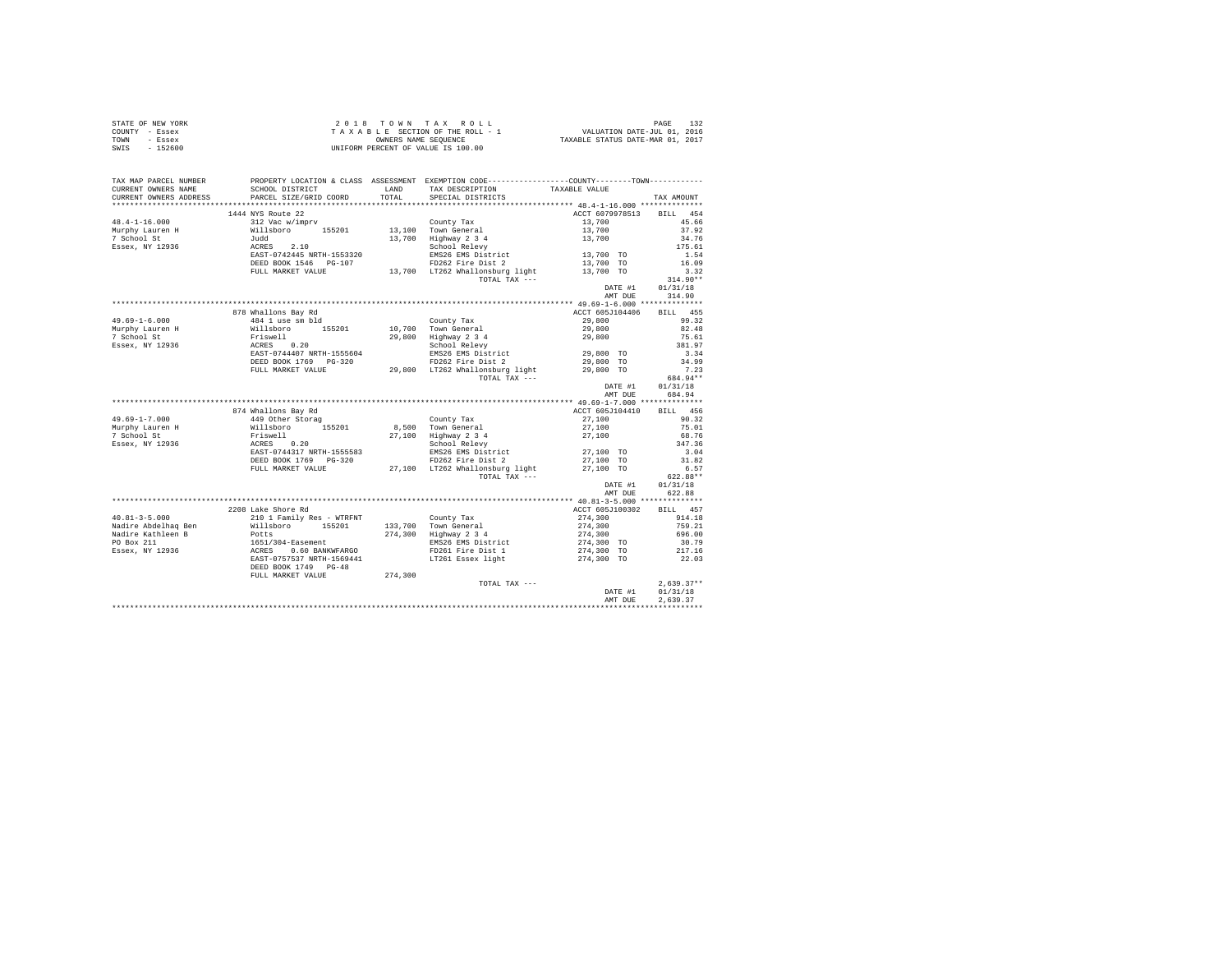|                | STATE OF NEW YORK | 2018 TOWN TAX ROLL                 | PAGE                             |
|----------------|-------------------|------------------------------------|----------------------------------|
| COUNTY - Essex |                   | TAXABLE SECTION OF THE ROLL - 1    | VALUATION DATE-JUL 01, 2016      |
| TOWN           | - Essex           | OWNERS NAME SEOUENCE               | TAXABLE STATUS DATE-MAR 01, 2017 |
| SWIS           | $-152600$         | UNIFORM PERCENT OF VALUE IS 100.00 |                                  |

| CURRENT OWNERS NAME<br>SCHOOL DISTRICT<br>LAND<br>TAX DESCRIPTION<br>TAXABLE VALUE<br>TOTAL<br>CURRENT OWNERS ADDRESS<br>PARCEL SIZE/GRID COORD<br>SPECIAL DISTRICTS<br>TAX AMOUNT<br>*************************<br>1867 Lake Shore Rd<br>ACCT 605J104511<br>458<br><b>BILL</b><br>316,200<br>$49.11 - 1 - 52.000$<br>210 1 Family Res - WTRFNT<br>1,053.82<br>County Tax<br>316,200<br>875.19<br>Nationstar HECM Trust<br>Willsboro<br>155201<br>233,000<br>Town General<br>316,200<br>Highway 2 3 4<br>c/o Erwin Vencer<br>Wharton<br>316,200<br>802.31<br>Wilmington Savings Fund<br>ACRES<br>1.20<br>EMS26 EMS District<br>316,200 TO<br>35.49<br>EAST-0757661 NRTH-1561212<br>250.33<br>8950 Cypress Waters Blvd<br>FD261 Fire Dist 1<br>316,200 TO<br>Coppell, TX 75019<br>DEED BOOK 1894 PG-111<br>316,200<br>FULL MARKET VALUE<br>PRIOR OWNER ON 3/01/2017<br>Wight David T<br>$3,017.14**$<br>TOTAL TAX ---<br>DATE #1<br>01/31/18<br>3,017.14<br>AMT DUE<br>1520 Jersey St<br>ACCT 605J103715<br>BILL 459<br>$39.3 - 1 - 21.100$<br>240 Rural res<br>111,000<br>369.94<br>County Tax<br>307.23<br>Needleman Barry<br>Willsboro<br>155201<br>59,700<br>Town General<br>111,000<br>Needleman Ruth B<br>111,000<br>Highway 2 3 4<br>111,000<br>281.65<br>6 Brookfield<br>19 Watchtower Rd<br>ACRES 28.73<br>EMS26 EMS District<br>111,000 TO<br>12.46<br>Hopkinton, NH 03229<br>FD262 Fire Dist 2<br>EAST-0725701 NRTH-1568891<br>111,000 TO<br>130.34<br>DEED BOOK 1743 PG-10<br>FULL MARKET VALUE<br>111,000<br>$1.101.62**$<br>TOTAL TAX ---<br>01/31/18<br>DATE #1<br>AMT DUE<br>1,101.62<br>ACCT 605Z008002<br>BILL 460<br>Jersey St<br>99.98<br>314 Rural vac<10<br>30,000<br>County Tax<br>155201<br>30,000<br>Town General<br>30,000<br>83.03<br>Willsboro<br>7 Brookfield<br>30,000<br>Highway 2 3 4<br>30,000<br>76.12<br>3.37<br>ACRES 11.00<br>EMS26 EMS District<br>30,000 TO<br>Hopkinton, NH 03229<br>EAST-0725119 NRTH-1569200<br>FD262 Fire Dist 2<br>30,000 TO<br>35.23<br>DEED BOOK 1743 PG-14<br>FULL MARKET VALUE<br>30,000<br>$297.73**$<br>TOTAL TAX ---<br>01/31/18<br>DATE #1<br>AMT DUE<br>297.73<br>Lake Shore Rd<br>ACCT 605J101204<br>461<br><b>BILL</b><br>49.15-1-21.000<br>311 Res vac land<br>300<br>1.00<br>County Tax<br>Neely Alden S<br>155201<br>Town General<br>300<br>0.83<br>Willsboro<br>300<br>Highway 2 3 4<br>Neely Marshall<br>Friswell<br>300<br>300<br>0.76<br>c/o Virginia A Falso<br>1364/320 Life Use to<br>EMS26 EMS District<br>.03<br>300 TO<br>1913 Patton Dr<br>Ellen L Dilz<br>FD262 Fire Dist 2<br>300 TO<br>.35<br>ACRES<br>0.30<br>EAST-0756274 NRTH-1556868<br>FULL MARKET VALUE<br>300<br>$2.97**$<br>TOTAL TAX ---<br>DATE #1<br>01/31/18<br>2.97<br>AMT DUE<br>. | TAX MAP PARCEL NUMBER |  | PROPERTY LOCATION & CLASS ASSESSMENT EXEMPTION CODE----------------COUNTY-------TOWN--------- |  |
|----------------------------------------------------------------------------------------------------------------------------------------------------------------------------------------------------------------------------------------------------------------------------------------------------------------------------------------------------------------------------------------------------------------------------------------------------------------------------------------------------------------------------------------------------------------------------------------------------------------------------------------------------------------------------------------------------------------------------------------------------------------------------------------------------------------------------------------------------------------------------------------------------------------------------------------------------------------------------------------------------------------------------------------------------------------------------------------------------------------------------------------------------------------------------------------------------------------------------------------------------------------------------------------------------------------------------------------------------------------------------------------------------------------------------------------------------------------------------------------------------------------------------------------------------------------------------------------------------------------------------------------------------------------------------------------------------------------------------------------------------------------------------------------------------------------------------------------------------------------------------------------------------------------------------------------------------------------------------------------------------------------------------------------------------------------------------------------------------------------------------------------------------------------------------------------------------------------------------------------------------------------------------------------------------------------------------------------------------------------------------------------------------------------------------------------------------------------------------------------------------------------------------------------------------------------------------------------------------------------------------------------------------------------------------------------------------------------------------------------|-----------------------|--|-----------------------------------------------------------------------------------------------|--|
|                                                                                                                                                                                                                                                                                                                                                                                                                                                                                                                                                                                                                                                                                                                                                                                                                                                                                                                                                                                                                                                                                                                                                                                                                                                                                                                                                                                                                                                                                                                                                                                                                                                                                                                                                                                                                                                                                                                                                                                                                                                                                                                                                                                                                                                                                                                                                                                                                                                                                                                                                                                                                                                                                                                                        |                       |  |                                                                                               |  |
|                                                                                                                                                                                                                                                                                                                                                                                                                                                                                                                                                                                                                                                                                                                                                                                                                                                                                                                                                                                                                                                                                                                                                                                                                                                                                                                                                                                                                                                                                                                                                                                                                                                                                                                                                                                                                                                                                                                                                                                                                                                                                                                                                                                                                                                                                                                                                                                                                                                                                                                                                                                                                                                                                                                                        |                       |  |                                                                                               |  |
|                                                                                                                                                                                                                                                                                                                                                                                                                                                                                                                                                                                                                                                                                                                                                                                                                                                                                                                                                                                                                                                                                                                                                                                                                                                                                                                                                                                                                                                                                                                                                                                                                                                                                                                                                                                                                                                                                                                                                                                                                                                                                                                                                                                                                                                                                                                                                                                                                                                                                                                                                                                                                                                                                                                                        |                       |  |                                                                                               |  |
|                                                                                                                                                                                                                                                                                                                                                                                                                                                                                                                                                                                                                                                                                                                                                                                                                                                                                                                                                                                                                                                                                                                                                                                                                                                                                                                                                                                                                                                                                                                                                                                                                                                                                                                                                                                                                                                                                                                                                                                                                                                                                                                                                                                                                                                                                                                                                                                                                                                                                                                                                                                                                                                                                                                                        |                       |  |                                                                                               |  |
|                                                                                                                                                                                                                                                                                                                                                                                                                                                                                                                                                                                                                                                                                                                                                                                                                                                                                                                                                                                                                                                                                                                                                                                                                                                                                                                                                                                                                                                                                                                                                                                                                                                                                                                                                                                                                                                                                                                                                                                                                                                                                                                                                                                                                                                                                                                                                                                                                                                                                                                                                                                                                                                                                                                                        |                       |  |                                                                                               |  |
|                                                                                                                                                                                                                                                                                                                                                                                                                                                                                                                                                                                                                                                                                                                                                                                                                                                                                                                                                                                                                                                                                                                                                                                                                                                                                                                                                                                                                                                                                                                                                                                                                                                                                                                                                                                                                                                                                                                                                                                                                                                                                                                                                                                                                                                                                                                                                                                                                                                                                                                                                                                                                                                                                                                                        |                       |  |                                                                                               |  |
|                                                                                                                                                                                                                                                                                                                                                                                                                                                                                                                                                                                                                                                                                                                                                                                                                                                                                                                                                                                                                                                                                                                                                                                                                                                                                                                                                                                                                                                                                                                                                                                                                                                                                                                                                                                                                                                                                                                                                                                                                                                                                                                                                                                                                                                                                                                                                                                                                                                                                                                                                                                                                                                                                                                                        |                       |  |                                                                                               |  |
|                                                                                                                                                                                                                                                                                                                                                                                                                                                                                                                                                                                                                                                                                                                                                                                                                                                                                                                                                                                                                                                                                                                                                                                                                                                                                                                                                                                                                                                                                                                                                                                                                                                                                                                                                                                                                                                                                                                                                                                                                                                                                                                                                                                                                                                                                                                                                                                                                                                                                                                                                                                                                                                                                                                                        |                       |  |                                                                                               |  |
|                                                                                                                                                                                                                                                                                                                                                                                                                                                                                                                                                                                                                                                                                                                                                                                                                                                                                                                                                                                                                                                                                                                                                                                                                                                                                                                                                                                                                                                                                                                                                                                                                                                                                                                                                                                                                                                                                                                                                                                                                                                                                                                                                                                                                                                                                                                                                                                                                                                                                                                                                                                                                                                                                                                                        |                       |  |                                                                                               |  |
|                                                                                                                                                                                                                                                                                                                                                                                                                                                                                                                                                                                                                                                                                                                                                                                                                                                                                                                                                                                                                                                                                                                                                                                                                                                                                                                                                                                                                                                                                                                                                                                                                                                                                                                                                                                                                                                                                                                                                                                                                                                                                                                                                                                                                                                                                                                                                                                                                                                                                                                                                                                                                                                                                                                                        |                       |  |                                                                                               |  |
|                                                                                                                                                                                                                                                                                                                                                                                                                                                                                                                                                                                                                                                                                                                                                                                                                                                                                                                                                                                                                                                                                                                                                                                                                                                                                                                                                                                                                                                                                                                                                                                                                                                                                                                                                                                                                                                                                                                                                                                                                                                                                                                                                                                                                                                                                                                                                                                                                                                                                                                                                                                                                                                                                                                                        |                       |  |                                                                                               |  |
|                                                                                                                                                                                                                                                                                                                                                                                                                                                                                                                                                                                                                                                                                                                                                                                                                                                                                                                                                                                                                                                                                                                                                                                                                                                                                                                                                                                                                                                                                                                                                                                                                                                                                                                                                                                                                                                                                                                                                                                                                                                                                                                                                                                                                                                                                                                                                                                                                                                                                                                                                                                                                                                                                                                                        |                       |  |                                                                                               |  |
|                                                                                                                                                                                                                                                                                                                                                                                                                                                                                                                                                                                                                                                                                                                                                                                                                                                                                                                                                                                                                                                                                                                                                                                                                                                                                                                                                                                                                                                                                                                                                                                                                                                                                                                                                                                                                                                                                                                                                                                                                                                                                                                                                                                                                                                                                                                                                                                                                                                                                                                                                                                                                                                                                                                                        |                       |  |                                                                                               |  |
|                                                                                                                                                                                                                                                                                                                                                                                                                                                                                                                                                                                                                                                                                                                                                                                                                                                                                                                                                                                                                                                                                                                                                                                                                                                                                                                                                                                                                                                                                                                                                                                                                                                                                                                                                                                                                                                                                                                                                                                                                                                                                                                                                                                                                                                                                                                                                                                                                                                                                                                                                                                                                                                                                                                                        |                       |  |                                                                                               |  |
|                                                                                                                                                                                                                                                                                                                                                                                                                                                                                                                                                                                                                                                                                                                                                                                                                                                                                                                                                                                                                                                                                                                                                                                                                                                                                                                                                                                                                                                                                                                                                                                                                                                                                                                                                                                                                                                                                                                                                                                                                                                                                                                                                                                                                                                                                                                                                                                                                                                                                                                                                                                                                                                                                                                                        |                       |  |                                                                                               |  |
|                                                                                                                                                                                                                                                                                                                                                                                                                                                                                                                                                                                                                                                                                                                                                                                                                                                                                                                                                                                                                                                                                                                                                                                                                                                                                                                                                                                                                                                                                                                                                                                                                                                                                                                                                                                                                                                                                                                                                                                                                                                                                                                                                                                                                                                                                                                                                                                                                                                                                                                                                                                                                                                                                                                                        |                       |  |                                                                                               |  |
|                                                                                                                                                                                                                                                                                                                                                                                                                                                                                                                                                                                                                                                                                                                                                                                                                                                                                                                                                                                                                                                                                                                                                                                                                                                                                                                                                                                                                                                                                                                                                                                                                                                                                                                                                                                                                                                                                                                                                                                                                                                                                                                                                                                                                                                                                                                                                                                                                                                                                                                                                                                                                                                                                                                                        |                       |  |                                                                                               |  |
|                                                                                                                                                                                                                                                                                                                                                                                                                                                                                                                                                                                                                                                                                                                                                                                                                                                                                                                                                                                                                                                                                                                                                                                                                                                                                                                                                                                                                                                                                                                                                                                                                                                                                                                                                                                                                                                                                                                                                                                                                                                                                                                                                                                                                                                                                                                                                                                                                                                                                                                                                                                                                                                                                                                                        |                       |  |                                                                                               |  |
|                                                                                                                                                                                                                                                                                                                                                                                                                                                                                                                                                                                                                                                                                                                                                                                                                                                                                                                                                                                                                                                                                                                                                                                                                                                                                                                                                                                                                                                                                                                                                                                                                                                                                                                                                                                                                                                                                                                                                                                                                                                                                                                                                                                                                                                                                                                                                                                                                                                                                                                                                                                                                                                                                                                                        |                       |  |                                                                                               |  |
|                                                                                                                                                                                                                                                                                                                                                                                                                                                                                                                                                                                                                                                                                                                                                                                                                                                                                                                                                                                                                                                                                                                                                                                                                                                                                                                                                                                                                                                                                                                                                                                                                                                                                                                                                                                                                                                                                                                                                                                                                                                                                                                                                                                                                                                                                                                                                                                                                                                                                                                                                                                                                                                                                                                                        |                       |  |                                                                                               |  |
|                                                                                                                                                                                                                                                                                                                                                                                                                                                                                                                                                                                                                                                                                                                                                                                                                                                                                                                                                                                                                                                                                                                                                                                                                                                                                                                                                                                                                                                                                                                                                                                                                                                                                                                                                                                                                                                                                                                                                                                                                                                                                                                                                                                                                                                                                                                                                                                                                                                                                                                                                                                                                                                                                                                                        |                       |  |                                                                                               |  |
|                                                                                                                                                                                                                                                                                                                                                                                                                                                                                                                                                                                                                                                                                                                                                                                                                                                                                                                                                                                                                                                                                                                                                                                                                                                                                                                                                                                                                                                                                                                                                                                                                                                                                                                                                                                                                                                                                                                                                                                                                                                                                                                                                                                                                                                                                                                                                                                                                                                                                                                                                                                                                                                                                                                                        |                       |  |                                                                                               |  |
|                                                                                                                                                                                                                                                                                                                                                                                                                                                                                                                                                                                                                                                                                                                                                                                                                                                                                                                                                                                                                                                                                                                                                                                                                                                                                                                                                                                                                                                                                                                                                                                                                                                                                                                                                                                                                                                                                                                                                                                                                                                                                                                                                                                                                                                                                                                                                                                                                                                                                                                                                                                                                                                                                                                                        |                       |  |                                                                                               |  |
|                                                                                                                                                                                                                                                                                                                                                                                                                                                                                                                                                                                                                                                                                                                                                                                                                                                                                                                                                                                                                                                                                                                                                                                                                                                                                                                                                                                                                                                                                                                                                                                                                                                                                                                                                                                                                                                                                                                                                                                                                                                                                                                                                                                                                                                                                                                                                                                                                                                                                                                                                                                                                                                                                                                                        |                       |  |                                                                                               |  |
|                                                                                                                                                                                                                                                                                                                                                                                                                                                                                                                                                                                                                                                                                                                                                                                                                                                                                                                                                                                                                                                                                                                                                                                                                                                                                                                                                                                                                                                                                                                                                                                                                                                                                                                                                                                                                                                                                                                                                                                                                                                                                                                                                                                                                                                                                                                                                                                                                                                                                                                                                                                                                                                                                                                                        |                       |  |                                                                                               |  |
|                                                                                                                                                                                                                                                                                                                                                                                                                                                                                                                                                                                                                                                                                                                                                                                                                                                                                                                                                                                                                                                                                                                                                                                                                                                                                                                                                                                                                                                                                                                                                                                                                                                                                                                                                                                                                                                                                                                                                                                                                                                                                                                                                                                                                                                                                                                                                                                                                                                                                                                                                                                                                                                                                                                                        |                       |  |                                                                                               |  |
|                                                                                                                                                                                                                                                                                                                                                                                                                                                                                                                                                                                                                                                                                                                                                                                                                                                                                                                                                                                                                                                                                                                                                                                                                                                                                                                                                                                                                                                                                                                                                                                                                                                                                                                                                                                                                                                                                                                                                                                                                                                                                                                                                                                                                                                                                                                                                                                                                                                                                                                                                                                                                                                                                                                                        |                       |  |                                                                                               |  |
|                                                                                                                                                                                                                                                                                                                                                                                                                                                                                                                                                                                                                                                                                                                                                                                                                                                                                                                                                                                                                                                                                                                                                                                                                                                                                                                                                                                                                                                                                                                                                                                                                                                                                                                                                                                                                                                                                                                                                                                                                                                                                                                                                                                                                                                                                                                                                                                                                                                                                                                                                                                                                                                                                                                                        |                       |  |                                                                                               |  |
|                                                                                                                                                                                                                                                                                                                                                                                                                                                                                                                                                                                                                                                                                                                                                                                                                                                                                                                                                                                                                                                                                                                                                                                                                                                                                                                                                                                                                                                                                                                                                                                                                                                                                                                                                                                                                                                                                                                                                                                                                                                                                                                                                                                                                                                                                                                                                                                                                                                                                                                                                                                                                                                                                                                                        |                       |  |                                                                                               |  |
|                                                                                                                                                                                                                                                                                                                                                                                                                                                                                                                                                                                                                                                                                                                                                                                                                                                                                                                                                                                                                                                                                                                                                                                                                                                                                                                                                                                                                                                                                                                                                                                                                                                                                                                                                                                                                                                                                                                                                                                                                                                                                                                                                                                                                                                                                                                                                                                                                                                                                                                                                                                                                                                                                                                                        |                       |  |                                                                                               |  |
|                                                                                                                                                                                                                                                                                                                                                                                                                                                                                                                                                                                                                                                                                                                                                                                                                                                                                                                                                                                                                                                                                                                                                                                                                                                                                                                                                                                                                                                                                                                                                                                                                                                                                                                                                                                                                                                                                                                                                                                                                                                                                                                                                                                                                                                                                                                                                                                                                                                                                                                                                                                                                                                                                                                                        |                       |  |                                                                                               |  |
|                                                                                                                                                                                                                                                                                                                                                                                                                                                                                                                                                                                                                                                                                                                                                                                                                                                                                                                                                                                                                                                                                                                                                                                                                                                                                                                                                                                                                                                                                                                                                                                                                                                                                                                                                                                                                                                                                                                                                                                                                                                                                                                                                                                                                                                                                                                                                                                                                                                                                                                                                                                                                                                                                                                                        |                       |  |                                                                                               |  |
|                                                                                                                                                                                                                                                                                                                                                                                                                                                                                                                                                                                                                                                                                                                                                                                                                                                                                                                                                                                                                                                                                                                                                                                                                                                                                                                                                                                                                                                                                                                                                                                                                                                                                                                                                                                                                                                                                                                                                                                                                                                                                                                                                                                                                                                                                                                                                                                                                                                                                                                                                                                                                                                                                                                                        | $39.3 - 1 - 22.120$   |  |                                                                                               |  |
|                                                                                                                                                                                                                                                                                                                                                                                                                                                                                                                                                                                                                                                                                                                                                                                                                                                                                                                                                                                                                                                                                                                                                                                                                                                                                                                                                                                                                                                                                                                                                                                                                                                                                                                                                                                                                                                                                                                                                                                                                                                                                                                                                                                                                                                                                                                                                                                                                                                                                                                                                                                                                                                                                                                                        | Needleman Barry       |  |                                                                                               |  |
|                                                                                                                                                                                                                                                                                                                                                                                                                                                                                                                                                                                                                                                                                                                                                                                                                                                                                                                                                                                                                                                                                                                                                                                                                                                                                                                                                                                                                                                                                                                                                                                                                                                                                                                                                                                                                                                                                                                                                                                                                                                                                                                                                                                                                                                                                                                                                                                                                                                                                                                                                                                                                                                                                                                                        | Needleman Ruth B      |  |                                                                                               |  |
|                                                                                                                                                                                                                                                                                                                                                                                                                                                                                                                                                                                                                                                                                                                                                                                                                                                                                                                                                                                                                                                                                                                                                                                                                                                                                                                                                                                                                                                                                                                                                                                                                                                                                                                                                                                                                                                                                                                                                                                                                                                                                                                                                                                                                                                                                                                                                                                                                                                                                                                                                                                                                                                                                                                                        | 19 Watchtower Rd      |  |                                                                                               |  |
|                                                                                                                                                                                                                                                                                                                                                                                                                                                                                                                                                                                                                                                                                                                                                                                                                                                                                                                                                                                                                                                                                                                                                                                                                                                                                                                                                                                                                                                                                                                                                                                                                                                                                                                                                                                                                                                                                                                                                                                                                                                                                                                                                                                                                                                                                                                                                                                                                                                                                                                                                                                                                                                                                                                                        |                       |  |                                                                                               |  |
|                                                                                                                                                                                                                                                                                                                                                                                                                                                                                                                                                                                                                                                                                                                                                                                                                                                                                                                                                                                                                                                                                                                                                                                                                                                                                                                                                                                                                                                                                                                                                                                                                                                                                                                                                                                                                                                                                                                                                                                                                                                                                                                                                                                                                                                                                                                                                                                                                                                                                                                                                                                                                                                                                                                                        |                       |  |                                                                                               |  |
|                                                                                                                                                                                                                                                                                                                                                                                                                                                                                                                                                                                                                                                                                                                                                                                                                                                                                                                                                                                                                                                                                                                                                                                                                                                                                                                                                                                                                                                                                                                                                                                                                                                                                                                                                                                                                                                                                                                                                                                                                                                                                                                                                                                                                                                                                                                                                                                                                                                                                                                                                                                                                                                                                                                                        |                       |  |                                                                                               |  |
|                                                                                                                                                                                                                                                                                                                                                                                                                                                                                                                                                                                                                                                                                                                                                                                                                                                                                                                                                                                                                                                                                                                                                                                                                                                                                                                                                                                                                                                                                                                                                                                                                                                                                                                                                                                                                                                                                                                                                                                                                                                                                                                                                                                                                                                                                                                                                                                                                                                                                                                                                                                                                                                                                                                                        |                       |  |                                                                                               |  |
|                                                                                                                                                                                                                                                                                                                                                                                                                                                                                                                                                                                                                                                                                                                                                                                                                                                                                                                                                                                                                                                                                                                                                                                                                                                                                                                                                                                                                                                                                                                                                                                                                                                                                                                                                                                                                                                                                                                                                                                                                                                                                                                                                                                                                                                                                                                                                                                                                                                                                                                                                                                                                                                                                                                                        |                       |  |                                                                                               |  |
|                                                                                                                                                                                                                                                                                                                                                                                                                                                                                                                                                                                                                                                                                                                                                                                                                                                                                                                                                                                                                                                                                                                                                                                                                                                                                                                                                                                                                                                                                                                                                                                                                                                                                                                                                                                                                                                                                                                                                                                                                                                                                                                                                                                                                                                                                                                                                                                                                                                                                                                                                                                                                                                                                                                                        |                       |  |                                                                                               |  |
|                                                                                                                                                                                                                                                                                                                                                                                                                                                                                                                                                                                                                                                                                                                                                                                                                                                                                                                                                                                                                                                                                                                                                                                                                                                                                                                                                                                                                                                                                                                                                                                                                                                                                                                                                                                                                                                                                                                                                                                                                                                                                                                                                                                                                                                                                                                                                                                                                                                                                                                                                                                                                                                                                                                                        |                       |  |                                                                                               |  |
|                                                                                                                                                                                                                                                                                                                                                                                                                                                                                                                                                                                                                                                                                                                                                                                                                                                                                                                                                                                                                                                                                                                                                                                                                                                                                                                                                                                                                                                                                                                                                                                                                                                                                                                                                                                                                                                                                                                                                                                                                                                                                                                                                                                                                                                                                                                                                                                                                                                                                                                                                                                                                                                                                                                                        |                       |  |                                                                                               |  |
|                                                                                                                                                                                                                                                                                                                                                                                                                                                                                                                                                                                                                                                                                                                                                                                                                                                                                                                                                                                                                                                                                                                                                                                                                                                                                                                                                                                                                                                                                                                                                                                                                                                                                                                                                                                                                                                                                                                                                                                                                                                                                                                                                                                                                                                                                                                                                                                                                                                                                                                                                                                                                                                                                                                                        |                       |  |                                                                                               |  |
|                                                                                                                                                                                                                                                                                                                                                                                                                                                                                                                                                                                                                                                                                                                                                                                                                                                                                                                                                                                                                                                                                                                                                                                                                                                                                                                                                                                                                                                                                                                                                                                                                                                                                                                                                                                                                                                                                                                                                                                                                                                                                                                                                                                                                                                                                                                                                                                                                                                                                                                                                                                                                                                                                                                                        |                       |  |                                                                                               |  |
|                                                                                                                                                                                                                                                                                                                                                                                                                                                                                                                                                                                                                                                                                                                                                                                                                                                                                                                                                                                                                                                                                                                                                                                                                                                                                                                                                                                                                                                                                                                                                                                                                                                                                                                                                                                                                                                                                                                                                                                                                                                                                                                                                                                                                                                                                                                                                                                                                                                                                                                                                                                                                                                                                                                                        |                       |  |                                                                                               |  |
|                                                                                                                                                                                                                                                                                                                                                                                                                                                                                                                                                                                                                                                                                                                                                                                                                                                                                                                                                                                                                                                                                                                                                                                                                                                                                                                                                                                                                                                                                                                                                                                                                                                                                                                                                                                                                                                                                                                                                                                                                                                                                                                                                                                                                                                                                                                                                                                                                                                                                                                                                                                                                                                                                                                                        |                       |  |                                                                                               |  |
|                                                                                                                                                                                                                                                                                                                                                                                                                                                                                                                                                                                                                                                                                                                                                                                                                                                                                                                                                                                                                                                                                                                                                                                                                                                                                                                                                                                                                                                                                                                                                                                                                                                                                                                                                                                                                                                                                                                                                                                                                                                                                                                                                                                                                                                                                                                                                                                                                                                                                                                                                                                                                                                                                                                                        |                       |  |                                                                                               |  |
|                                                                                                                                                                                                                                                                                                                                                                                                                                                                                                                                                                                                                                                                                                                                                                                                                                                                                                                                                                                                                                                                                                                                                                                                                                                                                                                                                                                                                                                                                                                                                                                                                                                                                                                                                                                                                                                                                                                                                                                                                                                                                                                                                                                                                                                                                                                                                                                                                                                                                                                                                                                                                                                                                                                                        |                       |  |                                                                                               |  |
|                                                                                                                                                                                                                                                                                                                                                                                                                                                                                                                                                                                                                                                                                                                                                                                                                                                                                                                                                                                                                                                                                                                                                                                                                                                                                                                                                                                                                                                                                                                                                                                                                                                                                                                                                                                                                                                                                                                                                                                                                                                                                                                                                                                                                                                                                                                                                                                                                                                                                                                                                                                                                                                                                                                                        | Schenectady, NY 12303 |  |                                                                                               |  |
|                                                                                                                                                                                                                                                                                                                                                                                                                                                                                                                                                                                                                                                                                                                                                                                                                                                                                                                                                                                                                                                                                                                                                                                                                                                                                                                                                                                                                                                                                                                                                                                                                                                                                                                                                                                                                                                                                                                                                                                                                                                                                                                                                                                                                                                                                                                                                                                                                                                                                                                                                                                                                                                                                                                                        |                       |  |                                                                                               |  |
|                                                                                                                                                                                                                                                                                                                                                                                                                                                                                                                                                                                                                                                                                                                                                                                                                                                                                                                                                                                                                                                                                                                                                                                                                                                                                                                                                                                                                                                                                                                                                                                                                                                                                                                                                                                                                                                                                                                                                                                                                                                                                                                                                                                                                                                                                                                                                                                                                                                                                                                                                                                                                                                                                                                                        |                       |  |                                                                                               |  |
|                                                                                                                                                                                                                                                                                                                                                                                                                                                                                                                                                                                                                                                                                                                                                                                                                                                                                                                                                                                                                                                                                                                                                                                                                                                                                                                                                                                                                                                                                                                                                                                                                                                                                                                                                                                                                                                                                                                                                                                                                                                                                                                                                                                                                                                                                                                                                                                                                                                                                                                                                                                                                                                                                                                                        |                       |  |                                                                                               |  |
|                                                                                                                                                                                                                                                                                                                                                                                                                                                                                                                                                                                                                                                                                                                                                                                                                                                                                                                                                                                                                                                                                                                                                                                                                                                                                                                                                                                                                                                                                                                                                                                                                                                                                                                                                                                                                                                                                                                                                                                                                                                                                                                                                                                                                                                                                                                                                                                                                                                                                                                                                                                                                                                                                                                                        |                       |  |                                                                                               |  |
|                                                                                                                                                                                                                                                                                                                                                                                                                                                                                                                                                                                                                                                                                                                                                                                                                                                                                                                                                                                                                                                                                                                                                                                                                                                                                                                                                                                                                                                                                                                                                                                                                                                                                                                                                                                                                                                                                                                                                                                                                                                                                                                                                                                                                                                                                                                                                                                                                                                                                                                                                                                                                                                                                                                                        |                       |  |                                                                                               |  |
|                                                                                                                                                                                                                                                                                                                                                                                                                                                                                                                                                                                                                                                                                                                                                                                                                                                                                                                                                                                                                                                                                                                                                                                                                                                                                                                                                                                                                                                                                                                                                                                                                                                                                                                                                                                                                                                                                                                                                                                                                                                                                                                                                                                                                                                                                                                                                                                                                                                                                                                                                                                                                                                                                                                                        |                       |  |                                                                                               |  |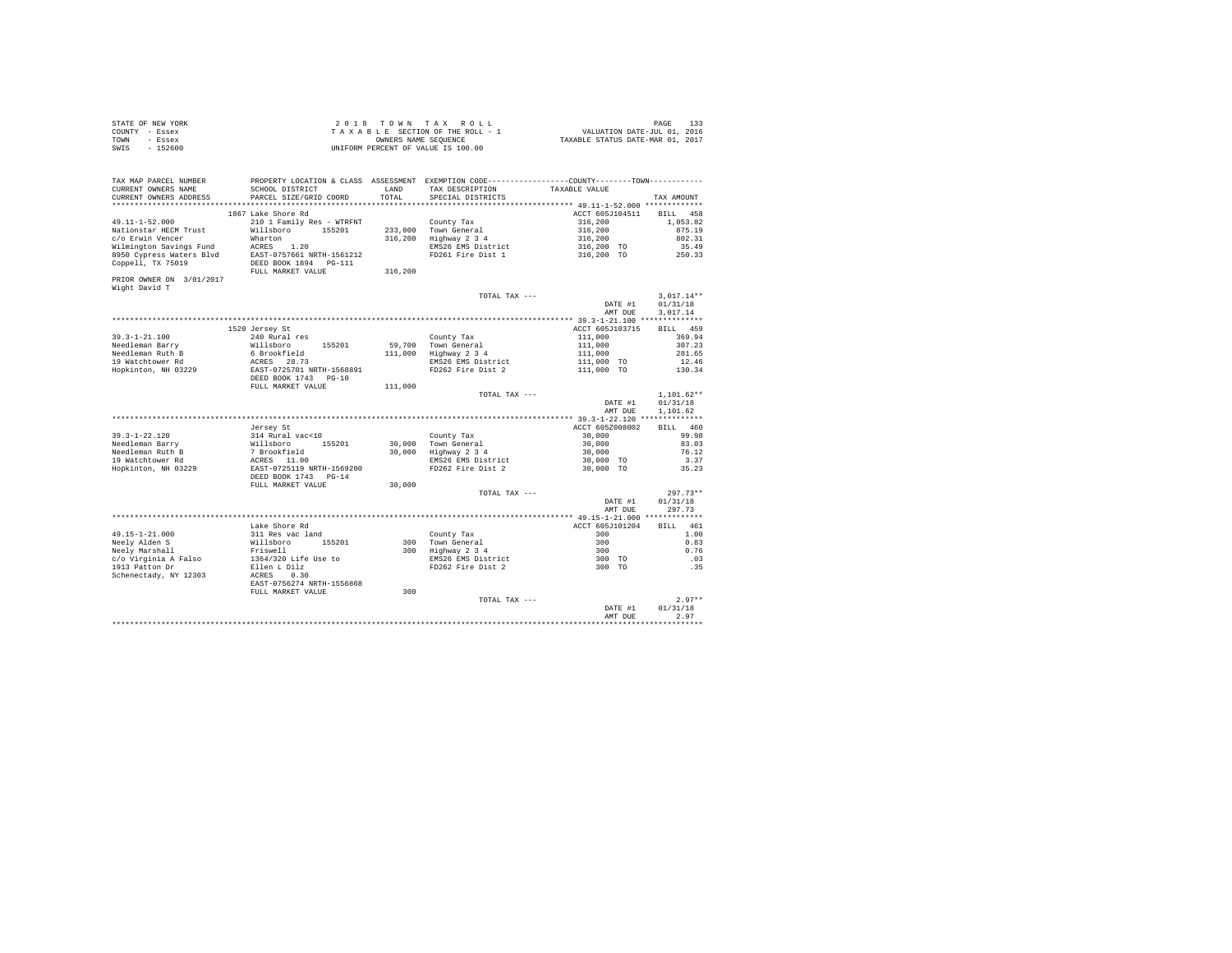| STATE OF NEW YORK | 2018 TOWN TAX ROLL                 | 134<br>PAGE                      |
|-------------------|------------------------------------|----------------------------------|
| COUNTY - Essex    | TAXABLE SECTION OF THE ROLL - 1    | VALUATION DATE-JUL 01, 2016      |
| TOWN<br>- Essex   | OWNERS NAME SEOUENCE               | TAXABLE STATUS DATE-MAR 01, 2017 |
| $-152600$<br>SWIS | UNIFORM PERCENT OF VALUE IS 100.00 |                                  |

| TAX MAP PARCEL NUMBER<br>CURRENT OWNERS NAME<br>CURRENT OWNERS ADDRESS                                          | PROPERTY LOCATION & CLASS ASSESSMENT EXEMPTION CODE---------------COUNTY-------TOWN---------<br>SCHOOL DISTRICT<br>PARCEL SIZE/GRID COORD | LAND<br>TOTAL | TAX DESCRIPTION TAXABLE VALUE<br>SPECIAL DISTRICTS                                         |                                                          | TAX AMOUNT                                         |
|-----------------------------------------------------------------------------------------------------------------|-------------------------------------------------------------------------------------------------------------------------------------------|---------------|--------------------------------------------------------------------------------------------|----------------------------------------------------------|----------------------------------------------------|
| $49.15 - 1 - 24.000$<br>Neely Jill A<br>3657 Broadway Apt 10H<br>New York, NY 10031<br>PRIOR OWNER ON 3/01/2017 | Lake Shore Rd<br>311 Res vac land<br>Willsboro<br>155201<br>Friswell<br>1364/314 Life Use to<br>Virginia Falso<br>ACRES 0.22              | 200           | County Tax<br>200 Town General<br>Highway 2 3 4<br>EMS26 EMS District<br>FD262 Fire Dist 2 | ACCT 605J103012<br>200<br>200<br>200<br>200 TO<br>200 TO | RTLL.<br>462<br>0.67<br>0.55<br>0.51<br>.02<br>.23 |
| Neelv Jill A                                                                                                    | EAST-0756390 NRTH-1556860<br>FULL MARKET VALUE                                                                                            | 200           | TOTAL TAX ---                                                                              | DATE #1                                                  | $1.98**$<br>01/31/18                               |
|                                                                                                                 |                                                                                                                                           |               |                                                                                            | AMT DUE                                                  | 1.98                                               |
|                                                                                                                 |                                                                                                                                           |               |                                                                                            |                                                          |                                                    |
|                                                                                                                 | 1679 Lake Shore Rd                                                                                                                        |               |                                                                                            | ACCT 605J102501                                          | BILL 463                                           |
| $49.15 - 1 - 25.000$                                                                                            | 260 Seasonal res                                                                                                                          |               | County Tax                                                                                 | 48,400                                                   | 161.31                                             |
| Neelv Jill A                                                                                                    | 155201<br>Willsboro                                                                                                                       | 8,400         | Town General                                                                               | 48,400                                                   | 133.96                                             |
| 3657 Broadway Apt 10H                                                                                           | Friswell                                                                                                                                  | 48,400        | Highway 2 3 4                                                                              | 48,400                                                   | 122.81                                             |
| New York, NY 10031                                                                                              | 1364/314 Life Use to                                                                                                                      |               | EMS26 EMS District                                                                         | 48,400 TO                                                | 5.43                                               |
|                                                                                                                 | Virginia Falso                                                                                                                            |               | FD262 Fire Dist 2                                                                          | 48,400 TO                                                | 56.83                                              |
| PRIOR OWNER ON 3/01/2017                                                                                        | ACRES 0.10                                                                                                                                |               |                                                                                            |                                                          |                                                    |
| Neelv Jill A                                                                                                    | EAST-0756442 NRTH-1556845                                                                                                                 |               |                                                                                            |                                                          |                                                    |
|                                                                                                                 | DEED BOOK 855<br>$PG-348$                                                                                                                 |               |                                                                                            |                                                          |                                                    |
|                                                                                                                 | FULL MARKET VALUE                                                                                                                         | 48,400        |                                                                                            |                                                          |                                                    |
|                                                                                                                 |                                                                                                                                           |               | TOTAL TAX ---                                                                              |                                                          | $480.34**$                                         |
|                                                                                                                 |                                                                                                                                           |               |                                                                                            | DATE #1                                                  | 01/31/18                                           |
|                                                                                                                 |                                                                                                                                           |               |                                                                                            | AMT DUE                                                  | 480.34                                             |
|                                                                                                                 |                                                                                                                                           |               |                                                                                            |                                                          |                                                    |
|                                                                                                                 | Lake Shore Rd                                                                                                                             |               |                                                                                            | ACCT 605J189009                                          | BILL 464                                           |
| $49.11 - 1 - 5.130$                                                                                             | 311 Res vac land - WTRFNT                                                                                                                 |               | County Tax                                                                                 | 77,800                                                   | 259.29                                             |
| Neelv Jillann                                                                                                   | Willsboro<br>155201                                                                                                                       |               | 77.800 Town General                                                                        | 77.800                                                   | 215.34                                             |
| 3657 Broadway Apt 10H                                                                                           | Wharton                                                                                                                                   | 77.800        | Highway 2 3 4                                                                              | 77.800                                                   | 197.41                                             |
| New York, NY 10031                                                                                              | ACRES 3.65                                                                                                                                |               | EMS26 EMS District                                                                         | 77,800 TO                                                | 8.73                                               |
|                                                                                                                 | EAST-0757233 NRTH-1561099                                                                                                                 |               | FD261 Fire Dist 1                                                                          | 77,800 TO                                                | 61.59                                              |
| PRIOR OWNER ON 3/01/2017 DEED BOOK 1881 PG-265                                                                  |                                                                                                                                           |               | LT261 Essex light                                                                          | 77.800 TO                                                | 6.25                                               |
| Kelly Margaret Miles                                                                                            | FULL MARKET VALUE                                                                                                                         | 77,800        |                                                                                            |                                                          |                                                    |
|                                                                                                                 |                                                                                                                                           |               | TOTAL TAX ---                                                                              |                                                          | 748.61**                                           |
|                                                                                                                 |                                                                                                                                           |               |                                                                                            | DATE #1                                                  | 01/31/18                                           |
|                                                                                                                 |                                                                                                                                           |               |                                                                                            | AMT DUE                                                  | 748.61                                             |
|                                                                                                                 |                                                                                                                                           |               |                                                                                            |                                                          |                                                    |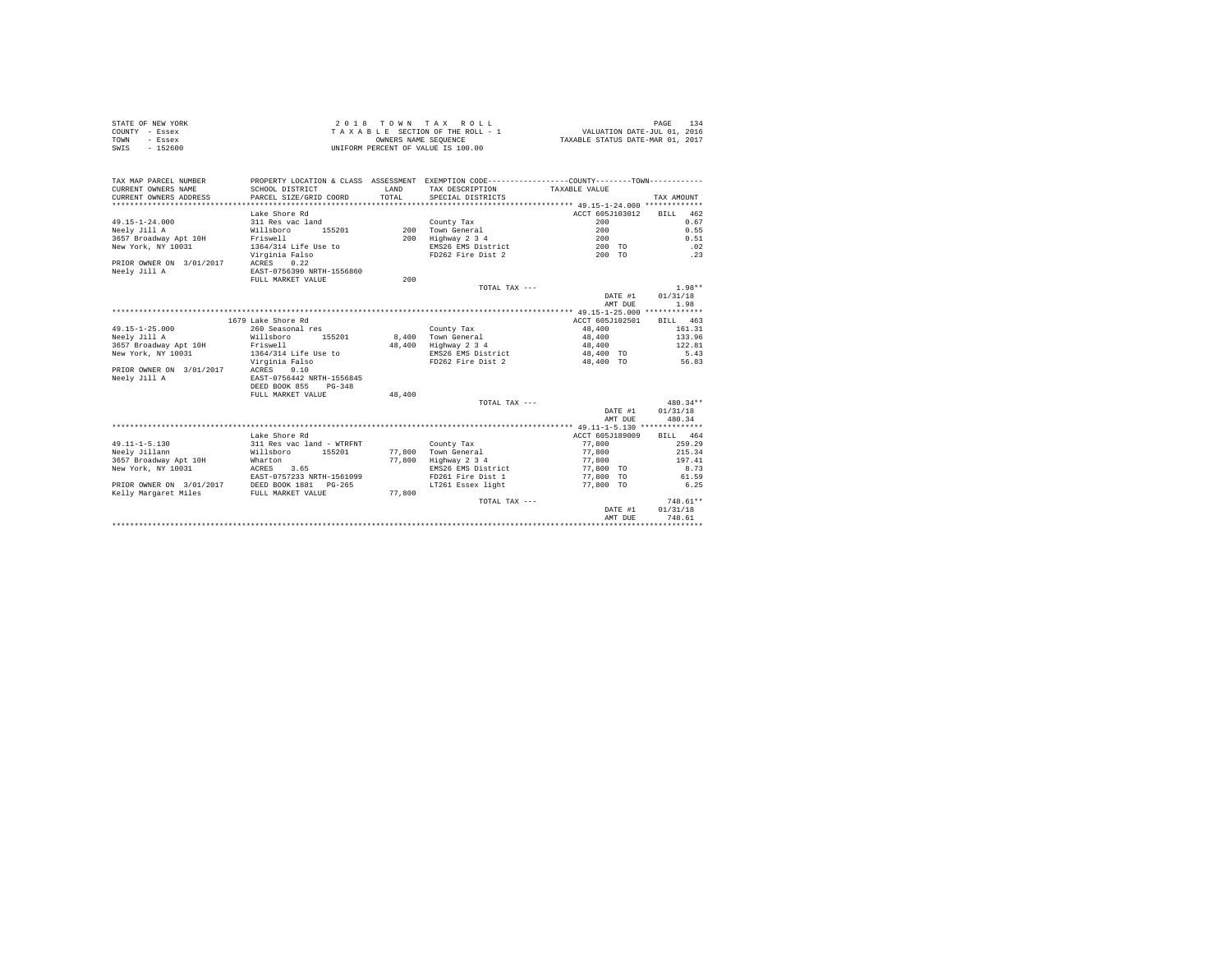| STATE OF NEW YORK | 2018 TOWN TAX ROLL                 | 135<br>PAGE                      |
|-------------------|------------------------------------|----------------------------------|
| COUNTY - Essex    | TAXABLE SECTION OF THE ROLL - 1    | VALUATION DATE-JUL 01, 2016      |
| TOWN<br>- Essex   | OWNERS NAME SEOUENCE               | TAXABLE STATUS DATE-MAR 01, 2017 |
| - 152600<br>SWIS  | UNIFORM PERCENT OF VALUE IS 100.00 |                                  |

| TAX MAP PARCEL NUMBER<br>CURRENT OWNERS NAME<br>CURRENT OWNERS ADDRESS | SCHOOL DISTRICT<br>PARCEL SIZE/GRID COORD | LAND<br>TOTAL. | PROPERTY LOCATION & CLASS ASSESSMENT EXEMPTION CODE----------------COUNTY--------TOWN----------<br>TAX DESCRIPTION TAXABLE VALUE<br>SPECIAL DISTRICTS |                 | TAX AMOUNT   |
|------------------------------------------------------------------------|-------------------------------------------|----------------|-------------------------------------------------------------------------------------------------------------------------------------------------------|-----------------|--------------|
|                                                                        | 9 Orchard Ln                              |                |                                                                                                                                                       | ACCT 605J103406 | BILL 465     |
| $40.73 - 3 - 28.000$                                                   | 210 1 Family Res                          |                | County Tax                                                                                                                                            | 190,000         | 633.23       |
| Neelv Jilliann N                                                       | Willsboro<br>155201                       |                | 49.800 Town General                                                                                                                                   | 190,000         | 525.89       |
| 8 Griffin St                                                           | Potts                                     | 190,000        | Highway 2 3 4                                                                                                                                         | 190,000         | 482.10       |
| Skaneateles, NY 13152                                                  | 1663/195-Easement                         |                | EMS26 EMS District                                                                                                                                    | 190,000 TO      | 21.33        |
|                                                                        | 0.13<br>ACRES                             |                | FD261 Fire Dist 1                                                                                                                                     | 190,000 TO      | 150.42       |
|                                                                        | EAST-0757274 NRTH-1571435                 |                | LT261 Essex light                                                                                                                                     | 190,000 TO      | 15.26        |
|                                                                        | DEED BOOK 1687 PG-180                     |                |                                                                                                                                                       |                 |              |
|                                                                        | FULL MARKET VALUE                         | 190,000        |                                                                                                                                                       |                 |              |
|                                                                        |                                           |                | TOTAL TAX ---                                                                                                                                         |                 | $1.828.23**$ |
|                                                                        |                                           |                |                                                                                                                                                       | DATE #1         | 01/31/18     |
|                                                                        |                                           |                |                                                                                                                                                       | AMT DUE         | 1,828.23     |
|                                                                        |                                           |                |                                                                                                                                                       |                 |              |
|                                                                        | Lake Shore Rd                             |                |                                                                                                                                                       | ACCT 605J102212 | BILL 466     |
| $49.15 - 1 - 23.000$                                                   | 311 Res vac land                          |                |                                                                                                                                                       | 300             | 1.00         |
| Neely Marshall Grant IV                                                | 155201<br>Willsboro                       |                | County Tax<br>300 Town General                                                                                                                        | 300             | 0.83         |
| Neelv Marshall G III                                                   | Friswell                                  |                |                                                                                                                                                       | 300             | 0.76         |
| c/o Virginia Falso                                                     |                                           |                | 300 Highway 2 3 4<br>EMS26 EMS District                                                                                                               | 300 TO          | .03          |
| 1913 Patton Dr                                                         | 1364/317 Life Use to<br>Janet L LaBelle   |                | FD262 Fire Dist 2                                                                                                                                     | 300 TO          | .35          |
| Schenectady, NY 12303                                                  | 0.30<br>ACRES                             |                |                                                                                                                                                       |                 |              |
|                                                                        | EAST-0756333 NRTH-1556863                 |                |                                                                                                                                                       |                 |              |
|                                                                        | DEED BOOK 262<br>$PG - 589$               |                |                                                                                                                                                       |                 |              |
|                                                                        | FULL MARKET VALUE                         | 300            |                                                                                                                                                       |                 |              |
|                                                                        |                                           |                | TOTAL TAX ---                                                                                                                                         |                 | $2.97**$     |
|                                                                        |                                           |                |                                                                                                                                                       | DATE #1         | 01/31/18     |
|                                                                        |                                           |                |                                                                                                                                                       | AMT DUE         | 2.97         |
|                                                                        |                                           |                |                                                                                                                                                       |                 |              |
|                                                                        | 12 Burt Way                               |                |                                                                                                                                                       | ACCT 605J101613 | BILL 467     |
| $49.11 - 1 - 6.100$                                                    | 260 Seasonal res                          |                | County Tax                                                                                                                                            | 185,500         | 618.23       |
| Nestor Martha M Trust                                                  | Willsboro<br>155201                       |                | 129,800 Town General                                                                                                                                  | 185,500         | 513.43       |
| 97 Estabrook Rd                                                        | Wharton                                   | 185,500        | Highway 2 3 4                                                                                                                                         | 185,500         | 470.68       |
| Concord, MA 01742                                                      | ACRES 0.68                                |                | EMS26 EMS District                                                                                                                                    | 185,500 TO      | 20.82        |
|                                                                        | EAST-0756587 NRTH-1562516                 |                | FD261 Fire Dist 1                                                                                                                                     | 185,500 TO      | 146.86       |
| PRIOR OWNER ON 3/01/2017                                               | DEED BOOK 1868 PG-33                      |                |                                                                                                                                                       |                 |              |
| Nestor Martha                                                          | FULL MARKET VALUE                         | 185,500        |                                                                                                                                                       |                 |              |
|                                                                        |                                           |                | TOTAL TAX ---                                                                                                                                         |                 | $1,770.02**$ |
|                                                                        |                                           |                |                                                                                                                                                       | DATE #1         | 01/31/18     |
|                                                                        |                                           |                |                                                                                                                                                       | AMT DUE         | 1,770.02     |
|                                                                        |                                           |                |                                                                                                                                                       |                 |              |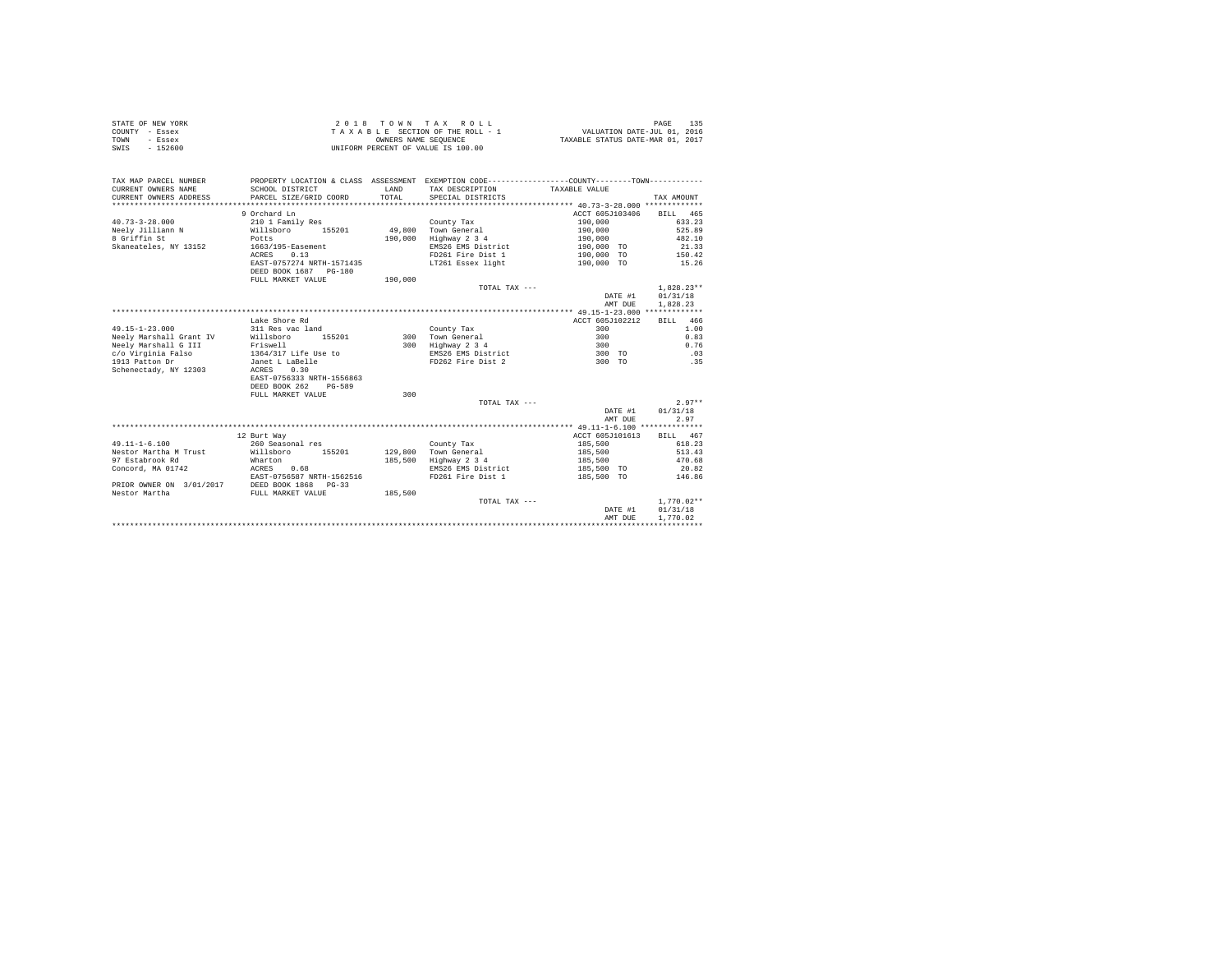|                | STATE OF NEW YORK |  |  |  | 2018 TOWN TAX ROLL                 |  |  |  |  | 136<br>PAGE                      |
|----------------|-------------------|--|--|--|------------------------------------|--|--|--|--|----------------------------------|
| COUNTY - Essex |                   |  |  |  | TAXABLE SECTION OF THE ROLL - 1    |  |  |  |  | VALUATION DATE-JUL 01, 2016      |
| TOWN           | - Essex           |  |  |  | OWNERS NAME SEOUENCE               |  |  |  |  | TAXABLE STATUS DATE-MAR 01, 2017 |
| SWIS           | - 152600          |  |  |  | UNIFORM PERCENT OF VALUE IS 100.00 |  |  |  |  |                                  |

| TAX MAP PARCEL NUMBER<br>CURRENT OWNERS NAME<br>CURRENT OWNERS ADDRESS | PROPERTY LOCATION & CLASS ASSESSMENT EXEMPTION CODE----------------COUNTY--------TOWN----------<br>SCHOOL DISTRICT<br>PARCEL SIZE/GRID COORD | <b>T.AND</b><br>TOTAL | TAX DESCRIPTION<br>SPECIAL DISTRICTS | TAXABLE VALUE   | TAX AMOUNT   |
|------------------------------------------------------------------------|----------------------------------------------------------------------------------------------------------------------------------------------|-----------------------|--------------------------------------|-----------------|--------------|
|                                                                        | 141 Albee Ln                                                                                                                                 |                       |                                      | ACCT 605J102312 | BILL 468     |
| $49.15 - 3 - 10.000$                                                   | 210 1 Family Res - WTRFNT                                                                                                                    |                       | County Tax                           | 387,600         | 1,291.78     |
| Neuzil Christopher E                                                   | Willsboro<br>155201                                                                                                                          |                       | 294.000 Town General                 | 387,600         | 1,072.81     |
| Neuzil Sandra G                                                        | Judd                                                                                                                                         | 387,600               | Highway 2 3 4                        | 387,600         | 983.48       |
| 11595 Lake Newport Rd                                                  | 1304/157 Agreement                                                                                                                           |                       | EMS26 EMS District                   | 387,600 TO      | 43.50        |
| Reston, VA 20194                                                       | 1.00<br>ACRES                                                                                                                                |                       | FD262 Fire Dist 2                    | 387,600 TO      | 455.14       |
|                                                                        | EAST-0760396 NRTH-1556606                                                                                                                    |                       |                                      |                 |              |
|                                                                        | DEED BOOK 1721 PG-145                                                                                                                        |                       |                                      |                 |              |
|                                                                        | FULL MARKET VALUE                                                                                                                            | 387,600               |                                      |                 |              |
|                                                                        |                                                                                                                                              |                       | TOTAL TAX ---                        |                 | $3,846.71**$ |
|                                                                        |                                                                                                                                              |                       |                                      | DATE #1         | 01/31/18     |
|                                                                        |                                                                                                                                              |                       |                                      | AMT DUE         | 3,846.71     |
|                                                                        |                                                                                                                                              |                       |                                      |                 |              |
|                                                                        | 103 Albee Ln                                                                                                                                 |                       |                                      | ACCT 605J103102 | BILL 469     |
| $49.15 - 3 - 2.110$                                                    | 260 Seasonal res - WTRFNT                                                                                                                    |                       | County Tax                           | 315,700         | 1,052.15     |
| Noble Alexandra                                                        | Willsboro<br>155201                                                                                                                          |                       | 260,700 Town General                 | 315,700         | 873.80       |
| Noble Stephen                                                          | Friswell                                                                                                                                     | 315,700               | Highway 2 3 4                        | 315,700         | 801.04       |
| 18 Hilltop Rd                                                          | 1632/45-Restrictive Coven                                                                                                                    |                       | EMS26 EMS District                   | 315,700 TO      | 35.43        |
| Basking Ridge, NJ 07920                                                | 1.4ac                                                                                                                                        |                       | FD261 Fire Dist 1                    | 315,700 TO      | 249.93       |
|                                                                        | ACRES<br>0.40                                                                                                                                |                       |                                      |                 |              |
|                                                                        | EAST-0759548 NRTH-1557009                                                                                                                    |                       |                                      |                 |              |
|                                                                        | DEED BOOK 815<br>$PG-154$                                                                                                                    |                       |                                      |                 |              |
|                                                                        | FULL MARKET VALUE                                                                                                                            | 315,700               |                                      |                 |              |
|                                                                        |                                                                                                                                              |                       | TOTAL TAX ---                        |                 | $3.012.35**$ |
|                                                                        |                                                                                                                                              |                       |                                      | DATE #1         | 01/31/18     |
|                                                                        |                                                                                                                                              |                       |                                      | AMT DUE         | 3,012,35     |
|                                                                        |                                                                                                                                              |                       |                                      |                 |              |
|                                                                        | Albee Ln                                                                                                                                     |                       |                                      | ACCT 605Z009001 | BILL 470     |
| $49.15 - 3 - 15.200$                                                   | 311 Res vac land                                                                                                                             |                       | County Tax                           | 20,300          | 67.66        |
| Noble Alexandra R                                                      | 155201<br>Willsboro                                                                                                                          | 20,300                | Town General                         | 20,300          | 56.19        |
| 8 Spruce St Apt 19D                                                    | Judd                                                                                                                                         | 20,300                | Highway 2 3 4                        | 20,300          | 51.51        |
| New York, NY 10038                                                     | 1632/45-Restrictive Coven                                                                                                                    |                       | School Relevy                        |                 | 260.20       |
|                                                                        | ACRES<br>1.30                                                                                                                                |                       | EMS26 EMS District                   | 20,300 TO       | 2.28         |
|                                                                        | EAST-0759465 NRTH-1556774                                                                                                                    |                       | FD261 Fire Dist 1                    | 20,300 TO       | 16.07        |
|                                                                        | DEED BOOK 1570 PG-47                                                                                                                         |                       |                                      |                 |              |
|                                                                        | FULL MARKET VALUE                                                                                                                            | 20,300                |                                      |                 |              |
|                                                                        |                                                                                                                                              |                       | TOTAL TAX ---                        |                 | 453.91**     |
|                                                                        |                                                                                                                                              |                       |                                      | DATE #1         | 01/31/18     |
|                                                                        |                                                                                                                                              |                       |                                      | AMT DUE         | 453.91       |
|                                                                        |                                                                                                                                              |                       |                                      |                 |              |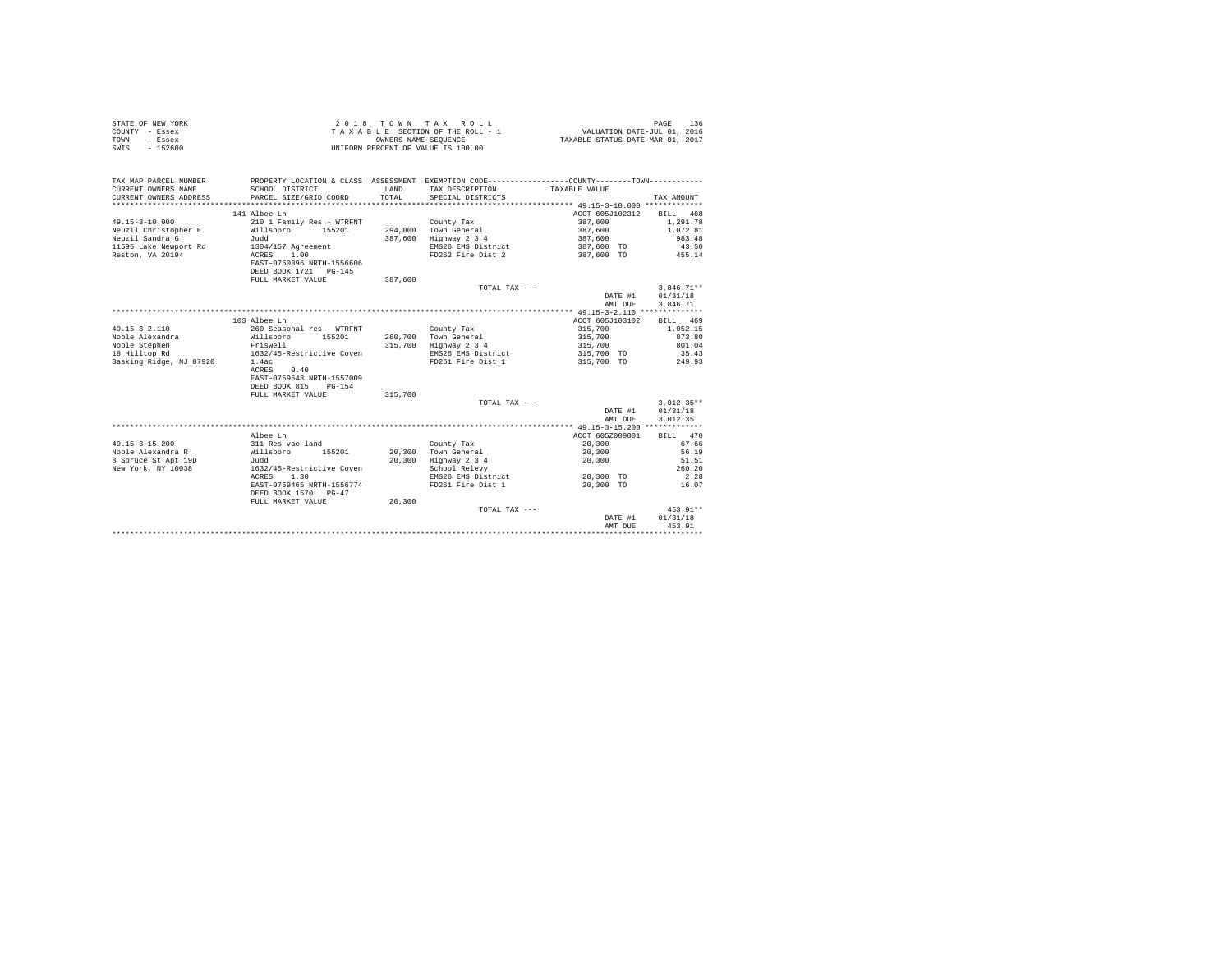| STATE OF NEW YORK | 2018 TOWN TAX ROLL                 | 137<br>PAGE                      |
|-------------------|------------------------------------|----------------------------------|
| COUNTY - Essex    | TAXABLE SECTION OF THE ROLL - 1    | VALUATION DATE-JUL 01, 2016      |
| TOWN<br>- Essex   | OWNERS NAME SEOUENCE               | TAXABLE STATUS DATE-MAR 01, 2017 |
| $-152600$<br>SWIS | UNIFORM PERCENT OF VALUE IS 100.00 |                                  |

| TAX MAP PARCEL NUMBER<br>CURRENT OWNERS NAME<br>CURRENT OWNERS ADDRESS | SCHOOL DISTRICT<br>PARCEL SIZE/GRID COORD          | LAND<br>TOTAL | PROPERTY LOCATION & CLASS ASSESSMENT EXEMPTION CODE---------------COUNTY-------TOWN---------<br>TAX DESCRIPTION<br>SPECIAL DISTRICTS | TAXABLE VALUE   | TAX AMOUNT |
|------------------------------------------------------------------------|----------------------------------------------------|---------------|--------------------------------------------------------------------------------------------------------------------------------------|-----------------|------------|
|                                                                        |                                                    |               |                                                                                                                                      |                 |            |
|                                                                        | Jersey St                                          |               |                                                                                                                                      | ACCT 605J101510 | BILL 471   |
| $39.3 - 4 - 9.000$                                                     | 910 Priv forest                                    |               | County Tax                                                                                                                           | 84,100          | 280.29     |
| Northeast Wilderness Trust                                             | Willsboro 155201                                   |               | 84.100 Town General                                                                                                                  | 84,100          | 232.77     |
| 17 State St Ste 302                                                    | 9 & 10 Brookfield                                  |               | 84,100 Highway 2 3 4                                                                                                                 | 84,100          | 213.39     |
| Montpelier, VT 05602                                                   | ACRES 90.00                                        |               | EMS26 EMS District                                                                                                                   | 84,100 TO       | 9.44       |
|                                                                        | EAST-0731112 NRTH-1568984                          |               | FD262 Fire Dist 2                                                                                                                    | 84,100 TO       | 98.75      |
|                                                                        | DEED BOOK 1568 PG-283                              |               |                                                                                                                                      |                 |            |
|                                                                        | FULL MARKET VALUE                                  | 84,100        |                                                                                                                                      |                 |            |
|                                                                        |                                                    |               | TOTAL TAX ---                                                                                                                        |                 | $834.64**$ |
|                                                                        |                                                    |               |                                                                                                                                      | DATE #1         | 01/31/18   |
|                                                                        |                                                    |               |                                                                                                                                      | AMT DUE         | 834.64     |
|                                                                        |                                                    |               |                                                                                                                                      |                 |            |
|                                                                        | Mason Rd                                           |               |                                                                                                                                      | ACCT 605J101106 | BILL 472   |
| $48.1 - 1 - 11.000$                                                    | 910 Priv forest                                    |               | County Tax                                                                                                                           | 14,700          | 48.99      |
| Northeast Wilderness Trust Westport                                    | 155001                                             |               | 14.700 Town General                                                                                                                  | 14,700          | 40.69      |
| 17 State St Ste 302                                                    | 13 Brookfield                                      |               | 14,700 Highway 2 3 4                                                                                                                 | 14,700          | 37.30      |
| Montpelier, VT 05602                                                   | Survey 7302<br>Survey 7302<br>ACRES 27.14          |               | EMS26 EMS District                                                                                                                   | 14,700 TO       | 1.65       |
|                                                                        |                                                    |               | FD262 Fire Dist 2                                                                                                                    | 14,700 TO       | 17.26      |
|                                                                        | EAST-0727812 NRTH-1566760                          |               |                                                                                                                                      |                 |            |
|                                                                        | DEED BOOK 1836 PG-304                              |               |                                                                                                                                      |                 |            |
|                                                                        | FULL MARKET VALUE                                  | 14,700        |                                                                                                                                      |                 |            |
|                                                                        |                                                    |               | TOTAL TAX ---                                                                                                                        |                 | $145.89**$ |
|                                                                        |                                                    |               |                                                                                                                                      | DATE #1         | 01/31/18   |
|                                                                        |                                                    |               |                                                                                                                                      | AMT DUE         | 145.89     |
|                                                                        |                                                    |               |                                                                                                                                      |                 |            |
|                                                                        | Reynolds Rd                                        |               |                                                                                                                                      | ACCT 605J102305 | BILL 473   |
| $48.1 - 1 - 18.100$                                                    | 910 Priv forest                                    |               | County Tax                                                                                                                           | 50,800          | 169.30     |
| Northeast Wilderness Trust Westport 155001                             |                                                    |               | 50.800 Town General                                                                                                                  | 50,800          | 140.61     |
| 17 State St Ste 302                                                    | 14 15 Brookfield                                   |               | 50,800 Highway 2 3 4                                                                                                                 | 50,800          | 128.90     |
| Montpelier, VT 05602                                                   | ACRES 70.00                                        |               | EMS26 EMS District<br>FD262 Fire Dist 2                                                                                              | 50,800 TO       | 5.70       |
|                                                                        | EAST-0730704 NRTH-1567203<br>DEED BOOK 1639 PG-121 |               |                                                                                                                                      | 50.800 TO       | 59.65      |
|                                                                        | FULL MARKET VALUE                                  | 50,800        |                                                                                                                                      |                 |            |
|                                                                        |                                                    |               | TOTAL TAX ---                                                                                                                        |                 | $504.16**$ |
|                                                                        |                                                    |               |                                                                                                                                      | DATE #1         | 01/31/18   |
|                                                                        |                                                    |               |                                                                                                                                      | AMT DUE         | 504.16     |
|                                                                        |                                                    |               |                                                                                                                                      |                 |            |
|                                                                        | 719 Brookfield Rd                                  |               |                                                                                                                                      | ACCT 605Z001002 | BILL 474   |
| 48.1-1-18.200                                                          | 322 Rural vac>10                                   |               | County Tax                                                                                                                           | 11,400          | 37.99      |
| Northeast Wilderness Trust Westport 155001                             |                                                    |               | 11,400 Town General                                                                                                                  | 11,400          | 31.55      |
| 17 State St Ste 302                                                    | 14 & 15 Brookfield                                 |               | 11,400 Highway 2 3 4                                                                                                                 | 11,400          | 28.93      |
| Montpelier, VT 05602                                                   | ACRES 11.40                                        |               | EMS26 EMS District                                                                                                                   | 11,400 TO       | 1.28       |
|                                                                        | EAST-0731626 NRTH-1568192                          |               | FD262 Fire Dist 2                                                                                                                    | 11,400 TO       | 13.39      |
|                                                                        | DEED BOOK 1639 PG-121                              |               |                                                                                                                                      |                 |            |
|                                                                        | FULL MARKET VALUE                                  | 11,400        |                                                                                                                                      |                 |            |
|                                                                        |                                                    |               | TOTAL TAX ---                                                                                                                        |                 | $113.14**$ |
|                                                                        |                                                    |               |                                                                                                                                      | DATE #1         | 01/31/18   |
|                                                                        |                                                    |               |                                                                                                                                      | AMT DUE         | 113.14     |
|                                                                        |                                                    |               |                                                                                                                                      |                 |            |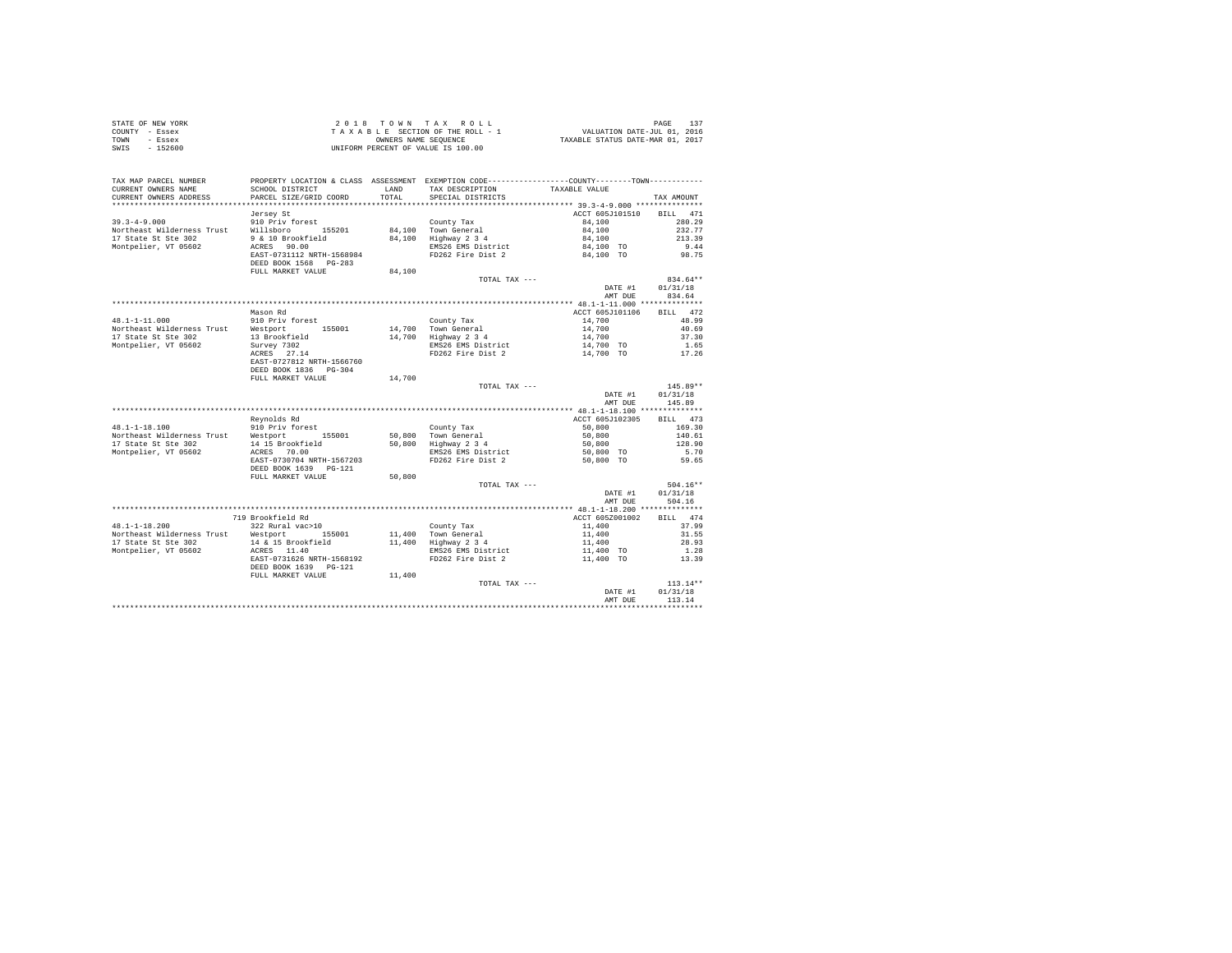|                | STATE OF NEW YORK | 2018 TOWN TAX ROLL                 | 138<br>PAGE                      |
|----------------|-------------------|------------------------------------|----------------------------------|
| COUNTY - Essex |                   | TAXABLE SECTION OF THE ROLL - 1    | VALUATION DATE-JUL 01, 2016      |
| TOWN           | - Essex           | OWNERS NAME SEOUENCE               | TAXABLE STATUS DATE-MAR 01, 2017 |
| SWIS           | $-152600$         | UNIFORM PERCENT OF VALUE IS 100.00 |                                  |

| TAX MAP PARCEL NUMBER<br>CURRENT OWNERS NAME<br>CURRENT OWNERS ADDRESS | SCHOOL DISTRICT<br>PARCEL SIZE/GRID COORD                                              | <b>T.AND</b><br>TOTAL | PROPERTY LOCATION & CLASS ASSESSMENT EXEMPTION CODE---------------COUNTY-------TOWN---------<br>TAX DESCRIPTION<br>SPECIAL DISTRICTS | TAXABLE VALUE            | TAX AMOUNT   |
|------------------------------------------------------------------------|----------------------------------------------------------------------------------------|-----------------------|--------------------------------------------------------------------------------------------------------------------------------------|--------------------------|--------------|
|                                                                        |                                                                                        |                       |                                                                                                                                      |                          |              |
|                                                                        | 682 Brookfield Rd                                                                      |                       |                                                                                                                                      | ACCT 605J101007 BILL 475 |              |
| $48.2 - 1 - 2.100$                                                     | 910 Priv forest                                                                        |                       | County Tax                                                                                                                           | 205,800                  | 685.88       |
| Northeast Wilderness Trust                                             | 155001<br>Westport                                                                     |                       | 199.100 Town General                                                                                                                 | 205,800                  | 569.62       |
| 17 State St Ste 302                                                    | 15 Brookfield                                                                          | 205,800               | Highway 2 3 4                                                                                                                        | 205,800                  | 522.19       |
| Montpelier, VT 05602                                                   | 1486/82 Boundary Line                                                                  |                       | EMS26 EMS District                                                                                                                   | 205,800 TO               | 23.10        |
|                                                                        | Agreement 97.9AC<br>ACRES 202.66<br>EAST-0733952 NRTH-1567684<br>DEED BOOK 1488 PG-305 |                       | FD262 Fire Dist 2                                                                                                                    | 205,800 TO               | 241.66       |
|                                                                        | FULL MARKET VALUE                                                                      | 205,800               |                                                                                                                                      |                          |              |
|                                                                        |                                                                                        |                       | TOTAL TAX ---                                                                                                                        |                          | $2.042.45**$ |
|                                                                        |                                                                                        |                       |                                                                                                                                      | DATE #1                  | 01/31/18     |
|                                                                        |                                                                                        |                       |                                                                                                                                      | AMT DUE                  | 2,042.45     |
|                                                                        |                                                                                        |                       |                                                                                                                                      |                          |              |
|                                                                        | 656 Brookfield Rd                                                                      |                       |                                                                                                                                      | ACCT 605J103408          | BILL 476     |
| $48.2 - 1 - 28.000$                                                    | 910 Priv forest                                                                        |                       | County Tax                                                                                                                           | 2,800                    | 9.33         |
| Northeast Wilderness Trust                                             | 155001<br>Westport                                                                     |                       | 2.800 Town General                                                                                                                   | 2,800                    | 7.75         |
| 17 State St #302                                                       | 15 Brookfield                                                                          | 2,800                 | Highway 2 3 4                                                                                                                        | 2,800                    | 7.10         |
| Montpelier, VT 05602                                                   | 1486/82 Boundary Line                                                                  |                       | EMS26 EMS District                                                                                                                   | 2,800 TO                 | .31          |
|                                                                        | Agreement 2AC<br>2.80<br>ACRES<br>EAST-0732418 NRTH-1566408                            |                       | FD262 Fire Dist 2                                                                                                                    | 2,800 TO                 | 3.29         |
|                                                                        | DEED BOOK 1769 PG-94                                                                   |                       |                                                                                                                                      |                          |              |
|                                                                        | FULL MARKET VALUE                                                                      | 2,800                 | TOTAL TAX ---                                                                                                                        |                          | $27.78**$    |
|                                                                        |                                                                                        |                       |                                                                                                                                      | DATE #1                  | 01/31/18     |
|                                                                        |                                                                                        |                       |                                                                                                                                      | AMT DUE                  | 27.78        |
|                                                                        |                                                                                        |                       |                                                                                                                                      |                          |              |
|                                                                        | 1996 Lake Shore Rd                                                                     |                       |                                                                                                                                      | ACCT 605J101513          | BILL 477     |
| $49.7 - 4 - 10.000$                                                    | 281 Multiple res - WTRFNT                                                              |                       | County Tax                                                                                                                           | 946,100                  | 3.153.13     |
| Noves Judith G                                                         | 155201<br>Willsboro                                                                    |                       | 578.100 Town General                                                                                                                 | 946,100                  | 2.618.64     |
| Gibson Mark                                                            | Wharton                                                                                |                       | 946,100 Highway 2 3 4                                                                                                                | 946,100                  | 2,400.59     |
| 4230 Route 46                                                          | Will (1032/202)                                                                        |                       | EMS26 EMS District                                                                                                                   | 946,100 TO               | 106.19       |
| Munnsville, NY 13409                                                   | 00004.50                                                                               |                       | FD261 Fire Dist 1                                                                                                                    | 946,100 TO               | 749.01       |
|                                                                        | 3.65<br>ACRES                                                                          |                       | LT261 Essex light                                                                                                                    | 946,100 TO               | 75.99        |
|                                                                        | EAST-0758332 NRTH-1564445                                                              |                       |                                                                                                                                      |                          |              |
|                                                                        | DEED BOOK 1738 PG-160                                                                  |                       |                                                                                                                                      |                          |              |
|                                                                        | FULL MARKET VALUE                                                                      | 946,100               |                                                                                                                                      |                          |              |
|                                                                        |                                                                                        |                       | TOTAL TAX ---                                                                                                                        |                          | $9.103.55**$ |
|                                                                        |                                                                                        |                       |                                                                                                                                      | DATE #1                  | 01/31/18     |
|                                                                        |                                                                                        |                       |                                                                                                                                      | AMT DUE                  | 9,103.55     |
|                                                                        |                                                                                        |                       |                                                                                                                                      |                          |              |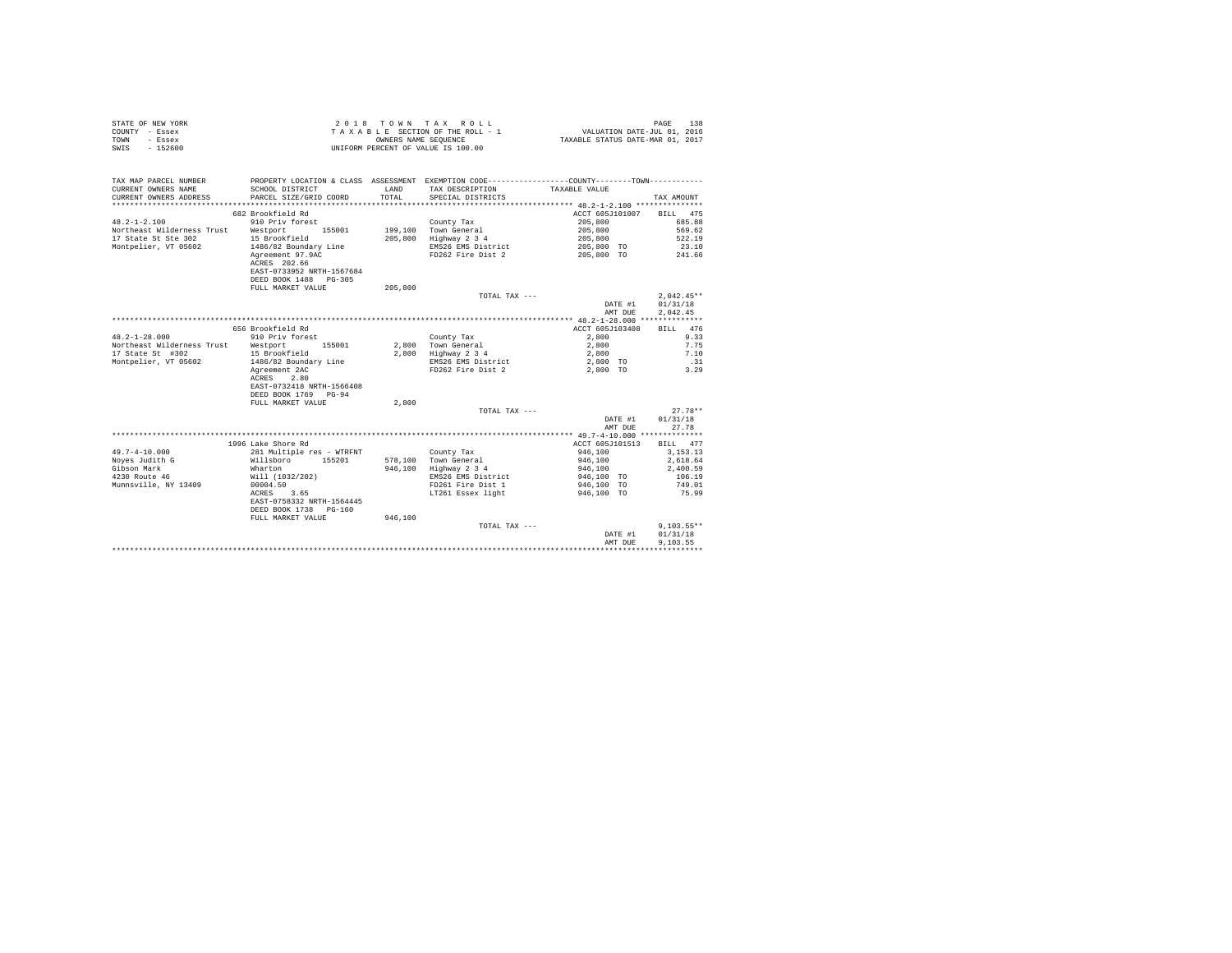| STATE OF NEW YORK | 2018 TOWN TAX ROLL                 | PAGE                             |
|-------------------|------------------------------------|----------------------------------|
| COUNTY - Essex    | TAXABLE SECTION OF THE ROLL - 1    | VALUATION DATE-JUL 01, 2016      |
| TOWN<br>- Essex   | OWNERS NAME SEOUENCE               | TAXABLE STATUS DATE-MAR 01, 2017 |
| $-152600$<br>SWIS | UNIFORM PERCENT OF VALUE IS 100.00 |                                  |

| TAX MAP PARCEL NUMBER    | PROPERTY LOCATION & CLASS ASSESSMENT EXEMPTION CODE---------------COUNTY-------TOWN--------- |              |                           |                 |              |
|--------------------------|----------------------------------------------------------------------------------------------|--------------|---------------------------|-----------------|--------------|
| CURRENT OWNERS NAME      | SCHOOL DISTRICT                                                                              | <b>T.AND</b> | TAX DESCRIPTION           | TAXABLE VALUE   |              |
| CURRENT OWNERS ADDRESS   | PARCEL SIZE/GRID COORD                                                                       | TOTAL        | SPECIAL DISTRICTS         |                 | TAX AMOUNT   |
|                          |                                                                                              |              |                           |                 |              |
|                          | 2754 Essex Rd                                                                                |              |                           | ACCT 605J100205 | BILL 478     |
| $40.65 - 3 - 3.000$      | 483 Converted Re - WTRFNT                                                                    |              | County Tax                | 389,200         | 1.297.11     |
| Nuccio Charles D Jr      | Willsboro<br>155201                                                                          |              | 155.700 Town General      | 389,200         | 1,077.24     |
| Sugg-Nuccio Susan        | Hicks                                                                                        | 389,200      | Highway 2 3 4             | 389,200         | 987.54       |
| 50 Rock Mill Rd          | 1675/74-Easement                                                                             |              | EMS26 EMS District        | 389,200 TO      | 43.68        |
| Carmel, NY 10512         | BAR Decision 2017                                                                            |              | FD261 Fire Dist 1         | 389,200 TO      | 308.12       |
|                          | ACRES<br>0.20                                                                                |              | LT261 Essex light         | 389,200 TO      | 31.26        |
| PRIOR OWNER ON 3/01/2017 | EAST-0756912 NRTH-1572210                                                                    |              | SR150 Return sewer rent   | 308.42 MT       | 308.42       |
| Halpin Jack Trust        | DEED BOOK 1889 PG-62                                                                         |              | WR151 Return water rent-1 | 178.64 MT       | 178.64       |
|                          | FULL MARKET VALUE                                                                            | 389,200      |                           |                 |              |
|                          |                                                                                              |              | TOTAL TAX ---             |                 | $4,232.01**$ |
|                          |                                                                                              |              |                           | DATE #1         | 01/31/18     |
|                          |                                                                                              |              |                           | AMT DUE         | 4.232.01     |
|                          |                                                                                              |              |                           |                 |              |
|                          | 7 Beggs Point St                                                                             |              |                           | ACCT 605J100305 | BILL 479     |
| $40.73 - 3 - 14.000$     | 210 1 Family Res                                                                             |              | County Tax                | 232,000         | 773.20       |
| OHara Eric J             | Willsboro<br>155201                                                                          | 80,000       | Town General              | 232,000         | 642.13       |
| OHara Katherine E        | Potts                                                                                        | 232,000      | Highway 2 3 4             | 232,000         | 588.67       |
| 7 Beggs Point St         | 1663/203-Easement                                                                            |              | EMS26 EMS District        | 232,000 TO      | 26.04        |
| PO Box 76                | ACRES 0.40 BANKCORE<br>EAST-0757196 NRTH-1571672                                             |              | FD261 Fire Dist 1         | 232,000 TO      | 183.67       |
| Essex, NY 12936          |                                                                                              |              | LT261 Essex light         | 232,000 TO      | 18.63        |
|                          | DEED BOOK 1778 PG-14                                                                         |              |                           |                 |              |
|                          | FULL MARKET VALUE                                                                            | 232,000      |                           |                 |              |
|                          |                                                                                              |              | TOTAL TAX ---             |                 | $2.232.34**$ |
|                          |                                                                                              |              |                           | DATE #1         | 01/31/18     |
|                          |                                                                                              |              |                           | AMT DUE         | 2,232.34     |
|                          |                                                                                              |              |                           |                 |              |
|                          | 2317 NYS Route 22                                                                            |              |                           | ACCT 605Z005003 | BILL 480     |
| $40.3 - 1 - 7.200$       | 312 Vac w/imprv                                                                              |              | County Tax                | 25,900          | 86.32        |
| Oliver Rhonda            | Willsboro 155201                                                                             |              | 25.200 Town General       | 25,900          | 71.69        |
| 73 Mountain View Dr      | Hicks                                                                                        | 25,900       | Highway 2 3 4             | 25,900          | 65.72        |
| Willsboro, NY 12996      | ACRES<br>0.62                                                                                |              | EMS26 EMS District        | 25,900 TO       | 2.91         |
|                          | EAST-0746425 NRTH-1570667                                                                    |              | FD261 Fire Dist 1         | 25,900 TO       | 20.50        |
|                          | FULL MARKET VALUE                                                                            | 25,900       |                           |                 |              |
|                          |                                                                                              |              | TOTAL TAX ---             |                 | $247.14**$   |
|                          |                                                                                              |              |                           | DATE #1         | 01/31/18     |
|                          |                                                                                              |              |                           | AMT DUE         | 247.14       |
|                          |                                                                                              |              |                           |                 |              |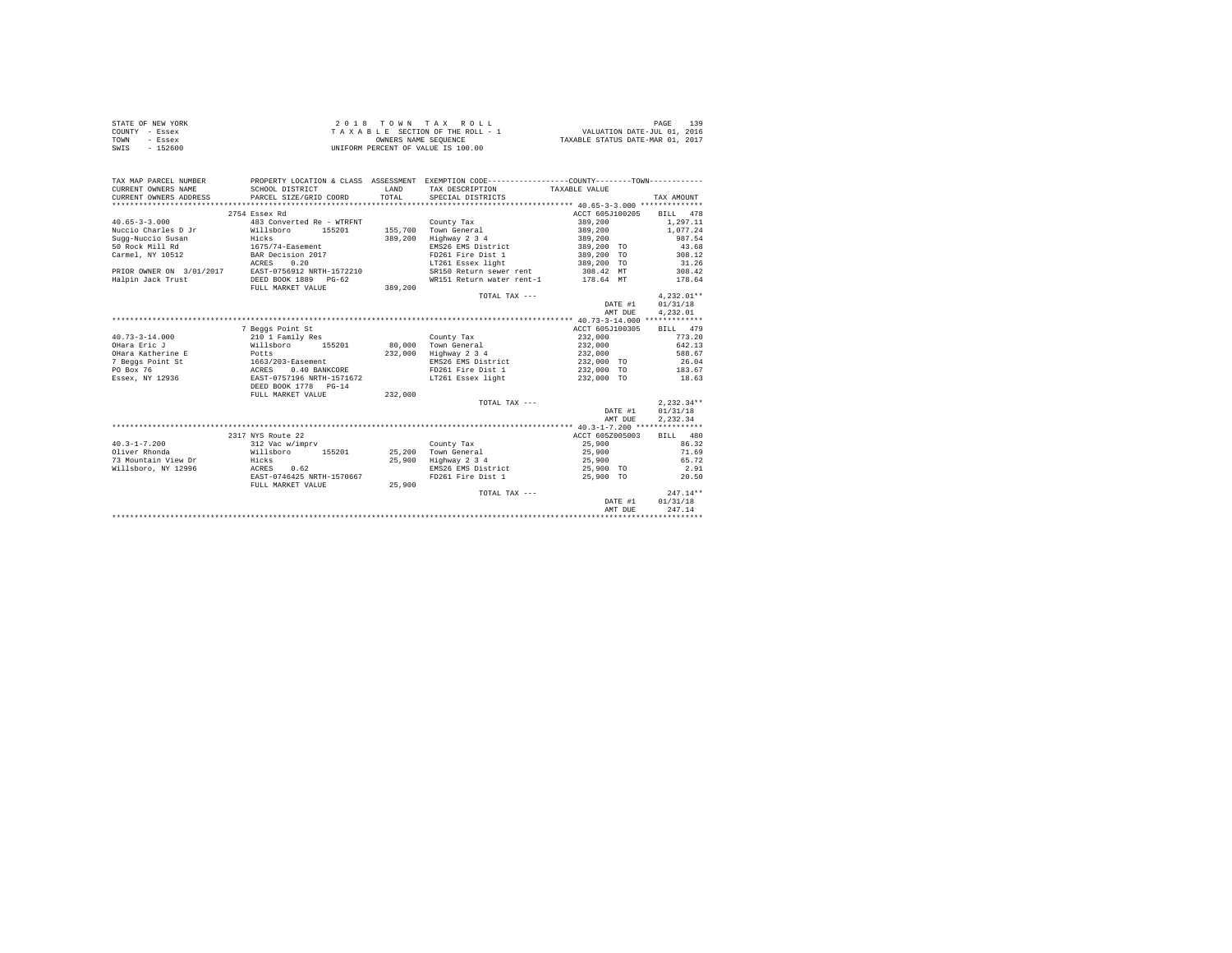| STATE OF NEW YORK | 2018 TOWN TAX ROLL                 | 14 P<br>PAGE                     |
|-------------------|------------------------------------|----------------------------------|
| COUNTY - Essex    | TAXABLE SECTION OF THE ROLL - 1    | VALUATION DATE-JUL 01, 2016      |
| TOWN<br>- Essex   | OWNERS NAME SEOUENCE               | TAXABLE STATUS DATE-MAR 01, 2017 |
| $-152600$<br>SWIS | UNIFORM PERCENT OF VALUE IS 100.00 |                                  |

| TAX MAP PARCEL NUMBER<br>CURRENT OWNERS NAME                                                                                                                                                                                                                          | SCHOOL DISTRICT           | LAND    | PROPERTY LOCATION & CLASS ASSESSMENT EXEMPTION CODE---------------COUNTY-------TOWN----------<br>TAX DESCRIPTION                                                     | TAXABLE VALUE                                       |                 |
|-----------------------------------------------------------------------------------------------------------------------------------------------------------------------------------------------------------------------------------------------------------------------|---------------------------|---------|----------------------------------------------------------------------------------------------------------------------------------------------------------------------|-----------------------------------------------------|-----------------|
| CURRENT OWNERS ADDRESS                                                                                                                                                                                                                                                | PARCEL SIZE/GRID COORD    | TOTAL   | SPECIAL DISTRICTS                                                                                                                                                    |                                                     | TAX AMOUNT      |
|                                                                                                                                                                                                                                                                       |                           |         |                                                                                                                                                                      |                                                     |                 |
|                                                                                                                                                                                                                                                                       | 2732 NYS Route 22         |         |                                                                                                                                                                      | ACCT 605J104504 BILL 481                            |                 |
|                                                                                                                                                                                                                                                                       |                           |         | County Tax                                                                                                                                                           |                                                     |                 |
|                                                                                                                                                                                                                                                                       |                           |         | 52,000 Town General<br>238,400 Highway 2 3 4                                                                                                                         |                                                     |                 |
|                                                                                                                                                                                                                                                                       |                           |         |                                                                                                                                                                      |                                                     |                 |
|                                                                                                                                                                                                                                                                       |                           |         | EMS26 EMS District<br>FD261 Fire Dist 1                                                                                                                              |                                                     |                 |
|                                                                                                                                                                                                                                                                       |                           |         |                                                                                                                                                                      |                                                     |                 |
|                                                                                                                                                                                                                                                                       | DEED BOOK 1233 PG-219     |         | LT261 Essex light                                                                                                                                                    |                                                     |                 |
|                                                                                                                                                                                                                                                                       | FULL MARKET VALUE         | 238,400 |                                                                                                                                                                      |                                                     |                 |
|                                                                                                                                                                                                                                                                       |                           |         | TOTAL TAX ---                                                                                                                                                        |                                                     | $2, 293.93**$   |
|                                                                                                                                                                                                                                                                       |                           |         |                                                                                                                                                                      | DATE #1                                             | 01/31/18        |
|                                                                                                                                                                                                                                                                       |                           |         |                                                                                                                                                                      | AMT DUE                                             | 2,293.93        |
|                                                                                                                                                                                                                                                                       |                           |         |                                                                                                                                                                      |                                                     |                 |
|                                                                                                                                                                                                                                                                       | Jersey St                 |         |                                                                                                                                                                      | ACCT 605J189005                                     | BILL 482        |
|                                                                                                                                                                                                                                                                       |                           |         |                                                                                                                                                                      |                                                     | 227.63          |
| $139.4-1-5.210 \t\t\t 69.300 \t\t 70.0000 \t\t 70.0000 \t\t 70.0000 \t\t 70.0000 \t\t 70.0000 \t\t 70.0000 \t\t 70.0000 \t\t 70.0000 \t\t 70.0000 \t\t 70.0000 \t\t 70.0000 \t\t 70.0000 \t\t 70.0000 \t\t 70.0000 \t\t 70.0000 \t\t 70.0000 \t\t 70.0000 \t\t 70.00$ |                           |         |                                                                                                                                                                      |                                                     | 189.04          |
|                                                                                                                                                                                                                                                                       |                           |         |                                                                                                                                                                      |                                                     | 173.30          |
|                                                                                                                                                                                                                                                                       |                           |         |                                                                                                                                                                      |                                                     | 7.67            |
|                                                                                                                                                                                                                                                                       |                           |         |                                                                                                                                                                      |                                                     | 80.20           |
|                                                                                                                                                                                                                                                                       | DEED BOOK 1783 PG-39      |         |                                                                                                                                                                      |                                                     |                 |
|                                                                                                                                                                                                                                                                       | FULL MARKET VALUE         | 68,300  |                                                                                                                                                                      |                                                     |                 |
|                                                                                                                                                                                                                                                                       |                           |         | TOTAL TAX ---                                                                                                                                                        |                                                     | $677.84**$      |
|                                                                                                                                                                                                                                                                       |                           |         |                                                                                                                                                                      | DATE #1                                             | 01/31/18        |
|                                                                                                                                                                                                                                                                       |                           |         |                                                                                                                                                                      | AMT DUE                                             | 677.84          |
|                                                                                                                                                                                                                                                                       |                           |         |                                                                                                                                                                      |                                                     |                 |
|                                                                                                                                                                                                                                                                       | 2217 Jersey St            |         |                                                                                                                                                                      | ACCT 605J199001                                     | BILL 483        |
| $39.4 - 1 - 5.221$                                                                                                                                                                                                                                                    | $240$ Rural res           |         | County Tax                                                                                                                                                           |                                                     | 491.58          |
| Open Space Inst Land Trust Inc Willshoro 155201 83,700 Town General<br>1350 Broadway Ste 201 Hicks Pat 147,500 Highway 2 3 4<br>New York, NY 10018 ACRES 52.50 HIGHWay 2 3 4<br>Rest -0739869 NRTH-1571900 PD262 Fire Dist 2                                          |                           |         |                                                                                                                                                                      | $147,500$<br>$147,500$<br>$147,500$<br>$147,500$ TO | 408.25          |
|                                                                                                                                                                                                                                                                       |                           |         |                                                                                                                                                                      |                                                     | 374.26          |
|                                                                                                                                                                                                                                                                       |                           |         |                                                                                                                                                                      |                                                     | 16.56           |
|                                                                                                                                                                                                                                                                       |                           |         | FD262 Fire Dist 2                                                                                                                                                    | 147,500 TO                                          | 173.20          |
|                                                                                                                                                                                                                                                                       | DEED BOOK 1783 PG-48      |         |                                                                                                                                                                      |                                                     |                 |
|                                                                                                                                                                                                                                                                       | FULL MARKET VALUE         | 147,500 |                                                                                                                                                                      |                                                     |                 |
|                                                                                                                                                                                                                                                                       |                           |         | TOTAL TAX ---                                                                                                                                                        |                                                     | $1,463.85**$    |
|                                                                                                                                                                                                                                                                       |                           |         |                                                                                                                                                                      | DATE #1                                             | 01/31/18        |
|                                                                                                                                                                                                                                                                       |                           |         |                                                                                                                                                                      | AMT DUE                                             | 1,463.85        |
|                                                                                                                                                                                                                                                                       |                           |         |                                                                                                                                                                      |                                                     |                 |
|                                                                                                                                                                                                                                                                       | 2268 Lake Shore Rd        |         |                                                                                                                                                                      | ACCT 605J100301 BILL 484                            |                 |
|                                                                                                                                                                                                                                                                       |                           |         |                                                                                                                                                                      |                                                     | 858.85          |
|                                                                                                                                                                                                                                                                       |                           |         |                                                                                                                                                                      |                                                     | 713.27          |
|                                                                                                                                                                                                                                                                       |                           |         | 257,700 Highway 2 3 4                                                                                                                                                |                                                     | 653.88          |
|                                                                                                                                                                                                                                                                       |                           |         |                                                                                                                                                                      |                                                     |                 |
|                                                                                                                                                                                                                                                                       |                           |         |                                                                                                                                                                      |                                                     | 28.92<br>204.02 |
|                                                                                                                                                                                                                                                                       | EAST-0757198 NRTH-1570932 |         |                                                                                                                                                                      |                                                     | 20.70           |
|                                                                                                                                                                                                                                                                       | DEED BOOK 1718 PG-64      |         |                                                                                                                                                                      |                                                     |                 |
|                                                                                                                                                                                                                                                                       | FULL MARKET VALUE         | 257,700 | ut 60551100301<br>7,700 Highway 2 3 4<br>7,700 Highway 2 3 4<br>EMS26 EMS District<br>FD261 Fire Dist 1 257,700<br>FD261 Essex light<br>700 TD261 Essex light<br>700 |                                                     |                 |
|                                                                                                                                                                                                                                                                       |                           |         | TOTAL TAX ---                                                                                                                                                        |                                                     | $2,479.64**$    |
|                                                                                                                                                                                                                                                                       |                           |         |                                                                                                                                                                      | DATE #1                                             | 01/31/18        |
|                                                                                                                                                                                                                                                                       |                           |         |                                                                                                                                                                      | AMT DUE                                             | 2.479.64        |
|                                                                                                                                                                                                                                                                       |                           |         |                                                                                                                                                                      |                                                     |                 |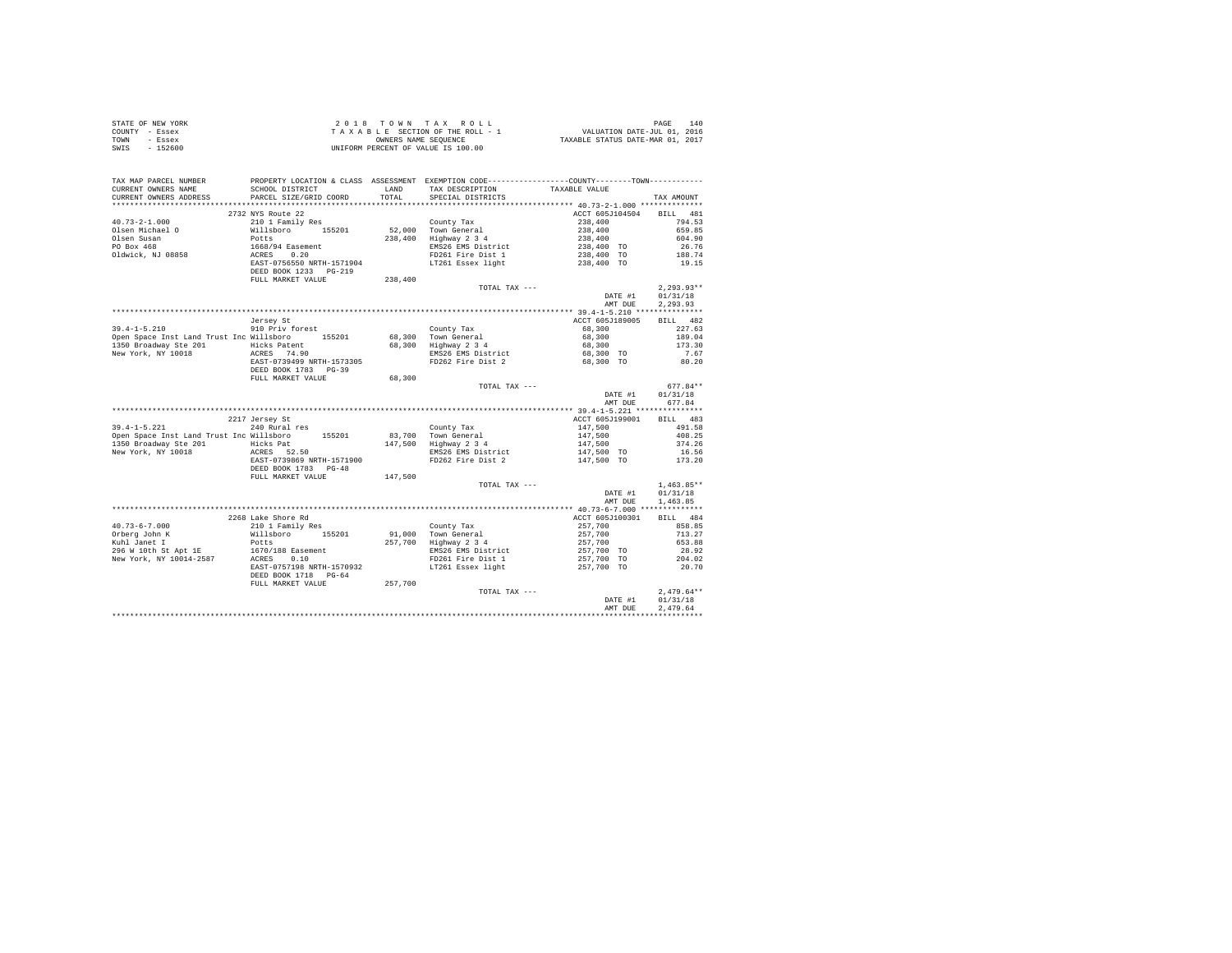| STATE OF NEW YORK | 2018 TOWN TAX ROLL                 | 141<br>PAGE                      |
|-------------------|------------------------------------|----------------------------------|
| COUNTY - Essex    | TAXABLE SECTION OF THE ROLL - 1    | VALUATION DATE-JUL 01, 2016      |
| TOWN<br>- Essex   | OWNERS NAME SEOUENCE               | TAXABLE STATUS DATE-MAR 01, 2017 |
| $-152600$<br>SWIS | UNIFORM PERCENT OF VALUE IS 100.00 |                                  |

| TAX MAP PARCEL NUMBER<br>CURRENT OWNERS NAME<br>CURRENT OWNERS ADDRESS | SCHOOL DISTRICT<br>PARCEL SIZE/GRID COORD                                               | TOTAL   | PROPERTY LOCATION & CLASS ASSESSMENT EXEMPTION CODE----------------COUNTY-------TOWN----------<br>LAND TAX DESCRIPTION<br>SPECIAL DISTRICTS | TAXABLE VALUE                                                    | TAX AMOUNT   |
|------------------------------------------------------------------------|-----------------------------------------------------------------------------------------|---------|---------------------------------------------------------------------------------------------------------------------------------------------|------------------------------------------------------------------|--------------|
|                                                                        |                                                                                         |         |                                                                                                                                             |                                                                  |              |
|                                                                        | 1877 Lake Shore Rd                                                                      |         |                                                                                                                                             | ACCT 605J104512                                                  | BILL 485     |
| 49.11-1-51.000                                                         | 260 Seasonal res - WTRFNT                                                               |         | County Tax                                                                                                                                  | 490,900                                                          | 1,636.06     |
| Owens Gregory M                                                        | Willsboro 155201                                                                        |         | 317,000 Town General<br>490,900 Highway 2 3 4                                                                                               |                                                                  | 1,358.72     |
| 3657 Broadway Apt 10H                                                  | Wharton                                                                                 |         |                                                                                                                                             |                                                                  | 1,245.59     |
| New York, NY 10031                                                     | ACRES 4.60                                                                              |         | EMS26 EMS District                                                                                                                          | $490,900$<br>$490,900$<br>$490,900$ TO<br>$490,900$ TO           | 55.10        |
|                                                                        | EAST-0757462 NRTH-1561373                                                               |         | FD261 Fire Dist 1                                                                                                                           |                                                                  | 388.64       |
|                                                                        | DEED BOOK 1855 PG-151                                                                   |         |                                                                                                                                             |                                                                  |              |
|                                                                        | FULL MARKET VALUE                                                                       | 490,900 |                                                                                                                                             |                                                                  |              |
|                                                                        |                                                                                         |         | TOTAL TAX ---                                                                                                                               |                                                                  | $4,684.11**$ |
|                                                                        |                                                                                         |         |                                                                                                                                             | DATE #1                                                          | 01/31/18     |
|                                                                        |                                                                                         |         |                                                                                                                                             | AMT DUE                                                          | 4,684.11     |
|                                                                        |                                                                                         |         |                                                                                                                                             |                                                                  |              |
|                                                                        | 1789 Lake Shore Rd                                                                      |         |                                                                                                                                             | ACCT 605J102205                                                  | BILL 486     |
| $49.15 - 1 - 8.100$                                                    | 281 Multiple res - WTRFNT County Tax                                                    |         |                                                                                                                                             | 727,500                                                          | 2,424.59     |
| Owl Investments LLC                                                    | Willsboro 155201                                                                        |         | 515,800 Town General                                                                                                                        | 727,500<br>727,500<br>727,500 TO                                 | 2,013.59     |
| c/o Anne E Smith<br>6 Buena Vis                                        | Wharton                                                                                 |         | 727,500 Highway 2 3 4                                                                                                                       |                                                                  | 1,845.92     |
|                                                                        | ACRES 3.70                                                                              |         | EMS26 EMS District                                                                                                                          |                                                                  | 81.65        |
|                                                                        | Asheville, NC 28803-2902 EAST-0757442 NRTH-1559239                                      |         | FD261 Fire Dist 1                                                                                                                           | 727,500 TO                                                       | 575.95       |
|                                                                        | DEED BOOK 1561 PG-62                                                                    |         |                                                                                                                                             |                                                                  |              |
|                                                                        | FULL MARKET VALUE                                                                       | 727,500 |                                                                                                                                             |                                                                  |              |
|                                                                        |                                                                                         |         | TOTAL TAX ---                                                                                                                               |                                                                  | $6.941.70**$ |
|                                                                        |                                                                                         |         |                                                                                                                                             | DATE #1                                                          | 01/31/18     |
|                                                                        |                                                                                         |         |                                                                                                                                             | AMT DUE                                                          | 6,941.70     |
|                                                                        |                                                                                         |         |                                                                                                                                             |                                                                  |              |
|                                                                        | 67 Wildacres Way                                                                        |         |                                                                                                                                             | ACCT 605J103111                                                  | BILL 487     |
| $49.7 - 1 - 3.000$                                                     | 260 Seasonal res                                                                        |         | County Tax                                                                                                                                  |                                                                  | 1,032.16     |
| Palen Frederick P Jr                                                   | Willsboro<br>155201                                                                     |         | $156,800$ Town General                                                                                                                      | $309,700$<br>$309,700$                                           | 857.19       |
| Palen Cynthia B                                                        |                                                                                         |         | 309,700 Highway 2 3 4                                                                                                                       | 309,700                                                          | 785.82       |
| 805 Pulaski Dr                                                         |                                                                                         |         | EMS26 EMS District                                                                                                                          | 309,700 TO                                                       | 34.76        |
| Landsdale, PA 19446                                                    | Wharton<br>1510/126 Boundary Line<br>Agreement                                          |         | FD261 Fire Dist 1                                                                                                                           | 309,700 TO                                                       | 245.18       |
|                                                                        | ACRES 3.28                                                                              |         |                                                                                                                                             |                                                                  |              |
|                                                                        | EAST-0757083 NRTH-1564310                                                               |         |                                                                                                                                             |                                                                  |              |
|                                                                        | DEED BOOK 891 PG-056                                                                    |         |                                                                                                                                             |                                                                  |              |
|                                                                        | FULL MARKET VALUE                                                                       | 309,700 |                                                                                                                                             |                                                                  |              |
|                                                                        |                                                                                         |         | TOTAL TAX ---                                                                                                                               |                                                                  | $2,955.11**$ |
|                                                                        |                                                                                         |         |                                                                                                                                             | DATE #1                                                          | 01/31/18     |
|                                                                        |                                                                                         |         |                                                                                                                                             | AMT DUE                                                          | 2.955.11     |
|                                                                        |                                                                                         |         |                                                                                                                                             |                                                                  |              |
|                                                                        | 23 Tuttle Way                                                                           |         |                                                                                                                                             | ACCT 605J103110                                                  | BILL 488     |
| 49.11-1-1.000                                                          | 260 Seasonal res                                                                        |         | County Tax                                                                                                                                  | $192,500$<br>$192,500$<br>$192,500$<br>$192,500$<br>$192,500$ TO | 641.56       |
| Palen Fredrick P Jr                                                    | Willsboro 155201                                                                        |         | 127,800 Town General                                                                                                                        |                                                                  | 532.81       |
| Palen Frequency<br>Palen Cynthia B                                     |                                                                                         |         | 127,800 Town General<br>192,500 Highway 2 3 4                                                                                               |                                                                  | 488.44       |
| 805 Pulaski Dr                                                         |                                                                                         |         | EMS26 EMS District                                                                                                                          |                                                                  | 21.61        |
| Lansdale, PA 19446                                                     |                                                                                         |         | FD261 Fire Dist 1                                                                                                                           | 192,500 TO                                                       | 152.40       |
|                                                                        | Whatsure<br>Mharton<br>RCRES 0.50<br>EAST-0756401 NRTH-1563775<br>DEED BOOK 1150 PG-331 |         |                                                                                                                                             |                                                                  |              |
|                                                                        | FULL MARKET VALUE                                                                       | 192,500 |                                                                                                                                             |                                                                  |              |
|                                                                        |                                                                                         |         | TOTAL TAX ---                                                                                                                               |                                                                  | $1,836.82**$ |
|                                                                        |                                                                                         |         |                                                                                                                                             | DATE #1                                                          | 01/31/18     |
|                                                                        |                                                                                         |         |                                                                                                                                             | AMT DUE                                                          | 1.836.82     |
|                                                                        |                                                                                         |         |                                                                                                                                             |                                                                  |              |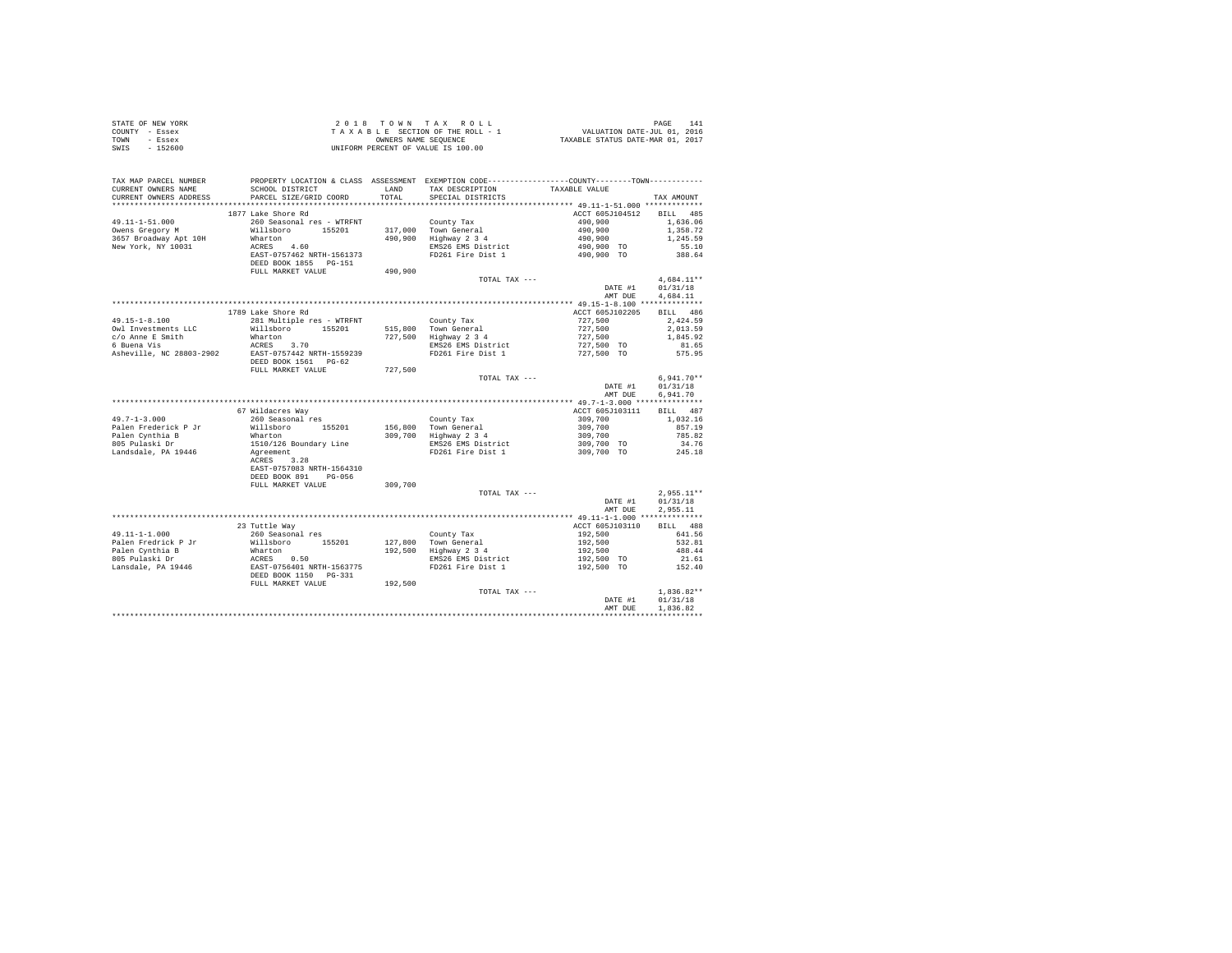| STATE OF NEW YORK | 2018 TOWN TAX ROLL                 | 142<br>PAGE                      |
|-------------------|------------------------------------|----------------------------------|
| COUNTY - Essex    | TAXABLE SECTION OF THE ROLL - 1    | VALUATION DATE-JUL 01, 2016      |
| TOWN<br>- Essex   | OWNERS NAME SEOUENCE               | TAXABLE STATUS DATE-MAR 01, 2017 |
| SWIS<br>$-152600$ | UNIFORM PERCENT OF VALUE IS 100.00 |                                  |

| TAX MAP PARCEL NUMBER<br>CURRENT OWNERS NAME<br>CURRENT OWNERS ADDRESS<br>************************* | SCHOOL DISTRICT<br>PARCEL SIZE/GRID COORD                                  | LAND<br>TOTAL | PROPERTY LOCATION & CLASS ASSESSMENT EXEMPTION CODE----------------COUNTY-------TOWN----------<br>TAX DESCRIPTION<br>SPECIAL DISTRICTS | TAXABLE VALUE   | TAX AMOUNT |
|-----------------------------------------------------------------------------------------------------|----------------------------------------------------------------------------|---------------|----------------------------------------------------------------------------------------------------------------------------------------|-----------------|------------|
|                                                                                                     | 351 Cook Rd                                                                |               |                                                                                                                                        | ACCT 605J181002 | BILL 489   |
| $48.2 - 1 - 29.000$                                                                                 | 260 Seasonal res                                                           |               | County Tax                                                                                                                             | 98,300          | 327.61     |
| Palmateer Barbara M                                                                                 | 155201<br>Willsboro                                                        | 68,900        | Town General                                                                                                                           | 98,300          | 272.08     |
| 656 S Ohioville Rd                                                                                  | Wharton                                                                    | 98,300        | Highway 2 3 4                                                                                                                          | 98,300          | 249.42     |
| Clintondale, NY 12515                                                                               | ACRES 53.59                                                                |               | EMS26 EMS District                                                                                                                     | 98,300 TO       | 11.03      |
|                                                                                                     |                                                                            |               | FD262 Fire Dist 2                                                                                                                      |                 |            |
|                                                                                                     | EAST-0741653 NRTH-1561141                                                  |               |                                                                                                                                        | 98,300 TO       | 115.43     |
|                                                                                                     | DEED BOOK 1311 PG-288                                                      |               | LT262 Whallonsburg light                                                                                                               | 98,300 TO       | 23.84      |
|                                                                                                     | FULL MARKET VALUE                                                          | 98,300        |                                                                                                                                        |                 |            |
|                                                                                                     |                                                                            |               | TOTAL TAX ---                                                                                                                          |                 | 999.41**   |
|                                                                                                     |                                                                            |               |                                                                                                                                        | DATE #1         | 01/31/18   |
|                                                                                                     |                                                                            |               |                                                                                                                                        | AMT DUE         | 999.41     |
|                                                                                                     |                                                                            |               |                                                                                                                                        |                 |            |
|                                                                                                     | 64 Daniels Rd                                                              |               |                                                                                                                                        | ACCT 605J181005 | BILL 490   |
| $48.1 - 1 - 8.221$                                                                                  | 240 Rural res                                                              |               | County Tax                                                                                                                             | 80,200          | 267.29     |
| Palmateer Donald                                                                                    | Example 155001<br>18 Brookfield<br>1794/76 Life Estate To<br>Jessie I Brit |               | 42.300 Town General                                                                                                                    | 80,200          | 221.98     |
| Palmateer Barbara                                                                                   |                                                                            | 80,200        | Highway 2 3 4                                                                                                                          | 80,200          | 203.50     |
| 656 S Ohioville Road                                                                                |                                                                            |               | EMS26 EMS District                                                                                                                     | 80,200 TO       | 9.00       |
| Clintondale, NY 12515                                                                               |                                                                            |               | FD262 Fire Dist 2                                                                                                                      | 80.200 TO       | 94.17      |
|                                                                                                     | ACRES 10.00                                                                |               |                                                                                                                                        |                 |            |
|                                                                                                     | EAST-0727575 NRTH-1563694                                                  |               |                                                                                                                                        |                 |            |
|                                                                                                     | DEED BOOK 1794 PG-76                                                       |               |                                                                                                                                        |                 |            |
|                                                                                                     | FULL MARKET VALUE                                                          | 80,200        |                                                                                                                                        |                 |            |
|                                                                                                     |                                                                            |               | TOTAL TAX ---                                                                                                                          |                 | $795.94**$ |
|                                                                                                     |                                                                            |               |                                                                                                                                        | DATE #1         | 01/31/18   |
|                                                                                                     |                                                                            |               |                                                                                                                                        | AMT DUE         | 795.94     |
|                                                                                                     |                                                                            |               |                                                                                                                                        |                 |            |
|                                                                                                     | Angier Hill Rd                                                             |               |                                                                                                                                        | ACCT 605J103112 | BILL 491   |
| $57.2 - 6 - 1.000$                                                                                  | 314 Rural vac<10                                                           |               | County Tax                                                                                                                             | 3,000           | 10.00      |
| Palmer Margaret F Willsboro                                                                         | 155201                                                                     | 3,000         | Town General                                                                                                                           | 3,000           | 8.30       |
| 1099 Sunset Dr                                                                                      | Judd                                                                       | 3,000         | Highway 2 3 4                                                                                                                          | 3,000           | 7.61       |
| Willsboro, NY 12996                                                                                 | ACRES<br>3.00                                                              |               | EMS26 EMS District                                                                                                                     | 3,000 TO        | .34        |
|                                                                                                     | EAST-0743125 NRTH-1551311                                                  |               | FD262 Fire Dist 2                                                                                                                      | 3,000 TO        | 3.52       |
|                                                                                                     | DEED BOOK 1583 PG-213                                                      |               | LT262 Whallonsburg light                                                                                                               | 3,000 TO        | .73        |
|                                                                                                     | FULL MARKET VALUE                                                          | 3,000         |                                                                                                                                        |                 |            |
|                                                                                                     |                                                                            |               | TOTAL TAX ---                                                                                                                          |                 | $30.50**$  |
|                                                                                                     |                                                                            |               |                                                                                                                                        | DATE #1         | 01/31/18   |
|                                                                                                     |                                                                            |               |                                                                                                                                        | AMT DUE         | 30.50      |
|                                                                                                     |                                                                            |               |                                                                                                                                        |                 |            |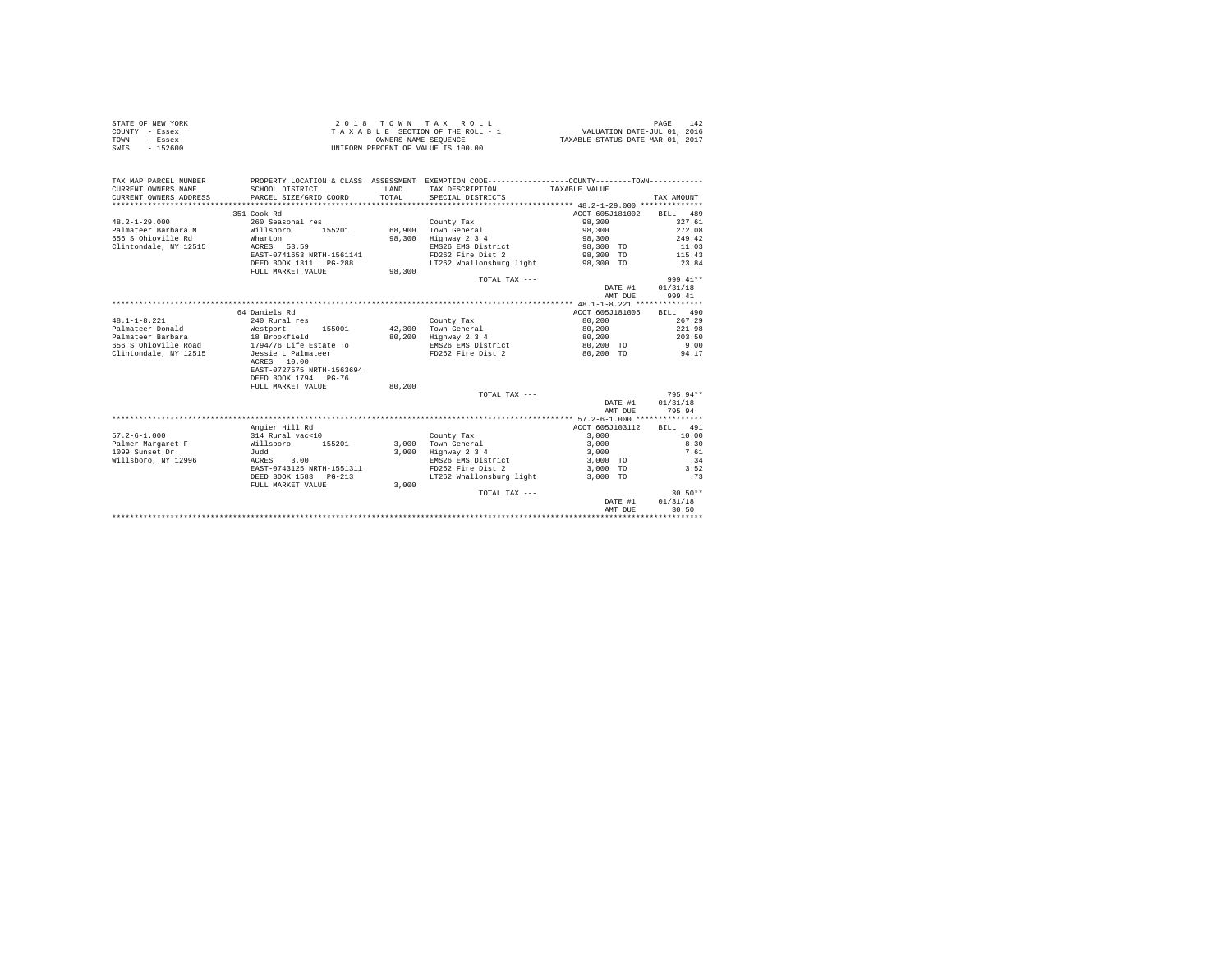| STATE OF NEW YORK | 2018 TOWN TAX ROLL                 | 143<br>PAGE                      |
|-------------------|------------------------------------|----------------------------------|
| COUNTY - Essex    | TAXABLE SECTION OF THE ROLL - 1    | VALUATION DATE-JUL 01, 2016      |
| TOWN<br>- Essex   | OWNERS NAME SEOUENCE               | TAXABLE STATUS DATE-MAR 01, 2017 |
| - 152600<br>SWIS  | UNIFORM PERCENT OF VALUE IS 100.00 |                                  |

| TAX MAP PARCEL NUMBER<br>CURRENT OWNERS NAME<br>CURRENT OWNERS ADDRESS | SCHOOL DISTRICT<br>PARCEL SIZE/GRID COORD                                                                                                                                                                                                  | LAND<br>TOTAL     | PROPERTY LOCATION & CLASS ASSESSMENT EXEMPTION CODE----------------COUNTY-------TOWN----------<br>TAX DESCRIPTION<br>SPECIAL DISTRICTS | TAXABLE VALUE                                                                               | TAX AMOUNT       |
|------------------------------------------------------------------------|--------------------------------------------------------------------------------------------------------------------------------------------------------------------------------------------------------------------------------------------|-------------------|----------------------------------------------------------------------------------------------------------------------------------------|---------------------------------------------------------------------------------------------|------------------|
| ************************                                               |                                                                                                                                                                                                                                            |                   |                                                                                                                                        |                                                                                             |                  |
|                                                                        | 1603 NYS Route 22                                                                                                                                                                                                                          |                   |                                                                                                                                        | ACCT 605J103115 BILL 492                                                                    |                  |
| $48.76 - 1 - 16.000$                                                   | 270 Mfg housing                                                                                                                                                                                                                            |                   |                                                                                                                                        | 40,400                                                                                      | 134.64           |
| Palmer Waite                                                           |                                                                                                                                                                                                                                            |                   |                                                                                                                                        |                                                                                             | 111.82           |
| c/o Robert Rivers                                                      |                                                                                                                                                                                                                                            |                   | County Tax<br>32,100 Town General<br>40,400 Highway 2 3 4                                                                              |                                                                                             | 102.51           |
| 1603 NYS Rte 22                                                        |                                                                                                                                                                                                                                            |                   |                                                                                                                                        |                                                                                             | 4.53             |
| Essex, NY 12936                                                        |                                                                                                                                                                                                                                            |                   |                                                                                                                                        |                                                                                             | 47.44            |
|                                                                        | 270 Millsboro 155201 32,100 County and the 40,400<br>Willsboro 155201 32,100 Town General 40,400<br>Priswell 40,400 Highway 2 3 4 40,400<br>278/29 Land Contract 2001<br>2825 1.10<br>2825 1001 Millsboro 15556539<br>2825 101262 Whallons |                   |                                                                                                                                        |                                                                                             | 9.80             |
|                                                                        | DEED BOOK 1278 PG-29                                                                                                                                                                                                                       |                   |                                                                                                                                        |                                                                                             |                  |
|                                                                        | FULL MARKET VALUE                                                                                                                                                                                                                          | 40,400            |                                                                                                                                        |                                                                                             |                  |
|                                                                        |                                                                                                                                                                                                                                            |                   | TOTAL TAX ---                                                                                                                          |                                                                                             | $410.74**$       |
|                                                                        |                                                                                                                                                                                                                                            |                   |                                                                                                                                        | DATE #1                                                                                     | 01/31/18         |
|                                                                        |                                                                                                                                                                                                                                            |                   |                                                                                                                                        | AMT DUE                                                                                     | 410.74           |
|                                                                        |                                                                                                                                                                                                                                            |                   |                                                                                                                                        |                                                                                             |                  |
|                                                                        | Jersey St                                                                                                                                                                                                                                  |                   |                                                                                                                                        | ACCT 605J104401                                                                             | BILL 493         |
|                                                                        |                                                                                                                                                                                                                                            |                   | County Tax                                                                                                                             | 33,500                                                                                      | 111.65           |
|                                                                        |                                                                                                                                                                                                                                            |                   |                                                                                                                                        | 33,500                                                                                      | 92.72            |
|                                                                        |                                                                                                                                                                                                                                            |                   |                                                                                                                                        | 33,500<br>33,500 TO                                                                         | 85.00            |
|                                                                        |                                                                                                                                                                                                                                            |                   | 33,500 Town General<br>33,500 Highway 2 3 4<br>EMS26 EMS District                                                                      |                                                                                             | 3.76             |
|                                                                        |                                                                                                                                                                                                                                            |                   | FD262 Fire Dist 2                                                                                                                      | 33,500 TO                                                                                   | 39.34            |
|                                                                        | FULL MARKET VALUE                                                                                                                                                                                                                          | 33,500            |                                                                                                                                        |                                                                                             |                  |
|                                                                        |                                                                                                                                                                                                                                            |                   | TOTAL TAX ---                                                                                                                          |                                                                                             | $332.47**$       |
|                                                                        |                                                                                                                                                                                                                                            |                   |                                                                                                                                        |                                                                                             | DATE #1 01/31/18 |
|                                                                        |                                                                                                                                                                                                                                            |                   |                                                                                                                                        | AMT DUE                                                                                     | 332.47           |
|                                                                        |                                                                                                                                                                                                                                            |                   |                                                                                                                                        |                                                                                             |                  |
|                                                                        | 1913 Jersey St                                                                                                                                                                                                                             |                   |                                                                                                                                        | ACCT 605J100902                                                                             | BILL 494         |
|                                                                        |                                                                                                                                                                                                                                            |                   | County Tax                                                                                                                             | 46,200                                                                                      | 153.97           |
|                                                                        |                                                                                                                                                                                                                                            |                   | 26,400 Town General                                                                                                                    | 46,200                                                                                      | 127.87           |
|                                                                        |                                                                                                                                                                                                                                            |                   | 26,400 Town General<br>46,200 Highway 2 3 4<br>EMS26 EMS District                                                                      | 46,200                                                                                      | 117.23           |
|                                                                        |                                                                                                                                                                                                                                            |                   |                                                                                                                                        | 46,200 TO                                                                                   | 5.19             |
|                                                                        | 39.4-1-48.000<br>Parker Edward H Mestport Henry Henry 155001<br>Parker Johanne L 10 Horokfield<br>297 Fort Edward Rd ACRES 11.40<br>S Glens Palls, NY 12803<br>RAST-0732610 NRTH-1569008                                                   |                   | FD262 Fire Dist 2                                                                                                                      | 46,200 TO                                                                                   | 54.25            |
|                                                                        | DEED BOOK 1715 PG-86                                                                                                                                                                                                                       |                   |                                                                                                                                        |                                                                                             |                  |
|                                                                        | FULL MARKET VALUE                                                                                                                                                                                                                          | 46,200            |                                                                                                                                        |                                                                                             |                  |
|                                                                        |                                                                                                                                                                                                                                            |                   | TOTAL TAX ---                                                                                                                          |                                                                                             | 458.51**         |
|                                                                        |                                                                                                                                                                                                                                            |                   |                                                                                                                                        | DATE #1                                                                                     | 01/31/18         |
|                                                                        |                                                                                                                                                                                                                                            |                   |                                                                                                                                        | AMT DUE                                                                                     | 458.51           |
|                                                                        |                                                                                                                                                                                                                                            |                   |                                                                                                                                        |                                                                                             |                  |
|                                                                        | 14 Rock Way                                                                                                                                                                                                                                |                   |                                                                                                                                        | ACCT 605J103207                                                                             | BILL 495         |
|                                                                        |                                                                                                                                                                                                                                            |                   | County Tax<br>126,700 Town General                                                                                                     |                                                                                             | 672.55           |
|                                                                        |                                                                                                                                                                                                                                            |                   |                                                                                                                                        |                                                                                             | 558.55           |
|                                                                        | 49.11-1-14.000<br>Parsons Edward D Jr Trus (1911 short of 155201<br>14 Rock Way<br>16 Rock Way 12936<br>Basex, NY 12936<br>Parson Commence (1911 2011 0017)<br>Parson Commence (1911 2011 0017)                                            |                   | 201,800 Highway 2 3 4<br>EMS26 EMS District                                                                                            | $\begin{array}{r} 201,800 \\ 201,800 \\ 201,800 \\ 201,800 \\ 201,800 \\ 70 \\ \end{array}$ | 512.04<br>22.65  |
|                                                                        |                                                                                                                                                                                                                                            |                   | FD261 Fire Dist 1                                                                                                                      |                                                                                             | 159.76           |
|                                                                        |                                                                                                                                                                                                                                            |                   | LT261 Essex light 201,800 TO                                                                                                           | 201,800 TO                                                                                  | 16.21            |
|                                                                        | PRIOR OWNER ON 3/01/2017<br>PEED BOOK 917 PG-250<br>Parsons Edward D Jr Trus FULL MARKET VALUE                                                                                                                                             | $G - 250$ 201,800 |                                                                                                                                        |                                                                                             |                  |
|                                                                        |                                                                                                                                                                                                                                            |                   | TOTAL TAX ---                                                                                                                          |                                                                                             | $1,941.76**$     |
|                                                                        |                                                                                                                                                                                                                                            |                   |                                                                                                                                        | DATE #1                                                                                     | 01/31/18         |
|                                                                        |                                                                                                                                                                                                                                            |                   |                                                                                                                                        | AMT DUE                                                                                     | 1.941.76         |
|                                                                        |                                                                                                                                                                                                                                            |                   |                                                                                                                                        |                                                                                             |                  |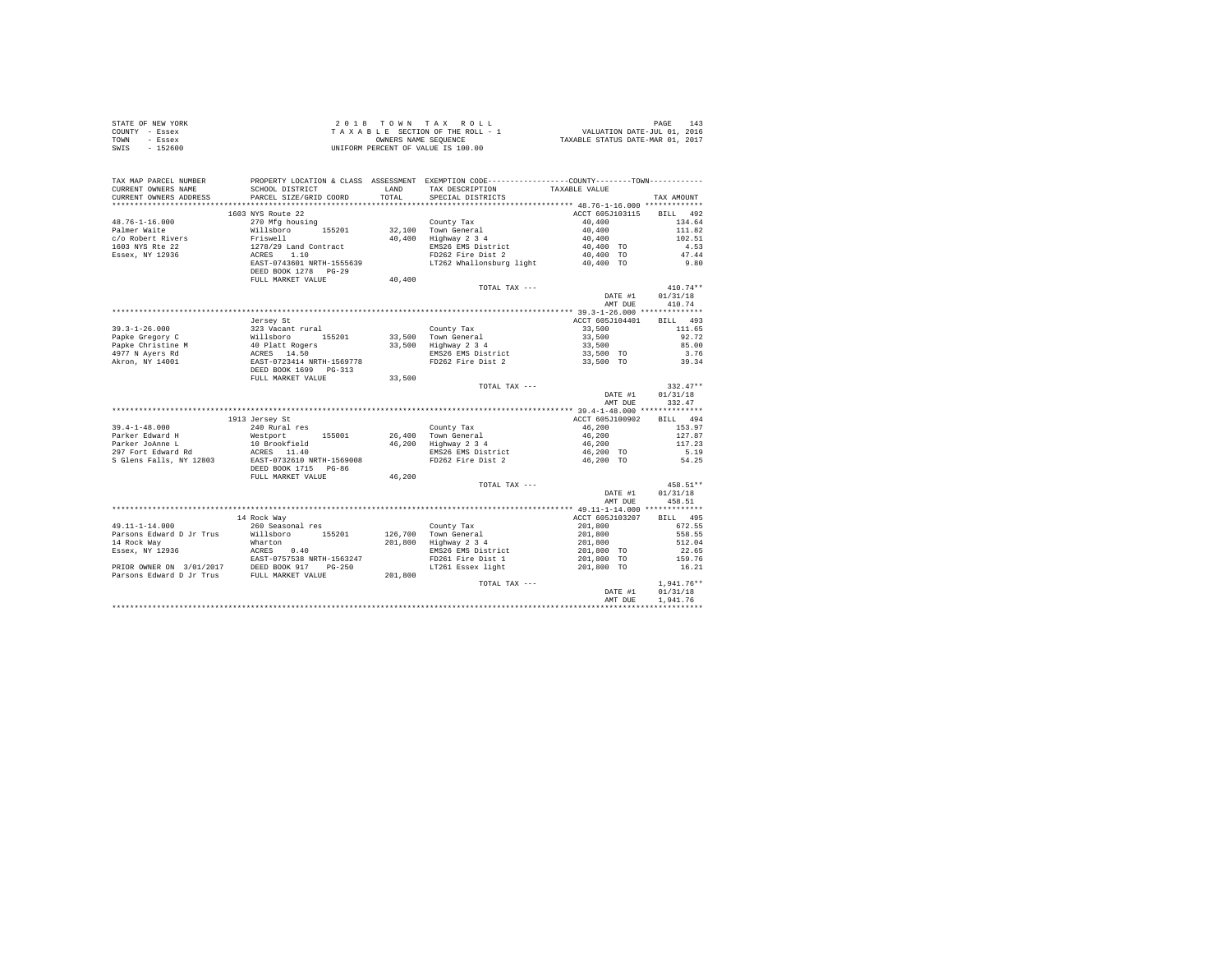| STATE OF NEW YORK | 2018 TOWN TAX ROLL                 | 144<br>PAGE                      |
|-------------------|------------------------------------|----------------------------------|
| COUNTY - Essex    | TAXABLE SECTION OF THE ROLL - 1    | VALUATION DATE-JUL 01, 2016      |
| TOWN<br>- Essex   | OWNERS NAME SEOUENCE               | TAXABLE STATUS DATE-MAR 01, 2017 |
| - 152600<br>SWIS  | UNIFORM PERCENT OF VALUE IS 100.00 |                                  |

| TAX MAP PARCEL NUMBER<br>CURRENT OWNERS NAME<br>CURRENT OWNERS ADDRESS   | SCHOOL DISTRICT<br>PARCEL SIZE/GRID COORD           | LAND<br>TOTAL | PROPERTY LOCATION & CLASS ASSESSMENT EXEMPTION CODE---------------COUNTY-------TOWN---------<br>TAX DESCRIPTION<br>SPECIAL DISTRICTS | TAXABLE VALUE   |         | TAX AMOUNT               |
|--------------------------------------------------------------------------|-----------------------------------------------------|---------------|--------------------------------------------------------------------------------------------------------------------------------------|-----------------|---------|--------------------------|
|                                                                          |                                                     |               |                                                                                                                                      |                 |         |                          |
|                                                                          | School St                                           |               |                                                                                                                                      | ACCT 605Z013001 |         | BILL 496                 |
| $40.3 - 3 - 17.132$                                                      | 105 Vac farmland                                    |               | AG DIST C 41720                                                                                                                      | 30,529          | 30.529  |                          |
| Pataki George E                                                          | Willsboro<br>155201                                 |               | 45,800 County Tax                                                                                                                    | 15,271          |         | 50.89                    |
| Pataki Elizabeth R                                                       | Potts<br>ACRES 33.16                                |               | 45,800 Town General                                                                                                                  | 15,271          |         | 42.27                    |
| 1017 Rt 9-D                                                              |                                                     |               | Highway 2 3 4                                                                                                                        | 15,271          |         | 38.75                    |
| Garrison, NY 10524                                                       | EAST-0755123 NRTH-1569194<br>DEED BOOK 1677 PG-188  |               | EMS26 EMS District                                                                                                                   | 45,800 TO       |         | 5.14                     |
|                                                                          |                                                     |               | FD261 Fire Dist 1                                                                                                                    | 45,800 TO       |         | 36.26                    |
| MAY BE SUBJECT TO PAYMENT FULL MARKET VALUE<br>UNDER AGDIST LAW TIL 2021 |                                                     |               | 45,800 LT261 Essex light                                                                                                             | 45,800 TO       |         | 3.68                     |
|                                                                          |                                                     |               | TOTAL TAX ---                                                                                                                        |                 |         | $176.99**$               |
|                                                                          |                                                     |               |                                                                                                                                      |                 | DATE #1 | 01/31/18                 |
|                                                                          |                                                     |               |                                                                                                                                      |                 | AMT DUE | 176.99                   |
|                                                                          |                                                     |               |                                                                                                                                      |                 |         |                          |
|                                                                          | Lake Shore Rd                                       |               |                                                                                                                                      |                 |         | ACCT 605J101214 BILL 497 |
| $40.81 - 3 - 3.001$                                                      | 311 Res vac land - WTRFNT                           |               | County Tax                                                                                                                           | 81,600          |         | 271.95                   |
| Pataki George E                                                          | Willsboro<br>155201                                 |               | 81,600 Town General                                                                                                                  | 81,600          |         | 225.85                   |
| 1017 Rte 9D                                                              | Potts<br>ACRES       0.20  BANK1STARSG              |               | 81,600 Highway 2 3 4                                                                                                                 | 81,600          |         | 207.05                   |
| Garrison, NY 10524                                                       |                                                     |               | EMS26 EMS District                                                                                                                   | 81,600 TO       |         | 9.16                     |
|                                                                          | EAST-0757177 NRTH-1568197                           |               | FD261 Fire Dist 1                                                                                                                    | 81,600 TO       |         | 64.60                    |
|                                                                          | DEED BOOK 1350 PG-47                                |               | LT261 Essex light                                                                                                                    | 81,600 TO       |         | 6.55                     |
|                                                                          | FULL MARKET VALUE                                   |               | 81,600 WB261 Water B&I                                                                                                               | 81,600 TO C     |         | 21.35                    |
|                                                                          |                                                     |               | TOTAL TAX ---                                                                                                                        |                 |         | $806.51**$               |
|                                                                          |                                                     |               |                                                                                                                                      |                 | DATE #1 | 01/31/18                 |
|                                                                          |                                                     |               |                                                                                                                                      |                 | AMT DUE | 806.51                   |
|                                                                          |                                                     |               |                                                                                                                                      |                 |         |                          |
|                                                                          | 8 Farm Way                                          |               |                                                                                                                                      | ACCT 605J101213 |         | BILL 498                 |
| $49.1 - 1 - 12.000$                                                      | 120 Field crops - WTRFNT                            |               | AG. BLDG. 41700                                                                                                                      | 24,252          | 24,252  |                          |
| Pataki George E                                                          | Willsboro<br>155201                                 |               | 1160,500 AG DIST C 41720                                                                                                             | 264,560         | 264,560 |                          |
| 1017 Rte 9D                                                              | Potts                                               |               | 1768,400 AG. IMPMNT 42100                                                                                                            | 32,268 32,268   |         |                          |
| Garrison, NY 10524                                                       | 1376/276&279                                        |               | County Tax                                                                                                                           | 1447,320        |         | 4.823.58                 |
|                                                                          | 300.4ac                                             |               | Town General                                                                                                                         | 1447.320        |         | 4.005.92                 |
|                                                                          | MAY BE SUBJECT TO PAYMENT ACRES 300.40 BANK1STARSG  |               | Highway 2 3 4                                                                                                                        | 1447.320        |         | 3,672.36                 |
|                                                                          | UNDER AGDIST LAW TIL 2024 EAST-0755052 NRTH-1566960 |               | EMS26 EMS District                                                                                                                   | 1736,132 TO     |         | 194.86                   |
|                                                                          | DEED BOOK 1350 PG-47                                |               | 32.268 EX                                                                                                                            |                 |         |                          |
|                                                                          | FULL MARKET VALUE                                   |               | 1768,400 FD261 Fire Dist 1                                                                                                           |                 |         | 1736, 132 TO 1, 374.47   |
|                                                                          |                                                     |               | 32.268 EX                                                                                                                            |                 |         |                          |
|                                                                          |                                                     |               | LT261 Essex light                                                                                                                    | 1736,132 TO     |         | 139.45                   |
|                                                                          |                                                     |               | 32.268 EX                                                                                                                            |                 |         |                          |
|                                                                          |                                                     |               | WB261 Water B&I                                                                                                                      | 1736,132 TO C   |         | 454.17                   |
|                                                                          |                                                     |               | 32,268 EX                                                                                                                            |                 |         |                          |
|                                                                          |                                                     |               | TOTAL TAX ---                                                                                                                        |                 |         | 14,664.81**              |
|                                                                          |                                                     |               |                                                                                                                                      |                 | DATE #1 | 01/31/18                 |
|                                                                          |                                                     |               |                                                                                                                                      |                 | AMT DUE | 14,664.81                |
|                                                                          |                                                     |               |                                                                                                                                      |                 |         |                          |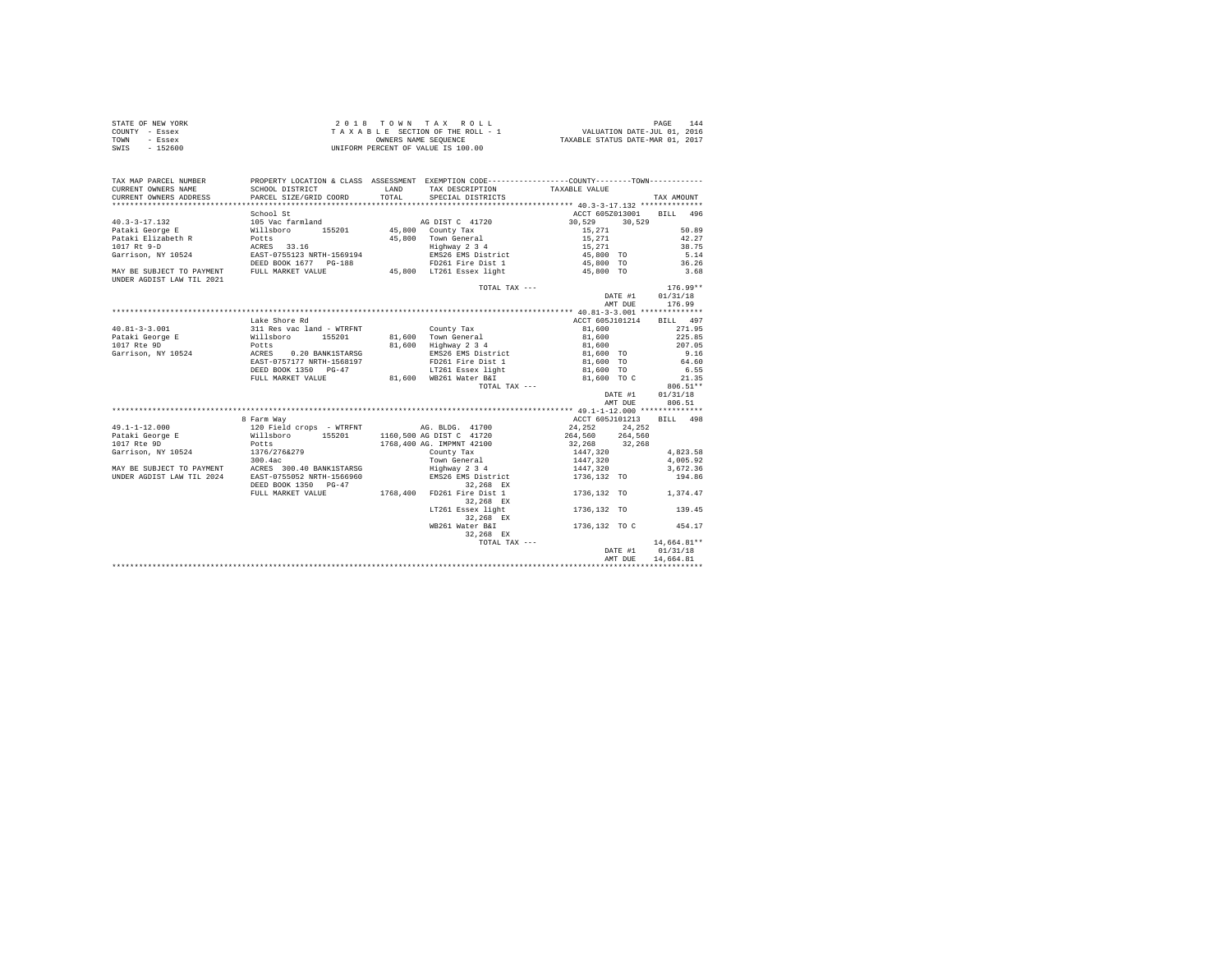| STATE OF NEW YORK | 2018 TOWN TAX ROLL                 | 145<br>PAGE                      |
|-------------------|------------------------------------|----------------------------------|
| COUNTY - Essex    | TAXABLE SECTION OF THE ROLL - 1    | VALUATION DATE-JUL 01, 2016      |
| TOWN<br>- Essex   | OWNERS NAME SEOUENCE               | TAXABLE STATUS DATE-MAR 01, 2017 |
| SWIS<br>$-152600$ | UNIFORM PERCENT OF VALUE IS 100.00 |                                  |

| TAX MAP PARCEL NUMBER                                                                         |                           |         | PROPERTY LOCATION & CLASS ASSESSMENT EXEMPTION CODE----------------COUNTY-------TOWN---------- |                      |              |
|-----------------------------------------------------------------------------------------------|---------------------------|---------|------------------------------------------------------------------------------------------------|----------------------|--------------|
| CURRENT OWNERS NAME                                                                           | SCHOOL DISTRICT           | LAND    | TAX DESCRIPTION                                                                                | TAXABLE VALUE        |              |
| CURRENT OWNERS ADDRESS                                                                        | PARCEL SIZE/GRID COORD    | TOTAL   | SPECIAL DISTRICTS                                                                              |                      | TAX AMOUNT   |
|                                                                                               |                           |         |                                                                                                |                      |              |
|                                                                                               | Farm Way                  |         |                                                                                                | ACCT 605J101301      | BILL 499     |
| $49.1 - 1 - 13.000$                                                                           | 105 Vac farmland          |         | AG DIST C 41720                                                                                | 64, 315 64, 315      |              |
| Pataki George E Willsboro                                                                     | 155201                    |         | 103,200 County Tax                                                                             | 38,885               | 129.59       |
| 1017 Rte 9D                                                                                   | Wharton                   |         | 103,200 Town General                                                                           | 38,885               | 107.63       |
| Garrison, NY 10524                                                                            | ACRES 77.40 BANK1STARSG   |         | $Highway$ 2 3 4                                                                                | 38,885               | 98.66        |
|                                                                                               | EAST-0755133 NRTH-1565295 |         | EMS26 EMS District                                                                             | 103,200 TO           | 11.58        |
| MAY BE SUBJECT TO PAYMENT DEED BOOK 1350 PG-47<br>UNDER AGDIST LAW TIL 2021 FULL MARKET VALUE |                           |         | FD261 Fire Dist 1                                                                              | $103, 200$ TO        | 81.70        |
|                                                                                               |                           |         | 103,200 LT261 Essex light                                                                      | 103,200 TO           | 8.29         |
|                                                                                               |                           |         | WB261 Water B&I                                                                                | 103,200 TO C         | 27.00        |
|                                                                                               |                           |         | TOTAL TAX ---                                                                                  |                      | $464.45**$   |
|                                                                                               |                           |         |                                                                                                | DATE #1              | 01/31/18     |
|                                                                                               |                           |         |                                                                                                | AMT DUE              | 464.45       |
|                                                                                               |                           |         |                                                                                                |                      |              |
|                                                                                               | 2733 NYS Route 22         |         |                                                                                                | ACCT 605J103208      | BILL 500     |
| $40.65 - 2 - 7.100$                                                                           | 210 1 Family Res          |         | County Tax                                                                                     | 220,000              | 733.21       |
| Peden Kristen E                                                                               | Willsboro 155201          |         | 58.800 Town General                                                                            | 220,000              | 608.92       |
| Peden Michael A                                                                               | Hicks                     |         | 220,000 Highway 2 3 4                                                                          | 220,000              | 558.22       |
| c/o Douglas D Peden                                                                           | 1500/273 Life use to      |         | EMS26 EMS District                                                                             | 220,000 TO           | 24.69        |
| 2733 NYS Rte 22                                                                               | Douglas D Peden           |         | FD261 Fire Dist 1                                                                              | 220,000 TO 174.17    |              |
| PO Box 3                                                                                      | ACRES 0.32                |         | LT261 Essex light                                                                              | 220,000 TO           | 17.67        |
| Essex, NY 12936-0003                                                                          | EAST-0756565 NRTH-1572212 |         |                                                                                                |                      |              |
|                                                                                               | DEED BOOK 1500 PG-273     |         |                                                                                                |                      |              |
|                                                                                               | FULL MARKET VALUE         | 220,000 |                                                                                                |                      |              |
|                                                                                               |                           |         | TOTAL TAX ---                                                                                  |                      | $2,116.88**$ |
|                                                                                               |                           |         |                                                                                                | DATE #1              | 01/31/18     |
|                                                                                               |                           |         |                                                                                                | AMT DUE              | 2,116.88     |
|                                                                                               |                           |         |                                                                                                |                      |              |
|                                                                                               | 417 Leaning Rd            |         |                                                                                                | ACCT 605J100509      | BILL 501     |
| $39.4 - 1 - 39.000$                                                                           | 260 Seasonal res          |         | County Tax                                                                                     | 24,000               | 79.99        |
| Peden Michael A                                                                               | 155201<br>Willsboro       |         | 11,400 Town General                                                                            | $24,000$<br>$24,000$ | 66.43        |
| 1195 Middle Rd                                                                                | Potts                     |         | 24,000 Highway 2 3 4                                                                           |                      | 60.90        |
| Willsboro, NY 12996                                                                           | Bk 930 Pg 337 (Corr Deed) |         | EMS26 EMS District 24.000 TO                                                                   |                      | 2.69         |
|                                                                                               | ACRES<br>0.40             |         | FD261 Fire Dist 1                                                                              | 24,000 TO            | 19.00        |
|                                                                                               | EAST-0742571 NRTH-1569399 |         |                                                                                                |                      |              |
|                                                                                               | DEED BOOK 1158 PG-79      |         |                                                                                                |                      |              |
|                                                                                               | FULL MARKET VALUE         | 24,000  |                                                                                                |                      |              |
|                                                                                               |                           |         | TOTAL TAX ---                                                                                  |                      | $229.01**$   |
|                                                                                               |                           |         |                                                                                                | DATE #1              | 01/31/18     |
|                                                                                               |                           |         |                                                                                                | AMT DUE              | 229.01       |
|                                                                                               |                           |         |                                                                                                |                      |              |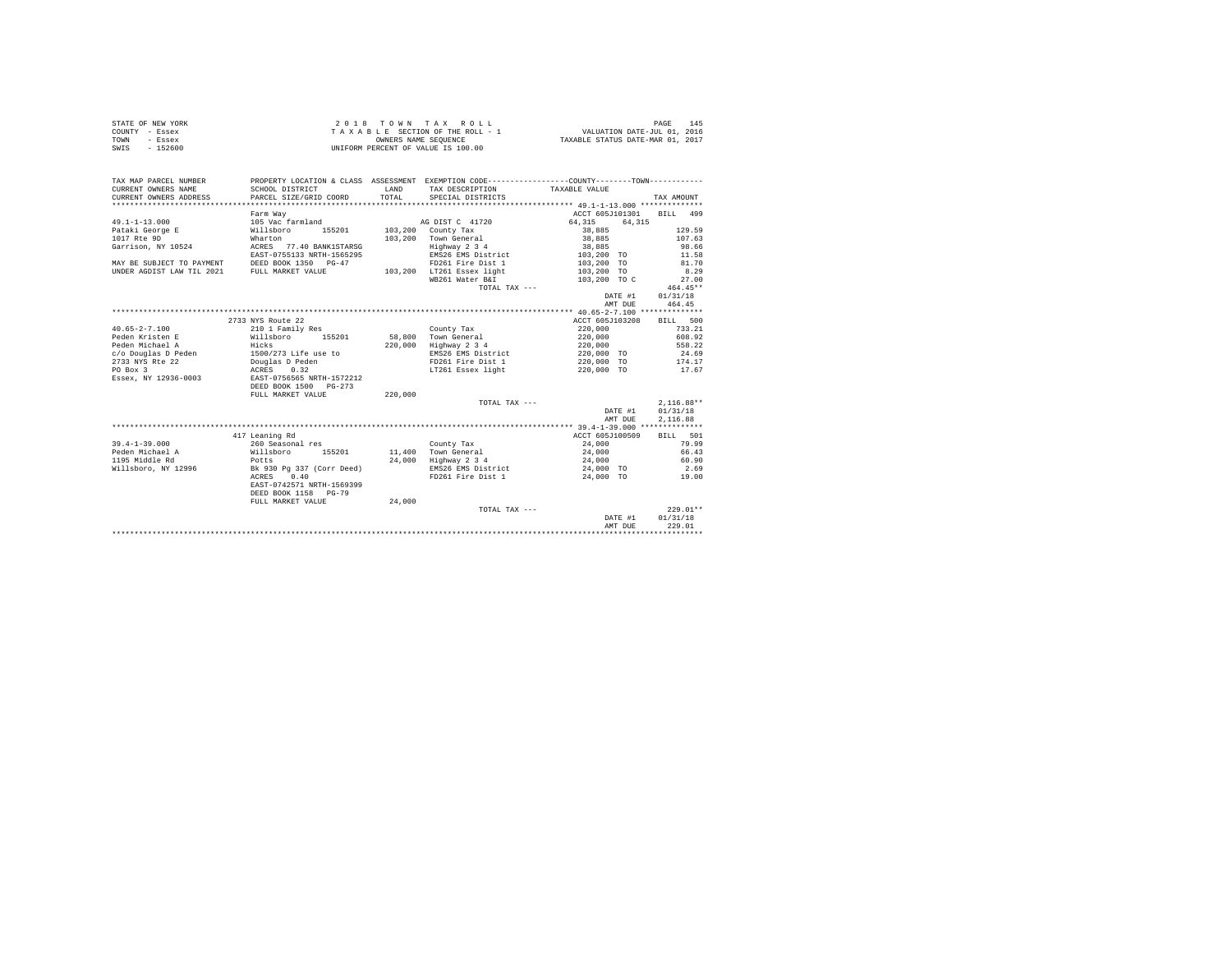| STATE OF NEW YORK | 2018 TOWN TAX ROLL                 | 146<br>PAGE                      |
|-------------------|------------------------------------|----------------------------------|
| COUNTY - Essex    | TAXABLE SECTION OF THE ROLL - 1    | VALUATION DATE-JUL 01, 2016      |
| TOWN<br>- Essex   | OWNERS NAME SEOUENCE               | TAXABLE STATUS DATE-MAR 01, 2017 |
| $-152600$<br>SWIS | UNIFORM PERCENT OF VALUE IS 100.00 |                                  |

| TAX MAP PARCEL NUMBER<br>CURRENT OWNERS NAME<br>CURRENT OWNERS ADDRESS | SCHOOL DISTRICT<br>PARCEL SIZE/GRID COORD                      | <b>T.AND</b><br>TOTAL | PROPERTY LOCATION & CLASS ASSESSMENT EXEMPTION CODE----------------COUNTY-------TOWN----------<br>TAX DESCRIPTION<br>SPECIAL DISTRICTS | TAXABLE VALUE            | TAX AMOUNT           |
|------------------------------------------------------------------------|----------------------------------------------------------------|-----------------------|----------------------------------------------------------------------------------------------------------------------------------------|--------------------------|----------------------|
|                                                                        | 493 Brookfield Rd                                              |                       |                                                                                                                                        | ACCT 605J102815 BILL 502 |                      |
| $48.1 - 1 - 24.100$                                                    | 240 Rural res                                                  |                       | County Tax                                                                                                                             | 132,200                  | 440.59               |
| Peracca Sara B                                                         |                                                                |                       | 41.000 Town General                                                                                                                    | 132,200                  | 365.91               |
| Estrada Torri J                                                        | Westport 155001<br>4 Platt Rogers<br>1619/292-Rel of Est Tx Li |                       | 132,200 Highway 2 3 4                                                                                                                  | 132,200                  | 335.44               |
| 622 Liberty St                                                         |                                                                |                       | EMS26 EMS District                                                                                                                     | 132.200 TO 14.84         |                      |
| Petaluma, CA 94952                                                     | ACRES 10.04                                                    |                       | FD262 Fire Dist 2                                                                                                                      | 132,200 TO 155.23        |                      |
|                                                                        | EAST-0732848 NRTH-1562905<br>DEED BOOK 1857 PG-173             |                       |                                                                                                                                        |                          |                      |
|                                                                        | FULL MARKET VALUE                                              | 132,200               |                                                                                                                                        |                          |                      |
|                                                                        |                                                                |                       | TOTAL TAX ---                                                                                                                          |                          | $1.312.01**$         |
|                                                                        |                                                                |                       |                                                                                                                                        | DATE #1<br>AMT DUE       | 01/31/18<br>1,312.01 |
|                                                                        |                                                                |                       |                                                                                                                                        |                          |                      |
|                                                                        | 2719 NYS Route 22                                              |                       |                                                                                                                                        | ACCT 605J102915          | BTLL 503             |
| $40.65 - 2 - 2.000$                                                    | 210 1 Family Res                                               |                       | County Tax                                                                                                                             | 119,800                  | 399.27               |
| Pero Joel                                                              | Willsboro 155201                                               |                       | 58,500 Town General                                                                                                                    | 119,800                  | 331.58               |
| Harris-Pero Megan<br>4 Frinn Ct                                        | Hicks                                                          | 119,800               | Highway 2 3 4                                                                                                                          | 119,800                  | 303.97               |
| 4 Erinn Ct                                                             | 1650/178-Sewer Easement                                        |                       | EMS26 EMS District                                                                                                                     | 119,800 TO               | 13.45                |
| Gansevoort, NY 12831                                                   | ACRES<br>0.30                                                  |                       | FD261 Fire Dist 1                                                                                                                      | 119,800 TO               | 94.84                |
|                                                                        | EAST-0756229 NRTH-1572068                                      |                       | LT261 Essex light                                                                                                                      | 119,800 TO               | 9.62                 |
| PRIOR OWNER ON 3/01/2017                                               | DEED BOOK 1868 PG-82                                           |                       |                                                                                                                                        |                          |                      |
| Fannie Mae                                                             | FULL MARKET VALUE                                              | 119,800               |                                                                                                                                        |                          |                      |
|                                                                        |                                                                |                       | TOTAL TAX ---                                                                                                                          |                          | $1.152.73**$         |
|                                                                        |                                                                |                       |                                                                                                                                        | DATE #1                  | 01/31/18             |
|                                                                        |                                                                |                       |                                                                                                                                        | AMT DUE                  | 1,152.73             |
|                                                                        |                                                                |                       |                                                                                                                                        |                          |                      |
|                                                                        | 137 Christian Rd                                               |                       |                                                                                                                                        | ACCT 605J102608          | RTLL 504             |
| $49.3 - 2 - 2.110$                                                     | 120 Field crops                                                |                       | AG DIST C 41720                                                                                                                        | 56.776<br>56,776         |                      |
| Perry Robert W                                                         | Willsboro 155201                                               |                       | 109,100 County Tax                                                                                                                     | 74,224                   | 247.37               |
| 310 Christian Rd                                                       | Wharton                                                        |                       | 131,000 Town General<br>Highway 2 3 4                                                                                                  | 74.224                   | 205.44               |
| Essex, NY 12936                                                        | ACRES 84.10                                                    |                       |                                                                                                                                        | 74,224                   | 188.33               |
|                                                                        | EAST-0745800 NRTH-1558754                                      |                       | EMS26 EMS District                                                                                                                     | 131,000 TO               | 14.70                |
| MAY BE SUBJECT TO PAYMENT                                              | DEED BOOK 697<br>PG-064                                        |                       | FD262 Fire Dist 2                                                                                                                      | 131,000 TO               | 153.83               |
| UNDER AGDIST LAW TIL 2021                                              | FULL MARKET VALUE                                              |                       | 131,000 LT262 Whallonsburg light                                                                                                       | 131,000 TO               | 31.78                |
|                                                                        |                                                                |                       | TOTAL TAX $---$                                                                                                                        |                          | 841.45**             |
|                                                                        |                                                                |                       |                                                                                                                                        | DATE #1                  | 01/31/18             |
|                                                                        |                                                                |                       |                                                                                                                                        | AMT DUE                  | 841.45               |
|                                                                        |                                                                |                       |                                                                                                                                        |                          |                      |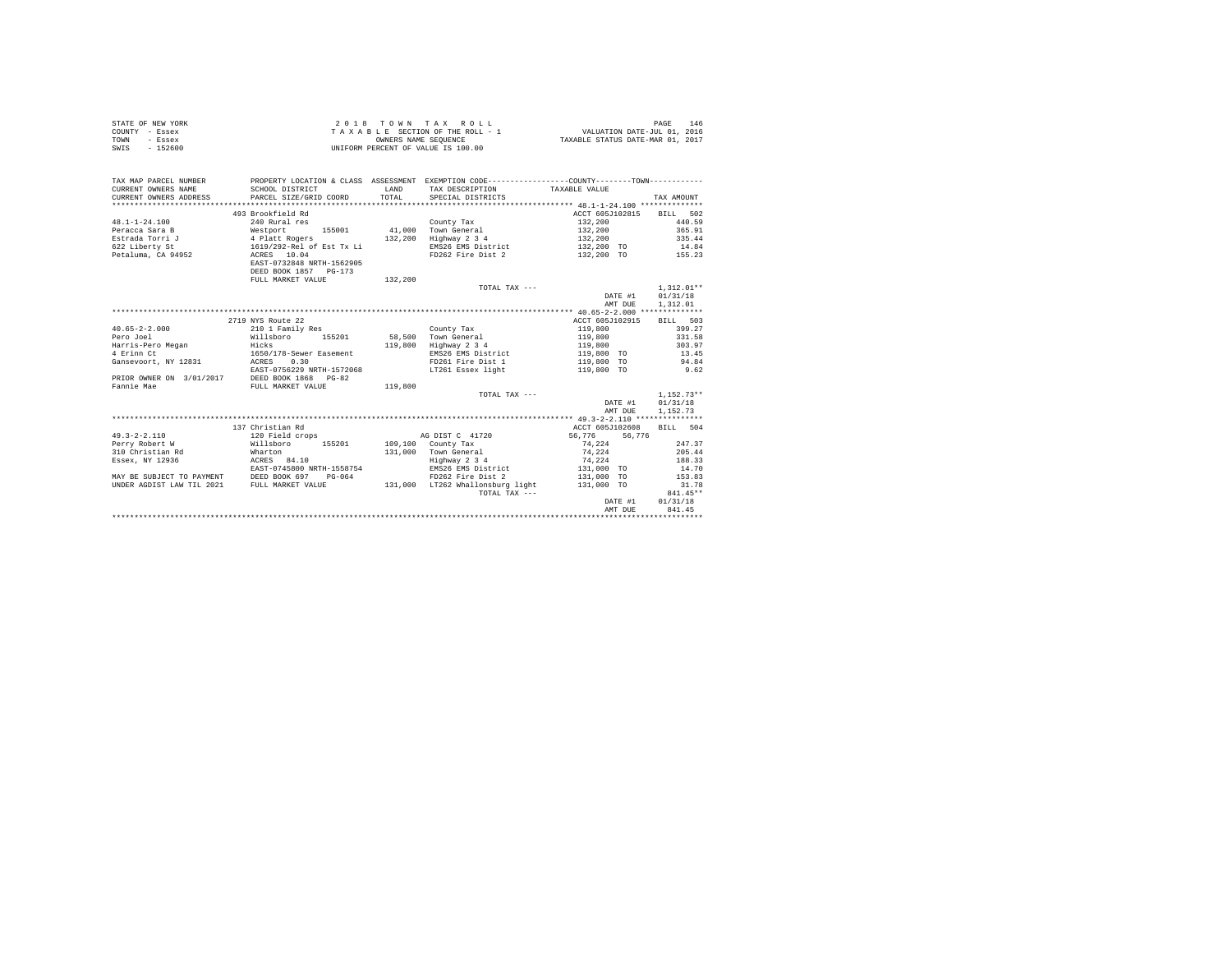| STATE OF NEW YORK | 2018 TOWN TAX ROLL                 | 147<br>PAGE                      |
|-------------------|------------------------------------|----------------------------------|
| COUNTY - Essex    | TAXABLE SECTION OF THE ROLL - 1    | VALUATION DATE-JUL 01, 2016      |
| TOWN<br>- Essex   | OWNERS NAME SEOUENCE               | TAXABLE STATUS DATE-MAR 01, 2017 |
| $-152600$<br>SWIS | UNIFORM PERCENT OF VALUE IS 100.00 |                                  |

| TAX MAP PARCEL NUMBER<br>CURRENT OWNERS NAME<br>CURRENT OWNERS ADDRESS                                                                                                                                                                                                                                         | SCHOOL DISTRICT<br>PARCEL SIZE/GRID COORD | LAND<br>TOTAL. | PROPERTY LOCATION & CLASS ASSESSMENT EXEMPTION CODE---------------COUNTY--------TOWN----------<br>TAX DESCRIPTION TAXABLE VALUE<br>SPECIAL DISTRICTS |                              |         | TAX AMOUNT   |        |
|----------------------------------------------------------------------------------------------------------------------------------------------------------------------------------------------------------------------------------------------------------------------------------------------------------------|-------------------------------------------|----------------|------------------------------------------------------------------------------------------------------------------------------------------------------|------------------------------|---------|--------------|--------|
|                                                                                                                                                                                                                                                                                                                | 304 Christian Rd                          |                |                                                                                                                                                      | ACCT 605J103210 BILL 505     |         |              |        |
| $49.3 - 2 - 7.000$                                                                                                                                                                                                                                                                                             | 120 Field crops                           |                | AG DIST C 41720                                                                                                                                      |                              |         |              |        |
| Perry Robert W Willsboro 155201 98,800 County Tax                                                                                                                                                                                                                                                              |                                           |                |                                                                                                                                                      | $30,096$ $30,096$<br>219,504 |         | 731.56       |        |
|                                                                                                                                                                                                                                                                                                                |                                           |                |                                                                                                                                                      |                              |         |              |        |
|                                                                                                                                                                                                                                                                                                                |                                           |                | 249,600 Town General 219,504<br>Highway 2 3 4 219,504                                                                                                |                              |         |              |        |
|                                                                                                                                                                                                                                                                                                                |                                           |                |                                                                                                                                                      |                              |         |              |        |
|                                                                                                                                                                                                                                                                                                                | ACRES 54.30                               |                | FD261 Fire Dist 1 249,600 TO 197.60                                                                                                                  |                              |         |              |        |
| MAY BE SUBJECT TO PAYMENT                                                                                                                                                                                                                                                                                      | EAST-0748570 NRTH-1558456                 |                |                                                                                                                                                      |                              |         |              |        |
| UNDER AGDIST LAW TIL 2021 DEED BOOK 1523 PG-314                                                                                                                                                                                                                                                                |                                           |                |                                                                                                                                                      |                              |         |              |        |
|                                                                                                                                                                                                                                                                                                                | FULL MARKET VALUE                         | 249,600        |                                                                                                                                                      |                              |         |              |        |
|                                                                                                                                                                                                                                                                                                                |                                           |                | TOTAL TAX ---                                                                                                                                        |                              |         | $2.121.68**$ |        |
|                                                                                                                                                                                                                                                                                                                |                                           |                |                                                                                                                                                      |                              | DATE #1 | 01/31/18     |        |
|                                                                                                                                                                                                                                                                                                                |                                           |                |                                                                                                                                                      |                              |         | 2.121.68     |        |
|                                                                                                                                                                                                                                                                                                                |                                           |                |                                                                                                                                                      |                              | AMT DUE |              |        |
|                                                                                                                                                                                                                                                                                                                |                                           |                |                                                                                                                                                      |                              |         |              |        |
|                                                                                                                                                                                                                                                                                                                | 310 Christian Rd                          |                |                                                                                                                                                      | ACCT 605J103211              |         | BTLL 506     |        |
| $49.3 - 2 - 8.100$                                                                                                                                                                                                                                                                                             | 120 Field crops                           |                | AG DIST C 41720 55.765 55.765                                                                                                                        |                              |         |              |        |
|                                                                                                                                                                                                                                                                                                                |                                           |                | 124,700 County Tax<br>253,200 Town General<br>Highway 2 3 4                                                                                          | $\frac{197}{197}$ , 435      |         | 658.00       |        |
|                                                                                                                                                                                                                                                                                                                |                                           |                |                                                                                                                                                      | 197,435                      |         |              | 546.46 |
|                                                                                                                                                                                                                                                                                                                |                                           |                |                                                                                                                                                      | 197,435                      |         |              | 500.96 |
| Essex, NY 12936                                                                                                                                                                                                                                                                                                | EAST-0749800 NRTH-1558562                 |                | EMS26 EMS District 253,200 TO 28.42                                                                                                                  |                              |         |              |        |
|                                                                                                                                                                                                                                                                                                                | DEED BOOK 1203 PG-55                      | $-55$ 253,200  | FD261 Fire Dist 1                                                                                                                                    | 253,200 TO                   |         |              | 200.45 |
| MAY BE SUBJECT TO PAYMENT FULL MARKET VALUE                                                                                                                                                                                                                                                                    |                                           |                |                                                                                                                                                      |                              |         |              |        |
| UNDER AGDIST LAW TIL 2021                                                                                                                                                                                                                                                                                      |                                           |                |                                                                                                                                                      |                              |         |              |        |
|                                                                                                                                                                                                                                                                                                                |                                           |                | TOTAL TAX ---                                                                                                                                        |                              |         | $1.934.29**$ |        |
|                                                                                                                                                                                                                                                                                                                |                                           |                |                                                                                                                                                      |                              | DATE #1 | 01/31/18     |        |
|                                                                                                                                                                                                                                                                                                                |                                           |                |                                                                                                                                                      |                              | AMT DUE | 1,934.29     |        |
|                                                                                                                                                                                                                                                                                                                |                                           |                |                                                                                                                                                      |                              |         |              |        |
| ${\small \begin{tabular}{c c c c c c c} \hline & $\mathit{a$-u$-u$-1~Pami1y$ Res & $V\&$WITWAR CTS 41120 & $A$-05-217.131 & $+0.33$ & $1.321$ & $1.321$ & $1.321$ \\ & $A$-acc $6520030044 & $1.321$ & $1.321$ & $1.321$ & $1.321$ & $1.321$ & $1.321$ & $1.321$ & $1.321$ \\ & $1.3900$ & $1.5900$ & $1.5900$ |                                           |                |                                                                                                                                                      | ACCT 605Z003004              |         | BTLL 507     |        |
|                                                                                                                                                                                                                                                                                                                |                                           |                |                                                                                                                                                      |                              |         |              |        |
|                                                                                                                                                                                                                                                                                                                |                                           |                |                                                                                                                                                      |                              |         |              |        |
|                                                                                                                                                                                                                                                                                                                |                                           |                |                                                                                                                                                      |                              |         |              | 712.78 |
|                                                                                                                                                                                                                                                                                                                |                                           |                |                                                                                                                                                      |                              |         |              | 591.95 |
|                                                                                                                                                                                                                                                                                                                |                                           |                |                                                                                                                                                      |                              |         |              | 542.66 |
|                                                                                                                                                                                                                                                                                                                |                                           |                |                                                                                                                                                      |                              |         |              | 28.54  |
| MAY BE SUBJECT TO PAYMENT DEED BOOK 1730 PG-43                                                                                                                                                                                                                                                                 |                                           |                | FD261 Fire Dist 1 254.300 TO                                                                                                                         |                              |         |              | 201.33 |
| UNDER AGDIST LAW TIL 2017 FULL MARKET VALUE 254,300 LT261 Essex light 254,300 TO                                                                                                                                                                                                                               |                                           |                |                                                                                                                                                      |                              |         |              | 20.43  |
|                                                                                                                                                                                                                                                                                                                |                                           |                | TOTAL TAX ---                                                                                                                                        |                              |         | $2,097.69**$ |        |
|                                                                                                                                                                                                                                                                                                                |                                           |                |                                                                                                                                                      |                              | DATE #1 | 01/31/18     |        |
|                                                                                                                                                                                                                                                                                                                |                                           |                |                                                                                                                                                      |                              | AMT DUE | 2.097.69     |        |
|                                                                                                                                                                                                                                                                                                                |                                           |                |                                                                                                                                                      |                              |         |              |        |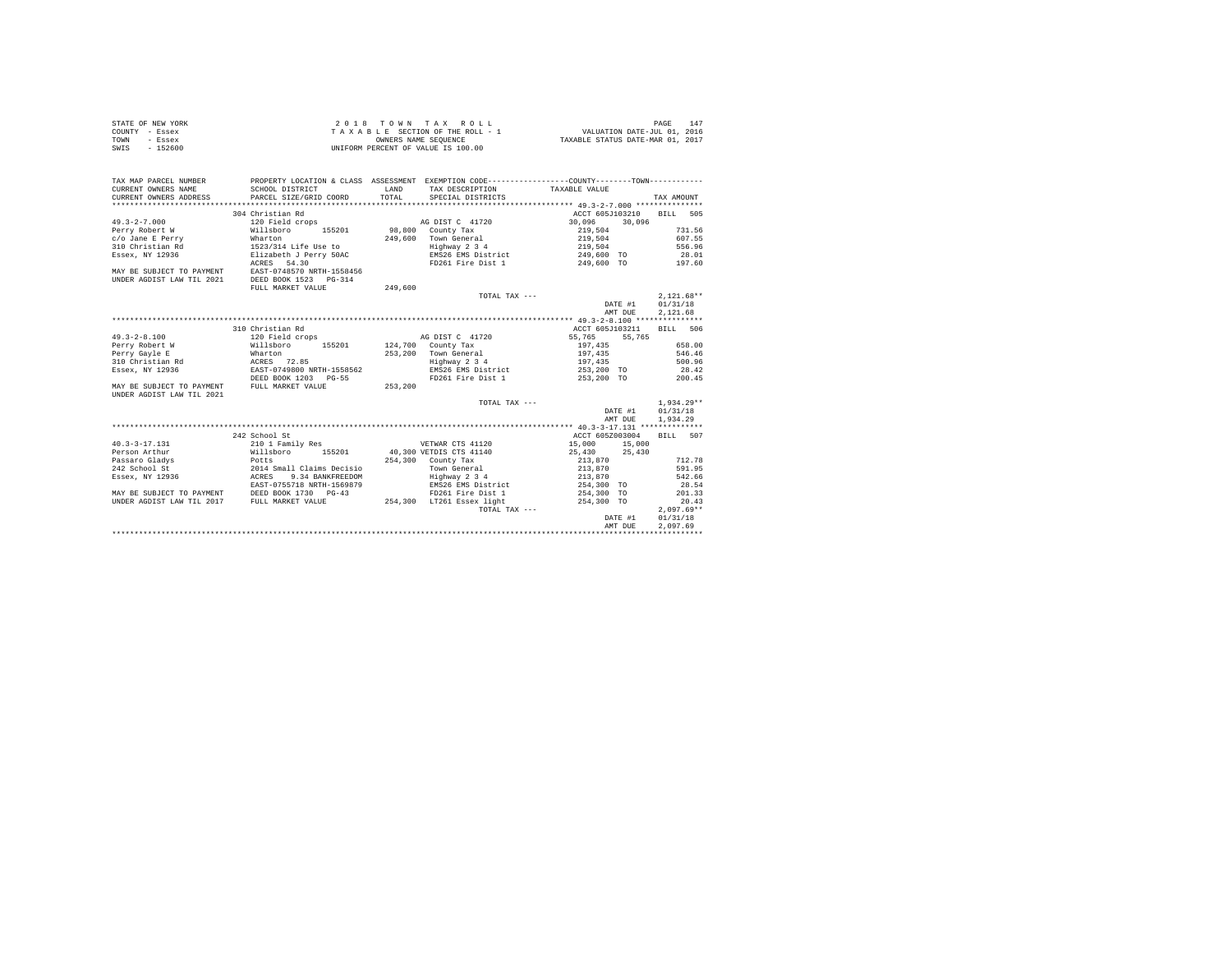| STATE OF NEW YORK | 2018 TOWN TAX ROLL                 | 148<br>PAGE                      |
|-------------------|------------------------------------|----------------------------------|
| COUNTY - Essex    | TAXABLE SECTION OF THE ROLL - 1    | VALUATION DATE-JUL 01, 2016      |
| TOWN<br>- Essex   | OWNERS NAME SEOUENCE               | TAXABLE STATUS DATE-MAR 01, 2017 |
| $-152600$<br>SWIS | UNIFORM PERCENT OF VALUE IS 100.00 |                                  |

| TAX MAP PARCEL NUMBER<br>CURRENT OWNERS NAME<br>CURRENT OWNERS ADDRESS | PROPERTY LOCATION & CLASS ASSESSMENT EXEMPTION CODE---------------COUNTY-------TOWN----------<br>SCHOOL DISTRICT<br>PARCEL SIZE/GRID COORD                             | LAND<br>TOTAL | TAX DESCRIPTION<br>SPECIAL DISTRICTS                        | TAXABLE VALUE            | TAX AMOUNT       |
|------------------------------------------------------------------------|------------------------------------------------------------------------------------------------------------------------------------------------------------------------|---------------|-------------------------------------------------------------|--------------------------|------------------|
| **********************                                                 | *************************                                                                                                                                              |               |                                                             |                          |                  |
|                                                                        | 10 Elm St                                                                                                                                                              |               |                                                             | ACCT 605J100111 BILL 508 |                  |
| $40.73 - 4 - 13.000$                                                   | 210 1 Family Res<br>Willsboro 155201                                                                                                                                   |               | County Tax                                                  | 64,200                   | 213.96           |
| Phillips Emily                                                         |                                                                                                                                                                        |               | 45,500 Town General                                         | 64,200                   | 177.69           |
| PO Box 68                                                              | Potts<br>1649/244 Sewer Easement<br>ACRES 0.10                                                                                                                         |               | 64,200 Highway 2 3 4                                        | 64,200                   | 162.90           |
| Essex, NY 12936                                                        |                                                                                                                                                                        |               | EMS26 EMS District                                          | 64,200 TO                | 7.21             |
|                                                                        |                                                                                                                                                                        |               | FD261 Fire Dist 1                                           | 64.200 TO                | 50.83            |
|                                                                        | EAST-0756729 NRTH-1571104                                                                                                                                              |               | LT261 Essex light                                           | 64,200 TO                | 5.16             |
|                                                                        | DEED BOOK 1795 PG-126                                                                                                                                                  |               |                                                             |                          |                  |
|                                                                        | FULL MARKET VALUE                                                                                                                                                      | 64,200        |                                                             |                          |                  |
|                                                                        |                                                                                                                                                                        |               | TOTAL TAX ---                                               |                          | $617.75**$       |
|                                                                        |                                                                                                                                                                        |               |                                                             | DATE #1                  | 01/31/18         |
|                                                                        |                                                                                                                                                                        |               |                                                             | AMT DUE                  | 617.75           |
|                                                                        |                                                                                                                                                                        |               |                                                             |                          |                  |
|                                                                        | 1684 Jersey St                                                                                                                                                         |               |                                                             | ACCT 605J103309          | BILL 509         |
| $39.3 - 4 - 1.000$                                                     | 210 1 Family Res                                                                                                                                                       |               | County Tax                                                  | 68,000                   | 226.63           |
| Pierce Angela                                                          |                                                                                                                                                                        |               | $22,800$ Town General                                       | 68,000                   | 188.21           |
| Pierce Todd                                                            |                                                                                                                                                                        |               | 68,000 Highway 2 3 4                                        | 68,000                   | 172.54           |
| 1684 Jersey St<br>Essex. NY 12936                                      |                                                                                                                                                                        |               | EMS26 EMS District                                          | 68,000 TO                | 7.63             |
| Essex, NY 12936                                                        | %10 1 ramily Res<br>Willsboro 155201<br>9 Brookfield Patent<br>ACRES 0.40 BANK1STARSG<br>EAST-0729405 NRTH-1570215<br>DEED BOOK 1540 PG-49                             |               | FD262 Fire Dist 2                                           | 68,000 TO                | 79.85            |
|                                                                        |                                                                                                                                                                        |               |                                                             |                          |                  |
|                                                                        | FULL MARKET VALUE                                                                                                                                                      | 68,000        |                                                             |                          |                  |
|                                                                        |                                                                                                                                                                        |               | TOTAL TAX ---                                               |                          | $674.86**$       |
|                                                                        |                                                                                                                                                                        |               |                                                             | DATE #1                  | 01/31/18         |
|                                                                        |                                                                                                                                                                        |               |                                                             | AMT DUE                  | 674.86           |
|                                                                        |                                                                                                                                                                        |               |                                                             |                          |                  |
|                                                                        | Jersey St                                                                                                                                                              |               |                                                             | ACCT 605Z002001          | BILL 510         |
| $39.3 - 1 - 7.120$                                                     |                                                                                                                                                                        |               | County Tax                                                  | 600                      | 2.00             |
| Pierce Gerald                                                          |                                                                                                                                                                        |               | 600 Town General                                            | 600                      | 1.66             |
| Pierce Robin                                                           |                                                                                                                                                                        |               | 600 Town Generai<br>600 Highway 2 3 4<br>EMS26 EMS District | 600                      | 1.52             |
| 1577 Jersey St                                                         |                                                                                                                                                                        |               |                                                             | 600 TO                   | .07              |
| Essex, NY 12936                                                        |                                                                                                                                                                        |               | FD262 Fire Dist 2                                           | 600 TO                   | .70              |
|                                                                        | % = 1987 star<br>311 Res vac land<br>311 Res vac land<br>9 Peru Bay Tract<br>RERS = 1.00<br>ERST-0726615 NRTH-1570734<br>DEED BOOK 1293 PG-95<br>9 PERS DON 1293 PG-95 |               |                                                             |                          |                  |
|                                                                        | FULL MARKET VALUE                                                                                                                                                      | 600           |                                                             |                          |                  |
|                                                                        |                                                                                                                                                                        |               | TOTAL TAX ---                                               |                          | $5.95**$         |
|                                                                        |                                                                                                                                                                        |               |                                                             | DATE #1<br>AMT DUE       | 01/31/18<br>5.95 |
|                                                                        |                                                                                                                                                                        |               |                                                             |                          |                  |
|                                                                        | 1577 Jersey St                                                                                                                                                         |               |                                                             | ACCT 605J104509          | BILL 511         |
| $39.3 - 1 - 8.002$                                                     | 215 1 Fam Res w/                                                                                                                                                       |               | County Tax                                                  |                          | 642.56           |
| Pierce Gerald S                                                        |                                                                                                                                                                        |               | 35,900 Town General                                         | 192,800<br>192,800       | 533.64           |
| Morris Robin A                                                         |                                                                                                                                                                        |               | 192,800 Highway 2 3 4                                       | 192,800                  | 489.20           |
| 1577 Jersey St                                                         |                                                                                                                                                                        |               | EMS26 EMS District                                          | 192,800 TO               | 21.64            |
| Essex, NY 12936                                                        |                                                                                                                                                                        |               | FD262 Fire Dist 2                                           | 192,800 TO               | 226.39           |
|                                                                        | EAST-0726617 NRTH-1570354                                                                                                                                              |               |                                                             |                          |                  |
|                                                                        | DEED BOOK 887 PG-338                                                                                                                                                   |               |                                                             |                          |                  |
|                                                                        | FULL MARKET VALUE                                                                                                                                                      | 192,800       |                                                             |                          |                  |
|                                                                        |                                                                                                                                                                        |               | TOTAL TAX ---                                               |                          | $1.913.43**$     |
|                                                                        |                                                                                                                                                                        |               |                                                             | DATE #1                  | 01/31/18         |
|                                                                        |                                                                                                                                                                        |               |                                                             | AMT DUE                  | 1,913.43         |
|                                                                        |                                                                                                                                                                        |               |                                                             |                          |                  |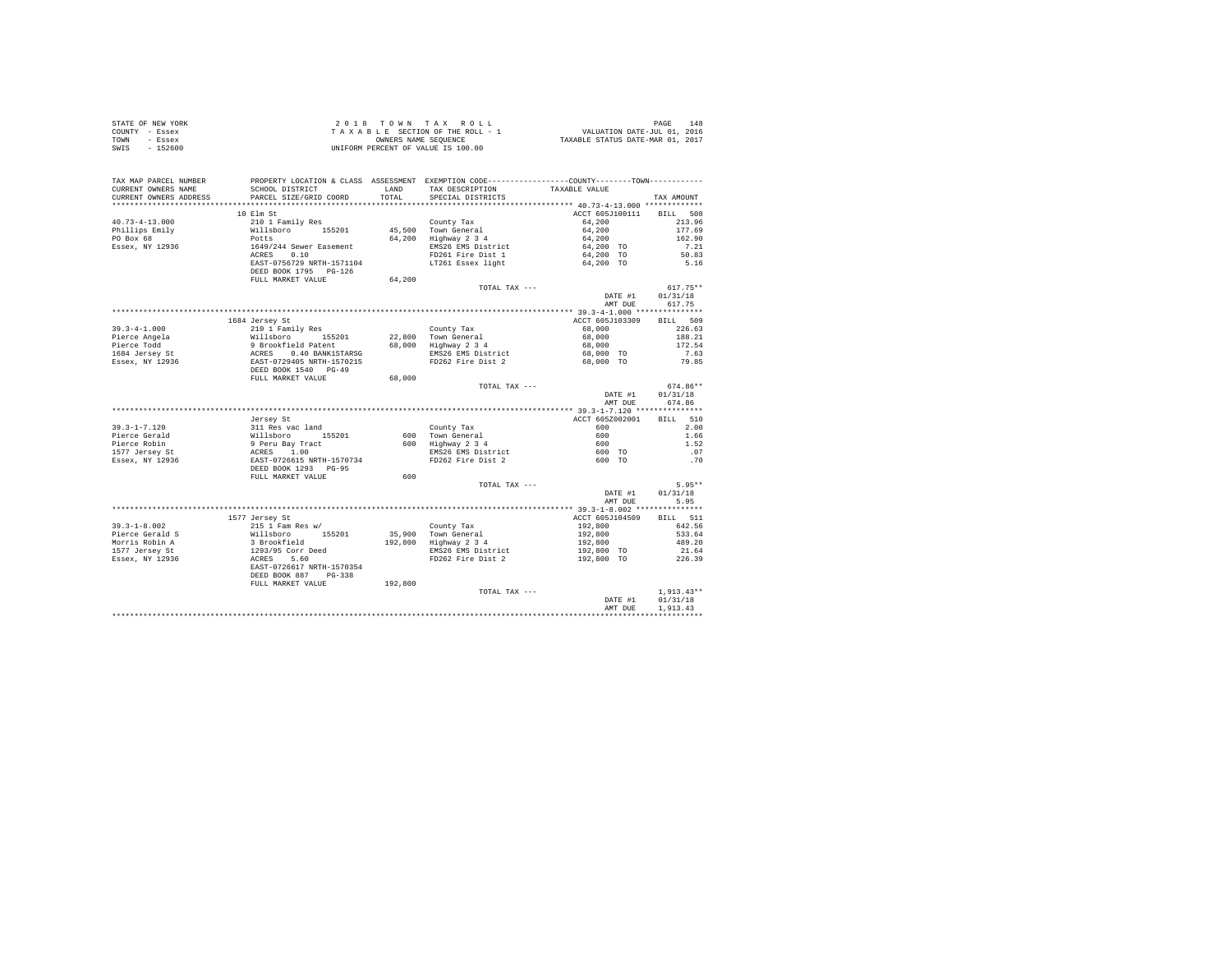| STATE OF NEW YORK | 2018 TOWN TAX ROLL                 | 149<br>PAGE                      |
|-------------------|------------------------------------|----------------------------------|
| COUNTY - Essex    | TAXABLE SECTION OF THE ROLL - 1    | VALUATION DATE-JUL 01, 2016      |
| TOWN<br>- Essex   | OWNERS NAME SEOUENCE               | TAXABLE STATUS DATE-MAR 01, 2017 |
| $-152600$<br>SWIS | UNIFORM PERCENT OF VALUE IS 100.00 |                                  |

| TAX MAP PARCEL NUMBER                                                    |                                                                                                                                                                        |              |                                                     | PROPERTY LOCATION & CLASS ASSESSMENT EXEMPTION CODE----------------COUNTY--------TOWN---------- |              |
|--------------------------------------------------------------------------|------------------------------------------------------------------------------------------------------------------------------------------------------------------------|--------------|-----------------------------------------------------|-------------------------------------------------------------------------------------------------|--------------|
| CURRENT OWNERS NAME                                                      | SCHOOL DISTRICT                                                                                                                                                        | <b>T.AND</b> | TAX DESCRIPTION                                     | TAXABLE VALUE                                                                                   |              |
| CURRENT OWNERS ADDRESS                                                   | PARCEL SIZE/GRID COORD                                                                                                                                                 | TOTAL        | SPECIAL DISTRICTS                                   |                                                                                                 | TAX AMOUNT   |
|                                                                          |                                                                                                                                                                        |              |                                                     |                                                                                                 |              |
|                                                                          | Twin Valley Ln                                                                                                                                                         |              |                                                     | ACCT 605J180012 BILL                                                                            | 512          |
| $48.3 - 1 - 18.001$                                                      | 105 Vac farmland                                                                                                                                                       |              | AG DIST C 41720                                     | 2,896<br>2.896                                                                                  |              |
| Pierce John A                                                            |                                                                                                                                                                        |              | 4,500 County Tax                                    | 1,604                                                                                           | 5.35         |
| Pierce Melissa J                                                         | Westport 155001<br>39 Taylor & Kimball                                                                                                                                 |              | 4,500 Town General                                  | 1,604                                                                                           | 4.44         |
| 2147 County Route 10                                                     | ACRES 3.20<br>EAST-0724967 NRTH-1551675                                                                                                                                |              |                                                     |                                                                                                 | 4.07         |
| Westport, NY 12993                                                       |                                                                                                                                                                        |              |                                                     |                                                                                                 | .51          |
|                                                                          | DEED BOOK 1814    PG-239                                                                                                                                               |              |                                                     |                                                                                                 | 5.28         |
| MAY BE SUBJECT TO PAYMENT FULL MARKET VALUE<br>UNDER AGDIST LAW TIL 2021 |                                                                                                                                                                        | 4,500        |                                                     |                                                                                                 |              |
|                                                                          |                                                                                                                                                                        |              | TOTAL TAX ---                                       |                                                                                                 | $19.65**$    |
|                                                                          |                                                                                                                                                                        |              |                                                     | DATE #1                                                                                         | 01/31/18     |
|                                                                          |                                                                                                                                                                        |              |                                                     | AMT DUE                                                                                         | 19.65        |
|                                                                          |                                                                                                                                                                        |              |                                                     |                                                                                                 |              |
|                                                                          | County Route 10                                                                                                                                                        |              |                                                     | ACCT 605J103302 BILL                                                                            | 513          |
| $57.1 - 2 - 1.000$                                                       |                                                                                                                                                                        |              | AG DIST C 41720                                     | 24,328<br>24,328                                                                                |              |
| Pierce John A                                                            | County Aude Is<br>Nestport<br>Nestport & Kimball<br>ACRES 45.20<br>EAFO725614 NRTH-1550105<br>DEED BOOK 1428 PG-303                                                    |              | $43.500$ County Tax                                 | 19,172                                                                                          | 63.90        |
| Pierce Melissa J                                                         |                                                                                                                                                                        |              | 43,500 Town General                                 | 19,172                                                                                          | 53.06        |
| 2147 County Rte 10                                                       |                                                                                                                                                                        |              |                                                     |                                                                                                 | 48.65        |
| Westport, NY 12993                                                       |                                                                                                                                                                        |              | TOWN General<br>Highway 2 3 4<br>EMS26 EMS District | 19,172<br>43,500 TO                                                                             | 4.88         |
|                                                                          |                                                                                                                                                                        |              | FD262 Fire Dist 2                                   | 43,500 TO                                                                                       | 51.08        |
| MAY BE SUBJECT TO PAYMENT FULL MARKET VALUE<br>UNDER AGDIST LAW TIL 2021 |                                                                                                                                                                        | 43,500       |                                                     |                                                                                                 |              |
|                                                                          |                                                                                                                                                                        |              | TOTAL TAX ---                                       |                                                                                                 | $221.57**$   |
|                                                                          |                                                                                                                                                                        |              |                                                     | DATE #1                                                                                         | 01/31/18     |
|                                                                          |                                                                                                                                                                        |              |                                                     | AMT DUE                                                                                         | 221.57       |
|                                                                          |                                                                                                                                                                        |              |                                                     |                                                                                                 |              |
|                                                                          | Daniels Rd                                                                                                                                                             |              |                                                     | ACCT 605J103213                                                                                 | BILL 514     |
| $48.1 - 1 - 32.000$                                                      | 910 Priv forest                                                                                                                                                        |              | County Tax                                          | 42,000                                                                                          | 139.98       |
| Pierce Peter M                                                           |                                                                                                                                                                        |              | 42,000 Town General                                 | 42,000                                                                                          | 116.25       |
| 1253 Floral Ave                                                          | Microsoft 155001<br>39 platt Rogers<br>ACRES 42.00<br>EAST-0724533 NRTH-1561755                                                                                        |              |                                                     | 42.000                                                                                          | 106.57       |
| Rotterdam, NY 12306                                                      |                                                                                                                                                                        |              | 42,000 Highway 2 3 4<br>School Relevy               |                                                                                                 | 681.58       |
|                                                                          |                                                                                                                                                                        |              |                                                     | EMS26 EMS District 42,000 TO                                                                    | 4.71         |
|                                                                          | DEED BOOK 1344 PG-298                                                                                                                                                  |              | FD262 Fire Dist 2                                   |                                                                                                 | 49.32        |
|                                                                          | FULL MARKET VALUE                                                                                                                                                      |              |                                                     | 42,000 TO                                                                                       |              |
|                                                                          |                                                                                                                                                                        | 42,000       | TOTAL TAX ---                                       |                                                                                                 | $1,098.41**$ |
|                                                                          |                                                                                                                                                                        |              |                                                     | DATE #1                                                                                         | 01/31/18     |
|                                                                          |                                                                                                                                                                        |              |                                                     | AMT DUE                                                                                         | 1,098.41     |
|                                                                          |                                                                                                                                                                        |              |                                                     |                                                                                                 |              |
|                                                                          | Daniels Rd                                                                                                                                                             |              |                                                     |                                                                                                 |              |
|                                                                          |                                                                                                                                                                        |              |                                                     | ACCT 605J103511                                                                                 | BILL 515     |
| $39.3 - 1 - 22.110$                                                      | 312 Vac w/imprv<br>Willsboro 155201                                                                                                                                    |              | County Tax                                          | 41,300                                                                                          | 137.64       |
|                                                                          | Pierce Steve D. Millsboro – 155201 26,100 Town-General<br>1451 Stowersville Rd 12 Brookfield 141,300 Highway 234<br>Essex, NY 12936 6 ACRES 7.13 18 EMS26 EMS District |              |                                                     | 41,300                                                                                          | 114.31       |
|                                                                          |                                                                                                                                                                        |              |                                                     | 41,300                                                                                          | 104.79       |
|                                                                          |                                                                                                                                                                        |              |                                                     | 41,300 TO                                                                                       | 4.64         |
|                                                                          | EAST-0724779 NRTH-1569148                                                                                                                                              |              | FD262 Fire Dist 2                                   | 41,300 TO                                                                                       | 48.50        |
|                                                                          | DEED BOOK 1098    PG-241                                                                                                                                               |              |                                                     |                                                                                                 |              |
|                                                                          | FULL MARKET VALUE                                                                                                                                                      | 41,300       |                                                     |                                                                                                 |              |
|                                                                          |                                                                                                                                                                        |              | TOTAL TAX ---                                       |                                                                                                 | 409.88**     |
|                                                                          |                                                                                                                                                                        |              |                                                     | DATE #1                                                                                         | 01/31/18     |
|                                                                          |                                                                                                                                                                        |              |                                                     | AMT DUE                                                                                         | 409.88       |
|                                                                          |                                                                                                                                                                        |              |                                                     |                                                                                                 |              |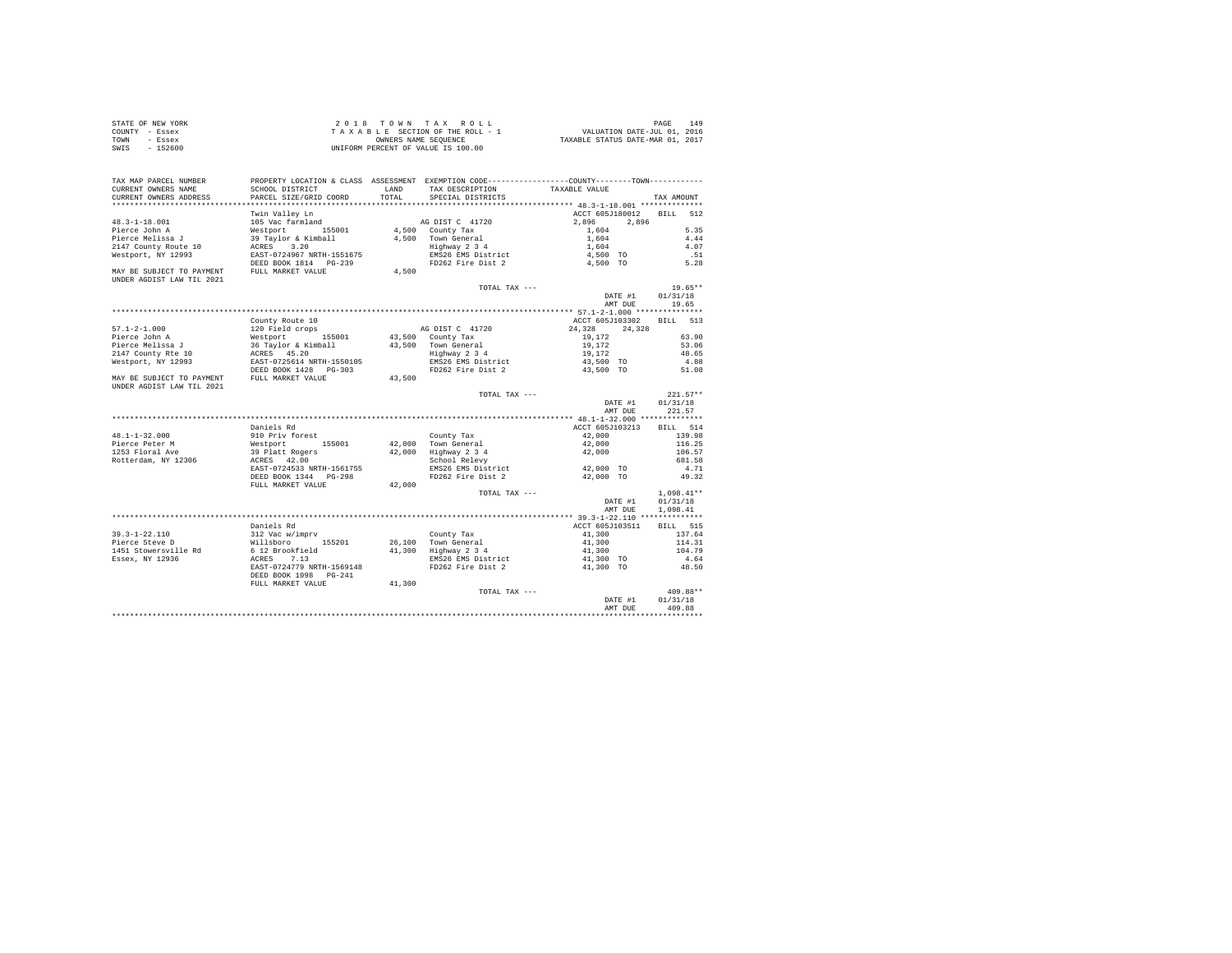|                | STATE OF NEW YORK | 2018 TOWN TAX ROLL                 | 150<br>PAGE                      |
|----------------|-------------------|------------------------------------|----------------------------------|
| COUNTY - Essex |                   | TAXABLE SECTION OF THE ROLL - 1    | VALUATION DATE-JUL 01, 2016      |
| TOWN           | - Essex           | OWNERS NAME SEOUENCE               | TAXABLE STATUS DATE-MAR 01, 2017 |
| SWIS           | $-152600$         | UNIFORM PERCENT OF VALUE IS 100.00 |                                  |

| TAX MAP PARCEL NUMBER<br>CURRENT OWNERS NAME<br>CURRENT OWNERS ADDRESS | PROPERTY LOCATION & CLASS ASSESSMENT EXEMPTION CODE----------------COUNTY-------TOWN----------<br>SCHOOL DISTRICT<br>PARCEL SIZE/GRID COORD | LAND<br>TOTAL. | TAX DESCRIPTION<br>SPECIAL DISTRICTS | TAXABLE VALUE             | TAX AMOUNT                  |
|------------------------------------------------------------------------|---------------------------------------------------------------------------------------------------------------------------------------------|----------------|--------------------------------------|---------------------------|-----------------------------|
| **********************                                                 | ***************************                                                                                                                 |                |                                      |                           |                             |
| $39.3 - 1 - 25.200$                                                    | 341 Daniels Rd<br>314 Rural vac<10                                                                                                          |                | County Tax                           | ACCT 605J195006<br>27,500 | 516<br><b>BILL</b><br>91.65 |
| Pierce Steve D                                                         | Willsboro 155201                                                                                                                            |                | 27,500 Town General                  | 27,500                    | 76.12                       |
| 1451 Stowersville Rd                                                   | 6 Brookfield Pat                                                                                                                            | 27,500         | Highway 2 3 4                        | 27,500                    | 69.78                       |
| Essex, NY 12936                                                        | 8.52<br>ACRES                                                                                                                               |                | EMS26 EMS District                   | 27,500 TO                 | 3.09                        |
|                                                                        | EAST-0724280 NRTH-1568771                                                                                                                   |                | FD262 Fire Dist 2                    | 27,500 TO                 | 32.29                       |
|                                                                        | DEED BOOK 1146 PG-104                                                                                                                       |                |                                      |                           |                             |
|                                                                        | FULL MARKET VALUE                                                                                                                           | 27,500         |                                      |                           |                             |
|                                                                        |                                                                                                                                             |                | TOTAL TAX ---                        |                           | $272.93**$                  |
|                                                                        |                                                                                                                                             |                |                                      | DATE #1                   | 01/31/18                    |
|                                                                        |                                                                                                                                             |                |                                      | AMT DUE                   | 272.93                      |
|                                                                        |                                                                                                                                             |                |                                      |                           |                             |
|                                                                        | 1451 Stowersville Rd                                                                                                                        |                |                                      | ACCT 605J101010           | BILL 517                    |
| $39.3 - 1 - 3.000$                                                     | 240 Rural res                                                                                                                               |                | County Tax                           | 283,100                   | 943.51                      |
| Pierce Steven                                                          | Willsboro<br>155201                                                                                                                         | 62,000         | Town General                         | 283,100                   | 783.57                      |
| Pierce Linda                                                           | 40 Platt Rogers                                                                                                                             | 283,100        | Highway 2 3 4                        | 283,100                   | 718.32                      |
| 1451 Stowersville Rd                                                   | ACRES 25.00                                                                                                                                 |                | EMS26 EMS District                   | 283,100 TO                | 31.77                       |
| Essex, NY 12936                                                        | EAST-0723689 NRTH-1570328                                                                                                                   |                | FD262 Fire Dist 2                    | 283,100 TO                | 332.43                      |
|                                                                        | DEED BOOK 1281 PG-309                                                                                                                       |                |                                      |                           |                             |
|                                                                        | FULL MARKET VALUE                                                                                                                           | 283,100        |                                      |                           |                             |
|                                                                        |                                                                                                                                             |                | TOTAL TAX ---                        |                           | $2.809.60**$                |
|                                                                        |                                                                                                                                             |                |                                      | DATE #1                   | 01/31/18                    |
|                                                                        |                                                                                                                                             |                |                                      | AMT DUE                   | 2,809.60                    |
|                                                                        |                                                                                                                                             |                |                                      |                           |                             |
|                                                                        | 2284 NYS Route 22                                                                                                                           |                |                                      | ACCT 605J102908           | BILL 518                    |
| $40.3 - 1 - 6.001$                                                     | 483 Converted Re                                                                                                                            |                | County Tax                           | 84,900                    | 282.95                      |
| Pierce Todd                                                            | 155201<br>Willsboro                                                                                                                         |                | 20,000 Town General                  | 84,900                    | 234.99                      |
| 2284 NYS Rte 22                                                        | Potts                                                                                                                                       |                | 84,900 Highway 2 3 4                 | 84,900                    | 215.42                      |
| Essex, NY 12936                                                        | ACRES 0.75                                                                                                                                  |                | EMS26 EMS District                   | 84,900 TO                 | 9.53                        |
|                                                                        | EAST-0745480 NRTH-1570328                                                                                                                   |                | FD261 Fire Dist 1                    | 84,900 TO                 | 67.21                       |
|                                                                        | DEED BOOK 1547 PG-17                                                                                                                        |                |                                      |                           |                             |
|                                                                        | FULL MARKET VALUE                                                                                                                           | 84,900         |                                      |                           |                             |
|                                                                        |                                                                                                                                             |                | TOTAL TAX ---                        |                           | $810.10**$                  |
|                                                                        |                                                                                                                                             |                |                                      | DATE #1                   | 01/31/18                    |
|                                                                        |                                                                                                                                             |                |                                      | AMT DUE                   | 810.10                      |
|                                                                        |                                                                                                                                             |                |                                      |                           |                             |
|                                                                        | 33 Ridge Way                                                                                                                                |                |                                      | ACCT 605J100311           | BILL 519                    |
| $49.11 - 1 - 19.000$                                                   | 260 Seasonal res                                                                                                                            |                | County Tax                           | 155,500                   | 518.25                      |
| Poppino William R                                                      |                                                                                                                                             | 127,800        | Town General                         | 155,500                   | 430.40                      |
| Poppino Kathryn B                                                      | Willsboro 155201<br>Wharton                                                                                                                 | 155,500        | Highway 2 3 4                        | 155,500                   | 394.56                      |
| 1027 Hickory Rd                                                        | 50 X 130 X Irr                                                                                                                              |                | EMS26 EMS District                   | 155,500 TO                | 17.45                       |
| Schenctady, NY 12309                                                   | 0.50<br>ACRES                                                                                                                               |                | FD261 Fire Dist 1                    | 155,500 TO                | 123.11                      |
|                                                                        | EAST-0757718 NRTH-1563717                                                                                                                   |                |                                      |                           |                             |
|                                                                        | DEED BOOK 639<br>$PG-231$                                                                                                                   |                |                                      |                           |                             |
|                                                                        | FULL MARKET VALUE                                                                                                                           | 155,500        |                                      |                           |                             |
|                                                                        |                                                                                                                                             |                | TOTAL TAX ---                        |                           | $1,483.77**$                |
|                                                                        |                                                                                                                                             |                |                                      | DATE #1                   | 01/31/18                    |
|                                                                        |                                                                                                                                             |                |                                      | AMT DUE                   | 1,483.77                    |
|                                                                        |                                                                                                                                             |                |                                      |                           |                             |
|                                                                        |                                                                                                                                             |                |                                      |                           |                             |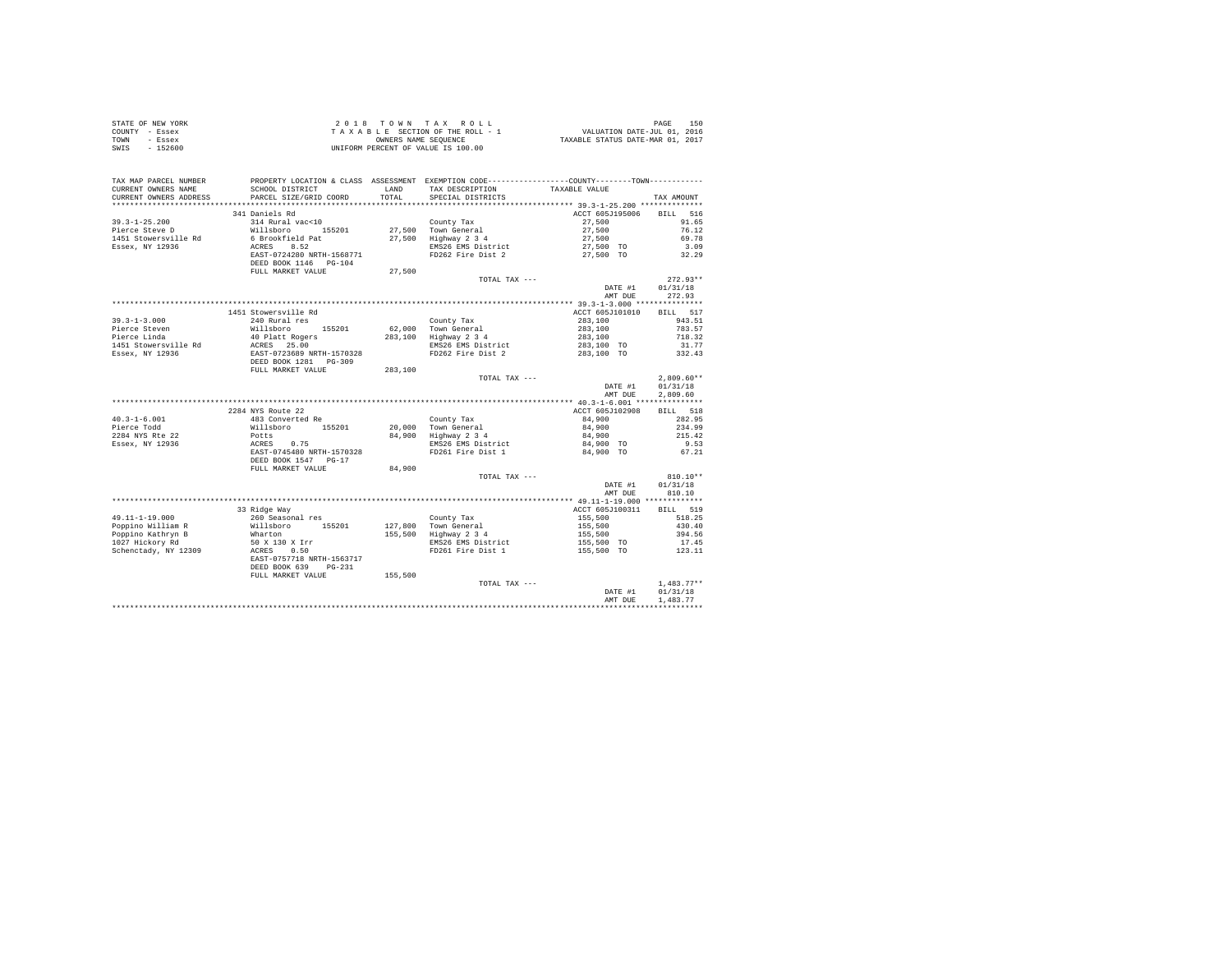| STATE OF NEW YORK | 2018 TOWN TAX ROLL                 | 151<br>PAGE                      |
|-------------------|------------------------------------|----------------------------------|
| COUNTY - Essex    | TAXABLE SECTION OF THE ROLL - 1    | VALUATION DATE-JUL 01, 2016      |
| TOWN<br>- Essex   | OWNERS NAME SEOUENCE               | TAXABLE STATUS DATE-MAR 01, 2017 |
| $-152600$<br>SWIS | UNIFORM PERCENT OF VALUE IS 100.00 |                                  |

| TAX MAP PARCEL NUMBER<br>CURRENT OWNERS NAME                                                                                                                                                                                               | SCHOOL DISTRICT                                                                                                                                                                                    |         | PROPERTY LOCATION & CLASS ASSESSMENT EXEMPTION CODE---------------COUNTY-------TOWN---------<br>LAND TAX DESCRIPTION | TAXABLE VALUE                                |                  |
|--------------------------------------------------------------------------------------------------------------------------------------------------------------------------------------------------------------------------------------------|----------------------------------------------------------------------------------------------------------------------------------------------------------------------------------------------------|---------|----------------------------------------------------------------------------------------------------------------------|----------------------------------------------|------------------|
| CURRENT OWNERS ADDRESS                                                                                                                                                                                                                     | PARCEL SIZE/GRID COORD                                                                                                                                                                             | TOTAL   | SPECIAL DISTRICTS                                                                                                    |                                              | TAX AMOUNT       |
|                                                                                                                                                                                                                                            |                                                                                                                                                                                                    |         |                                                                                                                      |                                              |                  |
|                                                                                                                                                                                                                                            | 1935 Lake Shore Rd                                                                                                                                                                                 |         |                                                                                                                      | ACCT 605J100312 BILL 520                     |                  |
| 49.11-1-28.000                                                                                                                                                                                                                             | 210 1 Family Res                                                                                                                                                                                   |         | County Tax                                                                                                           |                                              | 886.18           |
|                                                                                                                                                                                                                                            |                                                                                                                                                                                                    |         |                                                                                                                      | 265,900<br>265,900<br>265,900                | 735.96           |
|                                                                                                                                                                                                                                            |                                                                                                                                                                                                    |         |                                                                                                                      |                                              |                  |
|                                                                                                                                                                                                                                            |                                                                                                                                                                                                    |         |                                                                                                                      |                                              | 674.68           |
|                                                                                                                                                                                                                                            |                                                                                                                                                                                                    |         | EMS26 EMS District<br>FD261 Fire Dist 1                                                                              | 265,900 TO<br>265,900 TO                     | 29.84<br>210.51  |
|                                                                                                                                                                                                                                            |                                                                                                                                                                                                    |         |                                                                                                                      |                                              |                  |
|                                                                                                                                                                                                                                            |                                                                                                                                                                                                    |         | LT261 Essex light                                                                                                    | 265,900 TO                                   | 21.36            |
|                                                                                                                                                                                                                                            | FULL MARKET VALUE                                                                                                                                                                                  | 265,900 |                                                                                                                      |                                              |                  |
|                                                                                                                                                                                                                                            |                                                                                                                                                                                                    |         | TOTAL TAX ---                                                                                                        |                                              | $2,558.53**$     |
|                                                                                                                                                                                                                                            |                                                                                                                                                                                                    |         |                                                                                                                      | DATE #1                                      | 01/31/18         |
|                                                                                                                                                                                                                                            |                                                                                                                                                                                                    |         |                                                                                                                      | AMT DUE                                      | 2.558.53         |
|                                                                                                                                                                                                                                            |                                                                                                                                                                                                    |         |                                                                                                                      |                                              |                  |
|                                                                                                                                                                                                                                            | 54 Powers Rd                                                                                                                                                                                       |         |                                                                                                                      | ACCT 605J101103 BILL 521                     |                  |
| $48.4 - 1 - 24.000$                                                                                                                                                                                                                        | 31 Family Res 155001 Magnetic 2012<br>Westport 155001 40,800 County Tax<br>8 Platt Rogers 54,600 Town General<br>ACRES 9.80 AGRES<br>2 14 EARST-0731740 NRTH-1558099 Highway 2 34<br>Echool Relevy |         |                                                                                                                      | 27,300 27,300                                |                  |
| Power Gerard                                                                                                                                                                                                                               |                                                                                                                                                                                                    |         |                                                                                                                      |                                              | 90.98            |
| 54 Powers Rd                                                                                                                                                                                                                               |                                                                                                                                                                                                    |         | County Tax<br>Town General<br>Highway 2 3 4<br>School Relevy                                                         | $27,300$<br>$27,300$                         | 75.56            |
| Essex, NY 12936                                                                                                                                                                                                                            |                                                                                                                                                                                                    |         |                                                                                                                      | 27,300                                       | 69.27            |
|                                                                                                                                                                                                                                            |                                                                                                                                                                                                    |         |                                                                                                                      |                                              | 2.77             |
|                                                                                                                                                                                                                                            |                                                                                                                                                                                                    |         |                                                                                                                      |                                              |                  |
|                                                                                                                                                                                                                                            |                                                                                                                                                                                                    |         |                                                                                                                      |                                              |                  |
|                                                                                                                                                                                                                                            |                                                                                                                                                                                                    |         |                                                                                                                      |                                              |                  |
|                                                                                                                                                                                                                                            |                                                                                                                                                                                                    |         |                                                                                                                      |                                              | DATE #1 01/31/18 |
|                                                                                                                                                                                                                                            |                                                                                                                                                                                                    |         |                                                                                                                      | AMT DUE                                      | 308.82           |
|                                                                                                                                                                                                                                            |                                                                                                                                                                                                    |         |                                                                                                                      |                                              |                  |
|                                                                                                                                                                                                                                            |                                                                                                                                                                                                    |         |                                                                                                                      |                                              |                  |
|                                                                                                                                                                                                                                            | Twin Valley Ln                                                                                                                                                                                     |         |                                                                                                                      | ACCT 605Z000006                              | BILL 522         |
| $48.3 - 1 - 19.210$                                                                                                                                                                                                                        | 105 Vac farmland                                                                                                                                                                                   |         | AG DIST C 41720                                                                                                      | $\begin{array}{ccc}\n0 & & & 0\n\end{array}$ |                  |
|                                                                                                                                                                                                                                            |                                                                                                                                                                                                    |         |                                                                                                                      | $6,100$<br>$6,100$                           | 20.33            |
|                                                                                                                                                                                                                                            |                                                                                                                                                                                                    |         |                                                                                                                      |                                              | 16.88            |
|                                                                                                                                                                                                                                            |                                                                                                                                                                                                    |         |                                                                                                                      |                                              | 15.48            |
|                                                                                                                                                                                                                                            |                                                                                                                                                                                                    |         |                                                                                                                      |                                              | .68              |
| 48.3-1-19.420 E<br>Pratt Cythia and B and B and B and B and B and B and B and B and B and B and B and B and B and B and B and B and B and B and B and B and B and B and B and B and B and B and B and B and B and B and B and B            |                                                                                                                                                                                                    |         | FD262 Fire Dist 2                                                                                                    | 6,100 TO                                     | 7.16             |
| MAY BE SUBJECT TO PAYMENT FULL MARKET VALUE                                                                                                                                                                                                |                                                                                                                                                                                                    | 6,100   |                                                                                                                      |                                              |                  |
| UNDER AGDIST LAW TIL 2021                                                                                                                                                                                                                  |                                                                                                                                                                                                    |         |                                                                                                                      |                                              |                  |
|                                                                                                                                                                                                                                            |                                                                                                                                                                                                    |         | TOTAL TAX ---                                                                                                        |                                              | $60.53**$        |
|                                                                                                                                                                                                                                            |                                                                                                                                                                                                    |         |                                                                                                                      | DATE #1                                      | 01/31/18         |
|                                                                                                                                                                                                                                            |                                                                                                                                                                                                    |         |                                                                                                                      | AMT DUE                                      | 60.53            |
|                                                                                                                                                                                                                                            |                                                                                                                                                                                                    |         |                                                                                                                      |                                              |                  |
|                                                                                                                                                                                                                                            | Alden Rd                                                                                                                                                                                           |         |                                                                                                                      | ACCT 605J103301 BILL 523                     |                  |
| 48.3-1-22.100 105 Vac farmland AG DIST C 41720<br>211 Alden Reight Michael Mestport 155001 84,300 County Tax<br>211 Alden Rd 35 Taylor & Kimball 84,300 Town General<br>211 Alden Rd 35 Taylor & Kimball 84,300 Town General<br>234 Mestpo |                                                                                                                                                                                                    |         |                                                                                                                      |                                              |                  |
|                                                                                                                                                                                                                                            |                                                                                                                                                                                                    |         |                                                                                                                      | $37,752$ $37,752$<br>$46,548$                | 155.13           |
|                                                                                                                                                                                                                                            |                                                                                                                                                                                                    |         |                                                                                                                      |                                              | 128.84           |
|                                                                                                                                                                                                                                            |                                                                                                                                                                                                    |         |                                                                                                                      | $46,548$<br>$46,548$<br>$84,300$ TO          | 118.11           |
|                                                                                                                                                                                                                                            |                                                                                                                                                                                                    |         |                                                                                                                      |                                              | 9.46             |
|                                                                                                                                                                                                                                            |                                                                                                                                                                                                    |         | EMS26 EMS District 84,300 TO<br>FD262 Fire Dist 2 84,300 TO                                                          |                                              | 98.99            |
| MAY BE SUBJECT TO PAYMENT DEED BOOK 1316 PG-3<br>UNDER AGDIST LAW TIL 2021 FULL MARKET VALUE                                                                                                                                               |                                                                                                                                                                                                    | 84,300  |                                                                                                                      |                                              |                  |
|                                                                                                                                                                                                                                            |                                                                                                                                                                                                    |         |                                                                                                                      |                                              |                  |
|                                                                                                                                                                                                                                            |                                                                                                                                                                                                    |         | TOTAL TAX ---                                                                                                        |                                              | $510.53**$       |
|                                                                                                                                                                                                                                            |                                                                                                                                                                                                    |         |                                                                                                                      | DATE #1                                      | 01/31/18         |
|                                                                                                                                                                                                                                            |                                                                                                                                                                                                    |         |                                                                                                                      | AMT DUE                                      | 510.53           |
|                                                                                                                                                                                                                                            |                                                                                                                                                                                                    |         |                                                                                                                      |                                              |                  |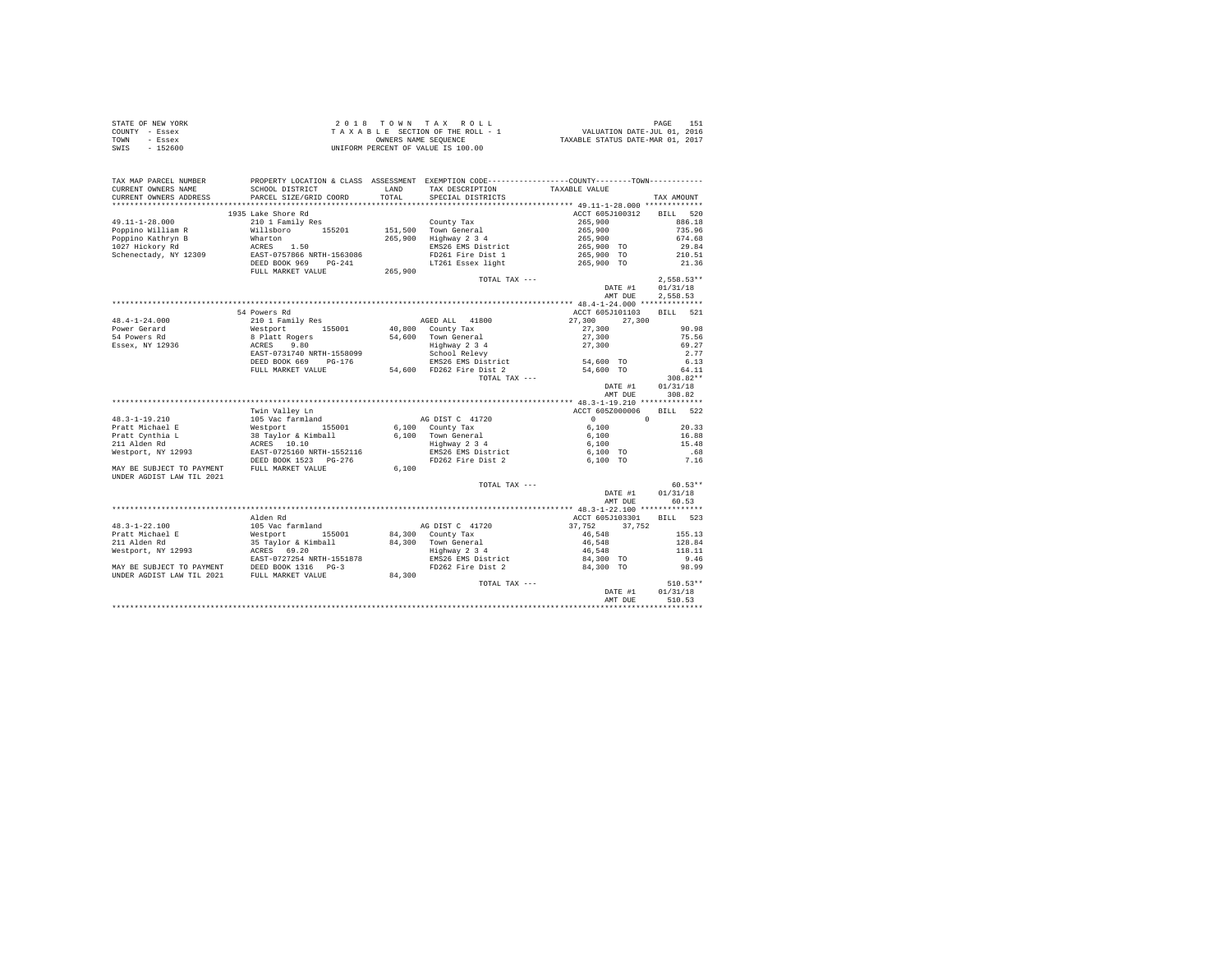| STATE OF NEW YORK | 2018 TOWN TAX ROLL                 | 152<br>PAGE                      |
|-------------------|------------------------------------|----------------------------------|
| COUNTY - Essex    | TAXABLE SECTION OF THE ROLL - 1    | VALUATION DATE-JUL 01, 2016      |
| TOWN<br>- Essex   | OWNERS NAME SEOUENCE               | TAXABLE STATUS DATE-MAR 01, 2017 |
| $-152600$<br>SWIS | UNIFORM PERCENT OF VALUE IS 100.00 |                                  |

| TAX MAP PARCEL NUMBER<br>CURRENT OWNERS NAME<br>CURRENT OWNERS ADDRESS | SCHOOL DISTRICT<br>PARCEL SIZE/GRID COORD | <b>T.AND</b><br>TOTAL | PROPERTY LOCATION & CLASS ASSESSMENT EXEMPTION CODE---------------COUNTY-------TOWN----------<br>TAX DESCRIPTION<br>SPECIAL DISTRICTS | TAXABLE VALUE    | TAX AMOUNT   |  |
|------------------------------------------------------------------------|-------------------------------------------|-----------------------|---------------------------------------------------------------------------------------------------------------------------------------|------------------|--------------|--|
|                                                                        | Twin Valley Ln                            |                       |                                                                                                                                       | ACCT 605J178512  | 524<br>RTLL  |  |
| $48.3 - 1 - 27.100$                                                    | 314 Rural vac<10                          |                       | County Tax                                                                                                                            | 400              | 1.33         |  |
| Pratt Michael E                                                        | 155001                                    |                       | 400 Town General                                                                                                                      | 400              | 1.11         |  |
| Pratt Cynthia L                                                        | Westport 1550<br>39 Taylor & Kimball      | 400                   | Highway 2 3 4                                                                                                                         | 400              | 1.01         |  |
| 211 Alden Rd                                                           | ACRES 1.40                                |                       | EMS26 EMS District                                                                                                                    | 400 TO           | .04          |  |
| Westport, NY 12993                                                     | EAST-0725174 NRTH-1551572                 |                       | FD262 Fire Dist 2 400 TO                                                                                                              |                  | .47          |  |
|                                                                        | DEED BOOK 1523 PG-276                     |                       |                                                                                                                                       |                  |              |  |
|                                                                        | FULL MARKET VALUE                         | 400                   |                                                                                                                                       |                  |              |  |
|                                                                        |                                           |                       | TOTAL TAX $---$                                                                                                                       |                  | $3.96**$     |  |
|                                                                        |                                           |                       |                                                                                                                                       | DATE #1          | 01/31/18     |  |
|                                                                        |                                           |                       |                                                                                                                                       |                  |              |  |
|                                                                        |                                           |                       |                                                                                                                                       | AMT DUE          | 3.96         |  |
|                                                                        |                                           |                       |                                                                                                                                       |                  |              |  |
|                                                                        | Christian Rd                              |                       |                                                                                                                                       | ACCT 605J102102  | BTLL 525     |  |
| $49.1 - 1 - 27.100$                                                    | 105 Vac farmland                          |                       | AG DIST C 41720                                                                                                                       | 10,351<br>10,351 |              |  |
| Preston Katharine M                                                    | Willsboro<br>155201                       |                       | 55,100 County Tax                                                                                                                     | 44.749           | 149.14       |  |
| Bingham John HL                                                        | Wharton                                   |                       | 55,100 Town General                                                                                                                   | 44,749           | 123.86       |  |
| 247 Christian Rd                                                       | ACRES 45.95                               |                       | Highway 2 3 4                                                                                                                         | 44,749           | 113.54       |  |
| Essex, NY 12936                                                        | EAST-0747039 NRTH-1561030                 |                       | EMS26 EMS District                                                                                                                    | 55,100 TO        | 6.18         |  |
|                                                                        | DEED BOOK 1388   PG-121                   |                       | FD261 Fire Dist 1                                                                                                                     | 55,100 TO        | 43.62        |  |
| MAY BE SUBJECT TO PAYMENT<br>UNDER AGDIST LAW TIL 2021                 | FULL MARKET VALUE                         | 55,100                |                                                                                                                                       |                  |              |  |
|                                                                        |                                           |                       | TOTAL TAX ---                                                                                                                         |                  | $436.34**$   |  |
|                                                                        |                                           |                       |                                                                                                                                       | DATE #1          | 01/31/18     |  |
|                                                                        |                                           |                       |                                                                                                                                       | AMT DUE          | 436.34       |  |
|                                                                        |                                           |                       |                                                                                                                                       |                  |              |  |
|                                                                        | 247 Christian Rd                          |                       |                                                                                                                                       | ACCT 605J186003  | RTLL 526     |  |
| $49.1 - 1 - 27.200$                                                    | 240 Rural res                             |                       | VETCOM CTS 41130                                                                                                                      | 25,000<br>25,000 |              |  |
| Preston Katharine M                                                    | Willsboro<br>155201                       |                       | 128,800 AG DIST C 41720                                                                                                               | 45,464 45,464    |              |  |
| Bingham John Hl                                                        | Wharton                                   |                       | 367,200 County Tax                                                                                                                    | 296,736          | 988.95       |  |
| 247 Christian Rd                                                       | 1615/140-Easement                         |                       | Town General                                                                                                                          | 296.736          | 821.31       |  |
| Essex, NY 12936                                                        | ACRES 70.13                               |                       | Highway 2 3 4                                                                                                                         | 296,736          | 752.92       |  |
|                                                                        | EAST-0746085 NRTH-1560302                 |                       | EMS26 EMS District                                                                                                                    | 367,200 TO       | 41.21        |  |
| MAY BE SUBJECT TO PAYMENT                                              | DEED BOOK 1350<br>$PG-238$                |                       | FD261 Fire Dist 1                                                                                                                     | 367,200 TO       | 290.71       |  |
| UNDER AGDIST LAW TIL 2021                                              | FULL MARKET VALUE                         | 367,200               |                                                                                                                                       |                  |              |  |
|                                                                        |                                           |                       | TOTAL TAX ---                                                                                                                         |                  | $2,895.10**$ |  |
|                                                                        |                                           |                       |                                                                                                                                       | DATE #1          | 01/31/18     |  |
|                                                                        |                                           |                       |                                                                                                                                       | AMT DUE          | 2.895.10     |  |
|                                                                        |                                           |                       |                                                                                                                                       |                  |              |  |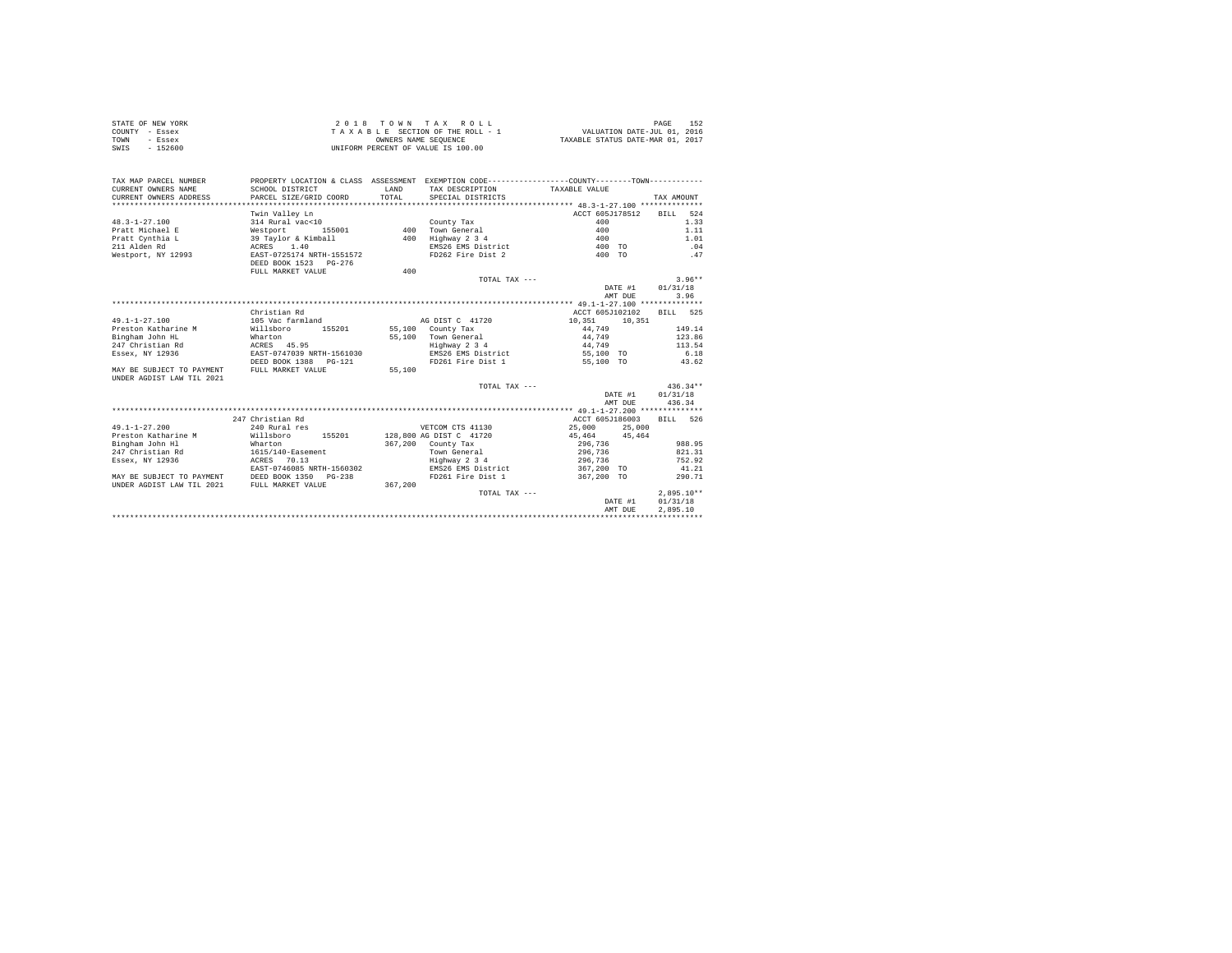|                | STATE OF NEW YORK |  |  |  | 2018 TOWN TAX ROLL                 |  |  |  |  |                                  | PAGE | 153 |
|----------------|-------------------|--|--|--|------------------------------------|--|--|--|--|----------------------------------|------|-----|
| COUNTY - Essex |                   |  |  |  | TAXABLE SECTION OF THE ROLL - 1    |  |  |  |  | VALUATION DATE-JUL 01, 2016      |      |     |
| TOWN           | - Essex           |  |  |  | OWNERS NAME SEOUENCE               |  |  |  |  | TAXABLE STATUS DATE-MAR 01, 2017 |      |     |
| SWIS           | - 152600          |  |  |  | UNIFORM PERCENT OF VALUE IS 100.00 |  |  |  |  |                                  |      |     |

| TAX MAP PARCEL NUMBER<br>CURRENT OWNERS NAME<br>CURRENT OWNERS ADDRESS | SCHOOL DISTRICT<br>PARCEL SIZE/GRID COORD | LAND<br>TOTAL. | PROPERTY LOCATION & CLASS ASSESSMENT EXEMPTION CODE----------------COUNTY-------TOWN----------<br>TAX DESCRIPTION<br>SPECIAL DISTRICTS | TAXABLE VALUE   | TAX AMOUNT   |
|------------------------------------------------------------------------|-------------------------------------------|----------------|----------------------------------------------------------------------------------------------------------------------------------------|-----------------|--------------|
|                                                                        | 18 Ross Way                               |                |                                                                                                                                        | ACCT 605J102904 | BILL 527     |
| $40.73 - 5 - 3.100$                                                    | 210 1 Family Res                          |                | County Tax                                                                                                                             | 287,700         | 958.84       |
| Pribble Jonathan L                                                     | Willsboro<br>155201                       |                | 72.400 Town General                                                                                                                    | 287,700         | 796.30       |
| Pribble Jennifer L                                                     | Potts                                     | 287,700        | Highway 2 3 4                                                                                                                          | 287,700         | 730.00       |
| PO Box 193                                                             | 1680/99 Easement                          |                | EMS26 EMS District                                                                                                                     | 287,700 TO      | 32.29        |
| Essex, NY 12936                                                        | 1.87 BANK1STARSG<br>ACRES                 |                | FD261 Fire Dist 1                                                                                                                      | 287,700 TO      | 227.77       |
|                                                                        | EAST-0756821 NRTH-1570488                 |                | LT261 Essex light                                                                                                                      | 287,700 TO      | 23.11        |
|                                                                        | DEED BOOK 1498 PG-128                     |                |                                                                                                                                        |                 |              |
|                                                                        | FULL MARKET VALUE                         | 287,700        |                                                                                                                                        |                 |              |
|                                                                        |                                           |                | TOTAL TAX ---                                                                                                                          |                 | $2,768.31**$ |
|                                                                        |                                           |                |                                                                                                                                        | DATE #1         | 01/31/18     |
|                                                                        |                                           |                |                                                                                                                                        | AMT DUE         | 2,768.31     |
|                                                                        |                                           |                |                                                                                                                                        |                 |              |
|                                                                        | 25 Ross Way                               |                |                                                                                                                                        | ACCT 605J102905 | BILL 528     |
| $40.73 - 5 - 18.000$                                                   | 433 Auto body                             |                | County Tax                                                                                                                             | 203,500         | 678.22       |
| Pribble Jonathan L                                                     | Willsboro<br>155201                       | 88,300         | Town General                                                                                                                           | 203,500         | 563.25       |
| Pribble Jennifer L                                                     | Potts                                     | 203,500        | Highway 2 3 4                                                                                                                          | 203,500         | 516.35       |
| PO Box 193                                                             | 1680/107 Easement                         |                | EMS26 EMS District                                                                                                                     | 203,500 TO      | 22.84        |
| Essex, NY 12936                                                        | 4.62<br>ACRES                             |                | FD261 Fire Dist 1                                                                                                                      | 203,500 TO      | 161.11       |
|                                                                        | EAST-0756899 NRTH-1570167                 |                | LT261 Essex light                                                                                                                      | 203,500 TO      | 16.35        |
|                                                                        | DEED BOOK 1498<br>$PG-1.3.8$              |                |                                                                                                                                        |                 |              |
|                                                                        | FULL MARKET VALUE                         | 203,500        |                                                                                                                                        |                 |              |
|                                                                        |                                           |                | TOTAL TAX $---$                                                                                                                        |                 | $1.958.12**$ |
|                                                                        |                                           |                |                                                                                                                                        | DATE #1         | 01/31/18     |
|                                                                        |                                           |                |                                                                                                                                        | AMT DUE         | 1,958.12     |
|                                                                        |                                           |                |                                                                                                                                        |                 |              |
|                                                                        | Lake Shore Rd                             |                |                                                                                                                                        | ACCT 605J178509 | 529<br>BTLL. |
| $40.81 - 1 - 7.000$                                                    | 311 Res vac land                          |                | County Tax                                                                                                                             | 700             | 2.33         |
| Pribble Jonathan L                                                     | Willsboro<br>155201                       | 700            | Town General                                                                                                                           | 700             | 1.94         |
| Pribble Jennifer L                                                     | Potts                                     | 700            | Highway 2 3 4                                                                                                                          | 700             | 1.78         |
| PO Box 193                                                             | ACRES 0.68                                |                | EMS26 EMS District                                                                                                                     | 700 TO          | .08          |
| Essex, NY 12936                                                        | EAST-0757100 NRTH-1569709                 |                | FD261 Fire Dist 1                                                                                                                      | 700 TO          | .55          |
|                                                                        | DEED BOOK 1498 PG-134                     |                | LT261 Essex light                                                                                                                      | 700 TO          | .06          |
|                                                                        | FULL MARKET VALUE                         | 700            | SR150 Return sewer rent 129.05 MT                                                                                                      |                 | 129.05       |
|                                                                        |                                           |                | WR151 Return water rent-1                                                                                                              | 39.10 MT        | 39.10        |
|                                                                        |                                           |                | TOTAL TAX ---                                                                                                                          |                 | $174.89**$   |
|                                                                        |                                           |                |                                                                                                                                        | DATE #1         | 01/31/18     |
|                                                                        |                                           |                |                                                                                                                                        | AMT DUE         | 174.89       |
|                                                                        |                                           |                |                                                                                                                                        |                 |              |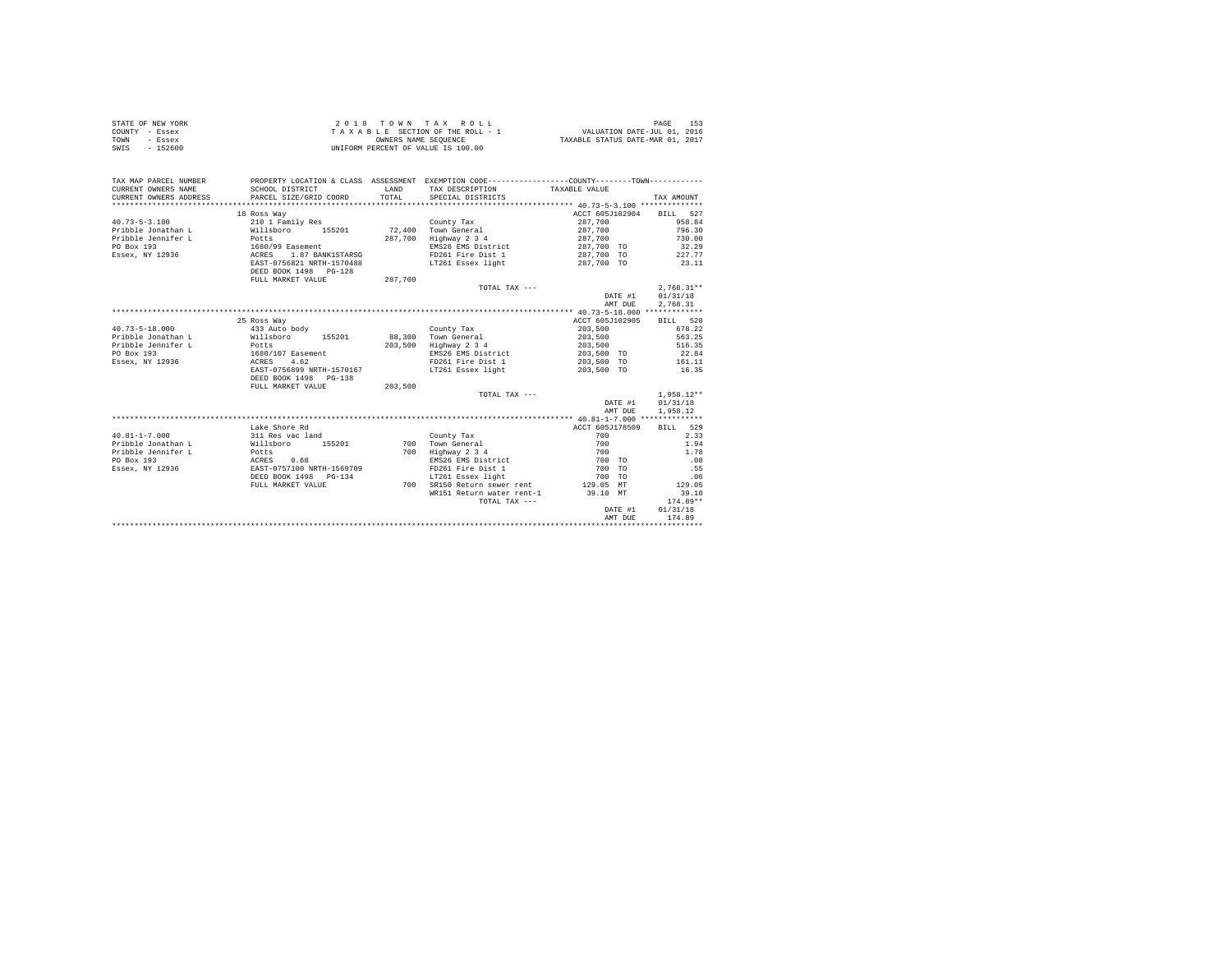| STATE OF NEW YORK | 2018 TOWN TAX ROLL                 | 154<br>PAGE                      |
|-------------------|------------------------------------|----------------------------------|
| COUNTY - Essex    | TAXABLE SECTION OF THE ROLL - 1    | VALUATION DATE-JUL 01, 2016      |
| TOWN<br>- Essex   | OWNERS NAME SEOUENCE               | TAXABLE STATUS DATE-MAR 01, 2017 |
| $-152600$<br>SWIS | UNIFORM PERCENT OF VALUE IS 100.00 |                                  |

| TAX MAP PARCEL NUMBER<br>CURRENT OWNERS NAME<br>CURRENT OWNERS ADDRESS                                                                                                                                                         | PROPERTY LOCATION & CLASS ASSESSMENT EXEMPTION CODE----------------COUNTY-------TOWN----------<br>SCHOOL DISTRICT<br>PARCEL SIZE/GRID COORD | LAND<br>TOTAL. | TAX DESCRIPTION<br>SPECIAL DISTRICTS                                             | TAXABLE VALUE                                                       | TAX AMOUNT                           |
|--------------------------------------------------------------------------------------------------------------------------------------------------------------------------------------------------------------------------------|---------------------------------------------------------------------------------------------------------------------------------------------|----------------|----------------------------------------------------------------------------------|---------------------------------------------------------------------|--------------------------------------|
| *************************                                                                                                                                                                                                      |                                                                                                                                             |                |                                                                                  |                                                                     |                                      |
| $49.15 - 1 - 35.000$                                                                                                                                                                                                           | 1691 Lake Shore Rd<br>210 1 Family Res                                                                                                      |                |                                                                                  | ACCT 605J100914 BILL 530                                            | 347.27                               |
|                                                                                                                                                                                                                                |                                                                                                                                             |                | County Tax<br>21,600 Town General<br>104,200 Highway 2 3 4<br>EMS26 EMS District | $104,200$<br>$104,200$<br>$104,200$<br>$104,200$ TO<br>$104,200$ TO | 288.41<br>264.39<br>11.70            |
|                                                                                                                                                                                                                                | FULL MARKET VALUE                                                                                                                           | 104,200        | FD262 Fire Dist 2                                                                |                                                                     | 122.36                               |
|                                                                                                                                                                                                                                |                                                                                                                                             |                | TOTAL TAX ---                                                                    | DATE #1<br>AMT DUE                                                  | $1.034.13**$<br>01/31/18<br>1,034.13 |
|                                                                                                                                                                                                                                |                                                                                                                                             |                |                                                                                  |                                                                     |                                      |
|                                                                                                                                                                                                                                | 98 School St                                                                                                                                |                |                                                                                  | ACCT 605J102907                                                     | BILL 531                             |
| 49.1-1-11.000                                                                                                                                                                                                                  | 210 1 Family Res                                                                                                                            |                | AGED ALL 41800                                                                   | 42.950 42.950                                                       |                                      |
| Ralston Carrie D                                                                                                                                                                                                               | Willsboro 155201 39,000 County Tax                                                                                                          |                |                                                                                  | 42,950                                                              | 143.14                               |
| Ralston Gregory P                                                                                                                                                                                                              | Potts                                                                                                                                       |                | 85,900 Town General<br>Town General<br>Highway 2 3 4<br>EMS26 EMS District       | 42,950                                                              | 118.88                               |
|                                                                                                                                                                                                                                |                                                                                                                                             |                |                                                                                  | $42,950$<br>85,900 TO                                               | 108.98<br>9.64                       |
| Malascul orgony P<br>rol David T Ralaton<br>98 School St<br>PO Box 153<br>PO Box 153<br>PO Box 153<br>PO Box 153<br>ERSP PODK 1598<br>DEED BOOK 1598<br>DEED BOOK 1598<br>PO Box 159<br>PO Box 159<br>PO Box 159<br>PO Box 159 |                                                                                                                                             |                |                                                                                  |                                                                     | 68.01                                |
|                                                                                                                                                                                                                                |                                                                                                                                             |                | FD261 Fire Dist 1 85,900 TO<br>LT261 Essex light 68,900 TO                       |                                                                     | 6.90                                 |
|                                                                                                                                                                                                                                | FULL MARKET VALUE                                                                                                                           | 85,900         |                                                                                  |                                                                     |                                      |
|                                                                                                                                                                                                                                |                                                                                                                                             |                | TOTAL TAX ---                                                                    |                                                                     | 455.55**                             |
|                                                                                                                                                                                                                                |                                                                                                                                             |                |                                                                                  |                                                                     | DATE #1 01/31/18                     |
|                                                                                                                                                                                                                                |                                                                                                                                             |                |                                                                                  | AMT DUE                                                             | 455.55                               |
|                                                                                                                                                                                                                                |                                                                                                                                             |                |                                                                                  |                                                                     |                                      |
|                                                                                                                                                                                                                                | Block House Rd                                                                                                                              |                |                                                                                  | ACCT 605J100506                                                     | BILL 532                             |
| $40.3 - 2 - 1.000$                                                                                                                                                                                                             |                                                                                                                                             |                | County Tax                                                                       |                                                                     | 55.99                                |
| Randall Sherman B                                                                                                                                                                                                              | 321 Abandoned ag<br>Willsboro 155201                                                                                                        |                | 16,800 Town General                                                              | 16,800<br>16,800                                                    | 46.50                                |
| Randall Anne B                                                                                                                                                                                                                 |                                                                                                                                             |                | 16,800 Town General<br>16,800 Highway 2 3 4                                      |                                                                     | 42.63                                |
| 764 Middle Rd Bldg 1                                                                                                                                                                                                           |                                                                                                                                             |                | EMS26 EMS District                                                               | 16,800<br>16,800 TO                                                 | 1.89                                 |
| Willsboro, NY 12996                                                                                                                                                                                                            |                                                                                                                                             |                | FD261 Fire Dist 1                                                                | 16,800 TO                                                           | 13.30                                |
|                                                                                                                                                                                                                                |                                                                                                                                             |                |                                                                                  |                                                                     |                                      |
|                                                                                                                                                                                                                                | FULL MARKET VALUE                                                                                                                           | 16,800         |                                                                                  |                                                                     |                                      |
|                                                                                                                                                                                                                                |                                                                                                                                             |                | TOTAL TAX ---                                                                    |                                                                     | $160.31**$                           |
|                                                                                                                                                                                                                                |                                                                                                                                             |                |                                                                                  | DATE #1                                                             | 01/31/18                             |
|                                                                                                                                                                                                                                |                                                                                                                                             |                |                                                                                  | AMT DUE                                                             | 160.31                               |
|                                                                                                                                                                                                                                |                                                                                                                                             |                |                                                                                  |                                                                     |                                      |
|                                                                                                                                                                                                                                | 1590 NYS Route 22                                                                                                                           |                |                                                                                  | ACCT 605J102807 BILL 533                                            |                                      |
| $48.76 - 1 - 7.000$                                                                                                                                                                                                            | 210 1 Family Res                                                                                                                            |                | County Tax<br>32,000 Town General<br>72,000 Highway 2 3 4                        | 72,000                                                              | 239.96                               |
| Rapalee Elizabeth                                                                                                                                                                                                              |                                                                                                                                             |                |                                                                                  | $72,000$<br>$72,000$                                                | 199.28                               |
| 1590 NYS Rte 22                                                                                                                                                                                                                |                                                                                                                                             |                |                                                                                  | 72,000 TO                                                           | 182.69                               |
| Essex, NY 12936                                                                                                                                                                                                                |                                                                                                                                             |                | EMS26 EMS District<br>FD262 Fire Dist 2                                          |                                                                     | 8.08                                 |
|                                                                                                                                                                                                                                |                                                                                                                                             |                | LT262 Whallonsburg light 72,000 TO 17.47                                         | 72,000 TO                                                           | 84.55                                |
|                                                                                                                                                                                                                                | DEED BOOK 1162 PG-18<br>FULL MARKET VALUE                                                                                                   | 72,000         |                                                                                  |                                                                     |                                      |
|                                                                                                                                                                                                                                |                                                                                                                                             |                | TOTAL TAX ---                                                                    |                                                                     | $732.03**$                           |
|                                                                                                                                                                                                                                |                                                                                                                                             |                |                                                                                  | DATE #1                                                             | 01/31/18                             |
|                                                                                                                                                                                                                                |                                                                                                                                             |                |                                                                                  | AMT DUE                                                             | 732.03                               |
|                                                                                                                                                                                                                                |                                                                                                                                             |                |                                                                                  |                                                                     |                                      |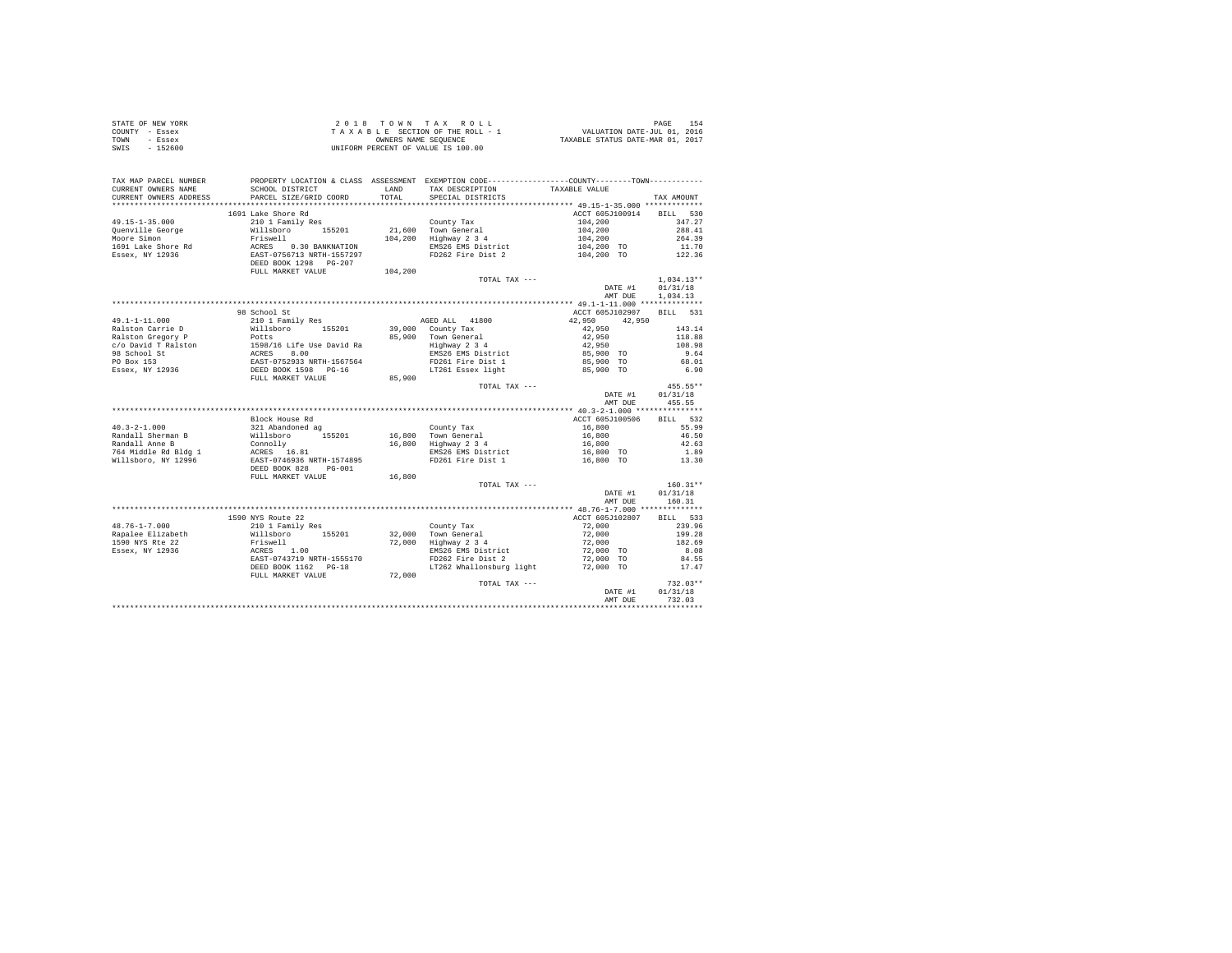| STATE OF NEW YORK | 2018 TOWN TAX ROLL                 | 155<br>PAGE                      |
|-------------------|------------------------------------|----------------------------------|
| COUNTY - Essex    | TAXABLE SECTION OF THE ROLL - 1    | VALUATION DATE-JUL 01, 2016      |
| TOWN<br>- Essex   | OWNERS NAME SEOUENCE               | TAXABLE STATUS DATE-MAR 01, 2017 |
| SWIS<br>$-152600$ | UNIFORM PERCENT OF VALUE IS 100.00 |                                  |

| TAX MAP PARCEL NUMBER<br>CURRENT OWNERS NAME<br>CURRENT OWNERS ADDRESS | PROPERTY LOCATION & CLASS ASSESSMENT EXEMPTION CODE---------------COUNTY-------TOWN----------<br>SCHOOL DISTRICT<br>PARCEL SIZE/GRID COORD | LAND<br>TOTAL. | TAX DESCRIPTION<br>SPECIAL DISTRICTS          | TAXABLE VALUE                                                  | TAX AMOUNT     |
|------------------------------------------------------------------------|--------------------------------------------------------------------------------------------------------------------------------------------|----------------|-----------------------------------------------|----------------------------------------------------------------|----------------|
| *******************                                                    |                                                                                                                                            | .              |                                               | ********************************* 49.15-1-33.000 ************* |                |
| $49.15 - 1 - 33.000$                                                   | 1687 Lake Shore Rd<br>210 1 Family Res                                                                                                     |                | County Tax                                    | ACCT 605J104311 BILL 534<br>62,800                             | 209.30         |
| Rathbun Carol E                                                        | Willsboro 155201                                                                                                                           |                | 25.200 Town General                           | 62.800                                                         | 173.82         |
| 2104 Barrett Rd                                                        | Friswell                                                                                                                                   |                | 62.800 Highway 2 3 4                          | 62,800                                                         | 159.35         |
| Ballston Spa, NY 12020                                                 | ACRES 0.60                                                                                                                                 |                | EMS26 EMS District                            | 62.800 TO                                                      | 7.05           |
|                                                                        | EAST-0756656 NRTH-1557156                                                                                                                  |                | FD262 Fire Dist 2                             | 62.800 TO                                                      | 73.74          |
|                                                                        | DEED BOOK 1023 PG-297                                                                                                                      |                |                                               |                                                                |                |
|                                                                        | FULL MARKET VALUE                                                                                                                          | 62,800         |                                               |                                                                |                |
|                                                                        |                                                                                                                                            |                | TOTAL TAX ---                                 |                                                                | $623.26**$     |
|                                                                        |                                                                                                                                            |                |                                               | DATE #1                                                        | 01/31/18       |
|                                                                        |                                                                                                                                            |                |                                               | AMT DUE                                                        | 623.26         |
|                                                                        |                                                                                                                                            |                |                                               |                                                                |                |
|                                                                        | Lake Shore Rd                                                                                                                              |                |                                               | ACCT 605J104312                                                | BILL 535       |
| $49.15 - 1 - 34.000$                                                   | 314 Rural vac<10                                                                                                                           |                | County Tax                                    | 9,600                                                          | 31.99          |
| Rathbun Carol E<br>2104 Barrett Rd                                     | Willsboro 155201<br>Friswell                                                                                                               |                | 9.600 Town General<br>9,600 Highway 2 3 4     | 9,600<br>9,600                                                 | 26.57<br>24.36 |
| Ballston Spa, NY 12020                                                 | ACRES 0.20                                                                                                                                 |                | EMS26 EMS District                            | 9,600 TO                                                       | 1.08           |
|                                                                        | EAST-0756691 NRTH-1557239                                                                                                                  |                | FD262 Fire Dist 2                             | 9,600 TO                                                       | 11.27          |
|                                                                        | DEED BOOK 1023 PG-297                                                                                                                      |                |                                               |                                                                |                |
|                                                                        | FULL MARKET VALUE                                                                                                                          | 9,600          |                                               |                                                                |                |
|                                                                        |                                                                                                                                            |                | TOTAL TAX ---                                 |                                                                | $95.27**$      |
|                                                                        |                                                                                                                                            |                |                                               | DATE #1                                                        | 01/31/18       |
|                                                                        |                                                                                                                                            |                |                                               | AMT DUE                                                        | 95.27          |
|                                                                        |                                                                                                                                            |                |                                               |                                                                |                |
|                                                                        | 736 Brookfield Rd                                                                                                                          |                |                                               | ACCT 605J175001                                                | BILL 536       |
| $48.2 - 1 - 1.000$                                                     | 270 Mfg housing                                                                                                                            |                | County Tax                                    | 36,900                                                         | 122.98         |
| Rathbun Pamela                                                         | Westport<br>155001                                                                                                                         |                | 32,900 Town General                           | 36,900                                                         | 102.13         |
| Benway Alexander<br>736 Brookfield Rd                                  | 15 Brookfield                                                                                                                              |                | 36,900 Highway 2 3 4<br>EMS26 EMS District    | 36,900                                                         | 93.63<br>4.14  |
| Essex, NY 12936                                                        | ACRES 1.90<br>EAST-0732239 NRTH-1568399                                                                                                    |                | FD262 Fire Dist 2                             | 36,900 TO<br>36,900 TO                                         | 43.33          |
|                                                                        | DEED BOOK 1579 PG-96                                                                                                                       |                |                                               |                                                                |                |
|                                                                        | FULL MARKET VALUE                                                                                                                          | 36,900         |                                               |                                                                |                |
|                                                                        |                                                                                                                                            |                | TOTAL TAX ---                                 |                                                                | $366.21**$     |
|                                                                        |                                                                                                                                            |                |                                               | DATE #1                                                        | 01/31/18       |
|                                                                        |                                                                                                                                            |                |                                               | AMT DUE                                                        | 366.21         |
|                                                                        |                                                                                                                                            |                |                                               |                                                                |                |
|                                                                        | Alden Rd                                                                                                                                   |                |                                               | ACCT 605J178511                                                | BILL 537       |
| $48.3 - 1 - 16.000$                                                    | 314 Rural vac<10                                                                                                                           |                | County Tax                                    | 4,200                                                          | 14.00          |
| Redmond Gregory P                                                      | westport 155001<br>8 Platt Rogers<br>1261/194                                                                                              |                | $4,200$ Town General<br>$4,200$ Highway 2 3 4 | 4,200                                                          | 11.62          |
| Redmond Donna B                                                        |                                                                                                                                            |                |                                               | 4,200                                                          | 10.66          |
| 266 Alden Rd                                                           |                                                                                                                                            |                | EMS26 EMS District                            | 4,200 TO                                                       | .47            |
| Westport, NY 12993                                                     | Db 1004/333 B Line Agr<br>5.95<br>ACRES                                                                                                    |                | FD262 Fire Dist 2                             | 4.200 TO                                                       | 4.93           |
|                                                                        | EAST-0729727 NRTH-1554407                                                                                                                  |                |                                               |                                                                |                |
|                                                                        | DEED BOOK 1299 PG-205<br>FULL MARKET VALUE                                                                                                 | 4,200          |                                               |                                                                |                |
|                                                                        |                                                                                                                                            |                | TOTAL TAX ---                                 |                                                                | $41.68**$      |
|                                                                        |                                                                                                                                            |                |                                               | DATE #1                                                        | 01/31/18       |
|                                                                        |                                                                                                                                            |                |                                               | AMT DUE                                                        | 41.68          |
|                                                                        |                                                                                                                                            |                |                                               |                                                                |                |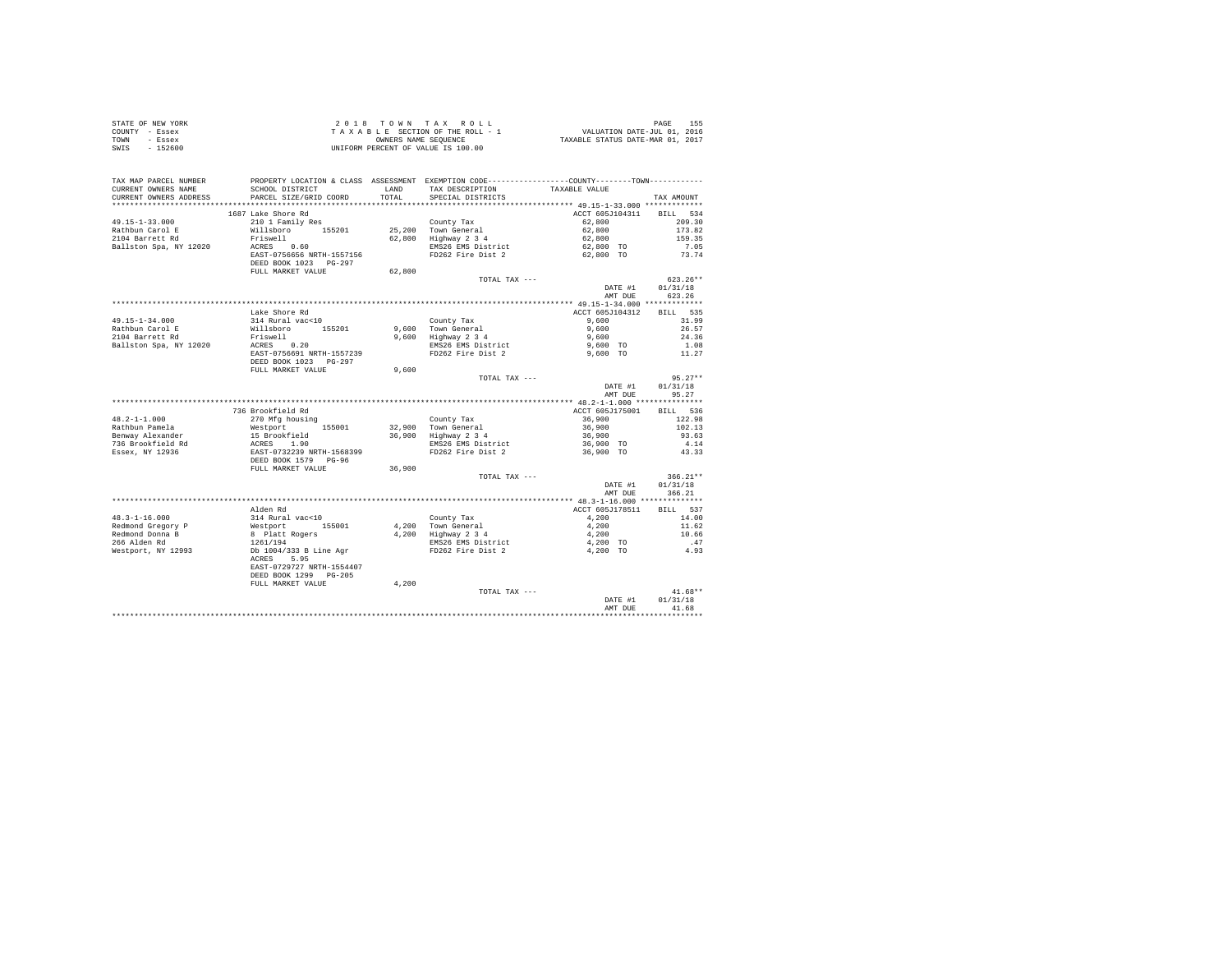| STATE OF NEW YORK | 2018 TOWN TAX ROLL                 | 156<br>PAGE                      |
|-------------------|------------------------------------|----------------------------------|
| COUNTY - Essex    | TAXABLE SECTION OF THE ROLL - 1    | VALUATION DATE-JUL 01, 2016      |
| TOWN<br>- Essex   | OWNERS NAME SEOUENCE               | TAXABLE STATUS DATE-MAR 01, 2017 |
| $-152600$<br>SWIS | UNIFORM PERCENT OF VALUE IS 100.00 |                                  |

| TAX MAP PARCEL NUMBER<br>CURRENT OWNERS NAME<br>CURRENT OWNERS ADDRESS     | SCHOOL DISTRICT<br>PARCEL SIZE/GRID COORD | LAND<br>TOTAL. | PROPERTY LOCATION & CLASS ASSESSMENT EXEMPTION CODE----------------COUNTY--------TOWN----------<br>TAX DESCRIPTION<br>SPECIAL DISTRICTS | TAXABLE VALUE            | TAX AMOUNT   |
|----------------------------------------------------------------------------|-------------------------------------------|----------------|-----------------------------------------------------------------------------------------------------------------------------------------|--------------------------|--------------|
|                                                                            | 266 Alden Rd                              |                |                                                                                                                                         | ACCT 605J103407 BILL 538 |              |
| $48.3 - 1 - 17.000$                                                        | 210 1 Family Res                          |                |                                                                                                                                         | 137,000                  | 456.59       |
| Redmond Gregory P Westport 155001 32,100 Town General                      |                                           |                | County Tax                                                                                                                              | 137,000                  | 379.19       |
|                                                                            |                                           |                |                                                                                                                                         |                          |              |
| Redmond Donna B<br>266 Alden Rd<br>266 Alden Rd<br>266 Alden Rd<br>261/194 |                                           | 137,000        | Highway 2 3 4                                                                                                                           | 137,000                  | 347.62       |
|                                                                            |                                           |                | EMS26 EMS District                                                                                                                      | 137,000 TO               | 15.38        |
| Westport, NY 12993 1ac                                                     |                                           |                | FD262 Fire Dist 2                                                                                                                       | 137,000 TO 160.87        |              |
|                                                                            | ACRES 1.10                                |                |                                                                                                                                         |                          |              |
|                                                                            | EAST-0729577 NRTH-1554584                 |                |                                                                                                                                         |                          |              |
|                                                                            | DEED BOOK 1299 PG-205                     |                |                                                                                                                                         |                          |              |
|                                                                            | FULL MARKET VALUE                         | 137,000        |                                                                                                                                         |                          |              |
|                                                                            |                                           |                | TOTAL TAX ---                                                                                                                           |                          | $1.359.65**$ |
|                                                                            |                                           |                |                                                                                                                                         | DATE #1                  | 01/31/18     |
|                                                                            |                                           |                |                                                                                                                                         | AMT DUE                  | 1,359.65     |
|                                                                            |                                           |                |                                                                                                                                         |                          |              |
|                                                                            | 2250 Lake Shore Rd                        |                |                                                                                                                                         | ACCT 605J102706          | BILL 539     |
| $40.73 - 6 - 11.100$                                                       | 210 1 Family Res - WTRFNT                 |                | County Tax                                                                                                                              | 214,300                  | 714.21       |
| Reis Richard                                                               | Willsboro<br>155201                       |                | 139,500 Town General                                                                                                                    | 214,300                  | 593.14       |
| Reis Mary Ruth                                                             | Potts                                     | 214,300        | Highway 2 3 4                                                                                                                           | 214,300                  | 543.75       |
| 711 Copley Ln                                                              | 1649/236-Sewer Easement                   |                | EMS26 EMS District                                                                                                                      | 214,300 TO               | 24.05        |
| Silver Spring, MD 20904                                                    | 0.85<br>ACRES                             |                | FD261 Fire Dist 1 214,300 TO                                                                                                            |                          | 169.66       |
|                                                                            | EAST-0757411 NRTH-1570605                 |                | LT261 Essex light                                                                                                                       | 214,300 TO               | 17.21        |
|                                                                            | DEED BOOK 1736 PG-148                     |                |                                                                                                                                         |                          |              |
|                                                                            | FULL MARKET VALUE                         | 214,300        |                                                                                                                                         |                          |              |
|                                                                            |                                           |                | TOTAL TAX ---                                                                                                                           |                          | $2.062.02**$ |
|                                                                            |                                           |                |                                                                                                                                         | DATE #1                  | 01/31/18     |
|                                                                            |                                           |                |                                                                                                                                         | AMT DUE                  | 2.062.02     |
|                                                                            |                                           |                |                                                                                                                                         |                          |              |
|                                                                            | 83 Wildacres Way                          |                |                                                                                                                                         | ACCT 605J103212          | BILL 540     |
| $49.7 - 1 - 2.000$                                                         | 260 Seasonal res                          |                | County Tax                                                                                                                              | 342,500                  | 1,141.47     |
| Renkoff Franklin D                                                         | Willsboro<br>155201                       |                | 152,100 Town General                                                                                                                    | 342,500                  | 947.98       |
| 6212 Monticello Ave                                                        | Wharton                                   | 342,500        | Highway 2 3 4                                                                                                                           | 342,500                  | 869.04       |
| Dallas, TX 75214                                                           | 00001.70                                  |                | EMS26 EMS District                                                                                                                      | 342,500 TO               | 38.44        |
|                                                                            | ACRES 1.70                                |                | FD261 Fire Dist 1                                                                                                                       | 342,500 TO               | 271.15       |
| PRIOR OWNER ON 3/01/2017 EAST-0757236 NRTH-1564606                         |                                           |                | LT261 Essex light                                                                                                                       | 342,500 TO               | 27.51        |
| Renkoff Franklin D                                                         | DEED BOOK 897 PG-271                      |                |                                                                                                                                         |                          |              |
|                                                                            |                                           |                |                                                                                                                                         |                          |              |
|                                                                            | FULL MARKET VALUE                         | 342,500        |                                                                                                                                         |                          |              |
|                                                                            |                                           |                | TOTAL TAX ---                                                                                                                           |                          | $3.295.59**$ |
|                                                                            |                                           |                |                                                                                                                                         | DATE #1                  | 01/31/18     |
|                                                                            |                                           |                |                                                                                                                                         | AMT DUE                  | 3.295.59     |
|                                                                            |                                           |                |                                                                                                                                         |                          |              |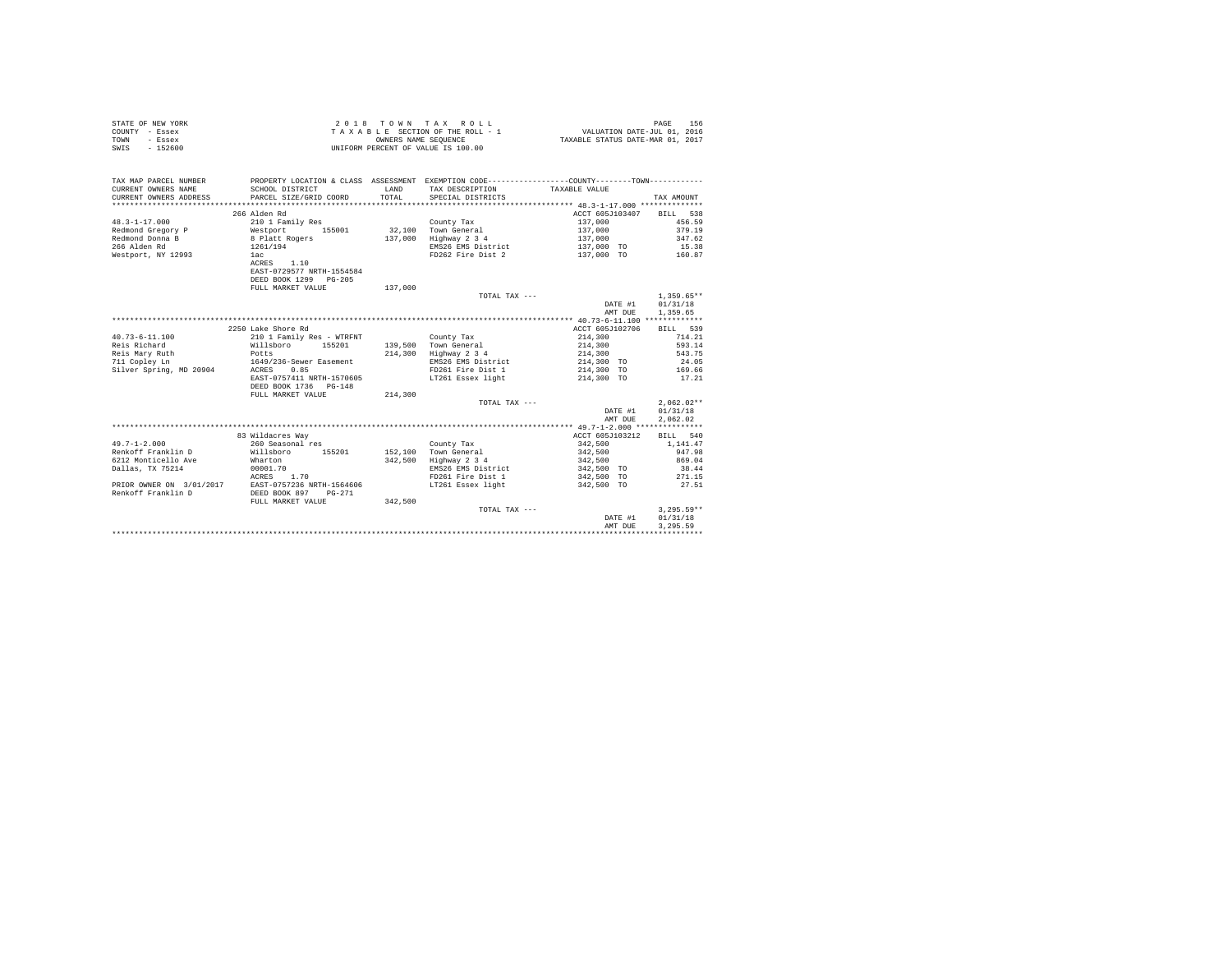| STATE OF NEW YORK | 2018 TOWN TAX ROLL                 | 157<br>PAGE                      |
|-------------------|------------------------------------|----------------------------------|
| COUNTY - Essex    | TAXABLE SECTION OF THE ROLL - 1    | VALUATION DATE-JUL 01, 2016      |
| TOWN<br>- Essex   | OWNERS NAME SEOUENCE               | TAXABLE STATUS DATE-MAR 01, 2017 |
| $-152600$<br>SWIS | UNIFORM PERCENT OF VALUE IS 100.00 |                                  |

| TAX MAP PARCEL NUMBER                       |                                          |         |                                              | PROPERTY LOCATION & CLASS ASSESSMENT EXEMPTION CODE---------------COUNTY--------TOWN---------- |              |
|---------------------------------------------|------------------------------------------|---------|----------------------------------------------|------------------------------------------------------------------------------------------------|--------------|
| CURRENT OWNERS NAME                         | SCHOOL DISTRICT                          | LAND    | TAX DESCRIPTION                              | TAXABLE VALUE                                                                                  |              |
| CURRENT OWNERS ADDRESS                      | PARCEL SIZE/GRID COORD                   | TOTAL.  | SPECIAL DISTRICTS                            |                                                                                                | TAX AMOUNT   |
|                                             |                                          |         |                                              |                                                                                                |              |
|                                             | 230 Reynolds Rd                          |         |                                              | ACCT 605J103414 BILL 541                                                                       |              |
| $48.1 - 1 - 22.000$                         | 210 1 Family Res                         |         | VET COM C 41132                              | $\sim$ 0<br>10,950                                                                             |              |
|                                             |                                          |         | 155001 32,500 VET COM T 41133                | $\begin{smallmatrix}&&&0\\1&3&,1&4&0\\&&&0\end{smallmatrix}$<br>10,950                         |              |
|                                             |                                          |         | 43,800 VET DIS C 41142                       | $\sim$ 0                                                                                       |              |
|                                             |                                          |         | VET DIS T 41143                              | 13,140                                                                                         |              |
|                                             |                                          |         | County Tax                                   | 19,710                                                                                         | 65.69        |
|                                             | EAST-0732116 NRTH-1566119                |         | Town General                                 | 19,710                                                                                         | 54.55        |
|                                             | DEED BOOK 1183 PG-337                    |         | Highway 2 3 4                                | 19,710                                                                                         | 50.01        |
|                                             | FULL MARKET VALUE                        |         | 43,800 School Relevy                         |                                                                                                | 226.98       |
|                                             |                                          |         | EMS26 EMS District                           | 43,800 TO                                                                                      | 4.92         |
|                                             |                                          |         | FD262 Fire Dist 2                            | 43,800 TO                                                                                      | 51.43        |
|                                             |                                          |         | TOTAL TAX ---                                |                                                                                                | 453.58**     |
|                                             |                                          |         |                                              | DATE #1                                                                                        | 01/31/18     |
|                                             |                                          |         |                                              | AMT DUE                                                                                        | 453.58       |
|                                             |                                          |         |                                              |                                                                                                |              |
|                                             | 347 Christian Rd                         |         |                                              | ACCT 605J103506                                                                                | RTLL 542     |
| $49.1 - 1 - 26.000$                         | 240 Rural res                            |         | AG DIST C 41720                              | 48,013 48,013                                                                                  |              |
| Richter Shirley I                           | Willsboro 155201 134,000 County Tax      |         |                                              | 176.787                                                                                        | 589.19       |
| 347 Christian Rd                            | Wharton                                  |         | 224.800 Town General                         | 176,787                                                                                        | 489.31       |
| Essex, NY 12936                             | ACRES 80.00<br>EAST-0748981 NRTH-1560553 |         | Highway 2 3 4<br>EMS26 EMS District          | 176,787<br>224,800 TO                                                                          | 448.57       |
|                                             |                                          |         |                                              |                                                                                                | 25.23        |
| MAY BE SUBJECT TO PAYMENT DEED BOOK 289     | PG-108                                   |         |                                              | FD261 Fire Dist 1 224,800 TO 177.97                                                            |              |
| UNDER AGDIST LAW TIL 2021 FULL MARKET VALUE |                                          | 224,800 |                                              |                                                                                                |              |
|                                             |                                          |         | TOTAL TAX ---                                |                                                                                                | $1.730.27**$ |
|                                             |                                          |         |                                              | DATE #1                                                                                        | 01/31/18     |
|                                             |                                          |         |                                              | AMT DUE                                                                                        | 1.730.27     |
|                                             |                                          |         |                                              |                                                                                                |              |
|                                             | 2221 Lake Shore Rd                       |         |                                              | ACCT 605J100709 BILL 543                                                                       |              |
| $40.81 - 1 - 1.000$                         | 210 1 Family Res                         |         | County Tax                                   | 295,100                                                                                        | 983.50       |
| Robbins Richard H                           | Willsboro 155201<br>Potts                |         | 92,300 Town General<br>295,100 Highway 2 3 4 | 295,100<br>295,100                                                                             | 816.78       |
| Valentine Amy B                             |                                          |         |                                              |                                                                                                | 748.77       |
| 2221 Lake Shore Rd 1670/206 Easement        |                                          |         |                                              | EMS26 EMS District 295.100 TO 33.12                                                            |              |
| Essex, NY 12936                             | ACRES 0.30 BANKU1STFCU                   |         | FD261 Fire Dist 1                            | 295,100 TO                                                                                     | 233.63       |
|                                             | EAST-0757229 NRTH-1569807                |         | LT261 Essex light                            | 295,100 TO                                                                                     | 23.70        |
|                                             | DEED BOOK 1647 PG-136                    |         |                                              |                                                                                                |              |
|                                             | FULL MARKET VALUE                        | 295,100 |                                              |                                                                                                |              |
|                                             |                                          |         | TOTAL TAX ---                                |                                                                                                | $2.839.50**$ |
|                                             |                                          |         |                                              | DATE #1                                                                                        | 01/31/18     |
|                                             |                                          |         |                                              | AMT DUE                                                                                        | 2.839.50     |
|                                             |                                          |         |                                              |                                                                                                |              |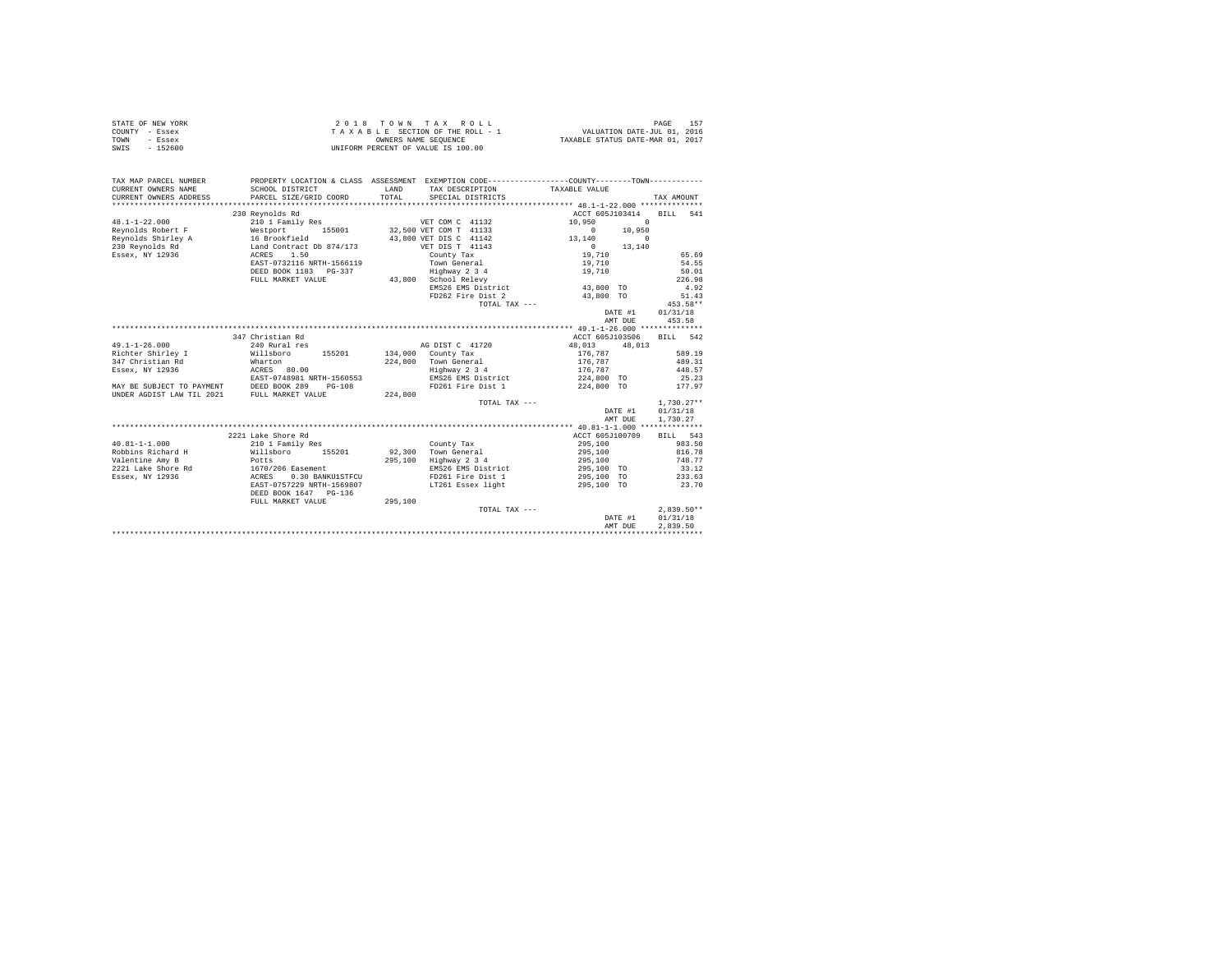| STATE OF NEW YORK | 2018 TOWN TAX ROLL                 | 158<br>PAGE                      |
|-------------------|------------------------------------|----------------------------------|
| COUNTY - Essex    | TAXABLE SECTION OF THE ROLL - 1    | VALUATION DATE-JUL 01, 2016      |
| TOWN<br>- Essex   | OWNERS NAME SEOUENCE               | TAXABLE STATUS DATE-MAR 01, 2017 |
| SWIS<br>$-152600$ | UNIFORM PERCENT OF VALUE IS 100.00 |                                  |

| PROPERTY LOCATION & CLASS ASSESSMENT EXEMPTION CODE----------------COUNTY-------TOWN----------<br>TAX MAP PARCEL NUMBER<br>CURRENT OWNERS NAME<br>SCHOOL DISTRICT |                           | LAND    | TAX DESCRIPTION                      | TAXABLE VALUE            |                      |
|-------------------------------------------------------------------------------------------------------------------------------------------------------------------|---------------------------|---------|--------------------------------------|--------------------------|----------------------|
| CURRENT OWNERS ADDRESS PARCEL SIZE/GRID COORD                                                                                                                     |                           | TOTAL   | SPECIAL DISTRICTS                    |                          | TAX AMOUNT           |
|                                                                                                                                                                   |                           |         |                                      |                          |                      |
|                                                                                                                                                                   | 20 Spire Way              |         |                                      | ACCT 605J101304          | BILL 544             |
| $49.15 - 3 - 12.000$                                                                                                                                              | 210 1 Family Res - WTRFNT |         | County Tax                           | 565,100                  | 1,883.35<br>1,564.10 |
| Rock Whallon Real Prop Trust Willsboro 155201 303,200 Town General                                                                                                |                           |         |                                      | 565,100                  |                      |
| c/o Stephen J Levine                                                                                                                                              | Judd                      | 565,100 | Highway 2 3 4                        | 565,100                  | 1,433.86             |
| 1131 SW 127 Ter                                                                                                                                                   | ACRES 1.75                |         | School Relevy                        |                          | 7,243.34             |
| Davie, FL 33325                                                                                                                                                   | EAST-0760717 NRTH-1556530 |         | EMS26 EMS District                   | 565,100 TO               | 63.43                |
|                                                                                                                                                                   | DEED BOOK 1691 PG-70      |         | FD262 Fire Dist 2                    | 565,100 TO               | 663.56               |
|                                                                                                                                                                   | FULL MARKET VALUE         | 565,100 |                                      |                          |                      |
|                                                                                                                                                                   |                           |         | TOTAL TAX ---                        |                          | $12.851.64**$        |
|                                                                                                                                                                   |                           |         |                                      | DATE #1                  | 01/31/18             |
|                                                                                                                                                                   |                           |         |                                      | AMT DUE                  | 12,851.64            |
|                                                                                                                                                                   |                           |         |                                      |                          |                      |
|                                                                                                                                                                   | 2727 NYS Route 22         |         |                                      | ACCT 605J102902 BILL 545 |                      |
| $40.65 - 2 - 4.000$                                                                                                                                               | 210 1 Family Res          |         | County Tax                           | 194,100                  | 646.89               |
| Rosenberg Douglas P Willsboro 155201 60,100 Town General                                                                                                          |                           |         |                                      | 194,100                  | 537.23               |
| PO Box 16031                                                                                                                                                      | Hicks                     |         | 194,100 Highway 2 3 4                | 194,100                  | 492.50               |
| Chapel Hill, NC 27516                                                                                                                                             | 1650/160-Sewer Easement   |         | EMS26 EMS District                   | 194,100 TO               | 21.79                |
|                                                                                                                                                                   | ACRES 0.40                |         | FD261 Fire Dist 1 194.100 TO 153.67  |                          |                      |
|                                                                                                                                                                   | EAST-0756361 NRTH-1572176 |         | LT261 Essex light 6 194,100 TO 15.59 |                          |                      |
|                                                                                                                                                                   | DEED BOOK 1336 PG-268     |         |                                      |                          |                      |
|                                                                                                                                                                   | FULL MARKET VALUE         | 194,100 |                                      |                          |                      |
|                                                                                                                                                                   |                           |         | TOTAL TAX ---                        |                          | $1,867.67**$         |
|                                                                                                                                                                   |                           |         |                                      |                          | DATE #1 01/31/18     |
|                                                                                                                                                                   |                           |         |                                      | AMT DUE                  | 1,867.67             |
|                                                                                                                                                                   |                           |         |                                      |                          |                      |
|                                                                                                                                                                   | 2835 Essex Rd             |         |                                      | ACCT 605J179004 BILL 546 |                      |
| $40.3 - 2 - 8.200$                                                                                                                                                | 210 1 Family Res          |         | VETWAR CTS 41120                     | 15,000 15,000            |                      |
| Rumsey Nicholas P Willsboro 155201 67,500 County Tax                                                                                                              |                           |         |                                      | 253,900                  | 846.19               |
|                                                                                                                                                                   |                           |         |                                      | 253,900                  | 702.75               |
|                                                                                                                                                                   |                           |         | Highway 2 3 4                        | 253,900                  | 644.23               |
| Essex, NY 12936-0338                                                                                                                                              | EAST-0757154 NRTH-1574125 |         | EMS26 EMS District                   | 268,900 TO               | 30.18                |
|                                                                                                                                                                   | DEED BOOK 1726 PG-26      |         | FD261 Fire Dist 1 268,900 TO         |                          | 212.88               |
|                                                                                                                                                                   | FULL MARKET VALUE         |         | 268,900 LT261 Essex light            | 268,900 TO               | 21.60                |
|                                                                                                                                                                   |                           |         | WB261 Water B&I                      | 268,900 TO C             | 70.34                |
|                                                                                                                                                                   |                           |         | TOTAL TAX ---                        |                          | $2,528.17**$         |
|                                                                                                                                                                   |                           |         |                                      | DATE #1                  | 01/31/18             |
|                                                                                                                                                                   |                           |         |                                      | AMT DUE                  | 2.528.17             |
|                                                                                                                                                                   |                           |         |                                      |                          |                      |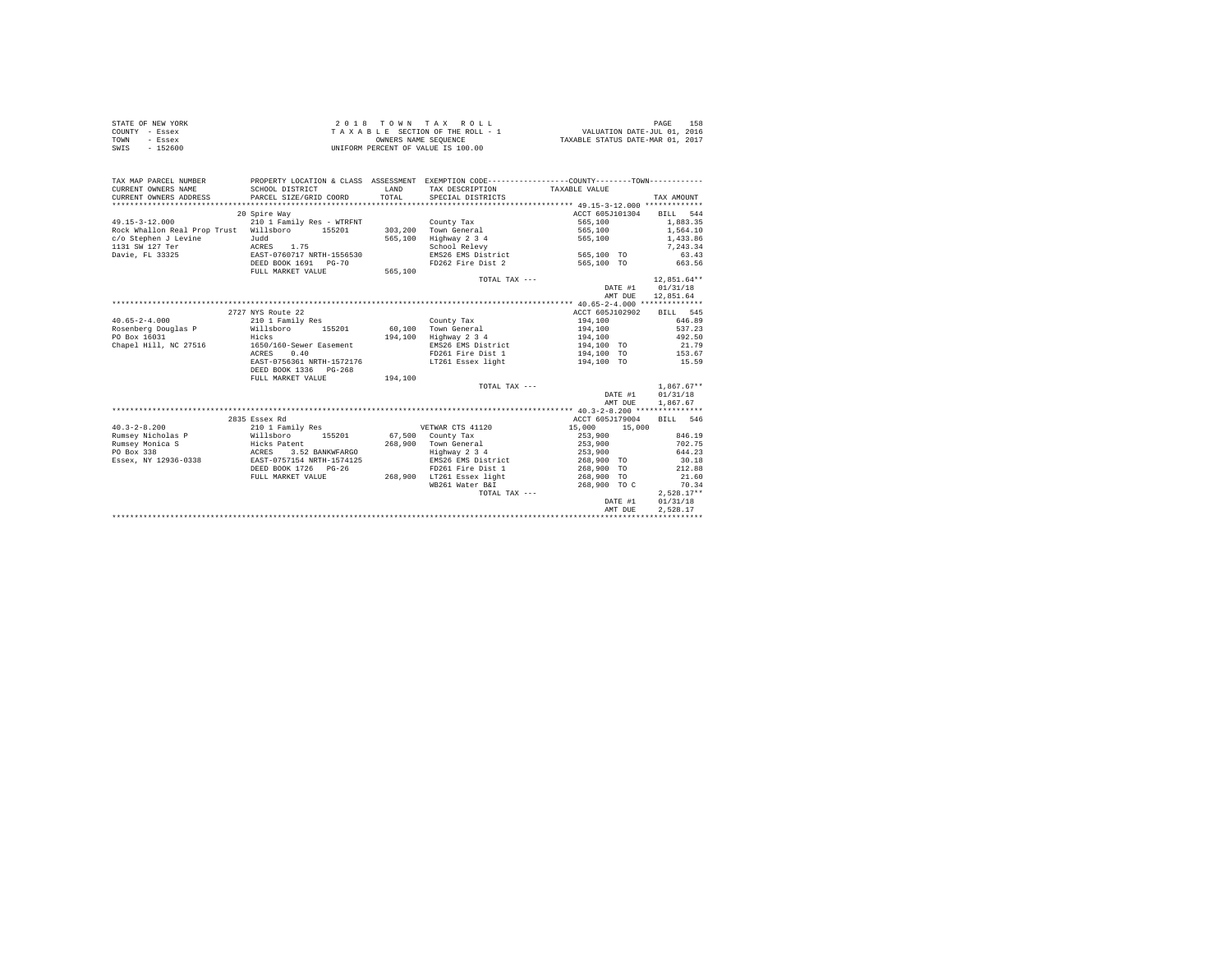| STATE OF NEW YORK | 2018 TOWN TAX ROLL                 | 159<br>PAGE                      |
|-------------------|------------------------------------|----------------------------------|
| COUNTY - Essex    | TAXABLE SECTION OF THE ROLL - 1    | VALUATION DATE-JUL 01, 2016      |
| TOWN<br>- Essex   | OWNERS NAME SEOUENCE               | TAXABLE STATUS DATE-MAR 01, 2017 |
| $-152600$<br>SWIS | UNIFORM PERCENT OF VALUE IS 100.00 |                                  |

| TAX MAP PARCEL NUMBER                                |                                                    |         | PROPERTY LOCATION & CLASS ASSESSMENT EXEMPTION CODE---------------COUNTY-------TOWN--------- |                          |                      |
|------------------------------------------------------|----------------------------------------------------|---------|----------------------------------------------------------------------------------------------|--------------------------|----------------------|
| CURRENT OWNERS NAME                                  | SCHOOL DISTRICT                                    | LAND    | TAX DESCRIPTION                                                                              | TAXABLE VALUE            |                      |
| CURRENT OWNERS ADDRESS<br>************************** | PARCEL SIZE/GRID COORD                             | TOTAL   | SPECIAL DISTRICTS                                                                            |                          | TAX AMOUNT           |
|                                                      |                                                    |         |                                                                                              |                          |                      |
|                                                      | Sayre Rd                                           |         |                                                                                              | ACCT 605Z017002 BILL 547 |                      |
| $57.1 - 2 - 5.120$                                   | 322 Rural vac>10                                   |         | AG DIST C 41720                                                                              | 6.728<br>6.728           |                      |
| Sand Cordelia D                                      | Westport<br>155001                                 |         | 16,300 County Tax                                                                            | 9,572                    | 31.90                |
| PO Box 433                                           | 32 Taylor & Kimball                                |         | 16,300 Town General                                                                          | 9,572                    | 26.49                |
| Westport, NY 12993                                   | Lot 2 Survey 7310                                  |         | Highway 2 3 4                                                                                | 9.572                    | 24.29                |
|                                                      | ACRES 15.91                                        |         | EMS26 EMS District                                                                           | 16,300 TO                | 1.83                 |
| MAY BE SUBJECT TO PAYMENT                            | EAST-0729425 NRTH-1550259                          |         | FD262 Fire Dist 2                                                                            | 16,300 TO                | 19.14                |
| UNDER AGDIST LAW TIL 2021                            | DEED BOOK 1671 PG-285                              |         |                                                                                              |                          |                      |
|                                                      | FULL MARKET VALUE                                  | 16,300  |                                                                                              |                          |                      |
|                                                      |                                                    |         | TOTAL TAX ---                                                                                |                          | $103.65**$           |
|                                                      |                                                    |         |                                                                                              | DATE #1                  | 01/31/18             |
|                                                      |                                                    |         |                                                                                              | AMT DUE                  | 103.65               |
|                                                      |                                                    |         |                                                                                              |                          |                      |
|                                                      | 42 Sayre Rd                                        |         |                                                                                              | ACCT 605Z017003          | BILL 548             |
| $57.1 - 2 - 5.130$                                   | 322 Rural vac>10                                   |         | AG DIST C 41720                                                                              | 6,917<br>6.917           |                      |
| Sand Cordelia D                                      | Westport 155001                                    |         | 37,000 County Tax                                                                            | 30,083                   | 100.26               |
| PO Box 433                                           | 32 Taylor & Kimball<br>Lot 1 Survey 7310           |         | 37,000 Town General                                                                          | 30,083                   | 83.26                |
| Westport, NY 12993                                   |                                                    |         | $\frac{1}{2}$<br>Highway 2 3 4<br>RMS36                                                      | 30,083                   | 76.33                |
|                                                      | ACRES 18.68                                        |         | EMS26 EMS District                                                                           | 37,000 TO                | 4.15                 |
| MAY BE SUBJECT TO PAYMENT                            | EAST-0729752 NRTH-1549849<br>DEED BOOK 1671 PG-285 |         | FD262 Fire Dist 2                                                                            | 37,000 TO                | 43.45                |
| UNDER AGDIST LAW TIL 2021                            |                                                    |         |                                                                                              |                          |                      |
|                                                      | FULL MARKET VALUE                                  | 37,000  |                                                                                              |                          |                      |
|                                                      |                                                    |         | TOTAL TAX ---                                                                                |                          | $307.45**$           |
|                                                      |                                                    |         |                                                                                              | DATE #1                  | 01/31/18             |
|                                                      |                                                    |         |                                                                                              | AMT DUE                  | 307.45               |
|                                                      |                                                    |         |                                                                                              |                          |                      |
|                                                      | 122 Albee Ln                                       |         |                                                                                              | ACCT 605J101206          | BILL 549             |
| $49.15 - 3 - 5.000$                                  | 210 1 Family Res - WTRFNT                          |         | County Tax                                                                                   | 476.300                  | 1,587.40             |
| Sattar Family Trust                                  | Willsboro<br>155201                                | 275,400 | Town General                                                                                 | 476,300                  | 1,318.31             |
| 1405 Rowe Rd                                         | Friswell                                           |         | 476,300 Highway 2 3 4                                                                        | 476,300                  | 1,208.54             |
| Schenectady, NY 12309                                | ACRES 2.00                                         |         | EMS26 EMS District                                                                           | 476,300 TO               | 53.46                |
|                                                      | EAST-0759791 NRTH-1556625                          |         | FD261 Fire Dist 1                                                                            | 476,300 TO               | 377.08               |
|                                                      | DEED BOOK 1168 PG-148                              |         |                                                                                              |                          |                      |
|                                                      | FULL MARKET VALUE                                  | 476,300 |                                                                                              |                          |                      |
|                                                      |                                                    |         | TOTAL TAX ---                                                                                |                          | $4.544.79**$         |
|                                                      |                                                    |         |                                                                                              | DATE #1                  | 01/31/18<br>4.544.79 |
|                                                      |                                                    |         |                                                                                              | AMT DUE                  |                      |
|                                                      |                                                    |         |                                                                                              |                          | BTLL 550             |
|                                                      | 123 Albee Ln                                       |         |                                                                                              | ACCT 605J101205          |                      |
| $49.15 - 3 - 6.000$<br>Sattar Family Trust           | 312 Vac w/imprv - WTRFNT<br>Willsboro 155201       |         | County Tax<br>180.200 Town General                                                           | 181,300<br>181,300       | 604.23<br>501.81     |
| 1405 Rowe Rd                                         |                                                    |         |                                                                                              |                          | 460.02               |
| Schenectady, NY 12309                                | Friswell<br>00001.40                               | 181,300 | Highway 2 3 4<br>EMS26 EMS District                                                          | 181,300<br>181,300 TO    | 20.35                |
|                                                      | ACRES 1.30                                         |         | FD261 Fire Dist 1                                                                            | 181,300 TO               | 143.53               |
|                                                      | EAST-0759941 NRTH-1556525                          |         |                                                                                              |                          |                      |
|                                                      | DEED BOOK 1168 PG-148                              |         |                                                                                              |                          |                      |
|                                                      | FULL MARKET VALUE                                  | 181,300 |                                                                                              |                          |                      |
|                                                      |                                                    |         | TOTAL TAX ---                                                                                |                          | $1.729.94**$         |
|                                                      |                                                    |         |                                                                                              | DATE #1                  | 01/31/18             |
|                                                      |                                                    |         |                                                                                              | AMT DUE                  | 1,729.94             |
|                                                      |                                                    |         |                                                                                              |                          |                      |
|                                                      |                                                    |         |                                                                                              |                          |                      |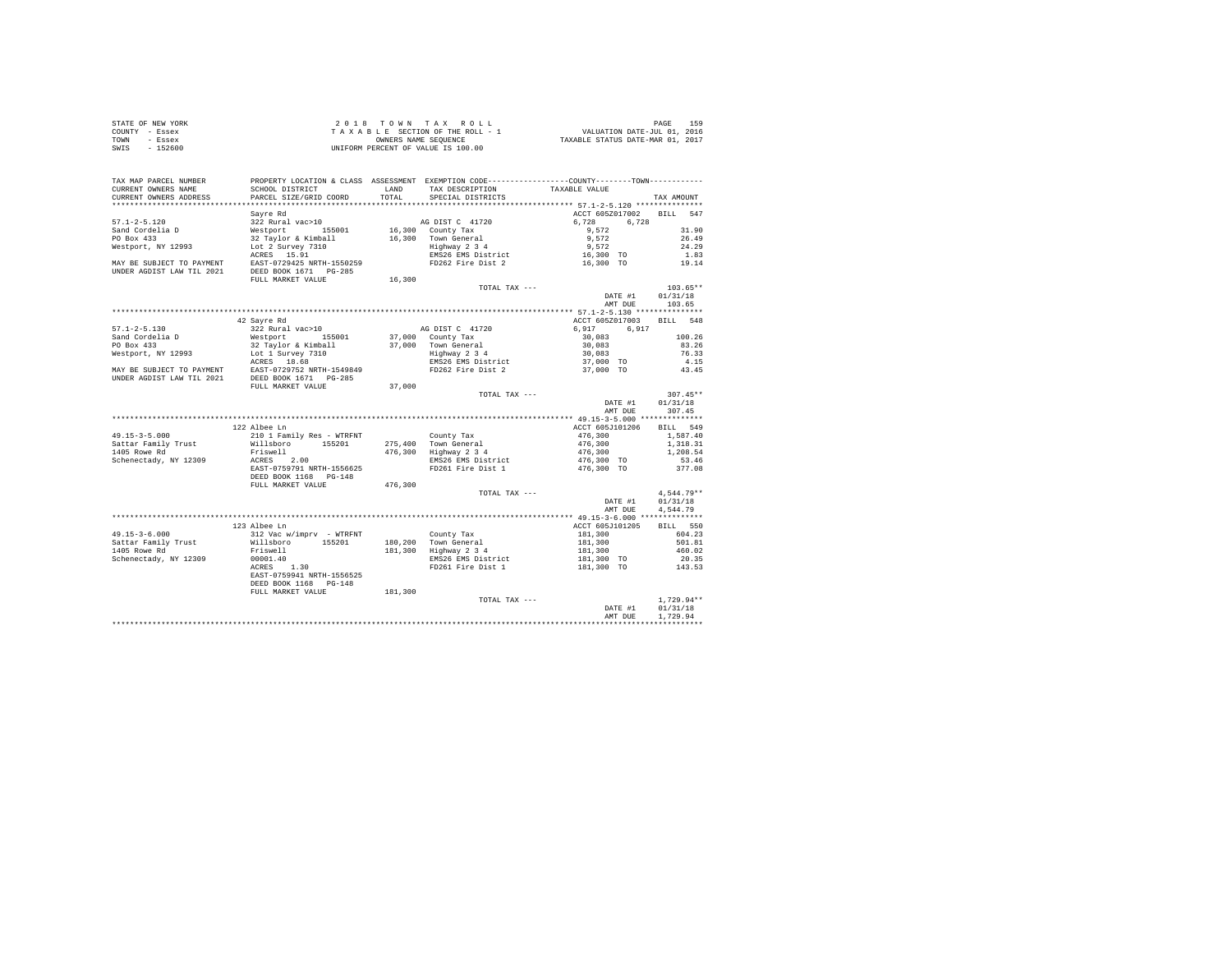| STATE OF NEW YORK | 2018 TOWN TAX ROLL                 | 160<br>PAGE                      |
|-------------------|------------------------------------|----------------------------------|
| COUNTY - Essex    | TAXABLE SECTION OF THE ROLL - 1    | VALUATION DATE-JUL 01, 2016      |
| TOWN<br>- Essex   | OWNERS NAME SEOUENCE               | TAXABLE STATUS DATE-MAR 01, 2017 |
| $-152600$<br>SWIS | UNIFORM PERCENT OF VALUE IS 100.00 |                                  |

| ACCT 605J176013<br>52 Spear Rd<br>BILL 551<br>$39.3 - 1 - 11.200$<br>210 1 Family Res<br>92,300<br>County Tax<br>307.61<br>33,000 Town General<br>92,300 Highway 2 3 4<br>92,300<br>Satterlee Clifford M<br>Willsboro 155201<br>255.47<br>Satterlee Shiela T<br>2 Brookfield<br>92,300<br>234.20<br>87 Old Military Rd<br>ACRES 2.00<br>EMS26 EMS District<br>10.36<br>92,300 TO<br>EAST-0728592 NRTH-1571484<br>FD262 Fire Dist 2<br>92,300 TO<br>Lake George, NY 12845<br>108.38<br>DEED BOOK 1699 PG-191<br>FULL MARKET VALUE<br>92,300<br>$916.02**$<br>TOTAL TAX ---<br>01/31/18<br>DATE #1<br>AMT DUE<br>916.02<br>BILL 552<br>240 Sayre Rd<br>ACCT 605J103609<br>210 1 Family Res<br>137,400<br>457.92<br>County Tax<br>33.500 Town General<br>380.30<br>Westport 155001<br>8 Platt Rogers<br>ACRES 2.80 BANKSELPORT<br>EAST-0730845 NRTH-1554142<br>DEED BOOK 898 PG-140<br>137,400<br>137,400 Highway 2 3 4<br>137,400<br>348.63<br>137,400 TO<br>2.80 BANKSELPORT<br>EMS26 EMS District<br>15.42<br>FD262 Fire Dist 2<br>Westport, NY 12993<br>137,400 TO<br>161.34<br>137,400<br>FULL MARKET VALUE<br>$1.363.61**$<br>TOTAL TAX ---<br>01/31/18<br>DATE #1<br>AMT DUE<br>1,363.61<br>Sayre Rd<br>ACCT 605J103607<br>BILL 553<br>$48.3 - 1 - 15.100$<br>28.027<br>28,027<br>AG DIST C 41720<br>105 Vac farmland<br>Westport 155001<br>8 Platt Rogers<br>ACRES 123.60<br>2021160 NDTH-1553403<br>Sayre David H<br>124,900 County Tax<br>99,173<br>330.52<br>Morris Mary Jean<br>127,200 Town General<br>99.173<br>274.49<br>$Highway$ 2 3 4<br>240 Sayre Rd<br>99,173<br>251.64<br>EAST-0731168 NRTH-1553403<br>Westport, NY 12993<br>School Relevy<br>1,609.39<br>127,200 TO<br>DEED BOOK 454 PG-243<br>EMS26 EMS District<br>14.28<br>127,200 TO<br>127,200 FD262 Fire Dist 2<br>149.36<br>MAY BE SUBJECT TO PAYMENT<br>FULL MARKET VALUE<br>UNDER AGDIST LAW TIL 2021<br>$2,629.68**$<br>TOTAL TAX ---<br>01/31/18<br>DATE #1<br>AMT DUE<br>2,629.68<br>ACCT 605J103608<br>Walker Rd<br>BILL 554<br>910 Priv forest<br>191.30<br>County Tax<br>57,400<br>910 Priv forest<br>Westport<br>6 Platt Rogers<br>00100.00<br>ACRES 108.30<br>57,400 Town General<br>Sayre David H<br>57,400<br>158.87<br>57,400 Highway 2 3 4<br>57,400<br>145.64<br>School Relevy<br>931.50<br>240 Sayre Rd<br>EMS26 EMS District 57,400 TO<br>Westport, NY 12993<br>6.44<br>FD262 Fire Dist 2<br>67.40<br>EAST-0733067 NRTH-1553752<br>57,400 TO<br>DEED BOOK 898<br>$PG-138$<br>57,400<br>FULL MARKET VALUE<br>$1,501.15**$<br>TOTAL TAX ---<br>DATE #1<br>01/31/18<br>AMT DUE<br>1,501.15 | TAX MAP PARCEL NUMBER<br>CURRENT OWNERS NAME<br>CURRENT OWNERS ADDRESS | PROPERTY LOCATION & CLASS ASSESSMENT EXEMPTION CODE---------------COUNTY-------TOWN----------<br>SCHOOL DISTRICT<br>PARCEL SIZE/GRID COORD | LAND<br>TOTAL | TAX DESCRIPTION<br>SPECIAL DISTRICTS | TAXABLE VALUE | TAX AMOUNT |
|------------------------------------------------------------------------------------------------------------------------------------------------------------------------------------------------------------------------------------------------------------------------------------------------------------------------------------------------------------------------------------------------------------------------------------------------------------------------------------------------------------------------------------------------------------------------------------------------------------------------------------------------------------------------------------------------------------------------------------------------------------------------------------------------------------------------------------------------------------------------------------------------------------------------------------------------------------------------------------------------------------------------------------------------------------------------------------------------------------------------------------------------------------------------------------------------------------------------------------------------------------------------------------------------------------------------------------------------------------------------------------------------------------------------------------------------------------------------------------------------------------------------------------------------------------------------------------------------------------------------------------------------------------------------------------------------------------------------------------------------------------------------------------------------------------------------------------------------------------------------------------------------------------------------------------------------------------------------------------------------------------------------------------------------------------------------------------------------------------------------------------------------------------------------------------------------------------------------------------------------------------------------------------------------------------------------------------------------------------------------------------------------------------------------------------------------------------------------------------------------------------------------------------------------------------------------------------|------------------------------------------------------------------------|--------------------------------------------------------------------------------------------------------------------------------------------|---------------|--------------------------------------|---------------|------------|
|                                                                                                                                                                                                                                                                                                                                                                                                                                                                                                                                                                                                                                                                                                                                                                                                                                                                                                                                                                                                                                                                                                                                                                                                                                                                                                                                                                                                                                                                                                                                                                                                                                                                                                                                                                                                                                                                                                                                                                                                                                                                                                                                                                                                                                                                                                                                                                                                                                                                                                                                                                                    |                                                                        |                                                                                                                                            |               |                                      |               |            |
|                                                                                                                                                                                                                                                                                                                                                                                                                                                                                                                                                                                                                                                                                                                                                                                                                                                                                                                                                                                                                                                                                                                                                                                                                                                                                                                                                                                                                                                                                                                                                                                                                                                                                                                                                                                                                                                                                                                                                                                                                                                                                                                                                                                                                                                                                                                                                                                                                                                                                                                                                                                    |                                                                        |                                                                                                                                            |               |                                      |               |            |
|                                                                                                                                                                                                                                                                                                                                                                                                                                                                                                                                                                                                                                                                                                                                                                                                                                                                                                                                                                                                                                                                                                                                                                                                                                                                                                                                                                                                                                                                                                                                                                                                                                                                                                                                                                                                                                                                                                                                                                                                                                                                                                                                                                                                                                                                                                                                                                                                                                                                                                                                                                                    |                                                                        |                                                                                                                                            |               |                                      |               |            |
|                                                                                                                                                                                                                                                                                                                                                                                                                                                                                                                                                                                                                                                                                                                                                                                                                                                                                                                                                                                                                                                                                                                                                                                                                                                                                                                                                                                                                                                                                                                                                                                                                                                                                                                                                                                                                                                                                                                                                                                                                                                                                                                                                                                                                                                                                                                                                                                                                                                                                                                                                                                    |                                                                        |                                                                                                                                            |               |                                      |               |            |
|                                                                                                                                                                                                                                                                                                                                                                                                                                                                                                                                                                                                                                                                                                                                                                                                                                                                                                                                                                                                                                                                                                                                                                                                                                                                                                                                                                                                                                                                                                                                                                                                                                                                                                                                                                                                                                                                                                                                                                                                                                                                                                                                                                                                                                                                                                                                                                                                                                                                                                                                                                                    |                                                                        |                                                                                                                                            |               |                                      |               |            |
|                                                                                                                                                                                                                                                                                                                                                                                                                                                                                                                                                                                                                                                                                                                                                                                                                                                                                                                                                                                                                                                                                                                                                                                                                                                                                                                                                                                                                                                                                                                                                                                                                                                                                                                                                                                                                                                                                                                                                                                                                                                                                                                                                                                                                                                                                                                                                                                                                                                                                                                                                                                    |                                                                        |                                                                                                                                            |               |                                      |               |            |
|                                                                                                                                                                                                                                                                                                                                                                                                                                                                                                                                                                                                                                                                                                                                                                                                                                                                                                                                                                                                                                                                                                                                                                                                                                                                                                                                                                                                                                                                                                                                                                                                                                                                                                                                                                                                                                                                                                                                                                                                                                                                                                                                                                                                                                                                                                                                                                                                                                                                                                                                                                                    |                                                                        |                                                                                                                                            |               |                                      |               |            |
|                                                                                                                                                                                                                                                                                                                                                                                                                                                                                                                                                                                                                                                                                                                                                                                                                                                                                                                                                                                                                                                                                                                                                                                                                                                                                                                                                                                                                                                                                                                                                                                                                                                                                                                                                                                                                                                                                                                                                                                                                                                                                                                                                                                                                                                                                                                                                                                                                                                                                                                                                                                    |                                                                        |                                                                                                                                            |               |                                      |               |            |
|                                                                                                                                                                                                                                                                                                                                                                                                                                                                                                                                                                                                                                                                                                                                                                                                                                                                                                                                                                                                                                                                                                                                                                                                                                                                                                                                                                                                                                                                                                                                                                                                                                                                                                                                                                                                                                                                                                                                                                                                                                                                                                                                                                                                                                                                                                                                                                                                                                                                                                                                                                                    |                                                                        |                                                                                                                                            |               |                                      |               |            |
|                                                                                                                                                                                                                                                                                                                                                                                                                                                                                                                                                                                                                                                                                                                                                                                                                                                                                                                                                                                                                                                                                                                                                                                                                                                                                                                                                                                                                                                                                                                                                                                                                                                                                                                                                                                                                                                                                                                                                                                                                                                                                                                                                                                                                                                                                                                                                                                                                                                                                                                                                                                    |                                                                        |                                                                                                                                            |               |                                      |               |            |
|                                                                                                                                                                                                                                                                                                                                                                                                                                                                                                                                                                                                                                                                                                                                                                                                                                                                                                                                                                                                                                                                                                                                                                                                                                                                                                                                                                                                                                                                                                                                                                                                                                                                                                                                                                                                                                                                                                                                                                                                                                                                                                                                                                                                                                                                                                                                                                                                                                                                                                                                                                                    |                                                                        |                                                                                                                                            |               |                                      |               |            |
|                                                                                                                                                                                                                                                                                                                                                                                                                                                                                                                                                                                                                                                                                                                                                                                                                                                                                                                                                                                                                                                                                                                                                                                                                                                                                                                                                                                                                                                                                                                                                                                                                                                                                                                                                                                                                                                                                                                                                                                                                                                                                                                                                                                                                                                                                                                                                                                                                                                                                                                                                                                    |                                                                        |                                                                                                                                            |               |                                      |               |            |
|                                                                                                                                                                                                                                                                                                                                                                                                                                                                                                                                                                                                                                                                                                                                                                                                                                                                                                                                                                                                                                                                                                                                                                                                                                                                                                                                                                                                                                                                                                                                                                                                                                                                                                                                                                                                                                                                                                                                                                                                                                                                                                                                                                                                                                                                                                                                                                                                                                                                                                                                                                                    |                                                                        |                                                                                                                                            |               |                                      |               |            |
|                                                                                                                                                                                                                                                                                                                                                                                                                                                                                                                                                                                                                                                                                                                                                                                                                                                                                                                                                                                                                                                                                                                                                                                                                                                                                                                                                                                                                                                                                                                                                                                                                                                                                                                                                                                                                                                                                                                                                                                                                                                                                                                                                                                                                                                                                                                                                                                                                                                                                                                                                                                    | $48.3 - 1 - 14.000$                                                    |                                                                                                                                            |               |                                      |               |            |
|                                                                                                                                                                                                                                                                                                                                                                                                                                                                                                                                                                                                                                                                                                                                                                                                                                                                                                                                                                                                                                                                                                                                                                                                                                                                                                                                                                                                                                                                                                                                                                                                                                                                                                                                                                                                                                                                                                                                                                                                                                                                                                                                                                                                                                                                                                                                                                                                                                                                                                                                                                                    | Sayre David H                                                          |                                                                                                                                            |               |                                      |               |            |
|                                                                                                                                                                                                                                                                                                                                                                                                                                                                                                                                                                                                                                                                                                                                                                                                                                                                                                                                                                                                                                                                                                                                                                                                                                                                                                                                                                                                                                                                                                                                                                                                                                                                                                                                                                                                                                                                                                                                                                                                                                                                                                                                                                                                                                                                                                                                                                                                                                                                                                                                                                                    | Savre Tracev A                                                         |                                                                                                                                            |               |                                      |               |            |
|                                                                                                                                                                                                                                                                                                                                                                                                                                                                                                                                                                                                                                                                                                                                                                                                                                                                                                                                                                                                                                                                                                                                                                                                                                                                                                                                                                                                                                                                                                                                                                                                                                                                                                                                                                                                                                                                                                                                                                                                                                                                                                                                                                                                                                                                                                                                                                                                                                                                                                                                                                                    | 240 Savre Rd                                                           |                                                                                                                                            |               |                                      |               |            |
|                                                                                                                                                                                                                                                                                                                                                                                                                                                                                                                                                                                                                                                                                                                                                                                                                                                                                                                                                                                                                                                                                                                                                                                                                                                                                                                                                                                                                                                                                                                                                                                                                                                                                                                                                                                                                                                                                                                                                                                                                                                                                                                                                                                                                                                                                                                                                                                                                                                                                                                                                                                    |                                                                        |                                                                                                                                            |               |                                      |               |            |
|                                                                                                                                                                                                                                                                                                                                                                                                                                                                                                                                                                                                                                                                                                                                                                                                                                                                                                                                                                                                                                                                                                                                                                                                                                                                                                                                                                                                                                                                                                                                                                                                                                                                                                                                                                                                                                                                                                                                                                                                                                                                                                                                                                                                                                                                                                                                                                                                                                                                                                                                                                                    |                                                                        |                                                                                                                                            |               |                                      |               |            |
|                                                                                                                                                                                                                                                                                                                                                                                                                                                                                                                                                                                                                                                                                                                                                                                                                                                                                                                                                                                                                                                                                                                                                                                                                                                                                                                                                                                                                                                                                                                                                                                                                                                                                                                                                                                                                                                                                                                                                                                                                                                                                                                                                                                                                                                                                                                                                                                                                                                                                                                                                                                    |                                                                        |                                                                                                                                            |               |                                      |               |            |
|                                                                                                                                                                                                                                                                                                                                                                                                                                                                                                                                                                                                                                                                                                                                                                                                                                                                                                                                                                                                                                                                                                                                                                                                                                                                                                                                                                                                                                                                                                                                                                                                                                                                                                                                                                                                                                                                                                                                                                                                                                                                                                                                                                                                                                                                                                                                                                                                                                                                                                                                                                                    |                                                                        |                                                                                                                                            |               |                                      |               |            |
|                                                                                                                                                                                                                                                                                                                                                                                                                                                                                                                                                                                                                                                                                                                                                                                                                                                                                                                                                                                                                                                                                                                                                                                                                                                                                                                                                                                                                                                                                                                                                                                                                                                                                                                                                                                                                                                                                                                                                                                                                                                                                                                                                                                                                                                                                                                                                                                                                                                                                                                                                                                    |                                                                        |                                                                                                                                            |               |                                      |               |            |
|                                                                                                                                                                                                                                                                                                                                                                                                                                                                                                                                                                                                                                                                                                                                                                                                                                                                                                                                                                                                                                                                                                                                                                                                                                                                                                                                                                                                                                                                                                                                                                                                                                                                                                                                                                                                                                                                                                                                                                                                                                                                                                                                                                                                                                                                                                                                                                                                                                                                                                                                                                                    |                                                                        |                                                                                                                                            |               |                                      |               |            |
|                                                                                                                                                                                                                                                                                                                                                                                                                                                                                                                                                                                                                                                                                                                                                                                                                                                                                                                                                                                                                                                                                                                                                                                                                                                                                                                                                                                                                                                                                                                                                                                                                                                                                                                                                                                                                                                                                                                                                                                                                                                                                                                                                                                                                                                                                                                                                                                                                                                                                                                                                                                    |                                                                        |                                                                                                                                            |               |                                      |               |            |
|                                                                                                                                                                                                                                                                                                                                                                                                                                                                                                                                                                                                                                                                                                                                                                                                                                                                                                                                                                                                                                                                                                                                                                                                                                                                                                                                                                                                                                                                                                                                                                                                                                                                                                                                                                                                                                                                                                                                                                                                                                                                                                                                                                                                                                                                                                                                                                                                                                                                                                                                                                                    |                                                                        |                                                                                                                                            |               |                                      |               |            |
|                                                                                                                                                                                                                                                                                                                                                                                                                                                                                                                                                                                                                                                                                                                                                                                                                                                                                                                                                                                                                                                                                                                                                                                                                                                                                                                                                                                                                                                                                                                                                                                                                                                                                                                                                                                                                                                                                                                                                                                                                                                                                                                                                                                                                                                                                                                                                                                                                                                                                                                                                                                    |                                                                        |                                                                                                                                            |               |                                      |               |            |
|                                                                                                                                                                                                                                                                                                                                                                                                                                                                                                                                                                                                                                                                                                                                                                                                                                                                                                                                                                                                                                                                                                                                                                                                                                                                                                                                                                                                                                                                                                                                                                                                                                                                                                                                                                                                                                                                                                                                                                                                                                                                                                                                                                                                                                                                                                                                                                                                                                                                                                                                                                                    |                                                                        |                                                                                                                                            |               |                                      |               |            |
|                                                                                                                                                                                                                                                                                                                                                                                                                                                                                                                                                                                                                                                                                                                                                                                                                                                                                                                                                                                                                                                                                                                                                                                                                                                                                                                                                                                                                                                                                                                                                                                                                                                                                                                                                                                                                                                                                                                                                                                                                                                                                                                                                                                                                                                                                                                                                                                                                                                                                                                                                                                    |                                                                        |                                                                                                                                            |               |                                      |               |            |
|                                                                                                                                                                                                                                                                                                                                                                                                                                                                                                                                                                                                                                                                                                                                                                                                                                                                                                                                                                                                                                                                                                                                                                                                                                                                                                                                                                                                                                                                                                                                                                                                                                                                                                                                                                                                                                                                                                                                                                                                                                                                                                                                                                                                                                                                                                                                                                                                                                                                                                                                                                                    |                                                                        |                                                                                                                                            |               |                                      |               |            |
|                                                                                                                                                                                                                                                                                                                                                                                                                                                                                                                                                                                                                                                                                                                                                                                                                                                                                                                                                                                                                                                                                                                                                                                                                                                                                                                                                                                                                                                                                                                                                                                                                                                                                                                                                                                                                                                                                                                                                                                                                                                                                                                                                                                                                                                                                                                                                                                                                                                                                                                                                                                    |                                                                        |                                                                                                                                            |               |                                      |               |            |
|                                                                                                                                                                                                                                                                                                                                                                                                                                                                                                                                                                                                                                                                                                                                                                                                                                                                                                                                                                                                                                                                                                                                                                                                                                                                                                                                                                                                                                                                                                                                                                                                                                                                                                                                                                                                                                                                                                                                                                                                                                                                                                                                                                                                                                                                                                                                                                                                                                                                                                                                                                                    |                                                                        |                                                                                                                                            |               |                                      |               |            |
|                                                                                                                                                                                                                                                                                                                                                                                                                                                                                                                                                                                                                                                                                                                                                                                                                                                                                                                                                                                                                                                                                                                                                                                                                                                                                                                                                                                                                                                                                                                                                                                                                                                                                                                                                                                                                                                                                                                                                                                                                                                                                                                                                                                                                                                                                                                                                                                                                                                                                                                                                                                    |                                                                        |                                                                                                                                            |               |                                      |               |            |
|                                                                                                                                                                                                                                                                                                                                                                                                                                                                                                                                                                                                                                                                                                                                                                                                                                                                                                                                                                                                                                                                                                                                                                                                                                                                                                                                                                                                                                                                                                                                                                                                                                                                                                                                                                                                                                                                                                                                                                                                                                                                                                                                                                                                                                                                                                                                                                                                                                                                                                                                                                                    |                                                                        |                                                                                                                                            |               |                                      |               |            |
|                                                                                                                                                                                                                                                                                                                                                                                                                                                                                                                                                                                                                                                                                                                                                                                                                                                                                                                                                                                                                                                                                                                                                                                                                                                                                                                                                                                                                                                                                                                                                                                                                                                                                                                                                                                                                                                                                                                                                                                                                                                                                                                                                                                                                                                                                                                                                                                                                                                                                                                                                                                    |                                                                        |                                                                                                                                            |               |                                      |               |            |
|                                                                                                                                                                                                                                                                                                                                                                                                                                                                                                                                                                                                                                                                                                                                                                                                                                                                                                                                                                                                                                                                                                                                                                                                                                                                                                                                                                                                                                                                                                                                                                                                                                                                                                                                                                                                                                                                                                                                                                                                                                                                                                                                                                                                                                                                                                                                                                                                                                                                                                                                                                                    |                                                                        |                                                                                                                                            |               |                                      |               |            |
|                                                                                                                                                                                                                                                                                                                                                                                                                                                                                                                                                                                                                                                                                                                                                                                                                                                                                                                                                                                                                                                                                                                                                                                                                                                                                                                                                                                                                                                                                                                                                                                                                                                                                                                                                                                                                                                                                                                                                                                                                                                                                                                                                                                                                                                                                                                                                                                                                                                                                                                                                                                    |                                                                        |                                                                                                                                            |               |                                      |               |            |
|                                                                                                                                                                                                                                                                                                                                                                                                                                                                                                                                                                                                                                                                                                                                                                                                                                                                                                                                                                                                                                                                                                                                                                                                                                                                                                                                                                                                                                                                                                                                                                                                                                                                                                                                                                                                                                                                                                                                                                                                                                                                                                                                                                                                                                                                                                                                                                                                                                                                                                                                                                                    |                                                                        |                                                                                                                                            |               |                                      |               |            |
|                                                                                                                                                                                                                                                                                                                                                                                                                                                                                                                                                                                                                                                                                                                                                                                                                                                                                                                                                                                                                                                                                                                                                                                                                                                                                                                                                                                                                                                                                                                                                                                                                                                                                                                                                                                                                                                                                                                                                                                                                                                                                                                                                                                                                                                                                                                                                                                                                                                                                                                                                                                    | $48.4 - 1 - 21.000$                                                    |                                                                                                                                            |               |                                      |               |            |
|                                                                                                                                                                                                                                                                                                                                                                                                                                                                                                                                                                                                                                                                                                                                                                                                                                                                                                                                                                                                                                                                                                                                                                                                                                                                                                                                                                                                                                                                                                                                                                                                                                                                                                                                                                                                                                                                                                                                                                                                                                                                                                                                                                                                                                                                                                                                                                                                                                                                                                                                                                                    |                                                                        |                                                                                                                                            |               |                                      |               |            |
|                                                                                                                                                                                                                                                                                                                                                                                                                                                                                                                                                                                                                                                                                                                                                                                                                                                                                                                                                                                                                                                                                                                                                                                                                                                                                                                                                                                                                                                                                                                                                                                                                                                                                                                                                                                                                                                                                                                                                                                                                                                                                                                                                                                                                                                                                                                                                                                                                                                                                                                                                                                    | Sayre Tracey A                                                         |                                                                                                                                            |               |                                      |               |            |
|                                                                                                                                                                                                                                                                                                                                                                                                                                                                                                                                                                                                                                                                                                                                                                                                                                                                                                                                                                                                                                                                                                                                                                                                                                                                                                                                                                                                                                                                                                                                                                                                                                                                                                                                                                                                                                                                                                                                                                                                                                                                                                                                                                                                                                                                                                                                                                                                                                                                                                                                                                                    |                                                                        |                                                                                                                                            |               |                                      |               |            |
|                                                                                                                                                                                                                                                                                                                                                                                                                                                                                                                                                                                                                                                                                                                                                                                                                                                                                                                                                                                                                                                                                                                                                                                                                                                                                                                                                                                                                                                                                                                                                                                                                                                                                                                                                                                                                                                                                                                                                                                                                                                                                                                                                                                                                                                                                                                                                                                                                                                                                                                                                                                    |                                                                        |                                                                                                                                            |               |                                      |               |            |
|                                                                                                                                                                                                                                                                                                                                                                                                                                                                                                                                                                                                                                                                                                                                                                                                                                                                                                                                                                                                                                                                                                                                                                                                                                                                                                                                                                                                                                                                                                                                                                                                                                                                                                                                                                                                                                                                                                                                                                                                                                                                                                                                                                                                                                                                                                                                                                                                                                                                                                                                                                                    |                                                                        |                                                                                                                                            |               |                                      |               |            |
|                                                                                                                                                                                                                                                                                                                                                                                                                                                                                                                                                                                                                                                                                                                                                                                                                                                                                                                                                                                                                                                                                                                                                                                                                                                                                                                                                                                                                                                                                                                                                                                                                                                                                                                                                                                                                                                                                                                                                                                                                                                                                                                                                                                                                                                                                                                                                                                                                                                                                                                                                                                    |                                                                        |                                                                                                                                            |               |                                      |               |            |
|                                                                                                                                                                                                                                                                                                                                                                                                                                                                                                                                                                                                                                                                                                                                                                                                                                                                                                                                                                                                                                                                                                                                                                                                                                                                                                                                                                                                                                                                                                                                                                                                                                                                                                                                                                                                                                                                                                                                                                                                                                                                                                                                                                                                                                                                                                                                                                                                                                                                                                                                                                                    |                                                                        |                                                                                                                                            |               |                                      |               |            |
|                                                                                                                                                                                                                                                                                                                                                                                                                                                                                                                                                                                                                                                                                                                                                                                                                                                                                                                                                                                                                                                                                                                                                                                                                                                                                                                                                                                                                                                                                                                                                                                                                                                                                                                                                                                                                                                                                                                                                                                                                                                                                                                                                                                                                                                                                                                                                                                                                                                                                                                                                                                    |                                                                        |                                                                                                                                            |               |                                      |               |            |
|                                                                                                                                                                                                                                                                                                                                                                                                                                                                                                                                                                                                                                                                                                                                                                                                                                                                                                                                                                                                                                                                                                                                                                                                                                                                                                                                                                                                                                                                                                                                                                                                                                                                                                                                                                                                                                                                                                                                                                                                                                                                                                                                                                                                                                                                                                                                                                                                                                                                                                                                                                                    |                                                                        |                                                                                                                                            |               |                                      |               |            |
|                                                                                                                                                                                                                                                                                                                                                                                                                                                                                                                                                                                                                                                                                                                                                                                                                                                                                                                                                                                                                                                                                                                                                                                                                                                                                                                                                                                                                                                                                                                                                                                                                                                                                                                                                                                                                                                                                                                                                                                                                                                                                                                                                                                                                                                                                                                                                                                                                                                                                                                                                                                    |                                                                        |                                                                                                                                            |               |                                      |               |            |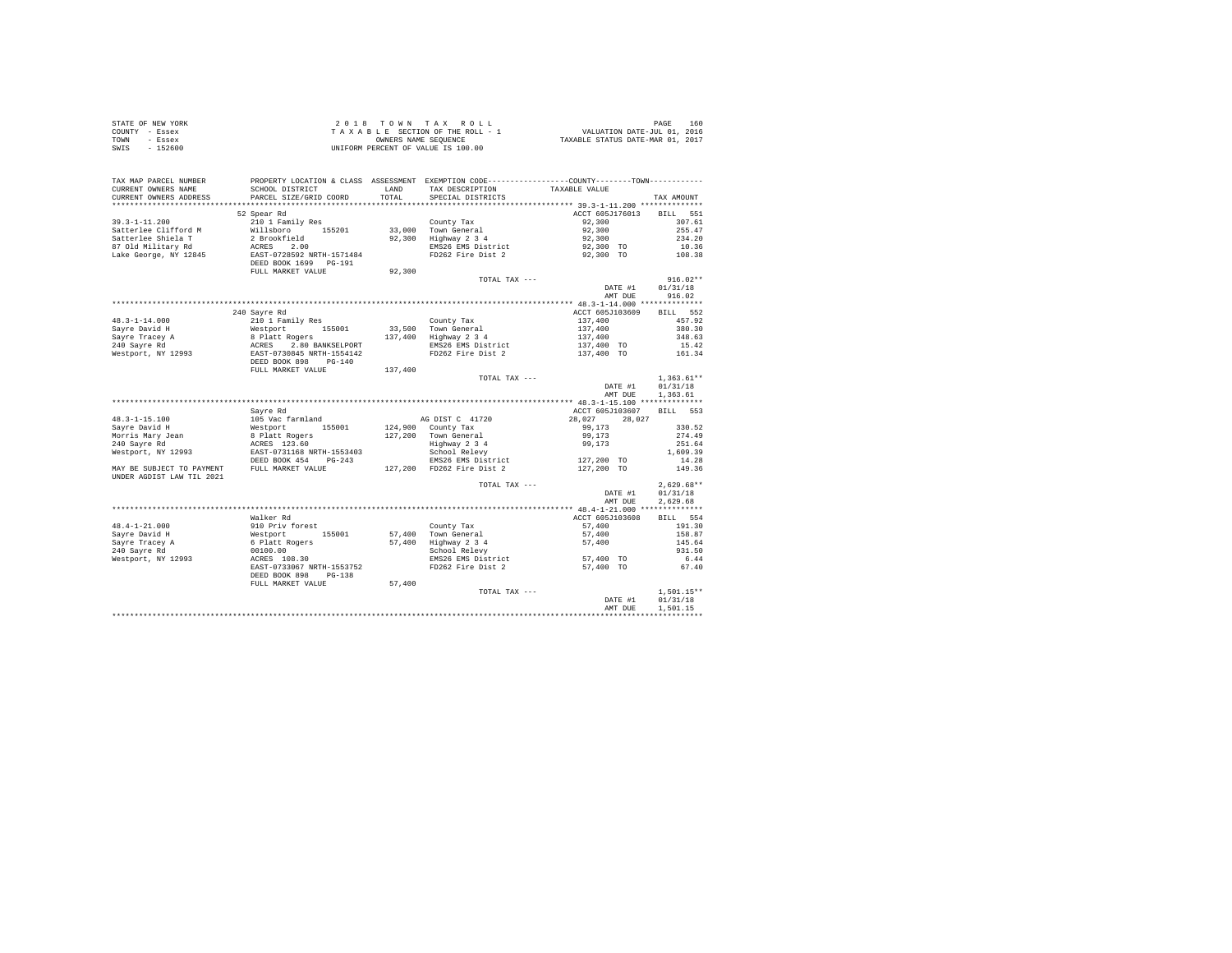| STATE OF NEW YORK | 2018 TOWN TAX ROLL                 | 161<br>PAGE                      |
|-------------------|------------------------------------|----------------------------------|
| COUNTY - Essex    | TAXABLE SECTION OF THE ROLL - 1    | VALUATION DATE-JUL 01, 2016      |
| TOWN<br>- Essex   | OWNERS NAME SEOUENCE               | TAXABLE STATUS DATE-MAR 01, 2017 |
| $-152600$<br>SWIS | UNIFORM PERCENT OF VALUE IS 100.00 |                                  |

| TAX MAP PARCEL NUMBER     |                                                  |         |                      | PROPERTY LOCATION & CLASS ASSESSMENT EXEMPTION CODE----------------COUNTY-------TOWN---------- |              |
|---------------------------|--------------------------------------------------|---------|----------------------|------------------------------------------------------------------------------------------------|--------------|
| CURRENT OWNERS NAME       | SCHOOL DISTRICT                                  | LAND    | TAX DESCRIPTION      | TAXABLE VALUE                                                                                  |              |
| CURRENT OWNERS ADDRESS    | PARCEL SIZE/GRID COORD                           | TOTAL.  | SPECIAL DISTRICTS    |                                                                                                | TAX AMOUNT   |
|                           |                                                  |         |                      |                                                                                                |              |
|                           | Walker Rd                                        |         |                      | ACCT 605J103606                                                                                | BILL 555     |
| $57.2 - 3 - 1.000$        | 120 Field crops                                  |         | County Tax           | 144,200                                                                                        | 480.59       |
| Sayre David H             | Westport<br>155001                               |         | 129,700 Town General | 144,200                                                                                        | 399.12       |
| Morris Mary Jean          | 6 8 Platt Rogers                                 | 144,200 | Highway 2 3 4        | 144,200                                                                                        | 365.89       |
| 240 Sayre Rd              | ACRES 121.70                                     |         | School Relevy        |                                                                                                | 2.340.09     |
| Westport, NY 12993        | EAST-0732479 NRTH-1551715                        |         | EMS26 EMS District   | 144,200 TO                                                                                     | 16.18        |
|                           | DEED BOOK 454 PG-243                             |         | FD262 Fire Dist 2    | 144,200 TO                                                                                     | 169.33       |
|                           | FULL MARKET VALUE                                | 144,200 |                      |                                                                                                |              |
|                           |                                                  |         | TOTAL TAX ---        |                                                                                                | $3,771.20**$ |
|                           |                                                  |         |                      | DATE #1                                                                                        | 01/31/18     |
|                           |                                                  |         |                      | AMT DUE                                                                                        | 3.771.20     |
|                           |                                                  |         |                      |                                                                                                |              |
|                           | 160 Savre Rd                                     |         |                      | ACCT 605J195010                                                                                | BILL 556     |
| $48.3 - 1 - 15.200$       | 210 1 Family Res                                 |         | AGED ALL 41800       | 43,500 43,500                                                                                  |              |
| Sayre Jessie B            |                                                  |         | 33,000 County Tax    | 43,500                                                                                         | 144.98       |
| 160 Savre Rd              | Westport 155001<br>Brookfield Pat 41 & 44        |         | 87.000 Town General  | 43,500                                                                                         | 120.40       |
| Westport, NY 12993        | ACRES<br>2.00                                    |         | $Highway$ 2 3 4      | 43,500                                                                                         | 110.37       |
|                           | EAST-0730521 NRTH-1552160                        |         | EMS26 EMS District   | 87,000 TO                                                                                      | 9.76         |
|                           | DEED BOOK 1072 PG-348                            |         |                      | FD262 Fire Dist 2 87,000 TO                                                                    | 102.16       |
|                           | FULL MARKET VALUE                                | 87,000  |                      |                                                                                                |              |
|                           |                                                  |         | TOTAL TAX ---        |                                                                                                | $487.67**$   |
|                           |                                                  |         |                      | DATE #1                                                                                        | 01/31/18     |
|                           |                                                  |         |                      | AMT DUE                                                                                        | 487.67       |
|                           |                                                  |         |                      | ******* 48.2-1-10.100 **************                                                           |              |
|                           | Leaning Rd                                       |         |                      | ACCT 605J102406                                                                                | BILL 557     |
| $48.2 - 1 - 10.100$       | 105 Vac farmland                                 |         | AG DIST C 41720      | 45.520 45.520                                                                                  |              |
| Sayward George            | Willsboro<br>155201                              |         | 75,000 County Tax    | 29,480                                                                                         | 98.25        |
| Sayward Lois A            | Potts                                            |         | 75,000 Town General  | 29,480                                                                                         | 81.60        |
| 528 Angier Hill Rd        | 1729/227 BLA                                     |         | Highway 2 3 4        | 29,480                                                                                         | 74.80        |
| Essex, NY 12936           | ACRES 53.60                                      |         | EMS26 EMS District   | 75,000 TO                                                                                      | 8.42         |
|                           | EAST-0741432 NRTH-1564754                        |         | FD262 Fire Dist 2    | 75,000 TO                                                                                      | 88.07        |
| MAY BE SUBJECT TO PAYMENT | DEED BOOK 986 F<br>FULL MARKET VALUE<br>$PG-110$ |         |                      |                                                                                                |              |
| UNDER AGDIST LAW TIL 2021 |                                                  | 75,000  |                      |                                                                                                |              |
|                           |                                                  |         | TOTAL TAX ---        |                                                                                                | $351.14**$   |
|                           |                                                  |         |                      | DATE #1                                                                                        | 01/31/18     |
|                           |                                                  |         |                      | AMT DUE                                                                                        | 351.14       |
|                           |                                                  |         |                      | ******* 48.2-1-14.000 **************                                                           |              |
|                           | Leaning Rd                                       |         |                      | ACCT 605J103611                                                                                | BILL 558     |
| $48.2 - 1 - 14.000$       | 105 Vac farmland                                 |         | AG DIST C 41720      | 60.054 60.054                                                                                  |              |
| Sayward George            | Willsboro<br>155201                              |         | 96,700 County Tax    | 36,646                                                                                         | 122.13       |
| Sayward Lois              | Wharton                                          |         | 96,700 Town General  | 36,646                                                                                         | 101.43       |
| 528 Angier Hill Rd        | ACRES 69.10                                      |         | Highway 2 3 4        | 36,646                                                                                         | 92.98        |
| Essex, NY 12936           | EAST-0740778 NRTH-1562313                        |         | EMS26 EMS District   | 96,700 TO                                                                                      | 10.85        |
|                           | DEED BOOK 883 PG-40                              |         | FD262 Fire Dist 2    | 96,700 TO                                                                                      | 113.55       |
| MAY BE SUBJECT TO PAYMENT | FULL MARKET VALUE                                | 96,700  |                      |                                                                                                |              |
| UNDER AGDIST LAW TIL 2021 |                                                  |         |                      |                                                                                                |              |
|                           |                                                  |         | TOTAL TAX ---        |                                                                                                | $440.94**$   |
|                           |                                                  |         |                      | DATE #1                                                                                        | 01/31/18     |
|                           |                                                  |         |                      | AMT DUE                                                                                        | 440.94       |
|                           |                                                  |         |                      |                                                                                                |              |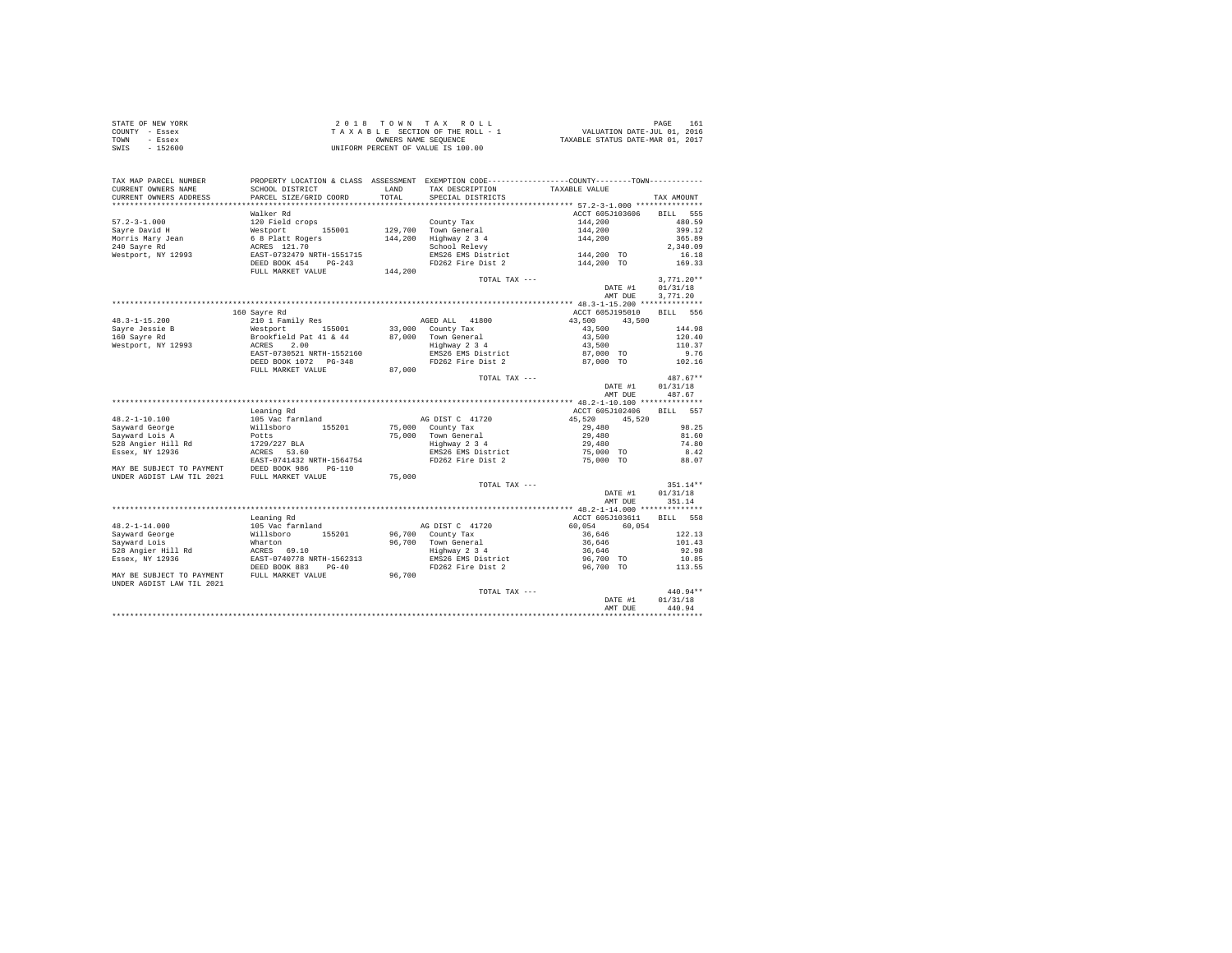|                | STATE OF NEW YORK |  |  |  | 2018 TOWN TAX ROLL                 |  |  |  |  | 162<br>PAGE                      |
|----------------|-------------------|--|--|--|------------------------------------|--|--|--|--|----------------------------------|
| COUNTY - Essex |                   |  |  |  | TAXABLE SECTION OF THE ROLL - 1    |  |  |  |  | VALUATION DATE-JUL 01, 2016      |
| TOWN           | - Essex           |  |  |  | OWNERS NAME SEOUENCE               |  |  |  |  | TAXABLE STATUS DATE-MAR 01, 2017 |
| SWIS           | - 152600          |  |  |  | UNIFORM PERCENT OF VALUE IS 100.00 |  |  |  |  |                                  |

| TAX MAP PARCEL NUMBER<br>CURRENT OWNERS NAME<br>CURRENT OWNERS ADDRESS | SCHOOL DISTRICT<br>PARCEL SIZE/GRID COORD | <b>T.AND</b><br>TOTAL | PROPERTY LOCATION & CLASS ASSESSMENT EXEMPTION CODE----------------COUNTY-------TOWN----------<br>TAX DESCRIPTION TAXABLE VALUE<br>SPECIAL DISTRICTS |                 | TAX AMOUNT   |
|------------------------------------------------------------------------|-------------------------------------------|-----------------------|------------------------------------------------------------------------------------------------------------------------------------------------------|-----------------|--------------|
|                                                                        |                                           |                       |                                                                                                                                                      |                 |              |
|                                                                        | 528 Angier Hill Rd                        |                       |                                                                                                                                                      | ACCT 605J103202 | BILL 559     |
| $58.1 - 2 - 2.000$                                                     | 210 1 Family Res                          |                       | County Tax                                                                                                                                           | 151,600         | 505.25       |
| Sayward George                                                         | Willsboro 155201                          |                       | 32,100 Town General                                                                                                                                  | 151,600         | 419.60       |
| Savward Lois                                                           | Judd                                      | 151,600               | Highway 2 3 4                                                                                                                                        | 151,600         | 384.66       |
| 528 Angier Hill Rd                                                     | ACRES 1.10                                |                       | EMS26 EMS District                                                                                                                                   | 151,600 TO      | 17.02        |
| Essex, NY 12936                                                        | EAST-0743704 NRTH-1551879                 |                       | FD262 Fire Dist 2                                                                                                                                    | 151,600 TO      | 178.01       |
|                                                                        | DEED BOOK 679<br>$PG-277$                 |                       | LT262 Whallonsburg light 151,600 TO                                                                                                                  |                 | 36.77        |
|                                                                        | FULL MARKET VALUE                         | 151,600               |                                                                                                                                                      |                 |              |
|                                                                        |                                           |                       | TOTAL TAX ---                                                                                                                                        |                 | $1,541.31**$ |
|                                                                        |                                           |                       |                                                                                                                                                      | DATE #1         | 01/31/18     |
|                                                                        |                                           |                       |                                                                                                                                                      | AMT DUE         | 1,541,31     |
|                                                                        |                                           |                       |                                                                                                                                                      |                 |              |
|                                                                        | Brookfield Rd                             |                       |                                                                                                                                                      | ACCT 605J103610 | BILL 560     |
| $48.3 - 1 - 2.000$                                                     | 910 Priv forest                           |                       | County Tax                                                                                                                                           | 27,600          | 91.98        |
| Savward Peter B                                                        | 155001<br>Westport                        |                       | 27,600 Town General                                                                                                                                  | 27,600          | 76.39        |
| Sayward Janet L                                                        | 7 Platt Rogers                            |                       | 27,600 Highway 2 3 4                                                                                                                                 | 27.600          | 70.03        |
| 904 Middle Rd                                                          | 00040.00                                  |                       | EMS26 EMS District                                                                                                                                   | 27,600 TO       | 3.10         |
| Willsboro, NY 12996                                                    | ACRES 40.00                               |                       | FD262 Fire Dist 2                                                                                                                                    | 27.600 TO       | 32.41        |
|                                                                        | EAST-0726307 NRTH-1560567                 |                       |                                                                                                                                                      |                 |              |
|                                                                        | DEED BOOK 1773 PG-165                     |                       |                                                                                                                                                      |                 |              |
|                                                                        | FULL MARKET VALUE                         | 27,600                |                                                                                                                                                      |                 |              |
|                                                                        |                                           |                       | TOTAL TAX ---                                                                                                                                        |                 | $273.91**$   |
|                                                                        |                                           |                       |                                                                                                                                                      | DATE #1         | 01/31/18     |
|                                                                        |                                           |                       |                                                                                                                                                      | AMT DUE         | 273.91       |
|                                                                        | 2386 NYS Route 22                         |                       |                                                                                                                                                      | ACCT 605J103615 | BILL 561     |
| $40.3 - 3 - 1.110$                                                     | 210 1 Family Res                          |                       | County Tax                                                                                                                                           | 118,900         | 396.27       |
| Savward Stephen A Jr                                                   | Willsboro 155201                          |                       | 32,300 Town General                                                                                                                                  | 118,900         | 329.09       |
| 495 Middle Rd                                                          | Potts                                     | 118,900               | Highway 2 3 4                                                                                                                                        | 118,900         | 301.69       |
| Essex, NY 12936                                                        | 1661/101-Life Use to                      |                       | EMS26 EMS District                                                                                                                                   | 118,900 TO      | 13.35        |
|                                                                        | Stephen A Sayward Sr                      |                       | FD261 Fire Dist 1                                                                                                                                    | 118,900 TO      | 94.13        |
|                                                                        | ACRES 1.25                                |                       |                                                                                                                                                      |                 |              |
|                                                                        | EAST-0748112 NRTH-1570687                 |                       |                                                                                                                                                      |                 |              |
|                                                                        | DEED BOOK 1666 PG-101                     |                       |                                                                                                                                                      |                 |              |
|                                                                        | FULL MARKET VALUE                         | 118,900               |                                                                                                                                                      |                 |              |
|                                                                        |                                           |                       | TOTAL TAX ---                                                                                                                                        |                 | $1.134.53**$ |
|                                                                        |                                           |                       |                                                                                                                                                      | DATE #1         | 01/31/18     |
|                                                                        |                                           |                       |                                                                                                                                                      | AMT DUE         | 1,134.53     |
|                                                                        |                                           |                       |                                                                                                                                                      |                 |              |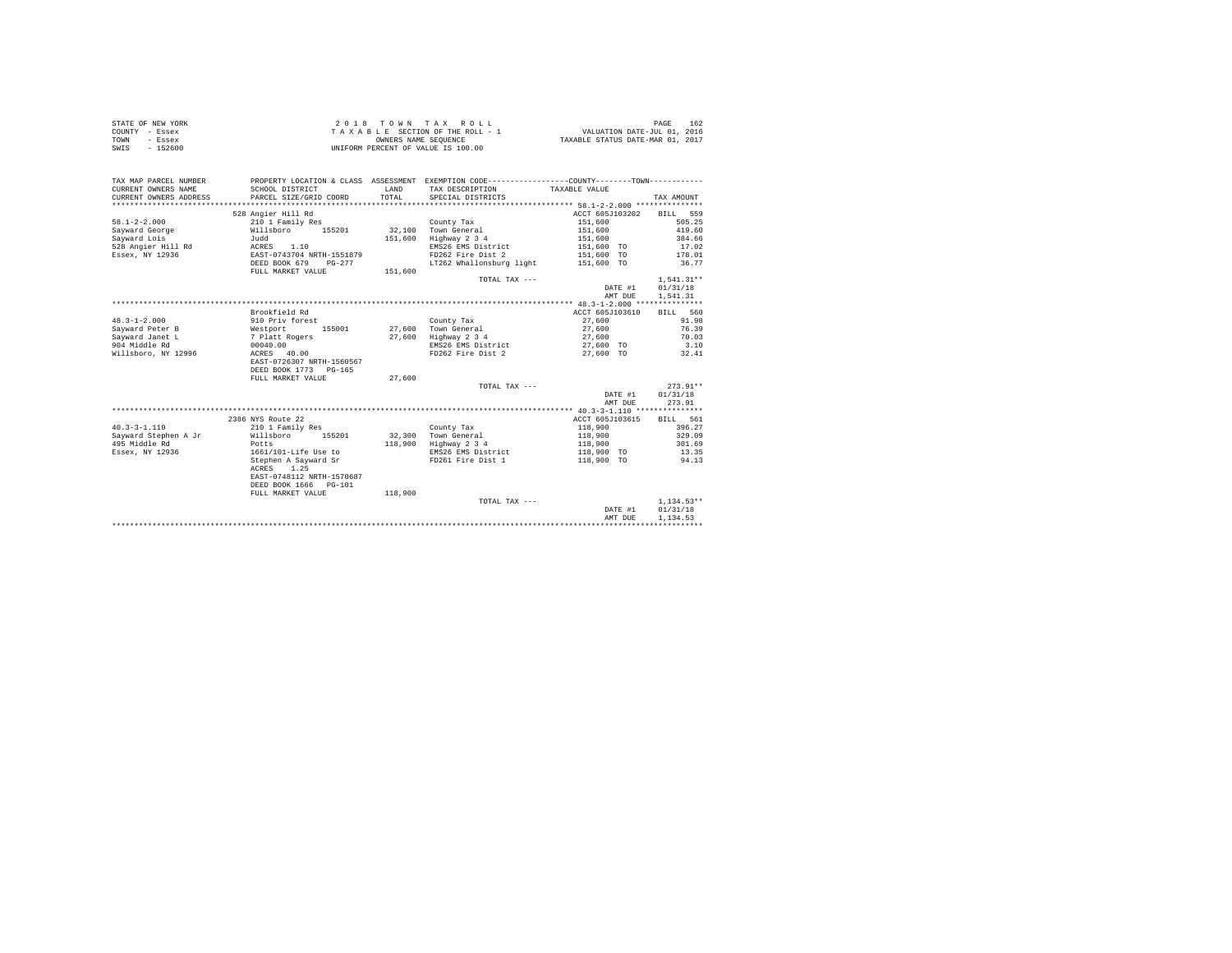| STATE OF NEW YORK | 2018 TOWN TAX ROLL                 | 163<br>PAGE                      |
|-------------------|------------------------------------|----------------------------------|
| COUNTY - Essex    | TAXABLE SECTION OF THE ROLL - 1    | VALUATION DATE-JUL 01, 2016      |
| TOWN<br>- Essex   | OWNERS NAME SEOUENCE               | TAXABLE STATUS DATE-MAR 01, 2017 |
| SWIS<br>$-152600$ | UNIFORM PERCENT OF VALUE IS 100.00 |                                  |

| TAX MAP PARCEL NUMBER<br>CURRENT OWNERS NAME<br>CURRENT OWNERS ADDRESS | PROPERTY LOCATION & CLASS ASSESSMENT EXEMPTION CODE----------------COUNTY--------TOWN----------<br>SCHOOL DISTRICT<br>PARCEL SIZE/GRID COORD | LAND<br>TOTAL | TAX DESCRIPTION TAXABLE VALUE<br>SPECIAL DISTRICTS |                                     | TAX AMOUNT   |
|------------------------------------------------------------------------|----------------------------------------------------------------------------------------------------------------------------------------------|---------------|----------------------------------------------------|-------------------------------------|--------------|
|                                                                        | NYS Route 22                                                                                                                                 |               |                                                    | ACCT 605Z005001                     | BILL 562     |
| $40.3 - 3 - 1.120$                                                     | 112 Dairy farm                                                                                                                               |               | AG DIST C 41720                                    | 146,459<br>146,459                  |              |
| Sayward Stephen A Jr                                                   | Willsboro 155201 230.100 County Tax                                                                                                          |               |                                                    | 105,741                             | 352.41       |
| 495 Middle Rd                                                          | Potts                                                                                                                                        |               | 252,200 Town General                               | 105,741                             | 292.67       |
| Essex, NY 12936                                                        | ACRES 151.75                                                                                                                                 |               |                                                    | 105,741                             | 268.30       |
|                                                                        | EAST-0748296 NRTH-1569597                                                                                                                    |               | Highway 2 3 4<br>EMS26 EMS District                | $252, 200$ TO                       | 28.31        |
| MAY BE SUBJECT TO PAYMENT DEED BOOK 1459 PG-126                        |                                                                                                                                              |               | FD261 Fire Dist 1                                  | 252,200 TO                          | 199.66       |
| UNDER AGDIST LAW TIL 2021 FULL MARKET VALUE                            |                                                                                                                                              | 252,200       |                                                    |                                     |              |
|                                                                        |                                                                                                                                              |               | TOTAL TAX ---                                      |                                     | $1.141.35**$ |
|                                                                        |                                                                                                                                              |               |                                                    | DATE #1                             | 01/31/18     |
|                                                                        |                                                                                                                                              |               |                                                    | AMT DUE                             | 1,141.35     |
|                                                                        |                                                                                                                                              |               |                                                    |                                     |              |
|                                                                        | 495 Middle Rd                                                                                                                                |               |                                                    | ACCT 605J185002                     | BILL 563     |
| $40.3 - 3 - 1.200$                                                     | 210 1 Family Res                                                                                                                             |               | VETWAR CTS 41120                                   | 15,000 15,000                       |              |
| Sayward Stephen A Jr Willsboro                                         | 155201                                                                                                                                       |               | 33,500 County Tax                                  | 143,700                             | 478.92       |
| 495 Middle Rd                                                          | Potts                                                                                                                                        |               | 158.700 Town General                               |                                     | 397.74       |
| Essex, NY 12936                                                        | $2.0$ Acres                                                                                                                                  |               | $Highway$ 2 3 4                                    | 143,700<br>143,700                  | 364.62       |
|                                                                        | 2.50<br>ACRES                                                                                                                                |               |                                                    | EMS26 EMS District 158,700 TO 17.81 |              |
|                                                                        | EAST-0749204 NRTH-1569880                                                                                                                    |               |                                                    | FD261 Fire Dist 1 158,700 TO 125.64 |              |
|                                                                        | DEED BOOK 815<br>PG-334                                                                                                                      |               |                                                    |                                     |              |
|                                                                        | FULL MARKET VALUE                                                                                                                            | 158,700       |                                                    |                                     |              |
|                                                                        |                                                                                                                                              |               | TOTAL TAX $---$                                    |                                     | $1.384.73**$ |
|                                                                        |                                                                                                                                              |               |                                                    | DATE #1                             | 01/31/18     |
|                                                                        |                                                                                                                                              |               |                                                    | AMT DUE                             | 1,384.73     |
|                                                                        |                                                                                                                                              |               |                                                    |                                     |              |
|                                                                        | Middle Rd                                                                                                                                    |               |                                                    | ACCT 605J178504                     | BILL 564     |
| $40.3 - 3 - 6.000$                                                     | 105 Vac farmland                                                                                                                             |               | County Tax                                         | 23,900                              | 79.65        |
| Sayward Stephen A Jr                                                   | Willsboro<br>155201                                                                                                                          |               | 23,900 Town General                                | 23,900                              | 66.15        |
| PO Box 165A                                                            | Potts                                                                                                                                        | 23,900        | Highway 2 3 4                                      | 23,900                              | 60.64        |
| Essex, NY 12936                                                        | ACRES<br>4.90                                                                                                                                |               |                                                    | EMS26 EMS District 23,900 TO        | 2.68         |
|                                                                        | EAST-0749653 NRTH-1570568                                                                                                                    |               |                                                    | FD261 Fire Dist 1 23,900 TO         | 18.92        |
|                                                                        | DEED BOOK 1514 PG-289                                                                                                                        |               | LT261 Essex light                                  | 23,900 TO                           | 1.92         |
|                                                                        | FULL MARKET VALUE                                                                                                                            | 23,900        |                                                    |                                     |              |
|                                                                        |                                                                                                                                              |               | TOTAL TAX ---                                      |                                     | $229.96**$   |
|                                                                        |                                                                                                                                              |               |                                                    | DATE #1                             | 01/31/18     |
|                                                                        |                                                                                                                                              |               |                                                    | AMT DUE                             | 229.96       |
|                                                                        |                                                                                                                                              |               |                                                    |                                     |              |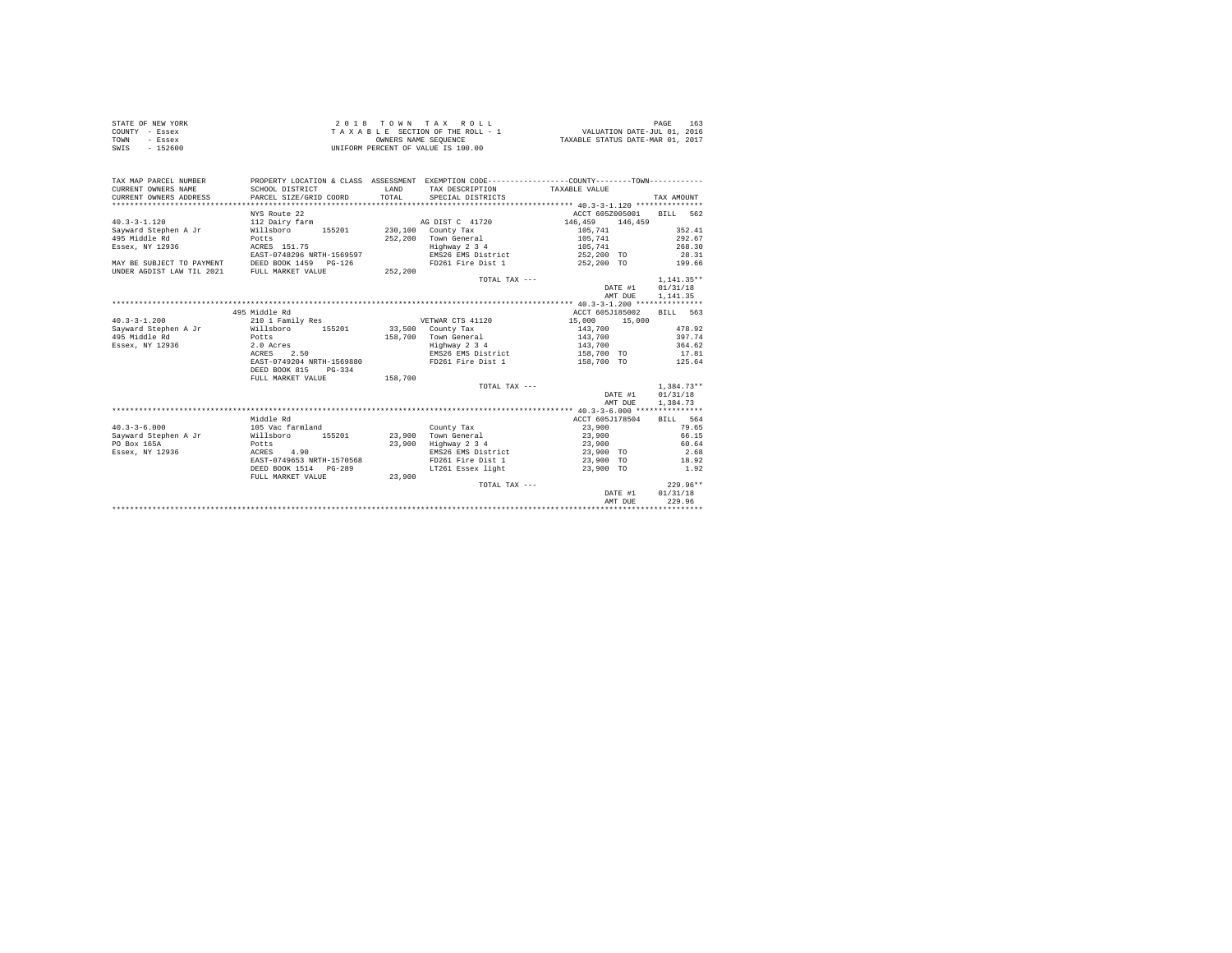| STATE OF NEW YORK | 2018 TOWN TAX ROLL                 | 164<br>PAGE                      |
|-------------------|------------------------------------|----------------------------------|
| COUNTY - Essex    | TAXABLE SECTION OF THE ROLL - 1    | VALUATION DATE-JUL 01, 2016      |
| TOWN<br>- Essex   | OWNERS NAME SEOUENCE               | TAXABLE STATUS DATE-MAR 01, 2017 |
| $-152600$<br>SWIS | UNIFORM PERCENT OF VALUE IS 100.00 |                                  |

| TAX MAP PARCEL NUMBER<br>CURRENT OWNERS NAME                                                           | PROPERTY LOCATION & CLASS ASSESSMENT EXEMPTION CODE----------------COUNTY--------TOWN----------<br>SCHOOL DISTRICT | <b>T.AND</b> | TAX DESCRIPTION TAXABLE VALUE                                 |                                        |                  |            |              |
|--------------------------------------------------------------------------------------------------------|--------------------------------------------------------------------------------------------------------------------|--------------|---------------------------------------------------------------|----------------------------------------|------------------|------------|--------------|
| CURRENT OWNERS ADDRESS PARCEL SIZE/GRID COORD                                                          |                                                                                                                    | TOTAL        | SPECIAL DISTRICTS                                             |                                        |                  | TAX AMOUNT |              |
|                                                                                                        |                                                                                                                    |              |                                                               |                                        |                  |            |              |
|                                                                                                        | Middle Rd                                                                                                          |              |                                                               | ACCT 605J103701 BILL 565               |                  |            |              |
| $40.3 - 3 - 8.000$                                                                                     | 105 Vac farmland                                                                                                   |              | AG DIST C 41720                                               | $10, 715$ $10, 715$                    |                  |            |              |
|                                                                                                        |                                                                                                                    |              | 155201 18,300 County Tax                                      | 7.585                                  |                  |            | 25.28        |
| 495 Middle Rd                                                                                          | Potts<br>ACRES 13.10<br>EAST-0749912 NRTH-1569671                                                                  |              | 18,300 Town General                                           | 7,585                                  |                  |            | 20.99        |
| PO Box 165A                                                                                            |                                                                                                                    |              | Highway 2 3 4<br>EMS26 EMS District                           | 7,585                                  |                  |            | 19.25        |
| Essex, NY 12936                                                                                        |                                                                                                                    |              |                                                               | $18,300$ TO                            |                  |            | 2.05         |
|                                                                                                        | DEED BOOK 1484 PG-21                                                                                               |              | FD261 Fire Dist 1 18,300 TO 14.49                             |                                        |                  |            |              |
| MAY BE SUBJECT TO PAYMENT FULL MARKET VALUE                                                            |                                                                                                                    |              | 18,300 LT261 Essex light 18,300 TO                            |                                        |                  |            | 1.47         |
| UNDER AGDIST LAW TIL 2021                                                                              |                                                                                                                    |              |                                                               |                                        |                  |            |              |
|                                                                                                        |                                                                                                                    |              | TOTAL TAX ---                                                 |                                        |                  |            | 83.53**      |
|                                                                                                        |                                                                                                                    |              |                                                               |                                        | DATE #1 01/31/18 |            |              |
|                                                                                                        |                                                                                                                    |              |                                                               |                                        | AMT DUE 83.53    |            |              |
|                                                                                                        |                                                                                                                    |              |                                                               |                                        |                  |            |              |
|                                                                                                        | 66 Reber Rd                                                                                                        |              |                                                               | ACCT 605J101011 BILL 566               |                  |            |              |
| $39.3 - 1 - 6.052$                                                                                     | 112 Dairy farm                                                                                                     |              | AG DIST C 41720 44,319 44,319                                 |                                        |                  |            |              |
| Sayward's Ridge View Farm LL Willsboro 155201 116,400 County Tax                                       |                                                                                                                    |              |                                                               | $105, 181$<br>$105, 181$<br>$105, 181$ |                  | 350.54     |              |
|                                                                                                        |                                                                                                                    |              | 149,500 Town General<br>Highway 2 3 4                         |                                        |                  |            | 291.12       |
|                                                                                                        |                                                                                                                    |              |                                                               |                                        |                  |            | 266.88       |
|                                                                                                        | ACRES 77.26                                                                                                        |              | EMS26 EMS District 149,500 TO 16.78                           |                                        |                  |            |              |
| MAY BE SUBJECT TO PAYMENT EAST-0725521 NRTH-1571099<br>UNDER AGDIST LAW TIL 2021 DEED BOOK 1592 PG-241 |                                                                                                                    |              | FD262 Fire Dist 2 149,500 TO 175.55                           |                                        |                  |            |              |
|                                                                                                        | FULL MARKET VALUE                                                                                                  | 149,500      |                                                               |                                        |                  |            |              |
|                                                                                                        |                                                                                                                    |              | TOTAL TAX ---                                                 |                                        |                  |            | $1.100.87**$ |
|                                                                                                        |                                                                                                                    |              |                                                               |                                        | DATE #1          |            | 01/31/18     |
|                                                                                                        |                                                                                                                    |              |                                                               |                                        | AMT DUE          | 1,100.87   |              |
|                                                                                                        |                                                                                                                    |              |                                                               |                                        |                  |            |              |
|                                                                                                        | 15 Orchard Ln                                                                                                      |              |                                                               | ACCT 605J103703                        |                  |            | BILL 567     |
| $40.73 - 3 - 24.000$                                                                                   | 210 1 Family Res - WTRFNT                                                                                          |              | County Tax                                                    |                                        |                  |            | 708.88       |
| Scheinin-Solovitch Family Trus Willsboro 155201                                                        |                                                                                                                    |              | 54,400 Town General                                           | 212,700<br>212,700                     |                  |            | 588.72       |
| c/o Richard Scheinin Potts                                                                             |                                                                                                                    |              | 212,700 Highway 2 3 4 212,700                                 |                                        |                  | 539.69     |              |
|                                                                                                        |                                                                                                                    |              |                                                               |                                        |                  |            | 23.87        |
|                                                                                                        |                                                                                                                    |              | EMS26 EMS District 212,700 TO<br>FD261 Fire Dist 1 212,700 TO |                                        |                  |            | 168.39       |
|                                                                                                        | EAST-0757430 NRTH-1571431                                                                                          |              | LT261 Essex light                                             | 212,700 TO                             |                  |            | 17.08        |
|                                                                                                        | DEED BOOK 1474 PG-1                                                                                                |              |                                                               |                                        |                  |            |              |
|                                                                                                        | FULL MARKET VALUE 212,700                                                                                          |              |                                                               |                                        |                  |            |              |
|                                                                                                        |                                                                                                                    |              | TOTAL TAX ---                                                 |                                        |                  |            | $2.046.63**$ |
|                                                                                                        |                                                                                                                    |              |                                                               |                                        | DATE #1          |            | 01/31/18     |
|                                                                                                        |                                                                                                                    |              |                                                               |                                        | AMT DUE          | 2.046.63   |              |
|                                                                                                        |                                                                                                                    |              |                                                               |                                        |                  |            |              |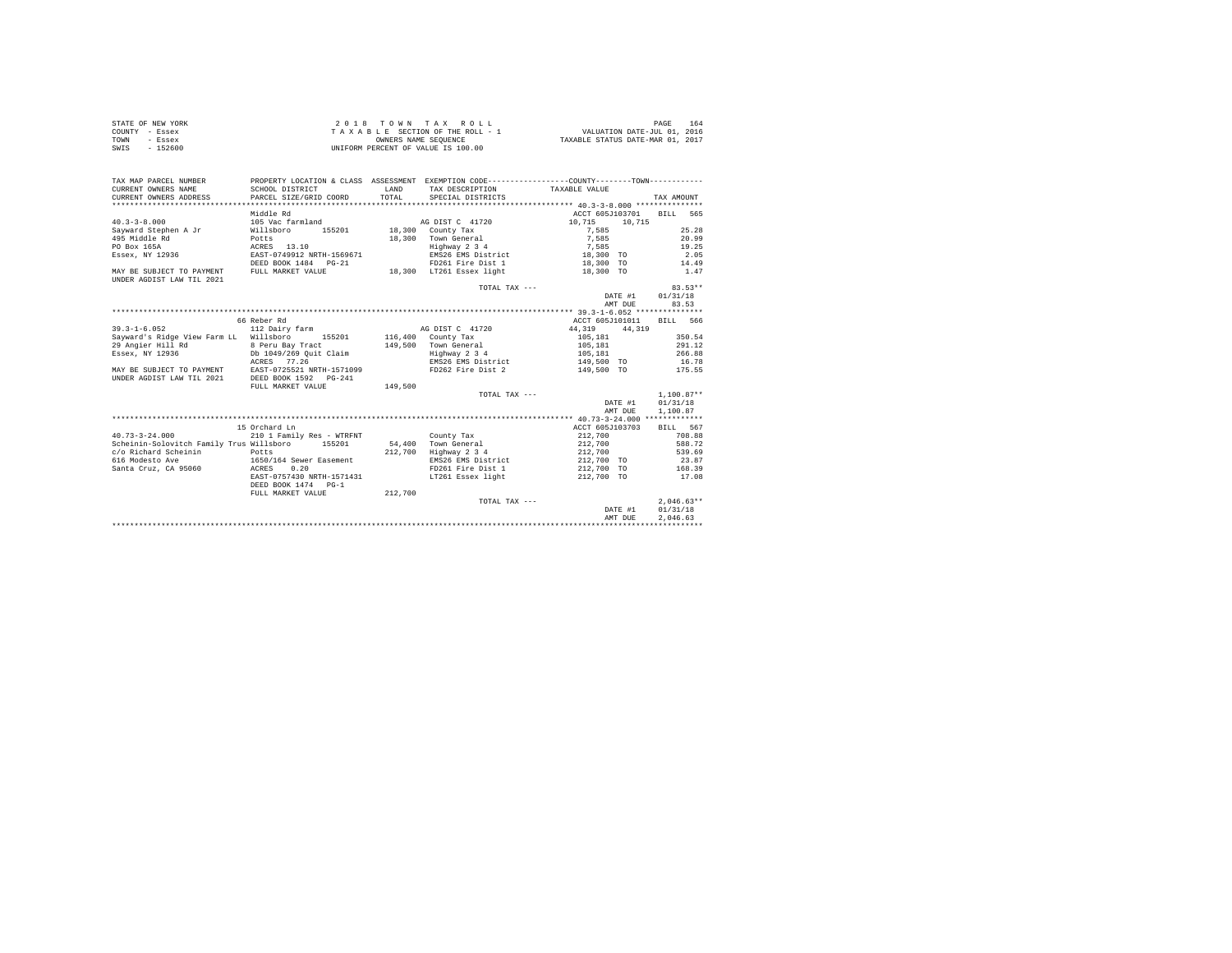| STATE OF NEW YORK | 2018 TOWN TAX ROLL                 | 165<br>PAGE                      |
|-------------------|------------------------------------|----------------------------------|
| COUNTY - Essex    | TAXABLE SECTION OF THE ROLL - 1    | VALUATION DATE-JUL 01, 2016      |
| TOWN<br>- Essex   | OWNERS NAME SEOUENCE               | TAXABLE STATUS DATE-MAR 01, 2017 |
| SWIS<br>$-152600$ | UNIFORM PERCENT OF VALUE IS 100.00 |                                  |

| TAX MAP PARCEL NUMBER<br>CURRENT OWNERS NAME<br>CURRENT OWNERS ADDRESS | SCHOOL DISTRICT<br>PARCEL SIZE/GRID COORD | <b>T.AND</b><br>TOTAL | PROPERTY LOCATION & CLASS ASSESSMENT EXEMPTION CODE---------------COUNTY-------TOWN----------<br>TAX DESCRIPTION TAXABLE VALUE<br>SPECIAL DISTRICTS |                 | TAX AMOUNT   |
|------------------------------------------------------------------------|-------------------------------------------|-----------------------|-----------------------------------------------------------------------------------------------------------------------------------------------------|-----------------|--------------|
|                                                                        | 64 Burt Way                               |                       |                                                                                                                                                     | ACCT 605J103108 | BILL 568     |
| $49.11 - 1 - 33.000$                                                   | 210 1 Family Res                          |                       | County Tax                                                                                                                                          | 312,400         | 1,041.16     |
| Schilling Eileen M                                                     | Willsboro<br>155201                       |                       | 225,900 Town General                                                                                                                                | 312,400         | 864.67       |
| Proutt Charles P                                                       | Wharton                                   | 312,400               | Highway 2 3 4                                                                                                                                       | 312,400         | 792.67       |
| ACRES<br>2109 Greenbush Rd                                             | 1.30                                      |                       | EMS26 EMS District                                                                                                                                  | 312,400 TO      | 35.06        |
| Charlotte, VT 05445                                                    | EAST-0757900 NRTH-1562697                 |                       | FD261 Fire Dist 1 312,400 TO 247.32                                                                                                                 |                 |              |
|                                                                        | DEED BOOK 1490 PG-264                     |                       |                                                                                                                                                     |                 |              |
|                                                                        | FULL MARKET VALUE                         | 312,400               |                                                                                                                                                     |                 |              |
|                                                                        |                                           |                       | TOTAL TAX ---                                                                                                                                       |                 | $2.980.88**$ |
|                                                                        |                                           |                       |                                                                                                                                                     | DATE #1         | 01/31/18     |
|                                                                        |                                           |                       |                                                                                                                                                     | AMT DUE         | 2,980.88     |
|                                                                        |                                           |                       |                                                                                                                                                     |                 |              |
|                                                                        | Jersey St                                 |                       |                                                                                                                                                     | ACCT 605J178528 | BILL 569     |
| $39.3 - 1 - 27.000$                                                    | 910 Priv forest                           |                       | County Tax                                                                                                                                          | 4,300           | 14.33        |
| Schmitt Frank W<br>Willsboro                                           |                                           |                       | 155201 4.300 Town General                                                                                                                           | 4,300           | 11.90        |
| Pauly Holley S                                                         | 5 Platt Rogers Brookfield                 | 4,300                 | Highway 2 3 4                                                                                                                                       | 4,300           | 10.91        |
| c/o Gertrude/Craig Schmitt ACRES 6.60                                  |                                           |                       | EMS26 EMS District                                                                                                                                  | 4,300 TO        | .48          |
| 628 River Rd                                                           | EAST-0722664 NRTH-1569767                 |                       | FD262 Fire Dist 2                                                                                                                                   | 4,300 TO        | 5.05         |
| Peru, NY 12972                                                         | DEED BOOK 1452   PG-212                   |                       |                                                                                                                                                     |                 |              |
|                                                                        | FULL MARKET VALUE                         | 4,300                 |                                                                                                                                                     |                 |              |
|                                                                        |                                           |                       | TOTAL TAX ---                                                                                                                                       |                 | $42.67**$    |
|                                                                        |                                           |                       |                                                                                                                                                     | DATE #1         | 01/31/18     |
|                                                                        |                                           |                       |                                                                                                                                                     | AMT DUE         | 42.67        |
|                                                                        |                                           |                       |                                                                                                                                                     |                 |              |
|                                                                        | 35 Beggs Point St                         |                       |                                                                                                                                                     | ACCT 605J103705 | BILL 570     |
| $40.73 - 3 - 9.000$                                                    | 210 1 Family Res                          |                       | County Tax                                                                                                                                          | 217,600         | 725.21       |
| Schmitt James                                                          | Willsboro<br>155201                       |                       | 87.800 Town General                                                                                                                                 | 217,600         | 602.28       |
| Schmitt Susan<br><b>Potts</b>                                          |                                           | 217,600               | Highway 2 3 4                                                                                                                                       | 217,600         | 552.13       |
| 215 Brook Hollow Ln                                                    | 899/279 Life Use to W Sch                 |                       | School Relevy                                                                                                                                       |                 | 2,789.15     |
| Newburgh, NY 12550                                                     | 2017 BAR Decision                         |                       | EMS26 EMS District                                                                                                                                  | 217,600 TO      | 24.42        |
|                                                                        | 0.30<br>ACRES                             |                       | FD261 Fire Dist 1                                                                                                                                   | 217,600 TO      | 172.27       |
|                                                                        | EAST-0757206 NRTH-1571805                 |                       | LT261 Essex light                                                                                                                                   | 217,600 TO      | 17.48        |
|                                                                        | DEED BOOK 1764 PG-308                     |                       | SR150 Return sewer rent                                                                                                                             | 390.90 MT       | 390.90       |
|                                                                        | FULL MARKET VALUE                         | 217,600               | WR151 Return water rent-1                                                                                                                           | 210.01 MT       | 210.01       |
|                                                                        |                                           |                       | TOTAL TAX ---                                                                                                                                       |                 | $5.483.85**$ |
|                                                                        |                                           |                       |                                                                                                                                                     | DATE #1         | 01/31/18     |
|                                                                        |                                           |                       |                                                                                                                                                     | AMT DUE         | 5,483.85     |
|                                                                        |                                           |                       |                                                                                                                                                     |                 |              |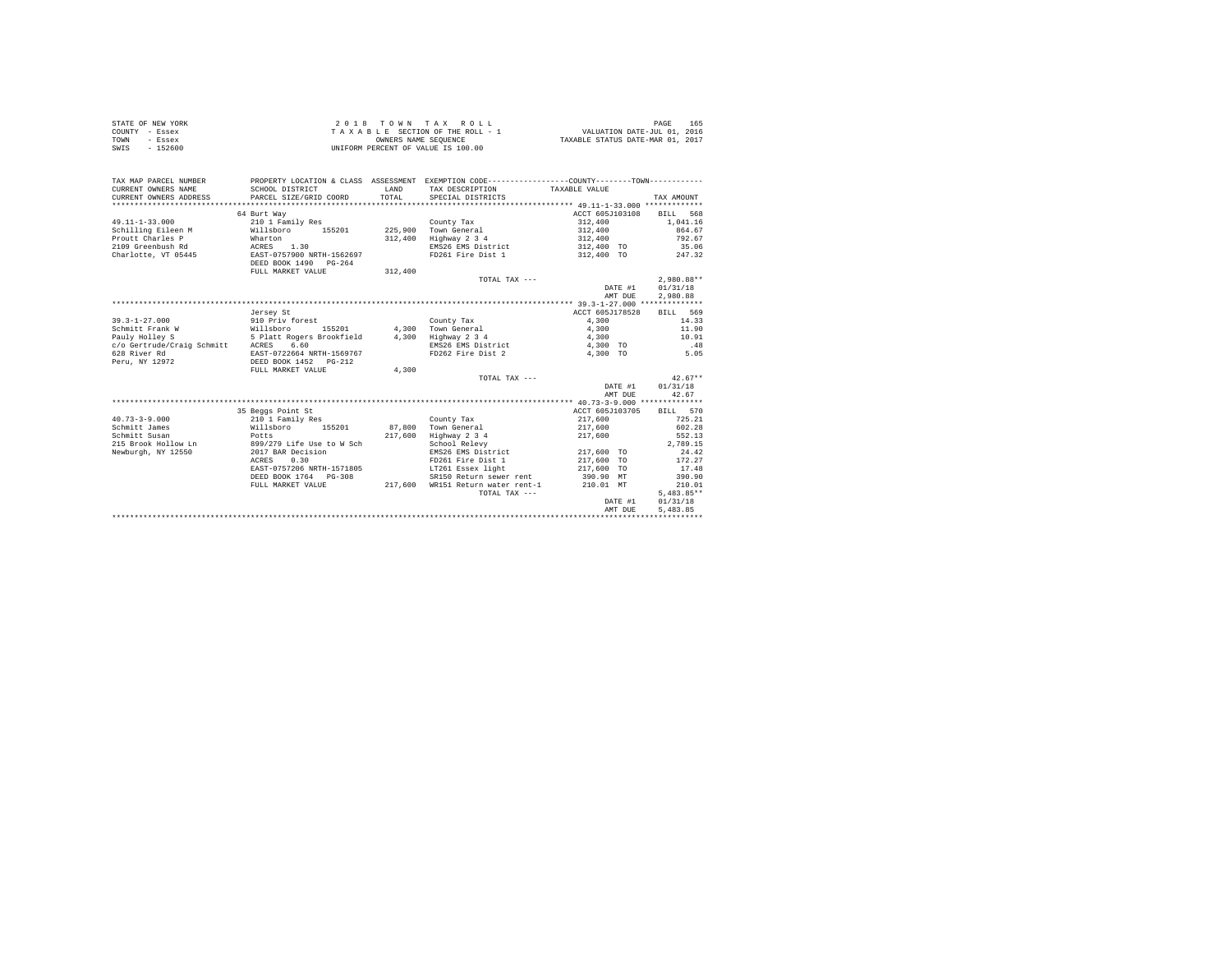|                | STATE OF NEW YORK | 2018 TOWN TAX ROLL                 | 166<br>PAGE                      |
|----------------|-------------------|------------------------------------|----------------------------------|
| COUNTY - Essex |                   | TAXABLE SECTION OF THE ROLL - 1    | VALUATION DATE-JUL 01, 2016      |
| TOWN           | - Essex           | OWNERS NAME SEOUENCE               | TAXABLE STATUS DATE-MAR 01, 2017 |
| SWIS           | $-152600$         | UNIFORM PERCENT OF VALUE IS 100.00 |                                  |

| TAX MAP PARCEL NUMBER<br>CURRENT OWNERS NAME<br>CURRENT OWNERS ADDRESS | PROPERTY LOCATION & CLASS ASSESSMENT EXEMPTION CODE----------------COUNTY--------TOWN----------<br>SCHOOL DISTRICT<br>PARCEL SIZE/GRID COORD | <b>T.AND</b><br>TOTAL | TAX DESCRIPTION<br>SPECIAL DISTRICTS   | TAXABLE VALUE |                 | TAX AMOUNT   |
|------------------------------------------------------------------------|----------------------------------------------------------------------------------------------------------------------------------------------|-----------------------|----------------------------------------|---------------|-----------------|--------------|
|                                                                        |                                                                                                                                              |                       |                                        |               |                 |              |
|                                                                        | 39 Beggs Point St                                                                                                                            |                       |                                        |               | ACCT 605J103704 | BILL 571     |
| $40.73 - 3 - 7.000$                                                    | 210 1 Family Res                                                                                                                             |                       | County Tax                             | 242,900       |                 | 809.53       |
| Schmitt Wallace G Trust                                                | Willsboro<br>155201                                                                                                                          | 68,300                | Town General                           | 242,900       |                 | 672.30       |
| c/o Wendy Schmitt                                                      | Potts                                                                                                                                        | 242.900               | Highway 2 3 4                          | 242,900       |                 | 616.32       |
| 276 Temple Hill Rd Unit 2302 1652/28-Easement                          |                                                                                                                                              |                       | EMS26 EMS District                     | 242,900 TO    |                 | 27.26        |
| New Windsor, NY 12553                                                  | 2017 BAR Decision                                                                                                                            |                       | FD261 Fire Dist 1                      | 242,900 TO    |                 | 192.30       |
|                                                                        | 0.10<br>ACRES                                                                                                                                |                       | LT261 Essex light                      |               | 242,900 TO      | 19.51        |
|                                                                        | EAST-0757084 NRTH-1571905                                                                                                                    |                       |                                        |               |                 |              |
|                                                                        | DEED BOOK 1764 PG-261                                                                                                                        |                       |                                        |               |                 |              |
|                                                                        | FULL MARKET VALUE                                                                                                                            | 242.900               |                                        |               |                 |              |
|                                                                        |                                                                                                                                              |                       | TOTAL TAX ---                          |               |                 | $2,337.22**$ |
|                                                                        |                                                                                                                                              |                       |                                        |               | DATE #1         | 01/31/18     |
|                                                                        |                                                                                                                                              |                       |                                        |               | AMT DUE         | 2.337.22     |
|                                                                        |                                                                                                                                              |                       |                                        |               |                 |              |
|                                                                        | 37 Beggs Point St                                                                                                                            |                       |                                        |               | ACCT 605J103706 | 572<br>BILL  |
| $40.73 - 3 - 8.000$                                                    | 457 Small Retail                                                                                                                             |                       | County Tax                             | 87,300        |                 | 290.95       |
| Schmitt Wallace G Trust                                                | Willsboro<br>155201                                                                                                                          | 60.200                | Town General                           | 87,300        |                 | 241.63       |
| Schmitt Joan S Trust                                                   | Potts                                                                                                                                        | 87,300                | Highway 2 3 4                          | 87,300        |                 | 221.51       |
| c/o James Schmitt                                                      | 1652/37-Easement                                                                                                                             |                       | School Relevy                          |               |                 | 1,119.00     |
| 215 Brook Hollow Ln                                                    | 2017 BAR Decision                                                                                                                            |                       | EMS26 EMS District                     | 87,300 TO     |                 | 9.80         |
| Newburgh, NY 12550                                                     | 0.10<br>ACRES                                                                                                                                |                       | FD261 Fire Dist 1                      |               | 87,300 TO       | 69.11        |
|                                                                        | EAST-0757115 NRTH-1571864                                                                                                                    |                       | LT261 Essex light                      | 87,300 TO     |                 | 7.01         |
|                                                                        | DEED BOOK 1852 PG-195                                                                                                                        |                       | SR150 Return sewer rent                | 1,233.68 MT   |                 | 1,233.68     |
|                                                                        | FULL MARKET VALUE                                                                                                                            |                       | 87,300 WR151 Return water rent-1       |               | 758.56 MT       | 758.56       |
|                                                                        |                                                                                                                                              |                       | TOTAL TAX ---                          |               |                 | $3,951.25**$ |
|                                                                        |                                                                                                                                              |                       |                                        |               | DATE #1         | 01/31/18     |
|                                                                        |                                                                                                                                              |                       |                                        |               | AMT DUE         | 3,951.25     |
|                                                                        |                                                                                                                                              |                       |                                        |               |                 |              |
|                                                                        | 2312 Main St                                                                                                                                 |                       |                                        |               | ACCT 605J101711 | BILL 573     |
| $40.73 - 3 - 1.000$                                                    | 482 Det row bldg                                                                                                                             |                       | County Tax                             | 144,100       |                 | 480.25       |
| Schoenfeld Jillian K                                                   | Willsboro<br>155201                                                                                                                          |                       | 39,800 Town General                    | 144,100       |                 | 398.84       |
| 1305 Hillside Ave                                                      | Potts<br>1651/294-Sewer Easement                                                                                                             | 144,100               | Highway 2 3 4                          | 144,100       |                 | 365.63       |
| Austin, TX 78704                                                       | 0.09                                                                                                                                         |                       | EMS26 EMS District                     | 144,100 TO    |                 | 16.17        |
|                                                                        | ACRES                                                                                                                                        |                       | FD261 Fire Dist 1<br>LT261 Essex light | 144,100 TO    |                 | 114.08       |
|                                                                        | EAST-0756980 NRTH-1571981<br>DEED BOOK 1659 PG-222                                                                                           |                       |                                        |               | 144,100 TO      | 11.57        |
|                                                                        | FULL MARKET VALUE                                                                                                                            | 144,100               |                                        |               |                 |              |
|                                                                        |                                                                                                                                              |                       | TOTAL TAX ---                          |               |                 | $1.386.54**$ |
|                                                                        |                                                                                                                                              |                       |                                        |               | DATE #1         | 01/31/18     |
|                                                                        |                                                                                                                                              |                       |                                        |               | AMT DUE         | 1,386.54     |
|                                                                        |                                                                                                                                              |                       |                                        |               |                 |              |
|                                                                        |                                                                                                                                              |                       |                                        |               |                 |              |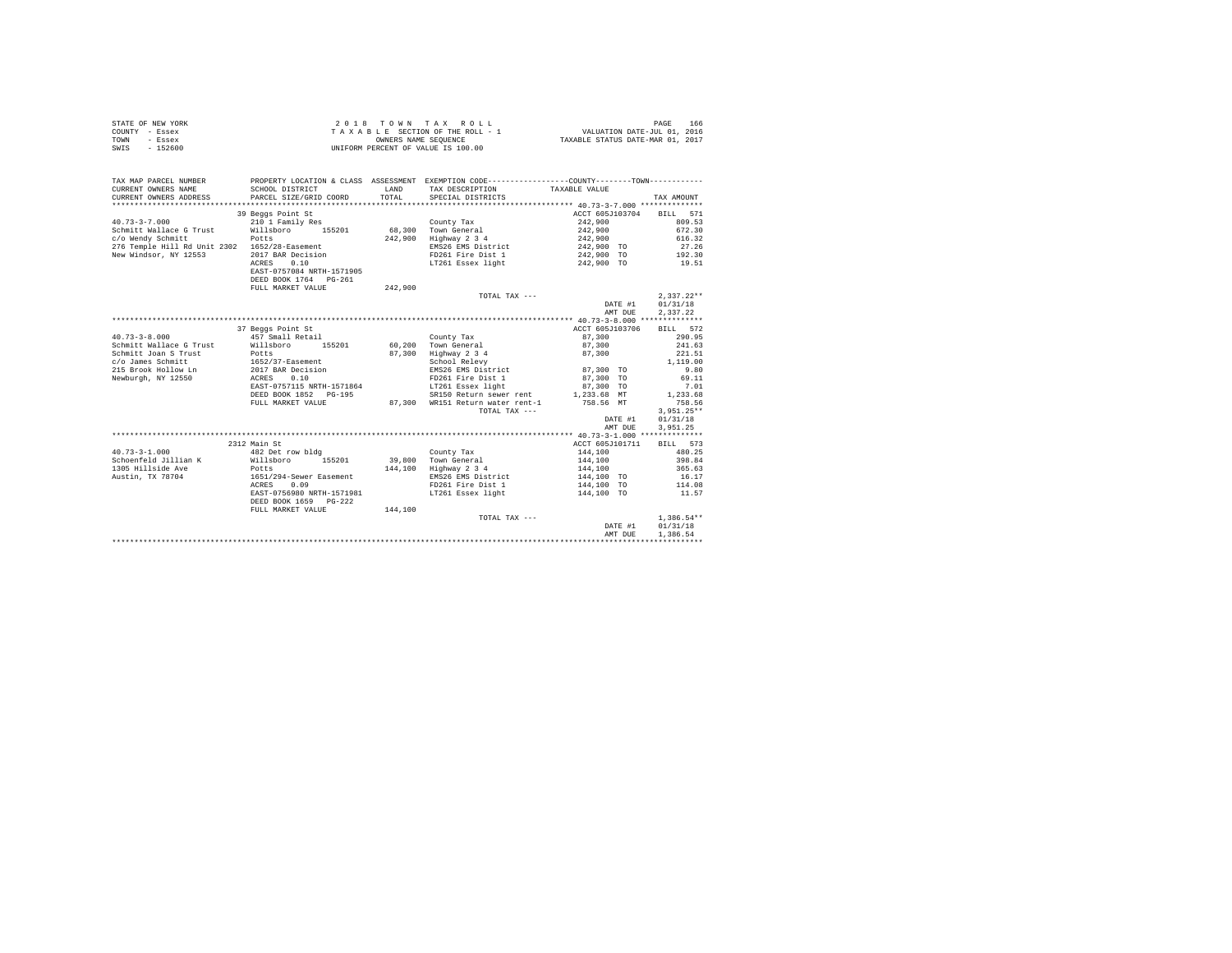|      | STATE OF NEW YORK | 2018 TOWN TAX ROLL                 | 167<br>PAGE                      |
|------|-------------------|------------------------------------|----------------------------------|
|      | COUNTY - Essex    | TAXABLE SECTION OF THE ROLL - 1    | VALUATION DATE-JUL 01, 2016      |
| TOWN | - Essex           | OWNERS NAME SEOUENCE               | TAXABLE STATUS DATE-MAR 01, 2017 |
| SWIS | - 152600          | UNIFORM PERCENT OF VALUE IS 100.00 |                                  |

| TAX MAP PARCEL NUMBER                         |                                                                                             |               | PROPERTY LOCATION & CLASS ASSESSMENT EXEMPTION CODE---------------COUNTY-------TOWN--------- |                          |              |
|-----------------------------------------------|---------------------------------------------------------------------------------------------|---------------|----------------------------------------------------------------------------------------------|--------------------------|--------------|
| CURRENT OWNERS NAME<br>CURRENT OWNERS ADDRESS | SCHOOL DISTRICT<br>PARCEL SIZE/GRID COORD                                                   | LAND<br>TOTAL | TAX DESCRIPTION<br>SPECIAL DISTRICTS                                                         | TAXABLE VALUE            | TAX AMOUNT   |
|                                               |                                                                                             |               |                                                                                              |                          |              |
|                                               | 2 Schreiber Way                                                                             |               |                                                                                              | ACCT 605J103708 BILL 574 |              |
| $39.4 - 1 - 36.000$                           | 210 1 Family Res                                                                            |               | VETCOM CTS 41130                                                                             | 25,000<br>25,000         |              |
| Schreiber Daniel                              | Willsboro 155201                                                                            |               | 33,500 County Tax                                                                            | 79,000                   | 263.29       |
| Schreiber Phyless                             | Potts                                                                                       |               | 104,000 Town General                                                                         | 79,000                   | 218.66       |
| 2 Schreiber Way                               |                                                                                             |               | Highway 2 3 4                                                                                | 79,000                   | 200.45       |
| PO Box 361                                    |                                                                                             |               | School Relevy                                                                                |                          | 628.08       |
| Essex, NY 12936                               | - - - - - - - 50<br>EAST-0742342 NRTH-1568922<br>DEED BOOK 1069 PG-178<br>FULL MARKET VALUE |               | EMS26 EMS District                                                                           | 104,000 TO               | 11.67        |
|                                               |                                                                                             |               | 104,000 FD261 Fire Dist 1                                                                    | 104,000 TO               | 82.34        |
|                                               |                                                                                             |               | TOTAL TAX ---                                                                                |                          | $1,404.49**$ |
|                                               |                                                                                             |               |                                                                                              | DATE #1                  | 01/31/18     |
|                                               |                                                                                             |               |                                                                                              | AMT DUE                  | 1,404.49     |
|                                               |                                                                                             |               |                                                                                              |                          |              |
|                                               | 405 Leaning Rd                                                                              |               |                                                                                              | ACCT 605K104302          | BILL 575     |
| $39.4 - 1 - 37.000$                           | 270 Mfg housing                                                                             |               | County Tax                                                                                   | 24,800                   | 82.65        |
| Schreiber Douglas C                           | Willsboro 155201                                                                            |               | 22.800 Town General                                                                          | 24,800                   | 68.64        |
| 2 Schreiber Way                               | Potts Patent                                                                                |               | 24,800 Highway 2 3 4                                                                         | 24,800                   | 62.93        |
| Essex, NY 12936                               | ACRES 0.40                                                                                  |               | School Relevy                                                                                |                          | 317.88       |
|                                               | EAST-0742484 NRTH-1569063                                                                   |               | EMS26 EMS District                                                                           | 24,800 TO                | 2.78         |
|                                               | DEED BOOK 1844 PG-280                                                                       |               | FD261 Fire Dist 1                                                                            | 24,800 TO                | 19.63        |
|                                               | FULL MARKET VALUE                                                                           | 24,800        |                                                                                              |                          |              |
|                                               |                                                                                             |               | TOTAL TAX ---                                                                                |                          | 554.51**     |
|                                               |                                                                                             |               |                                                                                              | DATE #1                  | 01/31/18     |
|                                               |                                                                                             |               |                                                                                              | AMT DUE                  | 554.51       |
|                                               | 2239 NYS Route 22                                                                           |               |                                                                                              | ACCT 605J101108          | BILL 576     |
| $40.3 - 1 - 9.001$                            | 210 1 Family Res                                                                            |               | County $\text{Tax}$                                                                          | 250,500                  | 834.86       |
| Schueller Gretel H                            | Willsboro 155201                                                                            |               | 34,300 Town General                                                                          | 250,500                  | 693.34       |
| PO Box 223                                    | Hicks                                                                                       |               | 250,500 Highway 2 3 4                                                                        | 250,500                  | 635.61       |
| Essex, NY 12936                               | 00003.30                                                                                    |               |                                                                                              | 250,500 TO               | 28.12        |
|                                               |                                                                                             |               | EMS26 EMS District<br>FD261 Fire Dist 1                                                      | 250,500 TO               | 198.32       |
|                                               |                                                                                             |               |                                                                                              |                          |              |
|                                               |                                                                                             |               |                                                                                              |                          |              |
|                                               | FULL MARKET VALUE                                                                           | 250,500       |                                                                                              |                          |              |
|                                               |                                                                                             |               | TOTAL TAX ---                                                                                |                          | $2.390.25**$ |
|                                               |                                                                                             |               |                                                                                              | DATE #1                  | 01/31/18     |
|                                               |                                                                                             |               |                                                                                              | AMT DUE                  | 2,390.25     |
|                                               |                                                                                             |               |                                                                                              |                          |              |
|                                               | 607 Middle Rd                                                                               |               |                                                                                              | ACCT 605J104102          | BILL 577     |
| $40.3 - 2 - 14.100$                           | 240 Rural res                                                                               |               | AG DIST C 41720                                                                              | 70.466 70.466            |              |
| Schwartzberg Josh                             | Willsboro 155201                                                                            |               | 168,500 County Tax                                                                           | 523,934                  | 1,746.15     |
| Schiller Beth                                 | Hicks                                                                                       |               | 594,400 Town General                                                                         | 523,934                  | 1,450.16     |
| 607 Middle Rd                                 | ACRES 99.13<br>EAST-0748094 NRTH-1572801                                                    |               | Town Genera⊥<br>Highway 2 3 4                                                                | 523,934                  | 1,329.40     |
| Essex, NY 12936                               |                                                                                             |               | EMS26 EMS District                                                                           | 594,400 TO               | 66.71        |
|                                               | DEED BOOK 1287 PG-13                                                                        |               | FD261 Fire Dist 1                                                                            | 594,400 TO               | 470.58       |
| MAY BE SUBJECT TO PAYMENT                     | FULL MARKET VALUE                                                                           | 594,400       |                                                                                              |                          |              |
| UNDER AGDIST LAW TIL 2021                     |                                                                                             |               |                                                                                              |                          |              |
|                                               |                                                                                             |               | TOTAL TAX ---                                                                                |                          | $5,063.00**$ |
|                                               |                                                                                             |               |                                                                                              | DATE #1                  | 01/31/18     |
|                                               |                                                                                             |               |                                                                                              | AMT DUE                  | 5,063.00     |
|                                               |                                                                                             |               |                                                                                              |                          |              |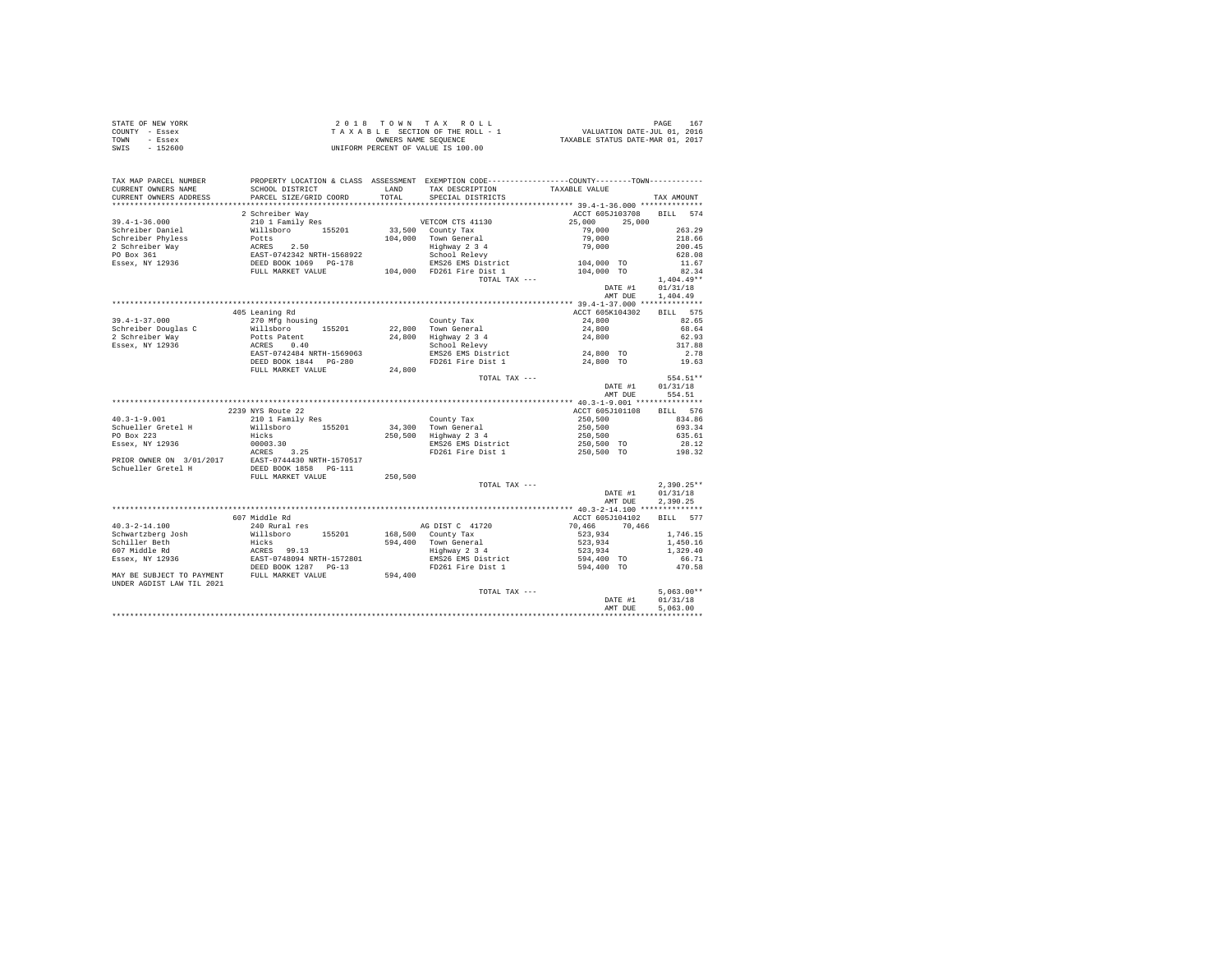| STATE OF NEW YORK | 2018 TOWN TAX ROLL                 | 168<br>PAGE                      |
|-------------------|------------------------------------|----------------------------------|
| COUNTY - Essex    | TAXABLE SECTION OF THE ROLL - 1    | VALUATION DATE-JUL 01, 2016      |
| TOWN<br>- Essex   | OWNERS NAME SEOUENCE               | TAXABLE STATUS DATE-MAR 01, 2017 |
| SWIS<br>$-152600$ | UNIFORM PERCENT OF VALUE IS 100.00 |                                  |

| TAX MAP PARCEL NUMBER<br>CURRENT OWNERS NAME<br>CURRENT OWNERS ADDRESS | PROPERTY LOCATION & CLASS ASSESSMENT EXEMPTION CODE----------------COUNTY--------TOWN----------<br>SCHOOL DISTRICT<br>PARCEL SIZE/GRID COORD | LAND<br>TOTAL | TAX DESCRIPTION TAXABLE VALUE<br>SPECIAL DISTRICTS |                          | TAX AMOUNT   |
|------------------------------------------------------------------------|----------------------------------------------------------------------------------------------------------------------------------------------|---------------|----------------------------------------------------|--------------------------|--------------|
|                                                                        |                                                                                                                                              |               |                                                    |                          |              |
|                                                                        | Orchard Ln                                                                                                                                   |               |                                                    | ACCT 605J104109          | BILL 578     |
| $40.73 - 3 - 26.000$                                                   | 312 Vac w/imprv                                                                                                                              |               | County Tax                                         | 11,900                   | 39.66        |
| Shannon James                                                          | Willsboro 155201                                                                                                                             |               | 10 Town General                                    | 11,900                   | 32.94        |
| Leblond Maude                                                          | Potts                                                                                                                                        | 11,900        | Highway 2 3 4                                      | 11,900                   | 30.19        |
| 416 Wood Ave                                                           | ACRES 0.01                                                                                                                                   |               | EMS26 EMS District                                 | 11,900 TO                | 1.34         |
| Westmount OC, Canada                                                   | EAST-0757334 NRTH-1571473                                                                                                                    |               | FD261 Fire Dist 1                                  | 11,900 TO                | 9.42         |
| H3Y 3J2                                                                | DEED BOOK 1859 PG-193                                                                                                                        |               | LT261 Essex light                                  | 11,900 TO                | .96          |
|                                                                        | FULL MARKET VALUE                                                                                                                            | 11,900        |                                                    |                          |              |
|                                                                        |                                                                                                                                              |               | TOTAL TAX ---                                      |                          | $114.51**$   |
|                                                                        |                                                                                                                                              |               |                                                    | DATE #1                  | 01/31/18     |
|                                                                        |                                                                                                                                              |               |                                                    | AMT DUE                  | 114.51       |
|                                                                        |                                                                                                                                              |               |                                                    |                          |              |
|                                                                        | 11 Orchard Ln                                                                                                                                |               |                                                    | ACCT 605L102914 BILL 579 |              |
| $40.73 - 3 - 27.000$                                                   | 210 1 Family Res                                                                                                                             |               | County Tax                                         | 169,600                  | 565.24       |
| Shannon James                                                          | Willsboro 155201                                                                                                                             | 48,500        | Town General                                       | 169,600                  | 469.42       |
| Leblond Maude                                                          | Potts                                                                                                                                        | 169,600       | Highway 2 3 4                                      | 169,600                  | 430.33       |
| 416 Wood Ave                                                           | ACRES 0.11                                                                                                                                   |               | EMS26 EMS District                                 | 169,600 TO               | 19.04        |
| Westmount OC, Canada                                                   | EAST-0757326 NRTH-1571434                                                                                                                    |               | FD261 Fire Dist 1                                  | 169,600 TO               | 134.27       |
|                                                                        | H3Y 3J2 DEED BOOK 1859 PG-193                                                                                                                |               | LT261 Essex light                                  | 169,600 TO               | 13.62        |
|                                                                        | FULL MARKET VALUE                                                                                                                            | 169,600       |                                                    |                          |              |
|                                                                        |                                                                                                                                              |               | TOTAL TAX ---                                      |                          | $1.631.92**$ |
|                                                                        |                                                                                                                                              |               |                                                    | DATE #1                  | 01/31/18     |
|                                                                        |                                                                                                                                              |               |                                                    | AMT DUE                  | 1,631.92     |
|                                                                        |                                                                                                                                              |               |                                                    |                          |              |
|                                                                        | 2302 Main St                                                                                                                                 |               |                                                    | ACCT 605J103801          | BILL 580     |
| $40.73 - 3 - 6.100$                                                    | 210 1 Family Res                                                                                                                             |               | County Tax                                         | 221,700                  | 738.87       |
| Shapiro Russell B                                                      | Willsboro<br>155201                                                                                                                          |               | 59.600 Town General                                | 221,700                  | 613.63       |
| PO Box 6                                                               | Potts                                                                                                                                        | 221,700       | Highway 2 3 4                                      | 221,700                  | 562.53       |
| Essex, NY 12936                                                        | 1650/169 Sewer Easement                                                                                                                      |               | EMS26 EMS District                                 | 221,700 TO               | 24.88        |
|                                                                        | 2017 BAR Decision                                                                                                                            |               | FD261 Fire Dist 1                                  | 221,700 TO               | 175.52       |
|                                                                        | 0.37<br>ACRES                                                                                                                                |               | LT261 Essex light                                  | 221,700 TO               | 17.81        |
|                                                                        | EAST-0757090 NRTH-1571764                                                                                                                    |               |                                                    |                          |              |
|                                                                        | DEED BOOK 956<br>$PG-314$                                                                                                                    |               |                                                    |                          |              |
|                                                                        | FULL MARKET VALUE                                                                                                                            | 221,700       |                                                    |                          |              |
|                                                                        |                                                                                                                                              |               | TOTAL TAX ---                                      |                          | $2.133.24**$ |
|                                                                        |                                                                                                                                              |               |                                                    | DATE #1                  | 01/31/18     |
|                                                                        |                                                                                                                                              |               |                                                    | AMT DUE                  | 2.133.24     |
|                                                                        |                                                                                                                                              |               |                                                    |                          |              |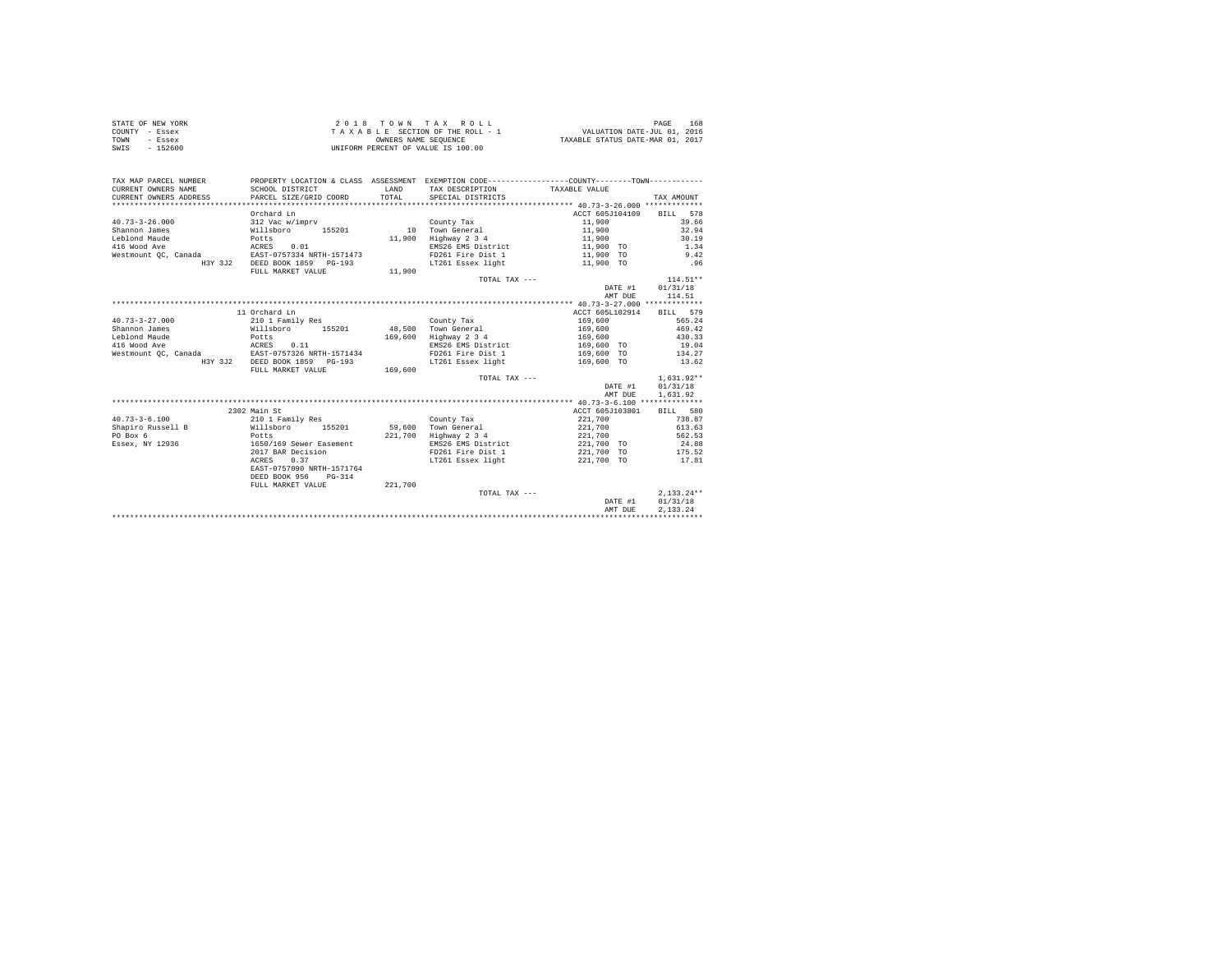|      | STATE OF NEW YORK | 2018 TOWN TAX ROLL                 | 169<br>PAGE                      |
|------|-------------------|------------------------------------|----------------------------------|
|      | COUNTY - Essex    | TAXABLE SECTION OF THE ROLL - 1    | VALUATION DATE-JUL 01, 2016      |
| TOWN | - Essex           | OWNERS NAME SEOUENCE               | TAXABLE STATUS DATE-MAR 01, 2017 |
| SWIS | $-152600$         | UNIFORM PERCENT OF VALUE IS 100.00 |                                  |

| TAX MAP PARCEL NUMBER<br>CURRENT OWNERS NAME                                                                                                                                                                                              | SCHOOL DISTRICT                                                                                     |         | PROPERTY LOCATION & CLASS ASSESSMENT EXEMPTION CODE---------------COUNTY-------TOWN----------<br>LAND TAX DESCRIPTION | TAXABLE VALUE                    |              |
|-------------------------------------------------------------------------------------------------------------------------------------------------------------------------------------------------------------------------------------------|-----------------------------------------------------------------------------------------------------|---------|-----------------------------------------------------------------------------------------------------------------------|----------------------------------|--------------|
| CURRENT OWNERS ADDRESS                                                                                                                                                                                                                    | PARCEL SIZE/GRID COORD                                                                              |         | TOTAL SPECIAL DISTRICTS                                                                                               |                                  | TAX AMOUNT   |
|                                                                                                                                                                                                                                           |                                                                                                     |         |                                                                                                                       |                                  |              |
|                                                                                                                                                                                                                                           | 269 School St                                                                                       |         |                                                                                                                       | ACCT 605J103709 BILL 581         |              |
| $40.73 - 8 - 4.000$                                                                                                                                                                                                                       | 210 1 Family Res                                                                                    |         | County Tax                                                                                                            | 421,500                          | 1,404.76     |
| Sharp Katherine                                                                                                                                                                                                                           |                                                                                                     |         |                                                                                                                       |                                  | 1,166.64     |
| Sharp Elizabeth                                                                                                                                                                                                                           |                                                                                                     |         |                                                                                                                       | $421,500$<br>$421,500$           | 1,069.49     |
| 121 Gates Ave                                                                                                                                                                                                                             |                                                                                                     |         | EMS26 EMS District                                                                                                    | 421,500 TO<br>421,500 TO         | 47.31        |
| Brooklyn, NY 11238                                                                                                                                                                                                                        |                                                                                                     |         |                                                                                                                       |                                  | 333.69       |
|                                                                                                                                                                                                                                           |                                                                                                     |         | LT261 Essex light $421,500$ TO<br>SR150 Return sewer rent $476.40$ MT                                                 | 421,500 TO                       | 33.86        |
|                                                                                                                                                                                                                                           | DEED BOOK 1564 PG-148                                                                               |         |                                                                                                                       |                                  | 476.40       |
|                                                                                                                                                                                                                                           |                                                                                                     |         | FULL MARKET VALUE 421,500 WR151 Return water rent-1                                                                   | 263.71 MT                        | 263.71       |
|                                                                                                                                                                                                                                           |                                                                                                     |         | TOTAL TAX ---                                                                                                         |                                  | $4.795.86**$ |
|                                                                                                                                                                                                                                           |                                                                                                     |         |                                                                                                                       | DATE #1                          | 01/31/18     |
|                                                                                                                                                                                                                                           |                                                                                                     |         |                                                                                                                       | AMT DUE                          | 4,795.86     |
|                                                                                                                                                                                                                                           |                                                                                                     |         |                                                                                                                       |                                  |              |
|                                                                                                                                                                                                                                           | 366 Brookfield Rd                                                                                   |         |                                                                                                                       | ACCT 605J103502                  | BILL 582     |
| $48.4 - 1 - 2.000$                                                                                                                                                                                                                        |                                                                                                     |         |                                                                                                                       |                                  | 241.96       |
|                                                                                                                                                                                                                                           |                                                                                                     |         |                                                                                                                       |                                  | 200.94       |
|                                                                                                                                                                                                                                           |                                                                                                     |         |                                                                                                                       |                                  | 184.21       |
|                                                                                                                                                                                                                                           |                                                                                                     |         |                                                                                                                       |                                  | 8.15         |
| 48.4-1-2.000<br>366 Brookfield Rd Messon (2010)<br>240 Rural res 155001 36,400 Town General 72,600<br>366 Brookfield Rd Messon (2010)<br>366 Brookfield Rd 4 5 Platt Rogers 15.000 70<br>288ex, NY 12936 ACRES 15.00 20<br>288ex, NY 1293 | DEED BOOK 1299 PG-295                                                                               |         |                                                                                                                       |                                  | 85.25        |
|                                                                                                                                                                                                                                           | FULL MARKET VALUE                                                                                   | 72,600  |                                                                                                                       |                                  |              |
|                                                                                                                                                                                                                                           |                                                                                                     |         | TOTAL TAX ---                                                                                                         | 720.51**<br>DATE #1 01/31/18     | $720.51**$   |
|                                                                                                                                                                                                                                           |                                                                                                     |         |                                                                                                                       |                                  |              |
|                                                                                                                                                                                                                                           |                                                                                                     |         |                                                                                                                       | AMT DUE                          | 720.51       |
|                                                                                                                                                                                                                                           |                                                                                                     |         |                                                                                                                       |                                  |              |
|                                                                                                                                                                                                                                           | 5 Clubhouse Way                                                                                     |         |                                                                                                                       | ACCT 605J101610 BILL 583         |              |
| 49.11-1-11.000                                                                                                                                                                                                                            | 21011<br>21011 Family Res<br>Willsboro 155201<br>Wharton<br>ACRES 0.70<br>EAST-0757475 NRTH-1562861 |         | County Tax                                                                                                            | 271,700 905.51<br>271,700 752.02 |              |
| Shepler Barbara B                                                                                                                                                                                                                         |                                                                                                     |         | 130.000 Town General                                                                                                  |                                  |              |
| 134 County Rd                                                                                                                                                                                                                             |                                                                                                     |         | 271,700 Highway 2 3 4                                                                                                 | 271,700                          | 689.40       |
| Bedford, NH 03102                                                                                                                                                                                                                         |                                                                                                     |         | EMS26 EMS District                                                                                                    | 271,700 TO                       | 30.50        |
|                                                                                                                                                                                                                                           |                                                                                                     |         | FD261 Fire Dist 1                                                                                                     | 271,700 TO                       | 215.10       |
|                                                                                                                                                                                                                                           | DEED BOOK 909 PG-51                                                                                 |         |                                                                                                                       |                                  |              |
|                                                                                                                                                                                                                                           | FULL MARKET VALUE                                                                                   | 271,700 |                                                                                                                       |                                  |              |
|                                                                                                                                                                                                                                           |                                                                                                     |         | TOTAL TAX ---                                                                                                         |                                  | $2,592.53**$ |
|                                                                                                                                                                                                                                           |                                                                                                     |         |                                                                                                                       | DATE #1                          | 01/31/18     |
|                                                                                                                                                                                                                                           |                                                                                                     |         |                                                                                                                       | AMT DUE                          | 2.592.53     |
|                                                                                                                                                                                                                                           |                                                                                                     |         |                                                                                                                       |                                  |              |
|                                                                                                                                                                                                                                           | 1446 Lake Shore Rd                                                                                  |         |                                                                                                                       | ACCT 605J195005                  | BILL 584     |
|                                                                                                                                                                                                                                           |                                                                                                     |         |                                                                                                                       | $480,000$<br>$480,000$           | 1,599.73     |
|                                                                                                                                                                                                                                           |                                                                                                     |         |                                                                                                                       |                                  | 1,328.55     |
|                                                                                                                                                                                                                                           |                                                                                                     |         |                                                                                                                       | 480,000                          | 1,217.93     |
|                                                                                                                                                                                                                                           |                                                                                                     |         | EMS26 EMS District 480,000 TO                                                                                         |                                  | 53.87        |
|                                                                                                                                                                                                                                           |                                                                                                     |         | FD262 Fire Dist 2                                                                                                     | 480,000 TO                       | 563.64       |
|                                                                                                                                                                                                                                           | FULL MARKET VALUE 480,000                                                                           |         |                                                                                                                       |                                  |              |
|                                                                                                                                                                                                                                           |                                                                                                     |         |                                                                                                                       |                                  |              |
|                                                                                                                                                                                                                                           |                                                                                                     |         | TOTAL TAX ---                                                                                                         |                                  | $4,763.72**$ |
|                                                                                                                                                                                                                                           |                                                                                                     |         |                                                                                                                       | DATE #1                          | 01/31/18     |
|                                                                                                                                                                                                                                           |                                                                                                     |         |                                                                                                                       | AMT DUE                          | 4.763.72     |
|                                                                                                                                                                                                                                           |                                                                                                     |         |                                                                                                                       |                                  |              |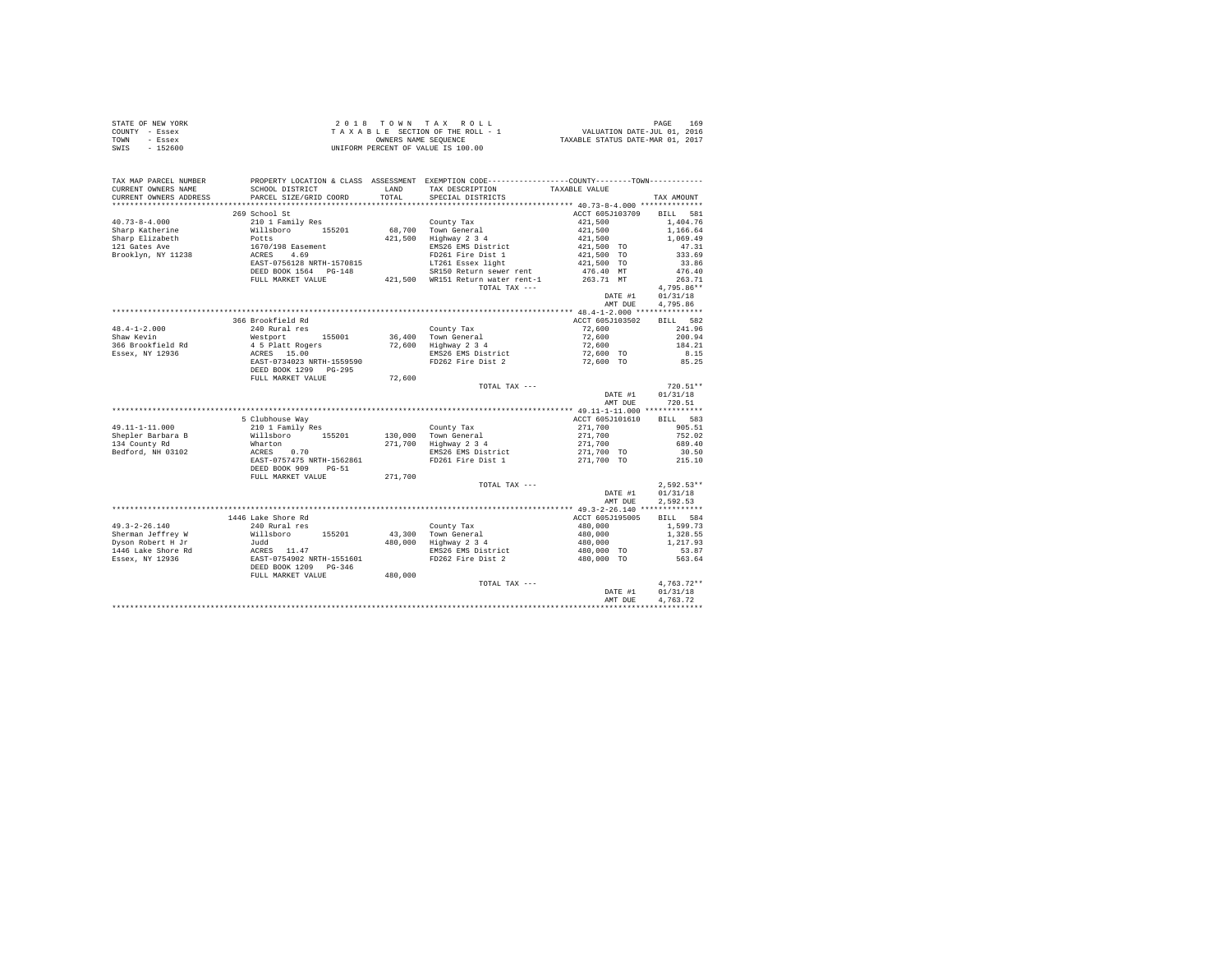| STATE OF NEW YORK |          | 2018 TOWN TAX ROLL                 | 170<br>PAGE                      |
|-------------------|----------|------------------------------------|----------------------------------|
| COUNTY - Essex    |          | TAXABLE SECTION OF THE ROLL - 1    | VALUATION DATE-JUL 01, 2016      |
| TOWN              | - Essex  | OWNERS NAME SEOUENCE               | TAXABLE STATUS DATE-MAR 01, 2017 |
| SWIS              | - 152600 | UNIFORM PERCENT OF VALUE IS 100.00 |                                  |

| TAX MAP PARCEL NUMBER<br>CURRENT OWNERS NAME | PROPERTY LOCATION & CLASS ASSESSMENT EXEMPTION CODE---------------COUNTY-------TOWN---------<br>SCHOOL DISTRICT | LAND    | TAX DESCRIPTION                               | TAXABLE VALUE                    |              |
|----------------------------------------------|-----------------------------------------------------------------------------------------------------------------|---------|-----------------------------------------------|----------------------------------|--------------|
| CURRENT OWNERS ADDRESS                       | PARCEL SIZE/GRID COORD                                                                                          | TOTAL   | SPECIAL DISTRICTS                             |                                  | TAX AMOUNT   |
|                                              | ************************                                                                                        |         |                                               |                                  |              |
|                                              | 1908 Jersey St                                                                                                  |         |                                               | ACCT 605J102803                  | BILL 585     |
| $39.3 - 4 - 8.000$                           | 210 1 Family Res                                                                                                |         | County Tax                                    | 36,700                           | 122.31       |
| Sherwin Kathleen E                           | Willsboro 155201<br>10 Brookfield<br>ACRES 0.80 BANK1STARSG<br>EAST-0732044 NRTH-1568654                        |         |                                               | 36,700                           | 101.58       |
| 1908 Jersey St                               |                                                                                                                 |         | 28,000 Town General<br>36,700 Highway 2 3 4   | 36,700                           | 93.12        |
| Essex, NY 12936                              |                                                                                                                 |         | EMS26 EMS District                            |                                  | 4.12         |
|                                              |                                                                                                                 |         | FD262 Fire Dist 2                             | 36,700 TO<br>36,700 TO           | 43.09        |
|                                              | DEED BOOK 1309 PG-179                                                                                           |         |                                               |                                  |              |
|                                              | FULL MARKET VALUE                                                                                               | 36,700  |                                               |                                  |              |
|                                              |                                                                                                                 |         | TOTAL TAX ---                                 |                                  | $364.22**$   |
|                                              |                                                                                                                 |         |                                               | DATE #1                          | 01/31/18     |
|                                              |                                                                                                                 |         |                                               | AMT DUE                          | 364.22       |
|                                              |                                                                                                                 |         |                                               |                                  |              |
|                                              | 2892 Essex Rd                                                                                                   |         |                                               | ACCT 605J104111                  | BILL 586     |
| $40.57 - 3 - 2.000$                          | 210 1 Family Res - WTRFNT                                                                                       |         | County Tax                                    | 810,000                          | 2,699.54     |
| Shigley Linda B Trust                        | Willsboro 155201                                                                                                |         |                                               |                                  | 2.241.94     |
| Shigley Klaus O Trust                        | Hicks                                                                                                           |         | 423,100 Town General<br>810,000 Highway 2 3 4 | 810,000<br>810,000<br>810,000 TO | 2.055.25     |
| 20 White Rd                                  | ACRES 3.86                                                                                                      |         | EMS26 EMS District                            |                                  | 90.91        |
| Wayland, MA 01778                            |                                                                                                                 |         | FD261 Fire Dist 1                             | 810,000 TO                       | 641.26       |
|                                              | EAST-0757794 NRTH-1575631<br>DEED BOOK 1634 PG-212                                                              |         | LT261 Essex light                             | $810,000$ TO                     | 65.06        |
|                                              | FULL MARKET VALUE                                                                                               |         | 810,000 WB261 Water B&I                       | 810,000 TO C                     | 211.89       |
|                                              |                                                                                                                 |         | TOTAL TAX ---                                 |                                  | $8,005.85**$ |
|                                              |                                                                                                                 |         |                                               | DATE #1                          | 01/31/18     |
|                                              |                                                                                                                 |         |                                               | AMT DUE                          | 8,005.85     |
|                                              |                                                                                                                 |         |                                               |                                  |              |
|                                              | 2280 Main St                                                                                                    |         |                                               | ACCT 605J103015                  | BILL 587     |
| $40.73 - 6 - 1.000$                          | 210 1 Family Res                                                                                                |         | County Tax                                    |                                  | 662.55       |
| Silbernagel Christopher                      | Willsboro 155201                                                                                                |         | 52,000 Town General                           |                                  | 550.24       |
| Silbernagel Marla J                          | Potts                                                                                                           |         | 198,800 Highway 2 3 4                         | 198,800<br>198,800<br>198,800    | 504.43       |
| 40 Woodside Dr                               |                                                                                                                 |         | EMS26 EMS District                            | 198,800 TO                       | 22.31        |
| Warwick, NY 10990                            | 1650/173-Sewer Easement<br>ACRES 0.20                                                                           |         | FD261 Fire Dist 1                             | 198,800 TO                       | 157.39       |
|                                              | EAST-0757105 NRTH-1571289                                                                                       |         | LT261 Essex light                             | 198,800 TO                       | 15.97        |
|                                              | DEED BOOK 1076    PG-111                                                                                        |         |                                               |                                  |              |
|                                              | FULL MARKET VALUE                                                                                               | 198,800 |                                               |                                  |              |
|                                              |                                                                                                                 |         | TOTAL TAX ---                                 |                                  | $1,912.89**$ |
|                                              |                                                                                                                 |         |                                               | DATE #1                          | 01/31/18     |
|                                              |                                                                                                                 |         |                                               | AMT DUE                          | 1,912.89     |
|                                              |                                                                                                                 |         |                                               |                                  |              |
|                                              | Reynolds Rd                                                                                                     |         |                                               | ACCT 605J101612                  | BILL 588     |
| $48.1 - 1 - 15.000$                          | 910 Priv forest<br>Westport 155001<br>17 Brookfield                                                             |         | County Tax                                    | 9,800                            | 32.66        |
| Simcox Reid J                                |                                                                                                                 |         | 9.800 Town General                            | 9,800                            | 27.12        |
| Simcox Marianne V                            |                                                                                                                 |         | 9,800 Highway 2 3 4                           | 9,800                            | 24.87        |
| 2912 Jackson Dr                              | 00015.00                                                                                                        |         | Hignway<br>EMS26 EMS District                 | 9,800 TO                         | 1.10         |
| Haymarket, VA 20169                          | ACRES 15.10                                                                                                     |         | FD262 Fire Dist 2                             | 9,800 TO                         | 11.51        |
|                                              | EAST-0729909 NRTH-1565326                                                                                       |         |                                               |                                  |              |
|                                              | DEED BOOK 1187 PG-166                                                                                           |         |                                               |                                  |              |
|                                              | FULL MARKET VALUE                                                                                               | 9,800   |                                               |                                  |              |
|                                              |                                                                                                                 |         | TOTAL TAX ---                                 |                                  | $97.26**$    |
|                                              |                                                                                                                 |         |                                               | DATE #1                          | 01/31/18     |
|                                              |                                                                                                                 |         |                                               | AMT DUE                          | 97.26        |
|                                              |                                                                                                                 |         |                                               |                                  |              |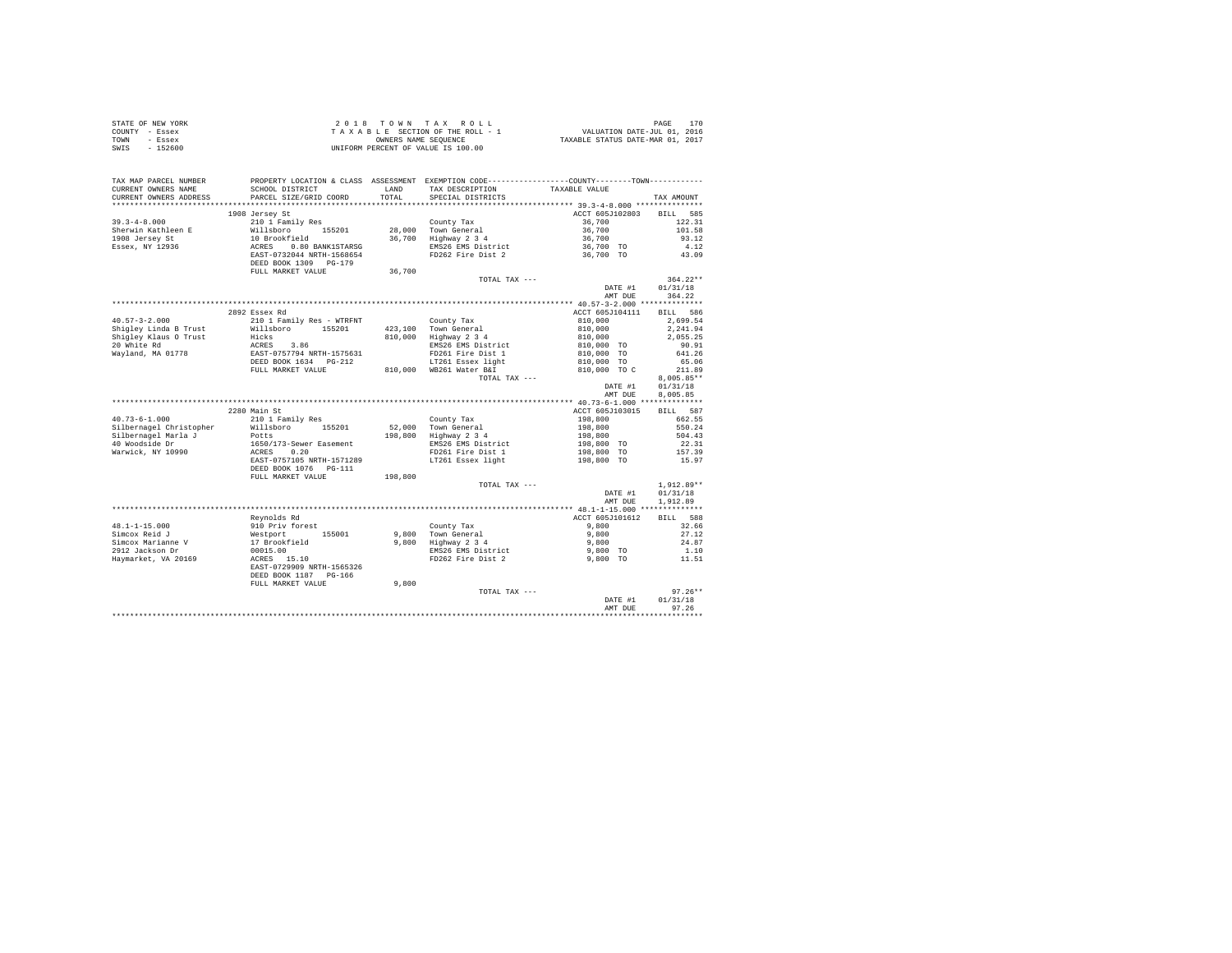| STATE OF NEW YORK | 2018 TOWN TAX ROLL                 | PAGE                             |
|-------------------|------------------------------------|----------------------------------|
| COUNTY - Essex    | TAXABLE SECTION OF THE ROLL - 1    | VALUATION DATE-JUL 01, 2016      |
| TOWN<br>- Essex   | OWNERS NAME SEOUENCE               | TAXABLE STATUS DATE-MAR 01, 2017 |
| $-152600$<br>SWIS | UNIFORM PERCENT OF VALUE IS 100.00 |                                  |

| TAX MAP PARCEL NUMBER<br>CURRENT OWNERS NAME                                | SCHOOL DISTRICT                                                              | LAND    | PROPERTY LOCATION & CLASS ASSESSMENT EXEMPTION CODE----------------COUNTY-------TOWN---------<br>TAX DESCRIPTION | TAXABLE VALUE      |              |
|-----------------------------------------------------------------------------|------------------------------------------------------------------------------|---------|------------------------------------------------------------------------------------------------------------------|--------------------|--------------|
| CURRENT OWNERS ADDRESS                                                      | PARCEL SIZE/GRID COORD                                                       | TOTAL   | SPECIAL DISTRICTS                                                                                                |                    | TAX AMOUNT   |
|                                                                             |                                                                              |         |                                                                                                                  |                    |              |
|                                                                             | 171 Cross Rd                                                                 |         |                                                                                                                  | ACCT 605J103504    | BILL 589     |
| $49.3 - 2 - 25.000$                                                         | 120 Field crops                                                              |         | AG DIST C 41720                                                                                                  | 116,607<br>116,607 |              |
| Slatkin Carole                                                              | Willsboro 155201                                                             |         | 215,700 County Tax                                                                                               | 268,793            | 895.82       |
| Slatkin Laura M                                                             | Judd                                                                         |         | 385,400 Town General                                                                                             |                    | 743.97       |
| 171 Cross Rd                                                                | 00125.00                                                                     |         | Eighway 2 3 4<br>EMS26 PM                                                                                        | 268,793<br>268,793 | 682.02       |
| Essex, NY 12936                                                             | ACRES 132.50                                                                 |         | EMS26 EMS District                                                                                               | 385,400 TO         | 43.26        |
|                                                                             |                                                                              |         | FD262 Fire Dist 2                                                                                                | 385,400 TO         | 452.55       |
| EAST-0751498 NRTH-1554528<br>MAY BE SUBJECT TO PAYMENT DEED BOOK 569 PG-144 |                                                                              |         |                                                                                                                  |                    |              |
| UNDER AGDIST LAW TIL 2021 FULL MARKET VALUE                                 |                                                                              | 385,400 |                                                                                                                  |                    |              |
|                                                                             |                                                                              |         | TOTAL TAX ---                                                                                                    |                    | $2.817.62**$ |
|                                                                             |                                                                              |         |                                                                                                                  | DATE #1            | 01/31/18     |
|                                                                             |                                                                              |         |                                                                                                                  | AMT DUE            | 2.817.62     |
|                                                                             |                                                                              |         |                                                                                                                  |                    |              |
|                                                                             | 1816 Lake Shore Rd                                                           |         |                                                                                                                  | ACCT 605J103914    | BILL 590     |
| $49.11 - 1 - 60.000$                                                        | 240 Rural res - WTRFNT                                                       |         | County Tax                                                                                                       | 688,400            | 2,294.28     |
| Slatkin Carole                                                              | Willsboro 155201                                                             |         | 407.200 Town General                                                                                             | 688,400            | 1,905.37     |
| Slatkin Laura                                                               |                                                                              |         | 688,400 Highway 2 3 4                                                                                            | 688,400            | 1,746.71     |
| 171 Cross Rd                                                                | Wharton<br>ACRES 17.10<br>EAST-0756835 NRTH-1560227<br>DEED BOOK 1006 PG-163 |         | EMS26 EMS District                                                                                               | 688,400 TO         | 77.27        |
| Essex, NY 12936                                                             |                                                                              |         | FD261 Fire Dist 1                                                                                                | 688,400 TO         | 545.00       |
|                                                                             |                                                                              |         |                                                                                                                  |                    |              |
|                                                                             | FULL MARKET VALUE                                                            | 688,400 |                                                                                                                  |                    |              |
|                                                                             |                                                                              |         | TOTAL TAX ---                                                                                                    |                    | $6.568.63**$ |
|                                                                             |                                                                              |         |                                                                                                                  | DATE #1            | 01/31/18     |
|                                                                             |                                                                              |         |                                                                                                                  | AMT DUE            | 6,568.63     |
|                                                                             |                                                                              |         |                                                                                                                  |                    |              |
|                                                                             | Lake Shore Rd                                                                |         |                                                                                                                  | ACCT 605J103913    | BTT.T. 591   |
| $49.15 - 1 - 1.000$                                                         | 311 Res vac land - WTRFNT                                                    |         | County Tax                                                                                                       | 197,700            | 658.89       |
| Slatkin Carole                                                              | Willsboro 155201                                                             |         | 197.700 Town General                                                                                             | 197,700            | 547.20       |
| 171 Cross Rd                                                                | Wharton                                                                      |         | 197,700 Highway 2 3 4                                                                                            | 197,700            | 501.63       |
| Essex, NY 12936                                                             | ACRES 1.20                                                                   |         | EMS26 EMS District                                                                                               | 197,700 TO         | 22.19        |
|                                                                             | EAST-0757531 NRTH-1560001                                                    |         | FD261 Fire Dist 1                                                                                                | 197,700 TO         | 156.52       |
|                                                                             | DEED BOOK 532<br>PG-159                                                      |         |                                                                                                                  |                    |              |
|                                                                             | FULL MARKET VALUE                                                            | 197,700 |                                                                                                                  |                    |              |
|                                                                             |                                                                              |         | TOTAL TAX ---                                                                                                    |                    | $1.886.43**$ |
|                                                                             |                                                                              |         |                                                                                                                  | DATE #1            | 01/31/18     |
|                                                                             |                                                                              |         |                                                                                                                  | AMT DUE            | 1.886.43     |
|                                                                             |                                                                              |         |                                                                                                                  |                    |              |
|                                                                             | 1835 Lake Shore Rd                                                           |         |                                                                                                                  | ACCT 605J103915    | BILL 592     |
| $49.11 - 1 - 59.000$                                                        | 260 Seasonal res - WTRFNT                                                    |         | County Tax                                                                                                       | 452,100            | 1,506.74     |
| Slatkin Laura                                                               | Willsboro 155201                                                             |         | 410,900 Town General                                                                                             | 452,100            | 1,251,33     |
| c/o Carole Slatkin                                                          | Wharton<br>ACRES 6.60<br>EAST-0757253 NRTH-1560460                           |         | 452,100 Highway 2 3 4                                                                                            | 452,100            | 1,147.14     |
| 171 Cross Rd                                                                |                                                                              |         | EMS26 EMS District                                                                                               | 452,100 TO         | 50.74        |
| Essex, NY 12936                                                             |                                                                              |         | FD261 Fire Dist 1                                                                                                | 452,100 TO         | 357.92       |
|                                                                             | DEED BOOK 535<br>$PG-055$                                                    |         |                                                                                                                  |                    |              |
|                                                                             | FULL MARKET VALUE                                                            | 452,100 |                                                                                                                  |                    |              |
|                                                                             |                                                                              |         | TOTAL TAX ---                                                                                                    |                    | $4,313.87**$ |
|                                                                             |                                                                              |         |                                                                                                                  | DATE #1            | 01/31/18     |
|                                                                             |                                                                              |         |                                                                                                                  | AMT DUE            | 4.313.87     |
|                                                                             |                                                                              |         |                                                                                                                  |                    |              |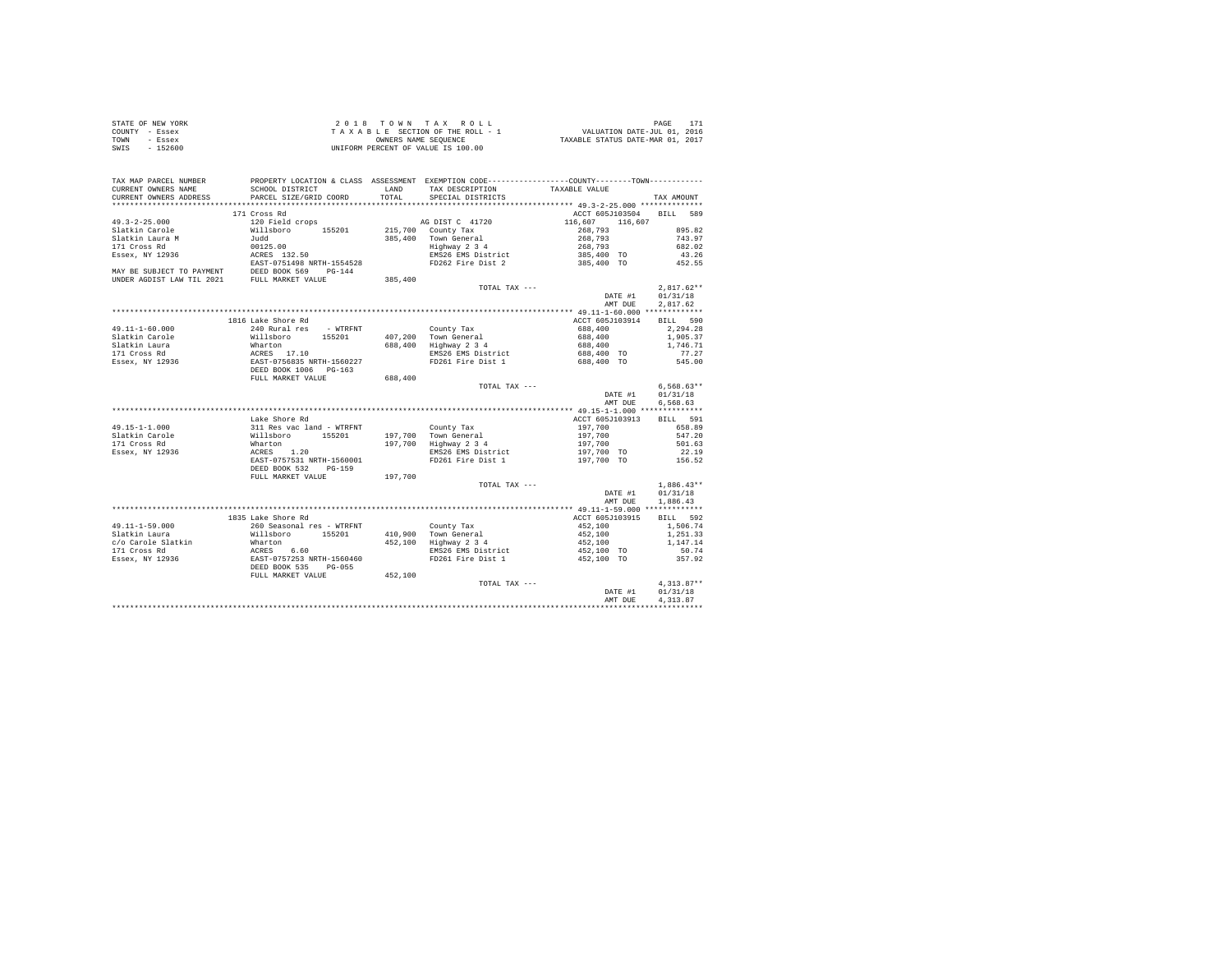| STATE OF NEW YORK | 2018 TOWN TAX ROLL                 | PAGE                             |
|-------------------|------------------------------------|----------------------------------|
| COUNTY - Essex    | TAXABLE SECTION OF THE ROLL - 1    | VALUATION DATE-JUL 01, 2016      |
| TOWN<br>- Essex   | OWNERS NAME SEOUENCE               | TAXABLE STATUS DATE-MAR 01, 2017 |
| SWIS<br>$-152600$ | UNIFORM PERCENT OF VALUE IS 100.00 |                                  |

| TAX MAP PARCEL NUMBER                                           |                                           |         | PROPERTY LOCATION & CLASS ASSESSMENT EXEMPTION CODE----------------COUNTY-------TOWN---------- |                          |                      |
|-----------------------------------------------------------------|-------------------------------------------|---------|------------------------------------------------------------------------------------------------|--------------------------|----------------------|
| CURRENT OWNERS NAME                                             | SCHOOL DISTRICT                           | LAND    | TAX DESCRIPTION                                                                                | TAXABLE VALUE            |                      |
| CURRENT OWNERS ADDRESS                                          | PARCEL SIZE/GRID COORD                    | TOTAL   | SPECIAL DISTRICTS                                                                              |                          | TAX AMOUNT           |
|                                                                 |                                           |         |                                                                                                |                          |                      |
|                                                                 | 11 Pearson Way                            |         |                                                                                                | ACCT 605J103008 BILL 593 |                      |
| $49.11 - 1 - 24.000$                                            | 210 1 Family Res                          |         | County Tax                                                                                     | 308,700                  | 1,028.83             |
| Smiles Martha H                                                 | Willsboro 155201                          |         | 193,500 Town General                                                                           | 308,700                  | 854.43               |
| 74 S Jefferson Rd #103                                          | Wharton                                   |         | 308,700 Highway 2 3 4                                                                          | 308,700                  | 783.28               |
| South Burlington, VT 05403 ACRES                                | 0.61                                      |         | EMS26 EMS District                                                                             | 308,700 TO               | 34.65                |
|                                                                 | EAST-0758096 NRTH-1563490                 |         | FD261 Fire Dist 1                                                                              | 308,700 TO               | 244.39               |
|                                                                 | DEED BOOK 1663 PG-134                     |         |                                                                                                |                          |                      |
|                                                                 | FULL MARKET VALUE                         | 308,700 |                                                                                                |                          |                      |
|                                                                 |                                           |         | TOTAL TAX $---$                                                                                |                          | $2.945.58**$         |
|                                                                 |                                           |         |                                                                                                | DATE #1                  | 01/31/18             |
|                                                                 |                                           |         |                                                                                                | AMT DUE                  | 2.945.58             |
|                                                                 |                                           |         |                                                                                                |                          |                      |
|                                                                 | 1421 Whallons Bay Rd                      |         |                                                                                                | ACCT 605J102206          | BILL 594             |
| $49.1 - 1 - 15.100$                                             | 240 Rural res                             |         | County Tax                                                                                     | 947,800                  | 3,158.80             |
| Smith Anne Ehrenclou Trust Willsboro 155201<br>c/o Anne E Smith | Wharton                                   |         | 462,100 Town General<br>947,800 Highway 2 3 4                                                  | 947,800<br>947,800       | 2,623.34<br>2,404.90 |
| 6 Buena Vis                                                     |                                           |         | EMS26 EMS District                                                                             | 947,800 TO               | 106.38               |
| Asheville, NC 28803                                             | ACRES 359.68<br>EAST-0754618 NRTH-1561445 |         | FD261 Fire Dist 1                                                                              | 947,800 TO               | 750.36               |
|                                                                 | DEED BOOK 1884 PG-174                     |         |                                                                                                |                          |                      |
| PRIOR OWNER ON 3/01/2017 FULL MARKET VALUE                      |                                           | 947,800 |                                                                                                |                          |                      |
| Irwin Francisca P Trust                                         |                                           |         |                                                                                                |                          |                      |
|                                                                 |                                           |         |                                                                                                |                          |                      |
| MAY BE SUBJECT TO PAYMENT                                       |                                           |         |                                                                                                |                          |                      |
| UNDER AGDIST LAW TIL 2021                                       |                                           |         |                                                                                                |                          |                      |
|                                                                 |                                           |         | TOTAL TAX ---                                                                                  |                          | $9,043.78**$         |
|                                                                 |                                           |         |                                                                                                | DATE #1                  | 01/31/18             |
|                                                                 |                                           |         |                                                                                                | AMT DUE                  | 9,043.78             |
|                                                                 |                                           |         |                                                                                                |                          |                      |
|                                                                 | 58 McAuliffe Way                          |         |                                                                                                | ACCT 605J102302          | BILL 595             |
| $39.4 - 1 - 11.000$                                             | 260 Seasonal res                          |         | County Tax                                                                                     | 63,500                   | 211.63               |
| Sofranko David                                                  | Willsboro<br>155201                       |         | 42,600 Town General                                                                            | 63,500                   | 175.76               |
| 317 Skyline Dr                                                  | Hicks<br>8.4ac 1248/23                    |         | 63,500 Highway 2 3 4                                                                           | 63,500                   | 161.12               |
| Melrose, NY 12121                                               |                                           |         | EMS26 EMS District                                                                             | 63,500 TO                | 7.13                 |
|                                                                 | ACRES 11.60                               |         | FD261 Fire Dist 1                                                                              | 63,500 TO                | 50.27                |
|                                                                 | EAST-0743252 NRTH-1571174                 |         |                                                                                                |                          |                      |
|                                                                 | DEED BOOK 1246 PG-184                     |         |                                                                                                |                          |                      |
|                                                                 | FULL MARKET VALUE                         | 63,500  |                                                                                                |                          |                      |
|                                                                 |                                           |         | TOTAL TAX ---                                                                                  |                          | $605.91**$           |
|                                                                 |                                           |         |                                                                                                | DATE #1                  | 01/31/18             |
|                                                                 |                                           |         |                                                                                                | AMT DUE                  | 605.91               |
|                                                                 |                                           |         |                                                                                                |                          |                      |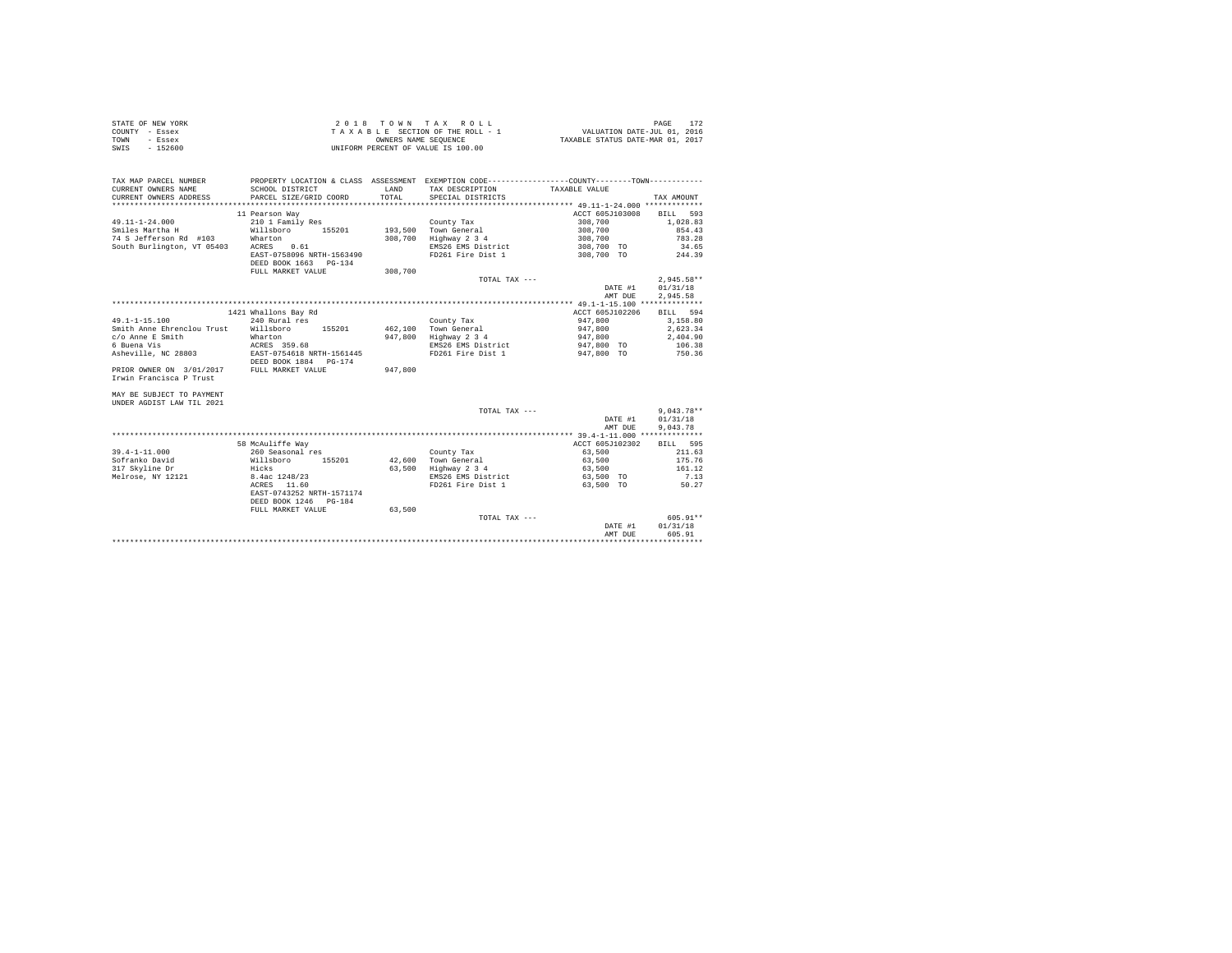| STATE OF NEW YORK | 2018 TOWN TAX ROLL                 | PAGE                             |
|-------------------|------------------------------------|----------------------------------|
| COUNTY - Essex    | TAXABLE SECTION OF THE ROLL - 1    | VALUATION DATE-JUL 01, 2016      |
| TOWN<br>- Essex   | OWNERS NAME SEOUENCE               | TAXABLE STATUS DATE-MAR 01, 2017 |
| - 152600<br>SWIS  | UNIFORM PERCENT OF VALUE IS 100.00 |                                  |

| TAX MAP PARCEL NUMBER<br>CURRENT OWNERS NAME<br>CURRENT OWNERS ADDRESS                                                                                                                                                                                                                                      | SCHOOL DISTRICT<br>PARCEL SIZE/GRID COORD                                                                                                                                                     | TOTAL | LAND TAX DESCRIPTION<br>SPECIAL DISTRICTS | PROPERTY LOCATION & CLASS ASSESSMENT EXEMPTION CODE----------------COUNTY-------TOWN----------<br>TAXABLE VALUE | TAX AMOUNT        |
|-------------------------------------------------------------------------------------------------------------------------------------------------------------------------------------------------------------------------------------------------------------------------------------------------------------|-----------------------------------------------------------------------------------------------------------------------------------------------------------------------------------------------|-------|-------------------------------------------|-----------------------------------------------------------------------------------------------------------------|-------------------|
|                                                                                                                                                                                                                                                                                                             |                                                                                                                                                                                               |       |                                           |                                                                                                                 |                   |
|                                                                                                                                                                                                                                                                                                             | McAuliffe Wav                                                                                                                                                                                 |       |                                           | ACCT 605J100403 BILL 596                                                                                        |                   |
|                                                                                                                                                                                                                                                                                                             |                                                                                                                                                                                               |       |                                           |                                                                                                                 | 171.64            |
|                                                                                                                                                                                                                                                                                                             |                                                                                                                                                                                               |       |                                           |                                                                                                                 | 142.54            |
|                                                                                                                                                                                                                                                                                                             |                                                                                                                                                                                               |       |                                           |                                                                                                                 | 130.67            |
|                                                                                                                                                                                                                                                                                                             |                                                                                                                                                                                               |       |                                           |                                                                                                                 | 5.78              |
|                                                                                                                                                                                                                                                                                                             |                                                                                                                                                                                               |       |                                           |                                                                                                                 |                   |
|                                                                                                                                                                                                                                                                                                             |                                                                                                                                                                                               |       |                                           |                                                                                                                 | 40.77             |
|                                                                                                                                                                                                                                                                                                             |                                                                                                                                                                                               |       |                                           |                                                                                                                 |                   |
|                                                                                                                                                                                                                                                                                                             |                                                                                                                                                                                               |       |                                           |                                                                                                                 |                   |
|                                                                                                                                                                                                                                                                                                             |                                                                                                                                                                                               |       | TOTAL TAX ---                             | $491.40°$<br>DATE #1 $01/31/18$                                                                                 | $491.40**$        |
|                                                                                                                                                                                                                                                                                                             |                                                                                                                                                                                               |       |                                           |                                                                                                                 |                   |
|                                                                                                                                                                                                                                                                                                             |                                                                                                                                                                                               |       |                                           | AMT DUE 491.40                                                                                                  |                   |
|                                                                                                                                                                                                                                                                                                             |                                                                                                                                                                                               |       |                                           |                                                                                                                 |                   |
|                                                                                                                                                                                                                                                                                                             | Clark Rd                                                                                                                                                                                      |       |                                           | ACCT 605J102402 BILL 597                                                                                        |                   |
|                                                                                                                                                                                                                                                                                                             |                                                                                                                                                                                               |       |                                           |                                                                                                                 |                   |
|                                                                                                                                                                                                                                                                                                             |                                                                                                                                                                                               |       |                                           | $27,300$ 90.98<br>$27,300$ 75.56                                                                                |                   |
|                                                                                                                                                                                                                                                                                                             |                                                                                                                                                                                               |       |                                           | 27,300                                                                                                          | 69.27             |
|                                                                                                                                                                                                                                                                                                             |                                                                                                                                                                                               |       |                                           |                                                                                                                 |                   |
|                                                                                                                                                                                                                                                                                                             |                                                                                                                                                                                               |       | EMS26 EMS District<br>FD262 Fire Dist 2   | 27,300 TO<br>27,300 TO                                                                                          | $3.06$<br>$32.06$ |
|                                                                                                                                                                                                                                                                                                             |                                                                                                                                                                                               |       |                                           |                                                                                                                 |                   |
|                                                                                                                                                                                                                                                                                                             |                                                                                                                                                                                               |       |                                           |                                                                                                                 |                   |
| 49.3-2-26.110<br>19.3-2-26.110<br>Somers Ellen Willsboro 155201<br>19.30 Town General<br>4805 Concord Fairhaven Rd Juddes RES 8.30<br>Eaton, OH 45320<br>EASON EAST-0748946 NRTH-1552535<br>EASON PRIMERS 8.30<br>EASON EAST-0748946 NRT                                                                    |                                                                                                                                                                                               |       |                                           |                                                                                                                 |                   |
|                                                                                                                                                                                                                                                                                                             |                                                                                                                                                                                               |       | TOTAL TAX ---                             |                                                                                                                 | $270.93**$        |
|                                                                                                                                                                                                                                                                                                             |                                                                                                                                                                                               |       |                                           |                                                                                                                 |                   |
|                                                                                                                                                                                                                                                                                                             |                                                                                                                                                                                               |       |                                           | DATE #1 01/31/18<br>AMT DUE 270.93                                                                              |                   |
|                                                                                                                                                                                                                                                                                                             |                                                                                                                                                                                               |       |                                           |                                                                                                                 |                   |
|                                                                                                                                                                                                                                                                                                             | 2278 Main St                                                                                                                                                                                  |       |                                           | 37 PCT OF VALUE USED FOR EXEMPTION PURPOSES ACCT 605J101308 BILL 598                                            |                   |
|                                                                                                                                                                                                                                                                                                             |                                                                                                                                                                                               |       | AGED ALL 41800                            | 42,384 42,384                                                                                                   |                   |
|                                                                                                                                                                                                                                                                                                             |                                                                                                                                                                                               |       |                                           |                                                                                                                 |                   |
|                                                                                                                                                                                                                                                                                                             |                                                                                                                                                                                               |       |                                           |                                                                                                                 |                   |
|                                                                                                                                                                                                                                                                                                             |                                                                                                                                                                                               |       |                                           |                                                                                                                 |                   |
|                                                                                                                                                                                                                                                                                                             |                                                                                                                                                                                               |       |                                           |                                                                                                                 |                   |
|                                                                                                                                                                                                                                                                                                             |                                                                                                                                                                                               |       |                                           |                                                                                                                 |                   |
|                                                                                                                                                                                                                                                                                                             |                                                                                                                                                                                               |       |                                           |                                                                                                                 |                   |
|                                                                                                                                                                                                                                                                                                             | DEED BOOK 1478 PG-303<br>FULL MARKET VALUE 229,100<br>FULL MARKET VALUE 229,100<br>229,100<br>229,100<br>229,100                                                                              |       |                                           |                                                                                                                 |                   |
|                                                                                                                                                                                                                                                                                                             |                                                                                                                                                                                               |       |                                           |                                                                                                                 |                   |
|                                                                                                                                                                                                                                                                                                             |                                                                                                                                                                                               |       | TOTAL TAX ---                             |                                                                                                                 | $1,838.32**$      |
|                                                                                                                                                                                                                                                                                                             |                                                                                                                                                                                               |       |                                           | DATE #1 01/31/18                                                                                                |                   |
|                                                                                                                                                                                                                                                                                                             |                                                                                                                                                                                               |       |                                           | AMT DUE                                                                                                         | 1,838.32          |
|                                                                                                                                                                                                                                                                                                             |                                                                                                                                                                                               |       |                                           |                                                                                                                 |                   |
|                                                                                                                                                                                                                                                                                                             | 69 Reber Rd                                                                                                                                                                                   |       |                                           | ACCT 605J191004 BILL 599                                                                                        |                   |
| 39.3-1-2.200<br>$2010$ Family Res<br>Soper Ryan S<br>$\text{Willsboro}$ 2010 1 Family Res<br>$\text{Willsboro}$ 34,400 Town General<br>$\text{Willsboro}$ 2 34<br>$\text{Willsboro}$ 2 34<br>$\text{RART}-0724234 \text{ NRTH}-1571176$<br>$\text{RMS26 EMS}$ EMS26 EMS District<br>$\text{RMS26 EMS}$ EMS2 |                                                                                                                                                                                               |       |                                           | $135,600$<br>$135,600$<br>$135,600$                                                                             | 451.92            |
|                                                                                                                                                                                                                                                                                                             |                                                                                                                                                                                               |       |                                           |                                                                                                                 | 375.32            |
|                                                                                                                                                                                                                                                                                                             |                                                                                                                                                                                               |       |                                           |                                                                                                                 | 344.06            |
|                                                                                                                                                                                                                                                                                                             |                                                                                                                                                                                               |       |                                           |                                                                                                                 |                   |
|                                                                                                                                                                                                                                                                                                             |                                                                                                                                                                                               |       |                                           |                                                                                                                 |                   |
|                                                                                                                                                                                                                                                                                                             |                                                                                                                                                                                               |       |                                           |                                                                                                                 |                   |
|                                                                                                                                                                                                                                                                                                             | DEED BOOK 978 PG-274                                                                                                                                                                          |       |                                           |                                                                                                                 |                   |
|                                                                                                                                                                                                                                                                                                             | EAST-0724234 NRTH-1571176<br>DEED BOOK 978 PG-274 BASSE EMS District 135,600 TO 1.353.55<br>PULL MARKET VALUE 135,600 PD262 Fire Dist 2 135,600 TO 159.23<br>PULL MARKET VALUE 135,600 199.23 |       |                                           | TOTAL TAX ---<br>$2,699.30**$<br>$2,699.30**$<br>$DATE #1$<br>$0.131.18$                                        |                   |
|                                                                                                                                                                                                                                                                                                             |                                                                                                                                                                                               |       |                                           |                                                                                                                 | $2,699.30**$      |
|                                                                                                                                                                                                                                                                                                             |                                                                                                                                                                                               |       |                                           |                                                                                                                 |                   |
|                                                                                                                                                                                                                                                                                                             |                                                                                                                                                                                               |       |                                           | AMT DUE                                                                                                         | 2.699.30          |
|                                                                                                                                                                                                                                                                                                             |                                                                                                                                                                                               |       |                                           |                                                                                                                 |                   |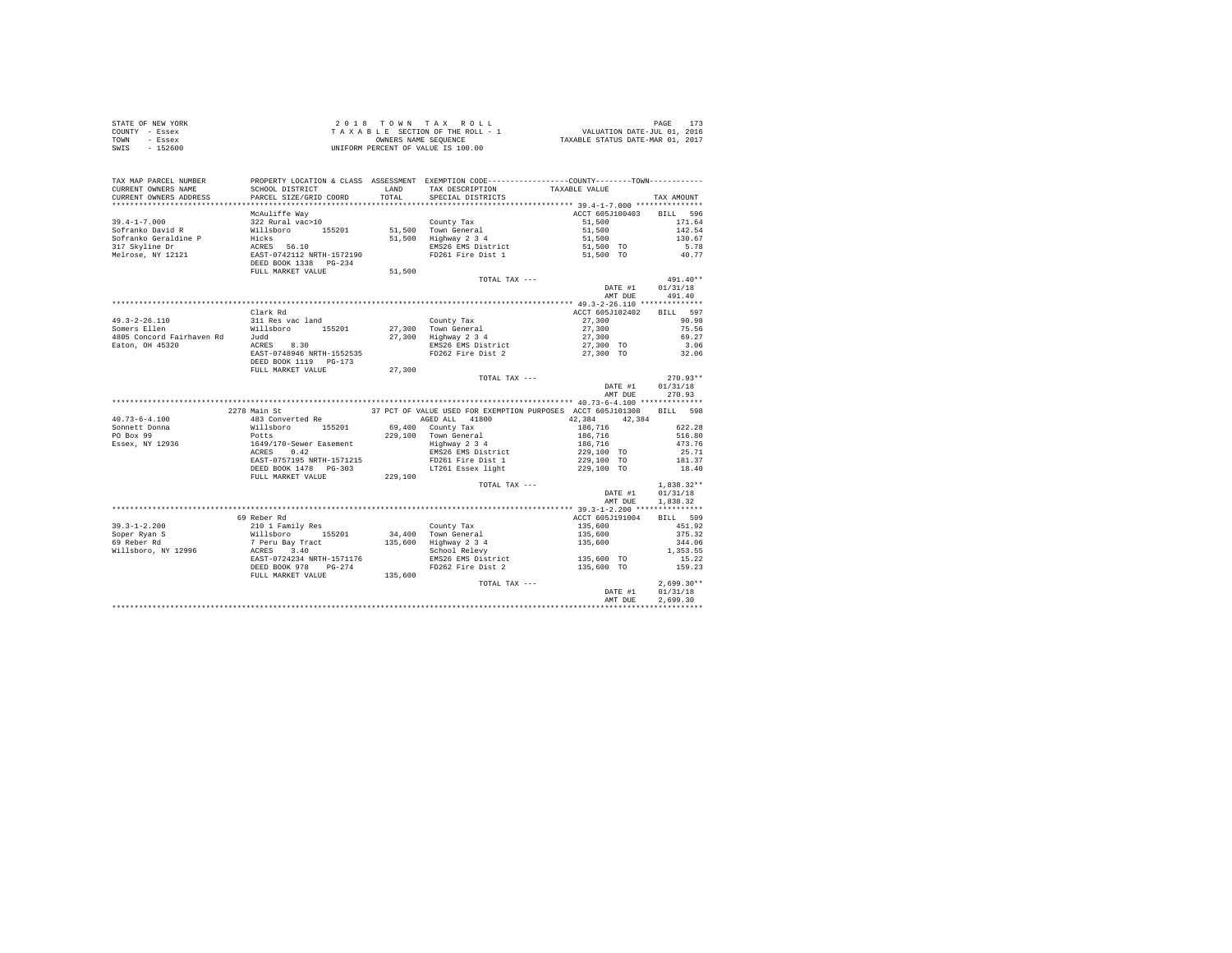| STATE OF NEW YORK | 2018 TOWN TAX ROLL                 | 174<br>PAGE                      |
|-------------------|------------------------------------|----------------------------------|
| COUNTY - Essex    | TAXABLE SECTION OF THE ROLL - 1    | VALUATION DATE-JUL 01, 2016      |
| TOWN<br>- Essex   | OWNERS NAME SEOUENCE               | TAXABLE STATUS DATE-MAR 01, 2017 |
| - 152600<br>SWIS  | UNIFORM PERCENT OF VALUE IS 100.00 |                                  |

| TAX MAP PARCEL NUMBER                   |                           |         | PROPERTY LOCATION & CLASS ASSESSMENT EXEMPTION CODE----------------COUNTY--------TOWN---------- |                          |              |
|-----------------------------------------|---------------------------|---------|-------------------------------------------------------------------------------------------------|--------------------------|--------------|
| CURRENT OWNERS NAME                     | SCHOOL DISTRICT           | LAND    | TAX DESCRIPTION                                                                                 | TAXABLE VALUE            |              |
| CURRENT OWNERS ADDRESS                  | PARCEL SIZE/GRID COORD    | TOTAL   | SPECIAL DISTRICTS                                                                               |                          | TAX AMOUNT   |
|                                         |                           |         |                                                                                                 |                          |              |
|                                         | NYS Route 22              |         |                                                                                                 | ACCT 605J102913 BILL 600 |              |
| $40.11 - 1 - 1.000$                     | 311 Res vac land - WTRFNT |         | County Tax                                                                                      | 480,100                  | 1,600.06     |
| South Braidlea Farms LLC                | Willsboro 155201          |         | 480.100 Town General                                                                            | 480,100                  | 1,328.83     |
| c/o Rock Spring Properties LLC Connolly |                           | 480,100 | Highway 2 3 4                                                                                   | 480,100                  | 1,218.18     |
| 6500 Rock Spring Dr Ste Five ACRES 6.40 |                           |         | EMS26 EMS District                                                                              | 480,100 TO               | 53.89        |
| Bethesda, MD 20817                      | EAST-0757675 NRTH-1576399 |         | FD261 Fire Dist 1                                                                               | 480,100 TO               | 380.09       |
|                                         | DEED BOOK 1800 PG-280     |         | LT261 Essex light 480,100 TO                                                                    |                          | 38.56        |
|                                         | FULL MARKET VALUE         |         | 480,100 WB261 Water B&I                                                                         | 480,100 TO C             | 125.59       |
|                                         |                           |         | TOTAL TAX ---                                                                                   |                          | $4.745.20**$ |
|                                         |                           |         |                                                                                                 | DATE #1                  | 01/31/18     |
|                                         |                           |         |                                                                                                 | AMT DUE                  | 4,745.20     |
|                                         |                           |         |                                                                                                 |                          |              |
|                                         | 187 Leaning Rd            |         |                                                                                                 | ACCT 605J191005          | BILL 601     |
| $48.2 - 1 - 10.210$                     | 240 Rural res             |         | County Tax                                                                                      | 318,000                  | 1,059.82     |
| Sparre Audrey D<br>Willsboro            | 155201                    |         | 118,700 Town General                                                                            | 318,000                  | 880.17       |
| 105 Field Point Dr                      | Brookfield/gore S Potts   |         | 318,000 Highway 2 3 4                                                                           | 318,000                  | 806.88       |
| Fairfield, CT 06824                     | 1422/75 Conservation Easm |         | School Relevy                                                                                   |                          | 4,076.06     |
|                                         | 1729/227 BLA 1751/190 Eas |         | EMS26 EMS District 318,000 TO                                                                   |                          | 35.69        |
|                                         | ACRES 100.00              |         | FD262 Fire Dist 2 318,000 TO 373.41                                                             |                          |              |
|                                         | EAST-0739298 NRTH-1564602 |         |                                                                                                 |                          |              |
|                                         | DEED BOOK 1751 PG-323     |         |                                                                                                 |                          |              |
|                                         | FULL MARKET VALUE         | 318,000 |                                                                                                 |                          |              |
|                                         |                           |         | TOTAL TAX ---                                                                                   |                          | $7,232.03**$ |
|                                         |                           |         |                                                                                                 | DATE #1                  | 01/31/18     |
|                                         |                           |         |                                                                                                 | AMT DUE                  | 7,232.03     |
|                                         |                           |         |                                                                                                 |                          |              |
|                                         | Leaning Rd                |         |                                                                                                 | ACCT 605Z014003          | BILL 602     |
| $48.2 - 1 - 10.220$                     | 311 Res vac land          |         | County Tax                                                                                      | 27,200                   | 90.65        |
| Sparre Audrey D                         | Willsboro<br>155201       |         | 27,200 Town General                                                                             | 27,200                   | 75.28        |
| 25 Lincoln St                           | Brookfield/Gore S Potts   | 27,200  | Highway 2 3 4                                                                                   | 27,200                   | 69.02        |
| Westport, CT 06880                      | 1751/190 Easmt            |         | School Relevy                                                                                   |                          | 348.65       |
|                                         | ACRES<br>8.20             |         | EMS26 EMS District                                                                              | 27,200 TO                | 3.05         |
|                                         | EAST-0740180 NRTH-1564268 |         | FD262 Fire Dist 2                                                                               | 27,200 TO                | 31.94        |
|                                         | DEED BOOK 1751 PG-323     |         |                                                                                                 |                          |              |
|                                         | FULL MARKET VALUE         | 27,200  |                                                                                                 |                          |              |
|                                         |                           |         | TOTAL TAX ---                                                                                   |                          | $618.59**$   |
|                                         |                           |         |                                                                                                 | DATE #1                  | 01/31/18     |
|                                         |                           |         |                                                                                                 | AMT DUE                  | 618.59       |
|                                         |                           |         |                                                                                                 |                          |              |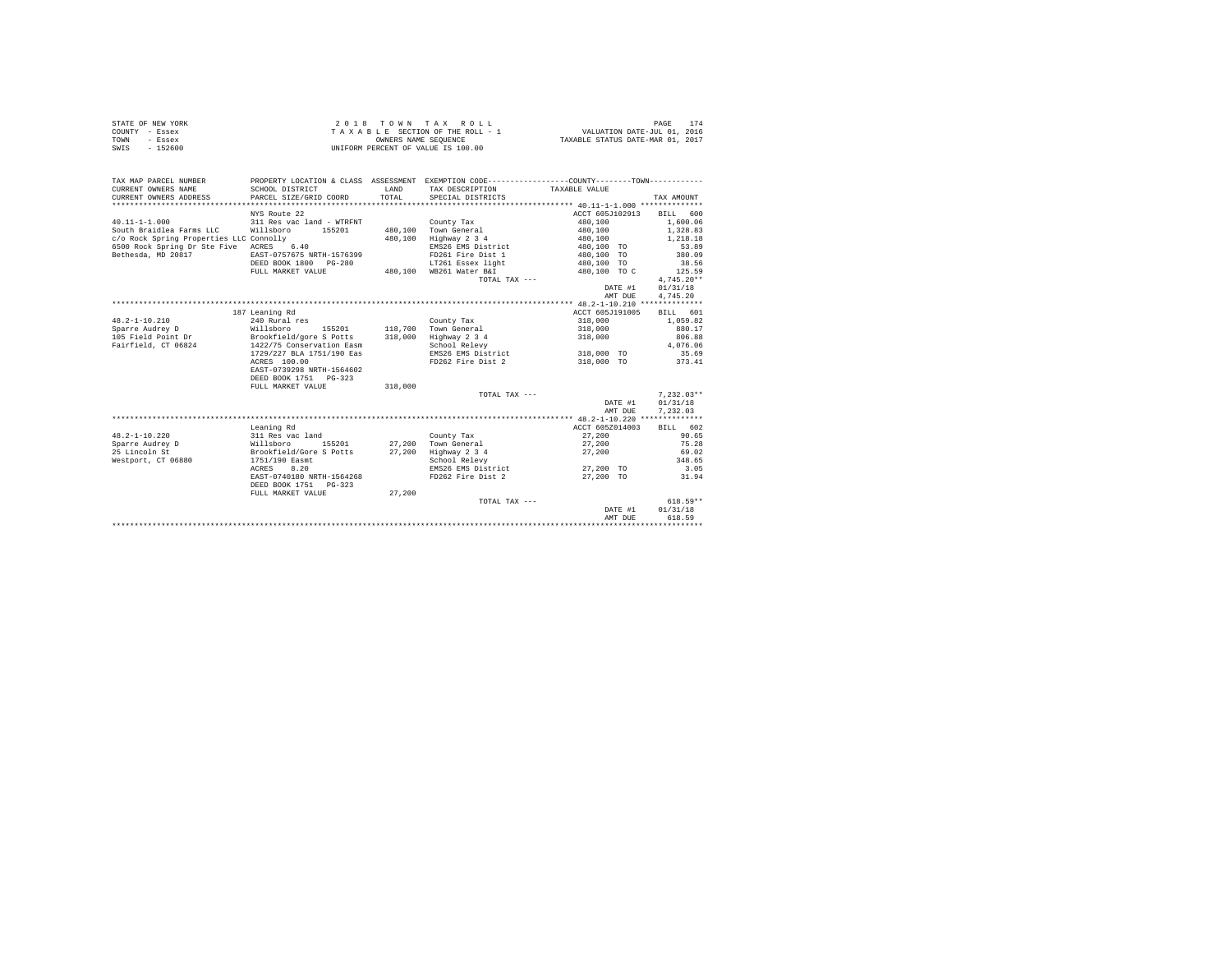| STATE OF NEW YORK | 2018 TOWN TAX ROLL                 | PAGE                             |
|-------------------|------------------------------------|----------------------------------|
| COUNTY - Essex    | TAXABLE SECTION OF THE ROLL - 1    | VALUATION DATE-JUL 01, 2016      |
| TOWN<br>- Essex   | OWNERS NAME SEOUENCE               | TAXABLE STATUS DATE-MAR 01, 2017 |
| - 152600<br>SWIS  | UNIFORM PERCENT OF VALUE IS 100.00 |                                  |

| TAX MAP PARCEL NUMBER<br>CURRENT OWNERS NAME<br>CURRENT OWNERS ADDRESS | SCHOOL DISTRICT<br>PARCEL SIZE/GRID COORD                           | LAND<br>TOTAL. | PROPERTY LOCATION & CLASS ASSESSMENT EXEMPTION CODE----------------COUNTY-------TOWN----------<br>TAX DESCRIPTION<br>SPECIAL DISTRICTS | TAXABLE VALUE             | TAX AMOUNT                           |
|------------------------------------------------------------------------|---------------------------------------------------------------------|----------------|----------------------------------------------------------------------------------------------------------------------------------------|---------------------------|--------------------------------------|
| **********************                                                 |                                                                     |                |                                                                                                                                        |                           |                                      |
| $48.2 - 1 - 10.230$                                                    | Leaning Rd<br>312 Vac w/imprv                                       |                | County Tax                                                                                                                             | ACCT 605Z014004<br>22,100 | <b>BILL</b><br>603<br>73.65          |
| Sparre Audrey D<br>25 Lincoln St<br>Westport, CT 06880                 | Willsboro<br>155201<br>Brookfield/Gore S Potts<br>1751/190 Easmt    | 22,100         | 21,500 Town General<br>Highway 2 3 4<br>School Relevy                                                                                  | 22,100<br>22,100          | 61.17<br>56.08<br>283.27             |
|                                                                        | 2.25<br>ACRES<br>EAST-0740521 NRTH-1564270<br>DEED BOOK 1751 PG-323 |                | EMS26 EMS District<br>FD262 Fire Dist 2                                                                                                | 22,100 TO<br>22,100 TO    | 2.48<br>25.95                        |
|                                                                        | FULL MARKET VALUE                                                   | 22,100         |                                                                                                                                        |                           |                                      |
|                                                                        |                                                                     |                | TOTAL TAX ---                                                                                                                          |                           | $502.60**$                           |
|                                                                        |                                                                     |                |                                                                                                                                        | DATE #1<br>AMT DUE        | 01/31/18<br>502.60                   |
|                                                                        |                                                                     |                |                                                                                                                                        |                           |                                      |
|                                                                        | 1677 Lake Shore Rd                                                  |                |                                                                                                                                        | ACCT 605J101201           | BILL 604                             |
| $49.15 - 1 - 30.000$                                                   | 270 Mfg housing                                                     |                | County Tax                                                                                                                             | 26,500                    | 88.32                                |
| Sperbeck Thomas E                                                      | Willsboro<br>155201                                                 |                | 21,600 Town General                                                                                                                    | 26,500                    | 73.35                                |
| 23 Gifford Rd                                                          | Friswell                                                            |                | 26,500 Highway 2 3 4                                                                                                                   | 26,500                    | 67.24                                |
| Schenectady, NY 12304                                                  | ACRES 0.30<br>EAST-0756597 NRTH-1556914                             |                | EMS26 EMS District<br>FD262 Fire Dist 2                                                                                                | 26,500 TO                 | 2.97<br>31.12                        |
|                                                                        | DEED BOOK 894 PG-266<br>FULL MARKET VALUE                           | 26,500         |                                                                                                                                        | 26,500 TO                 |                                      |
|                                                                        |                                                                     |                | TOTAL TAX ---                                                                                                                          |                           | $263.00**$                           |
|                                                                        |                                                                     |                |                                                                                                                                        | DATE #1                   | 01/31/18                             |
|                                                                        |                                                                     |                |                                                                                                                                        | AMT DUE                   | 263.00                               |
|                                                                        |                                                                     |                |                                                                                                                                        |                           |                                      |
|                                                                        | 16 Spire Way                                                        |                |                                                                                                                                        | ACCT 605J104014           | BILL 605                             |
| $49.15 - 3 - 13.000$                                                   | 260 Seasonal res - WTRFNT                                           |                | County Tax                                                                                                                             | 395,000                   | 1,316,44                             |
| Spire Family LLC                                                       | Willsboro<br>155201                                                 |                | 214,200 Town General                                                                                                                   | 395,000                   | 1,093.29                             |
| c/o Hardy Spire                                                        | Judd                                                                | 395,000        | Highway 2 3 4                                                                                                                          | 395,000                   | 1,002.25                             |
| 10504 Drumm Ave                                                        | 2.40<br>ACRES                                                       |                | EMS26 EMS District                                                                                                                     | 395,000 TO                | 44.33                                |
| Kensington, MD 20895                                                   | EAST-0760893 NRTH-1556467<br>DEED BOOK 1787 PG-261                  |                | FD262 Fire Dist 2                                                                                                                      | 395,000 TO                | 463.83                               |
|                                                                        | FULL MARKET VALUE                                                   | 395,000        |                                                                                                                                        |                           |                                      |
|                                                                        |                                                                     |                | TOTAL TAX ---                                                                                                                          | DATE #1<br>AMT DUE        | $3,920.14**$<br>01/31/18<br>3.920.14 |
|                                                                        | 20 Derby Way                                                        |                |                                                                                                                                        | ACCT 605J101403           | BILL 606                             |
| $49.11 - 1 - 40.000$                                                   | 260 Seasonal res                                                    |                | County Tax                                                                                                                             | 295,900                   | 986.17                               |
| Spraque Henry H III                                                    | Willsboro 155201                                                    |                | 225,300 Town General                                                                                                                   | 295,900                   | 819.00                               |
| 2407 Hartzell St                                                       | Wharton                                                             | 295,900        | Highway 2 3 4                                                                                                                          | 295,900                   | 750.80                               |
| Evanston, IL 60201                                                     | 1.10<br>ACRES                                                       |                | EMS26 EMS District                                                                                                                     | 295,900 TO                | 33.21                                |
|                                                                        | EAST-0757913 NRTH-1562512<br>DEED BOOK 1654 PG-127                  |                | FD261 Fire Dist 1                                                                                                                      | 295,900 TO                | 234.26                               |
|                                                                        | FULL MARKET VALUE                                                   | 295,900        |                                                                                                                                        |                           |                                      |
|                                                                        |                                                                     |                | TOTAL TAX ---                                                                                                                          |                           | $2,823.44**$                         |
|                                                                        |                                                                     |                |                                                                                                                                        | DATE #1                   | 01/31/18                             |
|                                                                        |                                                                     |                |                                                                                                                                        | AMT DUE                   | 2.823.44                             |
|                                                                        |                                                                     |                |                                                                                                                                        |                           |                                      |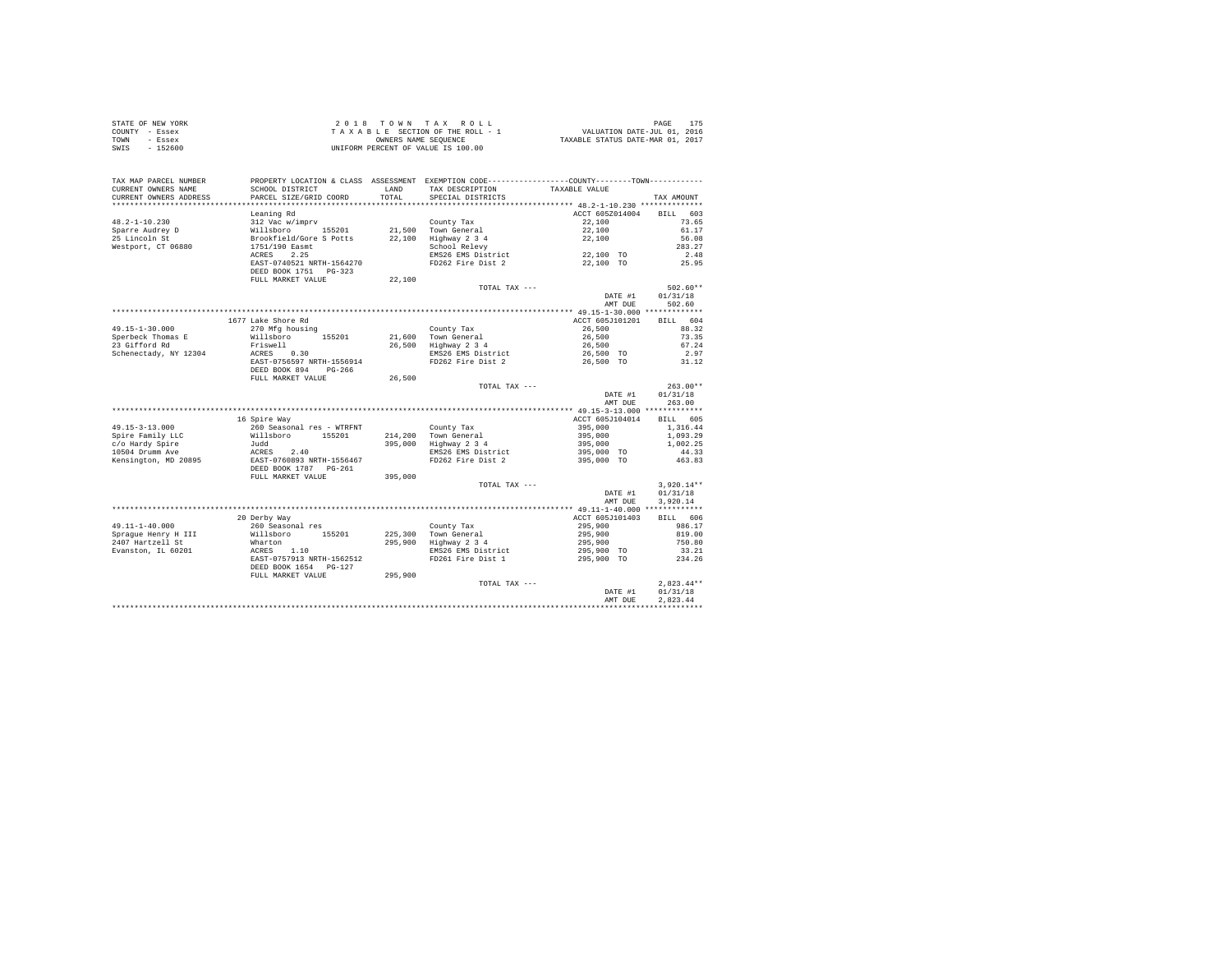| STATE OF NEW YORK |          | 2018 TOWN TAX ROLL                 | PAGE                             |
|-------------------|----------|------------------------------------|----------------------------------|
| COUNTY - Essex    |          | TAXABLE SECTION OF THE ROLL - 1    | VALUATION DATE-JUL 01, 2016      |
| TOWN              | - Essex  | OWNERS NAME SEOUENCE               | TAXABLE STATUS DATE-MAR 01, 2017 |
| SWIS              | - 152600 | UNIFORM PERCENT OF VALUE IS 100.00 |                                  |

| TAX MAP PARCEL NUMBER<br>CURRENT OWNERS NAME<br>CURRENT OWNERS ADDRESS | SCHOOL DISTRICT<br>PARCEL SIZE/GRID COORD                                 | LAND<br>TOTAL | PROPERTY LOCATION & CLASS ASSESSMENT EXEMPTION CODE---------------COUNTY-------TOWN----------<br>TAX DESCRIPTION<br>SPECIAL DISTRICTS | TAXABLE VALUE              | TAX AMOUNT         |
|------------------------------------------------------------------------|---------------------------------------------------------------------------|---------------|---------------------------------------------------------------------------------------------------------------------------------------|----------------------------|--------------------|
| **********************                                                 | ***************************                                               |               |                                                                                                                                       |                            |                    |
| $40.3 - 1 - 3.000$                                                     | 2291 NYS Route 22<br>240 Rural res                                        |               | County Tax                                                                                                                            | ACCT 605J101409<br>137,700 | BILL 607<br>458.92 |
| Sprang Michael                                                         | Willsboro 155201                                                          |               | 54,400 Town General                                                                                                                   | 137,700                    | 381.13             |
| Sprang Cheryl                                                          | Hicks                                                                     | 137,700       | Highway 2 3 4                                                                                                                         | 137,700                    | 349.39             |
| 2291 NYS Route 22                                                      | 20.0 Acres                                                                |               | EMS26 EMS District                                                                                                                    | 137,700 TO                 | 15.46              |
| Essex, NY 12936                                                        | ACRES 20.00                                                               |               | FD261 Fire Dist 1                                                                                                                     | 137,700 TO                 | 109.01             |
|                                                                        | EAST-0745109 NRTH-1573862                                                 |               |                                                                                                                                       |                            |                    |
|                                                                        | DEED BOOK 1843 PG-228                                                     |               |                                                                                                                                       |                            |                    |
|                                                                        | FULL MARKET VALUE                                                         | 137,700       |                                                                                                                                       |                            |                    |
|                                                                        |                                                                           |               | TOTAL TAX ---                                                                                                                         |                            | $1,313.91**$       |
|                                                                        |                                                                           |               |                                                                                                                                       | DATE #1                    | 01/31/18           |
|                                                                        |                                                                           |               |                                                                                                                                       | AMT DUE                    | 1,313.91           |
|                                                                        |                                                                           |               |                                                                                                                                       |                            |                    |
|                                                                        | 2291 Main St                                                              |               |                                                                                                                                       | ACCT 605J102708            | 608<br><b>BILL</b> |
| $40.73 - 4 - 3.000$                                                    | 210 1 Family Res                                                          |               | County Tax                                                                                                                            | 274,500                    | 914.84<br>759.77   |
| Spurgeon Jani L<br>2291 Main St                                        | Willsboro 155201                                                          |               | 58.500 Town General<br>274,500 Highway 2 3 4                                                                                          | 274.500                    | 696.50             |
| PO Box 144                                                             | Potts<br>ACRES 0.30<br>EAST-0756874 NRTH-1571475<br>DEED BOOK 1632 PG-274 |               |                                                                                                                                       | 274,500<br>274,500 TO      |                    |
| Essex, NY 12936                                                        |                                                                           |               | EMS26 EMS District<br>FD261 Fire Dist 1                                                                                               | 274,500 TO                 | 30.81<br>217.32    |
|                                                                        |                                                                           |               | LT261 Essex light                                                                                                                     | 274,500 TO                 | 22.05              |
|                                                                        | FULL MARKET VALUE                                                         | 274,500       |                                                                                                                                       |                            |                    |
|                                                                        |                                                                           |               | TOTAL TAX ---                                                                                                                         |                            | $2,641.29**$       |
|                                                                        |                                                                           |               |                                                                                                                                       | DATE #1                    | 01/31/18           |
|                                                                        |                                                                           |               |                                                                                                                                       | AMT DUE                    | 2.641.29           |
|                                                                        |                                                                           |               |                                                                                                                                       |                            |                    |
|                                                                        | 1703 Lake Shore Rd                                                        |               |                                                                                                                                       | ACCT 605J102415            | BILL 609           |
| $49.15 - 1 - 38.000$                                                   | 260 Seasonal res                                                          |               | County Tax                                                                                                                            | 42,300                     | 140.98             |
| Stavropolous Xenophon                                                  | Willsboro<br>155201                                                       |               | 21,600 Town General                                                                                                                   | 42,300                     | 117.08             |
| Stavropolous Heather                                                   | Friswell                                                                  | 42.300        | Highway 2 3 4                                                                                                                         | 42,300                     | 107.33             |
| 40 Paulin Blvd                                                         | ACRES 0.30                                                                |               | EMS26 EMS District                                                                                                                    | 42,300 TO                  | 4.75               |
| Leonia, NJ 07605                                                       | EAST-0756784 NRTH-1557555<br>DEED BOOK 735 PG-071                         |               | FD261 Fire Dist 1                                                                                                                     | 42,300 TO                  | 33.49              |
|                                                                        |                                                                           |               |                                                                                                                                       |                            |                    |
|                                                                        | FULL MARKET VALUE                                                         | 42,300        |                                                                                                                                       |                            |                    |
|                                                                        |                                                                           |               | TOTAL TAX ---                                                                                                                         |                            | $403.63**$         |
|                                                                        |                                                                           |               |                                                                                                                                       | DATE #1                    | 01/31/18           |
|                                                                        |                                                                           |               |                                                                                                                                       | AMT DUE                    | 403.63             |
|                                                                        |                                                                           |               |                                                                                                                                       |                            |                    |
|                                                                        | 2260 Lake Shore Rd                                                        |               |                                                                                                                                       | ACCT 605J103114            | BILL 610           |
| $40.73 - 6 - 9.000$                                                    | 210 1 Family Res                                                          |               | County Tax                                                                                                                            | 352,000                    | 1,173.13           |
| Stephan Bruce M                                                        | Willsboro<br>155201                                                       | 91,700        | Town General                                                                                                                          | 352,000                    | 974.27             |
| Stephan Joan T                                                         | Potts                                                                     | 352,000       | Highway 2 3 4                                                                                                                         | 352,000                    | 893.15             |
| 617 Garden Creek Pl                                                    | $1661/101$ -Easement<br>ACRES 0.46                                        |               | School Relevy<br>EMS26 EMS District                                                                                                   | 352,000 TO                 | 4.511.87<br>39.51  |
| Danville, CA 64526                                                     | EAST-0757290 NRTH-1570770                                                 |               | FD261 Fire Dist 1                                                                                                                     | 352,000 TO                 | 278.67             |
|                                                                        | DEED BOOK 1371 PG-8                                                       |               | LT261 Essex light                                                                                                                     | 352,000 TO                 | 28.27              |
|                                                                        | FULL MARKET VALUE                                                         | 352,000       |                                                                                                                                       |                            |                    |
|                                                                        |                                                                           |               | TOTAL TAX ---                                                                                                                         |                            | $7.898.87**$       |
|                                                                        |                                                                           |               |                                                                                                                                       | DATE #1                    | 01/31/18           |
|                                                                        |                                                                           |               |                                                                                                                                       | AMT DUE                    | 7.898.87           |
|                                                                        |                                                                           |               |                                                                                                                                       |                            |                    |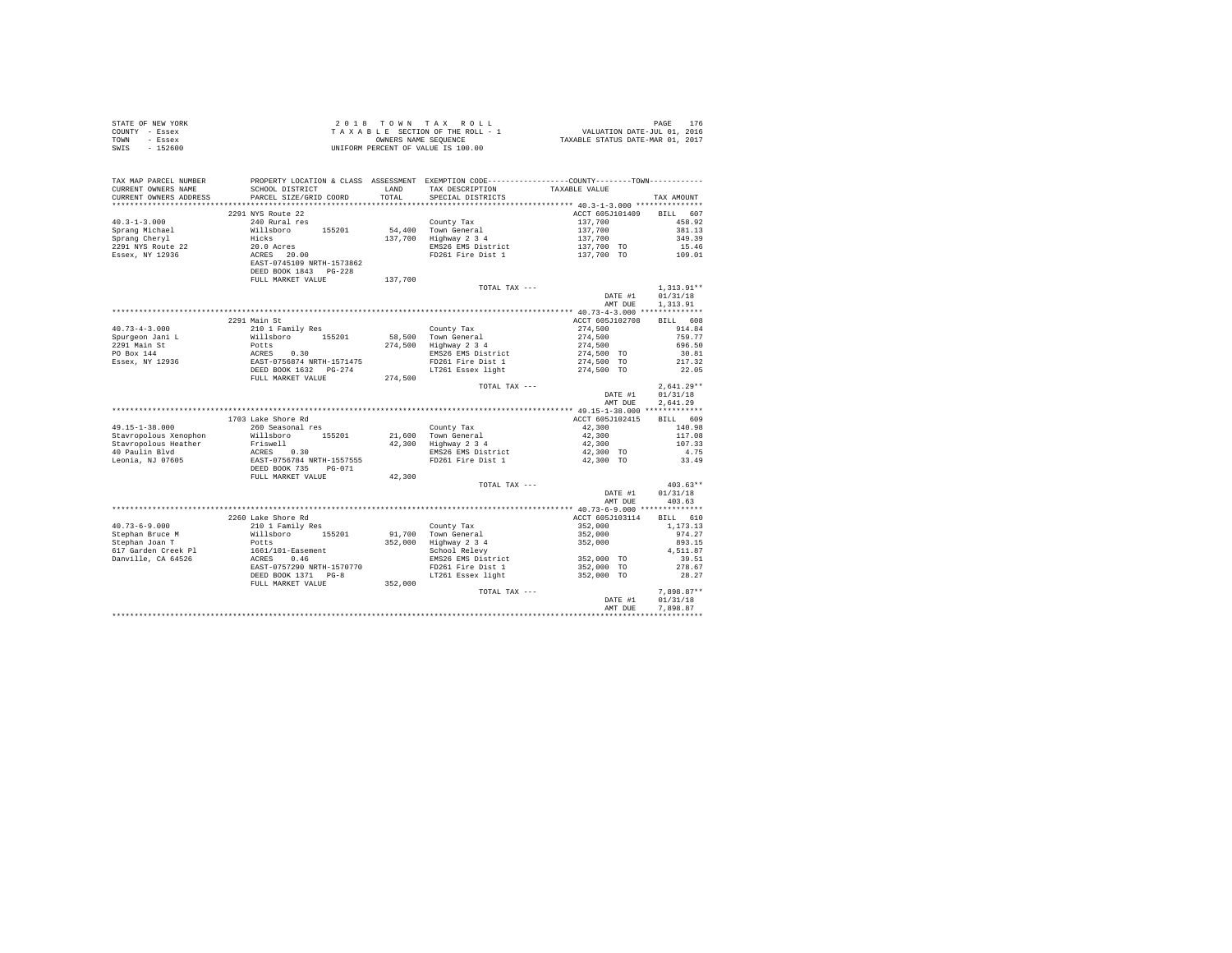| STATE OF NEW YORK | 2018 TOWN TAX ROLL                 | PAGE                             |
|-------------------|------------------------------------|----------------------------------|
| COUNTY - Essex    | TAXABLE SECTION OF THE ROLL - 1    | VALUATION DATE-JUL 01, 2016      |
| TOWN<br>- Essex   | OWNERS NAME SEOUENCE               | TAXABLE STATUS DATE-MAR 01, 2017 |
| SWIS<br>$-152600$ | UNIFORM PERCENT OF VALUE IS 100.00 |                                  |

| ACCT 605J104107 BILL 611<br>56 Alden Rd<br>$14,500$ $14,500$<br>$48.3 - 1 - 24.000$<br>270 Mfg housing<br>AGED ALL 41800<br>Stevens Elizabeth Westport 155001 24,600 County Tax<br>48.33<br>35 Taylor & Kimball $29,000$ Town General<br>1280/261 Easement Highway 2 3 4<br>40.13<br>36.79<br>56 Alden Rd<br>Westport, NY 12993<br>14,500<br>14,500<br>EMS26 EMS District 29,000 TO 3.25<br>1ac<br>FD262 Fire Dist 2 29,000 TO 34.05<br>ACRES 0.90<br>EAST-0725831 NRTH-1551318<br>DEED BOOK 478 PG-325<br>FULL MARKET VALUE<br>29,000<br>$162.55**$<br>TOTAL TAX ---<br>DATE #1 01/31/18<br>162.55<br>AMT DUE<br>697 Middle Rd<br>ACCT 605J188004 BILL 612<br>240 Rural res<br>AG DIST C 41720 36.782<br>36,782<br>Stewart Caryl Trust Millsboro<br>95,000 County Tax<br>888.24<br>155201<br>266,518<br>Connolly & Hicks<br>737.67<br>303,300 Town General<br>266,518<br>Highway 2 3 4<br>266.518 676.25<br>3773 SE Old Saint Lucie Blvd ACRES 46.00<br>EAST-0747979 NRTH-1574544<br>EMS26 EMS District 303,300 TO 34.04<br>DEED BOOK 1793 PG-203<br>FD261 Fire Dist 1<br>303,300 TO<br>240.12<br>303,300<br>MAY BE SUBJECT TO PAYMENT FULL MARKET VALUE<br>$2.576.32**$<br>TOTAL TAX ---<br>DATE #1 01/31/18<br>2.576.32<br>AMT DUE<br>2197 NYS Route 22<br>ACCT 6079900510 BILL 613<br>$39.4 - 1 - 29.000$<br>433.26<br>210 1 Family Res<br>130,000<br>County Tax<br>35,000 Town General<br>359.82<br>Stott David E<br>Willsboro 1972<br>Potts Patent<br>Potts Patent<br>ACRES 4.00<br>BAST-0743450 NRTH-1569273<br>DEED BOOK 1851 PG-311<br>130,000<br>Stott Maureen B<br>130,000 Highway 2 3 4<br>130,000<br>329.86<br>EMS26 EMS District 130,000 TO 14.59<br>4 Everett Ave<br>Bristol, RI 02809<br>FD261 Fire Dist 1 130,000 TO 102.92<br>PRIOR OWNER ON 3/01/2017 FULL MARKET VALUE<br>130,000<br>Stott David E<br>$1.240.45**$<br>TOTAL TAX ---<br>01/31/18<br>DATE #1<br>1,240.45<br>AMT DUE | TAX MAP PARCEL NUMBER<br>CURRENT OWNERS NAME<br>CURRENT OWNERS ADDRESS | SCHOOL DISTRICT<br>PARCEL SIZE/GRID COORD | LAND<br>TOTAL. | PROPERTY LOCATION & CLASS ASSESSMENT EXEMPTION CODE----------------COUNTY--------TOWN----------<br>TAX DESCRIPTION TAXABLE VALUE<br>SPECIAL DISTRICTS | TAX AMOUNT |
|-------------------------------------------------------------------------------------------------------------------------------------------------------------------------------------------------------------------------------------------------------------------------------------------------------------------------------------------------------------------------------------------------------------------------------------------------------------------------------------------------------------------------------------------------------------------------------------------------------------------------------------------------------------------------------------------------------------------------------------------------------------------------------------------------------------------------------------------------------------------------------------------------------------------------------------------------------------------------------------------------------------------------------------------------------------------------------------------------------------------------------------------------------------------------------------------------------------------------------------------------------------------------------------------------------------------------------------------------------------------------------------------------------------------------------------------------------------------------------------------------------------------------------------------------------------------------------------------------------------------------------------------------------------------------------------------------------------------------------------------------------------------------------------------------------------------------------------------------------------------------------------------------------|------------------------------------------------------------------------|-------------------------------------------|----------------|-------------------------------------------------------------------------------------------------------------------------------------------------------|------------|
|                                                                                                                                                                                                                                                                                                                                                                                                                                                                                                                                                                                                                                                                                                                                                                                                                                                                                                                                                                                                                                                                                                                                                                                                                                                                                                                                                                                                                                                                                                                                                                                                                                                                                                                                                                                                                                                                                                       |                                                                        |                                           |                |                                                                                                                                                       |            |
|                                                                                                                                                                                                                                                                                                                                                                                                                                                                                                                                                                                                                                                                                                                                                                                                                                                                                                                                                                                                                                                                                                                                                                                                                                                                                                                                                                                                                                                                                                                                                                                                                                                                                                                                                                                                                                                                                                       |                                                                        |                                           |                |                                                                                                                                                       |            |
|                                                                                                                                                                                                                                                                                                                                                                                                                                                                                                                                                                                                                                                                                                                                                                                                                                                                                                                                                                                                                                                                                                                                                                                                                                                                                                                                                                                                                                                                                                                                                                                                                                                                                                                                                                                                                                                                                                       |                                                                        |                                           |                |                                                                                                                                                       |            |
|                                                                                                                                                                                                                                                                                                                                                                                                                                                                                                                                                                                                                                                                                                                                                                                                                                                                                                                                                                                                                                                                                                                                                                                                                                                                                                                                                                                                                                                                                                                                                                                                                                                                                                                                                                                                                                                                                                       |                                                                        |                                           |                |                                                                                                                                                       |            |
|                                                                                                                                                                                                                                                                                                                                                                                                                                                                                                                                                                                                                                                                                                                                                                                                                                                                                                                                                                                                                                                                                                                                                                                                                                                                                                                                                                                                                                                                                                                                                                                                                                                                                                                                                                                                                                                                                                       |                                                                        |                                           |                |                                                                                                                                                       |            |
|                                                                                                                                                                                                                                                                                                                                                                                                                                                                                                                                                                                                                                                                                                                                                                                                                                                                                                                                                                                                                                                                                                                                                                                                                                                                                                                                                                                                                                                                                                                                                                                                                                                                                                                                                                                                                                                                                                       |                                                                        |                                           |                |                                                                                                                                                       |            |
|                                                                                                                                                                                                                                                                                                                                                                                                                                                                                                                                                                                                                                                                                                                                                                                                                                                                                                                                                                                                                                                                                                                                                                                                                                                                                                                                                                                                                                                                                                                                                                                                                                                                                                                                                                                                                                                                                                       |                                                                        |                                           |                |                                                                                                                                                       |            |
|                                                                                                                                                                                                                                                                                                                                                                                                                                                                                                                                                                                                                                                                                                                                                                                                                                                                                                                                                                                                                                                                                                                                                                                                                                                                                                                                                                                                                                                                                                                                                                                                                                                                                                                                                                                                                                                                                                       |                                                                        |                                           |                |                                                                                                                                                       |            |
|                                                                                                                                                                                                                                                                                                                                                                                                                                                                                                                                                                                                                                                                                                                                                                                                                                                                                                                                                                                                                                                                                                                                                                                                                                                                                                                                                                                                                                                                                                                                                                                                                                                                                                                                                                                                                                                                                                       |                                                                        |                                           |                |                                                                                                                                                       |            |
|                                                                                                                                                                                                                                                                                                                                                                                                                                                                                                                                                                                                                                                                                                                                                                                                                                                                                                                                                                                                                                                                                                                                                                                                                                                                                                                                                                                                                                                                                                                                                                                                                                                                                                                                                                                                                                                                                                       |                                                                        |                                           |                |                                                                                                                                                       |            |
|                                                                                                                                                                                                                                                                                                                                                                                                                                                                                                                                                                                                                                                                                                                                                                                                                                                                                                                                                                                                                                                                                                                                                                                                                                                                                                                                                                                                                                                                                                                                                                                                                                                                                                                                                                                                                                                                                                       |                                                                        |                                           |                |                                                                                                                                                       |            |
|                                                                                                                                                                                                                                                                                                                                                                                                                                                                                                                                                                                                                                                                                                                                                                                                                                                                                                                                                                                                                                                                                                                                                                                                                                                                                                                                                                                                                                                                                                                                                                                                                                                                                                                                                                                                                                                                                                       |                                                                        |                                           |                |                                                                                                                                                       |            |
|                                                                                                                                                                                                                                                                                                                                                                                                                                                                                                                                                                                                                                                                                                                                                                                                                                                                                                                                                                                                                                                                                                                                                                                                                                                                                                                                                                                                                                                                                                                                                                                                                                                                                                                                                                                                                                                                                                       |                                                                        |                                           |                |                                                                                                                                                       |            |
|                                                                                                                                                                                                                                                                                                                                                                                                                                                                                                                                                                                                                                                                                                                                                                                                                                                                                                                                                                                                                                                                                                                                                                                                                                                                                                                                                                                                                                                                                                                                                                                                                                                                                                                                                                                                                                                                                                       |                                                                        |                                           |                |                                                                                                                                                       |            |
|                                                                                                                                                                                                                                                                                                                                                                                                                                                                                                                                                                                                                                                                                                                                                                                                                                                                                                                                                                                                                                                                                                                                                                                                                                                                                                                                                                                                                                                                                                                                                                                                                                                                                                                                                                                                                                                                                                       |                                                                        |                                           |                |                                                                                                                                                       |            |
|                                                                                                                                                                                                                                                                                                                                                                                                                                                                                                                                                                                                                                                                                                                                                                                                                                                                                                                                                                                                                                                                                                                                                                                                                                                                                                                                                                                                                                                                                                                                                                                                                                                                                                                                                                                                                                                                                                       |                                                                        |                                           |                |                                                                                                                                                       |            |
|                                                                                                                                                                                                                                                                                                                                                                                                                                                                                                                                                                                                                                                                                                                                                                                                                                                                                                                                                                                                                                                                                                                                                                                                                                                                                                                                                                                                                                                                                                                                                                                                                                                                                                                                                                                                                                                                                                       | $40.3 - 2 - 2.221$                                                     |                                           |                |                                                                                                                                                       |            |
|                                                                                                                                                                                                                                                                                                                                                                                                                                                                                                                                                                                                                                                                                                                                                                                                                                                                                                                                                                                                                                                                                                                                                                                                                                                                                                                                                                                                                                                                                                                                                                                                                                                                                                                                                                                                                                                                                                       |                                                                        |                                           |                |                                                                                                                                                       |            |
|                                                                                                                                                                                                                                                                                                                                                                                                                                                                                                                                                                                                                                                                                                                                                                                                                                                                                                                                                                                                                                                                                                                                                                                                                                                                                                                                                                                                                                                                                                                                                                                                                                                                                                                                                                                                                                                                                                       | c/o Gail Rice                                                          |                                           |                |                                                                                                                                                       |            |
|                                                                                                                                                                                                                                                                                                                                                                                                                                                                                                                                                                                                                                                                                                                                                                                                                                                                                                                                                                                                                                                                                                                                                                                                                                                                                                                                                                                                                                                                                                                                                                                                                                                                                                                                                                                                                                                                                                       |                                                                        |                                           |                |                                                                                                                                                       |            |
|                                                                                                                                                                                                                                                                                                                                                                                                                                                                                                                                                                                                                                                                                                                                                                                                                                                                                                                                                                                                                                                                                                                                                                                                                                                                                                                                                                                                                                                                                                                                                                                                                                                                                                                                                                                                                                                                                                       | Stuart, FL 34996                                                       |                                           |                |                                                                                                                                                       |            |
|                                                                                                                                                                                                                                                                                                                                                                                                                                                                                                                                                                                                                                                                                                                                                                                                                                                                                                                                                                                                                                                                                                                                                                                                                                                                                                                                                                                                                                                                                                                                                                                                                                                                                                                                                                                                                                                                                                       |                                                                        |                                           |                |                                                                                                                                                       |            |
|                                                                                                                                                                                                                                                                                                                                                                                                                                                                                                                                                                                                                                                                                                                                                                                                                                                                                                                                                                                                                                                                                                                                                                                                                                                                                                                                                                                                                                                                                                                                                                                                                                                                                                                                                                                                                                                                                                       |                                                                        |                                           |                |                                                                                                                                                       |            |
|                                                                                                                                                                                                                                                                                                                                                                                                                                                                                                                                                                                                                                                                                                                                                                                                                                                                                                                                                                                                                                                                                                                                                                                                                                                                                                                                                                                                                                                                                                                                                                                                                                                                                                                                                                                                                                                                                                       | UNDER AGDIST LAW TIL 2021                                              |                                           |                |                                                                                                                                                       |            |
|                                                                                                                                                                                                                                                                                                                                                                                                                                                                                                                                                                                                                                                                                                                                                                                                                                                                                                                                                                                                                                                                                                                                                                                                                                                                                                                                                                                                                                                                                                                                                                                                                                                                                                                                                                                                                                                                                                       |                                                                        |                                           |                |                                                                                                                                                       |            |
|                                                                                                                                                                                                                                                                                                                                                                                                                                                                                                                                                                                                                                                                                                                                                                                                                                                                                                                                                                                                                                                                                                                                                                                                                                                                                                                                                                                                                                                                                                                                                                                                                                                                                                                                                                                                                                                                                                       |                                                                        |                                           |                |                                                                                                                                                       |            |
|                                                                                                                                                                                                                                                                                                                                                                                                                                                                                                                                                                                                                                                                                                                                                                                                                                                                                                                                                                                                                                                                                                                                                                                                                                                                                                                                                                                                                                                                                                                                                                                                                                                                                                                                                                                                                                                                                                       |                                                                        |                                           |                |                                                                                                                                                       |            |
|                                                                                                                                                                                                                                                                                                                                                                                                                                                                                                                                                                                                                                                                                                                                                                                                                                                                                                                                                                                                                                                                                                                                                                                                                                                                                                                                                                                                                                                                                                                                                                                                                                                                                                                                                                                                                                                                                                       |                                                                        |                                           |                |                                                                                                                                                       |            |
|                                                                                                                                                                                                                                                                                                                                                                                                                                                                                                                                                                                                                                                                                                                                                                                                                                                                                                                                                                                                                                                                                                                                                                                                                                                                                                                                                                                                                                                                                                                                                                                                                                                                                                                                                                                                                                                                                                       |                                                                        |                                           |                |                                                                                                                                                       |            |
|                                                                                                                                                                                                                                                                                                                                                                                                                                                                                                                                                                                                                                                                                                                                                                                                                                                                                                                                                                                                                                                                                                                                                                                                                                                                                                                                                                                                                                                                                                                                                                                                                                                                                                                                                                                                                                                                                                       |                                                                        |                                           |                |                                                                                                                                                       |            |
|                                                                                                                                                                                                                                                                                                                                                                                                                                                                                                                                                                                                                                                                                                                                                                                                                                                                                                                                                                                                                                                                                                                                                                                                                                                                                                                                                                                                                                                                                                                                                                                                                                                                                                                                                                                                                                                                                                       |                                                                        |                                           |                |                                                                                                                                                       |            |
|                                                                                                                                                                                                                                                                                                                                                                                                                                                                                                                                                                                                                                                                                                                                                                                                                                                                                                                                                                                                                                                                                                                                                                                                                                                                                                                                                                                                                                                                                                                                                                                                                                                                                                                                                                                                                                                                                                       |                                                                        |                                           |                |                                                                                                                                                       |            |
|                                                                                                                                                                                                                                                                                                                                                                                                                                                                                                                                                                                                                                                                                                                                                                                                                                                                                                                                                                                                                                                                                                                                                                                                                                                                                                                                                                                                                                                                                                                                                                                                                                                                                                                                                                                                                                                                                                       |                                                                        |                                           |                |                                                                                                                                                       |            |
|                                                                                                                                                                                                                                                                                                                                                                                                                                                                                                                                                                                                                                                                                                                                                                                                                                                                                                                                                                                                                                                                                                                                                                                                                                                                                                                                                                                                                                                                                                                                                                                                                                                                                                                                                                                                                                                                                                       |                                                                        |                                           |                |                                                                                                                                                       |            |
|                                                                                                                                                                                                                                                                                                                                                                                                                                                                                                                                                                                                                                                                                                                                                                                                                                                                                                                                                                                                                                                                                                                                                                                                                                                                                                                                                                                                                                                                                                                                                                                                                                                                                                                                                                                                                                                                                                       |                                                                        |                                           |                |                                                                                                                                                       |            |
|                                                                                                                                                                                                                                                                                                                                                                                                                                                                                                                                                                                                                                                                                                                                                                                                                                                                                                                                                                                                                                                                                                                                                                                                                                                                                                                                                                                                                                                                                                                                                                                                                                                                                                                                                                                                                                                                                                       |                                                                        |                                           |                |                                                                                                                                                       |            |
|                                                                                                                                                                                                                                                                                                                                                                                                                                                                                                                                                                                                                                                                                                                                                                                                                                                                                                                                                                                                                                                                                                                                                                                                                                                                                                                                                                                                                                                                                                                                                                                                                                                                                                                                                                                                                                                                                                       |                                                                        |                                           |                |                                                                                                                                                       |            |
|                                                                                                                                                                                                                                                                                                                                                                                                                                                                                                                                                                                                                                                                                                                                                                                                                                                                                                                                                                                                                                                                                                                                                                                                                                                                                                                                                                                                                                                                                                                                                                                                                                                                                                                                                                                                                                                                                                       |                                                                        |                                           |                |                                                                                                                                                       |            |
|                                                                                                                                                                                                                                                                                                                                                                                                                                                                                                                                                                                                                                                                                                                                                                                                                                                                                                                                                                                                                                                                                                                                                                                                                                                                                                                                                                                                                                                                                                                                                                                                                                                                                                                                                                                                                                                                                                       |                                                                        |                                           |                |                                                                                                                                                       |            |
|                                                                                                                                                                                                                                                                                                                                                                                                                                                                                                                                                                                                                                                                                                                                                                                                                                                                                                                                                                                                                                                                                                                                                                                                                                                                                                                                                                                                                                                                                                                                                                                                                                                                                                                                                                                                                                                                                                       |                                                                        |                                           |                |                                                                                                                                                       |            |
|                                                                                                                                                                                                                                                                                                                                                                                                                                                                                                                                                                                                                                                                                                                                                                                                                                                                                                                                                                                                                                                                                                                                                                                                                                                                                                                                                                                                                                                                                                                                                                                                                                                                                                                                                                                                                                                                                                       |                                                                        |                                           |                |                                                                                                                                                       |            |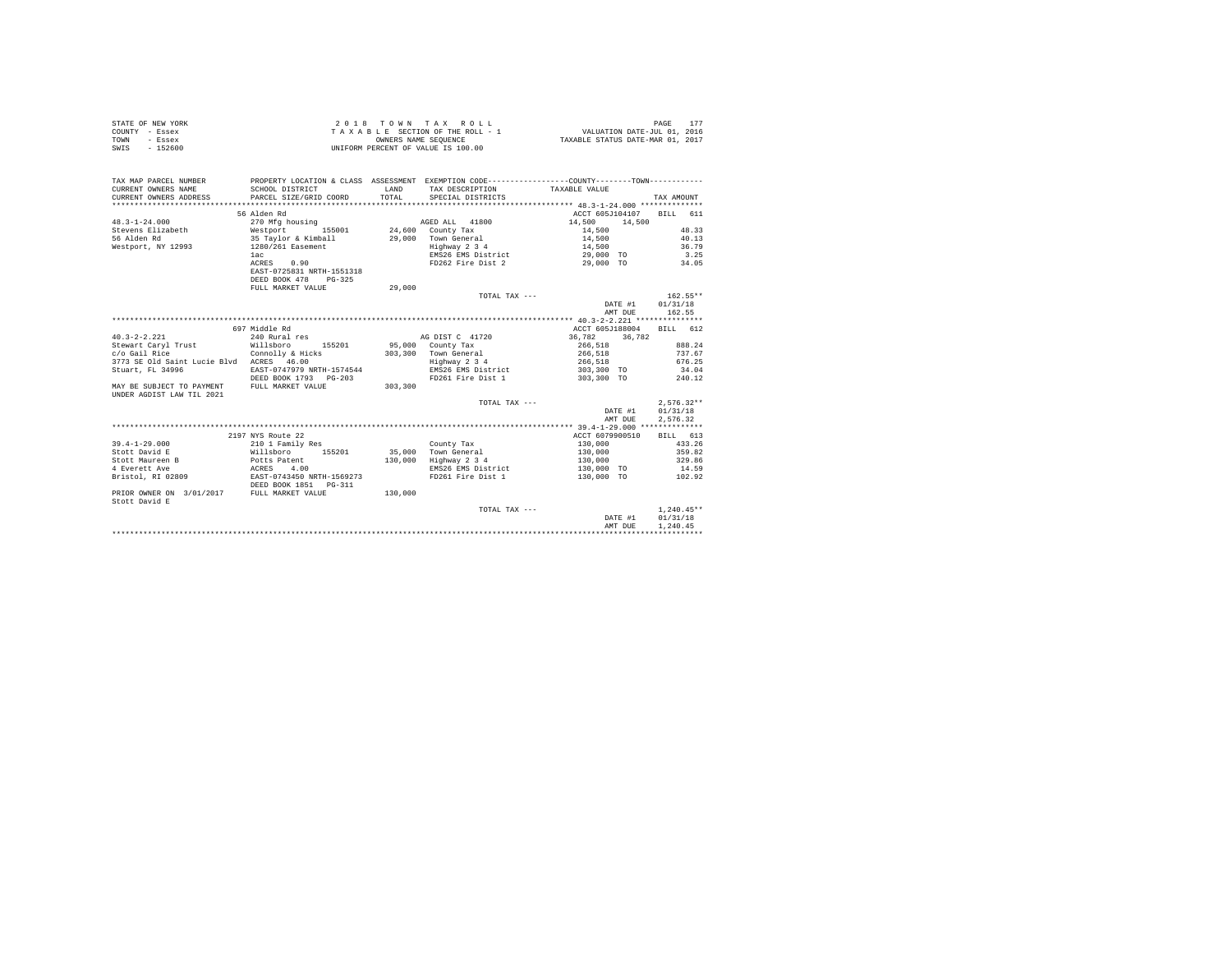| STATE OF NEW YORK | 2018 TOWN TAX ROLL                 | 178<br>PAGE                      |
|-------------------|------------------------------------|----------------------------------|
| COUNTY - Essex    | TAXABLE SECTION OF THE ROLL - 1    | VALUATION DATE-JUL 01, 2016      |
| TOWN<br>- Essex   | OWNERS NAME SEOUENCE               | TAXABLE STATUS DATE-MAR 01, 2017 |
| $-152600$<br>SWIS | UNIFORM PERCENT OF VALUE IS 100.00 |                                  |

| TAX MAP PARCEL NUMBER                                                                                                                                 | PROPERTY LOCATION & CLASS ASSESSMENT EXEMPTION CODE----------------COUNTY-------TOWN---------- |         |                                       |                                      |                  |
|-------------------------------------------------------------------------------------------------------------------------------------------------------|------------------------------------------------------------------------------------------------|---------|---------------------------------------|--------------------------------------|------------------|
| CURRENT OWNERS NAME                                                                                                                                   | SCHOOL DISTRICT                                                                                | LAND    | TAX DESCRIPTION                       | TAXABLE VALUE                        |                  |
| CURRENT OWNERS ADDRESS PARCEL SIZE/GRID COORD                                                                                                         |                                                                                                | TOTAL.  | SPECIAL DISTRICTS                     |                                      | TAX AMOUNT       |
|                                                                                                                                                       |                                                                                                |         |                                       |                                      |                  |
|                                                                                                                                                       | 1420 Whallons Bay Rd                                                                           |         |                                       | ACCT 605Z006002 BILL 614             |                  |
| $49.3 - 2 - 13.200$                                                                                                                                   | 240 Rural res                                                                                  |         | County Tax                            | 687,200                              | 2,290.28         |
| Stransky Thomas M = Millsboro 155201 = 112,900 Town General 687,200 = 1,902.05                                                                        |                                                                                                |         |                                       |                                      |                  |
|                                                                                                                                                       |                                                                                                |         | 687,200 Highway 2 3 4                 | 687,200 1,743.67<br>687,200 TO 77.13 |                  |
|                                                                                                                                                       |                                                                                                |         | EMS26 EMS District                    |                                      |                  |
| Essex, NY 12936                                                                                                                                       | EAST-0756363 NRTH-1557981<br>DEED BOOK 1694 PG-280                                             |         | FD262 Fire Dist 2                     | 687.200 TO 806.94                    |                  |
| MAY BE SUBJECT TO PAYMENT FULL MARKET VALUE                                                                                                           |                                                                                                | 687,200 |                                       |                                      |                  |
| UNDER AGDIST LAW TIL 2021                                                                                                                             |                                                                                                |         |                                       |                                      |                  |
|                                                                                                                                                       |                                                                                                |         | TOTAL TAX ---                         |                                      | $6.820.07**$     |
|                                                                                                                                                       |                                                                                                |         |                                       | $6, 820.07$<br>DATE #1 $01/31/18$    |                  |
|                                                                                                                                                       |                                                                                                |         |                                       | AMT DUE                              | 6.820.07         |
|                                                                                                                                                       |                                                                                                |         |                                       |                                      |                  |
|                                                                                                                                                       | Middle Rd                                                                                      |         |                                       | ACCT 605J187005                      | BILL 615         |
| $49.1 - 1 - 19.210$                                                                                                                                   | 105 Vac farmland                                                                               |         | AG DIST C 41720                       | 28,628<br>28,628                     |                  |
| Sukel Joyce V Trust Willsboro                                                                                                                         |                                                                                                |         | 155201 56,300 County Tax              | 27,672                               | 92.22            |
| 258 Middle Rd                                                                                                                                         | Wharton                                                                                        |         |                                       |                                      | 76.59            |
| Essex, NY 12936                                                                                                                                       | $1463/46$ Easement                                                                             |         | 56,300 Town General<br>Highway 2 3 4  | 27,672<br>27,672                     | 70.21            |
|                                                                                                                                                       | ACRES 47.08                                                                                    |         | EMS26 EMS District 56.300 TO 6.32     |                                      |                  |
|                                                                                                                                                       |                                                                                                |         | FD261 Fire Dist 1                     | 56,300 TO                            | 44.57            |
| MAY BE SUBJECT TO PAYMENT EAST-0751335 NRTH-1563722<br>UNDER AGDIST LAW TIL 2021 DEED BOOK 1468 PG-19                                                 |                                                                                                |         |                                       |                                      |                  |
|                                                                                                                                                       | FULL MARKET VALUE                                                                              | 56.300  |                                       |                                      |                  |
|                                                                                                                                                       |                                                                                                |         | TOTAL TAX ---                         |                                      | 289.91**         |
|                                                                                                                                                       |                                                                                                |         |                                       | DATE #1 01/31/18                     |                  |
|                                                                                                                                                       |                                                                                                |         |                                       | AMT DUE                              | 289.91           |
|                                                                                                                                                       |                                                                                                |         |                                       |                                      |                  |
|                                                                                                                                                       | 258 Middle Rd                                                                                  |         |                                       | ACCT 605J104314 BILL 616             |                  |
| $49.1 - 1 - 21.000$                                                                                                                                   | 210 1 Family Res                                                                               |         | VETWAR CTS 41120                      | 15,000 15,000                        |                  |
|                                                                                                                                                       |                                                                                                |         |                                       | 110,900                              | 369.60           |
| Thaler Julie A (Mharton 125,900 Town General 1990)<br>c/o Richard Sukel 1407/314 Life Use To 11 Highway 2 34<br>258 Middle Rd Richard & Joyce V Sukel |                                                                                                |         | 125,900 Town General<br>Highway 2 3 4 | 110,900<br>110,900                   | 306.95<br>281.39 |
|                                                                                                                                                       |                                                                                                |         |                                       |                                      |                  |
|                                                                                                                                                       |                                                                                                |         |                                       | 125,900 TO 14.13                     |                  |
| Essex, NY 12936                                                                                                                                       | ACRES 2.60                                                                                     |         | FD261 Fire Dist 1                     | 125,900 TO 99.67                     |                  |
|                                                                                                                                                       | EAST-0750945 NRTH-1564144                                                                      |         |                                       |                                      |                  |
|                                                                                                                                                       | DEED BOOK 1628 PG-151                                                                          |         |                                       |                                      |                  |
|                                                                                                                                                       | FULL MARKET VALUE                                                                              | 125.900 |                                       |                                      |                  |
|                                                                                                                                                       |                                                                                                |         | TOTAL TAX ---                         |                                      | $1.071.74**$     |
|                                                                                                                                                       |                                                                                                |         |                                       | DATE #1                              | 01/31/18         |
|                                                                                                                                                       |                                                                                                |         |                                       | AMT DUE                              | 1,071.74         |
|                                                                                                                                                       |                                                                                                |         |                                       |                                      |                  |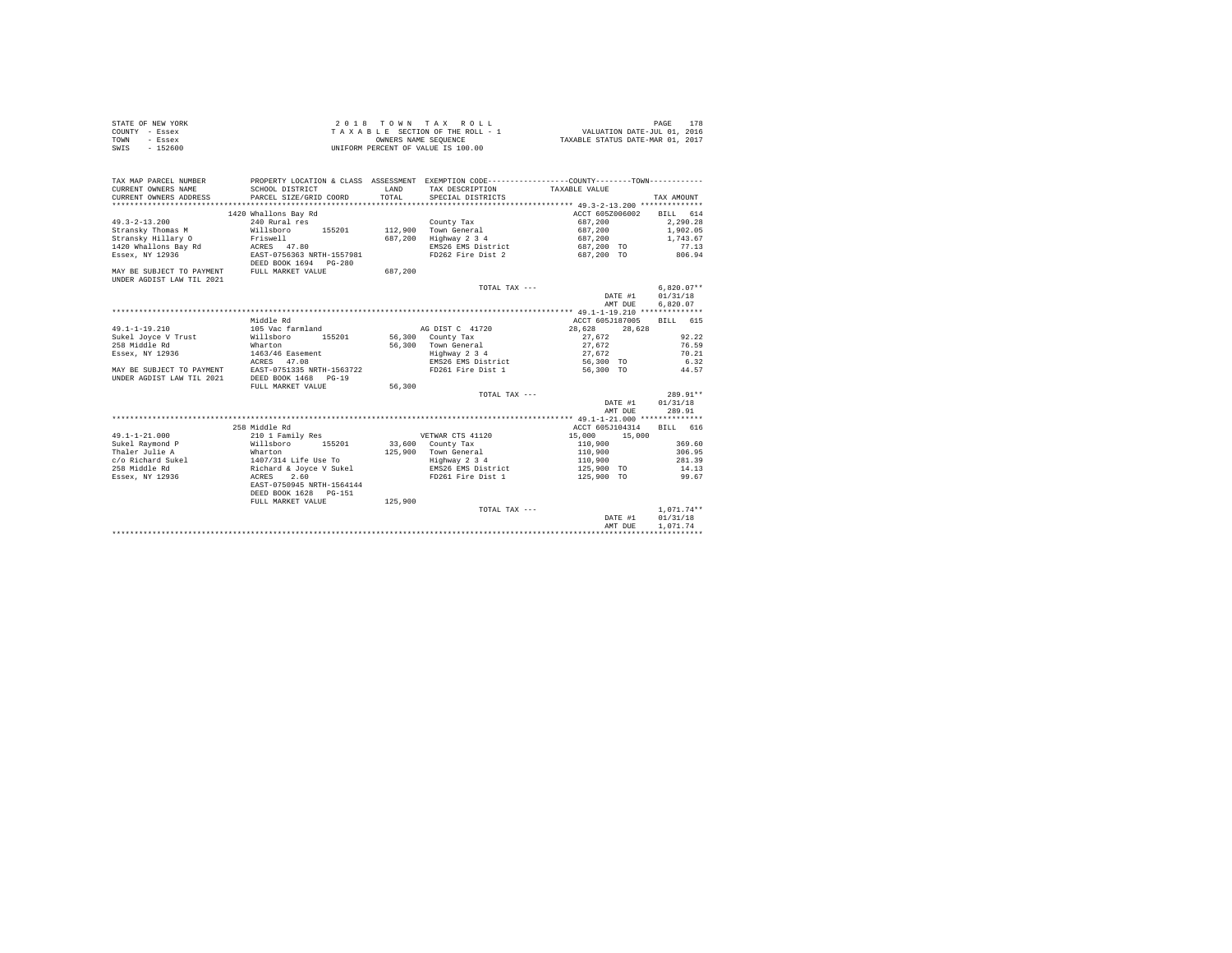| STATE OF NEW YORK | 2018 TOWN TAX ROLL                 | 179<br>PAGE                      |
|-------------------|------------------------------------|----------------------------------|
| COUNTY - Essex    | TAXABLE SECTION OF THE ROLL - 1    | VALUATION DATE-JUL 01, 2016      |
| TOWN<br>- Essex   | OWNERS NAME SEOUENCE               | TAXABLE STATUS DATE-MAR 01, 2017 |
| $-152600$<br>SWIS | UNIFORM PERCENT OF VALUE IS 100.00 |                                  |

| TAX MAP PARCEL NUMBER<br>CURRENT OWNERS NAME<br>CURRENT OWNERS ADDRESS | PROPERTY LOCATION & CLASS ASSESSMENT EXEMPTION CODE----------------COUNTY-------TOWN----------<br>SCHOOL DISTRICT<br>PARCEL SIZE/GRID COORD | LAND<br>TOTAL. | TAX DESCRIPTION<br>SPECIAL DISTRICTS | TAXABLE VALUE   | TAX AMOUNT               |
|------------------------------------------------------------------------|---------------------------------------------------------------------------------------------------------------------------------------------|----------------|--------------------------------------|-----------------|--------------------------|
| **********************                                                 |                                                                                                                                             |                |                                      |                 |                          |
|                                                                        | Brookfield Rd                                                                                                                               |                |                                      | ACCT 605J101407 | BILL 617                 |
| $48.3 - 1 - 20.001$                                                    | 910 Priv forest                                                                                                                             |                | County Tax                           | 17,100          | 56.99                    |
| SUNY Auxilliary Svcs Inc                                               | Westport 155001                                                                                                                             |                | 17.100 Town General                  | 17,100          | 47.33                    |
| 101 Broad St                                                           | 39 Platt Rogers                                                                                                                             | 17,100         | Highway 2 3 4                        | 17,100          | 43.39                    |
| Plattsburgh, NY 12901                                                  | ACRES 32.00                                                                                                                                 |                | EMS26 EMS District                   | 17,100 TO       | 1.92                     |
|                                                                        | EAST-0724502 NRTH-1560380                                                                                                                   |                | FD262 Fire Dist 2                    | 17,100 TO       | 20.08                    |
|                                                                        | DEED BOOK 1055 PG-282                                                                                                                       |                |                                      |                 |                          |
|                                                                        | FULL MARKET VALUE                                                                                                                           | 17,100         |                                      |                 |                          |
|                                                                        |                                                                                                                                             |                | TOTAL TAX ---                        |                 | 169.71**                 |
|                                                                        |                                                                                                                                             |                |                                      | DATE #1         | 01/31/18                 |
|                                                                        |                                                                                                                                             |                |                                      | AMT DUE         | 169.71                   |
|                                                                        |                                                                                                                                             |                |                                      |                 |                          |
|                                                                        | 16 Sandy Point Way                                                                                                                          |                |                                      | ACCT 605J100108 | BILL 618                 |
| $40.65 - 1 - 1.100$                                                    | 260 Seasonal res - WTRFNT                                                                                                                   |                | County Tax                           | 508,500         | 1,694.71                 |
| Surdel Trust                                                           | Willsboro 155201                                                                                                                            |                | 455,800 Town General                 | 508,500         | 1,407.44                 |
| 208 Elmwood Rd                                                         | Hicks                                                                                                                                       | 508,500        | Highway 2 3 4                        | 508,500         | 1,290.24                 |
| Needham, MA 02492                                                      | 2.0 A                                                                                                                                       |                | EMS26 EMS District                   | 508,500 TO      | 57.07                    |
|                                                                        | ACRES 1.60                                                                                                                                  |                | FD261 Fire Dist 1                    | 508,500 TO      | 402.57                   |
|                                                                        | EAST-0757618 NRTH-1573810                                                                                                                   |                | LT261 Essex light                    | 508,500 TO      | 40.84                    |
|                                                                        | DEED BOOK 1847 PG-287                                                                                                                       |                | WB261 Water B&I                      | 508,500 TO C    | 133.02                   |
|                                                                        | FULL MARKET VALUE                                                                                                                           | 508,500        |                                      |                 |                          |
|                                                                        |                                                                                                                                             |                | TOTAL TAX ---                        |                 | $5,025.89**$             |
|                                                                        |                                                                                                                                             |                |                                      | DATE #1         | 01/31/18                 |
|                                                                        |                                                                                                                                             |                |                                      | AMT DUE         | 5.025.89                 |
|                                                                        |                                                                                                                                             |                |                                      |                 |                          |
|                                                                        | 228 Clark Rd                                                                                                                                |                |                                      | ACCT 605J188003 | BILL 619                 |
| $49.3 - 2 - 26.200$                                                    | 210 1 Family Res                                                                                                                            |                | County Tax                           | 212,600         | 708.55                   |
| Swan John S Jr                                                         | Willsboro 155201                                                                                                                            |                | 39,000 Town General                  | 212,600         | 588.44                   |
| 228 Clark Rd                                                           |                                                                                                                                             |                | 212,600 Highway 2 3 4                | 212,600         | 539.44                   |
| Essex, NY 12936                                                        |                                                                                                                                             |                | EMS26 EMS District                   | 212,600 TO      | 23.86                    |
|                                                                        | EAST-0749104 NRTH-1551959                                                                                                                   |                | FD262 Fire Dist 2                    | 212,600 TO      | 249.64                   |
|                                                                        | DEED BOOK 895 PG-115                                                                                                                        |                |                                      |                 |                          |
|                                                                        | FULL MARKET VALUE                                                                                                                           | 212,600        |                                      |                 |                          |
|                                                                        |                                                                                                                                             |                | TOTAL TAX ---                        | DATE #1         | $2.109.93**$<br>01/31/18 |
|                                                                        |                                                                                                                                             |                |                                      | AMT DUE         | 2,109.93                 |
|                                                                        |                                                                                                                                             |                |                                      |                 |                          |
|                                                                        | 307 Daniels Rd                                                                                                                              |                |                                      | ACCT 605J103215 | BILL 620                 |
| $39.3 - 1 - 25.100$                                                    | 240 Rural res                                                                                                                               |                | County Tax                           | 149,800         | 499.25                   |
| Swartzentruber Samuel J                                                | Willsboro<br>155201                                                                                                                         |                | 108,100 Town General                 | 149,800         | 414.62                   |
| Swartzentruber Lena S                                                  | 6&11 Brookfield Pat                                                                                                                         | 149,800        | Highway 2 3 4                        | 149,800         | 380.10                   |
| 1166 W Lake Rd                                                         |                                                                                                                                             |                | EMS26 EMS District                   | 149,800 TO      | 16.81                    |
| Heuvelton, NY 13654                                                    |                                                                                                                                             |                | FD262 Fire Dist 2                    | 149,800 TO      | 175.90                   |
|                                                                        | ACRES 92.47<br>EAST-0723627 NRTH-1568248<br>DEED BOOK 1867 PG-95                                                                            |                |                                      |                 |                          |
| PRIOR OWNER ON 3/01/2017 FULL MARKET VALUE                             |                                                                                                                                             | 149,800        |                                      |                 |                          |
| Bruce David W                                                          |                                                                                                                                             |                |                                      |                 |                          |
|                                                                        |                                                                                                                                             |                | TOTAL TAX ---                        |                 | $1.486.68**$             |
|                                                                        |                                                                                                                                             |                |                                      | DATE #1         | 01/31/18                 |
|                                                                        |                                                                                                                                             |                |                                      | AMT DUE         | 1,486.68                 |
|                                                                        |                                                                                                                                             |                |                                      |                 |                          |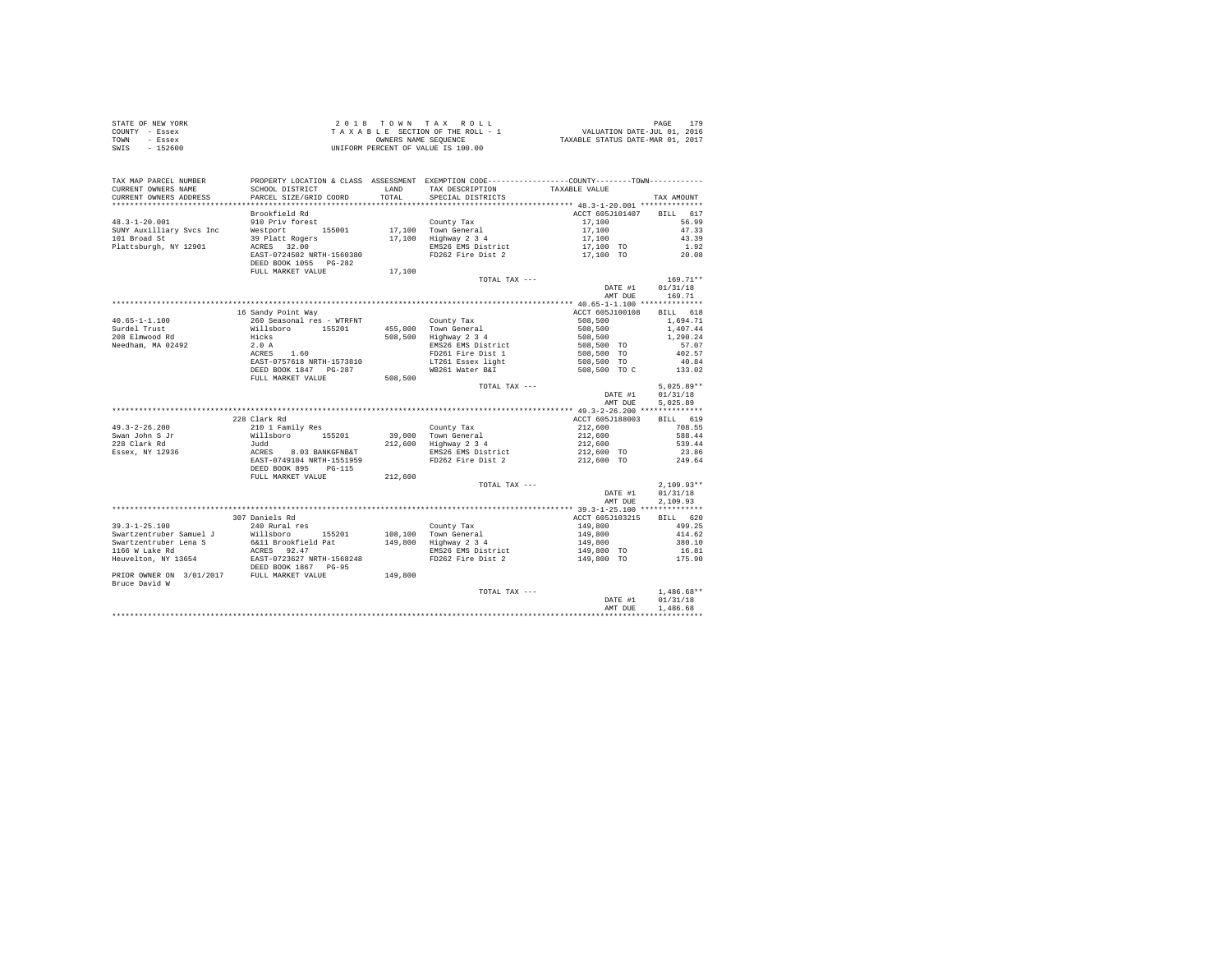| STATE OF NEW YORK | 2018 TOWN TAX ROLL                 | 180<br>PAGE                      |
|-------------------|------------------------------------|----------------------------------|
| COUNTY - Essex    | TAXABLE SECTION OF THE ROLL - 1    | VALUATION DATE-JUL 01, 2016      |
| TOWN<br>- Essex   | OWNERS NAME SEOUENCE               | TAXABLE STATUS DATE-MAR 01, 2017 |
| $-152600$<br>SWIS | UNIFORM PERCENT OF VALUE IS 100.00 |                                  |

| TAX MAP PARCEL NUMBER<br>CURRENT OWNERS NAME<br>CURRENT OWNERS ADDRESS              | PROPERTY LOCATION & CLASS ASSESSMENT EXEMPTION CODE----------------COUNTY-------TOWN----------<br>SCHOOL DISTRICT<br>PARCEL SIZE/GRID COORD | T.AND<br>TOTAL | TAX DESCRIPTION<br>SPECIAL DISTRICTS | TAXABLE VALUE   | TAX AMOUNT   |
|-------------------------------------------------------------------------------------|---------------------------------------------------------------------------------------------------------------------------------------------|----------------|--------------------------------------|-----------------|--------------|
|                                                                                     |                                                                                                                                             |                |                                      |                 |              |
|                                                                                     | 19 Old Oak Way                                                                                                                              |                |                                      | ACCT 605J102801 | BILL 621     |
| $49.11 - 1 - 37.000$                                                                | 210 1 Family Res                                                                                                                            |                | County Tax                           | 432,300         | 1,440.76     |
| Swish Holdings LLC                                                                  | Willsboro 155201                                                                                                                            | 233,500        | Town General                         | 432,300         | 1,196.53     |
| 1871 Thousand Oaks Blvd                                                             | Wharton                                                                                                                                     | 432,300        | Highway 2 3 4                        | 432,300         | 1,096.90     |
| Berkeley, CA 94707                                                                  | ACRES<br>3.82                                                                                                                               |                | School Relevy                        |                 | 5,541.13     |
|                                                                                     | EAST-0757160 NRTH-1562196                                                                                                                   |                | EMS26 EMS District                   | 432,300 TO      | 48.52        |
|                                                                                     | DEED BOOK 1614 PG-275                                                                                                                       |                | FD261 Fire Dist 1                    | 432,300 TO      | 342.24       |
|                                                                                     | FULL MARKET VALUE                                                                                                                           | 432,300        |                                      |                 |              |
|                                                                                     |                                                                                                                                             |                | TOTAL TAX ---                        |                 | $9.666.08**$ |
|                                                                                     |                                                                                                                                             |                |                                      | DATE #1         | 01/31/18     |
|                                                                                     |                                                                                                                                             |                |                                      | AMT DUE         | 9,666.08     |
|                                                                                     |                                                                                                                                             |                |                                      |                 |              |
|                                                                                     | Cross Rd                                                                                                                                    |                |                                      | ACCT 605Z007006 | BILL 622     |
| $49.3 - 2 - 20.600$                                                                 | 321 Abandoned ag                                                                                                                            |                | County Tax                           | 25,900          | 86.32        |
| Tabor 64 Inc                                                                        | Willsboro<br>155201                                                                                                                         |                | 25,900 Town General                  | 25,900          | 71.69        |
| $c/o$ A S Fine - Pres.                                                              | Judd Patent                                                                                                                                 |                | 25,900 Highway 2 3 4                 | 25,900          | 65.72        |
|                                                                                     |                                                                                                                                             |                | EMS26 EMS District                   | 25,900 TO       | 2.91         |
| 133A Circular St 5 Fine Subd 5949<br>Saratoga Springs, NY 12866 ACRES 6.93          |                                                                                                                                             |                | FD262 Fire Dist 2                    | 25,900 TO       | 30.41        |
|                                                                                     | EAST-0753137 NRTH-1555715                                                                                                                   |                |                                      |                 |              |
|                                                                                     | DEED BOOK 1595 PG-77                                                                                                                        |                |                                      |                 |              |
|                                                                                     | FULL MARKET VALUE                                                                                                                           | 25,900         |                                      |                 |              |
|                                                                                     |                                                                                                                                             |                | TOTAL TAX ---                        |                 | $257.05**$   |
|                                                                                     |                                                                                                                                             |                |                                      | DATE #1         | 01/31/18     |
|                                                                                     |                                                                                                                                             |                |                                      | AMT DUE         | 257.05       |
|                                                                                     | 2819 Essex Rd                                                                                                                               |                |                                      | ACCT 605J104206 | BILL 623     |
| $40.3 - 2 - 9.100$                                                                  | 240 Rural res                                                                                                                               |                | County Tax                           | 169,000         | 563.24       |
| Tart William O Jr                                                                   | Willsboro<br>155201                                                                                                                         | 96,900         | Town General                         | 169,000         | 467.76       |
| Little Michelle M                                                                   | Hicks                                                                                                                                       | 169,000        | Highway 2 3 4                        | 169,000         | 428.81       |
| 5248 N Catherine St                                                                 | 38.1ac                                                                                                                                      |                | EMS26 EMS District                   | 169,000 TO      | 18.97        |
| Plattsburgh, NY 12901                                                               | ACRES 36.91                                                                                                                                 |                | FD261 Fire Dist 1                    | 169,000 TO      | 133.79       |
|                                                                                     | EAST-0755657 NRTH-1573481                                                                                                                   |                | LT261 Essex light                    | 169,000 TO      | 13.57        |
|                                                                                     | DEED BOOK 834 PG-219                                                                                                                        |                | WB261 Water B&I                      | 169,000 TO C    | 44.21        |
|                                                                                     | FULL MARKET VALUE                                                                                                                           | 169,000        |                                      |                 |              |
|                                                                                     |                                                                                                                                             |                | TOTAL TAX ---                        |                 | $1.670.35**$ |
|                                                                                     |                                                                                                                                             |                |                                      | DATE #1         | 01/31/18     |
|                                                                                     |                                                                                                                                             |                |                                      | AMT DUE         | 1,670.35     |
|                                                                                     |                                                                                                                                             |                |                                      |                 |              |
|                                                                                     | 1330 Whallons Bay Rd                                                                                                                        |                |                                      | ACCT 605J103107 | BILL 624     |
| $49.3 - 2 - 12.000$                                                                 | 260 Seasonal res                                                                                                                            |                | County Tax                           | 100,500         | 334.94       |
| Teitelbaum Richard C                                                                | Willsboro<br>155201                                                                                                                         |                | 31,700 Town General                  | 100,500         | 278.17       |
| Teitelbaum Bethany B                                                                | Friswell                                                                                                                                    | 100,500        | Highway 2 3 4                        | 100,500         | 255.00       |
| 1352 Whallons Bay Rd                                                                |                                                                                                                                             |                | EMS26 EMS District                   | 100,500 TO      | 11.28        |
| Essex, NY 12936                                                                     | $\begin{tabular}{cc} 10.3ac \\ ACRES & 10.30 \end{tabular}$                                                                                 |                | FD261 Fire Dist 1                    | 100,500 TO      | 79.56        |
|                                                                                     | EAST-0754527 NRTH-1557938                                                                                                                   |                |                                      |                 |              |
| PRIOR OWNER ON 3/01/2017 DEED BOOK 1883 PG-99<br>Tuller Stanley W FULL MARKET VALUE |                                                                                                                                             |                |                                      |                 |              |
|                                                                                     |                                                                                                                                             | 100,500        |                                      |                 |              |
|                                                                                     |                                                                                                                                             |                | TOTAL TAX ---                        |                 | 958.95**     |
|                                                                                     |                                                                                                                                             |                |                                      | DATE #1         | 01/31/18     |
|                                                                                     |                                                                                                                                             |                |                                      | AMT DUE         | 958.95       |
|                                                                                     |                                                                                                                                             |                |                                      |                 |              |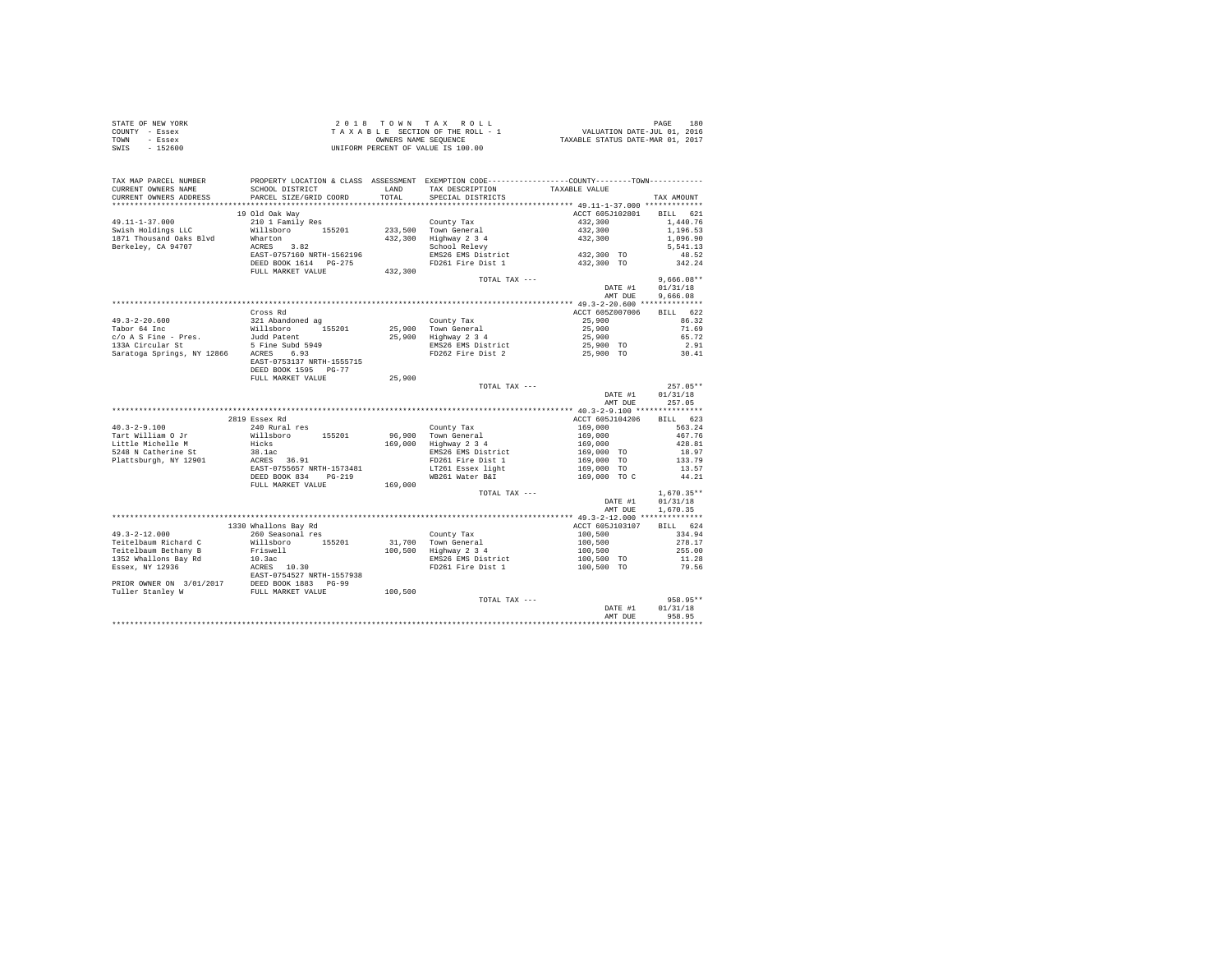| STATE OF NEW YORK | 2018 TOWN TAX ROLL                 | 181<br>PAGE                      |
|-------------------|------------------------------------|----------------------------------|
| COUNTY - Essex    | TAXABLE SECTION OF THE ROLL - 1    | VALUATION DATE-JUL 01, 2016      |
| TOWN<br>- Essex   | OWNERS NAME SEOUENCE               | TAXABLE STATUS DATE-MAR 01, 2017 |
| SWIS<br>$-152600$ | UNIFORM PERCENT OF VALUE IS 100.00 |                                  |

| TAX MAP PARCEL NUMBER     | PROPERTY LOCATION & CLASS ASSESSMENT |         |                    | EXEMPTION CODE-----------------COUNTY-------TOWN----------- |              |
|---------------------------|--------------------------------------|---------|--------------------|-------------------------------------------------------------|--------------|
| CURRENT OWNERS NAME       | SCHOOL DISTRICT                      | LAND    | TAX DESCRIPTION    | TAXABLE VALUE                                               |              |
| CURRENT OWNERS ADDRESS    | PARCEL SIZE/GRID COORD               | TOTAL   | SPECIAL DISTRICTS  |                                                             | TAX AMOUNT   |
|                           |                                      |         |                    |                                                             |              |
|                           | 1352 Whallons Bay Rd                 |         |                    | ACCT 605J103505                                             | BILL 625     |
| 49.3-2-13.100             | 240 Rural res                        |         | AG DIST C 41720    | 10,621<br>10.621                                            |              |
| Teitelbaum Richard C      | Willsboro<br>155201                  | 84,400  | County Tax         | 470,179                                                     | 1,567.00     |
| Teitelbaum Bethany B      | Friswell                             | 480,800 | Town General       | 470.179                                                     | 1,301.37     |
| 1352 Whallons Bay Rd      | ACRES 40.00 BANK1STARSG              |         | Highway 2 3 4      | 470.179                                                     | 1,193.01     |
| Essex, NY 12936           | EAST-0755171 NRTH-1557394            |         | EMS26 EMS District | 480,800 TO                                                  | 53.96        |
|                           | DEED BOOK 1658 PG-89                 |         | FD262 Fire Dist 2  | 480.800 TO                                                  | 564.58       |
| PRIOR OWNER ON 3/01/2017  | FULL MARKET VALUE                    | 480,800 |                    |                                                             |              |
| Teitelbaum Richard C      |                                      |         |                    |                                                             |              |
| MAY BE SUBJECT TO PAYMENT |                                      |         |                    |                                                             |              |
| UNDER AGDIST LAW TIL 2021 |                                      |         |                    |                                                             |              |
|                           |                                      |         | TOTAL TAX $---$    |                                                             | $4.679.92**$ |
|                           |                                      |         |                    | DATE #1                                                     | 01/31/18     |
|                           |                                      |         |                    | AMT DUE                                                     | 4,679.92     |
|                           |                                      |         |                    |                                                             |              |
|                           | 34 Ridge Way                         |         |                    | ACCT 605J100210                                             | BILL 626     |
| $49.7 - 5 - 1.000$        | 260 Seasonal res                     |         | County Tax         | 154,200                                                     | 513.91       |
| Thomas David              | 155201<br>Willsboro                  | 130,000 | Town General       | 154,200                                                     | 426.80       |

| Thomas David           | Willsboro<br>155201                                  | 130,000 | Town General             | 154,200         | 426.80       |
|------------------------|------------------------------------------------------|---------|--------------------------|-----------------|--------------|
| 3839 Evelyn Dr         | Wharton                                              | 154,200 | Highway 2 3 4            | 154,200         | 391.26       |
| Wilmington, DE 19808   | 0.70<br>ACRES                                        |         | EMS26 EMS District       | 154,200 TO      | 17.31        |
|                        | EAST-0757621 NRTH-1563963<br>DEED BOOK 933<br>PG-105 |         | FD261 Fire Dist 1        | 154,200 TO      | 122.08       |
|                        | FULL MARKET VALUE                                    | 154,200 |                          |                 |              |
|                        |                                                      |         | TOTAL TAX ---            |                 | $1.471.36**$ |
|                        |                                                      |         |                          | DATE #1         | 01/31/18     |
|                        |                                                      |         |                          | AMT DUE         | 1,471.36     |
|                        |                                                      |         |                          |                 |              |
|                        | 9 Gladd Ln                                           |         |                          | ACCT 605J103710 | BILL 627     |
| $49.3 - 1 - 3.000$     | 210 1 Family Res                                     |         | County Tax               | 98,300          | 327.61       |
| Thomas Jacqueline C    | Willsboro<br>155201                                  | 28,000  | Town General             | 98,300          | 272.08       |
| 9 Gladd Ln             | Friswell                                             | 98,300  | Highway 2 3 4            | 98,300          | 249.42       |
| Whallonsburg, NY 12936 | 1.50<br>ACRES                                        |         | School Relevy            |                 | 1,259.99     |
|                        | EAST-0744093 NRTH-1556402                            |         | EMS26 EMS District       | 98,300 TO       | 11.03        |
|                        | DEED BOOK 1832 PG-136                                |         | FD262 Fire Dist 2        | 98,300 TO       | 115.43       |
|                        | FULL MARKET VALUE                                    | 98,300  | LT262 Whallonsburg light | 98,300 TO       | 23.84        |
|                        |                                                      |         | TOTAL TAX ---            |                 | $2.259.40**$ |
|                        |                                                      |         |                          | DATE #1         | 01/31/18     |
|                        |                                                      |         |                          | AMT DUE         | 2.259.40     |
|                        |                                                      |         |                          |                 |              |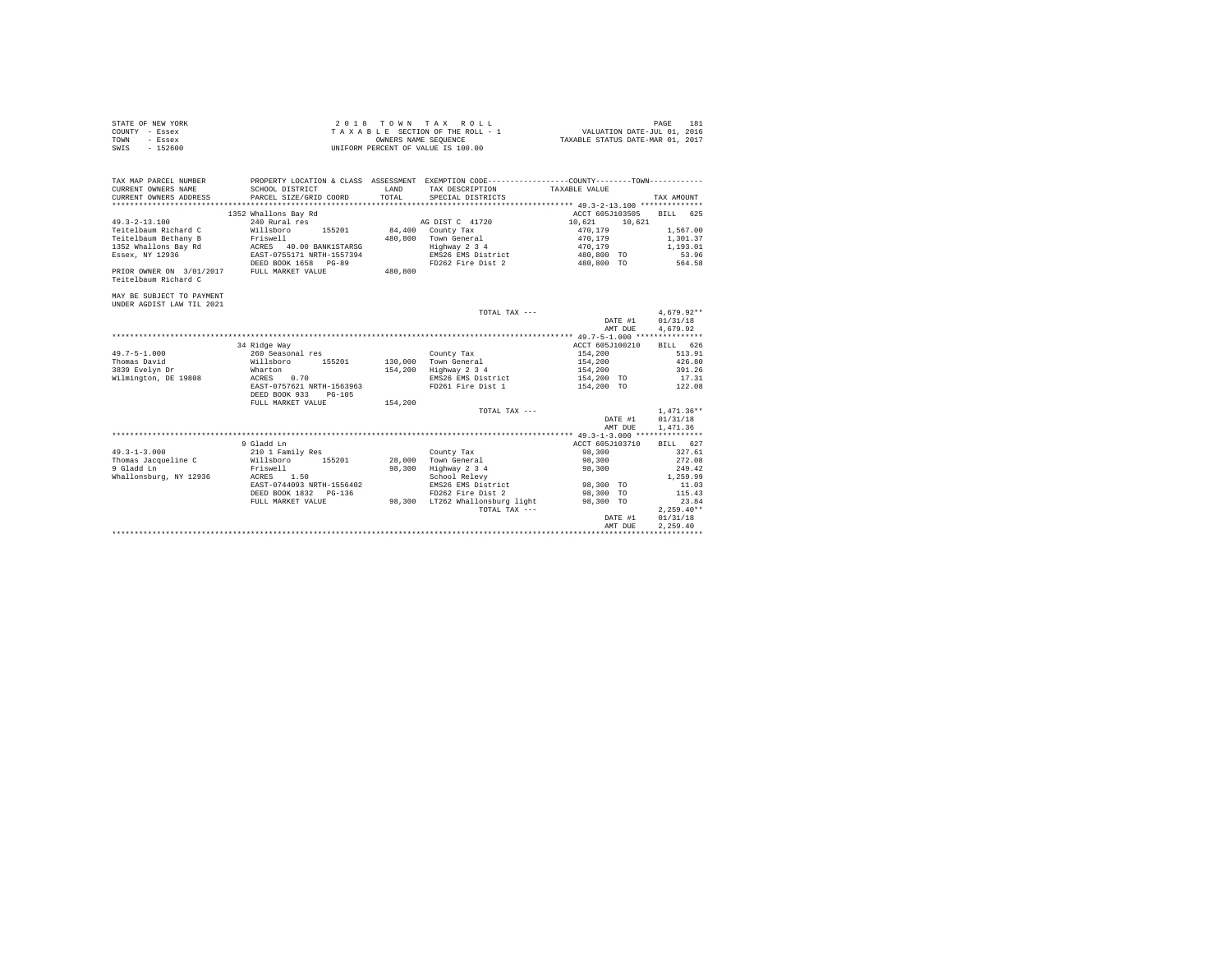| STATE OF NEW YORK | 2018 TOWN TAX ROLL                 | 182<br>PAGE                      |
|-------------------|------------------------------------|----------------------------------|
| COUNTY - Essex    | TAXABLE SECTION OF THE ROLL - 1    | VALUATION DATE-JUL 01, 2016      |
| TOWN<br>- Essex   | OWNERS NAME SEOUENCE               | TAXABLE STATUS DATE-MAR 01, 2017 |
| $-152600$<br>SWIS | UNIFORM PERCENT OF VALUE IS 100.00 |                                  |

| TAX MAP PARCEL NUMBER<br>CURRENT OWNERS NAME   | PROPERTY LOCATION & CLASS ASSESSMENT EXEMPTION CODE----------------COUNTY--------TOWN----------<br>SCHOOL DISTRICT | LAND    | TAX DESCRIPTION                             | TAXABLE VALUE                 |               |
|------------------------------------------------|--------------------------------------------------------------------------------------------------------------------|---------|---------------------------------------------|-------------------------------|---------------|
| CURRENT OWNERS ADDRESS                         | PARCEL SIZE/GRID COORD                                                                                             | TOTAL   | SPECIAL DISTRICTS                           |                               | TAX AMOUNT    |
| *******************                            | ***************************                                                                                        |         |                                             |                               |               |
|                                                | 87 Wildacres Way                                                                                                   |         |                                             | ACCT 605J104012               | BILL 628      |
| $49.7 - 4 - 4.000$                             | 260 Seasonal res                                                                                                   |         | County Tax                                  | 225,700<br>225,700            | 752.21        |
| Thorn Gert D                                   | Willsboro 155201                                                                                                   |         | 150.100 Town General                        |                               | 624.70        |
| Drover Lynn                                    | Wharton                                                                                                            |         | 225,700 Highway 2 3 4                       | 225,700                       | 572.68        |
| 72 Robinwood Ave 2L                            | ARRES 1.03<br>RCRES 1.03<br>EAST-0757172 NRTH-1565009                                                              |         | EMS26 EMS District                          | $225,700$ TO                  | 25.33         |
| Jamaica Plain, MA 02130                        |                                                                                                                    |         | FD261 Fire Dist 1                           | 225,700 TO                    | 178.68        |
|                                                | DEED BOOK 1751    PG-311                                                                                           |         |                                             | LT261 Essex light 225,700 TO  | 18.13         |
|                                                | FULL MARKET VALUE                                                                                                  | 225,700 |                                             |                               |               |
|                                                |                                                                                                                    |         | TOTAL TAX ---                               |                               | $2,171.73**$  |
|                                                |                                                                                                                    |         |                                             | DATE #1                       | 01/31/18      |
|                                                |                                                                                                                    |         |                                             | AMT DUE                       | 2.171.73      |
|                                                |                                                                                                                    |         |                                             |                               |               |
|                                                | Lake Shore Rd                                                                                                      |         |                                             | ACCT 605J100613               | BILL 629      |
| $49.7 - 4 - 5.100$                             | 311 Res vac land                                                                                                   |         | County Tax                                  | 21,100                        | 70.32         |
| Thorn Gert D                                   | Willsboro 155201                                                                                                   |         | 21.100 Town General                         | 21,100                        | 58.40         |
| Drover Lynn                                    | Wharton<br>ACRES 2.05                                                                                              |         | 21,100 Highway 2 3 4                        | 21,100<br>21,100 TO           | 53.54         |
| 72 Robinwood Ave 2L                            |                                                                                                                    |         | EMS26 EMS District                          |                               | 2.37          |
| Jamaica Plain, MA 02130                        | EAST-0757705 NRTH-1565092                                                                                          |         | FD261 Fire Dist 1                           | 21,100 TO                     | 16.70         |
|                                                | DEED BOOK 1864 PG-16                                                                                               |         | LT261 Essex light                           | 21,100 TO                     | 1.69          |
|                                                | FULL MARKET VALUE                                                                                                  | 21,100  |                                             |                               |               |
|                                                |                                                                                                                    |         | TOTAL TAX ---                               |                               | $203.02**$    |
|                                                |                                                                                                                    |         |                                             | DATE #1                       | 01/31/18      |
|                                                |                                                                                                                    |         |                                             | AMT DUE                       | 203.02        |
|                                                |                                                                                                                    |         |                                             |                               |               |
|                                                | Wildacres Way<br>311 Res vac land                                                                                  |         |                                             | ACCT 605Z016001               | BILL 630      |
| $49.7 - 4 - 5.200$                             |                                                                                                                    |         | County Tax                                  | 21,000                        | 69.99         |
| Thorn Gert D                                   |                                                                                                                    |         | 21,000 Town General                         |                               | 58.12         |
| Drover Lynn                                    | Willsboro 155201<br>Wharton<br>ACRES 2.02                                                                          |         | 21,000 $\frac{1}{2}$ Highway 2 3 4          | 21,000<br>21,000<br>21,000 TO | 53.28<br>2.36 |
| 72 Robinwood Ave 2L<br>Jamaica Plain, MA 02130 | EAST-0757466 NRTH-1565000                                                                                          |         | EMS26 EMS District<br>FD261 Fire Dist 1     | 21,000 TO                     | 16.63         |
|                                                | DEED BOOK 1864 PG-10                                                                                               |         | LT261 Essex light                           | 21,000 TO                     | 1.69          |
|                                                | FULL MARKET VALUE                                                                                                  | 21,000  |                                             |                               |               |
|                                                |                                                                                                                    |         | TOTAL TAX ---                               |                               | $202.07**$    |
|                                                |                                                                                                                    |         |                                             | DATE #1                       | 01/31/18      |
|                                                |                                                                                                                    |         |                                             | AMT DUE                       | 202.07        |
|                                                |                                                                                                                    |         |                                             |                               |               |
|                                                | Walker Rd                                                                                                          |         |                                             | ACCT 605J102813               | BILL 631      |
| $48.4 - 1 - 12.000$                            | 105 Vac farmland                                                                                                   |         | County Tax                                  | 68,800                        | 229.29        |
| Three Creek Farms LLC                          | Willsboro<br>155201                                                                                                |         |                                             |                               | 190.43        |
| c/o Robert Thall                               | Friswell                                                                                                           |         | 68,800 Town General<br>68,800 Highway 2 3 4 | 68,800<br>68,800              | 174.57        |
| 10533 Davis Rd                                 |                                                                                                                    |         | EMS26 EMS District                          | 68,800 TO                     | 7.72          |
| West Winfield, NY 13491                        | ACRES 51.48<br>EAST-0740147 NRTH-1554169                                                                           |         | FD262 Fire Dist 2                           | 68,800 TO                     | 80.79         |
|                                                | DEED BOOK 1692    PG-110                                                                                           |         | LT262 Whallonsburg light 68,800 TO          |                               | 16.69         |
|                                                | FULL MARKET VALUE                                                                                                  | 68,800  |                                             |                               |               |
|                                                |                                                                                                                    |         | TOTAL TAX ---                               |                               | 699.49**      |
|                                                |                                                                                                                    |         |                                             | DATE #1                       | 01/31/18      |
|                                                |                                                                                                                    |         |                                             | AMT DUE                       | 699.49        |
|                                                |                                                                                                                    |         |                                             |                               |               |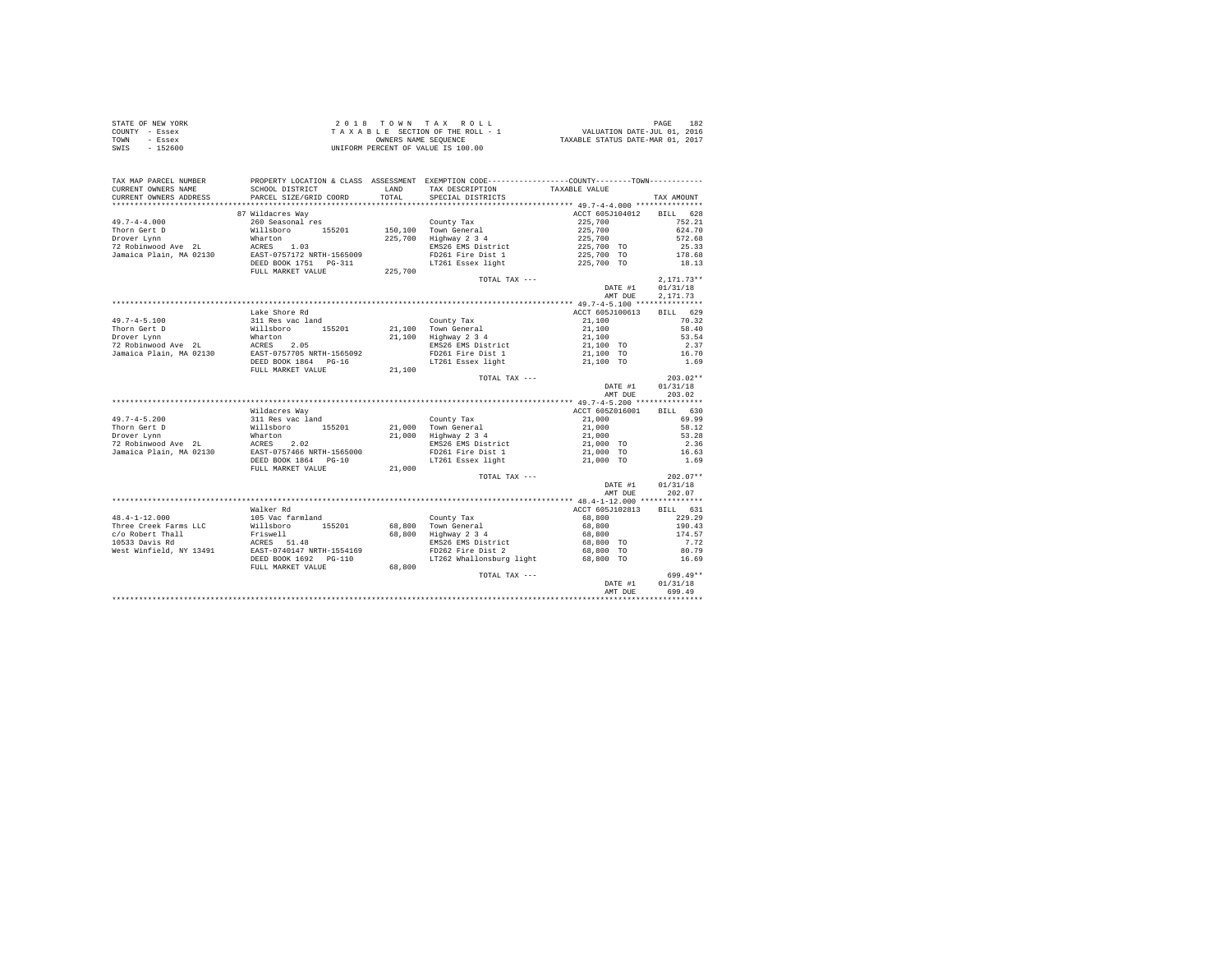| STATE OF NEW YORK | 2018 TOWN TAX ROLL                 | 183<br>PAGE                      |
|-------------------|------------------------------------|----------------------------------|
| COUNTY - Essex    | TAXABLE SECTION OF THE ROLL - 1    | VALUATION DATE-JUL 01, 2016      |
| TOWN<br>- Essex   | OWNERS NAME SEOUENCE               | TAXABLE STATUS DATE-MAR 01, 2017 |
| $-152600$<br>SWIS | UNIFORM PERCENT OF VALUE IS 100.00 |                                  |

| TAX MAP PARCEL NUMBER     |                                                                                                                                                                                                                                                             | PROPERTY LOCATION & CLASS ASSESSMENT EXEMPTION CODE---------------COUNTY-------TOWN--------- |                                                                                    |                |
|---------------------------|-------------------------------------------------------------------------------------------------------------------------------------------------------------------------------------------------------------------------------------------------------------|----------------------------------------------------------------------------------------------|------------------------------------------------------------------------------------|----------------|
| CURRENT OWNERS NAME       |                                                                                                                                                                                                                                                             | LAND TAX DESCRIPTION TAXABLE VALUE                                                           |                                                                                    |                |
| CURRENT OWNERS ADDRESS    | -----<br>SCHOOL DISTRICT<br>PARCEL SIZE/GRID COORD                                                                                                                                                                                                          | TOTAL SPECIAL DISTRICTS                                                                      |                                                                                    | TAX AMOUNT     |
|                           |                                                                                                                                                                                                                                                             |                                                                                              |                                                                                    |                |
|                           | 33 County Home Way                                                                                                                                                                                                                                          |                                                                                              | ACCT 605J178514 BILL 632                                                           |                |
|                           |                                                                                                                                                                                                                                                             |                                                                                              |                                                                                    |                |
|                           |                                                                                                                                                                                                                                                             |                                                                                              |                                                                                    |                |
|                           |                                                                                                                                                                                                                                                             |                                                                                              |                                                                                    |                |
|                           |                                                                                                                                                                                                                                                             |                                                                                              |                                                                                    |                |
|                           |                                                                                                                                                                                                                                                             |                                                                                              |                                                                                    |                |
|                           |                                                                                                                                                                                                                                                             |                                                                                              |                                                                                    |                |
| UNDER AGDIST LAW TIL 2021 |                                                                                                                                                                                                                                                             |                                                                                              |                                                                                    |                |
|                           |                                                                                                                                                                                                                                                             | TOTAL TAX ---                                                                                |                                                                                    | $3,636.41**$   |
|                           |                                                                                                                                                                                                                                                             |                                                                                              | DATE #1                                                                            | 01/31/18       |
|                           |                                                                                                                                                                                                                                                             |                                                                                              | AMT DUE                                                                            | 3,636.41       |
|                           |                                                                                                                                                                                                                                                             |                                                                                              |                                                                                    |                |
|                           | NYS Route 22                                                                                                                                                                                                                                                |                                                                                              | ACCT 605J195002 BILL 633                                                           |                |
|                           |                                                                                                                                                                                                                                                             |                                                                                              |                                                                                    |                |
|                           |                                                                                                                                                                                                                                                             |                                                                                              |                                                                                    |                |
|                           |                                                                                                                                                                                                                                                             |                                                                                              |                                                                                    |                |
|                           |                                                                                                                                                                                                                                                             |                                                                                              |                                                                                    |                |
|                           |                                                                                                                                                                                                                                                             |                                                                                              |                                                                                    |                |
|                           |                                                                                                                                                                                                                                                             |                                                                                              |                                                                                    |                |
| UNDER AGDIST LAW TIL 2021 |                                                                                                                                                                                                                                                             |                                                                                              |                                                                                    |                |
|                           |                                                                                                                                                                                                                                                             | TOTAL TAX ---                                                                                |                                                                                    | $82.67**$      |
|                           |                                                                                                                                                                                                                                                             |                                                                                              | DATE #1 01/31/18                                                                   |                |
|                           |                                                                                                                                                                                                                                                             |                                                                                              | AMT DUE                                                                            | 82.67          |
|                           |                                                                                                                                                                                                                                                             |                                                                                              |                                                                                    |                |
|                           | NYS Route 22                                                                                                                                                                                                                                                |                                                                                              | ACCT 605J178516 BILL 634                                                           |                |
|                           |                                                                                                                                                                                                                                                             |                                                                                              |                                                                                    |                |
|                           |                                                                                                                                                                                                                                                             |                                                                                              |                                                                                    |                |
|                           |                                                                                                                                                                                                                                                             |                                                                                              |                                                                                    |                |
|                           |                                                                                                                                                                                                                                                             |                                                                                              |                                                                                    |                |
|                           |                                                                                                                                                                                                                                                             |                                                                                              |                                                                                    |                |
|                           |                                                                                                                                                                                                                                                             |                                                                                              |                                                                                    |                |
|                           | 48.4-2-1.000 105 Note 22<br>Three Creek Farms LLC Willsboro 155201 31,100 Town General 31,100 86.08<br>2011,100 105.65 Note farmland 21,100 Town General 31,100 86.08<br>20133 Davis Rd<br>20133 Davis Rd<br>20133 Davis Rd<br>20133 Davis                  |                                                                                              |                                                                                    |                |
|                           |                                                                                                                                                                                                                                                             | TOTAL TAX ---                                                                                |                                                                                    | $316.19**$     |
|                           |                                                                                                                                                                                                                                                             |                                                                                              | DATE #1                                                                            | 01/31/18       |
|                           |                                                                                                                                                                                                                                                             |                                                                                              |                                                                                    | AMT DUE 316.19 |
|                           |                                                                                                                                                                                                                                                             |                                                                                              |                                                                                    |                |
|                           |                                                                                                                                                                                                                                                             |                                                                                              |                                                                                    |                |
|                           |                                                                                                                                                                                                                                                             |                                                                                              |                                                                                    |                |
|                           |                                                                                                                                                                                                                                                             |                                                                                              |                                                                                    |                |
|                           |                                                                                                                                                                                                                                                             |                                                                                              |                                                                                    |                |
|                           |                                                                                                                                                                                                                                                             |                                                                                              |                                                                                    |                |
|                           |                                                                                                                                                                                                                                                             |                                                                                              |                                                                                    |                |
|                           | 97.2–3–3.000<br>Three Creek Farms LLC March 200 (200 Forms and 200 (200 Forms LLC March 200 (200 Forms LLC March 200 (200 Forms 200 (200 Forms 200 (3.4)<br>Three Creek Farms LLC March 200 Town General 200 (3.57 (2.57 March 200<br>FULL MARKET VALUE 200 |                                                                                              |                                                                                    |                |
|                           |                                                                                                                                                                                                                                                             |                                                                                              |                                                                                    |                |
|                           |                                                                                                                                                                                                                                                             | TOTAL TAX ---                                                                                | $\begin{tabular}{cc} & & & 1.98** \\ \texttt{DATE \#1} & & 01/31/18 \end{tabular}$ |                |
|                           |                                                                                                                                                                                                                                                             |                                                                                              | AMT DUE 1.98                                                                       |                |
|                           |                                                                                                                                                                                                                                                             |                                                                                              |                                                                                    |                |
|                           |                                                                                                                                                                                                                                                             |                                                                                              |                                                                                    |                |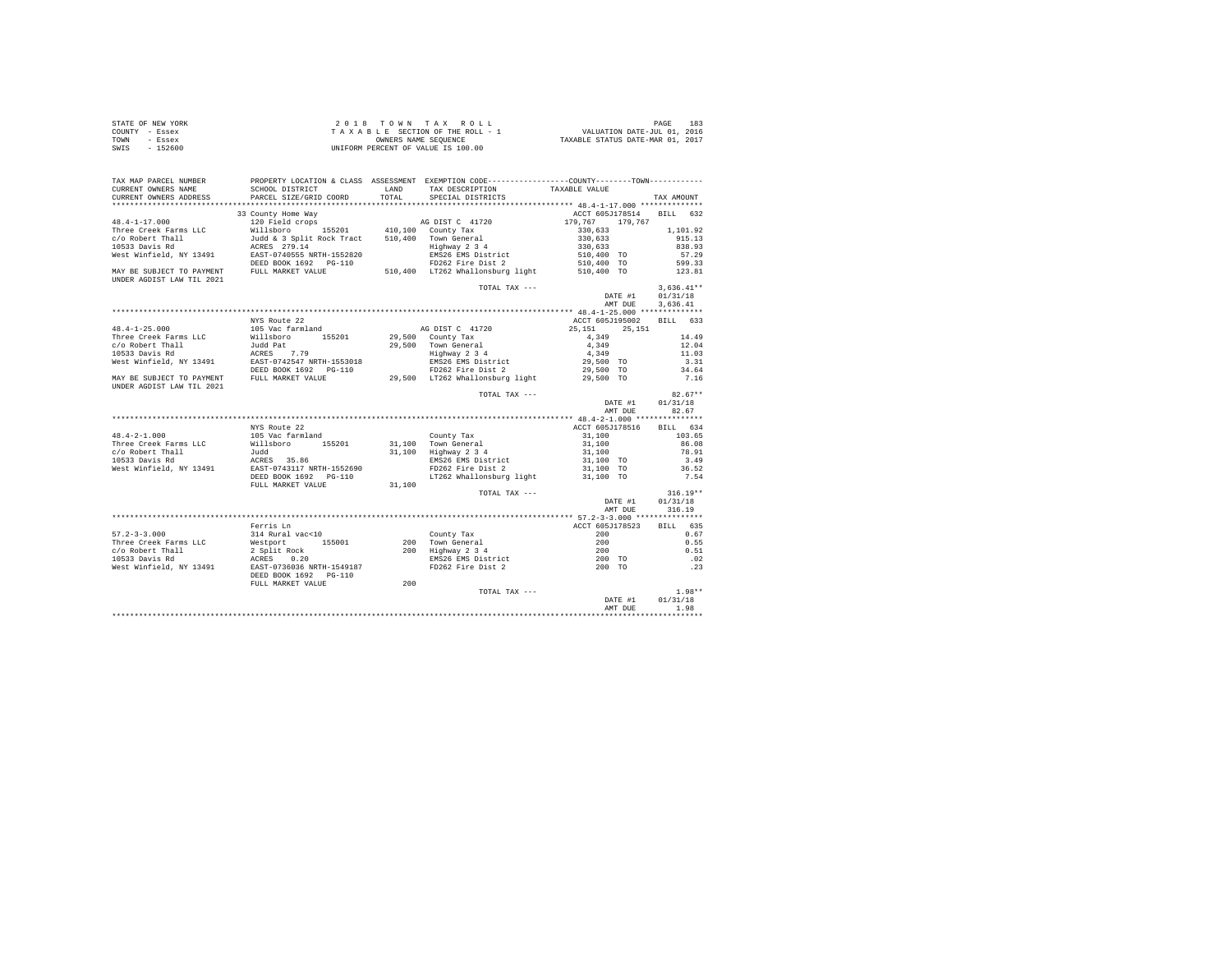|                | STATE OF NEW YORK | 2018 TOWN TAX ROLL                                       | PAGE                        | 184 |
|----------------|-------------------|----------------------------------------------------------|-----------------------------|-----|
| COUNTY - Essex |                   | TAXABLE SECTION OF THE ROLL - 1                          | VALUATION DATE-JUL 01, 2016 |     |
| TOWN           | - Essex           | TAXABLE STATUS DATE-MAR 01, 2017<br>OWNERS NAME SEOUENCE |                             |     |
| SWIS           | $-152600$         | UNIFORM PERCENT OF VALUE IS 100.00                       |                             |     |

| TAX MAP PARCEL NUMBER                                                    |                                           |                | PROPERTY LOCATION & CLASS ASSESSMENT EXEMPTION CODE---------------COUNTY-------TOWN--------- |                          |                 |
|--------------------------------------------------------------------------|-------------------------------------------|----------------|----------------------------------------------------------------------------------------------|--------------------------|-----------------|
| CURRENT OWNERS NAME                                                      | SCHOOL DISTRICT                           | LAND<br>TOTAL. | TAX DESCRIPTION                                                                              | TAXABLE VALUE            |                 |
| CURRENT OWNERS ADDRESS                                                   | PARCEL SIZE/GRID COORD                    |                | SPECIAL DISTRICTS                                                                            |                          | TAX AMOUNT      |
|                                                                          | Ferris Ln                                 |                |                                                                                              | ACCT 605J102809          | BILL 636        |
| $57.2 - 3 - 5.100$                                                       | 105 Vac farmland                          |                | AG DIST C 41720                                                                              | 10,148<br>10,148         |                 |
| Three Creek Farms LLC                                                    | Westport 155001                           |                | 16,000 County Tax                                                                            | 5.852                    | 19.50           |
| c/o Robert Thall                                                         | 2 Split Rock                              |                | 16,000 Town General<br>Highway 2 3 4                                                         | 5.852                    | 16.20           |
| 10533 Davis Rd                                                           | ACRES 11.42                               |                |                                                                                              | 5,852                    | 14.85           |
| West Winfield, NY 13491                                                  | EAST-0735297 NRTH-1548818                 |                |                                                                                              |                          | 1,80            |
|                                                                          | DEED BOOK 1692    PG-110                  |                | EMS26 EMS District 16,000 TO<br>FD262 Fire Dist 2 16,000 TO                                  |                          | 18.79           |
| MAY BE SUBJECT TO PAYMENT<br>IINDER AGDIST LAW TIL 2021                  | FULL MARKET VALUE                         | 16,000         |                                                                                              |                          |                 |
|                                                                          |                                           |                | TOTAL TAX ---                                                                                |                          | $71.14**$       |
|                                                                          |                                           |                |                                                                                              | DATE #1                  | 01/31/18        |
|                                                                          |                                           |                |                                                                                              | AMT DUE                  | 71.14           |
|                                                                          |                                           |                |                                                                                              |                          |                 |
|                                                                          | Ferris Ln                                 |                |                                                                                              | ACCT 605J195011 BILL 637 |                 |
| $57.2 - 3 - 5.200$                                                       | 105 Vac farmland                          |                | AG DIST C 41720                                                                              | 44.251<br>44.251         |                 |
| Three Creek Farms LLC                                                    | Westport 155001                           |                | 89,700 County Tax                                                                            | 45,449                   | 151.47          |
| 10533 Davis Rd                                                           | 2 Split Rock                              |                | 89,700 County Islam<br>89,700 Town General<br>Highway 2 3 4                                  | 45,449                   | 125.79          |
| West Winfield, NY 13491                                                  | ACRES 67.29                               |                |                                                                                              | 45,449                   | 115.32          |
|                                                                          | EAST-0734382 NRTH-1549300                 |                | EMS26 EMS District                                                                           | 89,700 TO                | 10.07           |
| MAY BE SUBJECT TO PAYMENT<br>UNDER AGDIST LAW TIL 2021 FULL MARKET VALUE |                                           |                | FD262 Fire Dist 2                                                                            | 89,700 TO                | 105.33          |
|                                                                          |                                           | 89,700         | TOTAL TAX ---                                                                                |                          | 507.98**        |
|                                                                          |                                           |                |                                                                                              | DATE #1                  | 01/31/18        |
|                                                                          |                                           |                |                                                                                              | AMT DUE                  | 507.98          |
|                                                                          |                                           |                |                                                                                              |                          |                 |
|                                                                          | Walker Rd                                 |                |                                                                                              | ACCT 605J102808          | BILL 638        |
| $57.2 - 3 - 6.000$                                                       | 910 Priv forest                           |                | County Tax                                                                                   | 49,400                   | 164.64          |
| Three Creek Farms LLC                                                    | Westport 155001                           |                | 49.400 Town General                                                                          | 49,400                   | 136.73          |
| 10533 Davis Rd                                                           | 1 Split Rock                              |                | 49,400 Highway 2 3 4                                                                         | 49,400                   | 125.35          |
| West Winfield, NY 13491                                                  | ACRES 49.35                               |                | EMS26 EMS District                                                                           | 49,400 TO                | 5.54            |
|                                                                          | EAST-0732803 NRTH-1548770                 |                | FD262 Fire Dist 2                                                                            | 49,400 TO                | 58.01           |
|                                                                          | DEED BOOK 1692    PG-110                  |                |                                                                                              |                          |                 |
|                                                                          | FULL MARKET VALUE                         | 49,400         |                                                                                              |                          |                 |
|                                                                          |                                           |                | TOTAL TAX ---                                                                                |                          | $490.27**$      |
|                                                                          |                                           |                |                                                                                              | DATE #1                  | 01/31/18        |
|                                                                          |                                           |                |                                                                                              | AMT DUE                  | 490.27          |
|                                                                          |                                           |                |                                                                                              |                          |                 |
|                                                                          | NYS Route 22                              |                |                                                                                              | ACCT 605J195001          | BILL 639        |
| $57.2 - 3 - 8.000$                                                       | 105 Vac farmland<br>Willsboro 155201      |                | County Tax<br>135,500 Town General<br>135,500 Highway 2 3 4                                  | 135,500                  | 451.59          |
| Three Creek Farms LLC                                                    |                                           |                |                                                                                              | 135,500                  | 375.04          |
| 10533 Davis Rd                                                           | 2&3 Split Rock<br>ACRES 156.05            |                |                                                                                              | 135,500                  | 343.81          |
| West Winfield, NY 13491                                                  | ACRES 156.05<br>EAST-0736896 NRTH-1550285 |                | EMS26 EMS District<br>FD262 Fire Dist 2                                                      | 135,500 TO<br>135,500 TO | 15.21<br>159.11 |
|                                                                          | DEED BOOK 1692   PG-110                   |                | LT262 Whallonsburg light 135,500 TO                                                          |                          | 32.87           |
|                                                                          | FULL MARKET VALUE                         | 135,500        |                                                                                              |                          |                 |
|                                                                          |                                           |                | TOTAL TAX ---                                                                                |                          | $1,377.63**$    |
|                                                                          |                                           |                |                                                                                              | DATE #1                  | 01/31/18        |
|                                                                          |                                           |                |                                                                                              | AMT DUE                  | 1.377.63        |
|                                                                          |                                           |                |                                                                                              |                          |                 |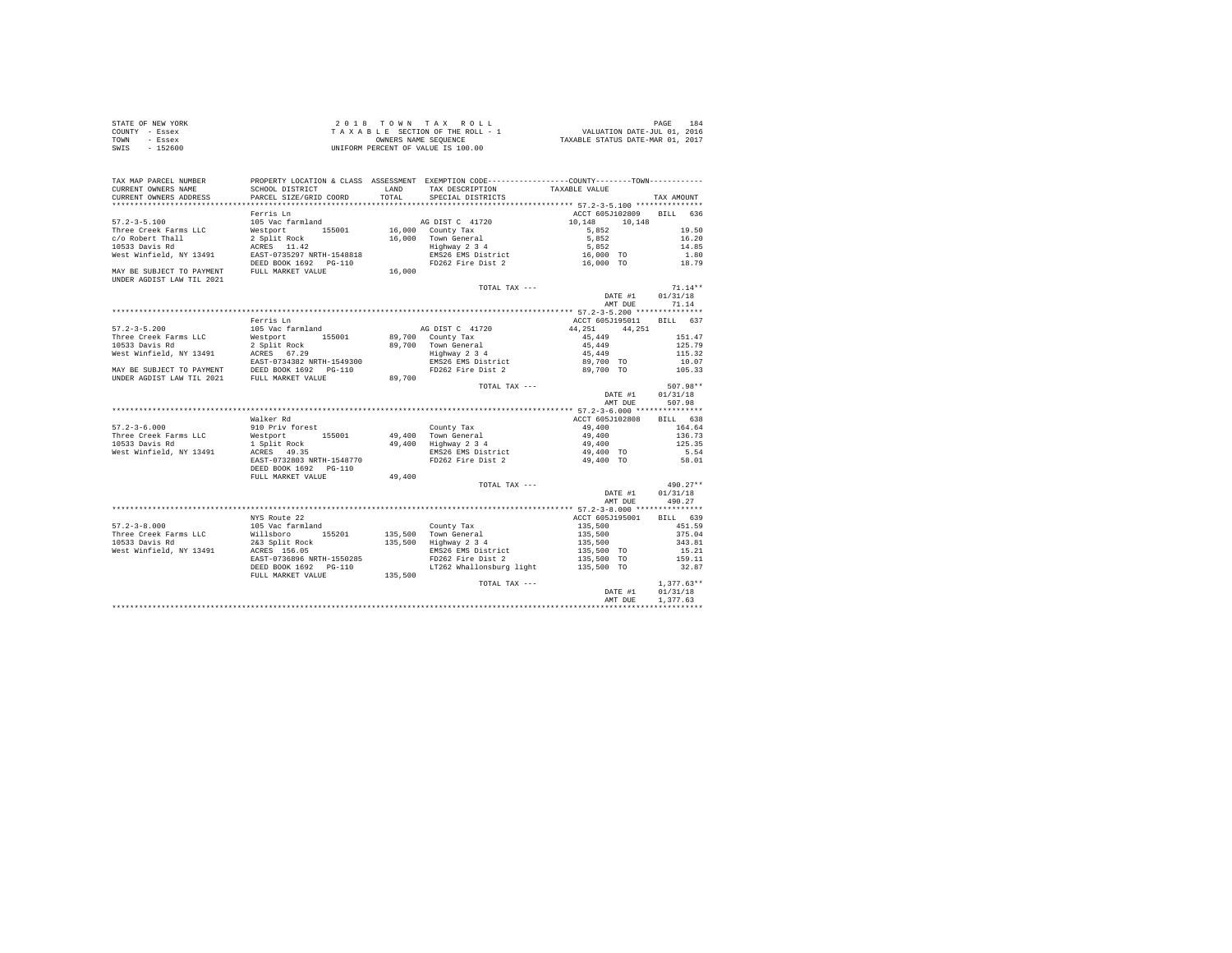| STATE OF NEW YORK | 2018 TOWN TAX ROLL                 | 185<br>PAGE                      |
|-------------------|------------------------------------|----------------------------------|
| COUNTY - Essex    | TAXABLE SECTION OF THE ROLL - 1    | VALUATION DATE-JUL 01, 2016      |
| TOWN<br>- Essex   | OWNERS NAME SEOUENCE               | TAXABLE STATUS DATE-MAR 01, 2017 |
| $-152600$<br>SWIS | UNIFORM PERCENT OF VALUE IS 100.00 |                                  |

| TAX MAP PARCEL NUMBER<br>CURRENT OWNERS NAME<br>CURRENT OWNERS ADDRESS | SCHOOL DISTRICT<br>PARCEL SIZE/GRID COORD | LAND<br>TOTAL. | PROPERTY LOCATION & CLASS ASSESSMENT EXEMPTION CODE----------------COUNTY-------TOWN----------<br>TAX DESCRIPTION TAXABLE VALUE<br>SPECIAL DISTRICTS |                 | TAX AMOUNT   |
|------------------------------------------------------------------------|-------------------------------------------|----------------|------------------------------------------------------------------------------------------------------------------------------------------------------|-----------------|--------------|
|                                                                        |                                           |                |                                                                                                                                                      |                 |              |
|                                                                        | Lake Shore Rd                             |                |                                                                                                                                                      | ACCT 605J102005 | BILL 640     |
| $49.15 - 1 - 16.000$                                                   | 311 Res vac land                          |                | County Tax                                                                                                                                           | 19,400          | 64.66        |
| Tisdale David E                                                        | Willsboro 155201                          |                | 19,400 Town General                                                                                                                                  | 19,400          | 53.70        |
| Tisdale Elizabeth B Friswell                                           |                                           | 19,400         | Highway 2 3 4                                                                                                                                        | 19,400          | 49.22        |
| 83 Elm St                                                              | Will 2012-100                             |                | EMS26 EMS District                                                                                                                                   | 19,400 TO       | 2.18         |
| Potsdam, NY 13676                                                      | ACRES 0.90                                |                | FD262 Fire Dist 2                                                                                                                                    | 19,400 TO       | 22.78        |
|                                                                        | EAST-0756803 NRTH-1556802                 |                |                                                                                                                                                      |                 |              |
|                                                                        | DEED BOOK 1856 PG-45                      |                |                                                                                                                                                      |                 |              |
|                                                                        | FULL MARKET VALUE                         | 19,400         |                                                                                                                                                      |                 |              |
|                                                                        |                                           |                | TOTAL TAX ---                                                                                                                                        |                 | $192.54**$   |
|                                                                        |                                           |                |                                                                                                                                                      | DATE #1         | 01/31/18     |
|                                                                        |                                           |                |                                                                                                                                                      | AMT DUE         | 192.54       |
|                                                                        |                                           |                |                                                                                                                                                      |                 |              |
|                                                                        | 1671 Lake Shore Rd                        |                |                                                                                                                                                      | ACCT 605J100913 | BILL 641     |
| $49.15 - 1 - 28.000$                                                   | 260 Seasonal res                          |                | County Tax                                                                                                                                           | 58,900          | 196.30       |
| Tisdale David Eugene Millsboro                                         | 155201                                    | 25,200         | Town General                                                                                                                                         | 58,900          | 163.02       |
| Tisdale Elizabeth Brooks                                               | Friswell                                  |                | 58,900 Highway 2 3 4                                                                                                                                 | 58,900          | 149.45       |
| 83 Elm St                                                              | ACRES 0.60                                |                | EMS26 EMS District                                                                                                                                   | 58,900 TO       | 6.61         |
| Potsdam, NY 13676                                                      | EAST-0756574 NRTH-1556816                 |                | FD262 Fire Dist 2                                                                                                                                    | 58,900 TO       | 69.16        |
|                                                                        | DEED BOOK 1741   PG-235                   |                |                                                                                                                                                      |                 |              |
|                                                                        | FULL MARKET VALUE                         | 58,900         |                                                                                                                                                      |                 |              |
|                                                                        |                                           |                | TOTAL TAX ---                                                                                                                                        |                 | 584.54**     |
|                                                                        |                                           |                |                                                                                                                                                      | DATE #1         | 01/31/18     |
|                                                                        |                                           |                |                                                                                                                                                      | AMT DUE         | 584.54       |
|                                                                        |                                           |                |                                                                                                                                                      |                 |              |
|                                                                        | 36 Elm St                                 |                |                                                                                                                                                      | ACCT 605J103515 | BILL 642     |
| $40.73 - 2 - 15.001$                                                   | 210 1 Family Res                          |                | County Tax                                                                                                                                           | 289,800         | 965.84       |
| Tospann Sylvia M                                                       | Willsboro 155201                          |                | 60.600 Town General                                                                                                                                  | 289,800         | 802.11       |
| 36 Elm St                                                              | Potts                                     | 289,800        | Highway 2 3 4                                                                                                                                        | 289,800         | 735.32       |
| PO Box 204                                                             | 1651/275-Sewer Easement                   |                | EMS26 EMS District                                                                                                                                   | 289,800 TO      | 32.53        |
| Essex, NY 12936                                                        | Db 814 Pg 183                             |                | FD261 Fire Dist 1                                                                                                                                    | 289,800 TO      | 229.43       |
|                                                                        | ACRES 0.43                                |                | LT261 Essex light                                                                                                                                    | 289,800 TO      | 23.28        |
|                                                                        | EAST-0756618 NRTH-1571789                 |                |                                                                                                                                                      |                 |              |
|                                                                        | DEED BOOK 1791 PG-208                     |                |                                                                                                                                                      |                 |              |
|                                                                        | FULL MARKET VALUE                         | 289,800        |                                                                                                                                                      |                 |              |
|                                                                        |                                           |                | TOTAL TAX ---                                                                                                                                        |                 | $2.788.51**$ |
|                                                                        |                                           |                |                                                                                                                                                      | DATE #1         | 01/31/18     |
|                                                                        |                                           |                |                                                                                                                                                      | AMT DUE         | 2.788.51     |
|                                                                        |                                           |                |                                                                                                                                                      |                 |              |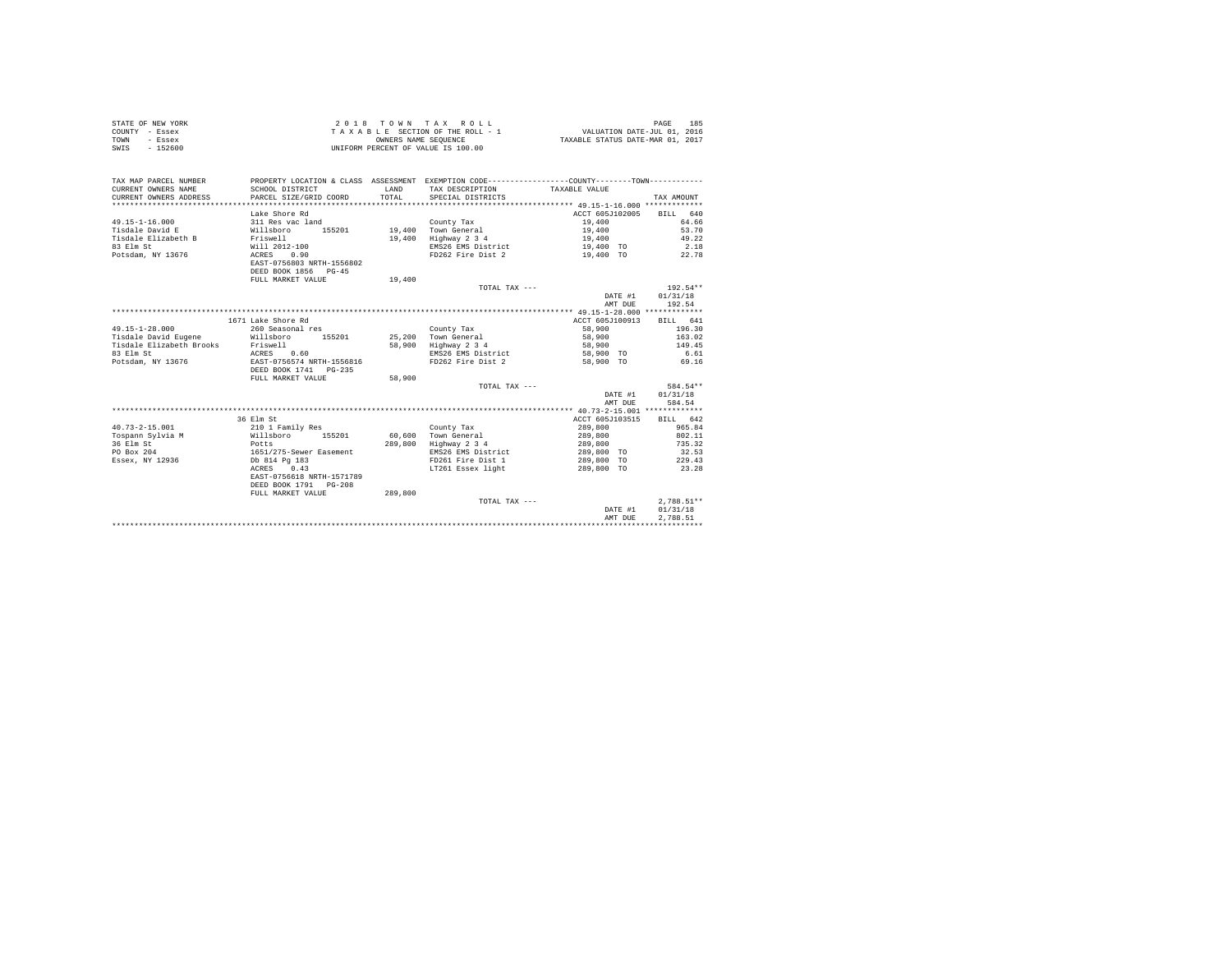| STATE OF NEW YORK | 2018 TOWN TAX ROLL                 | 186<br>PAGE                      |
|-------------------|------------------------------------|----------------------------------|
| COUNTY - Essex    | TAXABLE SECTION OF THE ROLL - 1    | VALUATION DATE-JUL 01, 2016      |
| TOWN<br>- Essex   | OWNERS NAME SEOUENCE               | TAXABLE STATUS DATE-MAR 01, 2017 |
| $-152600$<br>SWIS | UNIFORM PERCENT OF VALUE IS 100.00 |                                  |

| TAX MAP PARCEL NUMBER<br>CURRENT OWNERS NAME<br>CURRENT OWNERS ADDRESS<br>************************* | SCHOOL DISTRICT<br>PARCEL SIZE/GRID COORD | LAND<br>TOTAL | PROPERTY LOCATION & CLASS ASSESSMENT EXEMPTION CODE----------------COUNTY--------TOWN----------<br>TAX DESCRIPTION<br>SPECIAL DISTRICTS | TAXABLE VALUE   | TAX AMOUNT   |
|-----------------------------------------------------------------------------------------------------|-------------------------------------------|---------------|-----------------------------------------------------------------------------------------------------------------------------------------|-----------------|--------------|
|                                                                                                     | 23 Lila Wav                               |               |                                                                                                                                         | ACCT 605J102104 | BILL 643     |
| $49.11 - 1 - 50.000$                                                                                | 210 1 Family Res - WTRFNT                 |               | County Tax                                                                                                                              | 334,600         | 1,115,14     |
| Touhey Charles L                                                                                    | Willsboro<br>155201                       | 273,900       | Town General                                                                                                                            | 334,600         | 926.11       |
| Touhey Alice G                                                                                      | Wharton                                   | 334,600       | Highway 2 3 4                                                                                                                           | 334,600         | 849.00       |
| c/o Touhev Assoc                                                                                    | 6.31<br>ACRES                             |               | EMS26 EMS District                                                                                                                      | 334,600 TO      | 37.56        |
| Pine West Plaza                                                                                     | EAST-0757531 NRTH-1561571                 |               | FD261 Fire Dist 1                                                                                                                       | 334,600 TO      | 264.90       |
| Washington Ave Ext Bldg 2                                                                           | DEED BOOK 993<br>$PG - 266$               |               |                                                                                                                                         |                 |              |
| Albany, NY 12205                                                                                    | FULL MARKET VALUE                         | 334,600       |                                                                                                                                         |                 |              |
|                                                                                                     |                                           |               | TOTAL TAX $---$                                                                                                                         |                 | $3.192.71**$ |
|                                                                                                     |                                           |               |                                                                                                                                         | DATE #1         | 01/31/18     |
|                                                                                                     |                                           |               |                                                                                                                                         | AMT DUE         | 3.192.71     |
|                                                                                                     |                                           |               |                                                                                                                                         |                 |              |
|                                                                                                     | 1893 Lake Shore Rd                        |               |                                                                                                                                         | ACCT 605J104214 | BILL 644     |
| $49.11 - 1 - 49.000$                                                                                | 210 1 Family Res - WTRFNT                 |               |                                                                                                                                         | 555,600         | 1.851.69     |
|                                                                                                     | Willsboro                                 |               | County Tax<br>392.900 Town General                                                                                                      |                 |              |
| Touhey Charles Latham                                                                               | 155201                                    |               |                                                                                                                                         | 555,600         | 1,537.80     |
| Green Alice                                                                                         | Wharton                                   | 555,600       | Highway 2 3 4                                                                                                                           | 555,600         | 1,409.75     |
| 509 W Lawrence St                                                                                   | 00004.80                                  |               | EMS26 EMS District                                                                                                                      | 555,600 TO      | 62.36        |
| Albany, NY 12208                                                                                    | 4.80<br>ACRES                             |               | FD261 Fire Dist 1                                                                                                                       | 555,600 TO      | 439.86       |
|                                                                                                     | EAST-0757519 NRTH-1561754                 |               |                                                                                                                                         |                 |              |
| PRIOR OWNER ON 3/01/2017                                                                            | DEED BOOK 1890<br>PG-258                  |               |                                                                                                                                         |                 |              |
| Touhey Charles L                                                                                    | FULL MARKET VALUE                         | 555,600       |                                                                                                                                         |                 |              |
|                                                                                                     |                                           |               | TOTAL TAX $---$                                                                                                                         |                 | $5.301.46**$ |
|                                                                                                     |                                           |               |                                                                                                                                         | DATE #1         | 01/31/18     |
|                                                                                                     |                                           |               |                                                                                                                                         | AMT DUE         | 5,301.46     |
|                                                                                                     |                                           |               |                                                                                                                                         |                 |              |
|                                                                                                     | NYS Route 22                              |               |                                                                                                                                         | ACCT 605Z001005 | BILL 645     |
| $49.1 - 1 - 31.220$                                                                                 | 831 Tele Comm                             |               | County Tax                                                                                                                              | 753,600         | 2.511.57     |
| Town of Essex                                                                                       | Willsboro 155201                          | 45,000        | Town General                                                                                                                            | 753,600         | 2,085.83     |
| c/o Group Telecom<br>Wharton                                                                        |                                           | 753,600       | Highway 2 3 4                                                                                                                           | 753,600         | 1,912.15     |
| Property Tax Dept<br>ACRES                                                                          | 2.00                                      |               | EMS26 EMS District                                                                                                                      | 753,600 TO      | 84.58        |
| Station K                                                                                           | EAST-0745360 NRTH-1561029                 |               | FD262 Fire Dist 2                                                                                                                       | 753,600 TO      | 884.91       |
| PO Box 610                                                                                          | DEED BOOK 961<br>$PG-266$                 |               | LT262 Whallonsburg light                                                                                                                | 753,600 TO      | 182.80       |
| Toronto Ontario, CanM4P 2H1 FULL MARKET VALUE                                                       |                                           | 753,600       |                                                                                                                                         |                 |              |
|                                                                                                     |                                           |               | TOTAL TAX ---                                                                                                                           |                 | $7.661.84**$ |
|                                                                                                     |                                           |               |                                                                                                                                         | DATE #1         | 01/31/18     |
|                                                                                                     |                                           |               |                                                                                                                                         | AMT DUE         | 7.661.84     |
|                                                                                                     |                                           |               |                                                                                                                                         |                 |              |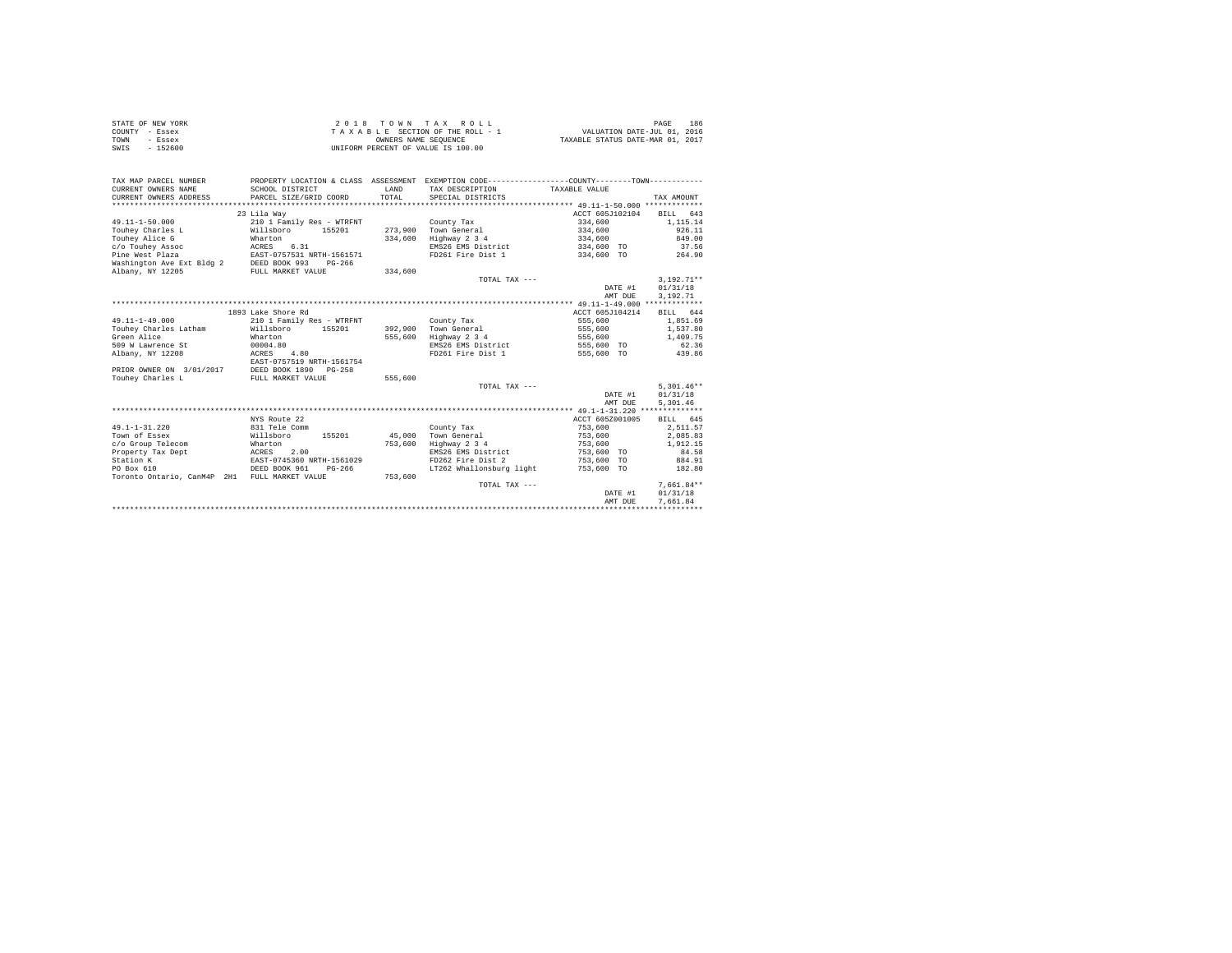|                | STATE OF NEW YORK | 2018 TOWN TAX ROLL                 | 187<br>PAGE                      |
|----------------|-------------------|------------------------------------|----------------------------------|
| COUNTY - Essex |                   | TAXABLE SECTION OF THE ROLL - 1    | VALUATION DATE-JUL 01, 2016      |
| TOWN           | - Essex           | OWNERS NAME SEOUENCE               | TAXABLE STATUS DATE-MAR 01, 2017 |
| SWIS           | $-152600$         | UNIFORM PERCENT OF VALUE IS 100.00 |                                  |

| TAX MAP PARCEL NUMBER<br>CURRENT OWNERS NAME                   | SCHOOL DISTRICT                                  | LAND    | PROPERTY LOCATION & CLASS ASSESSMENT EXEMPTION CODE----------------COUNTY-------TOWN----------<br>TAX DESCRIPTION | TAXABLE VALUE            |              |
|----------------------------------------------------------------|--------------------------------------------------|---------|-------------------------------------------------------------------------------------------------------------------|--------------------------|--------------|
| CURRENT OWNERS ADDRESS                                         | PARCEL SIZE/GRID COORD                           | TOTAL.  | SPECIAL DISTRICTS                                                                                                 |                          | TAX AMOUNT   |
|                                                                |                                                  |         |                                                                                                                   |                          |              |
|                                                                | 2885 Essex Rd                                    |         |                                                                                                                   | ACCT 605J101914 BILL 646 |              |
| $40.57 - 1 - 2.000$                                            | 642 Health bldg                                  |         | County Tax                                                                                                        | 152,100                  | 506.91       |
| Trzaskos Brian                                                 | 155201<br>Willsboro                              |         | 63.900 Town General                                                                                               | 152,100                  | 420.99       |
| PO Box 23                                                      | Hicks                                            | 152,100 | Highway 2 3 4                                                                                                     | 152,100                  | 385.93       |
| Willsboro, NY 12996                                            | Db 879 Pg 224                                    |         | EMS26 EMS District                                                                                                | 152,100 TO               | 17.07        |
|                                                                | 164/340 Mtg Release                              |         | FD261 Fire Dist 1                                                                                                 | 152,100 TO<br>152,100 TO | 120.42       |
|                                                                | 0.30<br>ACRES                                    |         | LT261 Essex light                                                                                                 |                          | 12.22        |
|                                                                | EAST-0757404 NRTH-1575375<br>DEED BOOK 1746 PG-4 |         | WB261 Water B&I                                                                                                   | 152,100 TO C             | 39.79        |
|                                                                | FULL MARKET VALUE                                | 152,100 |                                                                                                                   |                          |              |
|                                                                |                                                  |         | TOTAL TAX ---                                                                                                     |                          | $1.503.33**$ |
|                                                                |                                                  |         |                                                                                                                   | DATE #1                  | 01/31/18     |
|                                                                |                                                  |         |                                                                                                                   | AMT DUE                  | 1,503.33     |
|                                                                |                                                  |         |                                                                                                                   |                          |              |
|                                                                | 13 Beggs Point St                                |         |                                                                                                                   | ACCT 605J104209          | BILL 647     |
| $40.73 - 3 - 13.000$                                           | 210 1 Family Res                                 |         | VETWAR CTS 41120                                                                                                  | 15,000<br>15,000         |              |
| Tuller Scott W                                                 | Willsboro<br>155201                              |         | 64,400 County Tax                                                                                                 | 185,000                  | 616.56       |
| Hulbert Kamala R                                               | Potts                                            |         | 200,000 Town General                                                                                              | 185,000                  | 512.05       |
| c/o Stanley W Tuller 1700/174 L Use to Stanley                 |                                                  |         | Highway 2 3 4                                                                                                     | 185,000                  | 469.41       |
| PO Box 279                                                     | & Luvie A Tuller                                 |         | EMS26 EMS District                                                                                                | 200,000 TO               | 22.45        |
| Essex, NY 12936                                                | ACRES 0.30                                       |         | FD261 Fire Dist 1                                                                                                 | 200,000 TO               | 158.34       |
|                                                                | EAST-0757330 NRTH-1571686                        |         | LT261 Essex light                                                                                                 | 200,000 TO               | 16.06        |
|                                                                | DEED BOOK 1668 PG-90                             |         |                                                                                                                   |                          |              |
|                                                                | FULL MARKET VALUE                                | 200,000 |                                                                                                                   |                          |              |
|                                                                |                                                  |         | TOTAL TAX ---                                                                                                     |                          | $1,794.87**$ |
|                                                                |                                                  |         |                                                                                                                   | DATE #1                  | 01/31/18     |
|                                                                |                                                  |         |                                                                                                                   | AMT DUE                  | 1,794.87     |
|                                                                |                                                  |         |                                                                                                                   |                          |              |
|                                                                | 414 Cook Rd                                      |         |                                                                                                                   | ACCT 605J180011          | BILL 648     |
| $48.4 - 1 - 8.200$                                             | 240 Rural res                                    |         | County Tax                                                                                                        | 118,500                  | 394.93       |
| Twigfire Linda A Willsboro                                     | 155201                                           |         | 78.500 Town General                                                                                               | 118,500                  | 327.99       |
| Steele Lesley A                                                | Wharton Patent<br>3t ACRES 63.50                 | 118,500 | Highway 2 3 4                                                                                                     | 118,500                  | 300.68       |
| 166 Connecticut St                                             |                                                  |         | EMS26 EMS District                                                                                                | 118,500 TO               | 13.30        |
| San Francisco, CA 94107 EAST-0742358 NRTH-1559443              |                                                  |         | FD262 Fire Dist 2                                                                                                 | 118,500 TO 139.15        |              |
|                                                                | DEED BOOK 1888 PG-93                             |         | LT262 Whallonsburg light 118,500 TO                                                                               |                          | 28.74        |
| PRIOR OWNER ON 3/01/2017 FULL MARKET VALUE<br>Twigfire Linda A |                                                  | 118,500 |                                                                                                                   |                          |              |
|                                                                |                                                  |         | TOTAL TAX ---                                                                                                     |                          | $1.204.79**$ |
|                                                                |                                                  |         |                                                                                                                   | DATE #1                  | 01/31/18     |
|                                                                |                                                  |         |                                                                                                                   | AMT DUE                  | 1,204.79     |
|                                                                |                                                  |         |                                                                                                                   |                          |              |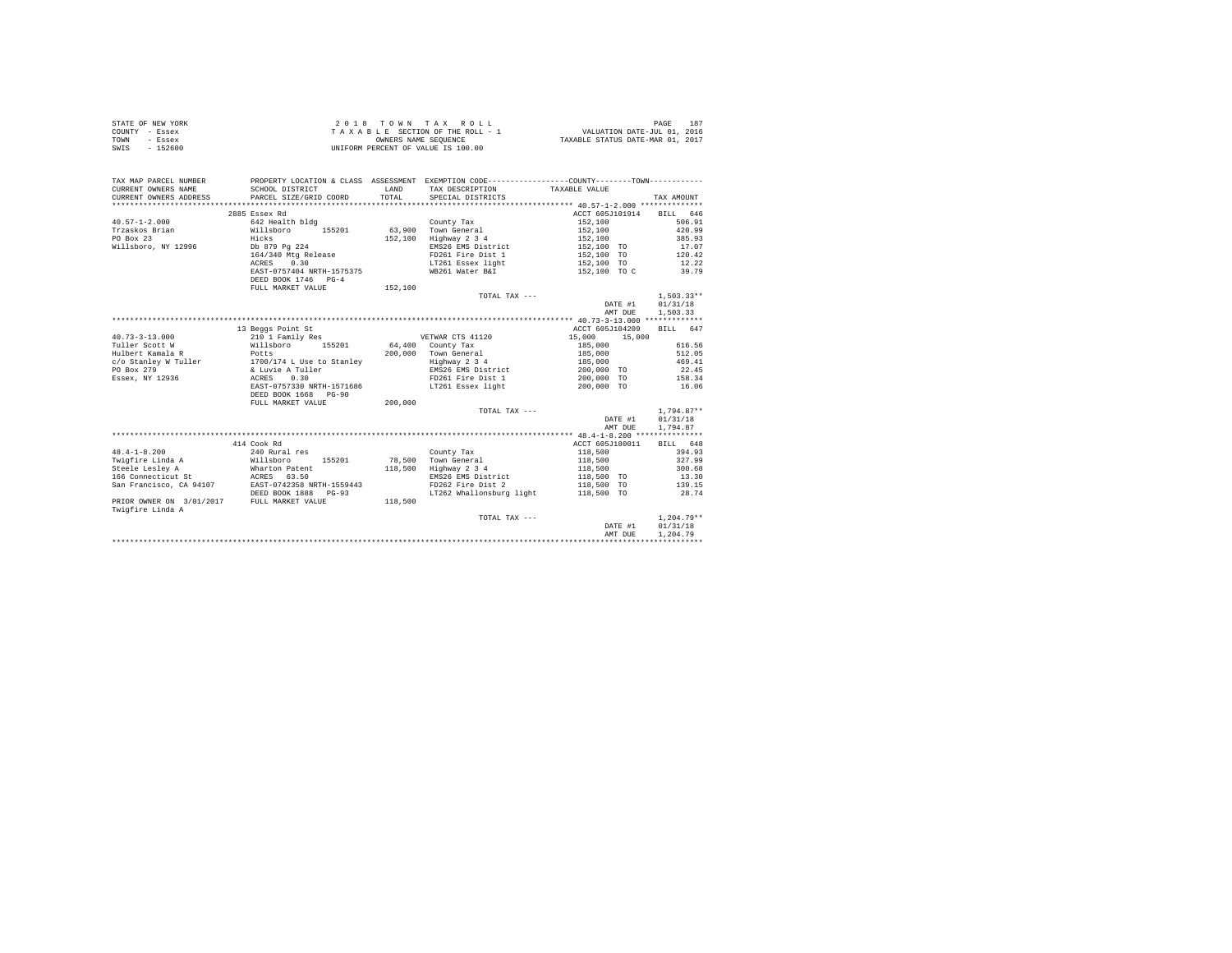| STATE OF NEW YORK | 2018 TOWN TAX ROLL                 | 188<br>PAGE                      |
|-------------------|------------------------------------|----------------------------------|
| COUNTY - Essex    | TAXABLE SECTION OF THE ROLL - 1    | VALUATION DATE-JUL 01, 2016      |
| TOWN<br>- Essex   | OWNERS NAME SEOUENCE               | TAXABLE STATUS DATE-MAR 01, 2017 |
| SWIS<br>$-152600$ | UNIFORM PERCENT OF VALUE IS 100.00 |                                  |

| TAX MAP PARCEL NUMBER<br>CURRENT OWNERS NAME<br>CURRENT OWNERS ADDRESS<br>************************** | SCHOOL DISTRICT<br>PARCEL SIZE/GRID COORD | LAND<br>TOTAL | PROPERTY LOCATION & CLASS ASSESSMENT EXEMPTION CODE----------------COUNTY-------TOWN----------<br>TAX DESCRIPTION TAXABLE VALUE<br>SPECIAL DISTRICTS |                 | TAX AMOUNT   |
|------------------------------------------------------------------------------------------------------|-------------------------------------------|---------------|------------------------------------------------------------------------------------------------------------------------------------------------------|-----------------|--------------|
|                                                                                                      | 41 Ridge Way                              |               |                                                                                                                                                      | ACCT 605J101512 | BILL 649     |
| $49.11 - 1 - 18.000$                                                                                 | 260 Seasonal res                          |               | County Tax                                                                                                                                           | 155,400         | 517.91       |
| Ulm Bruce D                                                                                          | Willsboro<br>155201                       |               | 130.000 Town General                                                                                                                                 | 155,400         | 430.12       |
| PO Box 229                                                                                           | Wharton                                   | 155,400       | Highway 2 3 4                                                                                                                                        | 155,400         | 394.30       |
| Hewitt, NJ 07421-0229                                                                                | 0.70<br>ACRES                             |               | EMS26 EMS District                                                                                                                                   | 155,400 TO      | 17.44        |
|                                                                                                      | EAST-0757595 NRTH-1563650                 |               | FD261 Fire Dist 1                                                                                                                                    | 155,400 TO      | 123.03       |
|                                                                                                      | DEED BOOK 1174   PG-150                   |               | LT261 Essex light                                                                                                                                    | 155,400 TO      | 12.48        |
|                                                                                                      | FULL MARKET VALUE                         | 155,400       |                                                                                                                                                      |                 |              |
|                                                                                                      |                                           |               | TOTAL TAX ---                                                                                                                                        |                 | $1,495.28**$ |
|                                                                                                      |                                           |               |                                                                                                                                                      | DATE #1         | 01/31/18     |
|                                                                                                      |                                           |               |                                                                                                                                                      | AMT DUE         | 1,495.28     |
|                                                                                                      |                                           |               |                                                                                                                                                      |                 |              |
|                                                                                                      | 377 Christian Rd                          |               |                                                                                                                                                      | ACCT 605J191001 | BILL 650     |
| $49.1 - 1 - 24.120$                                                                                  | 240 Rural res                             |               | County Tax                                                                                                                                           | 220,800         | 735.87       |
| Ulmer Robin L                                                                                        | Willsboro<br>155201                       |               | 58.300 Town General                                                                                                                                  | 220,800         | 611.13       |
| 377 Christian Rd                                                                                     | Wharton                                   | 220,800       | Highway 2 3 4                                                                                                                                        | 220,800         | 560.25       |
| Essex, NY 12936                                                                                      | 1764/165 Death Certificat                 |               | EMS26 EMS District                                                                                                                                   | 220,800 TO      | 24.78        |
|                                                                                                      | ACRES 23.50                               |               | FD261 Fire Dist 1                                                                                                                                    | 220,800 TO      | 174.80       |
|                                                                                                      | EAST-0748266 NRTH-1561724                 |               |                                                                                                                                                      |                 |              |
|                                                                                                      | DEED BOOK 970<br>$PG-50$                  |               |                                                                                                                                                      |                 |              |
|                                                                                                      | FULL MARKET VALUE                         | 220,800       |                                                                                                                                                      |                 |              |
|                                                                                                      |                                           |               | TOTAL TAX ---                                                                                                                                        |                 | $2.106.83**$ |
|                                                                                                      |                                           |               |                                                                                                                                                      | DATE #1         | 01/31/18     |
|                                                                                                      |                                           |               |                                                                                                                                                      | AMT DUE         | 2,106.83     |
|                                                                                                      |                                           |               |                                                                                                                                                      |                 |              |
|                                                                                                      | 2209 Lake Shore Rd                        |               |                                                                                                                                                      | ACCT 605J101115 | BILL 651     |
| $40.81 - 1 - 6.000$                                                                                  | 210 1 Family Res                          |               | County Tax                                                                                                                                           | 207,900         | 692.88       |
| Vagianos Anthony<br>Willsboro                                                                        | 155201                                    | 62,400        | Town General                                                                                                                                         | 207,900         | 575.43       |
| Devaney Joan P                                                                                       | Potts                                     | 207.900       | Highway 2 3 4                                                                                                                                        | 207,900         | 527.52       |
| PO Box 26                                                                                            | 1667/19-Easement                          |               | EMS26 EMS District                                                                                                                                   | 207,900 TO      | 23.33        |
| Essex, NY 12936                                                                                      | ACRES 0.60                                |               | FD261 Fire Dist 1                                                                                                                                    | 207,900 TO      | 164.59       |
|                                                                                                      | EAST-0757191 NRTH-1569488                 |               | LT261 Essex light                                                                                                                                    | 207,900 TO      | 16.70        |
|                                                                                                      | DEED BOOK 1448 PG-272                     |               |                                                                                                                                                      |                 |              |
|                                                                                                      | FULL MARKET VALUE                         | 207,900       |                                                                                                                                                      |                 |              |
|                                                                                                      |                                           |               | TOTAL TAX ---                                                                                                                                        |                 | $2.000.45**$ |
|                                                                                                      |                                           |               |                                                                                                                                                      | DATE #1         | 01/31/18     |
|                                                                                                      |                                           |               |                                                                                                                                                      | AMT DUE         | 2.000.45     |
|                                                                                                      |                                           |               |                                                                                                                                                      |                 |              |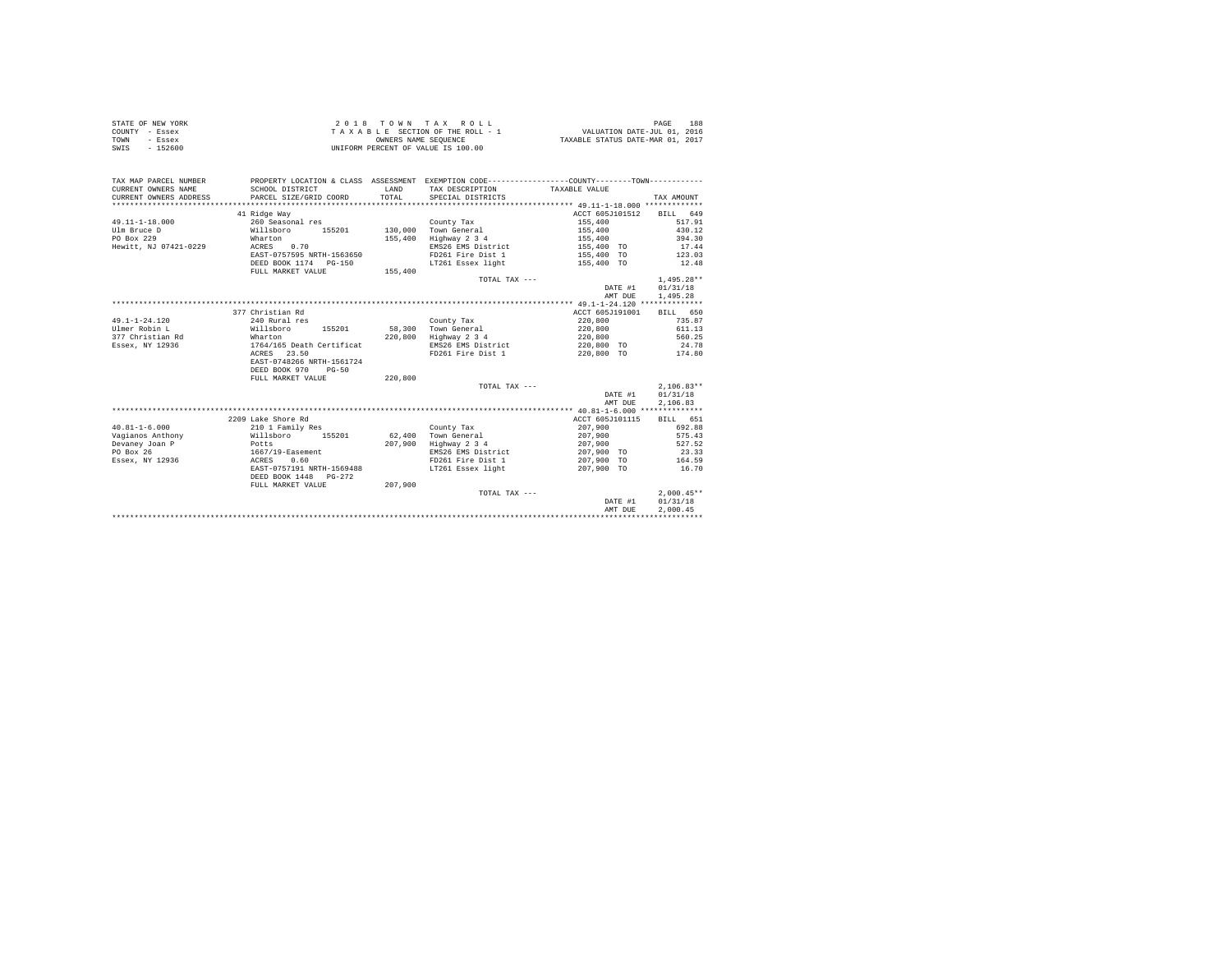| STATE OF NEW YORK | 2018 TOWN TAX ROLL                 | 189<br>PAGE                      |
|-------------------|------------------------------------|----------------------------------|
| COUNTY - Essex    | TAXABLE SECTION OF THE ROLL - 1    | VALUATION DATE-JUL 01, 2016      |
| TOWN<br>- Essex   | OWNERS NAME SEOUENCE               | TAXABLE STATUS DATE-MAR 01, 2017 |
| SWIS<br>$-152600$ | UNIFORM PERCENT OF VALUE IS 100.00 |                                  |

| TAX MAP PARCEL NUMBER<br>CURRENT OWNERS NAME<br>CURRENT OWNERS ADDRESS | SCHOOL DISTRICT<br>PARCEL SIZE/GRID COORD | <b>T.AND</b><br>TOTAL | PROPERTY LOCATION & CLASS ASSESSMENT EXEMPTION CODE----------------COUNTY-------TOWN----------<br>TAX DESCRIPTION<br>SPECIAL DISTRICTS | TAXABLE VALUE   | TAX AMOUNT               |
|------------------------------------------------------------------------|-------------------------------------------|-----------------------|----------------------------------------------------------------------------------------------------------------------------------------|-----------------|--------------------------|
|                                                                        | 2296 Main St                              |                       |                                                                                                                                        | ACCT 605J103503 | BILL 652                 |
| $40.73 - 3 - 17.000$                                                   | 210 1 Family Res                          |                       | County Tax                                                                                                                             | 164,800         | 549.24                   |
| Vance Sandra                                                           | Willsboro<br>155201                       |                       | 45,500 Town General                                                                                                                    | 164,800         | 456.14                   |
| PO Box 331                                                             | Potts                                     | 164,800               | Highway 2 3 4                                                                                                                          | 164,800         | 418.16                   |
| Essex, NY 12936                                                        | 1678/254 Easement                         |                       | EMS26 EMS District                                                                                                                     | 164,800 TO      | 18.50                    |
|                                                                        | 0.10<br>ACRES                             |                       | FD261 Fire Dist 1                                                                                                                      | 164,800 TO      | 130.47                   |
|                                                                        | EAST-0757025 NRTH-1571625                 |                       | LT261 Essex light                                                                                                                      | 164,800 TO      | 13.24                    |
|                                                                        | DEED BOOK 1067 PG-308                     |                       |                                                                                                                                        |                 |                          |
|                                                                        |                                           | 164,800               |                                                                                                                                        |                 |                          |
|                                                                        | FULL MARKET VALUE                         |                       | TOTAL TAX $---$                                                                                                                        |                 | $1,585.75**$             |
|                                                                        |                                           |                       |                                                                                                                                        | DATE #1         | 01/31/18                 |
|                                                                        |                                           |                       |                                                                                                                                        | AMT DUE         |                          |
|                                                                        |                                           |                       |                                                                                                                                        |                 | 1,585.75                 |
|                                                                        |                                           |                       |                                                                                                                                        | ACCT 605J104308 | BILL 653                 |
| $49.11 - 1 - 4.000$                                                    | Ridge Way<br>311 Res vac land             |                       |                                                                                                                                        | 130,300         | 434.26                   |
| VanDeveld Neltie W                                                     | 155201                                    |                       | County Tax<br>130.300 Town General                                                                                                     | 130,300         | 360.65                   |
| Lambe Catherine V                                                      | Willsboro                                 | 130,300               | Highway 2 3 4                                                                                                                          |                 | 330.62                   |
|                                                                        | Wharton<br>00001.20                       |                       |                                                                                                                                        | 130,300         | 14.62                    |
| c/o Neltje VanDevelde                                                  |                                           |                       | EMS26 EMS District<br>FD261 Fire Dist 1                                                                                                | 130,300 TO      |                          |
| 1805 Lodestar Dr                                                       | 1.10<br>ACRES                             |                       |                                                                                                                                        | 130,300 TO      | 103.16                   |
| Raleigh, NC 27615                                                      | EAST-0756128 NRTH-1563091                 |                       |                                                                                                                                        |                 |                          |
|                                                                        | DEED BOOK 920<br>$PG-298$                 |                       |                                                                                                                                        |                 |                          |
|                                                                        | FULL MARKET VALUE                         | 130,300               |                                                                                                                                        |                 |                          |
|                                                                        |                                           |                       | TOTAL TAX ---                                                                                                                          |                 | $1.243.31**$<br>01/31/18 |
|                                                                        |                                           |                       |                                                                                                                                        | DATE #1         |                          |
|                                                                        |                                           |                       |                                                                                                                                        | AMT DUE         | 1,243,31                 |
|                                                                        |                                           |                       |                                                                                                                                        |                 |                          |
|                                                                        | 2255 Lake Shore Rd                        |                       |                                                                                                                                        | ACCT 605J103201 | BILL 654                 |
| $40.73 - 5 - 12.000$                                                   | 210 1 Family Res                          |                       | County Tax                                                                                                                             | 334,000         | 1,113,14                 |
| VanHoven James B                                                       | Willsboro<br>155201                       | 61,800                | Town General                                                                                                                           | 334,000         | 924.45                   |
| VanHoven Colleen M                                                     | Potts                                     | 334,000               | Highway 2 3 4                                                                                                                          | 334,000         | 847.47                   |
| 2255 Lake Shore Rd                                                     | 1325/234 Boundary Agrmnt                  |                       | EMS26 EMS District                                                                                                                     | 334,000 TO      | 37.49                    |
| PO Box 114                                                             | 1669/91 Easement                          |                       | FD261 Fire Dist 1                                                                                                                      | 334,000 TO      | 264.42                   |
| Essex, NY 12936                                                        | ACRES<br>0.50                             |                       | LT261 Essex light                                                                                                                      | 334,000 TO      | 26.83                    |
|                                                                        | EAST-0757086 NRTH-1570580                 |                       |                                                                                                                                        |                 |                          |
|                                                                        | DEED BOOK 1590 PG-274                     |                       |                                                                                                                                        |                 |                          |
|                                                                        | FULL MARKET VALUE                         | 334,000               |                                                                                                                                        |                 |                          |
|                                                                        |                                           |                       | TOTAL TAX ---                                                                                                                          |                 | $3.213.80**$             |
|                                                                        |                                           |                       |                                                                                                                                        | DATE #1         | 01/31/18                 |
|                                                                        |                                           |                       |                                                                                                                                        | AMT DUE         | 3.213.80                 |
|                                                                        |                                           |                       |                                                                                                                                        |                 |                          |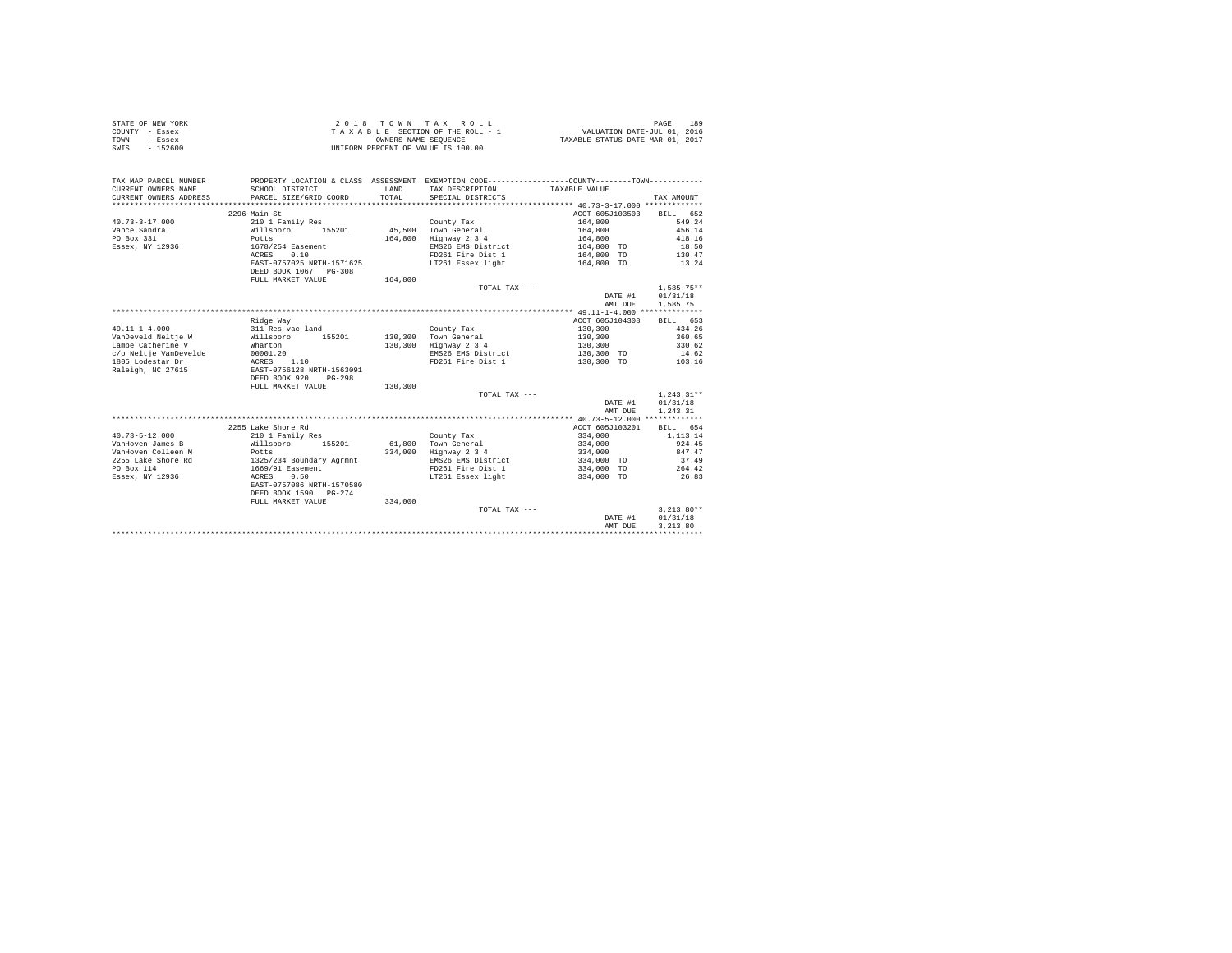| STATE OF NEW YORK | 2018 TOWN TAX ROLL                 | 190<br>PAGE                      |
|-------------------|------------------------------------|----------------------------------|
| COUNTY - Essex    | TAXABLE SECTION OF THE ROLL - 1    | VALUATION DATE-JUL 01, 2016      |
| TOWN<br>- Essex   | OWNERS NAME SEOUENCE               | TAXABLE STATUS DATE-MAR 01, 2017 |
| $-152600$<br>SWIS | UNIFORM PERCENT OF VALUE IS 100.00 |                                  |

| TAX MAP PARCEL NUMBER<br>CURRENT OWNERS NAME<br>CURRENT OWNERS ADDRESS TO PORTUGAL TOTAL THE SPECIAL TEST COMMUNITY CONTROL THE TRANSPORT THAT ANOUNT THE STREET THAT ANOUNT THAT ANOUNT THAT ANOUNT THAT ANOUNT THAT ANOUNT THAT AND THAT ANOUNT THAT ANOUNT THAT ANOUNT THAT | PROPERTY LOCATION & CLASS ASSESSMENT EXEMPTION CODE----------------COUNTY-------TOWN----------<br>SCHOOL DISTRICT | <b>T.AND</b> | TAX DESCRIPTION TAXABLE VALUE                        |                                        |              |
|--------------------------------------------------------------------------------------------------------------------------------------------------------------------------------------------------------------------------------------------------------------------------------|-------------------------------------------------------------------------------------------------------------------|--------------|------------------------------------------------------|----------------------------------------|--------------|
|                                                                                                                                                                                                                                                                                |                                                                                                                   |              |                                                      |                                        |              |
|                                                                                                                                                                                                                                                                                | Essex Rd                                                                                                          |              |                                                      | ACCT 605Z001001                        | BILL 655     |
| $40.3 - 2 - 9.200$                                                                                                                                                                                                                                                             | 311 Res vac land                                                                                                  |              | County Tax                                           | 10,100                                 | 33.66        |
| Voorhis Dorothy                                                                                                                                                                                                                                                                | willsboro 155201 10,100 Town General                                                                              |              |                                                      | 10,100                                 | 27.95        |
| PO Box 147                                                                                                                                                                                                                                                                     | Hicks                                                                                                             | 10,100       | Highway 2 3 4                                        | 10,100                                 | 25.63        |
| Essex, NY 12936    ACRES    1.19                                                                                                                                                                                                                                               |                                                                                                                   |              | EMS26 EMS District                                   | 10,100 TO                              | 1.13         |
|                                                                                                                                                                                                                                                                                | EAST-0757013 NRTH-1573609                                                                                         |              | FD261 Fire Dist 1                                    | 10,100 TO                              | 8.00         |
|                                                                                                                                                                                                                                                                                | DEED BOOK 1245 PG-335                                                                                             |              | LT261 Essex light                                    | 10,100 TO                              | .81          |
|                                                                                                                                                                                                                                                                                | FULL MARKET VALUE                                                                                                 |              | 10.100 WB261 Water B&I 00.100 TO C                   |                                        | 2.64         |
|                                                                                                                                                                                                                                                                                |                                                                                                                   |              | TOTAL TAX ---                                        |                                        | 99.82**      |
|                                                                                                                                                                                                                                                                                |                                                                                                                   |              |                                                      | DATE #1                                | 01/31/18     |
|                                                                                                                                                                                                                                                                                |                                                                                                                   |              |                                                      | AMT DUE                                | 99.82        |
|                                                                                                                                                                                                                                                                                |                                                                                                                   |              |                                                      |                                        |              |
|                                                                                                                                                                                                                                                                                | 2803 Essex Rd                                                                                                     |              |                                                      | ACCT 605J104315                        | BILL 656     |
| $40.65 - 1 - 2.000$                                                                                                                                                                                                                                                            | 250 Estate - WTRFNT - WETWAR CTS 41120                                                                            |              |                                                      | 15,000                                 | 15,000       |
| Voorhis Dorothy B Willsboro 155201                                                                                                                                                                                                                                             |                                                                                                                   |              | 456,500 County Tax                                   | 764,400                                | 2.547.57     |
| PO Box 147                                                                                                                                                                                                                                                                     | Hicks<br>00005.90                                                                                                 |              | 779.400 Town General                                 | 764,400<br>764,400<br>779,400 TO       | 2,115.72     |
| Essex, NY 12936                                                                                                                                                                                                                                                                |                                                                                                                   |              | Highway 2 3 4<br>Highway 2 3 4<br>EMS26 EMS District |                                        | 1,939.55     |
|                                                                                                                                                                                                                                                                                | ACRES 5.20                                                                                                        |              |                                                      |                                        | 87.48        |
|                                                                                                                                                                                                                                                                                | EAST-0756999 NRTH-1573335                                                                                         |              | FD261 Fire Dist 1 779,400 TO                         |                                        | 617.04       |
|                                                                                                                                                                                                                                                                                | DEED BOOK 1020 PG-231<br>DEED BOOK 1020 PG-231 LT261 Essex light<br>FULL MARKET VALUE 779,400 WB261 Water B&I     |              | LT261 Essex light                                    |                                        | 62.60        |
|                                                                                                                                                                                                                                                                                |                                                                                                                   |              |                                                      | , 100 10<br>779,400 TO<br>779,400 TO C | 203.89       |
|                                                                                                                                                                                                                                                                                |                                                                                                                   |              | TOTAL TAX ---                                        |                                        | $7,573.85**$ |
|                                                                                                                                                                                                                                                                                |                                                                                                                   |              |                                                      | DATE #1                                | 01/31/18     |
|                                                                                                                                                                                                                                                                                |                                                                                                                   |              |                                                      | AMT DUE                                | 7.573.85     |
|                                                                                                                                                                                                                                                                                |                                                                                                                   |              |                                                      |                                        |              |
|                                                                                                                                                                                                                                                                                | 2227 Lake Shore Rd                                                                                                |              |                                                      | ACCT 605J103004                        | BILL 657     |
| $40.73 - 5 - 17.000$                                                                                                                                                                                                                                                           | 210 1 Family Res                                                                                                  |              | County Tax                                           | 210,600                                | 701.88       |
| Wakefield House Ecoventures Willsboro 155201                                                                                                                                                                                                                                   |                                                                                                                   |              | 60,300 Town General<br>210,600 Highway 2 3 4         | 210,600<br>210,600                     | 582.90       |
| 2227 Lake Shore Rd                                                                                                                                                                                                                                                             | Potts                                                                                                             |              |                                                      |                                        | 534.37       |
| Essex, NY 12936                                                                                                                                                                                                                                                                | $1666/45$ -Easement                                                                                               |              | EMS26 EMS District 210,600 TO 23.64                  |                                        |              |
|                                                                                                                                                                                                                                                                                | 1009/323 Bla                                                                                                      |              | FD261 Fire Dist 1 210,600 TO                         |                                        | 166.73       |
|                                                                                                                                                                                                                                                                                | ACRES 0.41                                                                                                        |              | LT261 Essex light                                    | 210,600 TO                             | 16.92        |
|                                                                                                                                                                                                                                                                                | EAST-0757222 NRTH-1569911                                                                                         |              |                                                      |                                        |              |
|                                                                                                                                                                                                                                                                                | DEED BOOK 1812 PG-22                                                                                              |              |                                                      |                                        |              |
|                                                                                                                                                                                                                                                                                | FULL MARKET VALUE 210,600                                                                                         |              |                                                      |                                        |              |
|                                                                                                                                                                                                                                                                                |                                                                                                                   |              | TOTAL TAX ---                                        |                                        | $2.026.44**$ |
|                                                                                                                                                                                                                                                                                |                                                                                                                   |              |                                                      | DATE #1                                | 01/31/18     |
|                                                                                                                                                                                                                                                                                |                                                                                                                   |              |                                                      | AMT DUE                                | 2.026.44     |
|                                                                                                                                                                                                                                                                                |                                                                                                                   |              |                                                      |                                        |              |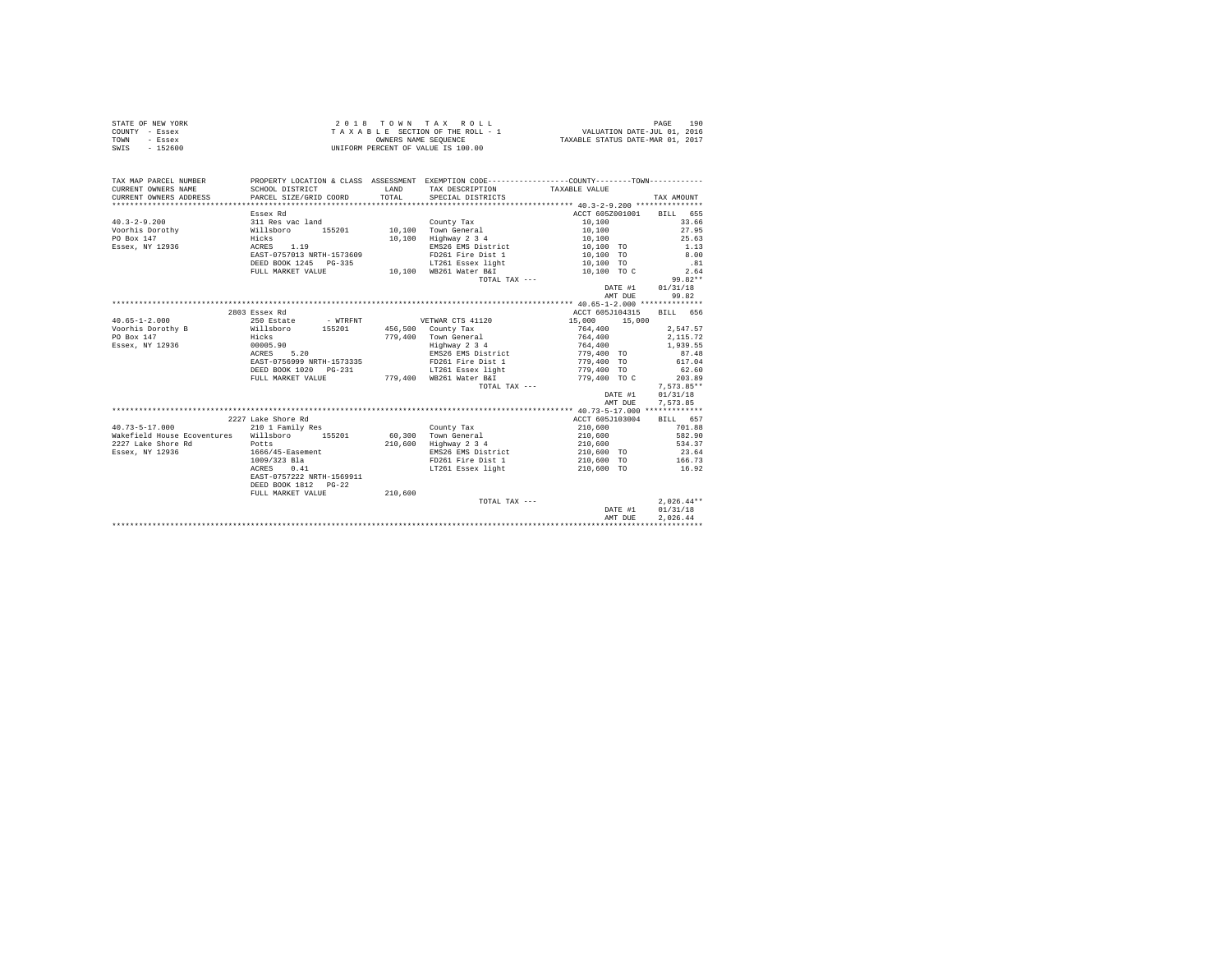|                | STATE OF NEW YORK | 2018 TOWN TAX ROLL                 | 191<br>PAGE                      |
|----------------|-------------------|------------------------------------|----------------------------------|
| COUNTY - Essex |                   | TAXABLE SECTION OF THE ROLL - 1    | VALUATION DATE-JUL 01, 2016      |
| TOWN           | - Essex           | OWNERS NAME SEOUENCE               | TAXABLE STATUS DATE-MAR 01, 2017 |
| SWIS           | $-152600$         | UNIFORM PERCENT OF VALUE IS 100.00 |                                  |

| TAX MAP PARCEL NUMBER<br>CURRENT OWNERS NAME | SCHOOL DISTRICT                                                                                                             | LAND    | PROPERTY LOCATION & CLASS ASSESSMENT EXEMPTION CODE----------------COUNTY--------TOWN----------<br>TAX DESCRIPTION TAXABLE VALUE |                          |              |
|----------------------------------------------|-----------------------------------------------------------------------------------------------------------------------------|---------|----------------------------------------------------------------------------------------------------------------------------------|--------------------------|--------------|
| CURRENT OWNERS ADDRESS                       | PARCEL SIZE/GRID COORD                                                                                                      | TOTAL   | SPECIAL DISTRICTS                                                                                                                |                          | TAX AMOUNT   |
|                                              |                                                                                                                             |         |                                                                                                                                  |                          |              |
|                                              | Christian Rd                                                                                                                |         |                                                                                                                                  | ACCT 605J104413 BILL 658 |              |
| $49.3 - 2 - 3.100$                           |                                                                                                                             |         | County Tax                                                                                                                       | 23,800                   | 79.32        |
| Walker Jason                                 |                                                                                                                             |         |                                                                                                                                  | 23,800                   | 65.87        |
| PO Box 4                                     | uri Kurai vackil (County Tax<br>Millsboro (155201 - 23,800 Town General<br>Friswell - 23,800 - 21 April                     |         | 23,800 Highway 2 3 4                                                                                                             | 23,800                   | 60.39        |
| Essex, NY 12936                              | ACRES 4.77                                                                                                                  |         | School Relevy                                                                                                                    |                          | 305.06       |
|                                              | EAST-0744800 NRTH-1556060                                                                                                   |         | EMS26 EMS District 23,800 TO                                                                                                     |                          | 2.67         |
|                                              | DEED BOOK 1053 PG-185                                                                                                       |         | FD262 Fire Dist 2                                                                                                                | 23,800 TO                | 27.95        |
|                                              | FULL MARKET VALUE                                                                                                           |         | 23,800 LT262 Whallonsburg light                                                                                                  | 23,800 TO                | 5.77         |
|                                              |                                                                                                                             |         | TOTAL TAX ---                                                                                                                    |                          | $547.03**$   |
|                                              |                                                                                                                             |         |                                                                                                                                  | DATE #1 01/31/18         |              |
|                                              |                                                                                                                             |         |                                                                                                                                  | AMT DUE                  | 547.03       |
|                                              |                                                                                                                             |         |                                                                                                                                  |                          |              |
|                                              | 83 Christian Rd                                                                                                             |         |                                                                                                                                  | ACCT 605J194009 BILL 659 |              |
| $49.3 - 2 - 3.400$                           | 240 Rural res                                                                                                               |         | County Tax                                                                                                                       | 265,900                  | 886.18       |
| Walker Mark                                  | Willsboro 155201 58,200 Town General                                                                                        |         |                                                                                                                                  | 265,900                  | 735.96       |
| 83 Christian Rd                              | Friswell<br>BAR Decision 2017                                                                                               |         | 265,900 Highway 2 3 4                                                                                                            | 265,900<br>265,900 TO    | 674.68       |
| Essex, NY 12936                              |                                                                                                                             |         | EMS26 EMS District                                                                                                               |                          | 29.84        |
|                                              | Survey #7138                                                                                                                |         | FD262 Fire Dist 2 265,900 TO 312.23                                                                                              |                          |              |
|                                              | ACRES 21.60                                                                                                                 |         | LT262 Whallonsburg light 265,900 TO 64.50                                                                                        |                          |              |
|                                              | EAST-0744815 NRTH-1557188                                                                                                   |         |                                                                                                                                  |                          |              |
|                                              | DEED BOOK 1836 PG-27                                                                                                        |         |                                                                                                                                  |                          |              |
|                                              | FULL MARKET VALUE                                                                                                           | 265,900 |                                                                                                                                  |                          |              |
|                                              |                                                                                                                             |         | TOTAL TAX ---                                                                                                                    |                          | $2.703.39**$ |
|                                              |                                                                                                                             |         |                                                                                                                                  | DATE #1 01/31/18         |              |
|                                              |                                                                                                                             |         |                                                                                                                                  | AMT DUE                  | 2,703.39     |
|                                              |                                                                                                                             |         |                                                                                                                                  |                          |              |
|                                              | 2360 Jersey St                                                                                                              |         |                                                                                                                                  | ACCT 605J178500 BILL 660 |              |
| $39.4 - 1 - 10.200$                          | 240 Rural res                                                                                                               |         | County Tax                                                                                                                       | 133,500                  | 444.92       |
| Walls Frank                                  |                                                                                                                             |         |                                                                                                                                  | 133,500                  | 369.50       |
| Walls Mary A                                 |                                                                                                                             |         |                                                                                                                                  | 133,500                  | 338.74       |
| 2360 Jersey St                               | Willsboro 155201 51,800 Town General<br>Hicks & Potts Pat 133,500 Highway 234<br>ACRES 17.60 BANK WFARGO NMS26 EMS District |         | EMS26 EMS District                                                                                                               | 133,500 TO 14.98         |              |
| Essex, NY 12936                              | EAST-0742148 NRTH-1569781                                                                                                   |         | FD261 Fire Dist 1 133,500 TO 105.69                                                                                              |                          |              |
|                                              | DEED BOOK 1085 PG-239                                                                                                       |         |                                                                                                                                  |                          |              |
|                                              | FULL MARKET VALUE                                                                                                           | 133,500 |                                                                                                                                  |                          |              |
|                                              |                                                                                                                             |         | TOTAL TAX ---                                                                                                                    |                          | $1.273.83**$ |
|                                              |                                                                                                                             |         |                                                                                                                                  | DATE #1                  | 01/31/18     |
|                                              |                                                                                                                             |         |                                                                                                                                  | AMT DUE                  | 1,273.83     |
|                                              |                                                                                                                             |         |                                                                                                                                  |                          |              |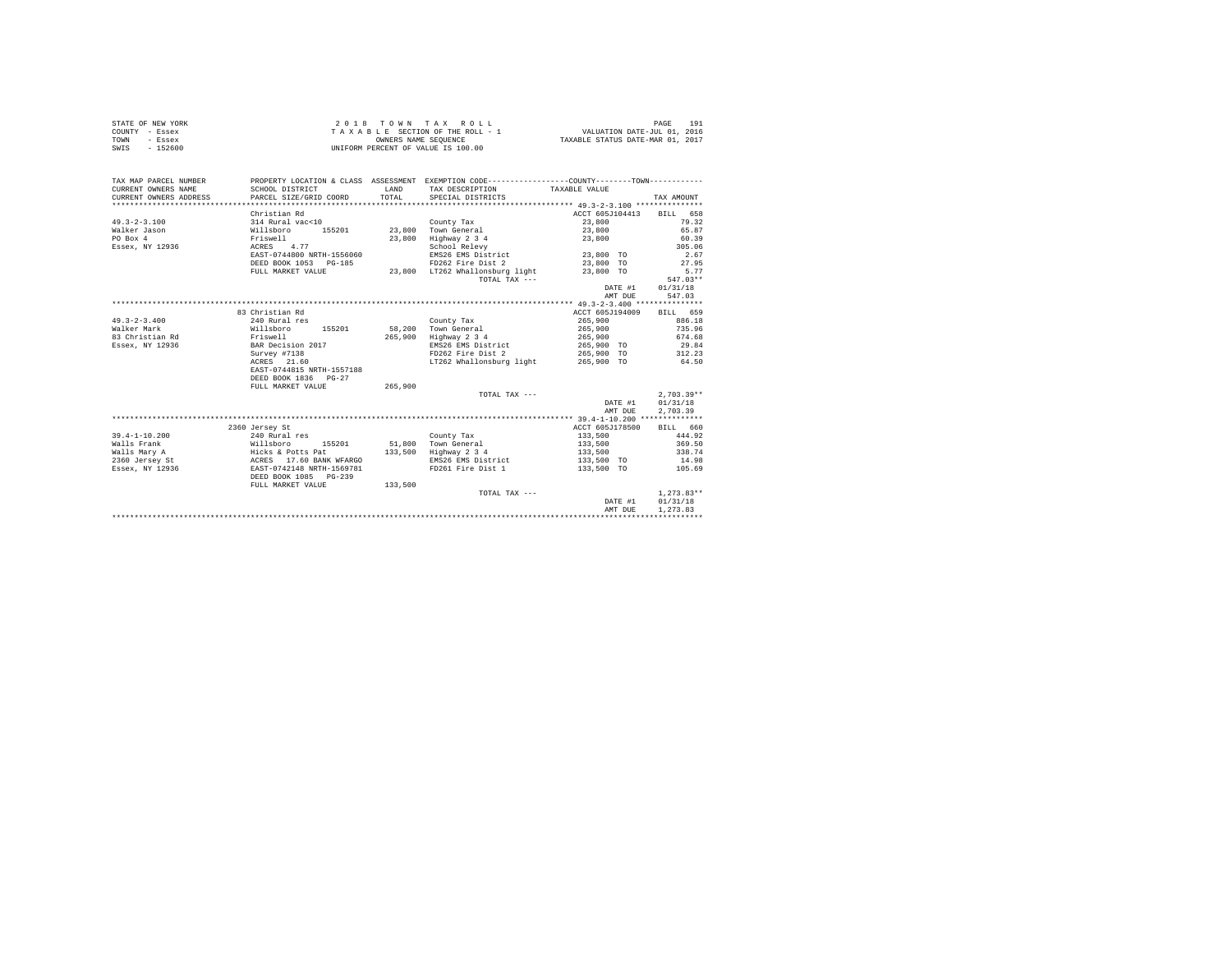| STATE OF NEW YORK     | 2018 TOWN TAX ROLL                                                                            | 192<br>PAGE                      |
|-----------------------|-----------------------------------------------------------------------------------------------|----------------------------------|
| COUNTY - Essex        | TAXABLE SECTION OF THE ROLL - 1                                                               | VALUATION DATE-JUL 01, 2016      |
| TOWN<br>- Essex       | OWNERS NAME SEOUENCE                                                                          | TAXABLE STATUS DATE-MAR 01, 2017 |
| $-152600$<br>SWIS     | UNIFORM PERCENT OF VALUE IS 100.00                                                            |                                  |
|                       |                                                                                               |                                  |
|                       |                                                                                               |                                  |
|                       |                                                                                               |                                  |
| TAX MAP PARCEL NUMBER | PROPERTY LOCATION & CLASS ASSESSMENT EXEMPTION CODE---------------COUNTY-------TOWN---------- |                                  |

| CURRENT OWNERS NAME     | SCHOOL DISTRICT                                                                                    | LAND    | TAX DESCRIPTION                              | TAXABLE VALUE      |              |
|-------------------------|----------------------------------------------------------------------------------------------------|---------|----------------------------------------------|--------------------|--------------|
| CURRENT OWNERS ADDRESS  | PARCEL SIZE/GRID COORD                                                                             | TOTAL   | SPECIAL DISTRICTS                            |                    | TAX AMOUNT   |
| *********************** |                                                                                                    |         |                                              |                    |              |
|                         | 26 Beggs Point St                                                                                  |         |                                              | ACCT 605J100307    | BILL 661     |
| $40.73 - 3 - 12.003$    |                                                                                                    |         | County Tax                                   | 262,900            | 876.18       |
| Wardle G Alan           | 210 1 Family Res - WTRFNT<br>Willsboro 155201                                                      |         | 145,500 Town General                         | 262,900            | 727.66       |
| 38 W 69th St 1A         | Potts                                                                                              | 262,900 | Highway 2 3 4                                | 262,900            | 667.07       |
| New York, NY 10023      | 1680/99 Easement                                                                                   |         | EMS26 EMS District                           | 262.900 TO         | 29.51        |
|                         | ACRES 0.60 BANK1STARSG                                                                             |         | FD261 Fire Dist 1                            | 262,900 TO         | 208.13       |
|                         | EAST-0757464 NRTH-1571789                                                                          |         | LT261 Essex light                            | 262,900 TO         | 21.12        |
|                         | DEED BOOK 1145 PG-216                                                                              |         |                                              |                    |              |
|                         |                                                                                                    | 262,900 |                                              |                    |              |
|                         | FULL MARKET VALUE                                                                                  |         |                                              |                    |              |
|                         |                                                                                                    |         | TOTAL TAX ---                                |                    | $2,529.67**$ |
|                         |                                                                                                    |         |                                              | DATE #1            | 01/31/18     |
|                         |                                                                                                    |         |                                              | AMT DUE            | 2.529.67     |
|                         |                                                                                                    |         |                                              |                    |              |
|                         | 893 Whallons Bay Rd                                                                                |         |                                              | ACCT 605J101401    | BILL 662     |
| $49.69 - 2 - 2.000$     | 210 1 Family Res                                                                                   |         | County Tax                                   | 72,600             | 241.96       |
| Watrous Fred            |                                                                                                    |         | 22,800 Town General<br>72,600 Highway 2 3 4  | 72,600             | 200.94       |
| Pierce Angela           |                                                                                                    |         |                                              | 72,600             | 184.21       |
| 2284 NYS Route 22       |                                                                                                    |         | EMS26 EMS District                           | 72,600 TO          | 8.15         |
| Essex, NY 12936         | Willsboro 155201<br>Friswell<br>ACRES 0.40<br>EAST-0744824 NRTH-1555704                            |         | FD262 Fire Dist 2                            | 72,600 TO          | 85.25        |
|                         | DEED BOOK 1795 PG-206                                                                              |         | LT262 Whallonsburg light                     | 72,600 TO          | 17.61        |
|                         | FULL MARKET VALUE                                                                                  | 72,600  |                                              |                    |              |
|                         |                                                                                                    |         | TOTAL TAX ---                                |                    | $738.12**$   |
|                         |                                                                                                    |         |                                              | DATE #1            | 01/31/18     |
|                         |                                                                                                    |         |                                              | AMT DUE            | 738.12       |
|                         |                                                                                                    |         |                                              |                    |              |
|                         | 88 Daniels Rd                                                                                      |         |                                              |                    |              |
|                         |                                                                                                    |         |                                              | ACCT 605J101109    | BILL 663     |
| $48.1 - 1 - 28.000$     | 240 Rural res                                                                                      |         | County Tax                                   | 100,000            | 333.28       |
| Watrous Rosemary M      |                                                                                                    |         | 43,700 Town General<br>100,000 Highway 2 3 4 | 100,000<br>100,000 | 276.78       |
| c/o Deborah Watrous     |                                                                                                    |         |                                              |                    | 253.74       |
| 88 Daniels Rd           |                                                                                                    |         | EMS26 EMS District                           | 100,000 TO         | 11.22        |
| PO Box 317              |                                                                                                    |         | FD262 Fire Dist 2                            | 100,000 TO 117.42  |              |
| Essex, NY 12936         | Nestport 155001<br>19 Brookfield<br>1203/113 Affidavit<br>RCRES 14.35<br>EAST-0726765 NRTH-1563086 |         |                                              |                    |              |
|                         | DEED BOOK 653 PG-109                                                                               |         |                                              |                    |              |
|                         | FULL MARKET VALUE                                                                                  | 100,000 |                                              |                    |              |
|                         |                                                                                                    |         | TOTAL TAX ---                                |                    | $992.44**$   |
|                         |                                                                                                    |         |                                              | DATE #1            | 01/31/18     |
|                         |                                                                                                    |         |                                              | AMT DUE            | 992.44       |
|                         |                                                                                                    |         |                                              |                    |              |
|                         | 697 Brookfield Rd                                                                                  |         |                                              | ACCT 605Z001003    | BILL 664     |
| $48.1 - 1 - 18.300$     | 210 1 Family Res                                                                                   |         |                                              | 70,000             | 233.29       |
| Weidenbach Cory         | %<br>Westport 155001<br>14 & 15 Brookfield<br>ACRES 9.90<br>EAST-0731583 NRTH-1567667              |         | County Tax<br>40,900 Town General            | 70,000             | 193.75       |
| OBrien Amv              |                                                                                                    |         | 70,000 Highway 2 3 4                         | 70,000             | 177.61       |
| 697 Brookfield Rd       |                                                                                                    |         | EMS26 EMS District                           | 70,000 TO          | 7.86         |
| Essex, NY 12936         |                                                                                                    |         | FD262 Fire Dist 2                            | 70,000 TO          | 82.20        |
|                         |                                                                                                    |         |                                              |                    |              |
|                         | DEED BOOK 1732 PG-127                                                                              |         |                                              |                    |              |
|                         | FULL MARKET VALUE                                                                                  | 70,000  |                                              |                    |              |
|                         |                                                                                                    |         | TOTAL TAX ---                                |                    | 694.71**     |
|                         |                                                                                                    |         |                                              | DATE #1            | 01/31/18     |
|                         |                                                                                                    |         |                                              | AMT DUE            | 694.71       |
|                         |                                                                                                    |         |                                              |                    |              |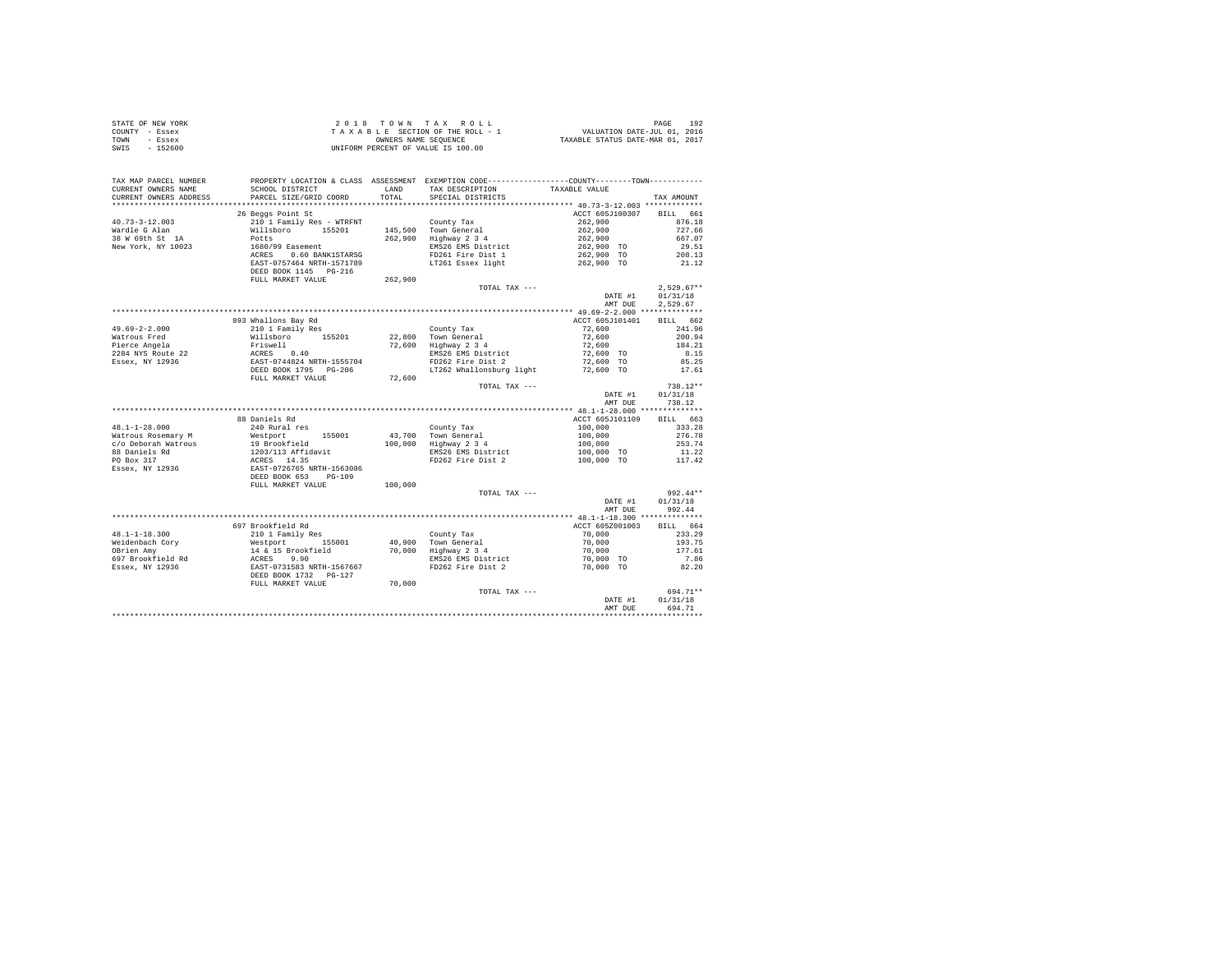| STATE OF NEW YORK | 2018 TOWN TAX ROLL                 | 193<br>PAGE                      |
|-------------------|------------------------------------|----------------------------------|
| COUNTY - Essex    | TAXABLE SECTION OF THE ROLL - 1    | VALUATION DATE-JUL 01, 2016      |
| TOWN<br>- Essex   | OWNERS NAME SEOUENCE               | TAXABLE STATUS DATE-MAR 01, 2017 |
| $-152600$<br>SWIS | UNIFORM PERCENT OF VALUE IS 100.00 |                                  |

| TAX MAP PARCEL NUMBER<br>CURRENT OWNERS NAME       | SCHOOL DISTRICT                           | LAND    | PROPERTY LOCATION & CLASS ASSESSMENT EXEMPTION CODE---------------COUNTY-------TOWN----------<br>TAX DESCRIPTION | TAXABLE VALUE   |              |
|----------------------------------------------------|-------------------------------------------|---------|------------------------------------------------------------------------------------------------------------------|-----------------|--------------|
| CURRENT OWNERS ADDRESS                             | PARCEL SIZE/GRID COORD                    | TOTAL   | SPECIAL DISTRICTS                                                                                                |                 | TAX AMOUNT   |
|                                                    |                                           |         |                                                                                                                  |                 |              |
|                                                    | 2309 Main St                              |         |                                                                                                                  | ACCT 605J104108 | BILL 665     |
| $40.73 - 2 - 8.000$                                | 482 Det row bldg                          |         | County Tax                                                                                                       | 300,300         | 1,000.83     |
| Weinberg Nicholas Eric                             | Willsboro 155201                          |         | 36.100 Town General                                                                                              | 300,300         | 831.18       |
| 75 Pout Pond Ln                                    | Potts                                     |         | 300,300 Highway 2 3 4                                                                                            | 300,300         | 761.97       |
| Lyme, NH 03769                                     | 1649/161 Sewer Easement                   |         | EMS26 EMS District                                                                                               | 300,300 TO      | 33.71        |
|                                                    | ACRES<br>0.09                             |         | FD261 Fire Dist 1 300.300 TO                                                                                     |                 | 237.74       |
| PRIOR OWNER ON 3/01/2017 EAST-0756778 NRTH-1571897 |                                           |         | LT261 Essex light 300,300 TO                                                                                     |                 | 24.12        |
| Paladino Emma                                      | DEED BOOK 1888 PG-204                     |         | SR150 Return sewer rent                                                                                          | 234.78 MT       | 234.78       |
|                                                    | FULL MARKET VALUE                         |         | 300,300 WR151 Return water rent-1 126.12 MT                                                                      |                 | 126.12       |
|                                                    |                                           |         | TOTAL TAX ---                                                                                                    |                 | $3.250.45**$ |
|                                                    |                                           |         |                                                                                                                  | DATE #1         | 01/31/18     |
|                                                    |                                           |         |                                                                                                                  | AMT DUE         | 3,250.45     |
|                                                    |                                           |         |                                                                                                                  |                 |              |
|                                                    | 2264 County Route 10                      |         |                                                                                                                  | ACCT 605J102210 | BILL 666     |
| $57.1 - 2 - 4.000$                                 | 240 Rural res                             |         | County Tax                                                                                                       | 108,100         | 360.27       |
| Weinschenk Ben T Westport                          |                                           |         | 155001 44.500 Town General                                                                                       | 108,100         | 299.20       |
| 2264 County Route 10                               | 32 Taylor & Kimball 108,100 Highway 2 3 4 |         |                                                                                                                  | 108,100         | 274.29       |
| Westport, NY 12993                                 | 00014.80                                  |         | School Relevy                                                                                                    |                 | 1,754.25     |
|                                                    | ACRES 14.80                               |         | EMS26 EMS District 108,100 TO                                                                                    |                 | 12.13        |
|                                                    | EAST-0727100 NRTH-1549463                 |         | FD262 Fire Dist 2                                                                                                | 108,100 TO      | 126.94       |
|                                                    | DEED BOOK 1822 PG-185                     |         |                                                                                                                  |                 |              |
|                                                    | FULL MARKET VALUE                         | 108,100 |                                                                                                                  |                 |              |
|                                                    |                                           |         | TOTAL TAX ---                                                                                                    |                 | $2.827.08**$ |
|                                                    |                                           |         |                                                                                                                  | DATE #1         | 01/31/18     |
|                                                    |                                           |         |                                                                                                                  | AMT DUE         | 2,827.08     |
|                                                    |                                           |         |                                                                                                                  |                 |              |
|                                                    | 61 Block House Rd                         |         |                                                                                                                  | ACCT 605J103513 | BILL 667     |
| $40.3 - 2 - 2.100$                                 | 210 1 Family Res                          |         | County Tax                                                                                                       | 341,400         | 1,137.81     |
| Wekin Jori                                         | Willsboro 155201 34,800 Town General      |         |                                                                                                                  | 341,400         | 944.93       |
| Wekin Andrew                                       | Hicks<br>1516/26 Boundary                 |         | 341,400 Highway 2 3 4                                                                                            | 341,400         | 866.25       |
| PO Box 79                                          |                                           |         | EMS26 EMS District                                                                                               | 341,400 TO      | 38.32        |
| Essex, NY 12936                                    | Line Agreement                            |         | FD261 Fire Dist 1 341,400 TO 270.28                                                                              |                 |              |
|                                                    | ACRES 3.81 BANK CORE                      |         |                                                                                                                  |                 |              |
|                                                    | EAST-0750354 NRTH-1575119                 |         |                                                                                                                  |                 |              |
|                                                    | DEED BOOK 1682 PG-202                     |         |                                                                                                                  |                 |              |
|                                                    | FULL MARKET VALUE                         | 341,400 |                                                                                                                  |                 |              |
|                                                    |                                           |         | TOTAL TAX ---                                                                                                    |                 | $3.257.59**$ |
|                                                    |                                           |         |                                                                                                                  | DATE #1         | 01/31/18     |
|                                                    |                                           |         |                                                                                                                  | AMT DUE         | 3.257.59     |
|                                                    |                                           |         |                                                                                                                  |                 |              |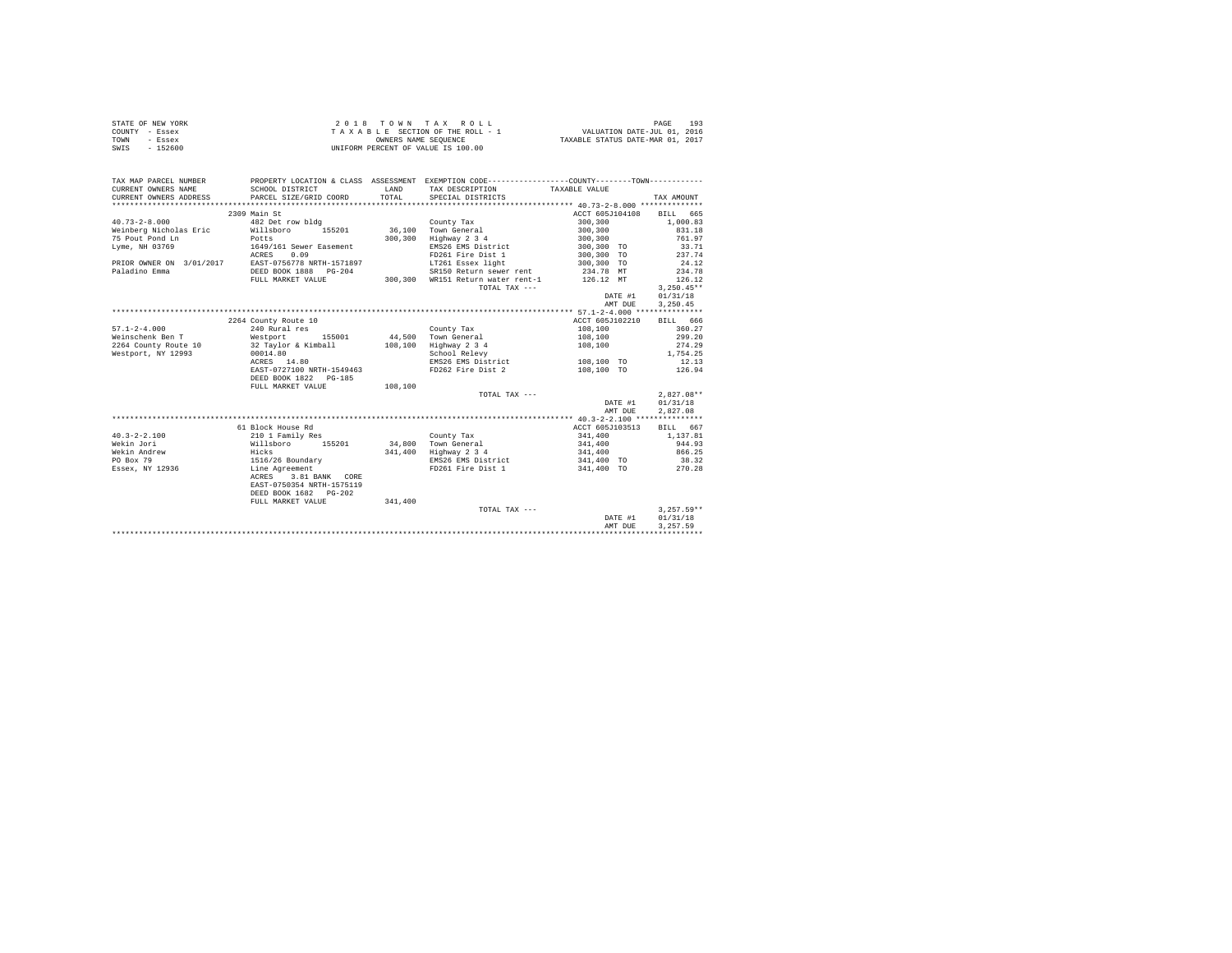| STATE OF NEW YORK | 2018 TOWN TAX ROLL                 | 194<br>PAGE                      |
|-------------------|------------------------------------|----------------------------------|
| COUNTY - Essex    | TAXABLE SECTION OF THE ROLL - 1    | VALUATION DATE-JUL 01, 2016      |
| TOWN<br>- Essex   | OWNERS NAME SEOUENCE               | TAXABLE STATUS DATE-MAR 01, 2017 |
| $-152600$<br>SWIS | UNIFORM PERCENT OF VALUE IS 100.00 |                                  |

| TAX MAP PARCEL NUMBER<br>CURRENT OWNERS NAME<br>CURRENT OWNERS ADDRESS               | PROPERTY LOCATION & CLASS ASSESSMENT EXEMPTION CODE----------------COUNTY-------TOWN----------<br>SCHOOL DISTRICT<br>PARCEL SIZE/GRID COORD                                                                                                                                                                                                                                       | LAND<br>TOTAL. | TAX DESCRIPTION<br>SPECIAL DISTRICTS                                                                                                                                                                      | TAXABLE VALUE            | TAX AMOUNT                           |
|--------------------------------------------------------------------------------------|-----------------------------------------------------------------------------------------------------------------------------------------------------------------------------------------------------------------------------------------------------------------------------------------------------------------------------------------------------------------------------------|----------------|-----------------------------------------------------------------------------------------------------------------------------------------------------------------------------------------------------------|--------------------------|--------------------------------------|
|                                                                                      |                                                                                                                                                                                                                                                                                                                                                                                   |                |                                                                                                                                                                                                           |                          |                                      |
| $39.4 - 1 - 45.000$<br>Welch Shane M                                                 | 2059 Jersey St                                                                                                                                                                                                                                                                                                                                                                    |                |                                                                                                                                                                                                           | ACCT 605J101112 BILL 668 | 363.94<br>302.25                     |
| 2059 Jersey St<br>Essex, NY 12936                                                    | 210 1 Family Res<br>Westport 155001<br>Hicks<br>ACRES 1.10<br>EAST-0735733 NRTH-1569572                                                                                                                                                                                                                                                                                           |                | County Tax 109,200<br>109,200 Town General 109,200<br>109,200 Highway 2 3<br>IMSIS EMS District 109,200 TO<br>EMSIS EMS District 109,200 TO<br>FD262 Fire Dist 2 109,200 TO                               |                          | 277.08<br>12.26<br>128.23            |
| PRIOR OWNER ON 3/01/2017 DEED BOOK 1892 PG-209<br>Sayward Samuel A FULL MARKET VALUE |                                                                                                                                                                                                                                                                                                                                                                                   | 109,200        |                                                                                                                                                                                                           |                          |                                      |
|                                                                                      |                                                                                                                                                                                                                                                                                                                                                                                   |                | TOTAL TAX ---                                                                                                                                                                                             | DATE #1<br>AMT DUE       | $1.083.76**$<br>01/31/18<br>1,083.76 |
|                                                                                      |                                                                                                                                                                                                                                                                                                                                                                                   |                |                                                                                                                                                                                                           |                          |                                      |
|                                                                                      | 1598 NYS Route 22                                                                                                                                                                                                                                                                                                                                                                 |                |                                                                                                                                                                                                           | ACCT 605J104506          | BILL 669                             |
|                                                                                      |                                                                                                                                                                                                                                                                                                                                                                                   |                |                                                                                                                                                                                                           | 95,500                   | 318.28                               |
|                                                                                      |                                                                                                                                                                                                                                                                                                                                                                                   |                |                                                                                                                                                                                                           | 95,500                   | 264.33                               |
|                                                                                      |                                                                                                                                                                                                                                                                                                                                                                                   |                |                                                                                                                                                                                                           |                          | 242.32                               |
|                                                                                      |                                                                                                                                                                                                                                                                                                                                                                                   |                |                                                                                                                                                                                                           |                          | 1,224.10                             |
|                                                                                      |                                                                                                                                                                                                                                                                                                                                                                                   |                | 95,500 Highway 2 3 4<br>95,500 Highway 2 3 4<br>School Relevy<br>EMS26 EMS District<br>95,500 FD262 Fire Dist 2<br>95,500 FD262 Whallonsburg light<br>195,500 TO<br>19762 Whallonsburg light<br>95,500 TO |                          | 10.72                                |
|                                                                                      |                                                                                                                                                                                                                                                                                                                                                                                   |                |                                                                                                                                                                                                           |                          | 112.14                               |
|                                                                                      |                                                                                                                                                                                                                                                                                                                                                                                   |                |                                                                                                                                                                                                           |                          | 23.17                                |
|                                                                                      |                                                                                                                                                                                                                                                                                                                                                                                   |                | TOTAL TAX ---                                                                                                                                                                                             |                          | $2.195.06**$                         |
|                                                                                      |                                                                                                                                                                                                                                                                                                                                                                                   |                |                                                                                                                                                                                                           | DATE #1                  | 01/31/18                             |
|                                                                                      |                                                                                                                                                                                                                                                                                                                                                                                   |                |                                                                                                                                                                                                           | AMT DUE                  | 2,195.06                             |
|                                                                                      | NYS Route 22                                                                                                                                                                                                                                                                                                                                                                      |                |                                                                                                                                                                                                           | ACCT 605J104507          | BILL 670                             |
|                                                                                      |                                                                                                                                                                                                                                                                                                                                                                                   |                |                                                                                                                                                                                                           |                          | 67.32                                |
|                                                                                      |                                                                                                                                                                                                                                                                                                                                                                                   |                |                                                                                                                                                                                                           | 20,200<br>20,200         | 55.91                                |
|                                                                                      |                                                                                                                                                                                                                                                                                                                                                                                   |                |                                                                                                                                                                                                           |                          | 51.25                                |
|                                                                                      |                                                                                                                                                                                                                                                                                                                                                                                   |                |                                                                                                                                                                                                           |                          | 258.92                               |
|                                                                                      |                                                                                                                                                                                                                                                                                                                                                                                   |                |                                                                                                                                                                                                           |                          | 2.27                                 |
|                                                                                      | DEED BOOK 664 PG-064                                                                                                                                                                                                                                                                                                                                                              |                |                                                                                                                                                                                                           |                          | 23.72                                |
|                                                                                      | FULL MARKET VALUE $20,200$ LT262 Whallonsburg light $20,200$ TO                                                                                                                                                                                                                                                                                                                   |                |                                                                                                                                                                                                           |                          | 4.90                                 |
|                                                                                      |                                                                                                                                                                                                                                                                                                                                                                                   |                | TOTAL TAX ---                                                                                                                                                                                             |                          | $464.29**$                           |
|                                                                                      |                                                                                                                                                                                                                                                                                                                                                                                   |                |                                                                                                                                                                                                           | DATE #1                  | 01/31/18                             |
|                                                                                      |                                                                                                                                                                                                                                                                                                                                                                                   |                |                                                                                                                                                                                                           | AMT DUE                  | 464.29                               |
|                                                                                      |                                                                                                                                                                                                                                                                                                                                                                                   |                |                                                                                                                                                                                                           |                          |                                      |
|                                                                                      | NYS Route 22                                                                                                                                                                                                                                                                                                                                                                      |                |                                                                                                                                                                                                           | ACCT 605J103702 BILL 671 |                                      |
| $40.3 - 2 - 17.000$                                                                  | $\begin{tabular}{l c c c c c} \hline \texttt{NTS} & \texttt{RoutC} & \texttt{ACT} & \texttt{ACT} & \texttt{ACCT} & \texttt{605.103702} \\ \hline 105 \texttt{VaC} & \texttt{farland} & 155201 & 113,800 & \texttt{Countty Tax} & 55,960 & 55,960 \\ \texttt{Hicks} & \texttt{M1Isboro} & 155201 & 113,800 & \texttt{Countty Tax} & 57,840 \\ \texttt{Hicks} & 4.78 & 113,800 & \$ |                |                                                                                                                                                                                                           | 55,960                   |                                      |
| White Jonathan J                                                                     |                                                                                                                                                                                                                                                                                                                                                                                   |                |                                                                                                                                                                                                           | 57,840                   | 192.77                               |
| White Sarah A                                                                        |                                                                                                                                                                                                                                                                                                                                                                                   |                |                                                                                                                                                                                                           |                          | 160.09                               |
| 1600 Lake Shore Rd                                                                   |                                                                                                                                                                                                                                                                                                                                                                                   |                |                                                                                                                                                                                                           |                          | 146.76                               |
| Essex, NY 12936                                                                      |                                                                                                                                                                                                                                                                                                                                                                                   |                |                                                                                                                                                                                                           |                          | 12.77                                |
|                                                                                      |                                                                                                                                                                                                                                                                                                                                                                                   |                |                                                                                                                                                                                                           |                          | 90.09                                |
| MAY BE SUBJECT TO PAYMENT FULL MARKET VALUE 113,800<br>UNDER AGDIST LAW TIL 2021     |                                                                                                                                                                                                                                                                                                                                                                                   |                |                                                                                                                                                                                                           |                          |                                      |
|                                                                                      |                                                                                                                                                                                                                                                                                                                                                                                   |                | TOTAL TAX ---                                                                                                                                                                                             |                          | $602.48**$                           |
|                                                                                      |                                                                                                                                                                                                                                                                                                                                                                                   |                |                                                                                                                                                                                                           | DATE #1                  | 01/31/18                             |
|                                                                                      |                                                                                                                                                                                                                                                                                                                                                                                   |                |                                                                                                                                                                                                           | AMT DUE                  | 602.48                               |
|                                                                                      |                                                                                                                                                                                                                                                                                                                                                                                   |                |                                                                                                                                                                                                           |                          |                                      |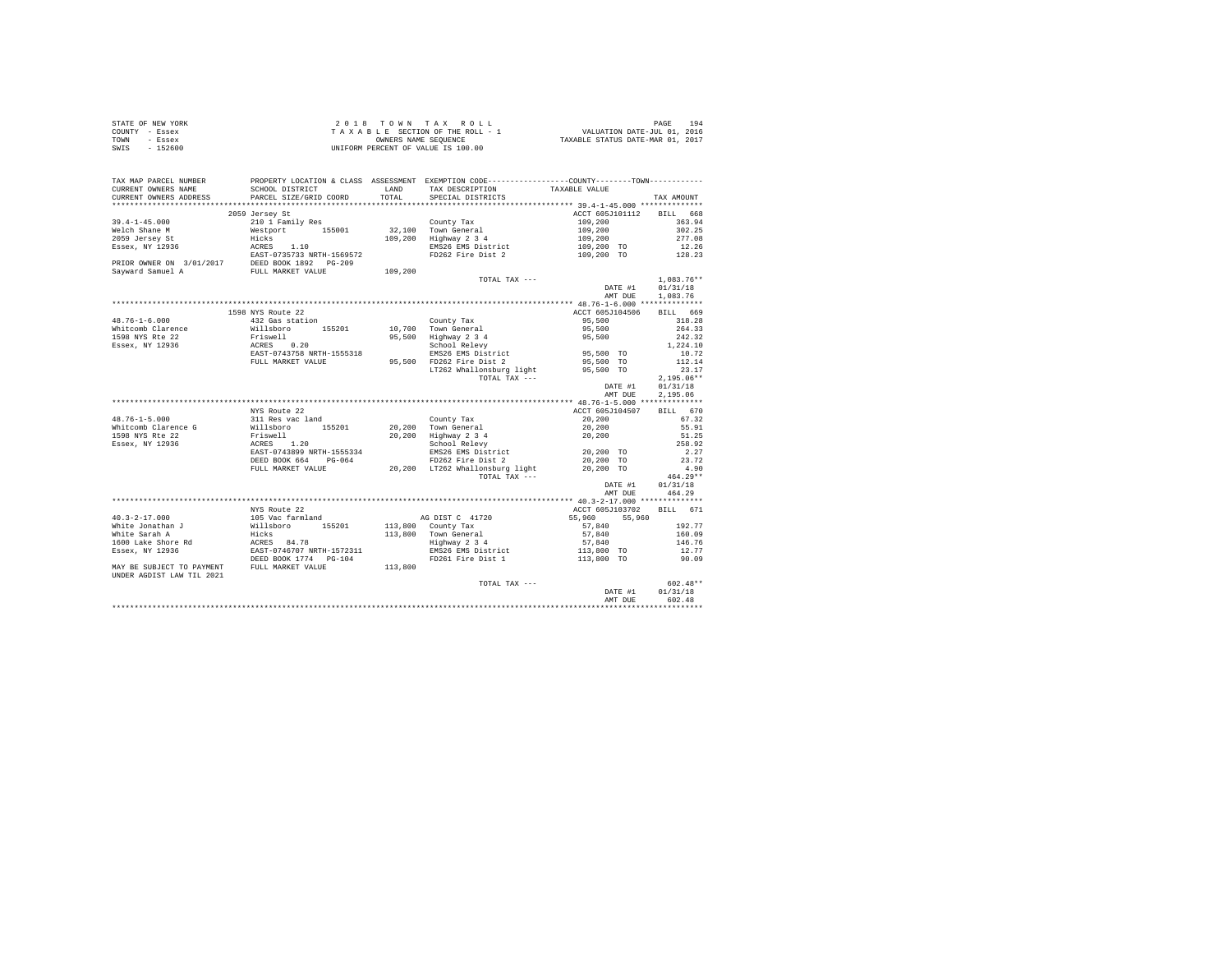| STATE OF NEW YORK |           | 2018 TOWN TAX ROLL                 |                      |  | 195<br>PAGE                      |
|-------------------|-----------|------------------------------------|----------------------|--|----------------------------------|
| COUNTY - Essex    |           | TAXABLE SECTION OF THE ROLL - 1    |                      |  | VALUATION DATE-JUL 01, 2016      |
| TOWN              | - Essex   |                                    | OWNERS NAME SEOUENCE |  | TAXABLE STATUS DATE-MAR 01, 2017 |
| SWIS              | $-152600$ | UNIFORM PERCENT OF VALUE IS 100.00 |                      |  |                                  |

| TAX MAP PARCEL NUMBER<br>CURRENT OWNERS NAME<br>CURRENT OWNERS ADDRESS | PROPERTY LOCATION & CLASS ASSESSMENT EXEMPTION CODE---------------COUNTY-------TOWN---------<br>SCHOOL DISTRICT<br>PARCEL SIZE/GRID COORD |        | LAND TAX DESCRIPTION<br>TOTAL SPECIAL DISTRICTS | TAXABLE VALUE                                                                      | TAX AMOUNT       |
|------------------------------------------------------------------------|-------------------------------------------------------------------------------------------------------------------------------------------|--------|-------------------------------------------------|------------------------------------------------------------------------------------|------------------|
|                                                                        |                                                                                                                                           |        |                                                 |                                                                                    |                  |
|                                                                        | 2194 NYS Route 22                                                                                                                         |        |                                                 | ACCT 605J104510 BILL 672                                                           |                  |
| $39.4 - 1 - 20.000$                                                    |                                                                                                                                           |        |                                                 |                                                                                    |                  |
| Whitney Margaret                                                       |                                                                                                                                           |        |                                                 |                                                                                    |                  |
|                                                                        |                                                                                                                                           |        |                                                 |                                                                                    |                  |
|                                                                        |                                                                                                                                           |        |                                                 |                                                                                    |                  |
|                                                                        |                                                                                                                                           |        |                                                 |                                                                                    |                  |
|                                                                        | DEED BOOK 398 PG-115                                                                                                                      |        |                                                 |                                                                                    |                  |
|                                                                        | FULL MARKET VALUE                                                                                                                         | 93,400 |                                                 |                                                                                    |                  |
|                                                                        |                                                                                                                                           |        | TOTAL TAX ---                                   |                                                                                    | 891.20**         |
|                                                                        |                                                                                                                                           |        |                                                 | $\overline{DATE}$ #1 $01/31/18$                                                    |                  |
|                                                                        |                                                                                                                                           |        |                                                 |                                                                                    | AMT DUE 891.20   |
|                                                                        |                                                                                                                                           |        |                                                 |                                                                                    |                  |
|                                                                        |                                                                                                                                           |        |                                                 |                                                                                    |                  |
|                                                                        | 15 Old Oak Wav                                                                                                                            |        |                                                 | ACCT 605J100212 BILL 673                                                           |                  |
|                                                                        |                                                                                                                                           |        |                                                 |                                                                                    | 932.51           |
|                                                                        |                                                                                                                                           |        |                                                 |                                                                                    | 774.44           |
|                                                                        |                                                                                                                                           |        |                                                 |                                                                                    | 709.95           |
|                                                                        |                                                                                                                                           |        |                                                 |                                                                                    | 3,586.43         |
|                                                                        |                                                                                                                                           |        |                                                 |                                                                                    | 31.40            |
|                                                                        |                                                                                                                                           |        |                                                 |                                                                                    | 221.51           |
|                                                                        |                                                                                                                                           |        |                                                 |                                                                                    | 22.47            |
|                                                                        |                                                                                                                                           |        | TOTAL TAX ---                                   |                                                                                    | $6.278.71**$     |
|                                                                        |                                                                                                                                           |        |                                                 | DATE #1<br>AMT DUE                                                                 | 01/31/18         |
|                                                                        |                                                                                                                                           |        |                                                 |                                                                                    | 6.278.71         |
|                                                                        |                                                                                                                                           |        |                                                 |                                                                                    |                  |
|                                                                        | 2847 Essex Rd                                                                                                                             |        |                                                 | ACCT 605J101705 BILL 674                                                           |                  |
|                                                                        |                                                                                                                                           |        |                                                 |                                                                                    |                  |
|                                                                        |                                                                                                                                           |        |                                                 |                                                                                    |                  |
|                                                                        |                                                                                                                                           |        |                                                 |                                                                                    |                  |
|                                                                        |                                                                                                                                           |        |                                                 |                                                                                    |                  |
|                                                                        |                                                                                                                                           |        |                                                 |                                                                                    |                  |
|                                                                        |                                                                                                                                           |        |                                                 |                                                                                    |                  |
|                                                                        |                                                                                                                                           |        |                                                 |                                                                                    |                  |
|                                                                        |                                                                                                                                           |        |                                                 |                                                                                    |                  |
|                                                                        |                                                                                                                                           |        | TOTAL TAX ---                                   |                                                                                    | $2.433.99**$     |
|                                                                        |                                                                                                                                           |        |                                                 |                                                                                    | DATE #1 01/31/18 |
|                                                                        |                                                                                                                                           |        |                                                 | AMT DUE                                                                            | 2,433.99         |
|                                                                        |                                                                                                                                           |        |                                                 |                                                                                    |                  |
|                                                                        | 599 Walker Rd                                                                                                                             |        |                                                 | ACCT 605Z010001 BILL 675                                                           |                  |
|                                                                        |                                                                                                                                           |        |                                                 |                                                                                    |                  |
|                                                                        |                                                                                                                                           |        |                                                 |                                                                                    | 462.25           |
|                                                                        |                                                                                                                                           |        |                                                 |                                                                                    | 383.90<br>351.93 |
|                                                                        |                                                                                                                                           |        |                                                 |                                                                                    |                  |
|                                                                        |                                                                                                                                           |        |                                                 |                                                                                    | 15.57<br>162.87  |
|                                                                        |                                                                                                                                           |        |                                                 |                                                                                    |                  |
|                                                                        |                                                                                                                                           |        |                                                 | LT262 Whallonsburg light 138,700 TO 33.64                                          |                  |
|                                                                        |                                                                                                                                           |        |                                                 | <br>TOTAL TAX ---<br>DATE #1 01/31/18<br>$0.1731/18$<br>$0.1731/18$<br>$0.1731/18$ |                  |
|                                                                        |                                                                                                                                           |        |                                                 |                                                                                    | $1,410.16**$     |
|                                                                        |                                                                                                                                           |        |                                                 |                                                                                    |                  |
|                                                                        |                                                                                                                                           |        |                                                 | AMT DUE                                                                            | 1,410.16         |
|                                                                        |                                                                                                                                           |        |                                                 |                                                                                    |                  |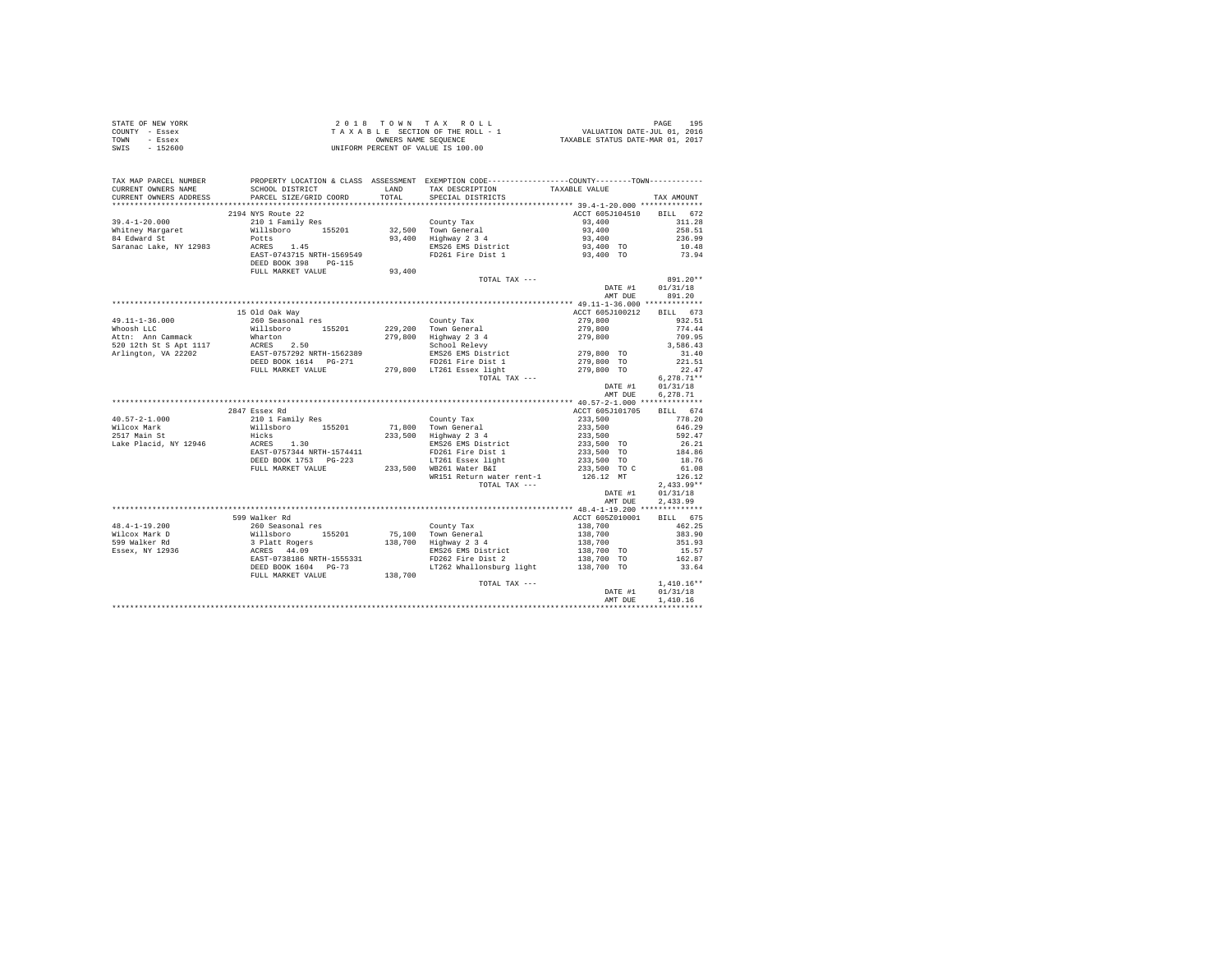|                | STATE OF NEW YORK | 2018 TOWN TAX ROLL                 | 196<br>PAGE                      |
|----------------|-------------------|------------------------------------|----------------------------------|
| COUNTY - Essex |                   | TAXABLE SECTION OF THE ROLL - 1    | VALUATION DATE-JUL 01, 2016      |
| TOWN           | - Essex           | OWNERS NAME SEOUENCE               | TAXABLE STATUS DATE-MAR 01, 2017 |
| SWIS           | - 152600          | UNIFORM PERCENT OF VALUE IS 100.00 |                                  |

| TAX MAP PARCEL NUMBER<br>CURRENT OWNERS NAME | SCHOOL DISTRICT              | <b>T.AND</b> | PROPERTY LOCATION & CLASS ASSESSMENT EXEMPTION CODE----------------COUNTY--------TOWN----------<br>TAX DESCRIPTION | TAXABLE VALUE            |              |
|----------------------------------------------|------------------------------|--------------|--------------------------------------------------------------------------------------------------------------------|--------------------------|--------------|
| CURRENT OWNERS ADDRESS                       | PARCEL SIZE/GRID COORD       | TOTAL.       | SPECIAL DISTRICTS                                                                                                  |                          | TAX AMOUNT   |
|                                              |                              |              |                                                                                                                    |                          |              |
|                                              | 2755 Essex Rd                |              |                                                                                                                    | ACCT 605L102709 BILL 676 |              |
| $40.65 - 2 - 11.002$                         | 210 1 Family Res             |              | County Tax                                                                                                         | 194,500                  | 648.22       |
| Williams Kyle D Willsboro 155201             |                              |              | 59.300 Town General                                                                                                | 194,500                  | 538.34       |
| Williams Colleen Hicks                       |                              | 194,500      | Highway 2 3 4                                                                                                      | 194,500                  | 493.51       |
| 1184 Camp Kiniya Rd 1680/160 Easement        |                              |              | EMS26 EMS District                                                                                                 | 194,500 TO               | 21.83        |
| Colchester, VT 05446                         | ACRES 0.13                   |              | FD261 Fire Dist 1                                                                                                  | 194,500 TO               | 153.98       |
|                                              | EAST-0756756 NRTH-1572213    |              | LT261 Essex light 194,500 TO                                                                                       |                          | 15.62        |
|                                              | DEED BOOK 1688 PG-128        |              | SR150 Return sewer rent 241.62 MT                                                                                  |                          | 241.62       |
|                                              | FULL MARKET VALUE            |              | 194.500 WR151 Return water rent-1                                                                                  | 137.59 MT                | 137.59       |
|                                              |                              |              | TOTAL TAX ---                                                                                                      |                          | $2.250.71**$ |
|                                              |                              |              |                                                                                                                    | DATE #1                  | 01/31/18     |
|                                              |                              |              |                                                                                                                    | AMT DUE                  | 2,250.71     |
|                                              |                              |              |                                                                                                                    |                          |              |
|                                              | 28 Clubhouse Way             |              |                                                                                                                    | ACCT 605J174009          | BILL 677     |
| $49.11 - 1 - 27.000$                         | 210 1 Family Res             |              | County Tax                                                                                                         | 359,200                  | 1,197.13     |
| Williams Norman C                            | Willsboro<br>155201          |              | 150,500 Town General                                                                                               | 359,200                  | 994.20       |
| Totten Lucy                                  |                              |              | 359.200 Highway 2 3 4                                                                                              | 359,200                  | 911.42       |
| 28 Clubhouse Way                             | Wharton<br>Db 893 Pg 233/236 |              | EMS26 EMS District                                                                                                 | 359,200 TO               | 40.32        |
| Essex, NY 12936<br>ACRES                     | 1.18                         |              | FD261 Fire Dist 1                                                                                                  | 359,200 TO               | 284.37       |
|                                              | EAST-0757886 NRTH-1563223    |              | LT261 Essex light                                                                                                  | 27,397 TO                | 2.20         |
|                                              | DEED BOOK 1814 PG-234        |              |                                                                                                                    |                          |              |
|                                              | FULL MARKET VALUE            | 359,200      |                                                                                                                    |                          |              |
|                                              |                              |              | TOTAL TAX ---                                                                                                      |                          | $3.429.64**$ |
|                                              |                              |              |                                                                                                                    | DATE #1                  | 01/31/18     |
|                                              |                              |              |                                                                                                                    | AMT DUE                  | 3,429.64     |
|                                              |                              |              |                                                                                                                    |                          |              |
|                                              | 2235 Lake Shore Rd           |              |                                                                                                                    | ACCT 605J102710          | BILL 678     |
| $40.73 - 5 - 16.000$                         | 210 1 Family Res             |              | County Tax                                                                                                         | 211,800                  | 705.88       |
| Wilson Denise N                              | Willsboro 155201             |              | 53.300 Town General                                                                                                | 211,800                  | 586.22       |
| 2235 Lake Shore Rd<br><b>Potts</b>           |                              | 211,800      | Highway 2 3 4                                                                                                      | 211,800                  | 537.41       |
| PO Box 106                                   | 1677/273-Easement            |              | EMS26 EMS District                                                                                                 | 211,800 TO               | 23.77        |
| Essex, NY 12936                              | ACRES 0.22                   |              | FD261 Fire Dist 1                                                                                                  | 211,800 TO               | 167.68       |
|                                              | EAST-0757208 NRTH-1570133    |              | LT261 Essex light                                                                                                  | 211,800 TO               | 17.01        |
|                                              | DEED BOOK 1608 PG-271        |              |                                                                                                                    |                          |              |
|                                              | FULL MARKET VALUE            | 211,800      |                                                                                                                    |                          |              |
|                                              |                              |              | TOTAL TAX ---                                                                                                      |                          | $2.037.97**$ |
|                                              |                              |              |                                                                                                                    | DATE #1                  | 01/31/18     |
|                                              |                              |              |                                                                                                                    | AMT DUE                  | 2.037.97     |
|                                              |                              |              |                                                                                                                    |                          |              |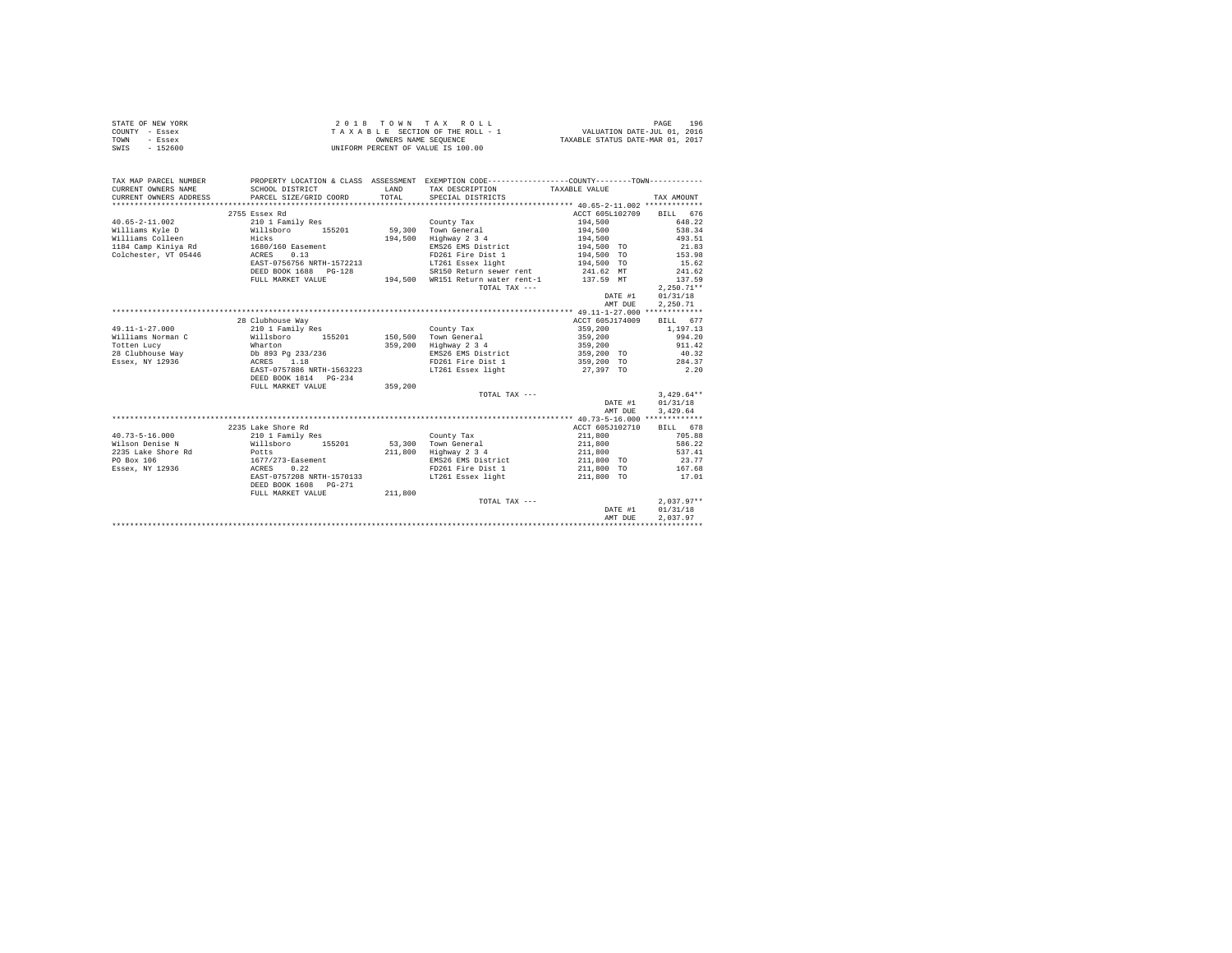|      | STATE OF NEW YORK | 2018 TOWN TAX ROLL                 | 19 <sup>r</sup><br>PAGE          |
|------|-------------------|------------------------------------|----------------------------------|
|      | COUNTY - Essex    | TAXABLE SECTION OF THE ROLL - 1    | VALUATION DATE-JUL 01, 2016      |
| TOWN | - Essex           | OWNERS NAME SEOUENCE               | TAXABLE STATUS DATE-MAR 01, 2017 |
| SWIS | $-152600$         | UNIFORM PERCENT OF VALUE IS 100.00 |                                  |

| TAX MAP PARCEL NUMBER                         |                                                   |               | PROPERTY LOCATION & CLASS ASSESSMENT EXEMPTION CODE----------------COUNTY--------TOWN---------- |                          |                  |
|-----------------------------------------------|---------------------------------------------------|---------------|-------------------------------------------------------------------------------------------------|--------------------------|------------------|
| CURRENT OWNERS NAME<br>CURRENT OWNERS ADDRESS | SCHOOL DISTRICT<br>PARCEL SIZE/GRID COORD         | LAND<br>TOTAL | TAX DESCRIPTION<br>SPECIAL DISTRICTS                                                            | TAXABLE VALUE            | TAX AMOUNT       |
| *********************                         | **************************                        |               |                                                                                                 |                          |                  |
|                                               | 608 Walker Rd                                     |               |                                                                                                 | ACCT 605J104408 BILL 679 |                  |
| $48.4 - 1 - 19.100$                           | 312 Vac w/imprv                                   |               | County Tax                                                                                      | 67,900                   | 226.29           |
| Woodside LP                                   | 155201                                            |               | 64,300 Town General                                                                             | 67.900                   | 187.94           |
| 160 Lighthouse Way<br>Essex, NY 12936         |                                                   |               | 67.900 Highway 2 3 4                                                                            | 67,900                   | 172.29           |
|                                               |                                                   |               | EMS26 EMS District                                                                              | 67,900 TO                | 7.62             |
|                                               | EAST-0737540 NRTH-1553549                         |               | FD262 Fire Dist 2                                                                               | 67,900 TO                | 79.73            |
|                                               | DEED BOOK 1235 PG-25                              |               | LT262 Whallonsburg light 67,900 TO                                                              |                          | 16.47            |
|                                               | FULL MARKET VALUE                                 | 67,900        |                                                                                                 |                          |                  |
|                                               |                                                   |               | TOTAL TAX ---                                                                                   |                          | 690.34**         |
|                                               |                                                   |               |                                                                                                 |                          | DATE #1 01/31/18 |
|                                               |                                                   |               |                                                                                                 | AMT DUE                  | 690.34           |
|                                               |                                                   |               |                                                                                                 |                          |                  |
|                                               | 160 Lighthouse Way                                |               |                                                                                                 | ACCT 605J101514          | BILL 680         |
| $49.4 - 1 - 6.110$                            | 210 1 Family Res - WTRFNT                         |               | County Tax                                                                                      | 795,000                  | 2.649.55         |
| Woodside LP                                   | Willsboro 155201                                  |               | 413.200 Town General                                                                            | 795,000                  | 2,200.42         |
| 160 Lighthouse Way                            | Judd                                              |               | 795,000 Highway 2 3 4                                                                           | 795,000                  | 2.017.19         |
| Essex, NY 12936                               | ACRES 4.35                                        |               | EMS26 EMS District                                                                              | 795,000 TO               | 89.23            |
|                                               | EAST-0764621 NRTH-1556544                         |               | FD262 Fire Dist 2 795,000 TO                                                                    |                          | 933.52           |
|                                               | DEED BOOK 1235 PG-25                              |               |                                                                                                 |                          |                  |
|                                               | FULL MARKET VALUE                                 | 795,000       |                                                                                                 |                          |                  |
|                                               |                                                   |               | TOTAL TAX ---                                                                                   |                          | 7.889.91**       |
|                                               |                                                   |               |                                                                                                 | DATE #1                  | 01/31/18         |
|                                               |                                                   |               |                                                                                                 | AMT DUE                  | 7,889.91         |
|                                               |                                                   |               |                                                                                                 |                          |                  |
|                                               | 5 Christian Rd                                    |               |                                                                                                 | ACCT 605J183006          | BILL 681         |
| $49.69 - 2 - 4.000$                           | 210 1 Family Res                                  |               | County Tax                                                                                      | 109,700                  | 365.60           |
| Wrisley Derrick E                             | Willsboro 155201<br>Friswell Patent<br>ACRES 0.74 |               | 24,200 Town General<br>109,700 Highway 2 3 4                                                    | 109,700<br>109,700       | 303.63           |
| 199 Clark Rd                                  |                                                   |               |                                                                                                 |                          | 278.35           |
| Essex, NY 12936                               |                                                   |               | EMS26 EMS District                                                                              | 109,700 TO               | 12.31            |
|                                               | EAST-0744949 NRTH-1555714                         |               | FD262 Fire Dist 2                                                                               | 109,700 TO               | 128.81           |
|                                               | DEED BOOK 1753 PG-42                              |               | LT261 Essex light                                                                               | 109,700 TO               | 8.81             |
|                                               | FULL MARKET VALUE 109,700                         |               |                                                                                                 |                          |                  |
|                                               |                                                   |               | TOTAL TAX ---                                                                                   |                          | $1,097.51**$     |
|                                               |                                                   |               |                                                                                                 | DATE #1                  | 01/31/18         |
|                                               |                                                   |               |                                                                                                 | AMT DUE                  | 1,097.51         |
|                                               |                                                   |               |                                                                                                 |                          |                  |
|                                               | 27 Gladd Ln                                       |               |                                                                                                 | ACCT 605J100813          | BILL 682         |
| $48.4 - 1 - 10.000$                           | 210 1 Family Res                                  |               | County Tax                                                                                      | 85,700                   | 285.62           |
|                                               |                                                   |               |                                                                                                 | 85,700<br>85,700         | 237.20           |
|                                               |                                                   |               |                                                                                                 |                          | 217.45           |
|                                               |                                                   |               | EMS26 EMS District                                                                              | 85,700 TO                | 9.62             |
|                                               |                                                   |               |                                                                                                 | 85,700 TO                | 100.63           |
|                                               |                                                   |               | LT262 Whallonsburg light 85,700 TO                                                              |                          | 20.79            |
|                                               |                                                   |               |                                                                                                 |                          |                  |
|                                               |                                                   |               | TOTAL TAX ---                                                                                   |                          | 871.31**         |
|                                               |                                                   |               |                                                                                                 | DATE #1                  | 01/31/18         |
|                                               |                                                   |               |                                                                                                 | AMT DUE                  | 871.31           |
|                                               |                                                   |               |                                                                                                 |                          |                  |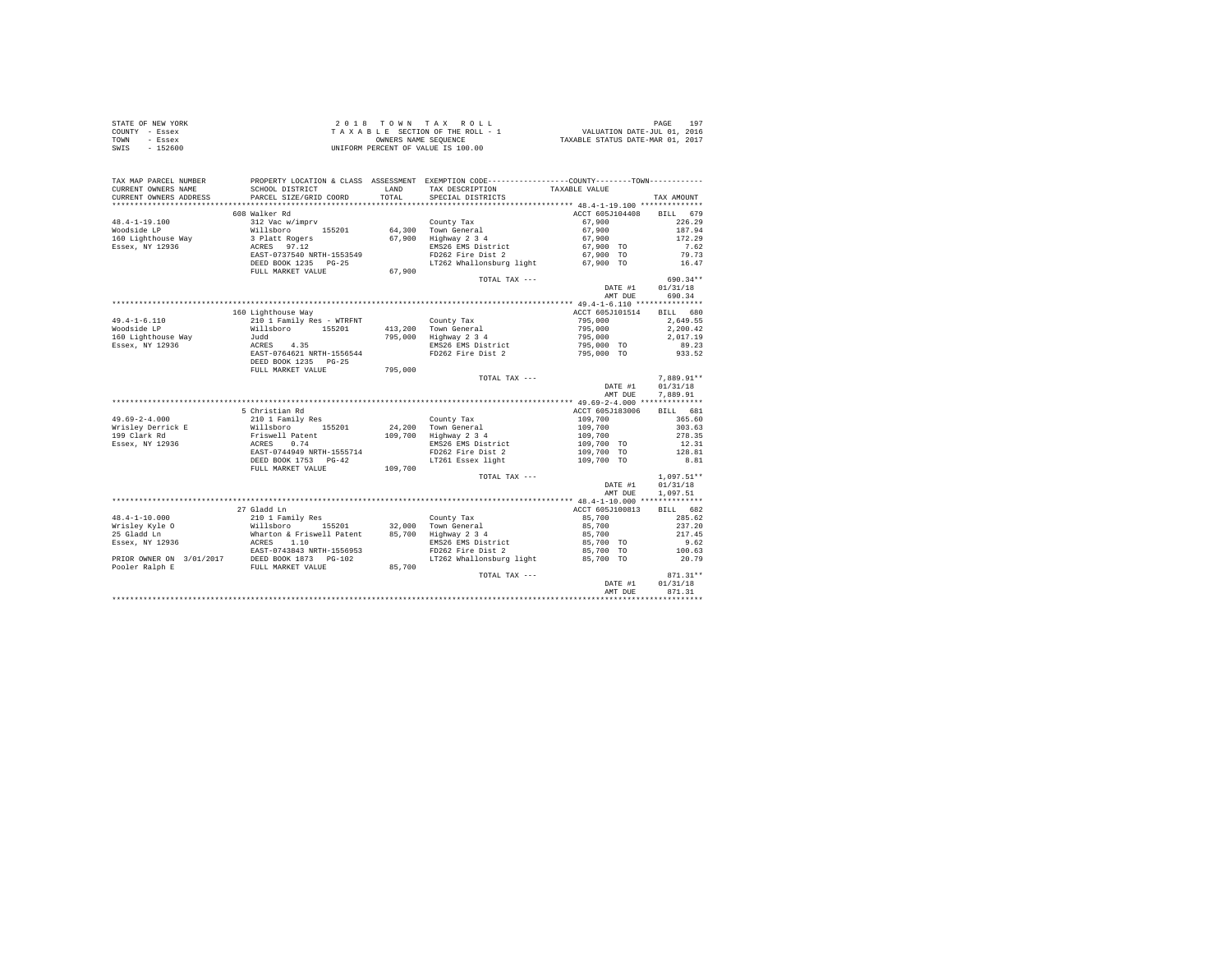|      | STATE OF NEW YORK | 2018 TOWN TAX ROLL                 | 198<br>PAGE                      |
|------|-------------------|------------------------------------|----------------------------------|
|      | COUNTY - Essex    | TAXABLE SECTION OF THE ROLL - 1    | VALUATION DATE-JUL 01, 2016      |
| TOWN | - Essex           | OWNERS NAME SEOUENCE               | TAXABLE STATUS DATE-MAR 01, 2017 |
| SWIS | $-152600$         | UNIFORM PERCENT OF VALUE IS 100.00 |                                  |

| TAX MAP PARCEL NUMBER<br>CURRENT OWNERS NAME<br>CURRENT OWNERS ADDRESS | SCHOOL DISTRICT<br>PARCEL SIZE/GRID COORD | LAND<br>TOTAL | PROPERTY LOCATION & CLASS ASSESSMENT EXEMPTION CODE----------------COUNTY-------TOWN----------<br>TAX DESCRIPTION TAXABLE VALUE<br>SPECIAL DISTRICTS |                 | TAX AMOUNT   |
|------------------------------------------------------------------------|-------------------------------------------|---------------|------------------------------------------------------------------------------------------------------------------------------------------------------|-----------------|--------------|
|                                                                        | 25 Gladd Ln                               |               |                                                                                                                                                      | ACCT 605J104602 | BILL 683     |
| $48.4 - 1 - 11.000$                                                    | 210 1 Family Res                          |               | County Tax                                                                                                                                           | 88,000          | 293.28       |
| Wrisley Kyle O                                                         | 155201<br>Willsboro                       |               | 32.600 Town General                                                                                                                                  | 88,000          | 243.57       |
| 25 Gladd Ln                                                            | Friswell                                  | 88,000        | Highway 2 3 4                                                                                                                                        | 88,000          | 223.29       |
| Essex, NY 12936                                                        | ACRES<br>1.60                             |               | EMS26 EMS District                                                                                                                                   | 88,000 TO       | 9.88         |
|                                                                        | EAST-0743936 NRTH-1556807                 |               | FD262 Fire Dist 2                                                                                                                                    | 88,000 TO       | 103.33       |
|                                                                        | DEED BOOK 1556 PG-193                     |               | LT262 Whallonsburg light 88,000 TO                                                                                                                   |                 | 21.35        |
|                                                                        |                                           | 88,000        |                                                                                                                                                      |                 |              |
|                                                                        | FULL MARKET VALUE                         |               |                                                                                                                                                      |                 | 894.70**     |
|                                                                        |                                           |               | TOTAL TAX ---                                                                                                                                        |                 |              |
|                                                                        |                                           |               |                                                                                                                                                      | DATE #1         | 01/31/18     |
|                                                                        |                                           |               |                                                                                                                                                      | AMT DUE         | 894.70       |
|                                                                        |                                           |               |                                                                                                                                                      |                 |              |
|                                                                        | 15 Gladd Ln                               |               |                                                                                                                                                      | ACCT 605J104603 | BILL 684     |
| $49.3 - 1 - 4.000$                                                     | 312 Vac w/imprv                           |               | County Tax                                                                                                                                           | 30,900          | 102.98       |
| Wrisley Kyle 0 Willsboro                                               | 155201                                    |               | 26.400 Town General                                                                                                                                  | 30,900          | 85.53        |
| 25 Gladd Ln                                                            | Friswell                                  | 30,900        | Highway 2 3 4                                                                                                                                        | 30,900          | 78.40        |
| Essex, NY 12936                                                        | 1556/189 Life Use to                      |               | EMS26 EMS District                                                                                                                                   | 30,900 TO       | 3.47         |
|                                                                        | Ravmond K Wrislev                         |               | FD262 Fire Dist 2                                                                                                                                    | 30,900 TO       | 36.28        |
|                                                                        | 0.70<br>ACRES                             |               | LT262 Whallonsburg light                                                                                                                             | 30,900 TO       | 7.50         |
|                                                                        | EAST-0744017 NRTH-1556617                 |               |                                                                                                                                                      |                 |              |
|                                                                        | DEED BOOK 1556 PG-189                     |               |                                                                                                                                                      |                 |              |
|                                                                        | FULL MARKET VALUE                         | 30,900        |                                                                                                                                                      |                 |              |
|                                                                        |                                           |               | TOTAL TAX ---                                                                                                                                        |                 | $314.16**$   |
|                                                                        |                                           |               |                                                                                                                                                      | DATE #1         | 01/31/18     |
|                                                                        |                                           |               |                                                                                                                                                      | AMT DUE         | 314.16       |
|                                                                        |                                           |               |                                                                                                                                                      |                 |              |
|                                                                        | 199 Clark Rd                              |               |                                                                                                                                                      | ACCT 605J102213 | BILL 685     |
| $58.1 - 3 - 1.000$                                                     | 210 1 Family Res                          |               | County Tax                                                                                                                                           | 111,000         | 369.94       |
| Wrisley Mark                                                           | Willsboro<br>155201                       | 13,900        | Town General                                                                                                                                         | 111,000         | 307.23       |
| Wrisley Cynthia                                                        | Judd                                      | 111,000       | Highway 2 3 4                                                                                                                                        | 111,000         | 281.65       |
| 199 Clark Rd                                                           | ACRES 0.79                                |               | EMS26 EMS District                                                                                                                                   | 111,000 TO      | 12.46        |
| Essex, NY 12936-9725                                                   | EAST-0748732 NRTH-1551312                 |               | FD262 Fire Dist 2                                                                                                                                    | 111,000 TO      | 130.34       |
|                                                                        | DEED BOOK 821<br>$PG-338$                 |               | LT262 Whallonsburg light 111,000 TO                                                                                                                  |                 | 26.93        |
|                                                                        | FULL MARKET VALUE                         | 111,000       |                                                                                                                                                      |                 |              |
|                                                                        |                                           |               | TOTAL TAX ---                                                                                                                                        |                 | $1,128.55**$ |
|                                                                        |                                           |               |                                                                                                                                                      | DATE #1         | 01/31/18     |
|                                                                        |                                           |               |                                                                                                                                                      | AMT DUE         | 1,128.55     |
|                                                                        |                                           |               |                                                                                                                                                      |                 |              |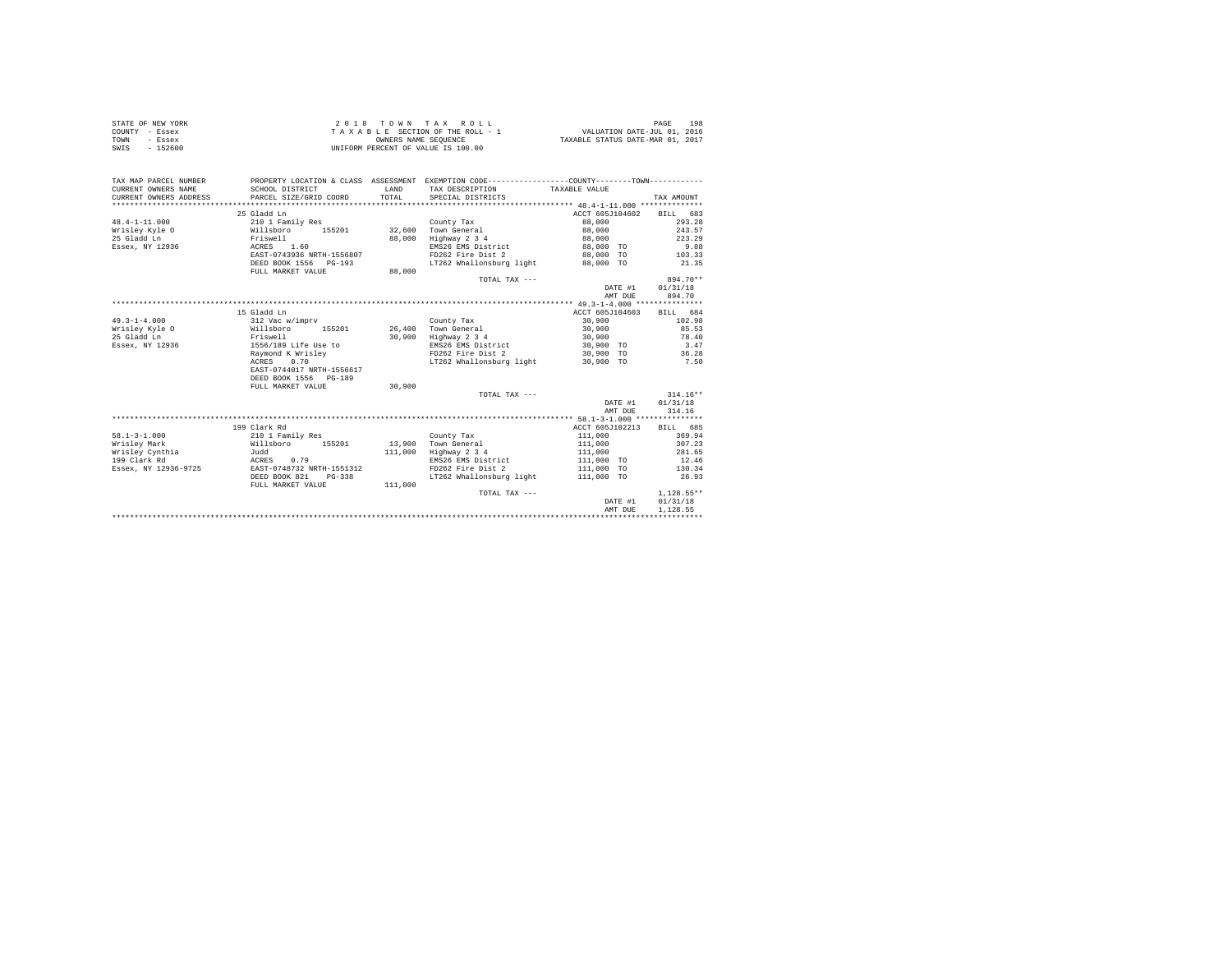| STATE OF NEW YORK | 2018 TOWN TAX ROLL                 | 199<br>PAGE                      |
|-------------------|------------------------------------|----------------------------------|
| COUNTY - Essex    | TAXABLE SECTION OF THE ROLL - 1    | VALUATION DATE-JUL 01, 2016      |
| TOWN<br>- Essex   | OWNERS NAME SEOUENCE               | TAXABLE STATUS DATE-MAR 01, 2017 |
| $-152600$<br>SWIS | UNIFORM PERCENT OF VALUE IS 100.00 |                                  |

| 1445 Lake Shore Rd<br>ACCT 605J195004<br>BILL 686<br>$49.3 - 2 - 26.130$<br>AG DIST C 41720<br>312 Vac w/imprv<br>93.824<br>93.824<br>262.21<br>Wrisley Mark A<br>Willsboro<br>155201<br>162,100 County Tax<br>78,676<br>Wrisley Cynthia L<br>172.500 Town General<br>78,676<br>217.76<br>Judd<br>Highway 2 3 4<br>78,676<br>199 Clark Rd<br>199.63<br>ACRES 121.67<br>Essex, NY 12936-9725<br>EMS26 EMS District 172,500 TO<br>EAST-0753444 NRTH-1552216<br>19.36<br>FD262 Fire Dist 2<br>DEED BOOK 1172    PG-242<br>172,500 TO<br>202.56<br>FULL MARKET VALUE<br>172,500<br>UNDER AGDIST LAW TIL 2021<br>$901.52**$<br>TOTAL TAX ---<br>DATE #1<br>01/31/18<br>AMT DUE<br>901.52<br>Clark Rd<br>ACCT 605J183003<br>BILL 687<br>AG DIST C 41720<br>$58.1 - 3 - 2.000$<br>105 Vac farmland<br>24.227<br>24.227<br>Wrisley Mark A<br>Willsboro<br>155201<br>43,500 County Tax<br>118.89<br>35,673<br>98.74<br>Lacev Cynthia L<br>59,900 Town General<br>35,673<br>Judd Patent<br>Highway 2 3 4<br>35,673<br>50.0 Acres<br>199 Clark Rd<br>90.51<br>Essex, NY 12936-9725<br>ACRES 50.00<br>EMS26 EMS District 59,900 TO<br>6.72<br>EAST-0749753 NRTH-1551184<br>FD262 Fire Dist 2<br>59,900 TO<br>70.34<br>MAY BE SUBJECT TO PAYMENT DEED BOOK 768<br>$PG-143$<br>LT262 Whallonsburg light<br>59,900 TO<br>14.53<br>FULL MARKET VALUE<br>59,900<br>UNDER AGDIST LAW TIL 2021<br>$399.73**$<br>TOTAL TAX ---<br>DATE #1<br>01/31/18<br>399.73<br>AMT DUE<br>1345 NYS Route 22<br>BILL 688<br>ACCT 605J102012<br>$57.2 - 4 - 2.100$<br>240 Rural res<br>147,800<br>492.58<br>County Tax<br>Zahorchak Jennifer<br>41.000 Town General<br>409.08<br>Willsboro<br>155201<br>147,800<br>VanDeusen Gregg<br>4 Split Rock Tract<br>ACRES 10.00 BANK1STARSG<br>147,800<br>Highway 2 3 4<br>147.800<br>375.02<br>EMS26 EMS District<br>1345 NYS Route 22<br>147,800 TO<br>16.59<br>FD262 Fire Dist 2<br>EAST-0739718 NRTH-1550783<br>147,800 TO<br>Essex, NY 12936<br>173.55<br>35.85<br>DEED BOOK 1588<br>LT262 Whallonsburg light 147,800 TO<br>PG-198<br>147,800<br>FULL MARKET VALUE<br>$1.502.67**$<br>TOTAL TAX ---<br>01/31/18<br>DATE #1<br>AMT DUE<br>1,502.67 | TAX MAP PARCEL NUMBER<br>CURRENT OWNERS NAME<br>CURRENT OWNERS ADDRESS | SCHOOL DISTRICT<br>PARCEL SIZE/GRID COORD | <b>T.AND</b><br>TOTAL | PROPERTY LOCATION & CLASS ASSESSMENT EXEMPTION CODE----------------COUNTY-------TOWN----------<br>TAX DESCRIPTION TAXABLE VALUE<br>SPECIAL DISTRICTS | TAX AMOUNT |
|--------------------------------------------------------------------------------------------------------------------------------------------------------------------------------------------------------------------------------------------------------------------------------------------------------------------------------------------------------------------------------------------------------------------------------------------------------------------------------------------------------------------------------------------------------------------------------------------------------------------------------------------------------------------------------------------------------------------------------------------------------------------------------------------------------------------------------------------------------------------------------------------------------------------------------------------------------------------------------------------------------------------------------------------------------------------------------------------------------------------------------------------------------------------------------------------------------------------------------------------------------------------------------------------------------------------------------------------------------------------------------------------------------------------------------------------------------------------------------------------------------------------------------------------------------------------------------------------------------------------------------------------------------------------------------------------------------------------------------------------------------------------------------------------------------------------------------------------------------------------------------------------------------------------------------------------------------------------------------------------------------------------------------------------------------------------------------------------------------------------------------------------------------------|------------------------------------------------------------------------|-------------------------------------------|-----------------------|------------------------------------------------------------------------------------------------------------------------------------------------------|------------|
|                                                                                                                                                                                                                                                                                                                                                                                                                                                                                                                                                                                                                                                                                                                                                                                                                                                                                                                                                                                                                                                                                                                                                                                                                                                                                                                                                                                                                                                                                                                                                                                                                                                                                                                                                                                                                                                                                                                                                                                                                                                                                                                                                              |                                                                        |                                           |                       |                                                                                                                                                      |            |
|                                                                                                                                                                                                                                                                                                                                                                                                                                                                                                                                                                                                                                                                                                                                                                                                                                                                                                                                                                                                                                                                                                                                                                                                                                                                                                                                                                                                                                                                                                                                                                                                                                                                                                                                                                                                                                                                                                                                                                                                                                                                                                                                                              |                                                                        |                                           |                       |                                                                                                                                                      |            |
|                                                                                                                                                                                                                                                                                                                                                                                                                                                                                                                                                                                                                                                                                                                                                                                                                                                                                                                                                                                                                                                                                                                                                                                                                                                                                                                                                                                                                                                                                                                                                                                                                                                                                                                                                                                                                                                                                                                                                                                                                                                                                                                                                              |                                                                        |                                           |                       |                                                                                                                                                      |            |
|                                                                                                                                                                                                                                                                                                                                                                                                                                                                                                                                                                                                                                                                                                                                                                                                                                                                                                                                                                                                                                                                                                                                                                                                                                                                                                                                                                                                                                                                                                                                                                                                                                                                                                                                                                                                                                                                                                                                                                                                                                                                                                                                                              |                                                                        |                                           |                       |                                                                                                                                                      |            |
|                                                                                                                                                                                                                                                                                                                                                                                                                                                                                                                                                                                                                                                                                                                                                                                                                                                                                                                                                                                                                                                                                                                                                                                                                                                                                                                                                                                                                                                                                                                                                                                                                                                                                                                                                                                                                                                                                                                                                                                                                                                                                                                                                              |                                                                        |                                           |                       |                                                                                                                                                      |            |
|                                                                                                                                                                                                                                                                                                                                                                                                                                                                                                                                                                                                                                                                                                                                                                                                                                                                                                                                                                                                                                                                                                                                                                                                                                                                                                                                                                                                                                                                                                                                                                                                                                                                                                                                                                                                                                                                                                                                                                                                                                                                                                                                                              |                                                                        |                                           |                       |                                                                                                                                                      |            |
|                                                                                                                                                                                                                                                                                                                                                                                                                                                                                                                                                                                                                                                                                                                                                                                                                                                                                                                                                                                                                                                                                                                                                                                                                                                                                                                                                                                                                                                                                                                                                                                                                                                                                                                                                                                                                                                                                                                                                                                                                                                                                                                                                              |                                                                        |                                           |                       |                                                                                                                                                      |            |
|                                                                                                                                                                                                                                                                                                                                                                                                                                                                                                                                                                                                                                                                                                                                                                                                                                                                                                                                                                                                                                                                                                                                                                                                                                                                                                                                                                                                                                                                                                                                                                                                                                                                                                                                                                                                                                                                                                                                                                                                                                                                                                                                                              | MAY BE SUBJECT TO PAYMENT                                              |                                           |                       |                                                                                                                                                      |            |
|                                                                                                                                                                                                                                                                                                                                                                                                                                                                                                                                                                                                                                                                                                                                                                                                                                                                                                                                                                                                                                                                                                                                                                                                                                                                                                                                                                                                                                                                                                                                                                                                                                                                                                                                                                                                                                                                                                                                                                                                                                                                                                                                                              |                                                                        |                                           |                       |                                                                                                                                                      |            |
|                                                                                                                                                                                                                                                                                                                                                                                                                                                                                                                                                                                                                                                                                                                                                                                                                                                                                                                                                                                                                                                                                                                                                                                                                                                                                                                                                                                                                                                                                                                                                                                                                                                                                                                                                                                                                                                                                                                                                                                                                                                                                                                                                              |                                                                        |                                           |                       |                                                                                                                                                      |            |
|                                                                                                                                                                                                                                                                                                                                                                                                                                                                                                                                                                                                                                                                                                                                                                                                                                                                                                                                                                                                                                                                                                                                                                                                                                                                                                                                                                                                                                                                                                                                                                                                                                                                                                                                                                                                                                                                                                                                                                                                                                                                                                                                                              |                                                                        |                                           |                       |                                                                                                                                                      |            |
|                                                                                                                                                                                                                                                                                                                                                                                                                                                                                                                                                                                                                                                                                                                                                                                                                                                                                                                                                                                                                                                                                                                                                                                                                                                                                                                                                                                                                                                                                                                                                                                                                                                                                                                                                                                                                                                                                                                                                                                                                                                                                                                                                              |                                                                        |                                           |                       |                                                                                                                                                      |            |
|                                                                                                                                                                                                                                                                                                                                                                                                                                                                                                                                                                                                                                                                                                                                                                                                                                                                                                                                                                                                                                                                                                                                                                                                                                                                                                                                                                                                                                                                                                                                                                                                                                                                                                                                                                                                                                                                                                                                                                                                                                                                                                                                                              |                                                                        |                                           |                       |                                                                                                                                                      |            |
|                                                                                                                                                                                                                                                                                                                                                                                                                                                                                                                                                                                                                                                                                                                                                                                                                                                                                                                                                                                                                                                                                                                                                                                                                                                                                                                                                                                                                                                                                                                                                                                                                                                                                                                                                                                                                                                                                                                                                                                                                                                                                                                                                              |                                                                        |                                           |                       |                                                                                                                                                      |            |
|                                                                                                                                                                                                                                                                                                                                                                                                                                                                                                                                                                                                                                                                                                                                                                                                                                                                                                                                                                                                                                                                                                                                                                                                                                                                                                                                                                                                                                                                                                                                                                                                                                                                                                                                                                                                                                                                                                                                                                                                                                                                                                                                                              |                                                                        |                                           |                       |                                                                                                                                                      |            |
|                                                                                                                                                                                                                                                                                                                                                                                                                                                                                                                                                                                                                                                                                                                                                                                                                                                                                                                                                                                                                                                                                                                                                                                                                                                                                                                                                                                                                                                                                                                                                                                                                                                                                                                                                                                                                                                                                                                                                                                                                                                                                                                                                              |                                                                        |                                           |                       |                                                                                                                                                      |            |
|                                                                                                                                                                                                                                                                                                                                                                                                                                                                                                                                                                                                                                                                                                                                                                                                                                                                                                                                                                                                                                                                                                                                                                                                                                                                                                                                                                                                                                                                                                                                                                                                                                                                                                                                                                                                                                                                                                                                                                                                                                                                                                                                                              |                                                                        |                                           |                       |                                                                                                                                                      |            |
|                                                                                                                                                                                                                                                                                                                                                                                                                                                                                                                                                                                                                                                                                                                                                                                                                                                                                                                                                                                                                                                                                                                                                                                                                                                                                                                                                                                                                                                                                                                                                                                                                                                                                                                                                                                                                                                                                                                                                                                                                                                                                                                                                              |                                                                        |                                           |                       |                                                                                                                                                      |            |
|                                                                                                                                                                                                                                                                                                                                                                                                                                                                                                                                                                                                                                                                                                                                                                                                                                                                                                                                                                                                                                                                                                                                                                                                                                                                                                                                                                                                                                                                                                                                                                                                                                                                                                                                                                                                                                                                                                                                                                                                                                                                                                                                                              |                                                                        |                                           |                       |                                                                                                                                                      |            |
|                                                                                                                                                                                                                                                                                                                                                                                                                                                                                                                                                                                                                                                                                                                                                                                                                                                                                                                                                                                                                                                                                                                                                                                                                                                                                                                                                                                                                                                                                                                                                                                                                                                                                                                                                                                                                                                                                                                                                                                                                                                                                                                                                              |                                                                        |                                           |                       |                                                                                                                                                      |            |
|                                                                                                                                                                                                                                                                                                                                                                                                                                                                                                                                                                                                                                                                                                                                                                                                                                                                                                                                                                                                                                                                                                                                                                                                                                                                                                                                                                                                                                                                                                                                                                                                                                                                                                                                                                                                                                                                                                                                                                                                                                                                                                                                                              |                                                                        |                                           |                       |                                                                                                                                                      |            |
|                                                                                                                                                                                                                                                                                                                                                                                                                                                                                                                                                                                                                                                                                                                                                                                                                                                                                                                                                                                                                                                                                                                                                                                                                                                                                                                                                                                                                                                                                                                                                                                                                                                                                                                                                                                                                                                                                                                                                                                                                                                                                                                                                              |                                                                        |                                           |                       |                                                                                                                                                      |            |
|                                                                                                                                                                                                                                                                                                                                                                                                                                                                                                                                                                                                                                                                                                                                                                                                                                                                                                                                                                                                                                                                                                                                                                                                                                                                                                                                                                                                                                                                                                                                                                                                                                                                                                                                                                                                                                                                                                                                                                                                                                                                                                                                                              |                                                                        |                                           |                       |                                                                                                                                                      |            |
|                                                                                                                                                                                                                                                                                                                                                                                                                                                                                                                                                                                                                                                                                                                                                                                                                                                                                                                                                                                                                                                                                                                                                                                                                                                                                                                                                                                                                                                                                                                                                                                                                                                                                                                                                                                                                                                                                                                                                                                                                                                                                                                                                              |                                                                        |                                           |                       |                                                                                                                                                      |            |
|                                                                                                                                                                                                                                                                                                                                                                                                                                                                                                                                                                                                                                                                                                                                                                                                                                                                                                                                                                                                                                                                                                                                                                                                                                                                                                                                                                                                                                                                                                                                                                                                                                                                                                                                                                                                                                                                                                                                                                                                                                                                                                                                                              |                                                                        |                                           |                       |                                                                                                                                                      |            |
|                                                                                                                                                                                                                                                                                                                                                                                                                                                                                                                                                                                                                                                                                                                                                                                                                                                                                                                                                                                                                                                                                                                                                                                                                                                                                                                                                                                                                                                                                                                                                                                                                                                                                                                                                                                                                                                                                                                                                                                                                                                                                                                                                              |                                                                        |                                           |                       |                                                                                                                                                      |            |
|                                                                                                                                                                                                                                                                                                                                                                                                                                                                                                                                                                                                                                                                                                                                                                                                                                                                                                                                                                                                                                                                                                                                                                                                                                                                                                                                                                                                                                                                                                                                                                                                                                                                                                                                                                                                                                                                                                                                                                                                                                                                                                                                                              |                                                                        |                                           |                       |                                                                                                                                                      |            |
|                                                                                                                                                                                                                                                                                                                                                                                                                                                                                                                                                                                                                                                                                                                                                                                                                                                                                                                                                                                                                                                                                                                                                                                                                                                                                                                                                                                                                                                                                                                                                                                                                                                                                                                                                                                                                                                                                                                                                                                                                                                                                                                                                              |                                                                        |                                           |                       |                                                                                                                                                      |            |
|                                                                                                                                                                                                                                                                                                                                                                                                                                                                                                                                                                                                                                                                                                                                                                                                                                                                                                                                                                                                                                                                                                                                                                                                                                                                                                                                                                                                                                                                                                                                                                                                                                                                                                                                                                                                                                                                                                                                                                                                                                                                                                                                                              |                                                                        |                                           |                       |                                                                                                                                                      |            |
|                                                                                                                                                                                                                                                                                                                                                                                                                                                                                                                                                                                                                                                                                                                                                                                                                                                                                                                                                                                                                                                                                                                                                                                                                                                                                                                                                                                                                                                                                                                                                                                                                                                                                                                                                                                                                                                                                                                                                                                                                                                                                                                                                              |                                                                        |                                           |                       |                                                                                                                                                      |            |
|                                                                                                                                                                                                                                                                                                                                                                                                                                                                                                                                                                                                                                                                                                                                                                                                                                                                                                                                                                                                                                                                                                                                                                                                                                                                                                                                                                                                                                                                                                                                                                                                                                                                                                                                                                                                                                                                                                                                                                                                                                                                                                                                                              |                                                                        |                                           |                       |                                                                                                                                                      |            |
|                                                                                                                                                                                                                                                                                                                                                                                                                                                                                                                                                                                                                                                                                                                                                                                                                                                                                                                                                                                                                                                                                                                                                                                                                                                                                                                                                                                                                                                                                                                                                                                                                                                                                                                                                                                                                                                                                                                                                                                                                                                                                                                                                              |                                                                        |                                           |                       |                                                                                                                                                      |            |
|                                                                                                                                                                                                                                                                                                                                                                                                                                                                                                                                                                                                                                                                                                                                                                                                                                                                                                                                                                                                                                                                                                                                                                                                                                                                                                                                                                                                                                                                                                                                                                                                                                                                                                                                                                                                                                                                                                                                                                                                                                                                                                                                                              |                                                                        |                                           |                       |                                                                                                                                                      |            |
|                                                                                                                                                                                                                                                                                                                                                                                                                                                                                                                                                                                                                                                                                                                                                                                                                                                                                                                                                                                                                                                                                                                                                                                                                                                                                                                                                                                                                                                                                                                                                                                                                                                                                                                                                                                                                                                                                                                                                                                                                                                                                                                                                              |                                                                        |                                           |                       |                                                                                                                                                      |            |
|                                                                                                                                                                                                                                                                                                                                                                                                                                                                                                                                                                                                                                                                                                                                                                                                                                                                                                                                                                                                                                                                                                                                                                                                                                                                                                                                                                                                                                                                                                                                                                                                                                                                                                                                                                                                                                                                                                                                                                                                                                                                                                                                                              |                                                                        |                                           |                       |                                                                                                                                                      |            |
|                                                                                                                                                                                                                                                                                                                                                                                                                                                                                                                                                                                                                                                                                                                                                                                                                                                                                                                                                                                                                                                                                                                                                                                                                                                                                                                                                                                                                                                                                                                                                                                                                                                                                                                                                                                                                                                                                                                                                                                                                                                                                                                                                              |                                                                        |                                           |                       |                                                                                                                                                      |            |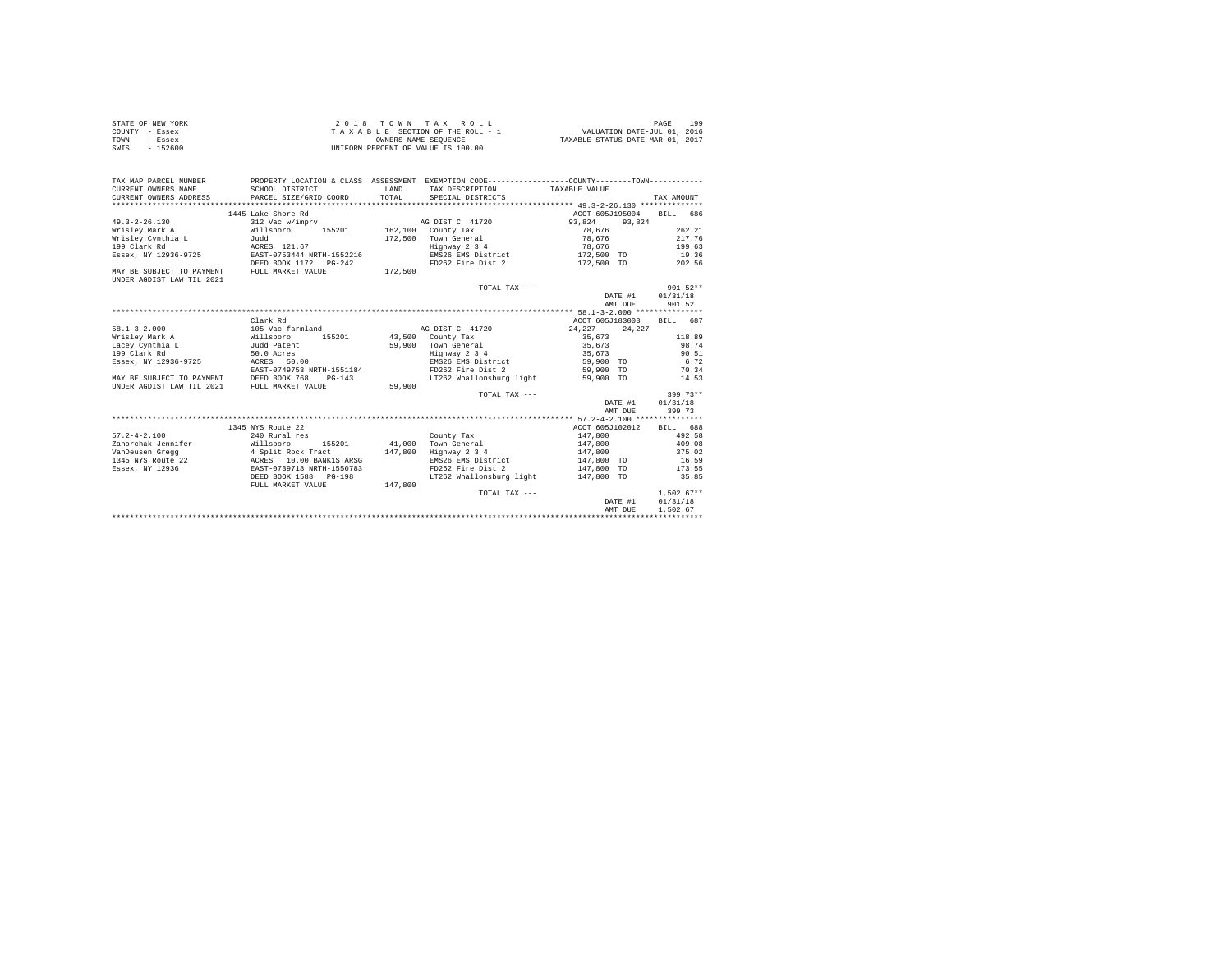| STATE OF NEW YORK | 2018 TOWN TAX ROLL                 |                                  | PAGE | 200 |
|-------------------|------------------------------------|----------------------------------|------|-----|
| COUNTY - Essex    | TAXABLE SECTION OF THE ROLL - 1    | VALUATION DATE-JUL 01, 2016      |      |     |
| TOWN<br>- Essex   | OWNERS NAME SEOUENCE               | TAXABLE STATUS DATE-MAR 01, 2017 |      |     |
| SWIS<br>- 152600  | UNIFORM PERCENT OF VALUE IS 100.00 |                                  |      |     |

| TAX MAP PARCEL NUMBER  | PROPERTY LOCATION & CLASS | ASSESSMENT | EXEMPTION CODE--         | ---------COUNTY--------TOWN----------- |                |
|------------------------|---------------------------|------------|--------------------------|----------------------------------------|----------------|
| CURRENT OWNERS NAME    | SCHOOL DISTRICT           | LAND       | TAX DESCRIPTION          | TAXABLE VALUE                          |                |
| CURRENT OWNERS ADDRESS | PARCEL SIZE/GRID COORD    | TOTAL      | SPECIAL DISTRICTS        |                                        | TAX AMOUNT     |
|                        |                           |            |                          |                                        | ************** |
|                        | 1829 NYS Route 22         |            |                          | ACCT 605J100907                        | 689<br>BILL    |
| $49.1 - 1 - 36.000$    | 210 1 Family Res          |            | County Tax               | 94,700                                 | 315.61         |
| Zeh Beverley J         | 155201<br>Willsboro       | 31,200     | Town General             | 94,700                                 | 262.11         |
| Currier Eric R         | Wharton                   | 94,700     | Highway 2 3 4            | 94,700                                 | 240.29         |
| 1829 NYS Route 22      | 0.96 BANKPNYMAC<br>ACRES  |            | EMS26 EMS District       | 94,700 TO                              | 10.63          |
| Essex, NY 12936        | EAST-0744913 NRTH-1560822 |            | FD262 Fire Dist 2        | 94,700 TO                              | 111.20         |
|                        | DEED BOOK 1792 PG-196     |            | LT262 Whallonsburg light | 94,700 TO                              | 22.97          |
|                        | FULL MARKET VALUE         | 94,700     |                          |                                        |                |
|                        |                           |            | TOTAL TAX ---            |                                        | $962.81**$     |
|                        |                           |            |                          | DATE #1                                | 01/31/18       |
|                        |                           |            |                          | AMT DUE                                | 962.81         |
|                        |                           |            |                          |                                        |                |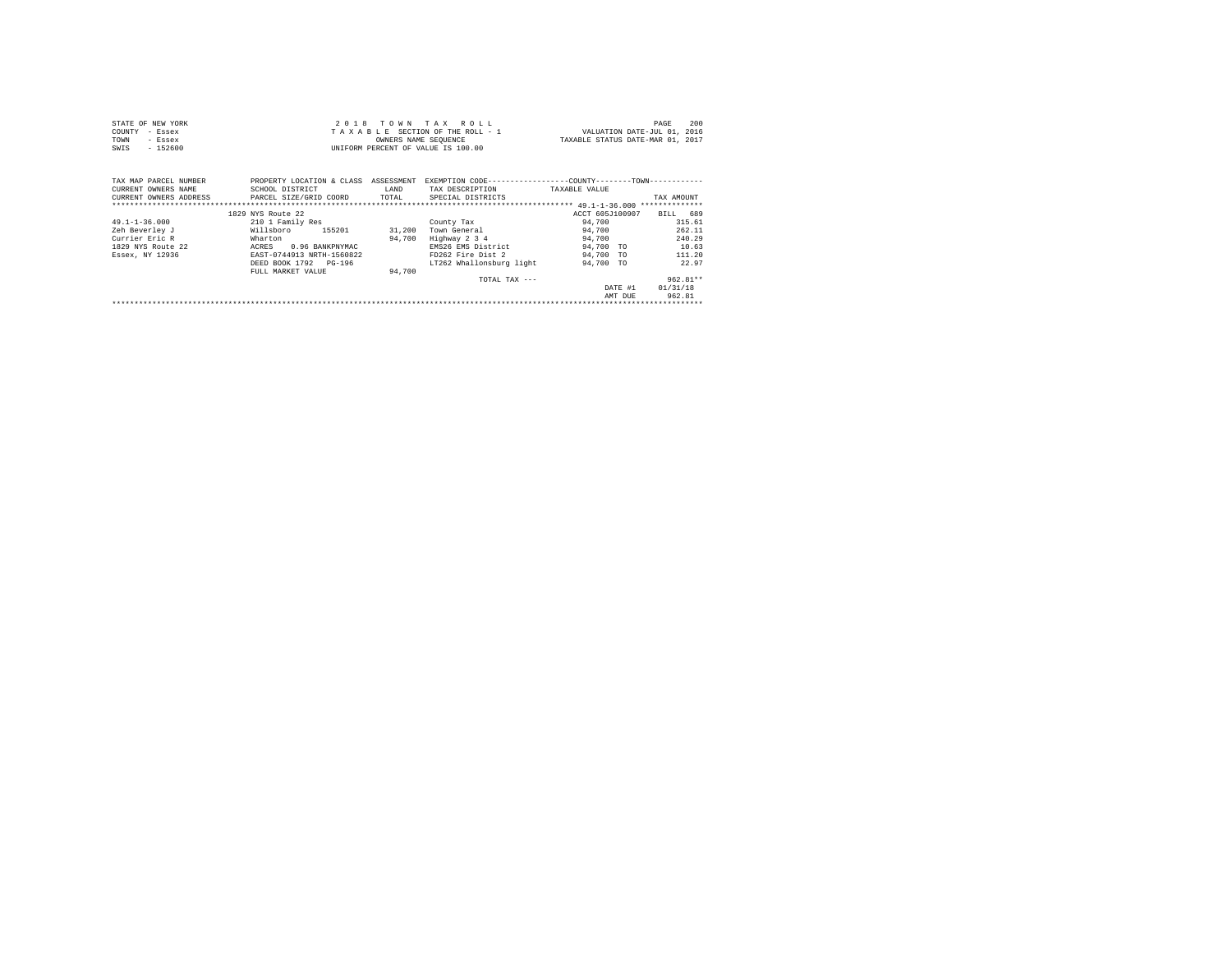| STATE OF NEW YORK | 2018 TOWN TAX ROLL                 | 201<br>PAGE                      |
|-------------------|------------------------------------|----------------------------------|
| COUNTY - Essex    | TAXABLE SECTION OF THE ROLL - 1    | VALUATION DATE-JUL 01, 2016      |
| TOWN<br>- Essex   |                                    | TAXABLE STATUS DATE-MAR 01, 2017 |
| $-152600$<br>SWIS | UNIFORM PERCENT OF VALUE IS 100.00 | RPS155/V04/L015                  |
|                   |                                    | CURRENT DATE 12/14/2017          |

## R O L L S U B S E C T I O N - - T O T A L S

## \*\*\* S P E C I A L D I S T R I C T S U M M A R Y \*\*\*

|      |                      | TOTAL   | EXTENSION  | EXTENSION | AD VALOREM | EXEMPT | TAXABLE    | TOTAL     |
|------|----------------------|---------|------------|-----------|------------|--------|------------|-----------|
| CODE | DISTRICT NAME        | PARCELS | TYPE       | VALUE     | VALUE      | AMOUNT | VALUE      | TAX       |
|      | SR150 Return sewer r |         | 25 MOVTAX  | 14,491.36 |            |        | 14,491.36  | 14,491.36 |
|      | WR151 Return water r |         | 29 MOVTAX  | 9,330.44  |            |        | 9,330.44   | 9.330.44  |
|      | EMS26 EMS District   |         | 689 TOTAL  |           | 127292.917 | 52,268 | 127240.649 | 14,281.38 |
|      | FD261 Fire Dist 1    |         | 391 TOTAL  |           | 92484,335  | 52,268 | 92432.067  | 73,177,00 |
|      | FD262 Fire Dist 2    |         | 302 TOTAL  |           | 34808.583  |        | 34808.583  | 40.873.66 |
|      | LT261 Essex light    |         | 212 TOTAL  |           | 55140.197  | 52,268 | 55087.929  | 4.424.72  |
|      | LT262 Whallonsburg 1 |         | 81 TOTAL   |           | 11502,990  |        | 11502.990  | 2,790.28  |
|      | WB261 Water B&I      |         | 35 TOTAL C |           | 15450.400  | 32,268 | 15418.132  | 4.033.31  |

# \*\*\* S C H O O L D I S T R I C T S U M M A R Y \*\*\*

| CODE   | DISTRICT NAME             | TOTAL<br>PARCELS | ASSESSED<br>LAND | ASSESSED<br>TOTAL | EXEMPT<br>AMOUNT<br>----------- | TOTAL<br>TAXABLE<br>------------ |
|--------|---------------------------|------------------|------------------|-------------------|---------------------------------|----------------------------------|
|        |                           |                  |                  |                   | STAR AMOUNT                     | STAR TAXABLE                     |
|        | Westport                  | 100              | 4374,100         | 8011,700          | 742.291                         | 7.269.409                        |
| 155001 | Willsboro                 | 589              | 57413.337        | 119281.217        | 1224,200<br>5567.805            | 6,045,209<br>113, 713, 412       |
| 155201 |                           |                  |                  |                   | 5612,900                        | 108,100,512                      |
|        | SUB-TOTAL                 | 689              | 61787.437        | 127292.917        | 6310,096                        | 120.982.821                      |
|        | $S$ U B - T O T A L(CONT) |                  |                  |                   | 6837,100                        | 114, 145, 721                    |
|        | TOTAL                     | 689              | 61787.437        | 127292.917        | 6310,096                        | 120.982.821                      |
|        | TO TAL (CONT)             |                  |                  |                   | 6837.100                        | 114, 145, 721                    |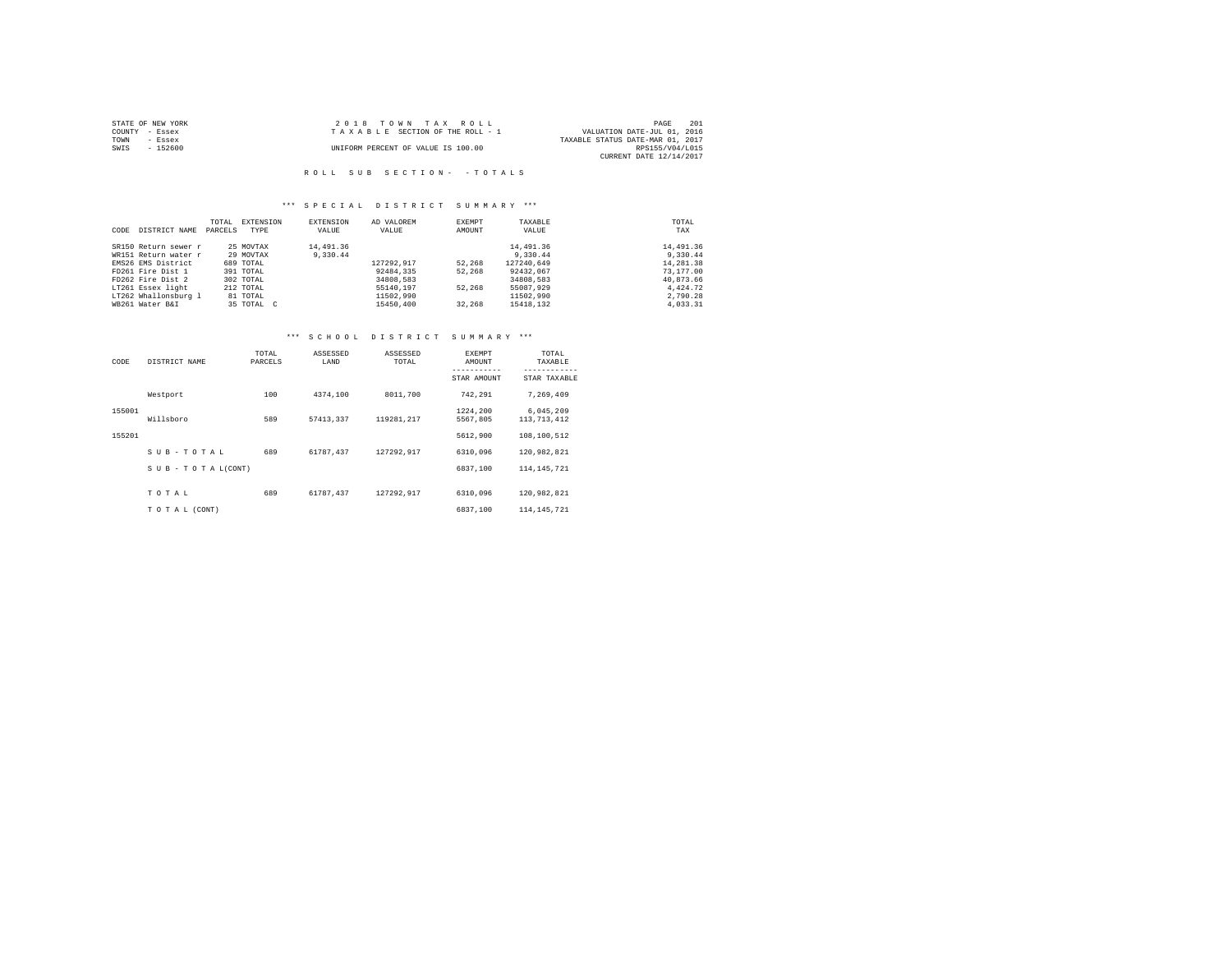| STATE OF NEW YORK | 2018 TOWN TAX ROLL                 | 202<br>PAGE                      |
|-------------------|------------------------------------|----------------------------------|
| COUNTY - Essex    | TAXABLE SECTION OF THE ROLL - 1    | VALUATION DATE-JUL 01, 2016      |
| TOWN<br>- Essex   |                                    | TAXABLE STATUS DATE-MAR 01, 2017 |
| SWIS<br>$-152600$ | UNIFORM PERCENT OF VALUE IS 100.00 | RPS155/V04/L015                  |
|                   |                                    | CURRENT DATE 12/14/2017          |

#### R O L L S U B S E C T I O N - - T O T A L S

## \*\*\* S Y S T E M C O D E S S U M M A R Y \*\*\*

## NO SYSTEM EXEMPTIONS AT THIS LEVEL

#### \*\*\* E X E M P T I O N S U M M A R Y \*\*\*

|       |             | TOTAL                   |          |          |  |
|-------|-------------|-------------------------|----------|----------|--|
| CODE  | DESCRIPTION | PARCELS                 | COUNTY   | TOWN     |  |
| 33302 | CNTY REFOR  | 1                       | 123,600  |          |  |
| 41101 | VETERANS    |                         | 5,000    | 5,000    |  |
| 41120 | VETWAR CTS  | 16                      | 237,765  | 237.765  |  |
| 41130 | VETCOM CTS  | 12                      | 300,000  | 300,000  |  |
| 41132 | VET COM C   | $\overline{2}$          | 24,250   |          |  |
| 41133 | VET COM T   | $\overline{2}$          |          | 24,250   |  |
| 41140 | VETDIS CTS  | $\overline{\mathbf{3}}$ | 125,430  | 125,430  |  |
| 41142 | VET DIS C   | $\overline{2}$          | 15,800   |          |  |
| 41143 | VET DIS T   | $\overline{2}$          |          | 15,800   |  |
| 41700 | AG. BLDG.   | 7                       | 677.296  | 677.296  |  |
| 41720 | AG DIST C   | 77                      | 3685,598 | 3685,598 |  |
| 41800 | AGED ALL    | 20                      | 1223.759 | 1223,759 |  |
| 42100 | AG. IMPMNT  | 2                       | 52,268   | 52.268   |  |
|       | TOTAL       | 147                     | 6470.766 | 6347.166 |  |
|       |             |                         |          |          |  |

## \*\*\* G R A N D T O T A L S \*\*\*

| ROLL<br>SEC | DESCRIPTION                                                  | TOTAL<br>PARCELS | ASSESSED<br>LAND                    | ASSESSED<br>TOTAL                      | EXEMPT<br>AMOUNT<br>STAR AMOUNT     | TOTAL<br>TAXARLE<br>STAR TAXABLE          | TOTAL.<br>TAX                                 |
|-------------|--------------------------------------------------------------|------------------|-------------------------------------|----------------------------------------|-------------------------------------|-------------------------------------------|-----------------------------------------------|
|             | County Tax<br>Town General<br>Highway 2 3 4<br>School Relevy |                  | 61787.437<br>61787.437<br>61787.437 | 127292.917<br>127292.917<br>127292.917 | 6,470,766<br>6.347.166<br>6.347.166 | 120.822.151<br>120.945.751<br>120,945,751 | 402.672.13<br>334,756.26<br>306,881.83        |
| 1           | SPEC DIST TAXES<br>TAXABLE                                   | 689              |                                     |                                        |                                     |                                           | 145, 394, 03<br>163, 402. 15<br>1353, 106, 40 |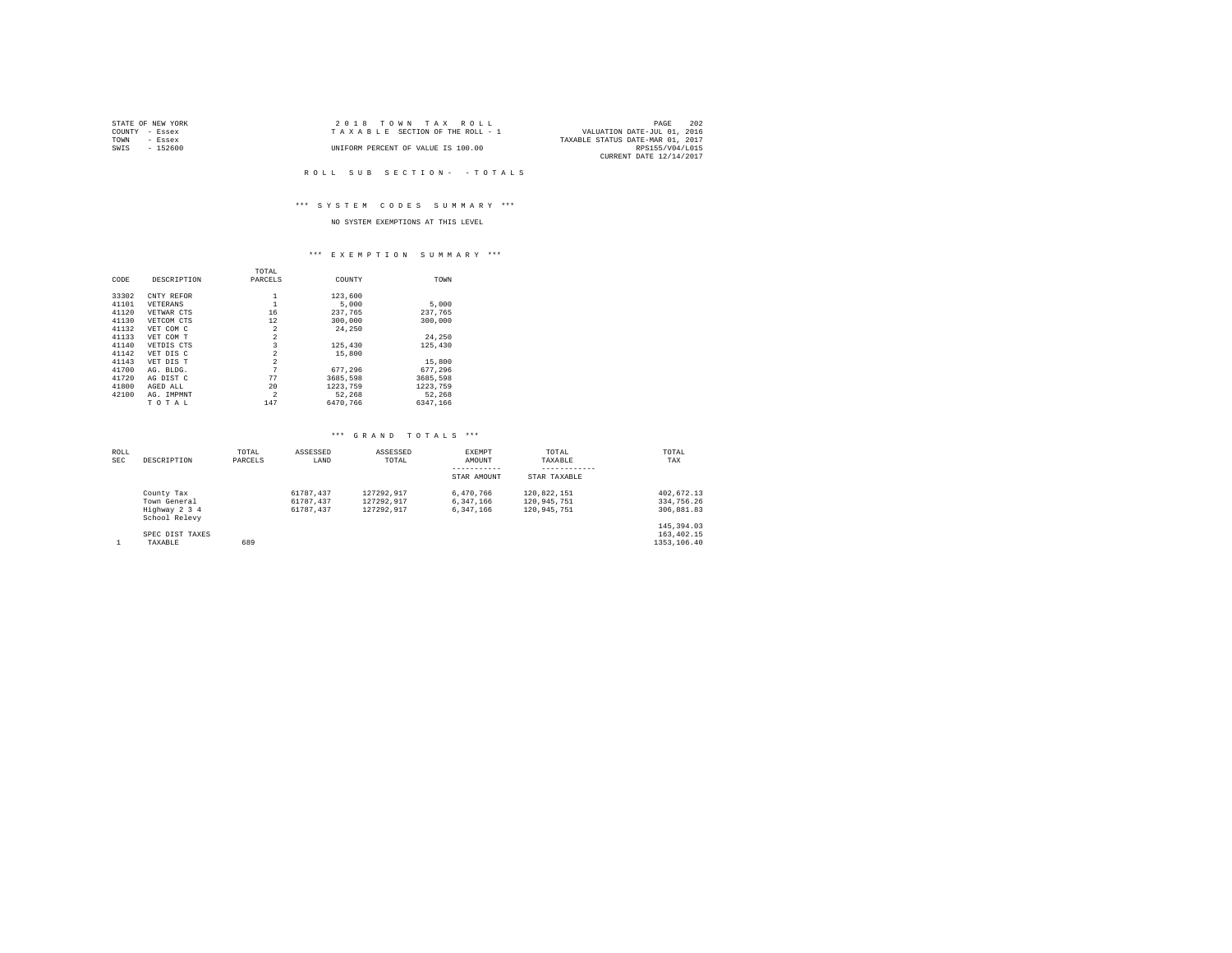| STATE OF NEW YORK | 2018 TOWN TAX ROLL                 | 203<br>PAGE                              |
|-------------------|------------------------------------|------------------------------------------|
| COUNTY - Essex    | TAXABLE SECTION OF THE ROLL - 1    | SUB-SECT - A VALUATION DATE-JUL 01, 2016 |
| TOWN<br>- Essex   | OWNERS NAME SEOUENCE               | TAXABLE STATUS DATE-MAR 01, 2017         |
| $-152600$<br>SWIS | UNIFORM PERCENT OF VALUE IS 100.00 |                                          |

| TAX MAP PARCEL NUMBER<br>CURRENT OWNERS NAME<br>CURRENT OWNERS ADDRESS | PROPERTY LOCATION & CLASS ASSESSMENT EXEMPTION CODE----------------COUNTY--------TOWN----------<br>SCHOOL DISTRICT<br>PARCEL SIZE/GRID COORD | LAND<br>TOTAL | TAX DESCRIPTION<br>SPECIAL DISTRICTS | TAXABLE VALUE      | TAX AMOUNT   |
|------------------------------------------------------------------------|----------------------------------------------------------------------------------------------------------------------------------------------|---------------|--------------------------------------|--------------------|--------------|
|                                                                        | Jersey St                                                                                                                                    |               |                                      | ACCT 605J103803    | 690<br>BTLL. |
| $39.4 - 1 - 47.000$                                                    | 911 Forest s480                                                                                                                              |               | FISCHER<br>47450                     | 14,503<br>14,503   |              |
| Shirley Forests Inc                                                    | 155001<br>Westport                                                                                                                           |               | 41,400 County Tax                    | 26,897             | 89.64        |
| c/o David Shirley                                                      | Gore                                                                                                                                         | 41,400        | Town General                         | 26,897             | 74.45        |
| 17100 102nd Ave NE                                                     | 50AC Under 480 RPTL                                                                                                                          |               | Highway 2 3 4                        | 26,897             | 68.25        |
| Bothell, WA 98011                                                      | ACRES 50.00                                                                                                                                  |               | EMS26 EMS District                   | 41,400 TO          | 4.65         |
|                                                                        | EAST-0733281 NRTH-1569832                                                                                                                    |               | FD262 Fire Dist 2                    | 41,400 TO          | 48.61        |
|                                                                        | DEED BOOK 662<br>$PG-0.51$                                                                                                                   |               |                                      |                    |              |
|                                                                        | FULL MARKET VALUE                                                                                                                            | 41,400        |                                      |                    |              |
|                                                                        |                                                                                                                                              |               |                                      |                    | $285.60**$   |
|                                                                        |                                                                                                                                              |               | TOTAL TAX ---                        |                    | 01/31/18     |
|                                                                        |                                                                                                                                              |               |                                      | DATE #1<br>AMT DUE | 285.60       |
|                                                                        |                                                                                                                                              |               |                                      |                    |              |
|                                                                        |                                                                                                                                              |               |                                      |                    |              |
|                                                                        | Daniels Rd                                                                                                                                   |               |                                      | ACCT 605J103907    | BILL 691     |
| $48.1 - 1 - 7.000$                                                     | 911 Forest s480                                                                                                                              |               | FISCHER<br>47450                     | 27,908<br>27,908   |              |
| Shirley Forests Inc                                                    | Willsboro<br>155201                                                                                                                          |               | 35,500 County Tax                    | 7,592              | 25.30        |
| c/o David Shirley                                                      | 18 19 Brookfield                                                                                                                             |               | 35,500 Town General                  | 7.592              | 21.01        |
| 17100 102nd Ave NE                                                     | 44.1AC Under 480 RPTL                                                                                                                        |               | Highway 2 3 4                        | 7,592              | 19.26        |
| Bothell, WA 98011                                                      | 44.10<br>ACRES                                                                                                                               |               | EMS26 EMS District                   | 35,500 TO          | 3.98         |
|                                                                        | EAST-0727297 NRTH-1565007                                                                                                                    |               | FD262 Fire Dist 2                    | 35,500 TO          | 41.69        |
|                                                                        | DEED BOOK 662<br>$PG-0.51$                                                                                                                   |               |                                      |                    |              |
|                                                                        | FULL MARKET VALUE                                                                                                                            | 35,500        |                                      |                    |              |
|                                                                        |                                                                                                                                              |               | TOTAL TAX ---                        |                    | $111.24**$   |
|                                                                        |                                                                                                                                              |               |                                      | DATE #1            | 01/31/18     |
|                                                                        |                                                                                                                                              |               |                                      | AMT DUE            | 111.24       |
|                                                                        |                                                                                                                                              |               |                                      |                    |              |
|                                                                        | Revnolds Rd                                                                                                                                  |               |                                      | ACCT 605J103815    | BILL 692     |
| $48.1 - 1 - 9.000$                                                     | 911 Forest s480                                                                                                                              |               | FISCHER<br>47450                     | 10,802<br>10,802   |              |
| Shirley Forests Inc                                                    | 155001<br>Westport                                                                                                                           |               | 18,400 County Tax                    | 7.598              | 25.32        |
| c/o David Shirley                                                      | 18 Brookfield                                                                                                                                |               | 18,400 Town General                  | 7,598              | 21.03        |
| 17100 102nd Ave NE                                                     | 18.4AC Under 480 RPTL                                                                                                                        |               | Highway 2 3 4                        | 7.598              | 19.28        |
| Bothell, WA 98011                                                      | ACRES 18.40                                                                                                                                  |               | EMS26 EMS District                   | 18,400 TO          | 2.07         |
|                                                                        | EAST-0728438 NRTH-1565122                                                                                                                    |               | FD262 Fire Dist 2                    | 18,400 TO          | 21.61        |
|                                                                        | DEED BOOK 662<br>$PG-051$                                                                                                                    |               |                                      |                    |              |
|                                                                        | FULL MARKET VALUE                                                                                                                            | 18,400        |                                      |                    |              |
|                                                                        |                                                                                                                                              |               | TOTAL TAX ---                        |                    | $89.31**$    |
|                                                                        |                                                                                                                                              |               |                                      | DATE #1            | 01/31/18     |
|                                                                        |                                                                                                                                              |               |                                      | AMT DUE            | 89.31        |
|                                                                        |                                                                                                                                              |               |                                      |                    |              |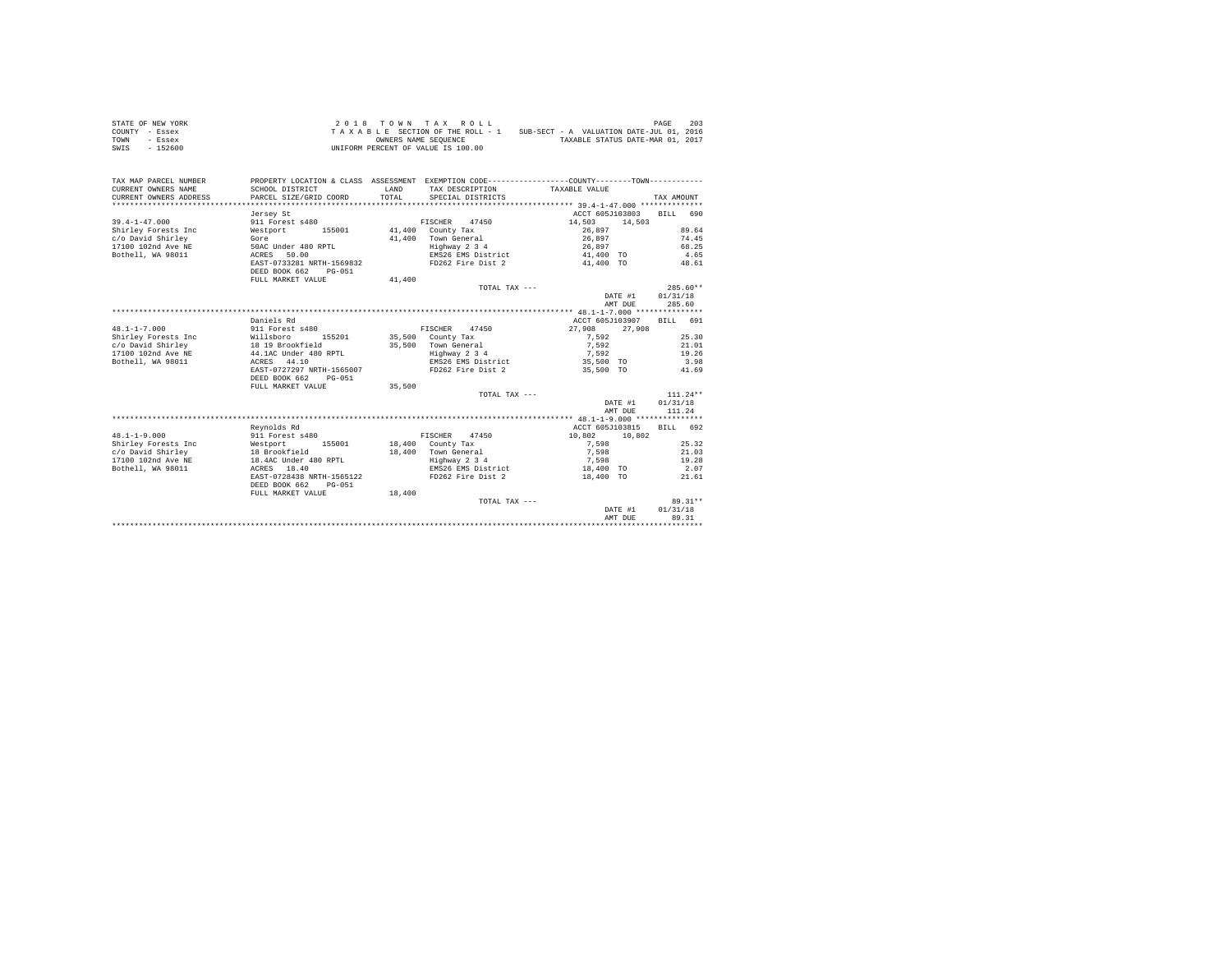| STATE OF NEW YORK | 2018 TOWN TAX ROLL                 | 204<br>PAGE                              |
|-------------------|------------------------------------|------------------------------------------|
| COUNTY - Essex    | TAXABLE SECTION OF THE ROLL - 1    | SUB-SECT - A VALUATION DATE-JUL 01, 2016 |
| TOWN<br>- Essex   |                                    | TAXABLE STATUS DATE-MAR 01, 2017         |
| $-152600$<br>SWIS | UNIFORM PERCENT OF VALUE IS 100.00 | RPS155/V04/L015                          |
|                   |                                    | CURRENT DATE 12/14/2017                  |

#### R O L L S U B S E C T I O N - A - T O T A L S

## \*\*\* S P E C I A L D I S T R I C T S U M M A R Y \*\*\*

| CODE | DISTRICT NAME                           | EXTENSION<br>TOTAL<br>PARCELS<br>TYPE | <b>EXTENSION</b><br>VALUE | AD VALOREM<br>VALUE | EXEMPT<br>AMOUNT | TAXABLE<br>VALUE | TOTAL<br>TAX    |
|------|-----------------------------------------|---------------------------------------|---------------------------|---------------------|------------------|------------------|-----------------|
|      | EMS26 EMS District<br>FD262 Fire Dist 2 | TOTAL<br>TOTAL                        |                           | 95,300<br>95,300    |                  | 95,300<br>95,300 | 10.70<br>111.91 |

## \*\*\* S C H O O L D I S T R I C T S U M M A R Y \*\*\*

| CODE   | DISTRICT NAME      | TOTAL<br>PARCELS        | ASSESSED<br>LAND | ASSESSED<br>TOTAL | EXEMPT<br>AMOUNT<br>STAR AMOUNT | TOTAL<br>TAXABLE<br>---------<br>STAR TAXABLE |
|--------|--------------------|-------------------------|------------------|-------------------|---------------------------------|-----------------------------------------------|
|        | Westport           | $\overline{\mathbf{2}}$ | 59,800           | 59,800            | 25,305                          | 34,495                                        |
| 155001 | Willsboro          | $\mathbf{1}$            | 35,500           | 35,500            | 27,908                          | 34,495<br>7,592                               |
| 155201 |                    |                         |                  |                   |                                 | 7,592                                         |
|        | SUB-TOTAL          | 3                       | 95,300           | 95,300            | 53,213                          | 42,087                                        |
|        | SUB - TO TAL(CONT) |                         |                  |                   |                                 | 42,087                                        |
|        | TOTAL              | 3                       | 95,300           | 95,300            | 53,213                          | 42,087                                        |
|        | TOTAL (CONT)       |                         |                  |                   |                                 | 42,087                                        |

\*\*\* S Y S T E M C O D E S S U M M A R Y \*\*\*

NO SYSTEM EXEMPTIONS AT THIS LEVEL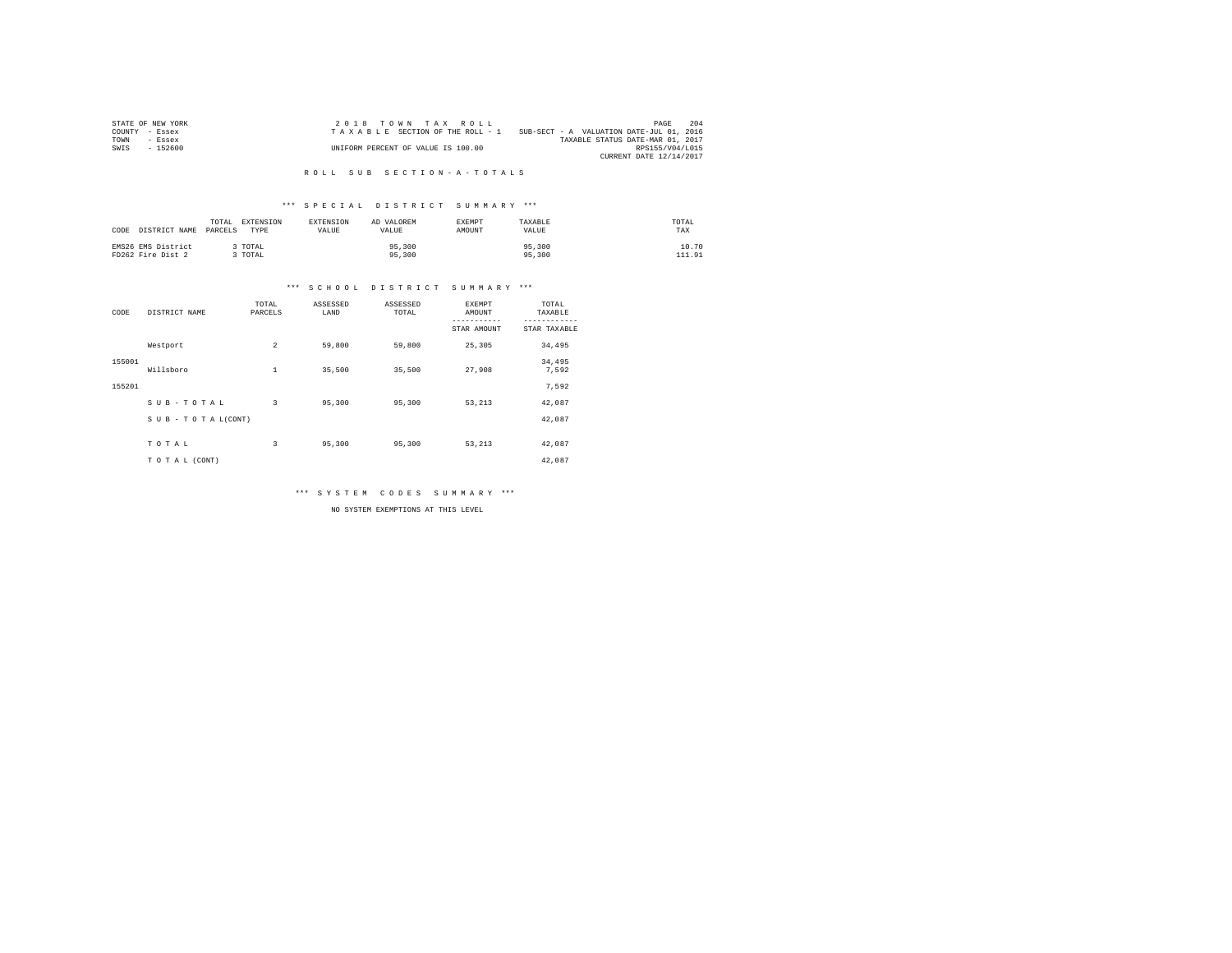|                | STATE OF NEW YORK | 2018 TOWN TAX ROLL                 | PAGE                                     | 205 |
|----------------|-------------------|------------------------------------|------------------------------------------|-----|
| COUNTY - Essex |                   | TAXABLE SECTION OF THE ROLL - 1    | SUB-SECT - A VALUATION DATE-JUL 01, 2016 |     |
| TOWN           | $-$ Essex         |                                    | TAXABLE STATUS DATE-MAR 01, 2017         |     |
| SWIS           | $-152600$         | UNIFORM PERCENT OF VALUE IS 100.00 | RPS155/V04/L015                          |     |
|                |                   |                                    | CURRENT DATE 12/14/2017                  |     |

#### R O L L S U B S E C T I O N - A - T O T A L S

## \*\*\* E X E M P T I O N S U M M A R Y \*\*\*

| CODE  | DESCRIPTION      | TOTAL<br>PARCELS | COUNTY           | TOWN             |
|-------|------------------|------------------|------------------|------------------|
| 47450 | FISCHER<br>TOTAL |                  | 53.213<br>53.213 | 53.213<br>53.213 |

# \*\*\* G R A N D T O T A L S \*\*\*

| ROLL       |                 | TOTAL   | ASSESSED | ASSESSED | EXEMPT      | TOTAL        | TOTAL  |
|------------|-----------------|---------|----------|----------|-------------|--------------|--------|
| <b>SEC</b> | DESCRIPTION     | PARCELS | LAND     | TOTAL    | AMOUNT      | TAXABLE      | TAX    |
|            |                 |         |          |          |             |              |        |
|            |                 |         |          |          | STAR AMOUNT | STAR TAXABLE |        |
|            | County Tax      |         | 95,300   | 95,300   | 53.213      | 42.087       | 140.26 |
|            | Town General    |         | 95,300   | 95,300   | 53.213      | 42.087       | 116.49 |
|            | Highway 2 3 4   |         | 95,300   | 95,300   | 53.213      | 42.087       | 106.79 |
|            | SPEC DIST TAXES |         |          |          |             |              | 122.61 |
|            | TAXABLE         |         |          |          |             |              | 486.15 |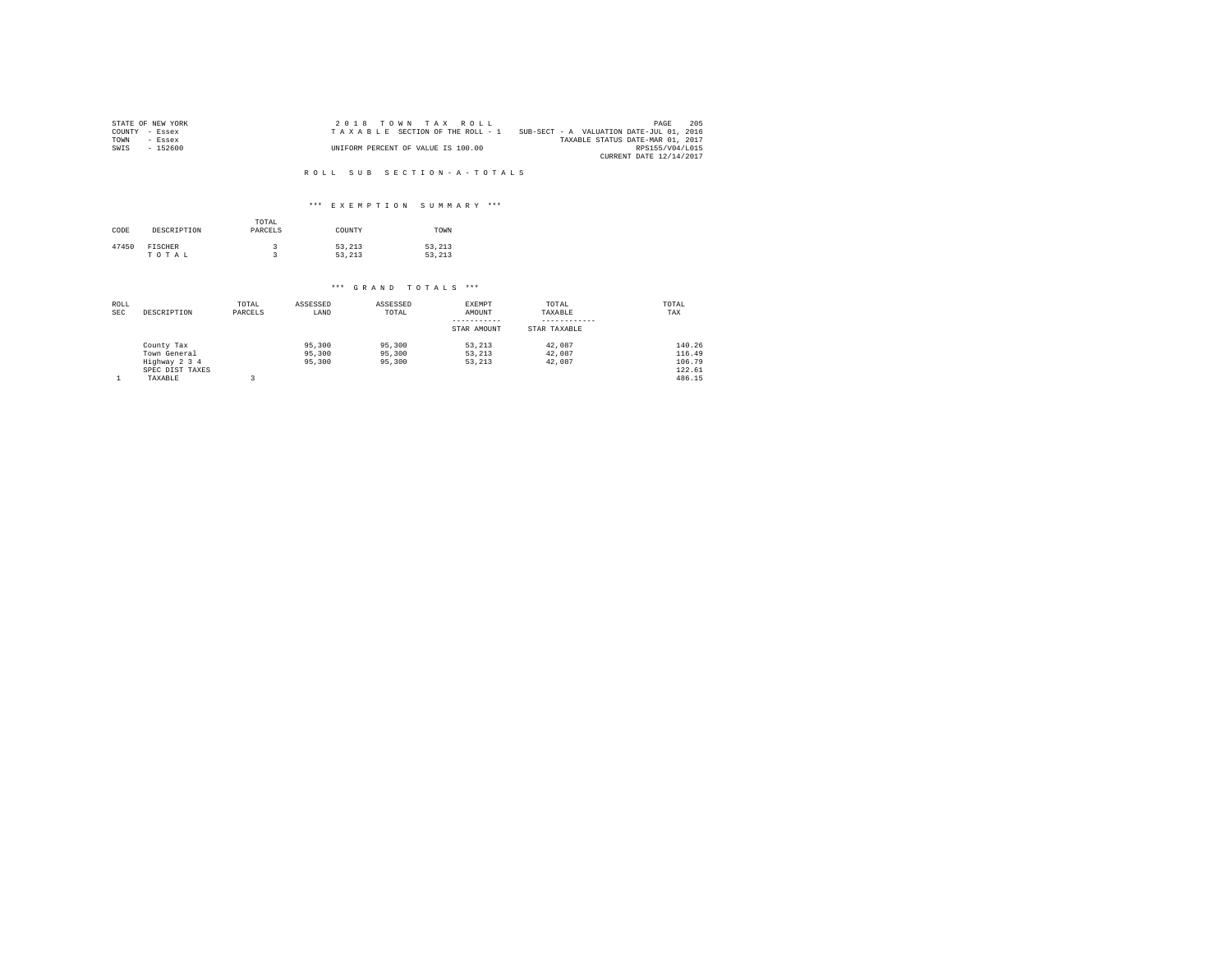| STATE OF NEW YORK | 2018 TOWN TAX ROLL                                                          | 206<br>PAGE                      |
|-------------------|-----------------------------------------------------------------------------|----------------------------------|
| COUNTY - Essex    | SUB-SECT - B VALUATION DATE-JUL 01, 2016<br>TAXABLE SECTION OF THE ROLL - 1 |                                  |
| TOWN<br>- Essex   | OWNERS NAME SEOUENCE                                                        | TAXABLE STATUS DATE-MAR 01, 2017 |
| SWIS<br>$-152600$ | UNIFORM PERCENT OF VALUE IS 100.00                                          |                                  |

| ACCT 605J192002<br>BTLL 693<br>124 Savre Rd<br>$57.2 - 3 - 7.200$<br>912 Forest s480a<br>25.111<br>25, 111<br>AG DIST C 41720<br>111,200 PRIV FOR 47460<br>60,800<br>Arrubla Catalina<br>Westport<br>155001<br>60,800<br>3 Bristol Ln<br>6 Platt Rogers<br>133,700 County Tax<br>159.27<br>47.789<br>76AC Under 480A RPTL<br>Town General<br>132.27<br>Hadley, MA 01035<br>47.789<br>Highway 2 3 4<br>ACRES 89.70<br>47,789<br>121.26<br>EAST-0731719 NRTH-1550048<br>EMS26 EMS District<br>MAY BE SUBJECT TO PAYMENT<br>133,700 TO<br>15.01<br>UNDER RPTL480A UNTIL 2026<br>DEED BOOK 1706 PG-255<br>FD262 Fire Dist 2<br>157.00<br>133,700 TO<br>FULL MARKET VALUE<br>133,700<br>584.81**<br>TOTAL TAX ---<br>DATE #1<br>01/31/18<br>584.81<br>AMT DUE<br>124 Lighthouse Way<br>ACCT 605J185003<br>BILL 694<br>912 Forest s480a - WTRFNT<br>PRIV FOR 47460<br>506,928<br>506,928<br>Willsboro<br>155201<br>621,900 County Tax<br>470.572<br>1,568.31<br>977,500 Town General<br>124 Lighthouse Way<br>bbut.<br>470,572<br>470,572<br>1,302.46<br>Highway 2 3 4<br>60AC Under 480A RPTL<br>1,194.01<br>EMS26 EMS District 6977,500 TO 109.71<br>83.01<br>ACRES<br>EAST-0763113 NRTH-1556040<br>FD262 Fire Dist 2 977.500 TO<br>MAY BE SUBJECT TO PAYMENT<br>1,147.82<br>UNDER RPTL480A UNTIL 2026<br>DEED BOOK 1108 PG-292<br>FULL MARKET VALUE<br>977,500<br>$5.322.31**$<br>TOTAL TAX ---<br>DATE #1<br>01/31/18<br>5,322.31<br>AMT DUE<br>BILL 695<br>151 Grog Harbor Way<br>ACCT 605J100103<br>$49.4 - 1 - 8.000$<br>912 Forest s480a - WTRFNT<br>PRIV FOR 47460<br>451,982<br>451,982<br>731.518<br>Cookson Kim<br>Willsboro 155201<br>1111,200 County Tax<br>2.437.98<br>731,518<br>731,518<br>Akeret Liza<br>1183,500 Town General<br>Judd Patent<br>House 17Ac Not Under 480A<br>2,024.71<br>1908 Thaver Ave<br>Highway 2 3 4<br>1,856.12<br>EMS26 EMS District<br>1183,500 TO<br>72AC Under 480A RPTL<br>132.83<br>Los Angeles, CA 90025<br>ACRES 101.00<br>FD262 Fire Dist 2<br>1183,500 TO<br>1,389.71<br>EAST-0762887 NRTH-1554462<br>MAY BE SUBJECT TO PAYMENT<br>UNDER RPTL480A UNTIL 2026<br>DEED BOOK 1644 PG-162<br>FULL MARKET VALUE<br>1183,500<br>$7.841.35**$<br>TOTAL TAX ---<br>01/31/18<br>DATE #1<br>7.841.35<br>AMT DUR | TAX MAP PARCEL NUMBER<br>CURRENT OWNERS NAME<br>CURRENT OWNERS ADDRESS | SCHOOL DISTRICT<br>PARCEL SIZE/GRID COORD | LAND<br>TOTAL. | TAX DESCRIPTION<br>SPECIAL DISTRICTS | PROPERTY LOCATION & CLASS ASSESSMENT EXEMPTION CODE----------------COUNTY--------TOWN----------<br>TAXABLE VALUE | TAX AMOUNT |
|----------------------------------------------------------------------------------------------------------------------------------------------------------------------------------------------------------------------------------------------------------------------------------------------------------------------------------------------------------------------------------------------------------------------------------------------------------------------------------------------------------------------------------------------------------------------------------------------------------------------------------------------------------------------------------------------------------------------------------------------------------------------------------------------------------------------------------------------------------------------------------------------------------------------------------------------------------------------------------------------------------------------------------------------------------------------------------------------------------------------------------------------------------------------------------------------------------------------------------------------------------------------------------------------------------------------------------------------------------------------------------------------------------------------------------------------------------------------------------------------------------------------------------------------------------------------------------------------------------------------------------------------------------------------------------------------------------------------------------------------------------------------------------------------------------------------------------------------------------------------------------------------------------------------------------------------------------------------------------------------------------------------------------------------------------------------------------------------------------------------------------------------------------------------------------------------------------------------------------------------------|------------------------------------------------------------------------|-------------------------------------------|----------------|--------------------------------------|------------------------------------------------------------------------------------------------------------------|------------|
|                                                                                                                                                                                                                                                                                                                                                                                                                                                                                                                                                                                                                                                                                                                                                                                                                                                                                                                                                                                                                                                                                                                                                                                                                                                                                                                                                                                                                                                                                                                                                                                                                                                                                                                                                                                                                                                                                                                                                                                                                                                                                                                                                                                                                                                    |                                                                        |                                           |                |                                      |                                                                                                                  |            |
|                                                                                                                                                                                                                                                                                                                                                                                                                                                                                                                                                                                                                                                                                                                                                                                                                                                                                                                                                                                                                                                                                                                                                                                                                                                                                                                                                                                                                                                                                                                                                                                                                                                                                                                                                                                                                                                                                                                                                                                                                                                                                                                                                                                                                                                    |                                                                        |                                           |                |                                      |                                                                                                                  |            |
|                                                                                                                                                                                                                                                                                                                                                                                                                                                                                                                                                                                                                                                                                                                                                                                                                                                                                                                                                                                                                                                                                                                                                                                                                                                                                                                                                                                                                                                                                                                                                                                                                                                                                                                                                                                                                                                                                                                                                                                                                                                                                                                                                                                                                                                    |                                                                        |                                           |                |                                      |                                                                                                                  |            |
|                                                                                                                                                                                                                                                                                                                                                                                                                                                                                                                                                                                                                                                                                                                                                                                                                                                                                                                                                                                                                                                                                                                                                                                                                                                                                                                                                                                                                                                                                                                                                                                                                                                                                                                                                                                                                                                                                                                                                                                                                                                                                                                                                                                                                                                    |                                                                        |                                           |                |                                      |                                                                                                                  |            |
|                                                                                                                                                                                                                                                                                                                                                                                                                                                                                                                                                                                                                                                                                                                                                                                                                                                                                                                                                                                                                                                                                                                                                                                                                                                                                                                                                                                                                                                                                                                                                                                                                                                                                                                                                                                                                                                                                                                                                                                                                                                                                                                                                                                                                                                    |                                                                        |                                           |                |                                      |                                                                                                                  |            |
|                                                                                                                                                                                                                                                                                                                                                                                                                                                                                                                                                                                                                                                                                                                                                                                                                                                                                                                                                                                                                                                                                                                                                                                                                                                                                                                                                                                                                                                                                                                                                                                                                                                                                                                                                                                                                                                                                                                                                                                                                                                                                                                                                                                                                                                    |                                                                        |                                           |                |                                      |                                                                                                                  |            |
|                                                                                                                                                                                                                                                                                                                                                                                                                                                                                                                                                                                                                                                                                                                                                                                                                                                                                                                                                                                                                                                                                                                                                                                                                                                                                                                                                                                                                                                                                                                                                                                                                                                                                                                                                                                                                                                                                                                                                                                                                                                                                                                                                                                                                                                    |                                                                        |                                           |                |                                      |                                                                                                                  |            |
|                                                                                                                                                                                                                                                                                                                                                                                                                                                                                                                                                                                                                                                                                                                                                                                                                                                                                                                                                                                                                                                                                                                                                                                                                                                                                                                                                                                                                                                                                                                                                                                                                                                                                                                                                                                                                                                                                                                                                                                                                                                                                                                                                                                                                                                    |                                                                        |                                           |                |                                      |                                                                                                                  |            |
|                                                                                                                                                                                                                                                                                                                                                                                                                                                                                                                                                                                                                                                                                                                                                                                                                                                                                                                                                                                                                                                                                                                                                                                                                                                                                                                                                                                                                                                                                                                                                                                                                                                                                                                                                                                                                                                                                                                                                                                                                                                                                                                                                                                                                                                    |                                                                        |                                           |                |                                      |                                                                                                                  |            |
|                                                                                                                                                                                                                                                                                                                                                                                                                                                                                                                                                                                                                                                                                                                                                                                                                                                                                                                                                                                                                                                                                                                                                                                                                                                                                                                                                                                                                                                                                                                                                                                                                                                                                                                                                                                                                                                                                                                                                                                                                                                                                                                                                                                                                                                    |                                                                        |                                           |                |                                      |                                                                                                                  |            |
|                                                                                                                                                                                                                                                                                                                                                                                                                                                                                                                                                                                                                                                                                                                                                                                                                                                                                                                                                                                                                                                                                                                                                                                                                                                                                                                                                                                                                                                                                                                                                                                                                                                                                                                                                                                                                                                                                                                                                                                                                                                                                                                                                                                                                                                    |                                                                        |                                           |                |                                      |                                                                                                                  |            |
|                                                                                                                                                                                                                                                                                                                                                                                                                                                                                                                                                                                                                                                                                                                                                                                                                                                                                                                                                                                                                                                                                                                                                                                                                                                                                                                                                                                                                                                                                                                                                                                                                                                                                                                                                                                                                                                                                                                                                                                                                                                                                                                                                                                                                                                    |                                                                        |                                           |                |                                      |                                                                                                                  |            |
|                                                                                                                                                                                                                                                                                                                                                                                                                                                                                                                                                                                                                                                                                                                                                                                                                                                                                                                                                                                                                                                                                                                                                                                                                                                                                                                                                                                                                                                                                                                                                                                                                                                                                                                                                                                                                                                                                                                                                                                                                                                                                                                                                                                                                                                    |                                                                        |                                           |                |                                      |                                                                                                                  |            |
|                                                                                                                                                                                                                                                                                                                                                                                                                                                                                                                                                                                                                                                                                                                                                                                                                                                                                                                                                                                                                                                                                                                                                                                                                                                                                                                                                                                                                                                                                                                                                                                                                                                                                                                                                                                                                                                                                                                                                                                                                                                                                                                                                                                                                                                    |                                                                        |                                           |                |                                      |                                                                                                                  |            |
|                                                                                                                                                                                                                                                                                                                                                                                                                                                                                                                                                                                                                                                                                                                                                                                                                                                                                                                                                                                                                                                                                                                                                                                                                                                                                                                                                                                                                                                                                                                                                                                                                                                                                                                                                                                                                                                                                                                                                                                                                                                                                                                                                                                                                                                    |                                                                        |                                           |                |                                      |                                                                                                                  |            |
|                                                                                                                                                                                                                                                                                                                                                                                                                                                                                                                                                                                                                                                                                                                                                                                                                                                                                                                                                                                                                                                                                                                                                                                                                                                                                                                                                                                                                                                                                                                                                                                                                                                                                                                                                                                                                                                                                                                                                                                                                                                                                                                                                                                                                                                    | $49.4 - 1 - 6.200$                                                     |                                           |                |                                      |                                                                                                                  |            |
|                                                                                                                                                                                                                                                                                                                                                                                                                                                                                                                                                                                                                                                                                                                                                                                                                                                                                                                                                                                                                                                                                                                                                                                                                                                                                                                                                                                                                                                                                                                                                                                                                                                                                                                                                                                                                                                                                                                                                                                                                                                                                                                                                                                                                                                    | Barns Lawrence R                                                       |                                           |                |                                      |                                                                                                                  |            |
|                                                                                                                                                                                                                                                                                                                                                                                                                                                                                                                                                                                                                                                                                                                                                                                                                                                                                                                                                                                                                                                                                                                                                                                                                                                                                                                                                                                                                                                                                                                                                                                                                                                                                                                                                                                                                                                                                                                                                                                                                                                                                                                                                                                                                                                    |                                                                        |                                           |                |                                      |                                                                                                                  |            |
|                                                                                                                                                                                                                                                                                                                                                                                                                                                                                                                                                                                                                                                                                                                                                                                                                                                                                                                                                                                                                                                                                                                                                                                                                                                                                                                                                                                                                                                                                                                                                                                                                                                                                                                                                                                                                                                                                                                                                                                                                                                                                                                                                                                                                                                    | Essex, NY 12936                                                        |                                           |                |                                      |                                                                                                                  |            |
|                                                                                                                                                                                                                                                                                                                                                                                                                                                                                                                                                                                                                                                                                                                                                                                                                                                                                                                                                                                                                                                                                                                                                                                                                                                                                                                                                                                                                                                                                                                                                                                                                                                                                                                                                                                                                                                                                                                                                                                                                                                                                                                                                                                                                                                    |                                                                        |                                           |                |                                      |                                                                                                                  |            |
|                                                                                                                                                                                                                                                                                                                                                                                                                                                                                                                                                                                                                                                                                                                                                                                                                                                                                                                                                                                                                                                                                                                                                                                                                                                                                                                                                                                                                                                                                                                                                                                                                                                                                                                                                                                                                                                                                                                                                                                                                                                                                                                                                                                                                                                    |                                                                        |                                           |                |                                      |                                                                                                                  |            |
|                                                                                                                                                                                                                                                                                                                                                                                                                                                                                                                                                                                                                                                                                                                                                                                                                                                                                                                                                                                                                                                                                                                                                                                                                                                                                                                                                                                                                                                                                                                                                                                                                                                                                                                                                                                                                                                                                                                                                                                                                                                                                                                                                                                                                                                    |                                                                        |                                           |                |                                      |                                                                                                                  |            |
|                                                                                                                                                                                                                                                                                                                                                                                                                                                                                                                                                                                                                                                                                                                                                                                                                                                                                                                                                                                                                                                                                                                                                                                                                                                                                                                                                                                                                                                                                                                                                                                                                                                                                                                                                                                                                                                                                                                                                                                                                                                                                                                                                                                                                                                    |                                                                        |                                           |                |                                      |                                                                                                                  |            |
|                                                                                                                                                                                                                                                                                                                                                                                                                                                                                                                                                                                                                                                                                                                                                                                                                                                                                                                                                                                                                                                                                                                                                                                                                                                                                                                                                                                                                                                                                                                                                                                                                                                                                                                                                                                                                                                                                                                                                                                                                                                                                                                                                                                                                                                    |                                                                        |                                           |                |                                      |                                                                                                                  |            |
|                                                                                                                                                                                                                                                                                                                                                                                                                                                                                                                                                                                                                                                                                                                                                                                                                                                                                                                                                                                                                                                                                                                                                                                                                                                                                                                                                                                                                                                                                                                                                                                                                                                                                                                                                                                                                                                                                                                                                                                                                                                                                                                                                                                                                                                    |                                                                        |                                           |                |                                      |                                                                                                                  |            |
|                                                                                                                                                                                                                                                                                                                                                                                                                                                                                                                                                                                                                                                                                                                                                                                                                                                                                                                                                                                                                                                                                                                                                                                                                                                                                                                                                                                                                                                                                                                                                                                                                                                                                                                                                                                                                                                                                                                                                                                                                                                                                                                                                                                                                                                    |                                                                        |                                           |                |                                      |                                                                                                                  |            |
|                                                                                                                                                                                                                                                                                                                                                                                                                                                                                                                                                                                                                                                                                                                                                                                                                                                                                                                                                                                                                                                                                                                                                                                                                                                                                                                                                                                                                                                                                                                                                                                                                                                                                                                                                                                                                                                                                                                                                                                                                                                                                                                                                                                                                                                    |                                                                        |                                           |                |                                      |                                                                                                                  |            |
|                                                                                                                                                                                                                                                                                                                                                                                                                                                                                                                                                                                                                                                                                                                                                                                                                                                                                                                                                                                                                                                                                                                                                                                                                                                                                                                                                                                                                                                                                                                                                                                                                                                                                                                                                                                                                                                                                                                                                                                                                                                                                                                                                                                                                                                    |                                                                        |                                           |                |                                      |                                                                                                                  |            |
|                                                                                                                                                                                                                                                                                                                                                                                                                                                                                                                                                                                                                                                                                                                                                                                                                                                                                                                                                                                                                                                                                                                                                                                                                                                                                                                                                                                                                                                                                                                                                                                                                                                                                                                                                                                                                                                                                                                                                                                                                                                                                                                                                                                                                                                    |                                                                        |                                           |                |                                      |                                                                                                                  |            |
|                                                                                                                                                                                                                                                                                                                                                                                                                                                                                                                                                                                                                                                                                                                                                                                                                                                                                                                                                                                                                                                                                                                                                                                                                                                                                                                                                                                                                                                                                                                                                                                                                                                                                                                                                                                                                                                                                                                                                                                                                                                                                                                                                                                                                                                    |                                                                        |                                           |                |                                      |                                                                                                                  |            |
|                                                                                                                                                                                                                                                                                                                                                                                                                                                                                                                                                                                                                                                                                                                                                                                                                                                                                                                                                                                                                                                                                                                                                                                                                                                                                                                                                                                                                                                                                                                                                                                                                                                                                                                                                                                                                                                                                                                                                                                                                                                                                                                                                                                                                                                    |                                                                        |                                           |                |                                      |                                                                                                                  |            |
|                                                                                                                                                                                                                                                                                                                                                                                                                                                                                                                                                                                                                                                                                                                                                                                                                                                                                                                                                                                                                                                                                                                                                                                                                                                                                                                                                                                                                                                                                                                                                                                                                                                                                                                                                                                                                                                                                                                                                                                                                                                                                                                                                                                                                                                    |                                                                        |                                           |                |                                      |                                                                                                                  |            |
|                                                                                                                                                                                                                                                                                                                                                                                                                                                                                                                                                                                                                                                                                                                                                                                                                                                                                                                                                                                                                                                                                                                                                                                                                                                                                                                                                                                                                                                                                                                                                                                                                                                                                                                                                                                                                                                                                                                                                                                                                                                                                                                                                                                                                                                    |                                                                        |                                           |                |                                      |                                                                                                                  |            |
|                                                                                                                                                                                                                                                                                                                                                                                                                                                                                                                                                                                                                                                                                                                                                                                                                                                                                                                                                                                                                                                                                                                                                                                                                                                                                                                                                                                                                                                                                                                                                                                                                                                                                                                                                                                                                                                                                                                                                                                                                                                                                                                                                                                                                                                    |                                                                        |                                           |                |                                      |                                                                                                                  |            |
|                                                                                                                                                                                                                                                                                                                                                                                                                                                                                                                                                                                                                                                                                                                                                                                                                                                                                                                                                                                                                                                                                                                                                                                                                                                                                                                                                                                                                                                                                                                                                                                                                                                                                                                                                                                                                                                                                                                                                                                                                                                                                                                                                                                                                                                    |                                                                        |                                           |                |                                      |                                                                                                                  |            |
|                                                                                                                                                                                                                                                                                                                                                                                                                                                                                                                                                                                                                                                                                                                                                                                                                                                                                                                                                                                                                                                                                                                                                                                                                                                                                                                                                                                                                                                                                                                                                                                                                                                                                                                                                                                                                                                                                                                                                                                                                                                                                                                                                                                                                                                    |                                                                        |                                           |                |                                      |                                                                                                                  |            |
|                                                                                                                                                                                                                                                                                                                                                                                                                                                                                                                                                                                                                                                                                                                                                                                                                                                                                                                                                                                                                                                                                                                                                                                                                                                                                                                                                                                                                                                                                                                                                                                                                                                                                                                                                                                                                                                                                                                                                                                                                                                                                                                                                                                                                                                    |                                                                        |                                           |                |                                      |                                                                                                                  |            |
|                                                                                                                                                                                                                                                                                                                                                                                                                                                                                                                                                                                                                                                                                                                                                                                                                                                                                                                                                                                                                                                                                                                                                                                                                                                                                                                                                                                                                                                                                                                                                                                                                                                                                                                                                                                                                                                                                                                                                                                                                                                                                                                                                                                                                                                    |                                                                        |                                           |                |                                      |                                                                                                                  |            |
|                                                                                                                                                                                                                                                                                                                                                                                                                                                                                                                                                                                                                                                                                                                                                                                                                                                                                                                                                                                                                                                                                                                                                                                                                                                                                                                                                                                                                                                                                                                                                                                                                                                                                                                                                                                                                                                                                                                                                                                                                                                                                                                                                                                                                                                    |                                                                        |                                           |                |                                      |                                                                                                                  |            |
|                                                                                                                                                                                                                                                                                                                                                                                                                                                                                                                                                                                                                                                                                                                                                                                                                                                                                                                                                                                                                                                                                                                                                                                                                                                                                                                                                                                                                                                                                                                                                                                                                                                                                                                                                                                                                                                                                                                                                                                                                                                                                                                                                                                                                                                    |                                                                        |                                           |                |                                      |                                                                                                                  |            |
|                                                                                                                                                                                                                                                                                                                                                                                                                                                                                                                                                                                                                                                                                                                                                                                                                                                                                                                                                                                                                                                                                                                                                                                                                                                                                                                                                                                                                                                                                                                                                                                                                                                                                                                                                                                                                                                                                                                                                                                                                                                                                                                                                                                                                                                    |                                                                        |                                           |                |                                      |                                                                                                                  |            |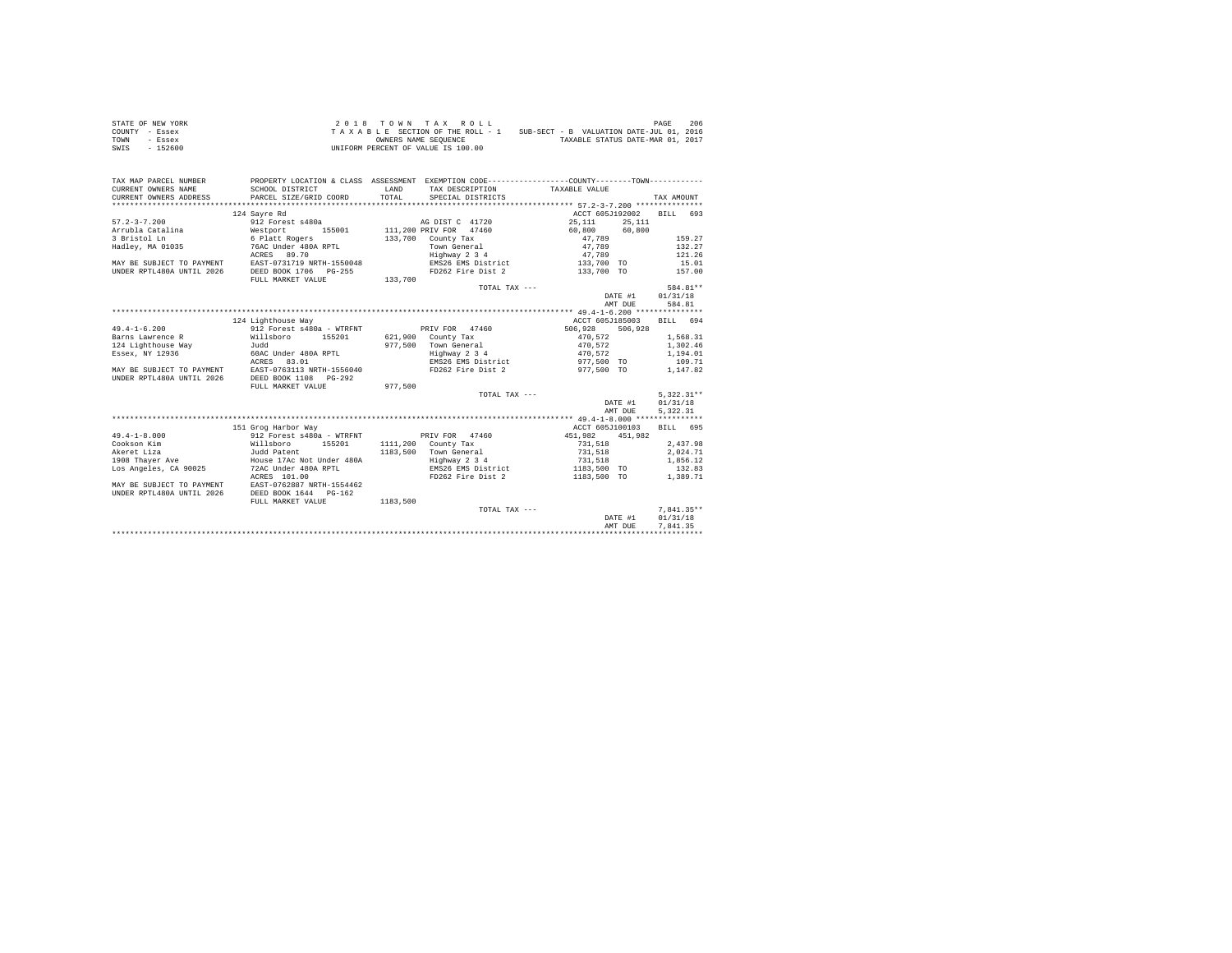| STATE OF NEW YORK | 2018 TOWN TAX ROLL                                                          | 207<br>PAGE                      |
|-------------------|-----------------------------------------------------------------------------|----------------------------------|
| COUNTY - Essex    | SUB-SECT - B VALUATION DATE-JUL 01, 2016<br>TAXABLE SECTION OF THE ROLL - 1 |                                  |
| TOWN<br>- Essex   | OWNERS NAME SEOUENCE                                                        | TAXABLE STATUS DATE-MAR 01, 2017 |
| SWIS<br>$-152600$ | UNIFORM PERCENT OF VALUE IS 100.00                                          |                                  |

| TAX MAP PARCEL NUMBER<br>CURRENT OWNERS NAME<br>CURRENT OWNERS ADDRESS | SCHOOL DISTRICT<br>PARCEL SIZE/GRID COORD | LAND<br>TOTAL. | TAX DESCRIPTION TAXABLE VALUE<br>SPECIAL DISTRICTS | PROPERTY LOCATION & CLASS ASSESSMENT EXEMPTION CODE---------------COUNTY--------TOWN---------- | TAX AMOUNT   |
|------------------------------------------------------------------------|-------------------------------------------|----------------|----------------------------------------------------|------------------------------------------------------------------------------------------------|--------------|
|                                                                        |                                           |                |                                                    |                                                                                                |              |
|                                                                        | 237 Alden Rd                              |                |                                                    | ACCT 605Z015001 BILL 696                                                                       |              |
| $48.3 - 1 - 10.120$                                                    | 912 Forest s480a                          |                | AG DIST C 41720                                    | 27.341 27.341                                                                                  |              |
| Dubay Brian C                                                          | Westport                                  |                |                                                    | 155001 202,400 PRIV FOR 47460 78,400 78,400                                                    |              |
|                                                                        |                                           |                |                                                    | 224,259                                                                                        | 747.40       |
|                                                                        |                                           |                |                                                    | 224,259                                                                                        | 620.71       |
| North Hudson, NY 12855 115.AC Under 480A RPTL                          |                                           |                | Highway 2 3 4                                      | 224, 259                                                                                       | 569.02       |
|                                                                        | ACRES 216.30                              |                |                                                    | EMS26 EMS District 330,000 TO 37.04                                                            |              |
| MAY BE SUBJECT TO PAYMENT EAST-0729147 NRTH-1555306                    |                                           |                | FD262 Fire Dist 2                                  | 330,000 TO                                                                                     | 387.50       |
| UNDER RPTL480A UNTIL 2026 DEED BOOK 1761 PG-148                        |                                           |                |                                                    |                                                                                                |              |
|                                                                        | FULL MARKET VALUE                         | 330.000        |                                                    |                                                                                                |              |
|                                                                        |                                           |                | TOTAL TAX ---                                      |                                                                                                | $2.361.67**$ |
|                                                                        |                                           |                |                                                    | DATE #1                                                                                        | 01/31/18     |
|                                                                        |                                           |                |                                                    | AMT DUE                                                                                        | 2.361.67     |
|                                                                        |                                           |                |                                                    |                                                                                                |              |
|                                                                        | Brookfield Rd                             |                |                                                    | ACCT 605J101813                                                                                | BILL 697     |
| $48.1 - 1 - 23.100$                                                    | 912 Forest s480a                          |                | PRIV FOR 47460 29.120                              | 29,120                                                                                         |              |
|                                                                        |                                           |                | 155001 41,300 County Tax                           | 12,180                                                                                         | 40.59        |
| Eddy Foundation Mestport 1<br>PO Box 42 16 17 Brookfield               |                                           |                | $41,300$ Town General                              | 12,180                                                                                         | 33.71        |
| Essex, NY 12936 56AC Under 480A RPTL                                   |                                           |                | Highway 2 3 4                                      | 12,180                                                                                         | 30.90        |
|                                                                        | ACRES 72.40                               |                |                                                    |                                                                                                |              |
| MAY BE SUBJECT TO PAYMENT EAST-0731693 NRTH-1565061                    |                                           |                | FD262 Fire Dist 2                                  | EMS26 EMS District 41,300 TO 4.64<br>41,300 TO                                                 | 48.50        |
|                                                                        | DEED BOOK 1342 PG-171                     |                |                                                    |                                                                                                |              |
| UNDER RPTL480A UNTIL 2026                                              |                                           | 41,300         |                                                    |                                                                                                |              |
|                                                                        | FULL MARKET VALUE                         |                |                                                    |                                                                                                |              |
|                                                                        |                                           |                | TOTAL TAX ---                                      |                                                                                                | 158.34**     |
|                                                                        |                                           |                |                                                    | DATE #1                                                                                        | 01/31/18     |
|                                                                        |                                           |                |                                                    | AMT DUE                                                                                        | 158.34       |
|                                                                        |                                           |                |                                                    |                                                                                                |              |
|                                                                        | Brookfield Rd                             |                |                                                    | ACCT 605Z012001                                                                                | BTT.T. 698   |
| $48.1 - 1 - 24.200$                                                    | 912 Forest s480a                          |                |                                                    | PRIV FOR 47460 70.400 70.400                                                                   |              |
| Eddy Foundation Mestport 155001<br>6 Leaning Rd 1998 1999 1999 1999    |                                           |                | 88,500 County Tax<br>$88,500$ Town General         | 18,100                                                                                         | 60.32        |
|                                                                        |                                           |                |                                                    | 18,100                                                                                         | 50.10        |
| Essex, NY 12936 88AC Under 480A RPTL                                   |                                           |                | Highway 2 3 4                                      | 18,100                                                                                         | 45.93        |
|                                                                        | ACRES 89.50                               |                |                                                    | EMS26 EMS District 88,500 TO                                                                   | 9.93         |
| MAY BE SUBJECT TO PAYMENT                                              | EAST-0731918 NRTH-1562791                 |                | FD262 Fire Dist 2                                  | 88,500 TO                                                                                      | 103.92       |
| UNDER RPTL480A UNTIL 2026                                              | DEED BOOK 1619 PG-231                     |                |                                                    |                                                                                                |              |
|                                                                        | FULL MARKET VALUE                         | 88.500         |                                                    |                                                                                                |              |
|                                                                        |                                           |                | TOTAL TAX ---                                      |                                                                                                | $270.20**$   |
|                                                                        |                                           |                |                                                    | DATE #1                                                                                        | 01/31/18     |
|                                                                        |                                           |                |                                                    | AMT DUE                                                                                        | 270.20       |
|                                                                        |                                           |                |                                                    |                                                                                                |              |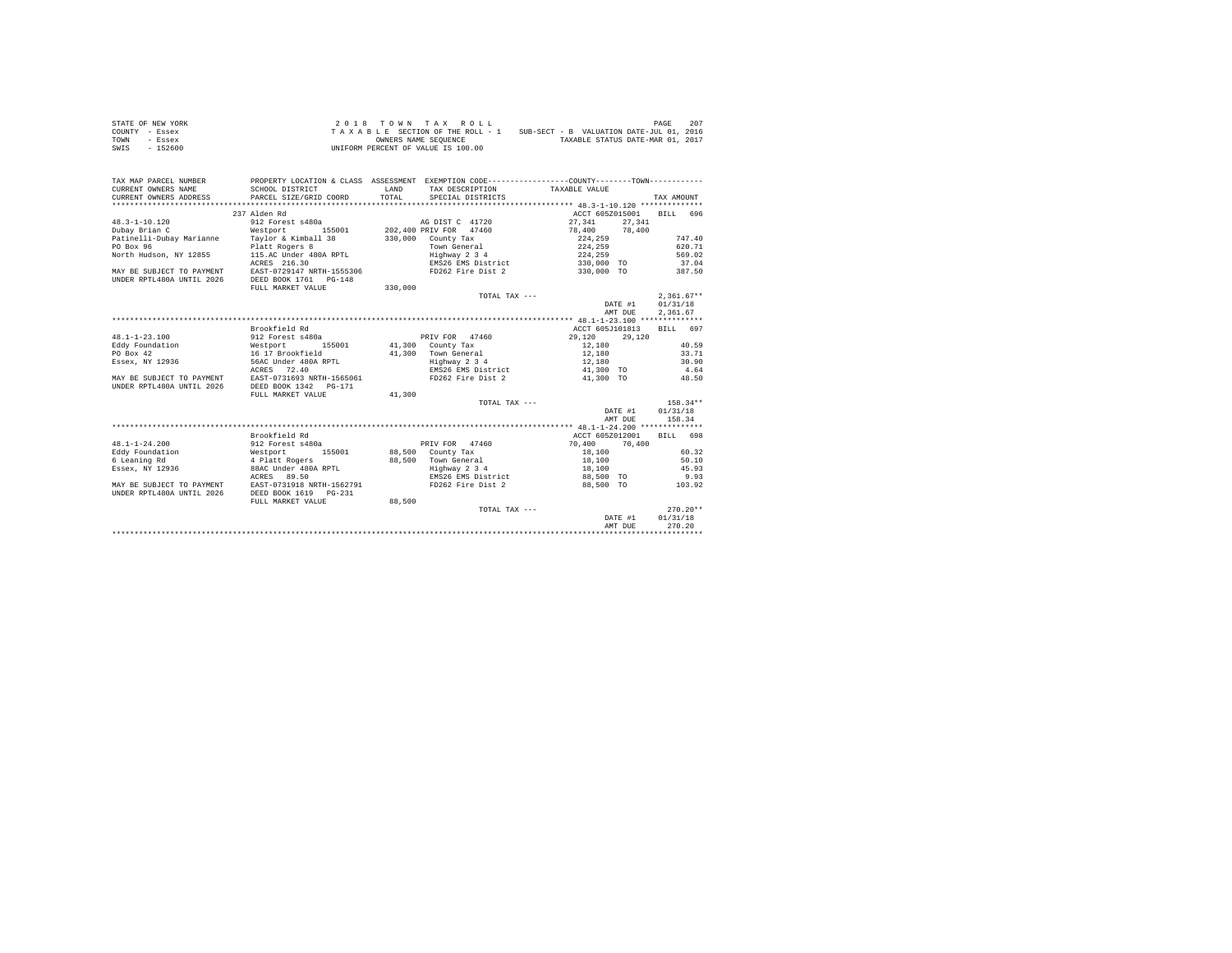| STATE OF NEW YORK | 2018 TOWN TAX ROLL                 | 208<br>PAGE                              |
|-------------------|------------------------------------|------------------------------------------|
| COUNTY - Essex    | TAXABLE SECTION OF THE ROLL - 1    | SUB-SECT - B VALUATION DATE-JUL 01, 2016 |
| TOWN<br>- Essex   | OWNERS NAME SEOUENCE               | TAXABLE STATUS DATE-MAR 01, 2017         |
| SWIS<br>- 152600  | UNIFORM PERCENT OF VALUE IS 100.00 |                                          |

| TAX MAP PARCEL NUMBER     |                           |              | PROPERTY LOCATION & CLASS ASSESSMENT EXEMPTION CODE----------------COUNTY--------TOWN---------- |                  |              |
|---------------------------|---------------------------|--------------|-------------------------------------------------------------------------------------------------|------------------|--------------|
| CURRENT OWNERS NAME       | SCHOOL DISTRICT           | <b>T.AND</b> | TAX DESCRIPTION                                                                                 | TAXABLE VALUE    |              |
| CURRENT OWNERS ADDRESS    | PARCEL SIZE/GRID COORD    | TOTAL.       | SPECIAL DISTRICTS                                                                               |                  | TAX AMOUNT   |
|                           |                           |              |                                                                                                 |                  |              |
|                           | Cook Rd                   |              |                                                                                                 | ACCT 605J100705  | BILL 699     |
| $48.2 - 1 - 22.000$       | 912 Forest s480a          |              | PRIV FOR 47460                                                                                  | 15,040<br>15,040 |              |
| Eddy Foundation           | Westport<br>155001        |              | 18,800 County Tax                                                                               | 3,760            | 12.53        |
| PO Box 42                 | 4 Platt Rogers            | 18,800       | Town General                                                                                    | 3,760            | 10.41        |
| Essex, NY 12936           | 21.12AC Under 480A RPTL   |              | Highway 2 3 4                                                                                   | 3,760            | 9.54         |
|                           | ACRES 21.12               |              | EMS26 EMS District                                                                              | 18,800 TO        | 2.11         |
| MAY BE SUBJECT TO PAYMENT | EAST-0735290 NRTH-1561299 |              | FD262 Fire Dist 2                                                                               | 18,800 TO        | 22.08        |
| UNDER RPTL480A UNTIL 2026 | DEED BOOK 1303 PG-77      |              |                                                                                                 |                  |              |
|                           | FULL MARKET VALUE         | 18,800       |                                                                                                 |                  |              |
|                           |                           |              | TOTAL TAX ---                                                                                   |                  | $56.67**$    |
|                           |                           |              |                                                                                                 | DATE #1          | 01/31/18     |
|                           |                           |              |                                                                                                 | AMT DUE          | 56.67        |
|                           |                           |              |                                                                                                 |                  |              |
|                           | Brookfield Rd             |              |                                                                                                 | ACCT 605J100608  | BILL 700     |
| $48.2 - 1 - 27.000$       | 912 Forest s480a          |              | PRIV FOR 47460                                                                                  | 11,520<br>11,520 |              |
| Eddy Foundation           | Westport<br>155001        |              | 14,400 County Tax                                                                               | 2,880            | 9.60         |
| PO Box 42                 | 16 Brookfield             |              | 14,400 Town General                                                                             | 2,880            | 7.97         |
| Essex, NY 12936           | 16AC Under 480A RPTL      |              | Highway 2 3 4                                                                                   | 2,880            | 7.31         |
|                           | ACRES 16.00               |              | EMS26 EMS District                                                                              | 14,400 TO        | 1.62         |
| MAY BE SUBJECT TO PAYMENT | EAST-0732844 NRTH-1565912 |              | FD262 Fire Dist 2                                                                               | 14,400 TO        | 16.91        |
| UNDER RPTL480A UNTIL 2026 | DEED BOOK 1370 PG-109     |              |                                                                                                 |                  |              |
|                           | FULL MARKET VALUE         | 14,400       |                                                                                                 |                  |              |
|                           |                           |              | TOTAL TAX $---$                                                                                 |                  | $43.41**$    |
|                           |                           |              |                                                                                                 | DATE #1          | 01/31/18     |
|                           |                           |              |                                                                                                 | AMT DUE          | 43.41        |
|                           |                           |              |                                                                                                 |                  |              |
|                           | Walker Rd                 |              |                                                                                                 | ACCT 605J102812  | BILL 701     |
| $48.4 - 1 - 6.110$        | 912 Forest s480a          |              | PRIV FOR 47460                                                                                  | 80.480 80.480    |              |
| Eddy Foundation           | 155201<br>Willsboro       |              | $172.500$ County Tax                                                                            | 92.020           | 306.68       |
| PO Box 42                 | Friswell                  | 172,500      | Town General                                                                                    | 92,020           | 254.69       |
| Essex, NY 12936           | 1615/277-Easement         |              | Highway 2 3 4                                                                                   | 92,020           | 233.49       |
|                           | 101AC Under 480A RPTL     |              | EMS26 EMS District                                                                              | 172,500 TO       | 19.36        |
| MAY BE SUBJECT TO PAYMENT | ACRES 169.45              |              | FD262 Fire Dist 2                                                                               | 172,500<br>TO.   | 202.56       |
| UNDER RPTL480A UNTIL 2026 | EAST-0741975 NRTH-1555995 |              | LT262 Whallonsburg light                                                                        | 172,500 TO       | 41.84        |
|                           | DEED BOOK 1279 PG-53      |              |                                                                                                 |                  |              |
|                           | FULL MARKET VALUE         | 172,500      |                                                                                                 |                  |              |
|                           |                           |              | TOTAL TAX ---                                                                                   |                  | $1,058.62**$ |
|                           |                           |              |                                                                                                 | DATE #1          | 01/31/18     |
|                           |                           |              |                                                                                                 | AMT DUE          | 1.058.62     |
|                           |                           |              |                                                                                                 |                  |              |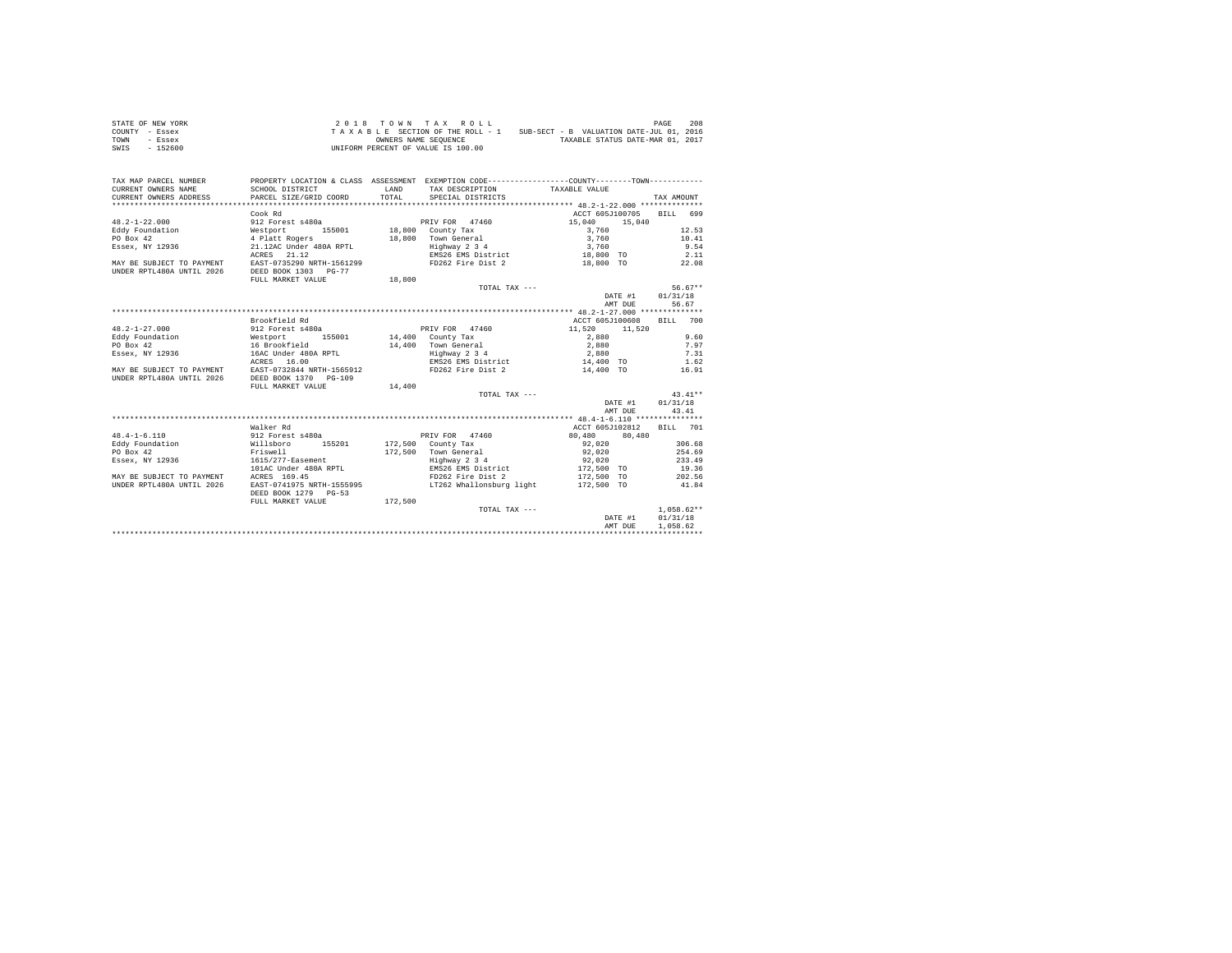| STATE OF NEW YORK | 2018 TOWN TAX ROLL                                                          | 209<br>PAGE                      |
|-------------------|-----------------------------------------------------------------------------|----------------------------------|
| COUNTY - Essex    | SUB-SECT - B VALUATION DATE-JUL 01, 2016<br>TAXABLE SECTION OF THE ROLL - 1 |                                  |
| TOWN<br>- Essex   | OWNERS NAME SEOUENCE                                                        | TAXABLE STATUS DATE-MAR 01, 2017 |
| SWIS<br>$-152600$ | UNIFORM PERCENT OF VALUE IS 100.00                                          |                                  |

| TAX MAP PARCEL NUMBER<br>CURRENT OWNERS NAME        | PROPERTY LOCATION & CLASS ASSESSMENT EXEMPTION CODE----------------COUNTY-------TOWN----------<br>SCHOOL DISTRICT | LAND   |                                                    |                          |                  |            |            |
|-----------------------------------------------------|-------------------------------------------------------------------------------------------------------------------|--------|----------------------------------------------------|--------------------------|------------------|------------|------------|
| CURRENT OWNERS ADDRESS                              | PARCEL SIZE/GRID COORD                                                                                            | TOTAL. | TAX DESCRIPTION TAXABLE VALUE<br>SPECIAL DISTRICTS |                          |                  | TAX AMOUNT |            |
|                                                     |                                                                                                                   |        |                                                    |                          |                  |            |            |
|                                                     |                                                                                                                   |        |                                                    |                          |                  |            |            |
|                                                     | Cook Rd                                                                                                           |        |                                                    | ACCT 605J197007          |                  | BTLL 702   |            |
| $48.4 - 1 - 6.200$                                  | 912 Forest s480a<br>Willsboro       155<br>Friswell & Wharton                                                     |        | PRIV FOR 47460                                     | 70,000                   | 70,000           |            |            |
| Eddy Foundation                                     | 155201                                                                                                            |        | 87,500 County Tax                                  | 17,500                   |                  |            | 58.32      |
| PO Box 42                                           |                                                                                                                   |        | 87,500 Town General                                | 17,500                   |                  |            | 48.44      |
| Essex, NY 12936                                     | 140AC Under 480A RPTL                                                                                             |        | Highway 2 3 4                                      | 17,500                   |                  |            | 44.40      |
|                                                     | ACRES 140.00                                                                                                      |        | EMS26 EMS District                                 | 87,500 TO                |                  |            | 9.82       |
| MAY BE SUBJECT TO PAYMENT EAST-0740616 NRTH-1557377 |                                                                                                                   |        | FD262 Fire Dist 2                                  | 87,500 TO                |                  | 102.75     |            |
| UNDER RPTL480A UNTIL 2026                           | DEED BOOK 1263 PG-23                                                                                              |        | LT262 Whallonsburg light 87,500 TO                 |                          |                  |            | 21.23      |
|                                                     | FULL MARKET VALUE                                                                                                 | 87,500 |                                                    |                          |                  |            |            |
|                                                     |                                                                                                                   |        | TOTAL TAX ---                                      |                          |                  | 284.96**   |            |
|                                                     |                                                                                                                   |        |                                                    |                          | DATE #1 01/31/18 |            |            |
|                                                     |                                                                                                                   |        |                                                    |                          | AMT DUE          | 284.96     |            |
|                                                     |                                                                                                                   |        |                                                    |                          |                  |            |            |
|                                                     | Cook Rd                                                                                                           |        |                                                    | ACCT 605J102401 BILL 703 |                  |            |            |
| $48.4 - 1 - 8.110$                                  | 912 Forest s480a                                                                                                  |        | PRIV FOR 47460                                     | 16,800 16,800            |                  |            |            |
| Eddy Foundation<br>Willsboro                        | 155201                                                                                                            |        | 40,400 County Tax                                  | 23,600                   |                  |            | 78.65      |
| PO Box 42                                           |                                                                                                                   |        | 40.400 Town General                                | 23,600                   |                  |            | 65.32      |
| Essex, NY 12936                                     | Wharton<br>21 AC Under 480A RPTL                                                                                  |        | $Highway$ 2 3 4                                    | 23,600                   |                  |            | 59.88      |
|                                                     | ACRES 44.91                                                                                                       |        | EMS26 EMS District 40.400 TO                       |                          |                  | 4.53       |            |
| MAY BE SUBJECT TO PAYMENT EAST-0743444 NRTH-1558766 |                                                                                                                   |        | FD262 Fire Dist 2                                  | 40,400 TO                |                  | 47.44      |            |
| UNDER RPTL480A UNTIL 2026                           | DEED BOOK 1299 PG-64                                                                                              |        | LT262 Whallonsburg light                           | 40,400 TO                |                  |            | 9.80       |
|                                                     | FULL MARKET VALUE                                                                                                 | 40,400 |                                                    |                          |                  |            |            |
|                                                     |                                                                                                                   |        | TOTAL TAX ---                                      |                          |                  |            | $265.62**$ |
|                                                     |                                                                                                                   |        |                                                    |                          | DATE #1 01/31/18 |            |            |
|                                                     |                                                                                                                   |        |                                                    |                          |                  | 265.62     |            |
|                                                     |                                                                                                                   |        |                                                    |                          | AMT DUE          |            |            |
|                                                     | Walker Rd                                                                                                         |        |                                                    | ACCT 605Z005004          |                  | BTLL 704   |            |
|                                                     |                                                                                                                   |        |                                                    |                          |                  |            |            |
| $48.4 - 1 - 20.132$                                 | 912 Forest s480a<br>Willsboro 1                                                                                   |        | PRIV FOR 47460                                     | 12,080                   | 12,080           |            |            |
| Eddy Foundation                                     | 155201<br>Brookfield Patent                                                                                       |        | 30.700 County Tax                                  | 18,620                   |                  |            | 62.06      |
| PO Box 42                                           |                                                                                                                   |        | 30.700 Town General                                | 18,620                   |                  |            | 51.54      |
| Essex, NY 12936                                     | 28AC Under 480A RPTL                                                                                              |        | Highway 2 3 4                                      | 18,620                   |                  |            | 47.25      |
|                                                     | ACRES 40.00                                                                                                       |        | EMS26 EMS District                                 | 30,700 TO                |                  |            | 3.45       |
| MAY BE SUBJECT TO PAYMENT EAST-0734807 NRTH-1554912 |                                                                                                                   |        | FD262 Fire Dist 2                                  | 30,700 TO                |                  | 36.05      |            |
| UNDER RPTL480A UNTIL 2026                           | DEED BOOK 1423 PG-299                                                                                             |        | LT262 Whallonsburg light 30,700 TO                 |                          |                  |            | 7.45       |
|                                                     | FULL MARKET VALUE                                                                                                 | 30,700 |                                                    |                          |                  |            |            |
|                                                     |                                                                                                                   |        | TOTAL TAX ---                                      |                          |                  |            | $207.80**$ |
|                                                     |                                                                                                                   |        |                                                    |                          | DATE #1          | 01/31/18   |            |
|                                                     |                                                                                                                   |        |                                                    |                          | AMT DUE          | 207.80     |            |
|                                                     |                                                                                                                   |        |                                                    |                          |                  |            |            |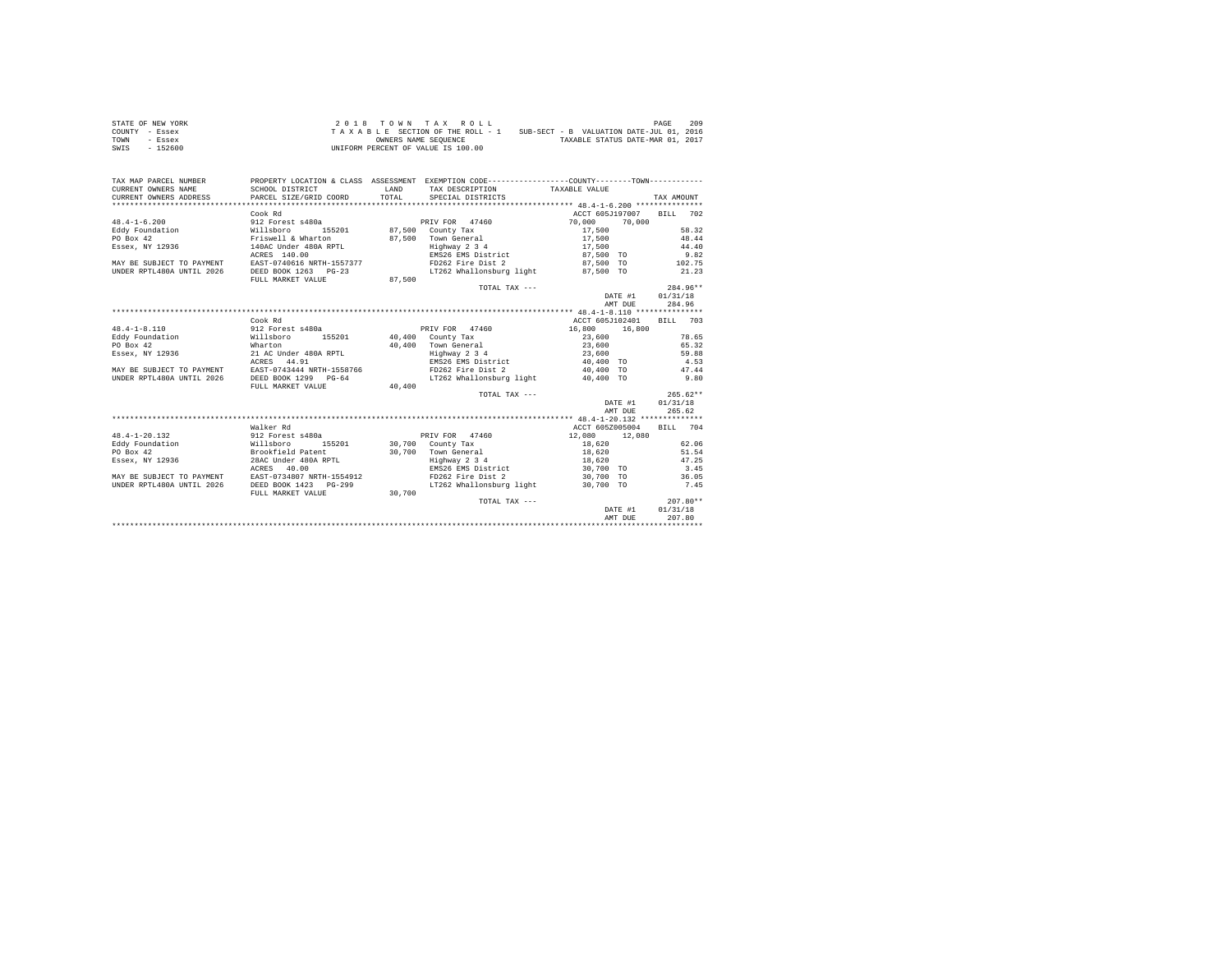| STATE OF NEW YORK | 2018 TOWN TAX ROLL                 | PAGE                                     | 210 |
|-------------------|------------------------------------|------------------------------------------|-----|
| COUNTY - Essex    | TAXABLE SECTION OF THE ROLL - 1    | SUB-SECT - B VALUATION DATE-JUL 01, 2016 |     |
| TOWN<br>- Essex   | OWNERS NAME SEOUENCE               | TAXABLE STATUS DATE-MAR 01, 2017         |     |
| SWIS<br>$-152600$ | UNIFORM PERCENT OF VALUE IS 100.00 |                                          |     |

| TAX MAP PARCEL NUMBER<br>CURRENT OWNERS NAME<br>CURRENT OWNERS ADDRESS             | PROPERTY LOCATION & CLASS ASSESSMENT EXEMPTION CODE----------------COUNTY-------TOWN----------<br>SCHOOL DISTRICT<br>PARCEL SIZE/GRID COORD | <b>LAND</b><br>TOTAL. | TAX DESCRIPTION TAXABLE VALUE<br>SPECIAL DISTRICTS |                                                                                                                 | TAX AMOUNT       |
|------------------------------------------------------------------------------------|---------------------------------------------------------------------------------------------------------------------------------------------|-----------------------|----------------------------------------------------|-----------------------------------------------------------------------------------------------------------------|------------------|
|                                                                                    |                                                                                                                                             |                       |                                                    |                                                                                                                 |                  |
|                                                                                    | 327 Walker Rd                                                                                                                               |                       |                                                    | ACCT 605J100814 BILL 705                                                                                        |                  |
|                                                                                    |                                                                                                                                             |                       |                                                    |                                                                                                                 |                  |
|                                                                                    |                                                                                                                                             |                       |                                                    |                                                                                                                 |                  |
|                                                                                    |                                                                                                                                             |                       |                                                    |                                                                                                                 |                  |
|                                                                                    |                                                                                                                                             |                       |                                                    |                                                                                                                 |                  |
|                                                                                    |                                                                                                                                             |                       |                                                    |                                                                                                                 |                  |
|                                                                                    |                                                                                                                                             |                       |                                                    |                                                                                                                 |                  |
|                                                                                    | UNDER RPTL480A UNTIL 2026 EAST-0732399 NRTH-1556024 FD262 Fire Dist 2 222,200 TO 260.92                                                     |                       |                                                    |                                                                                                                 |                  |
|                                                                                    | DEED BOOK 1786 PG-256                                                                                                                       |                       |                                                    |                                                                                                                 |                  |
|                                                                                    | FULL MARKET VALUE                                                                                                                           | 222.200               |                                                    |                                                                                                                 |                  |
|                                                                                    |                                                                                                                                             |                       | TOTAL TAX ---                                      |                                                                                                                 | $1.382.18**$     |
|                                                                                    |                                                                                                                                             |                       |                                                    | DATE #1 01/31/18                                                                                                |                  |
|                                                                                    |                                                                                                                                             |                       |                                                    |                                                                                                                 |                  |
|                                                                                    |                                                                                                                                             |                       |                                                    |                                                                                                                 | AMT DUE 1,382.18 |
|                                                                                    |                                                                                                                                             |                       |                                                    |                                                                                                                 |                  |
|                                                                                    | NYS Route 22                                                                                                                                |                       |                                                    | ACCT 605J101415 BILL 706                                                                                        |                  |
|                                                                                    |                                                                                                                                             |                       |                                                    |                                                                                                                 |                  |
|                                                                                    |                                                                                                                                             |                       |                                                    |                                                                                                                 |                  |
|                                                                                    | Hicks<br>46AC Under 480A RPTL                                                                                                               |                       |                                                    |                                                                                                                 | 243.50           |
| Somers, NY 10589                                                                   |                                                                                                                                             |                       | Town General<br>Highway 2 3 4                      | 73,063                                                                                                          | 202.23           |
|                                                                                    | DB 1047 Pg 70                                                                                                                               |                       |                                                    | $\begin{array}{ccc} 75,063 & 185.39 \\ 156,800 & \text{TO} & 17.60 \\ 156,800 & \text{TO} & 124.14 \end{array}$ |                  |
| MAY BE SUBJECT TO PAYMENT ACRES 120.50<br>UNDER RPTL480A UNTIL 2026 EAST-0745531 N |                                                                                                                                             |                       |                                                    |                                                                                                                 |                  |
| UNDER RPTL480A UNTIL 2026                                                          | DEED BOOK 1047 PG-64                                                                                                                        |                       |                                                    |                                                                                                                 |                  |
|                                                                                    | FULL MARKET VALUE                                                                                                                           | 156,800               |                                                    |                                                                                                                 |                  |
|                                                                                    |                                                                                                                                             |                       |                                                    | TOTAL TAX ---                                                                                                   | $772.86**$       |
|                                                                                    |                                                                                                                                             |                       |                                                    |                                                                                                                 | DATE #1 01/31/18 |
|                                                                                    |                                                                                                                                             |                       |                                                    | AMT DUE                                                                                                         | 772.86           |
|                                                                                    |                                                                                                                                             |                       |                                                    |                                                                                                                 |                  |
|                                                                                    | NYS Route 22                                                                                                                                |                       |                                                    | ACCT 605J101503 BILL 707                                                                                        |                  |
| $40.3 - 1 - 2.000$                                                                 | 912 Forest s480a<br>912 Forest s480a March 2015 Band AG DIST C 41720                                                                        |                       |                                                    | 30,446 30,446                                                                                                   |                  |
|                                                                                    |                                                                                                                                             |                       |                                                    |                                                                                                                 |                  |
|                                                                                    |                                                                                                                                             |                       |                                                    |                                                                                                                 | 104.50           |
|                                                                                    | Somers, NY 10589 43AC Under 480A RPTL                                                                                                       |                       |                                                    | 96,200 County Tax 31,354<br>Town General 31,354                                                                 | 86.78            |
|                                                                                    |                                                                                                                                             |                       |                                                    |                                                                                                                 | 79.56            |
| DB 1047 Pg 55<br>MAY BE SUBJECT TO PAYMENT ACRES 81.00                             |                                                                                                                                             |                       |                                                    | Highway 2 3 4 31,354<br>EMS26 EMS District 36,200 TO                                                            | 10.80            |
| IINDER RPTL480A IINTIL 2026                                                        | EAST-0744487 NRTH-1572290                                                                                                                   |                       |                                                    | FD261 Fire Dist 1 96,200 TO                                                                                     | 76.16            |
|                                                                                    | DEED BOOK 1047 PG-50                                                                                                                        |                       |                                                    |                                                                                                                 |                  |
|                                                                                    | FULL MARKET VALUE                                                                                                                           | 96,200                |                                                    |                                                                                                                 |                  |
|                                                                                    |                                                                                                                                             |                       | TOTAL TAX ---                                      |                                                                                                                 | $357.80**$       |
|                                                                                    |                                                                                                                                             |                       |                                                    |                                                                                                                 | DATE #1 01/31/18 |
|                                                                                    |                                                                                                                                             |                       |                                                    | AMT DUE                                                                                                         | 357.80           |
|                                                                                    |                                                                                                                                             |                       |                                                    |                                                                                                                 |                  |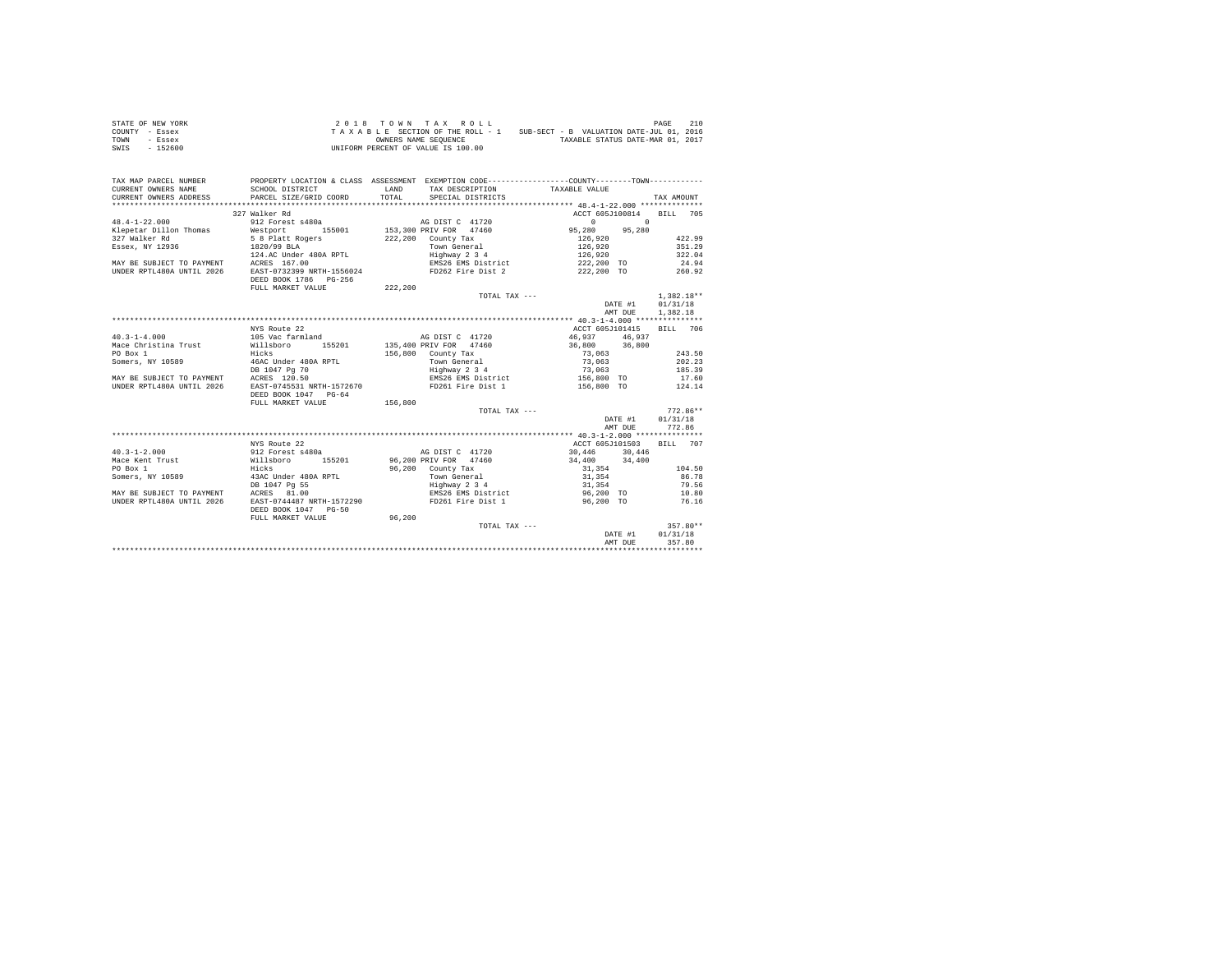| STATE OF NEW YORK | 2018 TOWN TAX ROLL                                                          | 211<br>PAGE                      |
|-------------------|-----------------------------------------------------------------------------|----------------------------------|
| COUNTY - Essex    | SUB-SECT - B VALUATION DATE-JUL 01, 2016<br>TAXABLE SECTION OF THE ROLL - 1 |                                  |
| TOWN<br>- Essex   | OWNERS NAME SEOUENCE                                                        | TAXABLE STATUS DATE-MAR 01, 2017 |
| SWIS<br>- 152600  | UNIFORM PERCENT OF VALUE IS 100.00                                          |                                  |

| TAX MAP PARCEL NUMBER     |                            |         |                        | PROPERTY LOCATION & CLASS ASSESSMENT EXEMPTION CODE----------------COUNTY--------TOWN---------- |                 |
|---------------------------|----------------------------|---------|------------------------|-------------------------------------------------------------------------------------------------|-----------------|
| CURRENT OWNERS NAME       | SCHOOL DISTRICT            | LAND    | TAX DESCRIPTION        | TAXABLE VALUE                                                                                   |                 |
| CURRENT OWNERS ADDRESS    | PARCEL SIZE/GRID COORD     | TOTAL.  | SPECIAL DISTRICTS      |                                                                                                 | TAX AMOUNT      |
|                           |                            |         |                        |                                                                                                 |                 |
|                           | 211 Alden Rd               |         |                        | ACCT 605J103314                                                                                 | <b>BTLL</b> 708 |
| $48.3 - 1 - 10.110$       | 240 Rural res              |         | AG DIST C 41720        | 27,245<br>27.245                                                                                |                 |
| Pratt Michael E           | Westport<br>155001         |         | 167,500 PRIV FOR 47460 | 68,240<br>68,240                                                                                |                 |
| Pratt Cynthia S           | 8 Platt Rogers             |         | 421,000 County Tax     | 325,515                                                                                         | 1,084.87        |
| 211 Alden Rd              | 112.9AC Under 480A RPTL    |         | Town General           | 325,515                                                                                         | 900.97          |
| Westport, NY 12993        | ACRES 162.70               |         | Highway 2 3 4          | 325,515                                                                                         | 825.95          |
|                           | EAST-0726462 NRTH-1553435  |         | EMS26 EMS District     | 421,000 TO                                                                                      | 47.25           |
| MAY BE SUBJECT TO PAYMENT | DEED BOOK 511<br>$PG-154$  |         | FD262 Fire Dist 2      | 421,000 TO                                                                                      | 494.36          |
| UNDER RPTL480A UNTIL 2026 | FULL MARKET VALUE          | 421,000 |                        |                                                                                                 |                 |
|                           |                            |         | TOTAL TAX ---          |                                                                                                 | $3,353.40**$    |
|                           |                            |         |                        | DATE #1                                                                                         | 01/31/18        |
|                           |                            |         |                        | AMT DUE                                                                                         | 3,353.40        |
|                           |                            |         |                        |                                                                                                 |                 |
|                           | Jersey St                  |         |                        | ACCT 605J103908                                                                                 | BILL 709        |
| $39.4 - 1 - 3.000$        | 912 Forest s480a           |         | PRIV FOR 47460         | 44,560<br>44.560                                                                                |                 |
| Shirley Forests Inc       | 155201<br>Willsboro        |         | 55,700 County Tax      | 11,140                                                                                          | 37.13           |
| c/o David Shirley         | Hicks                      |         | 55.700 Town General    | 11,140                                                                                          | 30.83           |
| 17100 102nd Ave NE        | 86AC Under 480A RPTL       |         | Highway 2 3 4          | 11,140                                                                                          | 28.27           |
| Bothell, WA 98011         | 86.00<br>ACRES             |         | EMS26 EMS District     | 55,700 TO                                                                                       | 6.25            |
|                           | EAST-0737239 NRTH-1572088  |         | FD262 Fire Dist 2      | 55,700 TO                                                                                       | 65.41           |
| MAY BE SUBJECT TO PAYMENT | DEED BOOK 662<br>$PG-0.51$ |         |                        |                                                                                                 |                 |
| UNDER RPTL480A UNTIL 2026 | FULL MARKET VALUE          | 55,700  |                        |                                                                                                 |                 |
|                           |                            |         | TOTAL TAX ---          |                                                                                                 | $167.89**$      |
|                           |                            |         |                        | DATE #1                                                                                         | 01/31/18        |
|                           |                            |         |                        | AMT DUE                                                                                         | 167.89          |
|                           |                            |         |                        |                                                                                                 |                 |
|                           | Jersey St                  |         |                        | ACCT 605J103909                                                                                 | BTLL 710        |
| $39.4 - 1 - 41.100$       | 912 Forest s480a           |         | PRIV FOR 47460         | 133,600<br>133,600                                                                              |                 |
| Shirley Forests Inc       | 155201<br>Willsboro        |         | 195,200 County Tax     | 61,600                                                                                          | 205.30          |
| c/o David Shirley         | Potts                      |         | 195.200 Town General   | 61,600                                                                                          | 170.50          |
| 17100 102nd Ave NE        | 210AC Under 480A RPTL      |         | Highway 2 3 4          | 61,600                                                                                          | 156.30          |
| Bothell, WA 98011         | ACRES 270.67               |         | EMS26 EMS District     | 195,200 TO                                                                                      | 21.91           |
|                           | EAST-0739510 NRTH-1569854  |         | FD262 Fire Dist 2      | 195,200 TO                                                                                      | 229.21          |
| MAY BE SUBJECT TO PAYMENT | DEED BOOK 662<br>PG-051    |         |                        |                                                                                                 |                 |
| UNDER RPTL480A UNTIL 2026 | FULL MARKET VALUE          | 195,200 |                        |                                                                                                 |                 |
|                           |                            |         | TOTAL TAX ---          |                                                                                                 | $783.22**$      |
|                           |                            |         |                        | DATE #1                                                                                         | 01/31/18        |
|                           |                            |         |                        |                                                                                                 | 783.22          |
|                           |                            |         |                        | AMT DUE                                                                                         |                 |
|                           |                            |         |                        |                                                                                                 |                 |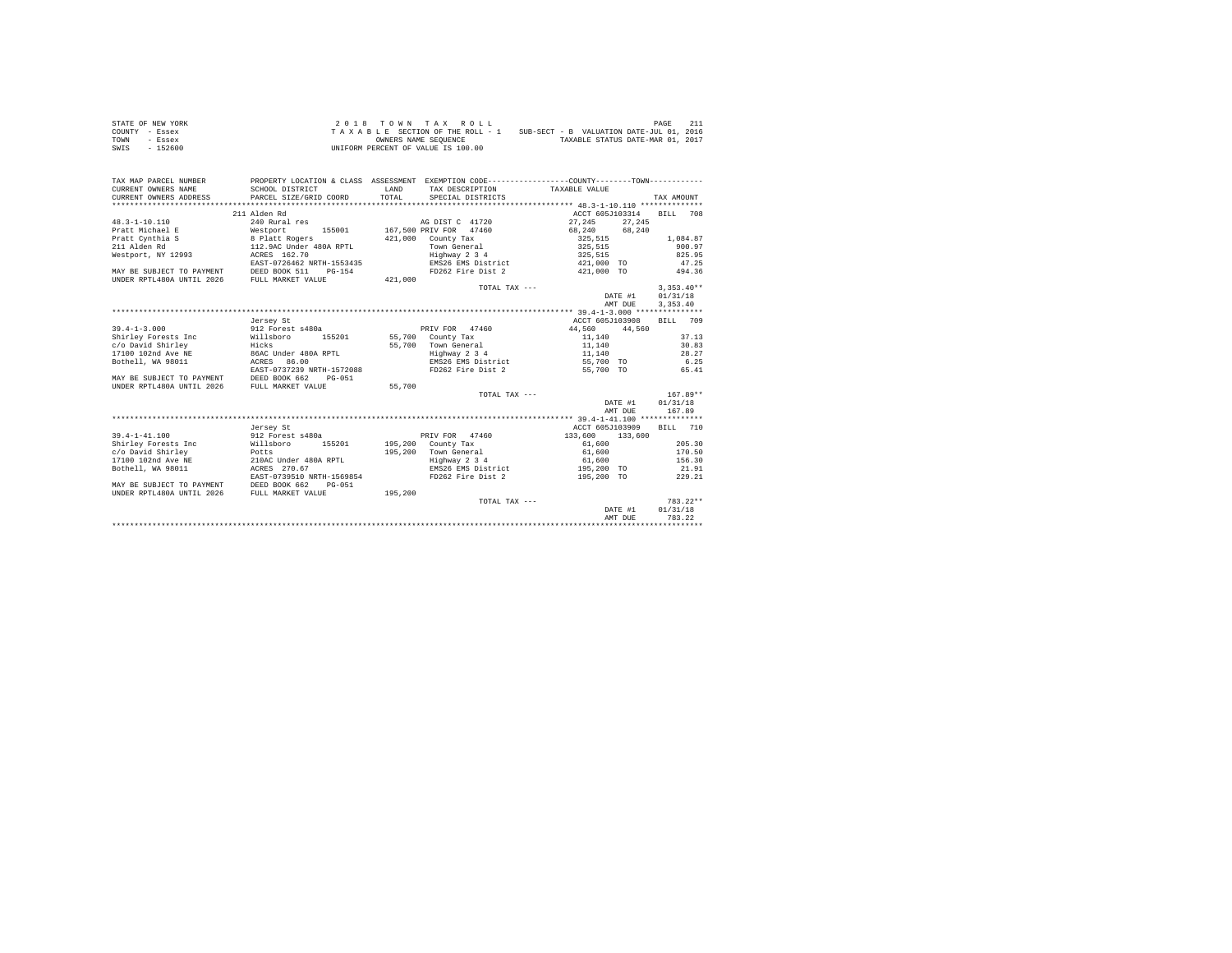| STATE OF NEW YORK | 2018 TOWN TAX ROLL                                                          | 212<br>PAGE                      |
|-------------------|-----------------------------------------------------------------------------|----------------------------------|
| COUNTY - Essex    | SUB-SECT - B VALUATION DATE-JUL 01, 2016<br>TAXABLE SECTION OF THE ROLL - 1 |                                  |
| TOWN<br>- Essex   | OWNERS NAME SEOUENCE                                                        | TAXABLE STATUS DATE-MAR 01, 2017 |
| SWIS<br>- 152600  | UNIFORM PERCENT OF VALUE IS 100.00                                          |                                  |

| TAX MAP PARCEL NUMBER<br>CURRENT OWNERS NAME                                                          | PROPERTY LOCATION & CLASS ASSESSMENT EXEMPTION CODE---------------COUNTY-------TOWN----------<br>SCHOOL DISTRICT | LAND    | TAX DESCRIPTION TAXABLE VALUE                        |                          |         |                  |       |
|-------------------------------------------------------------------------------------------------------|------------------------------------------------------------------------------------------------------------------|---------|------------------------------------------------------|--------------------------|---------|------------------|-------|
| CURRENT OWNERS ADDRESS                                                                                | PARCEL SIZE/GRID COORD                                                                                           | TOTAL.  | SPECIAL DISTRICTS                                    |                          |         | TAX AMOUNT       |       |
| **************************                                                                            |                                                                                                                  |         |                                                      |                          |         |                  |       |
|                                                                                                       | Daniels Rd                                                                                                       |         |                                                      | ACCT 605J103904 BILL 711 |         |                  |       |
| $48.1 - 1 - 1.100$                                                                                    | 912 Forest s480a                                                                                                 |         | PRIV FOR 47460 95.280                                |                          | 95,280  |                  |       |
|                                                                                                       | 155001                                                                                                           |         | 119,900 County Tax                                   |                          |         |                  | 82.05 |
|                                                                                                       |                                                                                                                  |         |                                                      | 24,620<br>24,620         |         |                  |       |
|                                                                                                       |                                                                                                                  |         | 119,900 Town General<br>Highway 2 3 4                |                          |         |                  | 68.14 |
|                                                                                                       |                                                                                                                  |         |                                                      | 24.620                   |         | 62.47            |       |
| Bothell, WA 98011                                                                                     | ACRES 174.80                                                                                                     |         | EMS26 EMS District 119,900 TO 13.46                  |                          |         |                  |       |
|                                                                                                       | EAST-0724067 NRTH-1564937                                                                                        |         | FD262 Fire Dist 2                                    | 119,900 TO               |         | 140.79           |       |
| MAY BE SUBJECT TO PAYMENT DEED BOOK 662                                                               | $PG-051$                                                                                                         |         |                                                      |                          |         |                  |       |
| UNDER RPTL480A UNTIL 2026                                                                             | FULL MARKET VALUE                                                                                                | 119,900 |                                                      |                          |         |                  |       |
|                                                                                                       |                                                                                                                  |         | TOTAL TAX ---                                        |                          |         | $366.91**$       |       |
|                                                                                                       |                                                                                                                  |         |                                                      |                          |         | DATE #1 01/31/18 |       |
|                                                                                                       |                                                                                                                  |         |                                                      |                          | AMT DUE | 366.91           |       |
|                                                                                                       |                                                                                                                  |         |                                                      |                          |         |                  |       |
|                                                                                                       | Daniels Rd                                                                                                       |         |                                                      | ACCT 605J103804 BILL 712 |         |                  |       |
| $48.1 - 1 - 2.000$                                                                                    | 912 Forest s480a                                                                                                 |         | PRIV FOR 47460                                       | 20,000                   | 20,000  |                  |       |
|                                                                                                       |                                                                                                                  |         |                                                      | 5,000                    |         |                  | 16.66 |
| c/o David Shirlev                                                                                     | 19 Brookfield<br>25AC Under 480A RPTL<br>ACRES 25.00                                                             |         | 25,000 Town General                                  | 5,000                    |         |                  | 13.84 |
| 17100 102nd Ave NE                                                                                    |                                                                                                                  |         | Enighway 2 3 4 5,000<br>EMS26 EMS District 25,000 TO |                          |         |                  | 12.69 |
| Bothell, WA 98011                                                                                     |                                                                                                                  |         |                                                      |                          |         | 2.81             |       |
|                                                                                                       | EAST-0725895 NRTH-1563687                                                                                        |         | FD262 Fire Dist 2 25,000 TO 29.36                    |                          |         |                  |       |
|                                                                                                       | PG-051                                                                                                           |         |                                                      |                          |         |                  |       |
| MAY BE SUBJECT TO PAYMENT      DEED BOOK 662    I<br>UNDER RPTL480A UNTIL 2026      FULL MARKET VALUE |                                                                                                                  | 25,000  |                                                      |                          |         |                  |       |
|                                                                                                       |                                                                                                                  |         | TOTAL TAX ---                                        |                          |         | $75.36**$        |       |
|                                                                                                       |                                                                                                                  |         |                                                      |                          |         | DATE #1 01/31/18 |       |
|                                                                                                       |                                                                                                                  |         |                                                      | AMT DUE                  |         | 75.36            |       |
|                                                                                                       |                                                                                                                  |         |                                                      |                          |         |                  |       |
|                                                                                                       | Mason Rd                                                                                                         |         |                                                      | ACCT 605J103906          |         | BILL 713         |       |
|                                                                                                       |                                                                                                                  |         | PRIV FOR 47460                                       | 36,720                   | 36,720  |                  |       |
| 48.1-1-5.000 912 Forest s480a<br>Shirley Forests Inc Westport 1<br>c/o David Shirley 12 Brookfield    | 155001                                                                                                           |         | 45,900 County Tax                                    | 9,180                    |         |                  | 30.59 |
|                                                                                                       |                                                                                                                  |         | 45,900 Town General                                  | 9,180                    |         |                  | 25.41 |
| 17100 102nd Ave NE                                                                                    | 50AC Under 480A RPTL                                                                                             |         |                                                      | 9,180                    |         | 23.29            |       |
| Bothell, WA 98011                                                                                     | 50AC Under 480A RPTL [19] [19] Highway 2 3 4<br>ACRES 50.00<br>EAST-0726042 NRTH-1567047 [19] PD262 Fire Dist 2  |         |                                                      | $45,900$ TO              |         |                  | 5.15  |
|                                                                                                       |                                                                                                                  |         |                                                      | 45,900 TO                |         |                  | 53.90 |
| MAY BE SUBJECT TO PAYMENT DEED BOOK 662                                                               | PG-051                                                                                                           |         |                                                      |                          |         |                  |       |
| UNDER RPTL480A UNTIL 2026 FULL MARKET VALUE                                                           |                                                                                                                  | 45,900  |                                                      |                          |         |                  |       |
|                                                                                                       |                                                                                                                  |         | TOTAL TAX ---                                        |                          |         | $138.34**$       |       |
|                                                                                                       |                                                                                                                  |         |                                                      |                          |         | DATE #1 01/31/18 |       |
|                                                                                                       |                                                                                                                  |         |                                                      |                          |         |                  |       |
|                                                                                                       |                                                                                                                  |         |                                                      | AMT DUE                  |         | 138.34           |       |
|                                                                                                       |                                                                                                                  |         |                                                      |                          |         |                  |       |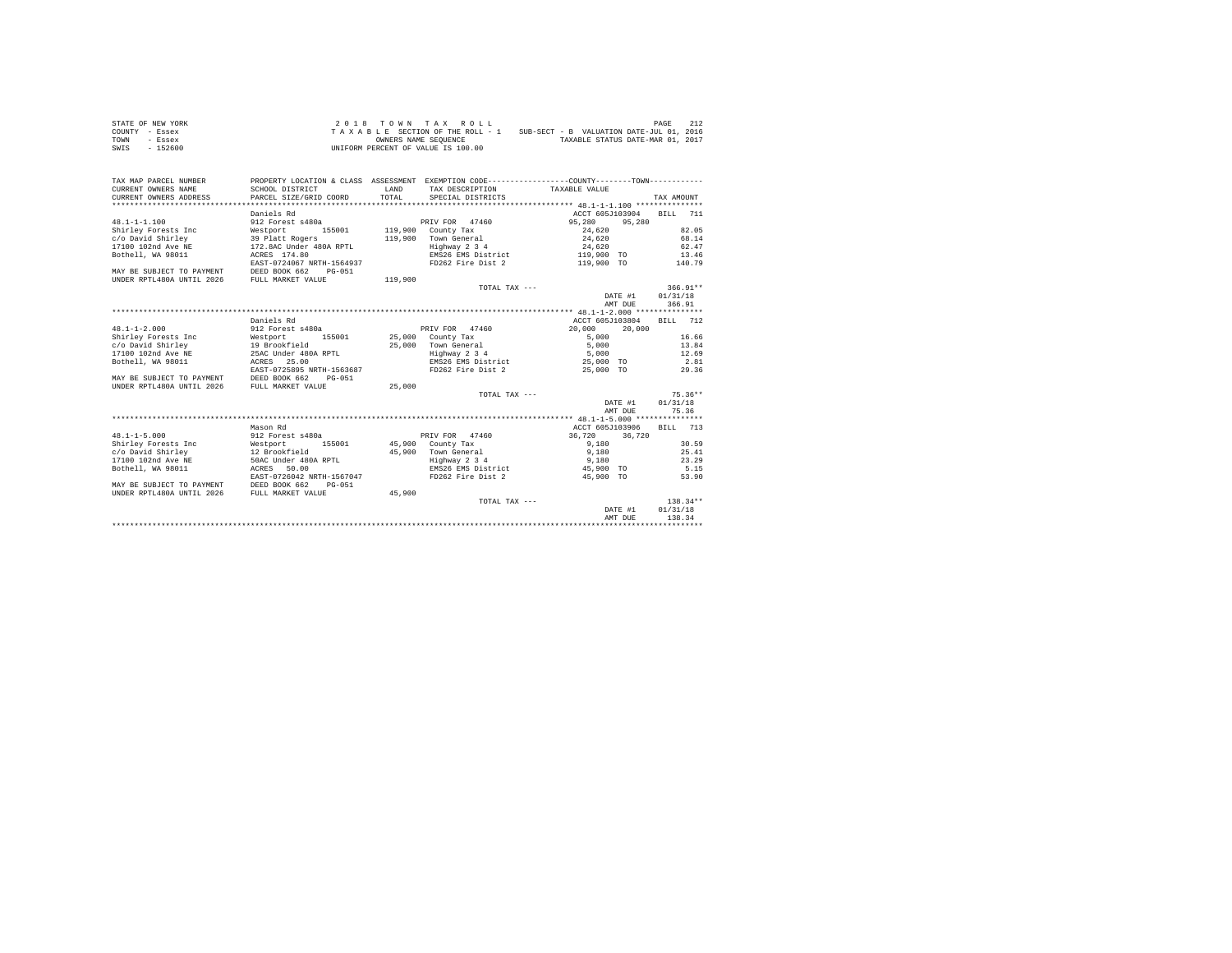| STATE OF NEW YORK | 2018 TOWN TAX ROLL                 | 213<br>PAGE                              |
|-------------------|------------------------------------|------------------------------------------|
| COUNTY - Essex    | TAXABLE SECTION OF THE ROLL - 1    | SUB-SECT - B VALUATION DATE-JUL 01, 2016 |
| TOWN<br>- Essex   | OWNERS NAME SEOUENCE               | TAXABLE STATUS DATE-MAR 01, 2017         |
| $-152600$<br>SWIS | UNIFORM PERCENT OF VALUE IS 100.00 |                                          |

| TAX MAP PARCEL NUMBER<br>CURRENT OWNERS NAME | PROPERTY LOCATION & CLASS ASSESSMENT EXEMPTION CODE---------------COUNTY-------TOWN---------<br>SCHOOL DISTRICT | LAND   | TAX DESCRIPTION              | TAXABLE VALUE   |         |            |  |
|----------------------------------------------|-----------------------------------------------------------------------------------------------------------------|--------|------------------------------|-----------------|---------|------------|--|
| CURRENT OWNERS ADDRESS                       | PARCEL SIZE/GRID COORD                                                                                          | TOTAL  | SPECIAL DISTRICTS            |                 |         | TAX AMOUNT |  |
|                                              |                                                                                                                 |        |                              |                 |         |            |  |
|                                              | Daniels Rd                                                                                                      |        |                              | ACCT 605J103806 |         | RTLL 714   |  |
| $48.1 - 1 - 6.000$                           | 912 Forest s480a                                                                                                |        | PRIV FOR 47460               | 30,240          | 30,240  |            |  |
| Shirley Forests Inc                          | Westport<br>155001                                                                                              |        | 37,800 County Tax            | 7.560           |         | 25.20      |  |
| c/o David Shirley                            | 12 19 Brookfield                                                                                                | 37,800 | Town General                 | 7,560           |         | 20.92      |  |
| 17100 102nd Ave NE                           | 70.01AC Under 480A RPTL                                                                                         |        | Highway 2 3 4                | 7,560           |         | 19.18      |  |
| Bothell, WA 98011                            | ACRES 70.01                                                                                                     |        | EMS26 EMS District           | 37,800 TO       |         | 4.24       |  |
|                                              | EAST-0725937 NRTH-1565330                                                                                       |        | FD262 Fire Dist 2            | 37,800 TO       |         | 44.39      |  |
| MAY BE SUBJECT TO PAYMENT                    | DEED BOOK 662<br>$PG-0.51$                                                                                      |        |                              |                 |         |            |  |
| UNDER RPTL480A UNTIL 2026                    | FULL MARKET VALUE                                                                                               | 37,800 |                              |                 |         |            |  |
|                                              |                                                                                                                 |        | TOTAL TAX ---                |                 |         | $113.93**$ |  |
|                                              |                                                                                                                 |        |                              |                 | DATE #1 | 01/31/18   |  |
|                                              |                                                                                                                 |        |                              |                 | AMT DUE | 113.93     |  |
|                                              |                                                                                                                 |        |                              |                 |         |            |  |
|                                              | Reynolds Rd                                                                                                     |        |                              | ACCT 605J103902 |         | BILL 715   |  |
| $48.1 - 1 - 14.000$                          | 912 Forest s480a                                                                                                |        | PRIV FOR 47460               | 59,040          | 59,040  |            |  |
| Shirley Forests Inc                          | Westport 155001                                                                                                 |        | 73,800 County Tax            | 14,760          |         | 49.19      |  |
| c/o David Shirley                            |                                                                                                                 |        | 73,800 Town General          | 14,760          |         | 40.85      |  |
| 17100 102nd Ave                              | 17 18 Brookfield<br>84.4AC Under 480A RPTL                                                                      |        | Highway 2 3 4                |                 |         | 37.45      |  |
|                                              |                                                                                                                 |        | EMS26 EMS District 73,800 TO | 14,760          |         | 8.28       |  |
| Bothell, WA 98011                            | ACRES 84.40                                                                                                     |        |                              |                 |         |            |  |
|                                              | EAST-0730036 NRTH-1564478                                                                                       |        | FD262 Fire Dist 2            | 73.800 TO       |         | 86.66      |  |
| MAY BE SUBJECT TO PAYMENT                    | DEED BOOK 662<br>PG-051                                                                                         |        |                              |                 |         |            |  |
| UNDER RPTL480A UNTIL 2026                    | FULL MARKET VALUE                                                                                               | 73,800 |                              |                 |         |            |  |
|                                              |                                                                                                                 |        | TOTAL TAX ---                |                 |         | $222.43**$ |  |
|                                              |                                                                                                                 |        |                              |                 | DATE #1 | 01/31/18   |  |
|                                              |                                                                                                                 |        |                              |                 | AMT DUE | 222.43     |  |
|                                              |                                                                                                                 |        |                              |                 |         |            |  |
|                                              | Daniels Rd                                                                                                      |        |                              | ACCT 605J103814 |         | BILL 716   |  |
| $48.1 - 1 - 25.000$                          | 912 Forest s480a                                                                                                |        | PRIV FOR 47460               | 69,760          | 69,760  |            |  |
| Shirley Forests Inc                          | Westport<br>155001                                                                                              |        | 87,200 County Tax            | 17,440          |         | 58.12      |  |
| c/o David Shirley                            | 7 Platt Rogers                                                                                                  |        | 87.200 Town General          | 17,440          |         | 48.27      |  |
| 17100 102nd Ave NE                           | 102.8AC Under 480A RPTL                                                                                         |        | Highway 2 3 4                | 17,440          |         | 44.25      |  |
| Bothell, WA 98011                            | ACRES 102.80                                                                                                    |        | EMS26 EMS District           | 87,200 TO       |         | 9.79       |  |
|                                              | EAST-0730185 NRTH-1562632                                                                                       |        | FD262 Fire Dist 2            | 87,200 TO       |         | 102.39     |  |
| MAY BE SUBJECT TO PAYMENT                    | DEED BOOK 662<br>$PG-051$                                                                                       |        |                              |                 |         |            |  |
| UNDER RPTL480A UNTIL 2026                    | FULL MARKET VALUE                                                                                               | 87,200 |                              |                 |         |            |  |
|                                              |                                                                                                                 |        | TOTAL TAX ---                |                 |         | $262.82**$ |  |
|                                              |                                                                                                                 |        |                              |                 | DATE #1 | 01/31/18   |  |
|                                              |                                                                                                                 |        |                              |                 | AMT DUE | 262.82     |  |
|                                              |                                                                                                                 |        |                              |                 |         |            |  |
|                                              |                                                                                                                 |        |                              |                 |         |            |  |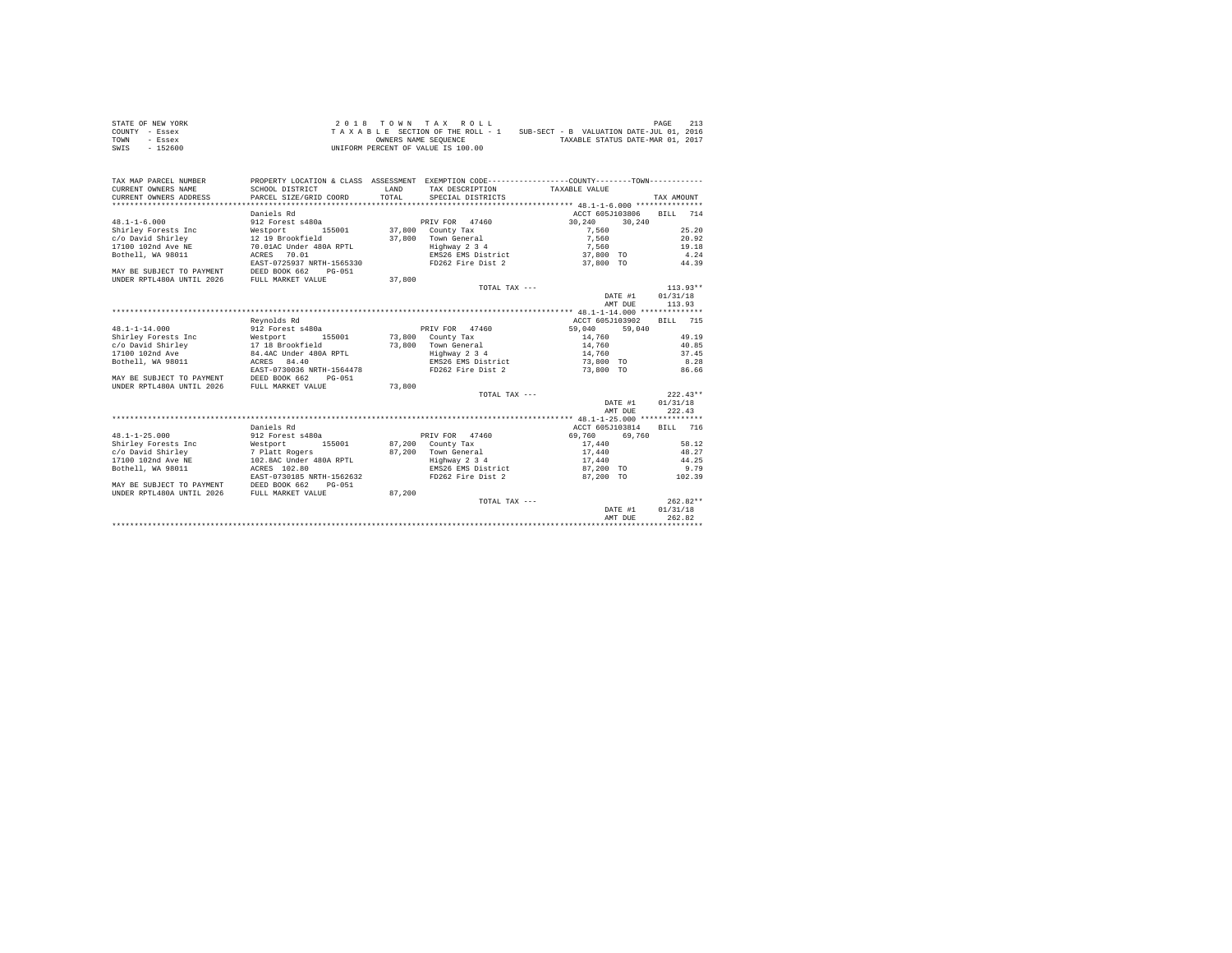| STATE OF NEW YORK | 2018 TOWN TAX ROLL                                                          | 214<br>PAGE                      |
|-------------------|-----------------------------------------------------------------------------|----------------------------------|
| COUNTY - Essex    | SUB-SECT - B VALUATION DATE-JUL 01, 2016<br>TAXABLE SECTION OF THE ROLL - 1 |                                  |
| TOWN<br>- Essex   | OWNERS NAME SEOUENCE                                                        | TAXABLE STATUS DATE-MAR 01, 2017 |
| SWIS<br>- 152600  | UNIFORM PERCENT OF VALUE IS 100.00                                          |                                  |

| TAX MAP PARCEL NUMBER<br>CURRENT OWNERS NAME<br>CURRENT OWNERS ADDRESS | SCHOOL DISTRICT<br>PARCEL SIZE/GRID COORD | LAND<br>TOTAL. | TAX DESCRIPTION<br>SPECIAL DISTRICTS | PROPERTY LOCATION & CLASS ASSESSMENT EXEMPTION CODE----------------COUNTY-------TOWN----------<br>TAXABLE VALUE | TAX AMOUNT         |
|------------------------------------------------------------------------|-------------------------------------------|----------------|--------------------------------------|-----------------------------------------------------------------------------------------------------------------|--------------------|
|                                                                        |                                           |                |                                      |                                                                                                                 |                    |
|                                                                        | Daniels Rd                                |                |                                      | ACCT 605J103901                                                                                                 | <b>BILL</b><br>717 |
| $48.1 - 1 - 30.000$                                                    | 912 Forest s480a                          |                | PRIV FOR 47460                       | 37,600<br>37,600                                                                                                |                    |
| Shirley Forests Inc                                                    | Westport<br>155001                        |                | 47,000 County Tax                    | 9.400                                                                                                           | 31.33              |
| c/o David Shirley                                                      | 7 Platt Rogers                            |                | 47.000 Town General                  | 9,400                                                                                                           | 26.02              |
| 17100 102nd Ave NE                                                     | 66.6AC Under 480A RPTL                    |                | Highway 2 3 4                        | 9.400                                                                                                           | 23.85              |
| Bothell, WA 98011                                                      | ACRES 66.60                               |                | EMS26 EMS District                   | 47,000 TO                                                                                                       | 5.28               |
|                                                                        | EAST-0726045 NRTH-1562046                 |                | FD262 Fire Dist 2                    | 47.000 TO                                                                                                       | 55.19              |
| MAY BE SUBJECT TO PAYMENT                                              | DEED BOOK 662<br>$PG-051$                 |                |                                      |                                                                                                                 |                    |
| UNDER RPTL480A UNTIL 2026                                              | FULL MARKET VALUE                         | 47,000         |                                      |                                                                                                                 |                    |
|                                                                        |                                           |                | TOTAL TAX ---                        |                                                                                                                 | $141.67**$         |
|                                                                        |                                           |                |                                      | DATE #1                                                                                                         | 01/31/18           |
|                                                                        |                                           |                |                                      | AMT DUE                                                                                                         | 141.67             |
|                                                                        |                                           |                |                                      |                                                                                                                 |                    |
|                                                                        | Daniels Rd                                |                |                                      | ACCT 605J103903                                                                                                 | BILL 718           |
| $48.1 - 1 - 31.000$                                                    | 912 Forest s480a                          |                | PRIV FOR 47460                       | 20.720<br>20.720                                                                                                |                    |
| Shirley Forests Inc                                                    | 155001<br>Westport                        |                | 25,900 County Tax                    | 5,180                                                                                                           | 17.26              |
| c/o David Shirlev                                                      | 7 39 Platt Rogers                         |                | 25,900 Town General                  | 5,180                                                                                                           | 14.34              |
| 17100 102nd Ave NE                                                     | 48AC Under 480A RPTL                      |                | Highway 2 3 4                        | 5,180                                                                                                           | 13.14              |
| Bothell, WA 98011                                                      | ACRES 48.00                               |                | EMS26 EMS District 25,900 TO         |                                                                                                                 | 2.91               |
|                                                                        | EAST-0724249 NRTH-1562704                 |                | FD262 Fire Dist 2                    | 25,900 TO                                                                                                       | 30.41              |
| MAY BE SUBJECT TO PAYMENT                                              | DEED BOOK 662<br>$PG-051$                 |                |                                      |                                                                                                                 |                    |
| UNDER RPTL480A UNTIL 2026                                              | FULL MARKET VALUE                         | 25,900         |                                      |                                                                                                                 |                    |
|                                                                        |                                           |                | TOTAL TAX ---                        |                                                                                                                 | 78.06**            |
|                                                                        |                                           |                |                                      | DATE #1                                                                                                         | 01/31/18           |
|                                                                        |                                           |                |                                      | AMT DUE                                                                                                         | 78.06              |
|                                                                        |                                           |                |                                      |                                                                                                                 |                    |
|                                                                        | Brookfield Rd                             |                |                                      | ACCT 605J103805                                                                                                 | RTT.T. 719         |
| $48.2 - 1 - 24.000$                                                    | 912 Forest s480a                          |                | PRIV FOR 47460                       | 58,320<br>58,320                                                                                                |                    |
| Shirley Forests Inc                                                    | 155001<br>Westport                        |                | 77.900 County Tax                    | 19,580                                                                                                          | 65.26              |
| c/o David Shirley                                                      | 4 Platt Rogers                            |                | 77.900 Town General                  | 19,580                                                                                                          | 54.19              |
| 17100 102nd Ave NE                                                     | 95AC Under 480A RPTL                      |                | Highway 2 3 4                        | 19,580                                                                                                          | 49.68              |
| Bothell, WA 98011                                                      | ACRES 100.00                              |                | EMS26 EMS District                   | 77,900 TO                                                                                                       | 8.74               |
|                                                                        | EAST-0732428 NRTH-1560568                 |                | FD262 Fire Dist 2                    | 77,900 TO                                                                                                       | 91.47              |
| MAY BE SUBJECT TO PAYMENT                                              | DEED BOOK 662<br>$PG-0.51$                |                |                                      |                                                                                                                 |                    |
| UNDER RPTL480A UNTIL 2026                                              | FULL MARKET VALUE                         | 77,900         |                                      |                                                                                                                 |                    |
|                                                                        |                                           |                | TOTAL TAX ---                        |                                                                                                                 | $269.34**$         |
|                                                                        |                                           |                |                                      | DATE #1                                                                                                         | 01/31/18           |
|                                                                        |                                           |                |                                      | AMT DUE                                                                                                         | 269.34             |
|                                                                        |                                           |                |                                      |                                                                                                                 |                    |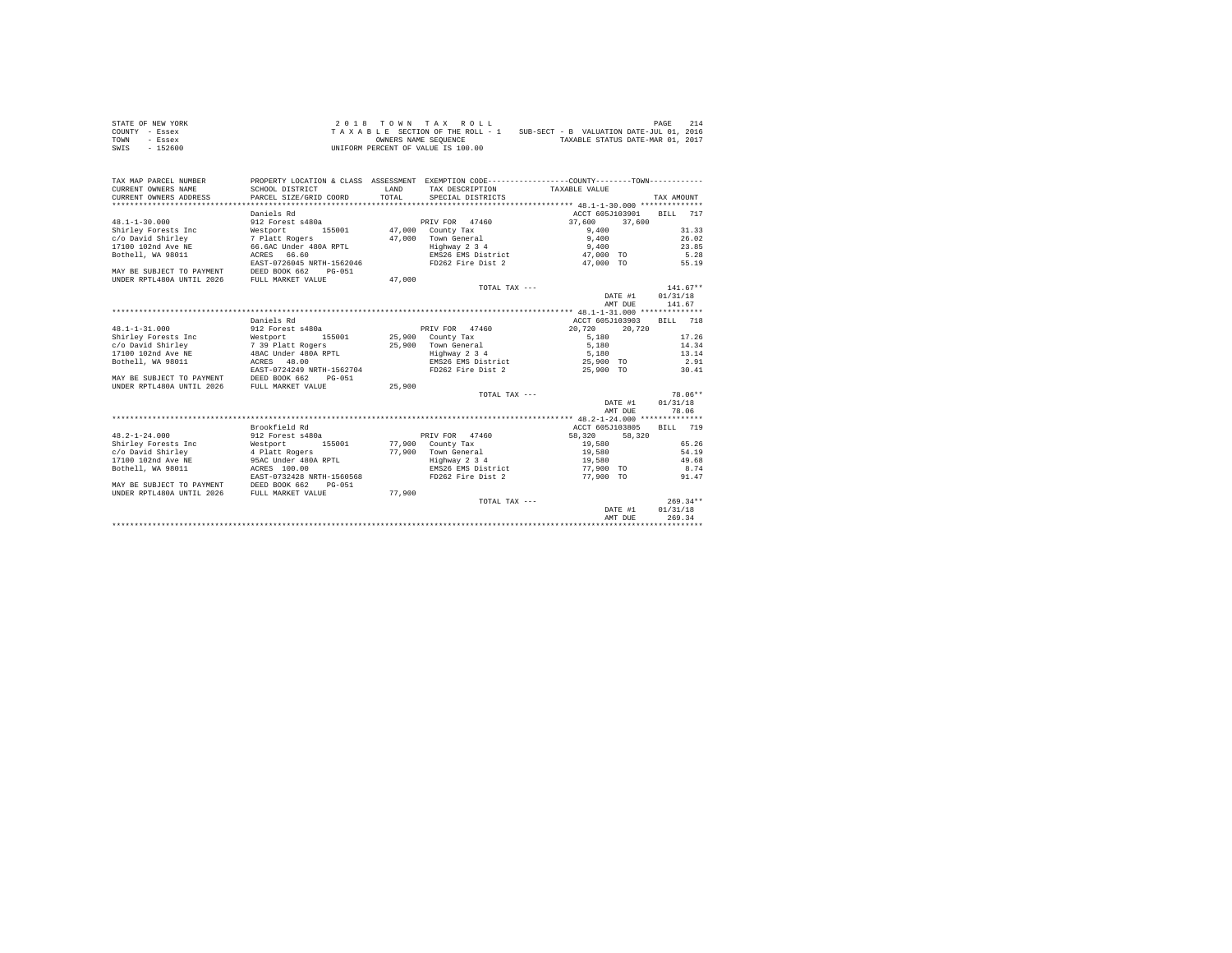| STATE OF NEW YORK | 2018 TOWN TAX ROLL                                                          | 215<br>PAGE                      |
|-------------------|-----------------------------------------------------------------------------|----------------------------------|
| COUNTY - Essex    | SUB-SECT - B VALUATION DATE-JUL 01, 2016<br>TAXABLE SECTION OF THE ROLL - 1 |                                  |
| TOWN<br>- Essex   | OWNERS NAME SEOUENCE                                                        | TAXABLE STATUS DATE-MAR 01, 2017 |
| SWIS<br>- 152600  | UNIFORM PERCENT OF VALUE IS 100.00                                          |                                  |

| TAX MAP PARCEL NUMBER     | PROPERTY LOCATION & CLASS ASSESSMENT EXEMPTION CODE----------------COUNTY-------TOWN---------- |         |                      |                    |                    |
|---------------------------|------------------------------------------------------------------------------------------------|---------|----------------------|--------------------|--------------------|
| CURRENT OWNERS NAME       | SCHOOL DISTRICT                                                                                | LAND    | TAX DESCRIPTION      | TAXABLE VALUE      |                    |
| CURRENT OWNERS ADDRESS    | PARCEL SIZE/GRID COORD                                                                         | TOTAL   | SPECIAL DISTRICTS    |                    | TAX AMOUNT         |
|                           |                                                                                                |         |                      |                    |                    |
|                           | Brookfield Rd                                                                                  |         |                      | ACCT 605J103813    | 720<br>RTLL.       |
| $48.3 - 1 - 3.000$        | 912 Forest s480a                                                                               |         | PRIV FOR 47460       | 26,320<br>26,320   |                    |
| Shirley Forests Inc       | Westport<br>155001                                                                             |         | 32,900 County Tax    | 6,580              | 21.93              |
| c/o David Shirley         | 7 Platt Rogers                                                                                 | 32,900  | Town General         | 6,580              | 18.21              |
| 17100 102nd Ave NE        | 61AC Under 480A RPTL                                                                           |         | Highway 2 3 4        | 6,580              | 16.70              |
| Bothell, WA 98011         | ACRES 61.00                                                                                    |         | EMS26 EMS District   | 32,900 TO          | 3.69               |
|                           | EAST-0726465 NRTH-1559460                                                                      |         | FD262 Fire Dist 2    | 32,900 TO          | 38.63              |
| MAY BE SUBJECT TO PAYMENT | DEED BOOK 662<br>$PG-0.51$                                                                     |         |                      |                    |                    |
| UNDER RPTL480A UNTIL 2026 | FULL MARKET VALUE                                                                              | 32,900  |                      |                    |                    |
|                           |                                                                                                |         | TOTAL TAX ---        |                    | $99.16**$          |
|                           |                                                                                                |         |                      | DATE #1            | 01/31/18           |
|                           |                                                                                                |         |                      | AMT DUE            | 99.16              |
|                           |                                                                                                |         |                      |                    |                    |
|                           | Brookfield Rd                                                                                  |         |                      | ACCT 605J103808    | BILL 721           |
| $48.3 - 1 - 4.000$        | 912 Forest s480a                                                                               |         | PRIV FOR 47460       | 97.840<br>97.840   |                    |
|                           | 155001                                                                                         |         |                      |                    | 81.52              |
| Shirley Forests Inc       | Westport                                                                                       |         | 122,300 County Tax   | 24,460             |                    |
| c/o David Shirley         | 7 Platt Rogers                                                                                 |         | 122,300 Town General | 24,460             | 67.70              |
| 17100 102nd Ave NE        | 156.3AC Under 480A RPTL                                                                        |         | Highway 2 3 4        | 24,460             | 62.06              |
| Bothell, WA 98011         | ACRES 156.30                                                                                   |         | EMS26 EMS District   | 122,300 TO         | 13.73              |
|                           | EAST-0728996 NRTH-1560271                                                                      |         | FD262 Fire Dist 2    | 122,300 TO         | 143.61             |
| MAY BE SUBJECT TO PAYMENT | DEED BOOK 662<br>$PG-0.51$                                                                     |         |                      |                    |                    |
| UNDER RPTL480A UNTIL 2026 | FULL MARKET VALUE                                                                              | 122,300 |                      |                    |                    |
|                           |                                                                                                |         | TOTAL TAX ---        |                    | $368.62**$         |
|                           |                                                                                                |         |                      | DATE #1            | 01/31/18           |
|                           |                                                                                                |         |                      | AMT DUE            | 368.62             |
|                           |                                                                                                |         |                      |                    |                    |
|                           | Brookfield Rd                                                                                  |         |                      | ACCT 605J103809    | 722<br><b>BILL</b> |
| $48.3 - 1 - 8.000$        | 912 Forest s480a                                                                               |         | PRIV FOR 47460       | 129,040<br>129,040 |                    |
| Shirley Forests Inc       | Westport<br>155001                                                                             |         | 166,000 County Tax   | 36,960             | 123.18             |
| c/o David Shirley         | 8 Platt Rogers                                                                                 | 166,000 | Town General         | 36,960             | 102.30             |
| 17100 102nd Ave NE        | 223.1AC Under 480A RPTL                                                                        |         | Highway 2 3 4        | 36,960             | 93.78              |
| Bothell, WA 98011         | ACRES 238.80                                                                                   |         | EMS26 EMS District   | 166,000 TO         | 18.63              |
|                           | EAST-0728870 NRTH-1557832                                                                      |         | FD262 Fire Dist 2    | 166,000 TO         | 194.92             |
| MAY BE SUBJECT TO PAYMENT | DEED BOOK 662<br>$PG-051$                                                                      |         |                      |                    |                    |
| UNDER RPTL480A UNTIL 2026 | FULL MARKET VALUE                                                                              | 166,000 |                      |                    |                    |
|                           |                                                                                                |         | TOTAL TAX ---        |                    | $532.81**$         |
|                           |                                                                                                |         |                      | DATE #1            | 01/31/18           |
|                           |                                                                                                |         |                      | AMT DUE            | 532.81             |
|                           |                                                                                                |         |                      |                    |                    |
|                           |                                                                                                |         |                      |                    |                    |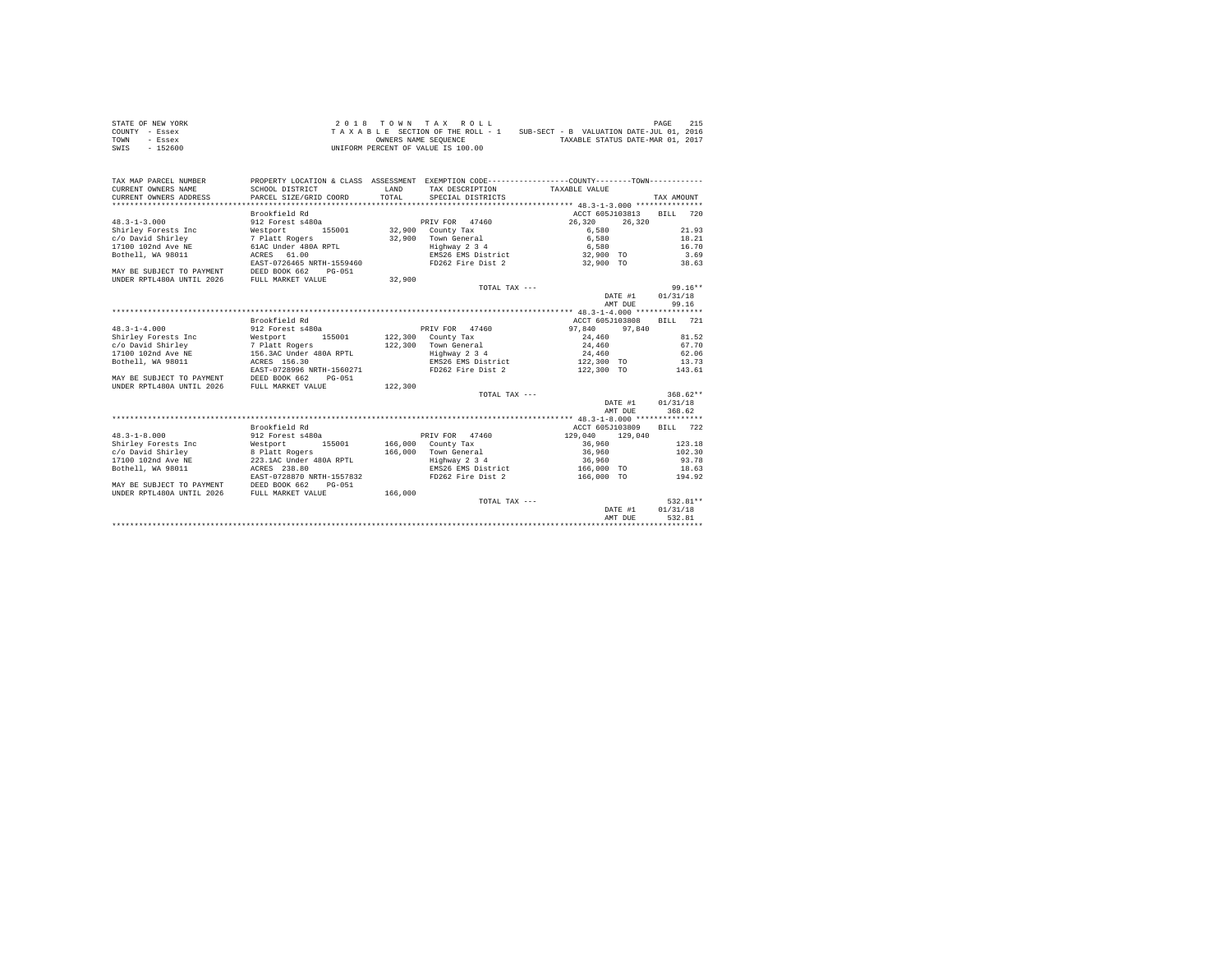| STATE OF NEW YORK | 2018 TOWN TAX ROLL                 | 216<br>PAGE                              |
|-------------------|------------------------------------|------------------------------------------|
| COUNTY - Essex    | TAXABLE SECTION OF THE ROLL - 1    | SUB-SECT - B VALUATION DATE-JUL 01, 2016 |
| TOWN<br>- Essex   | OWNERS NAME SEOUENCE               | TAXABLE STATUS DATE-MAR 01, 2017         |
| $-152600$<br>SWIS | UNIFORM PERCENT OF VALUE IS 100.00 |                                          |

| TAX MAP PARCEL NUMBER<br>CURRENT OWNERS NAME | SCHOOL DISTRICT                            | LAND   | TAX DESCRIPTION     | PROPERTY LOCATION & CLASS ASSESSMENT EXEMPTION CODE----------------COUNTY-------TOWN----------<br>TAXABLE VALUE |            |
|----------------------------------------------|--------------------------------------------|--------|---------------------|-----------------------------------------------------------------------------------------------------------------|------------|
| CURRENT OWNERS ADDRESS                       | PARCEL SIZE/GRID COORD                     | TOTAL  | SPECIAL DISTRICTS   |                                                                                                                 | TAX AMOUNT |
|                                              |                                            |        |                     |                                                                                                                 |            |
|                                              | Brookfield Rd                              |        |                     | ACCT 605J103807                                                                                                 | BTLL 723   |
| $48.3 - 1 - 9.000$                           | 912 Forest s480a                           |        | PRIV FOR 47460      | 8,800<br>8,800                                                                                                  |            |
| Shirley Forests Inc                          | Westport<br>155001                         |        | 16,700 County Tax   | 7,900                                                                                                           | 26.33      |
| c/o David Shirley                            | 8 Platt Rogers                             | 16,700 | Town General        | 7,900                                                                                                           | 21.87      |
| 17100 102nd Ave NE                           | 18.9AC Under 480A RPTL                     |        | Highway 2 3 4       | 7,900                                                                                                           | 20.05      |
| Bothell, WA 98011                            | ACRES 29.90                                |        | EMS26 EMS District  | 16,700 TO                                                                                                       | 1.87       |
|                                              | EAST-0726511 NRTH-1557130                  |        | FD262 Fire Dist 2   | 16,700 TO                                                                                                       | 19.61      |
| MAY BE SUBJECT TO PAYMENT                    | DEED BOOK 662<br>PG-051                    |        |                     |                                                                                                                 |            |
| UNDER RPTL480A UNTIL 2026                    | FULL MARKET VALUE                          | 16,700 |                     |                                                                                                                 |            |
|                                              |                                            |        | TOTAL TAX ---       |                                                                                                                 | $89.73**$  |
|                                              |                                            |        |                     | DATE #1                                                                                                         | 01/31/18   |
|                                              |                                            |        |                     | AMT DUE                                                                                                         | 89.73      |
|                                              |                                            |        |                     |                                                                                                                 |            |
|                                              | Cook Rd                                    |        |                     | ACCT 605J103812                                                                                                 | BILL 724   |
| $48.4 - 1 - 3.000$                           | 912 Forest s480a                           |        | PRIV FOR 47460      | 58,160<br>58,160                                                                                                |            |
| Shirley Forests Inc                          | Westport 155001                            |        | 72,700 County Tax   | 14,540                                                                                                          | 48.46      |
| c/o David Shirley                            |                                            |        | 72,700 Town General | 14,540                                                                                                          | 40.24      |
| 17100 102nd Ave NE                           | 4 5 Platt Rogers<br>96.2AC Under 480A RPTL |        | Highway 2 3 4       | 14,540                                                                                                          | 36.89      |
| Bothell, WA 98011                            | ACRES 96.20                                |        |                     | EMS26 EMS District 72,700 TO                                                                                    | 8.16       |
|                                              | EAST-0734812 NRTH-1559221                  |        | FD262 Fire Dist 2   | 72.700 TO                                                                                                       | 85.37      |
| MAY BE SUBJECT TO PAYMENT                    | DEED BOOK 662<br>PG-051                    |        |                     |                                                                                                                 |            |
| UNDER RPTL480A UNTIL 2026                    | FULL MARKET VALUE                          | 72,700 |                     |                                                                                                                 |            |
|                                              |                                            |        | TOTAL TAX ---       |                                                                                                                 | $219.12**$ |
|                                              |                                            |        |                     | DATE #1                                                                                                         | 01/31/18   |
|                                              |                                            |        |                     | AMT DUE                                                                                                         | 219.12     |
|                                              |                                            |        |                     |                                                                                                                 |            |
|                                              | Cook Rd                                    |        |                     | ACCT 605J103811                                                                                                 | BILL 725   |
| $48.4 - 1 - 4.000$                           | 912 Forest s480a                           |        | PRIV FOR 47460      | 27,760<br>27,760                                                                                                |            |
| Shirley Forests Inc                          | Westport<br>155001                         |        | 34,700 County Tax   | 6,940                                                                                                           | 23.13      |
| c/o David Shirley                            | 1 2 Platt Rogers                           |        | 34.700 Town General | 6,940                                                                                                           | 19.21      |
| 17100 102nd Ave NE                           | 45.6AC Under 480A RPTL                     |        | Highway 2 3 4       | 6,940                                                                                                           | 17.61      |
| Bothell, WA 98011                            | ACRES 45.60                                |        | EMS26 EMS District  | 34,700 TO                                                                                                       | 3.89       |
|                                              | EAST-0736414 NRTH-1559284                  |        | FD262 Fire Dist 2   | 34,700 TO                                                                                                       | 40.75      |
| MAY BE SUBJECT TO PAYMENT                    | DEED BOOK 662<br>PG-051                    |        |                     |                                                                                                                 |            |
| UNDER RPTL480A UNTIL 2026                    | FULL MARKET VALUE                          | 34,700 |                     |                                                                                                                 |            |
|                                              |                                            |        | TOTAL TAX ---       |                                                                                                                 | $104.59**$ |
|                                              |                                            |        |                     | DATE #1                                                                                                         | 01/31/18   |
|                                              |                                            |        |                     | AMT DUE                                                                                                         | 104.59     |
|                                              |                                            |        |                     |                                                                                                                 |            |
|                                              |                                            |        |                     |                                                                                                                 |            |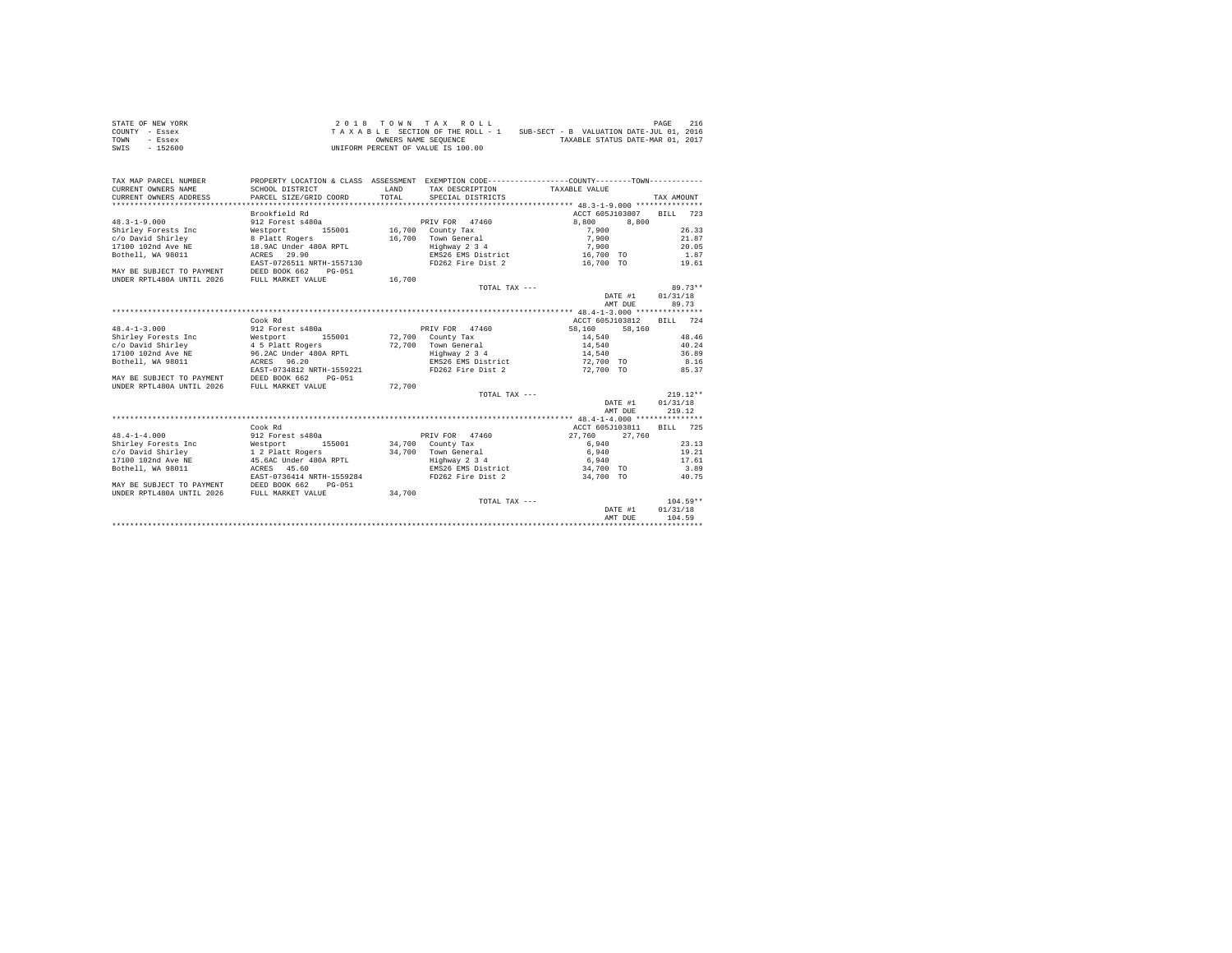| STATE OF NEW YORK | 2018 TOWN TAX ROLL                 | 217<br>PAGE                              |
|-------------------|------------------------------------|------------------------------------------|
| COUNTY - Essex    | TAXABLE SECTION OF THE ROLL - 1    | SUB-SECT - B VALUATION DATE-JUL 01, 2016 |
| TOWN<br>- Essex   | OWNERS NAME SEOUENCE               | TAXABLE STATUS DATE-MAR 01, 2017         |
| $-152600$<br>SWIS | UNIFORM PERCENT OF VALUE IS 100.00 |                                          |

| TAX MAP PARCEL NUMBER<br>CURRENT OWNERS NAME | PROPERTY LOCATION & CLASS<br>SCHOOL DISTRICT | ASSESSMENT<br>LAND | EXEMPTION CODE----------------COUNTY-------TOWN-----------<br>TAX DESCRIPTION | TAXABLE VALUE    |                              |
|----------------------------------------------|----------------------------------------------|--------------------|-------------------------------------------------------------------------------|------------------|------------------------------|
| CURRENT OWNERS ADDRESS                       | PARCEL SIZE/GRID COORD                       | TOTAL              | SPECIAL DISTRICTS                                                             |                  | TAX AMOUNT<br>************** |
|                                              |                                              |                    |                                                                               |                  |                              |
|                                              | Brookfield Rd                                |                    |                                                                               | ACCT 605J103810  | 726<br><b>BILL</b>           |
| $48.4 - 1 - 23.000$                          | 912 Forest s480a                             |                    | 47460<br>PRIV FOR                                                             | 54,480<br>54,480 |                              |
| Shirley Forests Inc                          | 155001<br>Westport                           | 68,100             | County Tax                                                                    | 13,620           | 45.39                        |
| c/o David Shirley                            | 5 Platt Rogers                               | 68,100             | Town General                                                                  | 13,620           | 37.70                        |
| 17100 102nd Ave NE                           | 70.4AC Under 480A RPTL                       |                    | Highway 2 3 4                                                                 | 13,620           | 34.56                        |
| Bothell, WA 98011                            | 70.40<br>ACRES                               |                    | EMS26 EMS District                                                            | 68,100 TO        | 7.64                         |
|                                              | EAST-0732659 NRTH-1557960                    |                    | FD262 Fire Dist 2                                                             | 68,100 TO        | 79.97                        |
| MAY BE SUBJECT TO PAYMENT                    | DEED BOOK 662<br>PG-051                      |                    |                                                                               |                  |                              |
| UNDER RPTL480A UNTIL 2026                    | FULL MARKET VALUE                            | 68,100             |                                                                               |                  |                              |
|                                              |                                              |                    | TOTAL TAX $---$                                                               |                  | $205.26**$                   |
|                                              |                                              |                    |                                                                               | DATE #1          | 01/31/18                     |
|                                              |                                              |                    |                                                                               | AMT DUE          | 205.26                       |
|                                              |                                              |                    |                                                                               |                  |                              |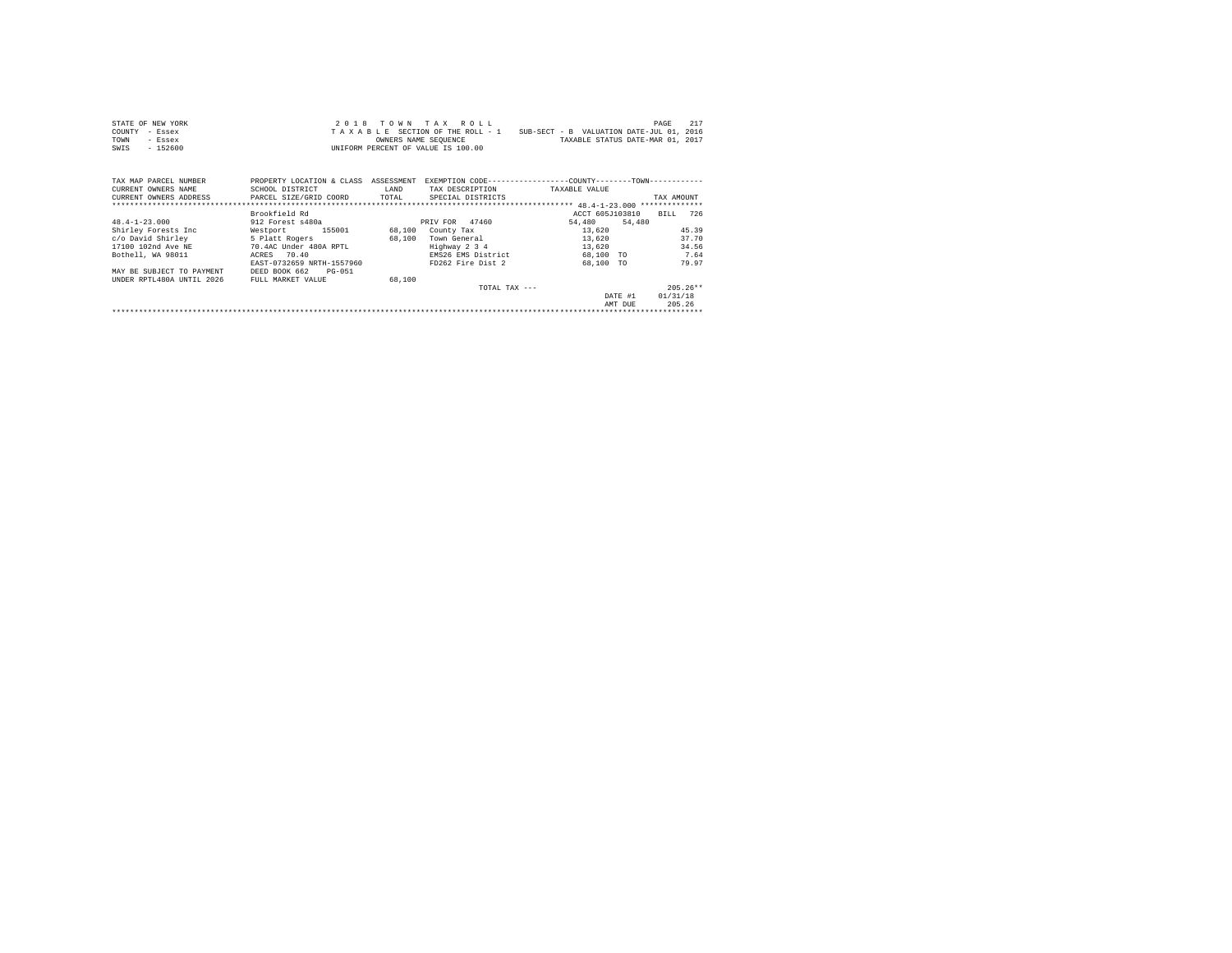| STATE OF NEW YORK | 2018 TOWN TAX ROLL                 | 2.1.8<br>PAGE                            |
|-------------------|------------------------------------|------------------------------------------|
| COUNTY - Essex    | TAXABLE SECTION OF THE ROLL - 1    | SUB-SECT - B VALUATION DATE-JUL 01, 2016 |
| TOWN<br>- Essex   |                                    | TAXABLE STATUS DATE-MAR 01, 2017         |
| $-152600$<br>SWIS | UNIFORM PERCENT OF VALUE IS 100.00 | RPS155/V04/L015                          |
|                   |                                    | CURRENT DATE 12/14/2017                  |

#### \*\*\* S P E C I A L D I S T R I C T S U M M A R Y \*\*\*

| CODE | DISTRICT NAME        | TOTAL<br>PARCELS | EXTENSION<br>TYPE | EXTENSION<br>VALUE | AD VALOREM<br>VALUE | EXEMPT<br>AMOUNT | TAXABLE<br>VALUE | TOTAL<br>TAX |
|------|----------------------|------------------|-------------------|--------------------|---------------------|------------------|------------------|--------------|
|      | EMS26 EMS District   |                  | 34 TOTAL          |                    | 5319,700            |                  | 5319,700         | 597.07       |
|      | FD261 Fire Dist 1    |                  | 2 TOTAL           |                    | 253,000             |                  | 253,000          | 200.30       |
|      | FD262 Fire Dist 2    |                  | 32 TOTAL          |                    | 5066,700            |                  | 5066,700         | 5,949.56     |
|      | LT262 Whallonsburg 1 |                  | 4 TOTAL           |                    | 331,100             |                  | 331,100          | 80.32        |

#### \*\*\* S C H O O L D I S T R I C T S U M M A R Y \*\*\*

| CODE   | DISTRICT NAME      | TOTAL<br>PARCELS | ASSESSED<br>LAND | ASSESSED<br>TOTAL | EXEMPT<br>AMOUNT   | TOTAL<br>TAXABLE     |
|--------|--------------------|------------------|------------------|-------------------|--------------------|----------------------|
|        |                    |                  |                  |                   | STAR AMOUNT        | STAR TAXABLE         |
|        | Westport           | 24               | 1851,200         | 2323.700          | 1338,577           | 985,123              |
| 155001 | Willsboro          | 10               | 2546,700         | 2996,000          | 90,000<br>1465,013 | 895,123<br>1,530,987 |
| 155201 |                    |                  |                  |                   | 30,000             | 1,500,987            |
|        | SUB-TOTAL          | 34               | 4397.900         | 5319,700          | 2803.590           | 2,516,110            |
|        | SUB - TO TAL(CONT) |                  |                  |                   | 120,000            | 2.396.110            |
|        | TOTAL              | 34               | 4397.900         | 5319,700          | 2803,590           | 2,516,110            |
|        | TO TAL (CONT)      |                  |                  |                   | 120,000            | 2.396.110            |

\*\*\* S Y S T E M C O D E S S U M M A R Y \*\*\*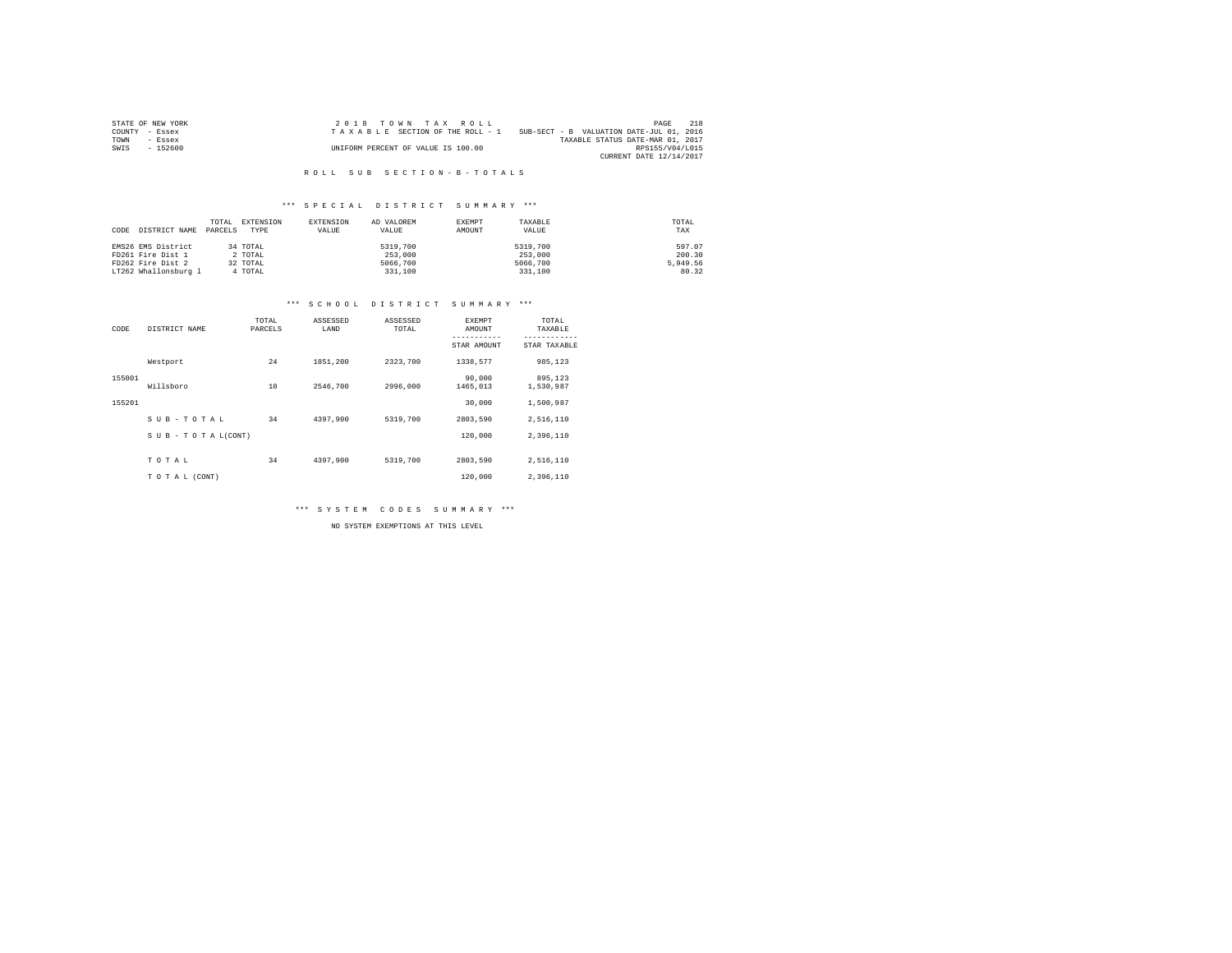| STATE OF NEW YORK | 2018 TOWN TAX ROLL                                                          | PAGE                    | 219 |
|-------------------|-----------------------------------------------------------------------------|-------------------------|-----|
| COUNTY - Essex    | SUB-SECT - B VALUATION DATE-JUL 01, 2016<br>TAXABLE SECTION OF THE ROLL - 1 |                         |     |
| TOWN<br>$-$ Essex | TAXABLE STATUS DATE-MAR 01, 2017                                            |                         |     |
| $-152600$<br>SWIS | UNIFORM PERCENT OF VALUE IS 100.00                                          | RPS155/V04/L015         |     |
|                   |                                                                             | CURRENT DATE 12/14/2017 |     |

#### \*\*\* E X E M P T I O N S U M M A R Y \*\*\*

| CODE  | DESCRIPTION | TOTAL<br>PARCELS | COUNTY   | TOWN     |
|-------|-------------|------------------|----------|----------|
| 41720 | AG DIST C   | 6                | 157,080  | 157,080  |
| 47460 | PRIV FOR    | 34               | 2646,510 | 2646.510 |
|       | TOTAL       | 40               | 2803,590 | 2803.590 |

| ROLL<br><b>SEC</b> | DESCRIPTION                                 | TOTAL<br>PARCELS | ASSESSED<br>LAND                 | ASSESSED<br>TOTAL                | EXEMPT<br>AMOUNT<br>-----------     | TOTAL<br>TAXABLE<br>---------       | TOTAL<br>TAX                     |
|--------------------|---------------------------------------------|------------------|----------------------------------|----------------------------------|-------------------------------------|-------------------------------------|----------------------------------|
|                    |                                             |                  |                                  |                                  | STAR AMOUNT                         | STAR TAXABLE                        |                                  |
|                    | County Tax<br>Town General<br>Highway 2 3 4 |                  | 4397.900<br>4397.900<br>4397.900 | 5319,700<br>5319,700<br>5319,700 | 2.803.590<br>2.803.590<br>2.803.590 | 2.516.110<br>2.516.110<br>2.516.110 | 8.385.60<br>6.964.14<br>6.384.27 |
|                    | SPEC DIST TAXES<br>TAXABLE                  | 34               |                                  |                                  |                                     |                                     | 6.827.25<br>28.561.26            |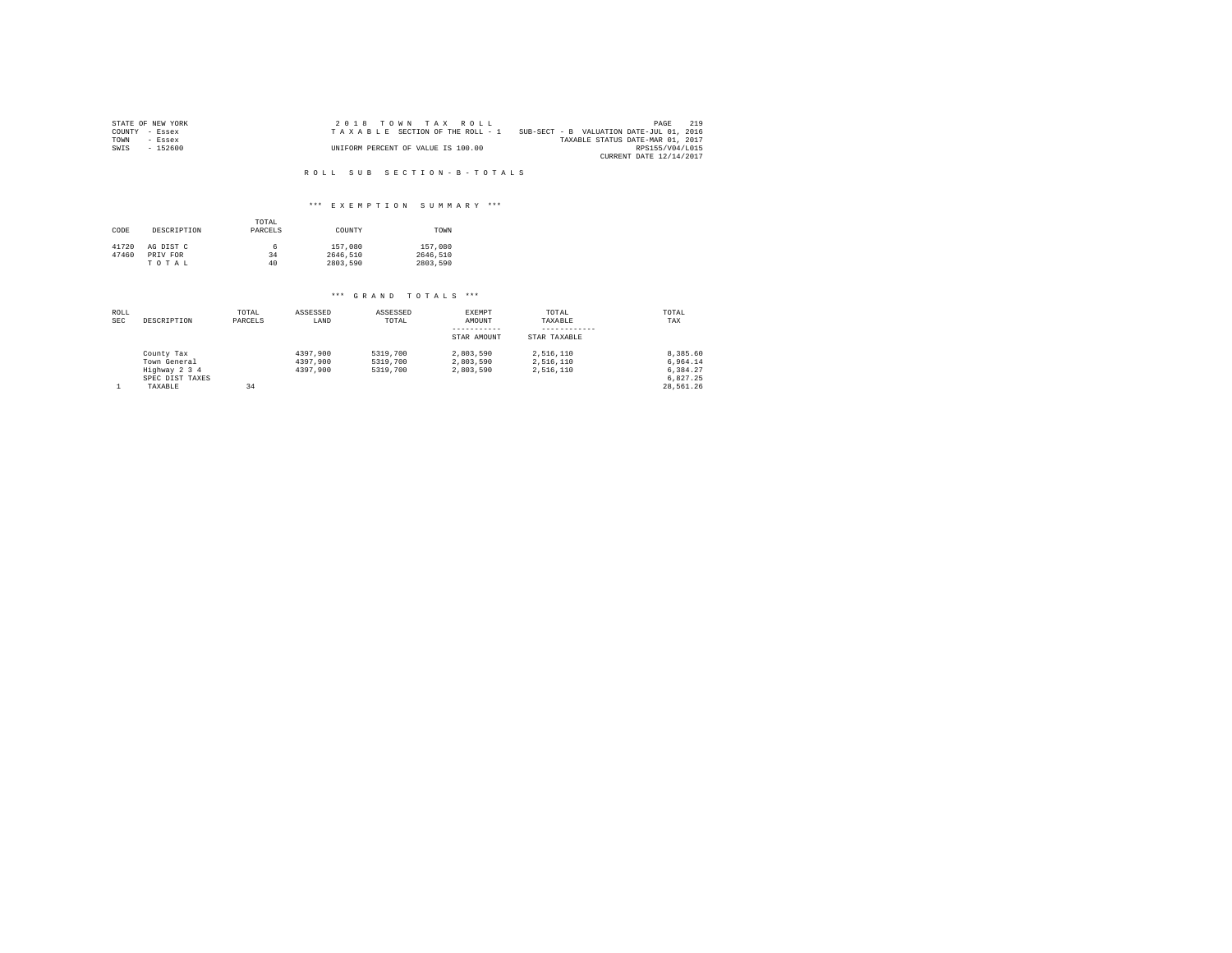| STATE OF NEW YORK | 2018 TOWN TAX ROLL                 | 2.2.0<br>PAGE                    |
|-------------------|------------------------------------|----------------------------------|
| COUNTY - Essex    | TAXABLE SECTION OF THE ROLL - 1    | VALUATION DATE-JUL 01, 2016      |
| TOWN<br>- Essex   |                                    | TAXABLE STATUS DATE-MAR 01, 2017 |
| SWIS<br>- 152600  | UNIFORM PERCENT OF VALUE IS 100.00 | RPS155/V04/L015                  |
|                   |                                    | CURRENT DATE 12/14/2017          |
|                   |                                    |                                  |

## \*\*\* S P E C I A L D I S T R I C T S U M M A R Y \*\*\*

|      |                      | TOTAL   | EXTENSION  | EXTENSION | AD VALOREM | EXEMPT | TAXABLE    | TOTAL     |
|------|----------------------|---------|------------|-----------|------------|--------|------------|-----------|
| CODE | DISTRICT NAME        | PARCELS | TYPE       | VALUE     | VALUE      | AMOUNT | VALUE      | TAX       |
|      | SR150 Return sewer r |         | 25 MOVTAX  | 14,491.36 |            |        | 14,491.36  | 14,491.36 |
|      | WR151 Return water r |         | 29 MOVTAX  | 9,330.44  |            |        | 9,330.44   | 9,330.44  |
|      | EMS26 EMS District   |         | 726 TOTAL  |           | 132707.917 | 52,268 | 132655.649 | 14,889.15 |
|      | FD261 Fire Dist 1    |         | 393 TOTAL  |           | 92737.335  | 52,268 | 92685,067  | 73.377.30 |
|      | FD262 Fire Dist 2    |         | 337 TOTAL  |           | 39970.583  |        | 39970.583  | 46,935.13 |
|      | LT261 Essex light    |         | 212 TOTAL  |           | 55140.197  | 52,268 | 55087.929  | 4.424.72  |
|      | LT262 Whallonsburg 1 |         | 85 TOTAL   |           | 11834,090  |        | 11834,090  | 2,870.60  |
|      | WB261 Water B&I      |         | 35 TOTAL C |           | 15450,400  | 32,268 | 15418.132  | 4,033.31  |

# \*\*\* S C H O O L D I S T R I C T S U M M A R Y \*\*\*

| CODE   | DISTRICT NAME      | TOTAL<br>PARCELS | ASSESSED<br>LAND | ASSESSED<br>TOTAL | EXEMPT<br>AMOUNT<br>-----------<br>STAR AMOUNT | TOTAL<br>TAXABLE<br>------------<br>STAR TAXABLE |
|--------|--------------------|------------------|------------------|-------------------|------------------------------------------------|--------------------------------------------------|
|        | Westport           | 126              | 6285,100         | 10395,200         | 2106.173                                       | 8.289.027                                        |
| 155001 | Willsboro          | 600              | 59995.537        | 122312.717        | 1314,200<br>7060.726                           | 6,974,827<br>115, 251, 991                       |
| 155201 |                    |                  |                  |                   | 5642.900                                       | 109,609,091                                      |
|        | SUB-TOTAL          | 726              | 66280.637        | 132707.917        | 9166,899                                       | 123,541,018                                      |
|        | SUB - TO TAL(CONT) |                  |                  |                   | 6957.100                                       | 116,583,918                                      |
|        | TOTAL              | 726              | 66280.637        | 132707.917        | 9166,899                                       | 123,541,018                                      |
|        | TO TAL (CONT)      |                  |                  |                   | 6957.100                                       | 116,583,918                                      |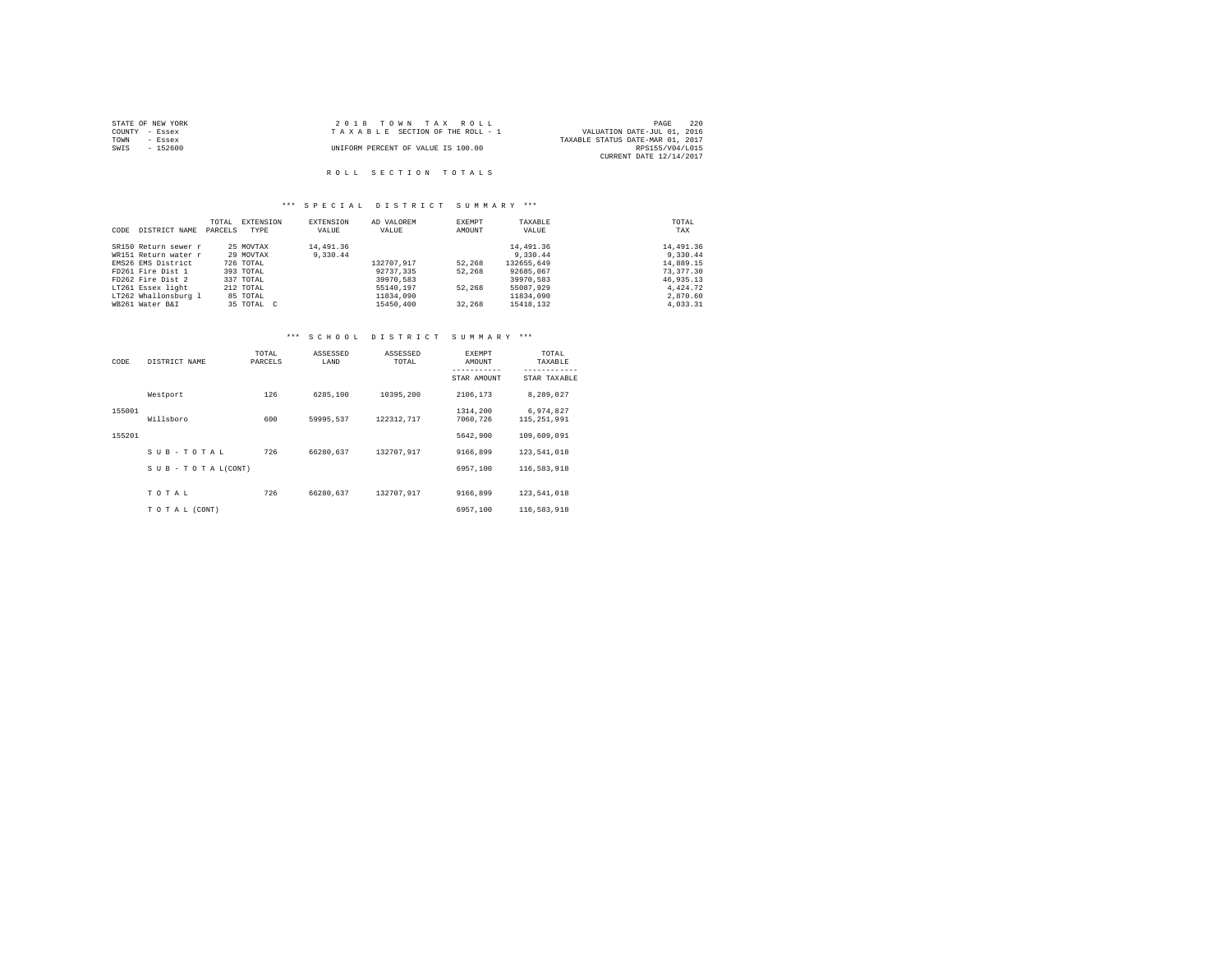|      | STATE OF NEW YORK | 2018 TOWN TAX ROLL                 |                                  | PAGE            | -221 |
|------|-------------------|------------------------------------|----------------------------------|-----------------|------|
|      | COUNTY - Essex    | TAXABLE SECTION OF THE ROLL - 1    | VALUATION DATE-JUL 01, 2016      |                 |      |
| TOWN | - Essex           |                                    | TAXABLE STATUS DATE-MAR 01, 2017 |                 |      |
| SWIS | - 152600          | UNIFORM PERCENT OF VALUE IS 100.00 |                                  | RPS155/V04/L015 |      |
|      |                   |                                    | CURRENT DATE 12/14/2017          |                 |      |

#### \*\*\* S Y S T E M C O D E S S U M M A R Y \*\*\*

#### NO SYSTEM EXEMPTIONS AT THIS LEVEL

#### \*\*\* E X E M P T I O N S U M M A R Y \*\*\*

|       |                | TOTAL                   |          |          |  |
|-------|----------------|-------------------------|----------|----------|--|
| CODE  | DESCRIPTION    | PARCELS                 | COUNTY   | TOWN     |  |
| 33302 | CNTY REFOR     |                         | 123,600  |          |  |
| 41101 | VETERANS       | $\mathbf{1}$            | 5,000    | 5,000    |  |
| 41120 | VETWAR CTS     | 16                      | 237.765  | 237.765  |  |
| 41130 | VETCOM CTS     | 12                      | 300,000  | 300,000  |  |
| 41132 | VET COM C      | $\overline{a}$          | 24,250   |          |  |
| 41133 | VET COM T      | $\overline{2}$          |          | 24,250   |  |
| 41140 | VETDIS CTS     | 3                       | 125,430  | 125,430  |  |
| 41142 | VET DIS C      | $\overline{2}$          | 15,800   |          |  |
| 41143 | VET DIS T      | $\overline{2}$          |          | 15,800   |  |
| 41700 | AG. BLDG.      | 7                       | 677.296  | 677.296  |  |
| 41720 | AG DIST C      | 83                      | 3842,678 | 3842.678 |  |
| 41800 | AGED ALL       | 20                      | 1223,759 | 1223.759 |  |
| 42100 | AG. IMPMNT     | $\overline{2}$          | 52,268   | 52,268   |  |
| 47450 | <b>FISCHER</b> | $\overline{\mathbf{3}}$ | 53.213   | 53.213   |  |
| 47460 | PRIV FOR       | 34                      | 2646,510 | 2646,510 |  |
|       | TOTAL          | 190                     | 9327.569 | 9203.969 |  |

| ROLL<br><b>SEC</b> | DESCRIPTION                   | TOTAL<br>PARCELS | ASSESSED<br>LAND       | ASSESSED<br>TOTAL        | EXEMPT<br>AMOUNT       | TOTAL<br>TAXABLE           | TOTAL<br>TAX              |
|--------------------|-------------------------------|------------------|------------------------|--------------------------|------------------------|----------------------------|---------------------------|
|                    |                               |                  |                        |                          | STAR AMOUNT            | STAR TAXABLE               |                           |
|                    | County Tax                    |                  | 66280.637              | 132707.917               | 9.327.569              | 123,380,348                | 411, 197.99               |
|                    | Town General<br>Highway 2 3 4 |                  | 66280.637<br>66280.637 | 132707.917<br>132707.917 | 9,203,969<br>9,203,969 | 123,503,948<br>123.503.948 | 341,836.89<br>313, 372.89 |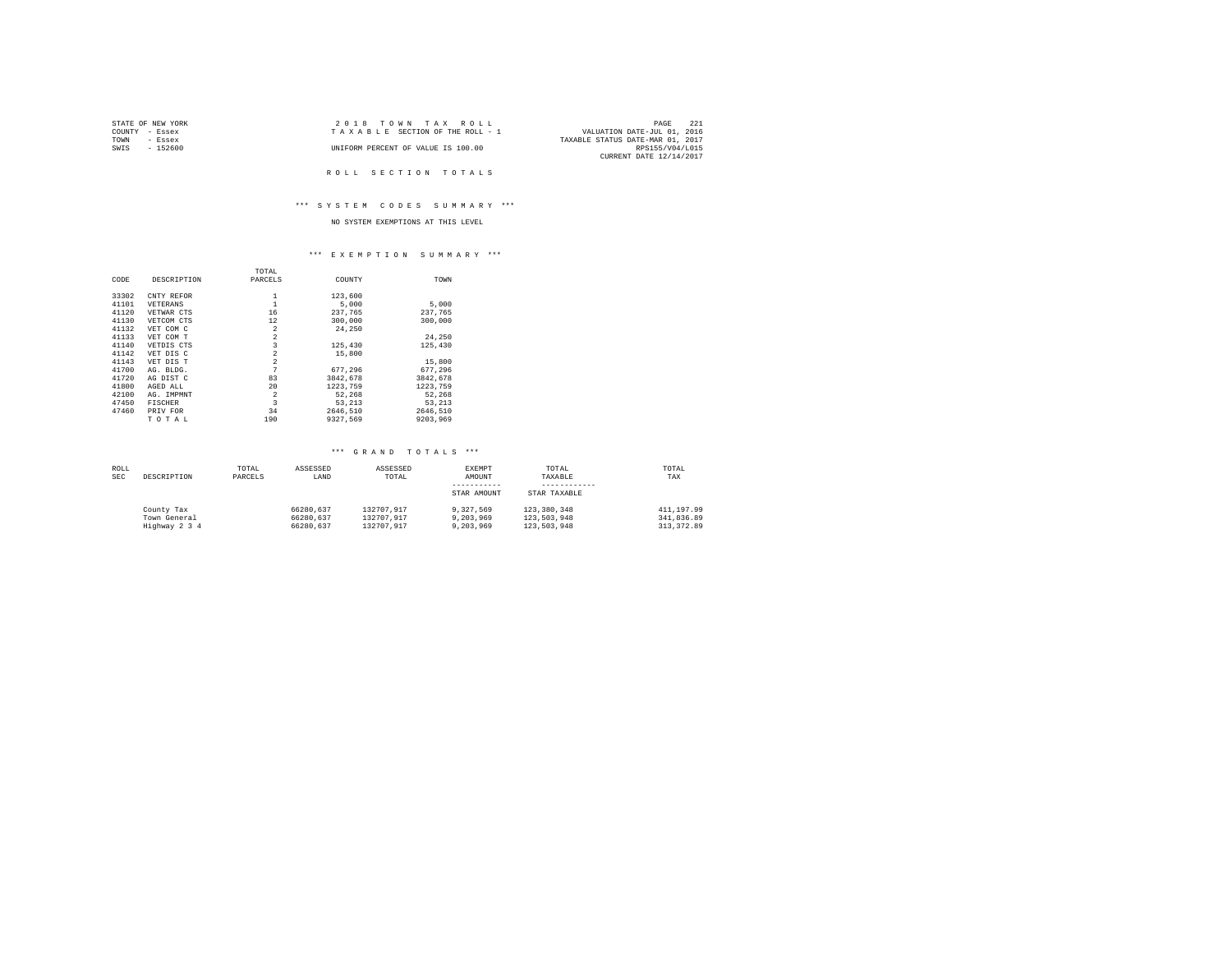| STATE OF NEW YORK | 2018 TOWN TAX ROLL                 | 222<br>PAGE                      |
|-------------------|------------------------------------|----------------------------------|
| COUNTY - Essex    | TAXABLE SECTION OF THE ROLL - 1    | VALUATION DATE-JUL 01, 2016      |
| TOWN<br>- Essex   |                                    | TAXABLE STATUS DATE-MAR 01, 2017 |
| SWIS<br>$-152600$ | UNIFORM PERCENT OF VALUE IS 100.00 | RPS155/V04/L015                  |
|                   |                                    | CURRENT DATE 12/14/2017          |
|                   | ROLL SECTION TOTALS                |                                  |

| ROLL<br>SEC | DESCRIPTION     | TOTAL<br>PARCELS | ASSESSED<br>LAND | ASSESSED<br>TOTAL | EXEMPT<br>AMOUNT<br>-----------<br>STAR AMOUNT | TOTAL<br>TAXABLE<br>------------<br>STAR TAXABLE | TOTAL<br>TAX |
|-------------|-----------------|------------------|------------------|-------------------|------------------------------------------------|--------------------------------------------------|--------------|
|             | School Relevy   |                  |                  |                   |                                                |                                                  | 145,394.03   |
|             | SPEC DIST TAXES |                  |                  |                   |                                                |                                                  | 170.352.01   |
|             | TAXABLE         | 726              |                  |                   |                                                |                                                  | 1382.153.81  |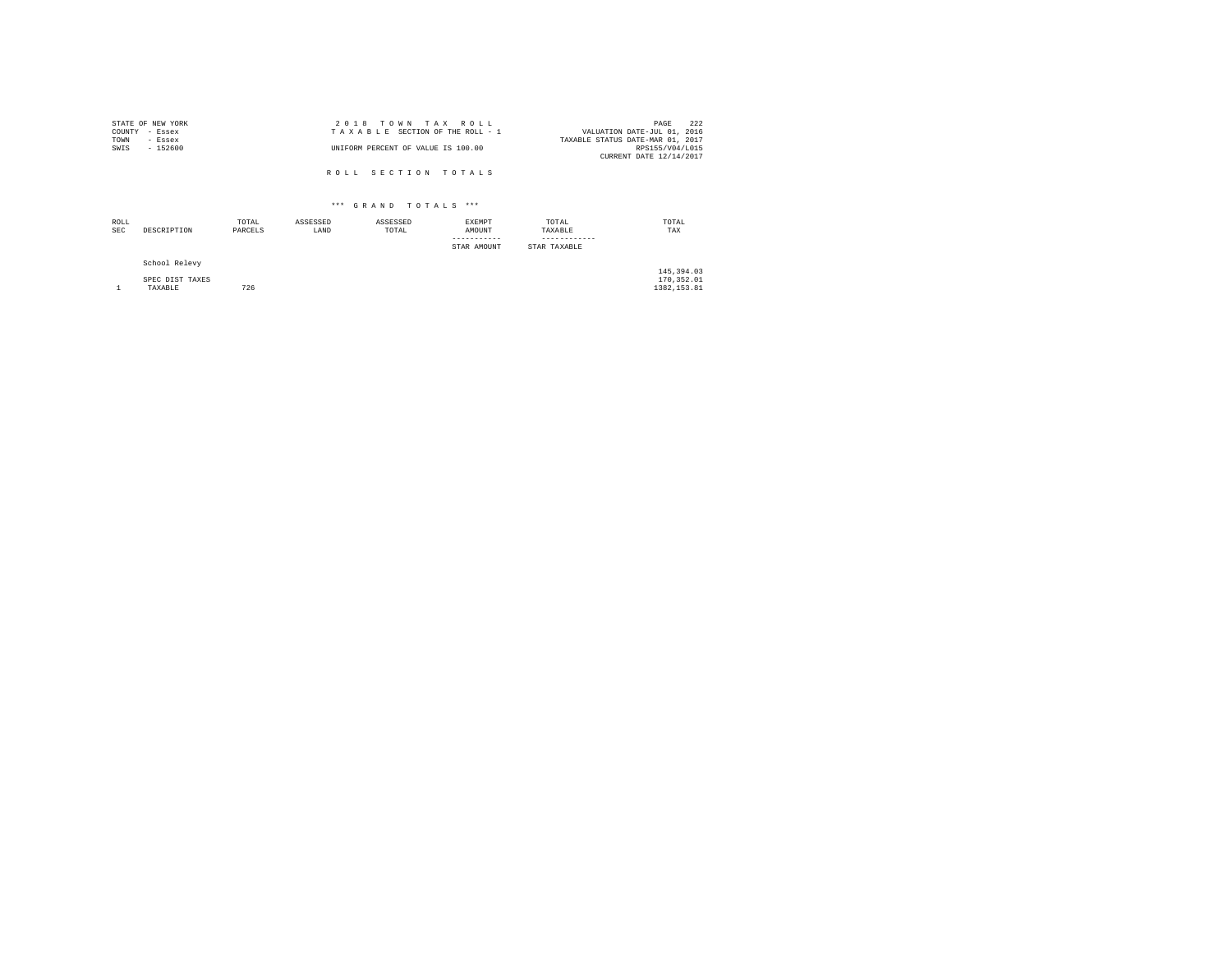| STATE OF NEW YORK | 2018 TOWN TAX ROLL<br>PAGE                                              |  |
|-------------------|-------------------------------------------------------------------------|--|
| COUNTY - Essex    | VALUATION DATE-JUL 01, 2016<br>STATE OWNED LAND SECTION OF THE ROLL - 3 |  |
| TOWN<br>- Essex   | TAXABLE STATUS DATE-MAR 01, 2017<br>OWNERS NAME SEOUENCE                |  |
| $-152600$<br>SWIS | UNIFORM PERCENT OF VALUE IS 100.00                                      |  |

| TAX MAP PARCEL NUMBER<br>CURRENT OWNERS NAME<br>CURRENT OWNERS ADDRESS | PROPERTY LOCATION & CLASS ASSESSMENT<br>SCHOOL DISTRICT<br>PARCEL SIZE/GRID COORD | LAND<br>TOTAL. | EXEMPTION CODE-----------------COUNTY-------TOWN-----------<br>TAX DESCRIPTION<br>SPECIAL DISTRICTS | TAXABLE VALUE   | TAX AMOUNT   |
|------------------------------------------------------------------------|-----------------------------------------------------------------------------------|----------------|-----------------------------------------------------------------------------------------------------|-----------------|--------------|
|                                                                        |                                                                                   |                |                                                                                                     |                 |              |
|                                                                        | Lake Shore Rd                                                                     |                |                                                                                                     | ACCT 605J195003 |              |
| $49.3 - 2 - 26.120$                                                    | 931 Forest s532a                                                                  |                | County Tax                                                                                          | 60,100          | 200.30       |
| 0110001                                                                | Willsboro<br>155201                                                               | 60,100         | Town General                                                                                        | 60,100          | 166.35       |
| State of New York                                                      | Judd                                                                              | 60,100         | Highway 2 3 4                                                                                       | 60,100          | 152.49       |
| NYS Office State Comptroller ACRES 109.09                              |                                                                                   |                | EMS26 EMS District                                                                                  | 60.100 TO       | 6.75         |
| Finance Office-Fixed Cost Unit EAST-0750816 NRTH-1552356               |                                                                                   |                | FD262 Fire Dist 2                                                                                   | 60.100 TO       | 70.57        |
| 110 State St                                                           | DEED BOOK 1070<br>$PG-329$                                                        |                |                                                                                                     |                 |              |
| Albany, NY 12236                                                       | FULL MARKET VALUE                                                                 | 60,100         |                                                                                                     |                 |              |
|                                                                        |                                                                                   |                | TOTAL TAX ---                                                                                       |                 | 596.46**     |
|                                                                        |                                                                                   |                |                                                                                                     | DATE #1         | 01/31/18     |
|                                                                        |                                                                                   |                |                                                                                                     | AMT DUE         | 596.46       |
|                                                                        |                                                                                   |                |                                                                                                     |                 |              |
|                                                                        | Lake Shore Rd                                                                     |                |                                                                                                     | ACCT 605J194004 |              |
| $49.4 - 1 - 2.200$                                                     | 931 Forest s532a                                                                  |                | County Tax                                                                                          | 222,900         | 742.87       |
| 0120001                                                                | Willsboro<br>155201                                                               |                | 222.900 Town General                                                                                | 222,900         | 616.95       |
| State of New York                                                      | Judd Pat                                                                          | 222,900        | Highway 2 3 4                                                                                       | 222,900         | 565.58       |
| NYS Office State Comptroller ACRES 338.86                              |                                                                                   |                | EMS26 EMS District                                                                                  | 222,900 TO      | 25.02        |
| Finance Office-Fixed Cost Unit EAST-0759025 NRTH-1553159               |                                                                                   |                | FD261 Fire Dist 1                                                                                   | 222,900 TO      | 176.47       |
| 110 State St                                                           | DEED BOOK 1079<br>$PG-316$                                                        |                |                                                                                                     |                 |              |
| Albany, NY 12236                                                       | FULL MARKET VALUE                                                                 | 222,900        |                                                                                                     |                 |              |
|                                                                        |                                                                                   |                | TOTAL TAX ---                                                                                       |                 | $2.126.89**$ |
|                                                                        |                                                                                   |                |                                                                                                     | DATE #1         | 01/31/18     |
|                                                                        |                                                                                   |                |                                                                                                     | AMT DUE         | 2.126.89     |
|                                                                        |                                                                                   |                |                                                                                                     |                 |              |
|                                                                        | Errata                                                                            |                |                                                                                                     | ACCT 605Z012018 |              |
| $999.99 - 1 - 1.000$                                                   | 993 Transition t                                                                  |                | County Tax                                                                                          | 3,680           | 12.26        |
| 7777777                                                                | Willsboro<br>155201                                                               | $\Omega$       | Town General                                                                                        | 3,680           | 10.19        |
| NYS Office State Comptroller 2017 Transition Assessmen                 |                                                                                   | 3,680          | Highway 2 3 4                                                                                       | 3,680           | 9.34         |
| Finance Office-Fixed Cost Unit For All Purposes                        |                                                                                   |                | EMS26 EMS District                                                                                  | 3,680 TO        | .41          |
| 110 State St                                                           | FULL MARKET VALUE                                                                 | 3,680          | FD261 Fire Dist 1                                                                                   | 2,900 TO        | 2.30         |
| Albany, NY 12236                                                       |                                                                                   |                | FD262 Fire Dist 2                                                                                   | 780 TO          | .92          |
|                                                                        |                                                                                   |                | TOTAL TAX ---                                                                                       |                 | $35.42**$    |
|                                                                        |                                                                                   |                |                                                                                                     | DATE #1         | 01/31/18     |
|                                                                        |                                                                                   |                |                                                                                                     | AMT DUE         | 35.42        |
|                                                                        |                                                                                   |                |                                                                                                     |                 |              |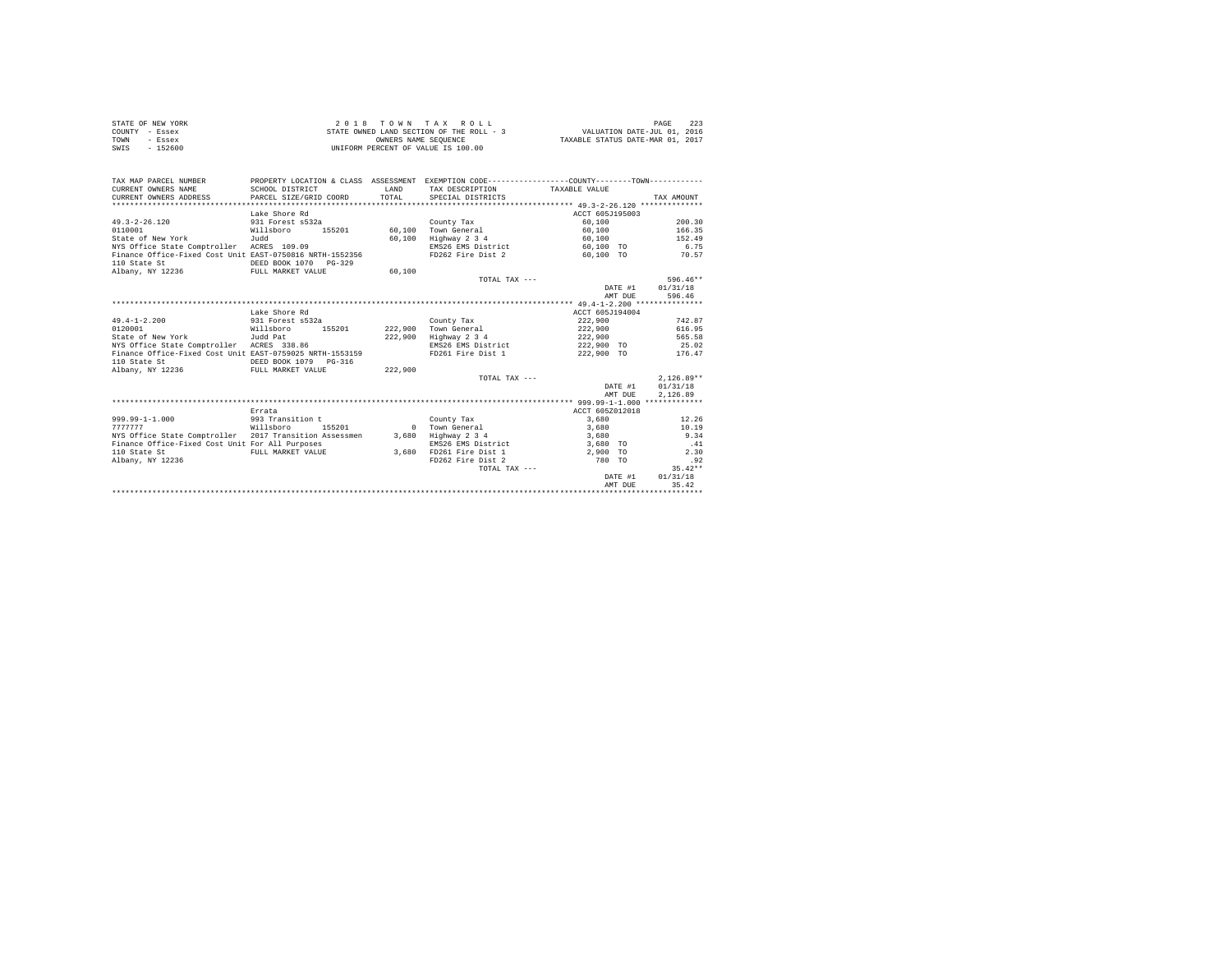|                | STATE OF NEW YORK |                                          |  | 2018 TOWN TAX ROLL | 224<br>PAGE                      |
|----------------|-------------------|------------------------------------------|--|--------------------|----------------------------------|
| COUNTY - Essex |                   | STATE OWNED LAND SECTION OF THE ROLL - 3 |  |                    | VALUATION DATE-JUL 01, 2016      |
| TOWN           | - Essex           |                                          |  |                    | TAXABLE STATUS DATE-MAR 01, 2017 |
| SWIS           | - 152600          |                                          |  |                    | RPS155/V04/L015                  |
|                |                   |                                          |  |                    | CURRENT DATE 12/14/2017          |

#### \*\*\* S P E C I A L D I S T R I C T S U M M A R Y \*\*\*

| CODE DISTRICT NAME | TOTAL<br>PARCELS | EXTENSION<br>TYPE | EXTENSION<br>VALUE | AD VALOREM<br>VALUE | EXEMPT<br>AMOUNT | TAXABLE<br>VALUE | TOTAL<br>TAX |  |
|--------------------|------------------|-------------------|--------------------|---------------------|------------------|------------------|--------------|--|
| EMS26 EMS District |                  | TOTAL             |                    | 286,680             |                  | 286,680          | 32.18        |  |
| FD261 Fire Dist 1  | 2 TOTAL          |                   |                    | 225,800             |                  | 225,800          | 178.77       |  |
| FD262 Fire Dist 2  | 2 TOTAL          |                   |                    | 60,880              |                  | 60,880           | 71.49        |  |

#### \*\*\* S C H O O L D I S T R I C T S U M M A R Y \*\*\*

| CODE   | DISTRICT NAME      | TOTAL<br>PARCELS | ASSESSED<br>LAND | ASSESSED<br>TOTAL | <b>EXEMPT</b><br>AMOUNT<br>STAR AMOUNT | TOTAL<br>TAXABLE<br>---------<br>STAR TAXABLE |
|--------|--------------------|------------------|------------------|-------------------|----------------------------------------|-----------------------------------------------|
|        | Willsboro          | 3                | 283,000          | 286.680           |                                        | 286,680                                       |
| 155201 |                    |                  |                  |                   |                                        | 286,680                                       |
|        | SUB-TOTAL          | 3                | 283,000          | 286.680           |                                        | 286,680                                       |
|        | SUB - TO TAL(CONT) |                  |                  |                   |                                        | 286,680                                       |
|        | TOTAL              | 3                | 283,000          | 286.680           |                                        | 286,680                                       |
|        |                    |                  |                  |                   |                                        |                                               |
|        | TO TAL (CONT)      |                  |                  |                   |                                        | 286,680                                       |

\*\*\* S Y S T E M C O D E S S U M M A R Y \*\*\*

NO SYSTEM EXEMPTIONS AT THIS LEVEL

\*\*\* E X E M P T I O N S U M M A R Y \*\*\*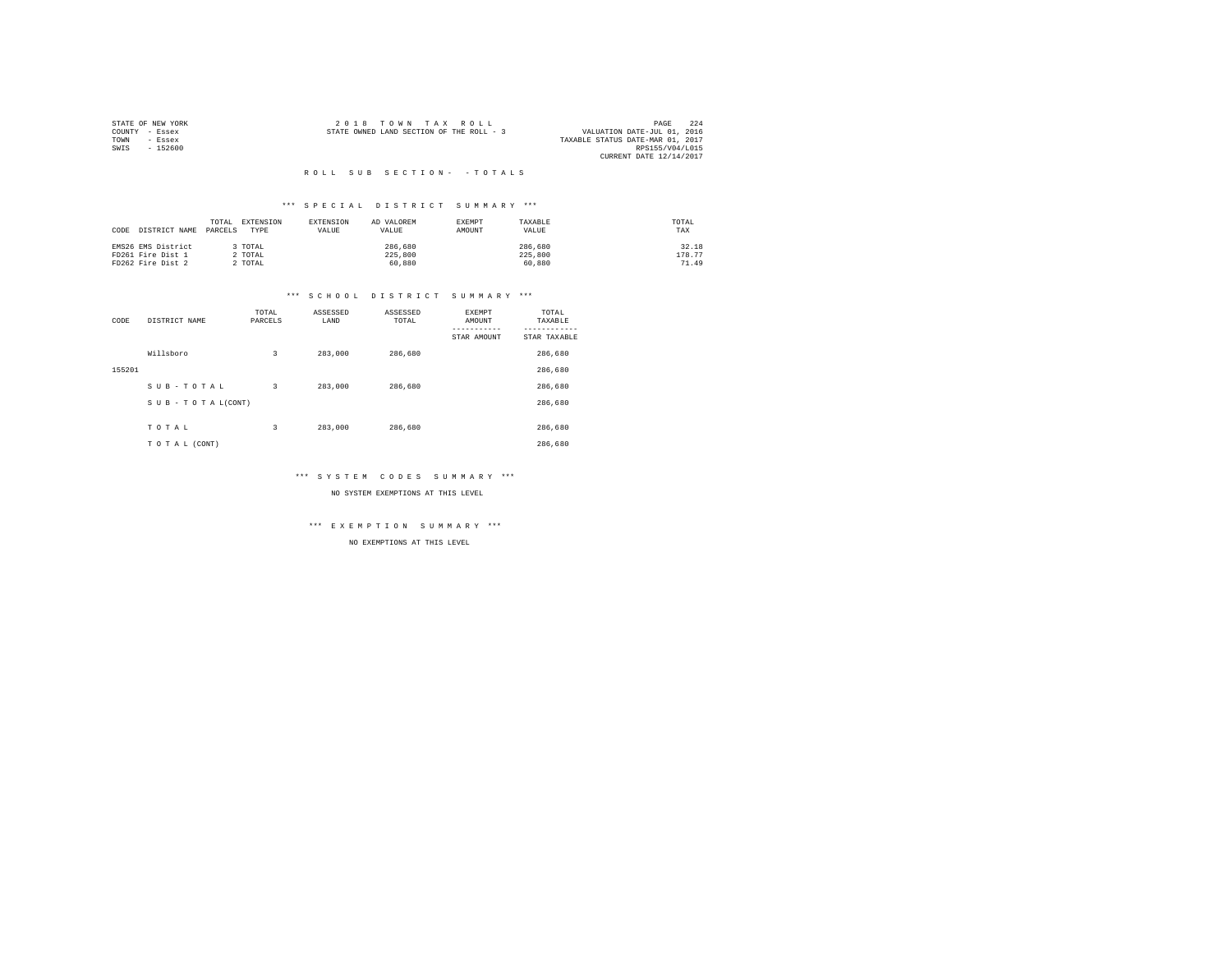| STATE OF NEW YORK | 2018 TOWN TAX ROLL                       | 225<br>PAGE                      |
|-------------------|------------------------------------------|----------------------------------|
| COUNTY - Essex    | STATE OWNED LAND SECTION OF THE ROLL - 3 | VALUATION DATE-JUL 01, 2016      |
| TOWN<br>- Essex   |                                          | TAXABLE STATUS DATE-MAR 01, 2017 |
| $-152600$<br>SWIS |                                          | RPS155/V04/L015                  |
|                   |                                          | CURRENT DATE 12/14/2017          |

| ROLL<br><b>SEC</b> | DESCRIPTION      | TOTAL<br>PARCELS | ASSESSED<br>LAND | ASSESSED<br>TOTAL | EXEMPT<br>AMOUNT<br>STAR AMOUNT | TOTAL<br>TAXABLE<br>STAR TAXABLE | TOTAL<br>TAX |
|--------------------|------------------|------------------|------------------|-------------------|---------------------------------|----------------------------------|--------------|
|                    |                  |                  |                  |                   |                                 |                                  |              |
|                    | County Tax       |                  | 283,000          | 286,680           |                                 | 286,680                          | 955.43       |
|                    | Town General     |                  | 283,000          | 286,680           |                                 | 286,680                          | 793.49       |
|                    | Highway 2 3 4    |                  | 283,000          | 286,680           |                                 | 286,680                          | 727.41       |
|                    | SPEC DIST TAXES  |                  |                  |                   |                                 |                                  | 282.44       |
|                    | STATE OWNED LAND |                  |                  |                   |                                 |                                  | 2.758.77     |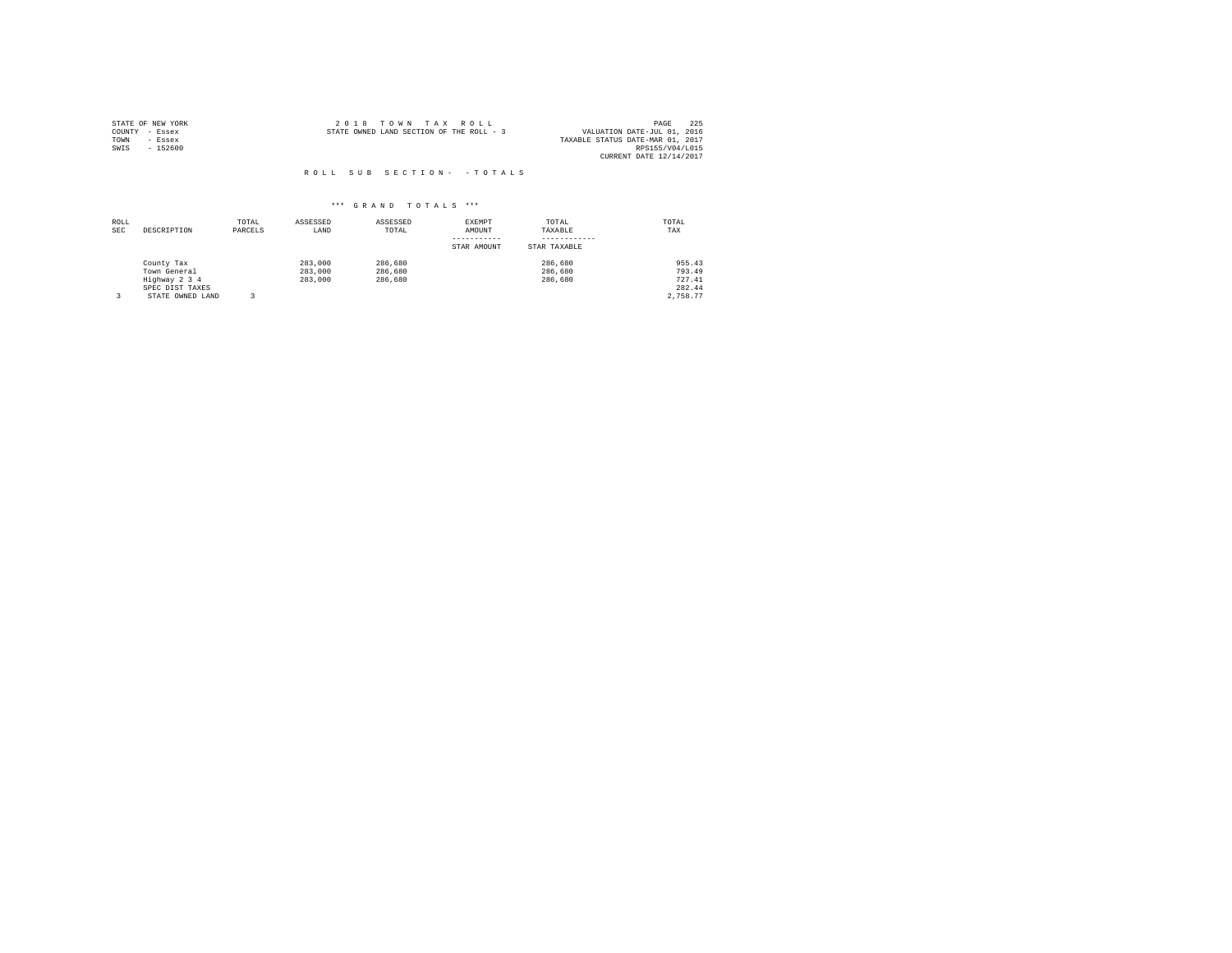| STATE OF NEW YORK<br>COUNTY - Essex<br>TOWN<br>- Essex<br>$-152600$<br>SWIS | 2 0 1 8<br>206 PAGE 216 PO W NTA X ROLL<br>STATE ROLL STATE ROLL - 3 SUB-SECT - P VALUATION DATE-JUL 01, 2016<br>ROLL SUB-SECT - P- ECL CONSERVATION AND COMMON LAW EASEMENTS TAXABLE STATUS DATE-MAR 01, 2017 | OWNERS NAME SEQUENCE | TOWN TAX ROLL<br>UNIFORM PERCENT OF VALUE IS 100.00 |                         | 226<br>PAGE     |
|-----------------------------------------------------------------------------|----------------------------------------------------------------------------------------------------------------------------------------------------------------------------------------------------------------|----------------------|-----------------------------------------------------|-------------------------|-----------------|
| TAX MAP PARCEL NUMBER                                                       | PROPERTY LOCATION & CLASS ASSESSMENT EXEMPTION CODE----------------COUNTY-------TOWN---------                                                                                                                  |                      |                                                     |                         |                 |
| CURRENT OWNERS NAME                                                         | SCHOOL DISTRICT                                                                                                                                                                                                | LAND                 | TAX DESCRIPTION                                     | TAXABLE VALUE           |                 |
| CURRENT OWNERS ADDRESS                                                      | PARCEL SIZE/GRID COORD                                                                                                                                                                                         | TOTAL                | SPECIAL DISTRICTS                                   |                         | TAX AMOUNT      |
|                                                                             |                                                                                                                                                                                                                |                      |                                                     |                         |                 |
|                                                                             | 56 Albee Ln                                                                                                                                                                                                    |                      |                                                     | ACCT 605J101714         |                 |
| 49.4-1-2.110-ESMT                                                           | 980 Consvn easmt - WTRFNT                                                                                                                                                                                      |                      | County Tax                                          | 471,689                 | 1,572.03        |
| State Of New York                                                           | Willsboro 155201                                                                                                                                                                                               |                      | 471.689 Town General                                | 471,689                 | 1,305.55        |
| C/O County Treasurer                                                        | Judd                                                                                                                                                                                                           |                      | 471,689 Highway 2 3 4                               | 471,689                 | 1,196.84        |
| Essex<br>County                                                             | ACRES 63.20                                                                                                                                                                                                    |                      | EMS26 EMS District                                  | 471,689 TO              | 52.94           |
|                                                                             | EAST-0758359 NRTH-1556917<br>DEED BOOK 1831    PG-289                                                                                                                                                          |                      | FD261 Fire Dist 1                                   | 471,689 TO              | 373.43          |
|                                                                             | CONSERVATION ESMT % 83.00                                                                                                                                                                                      |                      |                                                     |                         |                 |
|                                                                             | FULL MARKET VALUE                                                                                                                                                                                              | 471,689              |                                                     |                         |                 |
|                                                                             |                                                                                                                                                                                                                |                      | TOTAL TAX ---                                       |                         | $4.500.79**$    |
|                                                                             |                                                                                                                                                                                                                |                      |                                                     | DATE #1                 | 01/31/18        |
|                                                                             |                                                                                                                                                                                                                |                      |                                                     | AMT DUE                 | 4.500.79        |
|                                                                             |                                                                                                                                                                                                                |                      |                                                     |                         |                 |
|                                                                             | Albee Ln                                                                                                                                                                                                       |                      |                                                     | ACCT 605Z012003         |                 |
| 49.4-1-2.120-ESMT                                                           | 980 Consyn easmt - WTRFNT                                                                                                                                                                                      |                      | County Tax                                          | 306,353                 | 1,021.00        |
| State Of New York                                                           | Willsboro 155201                                                                                                                                                                                               |                      | 306.353 Town General                                | 306,353                 | 847.93          |
| C/O County Treasurer                                                        | Judd                                                                                                                                                                                                           |                      | 306,353 Highway 2 3 4                               | 306,353                 | 777.32          |
| Essex<br>County                                                             | ACRES 3.80                                                                                                                                                                                                     |                      | EMS26 EMS District                                  | 306,353 TO              | 34.38           |
|                                                                             | EAST-0759233 NRTH-1556917<br>DEED BOOK 1831   PG-313                                                                                                                                                           |                      | FD261 Fire Dist 1                                   | 306,353 TO              | 242.53          |
|                                                                             | CONSERVATION ESMT % 83.00                                                                                                                                                                                      |                      |                                                     |                         |                 |
|                                                                             | FULL MARKET VALUE                                                                                                                                                                                              | 306,353              |                                                     |                         |                 |
|                                                                             |                                                                                                                                                                                                                |                      | TOTAL TAX ---                                       |                         | $2,923.16**$    |
|                                                                             |                                                                                                                                                                                                                |                      |                                                     | DATE #1                 | 01/31/18        |
|                                                                             |                                                                                                                                                                                                                |                      |                                                     | AMT DUE                 | 2,923.16        |
|                                                                             |                                                                                                                                                                                                                |                      |                                                     |                         |                 |
|                                                                             | Albee Ln                                                                                                                                                                                                       |                      |                                                     | ACCT 605Z012010         |                 |
| 49.4-1-2.130-ESMT                                                           | 980 Consvn easmt - WTRFNT                                                                                                                                                                                      |                      | County Tax                                          | 575,937                 | 1,919.46        |
| State Of New York                                                           | Willsboro<br>155201                                                                                                                                                                                            |                      | 575,937 Town General                                | 575,937                 | 1,594.09        |
| C/O County Treasurer                                                        | Judd                                                                                                                                                                                                           |                      | 575,937 Highway 2 3 4                               | 575,937                 | 1,461.35        |
| Essex<br>County                                                             | ACRES 48.70                                                                                                                                                                                                    |                      | EMS26 EMS District                                  | 575,937 TO              | 64.64           |
|                                                                             | EAST-0761160 NRTH-1556248<br>DEED BOOK 1831 PG-301                                                                                                                                                             |                      | FD261 Fire Dist 1<br>FD262 Fire Dist 2              | 564,418 TO<br>11,519 TO | 446.84<br>13.53 |
|                                                                             | CONSERVATION ESMT % 83.00                                                                                                                                                                                      |                      |                                                     |                         |                 |
|                                                                             | FULL MARKET VALUE                                                                                                                                                                                              | 575,937              |                                                     |                         |                 |
|                                                                             |                                                                                                                                                                                                                |                      | TOTAL TAX ---                                       |                         | $5.499.91**$    |
|                                                                             |                                                                                                                                                                                                                |                      |                                                     | DATE #1                 | 01/31/18        |
|                                                                             |                                                                                                                                                                                                                |                      |                                                     | AMT DUE                 | 5,499.91        |
|                                                                             |                                                                                                                                                                                                                |                      |                                                     |                         |                 |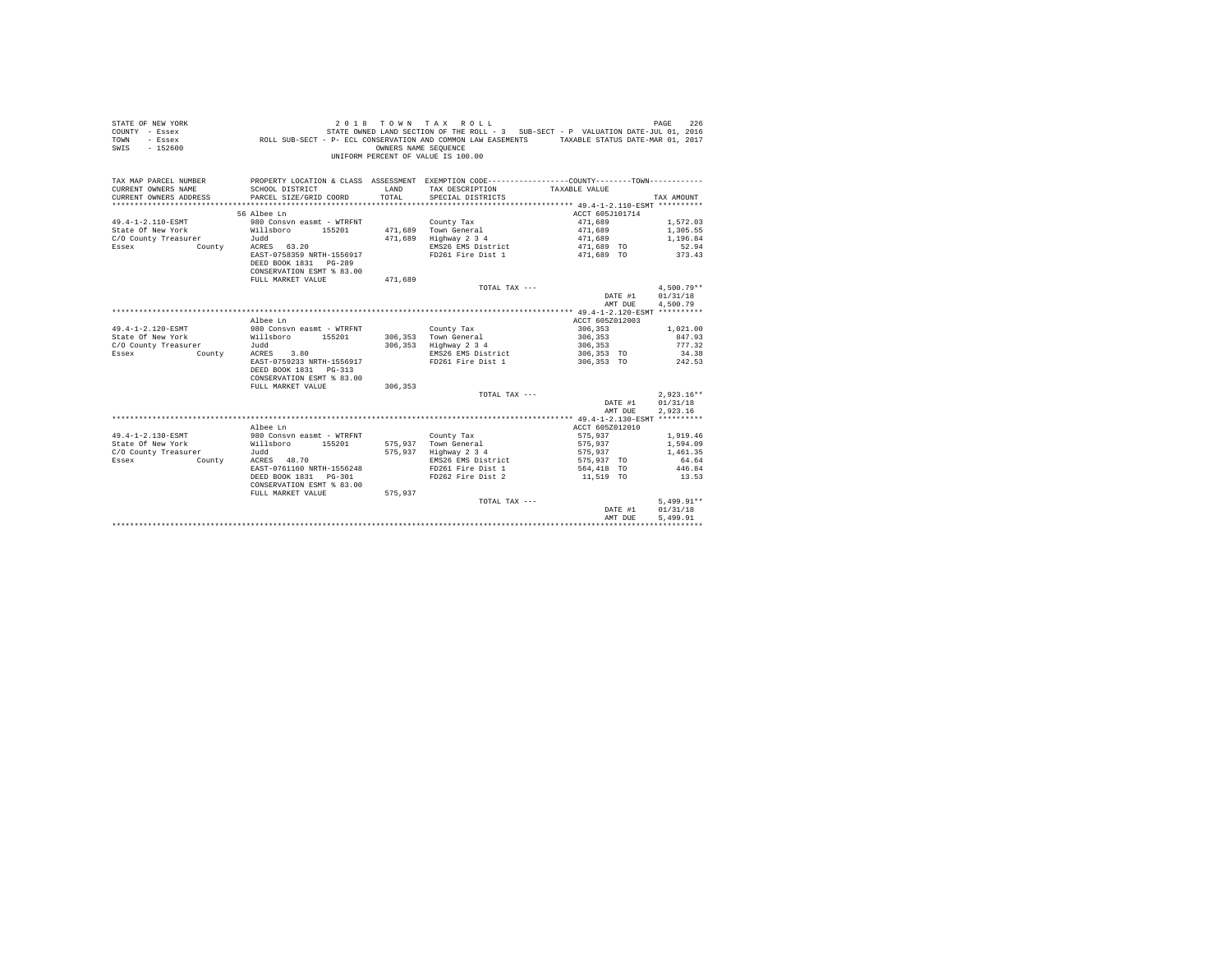| STATE OF NEW YORK<br>COUNTY - Essex<br>TOWN<br>- Essex<br>$-152600$<br>SWIS |                                                                                 | OWNERS NAME SEQUENCE | PAGE 227 2 0 1 8 TO WINT A X ROLL 2<br>STATE OWNED LAND SECTION OF THE ROLL - 3 SUB-SECT - P VALUATION DATE-JUL 01, 2016<br>ROLL SUB-SECT - P- ECL CONSERVATION AND COMMON LAW EASEMENTS TAXABLE STATUS DATE-MAR 01, 2017<br>UNIFORM PERCENT OF VALUE IS 100.00 |                          |            |
|-----------------------------------------------------------------------------|---------------------------------------------------------------------------------|----------------------|-----------------------------------------------------------------------------------------------------------------------------------------------------------------------------------------------------------------------------------------------------------------|--------------------------|------------|
| TAX MAP PARCEL NUMBER                                                       |                                                                                 |                      | PROPERTY LOCATION & CLASS ASSESSMENT EXEMPTION CODE---------------COUNTY-------TOWN---------                                                                                                                                                                    |                          |            |
| CURRENT OWNERS NAME                                                         | SCHOOL DISTRICT                                                                 | LAND                 | TAX DESCRIPTION                                                                                                                                                                                                                                                 | TAXABLE VALUE            |            |
| CURRENT OWNERS ADDRESS                                                      | PARCEL SIZE/GRID COORD                                                          | TOTAL                | SPECIAL DISTRICTS                                                                                                                                                                                                                                               |                          | TAX AMOUNT |
|                                                                             |                                                                                 |                      |                                                                                                                                                                                                                                                                 |                          |            |
|                                                                             | Albee Ln                                                                        |                      |                                                                                                                                                                                                                                                                 | ACCT 605Z012013          |            |
| 49.4-1-2.160-ESMT                                                           | 980 Consvn easmt                                                                |                      | County Tax                                                                                                                                                                                                                                                      | 80,759                   | 269.15     |
| State Of New York                                                           | Willsboro 155201                                                                |                      | 80.759 Town General                                                                                                                                                                                                                                             | 80,759                   | 223.53     |
| C/O County Treasurer                                                        | Judd                                                                            |                      | 80,759 Highway 2 3 4                                                                                                                                                                                                                                            | 80,759                   | 204.91     |
| Essex<br>County                                                             | ACRES 105.40                                                                    |                      | EMS26 EMS District                                                                                                                                                                                                                                              | 80,759 TO                | 9.06       |
|                                                                             | EAST-0760149 NRTH-1555197<br>DEED BOOK 1831 PG-297<br>CONSERVATION ESMT % 83.00 |                      | FD261 Fire Dist 1                                                                                                                                                                                                                                               | 80.759 TO                | 63.94      |
|                                                                             | FULL MARKET VALUE                                                               | 80.759               |                                                                                                                                                                                                                                                                 |                          |            |
|                                                                             |                                                                                 |                      | TOTAL TAX $---$                                                                                                                                                                                                                                                 |                          | $770.59**$ |
|                                                                             |                                                                                 |                      |                                                                                                                                                                                                                                                                 | DATE #1                  | 01/31/18   |
|                                                                             |                                                                                 |                      |                                                                                                                                                                                                                                                                 | AMT DUE                  | 770.59     |
|                                                                             |                                                                                 |                      |                                                                                                                                                                                                                                                                 |                          |            |
| 49.4-1-2.190-ESMT                                                           | Albee Ln<br>980 Consyn easmt                                                    |                      |                                                                                                                                                                                                                                                                 | ACCT 605Z012016<br>5.478 | 18.26      |
| State Of New York                                                           | Willsboro 155201                                                                |                      | County Tax<br>5,478 Town General                                                                                                                                                                                                                                | 5,478                    | 15.16      |
| C/O County Treasurer                                                        | Judd                                                                            |                      | 5,478 Highway 2 3 4                                                                                                                                                                                                                                             | 5,478                    | 13.90      |
| Essex<br>County                                                             | ACRES 8.30                                                                      |                      | EMS26 EMS District                                                                                                                                                                                                                                              | 5,478 TO                 | .61        |
|                                                                             | EAST-0757328 NRTH-1557588                                                       |                      | FD261 Fire Dist 1                                                                                                                                                                                                                                               | 5,478 TO                 | 4.34       |
|                                                                             | DEED BOOK 1831    PG-305                                                        |                      |                                                                                                                                                                                                                                                                 |                          |            |
|                                                                             | CONSERVATION ESMT % 83.00                                                       |                      |                                                                                                                                                                                                                                                                 |                          |            |
|                                                                             | FULL MARKET VALUE                                                               | 5,478                |                                                                                                                                                                                                                                                                 |                          |            |
|                                                                             |                                                                                 |                      | TOTAL TAX ---                                                                                                                                                                                                                                                   |                          | $52.27**$  |
|                                                                             |                                                                                 |                      |                                                                                                                                                                                                                                                                 | DATE #1                  | 01/31/18   |
|                                                                             |                                                                                 |                      |                                                                                                                                                                                                                                                                 | AMT DUE                  | 52.27      |
|                                                                             |                                                                                 |                      |                                                                                                                                                                                                                                                                 |                          |            |
|                                                                             | 175 Lighthouse Way                                                              |                      |                                                                                                                                                                                                                                                                 | ACCT 605J101706          |            |
| 49.4-1-3.000-ESMT                                                           | 980 Consyn easmt - WTRFNT                                                       |                      | County Tax                                                                                                                                                                                                                                                      | 868,263                  | 2,893.72   |
| State Of New York                                                           | Willsboro 155201                                                                |                      | 868.263 Town General                                                                                                                                                                                                                                            | 868,263                  | 2.403.20   |
| C/O County Treasurer                                                        | Judd                                                                            |                      | 868,263 Highway 2 3 4                                                                                                                                                                                                                                           | 868,263                  | 2.203.09   |
| Essex<br><b>County</b>                                                      | 00004.80                                                                        |                      | EMS26 EMS District                                                                                                                                                                                                                                              | 868,263 TO               | 97.45      |
|                                                                             | ACRES 39.60                                                                     |                      | FD261 Fire Dist 1                                                                                                                                                                                                                                               | 694,610 TO               | 549.91     |
|                                                                             | EAST-0763865 NRTH-1556911<br>DEED BOOK 1831 PG-309<br>CONSERVATION ESMT % 83.00 |                      | FD262 Fire Dist 2                                                                                                                                                                                                                                               | 173,653 TO               | 203.91     |
|                                                                             | FULL MARKET VALUE                                                               | 868.263              |                                                                                                                                                                                                                                                                 |                          |            |
|                                                                             |                                                                                 |                      | TOTAL TAX ---                                                                                                                                                                                                                                                   |                          | 8,351.28** |
|                                                                             |                                                                                 |                      |                                                                                                                                                                                                                                                                 | DATE #1                  | 01/31/18   |
|                                                                             |                                                                                 |                      |                                                                                                                                                                                                                                                                 | AMT DUE                  | 8.351.28   |
|                                                                             |                                                                                 |                      |                                                                                                                                                                                                                                                                 |                          |            |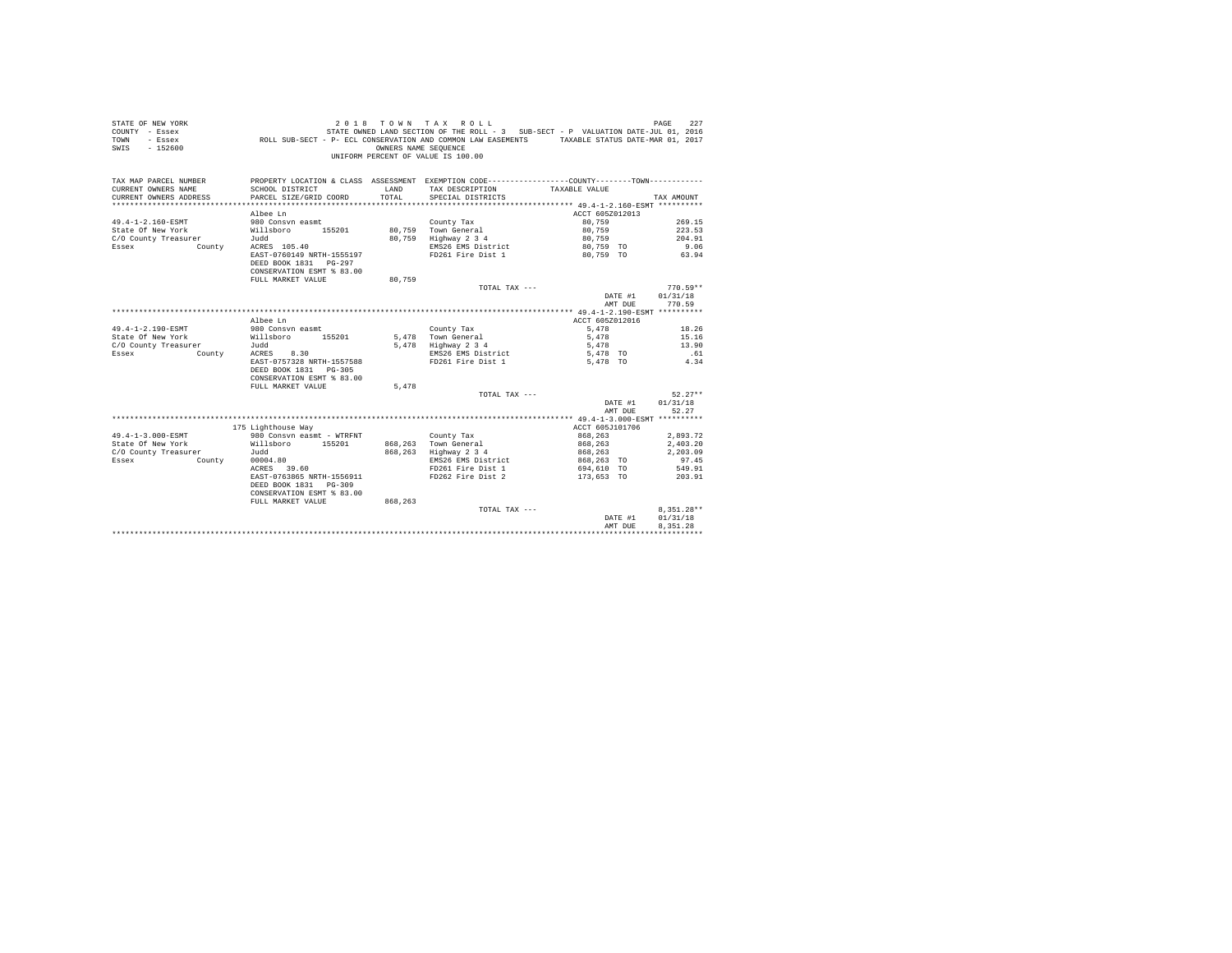| STATE OF NEW YORK                             | 2 0 1 8                                                                                          |                      | TOWN TAX ROLL                                                                     |                 | 228<br>PAGE |
|-----------------------------------------------|--------------------------------------------------------------------------------------------------|----------------------|-----------------------------------------------------------------------------------|-----------------|-------------|
| COUNTY<br>- Essex                             |                                                                                                  |                      | STATE OWNED LAND SECTION OF THE ROLL - 3 SUB-SECT - P VALUATION DATE-JUL 01, 2016 |                 |             |
| TOWN<br>- Essex                               | ROLL SUB-SECT - P- ECL CONSERVATION AND COMMON LAW EASEMENTS TAXABLE STATUS DATE-MAR 01, 2017    |                      |                                                                                   |                 |             |
| $-152600$<br>SWIS                             |                                                                                                  | OWNERS NAME SEOUENCE |                                                                                   |                 |             |
|                                               |                                                                                                  |                      | UNIFORM PERCENT OF VALUE IS 100.00                                                |                 |             |
|                                               |                                                                                                  |                      |                                                                                   |                 |             |
|                                               |                                                                                                  |                      |                                                                                   |                 |             |
| TAX MAP PARCEL NUMBER                         | PROPERTY LOCATION & CLASS ASSESSMENT EXEMPTION CODE-----------------COUNTY-------TOWN----------- |                      |                                                                                   |                 |             |
| CURRENT OWNERS NAME                           | SCHOOL DISTRICT                                                                                  | LAND                 | TAX DESCRIPTION TAXABLE VALUE                                                     |                 |             |
| CURRENT OWNERS ADDRESS PARCEL SIZE/GRID COORD |                                                                                                  | TOTAL                | SPECIAL DISTRICTS                                                                 |                 | TAX AMOUNT  |
|                                               |                                                                                                  |                      |                                                                                   |                 |             |
|                                               | Lake Shore Rd                                                                                    |                      |                                                                                   | ACCT 605J101713 |             |
| 49.4-1-9.110-ESMT                             | 980 Consyn easmt                                                                                 |                      | County Tax                                                                        | 96.944          | 323.09      |
| State Of New York                             | Willsboro<br>155201                                                                              | 96.944               | Town General                                                                      | 96,944          | 268.32      |
| C/O County Treasurer                          | Judd                                                                                             | 96.944               | Highway 2 3 4                                                                     | 96,944          | 245.98      |
| Essex County                                  | ACRES 121.80                                                                                     |                      | EMS26 EMS District                                                                | 96.944 TO       | 10.88       |
|                                               | EAST-0757479 NRTH-1555245                                                                        |                      | FD261 Fire Dist 1                                                                 | 72,708 TO       | 57.56       |
|                                               | DEED BOOK 1831    PG-293                                                                         |                      | FD262 Fire Dist 2                                                                 | 24,236 TO       | 28.46       |
|                                               | CONSERVATION ESMT % 83.00                                                                        |                      |                                                                                   |                 |             |
|                                               | FULL MARKET VALUE                                                                                | 96.944               |                                                                                   |                 |             |
|                                               |                                                                                                  |                      | TOTAL TAX $---$                                                                   |                 | $934.29**$  |
|                                               |                                                                                                  |                      |                                                                                   | DATE #1         | 01/31/18    |
|                                               |                                                                                                  |                      |                                                                                   | AMT DHE         | 934.29      |
|                                               |                                                                                                  |                      |                                                                                   |                 |             |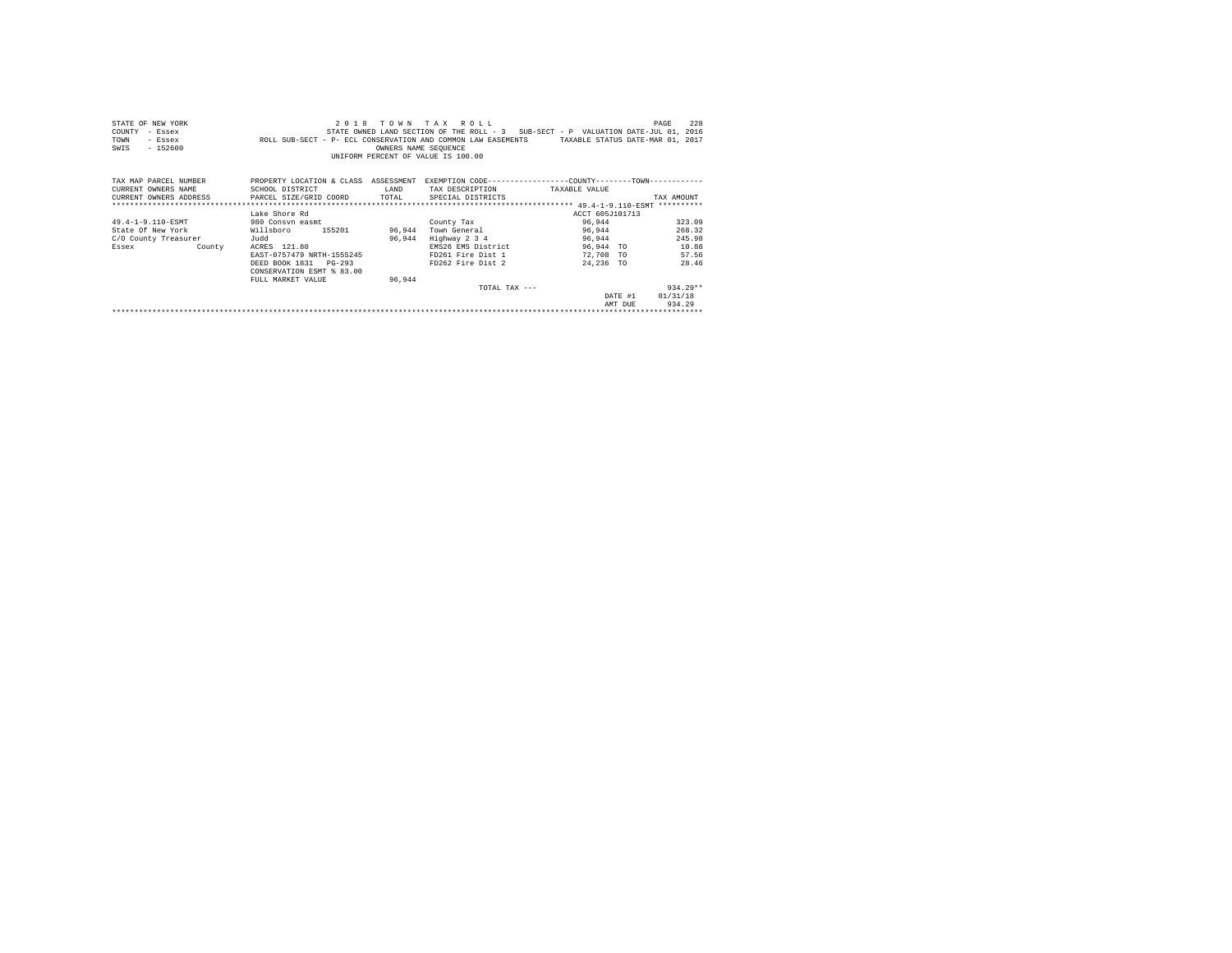|      | STATE OF NEW YORK | 2018 TOWN TAX ROLL                                                                               | PAGE            | 229 |
|------|-------------------|--------------------------------------------------------------------------------------------------|-----------------|-----|
|      | COUNTY - Essex    | STATE OWNED LAND SECTION OF THE ROLL - 3 SUB-SECT - P VALUATION DATE-JUL 01, 2016                |                 |     |
| TOWN | $-$ Essex         | TAXABLE STATUS DATE-MAR 01, 2017<br>ROLL SUB-SECT - P- ECL CONSERVATION AND COMMON LAW EASEMENTS |                 |     |
| SWIS | $-152600$         |                                                                                                  | RPS155/V04/L015 |     |
|      |                   | UNIFORM PERCENT OF VALUE IS 100.00<br>CURRENT DATE 12/14/2017                                    |                 |     |

#### \*\*\* S P E C I A L D I S T R I C T S U M M A R Y \*\*\*

| DISTRICT NAME<br>CODE | EXTENSION<br>TOTAL.<br>PARCELS<br>TYPE | EXTENSION<br>VALUE | AD VALOREM<br>VALUE | <b>EXEMPT</b><br>AMOUNT | TAXARLE<br>VALUE | TOTAL<br>TAX |
|-----------------------|----------------------------------------|--------------------|---------------------|-------------------------|------------------|--------------|
| EMS26 EMS District    | TOTAL                                  |                    | 2405.423            |                         | 2405,423         | 269.96       |
| FD261 Fire Dist 1     | TOTAL                                  |                    | 2196.015            |                         | 2196.015         | 1,738.55     |
| FD262 Fire Dist 2     | TOTAL                                  |                    | 209,408             |                         | 209,408          | 245.90       |

#### \*\*\* S C H O O L D I S T R I C T S U M M A R Y \*\*\*

| CODE   | DISTRICT NAME      | TOTAL<br>PARCELS | ASSESSED<br>LAND | ASSESSED<br>TOTAL | <b>EXEMPT</b><br>AMOUNT<br>STAR AMOUNT | TOTAL<br>TAXABLE<br>STAR TAXABLE |
|--------|--------------------|------------------|------------------|-------------------|----------------------------------------|----------------------------------|
|        | Willsboro          | 7                | 2405.423         | 2405.423          |                                        | 2,405,423                        |
| 155201 |                    |                  |                  |                   |                                        | 2,405,423                        |
|        | SUB-TOTAL          | 7                | 2405.423         | 2405.423          |                                        | 2,405,423                        |
|        | SUB - TO TAL(CONT) |                  |                  |                   |                                        | 2,405,423                        |
|        |                    |                  |                  |                   |                                        |                                  |
|        | TOTAL              | 7                | 2405.423         | 2405.423          |                                        | 2,405,423                        |
|        | TO TAL (CONT)      |                  |                  |                   |                                        | 2,405,423                        |

\*\*\* S Y S T E M C O D E S S U M M A R Y \*\*\*

NO SYSTEM EXEMPTIONS AT THIS LEVEL

\*\*\* E X E M P T I O N S U M M A R Y \*\*\*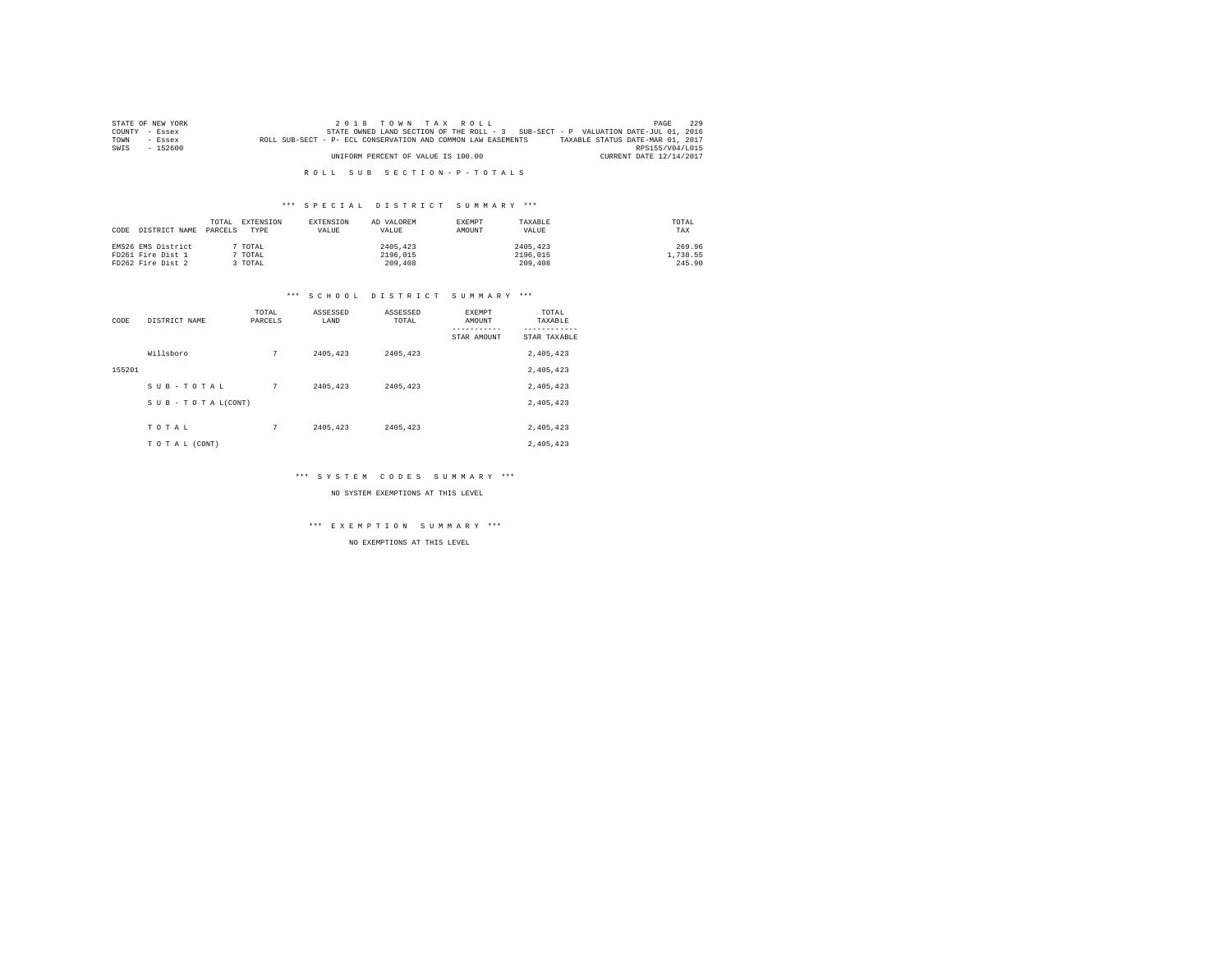|      | STATE OF NEW YORK | 2018 TOWN TAX ROLL                                                                               | PAGE            | 230 |
|------|-------------------|--------------------------------------------------------------------------------------------------|-----------------|-----|
|      | COUNTY - Essex    | STATE OWNED LAND SECTION OF THE ROLL - 3 SUB-SECT - P VALUATION DATE-JUL 01, 2016                |                 |     |
| TOWN | $-$ Essex         | TAXABLE STATUS DATE-MAR 01, 2017<br>ROLL SUB-SECT - P- ECL CONSERVATION AND COMMON LAW EASEMENTS |                 |     |
| SWIS | $-152600$         |                                                                                                  | RPS155/V04/L015 |     |
|      |                   | UNIFORM PERCENT OF VALUE IS 100.00<br>CURRENT DATE 12/14/2017                                    |                 |     |

| ROLL<br><b>SEC</b> | DESCRIPTION                                                                        | TOTAL<br>PARCELS | ASSESSED<br>LAND                 | ASSESSED<br>TOTAL                | <b>EXEMPT</b><br>AMOUNT<br>STAR AMOUNT | TOTAL<br>TAXABLE<br>STAR TAXABLE    | TOTAL<br>TAX                                              |
|--------------------|------------------------------------------------------------------------------------|------------------|----------------------------------|----------------------------------|----------------------------------------|-------------------------------------|-----------------------------------------------------------|
|                    | County Tax<br>Town General<br>Highway 2 3 4<br>SPEC DIST TAXES<br>STATE OWNED LAND |                  | 2405.423<br>2405.423<br>2405,423 | 2405.423<br>2405.423<br>2405.423 |                                        | 2.405.423<br>2.405.423<br>2.405.423 | 8.016.71<br>6.657.78<br>6,103,39<br>2.254.41<br>23,032.29 |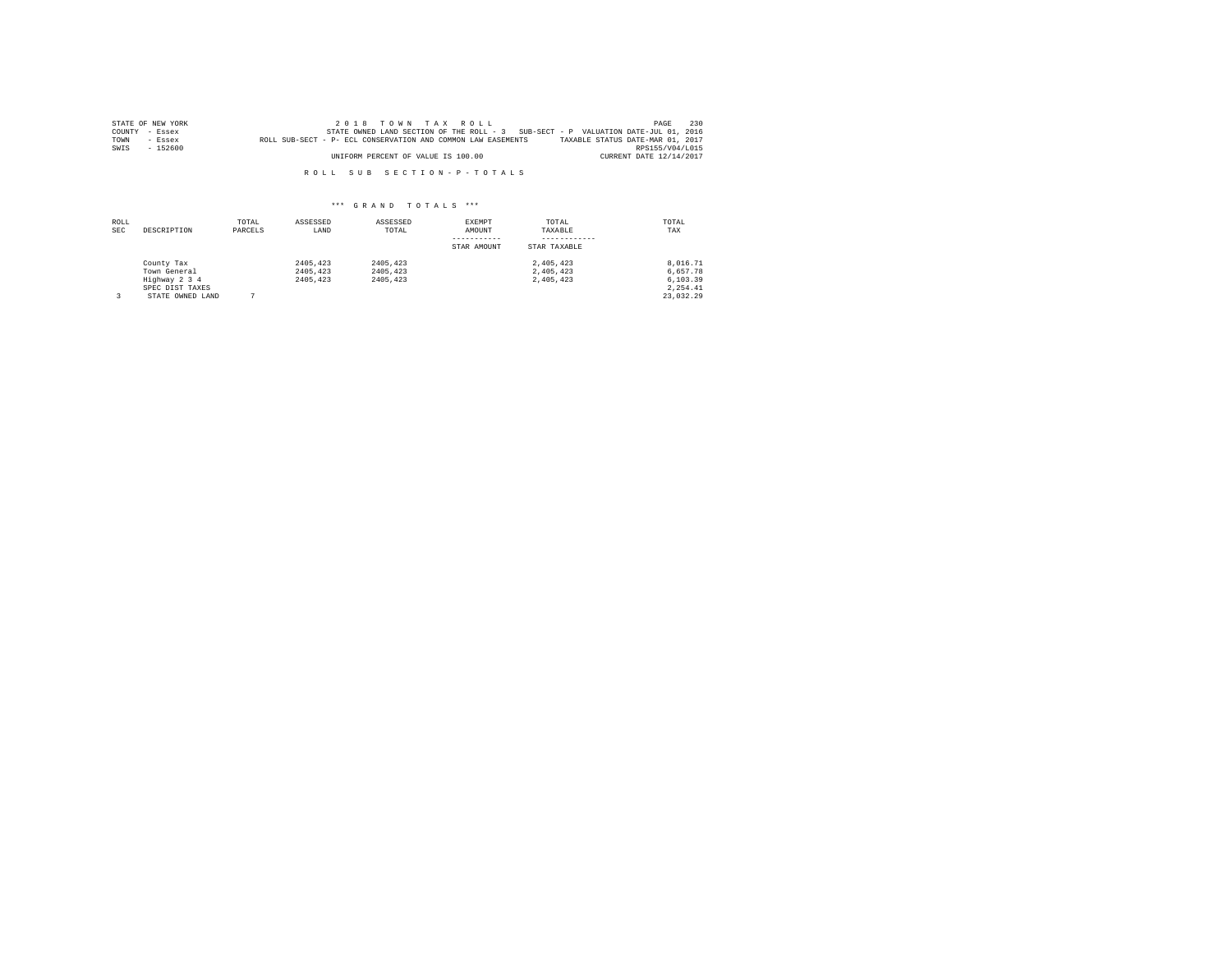| STATE OF NEW YORK | 2018 TOWN TAX ROLL                       | 231<br>PAGE                      |
|-------------------|------------------------------------------|----------------------------------|
| COUNTY - Essex    | STATE OWNED LAND SECTION OF THE ROLL - 3 | VALUATION DATE-JUL 01, 2016      |
| TOWN<br>- Essex   |                                          | TAXABLE STATUS DATE-MAR 01, 2017 |
| SWIS<br>$-152600$ |                                          | RPS155/V04/L015                  |
|                   | UNIFORM PERCENT OF VALUE IS 100.00       | CURRENT DATE 12/14/2017          |
|                   |                                          |                                  |
|                   | ROLL SECTION TOTALS                      |                                  |

#### \*\*\* S P E C I A L D I S T R I C T S U M M A R Y \*\*\*

| CODE | DISTRICT NAME PARCELS | TOTAL | EXTENSION<br>TYPE | EXTENSION<br>VALUE | AD VALOREM<br>VALUE | EXEMPT<br>AMOUNT | TAXABLE<br>VALUE | TOTAL<br>TAX |
|------|-----------------------|-------|-------------------|--------------------|---------------------|------------------|------------------|--------------|
|      | EMS26 EMS District    |       | 10 TOTAL          |                    | 2692,103            |                  | 2692.103         | 302.14       |
|      | FD261 Fire Dist 1     |       | 9 TOTAL           |                    | 2421,815            |                  | 2421.815         | .,917.32     |
|      | FD262 Fire Dist 2     |       | 5 TOTAL           |                    | 270,288             |                  | 270.288          | 317.39       |

#### \*\*\* S C H O O L D I S T R I C T S U M M A R Y \*\*\*

| CODE   | DISTRICT NAME      | TOTAL<br>PARCELS | ASSESSED<br>LAND | ASSESSED<br>TOTAL | <b>EXEMPT</b><br>AMOUNT | TOTAL<br>TAXABLE |
|--------|--------------------|------------------|------------------|-------------------|-------------------------|------------------|
|        |                    |                  |                  |                   | STAR AMOUNT             | STAR TAXABLE     |
|        | Willsboro          | 10               | 2688.423         | 2692.103          |                         | 2,692,103        |
| 155201 |                    |                  |                  |                   |                         | 2,692,103        |
|        | SUB-TOTAL          | 10               | 2688.423         | 2692.103          |                         | 2,692,103        |
|        | SUB - TO TAL(CONT) |                  |                  |                   |                         | 2,692,103        |
|        |                    |                  |                  |                   |                         |                  |
|        | TOTAL              | 10               | 2688.423         | 2692.103          |                         | 2,692,103        |
|        | TO TAL (CONT)      |                  |                  |                   |                         | 2.692.103        |

\*\*\* S Y S T E M C O D E S S U M M A R Y \*\*\*

NO SYSTEM EXEMPTIONS AT THIS LEVEL

\*\*\* E X E M P T I O N S U M M A R Y \*\*\*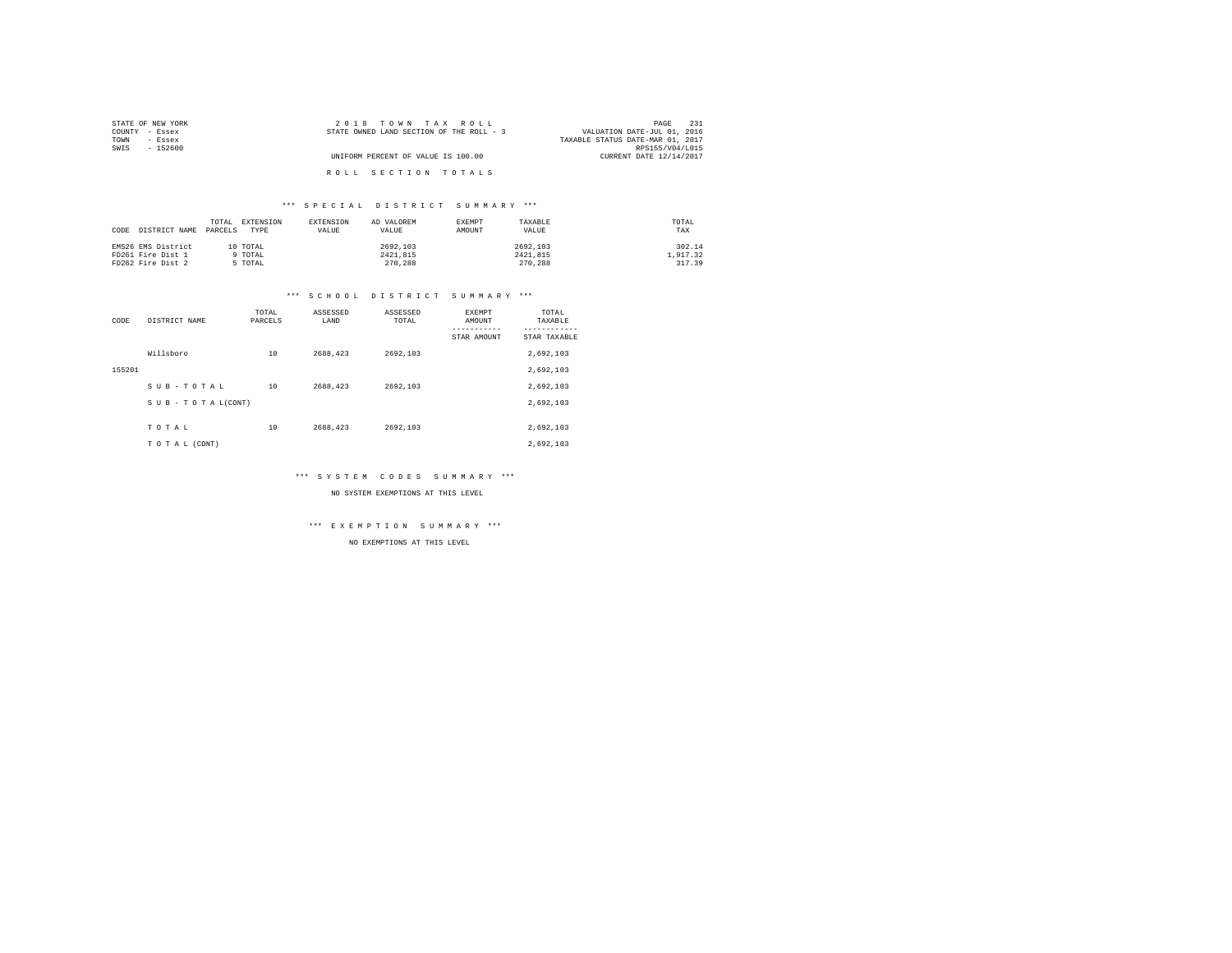| STATE OF NEW YORK | 2018 TOWN TAX ROLL                       | 232<br>PAGE                      |
|-------------------|------------------------------------------|----------------------------------|
| COUNTY<br>- Essex | STATE OWNED LAND SECTION OF THE ROLL - 3 | VALUATION DATE-JUL 01, 2016      |
| TOWN<br>- Essex   |                                          | TAXABLE STATUS DATE-MAR 01, 2017 |
| SWIS<br>$-152600$ |                                          | RPS155/V04/L015                  |
|                   | UNIFORM PERCENT OF VALUE IS 100.00       | CURRENT DATE 12/14/2017          |
|                   | ROLL SECTION TOTALS                      |                                  |

| ROLL<br><b>SEC</b> | DESCRIPTION      | TOTAL<br>PARCELS | ASSESSED<br>LAND | ASSESSED<br>TOTAL | EXEMPT<br>AMOUNT | TOTAL<br>TAXABLE | TOTAL<br>TAX |
|--------------------|------------------|------------------|------------------|-------------------|------------------|------------------|--------------|
|                    |                  |                  |                  |                   | STAR AMOUNT      | STAR TAXABLE     |              |
|                    | County Tax       |                  | 2688.423         | 2692.103          |                  | 2.692.103        | 8.972.14     |
|                    | Town General     |                  | 2688.423         | 2692.103          |                  | 2.692.103        | 7.451.27     |
|                    | Highway 2 3 4    |                  | 2688.423         | 2692.103          |                  | 2.692.103        | 6.830.80     |
|                    | SPEC DIST TAXES  |                  |                  |                   |                  |                  | 2.536.85     |
|                    | STATE OWNED LAND | 10               |                  |                   |                  |                  | 25,791.06    |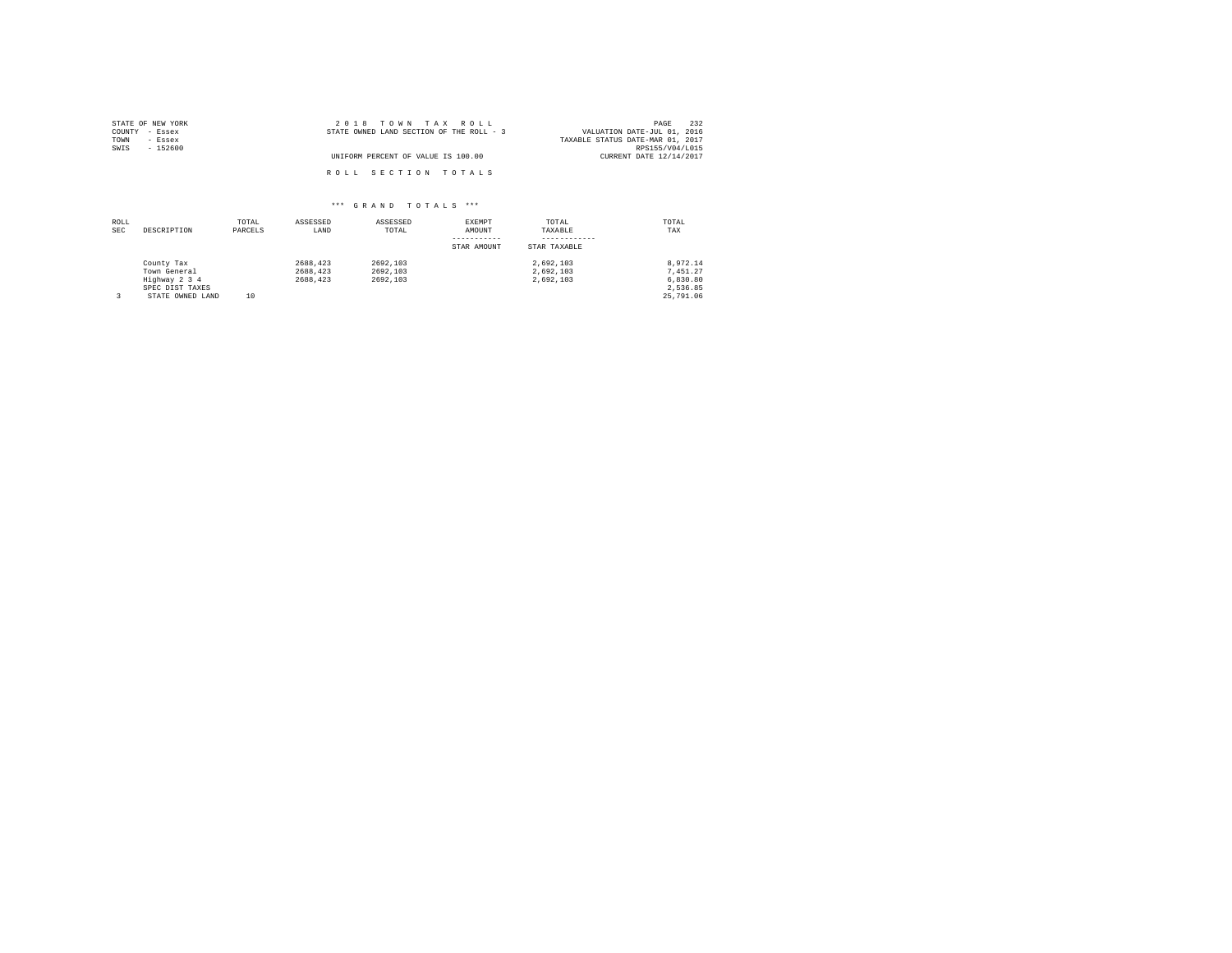|      | STATE OF NEW YORK | 2018 TOWN TAX ROLL                        | 233<br>PAGE                      |
|------|-------------------|-------------------------------------------|----------------------------------|
|      | COUNTY - Essex    | SPECIAL FRANCHISE SECTION OF THE ROLL - 5 | VALUATION DATE-JUL 01, 2016      |
| TOWN | - Essex           | OWNERS NAME SEOUENCE                      | TAXABLE STATUS DATE-MAR 01, 2017 |
| SWIS | - 152600          | UNIFORM PERCENT OF VALUE IS 100.00        |                                  |

| TAX MAP PARCEL NUMBER<br>CURRENT OWNERS NAME                               | PROPERTY LOCATION & CLASS ASSESSMENT EXEMPTION CODE---------------COUNTY-------TOWN----------<br>SCHOOL DISTRICT | LAND   | TAX DESCRIPTION TAXABLE VALUE      |                 |            |
|----------------------------------------------------------------------------|------------------------------------------------------------------------------------------------------------------|--------|------------------------------------|-----------------|------------|
| CURRENT OWNERS ADDRESS                                                     | PARCEL SIZE/GRID COORD                                                                                           | TOTAL  | SPECIAL DISTRICTS                  |                 | TAX AMOUNT |
|                                                                            |                                                                                                                  |        |                                    |                 |            |
|                                                                            | Townwide                                                                                                         |        |                                    | ACCT 6050191019 | BILL 727   |
| 526. - 9999-905.840/8602                                                   | 869 Television                                                                                                   |        | County Tax                         | 18,473          | 61.57      |
| Cable Comm Of Willsboro                                                    | Willsboro<br>155201                                                                                              |        | 0 Town General                     | 18,473          | 51.13      |
| 6 Essex Rd                                                                 | Special Franchise Town                                                                                           |        | 18,473 Highway 2 3 4               | 18,473          | 46.87      |
| PO Box 625                                                                 | No Land Improvements Only                                                                                        |        | EMS26 EMS District                 | 18,473 TO       | 2.07       |
| Willsboro, NY 12996                                                        | 905840-152600-860                                                                                                |        | FD261 Fire Dist 1                  | 18,473 TO       | 14.62      |
|                                                                            | EAST-0738014 NRTH-1554205                                                                                        |        | FD262 Fire Dist 2                  | 18,473 TO       | 21.69      |
|                                                                            | FULL MARKET VALUE                                                                                                |        | 18,473 LT261 Essex light           | 18,473 TO       | 1.48       |
|                                                                            |                                                                                                                  |        | LT262 Whallonsburg light 18,473 TO |                 | 4.48       |
|                                                                            |                                                                                                                  |        | TOTAL TAX ---                      |                 | $203.91**$ |
|                                                                            |                                                                                                                  |        |                                    | DATE #1         | 01/31/18   |
|                                                                            |                                                                                                                  |        |                                    | AMT DUE         | 203.91     |
|                                                                            |                                                                                                                  |        |                                    |                 |            |
|                                                                            | Townwide                                                                                                         |        |                                    | ACCT 6050304801 | BILL 728   |
| 526. - 9999-608. 900/8601                                                  | 866 Telephone                                                                                                    |        | County Tax                         | 14,678          | 48.92      |
| Chazy & Westport Tel Co                                                    | Westport<br>155001                                                                                               |        | 0 Town General                     | 14,678          | 40.63      |
| Chazy, NY 12921                                                            | Special Franchise Town                                                                                           |        | 14,678 Highway 2 3 4               | 14,678          | 37.24      |
|                                                                            | No Land Improvements Only                                                                                        |        | EMS26 EMS District                 | 14,678 TO       | 1.65       |
|                                                                            | 608900-152600-860                                                                                                |        | FD262 Fire Dist 2 14.678 TO        |                 | 17.24      |
|                                                                            | EAST-0738014 NRTH-1554205                                                                                        |        |                                    |                 |            |
|                                                                            | FULL MARKET VALUE                                                                                                | 14,678 |                                    |                 |            |
|                                                                            |                                                                                                                  |        | TOTAL TAX ---                      |                 | $145.68**$ |
|                                                                            |                                                                                                                  |        |                                    | DATE #1         | 01/31/18   |
|                                                                            |                                                                                                                  |        |                                    | AMT DUE         | 145.68     |
|                                                                            |                                                                                                                  |        |                                    |                 |            |
|                                                                            | Townwide                                                                                                         |        |                                    | ACCT 605J190017 | BILL 729   |
| 526. - 9999-131.600/8601                                                   | 861 Elec & gas                                                                                                   |        | County Tax                         | 32,161          | 107.19     |
| NYSEG Corp                                                                 | Westport 155001                                                                                                  |        | 0 Town General                     | 32.161          | 89.02      |
| Avangrid Mgmt Center-Local Tax Special Franchise Town 32,161 Highway 2 3 4 |                                                                                                                  |        |                                    | 32,161          | 81.60      |
| One City Center Fl 5th Mo Land Improvements Only                           |                                                                                                                  |        | EMS26 EMS District                 | 32,161 TO       | 3.61       |
| Portland, ME 04101                                                         | 131600-152600-860 9.46%                                                                                          |        | FD261 Fire Dist 1                  | 19,805 TO       | 15.68      |
|                                                                            | EAST-0738014 NRTH-1554205                                                                                        |        | FD262 Fire Dist 2                  | 12,356 TO       | 14.51      |
|                                                                            | DEED BOOK 9 PG-46                                                                                                |        | LT261 Essex light                  | 6,587 TO        | .53        |
|                                                                            | FULL MARKET VALUE                                                                                                |        | 32,161 LT262 Whallonsburg light    | 6,587 TO        | 1.60       |
|                                                                            |                                                                                                                  |        | $TOTAI. TAX - - -$                 |                 | $313.74**$ |
|                                                                            |                                                                                                                  |        |                                    | DATE #1         | 01/31/18   |
|                                                                            |                                                                                                                  |        |                                    | AMT DUE         | 313.74     |
|                                                                            |                                                                                                                  |        |                                    |                 |            |
|                                                                            |                                                                                                                  |        |                                    |                 |            |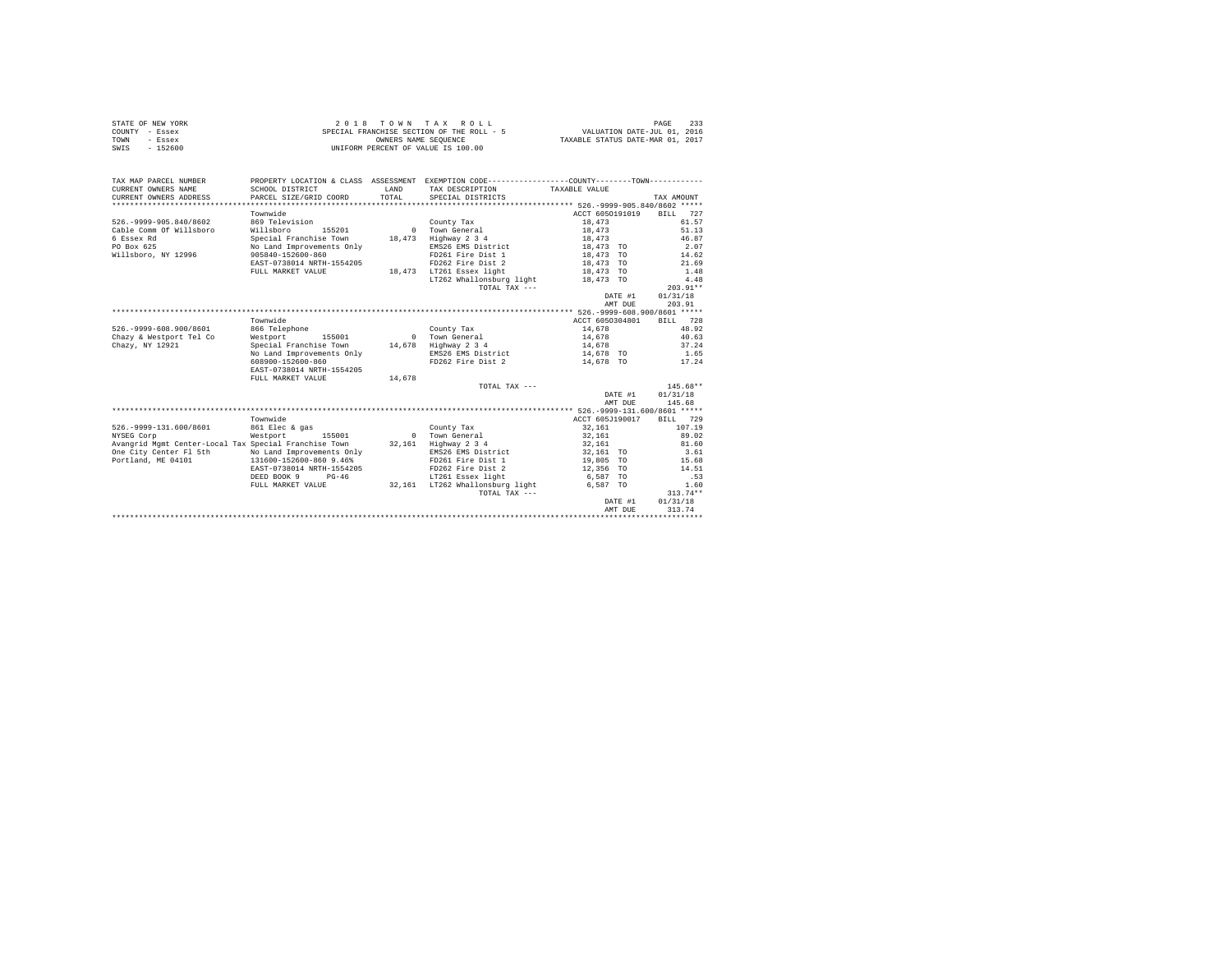|                | STATE OF NEW YORK | 2018 TOWN TAX ROLL                        |  |                      |  |  |                                  | PAGE                        | 234 |
|----------------|-------------------|-------------------------------------------|--|----------------------|--|--|----------------------------------|-----------------------------|-----|
| COUNTY - Essex |                   | SPECIAL FRANCHISE SECTION OF THE ROLL - 5 |  |                      |  |  |                                  | VALUATION DATE-JUL 01, 2016 |     |
| TOWN           | - Essex           |                                           |  | OWNERS NAME SEOUENCE |  |  | TAXABLE STATUS DATE-MAR 01, 2017 |                             |     |
| SWIS           | - 152600          | UNIFORM PERCENT OF VALUE IS 100.00        |  |                      |  |  |                                  |                             |     |

| TAX MAP PARCEL NUMBER       | PROPERTY LOCATION & CLASS ASSESSMENT                         |         | EXEMPTION CODE----------------COUNTY-------TOWN---------- |                   |                     |
|-----------------------------|--------------------------------------------------------------|---------|-----------------------------------------------------------|-------------------|---------------------|
| CURRENT OWNERS NAME         | SCHOOL DISTRICT                                              | T.AND   | TAX DESCRIPTION                                           | TAXABLE VALUE     |                     |
| CURRENT OWNERS ADDRESS      | PARCEL SIZE/GRID COORD                                       |         | TOTAL SPECIAL DISTRICTS                                   |                   | TAX AMOUNT          |
|                             |                                                              |         |                                                           |                   |                     |
|                             | Townwide                                                     |         |                                                           | ACCT 6050304907   | BILL 730            |
| 526. - 9999 - 131. 600/8602 | 861 Elec & gas                                               |         | County Tax                                                | 307,804           | 1,025.84            |
| NYSEG Corp                  | Willsboro<br>155201                                          |         | 0 Town General                                            | 307,804           | 851.95              |
| Avangrid Mgmt Co-Local Tax  | Special Franchise Town 307.804                               |         | Highway 2 3 4                                             | 307,804           | 781.01              |
| One City Center Fl 5th      | No Land Improvements Only                                    |         | EMS26 EMS District                                        | 307,804 TO        | 34.55               |
| Portland, ME 04101          | 131600-152600-860 90.54%                                     |         | FD261 Fire Dist 1                                         | 189,546 TO        | 150.06              |
|                             | EAST-0738014 NRTH-1554205                                    |         | FD262 Fire Dist 2                                         | 118,258 TO        | 138.86              |
|                             | DEED BOOK 90<br>$PG - 54$                                    |         | LT261 Essex light                                         | 63,038 TO         | 5.06                |
|                             | FULL MARKET VALUE 307.804 LT262 Whallonsburg light 63.038 TO |         |                                                           |                   | 15.29               |
|                             |                                                              |         | TOTAL TAX ---                                             |                   | $3.002.62**$        |
|                             |                                                              |         |                                                           |                   | DATE #1<br>01/31/18 |
|                             |                                                              |         |                                                           |                   | 3,002.62<br>AMT DUE |
|                             |                                                              |         |                                                           |                   |                     |
|                             | Townwide                                                     |         |                                                           | ACCT 6050304905   | BILL 731            |
| 526. - 9999-631.900/8602    | 866 Telephone                                                |         | County Tax                                                | 152,448           | 508.07              |
| Verizon New York Inc        | Willsboro<br>155201                                          |         | 0 Town General                                            | 152,448           | 421.95              |
| c/o Duff & Phelps           | Special Franchise Town 152,448 Highway 2 3 4                 |         |                                                           | 152,448           | 386.81              |
| PO Box 2749                 | No Land Improvements Only                                    |         | EMS26 EMS District                                        | 152,448 TO        | 17.11               |
| Addison, TX 75001           | 631900-152600-860                                            |         | FD261 Fire Dist 1                                         | 91,469 TO         | 72.41               |
|                             | EAST-0738014 NRTH-1554205                                    |         | FD262 Fire Dist 2                                         | 60,979 TO         | 71.60               |
|                             | FULL MARKET VALUE                                            | 152,448 | LT261 Essex light                                         | лица и 192,380 то | 2.60                |
|                             |                                                              |         | LT262 Whallonsburg light                                  | 30,932 TO         | 7.50                |
|                             |                                                              |         | TOTAL TAX ---                                             |                   | $1.488.05**$        |
|                             |                                                              |         |                                                           |                   | DATE #1<br>01/31/18 |
|                             |                                                              |         |                                                           |                   | 1,488.05<br>AMT DUR |
|                             |                                                              |         |                                                           |                   |                     |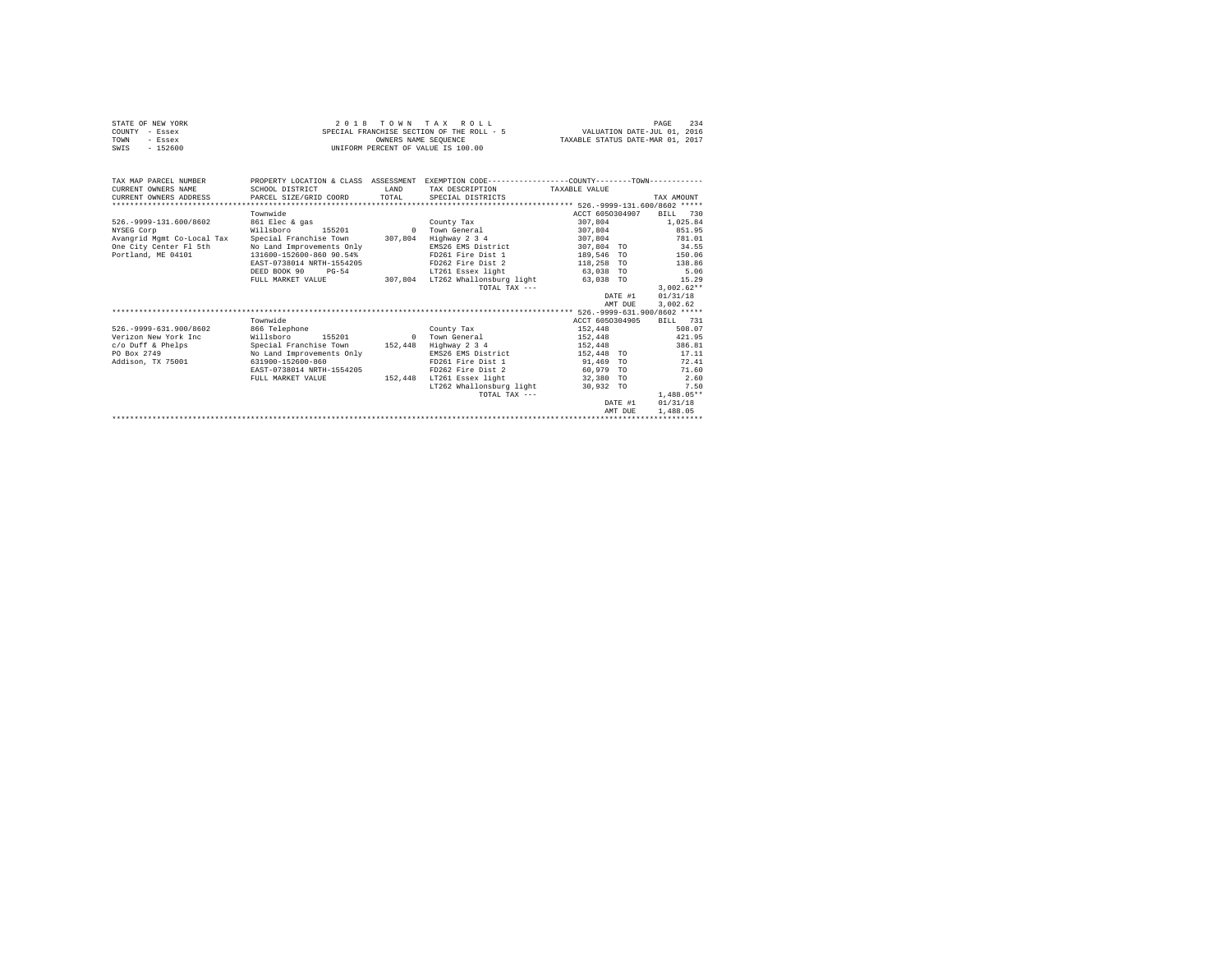|                | STATE OF NEW YORK | 2018 TOWN TAX ROLL                                                       | PAGE                    | 235 |
|----------------|-------------------|--------------------------------------------------------------------------|-------------------------|-----|
| COUNTY - Essex |                   | VALUATION DATE-JUL 01, 2016<br>SPECIAL FRANCHISE SECTION OF THE ROLL - 5 |                         |     |
| TOWN           | - Essex           | TAXABLE STATUS DATE-MAR 01, 2017                                         |                         |     |
| SWIS           | $-152600$         |                                                                          | RPS155/V04/L015         |     |
|                |                   |                                                                          | CURRENT DATE 12/14/2017 |     |

#### \*\*\* S P E C I A L D I S T R I C T S U M M A R Y \*\*\*

|                       | TOTAL<br>EXTENSION | EXTENSION | AD VALOREM | EXEMPT | TAXABLE | TOTAL  |
|-----------------------|--------------------|-----------|------------|--------|---------|--------|
| DISTRICT NAME<br>CODE | PARCELS<br>TYPE    | VALUE     | VALUE      | AMOUNT | VALUE   | TAX    |
|                       |                    |           |            |        |         |        |
| EMS26 EMS District    | 5 TOTAL            |           | 525.564    |        | 525,564 | 58.99  |
| FD261 Fire Dist 1     | 4 TOTAL            |           | 319,293    |        | 319,293 | 252.77 |
| FD262 Fire Dist 2     | 5 TOTAL            |           | 224,744    |        | 224,744 | 263.90 |
| LT261 Essex light     | 4 TOTAL            |           | 120,478    |        | 120,478 | 9.67   |
| LT262 Whallonsburg 1  | 4 TOTAL            |           | 119,030    |        | 119,030 | 28.87  |

#### \*\*\* S C H O O L D I S T R I C T S U M M A R Y \*\*\*

| CODE   | DISTRICT NAME   | TOTAL<br>PARCELS | ASSESSED<br>LAND | ASSESSED<br>TOTAL | <b>EXEMPT</b><br>AMOUNT | TOTAL<br>TAXABLE  |
|--------|-----------------|------------------|------------------|-------------------|-------------------------|-------------------|
|        |                 |                  |                  |                   | STAR AMOUNT             | STAR TAXABLE      |
|        | Westport        | $\overline{a}$   |                  | 46,839            |                         | 46,839            |
| 155001 | Willsboro       | 3                |                  | 478.725           |                         | 46,839<br>478,725 |
| 155201 |                 |                  |                  |                   |                         | 478,725           |
|        | SUB-TOTAL       | 5                |                  | 525,564           |                         | 525,564           |
|        | SUB-TOTAL(CONT) |                  |                  |                   |                         | 525,564           |
|        |                 |                  |                  |                   |                         |                   |
|        | TOTAL           | 5                |                  | 525,564           |                         | 525,564           |
|        | TO TAL (CONT)   |                  |                  |                   |                         | 525,564           |

\*\*\* S Y S T E M C O D E S S U M M A R Y \*\*\*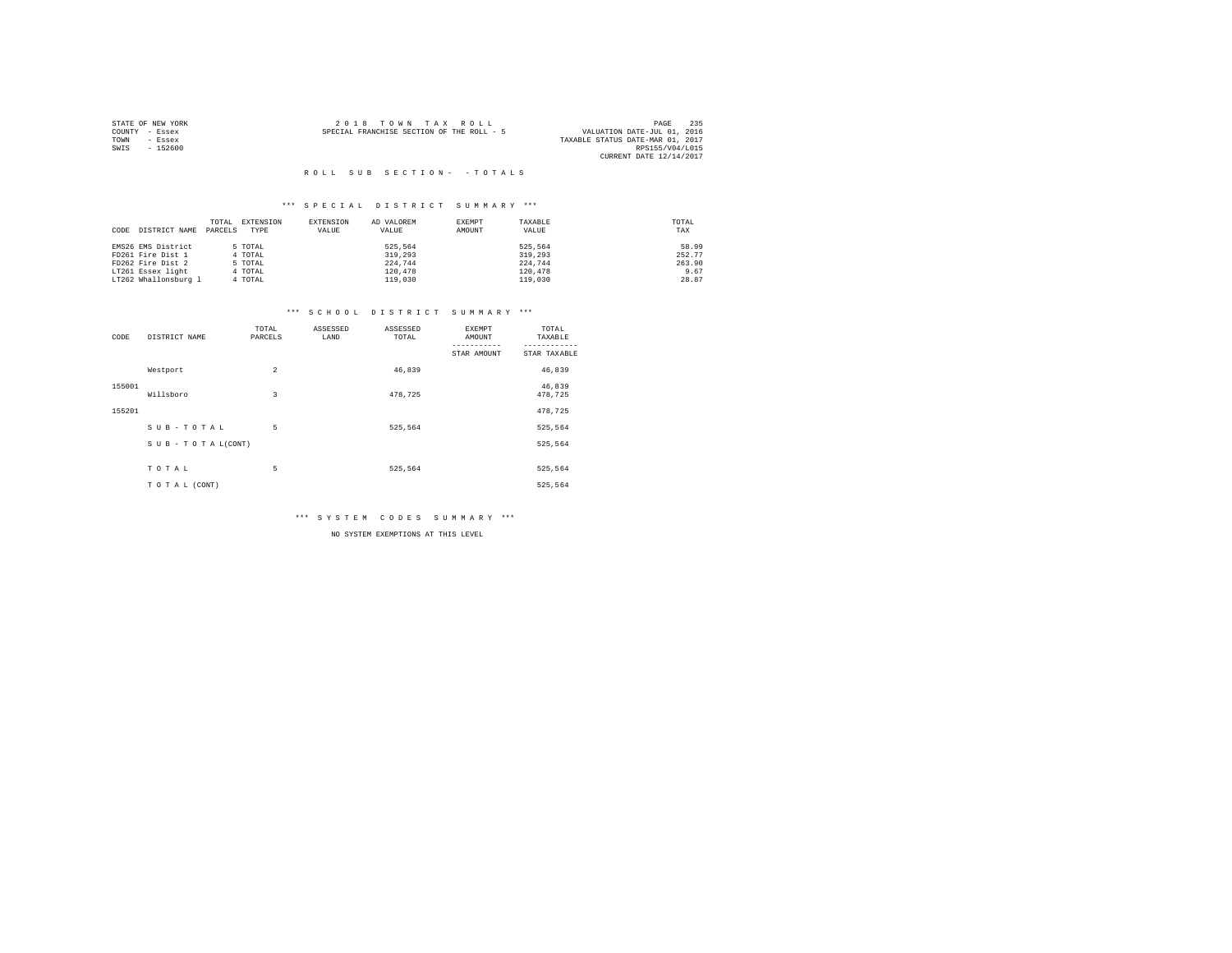| STATE OF NEW YORK |          | 2018 TOWN TAX ROLL                        |  |  | 236<br>PAGE                      |
|-------------------|----------|-------------------------------------------|--|--|----------------------------------|
| COUNTY - Essex    |          | SPECIAL FRANCHISE SECTION OF THE ROLL - 5 |  |  | VALUATION DATE-JUL 01, 2016      |
| TOWN              | - Essex  |                                           |  |  | TAXABLE STATUS DATE-MAR 01, 2017 |
| SWIS              | - 152600 |                                           |  |  | RPS155/V04/L015                  |
|                   |          |                                           |  |  | CURRENT DATE 12/14/2017          |

#### \*\*\* E X E M P T I O N S U M M A R Y \*\*\*

#### NO EXEMPTIONS AT THIS LEVEL

| ROLL       |                   | TOTAL   | ASSESSED | ASSESSED | EXEMPT      | TOTAL        | TOTAL    |
|------------|-------------------|---------|----------|----------|-------------|--------------|----------|
| <b>SEC</b> | DESCRIPTION       | PARCELS | LAND     | TOTAL    | AMOUNT      | TAXABLE      | TAX      |
|            |                   |         |          |          |             |              |          |
|            |                   |         |          |          | STAR AMOUNT | STAR TAXABLE |          |
|            | County Tax        |         |          | 525.564  |             | 525.564      | 1,751.59 |
|            | Town General      |         |          | 525.564  |             | 525.564      | 1,454.68 |
|            | Highway 2 3 4     |         |          | 525.564  |             | 525.564      | 1,333.53 |
|            | SPEC DIST TAXES   |         |          |          |             |              | 614.20   |
| 5          | SPECIAL FRANCHISE |         |          |          |             |              | 5,154.00 |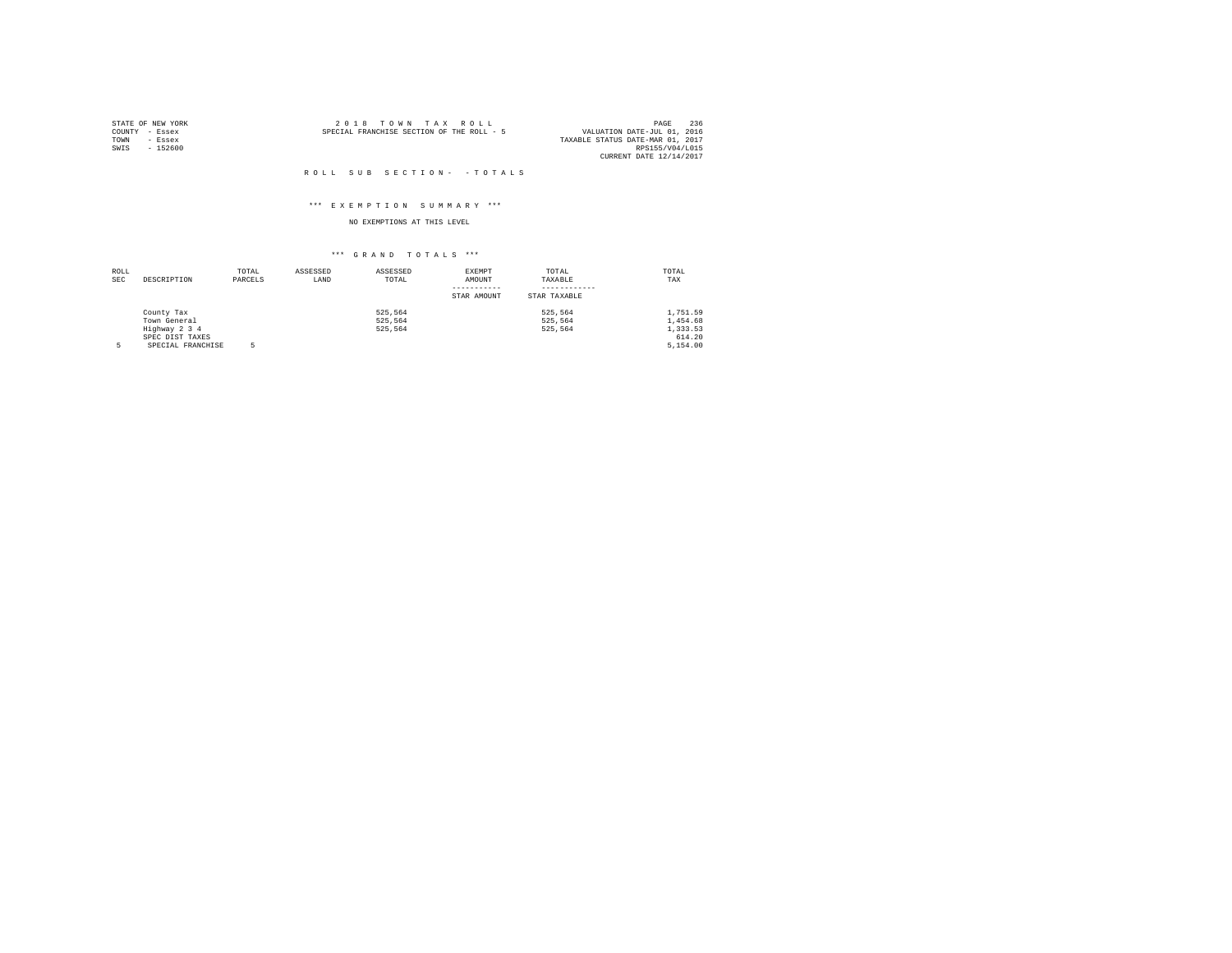| STATE OF NEW YORK |           | 2018 TOWN TAX ROLL                        | 237<br>PAGE                      |
|-------------------|-----------|-------------------------------------------|----------------------------------|
| COUNTY - Essex    |           | SPECIAL FRANCHISE SECTION OF THE ROLL - 5 | VALUATION DATE-JUL 01, 2016      |
| TOWN              | $-$ Essex |                                           | TAXABLE STATUS DATE-MAR 01, 2017 |
| SWIS              | $-152600$ |                                           | RPS155/V04/L015                  |
|                   |           |                                           | CURRENT DATE 12/14/2017          |

#### \*\*\* S P E C I A L D I S T R I C T S U M M A R Y \*\*\*

|                       | TOTAL   | EXTENSION<br><b>EXTENSION</b> | AD VALOREM | EXEMPT | TAXABLE | TOTAL  |
|-----------------------|---------|-------------------------------|------------|--------|---------|--------|
| DISTRICT NAME<br>CODE | PARCELS | VALUE<br>TYPE                 | VALUE      | AMOUNT | VALUE   | TAX    |
|                       |         |                               |            |        |         |        |
| EMS26 EMS District    | 5 TOTAL |                               | 525,564    |        | 525.564 | 58.99  |
| FD261 Fire Dist 1     | 4 TOTAL |                               | 319,293    |        | 319,293 | 252.77 |
| FD262 Fire Dist 2     | 5 TOTAL |                               | 224,744    |        | 224,744 | 263.90 |
| LT261 Essex light     | 4 TOTAL |                               | 120,478    |        | 120.478 | 9.67   |
| LT262 Whallonsburg 1  | 4 TOTAL |                               | 119,030    |        | 119,030 | 28.87  |

#### \*\*\* S C H O O L D I S T R I C T S U M M A R Y \*\*\*

| CODE   | DISTRICT NAME   | TOTAL<br>PARCELS | ASSESSED<br>LAND | ASSESSED<br>TOTAL | <b>EXEMPT</b><br>AMOUNT | TOTAL<br>TAXABLE  |
|--------|-----------------|------------------|------------------|-------------------|-------------------------|-------------------|
|        |                 |                  |                  |                   | STAR AMOUNT             | STAR TAXABLE      |
|        | Westport        | $\overline{a}$   |                  | 46,839            |                         | 46,839            |
| 155001 | Willsboro       | 3                |                  | 478.725           |                         | 46,839<br>478,725 |
| 155201 |                 |                  |                  |                   |                         | 478,725           |
|        | SUB-TOTAL       | 5                |                  | 525,564           |                         | 525,564           |
|        | SUB-TOTAL(CONT) |                  |                  |                   |                         | 525,564           |
|        |                 |                  |                  |                   |                         |                   |
|        | TOTAL           | 5                |                  | 525,564           |                         | 525,564           |
|        | TO TAL (CONT)   |                  |                  |                   |                         | 525,564           |

\*\*\* S Y S T E M C O D E S S U M M A R Y \*\*\*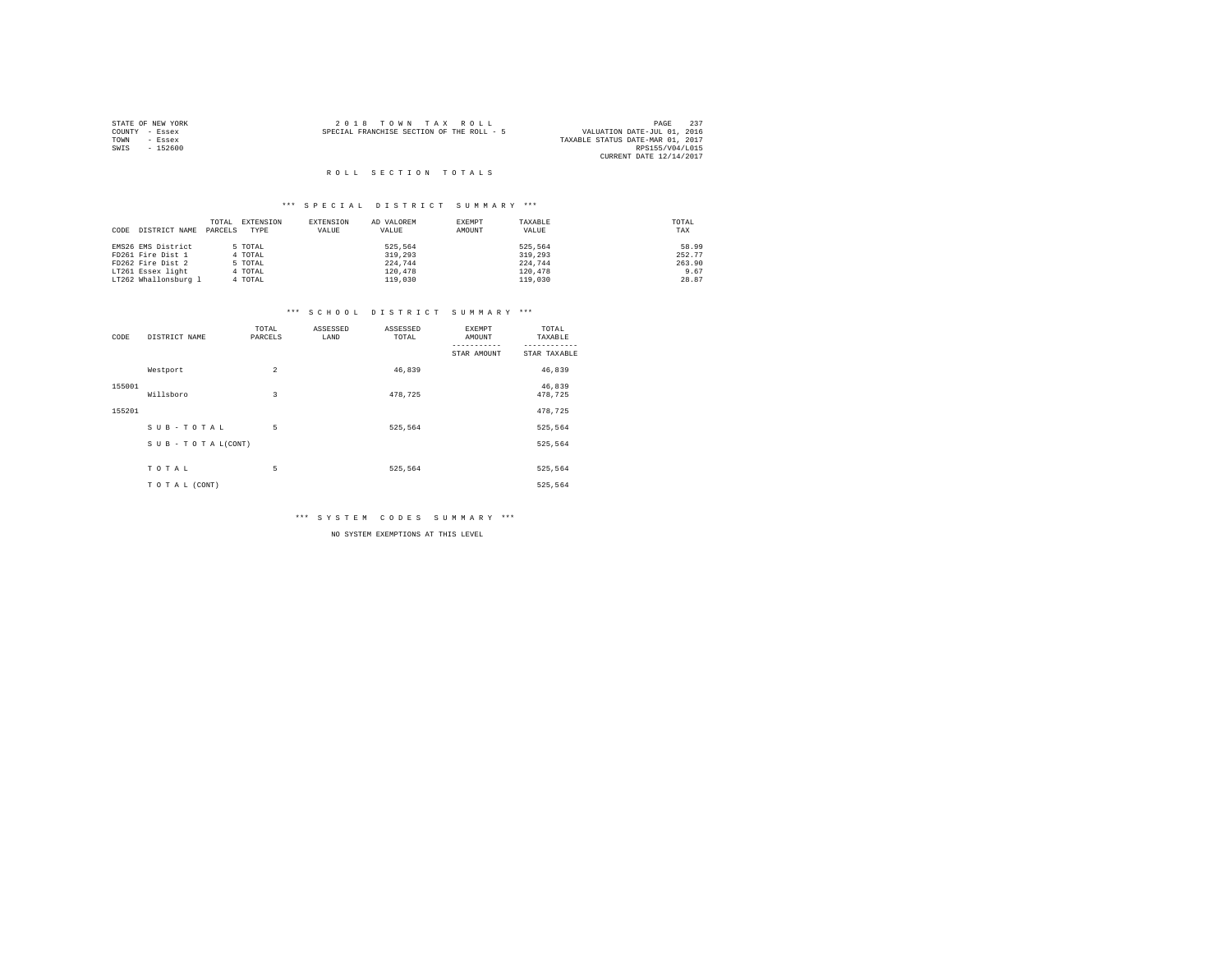| STATE OF NEW YORK |           | 2018 TOWN TAX ROLL                                                       | PAGE                    | 238 |
|-------------------|-----------|--------------------------------------------------------------------------|-------------------------|-----|
| COUNTY - Essex    |           | VALUATION DATE-JUL 01, 2016<br>SPECIAL FRANCHISE SECTION OF THE ROLL - 5 |                         |     |
| TOWN              | - Essex   | TAXABLE STATUS DATE-MAR 01, 2017                                         |                         |     |
| SWIS              | $-152600$ |                                                                          | RPS155/V04/L015         |     |
|                   |           |                                                                          | CURRENT DATE 12/14/2017 |     |

#### ROLL SECTION TOTALS

#### \*\*\* E X E M P T I O N S U M M A R Y \*\*\*

### NO EXEMPTIONS AT THIS LEVEL

| ROLL |                   | TOTAL   | ASSESSED | ASSESSED | EXEMPT      | TOTAL        | TOTAL    |
|------|-------------------|---------|----------|----------|-------------|--------------|----------|
| SEC  | DESCRIPTION       | PARCELS | LAND     | TOTAL    | AMOUNT      | TAXABLE      | TAX      |
|      |                   |         |          |          |             |              |          |
|      |                   |         |          |          | STAR AMOUNT | STAR TAXABLE |          |
|      | County Tax        |         |          | 525.564  |             | 525.564      | 1,751.59 |
|      | Town General      |         |          | 525.564  |             | 525.564      | 1,454.68 |
|      | Highway 2 3 4     |         |          | 525.564  |             | 525.564      | 1,333.53 |
|      | SPEC DIST TAXES   |         |          |          |             |              | 614.20   |
| 5    | SPECIAL FRANCHISE |         |          |          |             |              | 5,154.00 |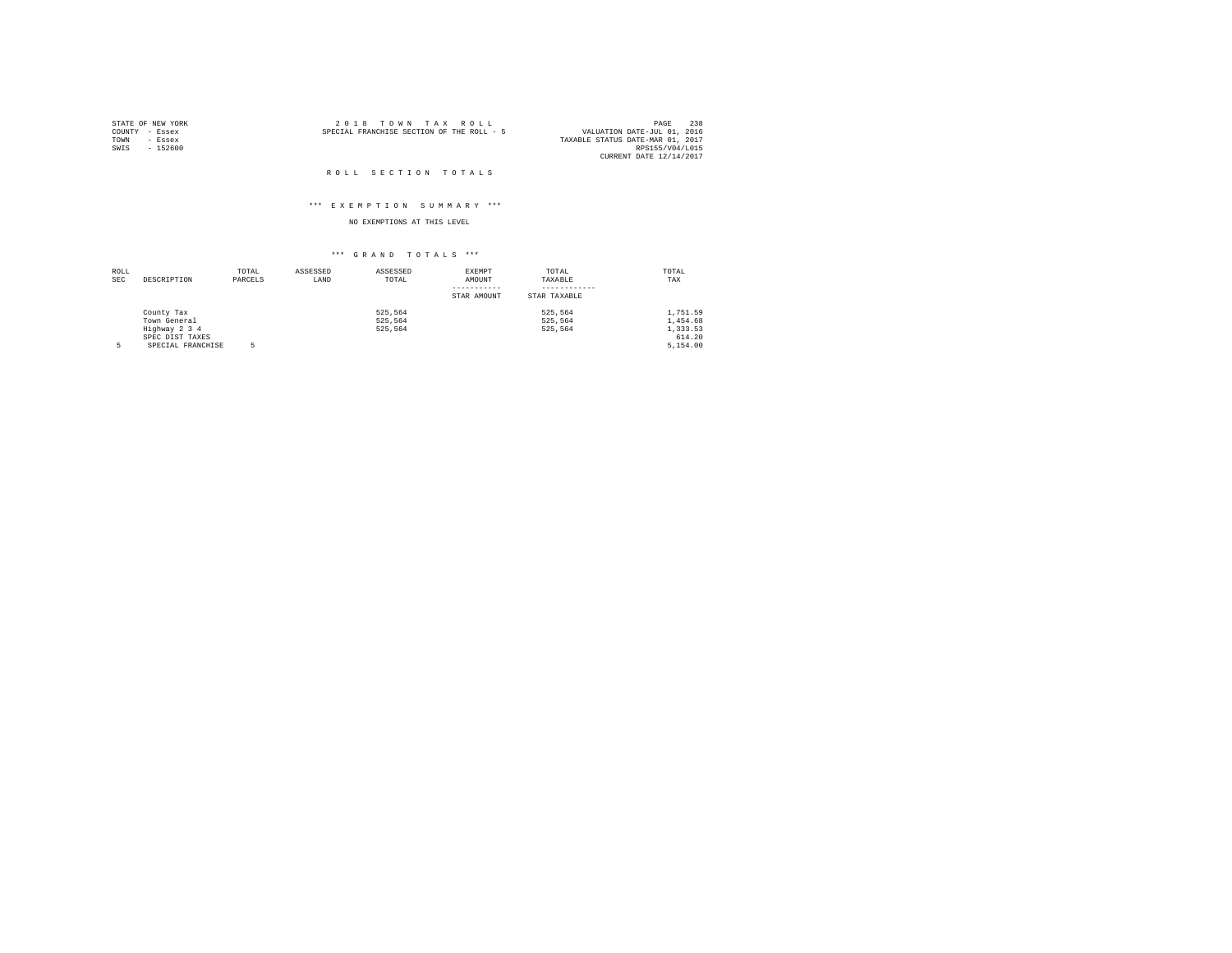| STATE OF NEW YORK | 2018 TOWN TAX ROLL                     | 239<br>PAGE                      |
|-------------------|----------------------------------------|----------------------------------|
| COUNTY - Essex    | UTILITY & R.R. SECTION OF THE ROLL - 6 | VALUATION DATE-JUL 01, 2016      |
| TOWN<br>- Essex   | OWNERS NAME SEOUENCE                   | TAXABLE STATUS DATE-MAR 01, 2017 |
| $-152600$<br>SWIS | UNIFORM PERCENT OF VALUE IS 100.00     |                                  |

| TAX MAP PARCEL NUMBER<br>CURRENT OWNERS NAME<br>CURRENT OWNERS ADDRESS<br>*********************** | SCHOOL DISTRICT<br>PARCEL SIZE/GRID COORD<br>************************ | LAND<br>TOTAL. | PROPERTY LOCATION & CLASS ASSESSMENT EXEMPTION CODE---------------COUNTY-------TOWN----------<br>TAX DESCRIPTION<br>SPECIAL DISTRICTS | TAXABLE VALUE        | TAX AMOUNT         |
|---------------------------------------------------------------------------------------------------|-----------------------------------------------------------------------|----------------|---------------------------------------------------------------------------------------------------------------------------------------|----------------------|--------------------|
|                                                                                                   |                                                                       |                |                                                                                                                                       |                      |                    |
|                                                                                                   | Outside Plant                                                         |                |                                                                                                                                       | ACCT 605N204701      | <b>BILL</b><br>732 |
| 626. - 9999 - 608. 900/1881                                                                       | 836 Telecom. eq.                                                      |                | County Tax                                                                                                                            | 446                  | 1.49               |
| Chazy & Westport Tel Co                                                                           | Westport<br>155001                                                    |                | 0 Town General                                                                                                                        | 446                  | 1.23               |
| PO Box 249                                                                                        | 888888                                                                |                | 446 Highway 2 3 4                                                                                                                     | 446                  | 1.13               |
| Westport, NY 12993                                                                                | 155001.10000                                                          |                | EMS26 EMS District                                                                                                                    | 446 TO               | .05                |
|                                                                                                   | Apportion School 7.2%                                                 |                | FD262 Fire Dist 2                                                                                                                     | 446 TO               | .52                |
|                                                                                                   | EAST-0738014 NRTH-1554205                                             |                |                                                                                                                                       |                      |                    |
|                                                                                                   | FULL MARKET VALUE                                                     | 446            |                                                                                                                                       |                      |                    |
|                                                                                                   |                                                                       |                | TOTAL TAX ---                                                                                                                         |                      | $4.42**$           |
|                                                                                                   |                                                                       |                |                                                                                                                                       | DATE #1              | 01/31/18           |
|                                                                                                   |                                                                       |                |                                                                                                                                       | AMT DUE              | 4.42               |
|                                                                                                   |                                                                       |                |                                                                                                                                       |                      |                    |
|                                                                                                   | Outside Plant                                                         |                |                                                                                                                                       | ACCT 605N015004      | 733<br>RTLL.       |
| 626. - 9999-608.900/1882                                                                          | 836 Telecom. eq.                                                      |                | County Tax<br>0 Town General                                                                                                          | 5.755                | 19.18              |
| Chazy & Westport Tel Co                                                                           | Willsboro<br>155201                                                   |                |                                                                                                                                       | 5.755                | 15.93              |
| PO Box 249                                                                                        | 888888<br>155001.10000                                                |                | 5,755 Highway 2 3 4<br>EMS26 EMS District                                                                                             | 5.755                | 14.60              |
| Westport, NY 12993                                                                                | Apportion School 92.8%                                                |                | FD262 Fire Dist 2                                                                                                                     | 5,755 TO<br>5.755 TO | .65<br>6.76        |
|                                                                                                   | EAST-0738014 NRTH-1554205                                             |                |                                                                                                                                       |                      |                    |
|                                                                                                   | FULL MARKET VALUE                                                     | 5,755          |                                                                                                                                       |                      |                    |
|                                                                                                   |                                                                       |                | TOTAL TAX ---                                                                                                                         |                      | $57.12**$          |
|                                                                                                   |                                                                       |                |                                                                                                                                       | DATE #1              | 01/31/18           |
|                                                                                                   |                                                                       |                |                                                                                                                                       | AMT DUE              | 57.12              |
|                                                                                                   |                                                                       |                |                                                                                                                                       |                      |                    |
|                                                                                                   | School St                                                             |                |                                                                                                                                       | ACCT 605Z004010      | 734<br>BTLL.       |
| $40.3 - 3 - 13.200 / 1$                                                                           | 837 Cell Tower                                                        |                | County Tax                                                                                                                            | 37,300               | 124.31             |
| Essex County                                                                                      | Willsboro<br>155201                                                   |                | 0 Town General                                                                                                                        | 37,300               | 103.24             |
| Nextel Property 2015                                                                              | This Account located in                                               |                | 37,300 Highway 2 3 4                                                                                                                  | 37,300               | 94.64              |
| PO Box 217                                                                                        | TM# 40.3-3-13.200                                                     |                | School Relevy                                                                                                                         |                      | 478.10             |
| Elizabethtown, NY 12932                                                                           | EAST-0755475 NRTH-1570271                                             |                | EMS26 EMS District                                                                                                                    | 37,300 TO            | 4.19               |
|                                                                                                   | DEED BOOK 1892 PG-14                                                  |                | FD261 Fire Dist 1                                                                                                                     | 37,300 TO            | 29.53              |
| PRIOR OWNER ON 3/01/2017                                                                          | FULL MARKET VALUE                                                     |                | 37,300 LT261 Essex light                                                                                                              | 37,300 TO            | 3.00               |
| Nextel                                                                                            |                                                                       |                |                                                                                                                                       |                      |                    |
|                                                                                                   |                                                                       |                | TOTAL TAX $---$                                                                                                                       |                      | $837.01**$         |
|                                                                                                   |                                                                       |                |                                                                                                                                       | DATE #1              | 01/31/18           |
|                                                                                                   |                                                                       |                |                                                                                                                                       | AMT DUE              | 837.01             |
|                                                                                                   |                                                                       |                |                                                                                                                                       |                      |                    |
|                                                                                                   | 2758 Essex Rd                                                         |                |                                                                                                                                       | ACCT 605N204704      | 735<br><b>BILL</b> |
| $40.65 - 3 - 1.000$                                                                               | 448 Pier / wharf - WTRFNT                                             |                | County Tax                                                                                                                            | 310,100              | 1,033.49           |
| Lake Champlain Trans Co Inc Willsboro 155201                                                      |                                                                       |                | 270.400 Town General                                                                                                                  | 310,100              | 858.30             |
| King Street Dock                                                                                  | Hicks                                                                 | 310,100        | Highway 2 3 4                                                                                                                         | 310,100              | 786.83             |
| Burlington, VT 05401                                                                              | ACRES<br>0.50                                                         |                | EMS26 EMS District                                                                                                                    | 310,100 TO           | 34.81              |
|                                                                                                   | EAST-0756958 NRTH-1572370                                             |                | FD261 Fire Dist 1                                                                                                                     | 310,100 TO           | 245.50             |
|                                                                                                   | DEED BOOK 610<br>$PG-017$                                             |                | LT261 Essex light                                                                                                                     | 310,100 TO           | 24.91              |
|                                                                                                   | FULL MARKET VALUE                                                     | 310,100        |                                                                                                                                       |                      |                    |
|                                                                                                   |                                                                       |                | TOTAL TAX ---                                                                                                                         |                      | $2,983.84**$       |
|                                                                                                   |                                                                       |                |                                                                                                                                       | DATE #1              | 01/31/18           |
|                                                                                                   |                                                                       |                |                                                                                                                                       | AMT DUE              | 2.983.84           |
|                                                                                                   |                                                                       |                |                                                                                                                                       |                      |                    |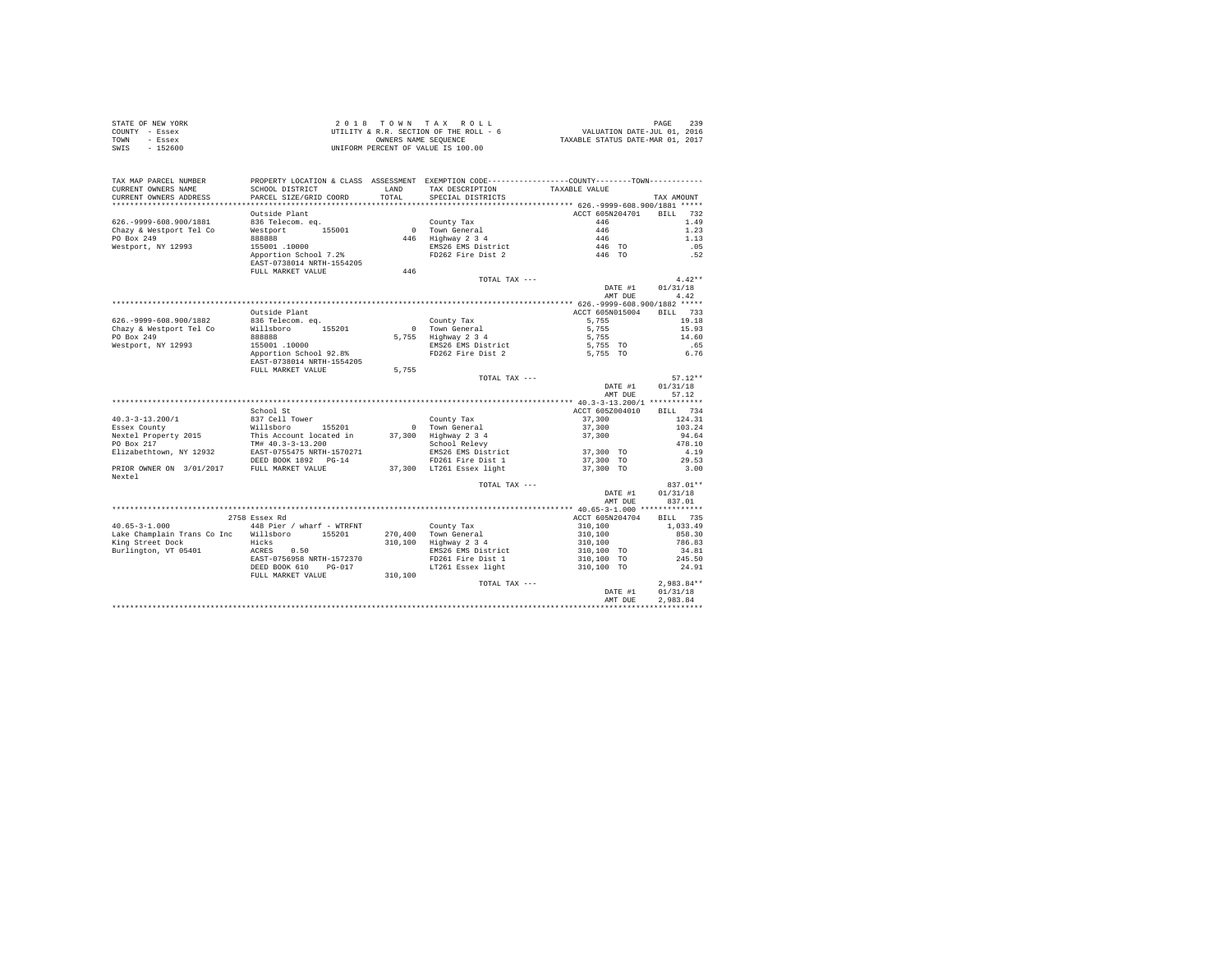|                | STATE OF NEW YORK | 2018 TOWN TAX ROLL                     |                                  | PAGE | 240 |
|----------------|-------------------|----------------------------------------|----------------------------------|------|-----|
| COUNTY - Essex |                   | UTILITY & R.R. SECTION OF THE ROLL - 6 | VALUATION DATE-JUL 01, 2016      |      |     |
| TOWN           | - Essex           | OWNERS NAME SEOUENCE                   | TAXABLE STATUS DATE-MAR 01, 2017 |      |     |
| SWIS           | - 152600          | UNIFORM PERCENT OF VALUE IS 100.00     |                                  |      |     |

| TAX MAP PARCEL NUMBER<br>CURRENT OWNERS NAME<br>CURRENT OWNERS ADDRESS    | SCHOOL DISTRICT<br>PARCEL SIZE/GRID COORD      | <b>T.AND</b><br>TOTAL | PROPERTY LOCATION & CLASS ASSESSMENT EXEMPTION CODE---------------COUNTY-------TOWN----------<br>TAX DESCRIPTION<br>SPECIAL DISTRICTS | TAXABLE VALUE       | TAX AMOUNT          |
|---------------------------------------------------------------------------|------------------------------------------------|-----------------------|---------------------------------------------------------------------------------------------------------------------------------------|---------------------|---------------------|
| *************************                                                 | **************************                     |                       |                                                                                                                                       |                     |                     |
|                                                                           | Northeast Grouped Trans L                      |                       |                                                                                                                                       | ACCT 605Z000002     | BILL 736            |
| 626. - 9999 - 131. 600/1001                                               | 882 Elec Trans Imp                             |                       | County Tax                                                                                                                            | 1,288               | 4.29                |
| NYSEG Corp                                                                | Westport<br>155001                             |                       | 0 Town General                                                                                                                        | 1,288               | 3.56                |
| Avangrid Mgmt Co-Local Tax                                                | 000016                                         |                       | 1,288 Highway 2 3 4                                                                                                                   | 1,288               | 3.27                |
| One City Center Fl 5th                                                    | 155001.00600                                   |                       | EMS26 EMS District                                                                                                                    | 1,288 TO            | .14                 |
| Portland, ME 04101                                                        | EAST-0738014 NRTH-1554205                      |                       | FD261 Fire Dist 1                                                                                                                     | 36 TO               | .03                 |
|                                                                           | FULL MARKET VALUE                              |                       | 1,288 FD262 Fire Dist 2                                                                                                               | 1,252 TO            | 1.47                |
|                                                                           |                                                |                       | TOTAL TAX ---                                                                                                                         |                     | $12.76**$           |
|                                                                           |                                                |                       |                                                                                                                                       |                     | DATE #1<br>01/31/18 |
|                                                                           |                                                |                       |                                                                                                                                       | AMT DUE             | 12.76               |
|                                                                           |                                                |                       |                                                                                                                                       |                     |                     |
|                                                                           | Northeast Grouped Trans L                      |                       |                                                                                                                                       | ACCT 605Z000003     | 737<br>BILL         |
| 626. - 9999-131.600/1002                                                  | 882 Elec Trans Imp                             |                       | County Tax                                                                                                                            | 20,185              | 67.27               |
| NYSEG Corp                                                                | Willsboro<br>155201                            |                       | 0 Town General                                                                                                                        | 20,185              | 55.87               |
| Avangrid Mgmt Co-Local Tax 000016<br>One City Center Fl 5th 155201 .09400 |                                                |                       | 20,185 Highway 2 3 4                                                                                                                  | 20.185              | 51.22               |
|                                                                           |                                                |                       | EMS26 EMS District<br>FD261 Fire Dist 1                                                                                               | 20,185 TO           | 2.27                |
| Portland, ME 04101                                                        | EAST-0738014 NRTH-1554205<br>FULL MARKET VALUE |                       | 20,185 FD262 Fire Dist 2                                                                                                              | 563 TO<br>19,622 TO | .45<br>23.04        |
|                                                                           |                                                |                       | TOTAL TAX ---                                                                                                                         |                     | $200.12**$          |
|                                                                           |                                                |                       |                                                                                                                                       |                     | 01/31/18<br>DATE #1 |
|                                                                           |                                                |                       |                                                                                                                                       |                     | 200.12<br>AMT DUE   |
|                                                                           |                                                |                       |                                                                                                                                       |                     |                     |
|                                                                           | Republic Steel Brook Tran                      |                       |                                                                                                                                       | ACCT 605Z000004     | BILL 738            |
| 626. - 9999 - 131. 600/1011                                               | 882 Elec Trans Imp                             |                       | County Tax                                                                                                                            | 602                 | 2.01                |
| NYSEG Corp                                                                | 155001<br>Westport                             |                       | 0 Town General                                                                                                                        | 602                 | 1.67                |
| Avangrid Mgmt Co-Local Tax 000024                                         |                                                |                       | 602 Highway 2 3 4                                                                                                                     | 602                 | 1.53                |
| One City Center Fl 5th                                                    | 155001.00600                                   |                       | EMS26 EMS District                                                                                                                    | 602 TO              | .07                 |
| Portland, ME 04101                                                        | EAST-0738014 NRTH-1554205                      |                       | FD261 Fire Dist 1                                                                                                                     | 17 TO               | .01                 |
|                                                                           | FULL MARKET VALUE                              |                       | 602 FD262 Fire Dist 2                                                                                                                 | 585 TO              | .69                 |
|                                                                           |                                                |                       | TOTAL TAX ---                                                                                                                         |                     | $5.98**$            |
|                                                                           |                                                |                       |                                                                                                                                       | DATE #1             | 01/31/18            |
|                                                                           |                                                |                       |                                                                                                                                       | AMT DUE             | 5.98                |
|                                                                           |                                                |                       |                                                                                                                                       |                     |                     |
|                                                                           | Republic Steel Brook Tran                      |                       |                                                                                                                                       | ACCT 605Z000005     | 739<br>BILL         |
| 626. - 9999-131.600/1012                                                  | 882 Elec Trans Imp                             |                       | County Tax                                                                                                                            | 9,427               | 31.42               |
| NYSEG Corp                                                                | Willsboro 155201                               |                       | 0 Town General                                                                                                                        | 9.427               | 26.09               |
| Avangrid Mgmt Co-Local Tax 000024                                         |                                                | 9.427                 | Highway 2 3 4                                                                                                                         | 9,427               | 23.92               |
| One City Center Fl 5th                                                    | 155201 .09400                                  |                       | EMS26 EMS District                                                                                                                    | 9,427 TO            | 1.06                |
| Portland, ME 04101                                                        | EAST-0738014 NRTH-1554205                      |                       | FD261 Fire Dist 1                                                                                                                     | 263 TO              | .21                 |
|                                                                           | FULL MARKET VALUE                              |                       | 9,427 FD262 Fire Dist 2                                                                                                               | 9.164 TO            | 10.76               |
|                                                                           |                                                |                       | TOTAL TAX ---                                                                                                                         |                     | $93.46**$           |
|                                                                           |                                                |                       |                                                                                                                                       |                     | 01/31/18<br>DATE #1 |
|                                                                           |                                                |                       |                                                                                                                                       |                     | 93.46<br>AMT DUE    |
|                                                                           |                                                |                       |                                                                                                                                       |                     |                     |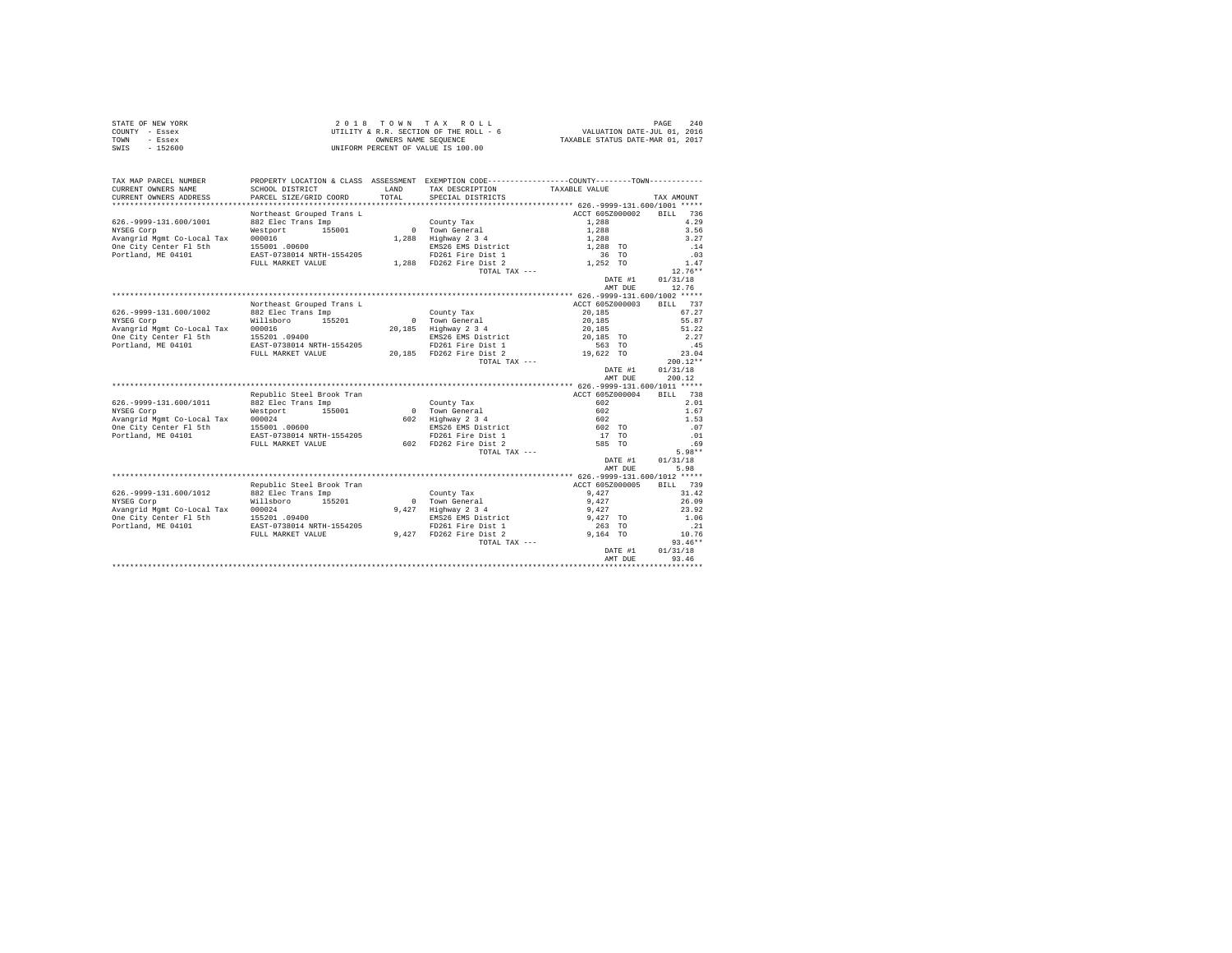|                | STATE OF NEW YORK | 2018 TOWN TAX ROLL                     |                                  | PAGE | 2.41 |
|----------------|-------------------|----------------------------------------|----------------------------------|------|------|
| COUNTY - Essex |                   | UTILITY & R.R. SECTION OF THE ROLL - 6 | VALUATION DATE-JUL 01, 2016      |      |      |
| TOWN           | - Essex           | OWNERS NAME SEOUENCE                   | TAXABLE STATUS DATE-MAR 01, 2017 |      |      |
| SWIS           | - 152600          | UNIFORM PERCENT OF VALUE IS 100.00     |                                  |      |      |

| TAX MAP PARCEL NUMBER<br>CURRENT OWNERS NAME                                                                                                                                                                                             | SCHOOL DISTRICT                                                                                                                                 | PROPERTY LOCATION & CLASS ASSESSMENT EXEMPTION CODE---------------COUNTY-------TOWN----------<br>LAND TAX DESCRIPTION | TAXABLE VALUE                                                     |                     |
|------------------------------------------------------------------------------------------------------------------------------------------------------------------------------------------------------------------------------------------|-------------------------------------------------------------------------------------------------------------------------------------------------|-----------------------------------------------------------------------------------------------------------------------|-------------------------------------------------------------------|---------------------|
| CURRENT OWNERS ADDRESS                                                                                                                                                                                                                   | PARCEL SIZE/GRID COORD                                                                                                                          | TOTAL SPECIAL DISTRICTS                                                                                               |                                                                   | TAX AMOUNT          |
|                                                                                                                                                                                                                                          |                                                                                                                                                 |                                                                                                                       |                                                                   |                     |
|                                                                                                                                                                                                                                          | Outside Plant                                                                                                                                   |                                                                                                                       | ACCT 605J190018 BILL 740                                          |                     |
| 626. - 9999-131.600/1881                                                                                                                                                                                                                 |                                                                                                                                                 |                                                                                                                       | $82,867$<br>$82,867$<br>$82,867$<br>$82,867$ TO                   | 276.18              |
|                                                                                                                                                                                                                                          | 884 Elec Dist Out<br>Westport 155001                                                                                                            |                                                                                                                       |                                                                   | 229.36              |
|                                                                                                                                                                                                                                          |                                                                                                                                                 | County Tax<br>0 Town General<br>82,867 Highway 2 3 4                                                                  |                                                                   |                     |
|                                                                                                                                                                                                                                          |                                                                                                                                                 |                                                                                                                       |                                                                   |                     |
|                                                                                                                                                                                                                                          |                                                                                                                                                 |                                                                                                                       |                                                                   |                     |
|                                                                                                                                                                                                                                          |                                                                                                                                                 |                                                                                                                       |                                                                   |                     |
| NYSEG Corp (Mestport Mestport 1997)<br>Avangrid Mgmt Co-Local Tax 8888888 (American Mestport 1997)<br>2,300 MMS26 EMS District (Mestport 1997)<br>2,301 MMS26 EMS District (Mestport 1997)<br>2,301 PD261 Fire Dist 2<br>2,301 PD262 Fir |                                                                                                                                                 |                                                                                                                       |                                                                   |                     |
|                                                                                                                                                                                                                                          |                                                                                                                                                 |                                                                                                                       |                                                                   | 01/31/18            |
|                                                                                                                                                                                                                                          |                                                                                                                                                 |                                                                                                                       | DATE #1 0<br>AMT DUE                                              | 821.52              |
|                                                                                                                                                                                                                                          |                                                                                                                                                 |                                                                                                                       |                                                                   |                     |
|                                                                                                                                                                                                                                          | Outside Plant                                                                                                                                   |                                                                                                                       |                                                                   |                     |
|                                                                                                                                                                                                                                          |                                                                                                                                                 |                                                                                                                       | ACCT 605N204705 BILL 741                                          |                     |
| 626. - 9999-131. 600/1882                                                                                                                                                                                                                |                                                                                                                                                 |                                                                                                                       | 1298.247                                                          | 4,326,75            |
| NYSEG Corp                                                                                                                                                                                                                               |                                                                                                                                                 |                                                                                                                       | $1298, 247$<br>$1298, 247$<br>$1298, 247$<br>$1298, 247$ TO       | 3,593.32            |
| Avangrid Mgmt Co-Local Tax 888888                                                                                                                                                                                                        |                                                                                                                                                 | 1298,247 Highway 2 3 4                                                                                                |                                                                   | 3,294.11            |
| 00 City Center F1 5th<br>000 City Center F1 5th<br>155201 .09400<br>Portland, ME 04101<br>EAST-0738014 NRTH-1554205                                                                                                                      |                                                                                                                                                 | EMS26 EMS District                                                                                                    |                                                                   | 145.71              |
|                                                                                                                                                                                                                                          |                                                                                                                                                 |                                                                                                                       |                                                                   |                     |
|                                                                                                                                                                                                                                          |                                                                                                                                                 |                                                                                                                       |                                                                   |                     |
|                                                                                                                                                                                                                                          | EAST-0738014 NRTH-1554205<br>FULL MARKET VALUE 1298,247 FD262 Fire Dist 2<br>TOTAL TAX --- 1262,026 TO 12,870.49**<br>TOTAL TAX --- 12,870.49** |                                                                                                                       |                                                                   |                     |
|                                                                                                                                                                                                                                          |                                                                                                                                                 |                                                                                                                       |                                                                   | DATE #1 01/31/18    |
|                                                                                                                                                                                                                                          |                                                                                                                                                 |                                                                                                                       |                                                                   | AMT DUE 12,870.49   |
|                                                                                                                                                                                                                                          |                                                                                                                                                 |                                                                                                                       |                                                                   |                     |
|                                                                                                                                                                                                                                          | Outside Plant                                                                                                                                   |                                                                                                                       | ACCT 605J190016 BILL 742                                          |                     |
| 626. - 9999-631.900/1881                                                                                                                                                                                                                 | 836 Telecom. eq.                                                                                                                                | County Tax                                                                                                            | 5,964                                                             | 19.88               |
|                                                                                                                                                                                                                                          |                                                                                                                                                 |                                                                                                                       | 5,964<br>5,964                                                    | 16.51<br>15.13      |
|                                                                                                                                                                                                                                          |                                                                                                                                                 |                                                                                                                       |                                                                   |                     |
| Verizon New York Inc.<br>Verizon New York Inc.<br>C/O Duff & Phelps (1988888)<br>PO Box 2749 (1988888888)<br>Robin Addison, TX 75001 (28888888)<br>RAST-0738014 NRTH-1554205                                                             |                                                                                                                                                 | County is<br>0 Town General<br>5,964 Highway 2 3 4<br>EMS26 EMS District<br>FD261 Fire Dist 1                         | 5,964 TO<br>2,982 TO                                              | .67                 |
|                                                                                                                                                                                                                                          |                                                                                                                                                 |                                                                                                                       |                                                                   | $2.36$<br>3.50      |
|                                                                                                                                                                                                                                          |                                                                                                                                                 | FD262 Fire Dist 2<br>5,964 LT261 Essex light                                                                          | 2,982 TO                                                          |                     |
|                                                                                                                                                                                                                                          | FULL MARKET VALUE                                                                                                                               |                                                                                                                       | 1,491 TO<br>1,491 TO                                              | .12                 |
|                                                                                                                                                                                                                                          |                                                                                                                                                 | LT262 Whallonsburg light                                                                                              |                                                                   | .36                 |
|                                                                                                                                                                                                                                          |                                                                                                                                                 | TOTAL TAX ---                                                                                                         |                                                                   | 58.53**             |
|                                                                                                                                                                                                                                          |                                                                                                                                                 |                                                                                                                       |                                                                   | DATE #1 01/31/18    |
|                                                                                                                                                                                                                                          |                                                                                                                                                 |                                                                                                                       | AMT DUE                                                           | 58.53               |
|                                                                                                                                                                                                                                          |                                                                                                                                                 |                                                                                                                       |                                                                   |                     |
|                                                                                                                                                                                                                                          | Outside Plant                                                                                                                                   |                                                                                                                       | ACCT 605N204920 BILL 743                                          |                     |
| 626.-9999-631.900/1882 836 Telecom. eq.                                                                                                                                                                                                  |                                                                                                                                                 | County Tax                                                                                                            | 76,871                                                            | 256.19              |
|                                                                                                                                                                                                                                          |                                                                                                                                                 | 0 Town General                                                                                                        |                                                                   | 212.77              |
|                                                                                                                                                                                                                                          |                                                                                                                                                 | v Town General<br>76,871 Highway 2 3 4                                                                                | $76,871$<br>$76,871$<br>$76,871$ TO<br>$38,436$ TO<br>$38,436$ TO | 195.05              |
|                                                                                                                                                                                                                                          |                                                                                                                                                 | EMS26 EMS District                                                                                                    |                                                                   | 8.63                |
|                                                                                                                                                                                                                                          |                                                                                                                                                 | FD261 Fire Dist 1                                                                                                     |                                                                   |                     |
|                                                                                                                                                                                                                                          |                                                                                                                                                 | FD262 Fire Dist 2                                                                                                     |                                                                   | $30.43$<br>$45.13$  |
|                                                                                                                                                                                                                                          | FULL MARKET VALUE 76,871 LT261 Essex light                                                                                                      |                                                                                                                       | 19,218 TO                                                         |                     |
|                                                                                                                                                                                                                                          |                                                                                                                                                 | LT262 Whallonsburg light 19,218 TO                                                                                    |                                                                   | $\frac{1.54}{4.66}$ |
|                                                                                                                                                                                                                                          |                                                                                                                                                 |                                                                                                                       |                                                                   |                     |
|                                                                                                                                                                                                                                          |                                                                                                                                                 |                                                                                                                       |                                                                   |                     |
|                                                                                                                                                                                                                                          |                                                                                                                                                 | TOTAL TAX ---                                                                                                         |                                                                   | $754.40**$          |
|                                                                                                                                                                                                                                          |                                                                                                                                                 |                                                                                                                       | DATE #1<br>AMT DUE                                                | 01/31/18<br>754.40  |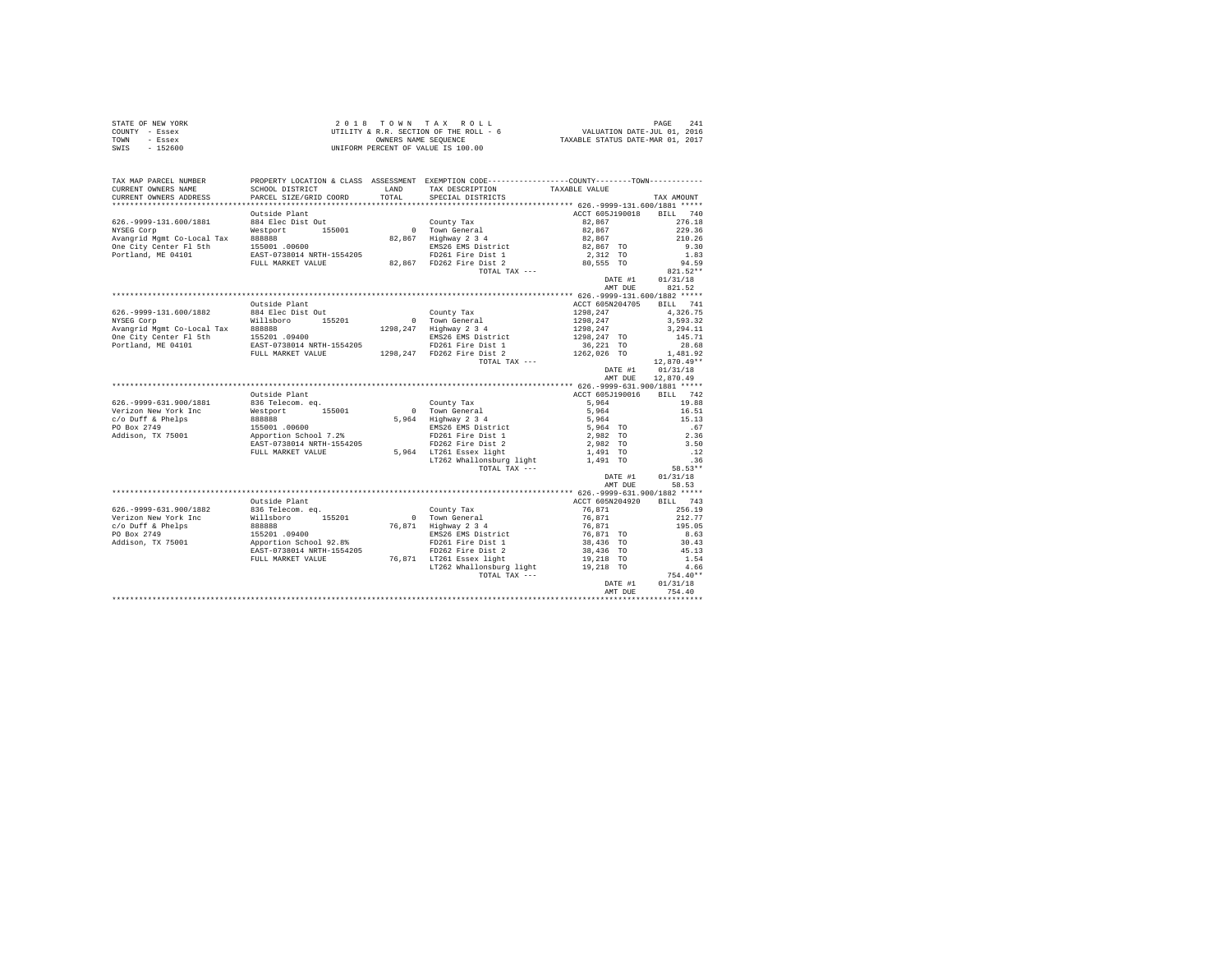|                | STATE OF NEW YORK | 2018 TOWN TAX ROLL                     |  |                                  | PAGE            | 242 |
|----------------|-------------------|----------------------------------------|--|----------------------------------|-----------------|-----|
| COUNTY - Essex |                   | UTILITY & R.R. SECTION OF THE ROLL - 6 |  | VALUATION DATE-JUL 01, 2016      |                 |     |
| TOWN           | - Essex           |                                        |  | TAXABLE STATUS DATE-MAR 01, 2017 |                 |     |
| SWIS           | $-152600$         |                                        |  |                                  | RPS155/V04/L015 |     |
|                |                   |                                        |  | CURRENT DATE 12/14/2017          |                 |     |

#### \*\*\* S P E C I A L D I S T R I C T S U M M A R Y \*\*\*

|                       | TOTAL   | EXTENSION | <b>EXTENSION</b> | AD VALOREM | EXEMPT | TAXABLE  | TOTAL    |
|-----------------------|---------|-----------|------------------|------------|--------|----------|----------|
| DISTRICT NAME<br>CODE | PARCELS | TYPE      | VALUE            | VALUE      | AMOUNT | VALUE    | TAX      |
|                       |         |           |                  |            |        |          |          |
| EMS26 EMS District    |         | 12 TOTAL  |                  | 1849.052   |        | 1849.052 | 207.55   |
| FD261 Fire Dist 1     |         | 10 TOTAL  |                  | 428,230    |        | 428,230  | 339.03   |
| FD262 Fire Dist 2     |         | 10 TOTAL  |                  | 1420.823   |        | 1420.823 | 1,668.38 |
| LT261 Essex light     |         | 4 TOTAL   |                  | 368,109    |        | 368,109  | 29.57    |
| LT262 Whallonsburg 1  |         | 2 TOTAL   |                  | 20,709     |        | 20,709   | 5.02     |

#### \*\*\* S C H O O L D I S T R I C T S U M M A R Y \*\*\*

| CODE   | DISTRICT NAME      | TOTAL<br>PARCELS | ASSESSED<br>LAND | ASSESSED<br>TOTAL | EXEMPT<br>AMOUNT<br>----------- | TOTAL<br>TAXABLE<br>---------- |
|--------|--------------------|------------------|------------------|-------------------|---------------------------------|--------------------------------|
|        |                    |                  |                  |                   | STAR AMOUNT                     | STAR TAXABLE                   |
|        | Westport           | 5                |                  | 91.167            |                                 | 91,167                         |
| 155001 | Willsboro          | 7                | 270,400          | 1757,885          |                                 | 91,167<br>1,757,885            |
| 155201 |                    |                  |                  |                   |                                 | 1,757,885                      |
|        | SUB-TOTAL          | 12               | 270,400          | 1849,052          |                                 | 1,849,052                      |
|        | SUB - TO TAL(CONT) |                  |                  |                   |                                 | 1,849,052                      |
|        | TOTAL              | 12               | 270,400          | 1849.052          |                                 | 1,849,052                      |
|        | TO TAL (CONT)      |                  |                  |                   |                                 | 1,849,052                      |

\*\*\* S Y S T E M C O D E S S U M M A R Y \*\*\*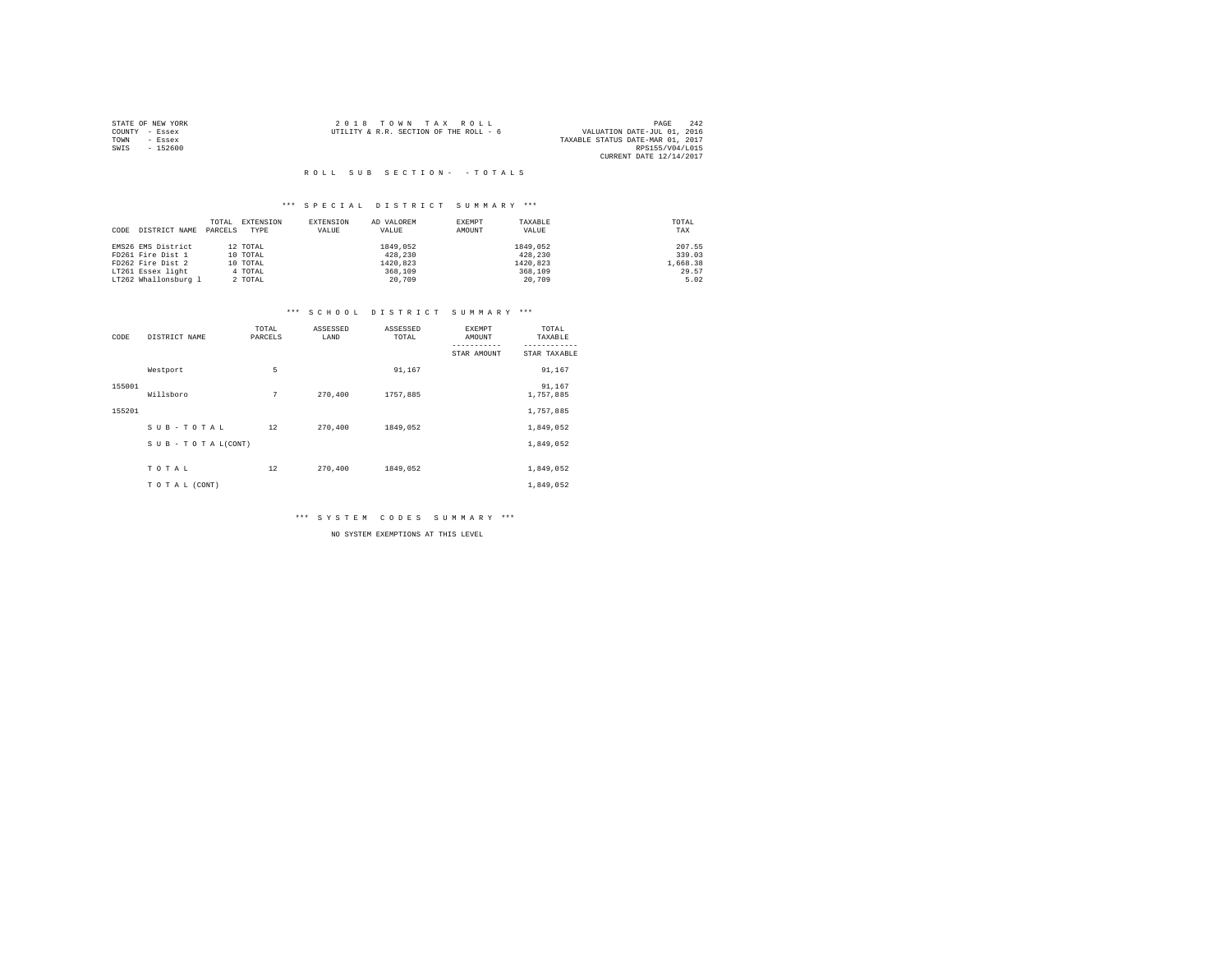|                | STATE OF NEW YORK | 2018 TOWN TAX ROLL                                                    | PAGE            | 243 |
|----------------|-------------------|-----------------------------------------------------------------------|-----------------|-----|
| COUNTY - Essex |                   | VALUATION DATE-JUL 01, 2016<br>UTILITY & R.R. SECTION OF THE ROLL - 6 |                 |     |
| TOWN           | - Essex           | TAXABLE STATUS DATE-MAR 01, 2017                                      |                 |     |
| SWIS           | - 152600          |                                                                       | RPS155/V04/L015 |     |
|                |                   | CURRENT DATE 12/14/2017                                               |                 |     |

#### \*\*\* E X E M P T I O N S U M M A R Y \*\*\*

### NO EXEMPTIONS AT THIS LEVEL

| <b>ROLL</b><br><b>SEC</b> | DESCRIPTION                    | TOTAL<br>PARCELS | ASSESSED<br>LAND | ASSESSED<br>TOTAL | EXEMPT<br>AMOUNT | TOTAL<br>TAXABLE | TOTAL<br>TAX |
|---------------------------|--------------------------------|------------------|------------------|-------------------|------------------|------------------|--------------|
|                           |                                |                  |                  |                   | STAR AMOUNT      | STAR TAXABLE     |              |
|                           | County Tax                     |                  | 270,400          | 1849.052          |                  | 1.849.052        | 6.162.46     |
|                           | Town General                   |                  | 270,400          | 1849.052          |                  | 1,849,052        | 5,117.85     |
|                           | Highway 2 3 4<br>School Relevy |                  | 270,400          | 1849.052          |                  | 1,849,052        | 4,691.69     |
|                           |                                |                  |                  |                   |                  |                  | 478.10       |
|                           | SPEC DIST TAXES                |                  |                  |                   |                  |                  | 2.249.55     |
| 6                         | UTILITIES & N.C.               | 12               |                  |                   |                  |                  | 18,699.65    |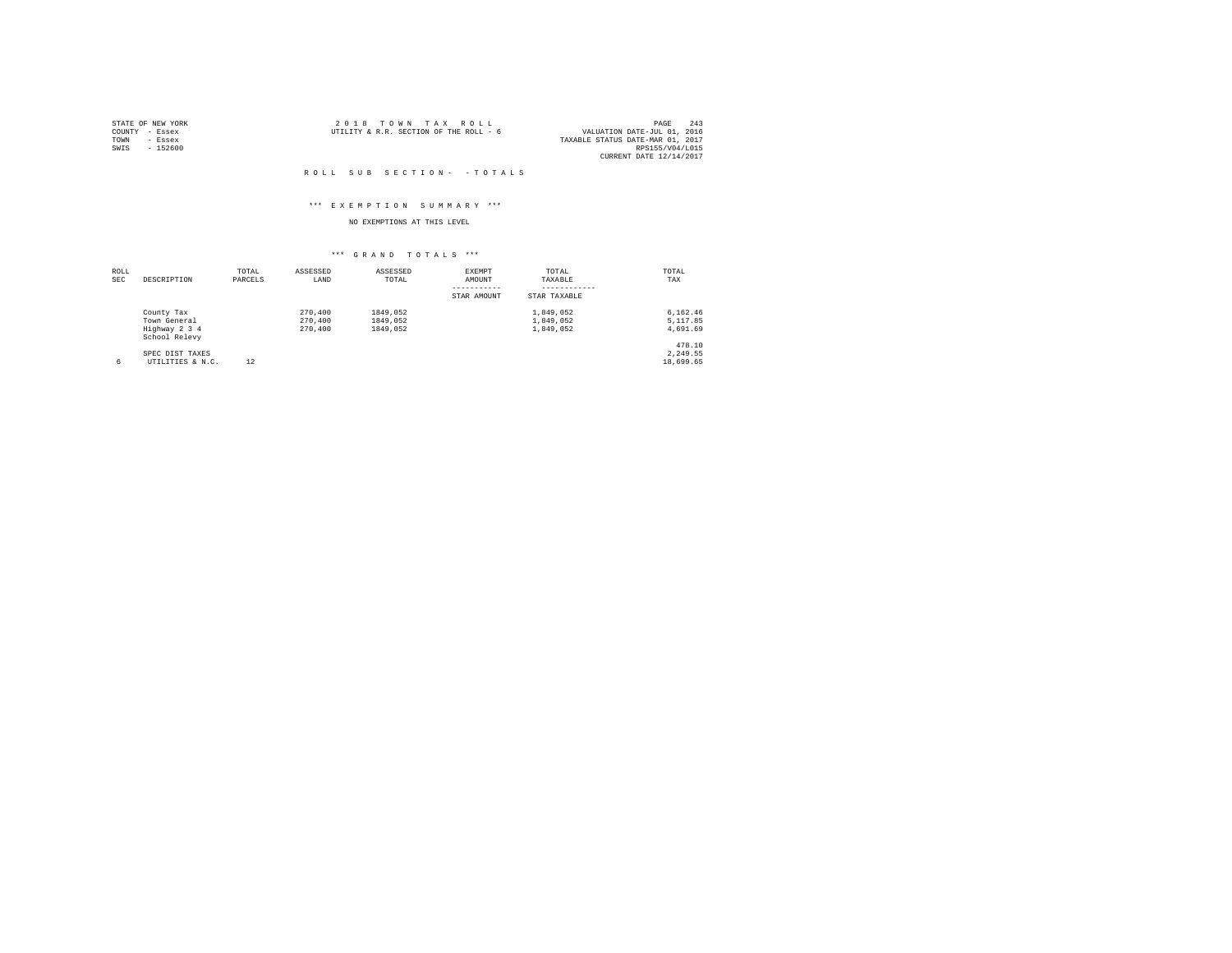|                | STATE OF NEW YORK | 2018 TOWN TAX ROLL                                                    | PAGE                    | 244 |
|----------------|-------------------|-----------------------------------------------------------------------|-------------------------|-----|
| COUNTY - Essex |                   | VALUATION DATE-JUL 01, 2016<br>UTILITY & R.R. SECTION OF THE ROLL - 6 |                         |     |
| TOWN           | - Essex           | TAXABLE STATUS DATE-MAR 01, 2017                                      |                         |     |
| SWIS           | $-152600$         |                                                                       | RPS155/V04/L015         |     |
|                |                   |                                                                       | CURRENT DATE 12/14/2017 |     |

#### \*\*\* S P E C I A L D I S T R I C T S U M M A R Y \*\*\*

|                       | TOTAL   | EXTENSION | EXTENSION | AD VALOREM | EXEMPT | TAXABLE  | TOTAL    |
|-----------------------|---------|-----------|-----------|------------|--------|----------|----------|
| DISTRICT NAME<br>CODE | PARCELS | TYPE      | VALUE     | VALUE      | AMOUNT | VALUE    | TAX      |
| EMS26 EMS District    |         | 12 TOTAL  |           | 1849.052   |        | 1849.052 | 207.55   |
| FD261 Fire Dist 1     |         | 10 TOTAL  |           | 428,230    |        | 428,230  | 339.03   |
| FD262 Fire Dist 2     |         | 10 TOTAL  |           | 1420.823   |        | 1420.823 | 1,668.38 |
| LT261 Essex light     |         | 4 TOTAL   |           | 368,109    |        | 368,109  | 29.57    |
| LT262 Whallonsburg 1  |         | 2 TOTAL   |           | 20,709     |        | 20,709   | 5.02     |

#### \*\*\* S C H O O L D I S T R I C T S U M M A R Y \*\*\*

| CODE   | DISTRICT NAME      | TOTAL<br>PARCELS | ASSESSED<br>LAND | ASSESSED<br>TOTAL | EXEMPT<br>AMOUNT | TOTAL<br>TAXABLE    |
|--------|--------------------|------------------|------------------|-------------------|------------------|---------------------|
|        |                    |                  |                  |                   | STAR AMOUNT      | STAR TAXABLE        |
|        | Westport           | 5                |                  | 91,167            |                  | 91,167              |
| 155001 | Willsboro          | 7                | 270,400          | 1757,885          |                  | 91,167<br>1,757,885 |
| 155201 |                    |                  |                  |                   |                  | 1,757,885           |
|        | SUB-TOTAL          | 12               | 270,400          | 1849,052          |                  | 1,849,052           |
|        | SUB - TO TAL(CONT) |                  |                  |                   |                  | 1,849,052           |
|        | TOTAL              | 12               | 270,400          | 1849,052          |                  | 1,849,052           |
|        | TO TAL (CONT)      |                  |                  |                   |                  | 1,849,052           |

\*\*\* S Y S T E M C O D E S S U M M A R Y \*\*\*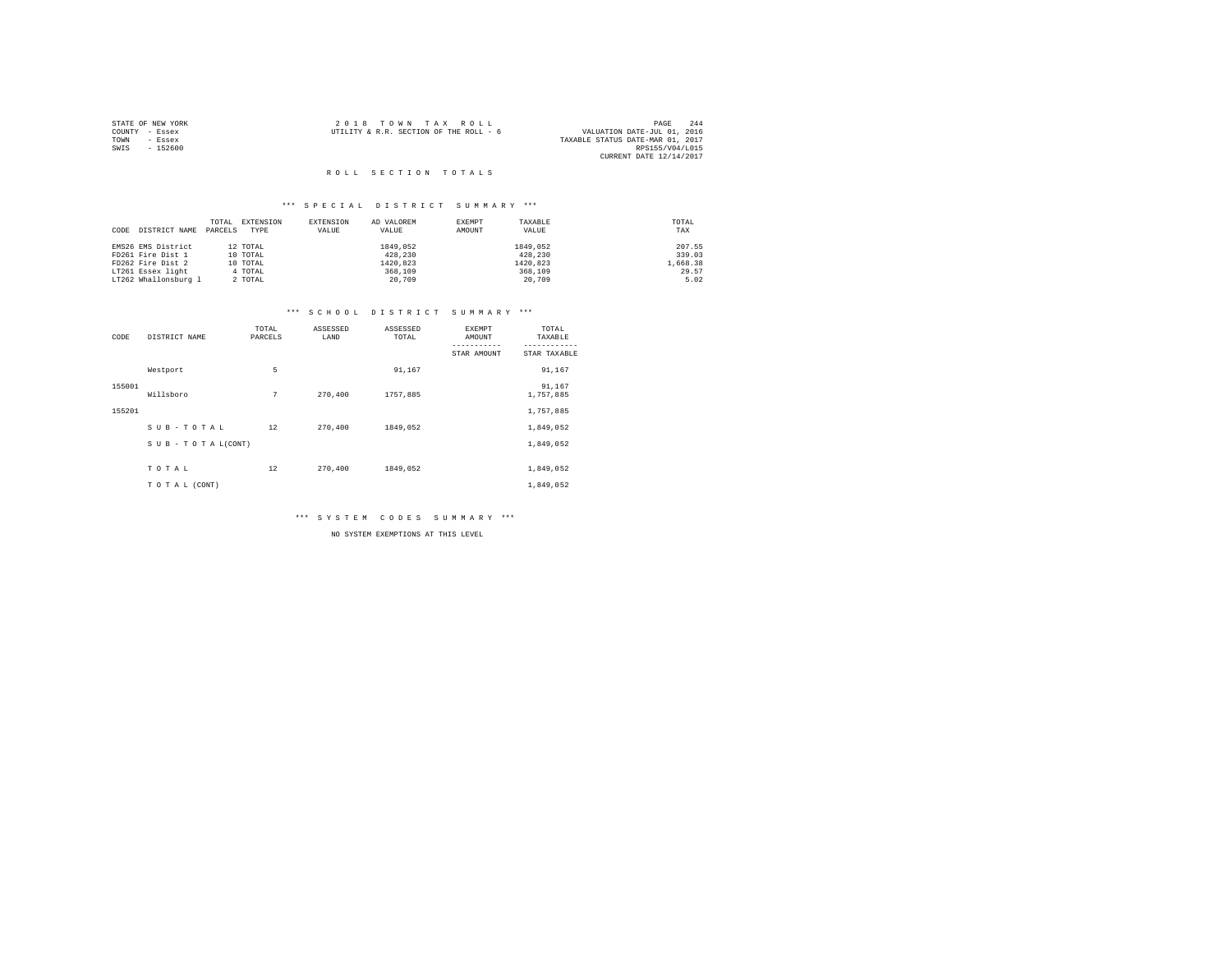|                | STATE OF NEW YORK | 2018 TOWN TAX ROLL                                                    | PAGE            | 245 |
|----------------|-------------------|-----------------------------------------------------------------------|-----------------|-----|
| COUNTY - Essex |                   | VALUATION DATE-JUL 01, 2016<br>UTILITY & R.R. SECTION OF THE ROLL - 6 |                 |     |
| TOWN           | - Essex           | TAXABLE STATUS DATE-MAR 01, 2017                                      |                 |     |
| SWIS           | - 152600          |                                                                       | RPS155/V04/L015 |     |
|                |                   | CURRENT DATE 12/14/2017                                               |                 |     |

#### ROLL SECTION TOTALS

#### \*\*\* E X E M P T I O N S U M M A R Y \*\*\*

### NO EXEMPTIONS AT THIS LEVEL

| ROLL<br><b>SEC</b> | DESCRIPTION                    | TOTAL<br>PARCELS | ASSESSED<br>LAND | ASSESSED<br>TOTAL | <b>EXEMPT</b><br>AMOUNT | TOTAL<br>TAXABLE | TOTAL<br>TAX |
|--------------------|--------------------------------|------------------|------------------|-------------------|-------------------------|------------------|--------------|
|                    |                                |                  |                  |                   | STAR AMOUNT             | STAR TAXABLE     |              |
|                    | County Tax                     |                  | 270,400          | 1849.052          |                         | 1.849.052        | 6.162.46     |
|                    | Town General                   |                  | 270,400          | 1849.052          |                         | 1.849.052        | 5,117.85     |
|                    | Highway 2 3 4<br>School Relevy |                  | 270,400          | 1849.052          |                         | 1,849,052        | 4,691.69     |
|                    |                                |                  |                  |                   |                         |                  | 478.10       |
|                    | SPEC DIST TAXES                |                  |                  |                   |                         |                  | 2.249.55     |
| 6                  | UTILITIES & N.C.               | 12               |                  |                   |                         |                  | 18,699.65    |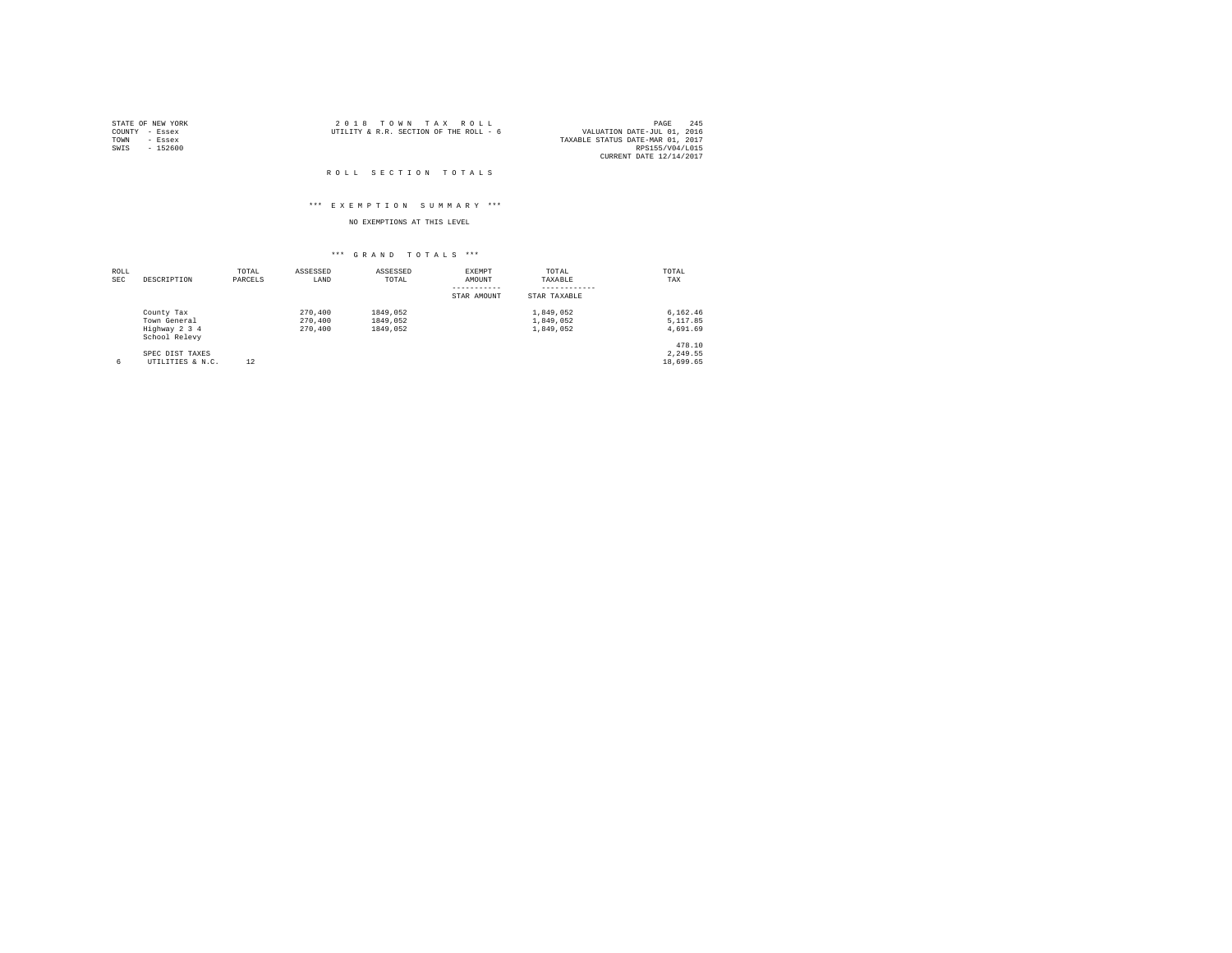| STATE OF NEW YORK | 2018 TOWN TAX ROLL                       | 246<br>PAGE                      |
|-------------------|------------------------------------------|----------------------------------|
| COUNTY - Essex    | CEILING RAILROAD SECTION OF THE ROLL - 7 | VALUATION DATE-JUL 01, 2016      |
| TOWN<br>- Essex   | OWNERS NAME SEOUENCE                     | TAXABLE STATUS DATE-MAR 01, 2017 |
| $-152600$<br>SWIS | UNIFORM PERCENT OF VALUE IS 100.00       |                                  |

| TAX MAP PARCEL NUMBER<br>CURRENT OWNERS NAME<br>CURRENT OWNERS ADDRESS                                     | PROPERTY LOCATION & CLASS<br>SCHOOL DISTRICT<br>PARCEL SIZE/GRID COORD                                                                                                                                   | ASSESSMENT<br>LAND<br>TOTAL  | TAX DESCRIPTION<br>SPECIAL DISTRICTS                                                                                                                       | EXEMPTION CODE-----------------COUNTY--------TOWN-----------<br>TAXABLE VALUE                                                                         | TAX AMOUNT<br>**************                                                                                                  |
|------------------------------------------------------------------------------------------------------------|----------------------------------------------------------------------------------------------------------------------------------------------------------------------------------------------------------|------------------------------|------------------------------------------------------------------------------------------------------------------------------------------------------------|-------------------------------------------------------------------------------------------------------------------------------------------------------|-------------------------------------------------------------------------------------------------------------------------------|
| $49.1 - 1 - 29.000$<br>D&H Corporation<br>7th Floor Tax Dept<br>120 S 6th St<br>Minneapolis, MN 55402-1803 | NYS Route 22<br>842 Ceiling rr<br>Willsboro<br>155201<br>Railroad Ceiling Property<br>Main Line Thru Town<br>17.90<br>ACRES<br>EAST-0747199 NRTH-1564141<br>DEED BOOK 985<br>$PG-1$<br>FULL MARKET VALUE | 46,600<br>720,920<br>720,920 | County Tax<br>Town General<br>Highway 2 3 4<br>EMS26 EMS District<br>FD261 Fire Dist 1<br>FD262 Fire Dist 2<br>LT262 Whallonsburg light<br>TOTAL TAX $---$ | ACCT 605N204703<br>720,920<br>720,920<br>720,920<br>720,920<br>TO<br>327,298<br><b>TO</b><br>393.622<br><b>TO</b><br>393,622 TO<br>DATE #1<br>AMT DUE | 744<br>BILL<br>2.402.66<br>1,995.38<br>1.829.23<br>80.92<br>259.12<br>462.21<br>95.48<br>$7.125.00**$<br>01/31/18<br>7.125.00 |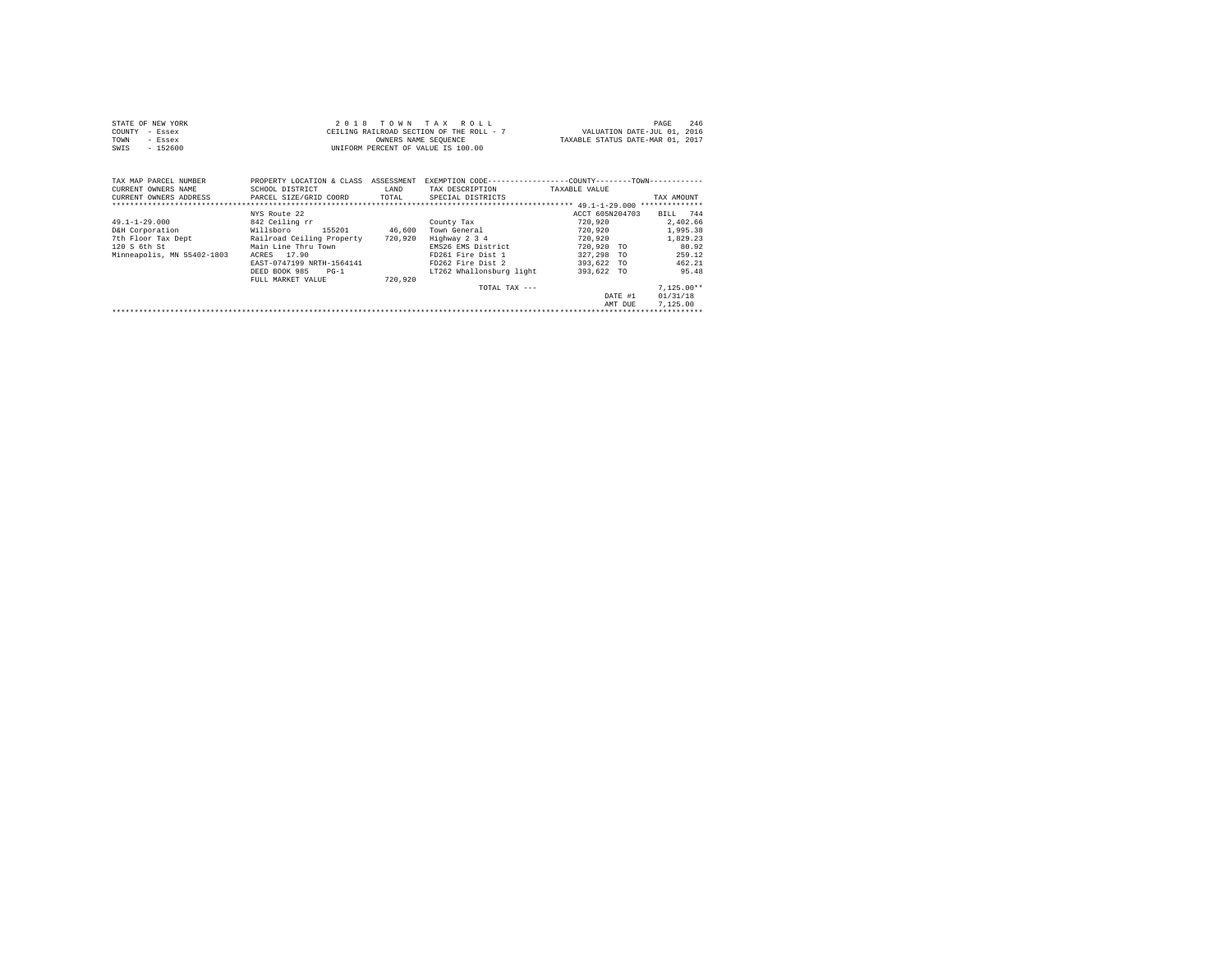| STATE OF NEW YORK | 2018 TOWN TAX ROLL                       | 247<br>PAGE                      |
|-------------------|------------------------------------------|----------------------------------|
| COUNTY - Essex    | CEILING RAILROAD SECTION OF THE ROLL - 7 | VALUATION DATE-JUL 01, 2016      |
| TOWN<br>- Essex   |                                          | TAXABLE STATUS DATE-MAR 01, 2017 |
| $-152600$<br>SWIS | UNIFORM PERCENT OF VALUE IS 100.00       | RPS155/V04/L015                  |
|                   |                                          | CURRENT DATE 12/14/2017          |

#### \*\*\* S P E C I A L D I S T R I C T S U M M A R Y \*\*\*

| CODE | DISTRICT NAME        | TOTAL<br>PARCELS | EXTENSION<br>TYPE | EXTENSION<br>VALUE | AD VALOREM<br>VALUE | EXEMPT<br>AMOUNT | TAXABLE<br>VALUE | TOTAL<br>TAX |
|------|----------------------|------------------|-------------------|--------------------|---------------------|------------------|------------------|--------------|
|      | EMS26 EMS District   |                  | . TOTAL           |                    | 720,920             |                  | 720.920          | 80.92        |
|      | FD261 Fire Dist 1    |                  | . TOTAL           |                    | 327,298             |                  | 327,298          | 259.12       |
|      | FD262 Fire Dist 2    |                  | . TOTAL           |                    | 393,622             |                  | 393.622          | 462.21       |
|      | LT262 Whallonsburg 1 |                  | TOTAL             |                    | 393.622             |                  | 393.622          | 95.48        |

#### \*\*\* S C H O O L D I S T R I C T S U M M A R Y \*\*\*

| CODE   | DISTRICT NAME      | TOTAL<br>PARCELS | ASSESSED<br>LAND | ASSESSED<br>TOTAL | <b>EXEMPT</b><br>AMOUNT<br>STAR AMOUNT | TOTAL<br>TAXABLE<br>---------<br>STAR TAXABLE |
|--------|--------------------|------------------|------------------|-------------------|----------------------------------------|-----------------------------------------------|
|        | Willsboro          | $\mathbf{1}$     | 46,600           | 720.920           |                                        | 720,920                                       |
| 155201 |                    |                  |                  |                   |                                        | 720.920                                       |
|        | SUB-TOTAL          | $\mathbf{1}$     | 46,600           | 720.920           |                                        | 720,920                                       |
|        | SUB - TO TAL(CONT) |                  |                  |                   |                                        | 720,920                                       |
|        |                    |                  |                  |                   |                                        |                                               |
|        | TOTAL              | $\mathbf{1}$     | 46,600           | 720.920           |                                        | 720,920                                       |
|        | TO TAL (CONT)      |                  |                  |                   |                                        | 720.920                                       |

#### \*\*\* S Y S T E M C O D E S S U M M A R Y \*\*\*

NO SYSTEM EXEMPTIONS AT THIS LEVEL

#### \*\*\* E X E M P T I O N S U M M A R Y \*\*\*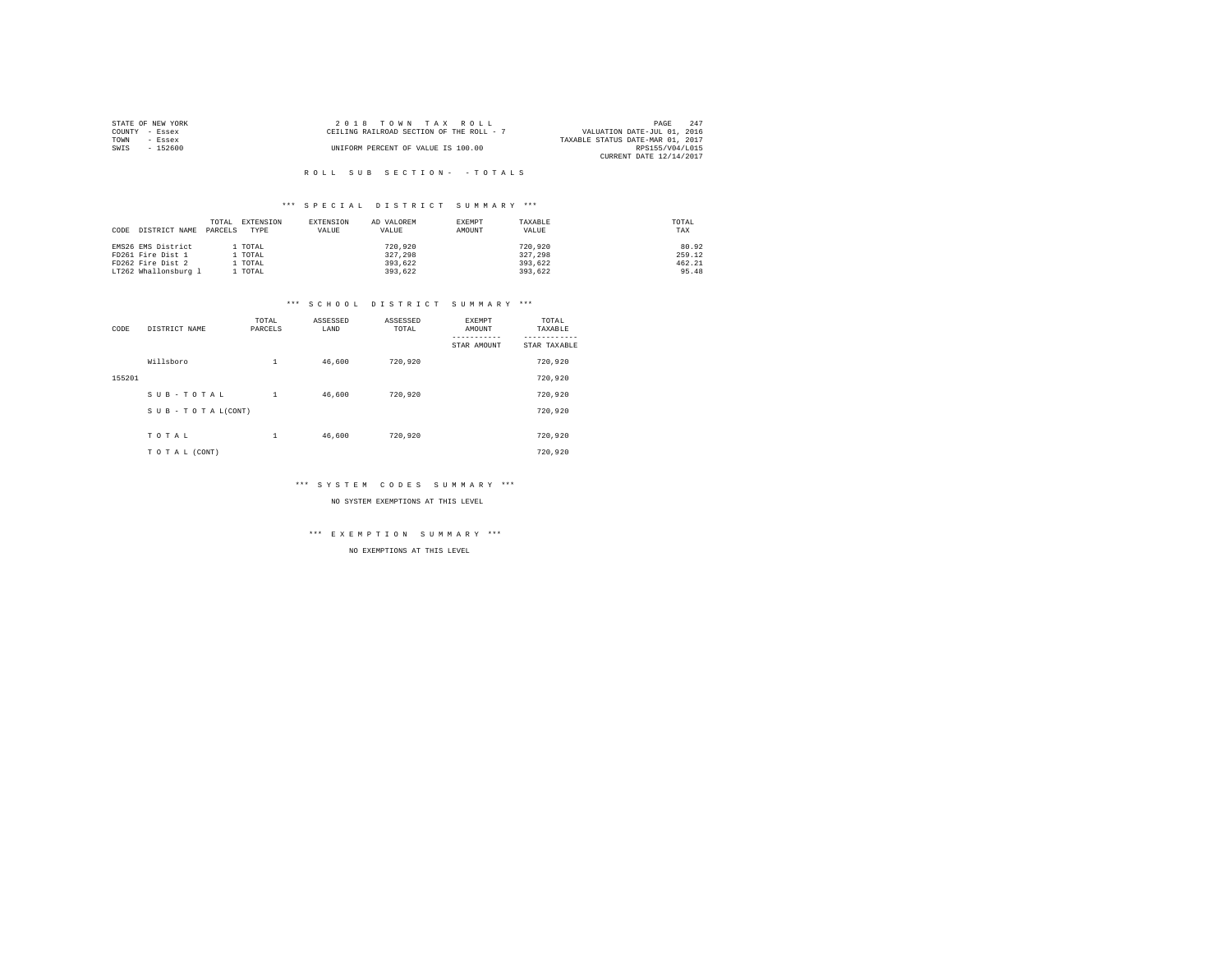| STATE OF NEW YORK | 2018 TOWN TAX ROLL                       | 248<br>PAGE                      |
|-------------------|------------------------------------------|----------------------------------|
| COUNTY<br>- Essex | CEILING RAILROAD SECTION OF THE ROLL - 7 | VALUATION DATE-JUL 01, 2016      |
| TOWN<br>- Essex   |                                          | TAXABLE STATUS DATE-MAR 01, 2017 |
| SWIS<br>$-152600$ | UNIFORM PERCENT OF VALUE IS 100.00       | RPS155/V04/L015                  |
|                   |                                          | CURRENT DATE 12/14/2017          |

ROLL SUB SECTION - - TOTALS

|                                                                                     |                            |                               | STAR AMOUNT | STAR TAXABLE                  |                                                        |
|-------------------------------------------------------------------------------------|----------------------------|-------------------------------|-------------|-------------------------------|--------------------------------------------------------|
| County Tax<br>Town General<br>Highway 2 3 4<br>SPEC DIST TAXES<br>CEILING RAILROADS | 46,600<br>46,600<br>46,600 | 720,920<br>720,920<br>720,920 |             | 720,920<br>720,920<br>720,920 | 2.402.66<br>1,995.38<br>1.829.23<br>897.73<br>7.125.00 |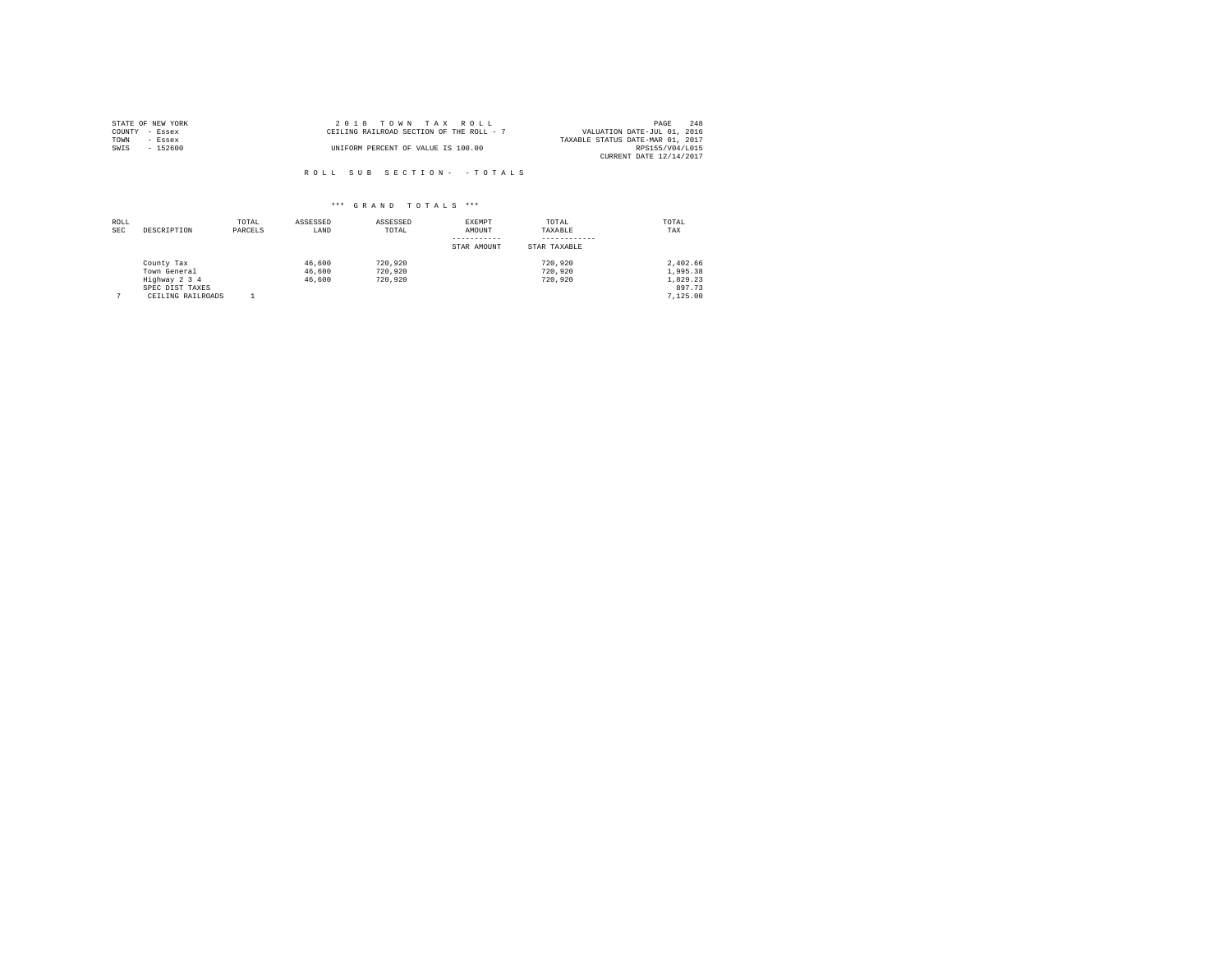| STATE OF NEW YORK | 2018 TOWN TAX ROLL                       | 249<br>PAGE                      |
|-------------------|------------------------------------------|----------------------------------|
| COUNTY - Essex    | CEILING RAILROAD SECTION OF THE ROLL - 7 | VALUATION DATE-JUL 01, 2016      |
| TOWN<br>- Essex   |                                          | TAXABLE STATUS DATE-MAR 01, 2017 |
| SWIS<br>- 152600  | UNIFORM PERCENT OF VALUE IS 100.00       | RPS155/V04/L015                  |
|                   |                                          | CURRENT DATE 12/14/2017          |
|                   |                                          |                                  |

#### \*\*\* S P E C I A L D I S T R I C T S U M M A R Y \*\*\*

|      |                      | TOTAL   | EXTENSION | EXTENSION | AD VALOREM | EXEMPT | TAXABLE | TOTAL  |
|------|----------------------|---------|-----------|-----------|------------|--------|---------|--------|
| CODE | DISTRICT NAME        | PARCELS | TYPE      | VALUE     | VALUE      | AMOUNT | VALUE   | TAX    |
|      | EMS26 EMS District   |         | . TOTAL   |           | 720.920    |        | 720,920 | 80.92  |
|      | FD261 Fire Dist 1    |         | l TOTAL   |           | 327,298    |        | 327,298 | 259.12 |
|      | FD262 Fire Dist 2    |         | l TOTAL   |           | 393.622    |        | 393,622 | 462.21 |
|      | LT262 Whallonsburg 1 |         | . TOTAL   |           | 393.622    |        | 393,622 | 95.48  |

#### \*\*\* S C H O O L D I S T R I C T S U M M A R Y \*\*\*

| CODE   | DISTRICT NAME      | TOTAL<br>PARCELS | ASSESSED<br>LAND | ASSESSED<br>TOTAL | <b>EXEMPT</b><br>AMOUNT | TOTAL<br>TAXABLE |  |  |
|--------|--------------------|------------------|------------------|-------------------|-------------------------|------------------|--|--|
|        |                    |                  |                  |                   | STAR AMOUNT             | STAR TAXABLE     |  |  |
|        | Willsboro          | $\mathbf{1}$     | 46,600           | 720.920           |                         | 720.920          |  |  |
| 155201 |                    |                  |                  |                   |                         | 720.920          |  |  |
|        | SUB-TOTAL          | $\mathbf{1}$     | 46,600           | 720.920           |                         | 720,920          |  |  |
|        | SUB - TO TAL(CONT) |                  |                  |                   |                         | 720.920          |  |  |
|        |                    |                  |                  |                   |                         |                  |  |  |
|        | TOTAL              | $\mathbf{1}$     | 46,600           | 720.920           |                         | 720.920          |  |  |
|        | TO TAL (CONT)      |                  |                  |                   |                         | 720.920          |  |  |

#### \*\*\* S Y S T E M C O D E S S U M M A R Y \*\*\*

NO SYSTEM EXEMPTIONS AT THIS LEVEL

#### \*\*\* E X E M P T I O N S U M M A R Y \*\*\*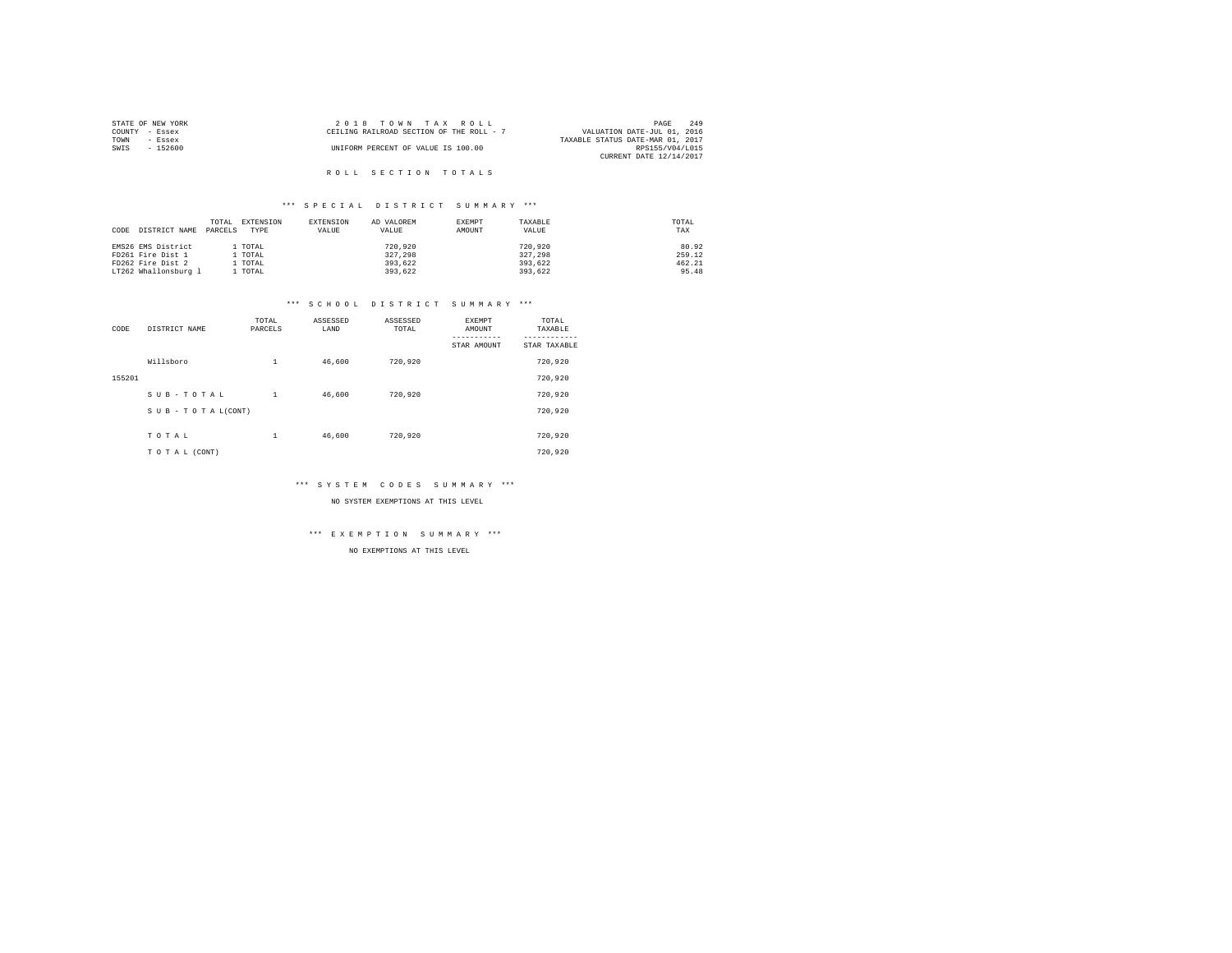| STATE OF NEW YORK | 2018 TOWN TAX ROLL                       | 250<br>PAGE                      |
|-------------------|------------------------------------------|----------------------------------|
| COUNTY - Essex    | CEILING RAILROAD SECTION OF THE ROLL - 7 | VALUATION DATE-JUL 01, 2016      |
| TOWN<br>- Essex   |                                          | TAXABLE STATUS DATE-MAR 01, 2017 |
| SWIS<br>$-152600$ | UNIFORM PERCENT OF VALUE IS 100.00       | RPS155/V04/L015                  |
|                   |                                          | CURRENT DATE 12/14/2017          |
|                   | ROLL SECTION TOTALS                      |                                  |

| ROLL<br><b>SEC</b> | DESCRIPTION                                                                         | TOTAL<br>PARCELS | ASSESSED<br>LAND           | ASSESSED<br>TOTAL             | EXEMPT<br>AMOUNT<br>STAR AMOUNT | TOTAL<br>TAXABLE<br>STAR TAXABLE | TOTAL<br>TAX                                           |
|--------------------|-------------------------------------------------------------------------------------|------------------|----------------------------|-------------------------------|---------------------------------|----------------------------------|--------------------------------------------------------|
|                    | County Tax<br>Town General<br>Highway 2 3 4<br>SPEC DIST TAXES<br>CEILING RAILROADS |                  | 46,600<br>46,600<br>46,600 | 720,920<br>720,920<br>720,920 |                                 | 720,920<br>720,920<br>720,920    | 2,402.66<br>1,995.38<br>1.829.23<br>897.73<br>7.125.00 |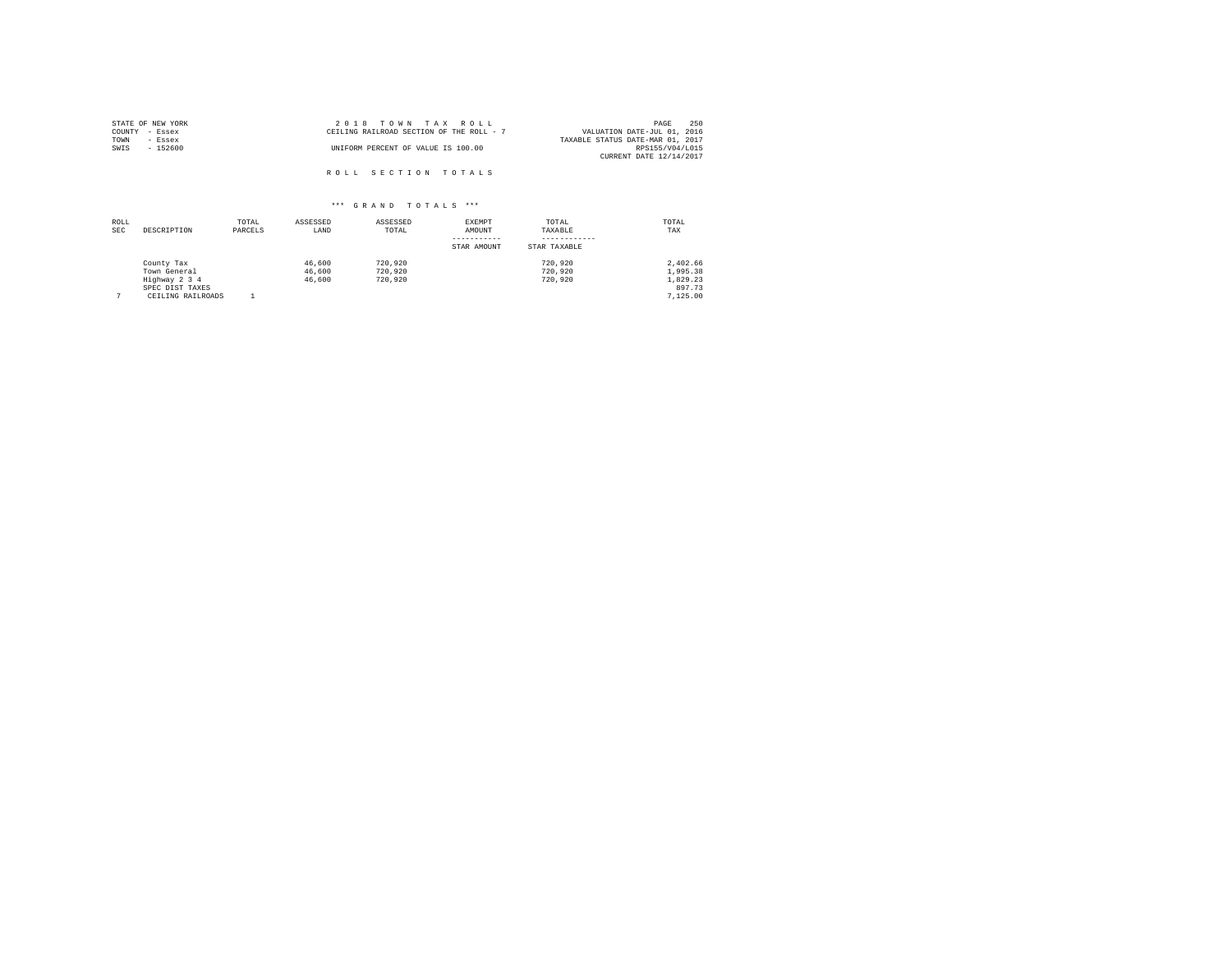|                | STATE OF NEW YORK | 2018 TOWN TAX ROLL                    | 251<br>PAGE                      |
|----------------|-------------------|---------------------------------------|----------------------------------|
| COUNTY - Essex |                   | WHOLLY EXEMPT SECTION OF THE ROLL - 8 | VALUATION DATE-JUL 01, 2016      |
| TOWN           | - Essex           | OWNERS NAME SEOUENCE                  | TAXABLE STATUS DATE-MAR 01, 2017 |
| SWIS           | $-152600$         | UNIFORM PERCENT OF VALUE IS 100.00    |                                  |

| TAX MAP PARCEL NUMBER                                                                                                                                                                                                                                | PROPERTY LOCATION & CLASS ASSESSMENT EXEMPTION CODE----------------COUNTY-------TOWN---------- |                                          |                                                     |                |          |
|------------------------------------------------------------------------------------------------------------------------------------------------------------------------------------------------------------------------------------------------------|------------------------------------------------------------------------------------------------|------------------------------------------|-----------------------------------------------------|----------------|----------|
|                                                                                                                                                                                                                                                      |                                                                                                |                                          |                                                     |                |          |
|                                                                                                                                                                                                                                                      |                                                                                                |                                          |                                                     |                |          |
|                                                                                                                                                                                                                                                      | Lake Shore Rd                                                                                  |                                          | ACCT 605J194005                                     |                |          |
| $\begin{array}{cccc} 49.4-1-9.200 & 931\text{ Forest s532a} & \text{WHOLLY EX} & 50000\\ 0120001 & 0 & 115\text{bor} & 155201 & 40,100\text{ Courny Tax} \\ \text{State of New York} & \text{wU1sboro} & 1 & 40,100\text{ Town General} \end{array}$ |                                                                                                |                                          | 40,100  40,100                                      |                |          |
|                                                                                                                                                                                                                                                      |                                                                                                |                                          | $0.00$<br>$0.00$                                    |                | 0.00     |
|                                                                                                                                                                                                                                                      |                                                                                                |                                          |                                                     |                | 0.00     |
| Dept Of Env Cons ACRES 40.14                                                                                                                                                                                                                         |                                                                                                |                                          |                                                     |                | 0.00     |
| 50 Wolf Rd                                                                                                                                                                                                                                           | EAST-0755613 NRTH-1552984<br>33-0001 DEED BOOK 1079 PG-316                                     | Fighway 2 3 4<br>EMS26 EMS District 0 TO |                                                     |                |          |
| Albany, NY 12233-0001                                                                                                                                                                                                                                |                                                                                                | $40,100$ EX<br>$  \alpha$                |                                                     |                |          |
|                                                                                                                                                                                                                                                      | FULL MARKET VALUE 40,100 FD262 Fire Dist 2                                                     |                                          | $0$ TO                                              |                |          |
|                                                                                                                                                                                                                                                      |                                                                                                | 40.100 EX                                |                                                     |                |          |
|                                                                                                                                                                                                                                                      |                                                                                                | TOTAL TAX ---                            |                                                     |                | $0.00**$ |
|                                                                                                                                                                                                                                                      |                                                                                                |                                          |                                                     |                |          |
|                                                                                                                                                                                                                                                      | 203 Reynolds Rd                                                                                |                                          | ACCT 6079905107                                     |                |          |
| $48.1 - 1 - 19.000$                                                                                                                                                                                                                                  | 695 Cemetery                                                                                   | TOWN CEMET 13510                         | 2,000 2,000                                         |                |          |
|                                                                                                                                                                                                                                                      |                                                                                                |                                          | 0.00                                                |                | 0.00     |
| Essex, NY 12936                                                                                                                                                                                                                                      | 15 Brookfield                                                                                  | 2,000 Town General 0.00                  |                                                     |                | 0.00     |
|                                                                                                                                                                                                                                                      | ACRES 0.86                                                                                     |                                          |                                                     |                | 0.00     |
|                                                                                                                                                                                                                                                      | EAST-0731574 NRTH-1566402                                                                      | Highway 2 3 4<br>EMS26 EMS District      | $\begin{matrix} 0.00 \\ 0 & \text{TO} \end{matrix}$ |                |          |
|                                                                                                                                                                                                                                                      | FULL MARKET VALUE                                                                              | 2,000 2,000 EX                           |                                                     |                |          |
|                                                                                                                                                                                                                                                      |                                                                                                | FD262 Fire Dist 2                        | $\sim$ 0 $\sim$ $\sim$ $\sim$ $\sim$                |                |          |
|                                                                                                                                                                                                                                                      |                                                                                                | 2,000 EX                                 |                                                     |                |          |
|                                                                                                                                                                                                                                                      |                                                                                                | TOTAL TAX $---$                          |                                                     |                | $0.00**$ |
|                                                                                                                                                                                                                                                      |                                                                                                |                                          |                                                     |                |          |
|                                                                                                                                                                                                                                                      | 2891 Essex Rd                                                                                  |                                          | ACCT 6079905001                                     |                | BILL 745 |
| $40.57 - 1 - 1.000$                                                                                                                                                                                                                                  | 620 Religious                                                                                  | CONST REL 25110                          | 328,400 328,400                                     |                |          |
| Catholic Comm of St Philip of Willsboro 155201 74,900 County Tax                                                                                                                                                                                     |                                                                                                |                                          |                                                     |                | 0.00     |
| Jesus at Wlbro & St Jos at Esx Hicks                                                                                                                                                                                                                 |                                                                                                | 328.400 Town General                     | $0.00$<br>$0.00$                                    |                | 0.00     |
| 00001.00<br>PO Box 607                                                                                                                                                                                                                               |                                                                                                | Highway 2 3 4                            | 0.00                                                |                | 0.00     |
| Willsboro, NY 12996 ACRES 1.00                                                                                                                                                                                                                       |                                                                                                | EMS26 EMS District 0 TO                  |                                                     |                |          |
|                                                                                                                                                                                                                                                      | EAST-0757322 NRTH-1575547                                                                      | 328,400 EX                               |                                                     |                |          |
|                                                                                                                                                                                                                                                      | DEED BOOK 078 PG-058                                                                           | FD261 Fire Dist 1                        | $0$ TO                                              |                |          |
|                                                                                                                                                                                                                                                      | FULL MARKET VALUE 328,400 328,400 EX                                                           |                                          |                                                     |                |          |
|                                                                                                                                                                                                                                                      |                                                                                                | LT261 Essex light                        |                                                     | 0 <sub>0</sub> |          |
|                                                                                                                                                                                                                                                      |                                                                                                | 328,400 EX                               |                                                     |                |          |
|                                                                                                                                                                                                                                                      |                                                                                                | WB261 Water B&I                          | 328,400 TO C                                        |                | 85.91    |
|                                                                                                                                                                                                                                                      |                                                                                                |                                          |                                                     |                | 85.91**  |
|                                                                                                                                                                                                                                                      |                                                                                                | TOTAL TAX ---                            |                                                     | DATE #1        | 01/31/18 |
|                                                                                                                                                                                                                                                      |                                                                                                |                                          |                                                     | AMT DUE        | 85.91    |
|                                                                                                                                                                                                                                                      |                                                                                                |                                          |                                                     |                |          |
|                                                                                                                                                                                                                                                      |                                                                                                |                                          |                                                     |                |          |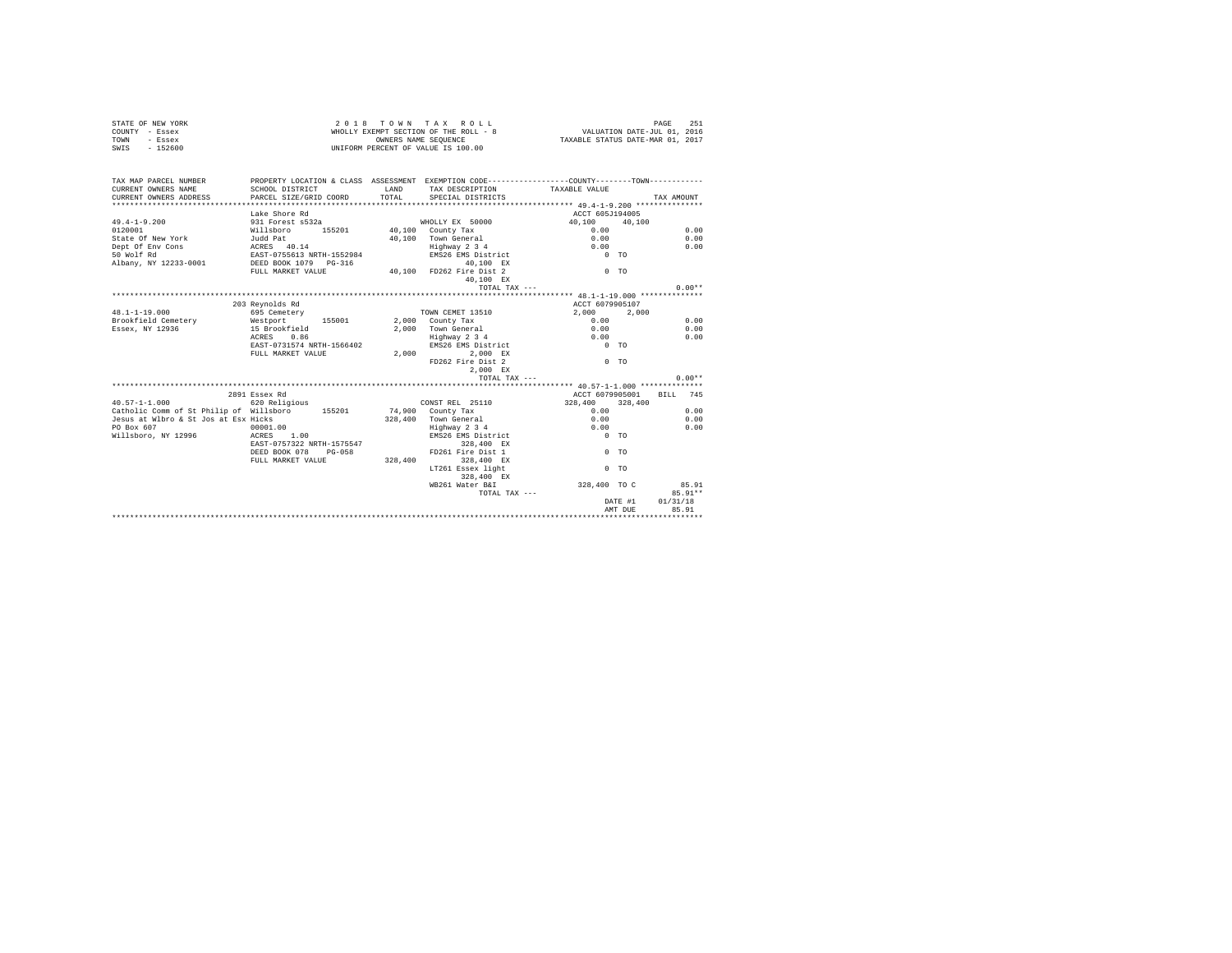| STATE OF NEW YORK | 2018 TOWN TAX ROLL                    | 252<br>PAGE                      |
|-------------------|---------------------------------------|----------------------------------|
| COUNTY - Essex    | WHOLLY EXEMPT SECTION OF THE ROLL - 8 | VALUATION DATE-JUL 01, 2016      |
| TOWN<br>- Essex   | OWNERS NAME SEOUENCE                  | TAXABLE STATUS DATE-MAR 01, 2017 |
| $-152600$<br>SWIS | UNIFORM PERCENT OF VALUE IS 100.00    |                                  |

| TAX MAP PARCEL NUMBER<br>CURRENT OWNERS NAME<br>CURRENT OWNERS ADDRESS PARCEL SIZE/GRID COORD TOTAL | PROPERTY LOCATION & CLASS ASSESSMENT EXEMPTION CODE----------------COUNTY-------TOWN---------<br>SCHOOL DISTRICT | <b>T.AND</b> | TAX DESCRIPTION TAXABLE VALUE<br>SPECIAL DISTRICTS |                     |          | TAX AMOUNT |
|-----------------------------------------------------------------------------------------------------|------------------------------------------------------------------------------------------------------------------|--------------|----------------------------------------------------|---------------------|----------|------------|
|                                                                                                     | 1865 NYS Route 22                                                                                                |              |                                                    | ACCT 6079905109     |          |            |
| $49.1 - 1 - 38.000$<br>Central Cemetery                                                             | 695 Cemetery<br>Willsboro 155201 4,800 County Tax                                                                |              | TOWN CEMET 13510                                   | 4,800 4,800<br>0.00 |          | 0.00       |
| <b>Wharton</b><br>Essex, NY 12936                                                                   |                                                                                                                  |              | 4,800 Town General                                 | 0.00                |          | 0.00       |
|                                                                                                     | 00002.00                                                                                                         |              | Highway 2 3 4                                      | 0.00                |          | 0.00       |
|                                                                                                     | ACRES 2.00                                                                                                       |              | EMS26 EMS District 0 TO                            |                     |          |            |
|                                                                                                     | EAST-0744672 NRTH-1561763                                                                                        |              | 4.800 EX                                           |                     |          |            |
|                                                                                                     | DEED BOOK 281 PG-483                                                                                             |              | FD262 Fire Dist 2                                  | $0$ TO              |          |            |
|                                                                                                     | FULL MARKET VALUE                                                                                                | 4,800        | 4,800 EX                                           |                     |          |            |
|                                                                                                     |                                                                                                                  |              | $TOTAI. TAX --$                                    |                     |          | $0.00**$   |
|                                                                                                     |                                                                                                                  |              |                                                    |                     |          |            |
|                                                                                                     | Angier Hill Rd                                                                                                   |              |                                                    | ACCT 605J102712     |          |            |
| $57.2 - 6 - 2.100$                                                                                  |                                                                                                                  |              |                                                    | 14,300 14,300       |          |            |
| Champlain Area Trails Inc                                                                           | Willsboro 155201 14,300 County Tax                                                                               |              |                                                    | 0.00                |          | 0.00       |
| PO Box 193                                                                                          | Judd                                                                                                             |              | 14,300 Town General                                | 0.00                |          | 0.00       |
| Westport, NY 12993                                                                                  | ACRES 11.93                                                                                                      |              | Highway 2 3 4                                      | 0.00                |          | 0.00       |
|                                                                                                     | EAST-0742839 NRTH-1550674                                                                                        |              | EMS26 EMS District                                 | $0$ TO              |          |            |
| MAY BE SUBJECT TO PAYMENT DEED BOOK 1727 PG-1                                                       |                                                                                                                  |              | 14,300 EX                                          |                     |          |            |
| UNDER AGDIST LAW TIL 2018 FULL MARKET VALUE                                                         |                                                                                                                  |              | 14,300 FD262 Fire Dist 2                           |                     | $0$ TO   |            |
|                                                                                                     |                                                                                                                  |              | 14,300 EX                                          |                     |          |            |
|                                                                                                     |                                                                                                                  |              | LT262 Whallonsburg light                           | $0$ TO              |          |            |
|                                                                                                     |                                                                                                                  |              | 14,300 EX                                          |                     |          |            |
|                                                                                                     |                                                                                                                  |              | TOTAL TAX ---                                      |                     |          | $0.00**$   |
|                                                                                                     |                                                                                                                  |              |                                                    |                     |          |            |
|                                                                                                     | 2303 Main St                                                                                                     |              |                                                    | ACCT 605J104310     |          |            |
| $40.73 - 2 - 11.000$                                                                                | 464 Office bldg.                                                                                                 |              | CONST ED 25120                                     | $\sim$ 0            | $\Omega$ |            |
| College for Every Student Inc Willsboro 155201 0 County Tax                                         |                                                                                                                  |              |                                                    | 0.00                |          | 0.00       |
| PO Box 247                                                                                          | Potts                                                                                                            |              | 0 Town General 0.00                                |                     |          | 0.00       |
| Essex, NY 12936                                                                                     | 1549/213 Rel Tx Lien                                                                                             |              | Highway 2 3 4                                      | 0.00                |          | 0.00       |
|                                                                                                     | 1707/311 Easement                                                                                                |              | EMS26 EMS District                                 | $0$ TO              |          |            |
|                                                                                                     | ACRES 0.25                                                                                                       |              | FD261 Fire Dist 1                                  | $0$ TO              |          |            |
|                                                                                                     | EAST-0756830 NRTH-1571742                                                                                        |              | LT261 Essex light                                  | $0$ TO              |          |            |
|                                                                                                     | DEED BOOK 1708 PG-109                                                                                            |              |                                                    |                     |          |            |
|                                                                                                     | FULL MARKET VALUE                                                                                                | $\Omega$     |                                                    |                     |          |            |
|                                                                                                     |                                                                                                                  |              |                                                    |                     |          | $0.00**$   |
|                                                                                                     |                                                                                                                  |              |                                                    |                     |          |            |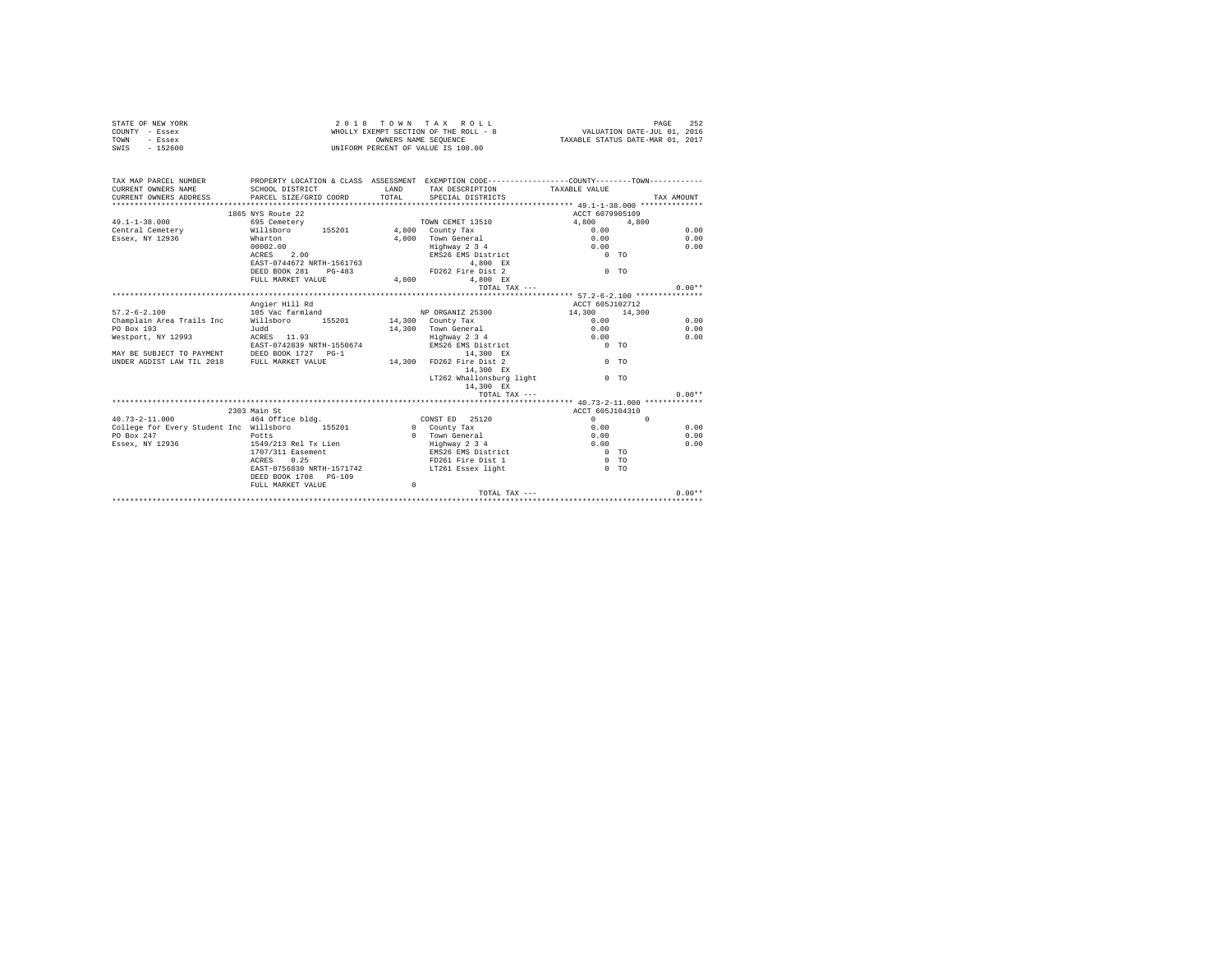|                | STATE OF NEW YORK | 2018 TOWN TAX ROLL                    | 253<br>PAGE                      |
|----------------|-------------------|---------------------------------------|----------------------------------|
| COUNTY - Essex |                   | WHOLLY EXEMPT SECTION OF THE ROLL - 8 | VALUATION DATE-JUL 01, 2016      |
| TOWN           | - Essex           | OWNERS NAME SEOUENCE                  | TAXABLE STATUS DATE-MAR 01, 2017 |
| SWIS           | $-152600$         | UNIFORM PERCENT OF VALUE IS 100.00    |                                  |

| TAX MAP PARCEL NUMBER<br>CURRENT OWNERS NAME | PROPERTY LOCATION & CLASS ASSESSMENT EXEMPTION CODE----------------COUNTY-------TOWN----------<br>SCHOOL DISTRICT                       | LAND  | TAX DESCRIPTION                                                            | TAXABLE VALUE                                  |            |
|----------------------------------------------|-----------------------------------------------------------------------------------------------------------------------------------------|-------|----------------------------------------------------------------------------|------------------------------------------------|------------|
| CURRENT OWNERS ADDRESS                       | PARCEL SIZE/GRID COORD                                                                                                                  | TOTAL | SPECIAL DISTRICTS                                                          |                                                | TAX AMOUNT |
|                                              | Jersey St                                                                                                                               |       |                                                                            | ACCT 605J100315                                |            |
| $48.2 - 1 - 5.000$                           | 910 Priv forest NP ORGANIZ 25300                                                                                                        |       |                                                                            | 45,000 45,000                                  |            |
|                                              |                                                                                                                                         |       |                                                                            | 0.00                                           | 0.00       |
|                                              |                                                                                                                                         |       |                                                                            | 0.00                                           | 0.00       |
|                                              |                                                                                                                                         |       | Highway 2 3 4                                                              | 0.00                                           | 0.00       |
|                                              | EAST-0737358 NRTH-1567456                                                                                                               |       | EMS26 EMS District                                                         | $0$ TO                                         |            |
|                                              | DEED BOOK 1228 PG-308                                                                                                                   |       | 45,000 EX                                                                  |                                                |            |
|                                              | FULL MARKET VALUE 45,000 FD262 Fire Dist 2                                                                                              |       |                                                                            | $0$ TO                                         |            |
|                                              |                                                                                                                                         |       | 45,000 EX                                                                  |                                                |            |
|                                              |                                                                                                                                         |       | TOTAL TAX ---                                                              | **************** 48.2-1-6.220 **************** | $0.00**$   |
|                                              | Leaning Rd                                                                                                                              |       |                                                                            | ACCT 605Z010003                                |            |
| $48.2 - 1 - 6.220$                           | 615 Educatn fac                                                                                                                         |       | NP ORGANIZ 25300                                                           | 169,000 169,000                                |            |
| Eddy Foundation                              | Westport 155001 169,000 County Tax                                                                                                      |       |                                                                            | 0.00                                           | 0.00       |
| PO Box 42                                    |                                                                                                                                         |       | 169,000 Town General                                                       |                                                | 0.00       |
| Essex, NY 12936                              | Potts Pat<br>Survey #6277                                                                                                               |       | Town General<br>Highway 2 3 4                                              | $0.00$<br>$0.00$                               | 0.00       |
|                                              |                                                                                                                                         |       | EMS26 EMS District                                                         | $0$ TO                                         |            |
|                                              | ACRES 394.00<br>MAY BE SUBJECT TO PAYMENT EAST-0737553 NRTH-1565879                                                                     |       | 169.000 EX                                                                 |                                                |            |
|                                              | UNDER RPTL480A UNTIL 2023 DEED BOOK 1228 PG-308                                                                                         |       |                                                                            | $0$ TO                                         |            |
|                                              | FULL MARKET VALUE                                                                                                                       |       | PD 261 Fire Dist 1<br>169,000 FD 261 Fire Dist 1<br>169,000 EX             |                                                |            |
|                                              |                                                                                                                                         |       | TOTAL TAX ---                                                              |                                                | $0.00**$   |
|                                              |                                                                                                                                         |       |                                                                            |                                                |            |
|                                              | Brookfield Rd                                                                                                                           |       |                                                                            | ACCT 605J101014                                |            |
| $48.2 - 1 - 18.000$                          | 910 Priv forest                                                                                                                         |       | NP ORGANIZ 25300                                                           | $127,700$ $127,700$ $0.00$                     |            |
| Eddy Foundation                              | Willsboro 155201 127,700 County Tax                                                                                                     |       |                                                                            |                                                | 0.00       |
| PO Box 42                                    | Potts<br>ACRES 136.80                                                                                                                   |       |                                                                            |                                                | 0.00       |
| Essex, NY 12936                              | EAST-0736814 NRTH-1563678                                                                                                               |       | 127,700 Town General 0.00<br>Highway 2 3 4 0.00<br>EMS26 EMS District 0 TO |                                                | 0.00       |
|                                              | DEED BOOK 1580 PG-75                                                                                                                    |       | 127,700 EX                                                                 |                                                |            |
|                                              | FULL MARKET VALUE 127,700 FD262 Fire Dist 2                                                                                             |       |                                                                            | $0$ TO                                         |            |
|                                              |                                                                                                                                         |       | 127,700 EX                                                                 |                                                |            |
|                                              |                                                                                                                                         |       | TOTAL TAX ---                                                              |                                                | $0.00**$   |
|                                              |                                                                                                                                         |       |                                                                            |                                                |            |
|                                              | Cook Rd                                                                                                                                 |       |                                                                            | ACCT 605J100512                                |            |
| $48.2 - 1 - 21.000$                          | 910 Priv forest MP ORGANIZ 25300<br>Westport 155001 27,500 County Tax<br>14 Platt Rogers 27,500 Town General<br>ACRES 33.00 Highway 234 |       |                                                                            | 27,500 27,500                                  |            |
| Eddy Foundation                              |                                                                                                                                         |       |                                                                            | 0.00                                           | 0.00       |
| PO Box 42                                    |                                                                                                                                         |       |                                                                            | 0.00                                           | 0.00       |
| Essex, NY 12936                              |                                                                                                                                         |       |                                                                            | 0.00                                           | 0.00       |
|                                              | EAST-0735755 NRTH-1561527                                                                                                               |       | EMS26 EMS District                                                         | $0$ TO                                         |            |
|                                              | DEED BOOK 1580 PG-75                                                                                                                    |       | 27,500 EX                                                                  |                                                |            |
|                                              | FULL MARKET VALUE 27,500 FD262 Fire Dist 2                                                                                              |       |                                                                            | $0$ TO                                         |            |
|                                              |                                                                                                                                         |       | 27,500 EX                                                                  |                                                |            |
|                                              |                                                                                                                                         |       |                                                                            |                                                |            |
|                                              |                                                                                                                                         |       |                                                                            |                                                |            |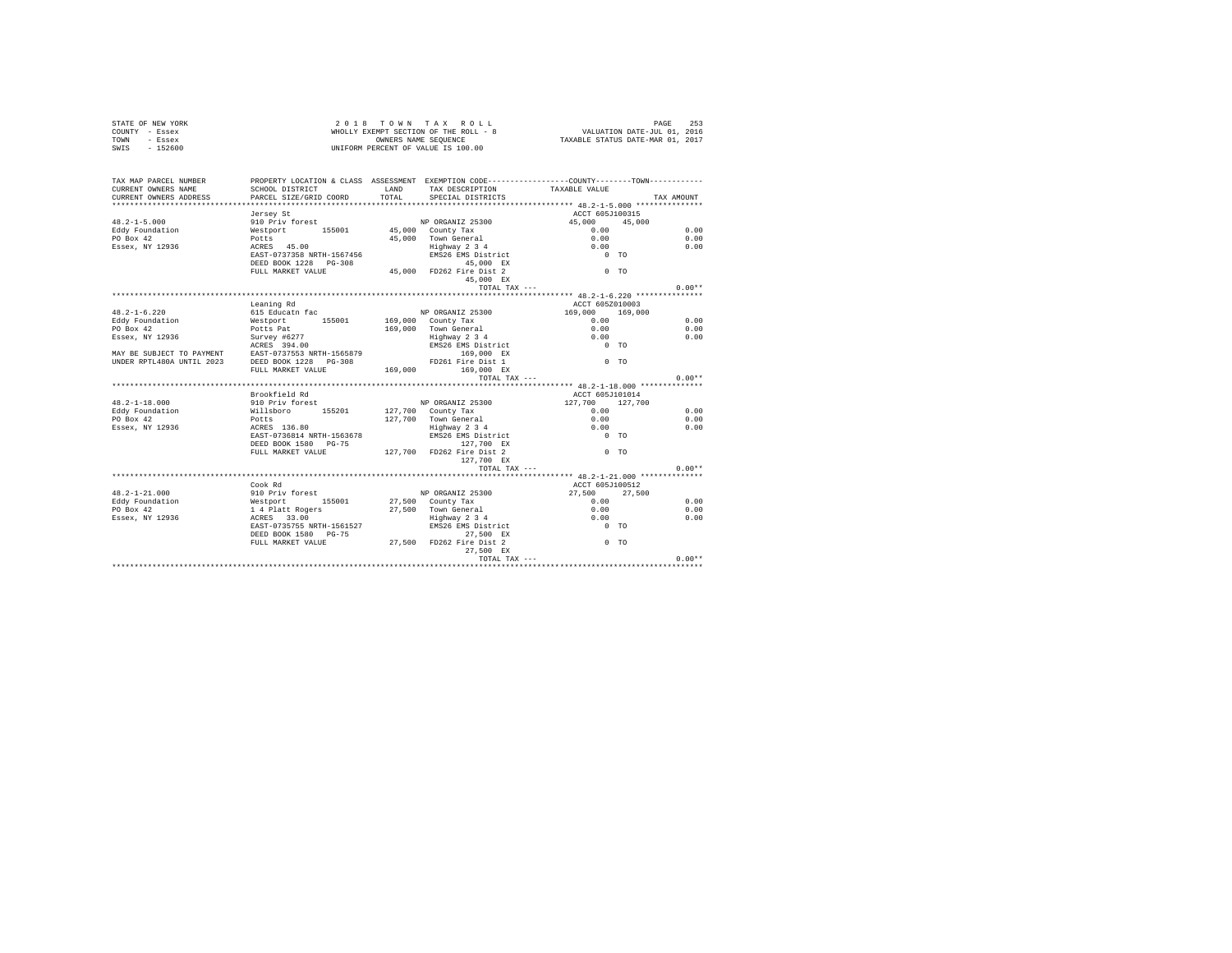|                | STATE OF NEW YORK | 2018 TOWN TAX ROLL                    |  |                      |  |  |  | 254<br>PAGE                      |
|----------------|-------------------|---------------------------------------|--|----------------------|--|--|--|----------------------------------|
| COUNTY - Essex |                   | WHOLLY EXEMPT SECTION OF THE ROLL - 8 |  |                      |  |  |  | VALUATION DATE-JUL 01, 2016      |
| TOWN           | - Essex           |                                       |  | OWNERS NAME SEOUENCE |  |  |  | TAXABLE STATUS DATE-MAR 01, 2017 |
| SWIS           | - 152600          | UNIFORM PERCENT OF VALUE IS 100.00    |  |                      |  |  |  |                                  |

| SCHOOL DISTRICT<br>CURRENT OWNERS NAME<br>LAND TAX DESCRIPTION TAXABLE VALUE<br>Brookfield Rd<br>ACCT 605J104213<br>NP ORGANIZ 25300<br>$53,900$ $53,900$<br>0.00<br>910 Priv forest<br>19.1-19.000 Millsboro 155201 53,900 County Tax<br>Eddy Foundation Millsboro 155201 53,900 County Tax<br>20 Dex 42 2 Platt Rogers 160.000 53,900 Town General<br>Essex, NY 12936 RKST-0737084 NRTH-1557545 1815326 EMS26 EMS Distri<br>0.00<br>0.00<br>53,900 Town General<br>0.00<br>0.00<br>0.00<br>0.00<br>Highway 2 3 4<br>EMS26 EMS District<br>$0$ TO<br>DEED BOOK 1279 PG-244<br>53,900 EX<br>FULL MARKET VALUE 53,900 FD262 Fire Dist 2<br>$0$ TO<br>53,900 EX<br>LT262 Whallonsburg light 0 TO<br>53,900 EX<br>$0.00**$<br>TOTAL TAX ---<br>331 Cook Rd<br>ACCT 605J100802<br>NP ORGANIZ 25300<br>383,100 383,100<br>140 Truck crops<br>Research Millsboro 155201 233,200 County Tax and Red Millsboro 155201 233,200 County Tax and Reference 1620 12<br>PO Box 42 12936 12 Platt Rogers 383,100 Town General<br>Research Righway 2 3 4<br>0.00<br>0.00<br>383,100 Town General<br>0.00<br>0.00<br>Highway 2 3 4<br>0.00<br>0.00<br>EMS26 EMS District<br>$0$ TO<br>ACRES 213.00<br>EMS20<br>383,100<br>FD262 Fire Dist 2<br>383,100 EX<br>---shurg<br>383,100 EX<br>EAST-0739800 NRTH-1559494<br>DEED BOOK 1263 PG-23<br>$0$ TO<br>383,100 383,100 EX<br>FULL MARKET VALUE<br>LT262 Whallonsburg light<br>0 <sub>0</sub><br>383,100 EX<br>$0.00**$<br>TOTAL TAX ---<br>Walker Rd<br>ACCT 605J104411<br>waanse av 1982<br>Willaboro 155201 238,400 County Tax<br>356 Platt Rogers 240,300 Town General<br>$48.4 - 1 - 20.110$<br>$240,300$ $240,300$<br>0.00<br>0.00<br>Eddy Foundation<br>PO Box 42<br>0.00<br>0.00<br>Essex, NY 12936 <b>ACRES</b> 315.00<br>0.00<br>0.00<br>Highway 2 3 4<br>EMS26 EMS District<br>$0$ TO<br>EAST-0736136 NRTH-1554609<br>240,300 EX<br>DEED BOOK 1274    PG-127<br>FULL MARKET VALUE 240,300 FD262 Fire Dist 2<br>$0$ TO<br>240.300 EX<br>LT262 Whallonsburg light<br>0 <sub>0</sub><br>240,300 EX<br>$0.00**$ | TAX MAP PARCEL NUMBER |  | PROPERTY LOCATION & CLASS ASSESSMENT EXEMPTION CODE---------------COUNTY-------TOWN---------- |  |  |
|-----------------------------------------------------------------------------------------------------------------------------------------------------------------------------------------------------------------------------------------------------------------------------------------------------------------------------------------------------------------------------------------------------------------------------------------------------------------------------------------------------------------------------------------------------------------------------------------------------------------------------------------------------------------------------------------------------------------------------------------------------------------------------------------------------------------------------------------------------------------------------------------------------------------------------------------------------------------------------------------------------------------------------------------------------------------------------------------------------------------------------------------------------------------------------------------------------------------------------------------------------------------------------------------------------------------------------------------------------------------------------------------------------------------------------------------------------------------------------------------------------------------------------------------------------------------------------------------------------------------------------------------------------------------------------------------------------------------------------------------------------------------------------------------------------------------------------------------------------------------------------------------------------------------------------------------------------------------------------------------------------------------------------------------------------|-----------------------|--|-----------------------------------------------------------------------------------------------|--|--|
|                                                                                                                                                                                                                                                                                                                                                                                                                                                                                                                                                                                                                                                                                                                                                                                                                                                                                                                                                                                                                                                                                                                                                                                                                                                                                                                                                                                                                                                                                                                                                                                                                                                                                                                                                                                                                                                                                                                                                                                                                                                     |                       |  |                                                                                               |  |  |
|                                                                                                                                                                                                                                                                                                                                                                                                                                                                                                                                                                                                                                                                                                                                                                                                                                                                                                                                                                                                                                                                                                                                                                                                                                                                                                                                                                                                                                                                                                                                                                                                                                                                                                                                                                                                                                                                                                                                                                                                                                                     |                       |  |                                                                                               |  |  |
|                                                                                                                                                                                                                                                                                                                                                                                                                                                                                                                                                                                                                                                                                                                                                                                                                                                                                                                                                                                                                                                                                                                                                                                                                                                                                                                                                                                                                                                                                                                                                                                                                                                                                                                                                                                                                                                                                                                                                                                                                                                     |                       |  |                                                                                               |  |  |
|                                                                                                                                                                                                                                                                                                                                                                                                                                                                                                                                                                                                                                                                                                                                                                                                                                                                                                                                                                                                                                                                                                                                                                                                                                                                                                                                                                                                                                                                                                                                                                                                                                                                                                                                                                                                                                                                                                                                                                                                                                                     |                       |  |                                                                                               |  |  |
|                                                                                                                                                                                                                                                                                                                                                                                                                                                                                                                                                                                                                                                                                                                                                                                                                                                                                                                                                                                                                                                                                                                                                                                                                                                                                                                                                                                                                                                                                                                                                                                                                                                                                                                                                                                                                                                                                                                                                                                                                                                     | $48.4 - 1 - 5.000$    |  |                                                                                               |  |  |
|                                                                                                                                                                                                                                                                                                                                                                                                                                                                                                                                                                                                                                                                                                                                                                                                                                                                                                                                                                                                                                                                                                                                                                                                                                                                                                                                                                                                                                                                                                                                                                                                                                                                                                                                                                                                                                                                                                                                                                                                                                                     |                       |  |                                                                                               |  |  |
|                                                                                                                                                                                                                                                                                                                                                                                                                                                                                                                                                                                                                                                                                                                                                                                                                                                                                                                                                                                                                                                                                                                                                                                                                                                                                                                                                                                                                                                                                                                                                                                                                                                                                                                                                                                                                                                                                                                                                                                                                                                     |                       |  |                                                                                               |  |  |
|                                                                                                                                                                                                                                                                                                                                                                                                                                                                                                                                                                                                                                                                                                                                                                                                                                                                                                                                                                                                                                                                                                                                                                                                                                                                                                                                                                                                                                                                                                                                                                                                                                                                                                                                                                                                                                                                                                                                                                                                                                                     |                       |  |                                                                                               |  |  |
|                                                                                                                                                                                                                                                                                                                                                                                                                                                                                                                                                                                                                                                                                                                                                                                                                                                                                                                                                                                                                                                                                                                                                                                                                                                                                                                                                                                                                                                                                                                                                                                                                                                                                                                                                                                                                                                                                                                                                                                                                                                     |                       |  |                                                                                               |  |  |
|                                                                                                                                                                                                                                                                                                                                                                                                                                                                                                                                                                                                                                                                                                                                                                                                                                                                                                                                                                                                                                                                                                                                                                                                                                                                                                                                                                                                                                                                                                                                                                                                                                                                                                                                                                                                                                                                                                                                                                                                                                                     |                       |  |                                                                                               |  |  |
|                                                                                                                                                                                                                                                                                                                                                                                                                                                                                                                                                                                                                                                                                                                                                                                                                                                                                                                                                                                                                                                                                                                                                                                                                                                                                                                                                                                                                                                                                                                                                                                                                                                                                                                                                                                                                                                                                                                                                                                                                                                     |                       |  |                                                                                               |  |  |
|                                                                                                                                                                                                                                                                                                                                                                                                                                                                                                                                                                                                                                                                                                                                                                                                                                                                                                                                                                                                                                                                                                                                                                                                                                                                                                                                                                                                                                                                                                                                                                                                                                                                                                                                                                                                                                                                                                                                                                                                                                                     |                       |  |                                                                                               |  |  |
|                                                                                                                                                                                                                                                                                                                                                                                                                                                                                                                                                                                                                                                                                                                                                                                                                                                                                                                                                                                                                                                                                                                                                                                                                                                                                                                                                                                                                                                                                                                                                                                                                                                                                                                                                                                                                                                                                                                                                                                                                                                     |                       |  |                                                                                               |  |  |
|                                                                                                                                                                                                                                                                                                                                                                                                                                                                                                                                                                                                                                                                                                                                                                                                                                                                                                                                                                                                                                                                                                                                                                                                                                                                                                                                                                                                                                                                                                                                                                                                                                                                                                                                                                                                                                                                                                                                                                                                                                                     |                       |  |                                                                                               |  |  |
|                                                                                                                                                                                                                                                                                                                                                                                                                                                                                                                                                                                                                                                                                                                                                                                                                                                                                                                                                                                                                                                                                                                                                                                                                                                                                                                                                                                                                                                                                                                                                                                                                                                                                                                                                                                                                                                                                                                                                                                                                                                     |                       |  |                                                                                               |  |  |
|                                                                                                                                                                                                                                                                                                                                                                                                                                                                                                                                                                                                                                                                                                                                                                                                                                                                                                                                                                                                                                                                                                                                                                                                                                                                                                                                                                                                                                                                                                                                                                                                                                                                                                                                                                                                                                                                                                                                                                                                                                                     |                       |  |                                                                                               |  |  |
|                                                                                                                                                                                                                                                                                                                                                                                                                                                                                                                                                                                                                                                                                                                                                                                                                                                                                                                                                                                                                                                                                                                                                                                                                                                                                                                                                                                                                                                                                                                                                                                                                                                                                                                                                                                                                                                                                                                                                                                                                                                     |                       |  |                                                                                               |  |  |
|                                                                                                                                                                                                                                                                                                                                                                                                                                                                                                                                                                                                                                                                                                                                                                                                                                                                                                                                                                                                                                                                                                                                                                                                                                                                                                                                                                                                                                                                                                                                                                                                                                                                                                                                                                                                                                                                                                                                                                                                                                                     | $48.4 - 1 - 7.000$    |  |                                                                                               |  |  |
|                                                                                                                                                                                                                                                                                                                                                                                                                                                                                                                                                                                                                                                                                                                                                                                                                                                                                                                                                                                                                                                                                                                                                                                                                                                                                                                                                                                                                                                                                                                                                                                                                                                                                                                                                                                                                                                                                                                                                                                                                                                     |                       |  |                                                                                               |  |  |
|                                                                                                                                                                                                                                                                                                                                                                                                                                                                                                                                                                                                                                                                                                                                                                                                                                                                                                                                                                                                                                                                                                                                                                                                                                                                                                                                                                                                                                                                                                                                                                                                                                                                                                                                                                                                                                                                                                                                                                                                                                                     |                       |  |                                                                                               |  |  |
|                                                                                                                                                                                                                                                                                                                                                                                                                                                                                                                                                                                                                                                                                                                                                                                                                                                                                                                                                                                                                                                                                                                                                                                                                                                                                                                                                                                                                                                                                                                                                                                                                                                                                                                                                                                                                                                                                                                                                                                                                                                     |                       |  |                                                                                               |  |  |
|                                                                                                                                                                                                                                                                                                                                                                                                                                                                                                                                                                                                                                                                                                                                                                                                                                                                                                                                                                                                                                                                                                                                                                                                                                                                                                                                                                                                                                                                                                                                                                                                                                                                                                                                                                                                                                                                                                                                                                                                                                                     |                       |  |                                                                                               |  |  |
|                                                                                                                                                                                                                                                                                                                                                                                                                                                                                                                                                                                                                                                                                                                                                                                                                                                                                                                                                                                                                                                                                                                                                                                                                                                                                                                                                                                                                                                                                                                                                                                                                                                                                                                                                                                                                                                                                                                                                                                                                                                     |                       |  |                                                                                               |  |  |
|                                                                                                                                                                                                                                                                                                                                                                                                                                                                                                                                                                                                                                                                                                                                                                                                                                                                                                                                                                                                                                                                                                                                                                                                                                                                                                                                                                                                                                                                                                                                                                                                                                                                                                                                                                                                                                                                                                                                                                                                                                                     |                       |  |                                                                                               |  |  |
|                                                                                                                                                                                                                                                                                                                                                                                                                                                                                                                                                                                                                                                                                                                                                                                                                                                                                                                                                                                                                                                                                                                                                                                                                                                                                                                                                                                                                                                                                                                                                                                                                                                                                                                                                                                                                                                                                                                                                                                                                                                     |                       |  |                                                                                               |  |  |
|                                                                                                                                                                                                                                                                                                                                                                                                                                                                                                                                                                                                                                                                                                                                                                                                                                                                                                                                                                                                                                                                                                                                                                                                                                                                                                                                                                                                                                                                                                                                                                                                                                                                                                                                                                                                                                                                                                                                                                                                                                                     |                       |  |                                                                                               |  |  |
|                                                                                                                                                                                                                                                                                                                                                                                                                                                                                                                                                                                                                                                                                                                                                                                                                                                                                                                                                                                                                                                                                                                                                                                                                                                                                                                                                                                                                                                                                                                                                                                                                                                                                                                                                                                                                                                                                                                                                                                                                                                     |                       |  |                                                                                               |  |  |
|                                                                                                                                                                                                                                                                                                                                                                                                                                                                                                                                                                                                                                                                                                                                                                                                                                                                                                                                                                                                                                                                                                                                                                                                                                                                                                                                                                                                                                                                                                                                                                                                                                                                                                                                                                                                                                                                                                                                                                                                                                                     |                       |  |                                                                                               |  |  |
|                                                                                                                                                                                                                                                                                                                                                                                                                                                                                                                                                                                                                                                                                                                                                                                                                                                                                                                                                                                                                                                                                                                                                                                                                                                                                                                                                                                                                                                                                                                                                                                                                                                                                                                                                                                                                                                                                                                                                                                                                                                     |                       |  |                                                                                               |  |  |
|                                                                                                                                                                                                                                                                                                                                                                                                                                                                                                                                                                                                                                                                                                                                                                                                                                                                                                                                                                                                                                                                                                                                                                                                                                                                                                                                                                                                                                                                                                                                                                                                                                                                                                                                                                                                                                                                                                                                                                                                                                                     |                       |  |                                                                                               |  |  |
|                                                                                                                                                                                                                                                                                                                                                                                                                                                                                                                                                                                                                                                                                                                                                                                                                                                                                                                                                                                                                                                                                                                                                                                                                                                                                                                                                                                                                                                                                                                                                                                                                                                                                                                                                                                                                                                                                                                                                                                                                                                     |                       |  |                                                                                               |  |  |
|                                                                                                                                                                                                                                                                                                                                                                                                                                                                                                                                                                                                                                                                                                                                                                                                                                                                                                                                                                                                                                                                                                                                                                                                                                                                                                                                                                                                                                                                                                                                                                                                                                                                                                                                                                                                                                                                                                                                                                                                                                                     |                       |  |                                                                                               |  |  |
|                                                                                                                                                                                                                                                                                                                                                                                                                                                                                                                                                                                                                                                                                                                                                                                                                                                                                                                                                                                                                                                                                                                                                                                                                                                                                                                                                                                                                                                                                                                                                                                                                                                                                                                                                                                                                                                                                                                                                                                                                                                     |                       |  |                                                                                               |  |  |
|                                                                                                                                                                                                                                                                                                                                                                                                                                                                                                                                                                                                                                                                                                                                                                                                                                                                                                                                                                                                                                                                                                                                                                                                                                                                                                                                                                                                                                                                                                                                                                                                                                                                                                                                                                                                                                                                                                                                                                                                                                                     |                       |  |                                                                                               |  |  |
|                                                                                                                                                                                                                                                                                                                                                                                                                                                                                                                                                                                                                                                                                                                                                                                                                                                                                                                                                                                                                                                                                                                                                                                                                                                                                                                                                                                                                                                                                                                                                                                                                                                                                                                                                                                                                                                                                                                                                                                                                                                     |                       |  |                                                                                               |  |  |
|                                                                                                                                                                                                                                                                                                                                                                                                                                                                                                                                                                                                                                                                                                                                                                                                                                                                                                                                                                                                                                                                                                                                                                                                                                                                                                                                                                                                                                                                                                                                                                                                                                                                                                                                                                                                                                                                                                                                                                                                                                                     |                       |  |                                                                                               |  |  |
|                                                                                                                                                                                                                                                                                                                                                                                                                                                                                                                                                                                                                                                                                                                                                                                                                                                                                                                                                                                                                                                                                                                                                                                                                                                                                                                                                                                                                                                                                                                                                                                                                                                                                                                                                                                                                                                                                                                                                                                                                                                     |                       |  |                                                                                               |  |  |
|                                                                                                                                                                                                                                                                                                                                                                                                                                                                                                                                                                                                                                                                                                                                                                                                                                                                                                                                                                                                                                                                                                                                                                                                                                                                                                                                                                                                                                                                                                                                                                                                                                                                                                                                                                                                                                                                                                                                                                                                                                                     |                       |  |                                                                                               |  |  |
|                                                                                                                                                                                                                                                                                                                                                                                                                                                                                                                                                                                                                                                                                                                                                                                                                                                                                                                                                                                                                                                                                                                                                                                                                                                                                                                                                                                                                                                                                                                                                                                                                                                                                                                                                                                                                                                                                                                                                                                                                                                     |                       |  |                                                                                               |  |  |
|                                                                                                                                                                                                                                                                                                                                                                                                                                                                                                                                                                                                                                                                                                                                                                                                                                                                                                                                                                                                                                                                                                                                                                                                                                                                                                                                                                                                                                                                                                                                                                                                                                                                                                                                                                                                                                                                                                                                                                                                                                                     |                       |  |                                                                                               |  |  |
|                                                                                                                                                                                                                                                                                                                                                                                                                                                                                                                                                                                                                                                                                                                                                                                                                                                                                                                                                                                                                                                                                                                                                                                                                                                                                                                                                                                                                                                                                                                                                                                                                                                                                                                                                                                                                                                                                                                                                                                                                                                     |                       |  |                                                                                               |  |  |
|                                                                                                                                                                                                                                                                                                                                                                                                                                                                                                                                                                                                                                                                                                                                                                                                                                                                                                                                                                                                                                                                                                                                                                                                                                                                                                                                                                                                                                                                                                                                                                                                                                                                                                                                                                                                                                                                                                                                                                                                                                                     |                       |  |                                                                                               |  |  |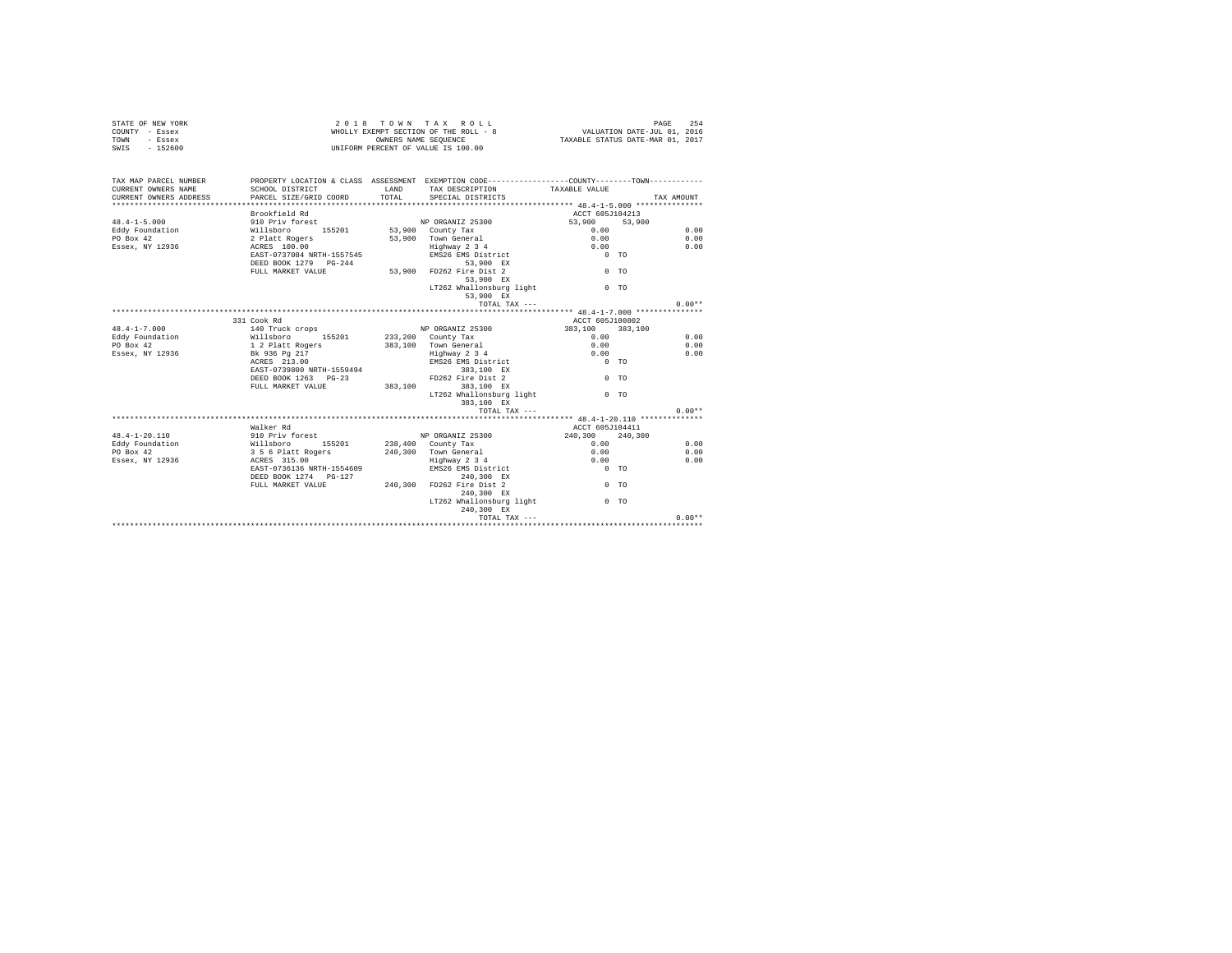| 2018 TOWN TAX ROLL<br>STATE OF NEW YORK<br>PAGE<br>VALUATION DATE-JUL 01, 2016<br>WHOLLY EXEMPT SECTION OF THE ROLL - 8<br>COUNTY - Essex<br>TAXABLE STATUS DATE-MAR 01, 2017<br>OWNERS NAME SEQUENCE<br>TOWN<br>- Essex<br>UNIFORM PERCENT OF VALUE IS 100.00<br>SWIS<br>$-152600$ |                                                                                                |        |                                    |                 |                   |            |  |  |  |  |  |
|-------------------------------------------------------------------------------------------------------------------------------------------------------------------------------------------------------------------------------------------------------------------------------------|------------------------------------------------------------------------------------------------|--------|------------------------------------|-----------------|-------------------|------------|--|--|--|--|--|
| TAX MAP PARCEL NUMBER                                                                                                                                                                                                                                                               | PROPERTY LOCATION & CLASS ASSESSMENT EXEMPTION CODE----------------COUNTY-------TOWN---------- |        |                                    |                 |                   |            |  |  |  |  |  |
| CURRENT OWNERS NAME                                                                                                                                                                                                                                                                 | SCHOOL DISTRICT                                                                                |        | LAND TAX DESCRIPTION TAXABLE VALUE |                 |                   |            |  |  |  |  |  |
| CURRENT OWNERS ADDRESS                                                                                                                                                                                                                                                              | PARCEL SIZE/GRID COORD                                                                         | TOTAL. | SPECIAL DISTRICTS                  |                 |                   | TAX AMOUNT |  |  |  |  |  |
|                                                                                                                                                                                                                                                                                     |                                                                                                |        |                                    |                 |                   |            |  |  |  |  |  |
|                                                                                                                                                                                                                                                                                     | 2698 NYS Route 22                                                                              |        |                                    | ACCT 6079905009 |                   |            |  |  |  |  |  |
| $40.3 - 3 - 16.000$                                                                                                                                                                                                                                                                 | 695 Cemetery                                                                                   |        | TOWN CEMET 13510                   | 2.400 2.400     |                   |            |  |  |  |  |  |
| Essex Cemetery                                                                                                                                                                                                                                                                      | Willsboro 155201                                                                               |        | 2.400 County Tax                   | 0.00            |                   | 0.00       |  |  |  |  |  |
| Essex, NY 12936                                                                                                                                                                                                                                                                     | Potts                                                                                          | 2,400  | Town General                       | 0.00            |                   | 0.00       |  |  |  |  |  |
|                                                                                                                                                                                                                                                                                     | ACRES 1.00                                                                                     |        | Highway 2 3 4                      | 0.00            |                   | 0.00       |  |  |  |  |  |
|                                                                                                                                                                                                                                                                                     | EAST-0755688 NRTH-1571776                                                                      |        | EMS26 EMS District                 | $0$ TO          |                   |            |  |  |  |  |  |
|                                                                                                                                                                                                                                                                                     | FULL MARKET VALUE                                                                              | 2,400  | 2.400 EX                           |                 |                   |            |  |  |  |  |  |
|                                                                                                                                                                                                                                                                                     |                                                                                                |        | FD261 Fire Dist 1                  |                 | 0 <sub>0</sub>    |            |  |  |  |  |  |
|                                                                                                                                                                                                                                                                                     |                                                                                                |        | 2.400 EX                           |                 |                   |            |  |  |  |  |  |
|                                                                                                                                                                                                                                                                                     |                                                                                                |        | LT261 Essex light                  |                 | 0 <sub>0</sub>    |            |  |  |  |  |  |
|                                                                                                                                                                                                                                                                                     |                                                                                                |        | 2.400 EX                           |                 |                   |            |  |  |  |  |  |
|                                                                                                                                                                                                                                                                                     |                                                                                                |        | WB261 Water B&I                    |                 | $0$ TO $C$        |            |  |  |  |  |  |
|                                                                                                                                                                                                                                                                                     |                                                                                                |        | 2.400 EX                           |                 |                   |            |  |  |  |  |  |
|                                                                                                                                                                                                                                                                                     |                                                                                                |        | TOTAL TAX ---                      |                 |                   | $0.00**$   |  |  |  |  |  |
|                                                                                                                                                                                                                                                                                     |                                                                                                |        |                                    |                 |                   |            |  |  |  |  |  |
|                                                                                                                                                                                                                                                                                     | OTET Pages DA                                                                                  |        |                                    |                 | 3.000 COE TIODOOD |            |  |  |  |  |  |

|                                       | 2757 Essex Rd             |         |                          | ACCT 605J102903 |                |          |
|---------------------------------------|---------------------------|---------|--------------------------|-----------------|----------------|----------|
| $40.65 - 2 - 9.100$                   | 330 Vacant comm           |         | NP ORGANIZ 25300         | 73,900 73,900   |                |          |
| Essex Comm Heritage Org Inc Willsboro | 155201 73,900 County Tax  |         |                          | $0.00 -$        |                | 0.00     |
| Rte 22                                | Hicks                     | 73,900  | Town General             | 0.00            |                | 0.00     |
| PO Box 250                            | 1608/119 Easement         |         | Highway 2 3 4            | 0.00            |                | 0.00     |
| Essex, NY 12936                       | 1661/76-Easement          |         | EMS26 EMS District       |                 | 0 <sub>0</sub> |          |
|                                       | ACRES 0.72                |         | 73.900 EX                |                 |                |          |
|                                       | EAST-0756695 NRTH-1572307 |         | FD261 Fire Dist 1        |                 | $0$ TO         |          |
|                                       | DEED BOOK 1030 PG-95      |         | 73.900 EX                |                 |                |          |
|                                       | FULL MARKET VALUE         |         | 73.900 LT261 Essex light |                 | $0$ TO         |          |
|                                       |                           |         | 73,900 EX                |                 |                |          |
|                                       |                           |         | TOTAL TAX $---$          |                 |                | $0.00**$ |
|                                       |                           |         |                          |                 |                |          |
|                                       | 2728 NYS Route 22         |         |                          | ACCT 605J102506 |                |          |
| $40.73 - 1 - 6.000$                   | 483 Converted Re          |         | NP ORGANIZ 25300         | 231,000 231,000 |                |          |
| Essex Comm Heritage Org Inc Willsboro | 155201                    |         | $40,900$ County Tax      | $0.00 -$        |                | 0.00     |
| Station Rd                            | Potts                     | 231,000 | Town General             | 0.00            |                | 0.00     |
| Essex, NY 12936                       | 1649/224-Sewer Easement   |         | Highway 2 3 4            | 0.00            |                | 0.00     |
|                                       | 0.12<br>ACRES             |         | EMS26 EMS District       |                 | 0 <sub>0</sub> |          |
|                                       | EAST-0756431 NRTH-1571902 |         | 231,000 EX               |                 |                |          |
|                                       | DEED BOOK 1267 PG-162     |         | FD261 Fire Dist 1        |                 | $0$ TO         |          |
|                                       | FULL MARKET VALUE         | 231,000 | 231,000 EX               |                 |                |          |
|                                       |                           |         | LT261 Essex light        |                 | $0$ TO         |          |
|                                       |                           |         | 231,000 EX               |                 |                |          |
|                                       |                           |         | TOTAL TAX ---            |                 |                | $0.00**$ |
|                                       |                           |         |                          |                 |                |          |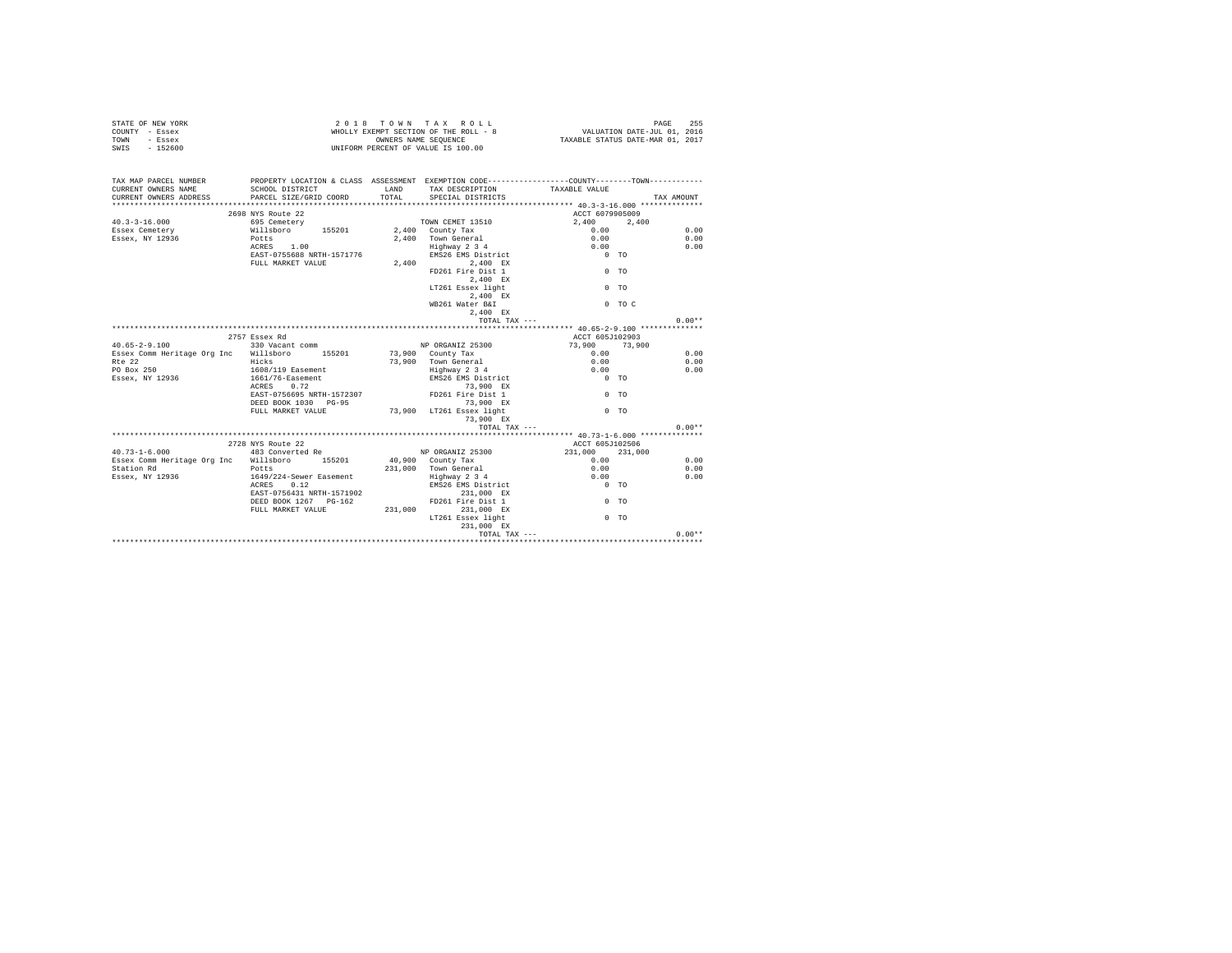| STATE OF NEW YORK | 2018 TOWN TAX ROLL                    | 256<br>PAGE                      |
|-------------------|---------------------------------------|----------------------------------|
| COUNTY - Essex    | WHOLLY EXEMPT SECTION OF THE ROLL - 8 | VALUATION DATE-JUL 01, 2016      |
| TOWN<br>- Essex   | OWNERS NAME SEOUENCE                  | TAXABLE STATUS DATE-MAR 01, 2017 |
| $-152600$<br>SWIS | UNIFORM PERCENT OF VALUE IS 100.00    |                                  |

| TAX MAP PARCEL NUMBER                                           | PROPERTY LOCATION & CLASS ASSESSMENT EXEMPTION CODE---------------COUNTY-------TOWN---------- |         |                                               |                                                                       |         |                          |
|-----------------------------------------------------------------|-----------------------------------------------------------------------------------------------|---------|-----------------------------------------------|-----------------------------------------------------------------------|---------|--------------------------|
| CURRENT OWNERS NAME                                             | SCHOOL DISTRICT                                                                               |         | LAND TAX DESCRIPTION TAXABLE VALUE            |                                                                       |         |                          |
| CURRENT OWNERS ADDRESS PARCEL SIZE/GRID COORD                   |                                                                                               |         | TOTAL SPECIAL DISTRICTS                       |                                                                       |         | TAX AMOUNT               |
|                                                                 |                                                                                               |         |                                               |                                                                       |         |                          |
|                                                                 | 2743 NYS Route 22                                                                             |         |                                               | ACCT 6079905014                                                       |         |                          |
| $40.65 - 2 - 12.000$                                            | 620 Religious                                                                                 |         | CONST REL 25110                               | 372,800 372,800                                                       |         | 0.00                     |
| Essex Comm United Methodist Willsboro 155201 43.800 County Tax  |                                                                                               |         |                                               | 0.00                                                                  |         |                          |
| Church                                                          | at<br>Hicks<br>1650/144-Sewer Easement<br>89s X 98S Xirr<br>- mee 0.20                        |         | 372,800 Town General 0.00                     |                                                                       |         | 0.00                     |
| PO Box 125                                                      |                                                                                               |         | Highway 2 3 4<br>EMS26 EMS District           | $\begin{matrix} 0.00 \\ 0 & \text{TO} \end{matrix}$                   |         | 0.00                     |
| Essex, NY 12936                                                 |                                                                                               |         |                                               |                                                                       |         |                          |
|                                                                 |                                                                                               |         | 372,800 EX                                    |                                                                       |         |                          |
|                                                                 | EAST-0756766 NRTH-1572140 FD261 Fire Dist 1                                                   |         |                                               | $0$ TO                                                                |         |                          |
|                                                                 | DEED BOOK 1674 PG-47                                                                          |         | 372.800 EX                                    |                                                                       |         |                          |
|                                                                 | FULL MARKET VALUE 372,800 LT261 Essex light                                                   |         |                                               | $0$ TO                                                                |         |                          |
|                                                                 |                                                                                               |         | 372,800 EX                                    |                                                                       |         |                          |
|                                                                 |                                                                                               |         | TOTAL TAX ---                                 |                                                                       |         | $0.00**$                 |
|                                                                 |                                                                                               |         |                                               |                                                                       |         |                          |
|                                                                 | 2306 Main St                                                                                  |         |                                               |                                                                       |         | ACCT 6079905015 BILL 746 |
| 40.73-3-4.000 620 Religious                                     |                                                                                               |         | CHURCH PAR 21600                              | 231,100 231,100                                                       |         |                          |
| Essex Comm United Methodist Willsboro 155201                    |                                                                                               |         | 52,000 County Tax                             |                                                                       |         | 0.00                     |
| Church                                                          | Potts                                                                                         |         | 231.100 Town General                          | $0.00$<br>$0.00$                                                      |         | 0.00                     |
| Church<br>PO Box 125                                            | 1650/140-Sewer Easement                                                                       |         |                                               |                                                                       |         |                          |
| Essex, NY 12936 ACRES                                           | 0.20                                                                                          |         |                                               |                                                                       |         |                          |
|                                                                 | EAST-0756994 NRTH-1571874                                                                     |         | FD261 Fire Dist 1                             | 231,100 TO                                                            |         | 182.96                   |
|                                                                 |                                                                                               |         | LT261 Essex light                             | 231,100 TO                                                            |         | 18.56                    |
|                                                                 | FULL MARKET VALUE                                                                             | 231,100 |                                               |                                                                       |         |                          |
|                                                                 |                                                                                               |         |                                               | TOTAL TAX ---                                                         |         | $227.46**$               |
|                                                                 |                                                                                               |         |                                               |                                                                       |         | DATE #1 01/31/18         |
|                                                                 |                                                                                               |         |                                               |                                                                       | AMT DUE | 227.46                   |
|                                                                 |                                                                                               |         |                                               |                                                                       |         |                          |
|                                                                 | 17 Tvrrell St                                                                                 |         |                                               | ACCT 605J104211                                                       |         |                          |
| $49.69 - 1 - 2.002$                                             | 314 Rural vac<10<br>Willsboro 155201 100 CNTY OWN I 13100                                     |         | CNTY OWN I 13100                              |                                                                       |         |                          |
| Essex County                                                    |                                                                                               |         |                                               | $\begin{array}{cc} 100 & \qquad & 100 \\ 0.00 & \qquad & \end{array}$ |         | 0.00                     |
| PO Box 217                                                      | Friswell                                                                                      |         | 100 Town General 0.00                         |                                                                       |         | 0.00                     |
|                                                                 |                                                                                               |         |                                               |                                                                       |         | 0.00                     |
| PO Box 217<br>Elizabethtown, NY 12932 FEMA Buyout<br>ACPES 0.29 |                                                                                               |         | Highway 2 3 4 0.00<br>EMS26 EMS District 0 TO |                                                                       |         |                          |
|                                                                 | EAST-0744217 NRTH-1556115                                                                     |         | 100 EX                                        |                                                                       |         |                          |
|                                                                 | DEED BOOK 1760 PG-1                                                                           |         | FD262 Fire Dist 2                             | $0$ TO                                                                |         |                          |
|                                                                 | FULL MARKET VALUE                                                                             | 100     | 100 EX                                        |                                                                       |         |                          |
|                                                                 |                                                                                               |         | LT262 Whallonsburg light 0 TO                 |                                                                       |         |                          |
|                                                                 |                                                                                               |         | 100 EX                                        |                                                                       |         |                          |
|                                                                 |                                                                                               |         |                                               |                                                                       |         |                          |
|                                                                 |                                                                                               |         |                                               |                                                                       |         |                          |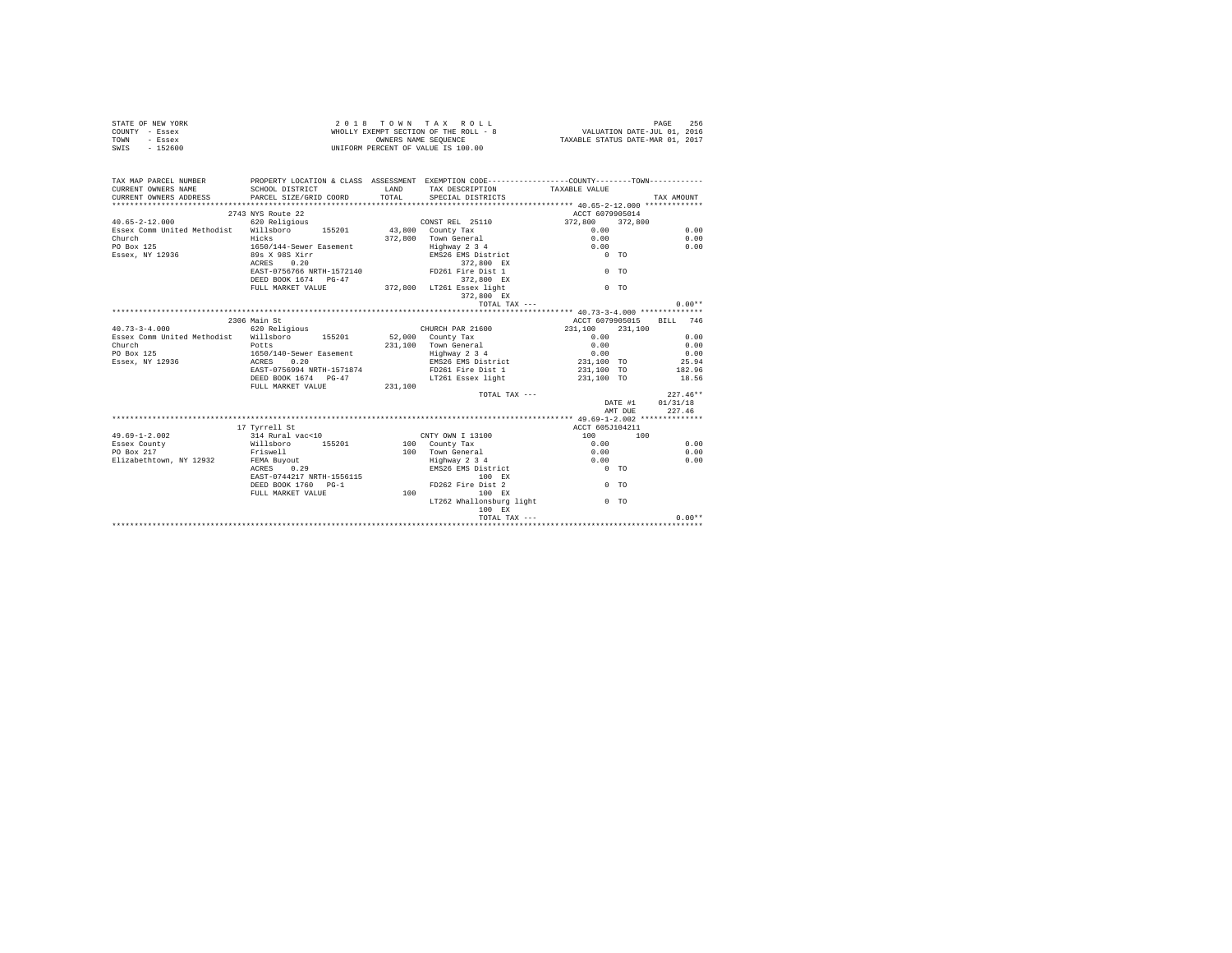|      | STATE OF NEW YORK | 2018 TOWN TAX ROLL                    | 257<br>PAGE                      |
|------|-------------------|---------------------------------------|----------------------------------|
|      | COUNTY - Essex    | WHOLLY EXEMPT SECTION OF THE ROLL - 8 | VALUATION DATE-JUL 01, 2016      |
| TOWN | - Essex           | OWNERS NAME SEOUENCE                  | TAXABLE STATUS DATE-MAR 01, 2017 |
| SWIS | $-152600$         | UNIFORM PERCENT OF VALUE IS 100.00    |                                  |

| TAX MAP PARCEL NUMBER<br>CURRENT OWNERS NAME                                                                                                       | PROPERTY LOCATION & CLASS ASSESSMENT EXEMPTION CODE---------------COUNTY-------TOWN---------<br>SCHOOL DISTRICT | <b>T.AND</b> | TAX DESCRIPTION                                        | TAXABLE VALUE                               |                |                          |
|----------------------------------------------------------------------------------------------------------------------------------------------------|-----------------------------------------------------------------------------------------------------------------|--------------|--------------------------------------------------------|---------------------------------------------|----------------|--------------------------|
| CURRENT OWNERS ADDRESS PARCEL SIZE/GRID COORD                                                                                                      |                                                                                                                 | TOTAL.       | SPECIAL DISTRICTS                                      |                                             |                | TAX AMOUNT               |
|                                                                                                                                                    |                                                                                                                 |              |                                                        |                                             |                |                          |
|                                                                                                                                                    | NYS Route 22                                                                                                    |              |                                                        | ACCT 605Z016004                             |                |                          |
| $57.2 - 4 - 1.120$                                                                                                                                 |                                                                                                                 |              | CNTY OWN I 13100                                       | 2,200                                       | 2,200          |                          |
| Essex County                                                                                                                                       |                                                                                                                 |              | 2,200 County Tax                                       | $\begin{array}{c} 0.00 \\ 0.00 \end{array}$ |                | 0.00                     |
| PO Box 217                                                                                                                                         |                                                                                                                 |              | 2.200 Town General                                     |                                             |                | 0.00                     |
| Elizabethtown, NY 12932                                                                                                                            | ACRES 2.20                                                                                                      |              | Highway 2 3 4<br>EMS26 EMS District                    | 0.00                                        |                | 0.00                     |
|                                                                                                                                                    | EAST-0741382 NRTH-1551951                                                                                       |              |                                                        | $0$ TO                                      |                |                          |
|                                                                                                                                                    | DEED BOOK 1822 PG-8                                                                                             |              | 2,200 EX                                               |                                             |                |                          |
|                                                                                                                                                    | FULL MARKET VALUE                                                                                               |              | $2,200$ FD262 Fire Dist 2                              | $0$ TO                                      |                |                          |
|                                                                                                                                                    |                                                                                                                 |              | 2.200 EX                                               |                                             |                |                          |
|                                                                                                                                                    |                                                                                                                 |              | LT262 Whallonsburg light 6 0 TO                        |                                             |                |                          |
|                                                                                                                                                    |                                                                                                                 |              | 2.200 EX                                               |                                             |                |                          |
|                                                                                                                                                    |                                                                                                                 |              | TOTAL TAX ---                                          |                                             |                | $0.00**$                 |
|                                                                                                                                                    |                                                                                                                 |              |                                                        |                                             |                |                          |
|                                                                                                                                                    | Whallons Bay Rd                                                                                                 |              |                                                        | ACCT 605J196001                             |                |                          |
| $49.69 - 1 - 3.001$                                                                                                                                | 330 Vacant comm                                                                                                 |              | VOL F DEPT 26400<br>100 County Tax<br>100 Town General | 100                                         | 100            |                          |
| Essex Fire Dist 2                                                                                                                                  | Willsboro 155201                                                                                                |              |                                                        | 0.00                                        |                | 0.00                     |
| c/o Board of Commissioners Friswell Pat                                                                                                            |                                                                                                                 |              |                                                        | 0.00                                        |                | 0.00                     |
| 1637 NYS Route 22                                                                                                                                  | ACRES 0.03<br>EAST-0744189 NRTH-1555692                                                                         |              | Highway 2 3 4                                          | 0.00                                        |                | 0.00                     |
| Essex, NY 12936                                                                                                                                    |                                                                                                                 |              | EMS26 EMS District                                     | $0$ TO                                      |                |                          |
|                                                                                                                                                    | FULL MARKET VALUE                                                                                               |              | 100 000<br>100 EX                                      |                                             |                |                          |
|                                                                                                                                                    |                                                                                                                 |              | FD262 Fire Dist 2                                      | $0$ TO                                      |                |                          |
|                                                                                                                                                    |                                                                                                                 |              | $100 - EX$                                             |                                             |                |                          |
|                                                                                                                                                    |                                                                                                                 |              | LT262 Whallonsburg light                               |                                             | 0 <sub>0</sub> |                          |
|                                                                                                                                                    |                                                                                                                 |              | 100 EX                                                 |                                             |                |                          |
|                                                                                                                                                    |                                                                                                                 |              | TOTAL TAX ---                                          |                                             |                | $0.00**$                 |
|                                                                                                                                                    |                                                                                                                 |              |                                                        |                                             |                |                          |
|                                                                                                                                                    | 2659 NYS Route 22                                                                                               |              |                                                        |                                             |                | ACCT 605J197010 BILL 747 |
| $40.3 - 2 - 13.120$                                                                                                                                | 662 Police/fire                                                                                                 |              | VOL F DEPT 26400                                       | 557,300 557,300                             |                |                          |
|                                                                                                                                                    |                                                                                                                 |              | 42.400 County Tax                                      | 0.00                                        |                | 0.00                     |
| Essex Fire District #1 Willsboro 155201<br>Board of Fire Commission Hicks Pat<br>PO Box 58 ACRES 8.33<br>Essex, NY 12936 RAST-0754602 NRTH-1572496 |                                                                                                                 |              | 557,300 Town General                                   | 0.00                                        |                | 0.00                     |
|                                                                                                                                                    |                                                                                                                 |              | Highway 2 3 4                                          | 0.00                                        |                | 0.00                     |
|                                                                                                                                                    |                                                                                                                 |              | EMS26 EMS District                                     | $0$ TO                                      |                |                          |
|                                                                                                                                                    |                                                                                                                 |              | 557,300 EX                                             |                                             |                |                          |
|                                                                                                                                                    | FULL MARKET VALUE                                                                                               |              | 557,300 FD261 Fire Dist 1                              |                                             | 0 <sub>0</sub> |                          |
|                                                                                                                                                    |                                                                                                                 |              | 557,300 EX                                             |                                             |                |                          |
|                                                                                                                                                    |                                                                                                                 |              | LT261 Essex light                                      |                                             | 0 <sub>0</sub> |                          |
|                                                                                                                                                    |                                                                                                                 |              | 557,300 EX                                             |                                             |                |                          |
|                                                                                                                                                    |                                                                                                                 |              | WB261 Water B&I                                        | 557,300 TO C                                |                | 145.79                   |
|                                                                                                                                                    |                                                                                                                 |              | TOTAL TAX ---                                          |                                             |                | $145.79**$               |
|                                                                                                                                                    |                                                                                                                 |              |                                                        |                                             | DATE #1        | 01/31/18                 |
|                                                                                                                                                    |                                                                                                                 |              |                                                        |                                             | AMT DUE        | 145.79                   |
|                                                                                                                                                    |                                                                                                                 |              |                                                        |                                             |                |                          |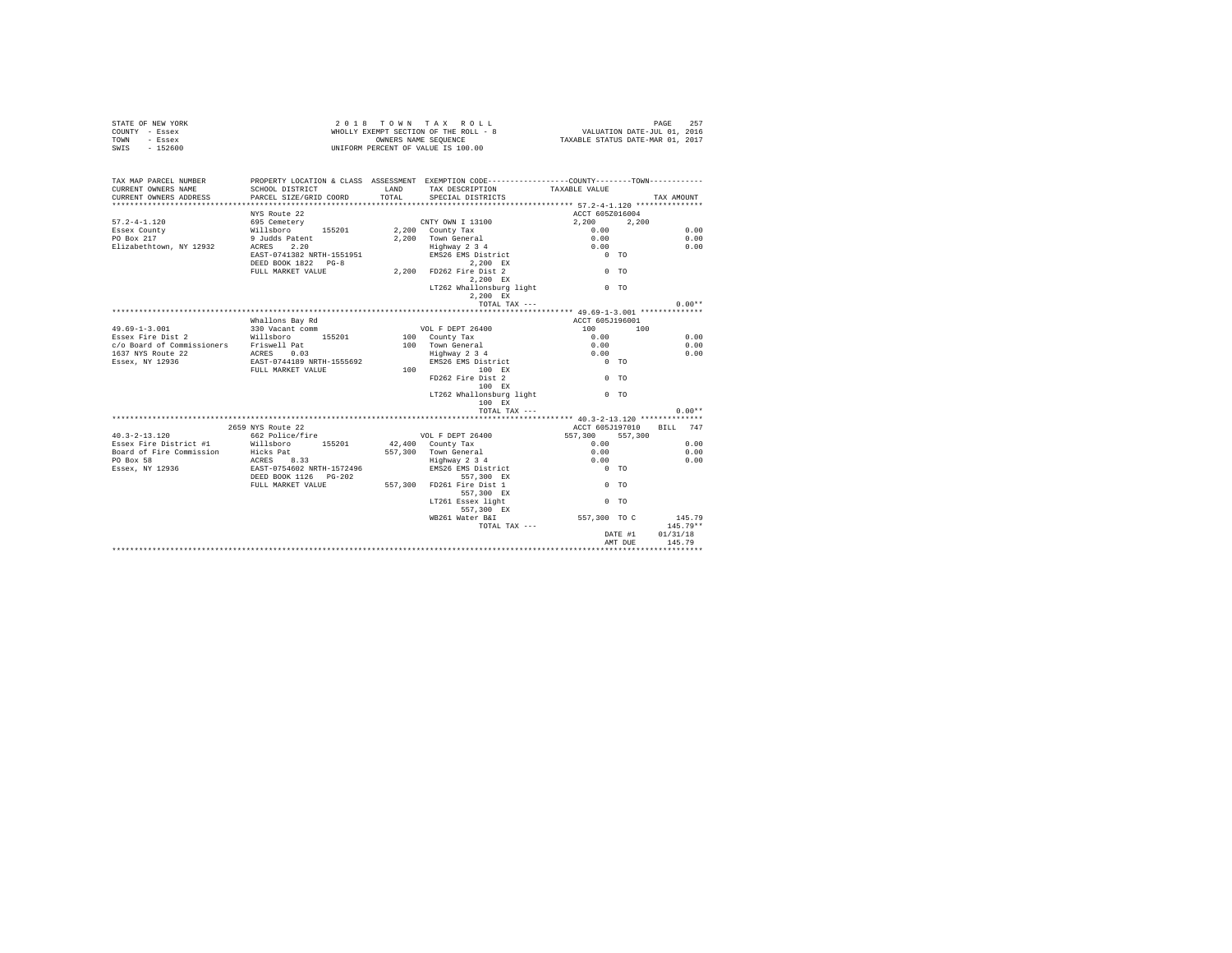| COUNTY - Essex<br>TOWN<br>- Essex                                |                                                                                               |         | WHOLLY EXEMPT SECTION OF THE ROLL - 8<br>OWNERS NAME SEOUENCE | VALUATION DATE-JUL 01, 2016<br>TAXABLE STATUS DATE-MAR 01, 2017 |              |
|------------------------------------------------------------------|-----------------------------------------------------------------------------------------------|---------|---------------------------------------------------------------|-----------------------------------------------------------------|--------------|
| SWIS<br>$-152600$                                                |                                                                                               |         | UNIFORM PERCENT OF VALUE IS 100.00                            |                                                                 |              |
| TAX MAP PARCEL NUMBER                                            | PROPERTY LOCATION & CLASS ASSESSMENT EXEMPTION CODE---------------COUNTY-------TOWN---------- |         |                                                               |                                                                 |              |
| CURRENT OWNERS NAME                                              | SCHOOL DISTRICT                                                                               | LAND    | TAX DESCRIPTION TAXABLE VALUE                                 |                                                                 |              |
| CURRENT OWNERS ADDRESS                                           | PARCEL SIZE/GRID COORD                                                                        | TOTAL   | SPECIAL DISTRICTS                                             |                                                                 | TAX AMOUNT   |
|                                                                  |                                                                                               |         |                                                               |                                                                 |              |
|                                                                  | 4 Church St                                                                                   |         |                                                               | ACCT 6079905101                                                 |              |
| $40.73 - 4 - 1.000$                                              | 620 Religious                                                                                 |         | CONST REL 25110                                               | 352,400<br>352,400                                              |              |
|                                                                  | Essex St Johns Church Millsboro 155201                                                        |         | 43,800 County Tax                                             | 0.00                                                            | 0.00         |
| PO Box 262                                                       | Potts                                                                                         |         | 352.400 Town General                                          | 0.00                                                            | 0.00         |
| Essex, NY 12936                                                  | 1675/93-Easement                                                                              |         | Highway 2 3 4                                                 | 0.00                                                            | 0.00         |
|                                                                  | 95s X 76S                                                                                     |         | EMS26 EMS District                                            | $0$ TO                                                          |              |
|                                                                  | 0.20<br>ACRES                                                                                 |         | 352,400 EX                                                    |                                                                 |              |
|                                                                  | EAST-0756672 NRTH-1571433 FD261 Fire Dist 1                                                   |         |                                                               | $0$ TO                                                          |              |
|                                                                  | DEED BOOK 077 PG-325                                                                          |         | 352,400 EX                                                    |                                                                 |              |
|                                                                  | FULL MARKET VALUE                                                                             |         | 352,400 LT261 Essex light                                     | 0 <sub>0</sub>                                                  |              |
|                                                                  |                                                                                               |         | 352,400 EX                                                    |                                                                 |              |
|                                                                  |                                                                                               |         | TOTAL TAX ---                                                 |                                                                 | $0.00**$     |
|                                                                  |                                                                                               |         |                                                               |                                                                 |              |
|                                                                  | 10 Church St                                                                                  |         |                                                               | ACCT 6079905102 BILL 748                                        |              |
|                                                                  |                                                                                               |         | CHURCH PAR 21600                                              | 216,700<br>216,700                                              |              |
|                                                                  |                                                                                               |         | 45,500 County Tax                                             | 0.00                                                            | 0.00         |
|                                                                  |                                                                                               |         | 216,700 Town General                                          |                                                                 |              |
|                                                                  |                                                                                               |         |                                                               |                                                                 |              |
|                                                                  | 76s X 76S Xirr                                                                                |         |                                                               |                                                                 |              |
|                                                                  | 0.10<br>ACRES                                                                                 |         | FD261 Fire Dist 1                                             | 216,700 TO                                                      | 171.56       |
|                                                                  | EAST-0756755 NRTH-1571452                                                                     |         | LT261 Essex light                                             | 216,700 TO                                                      | 17.41        |
|                                                                  | DEED BOOK 077 PG-325                                                                          |         |                                                               |                                                                 |              |
|                                                                  | FULL MARKET VALUE                                                                             | 216,700 |                                                               |                                                                 |              |
|                                                                  |                                                                                               |         | TOTAL TAX ---                                                 |                                                                 | $213.29**$   |
|                                                                  |                                                                                               |         |                                                               | DATE #1                                                         | 01/31/18     |
|                                                                  |                                                                                               |         |                                                               | AMT DUE                                                         | 213.29       |
|                                                                  |                                                                                               |         |                                                               |                                                                 |              |
|                                                                  | 2172 NYS Route 22                                                                             |         |                                                               | ACCT 6079905002                                                 |              |
| $39.4 - 1 - 23.000$<br>Foothills Baptist Church Willsboro 155201 | 620 Religious                                                                                 |         | CONST REL 25110                                               | 293,100<br>293,100<br>0.00                                      | 0.00         |
|                                                                  |                                                                                               |         | 27,600 County Tax                                             | 0.00                                                            |              |
| 2168 NYS Route 22                                                | Potts<br>00002.00                                                                             |         | 293,100 Town General                                          | 0.00                                                            | 0.00<br>0.00 |
| Essex, NY 12936                                                  | 2.10                                                                                          |         | Highway 2 3 4                                                 | $0$ TO                                                          |              |
|                                                                  | ACRES<br>EAST-0743826 NRTH-1568983                                                            |         | EMS26 EMS District<br>293,100 EX                              |                                                                 |              |
|                                                                  | DEED BOOK 1455 PG-158                                                                         |         | FD261 Fire Dist 1                                             | $0$ TO                                                          |              |
|                                                                  | FULL MARKET VALUE 293,100                                                                     |         | 293,100 EX                                                    |                                                                 |              |
|                                                                  |                                                                                               |         |                                                               | .100 EX<br>TOTAL TAX ---                                        | $0.00**$     |
|                                                                  |                                                                                               |         |                                                               |                                                                 |              |

STATE OF NEW YORK 2 0 1 8 T O W N T A X R O L L PAGE 258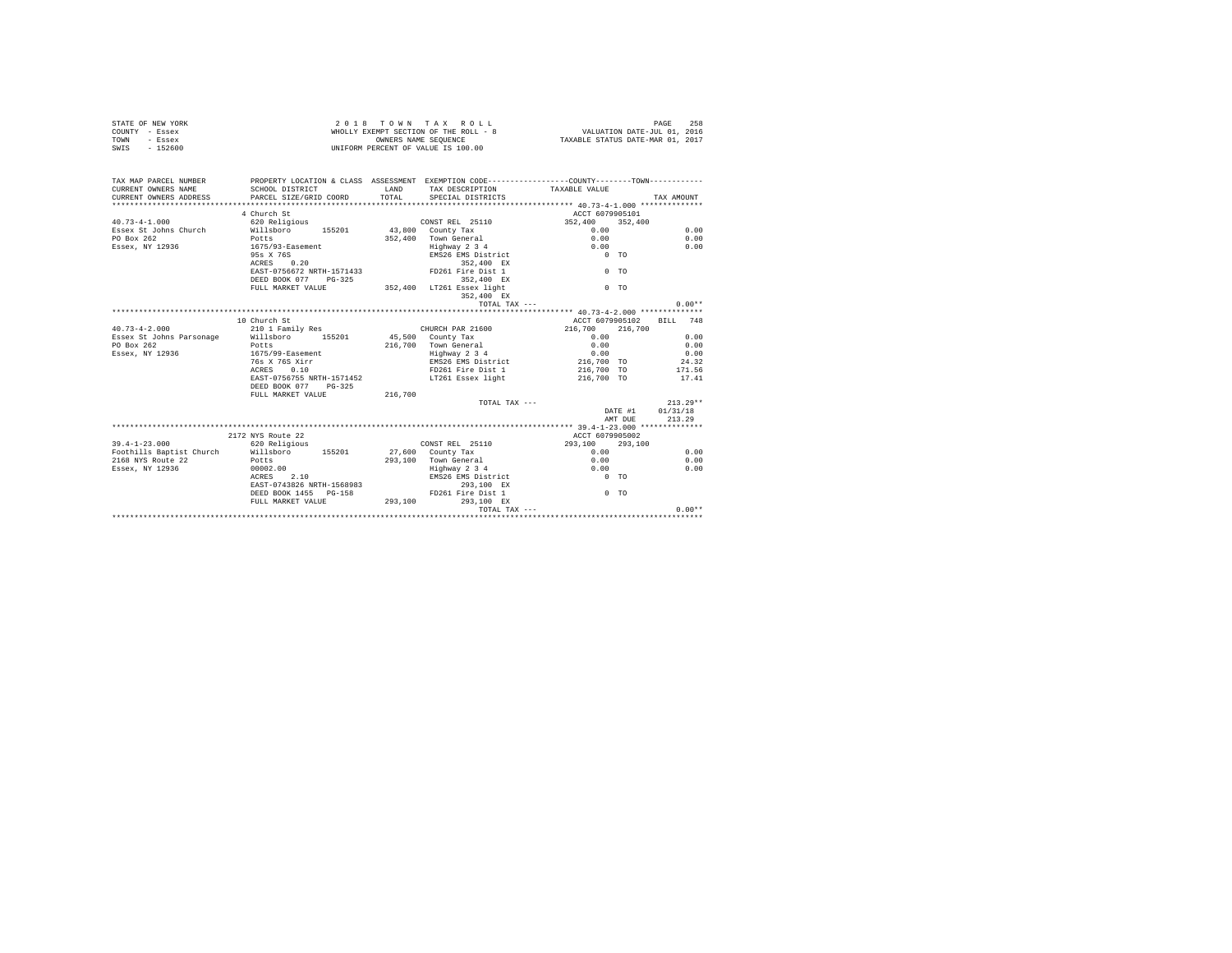|                | STATE OF NEW YORK | 2018 TOWN TAX ROLL                    |  |                      |  |  |  |                                  | PAGE                        | 259 |
|----------------|-------------------|---------------------------------------|--|----------------------|--|--|--|----------------------------------|-----------------------------|-----|
| COUNTY - Essex |                   | WHOLLY EXEMPT SECTION OF THE ROLL - 8 |  |                      |  |  |  |                                  | VALUATION DATE-JUL 01, 2016 |     |
| TOWN           | - Essex           |                                       |  | OWNERS NAME SEOUENCE |  |  |  | TAXABLE STATUS DATE-MAR 01, 2017 |                             |     |
| SWIS           | $-152600$         | UNIFORM PERCENT OF VALUE IS 100.00    |  |                      |  |  |  |                                  |                             |     |

| TAX MAP PARCEL NUMBER<br>CURRENT OWNERS NAME<br>CURRENT OWNERS ADDRESS                                                                                                                                         | PROPERTY LOCATION & CLASS ASSESSMENT EXEMPTION CODE---------------COUNTY-------TOWN----------<br>SCHOOL DISTRICT<br>PARCEL SIZE/GRID COORD | LAND<br>TOTAL. | TAX DESCRIPTION TAXABLE VALUE<br>SPECIAL DISTRICTS                                                         |                  | TAX AMOUNT          |
|----------------------------------------------------------------------------------------------------------------------------------------------------------------------------------------------------------------|--------------------------------------------------------------------------------------------------------------------------------------------|----------------|------------------------------------------------------------------------------------------------------------|------------------|---------------------|
|                                                                                                                                                                                                                | 2756 Essex Rd                                                                                                                              |                |                                                                                                            | ACCT 6079901912  |                     |
| $40.65 - 3 - 2.000$                                                                                                                                                                                            | 632 Benevolent - WTRFNT CRATERNAL 25400                                                                                                    |                |                                                                                                            | 393,300 393,300  |                     |
|                                                                                                                                                                                                                |                                                                                                                                            |                |                                                                                                            |                  | 0.00                |
|                                                                                                                                                                                                                |                                                                                                                                            |                |                                                                                                            | 0.00             |                     |
|                                                                                                                                                                                                                |                                                                                                                                            |                | 393,300 Town General                                                                                       | 0.00             | 0.00                |
| $\begin{tabular}{lllllllllll} c/o~{\tt Charles~Lustig} & & {\tt Hicks} & \\ \hline \texttt{PO~Box}~402 & & 1669/95~{\tt Eastern} \\ \texttt{Willsboro, NY~12996} & & & \texttt{ACRES} & 0.20 \\ \end{tabular}$ |                                                                                                                                            |                | Highway 2 3 4                                                                                              | 0.00             | 0.00                |
|                                                                                                                                                                                                                |                                                                                                                                            |                | EMS26 EMS District                                                                                         | $0$ TO           |                     |
|                                                                                                                                                                                                                | EAST-0756864 NRTH-1572288                                                                                                                  |                | 393,300 EX                                                                                                 |                  |                     |
|                                                                                                                                                                                                                | DEED BOOK 199 PG-511                                                                                                                       |                | FD261 Fire Dist 1                                                                                          | $0$ TO           |                     |
|                                                                                                                                                                                                                | FULL MARKET VALUE                                                                                                                          | 393,300        | 393,300 EX                                                                                                 |                  |                     |
|                                                                                                                                                                                                                |                                                                                                                                            |                | LT261 Essex light                                                                                          | $0$ TO           |                     |
|                                                                                                                                                                                                                |                                                                                                                                            |                | 393,300 EX                                                                                                 |                  |                     |
|                                                                                                                                                                                                                |                                                                                                                                            |                | TOTAL TAX ---                                                                                              |                  | $0.00**$            |
|                                                                                                                                                                                                                |                                                                                                                                            |                |                                                                                                            |                  |                     |
|                                                                                                                                                                                                                | 1447 NYS Route 22                                                                                                                          |                |                                                                                                            | ACCT 605J197008  | RTT.T. 749          |
| $57.2 - 4 - 1.200$                                                                                                                                                                                             | 418 Inn/lodge                                                                                                                              |                | NP ORGANIZ 25300                                                                                           | 176,800 176,800  |                     |
| Leaveners Comm Fndtn Inc Willsboro 155201 49.600 County Tax                                                                                                                                                    |                                                                                                                                            |                |                                                                                                            | 0.00             | 0.00                |
| PO Box 237                                                                                                                                                                                                     |                                                                                                                                            |                | 176,800 Town General                                                                                       | 0.00             | 0.00                |
| Essex, NY 12936                                                                                                                                                                                                | Judd Pat<br>ACRES 12.80                                                                                                                    |                |                                                                                                            |                  | 0.00                |
|                                                                                                                                                                                                                | EAST-0741553 NRTH-1552690                                                                                                                  |                | Eighway 2 3 4<br>School Relevy<br>EMS26 EMS District 0 TO<br>TO<br>CONSERVERS DESCRIPTION<br>School Relevy |                  | 2.323.16            |
|                                                                                                                                                                                                                | DEED BOOK 1287 PG-101                                                                                                                      |                |                                                                                                            |                  |                     |
|                                                                                                                                                                                                                |                                                                                                                                            |                | %-101 EMS26 EMS District<br>176,800 176,800 EX                                                             |                  |                     |
|                                                                                                                                                                                                                | FULL MARKET VALUE                                                                                                                          |                |                                                                                                            |                  |                     |
|                                                                                                                                                                                                                |                                                                                                                                            |                | FD262 Fire Dist 2                                                                                          | $0$ TO           |                     |
|                                                                                                                                                                                                                |                                                                                                                                            |                | 176,800 EX                                                                                                 |                  |                     |
|                                                                                                                                                                                                                |                                                                                                                                            |                | LT262 Whallonsburg light 0 TO                                                                              |                  |                     |
|                                                                                                                                                                                                                |                                                                                                                                            |                | 176,800 EX                                                                                                 |                  |                     |
|                                                                                                                                                                                                                |                                                                                                                                            |                | TOTAL TAX ---                                                                                              |                  | $2.323.16**$        |
|                                                                                                                                                                                                                |                                                                                                                                            |                |                                                                                                            |                  | 01/31/18<br>DATE #1 |
|                                                                                                                                                                                                                |                                                                                                                                            |                |                                                                                                            |                  | 2.323.16<br>AMT DUE |
|                                                                                                                                                                                                                |                                                                                                                                            |                |                                                                                                            |                  |                     |
|                                                                                                                                                                                                                | Alden Rd                                                                                                                                   |                |                                                                                                            | ACCT 6079905105  |                     |
| $48.3 - 1 - 1.000$                                                                                                                                                                                             | 910 Priv forest NP ORGANIZ 25300                                                                                                           |                |                                                                                                            | 122,900 122,900  |                     |
| Plattsburg State College Millsboro 155201 122,900 County Tax                                                                                                                                                   |                                                                                                                                            |                |                                                                                                            | 0.00             | 0.00                |
|                                                                                                                                                                                                                |                                                                                                                                            |                |                                                                                                            |                  | 0.00                |
| College Aux Svcs Inc $\begin{array}{ccc} 41 & 44 & Taylor & \& Kimball & 122,900 & Town General \end{array}$ Town General 101 Broad St                                                                         |                                                                                                                                            |                |                                                                                                            | $0.00$<br>$0.00$ | 0.00                |
| Plattsburgh, NY 12901-2681 EAST-0725300 NRTH-1556881                                                                                                                                                           |                                                                                                                                            |                | Highway 2 3 4<br>EMS26 EMS District                                                                        | $0$ TO           |                     |
|                                                                                                                                                                                                                | DEED BOOK 244 PG-420                                                                                                                       |                | 122,900 EX                                                                                                 |                  |                     |
|                                                                                                                                                                                                                | FULL MARKET VALUE 122,900 FD262 Fire Dist 2                                                                                                |                |                                                                                                            | $0$ TO           |                     |
|                                                                                                                                                                                                                |                                                                                                                                            |                |                                                                                                            |                  |                     |
|                                                                                                                                                                                                                |                                                                                                                                            |                | 122,900 EX                                                                                                 |                  |                     |
|                                                                                                                                                                                                                |                                                                                                                                            |                |                                                                                                            |                  |                     |
|                                                                                                                                                                                                                |                                                                                                                                            |                |                                                                                                            |                  |                     |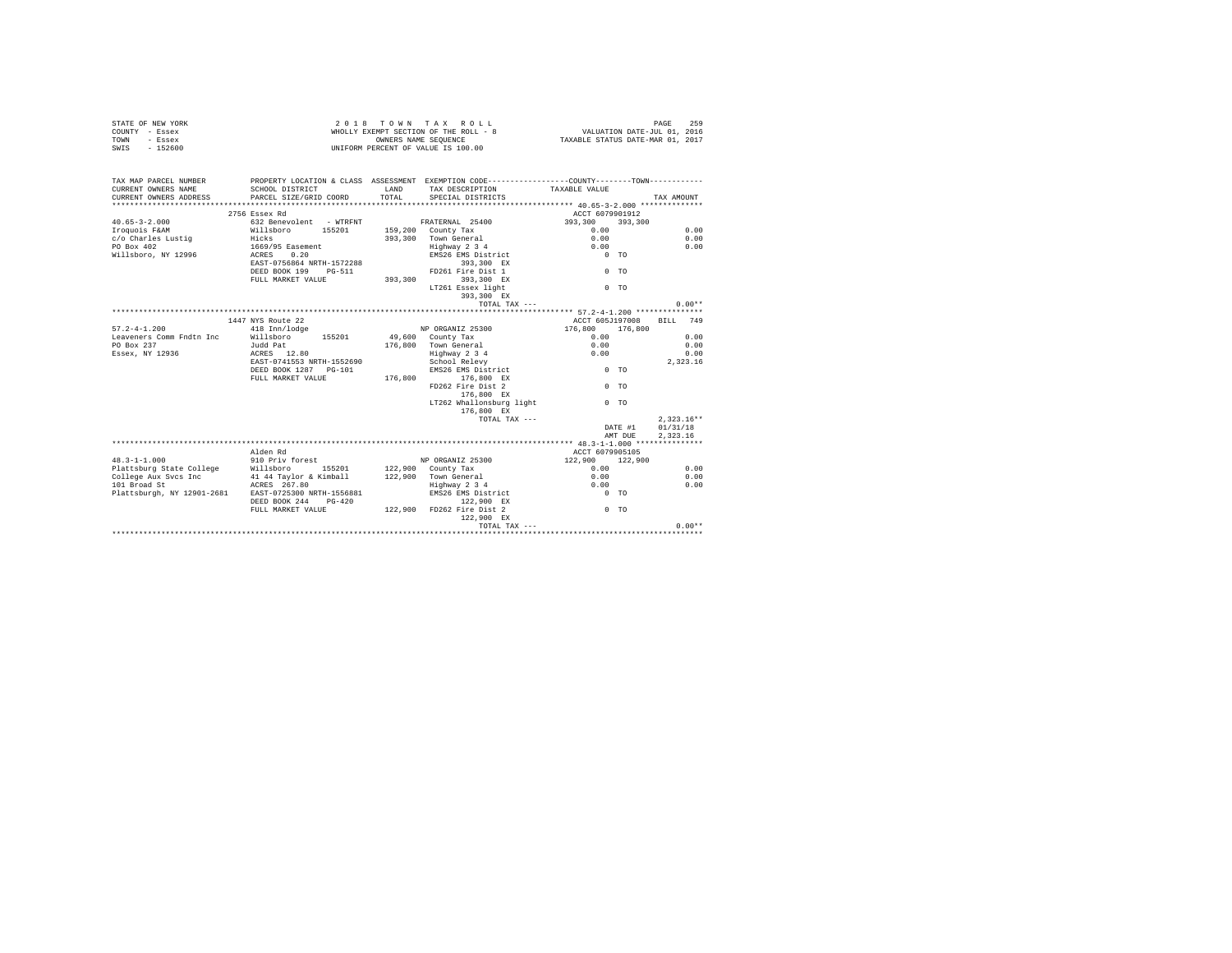| STATE OF NEW YORK                  | 2 0 1 8                                                                                       |                      | TOWN TAX ROLL                         |                 | PAGE<br>260                                                     |
|------------------------------------|-----------------------------------------------------------------------------------------------|----------------------|---------------------------------------|-----------------|-----------------------------------------------------------------|
| COUNTY - Essex                     |                                                                                               | OWNERS NAME SEOUENCE | WHOLLY EXEMPT SECTION OF THE ROLL - 8 |                 | VALUATION DATE-JUL 01, 2016<br>TAXABLE STATUS DATE-MAR 01, 2017 |
| TOWN<br>- Essex                    |                                                                                               |                      |                                       |                 |                                                                 |
| $-152600$<br>SWIS                  |                                                                                               |                      | UNIFORM PERCENT OF VALUE IS 100.00    |                 |                                                                 |
| TAX MAP PARCEL NUMBER              | PROPERTY LOCATION & CLASS ASSESSMENT EXEMPTION CODE---------------COUNTY-------TOWN---------- |                      |                                       |                 |                                                                 |
| CURRENT OWNERS NAME                | SCHOOL DISTRICT                                                                               | LAND                 | TAX DESCRIPTION                       | TAXABLE VALUE   |                                                                 |
| CURRENT OWNERS ADDRESS             | PARCEL SIZE/GRID COORD                                                                        | TOTAL                | SPECIAL DISTRICTS                     |                 | TAX AMOUNT                                                      |
|                                    |                                                                                               |                      |                                       |                 |                                                                 |
|                                    | Angier Hill Rd                                                                                |                      |                                       | ACCT 6079993002 |                                                                 |
| $57.2 - 6 - 2.200$                 | 961 State park                                                                                |                      | N.Y. STATE 12100                      | 5,900           | 5,900                                                           |
| SNY Dept Env Cons                  | Willsboro                                                                                     |                      | 155201 5,900 County Tax               | 0.00            | 0.00                                                            |
| State Of New York                  | Judd Pat<br>Q-Sr Essex 216.19-Public                                                          |                      | 5,900 Town General                    | 0.00            | 0.00                                                            |
| 50 Wolf Rd                         |                                                                                               |                      | Highway 2 3 4                         | 0.00            | 0.00                                                            |
| Albany, NY 12233                   | Fishing Parking Area                                                                          |                      | EMS26 EMS District                    | $0$ TO          |                                                                 |
|                                    | 0.07<br>ACRES                                                                                 |                      | 5,900 EX                              |                 |                                                                 |
|                                    | EAST-0743080 NRTH-1550220                                                                     |                      | FD262 Fire Dist 2                     | $0$ TO          |                                                                 |
|                                    | DEED BOOK 1031 PG-73                                                                          |                      | 5.900 EX                              |                 |                                                                 |
|                                    | FULL MARKET VALUE                                                                             |                      | 5,900 LT262 Whallonsburg light        | 0 <sub>0</sub>  |                                                                 |
|                                    |                                                                                               |                      | 5,900 EX                              |                 |                                                                 |
|                                    |                                                                                               |                      | TOTAL TAX ---                         |                 | $0.00**$                                                        |
|                                    |                                                                                               |                      |                                       |                 |                                                                 |
|                                    | Whallons Bay Rd                                                                               |                      |                                       | ACCT 605J102410 |                                                                 |
| $49.69 - 1 - 14.000$               | 961 State park<br>Willsboro                                                                   |                      | N.Y. STATE 12100                      | 21,600          | 21,600<br>0.00                                                  |
| SNY Dept of Env Cons               | 155201                                                                                        |                      | 21,600 County Tax                     | 0.00            |                                                                 |
| State Of New York<br>50 Wolf Rd    |                                                                                               |                      | 21,600 Town General<br>Highway 2 3 4  | 0.00<br>0.00    | 0.00<br>0.00                                                    |
|                                    | Friswell<br>175s X 135S X 165S<br>ACRES 0.30                                                  |                      |                                       | $0$ TO          |                                                                 |
| Albany, NY 12233                   | EAST-0744055 NRTH-1555466                                                                     |                      | EMS26 EMS District<br>21,600 EX       |                 |                                                                 |
|                                    | DEED BOOK 784 PG-036                                                                          |                      | FD262 Fire Dist 2                     | $0$ TO          |                                                                 |
|                                    | FULL MARKET VALUE                                                                             | 21,600               | 21,600 EX                             |                 |                                                                 |
|                                    |                                                                                               |                      | LT262 Whallonsburg light              | 0 <sub>0</sub>  |                                                                 |
|                                    |                                                                                               |                      | 21,600 EX                             |                 |                                                                 |
|                                    |                                                                                               |                      | TOTAL TAX ---                         |                 | $0.00**$                                                        |
|                                    |                                                                                               |                      |                                       |                 |                                                                 |
|                                    | Lake Shore Rd                                                                                 |                      |                                       | ACCT 6079905010 |                                                                 |
| $49.4 - 1 - 4.000$                 | 661 Military - WTRFNT                                                                         |                      | USA 14100                             | 182,400 182,400 |                                                                 |
| Split Rock Light Station Willsboro | 155201                                                                                        |                      | 182,400 County Tax                    | 0.00            | 0.00                                                            |
| 475 Kilvert St Ste 100             | Judd                                                                                          |                      | 182.400 Town General                  | 0.00            | 0.00                                                            |
| Warwick, RI 02886                  | Bk 00P Pg 346                                                                                 |                      | Highway 2 3 4                         | 0.00            | 0.00                                                            |
|                                    | $150s$ X $145\overline{s}$ Xirr                                                               |                      | Highway 2 3 4<br>EMS26 EMS District   | $0$ TO          |                                                                 |
|                                    | 0.40<br>ACRES                                                                                 |                      | 182.400 EX                            |                 |                                                                 |
|                                    | EAST-0764902 NRTH-1557266                                                                     |                      | FD262 Fire Dist 2                     | $0$ TO          |                                                                 |
|                                    | $PG-346$<br>DEED BOOK P                                                                       |                      | 182,400 EX                            |                 |                                                                 |
|                                    | FULL MARKET VALUE                                                                             | 182,400              |                                       |                 |                                                                 |
|                                    |                                                                                               |                      | TOTAL TAX $---$                       |                 | $0.00**$                                                        |
|                                    |                                                                                               |                      |                                       |                 |                                                                 |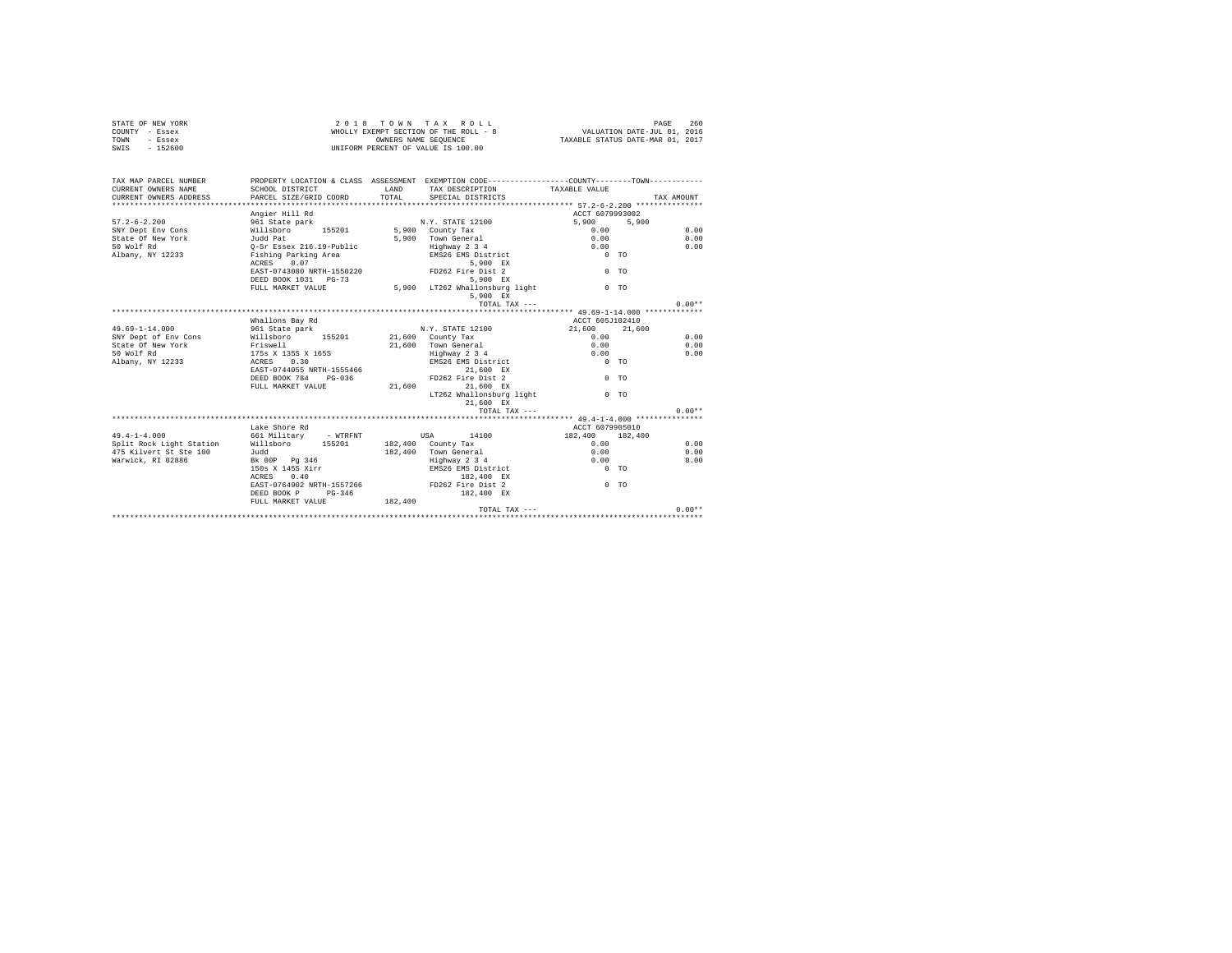| STATE OF NEW YORK | 2018 TOWN TAX ROLL                    | 261<br>PAGE                      |
|-------------------|---------------------------------------|----------------------------------|
| COUNTY - Essex    | WHOLLY EXEMPT SECTION OF THE ROLL - 8 | VALUATION DATE-JUL 01, 2016      |
| TOWN<br>- Essex   | OWNERS NAME SEOUENCE                  | TAXABLE STATUS DATE-MAR 01, 2017 |
| SWIS<br>$-152600$ | UNIFORM PERCENT OF VALUE IS 100.00    |                                  |

| TAX MAP PARCEL NUMBER                      | PROPERTY LOCATION & CLASS ASSESSMENT EXEMPTION CODE---------------COUNTY-------TOWN---------- |                                    |                 |            |
|--------------------------------------------|-----------------------------------------------------------------------------------------------|------------------------------------|-----------------|------------|
| CURRENT OWNERS NAME                        | SCHOOL DISTRICT                                                                               | LAND TAX DESCRIPTION TAXABLE VALUE |                 |            |
|                                            | CURRENT OWNERS ADDRESS FARCEL SIZE/GRID COORD TOTAL SPECIAL DISTRICTS                         |                                    |                 | TAX AMOUNT |
|                                            |                                                                                               |                                    |                 |            |
|                                            | 2214 NYS Route 22                                                                             |                                    | ACCT 6079905103 |            |
| $39.4 - 1 - 17.000$                        | 681 Culture bldg (681 Culture bldg)                                                           |                                    | 67,500 67,500   |            |
| Town Of Essex                              | Willsboro 155201 14,000 County Tax                                                            |                                    | 0.00            | 0.00       |
| <b>Example 19 Potts</b><br>Essex, NY 12936 |                                                                                               | 67,500 Town General                | 0.00            | 0.00       |
|                                            | 100s X 155S Xirr                                                                              | Highway 2 3 4                      | 0.00            | 0.00       |
|                                            | ACRES 0.30                                                                                    | EMS26 EMS District 0 TO            |                 |            |
|                                            | EAST-0743922 NRTH-1569878                                                                     | 67.500 EX                          |                 |            |
|                                            | DEED BOOK 366 PG-431                                                                          | FD261 Fire Dist 1                  | $0$ TO          |            |
|                                            | FULL MARKET VALUE 67,500 67,500 EX                                                            |                                    |                 |            |
|                                            |                                                                                               | TOTAL TAX ---                      |                 | $0.00**$   |
|                                            |                                                                                               |                                    |                 |            |
|                                            | NYS Route 22                                                                                  |                                    | ACCT 605J100503 |            |
| $39.4 - 1 - 25.000$                        | 314 Rural vac<10                                                                              | TOWN OWN I 13500                   | 7,200 7,200     |            |
| Town of Essex                              | willsboro 155201 7,200 County Tax                                                             |                                    | 0.00            | 0.00       |
| PO Box 355                                 | Potts                                                                                         | 7,200 Town General 0.00            |                 | 0.00       |
| Essex, NY 12936    ACRES    0.40           |                                                                                               | Highway 2 3 4 0.00                 |                 | 0.00       |
|                                            | EAST-0743782 NRTH-1568093                                                                     | EMS26 EMS District 0 TO            |                 |            |
|                                            | DEED BOOK 1611 PG-298                                                                         | 7.200 EX                           |                 |            |
|                                            | FULL MARKET VALUE                                                                             | 7.200 FD261 Fire Dist 1            | $0$ TO          |            |
|                                            |                                                                                               | 7,200 EX                           |                 |            |
|                                            |                                                                                               | TOTAL TAX ---                      |                 | $0.00**$   |
|                                            |                                                                                               |                                    |                 |            |
|                                            | 2476 NYS Route 22                                                                             |                                    | ACCT 6079905104 |            |
| $40.3 - 3 - 9.100$                         | 852 Landfill                                                                                  | TOWN OWN I 13500                   | 35,300 35,300   |            |
| Town Of Essex                              | Willsboro 155201 35,000 County Tax                                                            |                                    | 0.00            | 0.00       |
| Essex, NY 12936                            | Potts                                                                                         | 35,300 Town General                | 0.00            | 0.00       |
|                                            | 30.0 Acres                                                                                    | Highway 2 3 4                      | 0.00            | 0.00       |
|                                            | ACRES 23.40                                                                                   | EMS26 EMS District                 | $0$ TO          |            |
|                                            | EAST-0750373 NRTH-1570076                                                                     | 35,300 EX                          |                 |            |
|                                            | DEED BOOK 360 PG-467 60 PD261 Fire Dist 1                                                     |                                    | $0$ TO          |            |
|                                            | FULL MARKET VALUE 35.300 35.300 EX                                                            |                                    |                 |            |
|                                            |                                                                                               | LT261 Essex light                  | 0 <sub>T</sub>  |            |
|                                            |                                                                                               | 35,300 EX                          |                 |            |
|                                            |                                                                                               |                                    |                 |            |
|                                            |                                                                                               |                                    |                 |            |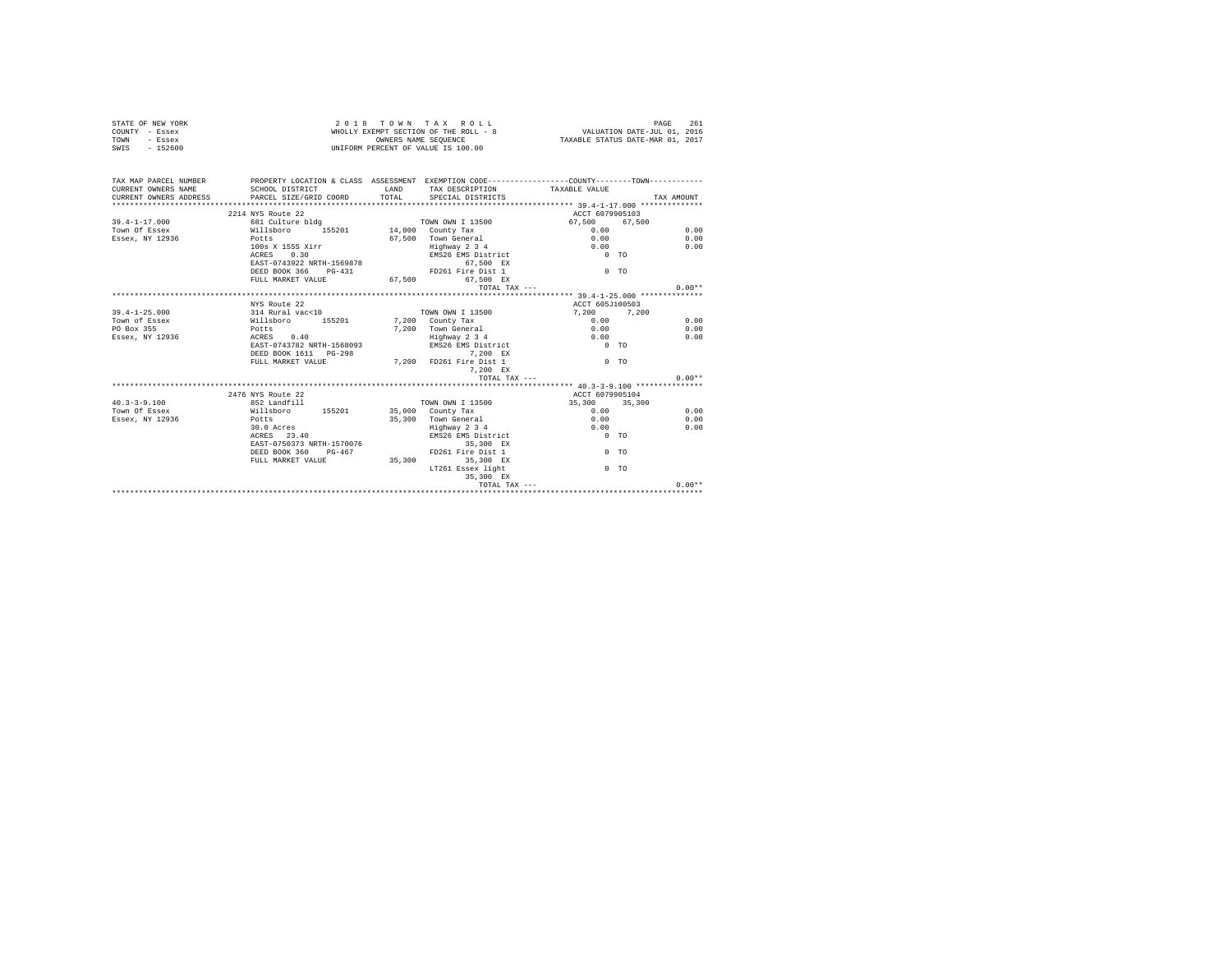| COUNTY - Essex<br>TOWN<br>- Essex<br>$-152600$<br>SWTS |                                                                                                                                                                                         | WHOLLY EXEMPT SECTION OF THE ROLL - 8<br>OWNERS NAME SEOUENCE<br>UNIFORM PERCENT OF VALUE IS 100.00 | VALUATION DATE-JUL 01, 2016<br>TAXABLE STATUS DATE-MAR 01, 2017 |                                                                                               |            |
|--------------------------------------------------------|-----------------------------------------------------------------------------------------------------------------------------------------------------------------------------------------|-----------------------------------------------------------------------------------------------------|-----------------------------------------------------------------|-----------------------------------------------------------------------------------------------|------------|
|                                                        |                                                                                                                                                                                         |                                                                                                     |                                                                 |                                                                                               |            |
| TAX MAP PARCEL NUMBER                                  |                                                                                                                                                                                         |                                                                                                     |                                                                 | PROPERTY LOCATION & CLASS ASSESSMENT EXEMPTION CODE----------------COUNTY-------TOWN--------- |            |
| CURRENT OWNERS NAME                                    | SCHOOL DISTRICT                                                                                                                                                                         | LAND                                                                                                | TAX DESCRIPTION                                                 | TAXABLE VALUE                                                                                 |            |
| CURRENT OWNERS ADDRESS                                 | PARCEL SIZE/GRID COORD                                                                                                                                                                  | TOTAL                                                                                               | SPECIAL DISTRICTS                                               |                                                                                               | TAX AMOUNT |
|                                                        | *****************************                                                                                                                                                           |                                                                                                     |                                                                 | ****************** 40.3-3-13.120 **************                                               |            |
|                                                        | 2662 NYS Route 22                                                                                                                                                                       |                                                                                                     |                                                                 | ACCT 605Z010002                                                                               |            |
| $40.3 - 3 - 13.120$                                    | 853 Sewage                                                                                                                                                                              |                                                                                                     | TOWN OWN I 13500                                                | 3541,200 3541,200                                                                             |            |
| Town of Essex                                          |                                                                                                                                                                                         |                                                                                                     |                                                                 | 0.00                                                                                          | 0.00       |
| 2313 Main St                                           | 01118boro 155201 43,000 County Tax<br>Potts 1.90 County Tax<br>Survey #5756 3541,200 Town General<br>Survey #5756 3141,200 Highway 2 3<br>RAST-0755253 NRTH-1571494 EMS26 EMS 13511,200 |                                                                                                     | 3541,200 Town General                                           | 0.00                                                                                          | 0.00       |
| PO Box 355<br>Essex, NY 12936                          |                                                                                                                                                                                         |                                                                                                     | Highway 2 3 4<br>EMS26 EMS District                             | 0.00<br>$0$ TO                                                                                | 0.00       |
|                                                        |                                                                                                                                                                                         |                                                                                                     | 3541,200 EX                                                     |                                                                                               |            |
|                                                        | DEED BOOK 1615 PG-186                                                                                                                                                                   |                                                                                                     | FD261 Fire Dist 1                                               | $0$ TO                                                                                        |            |
|                                                        | FULL MARKET VALUE                                                                                                                                                                       | 3541,200                                                                                            | 3541,200 EX                                                     |                                                                                               |            |
|                                                        |                                                                                                                                                                                         |                                                                                                     | LT261 Essex light                                               | 0 <sub>0</sub>                                                                                |            |
|                                                        |                                                                                                                                                                                         |                                                                                                     | 3541.200 EX                                                     |                                                                                               |            |
|                                                        |                                                                                                                                                                                         |                                                                                                     | TOTAL TAX ---                                                   |                                                                                               | $0.00**$   |
|                                                        |                                                                                                                                                                                         |                                                                                                     |                                                                 |                                                                                               |            |
|                                                        | 241 School St                                                                                                                                                                           |                                                                                                     |                                                                 | ACCT 6079980009                                                                               |            |
| $40.3 - 3 - 13.200$                                    |                                                                                                                                                                                         |                                                                                                     | TOWN OWN I 13500                                                | 50,000<br>50,000                                                                              |            |
| Town Of Essex                                          | 822 Water supply<br>Willsboro 155201                                                                                                                                                    |                                                                                                     | 15,700 County Tax                                               | 0.00                                                                                          | 0.00       |
| Water - District                                       | Potts Patent                                                                                                                                                                            |                                                                                                     | 50,000 Town General                                             | 0.00                                                                                          | 0.00       |
| Essex, NY 12936                                        | 0.50 Acres                                                                                                                                                                              |                                                                                                     | Highway 2 3 4                                                   | 0.00                                                                                          | 0.00       |
|                                                        | 0.43<br>ACRES                                                                                                                                                                           |                                                                                                     | EMS26 EMS District                                              | $0$ TO                                                                                        |            |
|                                                        | EAST-0755475 NRTH-1570271                                                                                                                                                               |                                                                                                     | 50,000 EX                                                       |                                                                                               |            |
|                                                        | DEED BOOK 724 PG-254                                                                                                                                                                    |                                                                                                     | FD261 Fire Dist 1                                               | 0 <sub>0</sub>                                                                                |            |
|                                                        | FULL MARKET VALUE                                                                                                                                                                       |                                                                                                     | 50,000 50,000 EX                                                |                                                                                               |            |
|                                                        |                                                                                                                                                                                         |                                                                                                     | LT261 Essex light                                               | $0$ TO                                                                                        |            |
|                                                        |                                                                                                                                                                                         |                                                                                                     | 50.000 EX                                                       |                                                                                               |            |
|                                                        |                                                                                                                                                                                         |                                                                                                     | TOTAL TAX ---                                                   |                                                                                               | $0.00**$   |
|                                                        |                                                                                                                                                                                         |                                                                                                     |                                                                 | ********************* 40.65-2-9.100/1 ************                                            |            |
|                                                        | Essex Rd                                                                                                                                                                                |                                                                                                     |                                                                 | ACCT 605Z012008                                                                               |            |
| $40.65 - 2 - 9.100/1$                                  |                                                                                                                                                                                         |                                                                                                     | NP ORGANIZ 25300                                                | 84,600 84,600                                                                                 |            |
| Town of Essex                                          |                                                                                                                                                                                         |                                                                                                     | 100 County Tax                                                  | 0.00                                                                                          | 0.00       |
| 355 Main St                                            |                                                                                                                                                                                         |                                                                                                     | 84,600 Town General                                             | 0.00                                                                                          | 0.00       |
| Essex, NY 12936                                        |                                                                                                                                                                                         |                                                                                                     | Highway 2 3 4                                                   | 0.00                                                                                          | 0.00       |
|                                                        | DEED BOOK 1030 PG-95                                                                                                                                                                    |                                                                                                     |                                                                 | EMS26 EMS District 0 TO                                                                       |            |
|                                                        | FULL MARKET VALUE                                                                                                                                                                       |                                                                                                     | 84,600 84,600 EX                                                |                                                                                               |            |
|                                                        |                                                                                                                                                                                         |                                                                                                     | FD261 Fire Dist 1<br>84,600 EX                                  | $0$ TO                                                                                        |            |
|                                                        |                                                                                                                                                                                         |                                                                                                     | LT261 Essex light<br>84.600 EX                                  | 0 <sub>0</sub>                                                                                |            |
|                                                        |                                                                                                                                                                                         |                                                                                                     | TOTAL TAX ---                                                   |                                                                                               | $0.00**$   |
|                                                        |                                                                                                                                                                                         |                                                                                                     |                                                                 |                                                                                               |            |

STATE OF NEW YORK 262 2018 TOWN TAX ROLL CHARGE 262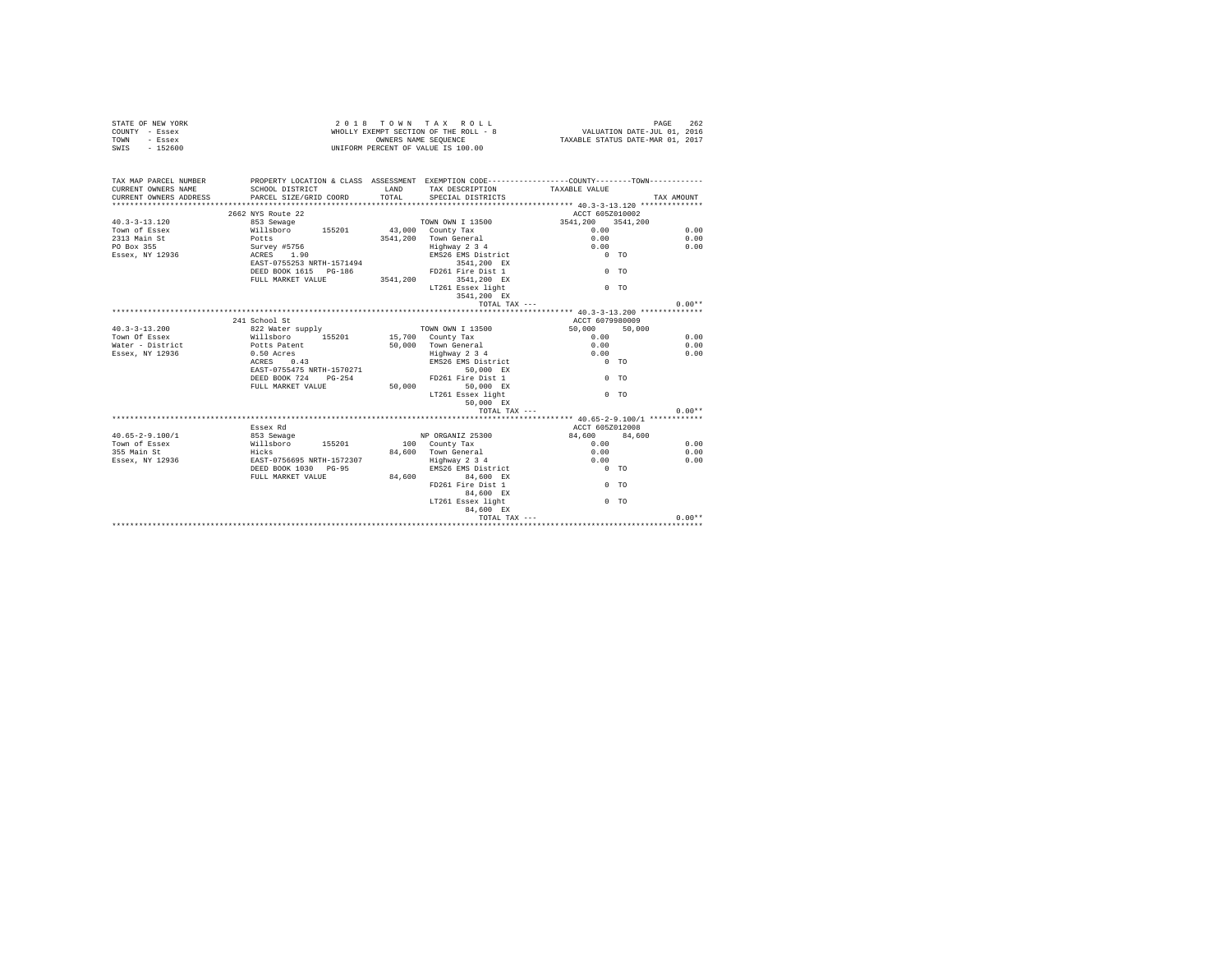|                | STATE OF NEW YORK | 2018 TOWN TAX ROLL                    |  |                      |  |  |  |                                  | PAGE                        | 263 |
|----------------|-------------------|---------------------------------------|--|----------------------|--|--|--|----------------------------------|-----------------------------|-----|
| COUNTY - Essex |                   | WHOLLY EXEMPT SECTION OF THE ROLL - 8 |  |                      |  |  |  |                                  | VALUATION DATE-JUL 01, 2016 |     |
| TOWN           | - Essex           |                                       |  | OWNERS NAME SEOUENCE |  |  |  | TAXABLE STATUS DATE-MAR 01, 2017 |                             |     |
| SWIS           | $-152600$         | UNIFORM PERCENT OF VALUE IS 100.00    |  |                      |  |  |  |                                  |                             |     |

| TAX MAP PARCEL NUMBER<br>CURRENT OWNERS NAME | PROPERTY LOCATION & CLASS ASSESSMENT EXEMPTION CODE---------------COUNTY-------TOWN---------<br>SCHOOL DISTRICT<br>PARCEL SIZE/GRID COORD | LAND<br>TOTAL. | TAX DESCRIPTION TAXABLE VALUE       |                 |         |                          |
|----------------------------------------------|-------------------------------------------------------------------------------------------------------------------------------------------|----------------|-------------------------------------|-----------------|---------|--------------------------|
| CURRENT OWNERS ADDRESS                       |                                                                                                                                           |                | SPECIAL DISTRICTS                   |                 |         | TAX AMOUNT               |
|                                              | 2759 Essex Rd                                                                                                                             |                |                                     |                 |         | ACCT 6079900208 BILL 750 |
| $40.65 - 2 - 10.000$                         | 611 Library                                                                                                                               |                | TOWN OWN I 13500                    | 256,000         | 256,000 |                          |
| Town Of Essex                                |                                                                                                                                           |                | 40,200 County Tax                   | 0.00            |         | 0.00                     |
| Essex, NY 12936                              | Willsboro 155201<br>Hicks                                                                                                                 |                | 256,000 Town General                | 0.00            |         | 0.00                     |
|                                              | Db 1002/122 Quit Claim                                                                                                                    |                | Highway 2 3 4                       | 0.00            |         | 0.00                     |
|                                              | ACRES 0.10                                                                                                                                |                | EMS26 EMS District                  | $0$ TO          |         |                          |
|                                              | EAST-0756735 NRTH-1572397                                                                                                                 |                | 256,000 EX                          |                 |         |                          |
|                                              | DEED BOOK 576 PG-71                                                                                                                       |                | FD261 Fire Dist 1                   | $0$ TO          |         |                          |
|                                              | FULL MARKET VALUE                                                                                                                         |                | 256,000 256,000 EX                  |                 |         |                          |
|                                              |                                                                                                                                           |                | LT261 Essex light                   | $0$ TO          |         |                          |
|                                              |                                                                                                                                           |                | 256.000 EX                          |                 |         |                          |
|                                              |                                                                                                                                           |                | WB261 Water B&I                     | 256,000 TO C    |         | 66.97                    |
|                                              |                                                                                                                                           |                | TOTAL TAX ---                       |                 |         | 66.97**                  |
|                                              |                                                                                                                                           |                |                                     |                 | DATE #1 | 01/31/18                 |
|                                              |                                                                                                                                           |                |                                     |                 | AMT DUE | 66.97                    |
|                                              |                                                                                                                                           |                |                                     |                 |         |                          |
|                                              | 2313 Main St                                                                                                                              |                |                                     | ACCT 605J101312 |         |                          |
| $40.73 - 2 - 7.000$                          | 652 Govt bldgs                                                                                                                            |                | TOWN OWN I 13500                    | 389,800         | 389,800 |                          |
| Town Of Essex                                |                                                                                                                                           |                | 73,000 County Tax                   | 0.00            |         | 0.00                     |
| Main St                                      | Willsboro 155201<br>Potts                                                                                                                 |                | 389.800 Town General                | 0.00            |         | 0.00                     |
|                                              |                                                                                                                                           |                |                                     | 0.00            |         | 0.00                     |
|                                              | EAST-0756761 NRTH-1571977                                                                                                                 |                | Highway 2 3 4<br>EMS26 EMS District | $0$ TO          |         |                          |
|                                              | DEED BOOK 1007 PG-269                                                                                                                     |                | 389,800 EX                          |                 |         |                          |
|                                              | FULL MARKET VALUE                                                                                                                         |                | 389,800 FD261 Fire Dist 1           | $0$ TO          |         |                          |
|                                              |                                                                                                                                           |                | 389,800 EX                          |                 |         |                          |
|                                              |                                                                                                                                           |                | LT261 Essex light                   | $0$ TO          |         |                          |
|                                              |                                                                                                                                           |                | 389,800 EX                          |                 |         |                          |
|                                              |                                                                                                                                           |                | TOTAL TAX ---                       |                 |         | $0.00**$                 |
|                                              |                                                                                                                                           |                |                                     |                 |         |                          |
|                                              | 22 Beggs Point St                                                                                                                         |                |                                     | ACCT 6079904011 |         |                          |
| $40.73 - 3 - 22.004$                         | 593 Picnic site - WTRFNT TOWN OWN I 13500                                                                                                 |                |                                     | 584,300 584,300 |         |                          |
| Town Of Essex                                | Willsboro 155201                                                                                                                          |                | 560,100 County Tax                  | 0.00            |         | 0.00                     |
| Essex, NY 12936                              | Potts                                                                                                                                     |                | 584,300 Town General                | 0.00            |         | 0.00                     |
|                                              | ACRES 2.23                                                                                                                                |                | Highway 2 3 4                       | 0.00            |         | 0.00                     |
|                                              | EAST-0757615 NRTH-1571632                                                                                                                 |                | EMS26 EMS District                  | $0$ TO          |         |                          |
|                                              | DEED BOOK 591 PG-258                                                                                                                      |                | 584,300 EX                          |                 |         |                          |
|                                              | FULL MARKET VALUE                                                                                                                         |                | 584.300 FD261 Fire Dist 1           | $0$ TO          |         |                          |
|                                              |                                                                                                                                           |                | 584,300 EX                          |                 |         |                          |
|                                              |                                                                                                                                           |                | LT261 Essex light                   | 0 <sub>0</sub>  |         |                          |
|                                              |                                                                                                                                           |                | 584,300 EX                          |                 |         |                          |
|                                              |                                                                                                                                           |                |                                     | TOTAL TAX ---   |         | $0.00**$                 |
|                                              |                                                                                                                                           |                |                                     |                 |         |                          |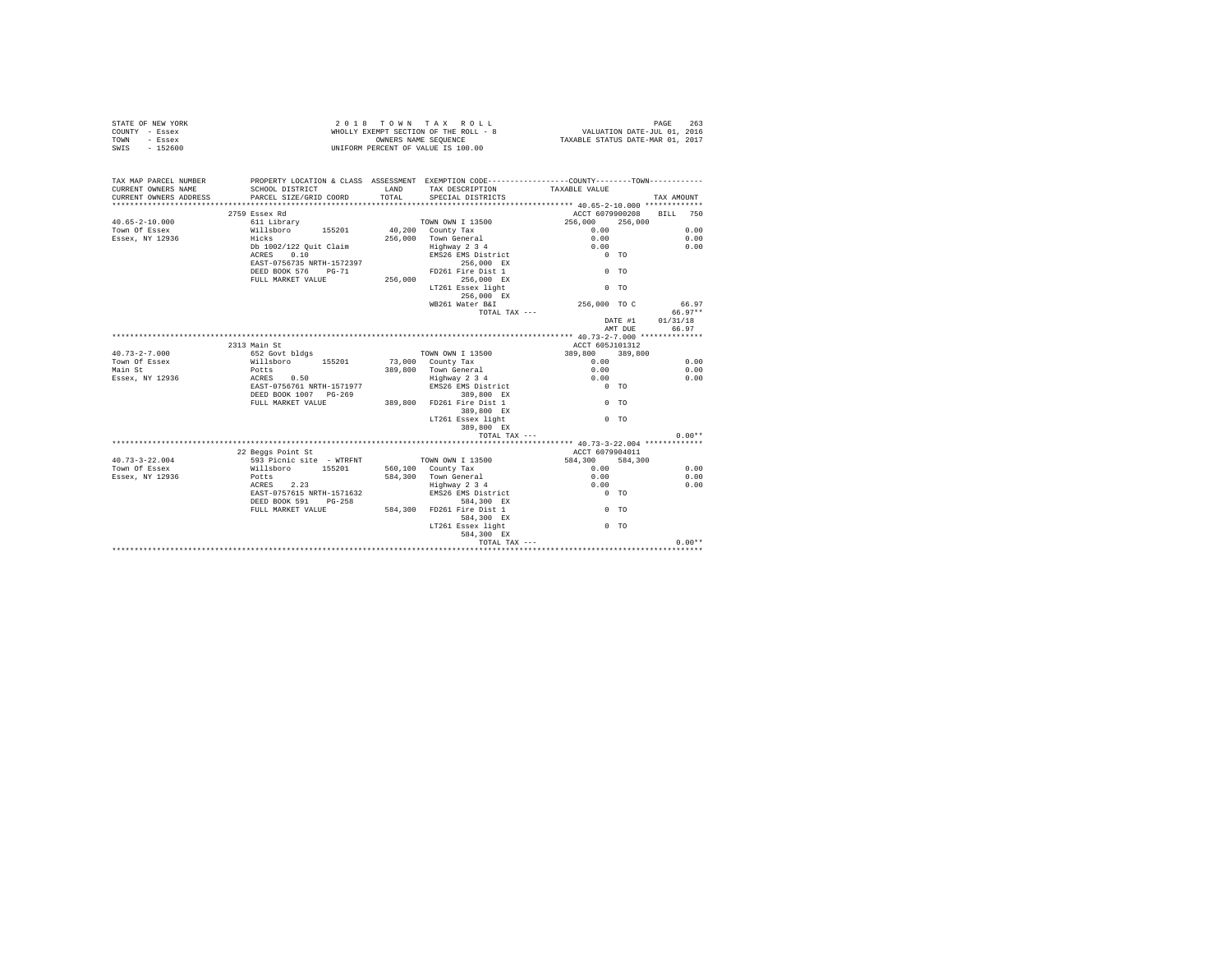| COUNTY - Essex<br>TOWN<br>- Essex<br>SWTS<br>$-152600$ |                                                                                              | WHOLLY EXEMPT SECTION OF THE ROLL - 8<br>OWNERS NAME SEQUENCE<br>UNIFORM PERCENT OF VALUE IS 100.00 | VALUATION DATE-JUL 01, 2016<br>TAXABLE STATUS DATE-MAR 01, 2017 |                 |                |            |
|--------------------------------------------------------|----------------------------------------------------------------------------------------------|-----------------------------------------------------------------------------------------------------|-----------------------------------------------------------------|-----------------|----------------|------------|
|                                                        |                                                                                              |                                                                                                     |                                                                 |                 |                |            |
| TAX MAP PARCEL NUMBER                                  | PROPERTY LOCATION & CLASS ASSESSMENT EXEMPTION CODE---------------COUNTY-------TOWN--------- |                                                                                                     |                                                                 |                 |                |            |
| CURRENT OWNERS NAME                                    | SCHOOL DISTRICT                                                                              | LAND                                                                                                | TAX DESCRIPTION                                                 | TAXABLE VALUE   |                |            |
| CURRENT OWNERS ADDRESS                                 | PARCEL SIZE/GRID COORD                                                                       | TOTAL                                                                                               | SPECIAL DISTRICTS                                               |                 |                | TAX AMOUNT |
|                                                        |                                                                                              |                                                                                                     |                                                                 |                 |                |            |
|                                                        | Main St                                                                                      |                                                                                                     |                                                                 | ACCT 605J178525 |                |            |
| $40.73 - 3 - 32.100$                                   |                                                                                              |                                                                                                     | TOWN OWN I 13500<br>400 County Tax                              | 400             | 400            |            |
| Town of Essex                                          | 315 Underwtr 1nd<br>Willsboro 155201<br>Henry H Ross<br>Underwater Grant                     |                                                                                                     |                                                                 | 0.00            |                | 0.00       |
| PO Box 355                                             |                                                                                              |                                                                                                     | 400 Town General                                                | 0.00            |                | 0.00       |
| Essex, NY 12936                                        |                                                                                              |                                                                                                     | Highway 2 3 4                                                   | 0.00            |                | 0.00       |
|                                                        | Aug 8 1843                                                                                   |                                                                                                     | EMS26 EMS District<br>400 RX                                    | $0$ TO          |                |            |
|                                                        | ACRES 1.30<br>EAST-0757195 NRTH-1572052                                                      |                                                                                                     | FD261 Fire Dist 1                                               |                 | 0 <sub>0</sub> |            |
|                                                        | DEED BOOK 1416 PG-182                                                                        |                                                                                                     | 400 RX                                                          |                 |                |            |
|                                                        | FULL MARKET VALUE                                                                            |                                                                                                     | $400$ LT261 Essex light                                         |                 | 0 <sub>0</sub> |            |
|                                                        |                                                                                              |                                                                                                     | 400 EX                                                          |                 |                |            |
|                                                        |                                                                                              |                                                                                                     | TOTAL TAX ---                                                   |                 |                | $0.00**$   |
|                                                        |                                                                                              |                                                                                                     |                                                                 |                 |                |            |
|                                                        | Revnolds Rd                                                                                  |                                                                                                     |                                                                 | ACCT 6079904604 |                |            |
| $48.1 - 1 - 20.000$                                    | 695 Cemetery                                                                                 |                                                                                                     | TOWN OWN I 13500                                                | 4,800           | 4,800          |            |
| Town Of Essex                                          | Westport 155001 4,800 County Tax                                                             |                                                                                                     |                                                                 | 0.00            |                | 0.00       |
| Essex, NY 12936                                        | Brookfield Lot 15                                                                            |                                                                                                     | 4,800 Town General                                              | 0.00            |                | 0.00       |
|                                                        | ACRES 0.10                                                                                   |                                                                                                     | Highway 2 3 4                                                   | 0.00            |                | 0.00       |
|                                                        | EAST-0731540 NRTH-1566205                                                                    |                                                                                                     | EMS26 EMS District                                              | $0$ TO          |                |            |
|                                                        | DEED BOOK 637 PG-182                                                                         |                                                                                                     | 4.800 EX                                                        |                 |                |            |
|                                                        | FULL MARKET VALUE                                                                            |                                                                                                     | 4,800 FD262 Fire Dist 2                                         | $0$ TO          |                |            |
|                                                        |                                                                                              |                                                                                                     | 4.800 EX                                                        |                 |                |            |
|                                                        |                                                                                              |                                                                                                     | TOTAL TAX ---                                                   |                 |                | $0.00**$   |
|                                                        |                                                                                              |                                                                                                     |                                                                 |                 |                |            |
|                                                        | 1610 NYS Route 22                                                                            |                                                                                                     |                                                                 | ACCT 605J104503 |                |            |
| $48.76 - 1 - 4.000$                                    | 681 Culture bldg                                                                             |                                                                                                     | TOWN OWN I 13500                                                | 291,400 291,400 |                |            |
| Town of Essex                                          | Willsboro 155201                                                                             |                                                                                                     | 14,900 County Tax                                               | 0.00            |                | 0.00       |
| 355 Main St                                            | Friswell                                                                                     |                                                                                                     | 291.400 Town General                                            | 0.00            |                | 0.00       |
| Essex, NY 12936                                        | 195s X 135S Xirr                                                                             |                                                                                                     | Highway 2 3 4                                                   | 0.00            |                | 0.00       |
|                                                        | ACRES 0.37                                                                                   |                                                                                                     | EMS26 EMS District                                              | $0$ TO          |                |            |
|                                                        | EAST-0743845 NRTH-1555532                                                                    |                                                                                                     | 291,400 EX                                                      |                 |                |            |
|                                                        | DEED BOOK 1510 PG-32<br>FULL MARKET VALUE                                                    |                                                                                                     | FD262 Fire Dist 2<br>291.400 EX                                 |                 | 0 <sub>0</sub> |            |
|                                                        |                                                                                              | 291,400                                                                                             | LT262 Whallonsburg light                                        |                 | 0 <sub>0</sub> |            |
|                                                        |                                                                                              |                                                                                                     | 291.400 EX                                                      |                 |                |            |
|                                                        |                                                                                              |                                                                                                     | $TOTAI. TAX - - -$                                              |                 |                | $0.00**$   |
|                                                        |                                                                                              |                                                                                                     |                                                                 |                 |                |            |

STATE OF NEW YORK 264 2018 TOWN TAX ROLL CHARGE 264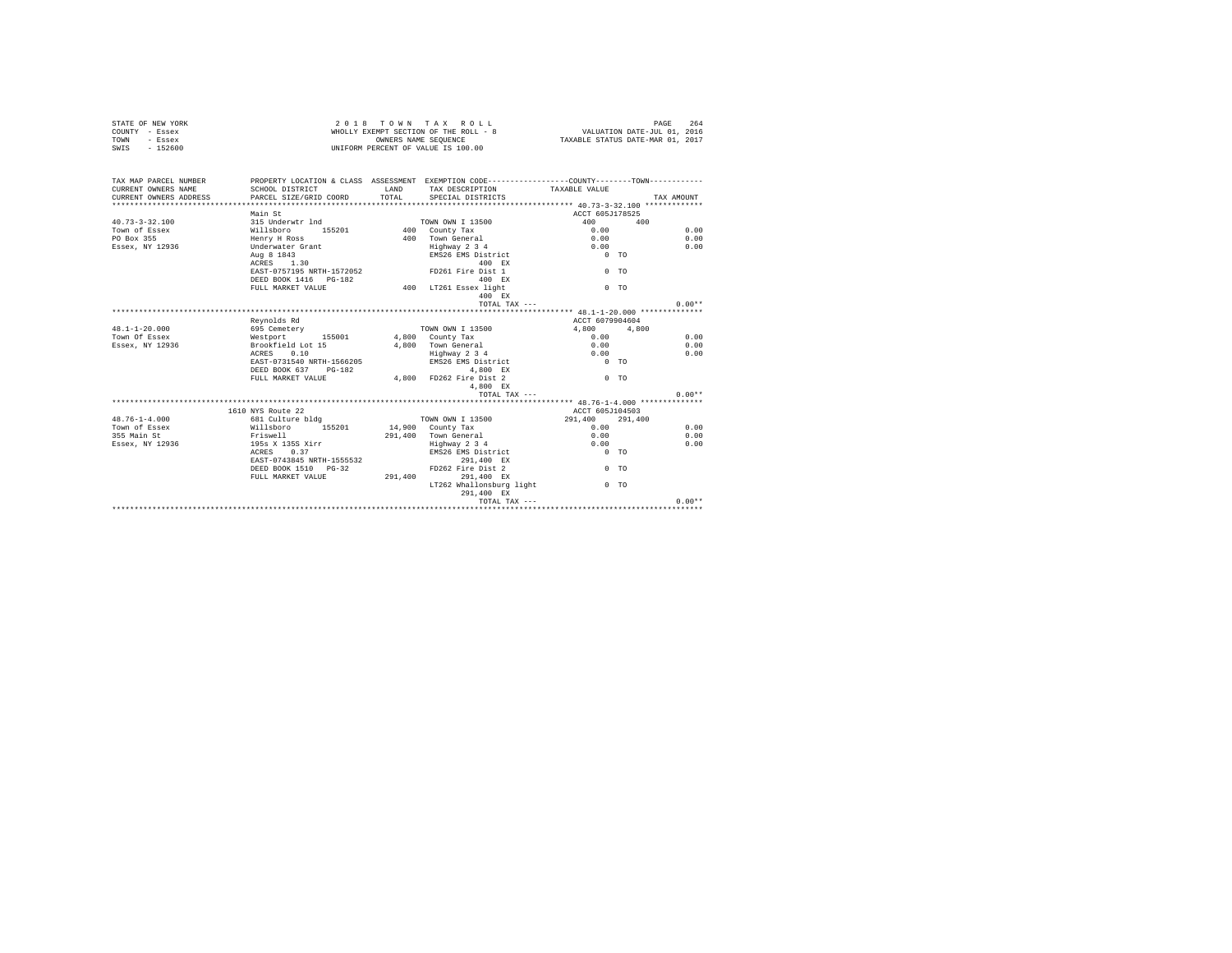| STATE OF NEW YORK<br>COUNTY - Essex<br>- Essex<br>TOWN<br>$-152600$<br>SWIS | 2018 TOWN TAX ROLL<br>UNIFORM PERCENT OF VALUE IS 100.00 | $\begin{array}{ccccccccccccccccccccccccccccccccccccccccc} \textit{2 0 1 8 & \textit{1 0 1 8} & \textit{1 0 1 8} & \textit{1 0 1 8} & \textit{2 0 1 8} & \textit{3 0 1 8} & \textit{4 0 1 8} & \textit{5 0 1 8} & \textit{6 0 1 8} & \textit{6 0 1 8} & \textit{7 0 1 8} & \textit{8 0 1 8} & \textit{8 0 1 8} & \textit{9 0 1 8} & \textit{1 1 8 1 8} & \textit{1 1$ |                                                                                                                                      | 265<br>PAGE     |       |            |
|-----------------------------------------------------------------------------|----------------------------------------------------------|----------------------------------------------------------------------------------------------------------------------------------------------------------------------------------------------------------------------------------------------------------------------------------------------------------------------------------------------------------------------|--------------------------------------------------------------------------------------------------------------------------------------|-----------------|-------|------------|
| TAX MAP PARCEL NUMBER<br>CURRENT OWNERS NAME<br>CURRENT OWNERS ADDRESS      | SCHOOL DISTRICT<br>PARCEL SIZE/GRID COORD                | LAND<br>TOTAL                                                                                                                                                                                                                                                                                                                                                        | PROPERTY LOCATION & CLASS ASSESSMENT EXEMPTION CODE---------------COUNTY-------TOWN---------<br>TAX DESCRIPTION<br>SPECIAL DISTRICTS | TAXABLE VALUE   |       | TAX AMOUNT |
| **************************                                                  |                                                          |                                                                                                                                                                                                                                                                                                                                                                      |                                                                                                                                      |                 |       |            |
|                                                                             | 1856 NYS Route 22                                        |                                                                                                                                                                                                                                                                                                                                                                      |                                                                                                                                      | ACCT 605J190015 |       |            |
| $49.1 - 1 - 31.210$                                                         | 330 Vacant comm<br>Willsboro 155201                      |                                                                                                                                                                                                                                                                                                                                                                      | TOWN OWN I 13500<br>4,200 County Tax                                                                                                 | 4.200           | 4,200 |            |
| Town Of Essex                                                               |                                                          |                                                                                                                                                                                                                                                                                                                                                                      |                                                                                                                                      | 0.00            |       | 0.00       |
| Essex, NY 12936                                                             | Wharton                                                  |                                                                                                                                                                                                                                                                                                                                                                      | 4,200 Town General                                                                                                                   | 0.00            |       | 0.00       |
|                                                                             | ACRES 4.20                                               |                                                                                                                                                                                                                                                                                                                                                                      | Highway 2 3 4                                                                                                                        | 0.00            |       | 0.00       |
|                                                                             | EAST-0745291 NRTH-1561345                                |                                                                                                                                                                                                                                                                                                                                                                      | EMS26 EMS District                                                                                                                   | $0$ TO          |       |            |
|                                                                             | DEED BOOK 961 PG-266                                     |                                                                                                                                                                                                                                                                                                                                                                      | 4.200 EX                                                                                                                             |                 |       |            |
|                                                                             | FULL MARKET VALUE                                        | 4,200                                                                                                                                                                                                                                                                                                                                                                | FD262 Fire Dist 2                                                                                                                    | 0 <sub>0</sub>  |       |            |
|                                                                             |                                                          |                                                                                                                                                                                                                                                                                                                                                                      | 4.200 EX                                                                                                                             |                 |       |            |
|                                                                             |                                                          |                                                                                                                                                                                                                                                                                                                                                                      | LT262 Whallonsburg light 0 TO                                                                                                        |                 |       |            |
|                                                                             |                                                          |                                                                                                                                                                                                                                                                                                                                                                      | 4.200 EX                                                                                                                             |                 |       |            |
|                                                                             |                                                          |                                                                                                                                                                                                                                                                                                                                                                      | TOTAL TAX ---                                                                                                                        |                 |       | $0.00**$   |
|                                                                             |                                                          |                                                                                                                                                                                                                                                                                                                                                                      |                                                                                                                                      |                 |       |            |
|                                                                             | 1858 NYS Route 22                                        |                                                                                                                                                                                                                                                                                                                                                                      |                                                                                                                                      | ACCT 6079905106 |       |            |
| $49.1 - 1 - 32.000$                                                         | 651 Highway gar                                          |                                                                                                                                                                                                                                                                                                                                                                      | TOWN OWN I 13500                                                                                                                     | 206,000 206,000 |       |            |
| Town of Essex                                                               | Willsboro 155201                                         |                                                                                                                                                                                                                                                                                                                                                                      | 25,000 County Tax                                                                                                                    | 0.00            |       | 0.00       |
| Tool Shed                                                                   | Wharton                                                  |                                                                                                                                                                                                                                                                                                                                                                      | 206,000 Town General                                                                                                                 | 0.00            |       | 0.00       |
| Essex, NY 12936                                                             | 00001.00                                                 |                                                                                                                                                                                                                                                                                                                                                                      | Highway 2 3 4                                                                                                                        | 0.00            |       | 0.00       |
|                                                                             | ACRES 1.00                                               |                                                                                                                                                                                                                                                                                                                                                                      | EMS26 EMS District                                                                                                                   | $0$ TO          |       |            |
|                                                                             | EAST-0745046 NRTH-1561553                                |                                                                                                                                                                                                                                                                                                                                                                      | 206,000 EX                                                                                                                           |                 |       |            |
|                                                                             | DEED BOOK 194 PG-288                                     |                                                                                                                                                                                                                                                                                                                                                                      | FD262 Fire Dist 2                                                                                                                    | $0$ TO          |       |            |
|                                                                             | FULL MARKET VALUE                                        | 206,000                                                                                                                                                                                                                                                                                                                                                              | 206,000 EX                                                                                                                           |                 |       |            |
|                                                                             |                                                          |                                                                                                                                                                                                                                                                                                                                                                      | TOTAL TAX $---$                                                                                                                      |                 |       | $0.00**$   |
|                                                                             |                                                          |                                                                                                                                                                                                                                                                                                                                                                      |                                                                                                                                      |                 |       |            |
|                                                                             | 1854 NYS Route 22                                        |                                                                                                                                                                                                                                                                                                                                                                      |                                                                                                                                      | ACCT 605J101105 |       |            |
| $49.1 - 1 - 33.000$                                                         | 651 Highway gar                                          |                                                                                                                                                                                                                                                                                                                                                                      | TOWN OWN I 13500                                                                                                                     | 36,600 36,600   |       |            |
| Town Of Essex                                                               | Willsboro 155201                                         |                                                                                                                                                                                                                                                                                                                                                                      | 14,000 County Tax                                                                                                                    | 0.00            |       | 0.00       |
| Essex, NY 12936                                                             | Wharton                                                  |                                                                                                                                                                                                                                                                                                                                                                      | 36,600 Town General                                                                                                                  | 0.00            |       | 0.00       |
|                                                                             | 110 X 110                                                |                                                                                                                                                                                                                                                                                                                                                                      | Highway 2 3 4<br>EMS26 EMS District                                                                                                  | 0.00            |       | 0.00       |
|                                                                             | ACRES 0.30                                               |                                                                                                                                                                                                                                                                                                                                                                      |                                                                                                                                      | $0$ TO          |       |            |
|                                                                             | EAST-0745040 NRTH-1561395                                |                                                                                                                                                                                                                                                                                                                                                                      | 36,600 EX                                                                                                                            |                 |       |            |
|                                                                             | DEED BOOK 784 PG-166                                     |                                                                                                                                                                                                                                                                                                                                                                      | FD262 Fire Dist 2                                                                                                                    | $0$ TO          |       |            |
|                                                                             | FULL MARKET VALUE                                        |                                                                                                                                                                                                                                                                                                                                                                      | 36,600 36,600 EX                                                                                                                     |                 |       |            |
|                                                                             |                                                          |                                                                                                                                                                                                                                                                                                                                                                      | LT262 Whallonsburg light                                                                                                             | 0 <sub>0</sub>  |       |            |
|                                                                             |                                                          |                                                                                                                                                                                                                                                                                                                                                                      | 36,600 EX                                                                                                                            |                 |       |            |
|                                                                             |                                                          |                                                                                                                                                                                                                                                                                                                                                                      | TOTAL TAX $---$                                                                                                                      |                 |       | $0.00**$   |
|                                                                             |                                                          |                                                                                                                                                                                                                                                                                                                                                                      |                                                                                                                                      |                 |       |            |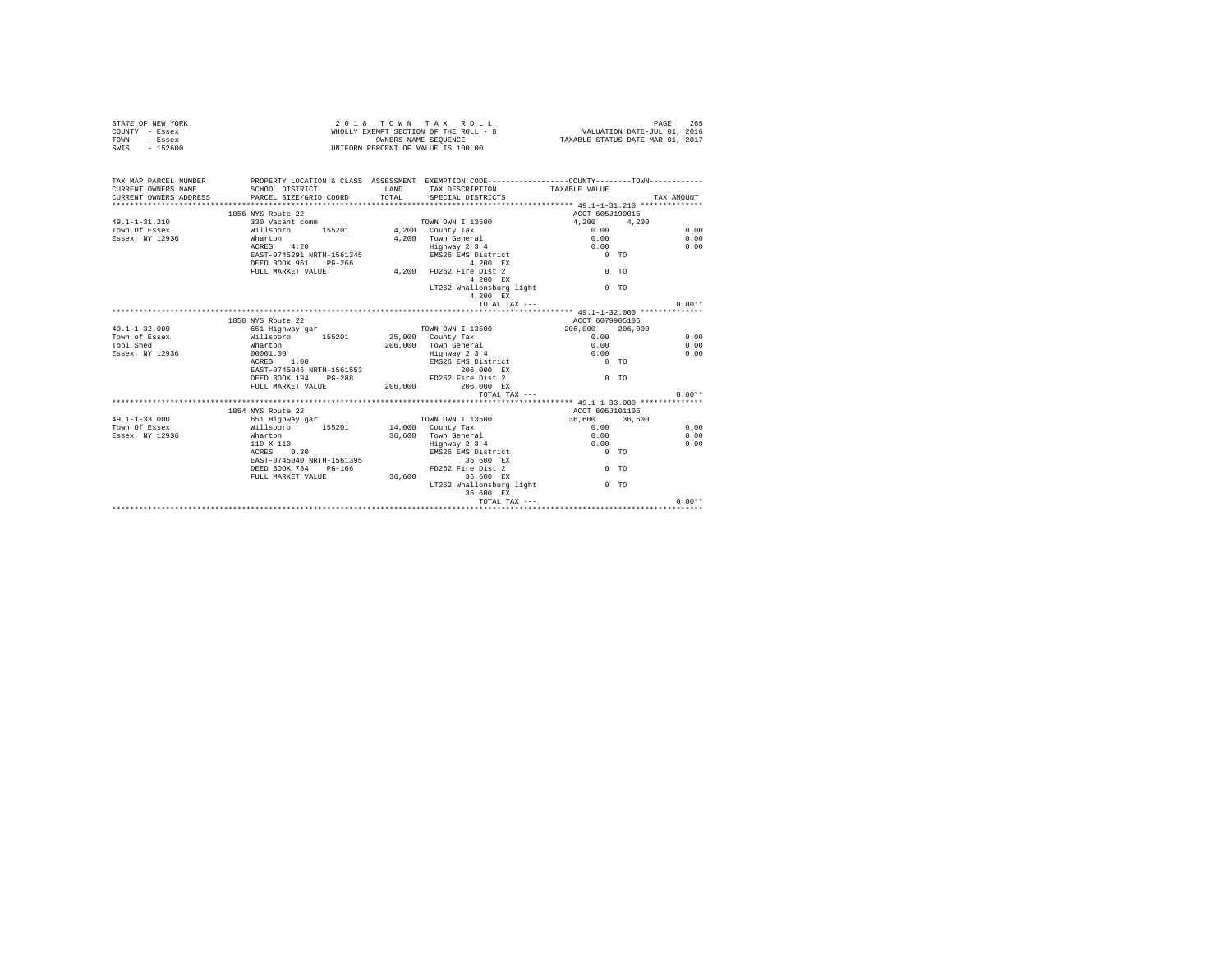|      | STATE OF NEW YORK | 2018 TOWN TAX ROLL                    | 266<br>PAGE                      |
|------|-------------------|---------------------------------------|----------------------------------|
|      | COUNTY - Essex    | WHOLLY EXEMPT SECTION OF THE ROLL - 8 | VALUATION DATE-JUL 01, 2016      |
| TOWN | - Essex           | OWNERS NAME SEOUENCE                  | TAXABLE STATUS DATE-MAR 01, 2017 |
| SWIS | $-152600$         | UNIFORM PERCENT OF VALUE IS 100.00    |                                  |

| TAX MAP PARCEL NUMBER                                         | PROPERTY LOCATION & CLASS ASSESSMENT EXEMPTION CODE---------------COUNTY-------TOWN--------- |      |                                               |                 |            |  |
|---------------------------------------------------------------|----------------------------------------------------------------------------------------------|------|-----------------------------------------------|-----------------|------------|--|
| CURRENT OWNERS NAME                                           | SCHOOL DISTRICT                                                                              | LAND | TAX DESCRIPTION TAXABLE VALUE                 |                 |            |  |
| CURRENT OWNERS ADDRESS PARCEL SIZE/GRID COORD                 |                                                                                              |      | TOTAL SPECIAL DISTRICTS                       |                 | TAX AMOUNT |  |
|                                                               |                                                                                              |      |                                               |                 |            |  |
|                                                               | 1741 Lake Shore Rd                                                                           |      |                                               | ACCT 6079905008 |            |  |
| $49.15 - 1 - 39.000$                                          | 592 Athletic fld - WTRFNT TOWN OWN I 13500                                                   |      |                                               | 288,800 288,800 |            |  |
| Town Of Essex                                                 | Willsboro<br>155201                                                                          |      | 283,300 County Tax                            | 0.00            | 0.00       |  |
| Essex, NY 12936                                               | Friswell                                                                                     |      | 288,800 Town General                          | 0.00            | 0.00       |  |
|                                                               | ACRES 8.80                                                                                   |      | Highway 2 3 4                                 | 0.00            | 0.00       |  |
|                                                               | EAST-0757104 NRTH-1558287                                                                    |      | EMS26 EMS District 0 TO                       |                 |            |  |
|                                                               | DEED BOOK 388 PG-473                                                                         |      | 288,800 EX                                    |                 |            |  |
|                                                               | FULL MARKET VALUE                                                                            |      | 288,800 FD262 Fire Dist 2                     | $0$ TO          |            |  |
|                                                               |                                                                                              |      | 288,800 EX                                    |                 |            |  |
|                                                               |                                                                                              |      | TOTAL TAX $---$                               |                 | $0.00**$   |  |
|                                                               |                                                                                              |      |                                               |                 |            |  |
|                                                               | 1648 Lake Shore Rd                                                                           |      |                                               | ACCT 6079905108 |            |  |
| 49.15-1-18.000                                                | 695 Cemetery                                                                                 |      | TOWN CEMET 13510                              | 2,400 2,400     |            |  |
| Whallon Bay Cemetery                                          | Willsboro 155201 2,400 County Tax                                                            |      |                                               | 0.00            | 0.00       |  |
| Essex, NY 12936                                               | Judd                                                                                         |      | 2.400 Town General                            | 0.00            | 0.00       |  |
|                                                               | ACRES 1.00                                                                                   |      | Eighway 2 3 4 0.00<br>EMS26 EMS District 0 TO |                 | 0.00       |  |
|                                                               | EAST-0756654 NRTH-1556257                                                                    |      |                                               |                 |            |  |
|                                                               | DEED BOOK 134 PG-069                                                                         |      | 2.400 EX                                      |                 |            |  |
|                                                               | FULL MARKET VALUE 2,400 FD262 Fire Dist 2                                                    |      |                                               | $0$ TO          |            |  |
|                                                               |                                                                                              |      | 2.400 EX                                      |                 |            |  |
|                                                               |                                                                                              |      | TOTAL TAX ---                                 |                 | $0.00**$   |  |
|                                                               |                                                                                              |      |                                               |                 |            |  |
|                                                               | 1552 NYS Route 22                                                                            |      |                                               | ACCT 605J103404 |            |  |
| $48.4 - 1 - 14.000$                                           | 311 Res vac land                                                                             |      | VOL F DEPT 26400                              | 22,000 22,000   |            |  |
| Whallonsburg Vol Fire Dept Willsboro 155201 22,000 County Tax |                                                                                              |      |                                               | 0.00            | 0.00       |  |
| c/o Board of Commissioners Judd                               |                                                                                              |      | 22.000 Town General                           | 0.00            | 0.00       |  |
| 1637 NYS Route 22                                             | ACRES 3.00                                                                                   |      | Highway 2 3 4                                 | 0.00            | 0.00       |  |
| Essex, NY 12936                                               | EAST-0743186 NRTH-1554265                                                                    |      | EMS26 EMS District                            | $0$ TO          |            |  |
|                                                               | DEED BOOK 1266 PG-186                                                                        |      | 22.000 EX                                     |                 |            |  |
|                                                               | FULL MARKET VALUE                                                                            |      | 22,000 FD262 Fire Dist 2                      | $0$ TO          |            |  |
|                                                               |                                                                                              |      | 22.000 EX                                     |                 |            |  |
|                                                               |                                                                                              |      | LT262 Whallonsburg light                      | 0 <sub>T</sub>  |            |  |
|                                                               |                                                                                              |      | 22,000 EX                                     |                 |            |  |
|                                                               |                                                                                              |      |                                               |                 |            |  |
|                                                               |                                                                                              |      |                                               |                 |            |  |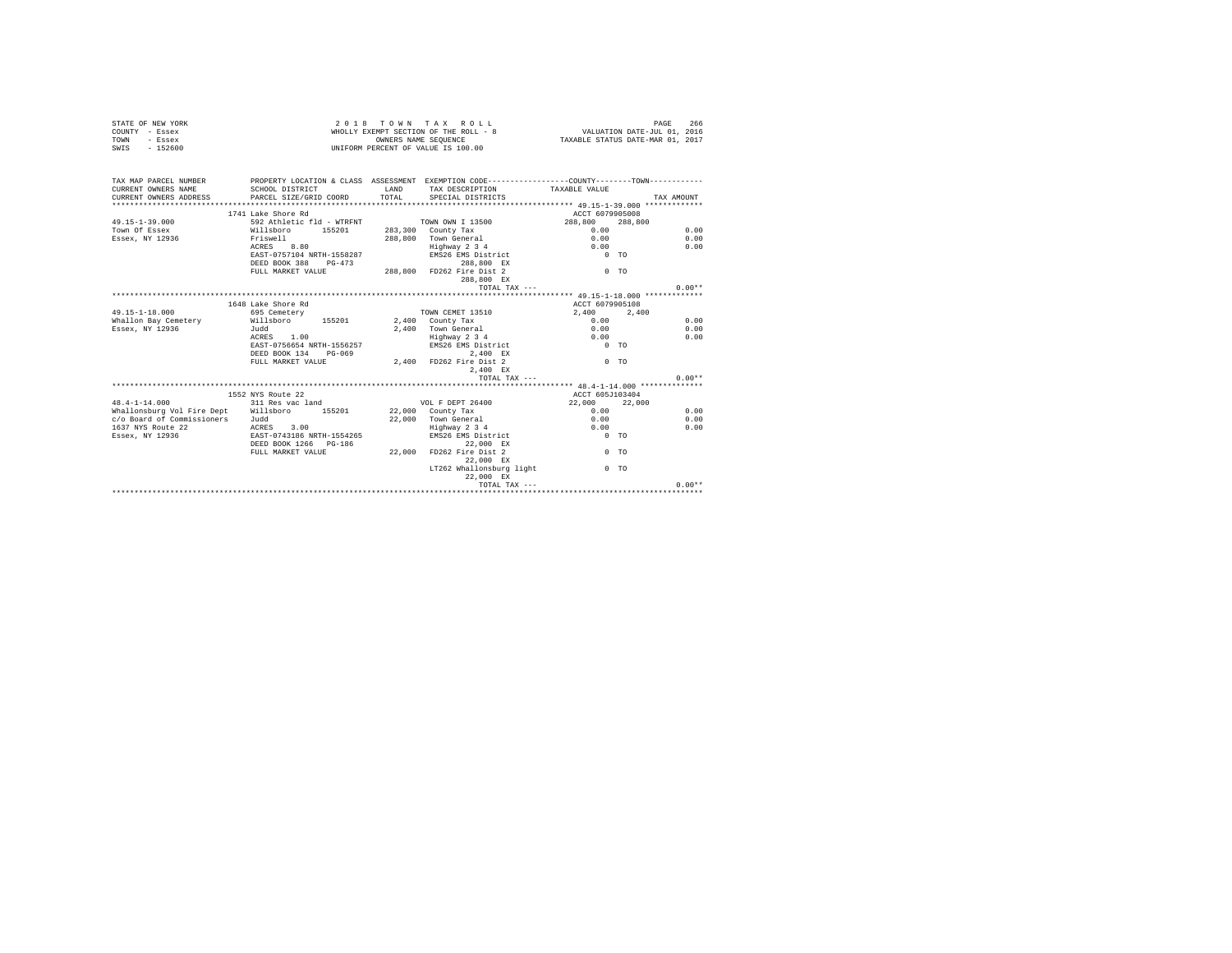| STATE OF NEW YORK                                                                                                 |                                                                       |         | 2018 TOWN TAX ROLL       |                 | 267<br>PAGE  |  |  |
|-------------------------------------------------------------------------------------------------------------------|-----------------------------------------------------------------------|---------|--------------------------|-----------------|--------------|--|--|
| COUNTY - Essex                                                                                                    | WHOLLY EXEMPT SECTION OF THE ROLL - 8 VALUATION DATE-JUL 01, 2016     |         |                          |                 |              |  |  |
| TOWN<br>- Essex                                                                                                   | TAXABLE STATUS DATE-MAR 01, 2017<br>OWNERS NAME SEQUENCE              |         |                          |                 |              |  |  |
| $-152600$<br>SWIS                                                                                                 | UNIFORM PERCENT OF VALUE IS 100.00                                    |         |                          |                 |              |  |  |
|                                                                                                                   |                                                                       |         |                          |                 |              |  |  |
| TAX MAP PARCEL NUMBER PROPERTY LOCATION & CLASS ASSESSMENT EXEMPTION CODE--------------COUNTY-------TOWN--------- |                                                                       |         |                          |                 |              |  |  |
| CURRENT OWNERS NAME SCHOOL DISTRICT TAND TAX DESCRIPTION                                                          |                                                                       |         |                          | TAXABLE VALUE   |              |  |  |
| CURRENT OWNERS ADDRESS PARCEL SIZE/GRID COORD TOTAL SPECIAL DISTRICTS                                             |                                                                       |         |                          |                 | TAX AMOUNT   |  |  |
|                                                                                                                   |                                                                       |         |                          |                 |              |  |  |
|                                                                                                                   | 1637 NYS Route 22                                                     |         |                          | ACCT 6079905006 |              |  |  |
| $49.69 - 1 - 1.000$                                                                                               | 662 Police/fire 662 Police/fire 662 Police/fire 500 Police 662 Police |         |                          | 218,900 218,900 |              |  |  |
| Whallonsburgh Fire Station Willsboro 155201 15,700 County Tax                                                     |                                                                       |         |                          | 0.00            | 0.00         |  |  |
| c/o Board of Commissioners Friswell                                                                               |                                                                       |         | 218,900 Town General     |                 | 0.00<br>0.00 |  |  |
| 1637 NYS Route 22 95.6 X 128 X Irr                                                                                |                                                                       |         | Highway 2 3 4 0.00       |                 | 0.00         |  |  |
| Essex, NY 12936                                                                                                   | ACRES 0.43                                                            |         | EMS26 EMS District       |                 | $0$ TO       |  |  |
|                                                                                                                   | EAST-0744089 NRTH-1556184                                             |         | 218,900 EX               |                 |              |  |  |
|                                                                                                                   | DEED BOOK 329 PG-558                                                  |         | FD262 Fire Dist 2        |                 | $0$ TO       |  |  |
|                                                                                                                   | FULL MARKET VALUE                                                     | 218,900 | 218,900 EX               |                 |              |  |  |
|                                                                                                                   |                                                                       |         | LT262 Whallonsburg light |                 | $0$ TO       |  |  |
|                                                                                                                   |                                                                       |         | 218,900 EX               |                 |              |  |  |
|                                                                                                                   |                                                                       |         | TOTAL TAX $---$          |                 | $0.00**$     |  |  |
|                                                                                                                   |                                                                       |         |                          |                 |              |  |  |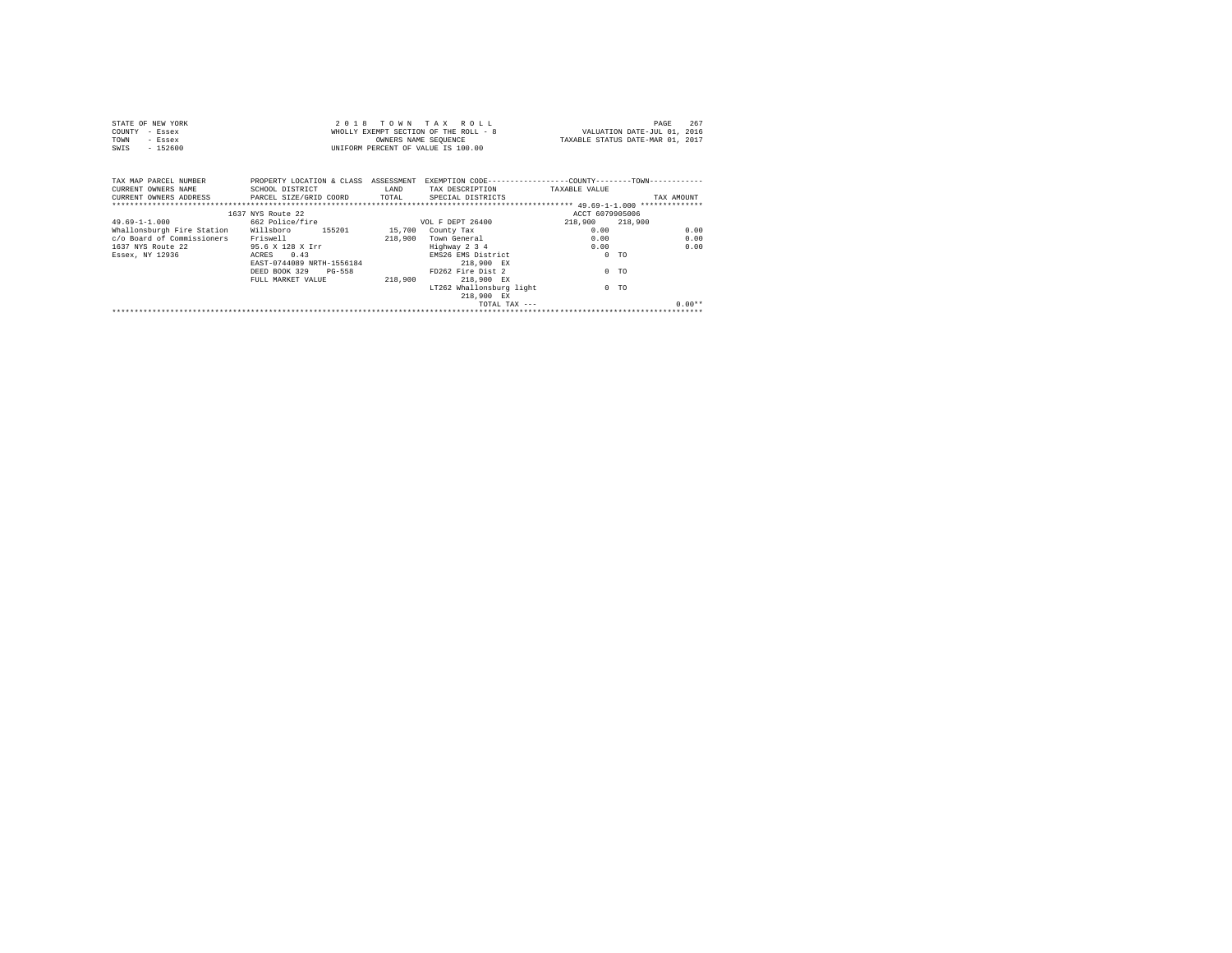| STATE OF NEW YORK | 2018 TOWN TAX ROLL                    | 268<br>PAGE                      |
|-------------------|---------------------------------------|----------------------------------|
| COUNTY - Essex    | WHOLLY EXEMPT SECTION OF THE ROLL - 8 | VALUATION DATE-JUL 01, 2016      |
| TOWN<br>$-$ Essex |                                       | TAXABLE STATUS DATE-MAR 01, 2017 |
| SWIS<br>$-152600$ | UNIFORM PERCENT OF VALUE IS 100.00    | RPS155/V04/L015                  |
|                   |                                       | CURRENT DATE 12/14/2017          |

## \*\*\* S P E C I A L D I S T R I C T S U M M A R Y \*\*\*

| CODE | DISTRICT NAME        | TOTAL<br>PARCELS | EXTENSION<br>TYPE | EXTENSION<br>VALUE | AD VALOREM<br>VALUE | EXEMPT<br>AMOUNT | TAXABLE<br>VALUE | TOTAL<br>TAX |
|------|----------------------|------------------|-------------------|--------------------|---------------------|------------------|------------------|--------------|
|      | EMS26 EMS District   |                  | 50 TOTAL          |                    | 10763.500           | 10315,700        | 447,800          | 50.26        |
|      | FD261 Fire Dist 1    |                  | 23 TOTAL          |                    | 8237,700            | 7789,900         | 447,800          | 354.52       |
|      | FD262 Fire Dist 2    |                  | 27 TOTAL          |                    | 2525,800            | 2525,800         |                  |              |
|      | LT261 Essex light    |                  | 19 TOTAL          |                    | 7700,900            | 7253,100         | 447,800          | 35.97        |
|      | LT262 Whallonsburg 1 |                  | 15 TOTAL          |                    | 1471,400            | 1471,400         |                  |              |
|      | WB261 Water B&I      |                  | 4 TOTAL C         |                    | 1144,100            | 2,400            | 1141,700         | 298.67       |

#### \*\*\* S C H O O L D I S T R I C T S U M M A R Y \*\*\*

| CODE   | DISTRICT NAME      | TOTAL<br>PARCELS | ASSESSED<br>LAND | ASSESSED<br>TOTAL | EXEMPT<br>AMOUNT<br>--------- | TOTAL<br>TAXABLE |
|--------|--------------------|------------------|------------------|-------------------|-------------------------------|------------------|
|        |                    |                  |                  |                   | STAR AMOUNT                   | STAR TAXABLE     |
|        | Westport           | 5                | 248,300          | 248,300           | 248,300                       |                  |
| 155001 | Willsboro          | 45               | 2873,800         | 10515,200         | 10515,200                     |                  |
| 155201 |                    |                  |                  |                   |                               |                  |
|        | SUB-TOTAL          | 50               | 3122,100         | 10763.500         | 10763.500                     |                  |
|        | SUB - TO TAL(CONT) |                  |                  |                   |                               |                  |
|        |                    |                  |                  |                   |                               |                  |
|        | TOTAL              | 50               | 3122,100         | 10763.500         | 10763,500                     |                  |
|        | TO TAL (CONT)      |                  |                  |                   |                               |                  |

# \*\*\* S Y S T E M C O D E S S U M M A R Y \*\*\*

| CODE  | DESCRIPTION        | TOTAL<br>PARCELS | COUNTY           | TOWN             |
|-------|--------------------|------------------|------------------|------------------|
| 50000 | WHOLLY EX<br>TOTAL |                  | 40,100<br>40,100 | 40,100<br>40,100 |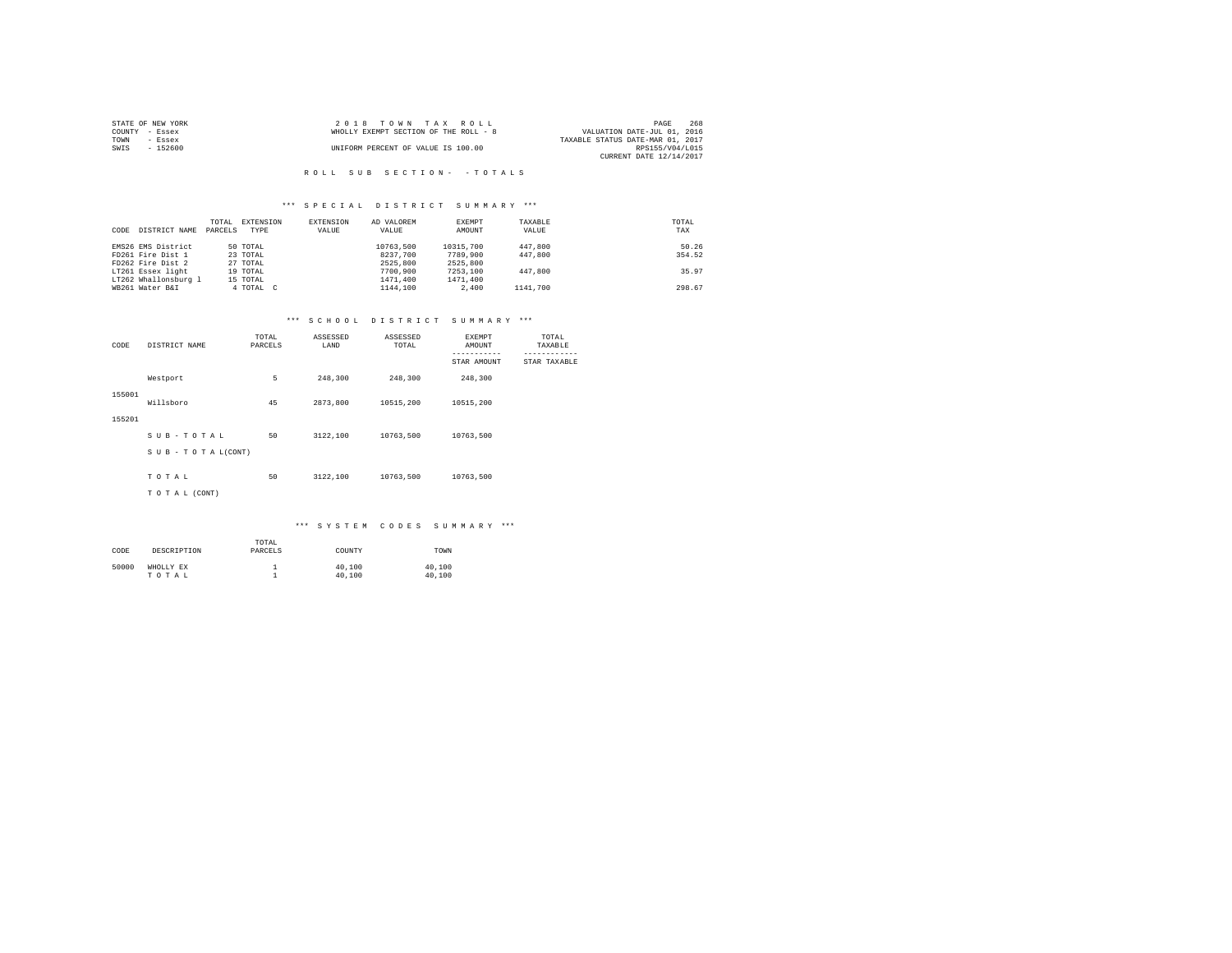| STATE OF NEW YORK | 2018 TOWN TAX ROLL                    | 269<br>PAGE                      |
|-------------------|---------------------------------------|----------------------------------|
| COUNTY - Essex    | WHOLLY EXEMPT SECTION OF THE ROLL - 8 | VALUATION DATE-JUL 01, 2016      |
| TOWN<br>- Essex   |                                       | TAXABLE STATUS DATE-MAR 01, 2017 |
| $-152600$<br>SWIS | UNIFORM PERCENT OF VALUE IS 100.00    | RPS155/V04/L015                  |
|                   |                                       | CURRENT DATE 12/14/2017          |

## \*\*\* E X E M P T I O N S U M M A R Y \*\*\*

|       |             | TOTAL          |           |           |
|-------|-------------|----------------|-----------|-----------|
| CODE  | DESCRIPTION | PARCELS        | COUNTY    | TOWN      |
| 12100 |             |                |           | 27.500    |
|       | N.Y. STATE  | 2              | 27,500    |           |
| 13100 | CNTY OWN T  | 2              | 2,300     | 2.300     |
| 13500 | TOWN OWN I  | 15             | 5763.500  | 5763.500  |
| 13510 | TOWN CEMET  | $\overline{4}$ | 11,600    | 11,600    |
| 14100 | USA         |                | 182,400   | 182,400   |
| 21600 | CHURCH PAR  | $\overline{a}$ | 447.800   | 447.800   |
| 25110 | CONST REL   | 4              | 1346,700  | 1346,700  |
| 25120 | CONST ED    |                |           |           |
| 25300 | NP ORGANIZ  | 13             | 1750,000  | 1750,000  |
| 25400 | FRATERNAL   | 1              | 393,300   | 393,300   |
| 26400 | VOL F DEPT  | 4              | 798,300   | 798,300   |
|       | TOTAL       | 49             | 10723.400 | 10723.400 |

| ROLL<br><b>SEC</b> | DESCRIPTION                 | TOTAL<br>PARCELS | ASSESSED<br>LAND | ASSESSED<br>TOTAL | EXEMPT<br>AMOUNT<br>-----------<br>STAR AMOUNT | TOTAL<br>TAXABLE<br>------------<br>STAR TAXABLE | TOTAL<br>TAX       |
|--------------------|-----------------------------|------------------|------------------|-------------------|------------------------------------------------|--------------------------------------------------|--------------------|
|                    | RS 8 TOTAL<br>School Relevy |                  | 3122,100         | 10763.500         | 10,763,500                                     |                                                  |                    |
|                    | SPEC DIST TAXES             |                  |                  |                   |                                                |                                                  | 2,323.16<br>739.42 |
| 8                  | WHOLLY EXEMPT               | 50               |                  |                   |                                                |                                                  | 3,062.58           |
|                    |                             |                  |                  |                   |                                                |                                                  |                    |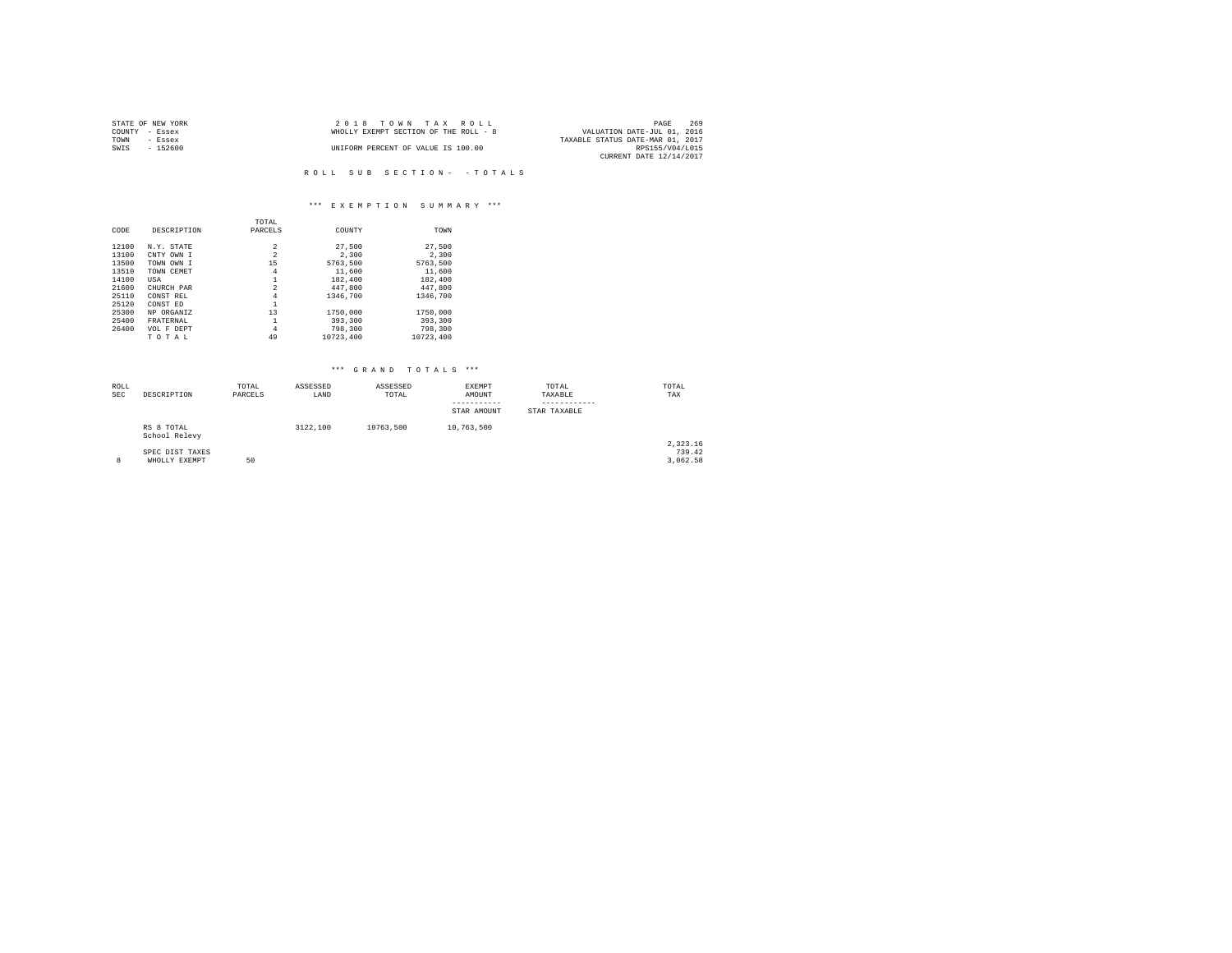| STATE OF NEW YORK | 2018 TOWN TAX ROLL                    | 270<br>PAGE                      |
|-------------------|---------------------------------------|----------------------------------|
| COUNTY - Essex    | WHOLLY EXEMPT SECTION OF THE ROLL - 8 | VALUATION DATE-JUL 01, 2016      |
| TOWN<br>- Essex   |                                       | TAXABLE STATUS DATE-MAR 01, 2017 |
| SWIS<br>- 152600  | UNIFORM PERCENT OF VALUE IS 100.00    | RPS155/V04/L015                  |
|                   |                                       | CURRENT DATE 12/14/2017          |
|                   |                                       |                                  |

# ROLL SECTION TOTALS

## \*\*\* S P E C I A L D I S T R I C T S U M M A R Y \*\*\*

|      |                      | TOTAL   | EXTENSION | EXTENSION | AD VALOREM | EXEMPT    | TAXABLE  | TOTAL  |
|------|----------------------|---------|-----------|-----------|------------|-----------|----------|--------|
| CODE | DISTRICT NAME        | PARCELS | TYPE      | VALUE     | VALUE      | AMOUNT    | VALUE    | TAX    |
|      | EMS26 EMS District   |         | 50 TOTAL  |           | 10763.500  | 10315,700 | 447,800  | 50.26  |
|      | FD261 Fire Dist 1    |         | 23 TOTAL  |           | 8237,700   | 7789,900  | 447,800  | 354.52 |
|      | FD262 Fire Dist 2    |         | 27 TOTAL  |           | 2525,800   | 2525,800  |          |        |
|      | LT261 Essex light    |         | 19 TOTAL  |           | 7700,900   | 7253,100  | 447,800  | 35.97  |
|      | LT262 Whallonsburg 1 |         | 15 TOTAL  |           | 1471,400   | 1471,400  |          |        |
|      | WB261 Water B&I      |         | 4 TOTAL C |           | 1144,100   | 2,400     | 1141,700 | 298.67 |

#### \*\*\* S C H O O L D I S T R I C T S U M M A R Y \*\*\*

| CODE   | DISTRICT NAME      | TOTAL<br>PARCELS | ASSESSED<br>LAND | ASSESSED<br>TOTAL | <b>EXEMPT</b><br>AMOUNT | TOTAL<br>TAXABLE    |
|--------|--------------------|------------------|------------------|-------------------|-------------------------|---------------------|
|        |                    |                  |                  |                   | STAR AMOUNT             | <b>STAR TAXABLE</b> |
|        | Westport           | 5                | 248,300          | 248,300           | 248,300                 |                     |
| 155001 | Willsboro          | 45               | 2873,800         | 10515,200         | 10515,200               |                     |
| 155201 |                    |                  |                  |                   |                         |                     |
|        | SUB-TOTAL          | 50               | 3122,100         | 10763.500         | 10763.500               |                     |
|        | SUB - TO TAL(CONT) |                  |                  |                   |                         |                     |
|        | TOTAL              | 50               | 3122,100         | 10763,500         | 10763,500               |                     |
|        |                    |                  |                  |                   |                         |                     |
|        | TO TAL (CONT)      |                  |                  |                   |                         |                     |

# \*\*\* S Y S T E M C O D E S S U M M A R Y \*\*\*

| CODE  | DESCRIPTION        | TOTAL<br>PARCELS | COUNTY           | TOWN             |
|-------|--------------------|------------------|------------------|------------------|
| 50000 | WHOLLY EX<br>TOTAL |                  | 40,100<br>40,100 | 40,100<br>40,100 |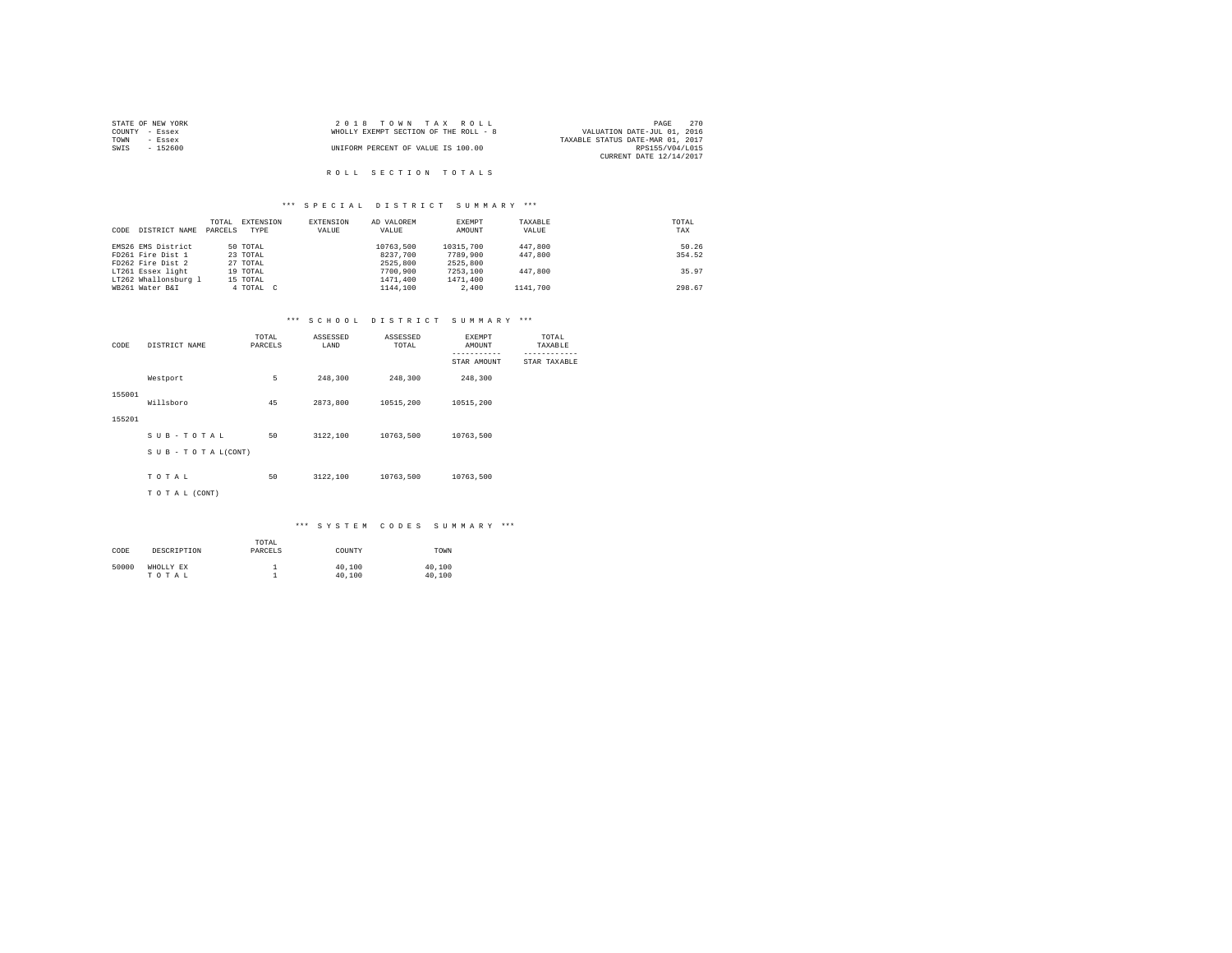| STATE OF NEW YORK | 2018 TOWN TAX ROLL                    | 271<br>PAGE                      |
|-------------------|---------------------------------------|----------------------------------|
| COUNTY - Essex    | WHOLLY EXEMPT SECTION OF THE ROLL - 8 | VALUATION DATE-JUL 01, 2016      |
| TOWN<br>- Essex   |                                       | TAXABLE STATUS DATE-MAR 01, 2017 |
| $-152600$<br>SWIS | UNIFORM PERCENT OF VALUE IS 100.00    | RPS155/V04/L015                  |
|                   |                                       | CURRENT DATE 12/14/2017          |
|                   |                                       |                                  |
|                   | ROLL SECTION TOTALS                   |                                  |

# \*\*\* E X E M P T I O N S U M M A R Y \*\*\*

|       |             | TOTAL          |           |           |
|-------|-------------|----------------|-----------|-----------|
| CODE  | DESCRIPTION | PARCELS        | COUNTY    | TOWN      |
|       |             |                |           |           |
| 12100 | N.Y. STATE  | 2              | 27,500    | 27.500    |
| 13100 | CNTY OWN I  | 2              | 2,300     | 2.300     |
| 13500 | TOWN OWN I  | 15             | 5763,500  | 5763.500  |
| 13510 | TOWN CEMET  | 4              | 11,600    | 11,600    |
| 14100 | USA         |                | 182,400   | 182,400   |
| 21600 | CHURCH PAR  | $\overline{2}$ | 447,800   | 447.800   |
| 25110 | CONST REL   | $\overline{4}$ | 1346,700  | 1346,700  |
| 25120 | CONST ED    |                |           |           |
| 25300 | NP ORGANIZ  | 13             | 1750,000  | 1750,000  |
| 25400 | FRATERNAL   |                | 393,300   | 393,300   |
| 26400 | VOL F DEPT  | 4              | 798,300   | 798,300   |
|       | TOTAL       | 49             | 10723.400 | 10723.400 |

| ROLL<br><b>SEC</b> | DESCRIPTION                 | TOTAL<br>PARCELS | ASSESSED<br>LAND | ASSESSED<br>TOTAL | EXEMPT<br>AMOUNT<br>STAR AMOUNT | TOTAL<br>TAXABLE<br>STAR TAXABLE | TOTAL<br>TAX |
|--------------------|-----------------------------|------------------|------------------|-------------------|---------------------------------|----------------------------------|--------------|
|                    | RS 8 TOTAL<br>School Relevy |                  | 3122,100         | 10763.500         | 10,763,500                      |                                  |              |
|                    |                             |                  |                  |                   |                                 |                                  | 2,323.16     |
|                    | SPEC DIST TAXES             |                  |                  |                   |                                 |                                  | 739.42       |
| 8                  | WHOLLY EXEMPT               | 50               |                  |                   |                                 |                                  | 3,062.58     |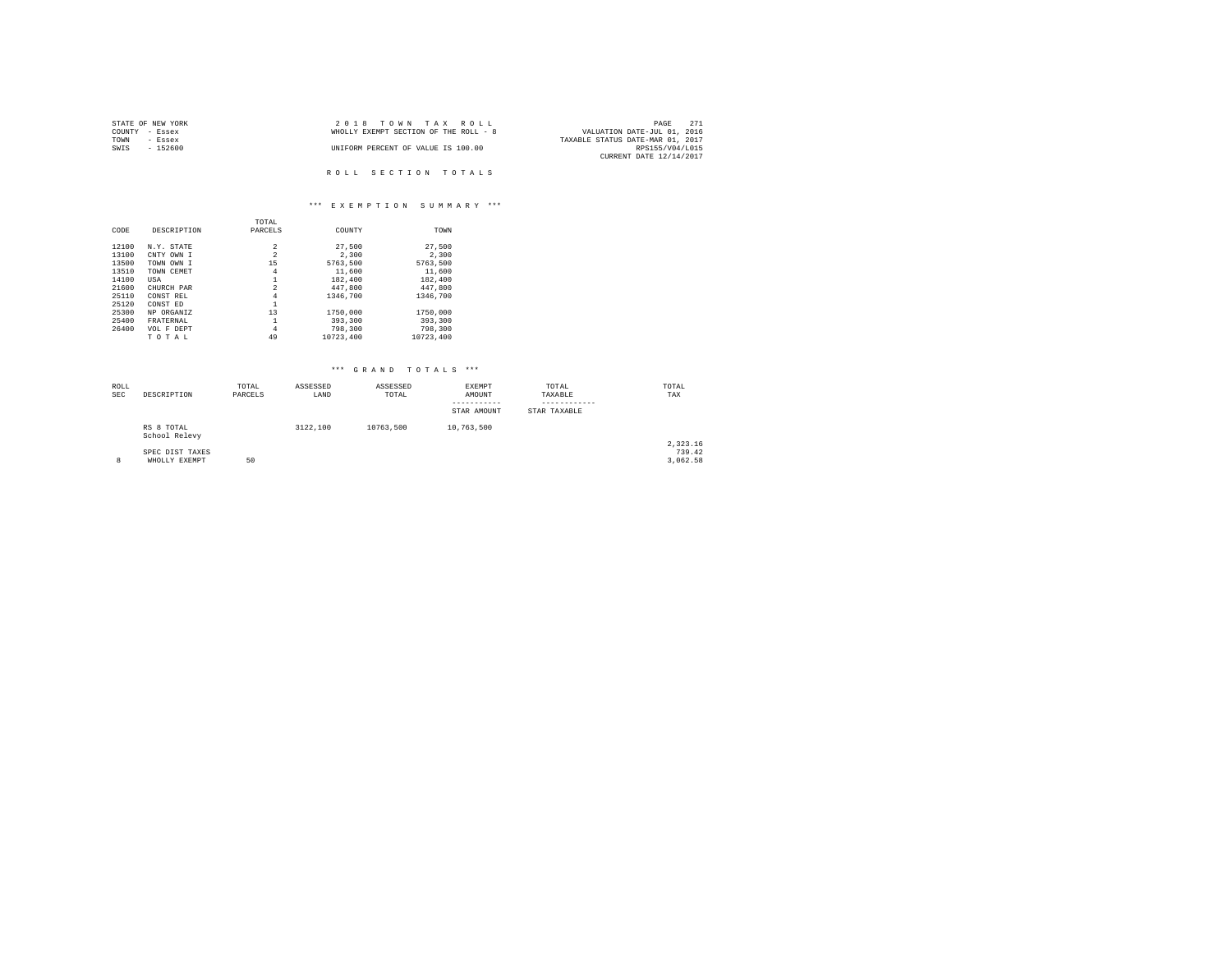| STATE OF NEW YORK | 2018 TOWN TAX ROLL | 272<br>PAGE                      |
|-------------------|--------------------|----------------------------------|
| COUNTY - Essex    |                    | VALUATION DATE-JUL 01, 2016      |
| TOWN<br>- Essex   | SWIS TOTALS        | TAXABLE STATUS DATE-MAR 01, 2017 |
| $-152600$<br>SWIS |                    | RPS155/V04/L015                  |
|                   |                    | CURRENT DATE 12/14/2017          |

# \*\*\* S P E C I A L D I S T R I C T S U M M A R Y \*\*\*

| CODE | DISTRICT NAME        | TOTAL<br>PARCELS | EXTENSION<br>TYPE | EXTENSION<br>VALUE | AD VALOREM<br>VALUE | EXEMPT<br>AMOUNT | TAXABLE<br>VALUE | TAX<br>RATE | TOTAL<br>TAX |
|------|----------------------|------------------|-------------------|--------------------|---------------------|------------------|------------------|-------------|--------------|
|      | SR150 Return sewer r |                  | 25 MOVTAX         | 14,491.36          |                     |                  | 14,491.36        |             | 14,491.36    |
|      | WR151 Return water r |                  | 29 MOVTAX         | 9,330.44           |                     |                  | 9,330.44         |             | 9,330.44     |
|      | EMS26 EMS District   |                  | 804 TOTAL         |                    | 149259.056          | 10367.968        | 138891,088       | .112239     | 15,589.01    |
|      | FD261 Fire Dist 1    |                  | 440 TOTAL         |                    | 104471.671          | 7842,168         | 96629.503        | .791684     | 76,500.06    |
|      | FD262 Fire Dist 2    |                  | 385 TOTAL         |                    | 44805,860           | 2525,800         | 42280.060        | 1.174241    | 49,647.01    |
|      | LT261 Essex light    |                  | 239 TOTAL         |                    | 63329,684           | 7305,368         | 56024,316        | .080322     | 4,499.93     |
|      | LT262 Whallonsburg 1 |                  | 107 TOTAL         |                    | 13838.851           | 1471,400         | 12367.451        | .242572     | 2.999.97     |
|      | WB261 Water B&I      |                  | 39 TOTAL C        |                    | 16594,500           | 34,668           | 16559.832        | .261597     | 4.331.98     |

## \*\*\* S C H O O L D I S T R I C T S U M M A R Y \*\*\*

| CODE   | DISTRICT NAME             | TOTAL<br>PARCELS | ASSESSED<br>LAND | ASSESSED<br>TOTAL | EXEMPT<br>AMOUNT      | TOTAL<br>TAXABLE         |
|--------|---------------------------|------------------|------------------|-------------------|-----------------------|--------------------------|
|        |                           |                  |                  |                   | STAR AMOUNT           | STAR TAXABLE             |
|        | Westport                  | 138              | 6533,400         | 10781.506         | 2354.473              | 8.427.033                |
| 155001 | Willsboro                 | 666              | 65874,760        | 138477,550        | 1314,200<br>17575.926 | 7.112.833<br>120,901,624 |
| 155201 |                           |                  |                  |                   | 5642.900              | 115,258,724              |
|        | SUB-TOTAL                 | 804              | 72408.160        | 149259.056        | 19930.399             | 129, 328, 657            |
|        | $S$ U B - T O T A L(CONT) |                  |                  |                   | 6957.100              | 122, 371, 557            |
|        | TOTAL                     | 804              | 72408.160        | 149259.056        | 19930.399             | 129, 328, 657            |
|        | TO TAL (CONT)             |                  |                  |                   | 6957.100              | 122, 371, 557            |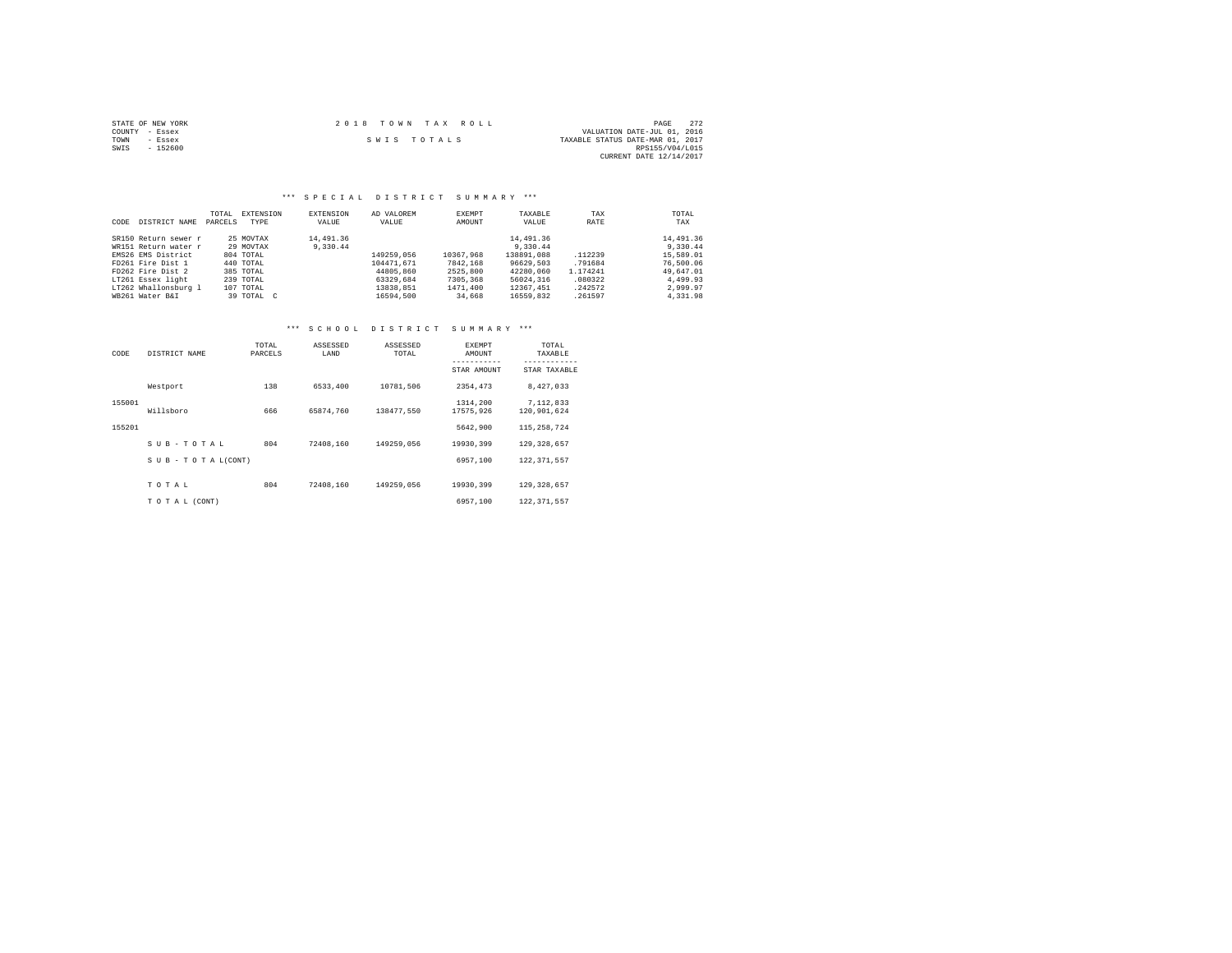| STATE OF NEW YORK | 2018 TOWN TAX ROLL | - 273<br>PAGE                    |
|-------------------|--------------------|----------------------------------|
| COUNTY - Essex    |                    | VALUATION DATE-JUL 01, 2016      |
| TOWN<br>- Essex   | SWIS TOTALS        | TAXABLE STATUS DATE-MAR 01, 2017 |
| $-152600$<br>SWIS |                    | RPS155/V04/L015                  |
|                   |                    | CURRENT DATE 12/14/2017          |

\*\*\* S Y S T E M C O D E S S U M M A R Y \*\*\*

| CODE  | DESCRIPTION        | TOTAL<br>PARCELS | COUNTY           | TOWN             |
|-------|--------------------|------------------|------------------|------------------|
| 50000 | WHOLLY EX<br>TOTAL |                  | 40,100<br>40,100 | 40,100<br>40,100 |

#### \*\*\* E X E M P T I O N S U M M A R Y \*\*\*

|       |             | TOTAL                   |          |          |
|-------|-------------|-------------------------|----------|----------|
| CODE  | DESCRIPTION | PARCELS                 | COUNTY   | TOWN     |
| 12100 | N.Y. STATE  | $\overline{a}$          | 27,500   | 27,500   |
| 13100 | CNTY OWN I  | $\overline{a}$          | 2,300    | 2,300    |
| 13500 | TOWN OWN I  | 15                      | 5763.500 | 5763,500 |
| 13510 | TOWN CEMET  | 4                       | 11,600   | 11,600   |
| 14100 | USA         | $\mathbf 1$             | 182,400  | 182,400  |
| 21600 | CHURCH PAR  | $\overline{a}$          | 447,800  | 447.800  |
| 25110 | CONST REL   | $\overline{4}$          | 1346,700 | 1346,700 |
| 25120 | CONST ED    | $\mathbf{1}$            |          |          |
| 25300 | NP ORGANIZ  | 13                      | 1750,000 | 1750,000 |
| 25400 | FRATERNAL   | 1                       | 393,300  | 393,300  |
| 26400 | VOL F DEPT  | $\overline{4}$          | 798,300  | 798,300  |
| 33302 | CNTY REFOR  | $\mathbf{1}$            | 123,600  |          |
| 41101 | VETERANS    | $\mathbf 1$             | 5,000    | 5,000    |
| 41120 | VETWAR CTS  | 16                      | 237.765  | 237.765  |
| 41130 | VETCOM CTS  | 12                      | 300,000  | 300,000  |
| 41132 | VET COM C   | $\overline{\mathbf{2}}$ | 24,250   |          |
| 41133 | VET COM T   | $\overline{a}$          |          | 24.250   |
| 41140 | VETDIS CTS  | 3                       | 125,430  | 125,430  |
| 41142 | VET DIS C   | $\overline{\mathbf{c}}$ | 15,800   |          |
| 41143 | VET DIS T   | $\overline{a}$          |          | 15,800   |
| 41700 | AG. BLDG.   | 7                       | 677.296  | 677.296  |
| 41720 | AG DIST C   | 83                      | 3842,678 | 3842.678 |
| 41800 | AGED ALL    | 20                      | 1223,759 | 1223,759 |
| 42100 | AG. IMPMNT  | $\,2\,$                 | 52,268   | 52,268   |
| 47450 | FISCHER     | 3                       | 53,213   | 53.213   |
| 47460 | PRIV FOR    | 34                      | 2646.510 | 2646.510 |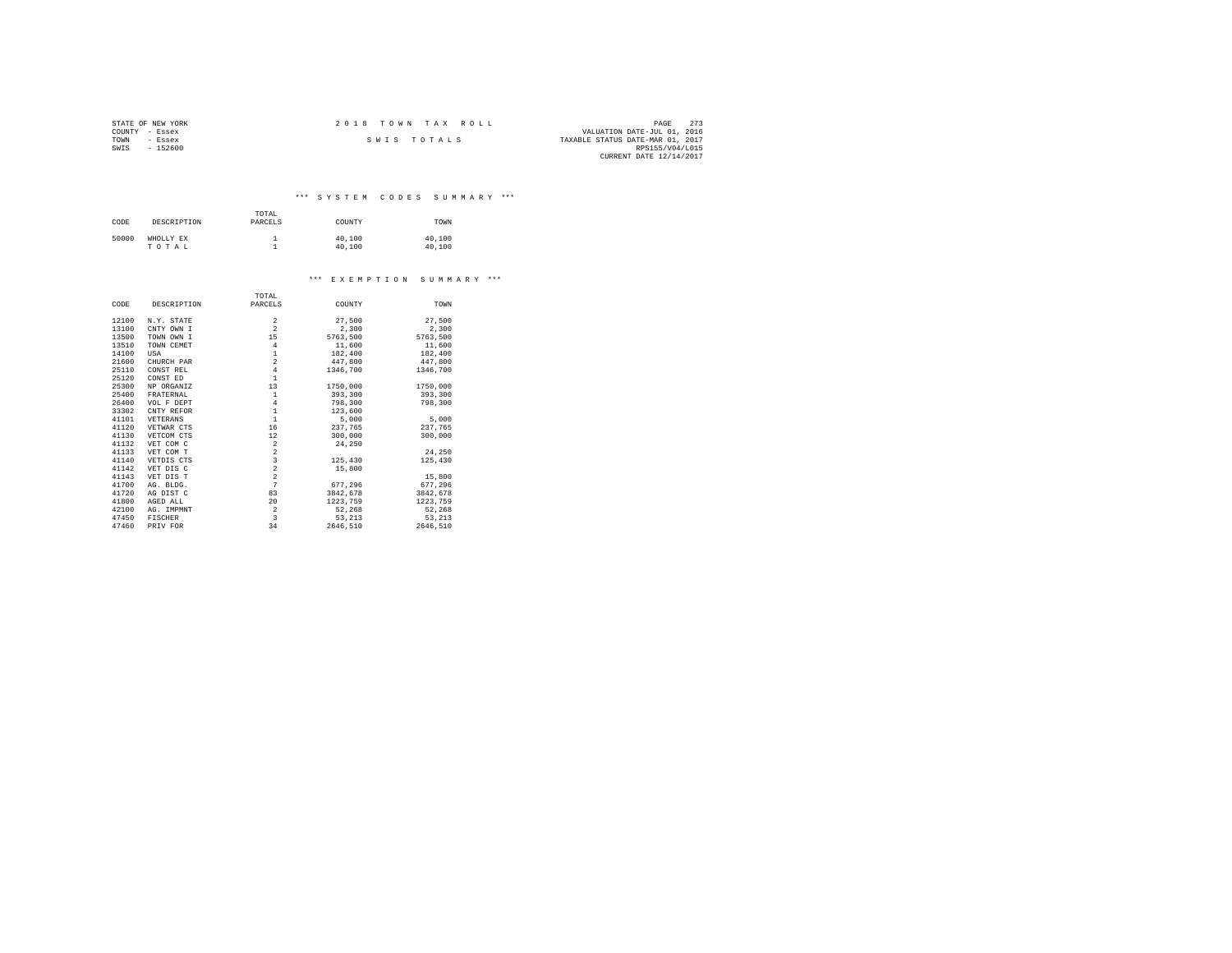| STATE OF NEW YORK | 2018 TOWN TAX ROLL |                                  | PAGE            | 2.74 |
|-------------------|--------------------|----------------------------------|-----------------|------|
| COUNTY - Essex    |                    | VALUATION DATE-JUL 01, 2016      |                 |      |
| TOWN<br>- Essex   | SWIS TOTALS        | TAXABLE STATUS DATE-MAR 01, 2017 |                 |      |
| SWIS<br>$-152600$ |                    |                                  | RPS155/V04/L015 |      |
|                   |                    | CURRENT DATE 12/14/2017          |                 |      |

## \*\*\* E X E M P T I O N S U M M A R Y \*\*\*

| CODE | DESCRIPTION | TOTAL<br>PARCELS | COUNTY    | TOWN      |  |  |
|------|-------------|------------------|-----------|-----------|--|--|
|      | TOTAL       | 239              | 20050.969 | 19927.369 |  |  |

| ROLL<br><b>SEC</b> | DESCRIPTION       | TOTAL<br>PARCELS | ASSESSED<br>LAND | ASSESSED<br>TOTAL | EXEMPT<br>AMOUNT | TOTAL<br>TAXABLE   |          |              |
|--------------------|-------------------|------------------|------------------|-------------------|------------------|--------------------|----------|--------------|
|                    |                   |                  |                  |                   | -----------      | ------------       | TAX      |              |
|                    |                   |                  |                  |                   | STAR AMOUNT      | STAR TAXABLE       | RATE     |              |
|                    | County Tax        |                  | 66280.637        | 132707.917        | 9,327,569        | 123,380,348        | 3.332767 | 411, 197.99  |
|                    | Town General      |                  | 66280.637        | 132707.917        | 9,203,969        | 123,503,948        | 2.767821 | 341.836.89   |
|                    | Highway 2 3 4     |                  | 66280.637        | 132707.917        | 9,203,969        | 123,503,948        | 2.537350 | 313, 372.89  |
|                    | School Relevy     |                  |                  |                   |                  |                    |          | 145, 394, 03 |
|                    | SPEC DIST TAXES   |                  |                  |                   |                  |                    |          | 170.352.01   |
| 1                  | TAXABLE           | 726              |                  |                   |                  |                    |          | 1382.153.81  |
|                    | County Tax        |                  | 2688,423         | 2692.103          |                  | 2.692.103          | 3.332767 | 8.972.14     |
|                    | Town General      |                  | 2688.423         | 2692.103          |                  | 2.692.103 2.767821 |          | 7.451.27     |
|                    | Highway 2 3 4     |                  | 2688.423         | 2692.103          |                  | 2.692.103          | 2.537350 | 6,830.80     |
|                    | SPEC DIST TAXES   |                  |                  |                   |                  |                    |          | 2.536.85     |
| $\mathcal{R}$      | STATE OWNED LAND  | 10               |                  |                   |                  |                    |          | 25,791.06    |
|                    | County Tax        |                  |                  | 525.564           |                  | 525.564            | 3.332767 | 1,751.59     |
|                    | Town General      |                  |                  | 525.564           |                  | 525.564 2.767821   |          | 1,454.68     |
|                    | Highway 2 3 4     |                  |                  | 525.564           |                  | 525,564            | 2.537350 | 1,333.53     |
|                    | SPEC DIST TAXES   |                  |                  |                   |                  |                    |          | 614.20       |
| 5                  | SPECIAL FRANCHISE | $\overline{5}$   |                  |                   |                  |                    |          | 5,154.00     |
|                    | County Tax        |                  | 270,400          | 1849.052          |                  | 1,849,052          | 3.332767 | 6,162.46     |
|                    | Town General      |                  | 270,400          | 1849.052          |                  | 1,849,052          | 2.767821 | 5,117.85     |
|                    | Highway 2 3 4     |                  | 270,400          | 1849.052          |                  | 1,849,052          | 2.537350 | 4,691.69     |
|                    | School Relevy     |                  |                  |                   |                  |                    |          | 478.10       |
|                    | SPEC DIST TAXES   |                  |                  |                   |                  |                    |          | 2.249.55     |
| 6                  | UTILITIES & N.C.  | 12               |                  |                   |                  |                    |          | 18,699.65    |
|                    | County Tax        |                  | 46,600           | 720.920           |                  | 720,920            | 3.332767 | 2.402.66     |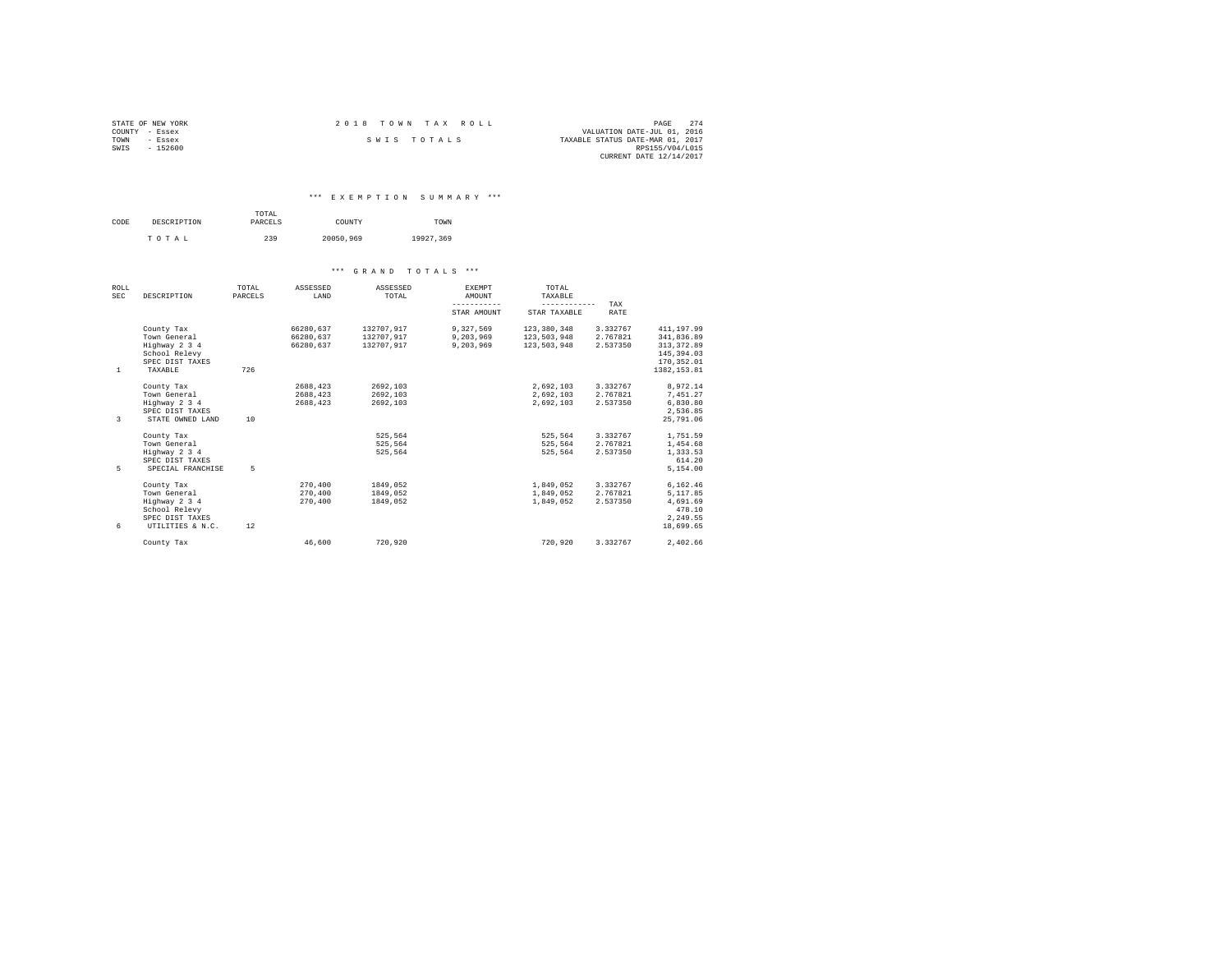| STATE OF NEW YORK | 2018 TOWN TAX ROLL | 275<br>PAGE                      |  |
|-------------------|--------------------|----------------------------------|--|
| COUNTY - Essex    |                    | VALUATION DATE-JUL 01, 2016      |  |
| TOWN<br>- Essex   | SWIS TOTALS        | TAXABLE STATUS DATE-MAR 01, 2017 |  |
| SWIS<br>$-152600$ |                    | RPS155/V04/L015                  |  |
|                   |                    | CURRENT DATE 12/14/2017          |  |

|                           | *** GRAND TOTALS ***                                                            |                  |                                     |                                        |                                        |                                                                 |                      |                                                                      |  |  |  |  |
|---------------------------|---------------------------------------------------------------------------------|------------------|-------------------------------------|----------------------------------------|----------------------------------------|-----------------------------------------------------------------|----------------------|----------------------------------------------------------------------|--|--|--|--|
| <b>ROLL</b><br><b>SEC</b> | DESCRIPTION                                                                     | TOTAL<br>PARCELS | ASSESSED<br>LAND                    | ASSESSED<br>TOTAL                      | EXEMPT<br>AMOUNT<br>---------          | TOTAL<br>TAXABLE<br>------------                                |                      |                                                                      |  |  |  |  |
|                           |                                                                                 |                  |                                     |                                        | STAR AMOUNT                            | STAR TAXABLE                                                    | TAX<br><b>RATE</b>   |                                                                      |  |  |  |  |
| 7                         | Town General<br>Highway 2 3 4<br>SPEC DIST TAXES<br>CEILING RAILROADS           | <sup>1</sup>     | 46.600<br>46.600                    | 720,920<br>720,920                     |                                        | 720.920<br>720.920                                              | 2.767821<br>2.537350 | 1,995.38<br>1,829.23<br>897.73<br>7.125.00                           |  |  |  |  |
| 8                         | School Relevy<br>SPEC DIST TAXES<br>WHOLLY EXEMPT                               | 50               |                                     |                                        |                                        |                                                                 |                      | 2.323.16<br>739.42<br>3.062.58                                       |  |  |  |  |
|                           | County Tax<br>Town General<br>Highway 2 3 4<br>School Relevy<br>SPEC DIST TAXES |                  | 72408.160<br>72408.160<br>72408.160 | 149259.056<br>149259.056<br>149259.056 | 20,091,069<br>19,967,469<br>19,967,469 | 129, 167, 987 3, 332767<br>129.291.587 2.767821<br>129,291,587  | 2.537350             | 430,486.84<br>357.856.07<br>328,058.14<br>148, 195. 29<br>177,389.76 |  |  |  |  |
| $\star$                   | SUB TOTAL                                                                       | 804              |                                     |                                        |                                        |                                                                 |                      | 1441,986.10                                                          |  |  |  |  |
|                           | County Tax<br>Town General<br>Highway 2 3 4<br>School Relevy<br>SPEC DIST TAXES |                  | 72408.160<br>72408.160<br>72408.160 | 149259,056<br>149259.056<br>149259.056 | 20,091,069<br>19,967,469<br>19,967,469 | 129, 167, 987 3.332767<br>129, 291, 587 2.767821<br>129,291,587 | 2.537350             | 430,486.84<br>357.856.07<br>328,058.14<br>148, 195. 29<br>177.389.76 |  |  |  |  |
| $***$                     | GRAND TOTAL                                                                     | 804              |                                     |                                        |                                        |                                                                 |                      | 1441,986.10                                                          |  |  |  |  |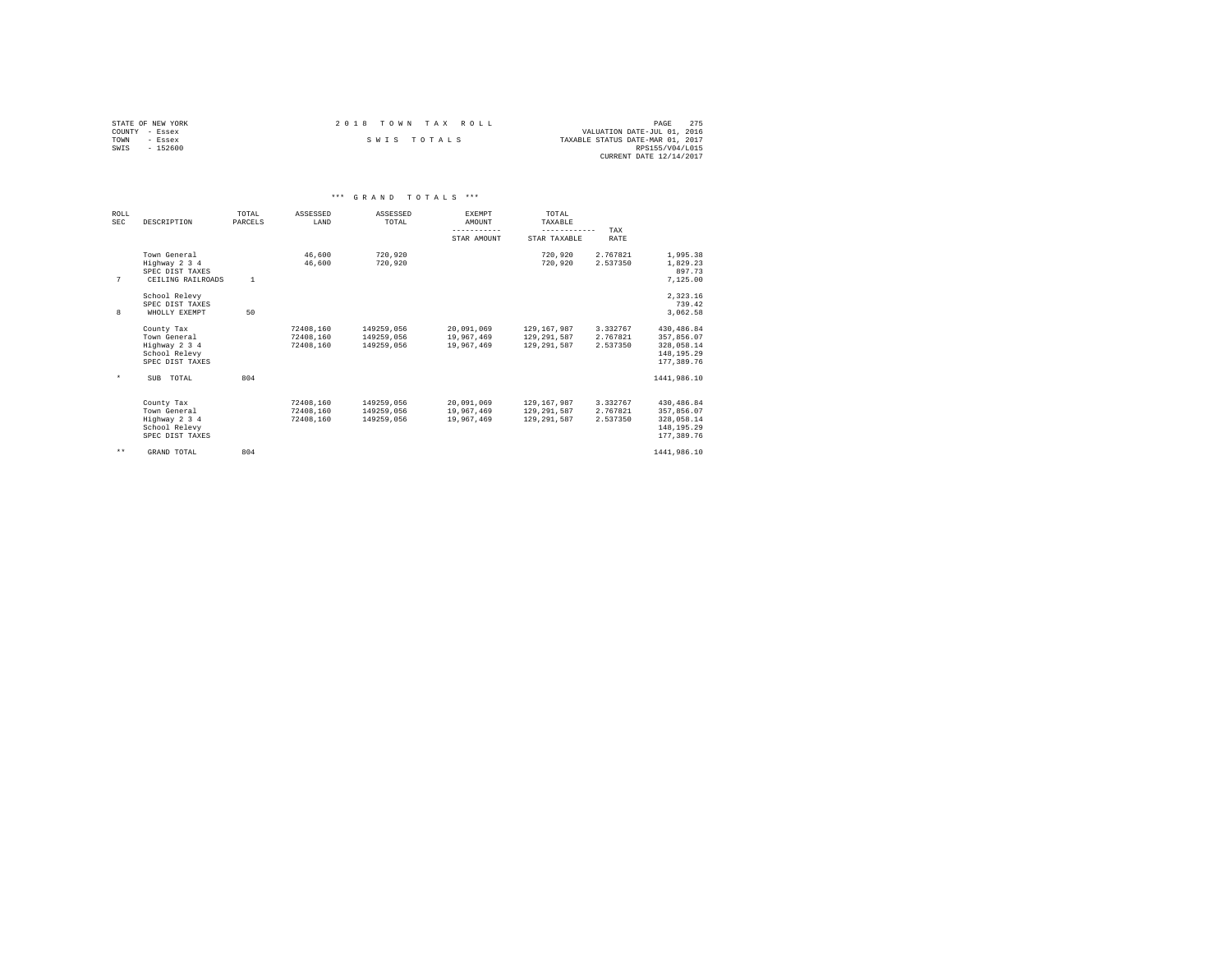|                | STATE OF NEW YORK | 2018 TOWN TAX ROLL                         | PAGE            | 276 |
|----------------|-------------------|--------------------------------------------|-----------------|-----|
| COUNTY - Essex |                   | VALUATION DATE-JUL 01, 2016<br>TOWN TOTALS |                 |     |
| TOWN           | - Essex           | TAXABLE STATUS DATE-MAR 01, 2017           |                 |     |
| SWIS           | $-1526$           |                                            | RPS155/V04/L015 |     |
|                |                   | CURRENT DATE 12/14/2017                    |                 |     |

# \*\*\* S P E C I A L D I S T R I C T S U M M A R Y \*\*\*

| CODE | DISTRICT NAME        | TOTAL<br>PARCELS | EXTENSION<br>TYPE | EXTENSION<br>VALUE | AD VALOREM<br>VALUE | EXEMPT<br>AMOUNT | TAXABLE<br>VALUE | TOTAL<br>TAX |
|------|----------------------|------------------|-------------------|--------------------|---------------------|------------------|------------------|--------------|
|      | SR150 Return sewer r |                  | 25 MOVTAX         | 14,491.36          |                     |                  | 14,491.36        | 14,491.36    |
|      | WR151 Return water r |                  | 29 MOVTAX         | 9,330.44           |                     |                  | 9,330.44         | 9,330.44     |
|      | EMS26 EMS District   |                  | 804 TOTAL         |                    | 149259.056          | 10367.968        | 138891,088       | 15,589.01    |
|      | FD261 Fire Dist 1    |                  | 440 TOTAL         |                    | 104471.671          | 7842.168         | 96629.503        | 76,500.06    |
|      | FD262 Fire Dist 2    |                  | 385 TOTAL         |                    | 44805,860           | 2525,800         | 42280,060        | 49,647.01    |
|      | LT261 Essex light    |                  | 239 TOTAL         |                    | 63329,684           | 7305,368         | 56024,316        | 4,499.93     |
|      | LT262 Whallonsburg 1 |                  | 107 TOTAL         |                    | 13838,851           | 1471,400         | 12367.451        | 2.999.97     |
|      | WB261 Water B&I      |                  | 39 TOTAL C        |                    | 16594.500           | 34,668           | 16559.832        | 4.331.98     |

## \*\*\* S C H O O L D I S T R I C T S U M M A R Y \*\*\*

| CODE   | DISTRICT NAME             | TOTAL<br>PARCELS | ASSESSED<br>LAND | ASSESSED<br>TOTAL | EXEMPT<br>AMOUNT<br>----------- | TOTAL<br>TAXABLE<br>------------ |
|--------|---------------------------|------------------|------------------|-------------------|---------------------------------|----------------------------------|
|        |                           |                  |                  |                   | STAR AMOUNT                     | STAR TAXABLE                     |
|        | Westport                  | 138              | 6533,400         | 10781.506         | 2354.473                        | 8.427.033                        |
| 155001 | Willsboro                 | 666              | 65874,760        | 138477.550        | 1314,200<br>17575.926           | 7.112.833<br>120,901,624         |
| 155201 |                           |                  |                  |                   | 5642.900                        | 115, 258, 724                    |
|        | SUB-TOTAL                 | 804              | 72408,160        | 149259.056        | 19930,399                       | 129, 328, 657                    |
|        | $S$ U B - T O T A L(CONT) |                  |                  |                   | 6957.100                        | 122, 371, 557                    |
|        | TOTAL                     | 804              | 72408.160        | 149259.056        | 19930.399                       | 129, 328, 657                    |
|        | TO TAL (CONT)             |                  |                  |                   | 6957.100                        | 122, 371, 557                    |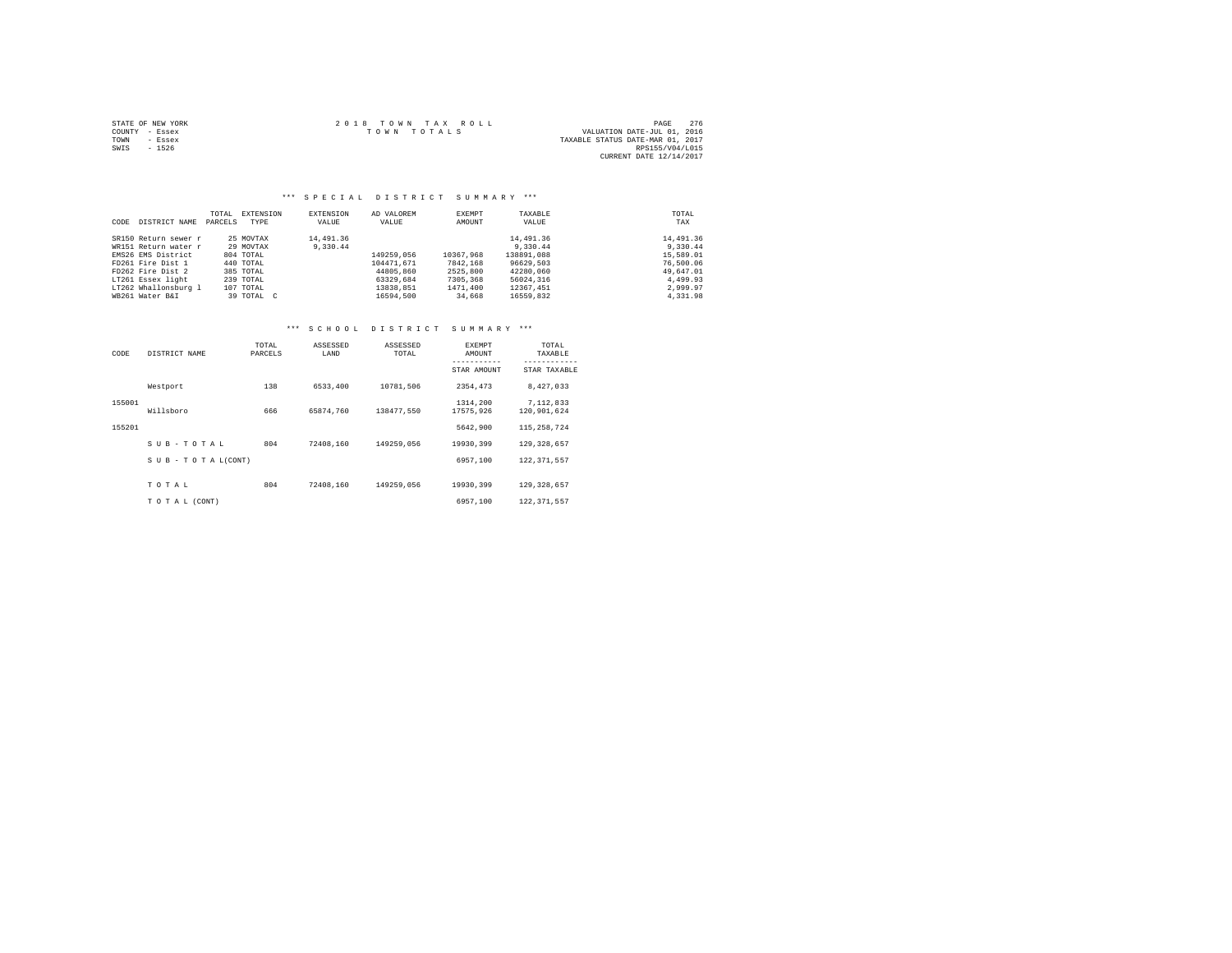|                | STATE OF NEW YORK | 2018 TOWN TAX ROLL                         | PAGE            | 277 |
|----------------|-------------------|--------------------------------------------|-----------------|-----|
| COUNTY - Essex |                   | VALUATION DATE-JUL 01, 2016<br>TOWN TOTALS |                 |     |
| TOWN           | - Essex           | TAXABLE STATUS DATE-MAR 01, 2017           |                 |     |
| SWIS           | $-1526$           |                                            | RPS155/V04/L015 |     |
|                |                   | CURRENT DATE 12/14/2017                    |                 |     |

\*\*\* S Y S T E M C O D E S S U M M A R Y \*\*\*

| CODE  | DESCRIPTION        | TOTAL<br>PARCELS | COUNTY           | TOWN             |
|-------|--------------------|------------------|------------------|------------------|
| 50000 | WHOLLY EX<br>TOTAL |                  | 40,100<br>40,100 | 40,100<br>40,100 |

#### \*\*\* E X E M P T I O N S U M M A R Y \*\*\*

|       |             | TOTAL                   |          |          |
|-------|-------------|-------------------------|----------|----------|
| CODE  | DESCRIPTION | PARCELS                 | COUNTY   | TOWN     |
| 12100 | N.Y. STATE  | 2                       | 27,500   | 27.500   |
| 13100 | CNTY OWN I  | $\overline{a}$          | 2,300    | 2,300    |
| 13500 | TOWN OWN I  | 15                      | 5763.500 | 5763.500 |
| 13510 | TOWN CEMET  | $\overline{4}$          | 11,600   | 11,600   |
| 14100 | USA         | 1                       | 182,400  | 182,400  |
| 21600 | CHURCH PAR  | $\overline{a}$          | 447.800  | 447.800  |
| 25110 | CONST REL   | $\overline{4}$          | 1346,700 | 1346.700 |
| 25120 | CONST ED    | $\mathbf{1}$            |          |          |
| 25300 | NP ORGANIZ  | 13                      | 1750,000 | 1750,000 |
| 25400 | FRATERNAL   | $\,1\,$                 | 393,300  | 393,300  |
| 26400 | VOL F DEPT  | $\overline{4}$          | 798,300  | 798,300  |
| 33302 | CNTY REFOR  | $\,1\,$                 | 123,600  |          |
| 41101 | VETERANS    | $\,1\,$                 | 5,000    | 5,000    |
| 41120 | VETWAR CTS  | 16                      | 237.765  | 237.765  |
| 41130 | VETCOM CTS  | 12                      | 300,000  | 300,000  |
| 41132 | VET COM C   | $\overline{\mathbf{2}}$ | 24,250   |          |
| 41133 | VET COM T   | $\overline{\mathbf{c}}$ |          | 24,250   |
| 41140 | VETDIS CTS  | $\overline{\mathbf{3}}$ | 125,430  | 125,430  |
| 41142 | VET DIS C   | $\overline{c}$          | 15,800   |          |
| 41143 | VET DIS T   | $\overline{a}$          |          | 15,800   |
| 41700 | AG. BLDG.   | 7                       | 677.296  | 677.296  |
| 41720 | AG DIST C   | 83                      | 3842,678 | 3842.678 |
| 41800 | AGED ALL    | 20                      | 1223.759 | 1223,759 |
| 42100 | AG. IMPMNT  | $\,2\,$                 | 52,268   | 52,268   |
| 47450 | FISCHER     | 3                       | 53, 213  | 53.213   |
| 47460 | PRIV FOR    | 34                      | 2646.510 | 2646.510 |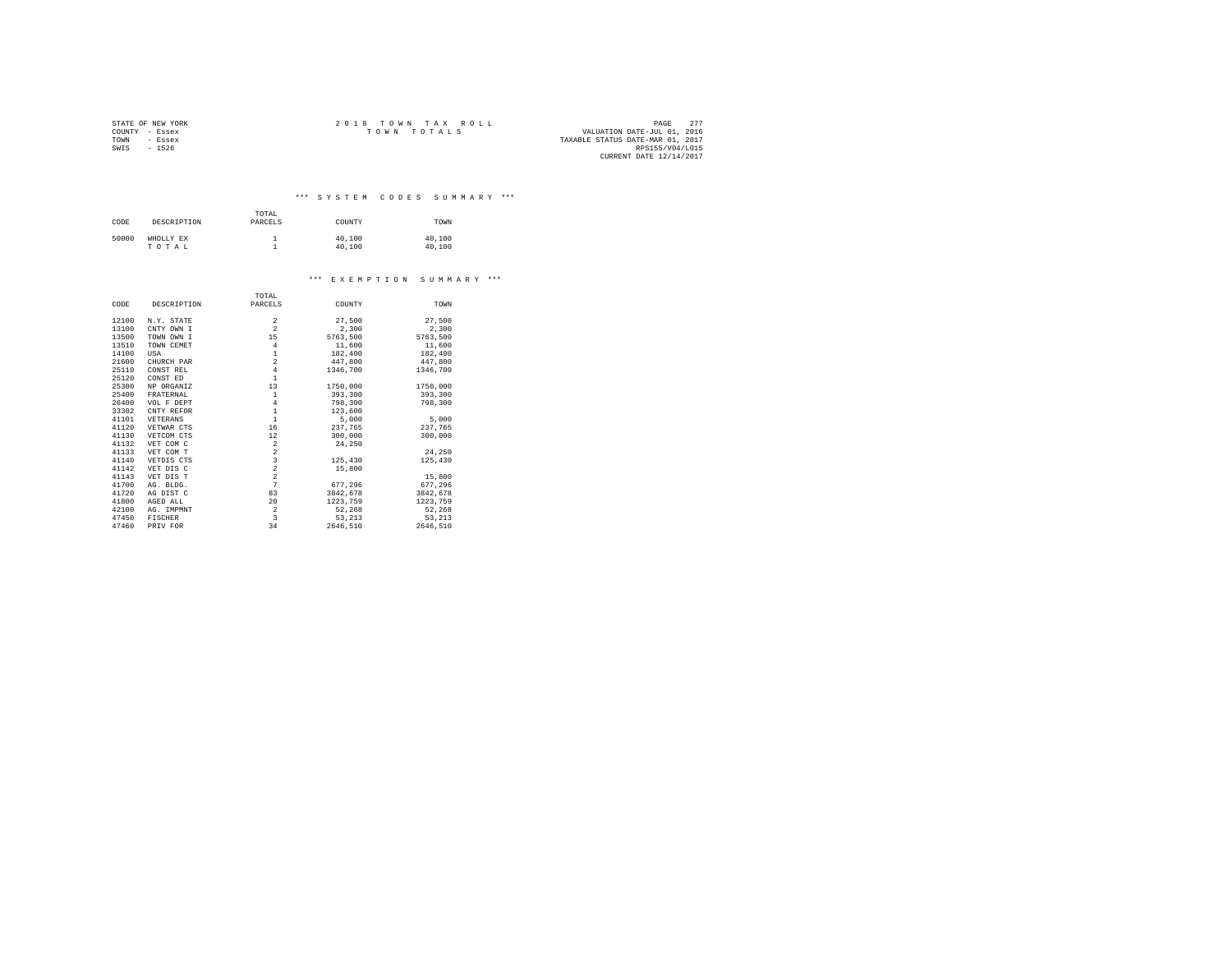|                | STATE OF NEW YORK | 2018 TOWN TAX ROLL                         | PAGE            | 2.78 |
|----------------|-------------------|--------------------------------------------|-----------------|------|
| COUNTY - Essex |                   | VALUATION DATE-JUL 01, 2016<br>TOWN TOTALS |                 |      |
| TOWN           | - Essex           | TAXABLE STATUS DATE-MAR 01, 2017           |                 |      |
| SWIS           | $-1526$           |                                            | RPS155/V04/L015 |      |
|                |                   | CURRENT DATE 12/14/2017                    |                 |      |

\*\*\* E X E M P T I O N S U M M A R Y \*\*\*

|      |             | TOTAL   |           |           |  |
|------|-------------|---------|-----------|-----------|--|
| CODE | DESCRIPTION | PARCELS | COUNTY    | TOWN      |  |
|      | TOTAL       | 239     | 20050.969 | 19927.369 |  |

|                     |                                                                                                     |                  |                                     | *** GRAND TOTALS ***                   |                                     |                                                  |                    |                                                                                        |
|---------------------|-----------------------------------------------------------------------------------------------------|------------------|-------------------------------------|----------------------------------------|-------------------------------------|--------------------------------------------------|--------------------|----------------------------------------------------------------------------------------|
| ROLL.<br><b>SEC</b> | DESCRIPTION                                                                                         | TOTAL<br>PARCELS | ASSESSED<br>LAND                    | ASSESSED<br>TOTAL                      | EXEMPT<br>AMOUNT<br>STAR AMOUNT     | TOTAL<br>TAXABLE<br>------------<br>STAR TAXABLE | TAX<br><b>RATE</b> | TOTAL<br>TAX                                                                           |
| 1                   | County Tax<br>Town General<br>Highway 2 3 4<br>School Relevy<br>SPEC DIST TAXES<br>TAXABLE          | 726              | 66280.637<br>66280.637<br>66280.637 | 132707.917<br>132707.917<br>132707.917 | 9,327,569<br>9,203,969<br>9,203,969 | 123,380,348<br>123,503,948<br>123,503,948        |                    | 411.197.99<br>341,836.89<br>313, 372.89<br>145, 394, 03<br>170.352.01<br>1382, 153, 81 |
| 3                   | County Tax<br>Town General<br>Highway 2 3 4<br>SPEC DIST TAXES<br>STATE OWNED LAND                  | 10               | 2688.423<br>2688,423<br>2688,423    | 2692.103<br>2692.103<br>2692.103       |                                     | 2.692.103<br>2,692,103<br>2,692,103              |                    | 8.972.14<br>7.451.27<br>6,830.80<br>2.536.85<br>25,791.06                              |
| 5.                  | County Tax<br>Town General<br>Highway 2 3 4<br>SPEC DIST TAXES<br>SPECIAL FRANCHISE                 | 5                |                                     | 525.564<br>525.564<br>525.564          |                                     | 525.564<br>525.564<br>525,564                    |                    | 1,751.59<br>1,454.68<br>1,333.53<br>614.20<br>5,154.00                                 |
| 6                   | County Tax<br>Town General<br>Highway 2 3 4<br>School Relevy<br>SPEC DIST TAXES<br>UTILITIES & N.C. | 12               | 270,400<br>270,400<br>270,400       | 1849.052<br>1849,052<br>1849,052       |                                     | 1,849,052<br>1,849,052<br>1,849,052              |                    | 6,162.46<br>5,117.85<br>4,691.69<br>478.10<br>2.249.55<br>18,699.65                    |
|                     | County Tax                                                                                          |                  | 46.600                              | 720,920                                |                                     | 720,920                                          |                    | 2.402.66                                                                               |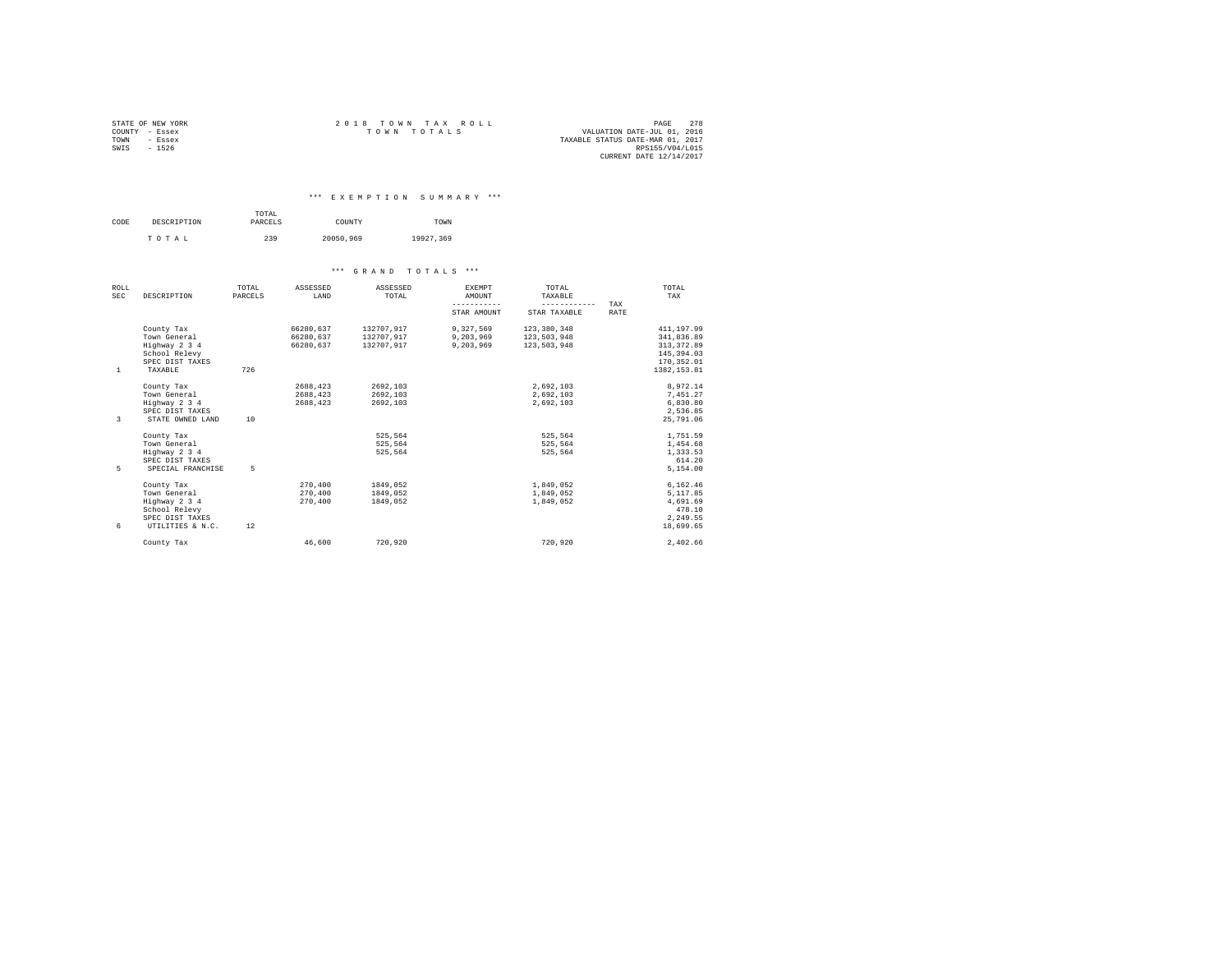|                | STATE OF NEW YORK | 2018 TOWN TAX ROLL |             |  |                                  | PAGE                        | 2.79 |
|----------------|-------------------|--------------------|-------------|--|----------------------------------|-----------------------------|------|
| COUNTY - Essex |                   |                    | TOWN TOTALS |  |                                  | VALUATION DATE-JUL 01, 2016 |      |
| TOWN           | - Essex           |                    |             |  | TAXABLE STATUS DATE-MAR 01, 2017 |                             |      |
| SWIS           | $-1526$           |                    |             |  |                                  | RPS155/V04/L015             |      |
|                |                   |                    |             |  |                                  | CURRENT DATE 12/14/2017     |      |

|                    | *** GRAND TOTALS ***                                                            |                  |                                     |                                        |                                        |                                             |                                                                      |  |  |  |  |  |
|--------------------|---------------------------------------------------------------------------------|------------------|-------------------------------------|----------------------------------------|----------------------------------------|---------------------------------------------|----------------------------------------------------------------------|--|--|--|--|--|
| ROLL<br><b>SEC</b> | DESCRIPTION                                                                     | TOTAL<br>PARCELS | ASSESSED<br>LAND                    | ASSESSED<br>TOTAL                      | <b>EXEMPT</b><br>AMOUNT<br>----------- | TOTAL<br>TAXABLE<br>------------            | TOTAL<br>TAX<br>TAX                                                  |  |  |  |  |  |
|                    |                                                                                 |                  |                                     |                                        | STAR AMOUNT                            | STAR TAXABLE                                | <b>RATE</b>                                                          |  |  |  |  |  |
|                    | Town General<br>Highway 2 3 4<br>SPEC DIST TAXES                                |                  | 46,600<br>46,600                    | 720,920<br>720.920                     |                                        | 720,920<br>720.920                          | 1,995.38<br>1,829.23<br>897.73                                       |  |  |  |  |  |
| 7                  | CEILING RAILROADS                                                               | $\mathbf{1}$     |                                     |                                        |                                        |                                             | 7.125.00                                                             |  |  |  |  |  |
|                    | School Relevy<br>SPEC DIST TAXES                                                |                  |                                     |                                        |                                        |                                             | 2.323.16<br>739.42                                                   |  |  |  |  |  |
| 8                  | WHOLLY EXEMPT                                                                   | 50               |                                     |                                        |                                        |                                             | 3.062.58                                                             |  |  |  |  |  |
|                    | County Tax<br>Town General<br>Highway 2 3 4<br>School Relevy<br>SPEC DIST TAXES |                  | 72408.160<br>72408.160<br>72408.160 | 149259,056<br>149259,056<br>149259.056 | 20,091,069<br>19,967,469<br>19,967,469 | 129,167,987<br>129,291,587<br>129, 291, 587 | 430,486.84<br>357.856.07<br>328,058.14<br>148, 195, 29<br>177,389.76 |  |  |  |  |  |
| $\star$            | TOTAL<br>SUB                                                                    | 804              |                                     |                                        |                                        |                                             | 1441,986.10                                                          |  |  |  |  |  |
|                    | County Tax<br>Town General<br>Highway 2 3 4<br>School Relevy<br>SPEC DIST TAXES |                  | 72408.160<br>72408,160<br>72408.160 | 149259.056<br>149259,056<br>149259.056 | 20,091,069<br>19,967,469<br>19,967,469 | 129,167,987<br>129,291,587<br>129, 291, 587 | 430,486.84<br>357,856.07<br>328,058.14<br>148, 195, 29<br>177.389.76 |  |  |  |  |  |
| $\star\star$       | GRAND TOTAL                                                                     | 804              |                                     |                                        |                                        |                                             | 1441,986.10                                                          |  |  |  |  |  |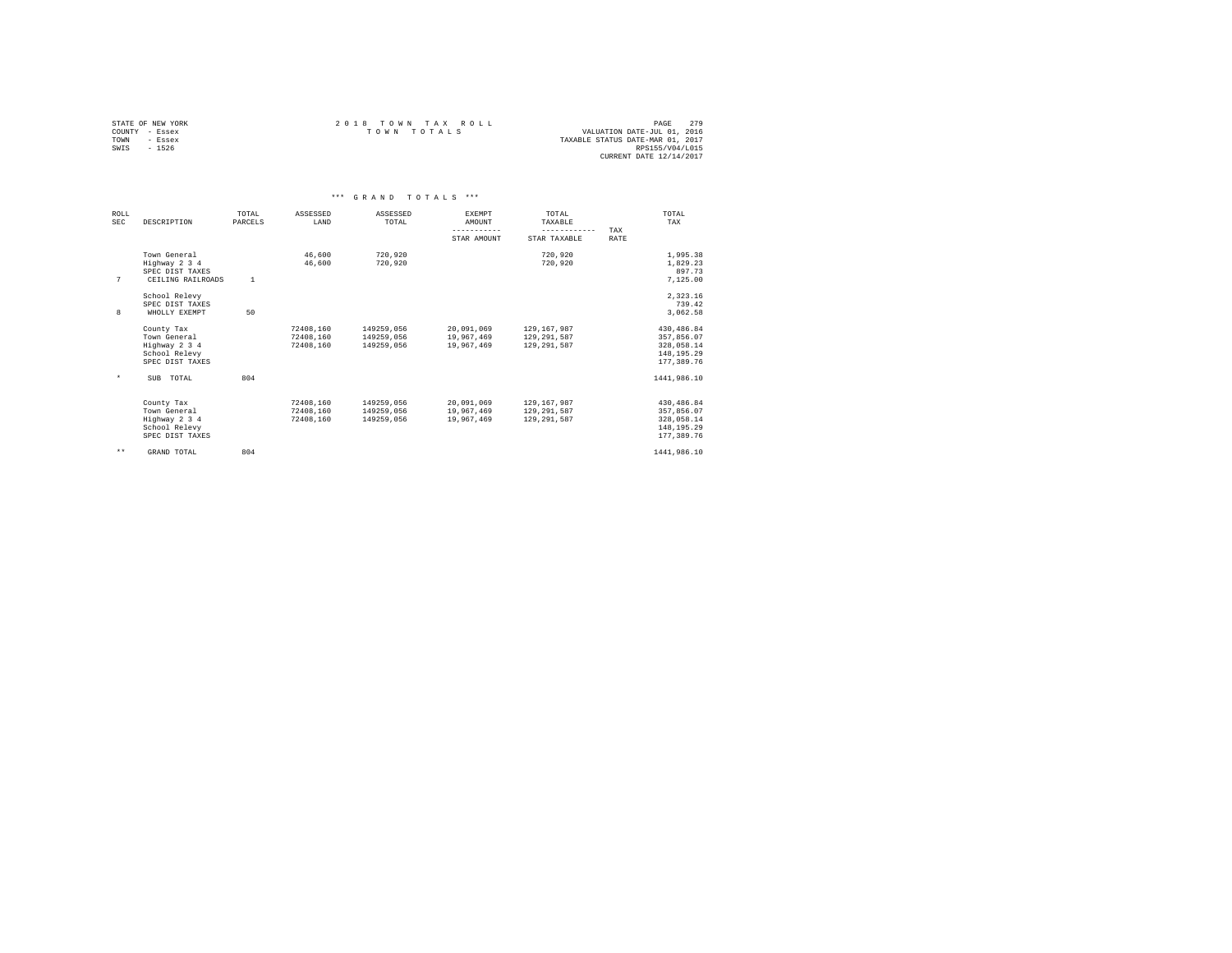| STATE OF NEW YORK | 2018 TOWN TAX ROLL                       | PAGE                             |
|-------------------|------------------------------------------|----------------------------------|
| COUNTY - Essex    | STATE OWNED LAND SECTION OF THE ROLL - 3 | VALUATION DATE-JUL 01, 2016      |
| TOWN<br>- Essex   | OWNERS NAME SEOUENCE                     | TAXABLE STATUS DATE-MAR 01, 2017 |
| $-152600$<br>SWIS | UNIFORM PERCENT OF VALUE IS 100.00       |                                  |

| TAX MAP PARCEL NUMBER<br>CURRENT OWNERS NAME<br>CURRENT OWNERS ADDRESS   | SCHOOL DISTRICT<br>PARCEL SIZE/GRID COORD | <b>T.AND</b><br>TOTAL. | PROPERTY LOCATION & CLASS ASSESSMENT EXEMPTION CODE----------------COUNTY-------TOWN----------<br>TAX DESCRIPTION<br>SPECIAL DISTRICTS | TAXARLE VALUE   | TAX AMOUNT   |
|--------------------------------------------------------------------------|-------------------------------------------|------------------------|----------------------------------------------------------------------------------------------------------------------------------------|-----------------|--------------|
| **********************                                                   |                                           |                        |                                                                                                                                        |                 |              |
|                                                                          | Lake Shore Rd                             |                        |                                                                                                                                        | ACCT 605J195003 |              |
| $49.3 - 2 - 26.120$                                                      | 931 Forest s532a                          |                        | County Tax                                                                                                                             | 60,100          | 200.30       |
| 0110001                                                                  | Willsboro<br>155201                       | 60,100                 | Town General                                                                                                                           | 60,100          | 166.35       |
| State of New York                                                        | Judd                                      | 60,100                 | Highway 2 3 4                                                                                                                          | 60,100          | 152.49       |
| NYS Office State Comptroller ACRES 109.09                                |                                           |                        | EMS26 EMS District                                                                                                                     | 60,100 TO       | 6.75         |
| Finance Office-Fixed Cost Unit EAST-0750816 NRTH-1552356<br>110 State St | DEED BOOK 1070<br>$PG-329$                |                        | FD262 Fire Dist 2                                                                                                                      | 60.100 TO       | 70.57        |
| Albany, NY 12236                                                         | FULL MARKET VALUE                         | 60,100                 |                                                                                                                                        |                 |              |
|                                                                          |                                           |                        | TOTAL TAX ---                                                                                                                          |                 | 596.46**     |
|                                                                          |                                           |                        |                                                                                                                                        | DATE #1         | 01/31/18     |
|                                                                          |                                           |                        |                                                                                                                                        | AMT DUE         | 596.46       |
|                                                                          |                                           |                        |                                                                                                                                        |                 |              |
|                                                                          | Lake Shore Rd                             |                        |                                                                                                                                        | ACCT 605J194004 |              |
| $49.4 - 1 - 2.200$                                                       | 931 Forest s532a                          |                        | County Tax                                                                                                                             | 222,900         | 742.87       |
| 0120001                                                                  | Willsboro<br>155201                       |                        | 222,900 Town General                                                                                                                   | 222,900         | 616.95       |
| State of New York                                                        | Judd Pat                                  | 222,900                | Highway 2 3 4                                                                                                                          | 222,900         | 565.58       |
| NYS Office State Comptroller ACRES 338.86                                |                                           |                        | EMS26 EMS District                                                                                                                     | 222,900 TO      | 25.02        |
| Finance Office-Fixed Cost Unit EAST-0759025 NRTH-1553159                 |                                           |                        | FD261 Fire Dist 1                                                                                                                      | 222,900 TO      | 176.47       |
| 110 State St                                                             | DEED BOOK 1079<br>PG-316                  |                        |                                                                                                                                        |                 |              |
| Albany, NY 12236                                                         | FULL MARKET VALUE                         | 222,900                |                                                                                                                                        |                 |              |
|                                                                          |                                           |                        | TOTAL TAX ---                                                                                                                          |                 | $2.126.89**$ |
|                                                                          |                                           |                        |                                                                                                                                        | DATE #1         | 01/31/18     |
|                                                                          |                                           |                        |                                                                                                                                        | AMT DUE         | 2.126.89     |
|                                                                          |                                           |                        |                                                                                                                                        |                 |              |
|                                                                          | Errata                                    |                        |                                                                                                                                        | ACCT 605Z012018 |              |
| $999.99 - 1 - 1.000$                                                     | 993 Transition t                          |                        | County Tax                                                                                                                             | 3,680           | 12.26        |
| 777777                                                                   | Willsboro<br>155201                       |                        | 0 Town General                                                                                                                         | 3,680           | 10.19        |
| NYS Office State Comptroller 2017 Transition Assessmen                   |                                           | 3,680                  | Highway 2 3 4                                                                                                                          | 3,680           | 9.34         |
| Finance Office-Fixed Cost Unit For All Purposes                          |                                           |                        | EMS26 EMS District                                                                                                                     | 3,680 TO        | .41          |
| 110 State St                                                             | FULL MARKET VALUE                         | 3,680                  | FD261 Fire Dist 1                                                                                                                      | 2,900 TO        | 2.30         |
| Albany, NY 12236                                                         |                                           |                        | FD262 Fire Dist 2                                                                                                                      | 780 TO          | .92          |
|                                                                          |                                           |                        | TOTAL TAX ---                                                                                                                          |                 | $35.42**$    |
|                                                                          |                                           |                        |                                                                                                                                        | DATE #1         | 01/31/18     |
|                                                                          |                                           |                        |                                                                                                                                        | AMT DUE         | 35.42        |
|                                                                          |                                           |                        |                                                                                                                                        |                 |              |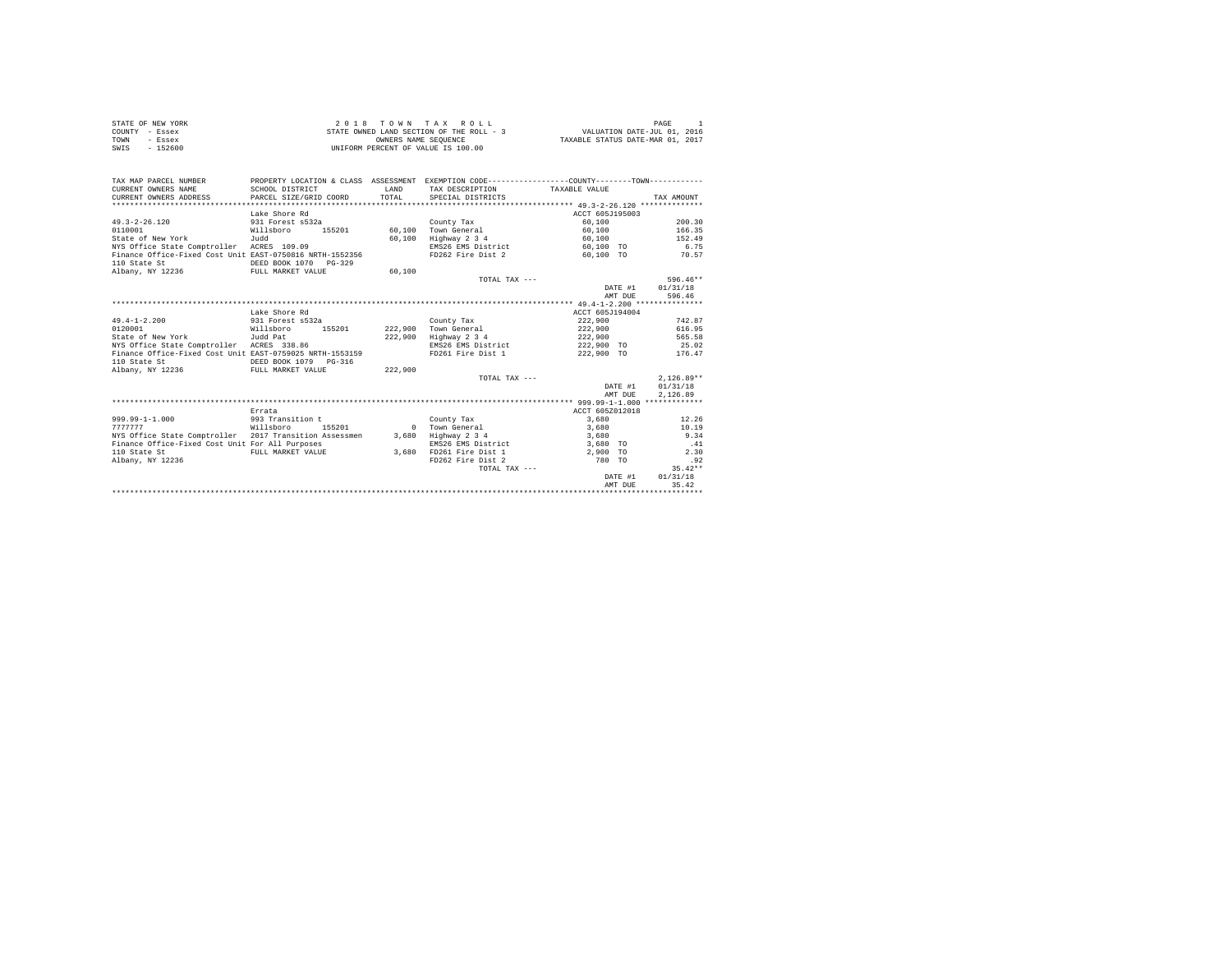| STATE OF NEW YORK | 2018 TOWN TAX ROLL                       | PAGE                             |
|-------------------|------------------------------------------|----------------------------------|
| COUNTY - Essex    | STATE OWNED LAND SECTION OF THE ROLL - 3 | VALUATION DATE-JUL 01, 2016      |
| TOWN<br>- Essex   |                                          | TAXABLE STATUS DATE-MAR 01, 2017 |
| SWIS<br>$-152600$ |                                          | RPS155/V04/L015                  |
|                   |                                          | CURRENT DATE 12/14/2017          |

## \*\*\* S P E C I A L D I S T R I C T S U M M A R Y \*\*\*

| CODE | DISTRICT NAME      | EXTENSION<br>TOTAL<br>PARCELS<br>TYPE | <b>EXTENSION</b><br>VALUE | AD VALOREM<br>VALUE | <b>EXEMPT</b><br>AMOUNT | TAXABLE<br>VALUE | TOTAL<br>TAX |
|------|--------------------|---------------------------------------|---------------------------|---------------------|-------------------------|------------------|--------------|
|      | EMS26 EMS District | TOTAL                                 |                           | 286,680             |                         | 286,680          | 32.18        |
|      | FD261 Fire Dist 1  | 2 TOTAL                               |                           | 225,800             |                         | 225,800          | 178.77       |
|      | FD262 Fire Dist 2  | 2 TOTAL                               |                           | 60,880              |                         | 60,880           | 71.49        |

#### \*\*\* S C H O O L D I S T R I C T S U M M A R Y \*\*\*

| CODE   | DISTRICT NAME      | TOTAL<br>PARCELS | ASSESSED<br>LAND | ASSESSED<br>TOTAL | <b>EXEMPT</b><br>AMOUNT<br>----------<br>STAR AMOUNT | TOTAL<br>TAXABLE<br>------------<br>STAR TAXABLE |
|--------|--------------------|------------------|------------------|-------------------|------------------------------------------------------|--------------------------------------------------|
|        | Willsboro          | 3                | 283,000          | 286,680           |                                                      | 286,680                                          |
| 155201 |                    |                  |                  |                   |                                                      | 286,680                                          |
|        | SUB-TOTAL          | 3                | 283,000          | 286.680           |                                                      | 286,680                                          |
|        | SUB - TO TAL(CONT) |                  |                  |                   |                                                      | 286,680                                          |
|        | TOTAL              | 3                | 283,000          | 286.680           |                                                      | 286,680                                          |
|        |                    |                  |                  |                   |                                                      |                                                  |
|        | TO TAL (CONT)      |                  |                  |                   |                                                      | 286,680                                          |

\*\*\* S Y S T E M C O D E S S U M M A R Y \*\*\*

NO SYSTEM EXEMPTIONS AT THIS LEVEL

\*\*\* E X E M P T I O N S U M M A R Y \*\*\*

NO EXEMPTIONS AT THIS LEVEL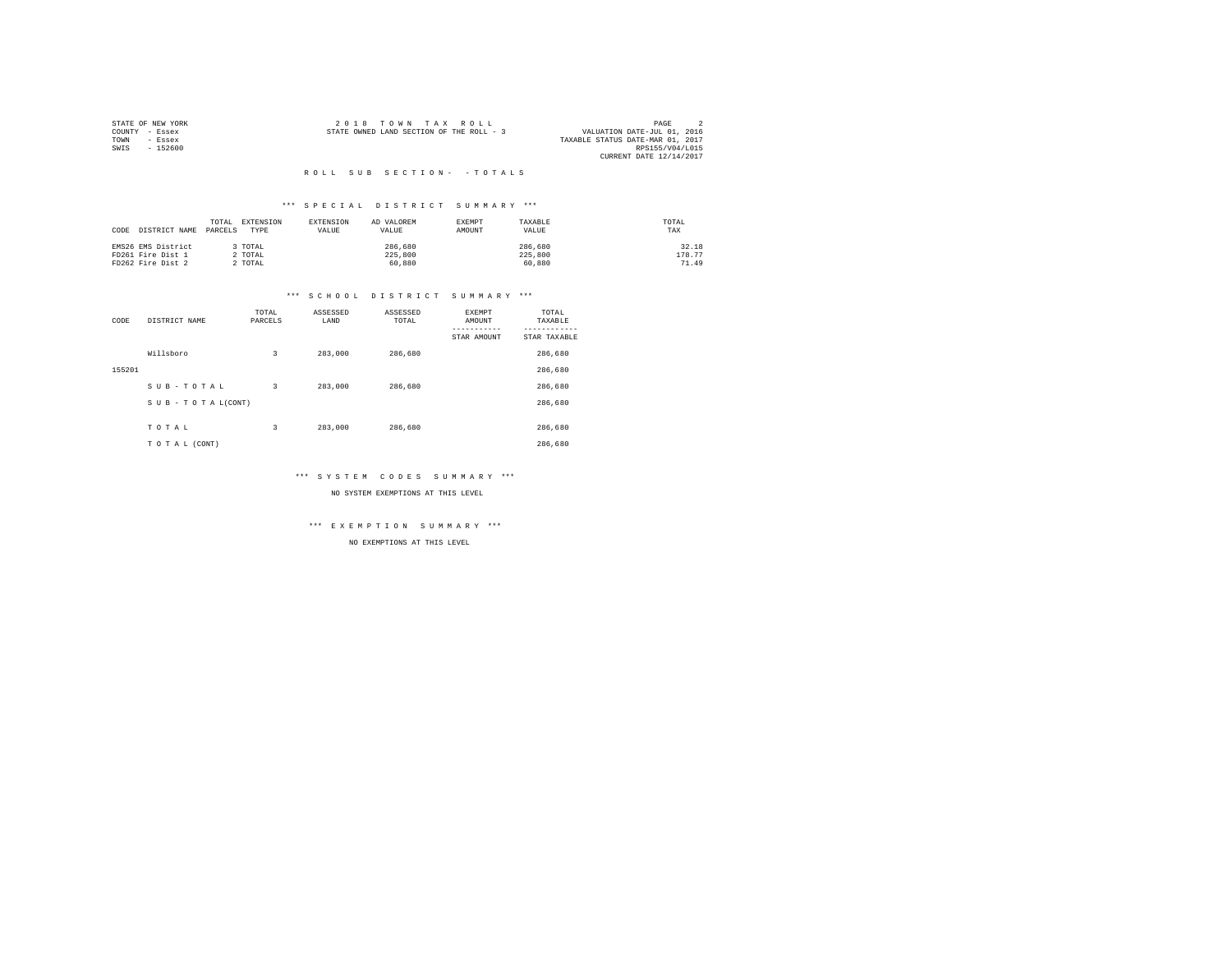| STATE OF NEW YORK | 2018 TOWN TAX ROLL                       | PAGE                             |
|-------------------|------------------------------------------|----------------------------------|
| COUNTY - Essex    | STATE OWNED LAND SECTION OF THE ROLL - 3 | VALUATION DATE-JUL 01, 2016      |
| TOWN<br>- Essex   |                                          | TAXABLE STATUS DATE-MAR 01, 2017 |
| $-152600$<br>SWIS |                                          | RPS155/V04/L015                  |
|                   |                                          | CURRENT DATE 12/14/2017          |
|                   |                                          |                                  |

| ROLL<br><b>SEC</b> | DESCRIPTION                                                                        | TOTAL<br>PARCELS | ASSESSED<br>LAND              | ASSESSED<br>TOTAL             | EXEMPT<br>AMOUNT<br>STAR AMOUNT | TOTAL<br>TAXABLE<br>------------<br>STAR TAXABLE | TAX<br>RATE | TOTAL<br>TAX                                     |
|--------------------|------------------------------------------------------------------------------------|------------------|-------------------------------|-------------------------------|---------------------------------|--------------------------------------------------|-------------|--------------------------------------------------|
|                    | County Tax<br>Town General<br>Highway 2 3 4<br>SPEC DIST TAXES<br>STATE OWNED LAND |                  | 283,000<br>283,000<br>283,000 | 286,680<br>286,680<br>286,680 |                                 | 286,680<br>286,680<br>286,680                    |             | 955.43<br>793.49<br>727.41<br>282.44<br>2.758.77 |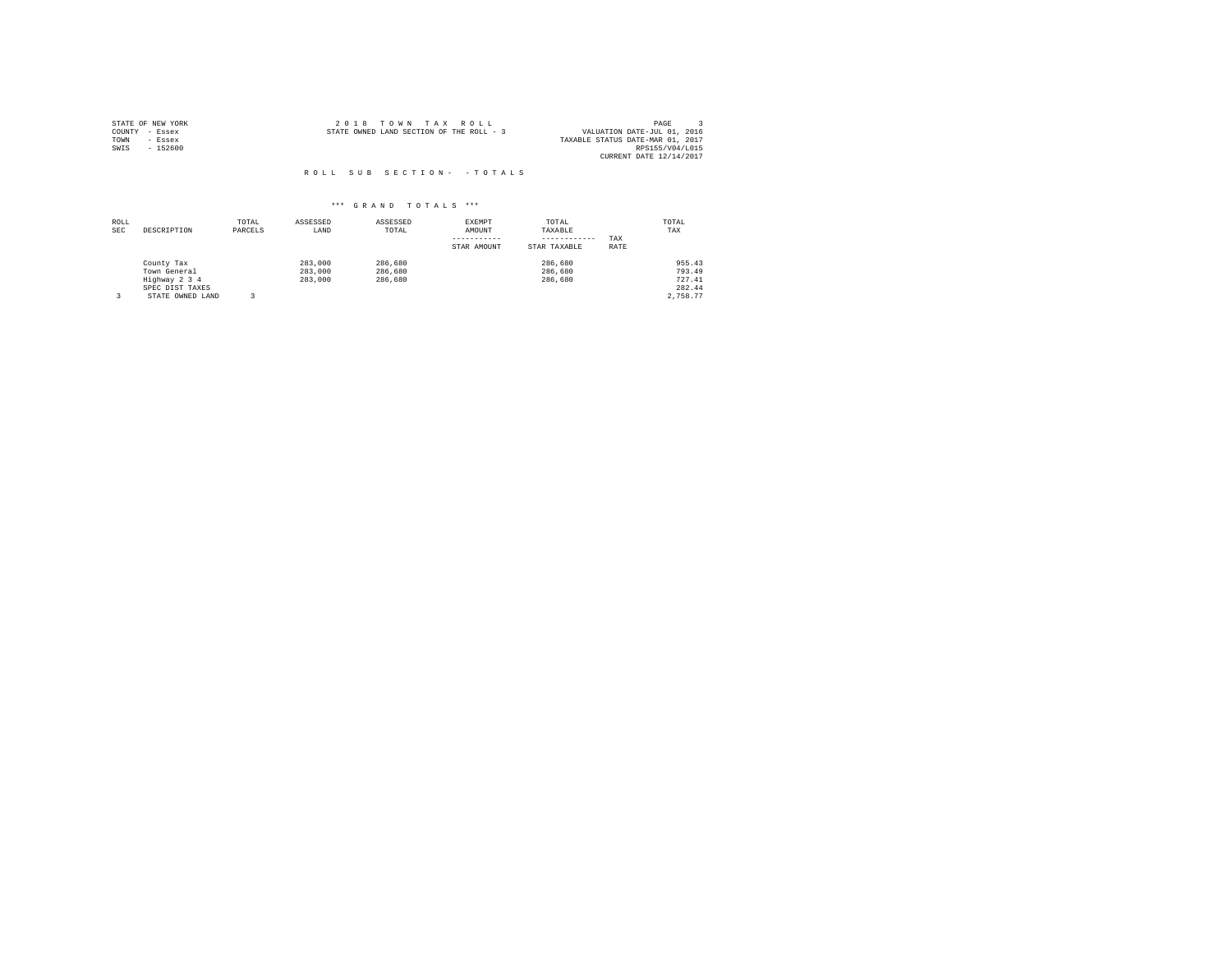| STATE OF NEW YORK<br>COUNTY - Essex<br>TOWN<br>- Essex<br>$-152600$<br>SWIS | 2 0 1 8<br>PAGE 4 2 0 1 8 TO WINT A X ROLL<br>STATE ROLL STATE ON ANED SECTOR OF THE ROLL - 3 SUB-SECT - P VALUATION DATE-JUL 01, 2016<br>ROLL SUB-SECT - P- ECL CONSERVATION AND COMMON LAW EASEMENTS TAXABLE STATUS DATE-MAR 01, 2017 | OWNERS NAME SEQUENCE | TOWN TAX ROLL<br>UNIFORM PERCENT OF VALUE IS 100.00 |                 | PAGE         |
|-----------------------------------------------------------------------------|-----------------------------------------------------------------------------------------------------------------------------------------------------------------------------------------------------------------------------------------|----------------------|-----------------------------------------------------|-----------------|--------------|
| TAX MAP PARCEL NUMBER                                                       | PROPERTY LOCATION & CLASS ASSESSMENT EXEMPTION CODE----------------COUNTY-------TOWN---------                                                                                                                                           |                      |                                                     |                 |              |
| CURRENT OWNERS NAME                                                         | SCHOOL DISTRICT                                                                                                                                                                                                                         | LAND                 | TAX DESCRIPTION                                     | TAXABLE VALUE   |              |
| CURRENT OWNERS ADDRESS                                                      | PARCEL SIZE/GRID COORD                                                                                                                                                                                                                  | TOTAL                | SPECIAL DISTRICTS                                   |                 | TAX AMOUNT   |
|                                                                             |                                                                                                                                                                                                                                         |                      |                                                     |                 |              |
|                                                                             | 56 Albee Ln                                                                                                                                                                                                                             |                      |                                                     | ACCT 605J101714 |              |
| 49.4-1-2.110-ESMT                                                           | 980 Consvn easmt - WTRFNT                                                                                                                                                                                                               |                      | County Tax                                          | 471.689         | 1,572.03     |
| State Of New York                                                           | Willsboro 155201                                                                                                                                                                                                                        |                      | 471.689 Town General                                | 471,689         | 1,305.55     |
| C/O County Treasurer                                                        | Judd                                                                                                                                                                                                                                    |                      | 471,689 Highway 2 3 4                               | 471,689         | 1,196.84     |
| Essex<br>County                                                             | ACRES 63.20                                                                                                                                                                                                                             |                      | EMS26 EMS District                                  | 471,689 TO      | 52.94        |
|                                                                             | EAST-0758359 NRTH-1556917                                                                                                                                                                                                               |                      | FD261 Fire Dist 1                                   | 471,689 TO      | 373.43       |
|                                                                             | DEED BOOK 1831    PG-289<br>CONSERVATION ESMT % 83.00                                                                                                                                                                                   |                      |                                                     |                 |              |
|                                                                             | FULL MARKET VALUE                                                                                                                                                                                                                       | 471,689              |                                                     |                 |              |
|                                                                             |                                                                                                                                                                                                                                         |                      | TOTAL TAX ---                                       |                 | $4.500.79**$ |
|                                                                             |                                                                                                                                                                                                                                         |                      |                                                     | DATE #1         | 01/31/18     |
|                                                                             |                                                                                                                                                                                                                                         |                      |                                                     | AMT DUE         | 4.500.79     |
|                                                                             |                                                                                                                                                                                                                                         |                      |                                                     |                 |              |
|                                                                             | Albee Ln                                                                                                                                                                                                                                |                      |                                                     | ACCT 605Z012003 |              |
| 49.4-1-2.120-ESMT                                                           | 980 Consyn easmt - WTRFNT                                                                                                                                                                                                               |                      | County Tax                                          | 306,353         | 1,021.00     |
| State Of New York                                                           | Willsboro 155201                                                                                                                                                                                                                        |                      | 306.353 Town General                                | 306,353         | 847.93       |
| C/O County Treasurer                                                        | Judd                                                                                                                                                                                                                                    |                      | 306,353 Highway 2 3 4                               | 306,353         | 777.32       |
| Essex<br>County                                                             | ACRES 3.80                                                                                                                                                                                                                              |                      | EMS26 EMS District                                  | 306,353 TO      | 34.38        |
|                                                                             | EAST-0759233 NRTH-1556917                                                                                                                                                                                                               |                      | FD261 Fire Dist 1                                   | 306,353 TO      | 242.53       |
|                                                                             | DEED BOOK 1831   PG-313                                                                                                                                                                                                                 |                      |                                                     |                 |              |
|                                                                             | CONSERVATION ESMT % 83.00                                                                                                                                                                                                               |                      |                                                     |                 |              |
|                                                                             | FULL MARKET VALUE                                                                                                                                                                                                                       | 306,353              |                                                     |                 |              |
|                                                                             |                                                                                                                                                                                                                                         |                      | TOTAL TAX ---                                       |                 | $2,923.16**$ |
|                                                                             |                                                                                                                                                                                                                                         |                      |                                                     | DATE #1         | 01/31/18     |
|                                                                             |                                                                                                                                                                                                                                         |                      |                                                     | AMT DUE         | 2,923.16     |
|                                                                             |                                                                                                                                                                                                                                         |                      |                                                     |                 |              |
|                                                                             | Albee Ln                                                                                                                                                                                                                                |                      |                                                     | ACCT 605Z012010 |              |
| 49.4-1-2.130-ESMT                                                           | 980 Consvn easmt - WTRFNT                                                                                                                                                                                                               |                      | County Tax                                          | 575,937         | 1,919.46     |
| State Of New York                                                           | Willsboro<br>155201                                                                                                                                                                                                                     |                      | 575,937 Town General                                | 575,937         | 1,594.09     |
| C/O County Treasurer                                                        | Judd                                                                                                                                                                                                                                    |                      | 575,937 Highway 2 3 4                               | 575,937         | 1,461.35     |
| Essex<br>County                                                             | ACRES 48.70                                                                                                                                                                                                                             |                      | EMS26 EMS District                                  | 575,937 TO      | 64.64        |
|                                                                             | EAST-0761160 NRTH-1556248                                                                                                                                                                                                               |                      | FD261 Fire Dist 1                                   | 564,418 TO      | 446.84       |
|                                                                             | DEED BOOK 1831 PG-301                                                                                                                                                                                                                   |                      | FD262 Fire Dist 2                                   | 11,519 TO       | 13.53        |
|                                                                             | CONSERVATION ESMT % 83.00                                                                                                                                                                                                               |                      |                                                     |                 |              |
|                                                                             | FULL MARKET VALUE                                                                                                                                                                                                                       | 575,937              |                                                     |                 |              |
|                                                                             |                                                                                                                                                                                                                                         |                      | TOTAL TAX ---                                       |                 | $5.499.91**$ |
|                                                                             |                                                                                                                                                                                                                                         |                      |                                                     | DATE #1         | 01/31/18     |
|                                                                             |                                                                                                                                                                                                                                         |                      |                                                     | AMT DUE         | 5,499.91     |
|                                                                             |                                                                                                                                                                                                                                         |                      |                                                     |                 |              |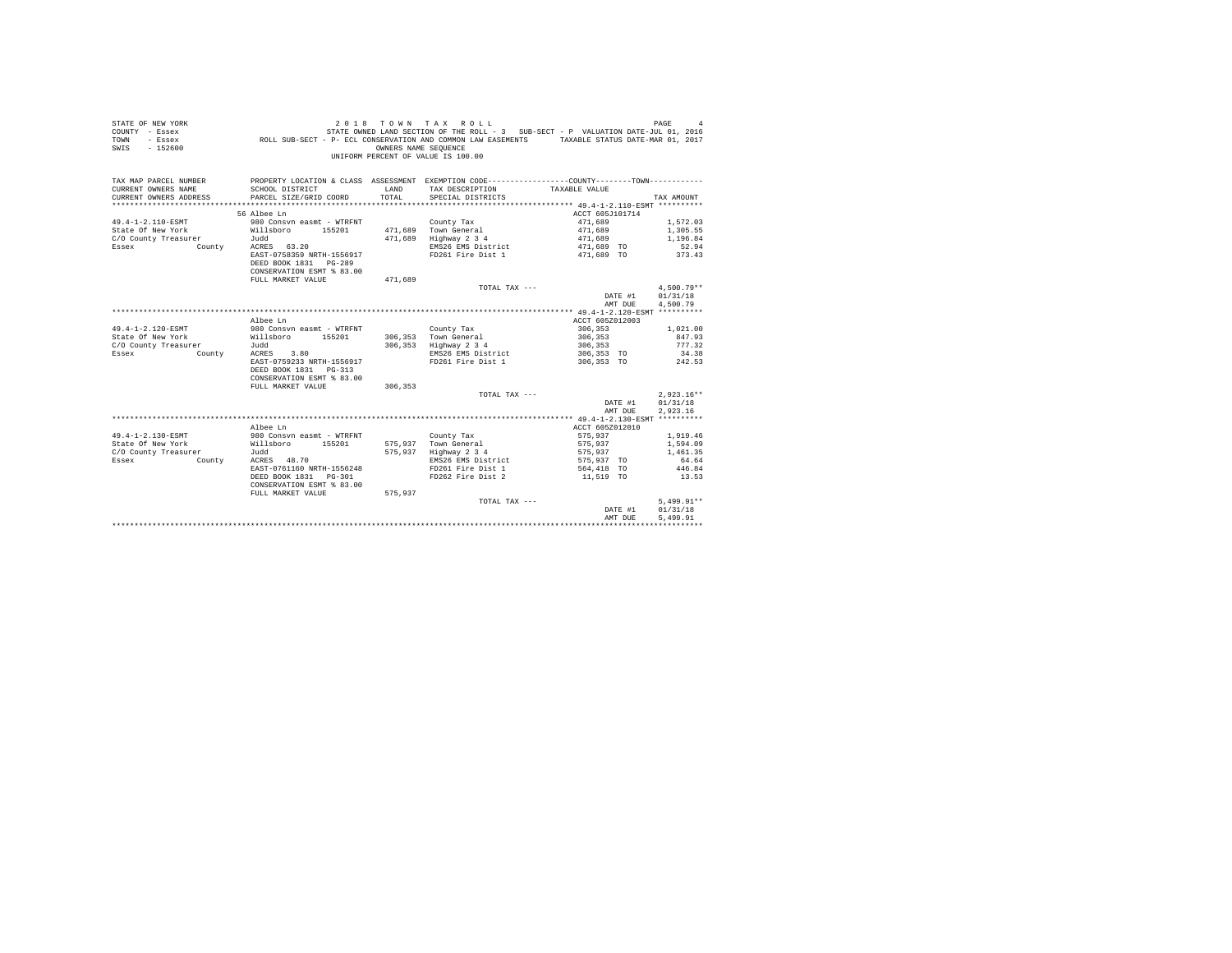| STATE OF NEW YORK<br>COUNTY - Essex<br>TOWN<br>- Essex<br>$-152600$<br>SWIS |                                                                                    | OWNERS NAME SEQUENCE | PAGE 5<br>STATE OWN TAX ROLL - 3 SUB-SECT - P VALUATION DATE-UIL 01, 2016<br>ROLL SUB-SECT - P- ECL CONSERVATION AND COMMON LAW EASEMENTS TAXABLE STATUS DATE-MAR 01, 2017<br>UNIFORM PERCENT OF VALUE IS 100.00 |                          |                 |
|-----------------------------------------------------------------------------|------------------------------------------------------------------------------------|----------------------|------------------------------------------------------------------------------------------------------------------------------------------------------------------------------------------------------------------|--------------------------|-----------------|
| TAX MAP PARCEL NUMBER                                                       |                                                                                    |                      | PROPERTY LOCATION & CLASS ASSESSMENT EXEMPTION CODE---------------COUNTY-------TOWN---------                                                                                                                     |                          |                 |
| CURRENT OWNERS NAME                                                         | SCHOOL DISTRICT                                                                    | LAND                 | TAX DESCRIPTION                                                                                                                                                                                                  | TAXABLE VALUE            |                 |
| CURRENT OWNERS ADDRESS                                                      | PARCEL SIZE/GRID COORD                                                             | TOTAL                | SPECIAL DISTRICTS                                                                                                                                                                                                |                          | TAX AMOUNT      |
|                                                                             |                                                                                    |                      |                                                                                                                                                                                                                  |                          |                 |
|                                                                             | Albee Ln                                                                           |                      |                                                                                                                                                                                                                  | ACCT 605Z012013          |                 |
| 49.4-1-2.160-ESMT                                                           | 980 Consvn easmt                                                                   |                      | County Tax                                                                                                                                                                                                       | 80,759                   | 269.15          |
| State Of New York                                                           | Willsboro 155201                                                                   |                      | 80.759 Town General                                                                                                                                                                                              | 80,759                   | 223.53          |
| C/O County Treasurer                                                        | Judd                                                                               |                      | 80.759 Highway 2 3 4                                                                                                                                                                                             | 80,759                   | 204.91          |
| Essex<br>County                                                             | ACRES 105.40                                                                       |                      | EMS26 EMS District                                                                                                                                                                                               | 80,759 TO                | 9.06            |
|                                                                             | EAST-0760149 NRTH-1555197<br>DEED BOOK 1831    PG-297<br>CONSERVATION ESMT % 83.00 |                      | FD261 Fire Dist 1                                                                                                                                                                                                | 80.759 TO                | 63.94           |
|                                                                             | FULL MARKET VALUE                                                                  | 80.759               |                                                                                                                                                                                                                  |                          |                 |
|                                                                             |                                                                                    |                      | TOTAL TAX $---$                                                                                                                                                                                                  |                          | $770.59**$      |
|                                                                             |                                                                                    |                      |                                                                                                                                                                                                                  | DATE #1                  | 01/31/18        |
|                                                                             |                                                                                    |                      |                                                                                                                                                                                                                  | AMT DUE                  | 770.59          |
|                                                                             |                                                                                    |                      |                                                                                                                                                                                                                  |                          |                 |
|                                                                             | Albee Ln                                                                           |                      |                                                                                                                                                                                                                  | ACCT 605Z012016          |                 |
| 49.4-1-2.190-ESMT                                                           | 980 Consyn easmt                                                                   |                      | County Tax                                                                                                                                                                                                       | 5.478                    | 18.26           |
| State Of New York                                                           | Willsboro 155201                                                                   |                      | 5,478 Town General                                                                                                                                                                                               | 5,478                    | 15.16           |
| C/O County Treasurer                                                        | Judd                                                                               |                      | 5,478 Highway 2 3 4                                                                                                                                                                                              | 5,478                    | 13.90           |
| Essex<br>County                                                             | ACRES 8.30                                                                         |                      | EMS26 EMS District                                                                                                                                                                                               | 5,478 TO                 | .61             |
|                                                                             | EAST-0757328 NRTH-1557588<br>DEED BOOK 1831    PG-305                              |                      | FD261 Fire Dist 1                                                                                                                                                                                                | 5,478 TO                 | 4.34            |
|                                                                             | CONSERVATION ESMT % 83.00                                                          |                      |                                                                                                                                                                                                                  |                          |                 |
|                                                                             | FULL MARKET VALUE                                                                  | 5,478                |                                                                                                                                                                                                                  |                          |                 |
|                                                                             |                                                                                    |                      | TOTAL TAX ---                                                                                                                                                                                                    |                          | $52.27**$       |
|                                                                             |                                                                                    |                      |                                                                                                                                                                                                                  | DATE #1                  | 01/31/18        |
|                                                                             |                                                                                    |                      |                                                                                                                                                                                                                  | AMT DUE                  | 52.27           |
|                                                                             |                                                                                    |                      |                                                                                                                                                                                                                  |                          |                 |
|                                                                             | 175 Lighthouse Way                                                                 |                      |                                                                                                                                                                                                                  | ACCT 605J101706          |                 |
| 49.4-1-3.000-ESMT                                                           | 980 Consyn easmt - WTRFNT                                                          |                      | County Tax                                                                                                                                                                                                       | 868,263                  | 2,893.72        |
| State Of New York                                                           | Willsboro 155201                                                                   |                      | 868.263 Town General                                                                                                                                                                                             | 868,263                  | 2.403.20        |
| C/O County Treasurer<br>Essex                                               | Judd                                                                               |                      | 868,263 Highway 2 3 4                                                                                                                                                                                            | 868,263                  | 2.203.09        |
| <b>County</b>                                                               | 00004.80<br>ACRES 39.60                                                            |                      | EMS26 EMS District<br>FD261 Fire Dist 1                                                                                                                                                                          | 868,263 TO<br>694,610 TO | 97.45<br>549.91 |
|                                                                             | EAST-0763865 NRTH-1556911                                                          |                      | FD262 Fire Dist 2                                                                                                                                                                                                | 173,653 TO               | 203.91          |
|                                                                             | DEED BOOK 1831 PG-309<br>CONSERVATION ESMT % 83.00                                 |                      |                                                                                                                                                                                                                  |                          |                 |
|                                                                             | FULL MARKET VALUE                                                                  | 868.263              |                                                                                                                                                                                                                  |                          |                 |
|                                                                             |                                                                                    |                      | TOTAL TAX ---                                                                                                                                                                                                    |                          | 8,351.28**      |
|                                                                             |                                                                                    |                      |                                                                                                                                                                                                                  | DATE #1                  | 01/31/18        |
|                                                                             |                                                                                    |                      |                                                                                                                                                                                                                  | AMT DUE                  | 8.351.28        |
|                                                                             |                                                                                    |                      |                                                                                                                                                                                                                  |                          |                 |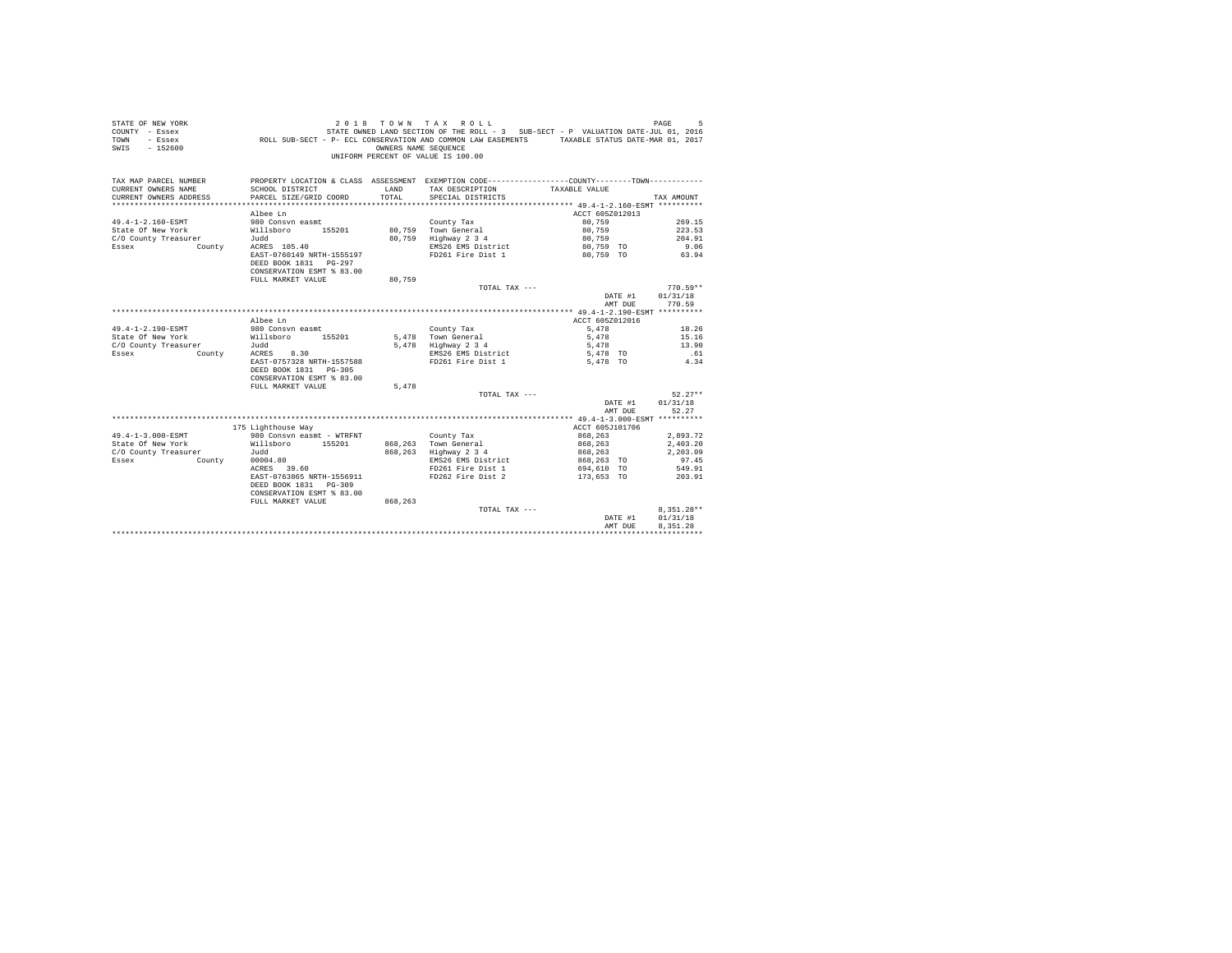| STATE OF NEW YORK                                   | 2 0 1 8                                                                                                                                                                          |                      | TOWN TAX ROLL                      |                 | -6<br>PAGE |
|-----------------------------------------------------|----------------------------------------------------------------------------------------------------------------------------------------------------------------------------------|----------------------|------------------------------------|-----------------|------------|
| COUNTY<br>- Essex                                   |                                                                                                                                                                                  |                      |                                    |                 |            |
| TOWN<br>- Essex                                     | STATE OWNED LAND SECTION OF THE ROLL - 3 SUB-SECT - P VALUATION DATE-UGL , 2010<br>ROLL SUB-SECT - P- ECL CONSERVATION AND COMMON LAW EASEMENTS TAXABLE STATUS DATE-MAR 01, 2017 |                      |                                    |                 |            |
| $-152600$<br>SWIS                                   |                                                                                                                                                                                  | OWNERS NAME SEQUENCE |                                    |                 |            |
|                                                     |                                                                                                                                                                                  |                      | UNIFORM PERCENT OF VALUE IS 100.00 |                 |            |
|                                                     |                                                                                                                                                                                  |                      |                                    |                 |            |
|                                                     |                                                                                                                                                                                  |                      |                                    |                 |            |
| TAX MAP PARCEL NUMBER                               | PROPERTY LOCATION & CLASS ASSESSMENT EXEMPTION CODE-----------------COUNTY-------TOWN-----------                                                                                 |                      |                                    |                 |            |
| CURRENT OWNERS NAME                                 | SCHOOL DISTRICT                                                                                                                                                                  | LAND                 | TAX DESCRIPTION TAXABLE VALUE      |                 |            |
| CURRENT OWNERS ADDRESS PARCEL SIZE/GRID COORD TOTAL |                                                                                                                                                                                  |                      | SPECIAL DISTRICTS                  |                 | TAX AMOUNT |
|                                                     |                                                                                                                                                                                  |                      |                                    |                 |            |
|                                                     | Lake Shore Rd                                                                                                                                                                    |                      |                                    | ACCT 605J101713 |            |
| 49.4-1-9.110-ESMT                                   | 980 Consyn easmt                                                                                                                                                                 |                      | County Tax                         | 96.944          | 323.09     |
| State Of New York                                   | Willsboro<br>155201 96,944                                                                                                                                                       |                      | Town General                       | 96.944          | 268.32     |
| C/O County Treasurer                                | Judd                                                                                                                                                                             | 96.944               | Highway 2 3 4                      | 96,944          | 245.98     |
| Essex County                                        | ACRES 121.80                                                                                                                                                                     |                      | EMS26 EMS District                 | 96.944 TO       | 10.88      |
|                                                     | EAST-0757479 NRTH-1555245                                                                                                                                                        |                      | FD261 Fire Dist 1                  | 72,708 TO       | 57.56      |
|                                                     | DEED BOOK 1831 PG-293                                                                                                                                                            |                      | FD262 Fire Dist 2                  | 24,236 TO       | 28.46      |
|                                                     | CONSERVATION ESMT % 83.00                                                                                                                                                        |                      |                                    |                 |            |
|                                                     | FULL MARKET VALUE                                                                                                                                                                | 96.944               |                                    |                 |            |
|                                                     |                                                                                                                                                                                  |                      | TOTAL TAX $---$                    |                 | $934.29**$ |
|                                                     |                                                                                                                                                                                  |                      |                                    | DATE #1         | 01/31/18   |
|                                                     |                                                                                                                                                                                  |                      |                                    | AMT DUE         | 934.29     |
|                                                     |                                                                                                                                                                                  |                      |                                    |                 |            |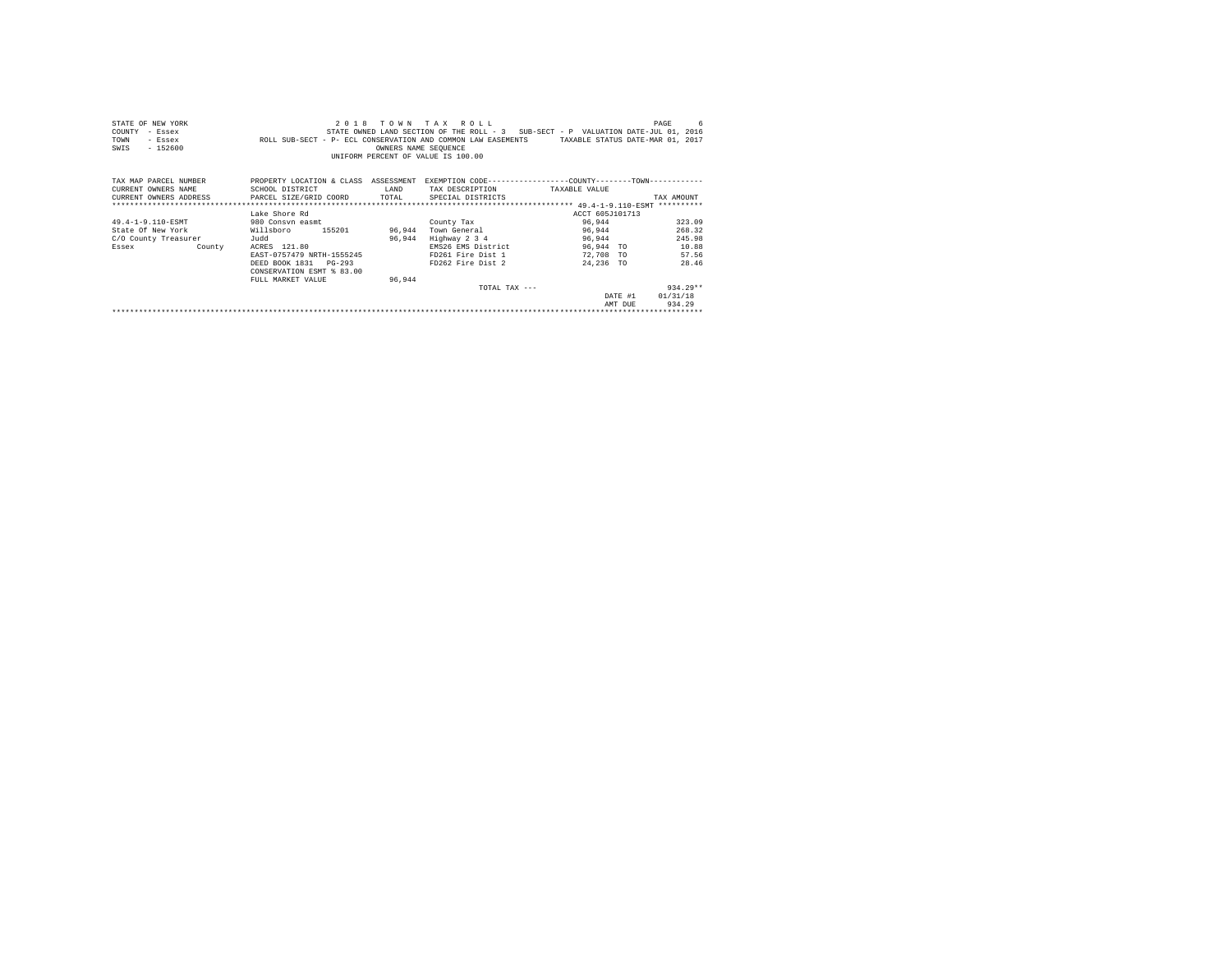|      | STATE OF NEW YORK | 2018 TOWN TAX ROLL                                                                               | PAGE                    |  |
|------|-------------------|--------------------------------------------------------------------------------------------------|-------------------------|--|
|      | COUNTY - Essex    | STATE OWNED LAND SECTION OF THE ROLL - 3 SUB-SECT - P VALUATION DATE-JUL 01, 2016                |                         |  |
| TOWN | $-$ Essex         | TAXABLE STATUS DATE-MAR 01, 2017<br>ROLL SUB-SECT - P- ECL CONSERVATION AND COMMON LAW EASEMENTS |                         |  |
| SWIS | $-152600$         |                                                                                                  | RPS155/V04/L015         |  |
|      |                   | UNIFORM PERCENT OF VALUE IS 100.00                                                               | CURRENT DATE 12/14/2017 |  |

## \*\*\* S P E C I A L D I S T R I C T S U M M A R Y \*\*\*

| CODE | DISTRICT NAME      | EXTENSION<br>TOTAL<br>PARCELS<br><b>TYPE</b> | EXTENSION<br>VALUE | AD VALOREM<br>VALUE | <b>EXEMPT</b><br>AMOUNT | TAXABLE<br>VALUE | TOTAL<br>TAX |
|------|--------------------|----------------------------------------------|--------------------|---------------------|-------------------------|------------------|--------------|
|      | EMS26 EMS District | TOTAL                                        |                    | 2405,423            |                         | 2405,423         | 269.96       |
|      | FD261 Fire Dist 1  | TOTAL                                        |                    | 2196.015            |                         | 2196.015         | 1,738.55     |
|      | FD262 Fire Dist 2  | TOTAL                                        |                    | 209,408             |                         | 209,408          | 245.90       |

#### \*\*\* S C H O O L D I S T R I C T S U M M A R Y \*\*\*

| CODE   | DISTRICT NAME      | TOTAL<br>PARCELS | ASSESSED<br>LAND | ASSESSED<br>TOTAL | <b>EXEMPT</b><br>AMOUNT<br>STAR AMOUNT | TOTAL<br>TAXABLE<br>STAR TAXABLE |
|--------|--------------------|------------------|------------------|-------------------|----------------------------------------|----------------------------------|
|        | Willsboro          | 7                | 2405.423         | 2405.423          |                                        | 2,405,423                        |
| 155201 |                    |                  |                  |                   |                                        | 2,405,423                        |
|        | SUB-TOTAL          | 7                | 2405.423         | 2405.423          |                                        | 2,405,423                        |
|        | SUB - TO TAL(CONT) |                  |                  |                   |                                        | 2,405,423                        |
|        |                    |                  |                  |                   |                                        |                                  |
|        | TOTAL              | 7                | 2405.423         | 2405.423          |                                        | 2,405,423                        |
|        | TO TAL (CONT)      |                  |                  |                   |                                        | 2,405,423                        |

\*\*\* S Y S T E M C O D E S S U M M A R Y \*\*\*

NO SYSTEM EXEMPTIONS AT THIS LEVEL

\*\*\* E X E M P T I O N S U M M A R Y \*\*\*

NO EXEMPTIONS AT THIS LEVEL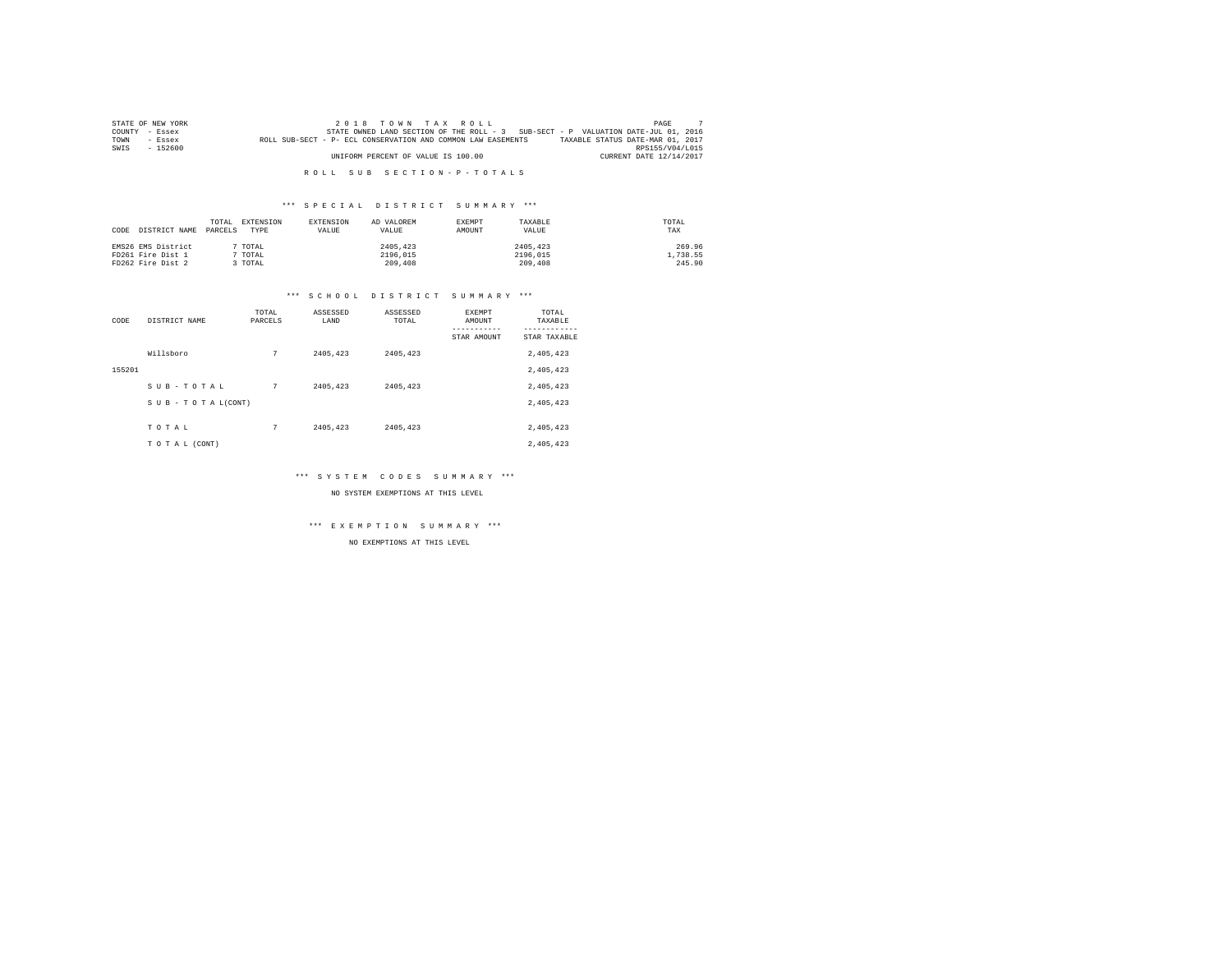|      | STATE OF NEW YORK | 2018 TOWN TAX ROLL                                                                               | PAGE            |  |
|------|-------------------|--------------------------------------------------------------------------------------------------|-----------------|--|
|      | COUNTY - Essex    | STATE OWNED LAND SECTION OF THE ROLL - 3 SUB-SECT - P VALUATION DATE-JUL 01, 2016                |                 |  |
| TOWN | $-$ Essex         | TAXABLE STATUS DATE-MAR 01, 2017<br>ROLL SUB-SECT - P- ECL CONSERVATION AND COMMON LAW EASEMENTS |                 |  |
| SWIS | $-152600$         |                                                                                                  | RPS155/V04/L015 |  |
|      |                   | UNIFORM PERCENT OF VALUE IS 100.00<br>CURRENT DATE 12/14/2017                                    |                 |  |

| ROLL<br><b>SEC</b> | DESCRIPTION                                                                        | TOTAL<br>PARCELS | ASSESSED<br>LAND                 | ASSESSED<br>TOTAL                | <b>EXEMPT</b><br>AMOUNT<br>STAR AMOUNT | TOTAL<br>TAXABLE<br>------------<br>STAR TAXABLE | TAX<br>RATE | TOTAL<br>TAX                                              |
|--------------------|------------------------------------------------------------------------------------|------------------|----------------------------------|----------------------------------|----------------------------------------|--------------------------------------------------|-------------|-----------------------------------------------------------|
|                    | County Tax<br>Town General<br>Highway 2 3 4<br>SPEC DIST TAXES<br>STATE OWNED LAND |                  | 2405.423<br>2405.423<br>2405,423 | 2405.423<br>2405.423<br>2405,423 |                                        | 2.405.423<br>2.405.423<br>2.405.423              |             | 8.016.71<br>6.657.78<br>6.103.39<br>2.254.41<br>23.032.29 |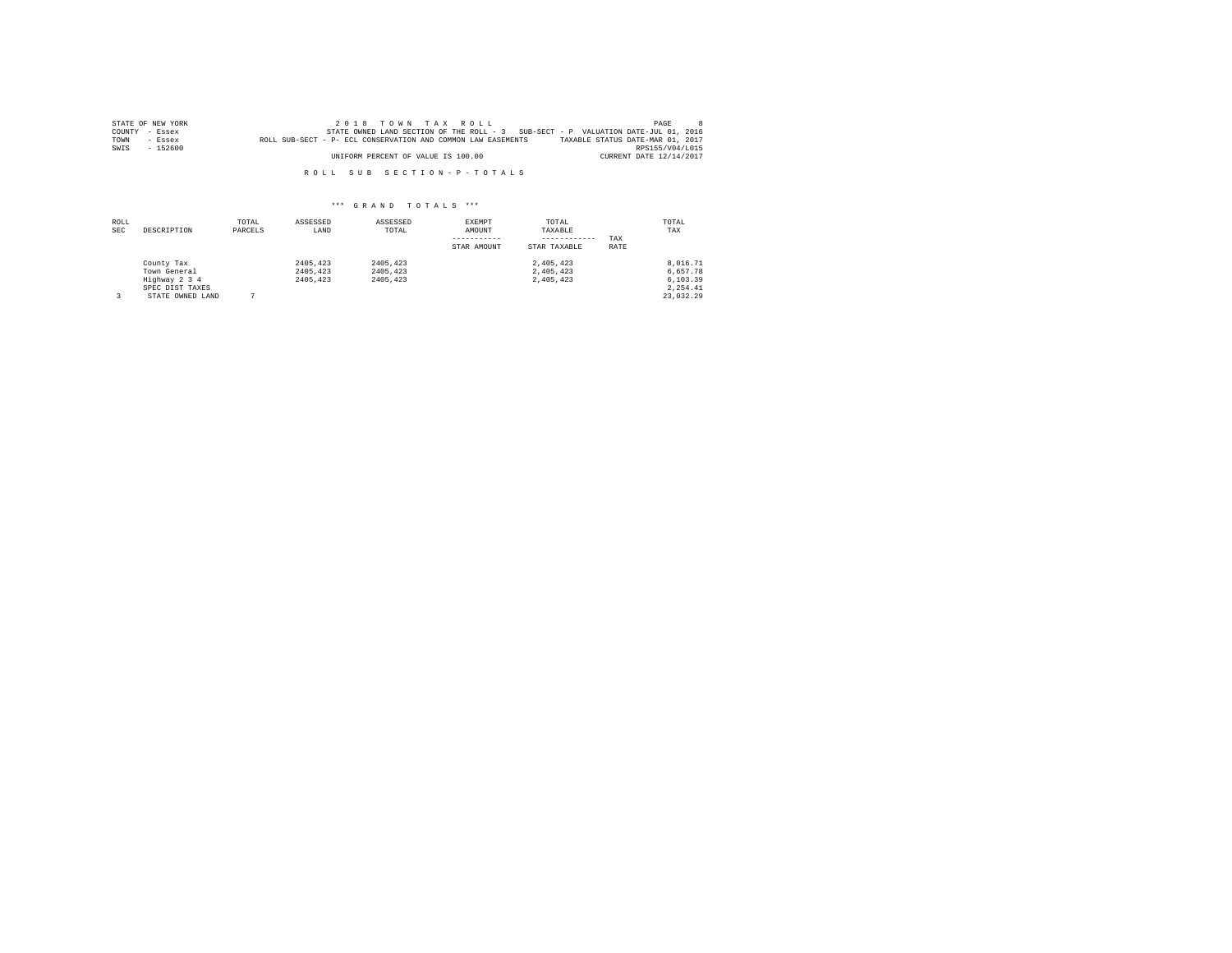| STATE OF NEW YORK | 2018 TOWN TAX ROLL                       | PAGE                             |
|-------------------|------------------------------------------|----------------------------------|
| COUNTY - Essex    | STATE OWNED LAND SECTION OF THE ROLL - 3 | VALUATION DATE-JUL 01, 2016      |
| TOWN<br>- Essex   |                                          | TAXABLE STATUS DATE-MAR 01, 2017 |
| SWIS<br>- 152600  |                                          | RPS155/V04/L015                  |
|                   | UNIFORM PERCENT OF VALUE IS 100.00       | CURRENT DATE 12/14/2017          |
|                   |                                          |                                  |
|                   | ROLL SECTION TOTALS                      |                                  |

## \*\*\* S P E C I A L D I S T R I C T S U M M A R Y \*\*\*

| CODE | DISTRICT NAME      | TOTAL.<br>PARCELS | EXTENSION<br>TYPE | EXTENSION<br>VALUE | AD VALOREM<br>VALUE | EXEMPT<br>AMOUNT | TAXABLE<br>VALUE | TOTAL<br>TAX |
|------|--------------------|-------------------|-------------------|--------------------|---------------------|------------------|------------------|--------------|
|      | EMS26 EMS District |                   | 10 TOTAL          |                    | 2692,103            |                  | 2692.103         | 302.14       |
|      | FD261 Fire Dist 1  |                   | 9 TOTAL           |                    | 2421,815            |                  | 2421,815         | 1.917.32     |
|      | FD262 Fire Dist 2  |                   | TOTAL             |                    | 270.288             |                  | 270.288          | 317.39       |

#### \*\*\* S C H O O L D I S T R I C T S U M M A R Y \*\*\*

| CODE   | DISTRICT NAME   | TOTAL<br>PARCELS | ASSESSED<br>LAND | ASSESSED<br>TOTAL | <b>EXEMPT</b><br>AMOUNT<br>STAR AMOUNT | TOTAL<br>TAXABLE<br>---------<br>STAR TAXABLE |
|--------|-----------------|------------------|------------------|-------------------|----------------------------------------|-----------------------------------------------|
|        | Willsboro       | 10               | 2688.423         | 2692.103          |                                        | 2,692,103                                     |
| 155201 |                 |                  |                  |                   |                                        | 2,692,103                                     |
|        | SUB-TOTAL       | 10               | 2688,423         | 2692.103          |                                        | 2.692.103                                     |
|        | SUB-TOTAL(CONT) |                  |                  |                   |                                        | 2.692.103                                     |
|        |                 |                  |                  |                   |                                        |                                               |
|        | TOTAL           | 10               | 2688,423         | 2692.103          |                                        | 2.692.103                                     |
|        | TO TAL (CONT)   |                  |                  |                   |                                        | 2.692.103                                     |

\*\*\* S Y S T E M C O D E S S U M M A R Y \*\*\*

NO SYSTEM EXEMPTIONS AT THIS LEVEL

\*\*\* E X E M P T I O N S U M M A R Y \*\*\*

NO EXEMPTIONS AT THIS LEVEL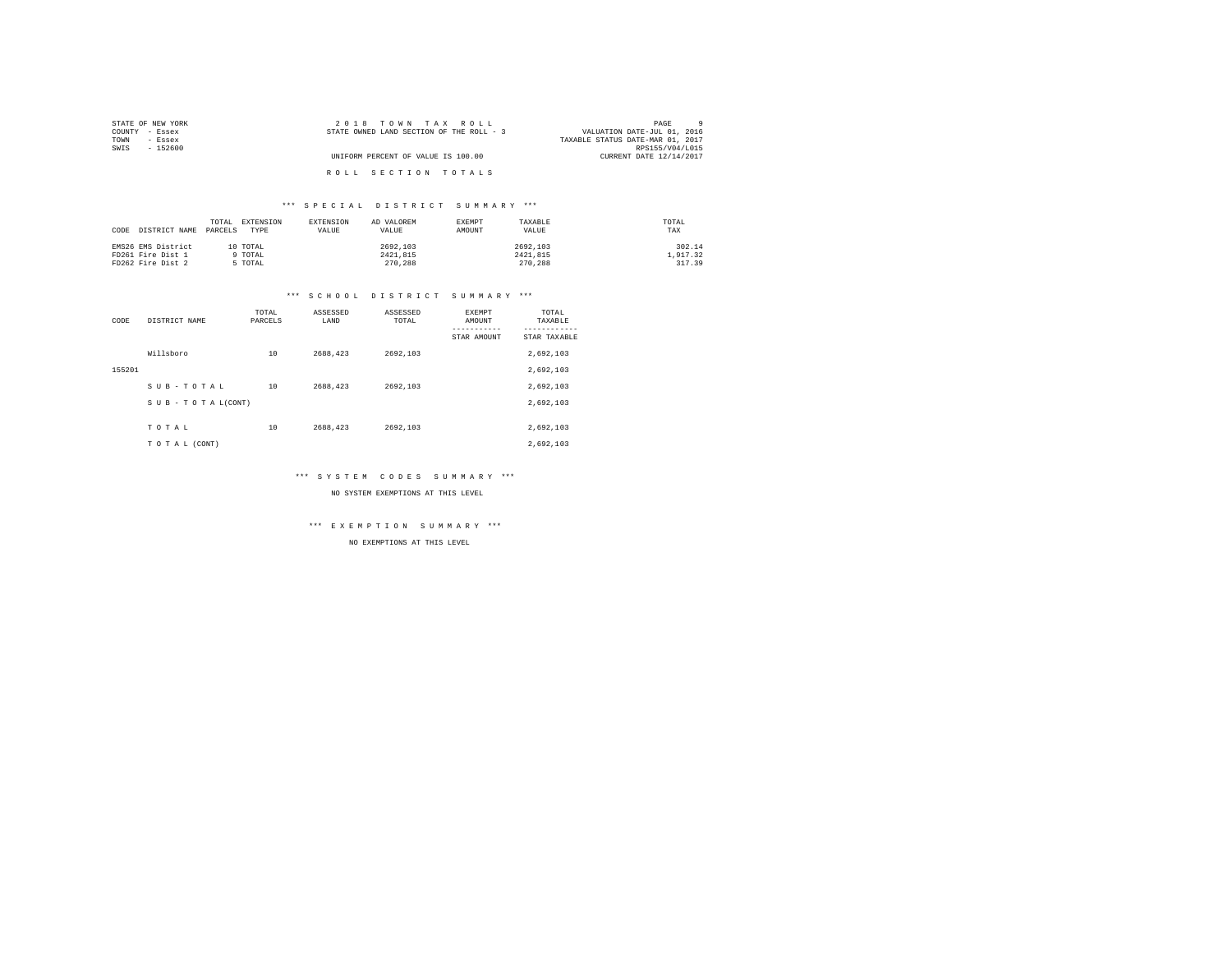| STATE OF NEW YORK | 2018 TOWN TAX ROLL                       | 10<br>PAGE                       |
|-------------------|------------------------------------------|----------------------------------|
| COUNTY - Essex    | STATE OWNED LAND SECTION OF THE ROLL - 3 | VALUATION DATE-JUL 01, 2016      |
| TOWN<br>- Essex   |                                          | TAXABLE STATUS DATE-MAR 01, 2017 |
| SWIS<br>$-152600$ |                                          | RPS155/V04/L015                  |
|                   | UNIFORM PERCENT OF VALUE IS 100.00       | CURRENT DATE 12/14/2017          |
|                   | ROLL SECTION TOTALS                      |                                  |

### \*\*\* G R A N D T O T A L S \*\*\*

| ROLL<br><b>SEC</b> | DESCRIPTION                                                                        | TOTAL<br>PARCELS | ASSESSED<br>LAND                 | ASSESSED<br>TOTAL                | EXEMPT<br>AMOUNT<br>-----------<br>STAR AMOUNT | TOTAL<br>TAXABLE<br>------------<br>STAR TAXABLE | TAX<br>RATE | TOTAL<br>TAX                                              |
|--------------------|------------------------------------------------------------------------------------|------------------|----------------------------------|----------------------------------|------------------------------------------------|--------------------------------------------------|-------------|-----------------------------------------------------------|
|                    | County Tax<br>Town General<br>Highway 2 3 4<br>SPEC DIST TAXES<br>STATE OWNED LAND | 10               | 2688.423<br>2688.423<br>2688.423 | 2692.103<br>2692.103<br>2692.103 |                                                | 2.692.103<br>2.692.103<br>2.692.103              |             | 8.972.14<br>7.451.27<br>6.830.80<br>2.536.85<br>25,791.06 |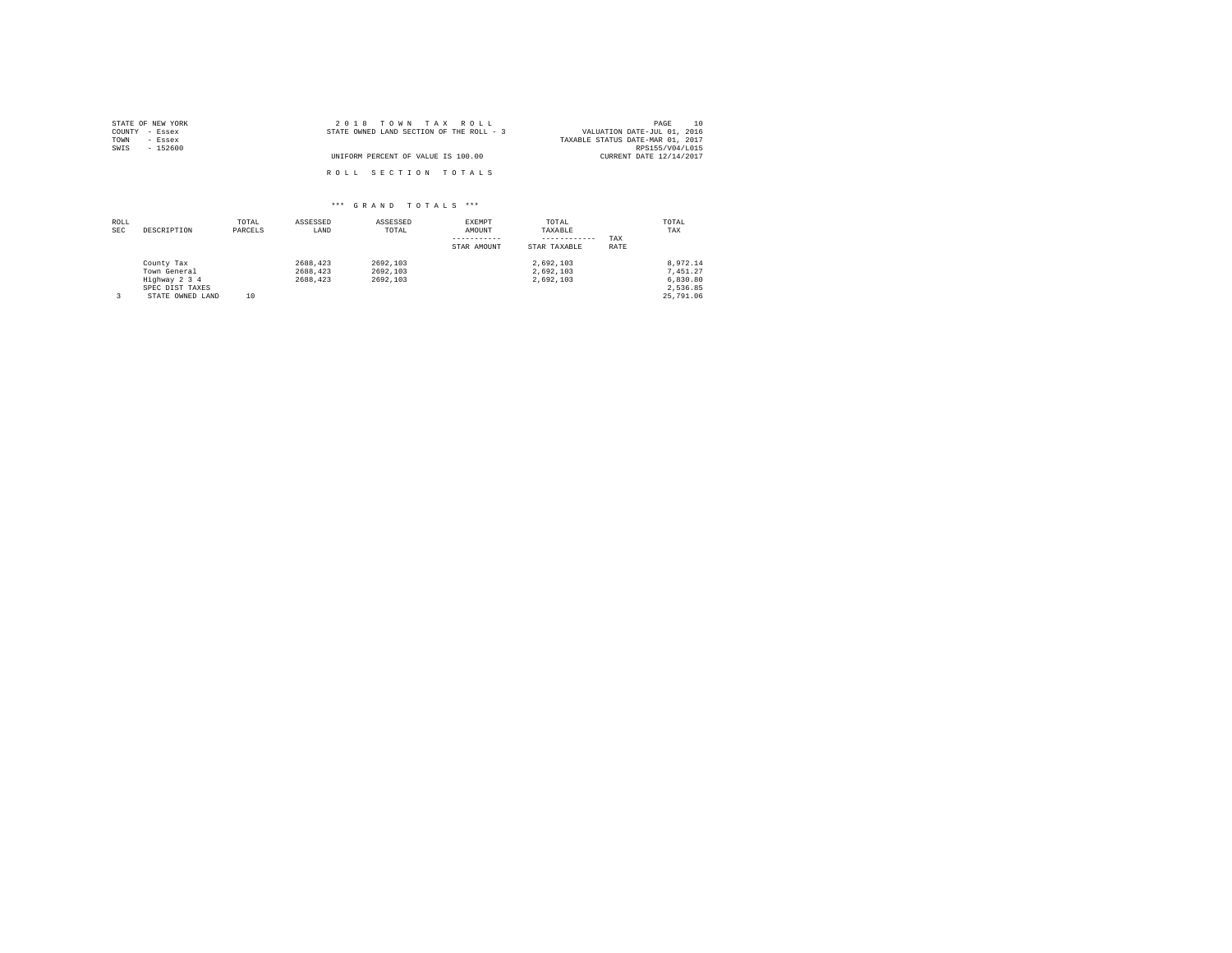|                | STATE OF NEW YORK | 2018 TOWN TAX ROLL |             |                                  | PAGE                        |  |
|----------------|-------------------|--------------------|-------------|----------------------------------|-----------------------------|--|
| COUNTY - Essex |                   |                    |             |                                  | VALUATION DATE-JUL 01, 2016 |  |
| TOWN           | - Essex           |                    |             | TAXABLE STATUS DATE-MAR 01, 2017 |                             |  |
| SWIS           | $-152600$         |                    | SWIS TOTALS |                                  | RPS155/V04/L015             |  |
|                |                   |                    |             |                                  | CURRENT DATE 12/14/2017     |  |

#### \*\*\* S P E C I A L D I S T R I C T S U M M A R Y \*\*\*

| CODE DISTRICT NAME | TOTAL<br>PARCELS | EXTENSION<br>TYPE | EXTENSION<br>VALUE | AD VALOREM<br>VALUE | <b>EXEMPT</b><br>AMOUNT | TAXABLE<br>VALUE | TAX<br>RATE | TOTAL<br>TAX |
|--------------------|------------------|-------------------|--------------------|---------------------|-------------------------|------------------|-------------|--------------|
| EMS26 EMS District |                  | 10 TOTAL          |                    | 2692.103            |                         | 2692,103         | .112239     | 302.14       |
| FD261 Fire Dist 1  |                  | 9 TOTAL           |                    | 2421,815            |                         | 2421,815         | .791684     | 1,917.32     |
| FD262 Fire Dist 2  |                  | 5 TOTAL           |                    | 270,288             |                         | 270.288          | 1.174241    | 317.39       |

#### \*\*\* S C H O O L D I S T R I C T S U M M A R Y \*\*\*

| CODE   | DISTRICT NAME      | TOTAL<br>PARCELS | ASSESSED<br>LAND | ASSESSED<br>TOTAL | <b>EXEMPT</b><br>AMOUNT | TOTAL<br>TAXABLE<br>--------- |
|--------|--------------------|------------------|------------------|-------------------|-------------------------|-------------------------------|
|        |                    |                  |                  |                   | STAR AMOUNT             | STAR TAXABLE                  |
|        | Willsboro          | 10               | 2688.423         | 2692.103          |                         | 2,692,103                     |
| 155201 |                    |                  |                  |                   |                         | 2,692,103                     |
|        | SUB-TOTAL          | 10               | 2688.423         | 2692.103          |                         | 2,692,103                     |
|        | SUB - TO TAL(CONT) |                  |                  |                   |                         | 2,692,103                     |
|        |                    |                  |                  |                   |                         |                               |
|        | TOTAL              | 10               | 2688.423         | 2692.103          |                         | 2,692,103                     |
|        | TO TAL (CONT)      |                  |                  |                   |                         | 2.692.103                     |

#### \*\*\* S Y S T E M C O D E S S U M M A R Y \*\*\*

NO SYSTEM EXEMPTIONS AT THIS LEVEL

# \*\*\* E X E M P T I O N S U M M A R Y \*\*\*

NO EXEMPTIONS AT THIS LEVEL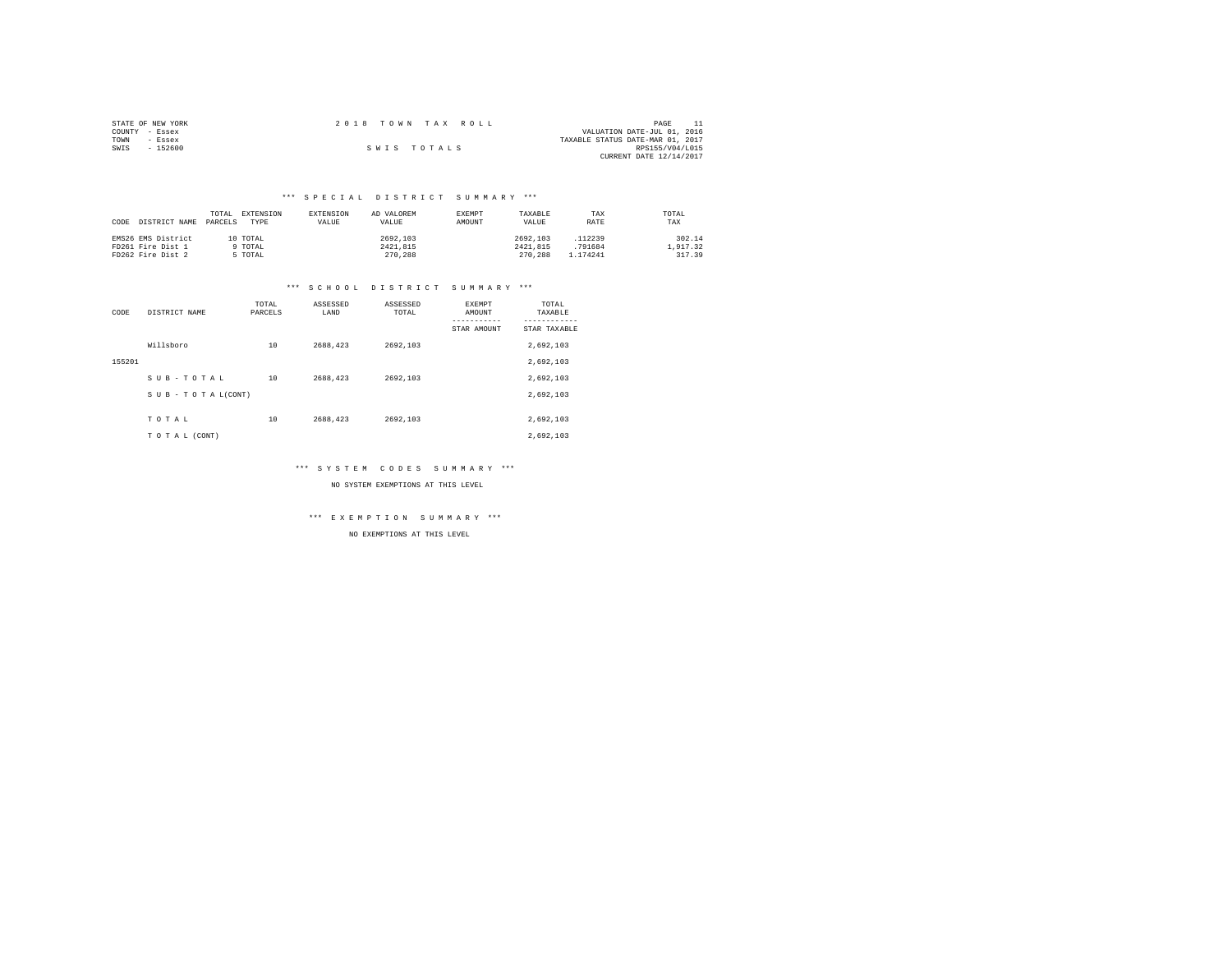| STATE OF NEW YORK | 2018 TOWN TAX ROLL | PAGE                             |
|-------------------|--------------------|----------------------------------|
| COUNTY - Essex    |                    | VALUATION DATE-JUL 01, 2016      |
| TOWN<br>- Essex   |                    | TAXABLE STATUS DATE-MAR 01, 2017 |
| SWIS<br>$-152600$ | SWIS TOTALS        | RPS155/V04/L015                  |
|                   |                    | CURRENT DATE 12/14/2017          |

### \*\*\* G R A N D T O T A L S \*\*\*

| ROLL       |                                  | TOTAL   | ASSESSED | ASSESSED | EXEMPT      | TOTAL        |          |                      |
|------------|----------------------------------|---------|----------|----------|-------------|--------------|----------|----------------------|
| <b>SEC</b> | DESCRIPTION                      | PARCELS | LAND     | TOTAL    | AMOUNT      | TAXABLE      |          |                      |
|            |                                  |         |          |          |             |              | TAX      |                      |
|            |                                  |         |          |          | STAR AMOUNT | STAR TAXABLE | RATE     |                      |
|            | County Tax                       |         | 2688,423 | 2692,103 |             | 2,692,103    | 3.332767 | 8,972.14             |
|            | Town General                     |         | 2688,423 | 2692,103 |             | 2,692,103    | 2.767821 | 7,451.27             |
|            | Highway 2 3 4<br>SPEC DIST TAXES |         | 2688.423 | 2692.103 |             | 2,692,103    | 2.537350 | 6,830.80<br>2,536.85 |
| 3          | STATE OWNED LAND                 | 10      |          |          |             |              |          | 25,791.06            |
|            | County Tax                       |         | 2688,423 | 2692,103 |             | 2,692,103    | 3.332767 | 8,972.14             |
|            | Town General                     |         | 2688,423 | 2692,103 |             | 2,692,103    | 2.767821 | 7,451.27             |
|            | Highway 2 3 4<br>SPEC DIST TAXES |         | 2688,423 | 2692.103 |             | 2,692,103    | 2.537350 | 6,830.80<br>2,536.85 |
| $\star$    | SUB TOTAL                        | 10      |          |          |             |              |          | 25,791.06            |
|            |                                  |         |          |          |             |              | 3.332767 |                      |
|            | County Tax                       |         | 2688,423 | 2692,103 |             | 2,692,103    |          | 8,972.14             |
|            | Town General                     |         | 2688,423 | 2692,103 |             | 2,692,103    | 2.767821 | 7,451.27             |
|            | Highway 2 3 4<br>SPEC DIST TAXES |         | 2688,423 | 2692.103 |             | 2,692,103    | 2.537350 | 6,830.80<br>2,536.85 |
| $* *$      | GRAND TOTAL                      | 10      |          |          |             |              |          | 25,791.06            |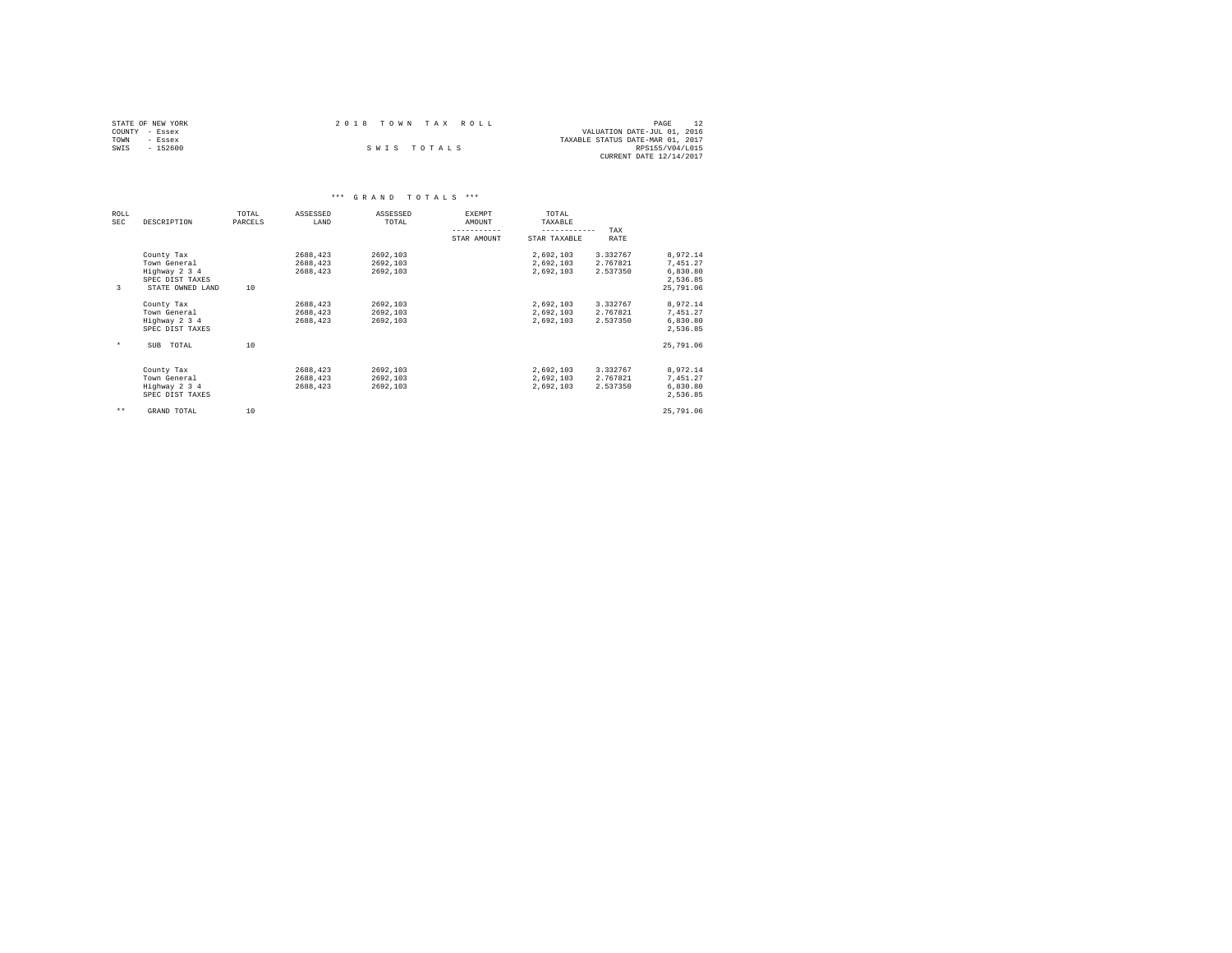| STATE OF NEW YORK | 2018 TOWN TAX ROLL |  |                                  | PAGE            |  |
|-------------------|--------------------|--|----------------------------------|-----------------|--|
| COUNTY - Essex    | TOWN TOTALS        |  | VALUATION DATE-JUL 01, 2016      |                 |  |
| TOWN<br>- Essex   |                    |  | TAXABLE STATUS DATE-MAR 01, 2017 |                 |  |
| SWIS<br>$-1526$   |                    |  |                                  | RPS155/V04/L015 |  |
|                   |                    |  | CURRENT DATE 12/14/2017          |                 |  |

#### \*\*\* S P E C I A L D I S T R I C T S U M M A R Y \*\*\*

| CODE DISTRICT NAME | EXTENSION<br>TOTAL<br>PARCELS<br><b>TYPE</b> | EXTENSION<br><b>VALUE</b> | AD VALOREM<br>VALUE. | EXEMPT<br>AMOUNT | TAXABLE<br>VALUE | TOTAL<br>TAX |
|--------------------|----------------------------------------------|---------------------------|----------------------|------------------|------------------|--------------|
| EMS26 EMS District | 10 TOTAL                                     |                           | 2692,103             |                  | 2692.103         | 302.14       |
| FD261 Fire Dist 1  | 9 TOTAL                                      |                           | 2421,815             |                  | 2421,815         | 1,917.32     |
| FD262 Fire Dist 2  | 5 TOTAL                                      |                           | 270.288              |                  | 270,288          | 317.39       |

#### \*\*\* S C H O O L D I S T R I C T S U M M A R Y \*\*\*

| CODE   | DISTRICT NAME   | TOTAL<br>PARCELS | ASSESSED<br>LAND | ASSESSED<br>TOTAL | <b>EXEMPT</b><br>AMOUNT | TOTAL<br>TAXABLE |
|--------|-----------------|------------------|------------------|-------------------|-------------------------|------------------|
|        |                 |                  |                  |                   | STAR AMOUNT             | STAR TAXABLE     |
|        | Willsboro       | 10               | 2688.423         | 2692.103          |                         | 2,692,103        |
| 155201 |                 |                  |                  |                   |                         | 2,692,103        |
|        | SUB-TOTAL       | 10               | 2688.423         | 2692.103          |                         | 2,692,103        |
|        | SUB-TOTAL(CONT) |                  |                  |                   |                         | 2,692,103        |
|        |                 |                  |                  |                   |                         |                  |
|        | TOTAL           | 10               | 2688.423         | 2692.103          |                         | 2,692,103        |
|        | TO TAL (CONT)   |                  |                  |                   |                         | 2,692,103        |

#### \*\*\* S Y S T E M C O D E S S U M M A R Y \*\*\*

NO SYSTEM EXEMPTIONS AT THIS LEVEL

# \*\*\* E X E M P T I O N S U M M A R Y \*\*\*

NO EXEMPTIONS AT THIS LEVEL